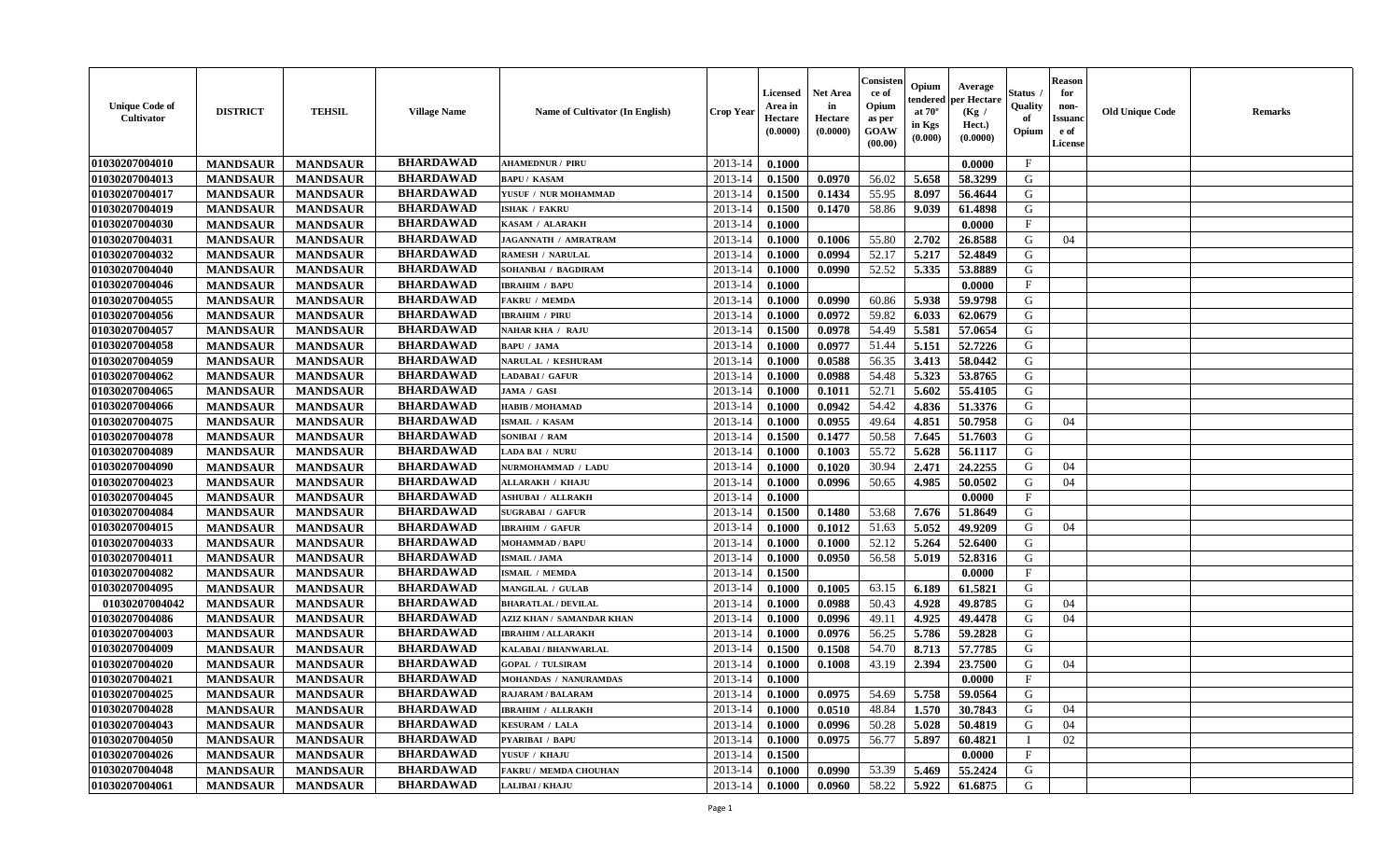| <b>Unique Code of</b><br><b>Cultivator</b> | <b>DISTRICT</b> | <b>TEHSIL</b>   | <b>Village Name</b> | Name of Cultivator (In English)         | <b>Crop Year</b> | <b>Licensed</b><br>Area in<br>Hectare<br>(0.0000) | <b>Net Area</b><br>in<br>Hectare<br>(0.0000) | Consisteı<br>ce of<br>Opium<br>as per<br><b>GOAW</b><br>(00.00) | Opium<br>endered<br>at $70^\circ$<br>in Kgs<br>(0.000) | Average<br>per Hectare<br>(Kg /<br>Hect.)<br>(0.0000) | Status<br>Quality<br>of<br>Opium | <b>Reason</b><br>for<br>non-<br>Issuan<br>e of<br>License | <b>Old Unique Code</b> | <b>Remarks</b>     |
|--------------------------------------------|-----------------|-----------------|---------------------|-----------------------------------------|------------------|---------------------------------------------------|----------------------------------------------|-----------------------------------------------------------------|--------------------------------------------------------|-------------------------------------------------------|----------------------------------|-----------------------------------------------------------|------------------------|--------------------|
| 01030207004064                             | <b>MANDSAUR</b> | <b>MANDSAUR</b> | <b>BHARDAWAD</b>    | <b>ALLRAKH / LADU</b>                   | 2013-14          | 0.1000                                            | 0.0513                                       | 63.01                                                           | 2.844                                                  | 55.4386                                               | G                                |                                                           |                        |                    |
| 01030207004071                             | <b>MANDSAUR</b> | <b>MANDSAUR</b> | <b>BHARDAWAD</b>    | <b>GAFUR / BHIMA</b>                    | 2013-14          | 0.1000                                            | 0.0976                                       | 60.63                                                           | 6.219                                                  | 63.7193                                               | G                                |                                                           |                        |                    |
| 01030207004074                             | <b>MANDSAUR</b> | <b>MANDSAUR</b> | <b>BHARDAWAD</b>    | <b>MANIBAI / ALLARAKH</b>               | 2013-14          | 0.1000                                            | 0.1006                                       | 48.09                                                           | 4.788                                                  | 47.5944                                               | G                                | 04                                                        |                        |                    |
| 01030207004063                             | <b>MANDSAUR</b> | <b>MANDSAUR</b> | <b>BHARDAWAD</b>    | TAYYAB / LADU                           | 2013-14          | 0.1000                                            | 0.1000                                       | 45.09                                                           | 4.554                                                  | 45.5400                                               | G                                | 04                                                        |                        |                    |
| 01030207004005                             | <b>MANDSAUR</b> | <b>MANDSAUR</b> | <b>BHARDAWAD</b>    | <b>SHABBIR / RAJU</b>                   | 2013-14          | 0.1500                                            | 0.1502                                       | 55.68                                                           | 8.750                                                  | 58.2557                                               | G                                |                                                           |                        |                    |
| 01030207004103                             | <b>MANDSAUR</b> | <b>MANDSAUR</b> | <b>BHARDAWAD</b>    | <b>NURI BAI / PYARA</b>                 | 2013-14          | 0.1000                                            | 0.0978                                       | 51.92                                                           | 4.265                                                  | 43.6094                                               | G                                | 04                                                        |                        |                    |
| 01030207005004                             | <b>MANDSAUR</b> | <b>MANDSAUR</b> | <b>BHUNIYAKHEDI</b> | <b>BADRILAL / ONKARLAL</b>              | 2013-14          | 0.1000                                            | 0.1003                                       | 55.49                                                           | 5.121                                                  | 51.0568                                               | G                                |                                                           |                        |                    |
| 01030207005009                             | <b>MANDSAUR</b> | <b>MANDSAUR</b> | <b>BHUNIYAKHEDI</b> | <b>GANGA BAI / RATANLAL</b>             | 2013-14          | 0.1000                                            | 0.0989                                       | 54.23                                                           | 3.176                                                  | 32.1132                                               | G                                | 04                                                        |                        |                    |
| 01030207005010                             | <b>MANDSAUR</b> | <b>MANDSAUR</b> | <b>BHUNIYAKHEDI</b> | RAMCHANDRA / BHIMA                      | 2013-14          | 0.1500                                            | 0.1515                                       | 55.39                                                           | 8.285                                                  | 54.6865                                               | G                                |                                                           |                        |                    |
| 01030207005019                             | <b>MANDSAUR</b> | <b>MANDSAUR</b> | <b>BHUNIYAKHEDI</b> | HEMANT KUMAR / ANTARSINGH               | 2013-14          | 0.1000                                            | 0.0973                                       | 48.70                                                           | 1.211                                                  | 12.4460                                               | G                                | 04                                                        |                        |                    |
| 01030207005030                             | <b>MANDSAUR</b> | <b>MANDSAUR</b> | <b>BHUNIYAKHEDI</b> | KANCHAN BAI / SHAMBHULAL                | 2013-14          | 0.1000                                            |                                              |                                                                 |                                                        | 0.0000                                                | $\mathbf{F}$                     |                                                           |                        |                    |
| 01030207005015                             | <b>MANDSAUR</b> | <b>MANDSAUR</b> | <b>BHUNIYAKHEDI</b> | RADHESHYAM / SHANKRLAL                  | 2013-14          | 0.1500                                            | 0.1415                                       | 55.28                                                           | 7.731                                                  | 54.6360                                               | G                                |                                                           |                        |                    |
| 01030207007006                             | <b>MANDSAUR</b> | <b>MANDSAUR</b> | <b>DAWOODKHEDI</b>  | PRABHULAL / CHUNILAL                    | 2013-14          | 0.1500                                            | 0.1461                                       | 58.57                                                           | 9.346                                                  | 63.9699                                               | G                                |                                                           |                        |                    |
| 01030207007008                             | <b>MANDSAUR</b> | <b>MANDSAUR</b> | <b>DAWOODKHEDI</b>  | <b>KANCHAN BAI / RAMLAL</b>             | 2013-14          | 0.1000                                            | 0.0966                                       | 62.43                                                           | 6.359                                                  | 65.8282                                               | G                                |                                                           |                        |                    |
| 01030207007010                             | <b>MANDSAUR</b> | <b>MANDSAUR</b> | <b>DAWOODKHEDI</b>  | SITARAM / CHUNILAL                      | 2013-14          | 0.1500                                            | 0.1485                                       | 54.71                                                           | 8.332                                                  | 56.1077                                               | G                                |                                                           |                        |                    |
| 01030207007023                             | <b>MANDSAUR</b> | <b>MANDSAUR</b> | <b>DAWOODKHEDI</b>  | RAMIBAI / MOTILAL                       | 2013-14          | 0.1000                                            | 0.1015                                       | 64.34                                                           | 6.324                                                  | 62.3054                                               | G                                |                                                           |                        |                    |
| 01030207007018                             | <b>MANDSAUR</b> | <b>MANDSAUR</b> | <b>DAWOODKHEDI</b>  | <b>BHERULAL / NANDA</b>                 | 2013-14          | 0.1000                                            | 0.0964                                       | 46.80                                                           | 4.613                                                  | 47.8527                                               | G                                | 04                                                        |                        |                    |
| 01030207007014                             | <b>MANDSAUR</b> | <b>MANDSAUR</b> | <b>DAWOODKHEDI</b>  | RAJARAM / ONKARLAL                      | 2013-14          | 0.1000                                            | 0.0963                                       | 60.30                                                           | 4.876                                                  | 50.6334                                               | G                                | 04                                                        |                        |                    |
| 01030207007027                             | <b>MANDSAUR</b> | <b>MANDSAUR</b> | <b>DAWOODKHEDI</b>  | RAJMAL / MANGILAL                       | 2013-14          | 0.1000                                            | 0.0977                                       | 61.72                                                           | 6.260                                                  | 64.0737                                               | G                                |                                                           | 01040209080050         |                    |
| 01030207010004                             | <b>MANDSAUR</b> | <b>MANDSAUR</b> | <b>DHARIYAKHEDI</b> | <b>LALKUNWER / MOKAMSINGH</b>           | 2013-14          | 0.1500                                            | 0.1502                                       | 64.67                                                           | 9.497                                                  | 63.2290                                               | G                                |                                                           |                        |                    |
| 01030207010005                             | <b>MANDSAUR</b> | <b>MANDSAUR</b> | <b>DHARIYAKHEDI</b> | <b>MANGILAL / NANURAM</b>               | 2013-14          | 0.1000                                            | 0.0933                                       | 56.17                                                           | 5.545                                                  | 59.4319                                               | G                                |                                                           |                        |                    |
| 01030207010006                             | <b>MANDSAUR</b> | <b>MANDSAUR</b> | <b>DHARIYAKHEDI</b> | DAYAL SINGH / BHARAT SINGH              | 2013-14          | 0.1500                                            | 0.1469                                       | 52.65                                                           | 6.807                                                  | 46.3376                                               | G                                | 04                                                        |                        |                    |
| 01030207010007                             | <b>MANDSAUR</b> | <b>MANDSAUR</b> | <b>DHARIYAKHEDI</b> | RAMCHANDRA / KHIMA                      | 2013-14          | 0.1500                                            | 0.1453                                       | 55.94                                                           | 8.063                                                  | 55.4921                                               | G                                |                                                           |                        |                    |
| 01030207010012                             | <b>MANDSAUR</b> | <b>MANDSAUR</b> | <b>DHARIYAKHEDI</b> | NATHULAL / BHAGCHAND                    | 2013-14          | 0.1000                                            | 0.1001                                       | 49.15                                                           | 4.746                                                  | 47.4126                                               | G                                | 04                                                        |                        |                    |
| 01030207010013                             | <b>MANDSAUR</b> | <b>MANDSAUR</b> | <b>DHARIYAKHEDI</b> | <b>BHANWARSINGH / BALWANT SINGH</b>     | 2013-14          | 0.1000                                            | 0.0977                                       | 57.95                                                           | 4.967                                                  | 50.8393                                               | G                                | 04                                                        |                        |                    |
| 01030207010014                             | <b>MANDSAUR</b> | <b>MANDSAUR</b> | <b>DHARIYAKHEDI</b> | HUKUM SINGH / MADHO SINGH               | 2013-14          | 0.1000                                            | 0.0953                                       | 58.01                                                           | 4.599                                                  | 48.2581                                               | G                                | 04                                                        |                        |                    |
| 01030207010016                             | <b>MANDSAUR</b> | <b>MANDSAUR</b> | <b>DHARIYAKHEDI</b> | PRATAPSINGH / TAKHATSINGH               | 2013-14          | 0.1000                                            | 0.1001                                       | 65.86                                                           | 5.814                                                  | 58.0819                                               | G                                |                                                           |                        |                    |
| 01030207010022                             | <b>MANDSAUR</b> | <b>MANDSAUR</b> | <b>DHARIYAKHEDI</b> | <b>FULKUNWAR / PRAHLAD</b>              | 2013-14          | 0.1500                                            | 0.1484                                       | 47.85                                                           | 6.371                                                  | 42.9313                                               | G                                | 04                                                        |                        |                    |
| 01030207010025                             | <b>MANDSAUR</b> | <b>MANDSAUR</b> | <b>DHARIYAKHEDI</b> | LAKSHMIBAI / JAYASHNKAR                 | 2013-14          | 0.1000                                            | 0.0955                                       | 63.72                                                           | 5.407                                                  | 56.6178                                               | G                                |                                                           |                        |                    |
| 01030207010028                             | <b>MANDSAUR</b> | <b>MANDSAUR</b> | <b>DHARIYAKHEDI</b> | <b>DEVILAL / KANA</b>                   | 2013-14          | 0.1500                                            | 0.1468                                       | 56.25                                                           | 7.988                                                  | 54.4142                                               | G                                |                                                           |                        |                    |
| 01030207010032                             | <b>MANDSAUR</b> | <b>MANDSAUR</b> | <b>DHARIYAKHEDI</b> | <b>CHAGANLAL / RAMBAKSH</b>             | 2013-14          | 0.1500                                            | 0.1517                                       | 60.13                                                           | 9.054                                                  | 59.6836                                               | G                                |                                                           |                        |                    |
| 01030207010035                             | <b>MANDSAUR</b> | <b>MANDSAUR</b> | <b>DHARIYAKHEDI</b> | <b>BHANWARLAL / BHAGIRATH</b>           | 2013-14          | 0.1500                                            | 0.1478                                       | 61.51                                                           | 9.068                                                  | 61.3532                                               | G                                |                                                           |                        |                    |
| 01030207010037                             | <b>MANDSAUR</b> | <b>MANDSAUR</b> | <b>DHARIYAKHEDI</b> | CHENRAM / KHIMA                         | 2013-14          | 0.1500                                            | 0.1517                                       | 55.29                                                           | 7.330                                                  | 48.3191                                               | G                                | 04                                                        |                        |                    |
| 01030207010038                             | <b>MANDSAUR</b> | <b>MANDSAUR</b> | <b>DHARIYAKHEDI</b> | <b>BHERULAL / KISHAN</b>                | 2013-14          | 0.1000                                            | 0.0966                                       | 59.81                                                           | 5.374                                                  | 55.6315                                               | G                                |                                                           |                        | <b>NAME CHANGE</b> |
| 01030207010042                             | <b>MANDSAUR</b> | <b>MANDSAUR</b> | <b>DHARIYAKHEDI</b> | <b>BADRILAL / PRABHULAL</b>             | 2013-14          | 0.1500                                            | 0.1259                                       | 49.84                                                           | 5.603                                                  | 44.5036                                               | G                                | 04                                                        |                        |                    |
| 01030207010043                             | <b>MANDSAUR</b> | <b>MANDSAUR</b> | DHARIYAKHEDI        | MAN SINGH / SHAMBHU SINGH               | $2013-14$ 0.1500 |                                                   | 0.1476                                       | 51.06                                                           | 7.338                                                  | 49.7154                                               | G                                | 04                                                        |                        |                    |
| 01030207010046                             | <b>MANDSAUR</b> | <b>MANDSAUR</b> | <b>DHARIYAKHEDI</b> | <b>BALURAM / HARLAL</b>                 | 2013-14          | 0.1000                                            | 0.0990                                       | 51.43                                                           | 4.732                                                  | 47.7980                                               | G                                | 04                                                        |                        |                    |
| 01030207010047                             | <b>MANDSAUR</b> | <b>MANDSAUR</b> | <b>DHARIYAKHEDI</b> | <b>HARLAL / BHERULAL</b>                | 2013-14          | 0.1500                                            | 0.1458                                       | 51.63                                                           | 7.427                                                  | 50.9396                                               | G                                | 04                                                        |                        |                    |
| 01030207010048                             | <b>MANDSAUR</b> | <b>MANDSAUR</b> | <b>DHARIYAKHEDI</b> | <b>BALWANT SINGH / BALBAHADUR SINGH</b> | 2013-14          | 0.1500                                            | 0.1431                                       | 57.80                                                           | 8.265                                                  | 57.7568                                               | G                                |                                                           |                        |                    |
| 01030207010050                             | <b>MANDSAUR</b> | <b>MANDSAUR</b> | <b>DHARIYAKHEDI</b> | <b>CHENSINGH / TAKHATSINGH</b>          | 2013-14          | 0.1000                                            |                                              |                                                                 |                                                        | 0.0000                                                | $\mathbf{F}$                     |                                                           |                        |                    |
| 01030207010049                             | <b>MANDSAUR</b> | <b>MANDSAUR</b> | <b>DHARIYAKHEDI</b> | RAMCHANDSINGH / BALBAHADURSINGH         | 2013-14          | 0.1500                                            | 0.0782                                       | 58.38                                                           | 4.095                                                  | 52.3657                                               | G                                |                                                           |                        |                    |
| 01030207010052                             | <b>MANDSAUR</b> | <b>MANDSAUR</b> | <b>DHARIYAKHEDI</b> | NEPAL SINGH / RANJIT SINGH              | 2013-14          | 0.1000                                            | 0.0485                                       | 53.72                                                           | 2.394                                                  | 49.3608                                               | G                                | 04                                                        |                        |                    |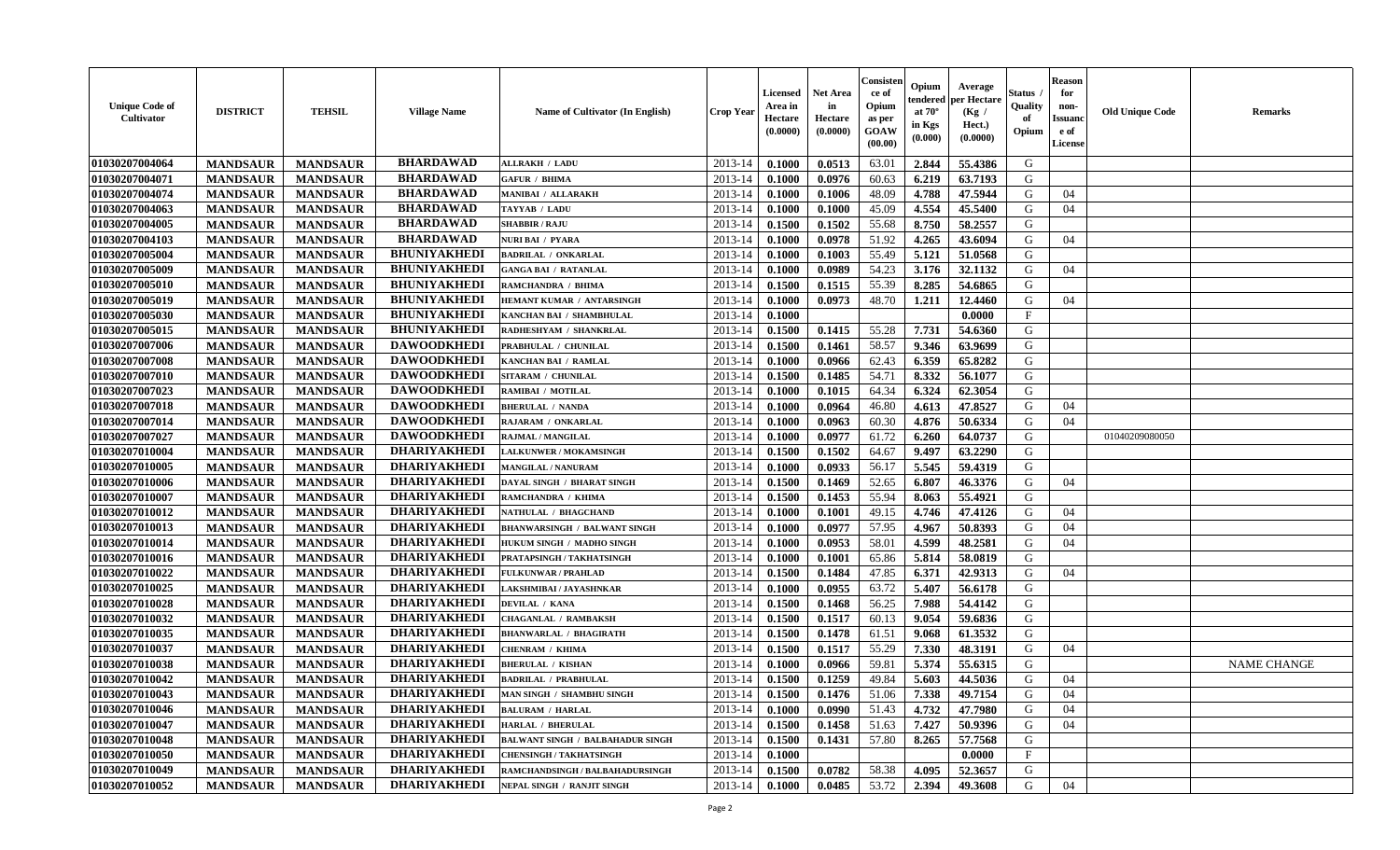| <b>Unique Code of</b><br>Cultivator | <b>DISTRICT</b> | <b>TEHSIL</b>   | <b>Village Name</b>                 | <b>Name of Cultivator (In English)</b>                         | <b>Crop Year</b> | Licensed<br>Area in<br>Hectare<br>(0.0000) | <b>Net Area</b><br>in<br>Hectare<br>(0.0000) | Consister<br>ce of<br>Opium<br>as per<br>GOAW<br>(00.00) | Opium<br>endered<br>at $70^\circ$<br>in Kgs<br>$(\mathbf{0.000})$ | Average<br>per Hectare<br>(Kg /<br>Hect.)<br>(0.0000) | Status<br>Quality<br>of<br>Opium | <b>Reason</b><br>for<br>non-<br><b>Issuano</b><br>e of<br>License | <b>Old Unique Code</b> | <b>Remarks</b> |
|-------------------------------------|-----------------|-----------------|-------------------------------------|----------------------------------------------------------------|------------------|--------------------------------------------|----------------------------------------------|----------------------------------------------------------|-------------------------------------------------------------------|-------------------------------------------------------|----------------------------------|-------------------------------------------------------------------|------------------------|----------------|
| 01030207010055                      | <b>MANDSAUR</b> | <b>MANDSAUR</b> | <b>DHARIYAKHEDI</b>                 | KUSHAL SINGH / BHAGWAN SINGH                                   | 2013-14          | 0.1000                                     | 0.0950                                       | 56.39                                                    | 5.736                                                             | 60.3789                                               | G                                |                                                                   |                        |                |
| 01030207010061                      | <b>MANDSAUR</b> | <b>MANDSAUR</b> | <b>DHARIYAKHEDI</b>                 | <b>JETRAM / MANNA</b>                                          | $2013 - 14$      | 0.1000                                     | 0.0471                                       | 56.07                                                    | 2.555                                                             | 54.2463                                               | G                                |                                                                   |                        |                |
| 01030207010065                      | <b>MANDSAUR</b> | <b>MANDSAUR</b> | <b>DHARIYAKHEDI</b>                 | <b>DASHRATH SINGH / BHARAT SINGH</b>                           | $2013 - 14$      | 0.1000                                     | 0.1001                                       | 53.36                                                    | 4.619                                                             | 46.1439                                               | G                                | 04                                                                |                        |                |
| 01030207010066                      | <b>MANDSAUR</b> | <b>MANDSAUR</b> | <b>DHARIYAKHEDI</b>                 | <b>GANESHRAM / MAGANIRAM</b>                                   | 2013-14          | 0.1000                                     | 0.1008                                       | 50.37                                                    | 4.886                                                             | 48.4722                                               | G                                | 04                                                                |                        |                |
| 01030207010073                      | <b>MANDSAUR</b> | <b>MANDSAUR</b> | <b>DHARIYAKHEDI</b>                 | MADHAVLAL / KANA                                               | 2013-14          | 0.1500                                     | 0.1503                                       | 57.66                                                    | 8.525                                                             | 56.7199                                               | G                                |                                                                   |                        |                |
| 01030207010074                      | <b>MANDSAUR</b> | <b>MANDSAUR</b> | <b>DHARIYAKHEDI</b>                 | <b>BADRILAL / BALURAM</b>                                      | 2013-14          | 0.1500                                     | 0.1465                                       | 61.07                                                    | 9.047                                                             | 61.7543                                               | G                                |                                                                   |                        |                |
| 01030207010077                      | <b>MANDSAUR</b> | <b>MANDSAUR</b> | <b>DHARIYAKHEDI</b>                 | AMAR SINGH / BHAGWAN SINGH                                     | 2013-14          | 0.1500                                     | 0.1489                                       | 56.32                                                    | 8.062                                                             | 54.1437                                               | G                                |                                                                   |                        |                |
| 01030207010078                      | <b>MANDSAUR</b> | <b>MANDSAUR</b> | <b>DHARIYAKHEDI</b>                 | <b>OMPRAKASH / SALAGRAM</b>                                    | $2013 - 14$      | 0.1500                                     | 0.0682                                       | 65.56                                                    | 4.271                                                             | 62.6246                                               | G                                |                                                                   |                        |                |
| 01030207010079                      | <b>MANDSAUR</b> | <b>MANDSAUR</b> | <b>DHARIYAKHEDI</b>                 | <b>GOPAL / BASANTILAL</b>                                      | 2013-14          | 0.1000                                     | 0.0983                                       | 62.66                                                    | 5.890                                                             | 59.9186                                               | G                                |                                                                   |                        |                |
| 01030207010081                      | <b>MANDSAUR</b> | <b>MANDSAUR</b> | <b>DHARIYAKHEDI</b>                 | JAWAHARLAL / JAGDISH                                           | 2013-14          | 0.1500                                     | 0.1491                                       | 60.24                                                    | 8.700                                                             | 58.3501                                               | G                                |                                                                   |                        |                |
| 01030207010084                      | <b>MANDSAUR</b> | <b>MANDSAUR</b> | <b>DHARIYAKHEDI</b>                 | KACHRU SINGH / MANOHAR SINGH                                   | 2013-14          | 0.1000                                     | 0.0990                                       | 43.36                                                    | 4.156                                                             | 41.9798                                               | G                                | 04                                                                |                        |                |
| 01030207010086                      | <b>MANDSAUR</b> | <b>MANDSAUR</b> | <b>DHARIYAKHEDI</b>                 | <b>MANOHAR SINGH / LAL SINGH</b>                               | 2013-14          | 0.1000                                     | 0.1000                                       | 58.97                                                    | 5.408                                                             | 54.0800                                               | G                                |                                                                   |                        |                |
| 01030207010089                      | <b>MANDSAUR</b> | <b>MANDSAUR</b> | <b>DHARIYAKHEDI</b>                 | KAILASH / RAMLAL                                               | 2013-14          | 0.1000                                     | 0.1012                                       | 62.60                                                    | 5.992                                                             | 59.2095                                               | G                                |                                                                   |                        |                |
| 01030207010106                      | <b>MANDSAUR</b> | <b>MANDSAUR</b> | <b>DHARIYAKHEDI</b>                 | JMABAI / RAJENDRA SINGH                                        | 2013-14          | 0.1000                                     | 0.0996                                       | 50.74                                                    | 2.544                                                             | 25.5422                                               |                                  | 02                                                                |                        |                |
| 01030207010115                      | <b>MANDSAUR</b> | <b>MANDSAUR</b> | <b>DHARIYAKHEDI</b>                 | <b>JAGDISH / JAYSHANKAR SHARMA</b>                             | 2013-14          | 0.1500                                     |                                              |                                                          |                                                                   | 0.0000                                                | $\mathbf{F}$                     |                                                                   |                        |                |
| 01030207010119                      | <b>MANDSAUR</b> | <b>MANDSAUR</b> | <b>DHARIYAKHEDI</b>                 | CHAMANLAL / PRABHULAL                                          | 2013-14          | 0.1500                                     | 0.1513                                       | 58.91                                                    | 8.146                                                             | 53.8401                                               | G                                |                                                                   |                        |                |
| 01030207010120                      | <b>MANDSAUR</b> | <b>MANDSAUR</b> | <b>DHARIYAKHEDI</b>                 | <b>JAGDISH / RATANLAL</b>                                      | $2013 - 14$      | 0.1500                                     | 0.1490                                       | 62.38                                                    | 8.288                                                             | 55.6242                                               | G                                |                                                                   |                        |                |
| 01030207010121                      | <b>MANDSAUR</b> | <b>MANDSAUR</b> | <b>DHARIYAKHEDI</b>                 | KALU SINGH / HUKUM SINGH                                       | 2013-14          | 0.1000                                     | 0.1021                                       | 58.94                                                    | 6.079                                                             | 59.5397                                               | G                                |                                                                   |                        |                |
| 01030207010122                      | <b>MANDSAUR</b> | <b>MANDSAUR</b> | <b>DHARIYAKHEDI</b>                 | <b>SAMRATHMAL / DEVILAL</b>                                    | 2013-14          | 0.1000                                     | 0.0975                                       | 51.53                                                    | 5.168                                                             | 53.0051                                               | G                                |                                                                   |                        |                |
| 01030207010126                      | <b>MANDSAUR</b> | <b>MANDSAUR</b> | <b>DHARIYAKHEDI</b>                 | <b>BANSHILAL / BHERULAL</b>                                    | 2013-14          | 0.1500                                     | 0.1462                                       | 52.82                                                    | 7.055                                                             | 48.2558                                               | G                                | 04                                                                |                        |                |
| 01030207010128                      | <b>MANDSAUR</b> | <b>MANDSAUR</b> | <b>DHARIYAKHEDI</b>                 | <b>BHAGWAN SINGH / TAKHAT SINGH</b>                            | 2013-14          | 0.1000                                     | 0.0996                                       | 56.10                                                    | 5.378                                                             | 53.9960                                               | G                                |                                                                   |                        |                |
| 01030207010130                      | <b>MANDSAUR</b> | <b>MANDSAUR</b> | <b>DHARIYAKHEDI</b>                 | TANKU BAI / BALU                                               | 2013-14          | 0.1000                                     | 0.0980                                       | 52.41                                                    | 4.133                                                             | 42.1735                                               | G                                | 04                                                                |                        |                |
| 01030207010136                      | <b>MANDSAUR</b> | <b>MANDSAUR</b> | <b>DHARIYAKHEDI</b>                 | SHIVNARAYAN / KALU                                             | 2013-14          | 0.1500                                     | 0.1476                                       | 60.30                                                    | 8.003                                                             | 54.2209                                               | G                                |                                                                   |                        |                |
| 01030207010143                      | <b>MANDSAUR</b> | <b>MANDSAUR</b> | <b>DHARIYAKHEDI</b>                 | AMBALAL / KISHANLAL                                            | 2013-14          | 0.1500                                     | 0.1465                                       | 57.97                                                    | 7.958                                                             | 54.3208                                               | G                                |                                                                   |                        |                |
| 01030207010144                      | <b>MANDSAUR</b> | <b>MANDSAUR</b> | <b>DHARIYAKHEDI</b>                 | RAMESHWAR / PRABHULAL                                          | $2013 - 14$      | 0.1000                                     | 0.1000                                       | 58.27                                                    | 4.911                                                             | 49.1100                                               | G                                | 04                                                                |                        |                |
| 01030207010152                      | <b>MANDSAUR</b> | <b>MANDSAUR</b> | <b>DHARIYAKHEDI</b>                 | SHETAN KUNVAR / KALUSINGH                                      | 2013-14          | 0.1500                                     | 0.1484                                       | 52.70                                                    | 7.762                                                             | 52.3046                                               | G                                |                                                                   |                        |                |
| 01030207010153                      | <b>MANDSAUR</b> | <b>MANDSAUR</b> | <b>DHARIYAKHEDI</b>                 | <b>SURAJ BAI / ROD SINGH</b>                                   | 2013-14          | 0.1000                                     | 0.0988                                       | 60.85                                                    | 6.181                                                             | 62.5607                                               | G                                |                                                                   |                        |                |
| 01030207010165                      | <b>MANDSAUR</b> | <b>MANDSAUR</b> | <b>DHARIYAKHEDI</b>                 | RUKMAN BAI / JAGANNATH                                         | $2013 - 14$      | 0.1500                                     | 0.1459                                       | 50.41                                                    | 6.604                                                             | 45.2639                                               | G                                | 04                                                                |                        |                |
| 01030207010175                      | <b>MANDSAUR</b> | <b>MANDSAUR</b> | <b>DHARIYAKHEDI</b>                 | KAMLASHANKAR / CHAMPALAL                                       | 2013-14          | 0.1500                                     | 0.1471                                       | 45.95                                                    | 6.801                                                             | 46.2339                                               | G                                | 04                                                                |                        |                |
| 01030207010182                      | <b>MANDSAUR</b> | <b>MANDSAUR</b> | <b>DHARIYAKHEDI</b>                 | SHYAMSINGH / SHAMBHUSINGH                                      | 2013-14          | 0.1000                                     | 0.0989                                       | 55.01                                                    | 4.849                                                             | 49.0293                                               | G                                | 04                                                                |                        |                |
| 01030207010183                      | <b>MANDSAUR</b> | <b>MANDSAUR</b> | <b>DHARIYAKHEDI</b>                 | TEJRAM / RAMCHANDRA                                            | 2013-14          | 0.1000                                     |                                              |                                                          |                                                                   | 0.0000                                                | $\mathbf F$                      |                                                                   |                        |                |
| 01030207010188                      | <b>MANDSAUR</b> | <b>MANDSAUR</b> | <b>DHARIYAKHEDI</b>                 | TULSIRAM / KANA                                                | 2013-14          | 0.1000                                     | 0.1007                                       | 58.67                                                    | 6.269                                                             | 62.2542                                               | G                                |                                                                   |                        |                |
| 01030207010189                      | <b>MANDSAUR</b> | <b>MANDSAUR</b> | <b>DHARIYAKHEDI</b>                 | <b>CHENARAM / JAGANNATH</b>                                    | 2013-14          | 0.1500                                     | 0.1491                                       | 57.95                                                    | 8.113                                                             | 54.4131                                               | G                                |                                                                   |                        |                |
| 01030207010191                      | <b>MANDSAUR</b> | <b>MANDSAUR</b> | <b>DHARIYAKHEDI</b>                 | <b>BHERU SINGH / HINDU SINGH</b>                               | $2013 - 14$      | 0.1500                                     | 0.1479                                       | 59.09                                                    | 7.825                                                             | 52.9074                                               | G                                |                                                                   |                        |                |
| 01030207010192                      | <b>MANDSAUR</b> | <b>MANDSAUR</b> | <b>DHARIYAKHEDI</b>                 | YUSUF KHA / BASHIR KHA                                         | 2013-14          | 0.1500                                     |                                              |                                                          |                                                                   | 0.0000                                                | $\mathbf{F}$                     |                                                                   |                        |                |
|                                     |                 |                 |                                     |                                                                | $2013-14$ 0.1000 |                                            |                                              |                                                          |                                                                   |                                                       |                                  |                                                                   |                        |                |
| 01030207010195<br>01030207010202    | <b>MANDSAUR</b> | <b>MANDSAUR</b> | DHARIYAKHEDI<br><b>DHARIYAKHEDI</b> | <b>GOVIND SINGH / LAL SINGH</b><br><b>BHERULAL / KACHRULAL</b> |                  |                                            | 0.1000                                       | 48.25                                                    | 4.439                                                             | 44.3900                                               | G                                | 04                                                                |                        |                |
| 01030207010204                      | <b>MANDSAUR</b> | <b>MANDSAUR</b> | <b>DHARIYAKHEDI</b>                 | MOHANLAL / KASHIRAM                                            | 2013-14          | 0.1000                                     | 0.1008                                       | 50.27                                                    | 4.230                                                             | 41.9643                                               | G                                | 04                                                                |                        |                |
|                                     | <b>MANDSAUR</b> | <b>MANDSAUR</b> | <b>DHARIYAKHEDI</b>                 |                                                                | 2013-14          | 0.1500                                     | 0.1442                                       | 57.34                                                    | 7.872                                                             | 54.5908                                               | G                                |                                                                   |                        |                |
| 01030207010205                      | <b>MANDSAUR</b> | <b>MANDSAUR</b> | <b>DHARIYAKHEDI</b>                 | <b>CHAINRAM / RUGNATH</b>                                      | 2013-14          | 0.1500                                     | 0.1462                                       | 52.66                                                    | 7.643                                                             | 52,2777                                               | G                                |                                                                   |                        |                |
| 01030207010208                      | <b>MANDSAUR</b> | <b>MANDSAUR</b> |                                     | <b>ISHWARLAL / RAJARAM</b>                                     | 2013-14          | 0.1000                                     | 0.1012                                       | 51.35                                                    | 4.409                                                             | 43.5672                                               | G                                | 04                                                                |                        |                |
| 01030207010124                      | <b>MANDSAUR</b> | <b>MANDSAUR</b> | <b>DHARIYAKHEDI</b>                 | <b>BHERULAL / MANGILAL</b>                                     | 2013-14          | 0.1500                                     | 0.1479                                       | 61.68                                                    | 9.419                                                             | 63.6849                                               | G                                |                                                                   |                        |                |
| 01030207010118                      | <b>MANDSAUR</b> | <b>MANDSAUR</b> | <b>DHARIYAKHEDI</b>                 | YASHPALSINGH / SHIVPALSINGH                                    | 2013-14          | 0.1500                                     | 0.1346                                       | 56.48                                                    | 7.141                                                             | 53.0535                                               | G                                |                                                                   |                        |                |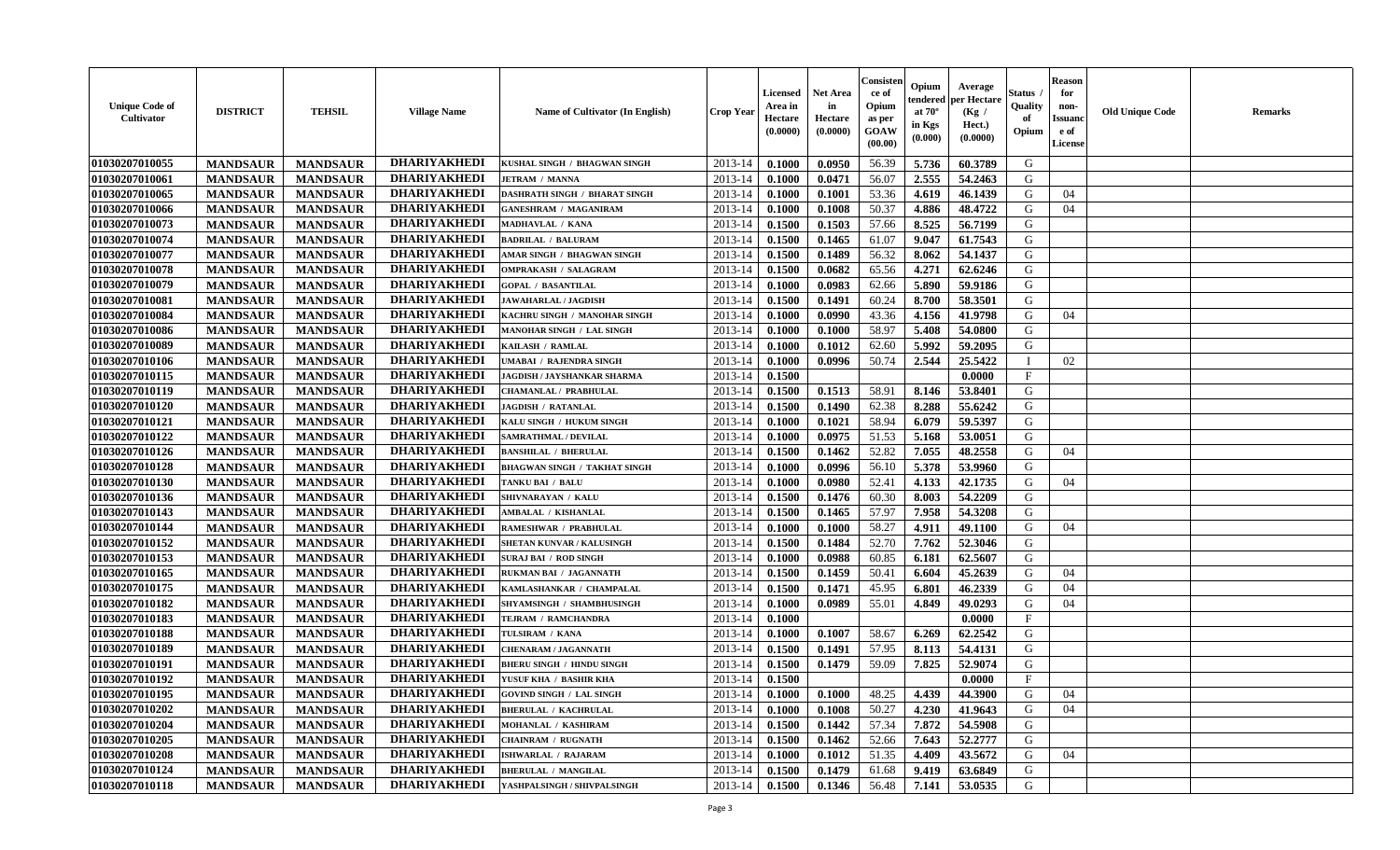| <b>Unique Code of</b><br>Cultivator | <b>DISTRICT</b> | <b>TEHSIL</b>   | <b>Village Name</b> | Name of Cultivator (In English)      | Crop Year   | Licensed<br>Area in<br>Hectare<br>(0.0000) | <b>Net Area</b><br>in<br>Hectare<br>(0.0000) | Consisten<br>ce of<br>Opium<br>as per<br>GOAW<br>(00.00) | Opium<br>tendered<br>at $70^\circ$<br>in Kgs<br>(0.000) | Average<br>per Hectare<br>(Kg /<br>Hect.)<br>(0.0000) | Status<br>Quality<br>of<br>Opium | <b>Reason</b><br>for<br>non-<br><b>Issuand</b><br>e of<br>License | <b>Old Unique Code</b> | <b>Remarks</b>     |
|-------------------------------------|-----------------|-----------------|---------------------|--------------------------------------|-------------|--------------------------------------------|----------------------------------------------|----------------------------------------------------------|---------------------------------------------------------|-------------------------------------------------------|----------------------------------|-------------------------------------------------------------------|------------------------|--------------------|
| 01030207010092                      | <b>MANDSAUR</b> | <b>MANDSAUR</b> | <b>DHARIYAKHEDI</b> | <b>JALAM SINGH / RAM SINGH</b>       | 2013-14     | 0.1000                                     | 0.0990                                       | 56.20                                                    | 4.962                                                   | 50.1212                                               | G                                | 04                                                                |                        |                    |
| 01030207010093                      | <b>MANDSAUR</b> | <b>MANDSAUR</b> | <b>DHARIYAKHEDI</b> | <b>GAJRAJ SINGH / BHOPAL SINGH</b>   | 2013-14     | 0.1000                                     | 0.1007                                       | 65.52                                                    | 6.337                                                   | 62.9295                                               |                                  | 02                                                                |                        |                    |
| 01030207010155                      | <b>MANDSAUR</b> | <b>MANDSAUR</b> | <b>DHARIYAKHEDI</b> | <b>HULASIBAI / RAMESHWAR</b>         | $2013 - 14$ | 0.1000                                     | 0.0993                                       | 50.69                                                    | 4.837                                                   | 48.7110                                               | G                                | 04                                                                |                        |                    |
| 01030207010123                      | <b>MANDSAUR</b> | <b>MANDSAUR</b> | <b>DHARIYAKHEDI</b> | <b>GITA BAI / ONKAR</b>              | 2013-14     | 0.1500                                     | 0.1455                                       | 59.61                                                    | 8.524                                                   | 58.5842                                               | G                                |                                                                   |                        |                    |
| 01030207010011                      | <b>MANDSAUR</b> | <b>MANDSAUR</b> | <b>DHARIYAKHEDI</b> | PRABHULAL / HIRALAL                  | 2013-14     | 0.1500                                     | 0.0317                                       | 68.38                                                    | 2.227                                                   | 70.2524                                               | G                                |                                                                   |                        | <b>NAME CHANGE</b> |
| 01030207010125                      | <b>MANDSAUR</b> | <b>MANDSAUR</b> | <b>DHARIYAKHEDI</b> | CHANDRASHEKHAR / MANGILAL            | 2013-14     | 0.1000                                     | 0.0997                                       | 48.71                                                    | 4.948                                                   | 49.6289                                               | G                                | 04                                                                |                        |                    |
| 01030207010116                      | <b>MANDSAUR</b> | <b>MANDSAUR</b> | <b>DHARIYAKHEDI</b> | AHSAN / NIJAM SHAH                   | 2013-14     | 0.1000                                     | 0.1005                                       | 50.79                                                    | 5.123                                                   | 50.9751                                               | G                                | 04                                                                |                        |                    |
| 01030207010196                      | <b>MANDSAUR</b> | <b>MANDSAUR</b> | <b>DHARIYAKHEDI</b> | <b>JSMAN / NIJAM SHAH</b>            | 2013-14     | 0.1000                                     | 0.0972                                       | 57.99                                                    | 5.733                                                   | 58.9815                                               | G                                |                                                                   |                        |                    |
| 01030207010094                      | <b>MANDSAUR</b> | <b>MANDSAUR</b> | <b>DHARIYAKHEDI</b> | <b>BHOPAL SINGH / BHARAT SINGH</b>   | $2013 - 14$ | 0.1500                                     | 0.1464                                       | 52.27                                                    | 6.011                                                   | 41.0587                                               | G                                | 04                                                                |                        |                    |
| 01030207010009                      | <b>MANDSAUR</b> | <b>MANDSAUR</b> | <b>DHARIYAKHEDI</b> | KACHANBAI / BADRILAL                 | 2013-14     | 0.1000                                     | 0.1000                                       | 51.47                                                    | 5.154                                                   | 51.5400                                               | G                                |                                                                   |                        |                    |
| 01030207010001                      | <b>MANDSAUR</b> | <b>MANDSAUR</b> | <b>DHARIYAKHEDI</b> | SHAMBHU LAL / BHANWARLAL             | 2013-14     | 0.1000                                     | 0.0993                                       | 59.17                                                    | 5.689                                                   | 57.2910                                               | G                                |                                                                   |                        |                    |
| 01030207010080                      | <b>MANDSAUR</b> | <b>MANDSAUR</b> | <b>DHARIYAKHEDI</b> | RAMESHCHANDRA / SHAMBHULAL           | $2013 - 14$ | 0.1500                                     | 0.1517                                       | 61.70                                                    | 8.991                                                   | 59.2683                                               | G                                |                                                                   |                        |                    |
| 01030207010021                      | <b>MANDSAUR</b> | <b>MANDSAUR</b> | <b>DHARIYAKHEDI</b> | <b>MANGIBAI / BANSHILAL</b>          | 2013-14     | 0.1500                                     | 0.1455                                       | 61.25                                                    | 9.021                                                   | 62.0000                                               | G                                |                                                                   |                        |                    |
| 01030207010148                      | <b>MANDSAUR</b> | <b>MANDSAUR</b> | <b>DHARIYAKHEDI</b> | SAMRATHMAL / DEVILAL                 | 2013-14     | 0.1000                                     | 0.0989                                       | 57.34                                                    | 4.956                                                   | 50.1112                                               | G                                | 04                                                                |                        |                    |
| 01030207010177                      | <b>MANDSAUR</b> | <b>MANDSAUR</b> | <b>DHARIYAKHEDI</b> | <b>GOPAL SINGH / RAM SINGH</b>       | $2013 - 14$ | 0.1500                                     | 0.1500                                       | 54.46                                                    | 7.500                                                   | 50.0000                                               | G                                | 04                                                                |                        |                    |
| 01030207010024                      | <b>MANDSAUR</b> | <b>MANDSAUR</b> | <b>DHARIYAKHEDI</b> | SAJJANSINGH / NAGUSINGH              | 2013-14     | 0.1000                                     | 0.1039                                       | 56.83                                                    | 6.089                                                   | 58.6044                                               | G                                |                                                                   |                        |                    |
| 01030207010064                      | <b>MANDSAUR</b> | <b>MANDSAUR</b> | <b>DHARIYAKHEDI</b> | <b>MANOHAR SINGH / NATHU SINGH</b>   | 2013-14     | 0.1000                                     | 0.0983                                       | 59.69                                                    | 5.901                                                   | 60.0305                                               | G                                |                                                                   |                        |                    |
| 01030207010190                      | <b>MANDSAUR</b> | <b>MANDSAUR</b> | <b>DHARIYAKHEDI</b> | <b>GAJRAJ SINGH / BHERU SINGH</b>    | 2013-14     | 0.1500                                     | 0.1512                                       | 61.29                                                    | 8.344                                                   | 55.1852                                               | G                                |                                                                   |                        |                    |
| 01030207010018                      | <b>MANDSAUR</b> | <b>MANDSAUR</b> | <b>DHARIYAKHEDI</b> | PREM SINGH / SHANKAR SINGH           | 2013-14     | 0.1000                                     | 0.1005                                       | 57.98                                                    | 5.533                                                   | 55.0547                                               | G                                |                                                                   |                        |                    |
| 01030207010198                      | <b>MANDSAUR</b> | <b>MANDSAUR</b> | <b>DHARIYAKHEDI</b> | SURESH KUMAR / CHAGANLAL             | 2013-14     | 0.1500                                     | 0.1447                                       | 61.66                                                    | 9.214                                                   | 63.6766                                               | G                                |                                                                   |                        |                    |
| 01030207010138                      | <b>MANDSAUR</b> | <b>MANDSAUR</b> | <b>DHARIYAKHEDI</b> | LAKSHMIBAI / KANA                    | 2013-14     | 0.1500                                     | 0.1504                                       | 45.37                                                    | 3.818                                                   | 25.3856                                               |                                  | 02                                                                |                        |                    |
| <b>01030207010150</b>               | <b>MANDSAUR</b> | <b>MANDSAUR</b> | <b>DHARIYAKHEDI</b> | <b>BHANWAR SINGH / BAHADUR SINGH</b> | 2013-14     | 0.1000                                     | 0.0944                                       | 51.63                                                    | 3.378                                                   | 35.7839                                               | G                                | 04                                                                |                        |                    |
| 01030207010002                      | <b>MANDSAUR</b> | <b>MANDSAUR</b> | <b>DHARIYAKHEDI</b> | KALURAM / NANURAM                    | 2013-14     | 0.1000                                     |                                              |                                                          |                                                         | 0.0000                                                | $\mathbf{F}$                     |                                                                   |                        |                    |
| 01030207010161                      | <b>MANDSAUR</b> | <b>MANDSAUR</b> | <b>DHARIYAKHEDI</b> | <b>GOPAL / NATHU</b>                 | 2013-14     | 0.1500                                     | 0.1460                                       | 59.51                                                    | 8.297                                                   | 56.8288                                               | - 1                              | 02                                                                |                        |                    |
| 01030207010211                      | <b>MANDSAUR</b> | <b>MANDSAUR</b> | <b>DHARIYAKHEDI</b> | SOHAN KUNWAR / BAPU SINGH            | $2013 - 14$ | 0.1500                                     | 0.1505                                       | 55.38                                                    | 7.943                                                   | 52,7774                                               | G                                |                                                                   |                        |                    |
| 01030207010213                      | <b>MANDSAUR</b> | <b>MANDSAUR</b> | <b>DHARIYAKHEDI</b> | CHAMANLAL URF CHIMAN / RATANLAL      | 2013-14     | 0.1500                                     | 0.1456                                       | 64.78                                                    | 9.393                                                   | 64.5124                                               | G                                |                                                                   |                        |                    |
| 01030207010053                      | <b>MANDSAUR</b> | <b>MANDSAUR</b> | <b>DHARIYAKHEDI</b> | PARWAT SINGH / RANJIT SINGH          | 2013-14     | 0.1000                                     | 0.1000                                       | 61.69                                                    | 5.931                                                   | 59.3100                                               | G                                |                                                                   |                        |                    |
| 01030207010129                      | <b>MANDSAUR</b> | <b>MANDSAUR</b> | <b>DHARIYAKHEDI</b> | SHAMBHU SINGH / ARJUN SINGH          | 2013-14     | 0.1000                                     | 0.0494                                       | 52.36                                                    | 2.588                                                   | 52.3887                                               | G                                |                                                                   |                        |                    |
| 01030207010131                      | <b>MANDSAUR</b> | <b>MANDSAUR</b> | <b>DHARIYAKHEDI</b> | <b>GITA BAI / KALU SINGH</b>         | 2013-14     | 0.1000                                     | 0.1007                                       | 48.52                                                    | 4.291                                                   | 42.6117                                               | G                                | 04                                                                |                        |                    |
| 01030207010201                      | <b>MANDSAUR</b> | <b>MANDSAUR</b> | <b>DHARIYAKHEDI</b> | NANDU BAI / ONKARLAL                 | 2013-14     | 0.1000                                     | 0.1009                                       | 50.66                                                    | 3.822                                                   | 37.8791                                               | - 1                              | 02                                                                |                        |                    |
| 01030207010033                      | <b>MANDSAUR</b> | <b>MANDSAUR</b> | <b>DHARIYAKHEDI</b> | RAJ KUNWAR / RAGUNATH SINGH          | 2013-14     | 0.1500                                     | 0.1492                                       | 58.57                                                    | 8.376                                                   | 56.1394                                               | G                                |                                                                   |                        |                    |
| 01030207010100                      | <b>MANDSAUR</b> | <b>MANDSAUR</b> | <b>DHARIYAKHEDI</b> | RUKMAN BAI / MANNALAL                | 2013-14     | 0.1000                                     | 0.0979                                       | 52.75                                                    | 4.861                                                   | 49.6527                                               | G                                | 04                                                                |                        |                    |
| 01030207010127                      | <b>MANDSAUR</b> | <b>MANDSAUR</b> | <b>DHARIYAKHEDI</b> | <b>SHOBHARAM / AMRATRAM</b>          | 2013-14     | 0.1000                                     | 0.0993                                       | 66.06                                                    | 5.993                                                   | 60.3525                                               | G                                |                                                                   |                        |                    |
| 01030207010154                      | <b>MANDSAUR</b> | <b>MANDSAUR</b> | <b>DHARIYAKHEDI</b> | VINODKUMAR / MODIRAM                 | 2013-14     | 0.1000                                     | 0.0975                                       | 49.94                                                    | 4.951                                                   | 50.7795                                               | G                                | 04                                                                |                        |                    |
| 01030207010017                      | <b>MANDSAUR</b> | <b>MANDSAUR</b> | <b>DHARIYAKHEDI</b> | <b>BAPULAL / RANGLAL</b>             | 2013-14     | 0.1000                                     | 0.0977                                       | 59.00                                                    | 5.588                                                   | 57.1955                                               | G                                |                                                                   |                        |                    |
| 01030207010015                      | <b>MANDSAUR</b> | <b>MANDSAUR</b> | <b>DHARIYAKHEDI</b> | KUSHAL SINGH / NAHAR SINGH           | $2013 - 14$ | 0.1000                                     | 0.0963                                       | 44.24                                                    | 4.475                                                   | 46.4694                                               | G                                | 04                                                                |                        |                    |
| 01030207010060                      | <b>MANDSAUR</b> | <b>MANDSAUR</b> | <b>DHARIYAKHEDI</b> | DILIP SINGH / SHAMBHU SINGH          | 2013-14     | 0.1000                                     | 0.1010                                       | 57.11                                                    | 5.654                                                   | 55.9802                                               | G                                |                                                                   |                        |                    |
| 01030207010087                      | <b>MANDSAUR</b> | <b>MANDSAUR</b> | <b>DHARIYAKHEDI</b> | RAJENDRA SINGH / LAXMAN SINGH        | 2013-14     | 0.1000                                     | 0.0969                                       | 55.37                                                    | 4.896                                                   | 50.5263                                               | G                                | 04                                                                |                        |                    |
| 01030207010102                      | <b>MANDSAUR</b> | <b>MANDSAUR</b> | <b>DHARIYAKHEDI</b> | SATYANARAYAN / MOTILAL               | 2013-14     | 0.1000                                     |                                              |                                                          |                                                         | 0.0000                                                | $\mathbf{F}$                     |                                                                   |                        |                    |
| 01030207010135                      | <b>MANDSAUR</b> | <b>MANDSAUR</b> | <b>DHARIYAKHEDI</b> | <b>GYANCHAND / KALURAM</b>           | 2013-14     | 0.1000                                     | 0.0995                                       | 60.53                                                    | 5.145                                                   | 51.7085                                               | G                                |                                                                   |                        |                    |
| 01030207010117                      | <b>MANDSAUR</b> | <b>MANDSAUR</b> | <b>DHARIYAKHEDI</b> | <b>DURGASHANKAR / KALURAM</b>        | 2013-14     | 0.1500                                     | 0.1449                                       | 60.40                                                    | 7.981                                                   | 55.0794                                               | G                                |                                                                   |                        |                    |
| 01030207010214                      | <b>MANDSAUR</b> | <b>MANDSAUR</b> | <b>DHARIYAKHEDI</b> | <b>BALMUKUND / DEVA JI</b>           | 2013-14     | 0.1000                                     | 0.0976                                       | 59.73                                                    | 2.432                                                   | 24.9180                                               | G                                | 04                                                                |                        |                    |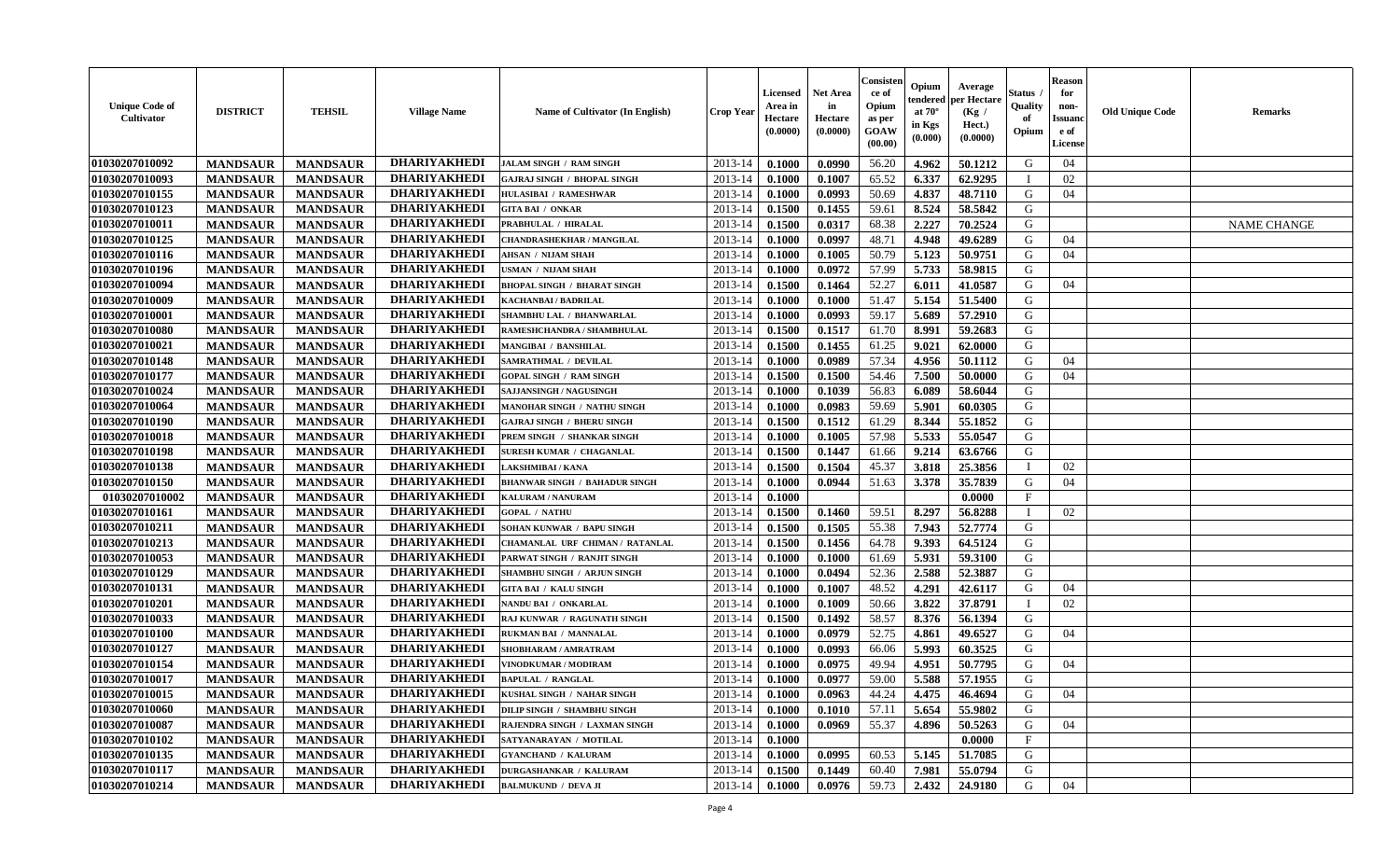| <b>Unique Code of</b><br>Cultivator | <b>DISTRICT</b> | <b>TEHSIL</b>   | <b>Village Name</b>  | <b>Name of Cultivator (In English)</b> | <b>Crop Year</b> | Licensed<br>Area in<br>Hectare<br>(0.0000) | <b>Net Area</b><br>in<br>Hectare<br>(0.0000) | Consister<br>ce of<br>Opium<br>as per<br><b>GOAW</b><br>(00.00) | Opium<br>endered<br>at $70^{\circ}$<br>in Kgs<br>(0.000) | Average<br>per Hectare<br>(Kg /<br>Hect.)<br>(0.0000) | Status<br>Quality<br>of<br>Opium | <b>Reason</b><br>for<br>non-<br><b>Issuano</b><br>e of<br>License | <b>Old Unique Code</b> | <b>Remarks</b> |
|-------------------------------------|-----------------|-----------------|----------------------|----------------------------------------|------------------|--------------------------------------------|----------------------------------------------|-----------------------------------------------------------------|----------------------------------------------------------|-------------------------------------------------------|----------------------------------|-------------------------------------------------------------------|------------------------|----------------|
| 01030207010216                      | <b>MANDSAUR</b> | <b>MANDSAUR</b> | <b>DHARIYAKHEDI</b>  | RAMPRASAD / ONKARLAL                   | 2013-14          | 0.1000                                     |                                              |                                                                 |                                                          | 0.0000                                                | $\mathbf{F}$                     |                                                                   |                        |                |
| 01030207012001                      | <b>MANDSAUR</b> | <b>MANDSAUR</b> | <b>GUJRADA</b>       | RAMKISHAN / NANDRAM                    | $2013 - 14$      | 0.1000                                     |                                              |                                                                 |                                                          | 0.0000                                                | $\mathbf{F}$                     |                                                                   |                        |                |
| 01030207012002                      | <b>MANDSAUR</b> | <b>MANDSAUR</b> | <b>GUJRADA</b>       | RAJARAM / FAKIRCHAND                   | 2013-14          | 0.1000                                     | 0.0200                                       | 57.38                                                           | 1.164                                                    | 58.2000                                               | G                                |                                                                   |                        |                |
| 01030207012006                      | <b>MANDSAUR</b> | <b>MANDSAUR</b> | <b>GUJRADA</b>       | <b>AMRITRAM / NANDA</b>                | 2013-14          | 0.1000                                     |                                              |                                                                 |                                                          | 0.0000                                                | $\mathbf{F}$                     |                                                                   |                        |                |
| 01030207012010                      | <b>MANDSAUR</b> | <b>MANDSAUR</b> | <b>GUJRADA</b>       | <b>GANGARAM / BHERA</b>                | 2013-14          | 0.1500                                     | 0.1471                                       | 57.67                                                           | 8.049                                                    | 54.7179                                               | G                                |                                                                   |                        |                |
| 01030207012007                      | <b>MANDSAUR</b> | <b>MANDSAUR</b> | <b>GUJRADA</b>       | <b>BAGDIRAM / NANDRAM</b>              | 2013-14          | 0.1000                                     | 0.1007                                       | 52.21                                                           | 1.753                                                    | 17.4081                                               | G                                | 04                                                                |                        |                |
| 01030207012013                      | <b>MANDSAUR</b> | <b>MANDSAUR</b> | <b>GUJRADA</b>       | <b>AMRITRAM / BHERULAL</b>             | 2013-14          | 0.1000                                     |                                              |                                                                 |                                                          | 0.0000                                                | $\mathbf{F}$                     |                                                                   |                        |                |
| 01030207012017                      | <b>MANDSAUR</b> | <b>MANDSAUR</b> | <b>GUJRADA</b>       | TULSHIBAI / JAGANNATH                  | 2013-14          | 0.1000                                     | 0.0505                                       | 71.23                                                           | 3.521                                                    | 69.7228                                               | G                                |                                                                   |                        |                |
| 01030207012018                      | <b>MANDSAUR</b> | <b>MANDSAUR</b> | <b>GUJRADA</b>       | RAMLAL / CHUNNILAL                     | 2013-14          | 0.1500                                     | 0.1449                                       | 47.57                                                           | 7.706                                                    | 53.1815                                               | G                                |                                                                   |                        |                |
| 01030207012035                      | <b>MANDSAUR</b> | <b>MANDSAUR</b> | <b>GUJRADA</b>       | <b>RAMLAL / GULAB</b>                  | 2013-14          | 0.1000                                     | 0.0960                                       | 56.03                                                           | 5.083                                                    | 52.9479                                               | G                                |                                                                   |                        |                |
| 01030207012038                      | <b>MANDSAUR</b> | <b>MANDSAUR</b> | <b>GUJRADA</b>       | <b>HEMRAJ / KALU</b>                   | 2013-14          | 0.1000                                     | 0.0506                                       | 58.49                                                           | 2.891                                                    | 57.1344                                               | G                                |                                                                   |                        |                |
| 01030207012042                      | <b>MANDSAUR</b> | <b>MANDSAUR</b> | <b>GUJRADA</b>       | <b>CHUNNILAL / FAKIRLAL</b>            | 2013-14          | 0.1000                                     | 0.1008                                       | 52.34                                                           | 4.770                                                    | 47.3214                                               | G                                | 04                                                                |                        |                |
| 01030207012044                      | <b>MANDSAUR</b> | <b>MANDSAUR</b> | <b>GUJRADA</b>       | <b>BABULAL / KACHRU</b>                | 2013-14          | 0.1000                                     |                                              |                                                                 |                                                          | 0.0000                                                | $\mathbf{F}$                     |                                                                   |                        |                |
| 01030207012050                      | <b>MANDSAUR</b> | <b>MANDSAUR</b> | <b>GUJRADA</b>       | <b>SUKHLAL / NANDRAM</b>               | 2013-14          | 0.1000                                     |                                              |                                                                 |                                                          | 0.0000                                                | $\mathbf{F}$                     |                                                                   |                        |                |
| 01030207012052                      | <b>MANDSAUR</b> | <b>MANDSAUR</b> | <b>GUJRADA</b>       | <b>RAMLAL / BHAGIRATH</b>              | 2013-14          | 0.1000                                     | 0.0984                                       | 47.08                                                           | 2.327                                                    | 23.6484                                               |                                  | 02                                                                |                        |                |
| 01030207012070                      | <b>MANDSAUR</b> | <b>MANDSAUR</b> | <b>GUJRADA</b>       | <b>DEVRAM / BHERULAL</b>               | 2013-14          | 0.1000                                     | 0.0973                                       | 53.60                                                           | 5.169                                                    | 53.1244                                               | G                                |                                                                   |                        |                |
| 01030207012015                      | <b>MANDSAUR</b> | <b>MANDSAUR</b> | <b>GUJRADA</b>       | <b>SUHAGBAI / GANESHRAM</b>            | 2013-14          | 0.1500                                     | 0.1513                                       | 51.66                                                           | 7.476                                                    | 49.4118                                               | G                                | 04                                                                |                        |                |
| 01030207012003                      | <b>MANDSAUR</b> | <b>MANDSAUR</b> | <b>GUJRADA</b>       | <b>CHAMPALAL / RAMLAL</b>              | 2013-14          | 0.1000                                     | 0.0945                                       | 59.30                                                           | 5.820                                                    | 61.5873                                               | G                                |                                                                   |                        |                |
| 01030207012037                      | <b>MANDSAUR</b> | <b>MANDSAUR</b> | <b>GUJRADA</b>       | <b>GULABKUNVAR / BHANVARSINGH</b>      | 2013-14          | 0.1000                                     | 0.0969                                       | 59.02                                                           | 2.369                                                    | 24.4479                                               |                                  | 02                                                                |                        |                |
| 01030207012084                      | <b>MANDSAUR</b> | <b>MANDSAUR</b> | <b>GUJRADA</b>       | <b>BABULAL / BHANWAR LAL</b>           | 2013-14          | 0.1500                                     | 0.1473                                       | 55.76                                                           | 8.037                                                    | 54.5621                                               | G                                |                                                                   | 01030207002042         |                |
| 01030207013001                      | <b>MANDSAUR</b> | <b>MANDSAUR</b> | <b>GURADIYA DEDA</b> | HUKMICHANDRA / LAXMINARAYAN            | 2013-14          | 0.1500                                     | 0.0484                                       | 63.37                                                           | 3.060                                                    | 63.2231                                               | G                                |                                                                   |                        |                |
| 01030207013002                      | <b>MANDSAUR</b> | <b>MANDSAUR</b> | <b>GURADIYA DEDA</b> | <b>BHERULAL / BHANVARLAL</b>           | 2013-14          | 0.1500                                     | 0.1520                                       | 58.75                                                           | 9.786                                                    | 64.3816                                               | G                                |                                                                   |                        |                |
| 01030207013003                      | <b>MANDSAUR</b> | <b>MANDSAUR</b> | <b>GURADIYA DEDA</b> | <b>GOPALKRISHAN / BAPULAL</b>          | 2013-14          | 0.1000                                     | 0.0969                                       | 69.11                                                           | 6.901                                                    | 71.2178                                               | G                                |                                                                   |                        |                |
| 01030207013005                      | <b>MANDSAUR</b> | <b>MANDSAUR</b> | <b>GURADIYA DEDA</b> | HIRALAL / BAPULAL                      | 2013-14          | 0.1000                                     | 0.1014                                       | 63.42                                                           | 5.780                                                    | 57.0020                                               | G                                |                                                                   |                        |                |
| 01030207013015                      | <b>MANDSAUR</b> | <b>MANDSAUR</b> | <b>GURADIYA DEDA</b> | <b>BAGDIRAM / AASHARAM</b>             | 2013-14          | 0.1500                                     | 0.1521                                       | 43.96                                                           | 6.575                                                    | 43.2281                                               | G                                | 04                                                                |                        |                |
| 01030207013016                      | <b>MANDSAUR</b> | <b>MANDSAUR</b> | <b>GURADIYA DEDA</b> | <b>MANGILAL / BHUVANIRAM</b>           | 2013-14          | 0.1000                                     | 0.0979                                       | 54.80                                                           | 5.222                                                    | 53.3401                                               | G                                |                                                                   |                        |                |
| 01030207013022                      | <b>MANDSAUR</b> | <b>MANDSAUR</b> | <b>GURADIYA DEDA</b> | <b>BANSHILAL / SHIVNARAYAN</b>         | 2013-14          | 0.1500                                     | 0.1512                                       | 58.73                                                           | 3.977                                                    | 26.3029                                               | G                                | 04                                                                |                        |                |
| 01030207013023                      | <b>MANDSAUR</b> | <b>MANDSAUR</b> | <b>GURADIYA DEDA</b> | <b>MANGILAL / NANDRAM</b>              | 2013-14          | 0.1000                                     | 0.0905                                       | 42.69                                                           | 3.153                                                    | 34.8398                                               | G                                | 04                                                                |                        |                |
| 01030207013024                      | <b>MANDSAUR</b> | <b>MANDSAUR</b> | <b>GURADIYA DEDA</b> | RAMDAYAL / KALURAM                     | 2013-14          | 0.1000                                     | 0.0949                                       | 57.20                                                           | 5.467                                                    | 57.6080                                               | G                                |                                                                   |                        |                |
| 01030207013034                      | <b>MANDSAUR</b> | <b>MANDSAUR</b> | <b>GURADIYA DEDA</b> | KANVARLAL / KASHIRAM                   | 2013-14          | 0.1500                                     | 0.1495                                       | 61.19                                                           | 10.193                                                   | 68.1806                                               | G                                |                                                                   |                        |                |
| 01030207013040                      | <b>MANDSAUR</b> | <b>MANDSAUR</b> | <b>GURADIYA DEDA</b> | KAILASHCHANDRA / SHIVLAL               | 2013-14          | 0.1000                                     | 0.1007                                       | 53.45                                                           | 5.750                                                    | 57.1003                                               | G                                |                                                                   |                        |                |
| 01030207013041                      | <b>MANDSAUR</b> | <b>MANDSAUR</b> | <b>GURADIYA DEDA</b> | <b>BHAGATRAM / KALURAM</b>             | 2013-14          | 0.1500                                     | 0.1510                                       | 59.00                                                           | 9.078                                                    | 60.1192                                               | G                                |                                                                   |                        |                |
| 01030207013047                      | <b>MANDSAUR</b> | <b>MANDSAUR</b> | <b>GURADIYA DEDA</b> | PANNALAL / GOTAM                       | 2013-14          | 0.1500                                     | 0.1500                                       | 61.59                                                           | 9.397                                                    | 62.6467                                               | G                                |                                                                   |                        |                |
| 01030207013049                      | <b>MANDSAUR</b> | <b>MANDSAUR</b> | <b>GURADIYA DEDA</b> | <b>SHYAMSUNDAR / RATANLAL</b>          | $2013 - 14$      | 0.1500                                     | 0.1373                                       | 59.46                                                           | 8.520                                                    | 62.0539                                               | G                                |                                                                   |                        |                |
| 01030207013050                      | <b>MANDSAUR</b> | <b>MANDSAUR</b> | <b>GURADIYA DEDA</b> | <b>BHERULAL / CHAMANLAL</b>            | 2013-14          | 0.1000                                     | 0.0990                                       | 58.45                                                           | 5.444                                                    | 54.9899                                               | G                                |                                                                   |                        |                |
| 01030207013055                      | <b>MANDSAUR</b> | <b>MANDSAUR</b> | GURADIYA DEDA        | RADHESHYAM / BHUVANIRAM                | $2013-14$ 0.1000 |                                            | 0.0958                                       | 58.29                                                           | $5.721$                                                  | 59.7182                                               | G                                |                                                                   |                        |                |
| 01030207013058                      | <b>MANDSAUR</b> | <b>MANDSAUR</b> | <b>GURADIYA DEDA</b> | <b>GANGARAM / JAGANNATH</b>            | 2013-14          | 0.1000                                     | 0.1015                                       | 53.78                                                           | 5.324                                                    | 52.4532                                               | G                                |                                                                   |                        |                |
| 01030207013063                      | <b>MANDSAUR</b> | <b>MANDSAUR</b> | <b>GURADIYA DEDA</b> | <b>BAPULAL / MANNALAL</b>              | 2013-14          | 0.1000                                     | 0.0961                                       | 49.57                                                           | 4.808                                                    | 50.0312                                               | G                                | 04                                                                |                        |                |
| 01030207013065                      | <b>MANDSAUR</b> | <b>MANDSAUR</b> | <b>GURADIYA DEDA</b> | <b>HIRALAL / BHUVANIRAM</b>            | 2013-14          | 0.1500                                     | 0.1502                                       | 56.52                                                           | 8.607                                                    | 57.3036                                               | G                                |                                                                   |                        |                |
| 01030207013071                      | <b>MANDSAUR</b> | <b>MANDSAUR</b> | <b>GURADIYA DEDA</b> | CHAMPABAI / DHANRAJ                    | 2013-14          | 0.1500                                     | 0.1458                                       | 50.24                                                           | 6.818                                                    | 46.7627                                               | G                                | 04                                                                |                        |                |
| 01030207013073                      | <b>MANDSAUR</b> | <b>MANDSAUR</b> | <b>GURADIYA DEDA</b> | RAMKANYABAI / ASHOK                    | 2013-14          | 0.1500                                     | 0.1528                                       | 65.87                                                           | 10.097                                                   | 66.0798                                               | G                                |                                                                   |                        |                |
| 01030207013076                      | <b>MANDSAUR</b> | <b>MANDSAUR</b> | <b>GURADIYA DEDA</b> | <b>MADANLAL / KASHIRAM</b>             | 2013-14          | 0.1500                                     | 0.1505                                       | 55.46                                                           | 7.915                                                    | 52.5914                                               | G                                |                                                                   |                        |                |
|                                     |                 |                 |                      |                                        |                  |                                            |                                              |                                                                 |                                                          |                                                       |                                  |                                                                   |                        |                |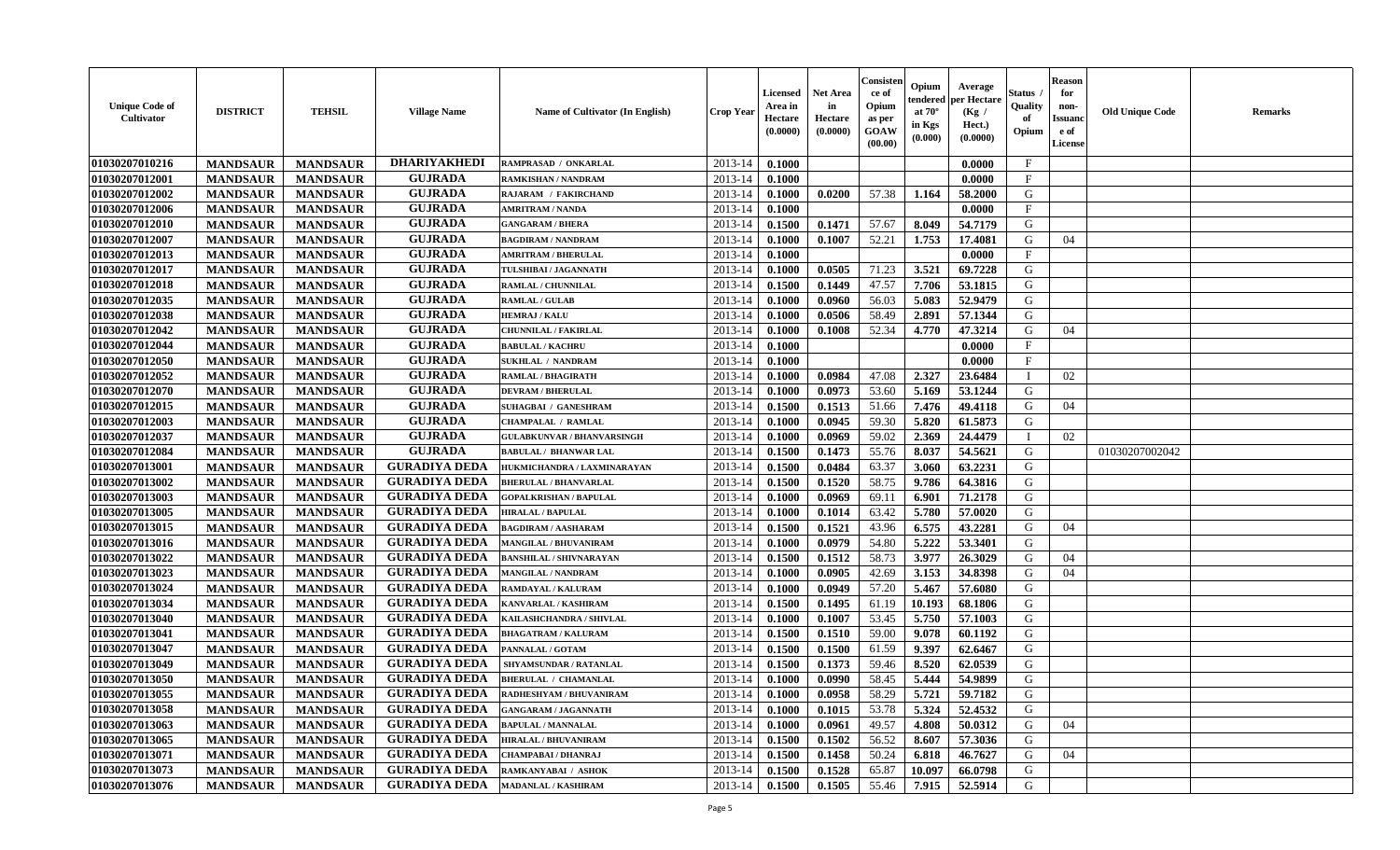| <b>Unique Code of</b><br><b>Cultivator</b> | <b>DISTRICT</b> | <b>TEHSIL</b>   | <b>Village Name</b>  | Name of Cultivator (In English)   | <b>Crop Year</b> | <b>Licensed</b><br>Area in<br>Hectare<br>(0.0000) | <b>Net Area</b><br>in<br>Hectare<br>(0.0000) | Consisteı<br>ce of<br>Opium<br>as per<br><b>GOAW</b><br>(00.00) | Opium<br>endered<br>at $70^\circ$<br>in Kgs<br>$(\mathbf{0.000})$ | Average<br>per Hectare<br>(Kg /<br>Hect.)<br>(0.0000) | Status<br>Quality<br>of<br>Opium | Reason<br>for<br>non-<br>Issuan<br>e of<br><b>License</b> | <b>Old Unique Code</b> | <b>Remarks</b> |
|--------------------------------------------|-----------------|-----------------|----------------------|-----------------------------------|------------------|---------------------------------------------------|----------------------------------------------|-----------------------------------------------------------------|-------------------------------------------------------------------|-------------------------------------------------------|----------------------------------|-----------------------------------------------------------|------------------------|----------------|
| 01030207013079                             | <b>MANDSAUR</b> | <b>MANDSAUR</b> | <b>GURADIYA DEDA</b> | SHANTILAL / RATANLAL              | 2013-14          | 0.1000                                            |                                              |                                                                 |                                                                   | 0.0000                                                | $\mathbf{F}$                     |                                                           |                        |                |
| 01030207013082                             | <b>MANDSAUR</b> | <b>MANDSAUR</b> | <b>GURADIYA DEDA</b> | PUSHKARLAL / LAXMINARAYAN         | 2013-14          | 0.1500                                            | 0.0823                                       | 69.77                                                           | 5.552                                                             | 67.4605                                               | G                                |                                                           |                        |                |
| 01030207013084                             | <b>MANDSAUR</b> | <b>MANDSAUR</b> | <b>GURADIYA DEDA</b> | <b>SUBHASHCHANDRA / PARASRAM</b>  | 2013-14          | 0.1000                                            | 0.0965                                       | 52.70                                                           | 2.658                                                             | 27.5440                                               | G                                | 04                                                        |                        |                |
| 01030207013088                             | <b>MANDSAUR</b> | <b>MANDSAUR</b> | <b>GURADIYA DEDA</b> | <b>VIKRAM / NANDKISHOR</b>        | 2013-14          | 0.1000                                            | 0.1003                                       | 67.86                                                           | 6.786                                                             | 67.6570                                               |                                  | 02                                                        |                        |                |
| 01030207013094                             | <b>MANDSAUR</b> | <b>MANDSAUR</b> | <b>GURADIYA DEDA</b> | <b>DASHRATH / MANNALAL</b>        | 2013-14          | 0.1000                                            | 0.1003                                       | 57.17                                                           | 5.733                                                             | 57.1585                                               | G                                |                                                           |                        |                |
| 01030207013104                             | <b>MANDSAUR</b> | <b>MANDSAUR</b> | <b>GURADIYA DEDA</b> | <b>GOPAL / RAJARAM</b>            | 2013-14          | 0.1000                                            | 0.1000                                       | 46.21                                                           | 3.842                                                             | 38.4200                                               | G                                | 04                                                        |                        |                |
| 01030207013106                             | <b>MANDSAUR</b> | <b>MANDSAUR</b> | <b>GURADIYA DEDA</b> | CHANDMAL / AMRITRAM               | 2013-14          | 0.1000                                            | 0.1000                                       | 54.59                                                           | 5.178                                                             | 51.7800                                               | G                                |                                                           |                        |                |
| 01030207013107                             | <b>MANDSAUR</b> | <b>MANDSAUR</b> | <b>GURADIYA DEDA</b> | <b>KISHOR / KANVARLAL</b>         | 2013-14          | 0.1000                                            | 0.1000                                       | 63.76                                                           | 6.440                                                             | 64.4000                                               | G                                |                                                           |                        |                |
| 01030207013116                             | <b>MANDSAUR</b> | <b>MANDSAUR</b> | <b>GURADIYA DEDA</b> | <b>RAMRATAN / CHENRAM</b>         | 2013-14          | 0.1000                                            | 0.1021                                       | 53.02                                                           | 5.310                                                             | 52.0078                                               | G                                |                                                           |                        |                |
| 01030207013122                             | <b>MANDSAUR</b> | <b>MANDSAUR</b> | <b>GURADIYA DEDA</b> | RUKAMNIBAI / RAMCHANDRA           | 2013-14          | 0.1500                                            | 0.1341                                       | 52.66                                                           | 6.462                                                             | 48.1879                                               | G                                | 04                                                        |                        |                |
| 01030207013126                             | <b>MANDSAUR</b> | <b>MANDSAUR</b> | <b>GURADIYA DEDA</b> | <b>BHERULAL / BALU JI</b>         | 2013-14          | 0.1500                                            | 0.0917                                       | 51.93                                                           | 2.233                                                             | 24.3511                                               | G                                | 04                                                        |                        |                |
| 01030207013128                             | <b>MANDSAUR</b> | <b>MANDSAUR</b> | <b>GURADIYA DEDA</b> | PUSHKAR / RAMPRASD VYAPARI        | 2013-14          | 0.1500                                            | 0.1508                                       | 54.80                                                           | 8.306                                                             | 55.0796                                               | G                                |                                                           |                        |                |
| 01030207013144                             | <b>MANDSAUR</b> | <b>MANDSAUR</b> | <b>GURADIYA DEDA</b> | SHYAMSUNDAR / GOPALKRISHAN        | 2013-14          | 0.1500                                            | 0.1484                                       | 53.88                                                           | 8.013                                                             | 53.9960                                               | G                                |                                                           |                        |                |
| 01030207013146                             | <b>MANDSAUR</b> | <b>MANDSAUR</b> | <b>GURADIYA DEDA</b> | BANVARILAL / RADHESHYAM           | 2013-14          | 0.1000                                            |                                              |                                                                 |                                                                   | 0.0000                                                | $\mathbf{F}$                     |                                                           |                        |                |
| 01030207013151                             | <b>MANDSAUR</b> | <b>MANDSAUR</b> | <b>GURADIYA DEDA</b> | SATYNARAYAN / BHAIRULAL           | 2013-14          | 0.1000                                            | 0.0990                                       | 48.28                                                           | 4.559                                                             | 46.0505                                               | G                                | 04                                                        |                        |                |
| 01030207013152                             | <b>MANDSAUR</b> | <b>MANDSAUR</b> | <b>GURADIYA DEDA</b> | RAJMAL / LAKSHMINARAYAN           | 2013-14          | 0.1500                                            | 0.1461                                       | 57.89                                                           | 8.419                                                             | 57.6249                                               | G                                |                                                           |                        |                |
| 01030207013159                             | <b>MANDSAUR</b> | <b>MANDSAUR</b> | <b>GURADIYA DEDA</b> | <b>KALURAM / HIRALAL</b>          | 2013-14          | 0.1500                                            | 0.1530                                       | 62.28                                                           | 9.636                                                             | 62.9804                                               | G                                |                                                           |                        |                |
| 01030207013171                             | <b>MANDSAUR</b> | <b>MANDSAUR</b> | <b>GURADIYA DEDA</b> | PREMSUKH / BHAGATRAM              | 2013-14          | 0.1500                                            | 0.1482                                       | 62.36                                                           | 9.693                                                             | 65.4049                                               | G                                |                                                           |                        |                |
| 01030207013143                             | <b>MANDSAUR</b> | <b>MANDSAUR</b> | <b>GURADIYA DEDA</b> | RANJITKUMAR / MADANLAL            | 2013-14          | 0.1500                                            | 0.1510                                       | 55.22                                                           | 8.449                                                             | 55.9536                                               | G                                |                                                           |                        |                |
| 01030207013075                             | <b>MANDSAUR</b> | <b>MANDSAUR</b> | <b>GURADIYA DEDA</b> | <b>BASANTIBAI / HIRALAL</b>       | 2013-14          | 0.1000                                            | 0.0957                                       | 42.54                                                           | 4.151                                                             | 43.3751                                               | G                                | 04                                                        |                        |                |
| 01030207013026                             | <b>MANDSAUR</b> | <b>MANDSAUR</b> | <b>GURADIYA DEDA</b> | RAMNARYAN / PYARCHANDRA           | 2013-14          | 0.1000                                            | 0.0988                                       | 46.61                                                           | 4.368                                                             | 44.2105                                               | G                                | 04                                                        |                        |                |
| 01030207013053                             | <b>MANDSAUR</b> | <b>MANDSAUR</b> | <b>GURADIYA DEDA</b> | <b>GHISIBAI / LAXMINARAYAN</b>    | 2013-14          | 0.1000                                            | 0.0924                                       | 57.97                                                           | 5.722                                                             | 61.9264                                               | G                                |                                                           |                        |                |
| 01030207013059                             | <b>MANDSAUR</b> | <b>MANDSAUR</b> | <b>GURADIYA DEDA</b> | <b>NATHULAL / BHUVANIRAM</b>      | 2013-14          | 0.1500                                            | 0.1486                                       | 55.56                                                           | 8.302                                                             | 55.8681                                               | G                                |                                                           |                        |                |
| 01030207013060                             | <b>MANDSAUR</b> | <b>MANDSAUR</b> | <b>GURADIYA DEDA</b> | NANDRAM / GOBA                    | 2013-14          | 0.1500                                            | 0.1502                                       | 52.47                                                           | 7.788                                                             | 51.8509                                               | G                                |                                                           |                        |                |
| 01030207013066                             | <b>MANDSAUR</b> | <b>MANDSAUR</b> | <b>GURADIYA DEDA</b> | <b>MADANLAL / RATANLAL</b>        | 2013-14          | 0.1500                                            | 0.1500                                       | 57.52                                                           | 8.636                                                             | 57.5733                                               | G                                |                                                           |                        |                |
| 01030207013097                             | <b>MANDSAUR</b> | <b>MANDSAUR</b> | <b>GURADIYA DEDA</b> | <b>SURAJBAI / JAGANNATH</b>       | 2013-14          | 0.1500                                            | 0.0853                                       | 56.87                                                           | 4.753                                                             | 55.7210                                               | G                                |                                                           |                        |                |
| 01030207013105                             | <b>MANDSAUR</b> | <b>MANDSAUR</b> | <b>GURADIYA DEDA</b> | <b>RAMESH / BHUVANIRAM</b>        | 2013-14          | 0.1000                                            | 0.0961                                       | 43.06                                                           | 3.488                                                             | 36.2955                                               | G                                | 04                                                        |                        |                |
| 01030207013108                             | <b>MANDSAUR</b> | <b>MANDSAUR</b> | <b>GURADIYA DEDA</b> | MANGILAL / RAMNARAYAN             | 2013-14          | 0.1000                                            | 0.0990                                       | 54.21                                                           | 2.068                                                             | 20.8889                                               | G                                | 04                                                        |                        |                |
| 01030207013130                             | <b>MANDSAUR</b> | <b>MANDSAUR</b> | <b>GURADIYA DEDA</b> | KANVARLAL / DALURAM               | 2013-14          | 0.1000                                            | 0.0924                                       | 46.04                                                           | 1.822                                                             | 19.7186                                               | G                                | 04                                                        |                        |                |
| 01030207013147                             | <b>MANDSAUR</b> | <b>MANDSAUR</b> | <b>GURADIYA DEDA</b> | <b>DEVILAL / BADRILAL</b>         | 2013-14          | 0.1500                                            | 0.1444                                       | 54.62                                                           | 8.177                                                             | 56.6274                                               | G                                |                                                           |                        |                |
| 01030207013156                             | <b>MANDSAUR</b> | <b>MANDSAUR</b> | <b>GURADIYA DEDA</b> | SHIVNARAYAN / MANSHARAM           | 2013-14          | 0.1000                                            |                                              |                                                                 |                                                                   | 0.0000                                                | $_{\rm F}$                       |                                                           |                        |                |
| 01030207013163                             | <b>MANDSAUR</b> | <b>MANDSAUR</b> | <b>GURADIYA DEDA</b> | <b>DINDAYAL / MANGILAL</b>        | 2013-14          | 0.1000                                            | 0.0934                                       | 50.15                                                           | 4.542                                                             | 48.6296                                               | G                                | 04                                                        |                        |                |
| 01030207013167                             | <b>MANDSAUR</b> | <b>MANDSAUR</b> | <b>GURADIYA DEDA</b> | JHAMKU BAI / NATHU LAL            | 2013-14          | 0.1000                                            | 0.0990                                       | 52.10                                                           | 5.664                                                             | 57.2121                                               | G                                |                                                           |                        |                |
| 01030207013169                             | <b>MANDSAUR</b> | <b>MANDSAUR</b> | <b>GURADIYA DEDA</b> | AXMINARAYAN / BHAGWANLAL          | 2013-14          | 0.1000                                            | 0.1008                                       | 55.58                                                           | 2.168                                                             | 21.5079                                               | G                                | 04                                                        |                        |                |
| 01030207013067                             | <b>MANDSAUR</b> | <b>MANDSAUR</b> | <b>GURADIYA DEDA</b> | NATHIBAI / BHAGATRAM              | 2013-14          | 0.1000                                            | 0.1028                                       | 60.20                                                           | 6.699                                                             | 65.1654                                               | G                                |                                                           |                        |                |
| 01030207013176                             | <b>MANDSAUR</b> | <b>MANDSAUR</b> | <b>GURADIYA DEDA</b> | NIJAMUDDIN / MANGIYA              | $2013-14$ 0.1000 |                                                   | 0.0973                                       | 62.23                                                           | 5.903                                                             | 60.6680                                               | G                                |                                                           |                        |                |
| 01030207013177                             | <b>MANDSAUR</b> | <b>MANDSAUR</b> | <b>GURADIYA DEDA</b> | <b>HALIMAN BI / MUSTAK</b>        | 2013-14          | 0.1000                                            | 0.0670                                       | 44.16                                                           | 1.205                                                             | 17.9851                                               | G                                | 04                                                        |                        |                |
| 01030207013178                             | <b>MANDSAUR</b> | <b>MANDSAUR</b> | <b>GURADIYA DEDA</b> | <b>JUMMA / IBRAHIM</b>            | 2013-14          | 0.1000                                            | 0.0977                                       | 55.16                                                           | 5.311                                                             | 54.3603                                               | G                                |                                                           | 01030207023023         |                |
| 01030207017001                             | <b>MANDSAUR</b> | <b>MANDSAUR</b> | <b>KAROLI</b>        | <b>SUKHIBAI / PANNALAL</b>        | 2013-14          | 0.1000                                            | 0.0992                                       | 63.77                                                           | 6.969                                                             | 70.2520                                               | G                                |                                                           |                        |                |
| 01030207017002                             | <b>MANDSAUR</b> | <b>MANDSAUR</b> | <b>KAROLI</b>        | <b>GIRDHARILAL / VARDICHANDRA</b> | 2013-14          | 0.1500                                            | 0.1421                                       | 62.68                                                           | 10.253                                                            | 72.1534                                               | G                                |                                                           |                        |                |
| 01030207017006                             | <b>MANDSAUR</b> | <b>MANDSAUR</b> | <b>KAROLI</b>        | NANDIBAI / BHANWARLAL             | 2013-14          | 0.1500                                            | 0.1511                                       | 60.23                                                           | 9.594                                                             | 63.4944                                               | G                                |                                                           |                        |                |
| 01030207017009                             | <b>MANDSAUR</b> | <b>MANDSAUR</b> | <b>KAROLI</b>        | <b>MANGILAL / DOLATRAM</b>        | 2013-14          | 0.1500                                            | 0.1512                                       | 65.98                                                           | 10.397                                                            | 68.7632                                               | G                                |                                                           |                        |                |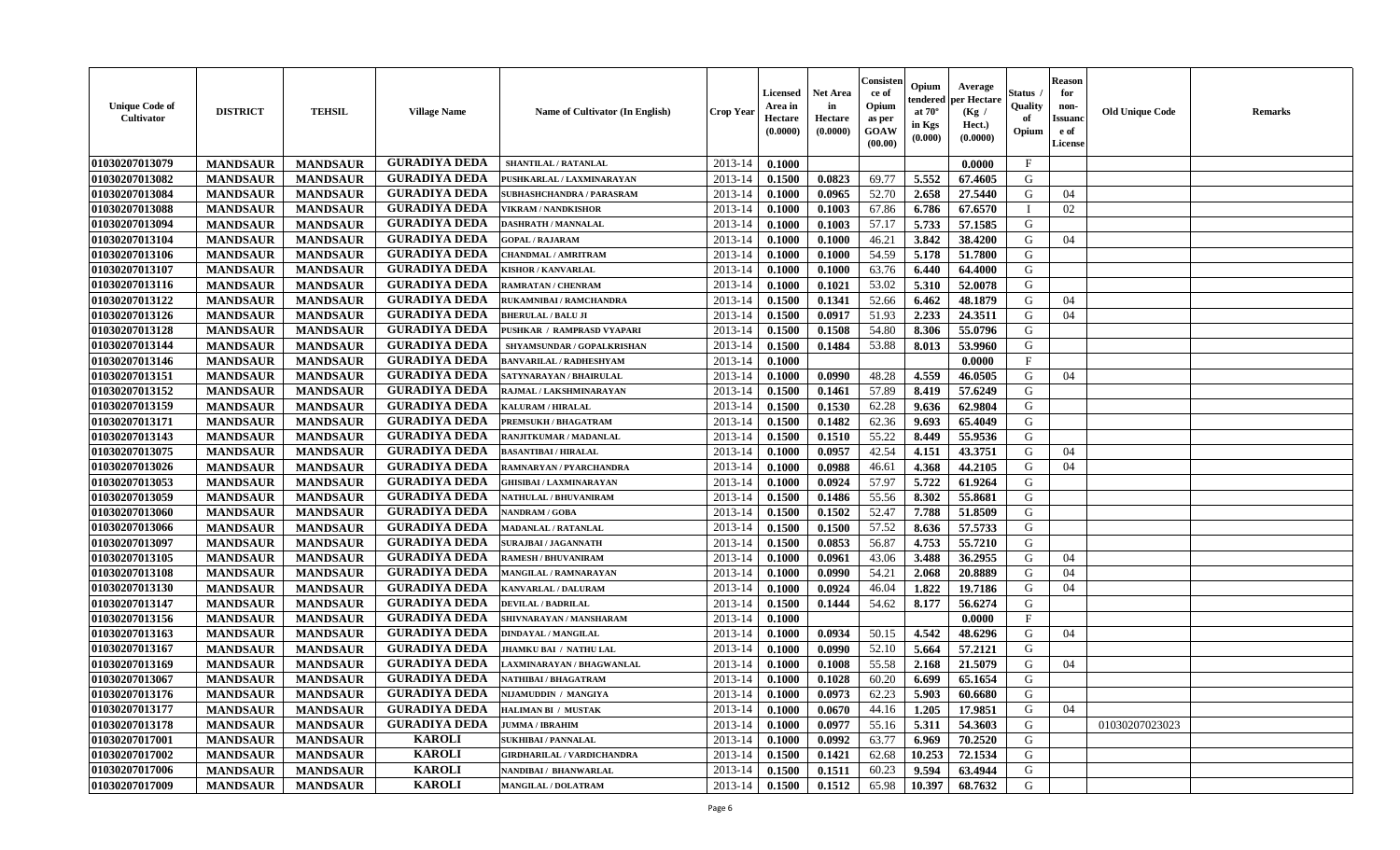| <b>Unique Code of</b><br><b>Cultivator</b> | <b>DISTRICT</b> | <b>TEHSIL</b>   | <b>Village Name</b> | Name of Cultivator (In English)   | <b>Crop Year</b> | <b>Licensed</b><br>Area in<br>Hectare<br>(0.0000) | <b>Net Area</b><br>in<br>Hectare<br>(0.0000) | Consister<br>ce of<br>Opium<br>as per<br>GOAW<br>(00.00) | Opium<br>endered<br>at $70^{\circ}$<br>in Kgs<br>$(\mathbf{0.000})$ | Average<br>per Hectare<br>(Kg)<br>Hect.)<br>(0.0000) | Status<br>Quality<br>of<br>Opium | <b>Reason</b><br>for<br>non-<br><b>Issuano</b><br>e of<br>License | <b>Old Unique Code</b> | <b>Remarks</b> |
|--------------------------------------------|-----------------|-----------------|---------------------|-----------------------------------|------------------|---------------------------------------------------|----------------------------------------------|----------------------------------------------------------|---------------------------------------------------------------------|------------------------------------------------------|----------------------------------|-------------------------------------------------------------------|------------------------|----------------|
| 01030207017011                             | <b>MANDSAUR</b> | <b>MANDSAUR</b> | <b>KAROLI</b>       | <b>RESHMKUNWAR / HIMMATSINGH</b>  | 2013-14          | 0.1000                                            | 0.1006                                       | 67.20                                                    | 7.344                                                               | 73.0020                                              | G                                |                                                                   |                        |                |
| 01030207017013                             | <b>MANDSAUR</b> | <b>MANDSAUR</b> | <b>KAROLI</b>       | NARAYANSINGH / UDAYSINGH          | 2013-14          | 0.1500                                            | 0.1480                                       | 45.64                                                    | 5.353                                                               | 36.1689                                              | G                                | 04                                                                |                        |                |
| 01030207017017                             | <b>MANDSAUR</b> | <b>MANDSAUR</b> | <b>KAROLI</b>       | <b>BHOPATSINGH / RAMSINGH</b>     | 2013-14          | 0.1500                                            | 0.1500                                       | 58.48                                                    | 9.064                                                               | 60.4267                                              | G                                |                                                                   |                        |                |
| 01030207017018                             | <b>MANDSAUR</b> | <b>MANDSAUR</b> | <b>KAROLI</b>       | NATHUSINGH / SAJJANSINGH          | 2013-14          | 0.1500                                            | 0.1473                                       | 62.93                                                    | 9.565                                                               | 64.9355                                              | G                                |                                                                   |                        |                |
| 01030207017020                             | <b>MANDSAUR</b> | <b>MANDSAUR</b> | <b>KAROLI</b>       | MANGILAL / VARDICHADRA            | 2013-14          | 0.1500                                            | 0.1502                                       | 61.50                                                    | 10.016                                                              | 66.6844                                              | G                                |                                                                   |                        |                |
| 01030207017021                             | <b>MANDSAUR</b> | <b>MANDSAUR</b> | <b>KAROLI</b>       | <b>RAMSINGH / SAJJANSINGH</b>     | 2013-14          | 0.1500                                            | 0.1461                                       | 58.82                                                    | 8.151                                                               | 55.7906                                              | G                                |                                                                   |                        |                |
| 01030207017022                             | <b>MANDSAUR</b> | <b>MANDSAUR</b> | <b>KAROLI</b>       | <b>BHULIBAI / AMBALAL</b>         | 2013-14          | 0.1500                                            | 0.1505                                       | 55.73                                                    | 9.020                                                               | 59.9336                                              | G                                |                                                                   |                        |                |
| 01030207017024                             | <b>MANDSAUR</b> | <b>MANDSAUR</b> | <b>KAROLI</b>       | RAMKISHAN / SHANKARLAL            | 2013-14          | 0.1500                                            | 0.1456                                       | 60.15                                                    | 9.169                                                               | 62.9739                                              | G                                |                                                                   |                        |                |
| 01030207017025                             | <b>MANDSAUR</b> | <b>MANDSAUR</b> | <b>KAROLI</b>       | SHANKARLAL / NATHULAL             | 2013-14          | 0.1500                                            | 0.1512                                       | 49.71                                                    | 7.613                                                               | 50.3505                                              | $\blacksquare$                   | 02                                                                |                        |                |
| 01030207017027                             | <b>MANDSAUR</b> | <b>MANDSAUR</b> | <b>KAROLI</b>       | RAJULAL / MODIRAM                 | 2013-14          | 0.1500                                            | 0.1507                                       | 60.23                                                    | 9.990                                                               | 66.2906                                              | G                                |                                                                   |                        |                |
| 01030207017029                             | <b>MANDSAUR</b> | <b>MANDSAUR</b> | <b>KAROLI</b>       | MANGUSINGH / AMARSINGH            | 2013-14          | 0.1500                                            | 0.1505                                       | 59.20                                                    | 9.700                                                               | 64.4518                                              | G                                |                                                                   |                        |                |
| 01030207017031                             | <b>MANDSAUR</b> | <b>MANDSAUR</b> | <b>KAROLI</b>       | <b>CHENSINGH / UDAYSINGH</b>      | 2013-14          | 0.1500                                            | 0.1486                                       | 55.06                                                    | 9.226                                                               | 62.0861                                              | G                                |                                                                   |                        |                |
| 01030207017032                             | <b>MANDSAUR</b> | <b>MANDSAUR</b> | <b>KAROLI</b>       | <b>DEVATSINGH / GULABSINGH</b>    | 2013-14          | 0.1500                                            | 0.1488                                       | 60.72                                                    | 10.106                                                              | 67.9167                                              | G                                |                                                                   |                        |                |
| 01030207017033                             | <b>MANDSAUR</b> | <b>MANDSAUR</b> | <b>KAROLI</b>       | <b>KARUSINGH / GULABSINGH</b>     | 2013-14          | 0.1500                                            | 0.1405                                       | 55.23                                                    | 7.945                                                               | 56.5480                                              | G                                |                                                                   |                        |                |
| 01030207017038                             | <b>MANDSAUR</b> | <b>MANDSAUR</b> | <b>KAROLI</b>       | <b>VISHNUKNUWAR / KUSHALSINGH</b> | 2013-14          | 0.1500                                            | 0.1503                                       | 60.78                                                    | 9.855                                                               | 65.5689                                              | G                                |                                                                   |                        |                |
| 01030207017041                             | <b>MANDSAUR</b> | <b>MANDSAUR</b> | <b>KAROLI</b>       | <b>KRISHNABAI / NANALAL</b>       | 2013-14          | 0.1500                                            | 0.1498                                       | 59.01                                                    | 10.293                                                              | 68.7116                                              | G                                |                                                                   |                        |                |
| 01030207017043                             | <b>MANDSAUR</b> | <b>MANDSAUR</b> | <b>KAROLI</b>       | <b>AMRITRAM / PANNALAL</b>        | 2013-14          | 0.1500                                            | 0.1529                                       | 58.43                                                    | 9.282                                                               | 60.7063                                              | G                                |                                                                   |                        |                |
| 01030207017045                             | <b>MANDSAUR</b> | <b>MANDSAUR</b> | <b>KAROLI</b>       | <b>BHAGIRATH / PANNALAL</b>       | 2013-14          | 0.1500                                            | 0.1441                                       | 68.86                                                    | 10.831                                                              | 75.1631                                              | G                                |                                                                   |                        |                |
| 01030207017046                             | <b>MANDSAUR</b> | <b>MANDSAUR</b> | <b>KAROLI</b>       | RAJULAL / BALMUKAND               | 2013-14          | 0.1500                                            | 0.1463                                       | 60.62                                                    | 9.457                                                               | 64.6411                                              | G                                |                                                                   |                        |                |
| 01030207017047                             | <b>MANDSAUR</b> | <b>MANDSAUR</b> | <b>KAROLI</b>       | DASHRATHLAL / BALMUKAND           | 2013-14          | 0.1500                                            | 0.1505                                       | 59.91                                                    | 10.056                                                              | 66.8173                                              | G                                |                                                                   |                        |                |
| 01030207017048                             | <b>MANDSAUR</b> | <b>MANDSAUR</b> | <b>KAROLI</b>       | ISHWAR SINGH / AMAR SINGH         | 2013-14          | 0.1500                                            | 0.1448                                       | 63.63                                                    | 9.490                                                               | 65.5387                                              | G                                |                                                                   |                        |                |
| 01030207017049                             | <b>MANDSAUR</b> | <b>MANDSAUR</b> | <b>KAROLI</b>       | <b>KANTIBAI / TULSIRAM</b>        | 2013-14          | 0.1500                                            | 0.1434                                       | 62.48                                                    | 9.649                                                               | 67.2873                                              | G                                |                                                                   |                        |                |
| 01030207017050                             | <b>MANDSAUR</b> | <b>MANDSAUR</b> | <b>KAROLI</b>       | <b>MANUBAI/DEVILAL</b>            | 2013-14          | 0.1500                                            | 0.1526                                       | 65.49                                                    | 10.347                                                              | 67.8047                                              | G                                |                                                                   |                        |                |
| 01030207017058                             | <b>MANDSAUR</b> | <b>MANDSAUR</b> | <b>KAROLI</b>       | SHYAMKUNWAR / JASVANTSINGH        | 2013-14          | 0.1500                                            | 0.1505                                       | 52.84                                                    | 7.896                                                               | 52.4651                                              | G                                |                                                                   |                        |                |
| 01030207017059                             | <b>MANDSAUR</b> | <b>MANDSAUR</b> | <b>KAROLI</b>       | NARENDRASINGH / BHNUVANISINGH     | 2013-14          | 0.1500                                            | 0.1500                                       | 51.98                                                    | 8.332                                                               | 55.5467                                              | G                                |                                                                   |                        |                |
| 01030207017061                             | <b>MANDSAUR</b> | <b>MANDSAUR</b> | <b>KAROLI</b>       | KHUMANSINGH / UKARSINGH           | 2013-14          | 0.1500                                            | 0.1452                                       | 52.05                                                    | 8.216                                                               | 56.5840                                              | G                                |                                                                   |                        |                |
| 01030207017062                             | <b>MANDSAUR</b> | <b>MANDSAUR</b> | <b>KAROLI</b>       | <b>GOPALSINGH / BHUVANSINGH</b>   | 2013-14          | 0.1500                                            | 0.1515                                       | 51.03                                                    | 7.932                                                               | 52.3564                                              | G                                |                                                                   |                        |                |
| 01030207017028                             | <b>MANDSAUR</b> | <b>MANDSAUR</b> | <b>KAROLI</b>       | KISHOR / ONKARLAL                 | 2013-14          | 0.1500                                            | 0.1476                                       | 61.24                                                    | 9.763                                                               | 66.1450                                              | G                                |                                                                   |                        |                |
| 01030207017037                             | <b>MANDSAUR</b> | <b>MANDSAUR</b> | <b>KAROLI</b>       | ONKARLAL / GORDHANLAL             | 2013-14          | 0.1500                                            | 0.1504                                       | 59.05                                                    | 9.414                                                               | 62.5931                                              | G                                |                                                                   |                        |                |
| 01030207017053                             | <b>MANDSAUR</b> | <b>MANDSAUR</b> | <b>KAROLI</b>       | KAILASHKUNWAR / BHAGVANSINGH      | 2013-14          | 0.1500                                            | 0.1500                                       | 54.97                                                    | 8.874                                                               | 59.1600                                              | G                                |                                                                   |                        |                |
| 01030207017063                             | <b>MANDSAUR</b> | <b>MANDSAUR</b> | <b>KAROLI</b>       | KANWARLAL / DOLATRAM              | 2013-14          | 0.1500                                            | 0.1492                                       | 59.45                                                    | 9.690                                                               | 64.9464                                              | G                                |                                                                   |                        |                |
| 01030207017012                             | <b>MANDSAUR</b> | <b>MANDSAUR</b> | <b>KAROLI</b>       | <b>MODIRAM / GORDHANLAL</b>       | 2013-14          | 0.1500                                            | 0.1485                                       | 58.07                                                    | 9.631                                                               | 64.8552                                              | G                                |                                                                   |                        |                |
| 01030207017026                             | <b>MANDSAUR</b> | <b>MANDSAUR</b> | <b>KAROLI</b>       | LAKSHMINARAYAN / MODIRAM          | 2013-14          | 0.1000                                            | 0.0989                                       | 57.54                                                    | 6.272                                                               | 63.4176                                              | G                                |                                                                   |                        |                |
| 01030207017055                             | <b>MANDSAUR</b> | <b>MANDSAUR</b> | <b>KAROLI</b>       | <b>SHRIRAM / RATANLAL</b>         | 2013-14          | 0.1000                                            | 0.0991                                       | 64.58                                                    | 6.919                                                               | 69.8184                                              | G                                |                                                                   |                        |                |
| 01030207017054                             | <b>MANDSAUR</b> | <b>MANDSAUR</b> | <b>KAROLI</b>       | <b>AMARSINGH / BALVANTSINGH</b>   | 2013-14          | 0.1500                                            | 0.1448                                       | 61.50                                                    | 9.146                                                               | 63.1630                                              | G                                |                                                                   |                        |                |
| 01030207017035                             | <b>MANDSAUR</b> | <b>MANDSAUR</b> | <b>KAROLI</b>       | <b>RUPKUNWAR / BHERU SINGH</b>    | $2013-14$ 0.1500 |                                                   | 0.1444                                       | 55.34                                                    | 8.846                                                               | 61.2604                                              | G                                |                                                                   |                        |                |
| 01030207017044                             | <b>MANDSAUR</b> | <b>MANDSAUR</b> | <b>KAROLI</b>       | <b>RAGHUVIRSINGH / RAMSINGH</b>   | 2013-14          | 0.1500                                            | 0.1500                                       | 56.52                                                    | 8.171                                                               | 54.4733                                              | G                                |                                                                   |                        |                |
| 01030207017004                             | <b>MANDSAUR</b> | <b>MANDSAUR</b> | <b>KAROLI</b>       | AMBALAL / BAGDIRAM                | 2013-14          | 0.1500                                            | 0.1442                                       | 59.11                                                    | 8.942                                                               | 62.0111                                              | G                                |                                                                   |                        |                |
| 01030207017015                             | <b>MANDSAUR</b> | <b>MANDSAUR</b> | <b>KAROLI</b>       | <b>BALMUKUND / DOLATRAM</b>       | 2013-14          | 0.1500                                            | 0.1474                                       | 63.17                                                    | 9.909                                                               | 67.2252                                              | G                                |                                                                   |                        |                |
| 01030207017066                             | <b>MANDSAUR</b> | <b>MANDSAUR</b> | <b>KAROLI</b>       | <b>BHANWARKUNWAR / UMRAVSINGH</b> | 2013-14          | 0.1000                                            | 0.1029                                       | 47.27                                                    | 5.274                                                               | 51.2536                                              | G                                |                                                                   | 01050210091030         |                |
| 01030207023034                             | <b>MANDSAUR</b> | <b>MANDSAUR</b> | <b>MULTANPURA</b>   | ANWAR / SAIDIBAI MOHAMMAD TIMARI  | 2013-14          | 0.1000                                            | 0.1000                                       | 60.16                                                    | 6.265                                                               | 62.6500                                              | G                                |                                                                   |                        |                |
| 01030207023038                             | <b>MANDSAUR</b> | <b>MANDSAUR</b> | <b>MULTANPURA</b>   | AHMAD / VALI MOHAMMAD             | 2013-14          | $\boldsymbol{0.1000}$                             | 0.0963                                       | 54.40                                                    | 1.142                                                               | 11.8588                                              | G                                | 04                                                                |                        |                |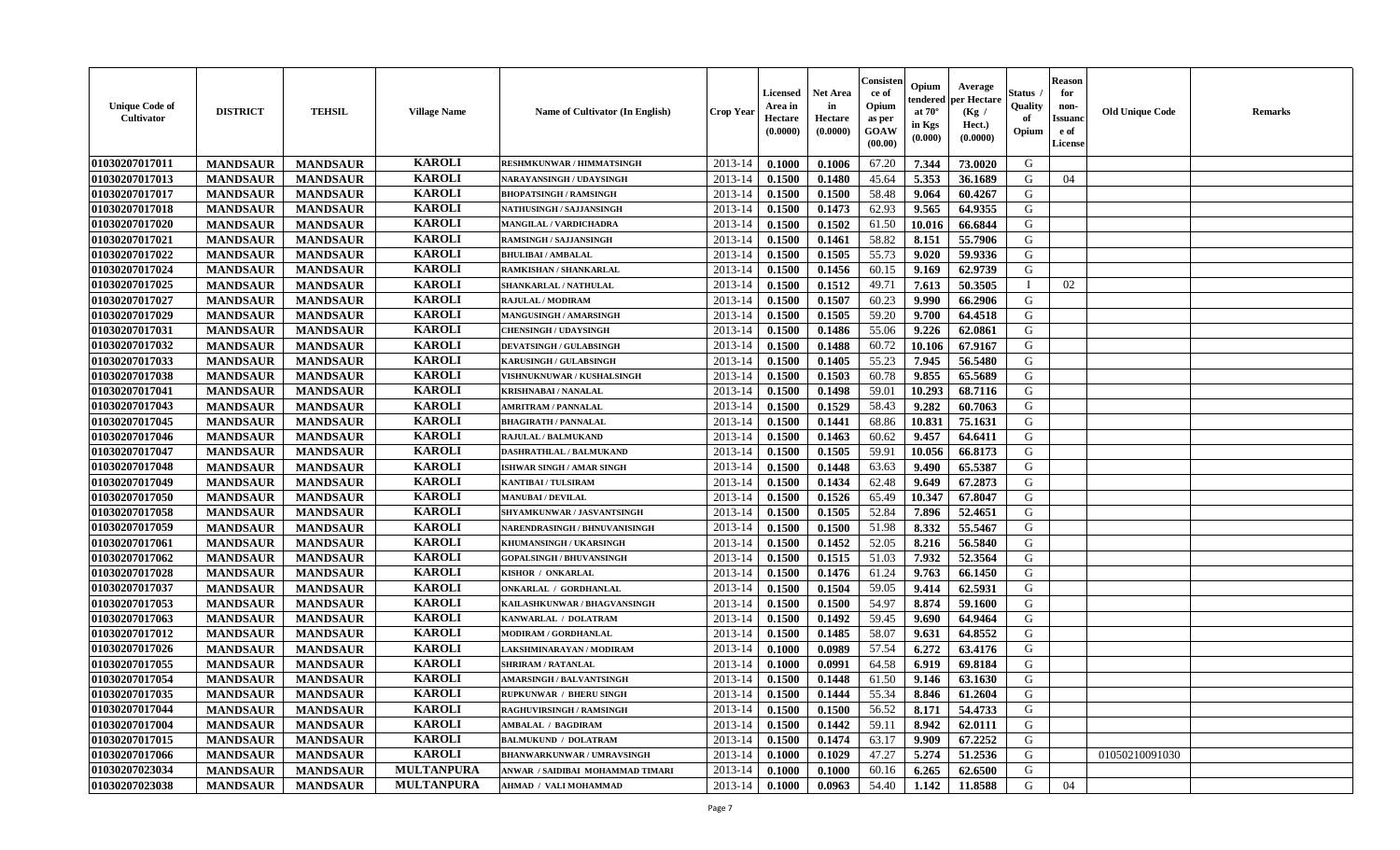| <b>Unique Code of</b><br><b>Cultivator</b> | <b>DISTRICT</b>                    | <b>TEHSIL</b>   | <b>Village Name</b> | Name of Cultivator (In English) | <b>Crop Year</b> | <b>Licensed</b><br>Area in<br>Hectare<br>(0.0000) | <b>Net Area</b><br>in<br>Hectare<br>(0.0000) | Consister<br>ce of<br>Opium<br>as per<br><b>GOAW</b><br>(00.00) | Opium<br>endered<br>at $70^\circ$<br>in Kgs<br>(0.000) | Average<br>per Hectare<br>(Kg /<br>Hect.)<br>(0.0000) | Status<br>Quality<br>of<br>Opium | <b>Reason</b><br>for<br>non-<br><b>Issuand</b><br>e of<br><b>License</b> | <b>Old Unique Code</b> | <b>Remarks</b> |
|--------------------------------------------|------------------------------------|-----------------|---------------------|---------------------------------|------------------|---------------------------------------------------|----------------------------------------------|-----------------------------------------------------------------|--------------------------------------------------------|-------------------------------------------------------|----------------------------------|--------------------------------------------------------------------------|------------------------|----------------|
| 01030207023075                             | <b>MANDSAUR</b>                    | <b>MANDSAUR</b> | <b>MULTANPURA</b>   | <b>GORDHAN / GANGARAM</b>       | 2013-14          | 0.1000                                            |                                              |                                                                 |                                                        | 0.0000                                                | $\mathbf{F}$                     |                                                                          |                        |                |
| 01030207023082                             | <b>MANDSAUR</b>                    | <b>MANDSAUR</b> | <b>MULTANPURA</b>   | <b>BHERULAL / BABRU</b>         | 2013-14          | 0.1000                                            | 0.0975                                       | 63.61                                                           | 6.406                                                  | 65.7026                                               | G                                |                                                                          |                        |                |
| 01030207023072                             | <b>MANDSAUR</b>                    | <b>MANDSAUR</b> | <b>MULTANPURA</b>   | <b>GOPAL / CHHOGU</b>           | 2013-14          | 0.1500                                            | 0.1488                                       | 68.74                                                           | 2.563                                                  | 17.2245                                               | G                                | 04                                                                       |                        |                |
| 01030207023073                             | <b>MANDSAUR</b>                    | <b>MANDSAUR</b> | <b>MULTANPURA</b>   | RAMESHCHANDRA / BALARAM         | 2013-14          | 0.1000                                            | 0.0980                                       | 54.47                                                           | 5.548                                                  | 56.6122                                               | G                                |                                                                          |                        |                |
| 01030207023098                             | <b>MANDSAUR</b>                    | <b>MANDSAUR</b> | <b>MULTANPURA</b>   | <b>FATAMA BAI / SHAKUR</b>      | 2013-14          | 0.1000                                            |                                              |                                                                 |                                                        | 0.0000                                                | $\mathbf{F}$                     |                                                                          |                        |                |
| 01030207023045                             | <b>MANDSAUR</b>                    | <b>MANDSAUR</b> | <b>MULTANPURA</b>   | NATHULAL / BADRILAL             | 2013-14          | 0.1000                                            |                                              |                                                                 |                                                        | 0.0000                                                | $_{\rm F}$                       |                                                                          |                        |                |
| 01030207023101                             | <b>MANDSAUR</b>                    | <b>MANDSAUR</b> | <b>MULTANPURA</b>   | <b>DURGABAI / RAMLAL</b>        | 2013-14          | 0.1500                                            | 0.1500                                       | 59.85                                                           | 2.197                                                  | 14.6467                                               | G                                | 04                                                                       |                        |                |
| 01030207023105                             | <b>MANDSAUR</b>                    | <b>MANDSAUR</b> | <b>MULTANPURA</b>   | NANDRAM / ONKARLAL              | 2013-14          | 0.1500                                            | 0.0600                                       | 62.70                                                           | 3.887                                                  | 64.7833                                               | G                                |                                                                          |                        |                |
| 01030207023037                             | <b>MANDSAUR</b>                    | <b>MANDSAUR</b> | <b>MULTANPURA</b>   | <b>JAMILA BI / BABU</b>         | 2013-14          | 0.1000                                            |                                              |                                                                 |                                                        | 0.0000                                                | $_{\rm F}$                       | 06                                                                       |                        |                |
| 01030207023085                             | <b>MANDSAUR</b>                    | <b>MANDSAUR</b> | <b>MULTANPURA</b>   | HUSAINBAKSH / FAKIR MO.         | 2013-14          | 0.1000                                            | 0.0972                                       | 58.78                                                           | 2.082                                                  | 21.4198                                               | <sup>1</sup>                     | 02                                                                       |                        |                |
| 01030207023109                             | <b>MANDSAUR</b>                    | <b>MANDSAUR</b> | <b>MULTANPURA</b>   | <b>GANPAT / VARDICHAND</b>      | 2013-14          | 0.1000                                            |                                              |                                                                 |                                                        | 0.0000                                                | $\mathbf{F}$                     |                                                                          |                        |                |
| 01030207025002                             | <b>MANDSAUR</b>                    | <b>MANDSAUR</b> | <b>NOGANVA</b>      | YUVRAJ / MANGILAL JAIN          | 2013-14          | 0.1000                                            | 0.1025                                       | 60.69                                                           | 5.835                                                  | 56.9268                                               | G                                |                                                                          |                        |                |
| 01030207025005                             | <b>MANDSAUR</b>                    | <b>MANDSAUR</b> | <b>NOGANVA</b>      | <b>BHURIBAI / BAGDIRAM</b>      | 2013-14          | 0.1000                                            | 0.0988                                       | 62.18                                                           | 6.680                                                  | 67.6113                                               | G                                |                                                                          |                        |                |
| 01030207025006                             | <b>MANDSAUR</b>                    | <b>MANDSAUR</b> | <b>NOGANVA</b>      | <b>MADANLAL / LAKSHMAN</b>      | 2013-14          | 0.1000                                            | 0.0968                                       | 61.43                                                           | 6.090                                                  | 62.9132                                               | G                                |                                                                          |                        |                |
| 01030207025009                             | <b>MANDSAUR</b>                    | <b>MANDSAUR</b> | <b>NOGANVA</b>      | <b>MANGIBAI/AMBALAL</b>         | 2013-14          | 0.1500                                            | 0.1496                                       | 57.08                                                           | 9.092                                                  | 60.7754                                               | G                                |                                                                          |                        |                |
| 01030207025010                             | <b>MANDSAUR</b>                    | <b>MANDSAUR</b> | <b>NOGANVA</b>      | <b>PYARCHAND / BHUWAN</b>       | 2013-14          | 0.1500                                            | 0.1500                                       | 54.66                                                           | 7.551                                                  | 50.3400                                               | G                                | 04                                                                       |                        |                |
| 01030207025011                             | <b>MANDSAUR</b>                    | <b>MANDSAUR</b> | <b>NOGANVA</b>      | <b>SURATRAM / AMRITRAM</b>      | 2013-14          | 0.1500                                            | 0.1507                                       | 57.24                                                           | 8.218                                                  | 54.5322                                               | G                                |                                                                          |                        |                |
| 01030207025012                             | <b>MANDSAUR</b>                    | <b>MANDSAUR</b> | <b>NOGANVA</b>      | <b>BAPULAL / JAYCHAND</b>       | 2013-14          | 0.1500                                            | 0.0993                                       | 64.83                                                           | 6.585                                                  | 66.3142                                               | G                                |                                                                          |                        |                |
| 01030207025013                             | <b>MANDSAUR</b>                    | <b>MANDSAUR</b> | <b>NOGANVA</b>      | HIRABAI / LABHCHANDRA           | 2013-14          | 0.1500                                            | 0.1422                                       | 67.86                                                           | 10.034                                                 | 70.5626                                               | G                                |                                                                          |                        |                |
| 01030207025014                             | <b>MANDSAUR</b>                    | <b>MANDSAUR</b> | <b>NOGANVA</b>      | PRATAPBAI / PRABHULAL           | 2013-14          | 0.1500                                            | 0.1499                                       | 61.30                                                           | 9.326                                                  | 62.2148                                               | G                                |                                                                          |                        |                |
| 01030207025015                             | <b>MANDSAUR</b>                    | <b>MANDSAUR</b> | <b>NOGANVA</b>      | CHIMANLAL / CHATURBHUJ          | 2013-14          | 0.1500                                            | 0.1475                                       | 65.39                                                           | 9.538                                                  | 64.6644                                               | G                                |                                                                          |                        |                |
| 01030207025016                             | <b>MANDSAUR</b>                    | <b>MANDSAUR</b> | <b>NOGANVA</b>      | <b>DINDAYAL / SHIVSHANKAR</b>   | 2013-14          | 0.1500                                            | 0.1518                                       | 57.46                                                           | 8.520                                                  | 56.1265                                               | G                                |                                                                          |                        |                |
| 01030207025019                             | <b>MANDSAUR</b>                    | <b>MANDSAUR</b> | <b>NOGANVA</b>      | KASTURIBAI / BHERULAL           | 2013-14          | 0.1500                                            | 0.1270                                       | 53.53                                                           | 6.653                                                  | 52.3858                                               | G                                |                                                                          |                        |                |
| 01030207025023                             | <b>MANDSAUR</b>                    | <b>MANDSAUR</b> | <b>NOGANVA</b>      | RAGURAJ SINGH / SAJJAN SINGH    | 2013-14          | 0.1500                                            | 0.1512                                       | 57.00                                                           | 8.713                                                  | 57.6257                                               | G                                |                                                                          |                        |                |
| 01030207025026                             | <b>MANDSAUR</b>                    | <b>MANDSAUR</b> | <b>NOGANVA</b>      | <b>BALMUKUND / BHUWAN</b>       | 2013-14          | 0.1000                                            | 0.1008                                       | 59.74                                                           | 5.923                                                  | 58.7599                                               | G                                |                                                                          |                        |                |
| 01030207025027                             | <b>MANDSAUR</b>                    | <b>MANDSAUR</b> | <b>NOGANVA</b>      | <b>BALARAM / LAXMICHAND</b>     | 2013-14          | 0.1000                                            | 0.0995                                       | 57.77                                                           | 5.670                                                  | 56.9849                                               | G                                |                                                                          |                        |                |
| 01030207025028                             | <b>MANDSAUR</b>                    | <b>MANDSAUR</b> | <b>NOGANVA</b>      | RUKMAN BAI / UDAYRAM            | 2013-14          | 0.1000                                            | 0.1010                                       | 59.16                                                           | 2.383                                                  | 23.5941                                               | G                                | 04                                                                       |                        |                |
| 01030207025029                             | <b>MANDSAUR</b>                    | <b>MANDSAUR</b> | <b>NOGANVA</b>      | <b>SUKHIBAI / LAKSHMICHND</b>   | 2013-14          | 0.1500                                            | 0.1480                                       | 62.85                                                           | 9.302                                                  | 62.8514                                               | G                                |                                                                          |                        |                |
| 01030207025030                             | <b>MANDSAUR</b>                    | <b>MANDSAUR</b> | <b>NOGANVA</b>      | <b>HIRALAL / BHERULAL</b>       | 2013-14          | 0.1500                                            | 0.1520                                       | 62.98                                                           | 9.483                                                  | 62.3882                                               | G                                |                                                                          |                        |                |
| 01030207025031                             | <b>MANDSAUR</b>                    | <b>MANDSAUR</b> | <b>NOGANVA</b>      | <b>MANGIBAI/NIRBHERAM</b>       | 2013-14          | 0.1000                                            | 0.1017                                       | 54.95                                                           | 5.605                                                  | 55.1131                                               | G                                |                                                                          |                        |                |
| 01030207025033                             | <b>MANDSAUR</b>                    | <b>MANDSAUR</b> | <b>NOGANVA</b>      | <b>KESHARBAI/NANDA</b>          | 2013-14          | 0.1500                                            | 0.1512                                       | 56.40                                                           | 8.516                                                  | 56.3228                                               | G                                |                                                                          |                        |                |
| 01030207025037                             | <b>MANDSAUR</b>                    | <b>MANDSAUR</b> | <b>NOGANVA</b>      | TULSIRAM / NANDRAM              | 2013-14          | 0.1500                                            | 0.1457                                       | 58.91                                                           | 8.029                                                  | 55.1064                                               | ${\bf G}$                        |                                                                          |                        |                |
| 01030207025038                             |                                    | <b>MANDSAUR</b> | <b>NOGANVA</b>      | <b>HIRALAL / JAGANNATH</b>      | 2013-14          | 0.1500                                            | 0.1411                                       | 60.11                                                           | 8.579                                                  | 60.8009                                               | G                                |                                                                          |                        |                |
| 01030207025042                             | <b>MANDSAUR</b><br><b>MANDSAUR</b> | <b>MANDSAUR</b> | <b>NOGANVA</b>      | <b>GENDIBAI / BHAGIRATH</b>     | 2013-14          | 0.1500                                            | 0.1301                                       | 61.40                                                           | 7.482                                                  | 57.5096                                               | G                                |                                                                          |                        |                |
| 01030207025044                             | <b>MANDSAUR</b>                    | <b>MANDSAUR</b> | <b>NOGANVA</b>      | <b>TARABAI / BHERULAL</b>       | 2013-14          | 0.1500                                            | 0.1488                                       | 63.60                                                           | 9.685                                                  | 65.0874                                               | G                                |                                                                          |                        |                |
|                                            |                                    |                 | <b>NOGANVA</b>      | KALABAI / SAVRAM                |                  | 0.1500                                            |                                              |                                                                 | 9.004                                                  | 59.9467                                               | G                                |                                                                          |                        |                |
| 01030207025046                             | <b>MANDSAUR</b>                    | <b>MANDSAUR</b> | <b>NOGANVA</b>      | <b>SHANTILAL / LABCHAND</b>     | 2013-14          |                                                   | 0.1502<br>0.1422                             | 59.57                                                           |                                                        |                                                       |                                  |                                                                          |                        |                |
| 01030207025050                             | <b>MANDSAUR</b>                    | <b>MANDSAUR</b> | <b>NOGANVA</b>      |                                 | 2013-14          | 0.1500                                            |                                              | 67.24                                                           | 10.019                                                 | 70.4571                                               | G                                |                                                                          |                        |                |
| 01030207025051                             | <b>MANDSAUR</b>                    | <b>MANDSAUR</b> | <b>NOGANVA</b>      | MOHANPAL SINGH / LAXMAN SINGH   | 2013-14          | 0.1500                                            | 0.1505                                       | 61.33                                                           | 9.261                                                  | 61.5349                                               | G                                |                                                                          |                        |                |
| 01030207025059                             | <b>MANDSAUR</b>                    | <b>MANDSAUR</b> | <b>NOGANVA</b>      | <b>JAGDISH / MANGILAL</b>       | 2013-14          | 0.1500                                            | 0.1472                                       | 55.43                                                           | 8.512                                                  | 57.8261                                               | G                                |                                                                          |                        |                |
| 01030207025062                             | <b>MANDSAUR</b>                    | <b>MANDSAUR</b> |                     | SURESHKUMAR / LAXMINARAYAN      | 2013-14          | 0.1500                                            | 0.1203                                       | 49.87                                                           | 5.849                                                  | 48.6201                                               | G                                | 04                                                                       |                        |                |
| 01030207025063                             | <b>MANDSAUR</b>                    | <b>MANDSAUR</b> | <b>NOGANVA</b>      | <b>BABULAL / LAXMINARAYAN</b>   | 2013-14          | 0.1500                                            | 0.1509                                       | 53.01                                                           | 7.694                                                  | 50.9874                                               | G                                | 04                                                                       |                        |                |
| 01030207025070                             | <b>MANDSAUR</b>                    | <b>MANDSAUR</b> | <b>NOGANVA</b>      | LAXMAN SINGH / SAJJAN SINGH     | 2013-14          | 0.1500                                            | 0.1539                                       | 59.71                                                           | 9.468                                                  | 61.5205                                               | G                                |                                                                          |                        |                |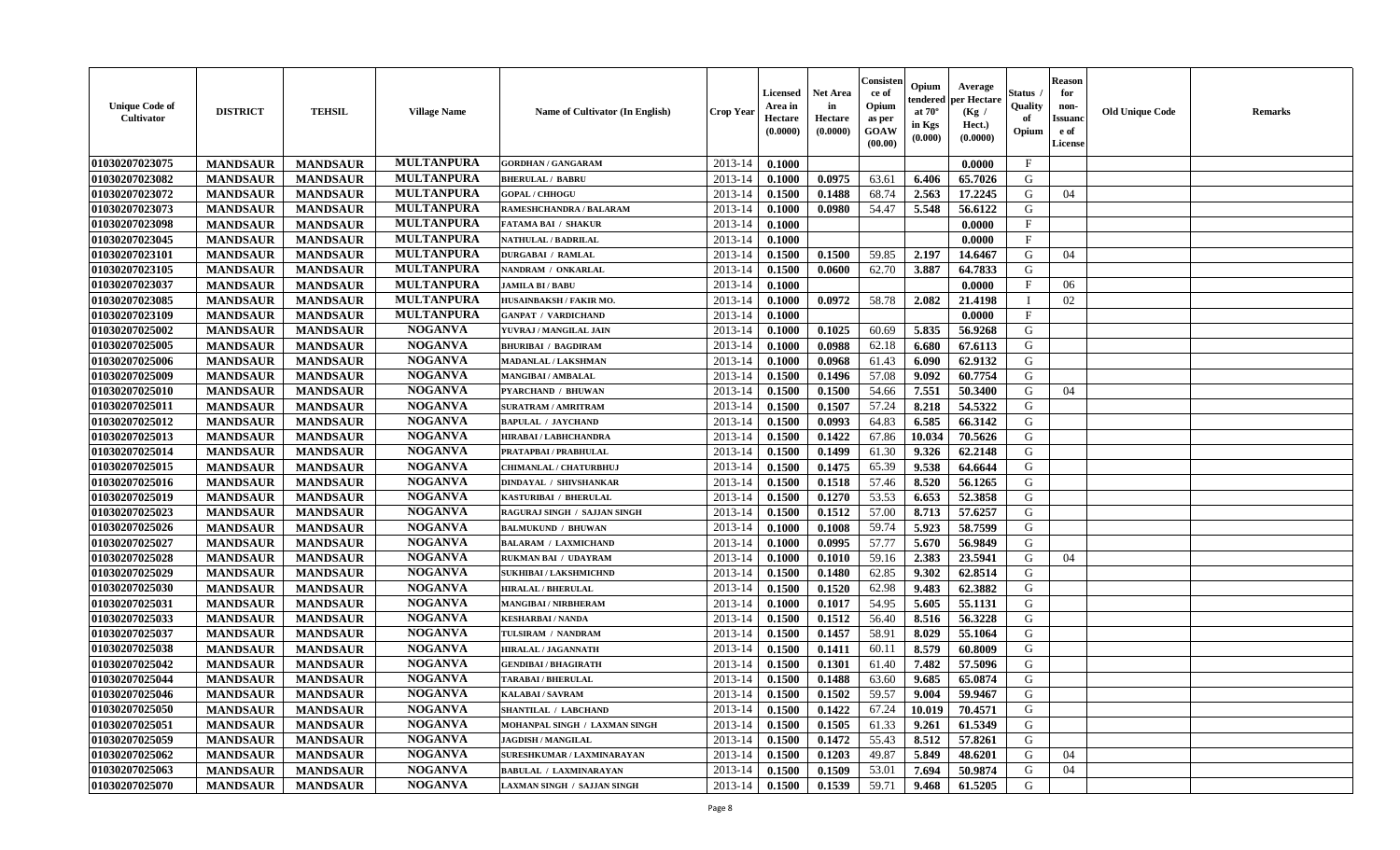| <b>Unique Code of</b><br><b>Cultivator</b> | <b>DISTRICT</b> | <b>TEHSIL</b>   | <b>Village Name</b> | Name of Cultivator (In English)      | <b>Crop Year</b> | <b>Licensed</b><br>Area in<br>Hectare<br>(0.0000) | <b>Net Area</b><br>in<br>Hectare<br>(0.0000) | Consister<br>ce of<br>Opium<br>as per<br><b>GOAW</b><br>(00.00) | Opium<br>endered<br>at $70^\circ$<br>in Kgs<br>$(\mathbf{0.000})$ | Average<br>per Hectare<br>(Kg)<br>Hect.)<br>(0.0000) | Status<br>Quality<br>of<br>Opium | Reason<br>for<br>non-<br>Issuan<br>e of<br><b>License</b> | <b>Old Unique Code</b> | <b>Remarks</b> |
|--------------------------------------------|-----------------|-----------------|---------------------|--------------------------------------|------------------|---------------------------------------------------|----------------------------------------------|-----------------------------------------------------------------|-------------------------------------------------------------------|------------------------------------------------------|----------------------------------|-----------------------------------------------------------|------------------------|----------------|
| 01030207025071                             | <b>MANDSAUR</b> | <b>MANDSAUR</b> | <b>NOGANVA</b>      | KOMAL SINGH / BHANWAR SINGH          | 2013-14          | 0.1500                                            | 0.1461                                       | 58.59                                                           | 8.613                                                             | 58.9528                                              | G                                |                                                           |                        |                |
| 01030207025072                             | <b>MANDSAUR</b> | <b>MANDSAUR</b> | <b>NOGANVA</b>      | <b>DASHRATH SINGH / BHARAT SINGH</b> | 2013-14          | 0.1500                                            | 0.1491                                       | 59.14                                                           | 9.141                                                             | 61.3078                                              | G                                |                                                           |                        |                |
| 01030207025078                             | <b>MANDSAUR</b> | <b>MANDSAUR</b> | <b>NOGANVA</b>      | PANNALAL / BHAGIRATH                 | 2013-14          | 0.1500                                            | 0.1438                                       | 53.06                                                           | 7.792                                                             | 54.1864                                              | G                                |                                                           |                        |                |
| 01030207025084                             | <b>MANDSAUR</b> | <b>MANDSAUR</b> | <b>NOGANVA</b>      | <b>BHUWAN / BHERULAL</b>             | 2013-14          | 0.1000                                            | 0.1008                                       | 57.41                                                           | 5.815                                                             | 57.6885                                              | G                                |                                                           |                        |                |
| 01030207025085                             | <b>MANDSAUR</b> | <b>MANDSAUR</b> | <b>NOGANVA</b>      | SAMPATBAI / HAJARILAL                | 2013-14          | 0.1500                                            | 0.1468                                       | 57.32                                                           | 8.426                                                             | 57.3978                                              | G                                |                                                           |                        |                |
| 01030207025091                             | <b>MANDSAUR</b> | <b>MANDSAUR</b> | <b>NOGANVA</b>      | PARVATSINGH / NATHUSINGH             | 2013-14          | 0.1500                                            | 0.1383                                       | 59.77                                                           | 8.129                                                             | 58.7780                                              | G                                |                                                           |                        |                |
| 01030207025095                             | <b>MANDSAUR</b> | <b>MANDSAUR</b> | <b>NOGANVA</b>      | <b>KANCHAN BAI / NATHU</b>           | 2013-14          | 0.1000                                            | 0.0942                                       | 51.39                                                           | 5.022                                                             | 53.3121                                              | G                                |                                                           |                        |                |
| 01030207025099                             | <b>MANDSAUR</b> | <b>MANDSAUR</b> | <b>NOGANVA</b>      | MOHAN KUNWAR / MAHIPAL SINGH         | 2013-14          | 0.1500                                            | 0.1455                                       | 56.63                                                           | 8.325                                                             | 57.2165                                              | G                                |                                                           |                        |                |
| 01030207025100                             | <b>MANDSAUR</b> | <b>MANDSAUR</b> | <b>NOGANVA</b>      | HIRALAL / SHOBHARAM                  | 2013-14          | 0.1500                                            | 0.1518                                       | 66.34                                                           | 10.017                                                            | 65.9881                                              | G                                |                                                           |                        |                |
| 01030207025001                             | <b>MANDSAUR</b> | <b>MANDSAUR</b> | <b>NOGANVA</b>      | <b>BHARATSINGH / NAHARSINGH</b>      | 2013-14          | 0.1500                                            | 0.1500                                       | 61.65                                                           | 9.512                                                             | 63.4133                                              | G                                |                                                           |                        |                |
| 01030207025024                             | <b>MANDSAUR</b> | <b>MANDSAUR</b> | <b>NOGANVA</b>      | <b>ONKARLAL / AMARCHAND</b>          | 2013-14          | 0.1500                                            | 0.1534                                       | 56.07                                                           | 9.027                                                             | 58.8462                                              | G                                |                                                           |                        |                |
| 01030207025004                             | <b>MANDSAUR</b> | <b>MANDSAUR</b> | <b>NOGANVA</b>      | RADHESHYAM / NANDA                   | 2013-14          | 0.1000                                            | 0.1006                                       | 53.92                                                           | 5.346                                                             | 53.1412                                              | G                                |                                                           |                        |                |
| 01030207025101                             | <b>MANDSAUR</b> | <b>MANDSAUR</b> | <b>NOGANVA</b>      | PUNAMCHANDRA / HIRALAL               | 2013-14          | 0.1500                                            | 0.1497                                       | 55.68                                                           | 8.312                                                             | 55.5244                                              | G                                |                                                           |                        |                |
| 01030207025102                             | <b>MANDSAUR</b> | <b>MANDSAUR</b> | <b>NOGANVA</b>      | <b>AMRITRAM / NANDA</b>              | 2013-14          | 0.1500                                            | 0.1475                                       | 57.84                                                           | 8.602                                                             | 58.3186                                              | G                                |                                                           |                        |                |
| 01030207025040                             | <b>MANDSAUR</b> | <b>MANDSAUR</b> | <b>NOGANVA</b>      | <b>SURESHKUMAR / HIRALAL</b>         | 2013-14          | 0.1500                                            | 0.1516                                       | 65.04                                                           | 9.867                                                             | 65.0858                                              | G                                |                                                           |                        |                |
| 01030207025017                             | <b>MANDSAUR</b> | <b>MANDSAUR</b> | <b>NOGANVA</b>      | <b>RUKMANIBAI / RAMLAL</b>           | 2013-14          | 0.1500                                            | 0.1490                                       | 60.09                                                           | 9.117                                                             | 61.1879                                              | G                                |                                                           |                        |                |
| 01030207025018                             | <b>MANDSAUR</b> | <b>MANDSAUR</b> | <b>NOGANVA</b>      | <b>KISHANLAL / GOBA</b>              | 2013-14          | 0.1500                                            | 0.1517                                       | 59.69                                                           | 8.757                                                             | 57.7258                                              | G                                |                                                           |                        |                |
| 01030207026001                             | <b>MANDSAUR</b> | <b>MANDSAUR</b> | <b>PITHAKHEDI</b>   | PANKESH / MOTILAL                    | 2013-14          | 0.1000                                            |                                              |                                                                 |                                                                   | 0.0000                                               | $\mathbf{F}$                     |                                                           |                        |                |
| 01030207026002                             | <b>MANDSAUR</b> | <b>MANDSAUR</b> | <b>PITHAKHEDI</b>   | MANGILAL URF MAHADEV / PRAYRCHAND    | 2013-14          | 0.1500                                            |                                              |                                                                 |                                                                   | 0.0000                                               | $_{\rm F}$                       |                                                           |                        |                |
| 01030207026006                             | <b>MANDSAUR</b> | <b>MANDSAUR</b> | <b>PITHAKHEDI</b>   | NARAYANSINGH / BALWANTSINGH          | 2013-14          | 0.1500                                            | 0.1476                                       | 44.88                                                           | 2.859                                                             | 19.3699                                              | G                                | 04                                                        |                        |                |
| 01030207026009                             | <b>MANDSAUR</b> | <b>MANDSAUR</b> | <b>PITHAKHEDI</b>   | RATANLAL / CHUNILAL                  | 2013-14          | 0.1500                                            | 0.1504                                       | 60.64                                                           | 8.334                                                             | 55.4122                                              | G                                |                                                           |                        |                |
| 01030207026012                             | <b>MANDSAUR</b> | <b>MANDSAUR</b> | <b>PITHAKHEDI</b>   | NIRMALAKUNWAR / SHYAMSINGH           | 2013-14          | 0.1500                                            | 0.1499                                       | 54.86                                                           | 7.908                                                             | 52.7552                                              | G                                |                                                           |                        |                |
| 01030207026013                             | <b>MANDSAUR</b> | <b>MANDSAUR</b> | <b>PITHAKHEDI</b>   | <b>GOVINDSINGH / MANOHARSINGH</b>    | 2013-14          | 0.1500                                            | 0.1441                                       | 62.23                                                           | 8.561                                                             | 59.4101                                              | G                                |                                                           |                        |                |
| 01030207026017                             | <b>MANDSAUR</b> | <b>MANDSAUR</b> | <b>PITHAKHEDI</b>   | <b>JAGDISH / BHUWAN</b>              | 2013-14          | 0.1000                                            | 0.0944                                       | 40.12                                                           | 1.261                                                             | 13.3581                                              | G                                | 04                                                        |                        |                |
| 01030207026024                             | <b>MANDSAUR</b> | <b>MANDSAUR</b> | <b>PITHAKHEDI</b>   | SHNKARLAL / PYARCHAND                | 2013-14          | 0.1500                                            | 0.1479                                       | 61.84                                                           | 8.587                                                             | 58.0595                                              | G                                |                                                           |                        |                |
| 01030207026025                             | <b>MANDSAUR</b> | <b>MANDSAUR</b> | <b>PITHAKHEDI</b>   | KISHOR / CHUNILAL                    | 2013-14          | 0.1500                                            | 0.1500                                       | 62.67                                                           | 8.998                                                             | 59.9867                                              | G                                |                                                           |                        |                |
| 01030207026027                             | <b>MANDSAUR</b> | <b>MANDSAUR</b> | <b>PITHAKHEDI</b>   | TAMUSINGH / LAKSHMANSINGH            | 2013-14          | 0.1500                                            | 0.1505                                       | 58.99                                                           | 7.989                                                             | 53.0831                                              | G                                |                                                           |                        |                |
| 01030207026031                             | <b>MANDSAUR</b> | <b>MANDSAUR</b> | <b>PITHAKHEDI</b>   | <b>BHANWAR SINGH / MANGU SINGH</b>   | 2013-14          | 0.1500                                            | 0.1486                                       | 40.43                                                           | 2.172                                                             | 14.6164                                              | G                                | 04                                                        |                        |                |
| 01030207026033                             | <b>MANDSAUR</b> | <b>MANDSAUR</b> | <b>PITHAKHEDI</b>   | <b>NAGU SINGH / PRATAP SINGH</b>     | 2013-14          | 0.1000                                            | 0.0974                                       | 58.75                                                           | 6.152                                                             | 63.1622                                              | G                                |                                                           |                        |                |
| 01030207026034                             | <b>MANDSAUR</b> | <b>MANDSAUR</b> | <b>PITHAKHEDI</b>   | LAXMINARAYAN / TULSIRAM              | 2013-14          | 0.1500                                            | 0.1468                                       | 52.70                                                           | 7.461                                                             | 50.8243                                              | G                                | 04                                                        |                        |                |
| 01030207026035                             | <b>MANDSAUR</b> | <b>MANDSAUR</b> | <b>PITHAKHEDI</b>   | <b>JAGDISH / JAYRAM</b>              | 2013-14          | 0.1000                                            | 0.0973                                       | 52.53                                                           | 3.414                                                             | 35.0874                                              | G                                | 04                                                        |                        |                |
| 01030207026036                             | <b>MANDSAUR</b> | <b>MANDSAUR</b> | <b>PITHAKHEDI</b>   | MAHENDRA SINGH / DAYAL SINGH         | 2013-14          | 0.1000                                            | 0.1018                                       | 55.78                                                           | 5.586                                                             | 54.8723                                              | G                                |                                                           |                        |                |
| 01030207026039                             | <b>MANDSAUR</b> | <b>MANDSAUR</b> | <b>PITHAKHEDI</b>   | <b>GAJRAJ SINGH / DAYAL SINGH</b>    | 2013-14          | 0.1500                                            | 0.1434                                       | 53.85                                                           | 7.408                                                             | 51.6597                                              | G                                |                                                           |                        |                |
| 01030207026042                             | <b>MANDSAUR</b> | <b>MANDSAUR</b> | <b>PITHAKHEDI</b>   | KAILASHCHANDRA / BHURALAL            | 2013-14          | 0.1500                                            |                                              |                                                                 |                                                                   | 0.0000                                               | F                                |                                                           |                        |                |
| 01030207026050                             | <b>MANDSAUR</b> | <b>MANDSAUR</b> | <b>PITHAKHEDI</b>   | <b>BHAGWANSINGH / NAHARSINGH</b>     | 2013-14          | 0.1000                                            | 0.0964                                       | 52.46                                                           | 5.209                                                             | 54.0353                                              | G                                |                                                           |                        |                |
| 01030207026056                             | <b>MANDSAUR</b> | <b>MANDSAUR</b> | PITHAKHEDI          | <b>ONKARSINGH / NARAYANSINGH</b>     | $2013-14$ 0.1000 |                                                   | 0.0991                                       | 58.73                                                           | 2.441                                                             | 24.6317                                              | G                                | 04                                                        |                        |                |
| 01030207026059                             | <b>MANDSAUR</b> | <b>MANDSAUR</b> | <b>PITHAKHEDI</b>   | DAYAL SINGH / RAM SINGH              | 2013-14          | 0.1000                                            | 0.0989                                       | 51.06                                                           | 1.649                                                             | 16.6734                                              | G                                | 04                                                        |                        |                |
| 01030207026060                             | <b>MANDSAUR</b> | <b>MANDSAUR</b> | <b>PITHAKHEDI</b>   | <b>RAGHUVIR SINGH / RAM SINGH</b>    | 2013-14          | 0.1500                                            | 0.1502                                       | 51.90                                                           | 7.474                                                             | 49.7603                                              | G                                | 04                                                        |                        |                |
| 01030207026065                             | <b>MANDSAUR</b> | <b>MANDSAUR</b> | <b>PITHAKHEDI</b>   | <b>RAGHUNATH / RAM SINGH</b>         | 2013-14          | 0.1500                                            | 0.1495                                       | 56.81                                                           | 8.205                                                             | 54.8829                                              | G                                |                                                           |                        |                |
| 01030207026098                             | <b>MANDSAUR</b> | <b>MANDSAUR</b> | <b>PITHAKHEDI</b>   | <b>RAMESHVAR / LAKSHMAN</b>          | 2013-14          | 0.1500                                            | 0.1464                                       | 57.28                                                           | 7.725                                                             | 52.7664                                              | G                                |                                                           |                        |                |
| 01030207026099                             | <b>MANDSAUR</b> | <b>MANDSAUR</b> | <b>PITHAKHEDI</b>   | SHANKARLAL / BHURALAL                | 2013-14          | 0.1500                                            |                                              |                                                                 |                                                                   | 0.0000                                               | $\mathbf{F}$                     |                                                           |                        |                |
| 01030207026101                             | <b>MANDSAUR</b> | <b>MANDSAUR</b> | <b>PITHAKHEDI</b>   | JAGDISHCHAND / BHURALAL              | 2013-14          | 0.1000                                            |                                              |                                                                 |                                                                   | 0.0000                                               | $\mathbf{F}$                     |                                                           |                        |                |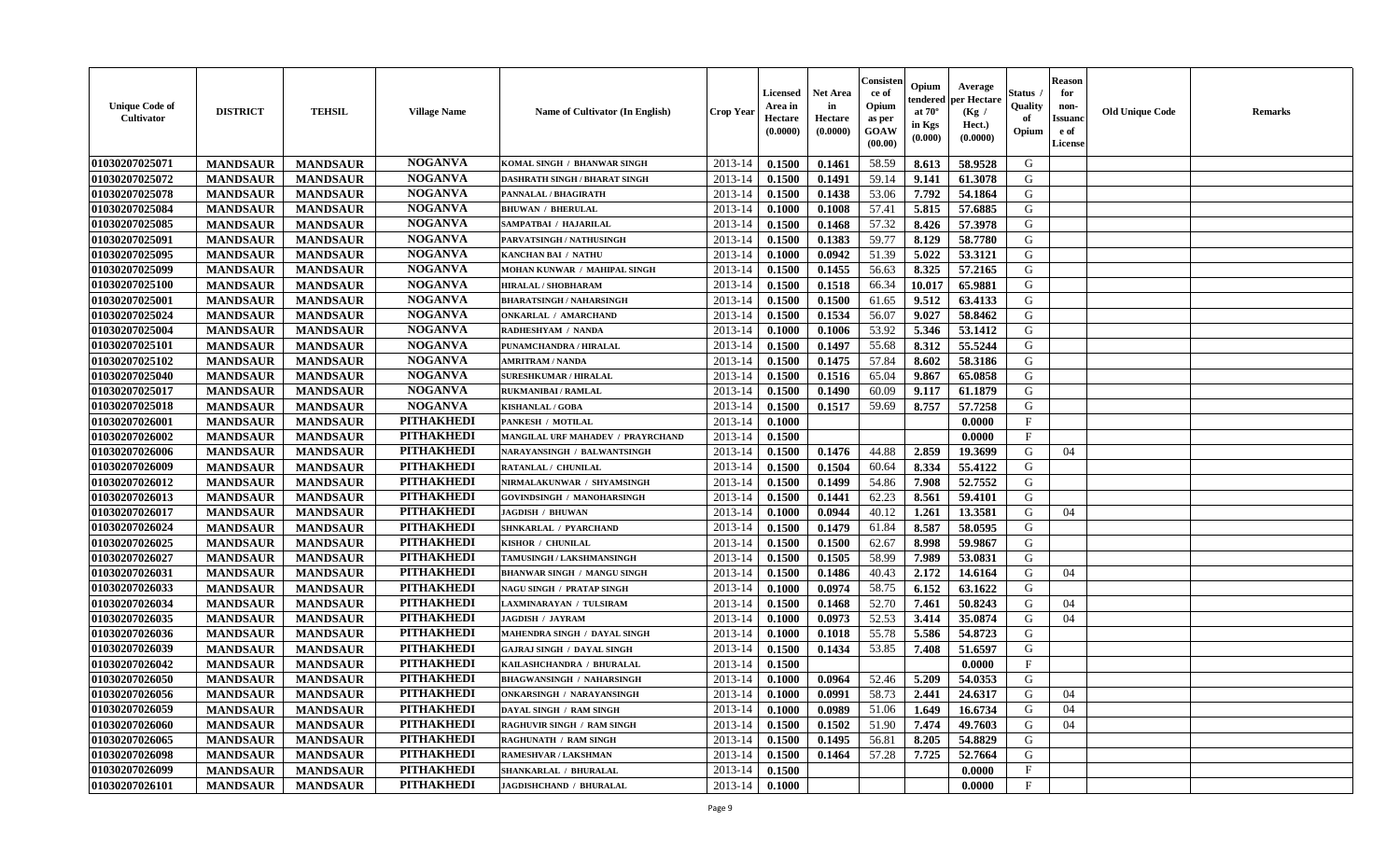| <b>Unique Code of</b><br>Cultivator | <b>DISTRICT</b> | <b>TEHSIL</b>   | <b>Village Name</b> | Name of Cultivator (In English)     | <b>Crop Year</b> | Licensed<br>Area in<br>Hectare<br>(0.0000) | <b>Net Area</b><br>in<br>Hectare<br>(0.0000) | Consister<br>ce of<br>Opium<br>as per<br>GOAW<br>(00.00) | Opium<br>endered<br>at $70^\circ$<br>in Kgs<br>(0.000) | Average<br>per Hectare<br>(Kg /<br>Hect.)<br>(0.0000) | <b>Status</b> .<br>Quality<br>of<br>Opium | <b>Reason</b><br>for<br>non-<br><b>Issuand</b><br>e of<br>License | <b>Old Unique Code</b> | <b>Remarks</b>     |
|-------------------------------------|-----------------|-----------------|---------------------|-------------------------------------|------------------|--------------------------------------------|----------------------------------------------|----------------------------------------------------------|--------------------------------------------------------|-------------------------------------------------------|-------------------------------------------|-------------------------------------------------------------------|------------------------|--------------------|
| 01030207026102                      | <b>MANDSAUR</b> | <b>MANDSAUR</b> | <b>PITHAKHEDI</b>   | MUNSHILAL / GANGARAM                | 2013-14          | 0.1000                                     |                                              |                                                          |                                                        | 0.0000                                                | $\mathbf{F}$                              |                                                                   |                        |                    |
| 01030207026103                      | <b>MANDSAUR</b> | <b>MANDSAUR</b> | <b>PITHAKHEDI</b>   | PRAHLAD / MOHANLAL                  | 2013-14          | 0.1500                                     | 0.0986                                       | 53.96                                                    | 5.319                                                  | 53.9452                                               | G                                         |                                                                   |                        |                    |
| 01030207026104                      | <b>MANDSAUR</b> | <b>MANDSAUR</b> | <b>PITHAKHEDI</b>   | <b>SHRIRAM / BHERULAL</b>           | 2013-14          | 0.1000                                     | 0.1020                                       | 56.26                                                    | 4.951                                                  | 48.5392                                               | G                                         | 04                                                                |                        |                    |
| 01030207026105                      | <b>MANDSAUR</b> | <b>MANDSAUR</b> | <b>PITHAKHEDI</b>   | PRABHULAL / BHURULAL                | 2013-14          | 0.1000                                     | 0.0883                                       | 67.52                                                    | 5.431                                                  | 61.5062                                               | G                                         |                                                                   |                        |                    |
| 01030207026026                      | <b>MANDSAUR</b> | <b>MANDSAUR</b> | <b>PITHAKHEDI</b>   | <b>GANGASINGH / KALUSINGH</b>       | 2013-14          | 0.1000                                     | 0.0998                                       | 47.62                                                    | 1.265                                                  | 12.6754                                               | G                                         | 04                                                                |                        |                    |
| 01030207026028                      | <b>MANDSAUR</b> | <b>MANDSAUR</b> | <b>PITHAKHEDI</b>   | HANSRAJ SINGH / KALU SINGH          | 2013-14          | 0.1500                                     | 0.0763                                       | 58.96                                                    | 4.287                                                  | 56.1861                                               | G                                         |                                                                   |                        |                    |
| 01030207026107                      | <b>MANDSAUR</b> | <b>MANDSAUR</b> | <b>PITHAKHEDI</b>   | AHMAD / IMAM BAKSH                  | 2013-14          | 0.1000                                     | 0.0963                                       | 45.21                                                    | 4.314                                                  | 44.7975                                               | G                                         | 04                                                                |                        |                    |
| 01030207026109                      | <b>MANDSAUR</b> | <b>MANDSAUR</b> | <b>PITHAKHEDI</b>   | <b>AVANTI BAI / LAXMINARAYAN</b>    | 2013-14          | 0.1000                                     | 0.1015                                       | 52.48                                                    | 2.039                                                  | 20.0887                                               | G                                         | 04                                                                |                        |                    |
| 01030207026110                      | <b>MANDSAUR</b> | <b>MANDSAUR</b> | <b>PITHAKHEDI</b>   | KHEMRAJ / BHERULAL                  | 2013-14          | 0.1500                                     | 0.1464                                       | 59.13                                                    | 8.937                                                  | 61.0451                                               | G                                         |                                                                   |                        |                    |
| 01030207026113                      | <b>MANDSAUR</b> | <b>MANDSAUR</b> | <b>PITHAKHEDI</b>   | <b>BHIMSINGH / UMRAVSINGH</b>       | 2013-14          | 0.1000                                     | 0.0990                                       | 54.48                                                    | 5.635                                                  | 56.9192                                               | G                                         |                                                                   | 01030207091034         |                    |
| 01030207027009                      | <b>MANDSAUR</b> | <b>MANDSAUR</b> | <b>RALAYATA</b>     | RAMLAL / FAKIRCHAND                 | 2013-14          | 0.1000                                     | 0.1008                                       | 53.91                                                    | 5.322                                                  | 52.7976                                               | G                                         |                                                                   |                        |                    |
| 01030207027014                      | <b>MANDSAUR</b> | <b>MANDSAUR</b> | <b>RALAYATA</b>     | <b>BABULAL / HEMRAJ</b>             | 2013-14          | 0.1000                                     | 0.1006                                       | 58.53                                                    | 6.037                                                  | 60.0099                                               | G                                         |                                                                   |                        |                    |
| 01030207027068                      | <b>MANDSAUR</b> | <b>MANDSAUR</b> | <b>RALAYATA</b>     | RAMESHVAR / GOVARDHAN               | 2013-14          | 0.1000                                     | 0.0974                                       | 56.64                                                    | 5.696                                                  | 58.4805                                               | G                                         |                                                                   |                        |                    |
| 01030207027074                      | <b>MANDSAUR</b> | <b>MANDSAUR</b> | <b>RALAYATA</b>     | <b>BABULAL / MANGILAL</b>           | 2013-14          | 0.1500                                     | 0.1440                                       | 56.47                                                    | 1.662                                                  | 11.5417                                               | G                                         | 04                                                                |                        |                    |
| 01030207027076                      | <b>MANDSAUR</b> | <b>MANDSAUR</b> | <b>RALAYATA</b>     | PAPPUBAI / NANURAM                  | 2013-14          | 0.1500                                     |                                              |                                                          |                                                        | 0.0000                                                | $\mathbf{F}$                              |                                                                   |                        |                    |
| 01030207027077                      | <b>MANDSAUR</b> | <b>MANDSAUR</b> | <b>RALAYATA</b>     | LALIBAI / MANGILAL                  | 2013-14          | 0.1000                                     |                                              |                                                          |                                                        | 0.0000                                                | $\mathbf{F}$                              |                                                                   |                        |                    |
| 01030207027098                      | <b>MANDSAUR</b> | <b>MANDSAUR</b> | <b>RALAYATA</b>     | KAVERIBAI / BADRILAL                | 2013-14          | 0.1000                                     | 0.0968                                       | 58.55                                                    | 6.248                                                  | 64.5455                                               | G                                         |                                                                   |                        |                    |
| 01030207027004                      | <b>MANDSAUR</b> | <b>MANDSAUR</b> | <b>RALAYATA</b>     | SHANTIBAI / MOHANLAL                | 2013-14          | 0.1500                                     | 0.1494                                       | 60.42                                                    | 1.631                                                  | 10.9170                                               | G                                         | 04                                                                |                        |                    |
| 01030207027106                      | <b>MANDSAUR</b> | <b>MANDSAUR</b> | <b>RALAYATA</b>     | SHYAMLAL / MANGILAL                 | 2013-14          | 0.1000                                     |                                              |                                                          |                                                        | 0.0000                                                | $\mathbf{F}$                              |                                                                   |                        |                    |
| 01030207027005                      | <b>MANDSAUR</b> | <b>MANDSAUR</b> | <b>RALAYATA</b>     | MANGILAL / RAMCHANDRA               | 2013-14          | 0.1500                                     | 0.1530                                       | 58.26                                                    | 8.889                                                  | 58.0980                                               | G                                         |                                                                   |                        |                    |
| 01030207027154                      | <b>MANDSAUR</b> | <b>MANDSAUR</b> | <b>RALAYATA</b>     | KANHAIYALAL / KALURAM               | 2013-14          | 0.1000                                     |                                              |                                                          |                                                        | 0.0000                                                | $\mathbf{F}$                              |                                                                   |                        |                    |
| 01030207027075                      | <b>MANDSAUR</b> | <b>MANDSAUR</b> | <b>RALAYATA</b>     | MANGILAL / NANDA                    | 2013-14          | 0.1000                                     |                                              |                                                          |                                                        | 0.0000                                                | F                                         |                                                                   |                        |                    |
| 01030207027082                      | <b>MANDSAUR</b> | <b>MANDSAUR</b> | <b>RALAYATA</b>     | <b>PRATAP / BABRU</b>               | 2013-14          | 0.1000                                     |                                              |                                                          |                                                        | 0.0000                                                | $\mathbf{F}$                              |                                                                   |                        |                    |
| 01030207027117                      | <b>MANDSAUR</b> | <b>MANDSAUR</b> | <b>RALAYATA</b>     | VARDIBAI / BABRU                    | 2013-14          | 0.1000                                     |                                              |                                                          |                                                        | 0.0000                                                | $\mathbf{F}$                              |                                                                   |                        | <b>NAME CHANGE</b> |
| 01030207027109                      | <b>MANDSAUR</b> | <b>MANDSAUR</b> | <b>RALAYATA</b>     | <b>SHANTIBAI / KAILASH</b>          | 2013-14          | 0.1000                                     | 0.0985                                       | 40.58                                                    | 1.020                                                  | 10.3553                                               | G                                         | 04                                                                |                        |                    |
| 01030207030001                      | <b>MANDSAUR</b> | <b>MANDSAUR</b> | <b>RINDWAN</b>      | PEPKUNVAR / BALWANT SINGH           | 2013-14          | 0.1000                                     | 0.0959                                       | 59.30                                                    | 5.955                                                  | 62.0959                                               | G                                         |                                                                   |                        |                    |
| 01030207030004                      | <b>MANDSAUR</b> | <b>MANDSAUR</b> | <b>RINDWAN</b>      | <b>BAGDIRAM / JIVA</b>              | 2013-14          | 0.1500                                     | 0.1493                                       | 58.55                                                    | 8.808                                                  | 58.9953                                               | G                                         |                                                                   |                        |                    |
| 01030207030006                      | <b>MANDSAUR</b> | <b>MANDSAUR</b> | <b>RINDWAN</b>      | <b>BALWANT SINGH / JUJHAR SINGH</b> | 2013-14          | 0.1500                                     | 0.1521                                       | 59.19                                                    | 8.718                                                  | 57.3176                                               | G                                         |                                                                   |                        |                    |
| 01030207030007                      | <b>MANDSAUR</b> | <b>MANDSAUR</b> | <b>RINDWAN</b>      | <b>GOPAL / MATHURALAL</b>           | 2013-14          | 0.1500                                     | 0.1464                                       | 53.87                                                    | 8.219                                                  | 56.1407                                               | G                                         |                                                                   |                        |                    |
| 01030207030010                      | <b>MANDSAUR</b> | <b>MANDSAUR</b> | <b>RINDWAN</b>      | FULCHAND / KISHANLAL                | 2013-14          | 0.1500                                     | 0.1404                                       | 63.26                                                    | 9.381                                                  | 66.8162                                               | G                                         |                                                                   |                        |                    |
| 01030207030013                      | <b>MANDSAUR</b> | <b>MANDSAUR</b> | <b>RINDWAN</b>      | NANDRAM / DHANNA                    | 2013-14          | 0.1500                                     | 0.1439                                       | 59.57                                                    | 8.689                                                  | 60.3822                                               |                                           | 02                                                                |                        |                    |
| 01030207030014                      | <b>MANDSAUR</b> | <b>MANDSAUR</b> | <b>RINDWAN</b>      | <b>BHANWARLAL / HAJARILAL</b>       | 2013-14          | 0.1000                                     | 0.0984                                       | 66.12                                                    | 6.867                                                  | 69.7866                                               | G                                         |                                                                   |                        |                    |
| 01030207030019                      | <b>MANDSAUR</b> | <b>MANDSAUR</b> | <b>RINDWAN</b>      | <b>BHERULAL / RAMLAL</b>            | 2013-14          | 0.1500                                     | 0.1476                                       | 43.03                                                    | 6.799                                                  | 46.0637                                               | G                                         | 04                                                                |                        |                    |
| 01030207030020                      | <b>MANDSAUR</b> | <b>MANDSAUR</b> | <b>RINDWAN</b>      | TAMUBAI / CHENRAM                   | 2013-14          | 0.1500                                     | 0.1470                                       | 68.58                                                    | 10.356                                                 | 70.4490                                               | G                                         |                                                                   |                        |                    |
| 01030207030022                      | <b>MANDSAUR</b> | <b>MANDSAUR</b> | <b>RINDWAN</b>      | <b>BANSHILAL / MOTILAL</b>          | 2013-14          | 0.1500                                     | 0.1500                                       | 54.15                                                    | 8.324                                                  | 55.4933                                               | G                                         |                                                                   |                        |                    |
| 01030207030023                      | <b>MANDSAUR</b> | <b>MANDSAUR</b> | <b>RINDWAN</b>      | <b>BHANWARLAL / BHERULAL</b>        | 2013-14          | 0.1500                                     | 0.1466                                       | 56.76                                                    | 9.041                                                  | 61.6712                                               | G                                         |                                                                   |                        |                    |
| 01030207030024                      | <b>MANDSAUR</b> | <b>MANDSAUR</b> | <b>RINDWAN</b>      | <b>FATE SINGH / JUJHAR SINGH</b>    | 2013-14          | 0.1500                                     | 0.1465                                       | 55.88                                                    | 8.286                                                  | 56.5597                                               | G                                         |                                                                   |                        |                    |
| 01030207030025                      | <b>MANDSAUR</b> | <b>MANDSAUR</b> | <b>RINDWAN</b>      | <b>GENDKUNWAR / BHERUSINGH</b>      | 2013-14          | 0.1000                                     | 0.0972                                       | 61.05                                                    | 6.096                                                  | 62.7160                                               | G                                         |                                                                   |                        |                    |
| 01030207030026                      | <b>MANDSAUR</b> | <b>MANDSAUR</b> | <b>RINDWAN</b>      | <b>GOVINDSINGH / BALWANT SINGH</b>  | 2013-14          | 0.1500                                     | 0.1380                                       | 62.09                                                    | 8.950                                                  | 64.8551                                               | G                                         |                                                                   |                        |                    |
| 01030207030029                      | <b>MANDSAUR</b> | <b>MANDSAUR</b> | <b>RINDWAN</b>      | <b>NANDUBAI/BHANWARLAL</b>          | 2013-14          | 0.1000                                     | 0.1016                                       | 53.94                                                    | 5.664                                                  | 55.7480                                               | ${\bf G}$                                 |                                                                   |                        |                    |
| 01030207030030                      | <b>MANDSAUR</b> | <b>MANDSAUR</b> | <b>RINDWAN</b>      | BHUWANI SINGH / RATAN SINGH         | 2013-14          | 0.1500                                     | 0.1450                                       | 58.62                                                    | 8.986                                                  | 61.9724                                               | G                                         |                                                                   |                        |                    |
| 01030207030035                      | <b>MANDSAUR</b> | <b>MANDSAUR</b> | <b>RINDWAN</b>      | AMBALAL / CHATARBHUJ                | 2013-14          | 0.1000                                     | 0.0990                                       | 53.63                                                    | 5.608                                                  | 56.6465                                               | G                                         |                                                                   |                        |                    |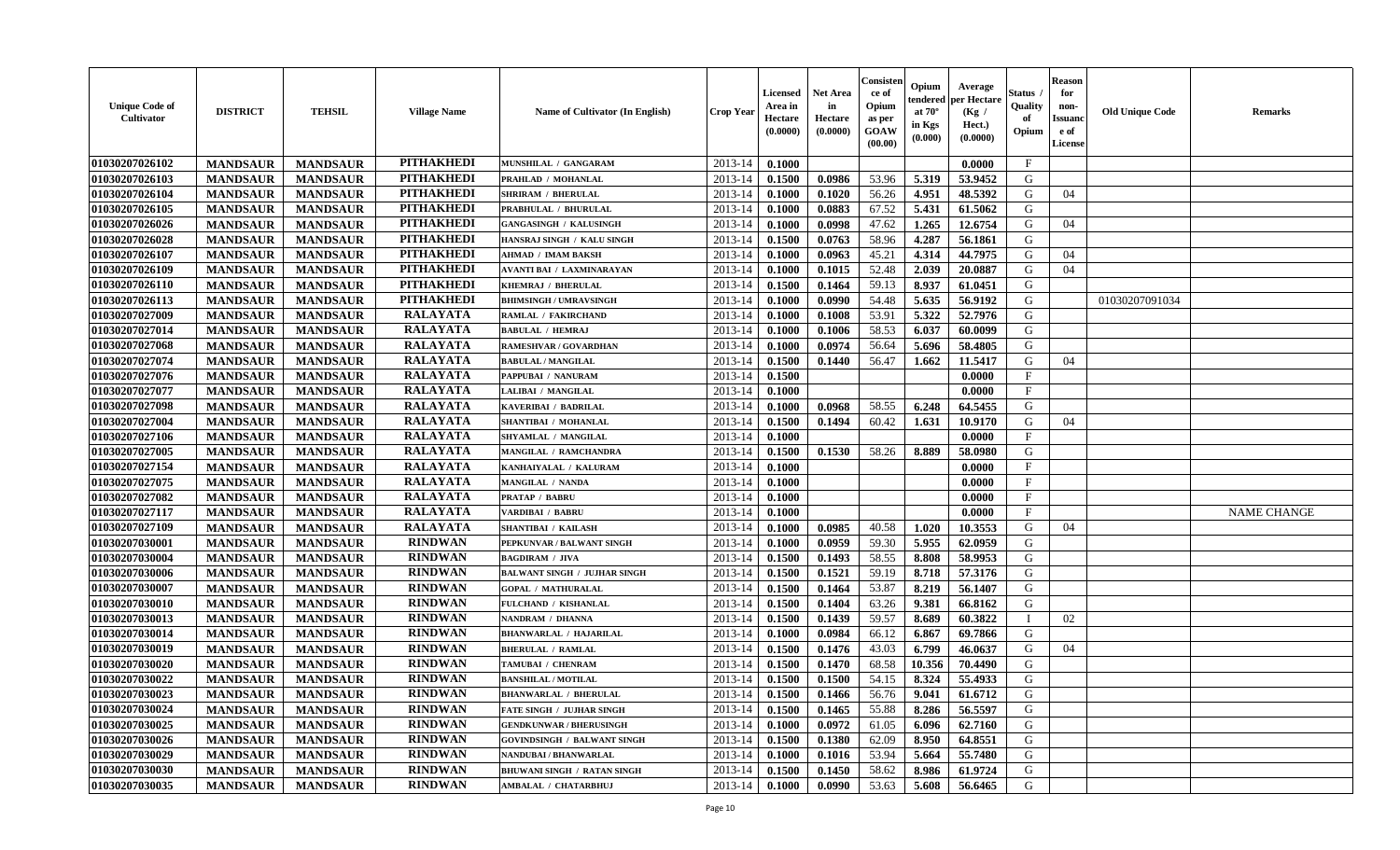| <b>RINDWAN</b><br>01030207030036<br>2013-14<br>53.84<br><b>MANDSAUR</b><br><b>MANDSAUR</b><br>0.1500<br>0.1476<br>8.099<br>54.8713<br>G<br>NARAYAN / BHUWAN<br>01030207030039<br><b>RINDWAN</b><br><b>MANDSAUR</b><br><b>MANDSAUR</b><br>2013-14<br>0.1500<br>0.1434<br>62.66<br>9.256<br>64.5467<br>G<br><b>GOPAL / VARDICHAND</b><br><b>RINDWAN</b><br>01030207030042<br>0.0981<br>50.25<br>5.082<br>51.8043<br>G<br><b>MANDSAUR</b><br><b>MANDSAUR</b><br>2013-14<br>0.1000<br><b>RANVIR SINGH / LAL SINGH</b><br><b>RINDWAN</b><br>01030207030043<br>0.1448<br><b>MANDSAUR</b><br><b>MANDSAUR</b><br><b>GHANSHYAM / VARDICHAND</b><br>2013-14<br>0.1500<br>61.45<br>8.980<br>62.0166<br>G<br><b>RINDWAN</b><br>01030207030044<br><b>MANDSAUR</b><br><b>MANDSAUR</b><br>0.1513<br>50.7667<br>G<br>PUNAMCHNAD / RAMNARAYAN<br>2013-14<br>0.1500<br>49.60<br>7.681<br>04<br><b>RINDWAN</b><br>9.230<br>01030207030017<br><b>MANDSAUR</b><br><b>MANDSAUR</b><br>2013-14<br>0.1500<br>0.1467<br>60.95<br>62.9175<br>G<br><b>BHERULAL / DOULATRAM</b><br><b>RINDWAN</b><br>01030207030015<br><b>MANDSAUR</b><br>9.376<br>64.8409<br>G<br><b>MANDSAUR</b><br>2013-14<br>0.1500<br>0.1446<br>64.98<br>RAMESHWAR / KISHANLAL<br><b>RINDWAN</b><br>G<br>01030207030012<br>59.86<br><b>MANDSAUR</b><br><b>MANDSAUR</b><br>2013-14<br>0.1500<br>0.1448<br>8.645<br>59.7030<br>UDAYRAM / KISHANLAL<br>01030207030021<br><b>RINDWAN</b><br><b>MANDSAUR</b><br><b>MANDSAUR</b><br>2013-14<br>0.1485<br>59.69<br>8.996<br>60.5791<br>G<br>LAXMIBAI / LAXMINARAYAN<br>0.1500<br>01030207030016<br><b>RINDWAN</b><br><b>MANDSAUR</b><br>2013-14<br>0.1500<br>0.1411<br>62.60<br>9.408<br>G<br><b>MANDSAUR</b><br>66.6761<br>KISHANLAL / SURATRAM<br><b>RINDWAN</b><br>$\mathbf G$<br>01030207030008<br><b>MANDSAUR</b><br><b>MANDSAUR</b><br>2013-14<br>0.1500<br>53.69<br>8.445<br>56.3000<br><b>BHERU SINGH / PRATAP SINGH</b><br>0.1500<br><b>RINDWAN</b><br>01030207030005<br><b>MANDSAUR</b><br>0.1491<br>65.57<br>9.967<br><b>MANDSAUR</b><br>AMBALAL / KESHURAM<br>2013-14<br>0.1500<br>66.8478<br>G<br><b>REWASDEWDA</b><br>01030207028001<br><b>MANDSAUR</b><br><b>MANDSAUR</b><br><b>NANALAL / RAMLAL</b><br>2013-14<br>0.1500<br>0.1436<br>63.21<br>9.165<br>63.8231<br>G<br>01030207028003<br><b>REWASDEWDA</b><br><b>MANDSAUR</b><br><b>MANDSAUR</b><br>SOHANBAI / PUNAMCHNAD<br>2013-14<br>0.1500<br>0.1500<br>51.93<br>7.849<br>52.3267<br>G<br><b>REWASDEWDA</b><br>01030207028005<br><b>MANDSAUR</b><br><b>MANDSAUR</b><br>0.1509<br>53.09<br>8.381<br>55.5401<br>G<br>2013-14<br>0.1500<br><b>NAME CHANGE</b><br><b>GOPAL / RUPA</b><br><b>REWASDEWDA</b><br>55.5213<br>01030207028007<br><b>MANDSAUR</b><br><b>MANDSAUR</b><br>62.20<br>G<br>2013-14<br>0.1500<br>0.1458<br>8.095<br>LAXMICHNAD / PANNALAL<br>01030207028009<br><b>REWASDEWDA</b><br><b>MANDSAUR</b><br><b>MANDSAUR</b><br>2013-14<br>0.0682<br>64.11<br>4.653<br>68.2258<br>G<br>0.1500<br>MOHANLAL / MATHURALAL<br><b>REWASDEWDA</b><br>01030207028010<br>58.38<br><b>MANDSAUR</b><br><b>MANDSAUR</b><br>2013-14<br>0.1500<br>0.1479<br>9.107<br>61.5754<br>G<br><b>NAME CHANGE</b><br><b>DIWAN / BHUWAN</b><br><b>REWASDEWDA</b><br>G<br>01030207028011<br><b>MANDSAUR</b><br><b>MANDSAUR</b><br>0.1500<br>0.1489<br>61.08<br>9.319<br>62.5856<br><b>MAGANIBAI / NANDA</b><br>2013-14<br><b>REWASDEWDA</b><br>G<br>01030207028013<br><b>MANDSAUR</b><br>0.1500<br>59.25<br>9.251<br>61.6733<br><b>MANDSAUR</b><br>PARMANAND / CHUNILAL<br>2013-14<br>0.1500<br><b>REWASDEWDA</b><br>01030207028014<br><b>MANDSAUR</b><br><b>MANDSAUR</b><br><b>GOVARDHAN / BHERULAL</b><br>2013-14<br>0.1500<br>0.1451<br>67.11<br>10.565<br>72.8119<br>G<br><b>REWASDEWDA</b><br>01030207028015<br><b>MANDSAUR</b><br><b>MANDSAUR</b><br>2013-14<br>0.1500<br>0.1497<br>64.11<br>10.139<br>67.7288<br>G<br>RADHESHYAM / MANGILAL<br><b>REWASDEWDA</b><br>01030207028016<br><b>MANDSAUR</b><br>0.1479<br>9.729<br>65.7809<br>G<br><b>MANDSAUR</b><br><b>KAVERI BAI / PANNALAL</b><br>2013-14<br>0.1500<br>63.00<br><b>REWASDEWDA</b><br>01030207028017<br>G<br><b>MANDSAUR</b><br><b>MANDSAUR</b><br>2013-14<br>60.27<br>6.389<br>PANIBAI / BHERULAL<br>0.1000<br>0.1000<br>63.8900<br><b>REWASDEWDA</b><br>01030207028104<br>56.20<br>8.229<br>G<br><b>MANDSAUR</b><br><b>MANDSAUR</b><br>2013-14<br>0.1500<br>0.1500<br>54.8600<br>MODIRAM / GANPAT<br>01030207028111<br><b>REWASDEWDA</b><br>52.41<br>G<br><b>MANDSAUR</b><br><b>MANDSAUR</b><br>2013-14<br>0.1000<br>0.0978<br>5.728<br>58.5685<br>RAMCHAND / GOPAL<br><b>REWASDEWDA</b><br>01030207028021<br>G<br><b>MANDSAUR</b><br><b>MANDSAUR</b><br>0.0983<br>51.62<br>5.258<br>53.4893<br><b>GOVERDHAN SINGH / PARVAT SINGH</b><br>2013-14<br>0.1000<br><b>REWASDEWDA</b><br>57.13<br>01030207028023<br><b>MANDSAUR</b><br><b>MANDSAUR</b><br>2013-14<br>0.1551<br>8.847<br>57.0406<br>G<br><b>SURATRAM / BHAGIRATH</b><br>0.1500<br><b>REWASDEWDA</b><br>01030207028026<br>65.9476<br>G<br><b>MANDSAUR</b><br><b>MANDSAUR</b><br><b>DHPUBAI / VARDA</b><br>2013-14<br>0.1500<br>0.1488<br>65.42<br>9.813<br><b>REWASDEWDA</b><br>01030207028027<br><b>MANDSAUR</b><br>7.999<br><b>MANDSAUR</b><br>RADHESHYAM / CHUNILAL<br>2013-14<br>0.1500<br>0.1544<br>52.23<br>51.8070<br>G<br><b>REWASDEWDA</b><br>01030207028028<br><b>MANDSAUR</b><br><b>MANDSAUR</b><br>0.1500<br>0.1500<br>65.52<br>9.631<br>64.2067<br>G<br>2013-14<br><b>FAKIRCHAND / NANURAM</b><br>01030207028029<br><b>REWASDEWDA</b><br>52.67<br>G<br><b>MANDSAUR</b><br><b>MANDSAUR</b><br>2013-14<br>0.1500<br>0.1475<br>7.863<br>53.3085<br><b>NEMICHAND / HIRALAL</b><br><b>REWASDEWDA</b><br>61.03<br>G<br>01030207028030<br><b>MANDSAUR</b><br><b>MANDSAUR</b><br>2013-14<br>0.1500<br>0.1470<br>9.433<br>64.1701<br><b>GANESHRAM / VARDA</b><br>01030207028032<br><b>REWASDEWDA</b><br><b>MANDSAUR</b><br>51.42<br>5.583<br>55.3869<br>G<br><b>MANDSAUR</b><br>2013-14<br>0.1000<br>0.1008<br>NANDUBAI / KISHNALAL<br>01030207028033<br><b>REWASDEWDA</b><br>G<br><b>MANDSAUR</b><br><b>MANDSAUR</b><br>0.1500<br>0.1430<br>58.38<br>8.740<br>61.1189<br><b>CHAGANIBAI / MANGILAL</b><br>2013-14<br><b>REWASDEWDA</b><br>01030207028034<br>5.396<br>G<br><b>MANDSAUR</b><br><b>MANDSAUR</b><br>2013-14<br>0.0990<br>49.83<br>54.5051<br><b>SHOBHARAM / TEKCHAND</b><br>0.1000<br><b>REWASDEWDA</b><br>01030207028036<br><b>MANDSAUR</b><br><b>MANDSAUR</b><br>CHAMPALAL / KESARIMAL / SUNDARBAI<br>2013-14<br>0.1000<br>0.0968<br>52.74<br>5.636<br>58.2231<br>G<br><b>REWASDEWDA</b><br>01030207028037<br><b>MANDSAUR</b><br><b>MANDSAUR</b><br>3.576<br>71.5200<br>G<br>MANGILAL / RAMLAL<br>2013-14<br>0.1000<br>0.0500<br>65.36<br>01030207028040<br><b>REWASDEWDA</b><br><b>MANDSAUR</b><br><b>MANDSAUR</b><br>9.575<br>65.0476<br>G<br>KANHAIYALAL / AMRITRAM<br>2013-14<br>0.1500<br>0.1472<br>61.32<br>01030207028041<br><b>REWASDEWDA</b><br>65.2994<br>$\mathbf G$<br><b>MANDSAUR</b><br><b>MANDSAUR</b><br>0.1500<br>0.1436<br>67.95<br>9.377<br><b>NAME CHANGE</b><br>2013-14<br>RATANLAL / MOTILAL<br>G<br>01030207028043<br><b>REWASDEWDA</b><br><b>MANDSAUR</b><br><b>MANDSAUR</b><br>2013-14<br>0.1500<br>0.1506<br>63.85<br>10.079<br>66.9256<br>LAXMIBAI / BHGWATILAL<br>G<br>01030207028044<br><b>REWASDEWDA</b><br>2013-14<br>0.1000<br>54.96<br>5.441<br>54.4100<br><b>MANDSAUR</b><br><b>MANDSAUR</b><br>MULCHAND / KALURAM<br>0.1000 | <b>Unique Code of</b><br>Cultivator | <b>DISTRICT</b> | <b>TEHSIL</b> | <b>Village Name</b> | <b>Name of Cultivator (In English)</b> | <b>Crop Year</b> | <b>Licensed</b><br>Area in<br>Hectare<br>(0.0000) | <b>Net Area</b><br>in<br>Hectare<br>(0.0000) | Consisteı<br>ce of<br>Opium<br>as per<br><b>GOAW</b><br>(00.00) | Opium<br>endered<br>at $70^\circ$<br>in Kgs<br>(0.000) | Average<br>oer Hectare<br>(Kg /<br>Hect.)<br>(0.0000) | Status<br>Quality<br>of<br>Opium | <b>Reason</b><br>for<br>non-<br><b>Issuano</b><br>e of<br>License | <b>Old Unique Code</b> | <b>Remarks</b> |
|------------------------------------------------------------------------------------------------------------------------------------------------------------------------------------------------------------------------------------------------------------------------------------------------------------------------------------------------------------------------------------------------------------------------------------------------------------------------------------------------------------------------------------------------------------------------------------------------------------------------------------------------------------------------------------------------------------------------------------------------------------------------------------------------------------------------------------------------------------------------------------------------------------------------------------------------------------------------------------------------------------------------------------------------------------------------------------------------------------------------------------------------------------------------------------------------------------------------------------------------------------------------------------------------------------------------------------------------------------------------------------------------------------------------------------------------------------------------------------------------------------------------------------------------------------------------------------------------------------------------------------------------------------------------------------------------------------------------------------------------------------------------------------------------------------------------------------------------------------------------------------------------------------------------------------------------------------------------------------------------------------------------------------------------------------------------------------------------------------------------------------------------------------------------------------------------------------------------------------------------------------------------------------------------------------------------------------------------------------------------------------------------------------------------------------------------------------------------------------------------------------------------------------------------------------------------------------------------------------------------------------------------------------------------------------------------------------------------------------------------------------------------------------------------------------------------------------------------------------------------------------------------------------------------------------------------------------------------------------------------------------------------------------------------------------------------------------------------------------------------------------------------------------------------------------------------------------------------------------------------------------------------------------------------------------------------------------------------------------------------------------------------------------------------------------------------------------------------------------------------------------------------------------------------------------------------------------------------------------------------------------------------------------------------------------------------------------------------------------------------------------------------------------------------------------------------------------------------------------------------------------------------------------------------------------------------------------------------------------------------------------------------------------------------------------------------------------------------------------------------------------------------------------------------------------------------------------------------------------------------------------------------------------------------------------------------------------------------------------------------------------------------------------------------------------------------------------------------------------------------------------------------------------------------------------------------------------------------------------------------------------------------------------------------------------------------------------------------------------------------------------------------------------------------------------------------------------------------------------------------------------------------------------------------------------------------------------------------------------------------------------------------------------------------------------------------------------------------------------------------------------------------------------------------------------------------------------------------------------------------------------------------------------------------------------------------------------------------------------------------------------------------------------------------------------------------------------------------------------------------------------------------------------------------------------------------------------------------------------------------------------------------------------------------------------------------------------------------------------------------------------------------------------------------------------------------------------------------------------------------------------------------------------------------------------------------------------------------------------------------------------------------------------------------------------------------------------------------------------------------------------------------------------------------------------------------------------------------------------------------------------------------------------------------------------------------------------------------------------------------------------------------------------------------------------------------------------------------------------------------------------------------------------------------------------------------------------------------------------------------------------------------------------------------------------------------------------------------------------------------------------------------------------------------------------------------------------------------------------------------------------------------------------------------------------------------------------------------------------------------------------------------------------------------------------------------------------------------------------------------------------------------------------------------------------------------------------------------------------------------------------------------------------------------------------------------------------------------------------------------------------------------------------------------------------------------------|-------------------------------------|-----------------|---------------|---------------------|----------------------------------------|------------------|---------------------------------------------------|----------------------------------------------|-----------------------------------------------------------------|--------------------------------------------------------|-------------------------------------------------------|----------------------------------|-------------------------------------------------------------------|------------------------|----------------|
|                                                                                                                                                                                                                                                                                                                                                                                                                                                                                                                                                                                                                                                                                                                                                                                                                                                                                                                                                                                                                                                                                                                                                                                                                                                                                                                                                                                                                                                                                                                                                                                                                                                                                                                                                                                                                                                                                                                                                                                                                                                                                                                                                                                                                                                                                                                                                                                                                                                                                                                                                                                                                                                                                                                                                                                                                                                                                                                                                                                                                                                                                                                                                                                                                                                                                                                                                                                                                                                                                                                                                                                                                                                                                                                                                                                                                                                                                                                                                                                                                                                                                                                                                                                                                                                                                                                                                                                                                                                                                                                                                                                                                                                                                                                                                                                                                                                                                                                                                                                                                                                                                                                                                                                                                                                                                                                                                                                                                                                                                                                                                                                                                                                                                                                                                                                                                                                                                                                                                                                                                                                                                                                                                                                                                                                                                                                                                                                                                                                                                                                                                                                                                                                                                                                                                                                                                                                                                                                                                                                                                                                                                                                                                                                                                                                                                                                                                                                                                                                      |                                     |                 |               |                     |                                        |                  |                                                   |                                              |                                                                 |                                                        |                                                       |                                  |                                                                   |                        |                |
|                                                                                                                                                                                                                                                                                                                                                                                                                                                                                                                                                                                                                                                                                                                                                                                                                                                                                                                                                                                                                                                                                                                                                                                                                                                                                                                                                                                                                                                                                                                                                                                                                                                                                                                                                                                                                                                                                                                                                                                                                                                                                                                                                                                                                                                                                                                                                                                                                                                                                                                                                                                                                                                                                                                                                                                                                                                                                                                                                                                                                                                                                                                                                                                                                                                                                                                                                                                                                                                                                                                                                                                                                                                                                                                                                                                                                                                                                                                                                                                                                                                                                                                                                                                                                                                                                                                                                                                                                                                                                                                                                                                                                                                                                                                                                                                                                                                                                                                                                                                                                                                                                                                                                                                                                                                                                                                                                                                                                                                                                                                                                                                                                                                                                                                                                                                                                                                                                                                                                                                                                                                                                                                                                                                                                                                                                                                                                                                                                                                                                                                                                                                                                                                                                                                                                                                                                                                                                                                                                                                                                                                                                                                                                                                                                                                                                                                                                                                                                                                      |                                     |                 |               |                     |                                        |                  |                                                   |                                              |                                                                 |                                                        |                                                       |                                  |                                                                   |                        |                |
|                                                                                                                                                                                                                                                                                                                                                                                                                                                                                                                                                                                                                                                                                                                                                                                                                                                                                                                                                                                                                                                                                                                                                                                                                                                                                                                                                                                                                                                                                                                                                                                                                                                                                                                                                                                                                                                                                                                                                                                                                                                                                                                                                                                                                                                                                                                                                                                                                                                                                                                                                                                                                                                                                                                                                                                                                                                                                                                                                                                                                                                                                                                                                                                                                                                                                                                                                                                                                                                                                                                                                                                                                                                                                                                                                                                                                                                                                                                                                                                                                                                                                                                                                                                                                                                                                                                                                                                                                                                                                                                                                                                                                                                                                                                                                                                                                                                                                                                                                                                                                                                                                                                                                                                                                                                                                                                                                                                                                                                                                                                                                                                                                                                                                                                                                                                                                                                                                                                                                                                                                                                                                                                                                                                                                                                                                                                                                                                                                                                                                                                                                                                                                                                                                                                                                                                                                                                                                                                                                                                                                                                                                                                                                                                                                                                                                                                                                                                                                                                      |                                     |                 |               |                     |                                        |                  |                                                   |                                              |                                                                 |                                                        |                                                       |                                  |                                                                   |                        |                |
|                                                                                                                                                                                                                                                                                                                                                                                                                                                                                                                                                                                                                                                                                                                                                                                                                                                                                                                                                                                                                                                                                                                                                                                                                                                                                                                                                                                                                                                                                                                                                                                                                                                                                                                                                                                                                                                                                                                                                                                                                                                                                                                                                                                                                                                                                                                                                                                                                                                                                                                                                                                                                                                                                                                                                                                                                                                                                                                                                                                                                                                                                                                                                                                                                                                                                                                                                                                                                                                                                                                                                                                                                                                                                                                                                                                                                                                                                                                                                                                                                                                                                                                                                                                                                                                                                                                                                                                                                                                                                                                                                                                                                                                                                                                                                                                                                                                                                                                                                                                                                                                                                                                                                                                                                                                                                                                                                                                                                                                                                                                                                                                                                                                                                                                                                                                                                                                                                                                                                                                                                                                                                                                                                                                                                                                                                                                                                                                                                                                                                                                                                                                                                                                                                                                                                                                                                                                                                                                                                                                                                                                                                                                                                                                                                                                                                                                                                                                                                                                      |                                     |                 |               |                     |                                        |                  |                                                   |                                              |                                                                 |                                                        |                                                       |                                  |                                                                   |                        |                |
|                                                                                                                                                                                                                                                                                                                                                                                                                                                                                                                                                                                                                                                                                                                                                                                                                                                                                                                                                                                                                                                                                                                                                                                                                                                                                                                                                                                                                                                                                                                                                                                                                                                                                                                                                                                                                                                                                                                                                                                                                                                                                                                                                                                                                                                                                                                                                                                                                                                                                                                                                                                                                                                                                                                                                                                                                                                                                                                                                                                                                                                                                                                                                                                                                                                                                                                                                                                                                                                                                                                                                                                                                                                                                                                                                                                                                                                                                                                                                                                                                                                                                                                                                                                                                                                                                                                                                                                                                                                                                                                                                                                                                                                                                                                                                                                                                                                                                                                                                                                                                                                                                                                                                                                                                                                                                                                                                                                                                                                                                                                                                                                                                                                                                                                                                                                                                                                                                                                                                                                                                                                                                                                                                                                                                                                                                                                                                                                                                                                                                                                                                                                                                                                                                                                                                                                                                                                                                                                                                                                                                                                                                                                                                                                                                                                                                                                                                                                                                                                      |                                     |                 |               |                     |                                        |                  |                                                   |                                              |                                                                 |                                                        |                                                       |                                  |                                                                   |                        |                |
|                                                                                                                                                                                                                                                                                                                                                                                                                                                                                                                                                                                                                                                                                                                                                                                                                                                                                                                                                                                                                                                                                                                                                                                                                                                                                                                                                                                                                                                                                                                                                                                                                                                                                                                                                                                                                                                                                                                                                                                                                                                                                                                                                                                                                                                                                                                                                                                                                                                                                                                                                                                                                                                                                                                                                                                                                                                                                                                                                                                                                                                                                                                                                                                                                                                                                                                                                                                                                                                                                                                                                                                                                                                                                                                                                                                                                                                                                                                                                                                                                                                                                                                                                                                                                                                                                                                                                                                                                                                                                                                                                                                                                                                                                                                                                                                                                                                                                                                                                                                                                                                                                                                                                                                                                                                                                                                                                                                                                                                                                                                                                                                                                                                                                                                                                                                                                                                                                                                                                                                                                                                                                                                                                                                                                                                                                                                                                                                                                                                                                                                                                                                                                                                                                                                                                                                                                                                                                                                                                                                                                                                                                                                                                                                                                                                                                                                                                                                                                                                      |                                     |                 |               |                     |                                        |                  |                                                   |                                              |                                                                 |                                                        |                                                       |                                  |                                                                   |                        |                |
|                                                                                                                                                                                                                                                                                                                                                                                                                                                                                                                                                                                                                                                                                                                                                                                                                                                                                                                                                                                                                                                                                                                                                                                                                                                                                                                                                                                                                                                                                                                                                                                                                                                                                                                                                                                                                                                                                                                                                                                                                                                                                                                                                                                                                                                                                                                                                                                                                                                                                                                                                                                                                                                                                                                                                                                                                                                                                                                                                                                                                                                                                                                                                                                                                                                                                                                                                                                                                                                                                                                                                                                                                                                                                                                                                                                                                                                                                                                                                                                                                                                                                                                                                                                                                                                                                                                                                                                                                                                                                                                                                                                                                                                                                                                                                                                                                                                                                                                                                                                                                                                                                                                                                                                                                                                                                                                                                                                                                                                                                                                                                                                                                                                                                                                                                                                                                                                                                                                                                                                                                                                                                                                                                                                                                                                                                                                                                                                                                                                                                                                                                                                                                                                                                                                                                                                                                                                                                                                                                                                                                                                                                                                                                                                                                                                                                                                                                                                                                                                      |                                     |                 |               |                     |                                        |                  |                                                   |                                              |                                                                 |                                                        |                                                       |                                  |                                                                   |                        |                |
|                                                                                                                                                                                                                                                                                                                                                                                                                                                                                                                                                                                                                                                                                                                                                                                                                                                                                                                                                                                                                                                                                                                                                                                                                                                                                                                                                                                                                                                                                                                                                                                                                                                                                                                                                                                                                                                                                                                                                                                                                                                                                                                                                                                                                                                                                                                                                                                                                                                                                                                                                                                                                                                                                                                                                                                                                                                                                                                                                                                                                                                                                                                                                                                                                                                                                                                                                                                                                                                                                                                                                                                                                                                                                                                                                                                                                                                                                                                                                                                                                                                                                                                                                                                                                                                                                                                                                                                                                                                                                                                                                                                                                                                                                                                                                                                                                                                                                                                                                                                                                                                                                                                                                                                                                                                                                                                                                                                                                                                                                                                                                                                                                                                                                                                                                                                                                                                                                                                                                                                                                                                                                                                                                                                                                                                                                                                                                                                                                                                                                                                                                                                                                                                                                                                                                                                                                                                                                                                                                                                                                                                                                                                                                                                                                                                                                                                                                                                                                                                      |                                     |                 |               |                     |                                        |                  |                                                   |                                              |                                                                 |                                                        |                                                       |                                  |                                                                   |                        |                |
|                                                                                                                                                                                                                                                                                                                                                                                                                                                                                                                                                                                                                                                                                                                                                                                                                                                                                                                                                                                                                                                                                                                                                                                                                                                                                                                                                                                                                                                                                                                                                                                                                                                                                                                                                                                                                                                                                                                                                                                                                                                                                                                                                                                                                                                                                                                                                                                                                                                                                                                                                                                                                                                                                                                                                                                                                                                                                                                                                                                                                                                                                                                                                                                                                                                                                                                                                                                                                                                                                                                                                                                                                                                                                                                                                                                                                                                                                                                                                                                                                                                                                                                                                                                                                                                                                                                                                                                                                                                                                                                                                                                                                                                                                                                                                                                                                                                                                                                                                                                                                                                                                                                                                                                                                                                                                                                                                                                                                                                                                                                                                                                                                                                                                                                                                                                                                                                                                                                                                                                                                                                                                                                                                                                                                                                                                                                                                                                                                                                                                                                                                                                                                                                                                                                                                                                                                                                                                                                                                                                                                                                                                                                                                                                                                                                                                                                                                                                                                                                      |                                     |                 |               |                     |                                        |                  |                                                   |                                              |                                                                 |                                                        |                                                       |                                  |                                                                   |                        |                |
|                                                                                                                                                                                                                                                                                                                                                                                                                                                                                                                                                                                                                                                                                                                                                                                                                                                                                                                                                                                                                                                                                                                                                                                                                                                                                                                                                                                                                                                                                                                                                                                                                                                                                                                                                                                                                                                                                                                                                                                                                                                                                                                                                                                                                                                                                                                                                                                                                                                                                                                                                                                                                                                                                                                                                                                                                                                                                                                                                                                                                                                                                                                                                                                                                                                                                                                                                                                                                                                                                                                                                                                                                                                                                                                                                                                                                                                                                                                                                                                                                                                                                                                                                                                                                                                                                                                                                                                                                                                                                                                                                                                                                                                                                                                                                                                                                                                                                                                                                                                                                                                                                                                                                                                                                                                                                                                                                                                                                                                                                                                                                                                                                                                                                                                                                                                                                                                                                                                                                                                                                                                                                                                                                                                                                                                                                                                                                                                                                                                                                                                                                                                                                                                                                                                                                                                                                                                                                                                                                                                                                                                                                                                                                                                                                                                                                                                                                                                                                                                      |                                     |                 |               |                     |                                        |                  |                                                   |                                              |                                                                 |                                                        |                                                       |                                  |                                                                   |                        |                |
|                                                                                                                                                                                                                                                                                                                                                                                                                                                                                                                                                                                                                                                                                                                                                                                                                                                                                                                                                                                                                                                                                                                                                                                                                                                                                                                                                                                                                                                                                                                                                                                                                                                                                                                                                                                                                                                                                                                                                                                                                                                                                                                                                                                                                                                                                                                                                                                                                                                                                                                                                                                                                                                                                                                                                                                                                                                                                                                                                                                                                                                                                                                                                                                                                                                                                                                                                                                                                                                                                                                                                                                                                                                                                                                                                                                                                                                                                                                                                                                                                                                                                                                                                                                                                                                                                                                                                                                                                                                                                                                                                                                                                                                                                                                                                                                                                                                                                                                                                                                                                                                                                                                                                                                                                                                                                                                                                                                                                                                                                                                                                                                                                                                                                                                                                                                                                                                                                                                                                                                                                                                                                                                                                                                                                                                                                                                                                                                                                                                                                                                                                                                                                                                                                                                                                                                                                                                                                                                                                                                                                                                                                                                                                                                                                                                                                                                                                                                                                                                      |                                     |                 |               |                     |                                        |                  |                                                   |                                              |                                                                 |                                                        |                                                       |                                  |                                                                   |                        |                |
|                                                                                                                                                                                                                                                                                                                                                                                                                                                                                                                                                                                                                                                                                                                                                                                                                                                                                                                                                                                                                                                                                                                                                                                                                                                                                                                                                                                                                                                                                                                                                                                                                                                                                                                                                                                                                                                                                                                                                                                                                                                                                                                                                                                                                                                                                                                                                                                                                                                                                                                                                                                                                                                                                                                                                                                                                                                                                                                                                                                                                                                                                                                                                                                                                                                                                                                                                                                                                                                                                                                                                                                                                                                                                                                                                                                                                                                                                                                                                                                                                                                                                                                                                                                                                                                                                                                                                                                                                                                                                                                                                                                                                                                                                                                                                                                                                                                                                                                                                                                                                                                                                                                                                                                                                                                                                                                                                                                                                                                                                                                                                                                                                                                                                                                                                                                                                                                                                                                                                                                                                                                                                                                                                                                                                                                                                                                                                                                                                                                                                                                                                                                                                                                                                                                                                                                                                                                                                                                                                                                                                                                                                                                                                                                                                                                                                                                                                                                                                                                      |                                     |                 |               |                     |                                        |                  |                                                   |                                              |                                                                 |                                                        |                                                       |                                  |                                                                   |                        |                |
|                                                                                                                                                                                                                                                                                                                                                                                                                                                                                                                                                                                                                                                                                                                                                                                                                                                                                                                                                                                                                                                                                                                                                                                                                                                                                                                                                                                                                                                                                                                                                                                                                                                                                                                                                                                                                                                                                                                                                                                                                                                                                                                                                                                                                                                                                                                                                                                                                                                                                                                                                                                                                                                                                                                                                                                                                                                                                                                                                                                                                                                                                                                                                                                                                                                                                                                                                                                                                                                                                                                                                                                                                                                                                                                                                                                                                                                                                                                                                                                                                                                                                                                                                                                                                                                                                                                                                                                                                                                                                                                                                                                                                                                                                                                                                                                                                                                                                                                                                                                                                                                                                                                                                                                                                                                                                                                                                                                                                                                                                                                                                                                                                                                                                                                                                                                                                                                                                                                                                                                                                                                                                                                                                                                                                                                                                                                                                                                                                                                                                                                                                                                                                                                                                                                                                                                                                                                                                                                                                                                                                                                                                                                                                                                                                                                                                                                                                                                                                                                      |                                     |                 |               |                     |                                        |                  |                                                   |                                              |                                                                 |                                                        |                                                       |                                  |                                                                   |                        |                |
|                                                                                                                                                                                                                                                                                                                                                                                                                                                                                                                                                                                                                                                                                                                                                                                                                                                                                                                                                                                                                                                                                                                                                                                                                                                                                                                                                                                                                                                                                                                                                                                                                                                                                                                                                                                                                                                                                                                                                                                                                                                                                                                                                                                                                                                                                                                                                                                                                                                                                                                                                                                                                                                                                                                                                                                                                                                                                                                                                                                                                                                                                                                                                                                                                                                                                                                                                                                                                                                                                                                                                                                                                                                                                                                                                                                                                                                                                                                                                                                                                                                                                                                                                                                                                                                                                                                                                                                                                                                                                                                                                                                                                                                                                                                                                                                                                                                                                                                                                                                                                                                                                                                                                                                                                                                                                                                                                                                                                                                                                                                                                                                                                                                                                                                                                                                                                                                                                                                                                                                                                                                                                                                                                                                                                                                                                                                                                                                                                                                                                                                                                                                                                                                                                                                                                                                                                                                                                                                                                                                                                                                                                                                                                                                                                                                                                                                                                                                                                                                      |                                     |                 |               |                     |                                        |                  |                                                   |                                              |                                                                 |                                                        |                                                       |                                  |                                                                   |                        |                |
|                                                                                                                                                                                                                                                                                                                                                                                                                                                                                                                                                                                                                                                                                                                                                                                                                                                                                                                                                                                                                                                                                                                                                                                                                                                                                                                                                                                                                                                                                                                                                                                                                                                                                                                                                                                                                                                                                                                                                                                                                                                                                                                                                                                                                                                                                                                                                                                                                                                                                                                                                                                                                                                                                                                                                                                                                                                                                                                                                                                                                                                                                                                                                                                                                                                                                                                                                                                                                                                                                                                                                                                                                                                                                                                                                                                                                                                                                                                                                                                                                                                                                                                                                                                                                                                                                                                                                                                                                                                                                                                                                                                                                                                                                                                                                                                                                                                                                                                                                                                                                                                                                                                                                                                                                                                                                                                                                                                                                                                                                                                                                                                                                                                                                                                                                                                                                                                                                                                                                                                                                                                                                                                                                                                                                                                                                                                                                                                                                                                                                                                                                                                                                                                                                                                                                                                                                                                                                                                                                                                                                                                                                                                                                                                                                                                                                                                                                                                                                                                      |                                     |                 |               |                     |                                        |                  |                                                   |                                              |                                                                 |                                                        |                                                       |                                  |                                                                   |                        |                |
|                                                                                                                                                                                                                                                                                                                                                                                                                                                                                                                                                                                                                                                                                                                                                                                                                                                                                                                                                                                                                                                                                                                                                                                                                                                                                                                                                                                                                                                                                                                                                                                                                                                                                                                                                                                                                                                                                                                                                                                                                                                                                                                                                                                                                                                                                                                                                                                                                                                                                                                                                                                                                                                                                                                                                                                                                                                                                                                                                                                                                                                                                                                                                                                                                                                                                                                                                                                                                                                                                                                                                                                                                                                                                                                                                                                                                                                                                                                                                                                                                                                                                                                                                                                                                                                                                                                                                                                                                                                                                                                                                                                                                                                                                                                                                                                                                                                                                                                                                                                                                                                                                                                                                                                                                                                                                                                                                                                                                                                                                                                                                                                                                                                                                                                                                                                                                                                                                                                                                                                                                                                                                                                                                                                                                                                                                                                                                                                                                                                                                                                                                                                                                                                                                                                                                                                                                                                                                                                                                                                                                                                                                                                                                                                                                                                                                                                                                                                                                                                      |                                     |                 |               |                     |                                        |                  |                                                   |                                              |                                                                 |                                                        |                                                       |                                  |                                                                   |                        |                |
|                                                                                                                                                                                                                                                                                                                                                                                                                                                                                                                                                                                                                                                                                                                                                                                                                                                                                                                                                                                                                                                                                                                                                                                                                                                                                                                                                                                                                                                                                                                                                                                                                                                                                                                                                                                                                                                                                                                                                                                                                                                                                                                                                                                                                                                                                                                                                                                                                                                                                                                                                                                                                                                                                                                                                                                                                                                                                                                                                                                                                                                                                                                                                                                                                                                                                                                                                                                                                                                                                                                                                                                                                                                                                                                                                                                                                                                                                                                                                                                                                                                                                                                                                                                                                                                                                                                                                                                                                                                                                                                                                                                                                                                                                                                                                                                                                                                                                                                                                                                                                                                                                                                                                                                                                                                                                                                                                                                                                                                                                                                                                                                                                                                                                                                                                                                                                                                                                                                                                                                                                                                                                                                                                                                                                                                                                                                                                                                                                                                                                                                                                                                                                                                                                                                                                                                                                                                                                                                                                                                                                                                                                                                                                                                                                                                                                                                                                                                                                                                      |                                     |                 |               |                     |                                        |                  |                                                   |                                              |                                                                 |                                                        |                                                       |                                  |                                                                   |                        |                |
|                                                                                                                                                                                                                                                                                                                                                                                                                                                                                                                                                                                                                                                                                                                                                                                                                                                                                                                                                                                                                                                                                                                                                                                                                                                                                                                                                                                                                                                                                                                                                                                                                                                                                                                                                                                                                                                                                                                                                                                                                                                                                                                                                                                                                                                                                                                                                                                                                                                                                                                                                                                                                                                                                                                                                                                                                                                                                                                                                                                                                                                                                                                                                                                                                                                                                                                                                                                                                                                                                                                                                                                                                                                                                                                                                                                                                                                                                                                                                                                                                                                                                                                                                                                                                                                                                                                                                                                                                                                                                                                                                                                                                                                                                                                                                                                                                                                                                                                                                                                                                                                                                                                                                                                                                                                                                                                                                                                                                                                                                                                                                                                                                                                                                                                                                                                                                                                                                                                                                                                                                                                                                                                                                                                                                                                                                                                                                                                                                                                                                                                                                                                                                                                                                                                                                                                                                                                                                                                                                                                                                                                                                                                                                                                                                                                                                                                                                                                                                                                      |                                     |                 |               |                     |                                        |                  |                                                   |                                              |                                                                 |                                                        |                                                       |                                  |                                                                   |                        |                |
|                                                                                                                                                                                                                                                                                                                                                                                                                                                                                                                                                                                                                                                                                                                                                                                                                                                                                                                                                                                                                                                                                                                                                                                                                                                                                                                                                                                                                                                                                                                                                                                                                                                                                                                                                                                                                                                                                                                                                                                                                                                                                                                                                                                                                                                                                                                                                                                                                                                                                                                                                                                                                                                                                                                                                                                                                                                                                                                                                                                                                                                                                                                                                                                                                                                                                                                                                                                                                                                                                                                                                                                                                                                                                                                                                                                                                                                                                                                                                                                                                                                                                                                                                                                                                                                                                                                                                                                                                                                                                                                                                                                                                                                                                                                                                                                                                                                                                                                                                                                                                                                                                                                                                                                                                                                                                                                                                                                                                                                                                                                                                                                                                                                                                                                                                                                                                                                                                                                                                                                                                                                                                                                                                                                                                                                                                                                                                                                                                                                                                                                                                                                                                                                                                                                                                                                                                                                                                                                                                                                                                                                                                                                                                                                                                                                                                                                                                                                                                                                      |                                     |                 |               |                     |                                        |                  |                                                   |                                              |                                                                 |                                                        |                                                       |                                  |                                                                   |                        |                |
|                                                                                                                                                                                                                                                                                                                                                                                                                                                                                                                                                                                                                                                                                                                                                                                                                                                                                                                                                                                                                                                                                                                                                                                                                                                                                                                                                                                                                                                                                                                                                                                                                                                                                                                                                                                                                                                                                                                                                                                                                                                                                                                                                                                                                                                                                                                                                                                                                                                                                                                                                                                                                                                                                                                                                                                                                                                                                                                                                                                                                                                                                                                                                                                                                                                                                                                                                                                                                                                                                                                                                                                                                                                                                                                                                                                                                                                                                                                                                                                                                                                                                                                                                                                                                                                                                                                                                                                                                                                                                                                                                                                                                                                                                                                                                                                                                                                                                                                                                                                                                                                                                                                                                                                                                                                                                                                                                                                                                                                                                                                                                                                                                                                                                                                                                                                                                                                                                                                                                                                                                                                                                                                                                                                                                                                                                                                                                                                                                                                                                                                                                                                                                                                                                                                                                                                                                                                                                                                                                                                                                                                                                                                                                                                                                                                                                                                                                                                                                                                      |                                     |                 |               |                     |                                        |                  |                                                   |                                              |                                                                 |                                                        |                                                       |                                  |                                                                   |                        |                |
|                                                                                                                                                                                                                                                                                                                                                                                                                                                                                                                                                                                                                                                                                                                                                                                                                                                                                                                                                                                                                                                                                                                                                                                                                                                                                                                                                                                                                                                                                                                                                                                                                                                                                                                                                                                                                                                                                                                                                                                                                                                                                                                                                                                                                                                                                                                                                                                                                                                                                                                                                                                                                                                                                                                                                                                                                                                                                                                                                                                                                                                                                                                                                                                                                                                                                                                                                                                                                                                                                                                                                                                                                                                                                                                                                                                                                                                                                                                                                                                                                                                                                                                                                                                                                                                                                                                                                                                                                                                                                                                                                                                                                                                                                                                                                                                                                                                                                                                                                                                                                                                                                                                                                                                                                                                                                                                                                                                                                                                                                                                                                                                                                                                                                                                                                                                                                                                                                                                                                                                                                                                                                                                                                                                                                                                                                                                                                                                                                                                                                                                                                                                                                                                                                                                                                                                                                                                                                                                                                                                                                                                                                                                                                                                                                                                                                                                                                                                                                                                      |                                     |                 |               |                     |                                        |                  |                                                   |                                              |                                                                 |                                                        |                                                       |                                  |                                                                   |                        |                |
|                                                                                                                                                                                                                                                                                                                                                                                                                                                                                                                                                                                                                                                                                                                                                                                                                                                                                                                                                                                                                                                                                                                                                                                                                                                                                                                                                                                                                                                                                                                                                                                                                                                                                                                                                                                                                                                                                                                                                                                                                                                                                                                                                                                                                                                                                                                                                                                                                                                                                                                                                                                                                                                                                                                                                                                                                                                                                                                                                                                                                                                                                                                                                                                                                                                                                                                                                                                                                                                                                                                                                                                                                                                                                                                                                                                                                                                                                                                                                                                                                                                                                                                                                                                                                                                                                                                                                                                                                                                                                                                                                                                                                                                                                                                                                                                                                                                                                                                                                                                                                                                                                                                                                                                                                                                                                                                                                                                                                                                                                                                                                                                                                                                                                                                                                                                                                                                                                                                                                                                                                                                                                                                                                                                                                                                                                                                                                                                                                                                                                                                                                                                                                                                                                                                                                                                                                                                                                                                                                                                                                                                                                                                                                                                                                                                                                                                                                                                                                                                      |                                     |                 |               |                     |                                        |                  |                                                   |                                              |                                                                 |                                                        |                                                       |                                  |                                                                   |                        |                |
|                                                                                                                                                                                                                                                                                                                                                                                                                                                                                                                                                                                                                                                                                                                                                                                                                                                                                                                                                                                                                                                                                                                                                                                                                                                                                                                                                                                                                                                                                                                                                                                                                                                                                                                                                                                                                                                                                                                                                                                                                                                                                                                                                                                                                                                                                                                                                                                                                                                                                                                                                                                                                                                                                                                                                                                                                                                                                                                                                                                                                                                                                                                                                                                                                                                                                                                                                                                                                                                                                                                                                                                                                                                                                                                                                                                                                                                                                                                                                                                                                                                                                                                                                                                                                                                                                                                                                                                                                                                                                                                                                                                                                                                                                                                                                                                                                                                                                                                                                                                                                                                                                                                                                                                                                                                                                                                                                                                                                                                                                                                                                                                                                                                                                                                                                                                                                                                                                                                                                                                                                                                                                                                                                                                                                                                                                                                                                                                                                                                                                                                                                                                                                                                                                                                                                                                                                                                                                                                                                                                                                                                                                                                                                                                                                                                                                                                                                                                                                                                      |                                     |                 |               |                     |                                        |                  |                                                   |                                              |                                                                 |                                                        |                                                       |                                  |                                                                   |                        |                |
|                                                                                                                                                                                                                                                                                                                                                                                                                                                                                                                                                                                                                                                                                                                                                                                                                                                                                                                                                                                                                                                                                                                                                                                                                                                                                                                                                                                                                                                                                                                                                                                                                                                                                                                                                                                                                                                                                                                                                                                                                                                                                                                                                                                                                                                                                                                                                                                                                                                                                                                                                                                                                                                                                                                                                                                                                                                                                                                                                                                                                                                                                                                                                                                                                                                                                                                                                                                                                                                                                                                                                                                                                                                                                                                                                                                                                                                                                                                                                                                                                                                                                                                                                                                                                                                                                                                                                                                                                                                                                                                                                                                                                                                                                                                                                                                                                                                                                                                                                                                                                                                                                                                                                                                                                                                                                                                                                                                                                                                                                                                                                                                                                                                                                                                                                                                                                                                                                                                                                                                                                                                                                                                                                                                                                                                                                                                                                                                                                                                                                                                                                                                                                                                                                                                                                                                                                                                                                                                                                                                                                                                                                                                                                                                                                                                                                                                                                                                                                                                      |                                     |                 |               |                     |                                        |                  |                                                   |                                              |                                                                 |                                                        |                                                       |                                  |                                                                   |                        |                |
|                                                                                                                                                                                                                                                                                                                                                                                                                                                                                                                                                                                                                                                                                                                                                                                                                                                                                                                                                                                                                                                                                                                                                                                                                                                                                                                                                                                                                                                                                                                                                                                                                                                                                                                                                                                                                                                                                                                                                                                                                                                                                                                                                                                                                                                                                                                                                                                                                                                                                                                                                                                                                                                                                                                                                                                                                                                                                                                                                                                                                                                                                                                                                                                                                                                                                                                                                                                                                                                                                                                                                                                                                                                                                                                                                                                                                                                                                                                                                                                                                                                                                                                                                                                                                                                                                                                                                                                                                                                                                                                                                                                                                                                                                                                                                                                                                                                                                                                                                                                                                                                                                                                                                                                                                                                                                                                                                                                                                                                                                                                                                                                                                                                                                                                                                                                                                                                                                                                                                                                                                                                                                                                                                                                                                                                                                                                                                                                                                                                                                                                                                                                                                                                                                                                                                                                                                                                                                                                                                                                                                                                                                                                                                                                                                                                                                                                                                                                                                                                      |                                     |                 |               |                     |                                        |                  |                                                   |                                              |                                                                 |                                                        |                                                       |                                  |                                                                   |                        |                |
|                                                                                                                                                                                                                                                                                                                                                                                                                                                                                                                                                                                                                                                                                                                                                                                                                                                                                                                                                                                                                                                                                                                                                                                                                                                                                                                                                                                                                                                                                                                                                                                                                                                                                                                                                                                                                                                                                                                                                                                                                                                                                                                                                                                                                                                                                                                                                                                                                                                                                                                                                                                                                                                                                                                                                                                                                                                                                                                                                                                                                                                                                                                                                                                                                                                                                                                                                                                                                                                                                                                                                                                                                                                                                                                                                                                                                                                                                                                                                                                                                                                                                                                                                                                                                                                                                                                                                                                                                                                                                                                                                                                                                                                                                                                                                                                                                                                                                                                                                                                                                                                                                                                                                                                                                                                                                                                                                                                                                                                                                                                                                                                                                                                                                                                                                                                                                                                                                                                                                                                                                                                                                                                                                                                                                                                                                                                                                                                                                                                                                                                                                                                                                                                                                                                                                                                                                                                                                                                                                                                                                                                                                                                                                                                                                                                                                                                                                                                                                                                      |                                     |                 |               |                     |                                        |                  |                                                   |                                              |                                                                 |                                                        |                                                       |                                  |                                                                   |                        |                |
|                                                                                                                                                                                                                                                                                                                                                                                                                                                                                                                                                                                                                                                                                                                                                                                                                                                                                                                                                                                                                                                                                                                                                                                                                                                                                                                                                                                                                                                                                                                                                                                                                                                                                                                                                                                                                                                                                                                                                                                                                                                                                                                                                                                                                                                                                                                                                                                                                                                                                                                                                                                                                                                                                                                                                                                                                                                                                                                                                                                                                                                                                                                                                                                                                                                                                                                                                                                                                                                                                                                                                                                                                                                                                                                                                                                                                                                                                                                                                                                                                                                                                                                                                                                                                                                                                                                                                                                                                                                                                                                                                                                                                                                                                                                                                                                                                                                                                                                                                                                                                                                                                                                                                                                                                                                                                                                                                                                                                                                                                                                                                                                                                                                                                                                                                                                                                                                                                                                                                                                                                                                                                                                                                                                                                                                                                                                                                                                                                                                                                                                                                                                                                                                                                                                                                                                                                                                                                                                                                                                                                                                                                                                                                                                                                                                                                                                                                                                                                                                      |                                     |                 |               |                     |                                        |                  |                                                   |                                              |                                                                 |                                                        |                                                       |                                  |                                                                   |                        |                |
|                                                                                                                                                                                                                                                                                                                                                                                                                                                                                                                                                                                                                                                                                                                                                                                                                                                                                                                                                                                                                                                                                                                                                                                                                                                                                                                                                                                                                                                                                                                                                                                                                                                                                                                                                                                                                                                                                                                                                                                                                                                                                                                                                                                                                                                                                                                                                                                                                                                                                                                                                                                                                                                                                                                                                                                                                                                                                                                                                                                                                                                                                                                                                                                                                                                                                                                                                                                                                                                                                                                                                                                                                                                                                                                                                                                                                                                                                                                                                                                                                                                                                                                                                                                                                                                                                                                                                                                                                                                                                                                                                                                                                                                                                                                                                                                                                                                                                                                                                                                                                                                                                                                                                                                                                                                                                                                                                                                                                                                                                                                                                                                                                                                                                                                                                                                                                                                                                                                                                                                                                                                                                                                                                                                                                                                                                                                                                                                                                                                                                                                                                                                                                                                                                                                                                                                                                                                                                                                                                                                                                                                                                                                                                                                                                                                                                                                                                                                                                                                      |                                     |                 |               |                     |                                        |                  |                                                   |                                              |                                                                 |                                                        |                                                       |                                  |                                                                   |                        |                |
|                                                                                                                                                                                                                                                                                                                                                                                                                                                                                                                                                                                                                                                                                                                                                                                                                                                                                                                                                                                                                                                                                                                                                                                                                                                                                                                                                                                                                                                                                                                                                                                                                                                                                                                                                                                                                                                                                                                                                                                                                                                                                                                                                                                                                                                                                                                                                                                                                                                                                                                                                                                                                                                                                                                                                                                                                                                                                                                                                                                                                                                                                                                                                                                                                                                                                                                                                                                                                                                                                                                                                                                                                                                                                                                                                                                                                                                                                                                                                                                                                                                                                                                                                                                                                                                                                                                                                                                                                                                                                                                                                                                                                                                                                                                                                                                                                                                                                                                                                                                                                                                                                                                                                                                                                                                                                                                                                                                                                                                                                                                                                                                                                                                                                                                                                                                                                                                                                                                                                                                                                                                                                                                                                                                                                                                                                                                                                                                                                                                                                                                                                                                                                                                                                                                                                                                                                                                                                                                                                                                                                                                                                                                                                                                                                                                                                                                                                                                                                                                      |                                     |                 |               |                     |                                        |                  |                                                   |                                              |                                                                 |                                                        |                                                       |                                  |                                                                   |                        |                |
|                                                                                                                                                                                                                                                                                                                                                                                                                                                                                                                                                                                                                                                                                                                                                                                                                                                                                                                                                                                                                                                                                                                                                                                                                                                                                                                                                                                                                                                                                                                                                                                                                                                                                                                                                                                                                                                                                                                                                                                                                                                                                                                                                                                                                                                                                                                                                                                                                                                                                                                                                                                                                                                                                                                                                                                                                                                                                                                                                                                                                                                                                                                                                                                                                                                                                                                                                                                                                                                                                                                                                                                                                                                                                                                                                                                                                                                                                                                                                                                                                                                                                                                                                                                                                                                                                                                                                                                                                                                                                                                                                                                                                                                                                                                                                                                                                                                                                                                                                                                                                                                                                                                                                                                                                                                                                                                                                                                                                                                                                                                                                                                                                                                                                                                                                                                                                                                                                                                                                                                                                                                                                                                                                                                                                                                                                                                                                                                                                                                                                                                                                                                                                                                                                                                                                                                                                                                                                                                                                                                                                                                                                                                                                                                                                                                                                                                                                                                                                                                      |                                     |                 |               |                     |                                        |                  |                                                   |                                              |                                                                 |                                                        |                                                       |                                  |                                                                   |                        |                |
|                                                                                                                                                                                                                                                                                                                                                                                                                                                                                                                                                                                                                                                                                                                                                                                                                                                                                                                                                                                                                                                                                                                                                                                                                                                                                                                                                                                                                                                                                                                                                                                                                                                                                                                                                                                                                                                                                                                                                                                                                                                                                                                                                                                                                                                                                                                                                                                                                                                                                                                                                                                                                                                                                                                                                                                                                                                                                                                                                                                                                                                                                                                                                                                                                                                                                                                                                                                                                                                                                                                                                                                                                                                                                                                                                                                                                                                                                                                                                                                                                                                                                                                                                                                                                                                                                                                                                                                                                                                                                                                                                                                                                                                                                                                                                                                                                                                                                                                                                                                                                                                                                                                                                                                                                                                                                                                                                                                                                                                                                                                                                                                                                                                                                                                                                                                                                                                                                                                                                                                                                                                                                                                                                                                                                                                                                                                                                                                                                                                                                                                                                                                                                                                                                                                                                                                                                                                                                                                                                                                                                                                                                                                                                                                                                                                                                                                                                                                                                                                      |                                     |                 |               |                     |                                        |                  |                                                   |                                              |                                                                 |                                                        |                                                       |                                  |                                                                   |                        |                |
|                                                                                                                                                                                                                                                                                                                                                                                                                                                                                                                                                                                                                                                                                                                                                                                                                                                                                                                                                                                                                                                                                                                                                                                                                                                                                                                                                                                                                                                                                                                                                                                                                                                                                                                                                                                                                                                                                                                                                                                                                                                                                                                                                                                                                                                                                                                                                                                                                                                                                                                                                                                                                                                                                                                                                                                                                                                                                                                                                                                                                                                                                                                                                                                                                                                                                                                                                                                                                                                                                                                                                                                                                                                                                                                                                                                                                                                                                                                                                                                                                                                                                                                                                                                                                                                                                                                                                                                                                                                                                                                                                                                                                                                                                                                                                                                                                                                                                                                                                                                                                                                                                                                                                                                                                                                                                                                                                                                                                                                                                                                                                                                                                                                                                                                                                                                                                                                                                                                                                                                                                                                                                                                                                                                                                                                                                                                                                                                                                                                                                                                                                                                                                                                                                                                                                                                                                                                                                                                                                                                                                                                                                                                                                                                                                                                                                                                                                                                                                                                      |                                     |                 |               |                     |                                        |                  |                                                   |                                              |                                                                 |                                                        |                                                       |                                  |                                                                   |                        |                |
|                                                                                                                                                                                                                                                                                                                                                                                                                                                                                                                                                                                                                                                                                                                                                                                                                                                                                                                                                                                                                                                                                                                                                                                                                                                                                                                                                                                                                                                                                                                                                                                                                                                                                                                                                                                                                                                                                                                                                                                                                                                                                                                                                                                                                                                                                                                                                                                                                                                                                                                                                                                                                                                                                                                                                                                                                                                                                                                                                                                                                                                                                                                                                                                                                                                                                                                                                                                                                                                                                                                                                                                                                                                                                                                                                                                                                                                                                                                                                                                                                                                                                                                                                                                                                                                                                                                                                                                                                                                                                                                                                                                                                                                                                                                                                                                                                                                                                                                                                                                                                                                                                                                                                                                                                                                                                                                                                                                                                                                                                                                                                                                                                                                                                                                                                                                                                                                                                                                                                                                                                                                                                                                                                                                                                                                                                                                                                                                                                                                                                                                                                                                                                                                                                                                                                                                                                                                                                                                                                                                                                                                                                                                                                                                                                                                                                                                                                                                                                                                      |                                     |                 |               |                     |                                        |                  |                                                   |                                              |                                                                 |                                                        |                                                       |                                  |                                                                   |                        |                |
|                                                                                                                                                                                                                                                                                                                                                                                                                                                                                                                                                                                                                                                                                                                                                                                                                                                                                                                                                                                                                                                                                                                                                                                                                                                                                                                                                                                                                                                                                                                                                                                                                                                                                                                                                                                                                                                                                                                                                                                                                                                                                                                                                                                                                                                                                                                                                                                                                                                                                                                                                                                                                                                                                                                                                                                                                                                                                                                                                                                                                                                                                                                                                                                                                                                                                                                                                                                                                                                                                                                                                                                                                                                                                                                                                                                                                                                                                                                                                                                                                                                                                                                                                                                                                                                                                                                                                                                                                                                                                                                                                                                                                                                                                                                                                                                                                                                                                                                                                                                                                                                                                                                                                                                                                                                                                                                                                                                                                                                                                                                                                                                                                                                                                                                                                                                                                                                                                                                                                                                                                                                                                                                                                                                                                                                                                                                                                                                                                                                                                                                                                                                                                                                                                                                                                                                                                                                                                                                                                                                                                                                                                                                                                                                                                                                                                                                                                                                                                                                      |                                     |                 |               |                     |                                        |                  |                                                   |                                              |                                                                 |                                                        |                                                       |                                  |                                                                   |                        |                |
|                                                                                                                                                                                                                                                                                                                                                                                                                                                                                                                                                                                                                                                                                                                                                                                                                                                                                                                                                                                                                                                                                                                                                                                                                                                                                                                                                                                                                                                                                                                                                                                                                                                                                                                                                                                                                                                                                                                                                                                                                                                                                                                                                                                                                                                                                                                                                                                                                                                                                                                                                                                                                                                                                                                                                                                                                                                                                                                                                                                                                                                                                                                                                                                                                                                                                                                                                                                                                                                                                                                                                                                                                                                                                                                                                                                                                                                                                                                                                                                                                                                                                                                                                                                                                                                                                                                                                                                                                                                                                                                                                                                                                                                                                                                                                                                                                                                                                                                                                                                                                                                                                                                                                                                                                                                                                                                                                                                                                                                                                                                                                                                                                                                                                                                                                                                                                                                                                                                                                                                                                                                                                                                                                                                                                                                                                                                                                                                                                                                                                                                                                                                                                                                                                                                                                                                                                                                                                                                                                                                                                                                                                                                                                                                                                                                                                                                                                                                                                                                      |                                     |                 |               |                     |                                        |                  |                                                   |                                              |                                                                 |                                                        |                                                       |                                  |                                                                   |                        |                |
|                                                                                                                                                                                                                                                                                                                                                                                                                                                                                                                                                                                                                                                                                                                                                                                                                                                                                                                                                                                                                                                                                                                                                                                                                                                                                                                                                                                                                                                                                                                                                                                                                                                                                                                                                                                                                                                                                                                                                                                                                                                                                                                                                                                                                                                                                                                                                                                                                                                                                                                                                                                                                                                                                                                                                                                                                                                                                                                                                                                                                                                                                                                                                                                                                                                                                                                                                                                                                                                                                                                                                                                                                                                                                                                                                                                                                                                                                                                                                                                                                                                                                                                                                                                                                                                                                                                                                                                                                                                                                                                                                                                                                                                                                                                                                                                                                                                                                                                                                                                                                                                                                                                                                                                                                                                                                                                                                                                                                                                                                                                                                                                                                                                                                                                                                                                                                                                                                                                                                                                                                                                                                                                                                                                                                                                                                                                                                                                                                                                                                                                                                                                                                                                                                                                                                                                                                                                                                                                                                                                                                                                                                                                                                                                                                                                                                                                                                                                                                                                      |                                     |                 |               |                     |                                        |                  |                                                   |                                              |                                                                 |                                                        |                                                       |                                  |                                                                   |                        |                |
|                                                                                                                                                                                                                                                                                                                                                                                                                                                                                                                                                                                                                                                                                                                                                                                                                                                                                                                                                                                                                                                                                                                                                                                                                                                                                                                                                                                                                                                                                                                                                                                                                                                                                                                                                                                                                                                                                                                                                                                                                                                                                                                                                                                                                                                                                                                                                                                                                                                                                                                                                                                                                                                                                                                                                                                                                                                                                                                                                                                                                                                                                                                                                                                                                                                                                                                                                                                                                                                                                                                                                                                                                                                                                                                                                                                                                                                                                                                                                                                                                                                                                                                                                                                                                                                                                                                                                                                                                                                                                                                                                                                                                                                                                                                                                                                                                                                                                                                                                                                                                                                                                                                                                                                                                                                                                                                                                                                                                                                                                                                                                                                                                                                                                                                                                                                                                                                                                                                                                                                                                                                                                                                                                                                                                                                                                                                                                                                                                                                                                                                                                                                                                                                                                                                                                                                                                                                                                                                                                                                                                                                                                                                                                                                                                                                                                                                                                                                                                                                      |                                     |                 |               |                     |                                        |                  |                                                   |                                              |                                                                 |                                                        |                                                       |                                  |                                                                   |                        |                |
|                                                                                                                                                                                                                                                                                                                                                                                                                                                                                                                                                                                                                                                                                                                                                                                                                                                                                                                                                                                                                                                                                                                                                                                                                                                                                                                                                                                                                                                                                                                                                                                                                                                                                                                                                                                                                                                                                                                                                                                                                                                                                                                                                                                                                                                                                                                                                                                                                                                                                                                                                                                                                                                                                                                                                                                                                                                                                                                                                                                                                                                                                                                                                                                                                                                                                                                                                                                                                                                                                                                                                                                                                                                                                                                                                                                                                                                                                                                                                                                                                                                                                                                                                                                                                                                                                                                                                                                                                                                                                                                                                                                                                                                                                                                                                                                                                                                                                                                                                                                                                                                                                                                                                                                                                                                                                                                                                                                                                                                                                                                                                                                                                                                                                                                                                                                                                                                                                                                                                                                                                                                                                                                                                                                                                                                                                                                                                                                                                                                                                                                                                                                                                                                                                                                                                                                                                                                                                                                                                                                                                                                                                                                                                                                                                                                                                                                                                                                                                                                      |                                     |                 |               |                     |                                        |                  |                                                   |                                              |                                                                 |                                                        |                                                       |                                  |                                                                   |                        |                |
|                                                                                                                                                                                                                                                                                                                                                                                                                                                                                                                                                                                                                                                                                                                                                                                                                                                                                                                                                                                                                                                                                                                                                                                                                                                                                                                                                                                                                                                                                                                                                                                                                                                                                                                                                                                                                                                                                                                                                                                                                                                                                                                                                                                                                                                                                                                                                                                                                                                                                                                                                                                                                                                                                                                                                                                                                                                                                                                                                                                                                                                                                                                                                                                                                                                                                                                                                                                                                                                                                                                                                                                                                                                                                                                                                                                                                                                                                                                                                                                                                                                                                                                                                                                                                                                                                                                                                                                                                                                                                                                                                                                                                                                                                                                                                                                                                                                                                                                                                                                                                                                                                                                                                                                                                                                                                                                                                                                                                                                                                                                                                                                                                                                                                                                                                                                                                                                                                                                                                                                                                                                                                                                                                                                                                                                                                                                                                                                                                                                                                                                                                                                                                                                                                                                                                                                                                                                                                                                                                                                                                                                                                                                                                                                                                                                                                                                                                                                                                                                      |                                     |                 |               |                     |                                        |                  |                                                   |                                              |                                                                 |                                                        |                                                       |                                  |                                                                   |                        |                |
|                                                                                                                                                                                                                                                                                                                                                                                                                                                                                                                                                                                                                                                                                                                                                                                                                                                                                                                                                                                                                                                                                                                                                                                                                                                                                                                                                                                                                                                                                                                                                                                                                                                                                                                                                                                                                                                                                                                                                                                                                                                                                                                                                                                                                                                                                                                                                                                                                                                                                                                                                                                                                                                                                                                                                                                                                                                                                                                                                                                                                                                                                                                                                                                                                                                                                                                                                                                                                                                                                                                                                                                                                                                                                                                                                                                                                                                                                                                                                                                                                                                                                                                                                                                                                                                                                                                                                                                                                                                                                                                                                                                                                                                                                                                                                                                                                                                                                                                                                                                                                                                                                                                                                                                                                                                                                                                                                                                                                                                                                                                                                                                                                                                                                                                                                                                                                                                                                                                                                                                                                                                                                                                                                                                                                                                                                                                                                                                                                                                                                                                                                                                                                                                                                                                                                                                                                                                                                                                                                                                                                                                                                                                                                                                                                                                                                                                                                                                                                                                      |                                     |                 |               |                     |                                        |                  |                                                   |                                              |                                                                 |                                                        |                                                       |                                  |                                                                   |                        |                |
|                                                                                                                                                                                                                                                                                                                                                                                                                                                                                                                                                                                                                                                                                                                                                                                                                                                                                                                                                                                                                                                                                                                                                                                                                                                                                                                                                                                                                                                                                                                                                                                                                                                                                                                                                                                                                                                                                                                                                                                                                                                                                                                                                                                                                                                                                                                                                                                                                                                                                                                                                                                                                                                                                                                                                                                                                                                                                                                                                                                                                                                                                                                                                                                                                                                                                                                                                                                                                                                                                                                                                                                                                                                                                                                                                                                                                                                                                                                                                                                                                                                                                                                                                                                                                                                                                                                                                                                                                                                                                                                                                                                                                                                                                                                                                                                                                                                                                                                                                                                                                                                                                                                                                                                                                                                                                                                                                                                                                                                                                                                                                                                                                                                                                                                                                                                                                                                                                                                                                                                                                                                                                                                                                                                                                                                                                                                                                                                                                                                                                                                                                                                                                                                                                                                                                                                                                                                                                                                                                                                                                                                                                                                                                                                                                                                                                                                                                                                                                                                      |                                     |                 |               |                     |                                        |                  |                                                   |                                              |                                                                 |                                                        |                                                       |                                  |                                                                   |                        |                |
|                                                                                                                                                                                                                                                                                                                                                                                                                                                                                                                                                                                                                                                                                                                                                                                                                                                                                                                                                                                                                                                                                                                                                                                                                                                                                                                                                                                                                                                                                                                                                                                                                                                                                                                                                                                                                                                                                                                                                                                                                                                                                                                                                                                                                                                                                                                                                                                                                                                                                                                                                                                                                                                                                                                                                                                                                                                                                                                                                                                                                                                                                                                                                                                                                                                                                                                                                                                                                                                                                                                                                                                                                                                                                                                                                                                                                                                                                                                                                                                                                                                                                                                                                                                                                                                                                                                                                                                                                                                                                                                                                                                                                                                                                                                                                                                                                                                                                                                                                                                                                                                                                                                                                                                                                                                                                                                                                                                                                                                                                                                                                                                                                                                                                                                                                                                                                                                                                                                                                                                                                                                                                                                                                                                                                                                                                                                                                                                                                                                                                                                                                                                                                                                                                                                                                                                                                                                                                                                                                                                                                                                                                                                                                                                                                                                                                                                                                                                                                                                      |                                     |                 |               |                     |                                        |                  |                                                   |                                              |                                                                 |                                                        |                                                       |                                  |                                                                   |                        |                |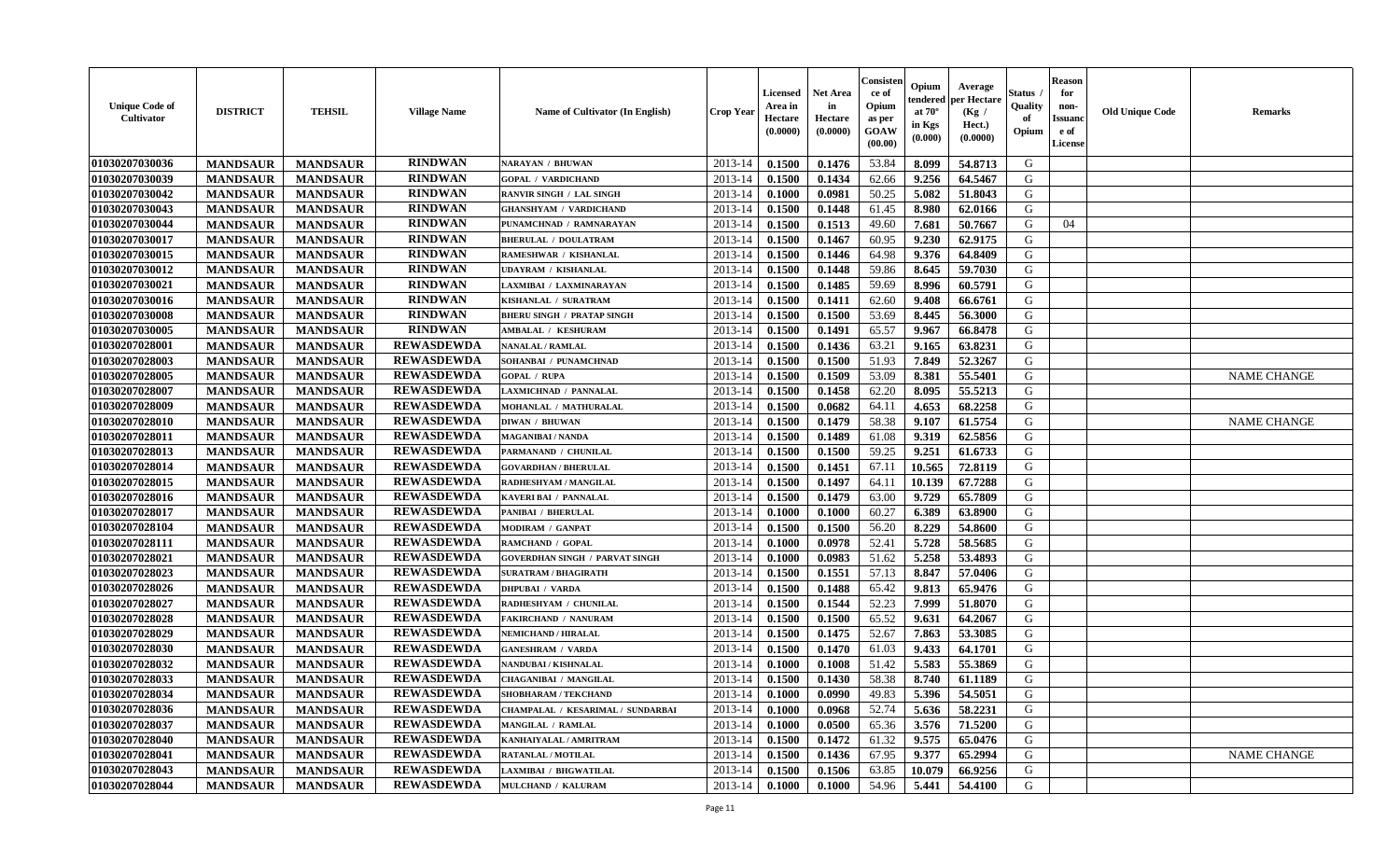| <b>Unique Code of</b><br><b>Cultivator</b> | <b>DISTRICT</b> | <b>TEHSIL</b>   | <b>Village Name</b> | <b>Name of Cultivator (In English)</b> | <b>Crop Year</b> | Licensed<br>Area in<br>Hectare<br>(0.0000) | Net Area<br>in<br>Hectare<br>(0.0000) | Consister<br>ce of<br>Opium<br>as per<br>GOAW<br>(00.00) | Opium<br>endered<br>at $70^\circ$<br>in Kgs<br>(0.000) | Average<br>per Hectare<br>(Kg /<br>Hect.)<br>(0.0000) | Status<br>Quality<br>of<br>Opium | <b>Reason</b><br>for<br>non-<br><b>Issuanc</b><br>e of<br>License | <b>Old Unique Code</b> | Remarks |
|--------------------------------------------|-----------------|-----------------|---------------------|----------------------------------------|------------------|--------------------------------------------|---------------------------------------|----------------------------------------------------------|--------------------------------------------------------|-------------------------------------------------------|----------------------------------|-------------------------------------------------------------------|------------------------|---------|
| 01030207028046                             | <b>MANDSAUR</b> | <b>MANDSAUR</b> | <b>REWASDEWDA</b>   | LAXMINARAYAN / CHUNILAL                | 2013-14          | 0.1500                                     | 0.1422                                | 65.45                                                    | 9.397                                                  | 66.0830                                               | G                                |                                                                   |                        |         |
| 01030207028054                             | <b>MANDSAUR</b> | <b>MANDSAUR</b> | <b>REWASDEWDA</b>   | CHAGANLAL / PANNALAL                   | 2013-14          | 0.1500                                     | 0.1446                                | 67.38                                                    | 10.155                                                 | 70.2282                                               | G                                |                                                                   |                        |         |
| 01030207028056                             | <b>MANDSAUR</b> | <b>MANDSAUR</b> | <b>REWASDEWDA</b>   | MANGIBAI / RATANLAL                    | 2013-14          | 0.1500                                     | 0.1422                                | 54.23                                                    | 7.964                                                  | 56.0056                                               | G                                |                                                                   |                        |         |
| 01030207028061                             | <b>MANDSAUR</b> | <b>MANDSAUR</b> | <b>REWASDEWDA</b>   | <b>BASANTIBAI / AMBARAM</b>            | 2013-14          | 0.1500                                     | 0.1500                                | 59.33                                                    | 9.010                                                  | 60.0667                                               | G                                |                                                                   |                        |         |
| 01030207028062                             | <b>MANDSAUR</b> | <b>MANDSAUR</b> | <b>REWASDEWDA</b>   | TULSIRAMDAS / RAMDAS                   | 2013-14          | 0.1500                                     | 0.1509                                | 57.09                                                    | 8.523                                                  | 56.4811                                               | G                                |                                                                   |                        |         |
| 01030207028067                             | <b>MANDSAUR</b> | <b>MANDSAUR</b> | <b>REWASDEWDA</b>   | <b>HIRALAL / NANALAL</b>               | 2013-14          | 0.1500                                     | 0.1502                                | 61.31                                                    | 9.792                                                  | 65.1931                                               | G                                |                                                                   |                        |         |
| 01030207028068                             | <b>MANDSAUR</b> | <b>MANDSAUR</b> | <b>REWASDEWDA</b>   | <b>GOPAL / RAMLAL</b>                  | 2013-14          | 0.1500                                     | 0.1436                                | 62.20                                                    | 9.294                                                  | 64.7214                                               | G                                |                                                                   |                        |         |
| 01030207028069                             | <b>MANDSAUR</b> | <b>MANDSAUR</b> | <b>REWASDEWDA</b>   | KISHANLAL / BHAGWAN                    | 2013-14          | 0.1500                                     | 0.1496                                | 68.12                                                    | 10.335                                                 | 69.0842                                               | G                                |                                                                   |                        |         |
| 01030207028071                             | <b>MANDSAUR</b> | <b>MANDSAUR</b> | <b>REWASDEWDA</b>   | KAILASH / HARIRAM                      | 2013-14          | 0.1500                                     | 0.1532                                | 57.68                                                    | 9.056                                                  | 59.1123                                               | G                                |                                                                   |                        |         |
| 01030207028073                             | <b>MANDSAUR</b> | <b>MANDSAUR</b> | <b>REWASDEWDA</b>   | <b>VINOD / RAMCHAND</b>                | 2013-14          | 0.1500                                     | 0.1470                                | 61.53                                                    | 9.115                                                  | 62.0068                                               | G                                |                                                                   |                        |         |
| 01030207028074                             | <b>MANDSAUR</b> | <b>MANDSAUR</b> | <b>REWASDEWDA</b>   | <b>BANSHILAL / RAMCHAND</b>            | 2013-14          | 0.1500                                     | 0.1483                                | 61.40                                                    | 9.166                                                  | 61.8071                                               | G                                |                                                                   |                        |         |
| 01030207028075                             | <b>MANDSAUR</b> | <b>MANDSAUR</b> | <b>REWASDEWDA</b>   | KANWARLAL / RAMCHAND                   | 2013-14          | 0.1500                                     | 0.1446                                | 58.06                                                    | 8.352                                                  | 57.7593                                               | G                                |                                                                   |                        |         |
| 01030207028076                             | <b>MANDSAUR</b> | <b>MANDSAUR</b> | <b>REWASDEWDA</b>   | KARULAL / BHAGWATILAL                  | 2013-14          | 0.1500                                     | 0.1464                                | 64.17                                                    | 9.176                                                  | 62.6776                                               | G                                |                                                                   |                        |         |
| 01030207028082                             | <b>MANDSAUR</b> | <b>MANDSAUR</b> | <b>REWASDEWDA</b>   | <b>MANMAL / SHANTILAL</b>              | 2013-14          | 0.1500                                     | 0.1531                                | 56.42                                                    | 8.294                                                  | 54.1737                                               | G                                |                                                                   |                        |         |
| 01030207028083                             | <b>MANDSAUR</b> | <b>MANDSAUR</b> | <b>REWASDEWDA</b>   | RAMNATH / DALAMCHANDRA                 | 2013-14          | 0.1500                                     | 0.1471                                | 65.35                                                    | 10.055                                                 | 68.3549                                               | $\mathbf G$                      |                                                                   |                        |         |
| 01030207028086                             | <b>MANDSAUR</b> | <b>MANDSAUR</b> | <b>REWASDEWDA</b>   | <b>GOPAL / RATANLAL</b>                | 2013-14          | 0.1500                                     | 0.0898                                | 60.28                                                    | 5.752                                                  | 64.0535                                               | G                                |                                                                   |                        |         |
| 01030207028087                             | <b>MANDSAUR</b> | <b>MANDSAUR</b> | <b>REWASDEWDA</b>   | KAMLA BAI / GANESHRAM                  | 2013-14          | 0.1500                                     | 0.1457                                | 55.13                                                    | 8.159                                                  | 55.9986                                               | G                                |                                                                   |                        |         |
| 01030207028092                             | <b>MANDSAUR</b> | <b>MANDSAUR</b> | <b>REWASDEWDA</b>   | <b>GANESHRAM / DIWAN</b>               | 2013-14          | 0.1500                                     | 0.1526                                | 60.16                                                    | 9.290                                                  | 60.8781                                               | G                                |                                                                   |                        |         |
| 01030207028102                             | <b>MANDSAUR</b> | <b>MANDSAUR</b> | <b>REWASDEWDA</b>   | <b>GANESHRAM / MAGANRAM</b>            | 2013-14          | 0.1500                                     | 0.1472                                | 57.30                                                    | 8.145                                                  | 55.3329                                               | G                                |                                                                   |                        |         |
| 01030207028105                             | <b>MANDSAUR</b> | <b>MANDSAUR</b> | <b>REWASDEWDA</b>   | <b>SUBHASH / NANALAL</b>               | 2013-14          | 0.1500                                     | 0.1427                                | 64.90                                                    | 10.189                                                 | 71.4015                                               | G                                |                                                                   |                        |         |
| 01030207028110                             | <b>MANDSAUR</b> | <b>MANDSAUR</b> | <b>REWASDEWDA</b>   | <b>BASANTILAL / KISHNA</b>             | 2013-14          | 0.1500                                     | 0.1457                                | 57.42                                                    | 8.564                                                  | 58.7783                                               | G                                |                                                                   |                        |         |
| 01030207028114                             | <b>MANDSAUR</b> | <b>MANDSAUR</b> | <b>REWASDEWDA</b>   | <b>GOVINDRAM CHUNILAL</b>              | 2013-14          | 0.1500                                     | 0.1500                                | 54.84                                                    | 8.939                                                  | 59.5933                                               | $\mathbf{I}$                     | 02                                                                |                        |         |
| 01030207028116                             | <b>MANDSAUR</b> | <b>MANDSAUR</b> | <b>REWASDEWDA</b>   | PANNALAL / CHUNILAL                    | 2013-14          | 0.1500                                     | 0.1447                                | 56.47                                                    | 8.398                                                  | 58.0373                                               | G                                |                                                                   |                        |         |
| 01030207028117                             | <b>MANDSAUR</b> | <b>MANDSAUR</b> | <b>REWASDEWDA</b>   | KAILASH / BHERULAL                     | 2013-14          | 0.1000                                     | 0.0996                                | 55.75                                                    | 5.838                                                  | 58.6145                                               | G                                |                                                                   |                        |         |
| 01030207028120                             | <b>MANDSAUR</b> | <b>MANDSAUR</b> | <b>REWASDEWDA</b>   | KANHAIYALAL / VARDICHAND               | 2013-14          | 0.1500                                     | 0.1499                                | 66.32                                                    | 9.882                                                  | 65.9239                                               | G                                |                                                                   |                        |         |
| 01030207028123                             | <b>MANDSAUR</b> | <b>MANDSAUR</b> | <b>REWASDEWDA</b>   | NIHALCHAND / KANHAIYALAL               | 2013-14          | 0.1500                                     | 0.1480                                | 63.89                                                    | 9.784                                                  | 66.1081                                               | G                                |                                                                   |                        |         |
| 01030207028125                             | <b>MANDSAUR</b> | <b>MANDSAUR</b> | <b>REWASDEWDA</b>   | <b>SUKHLAL / LAXMICHNAD</b>            | 2013-14          | 0.1500                                     | 0.1470                                | 55.06                                                    | 8.401                                                  | 57.1497                                               | G                                |                                                                   |                        |         |
| 01030207028129                             | <b>MANDSAUR</b> | <b>MANDSAUR</b> | <b>REWASDEWDA</b>   | <b>RAMESH / RAMNATH</b>                | 2013-14          | 0.1500                                     | 0.1487                                | 66.05                                                    | 10.049                                                 | 67.5790                                               | G                                |                                                                   |                        |         |
| 01030207028131                             | <b>MANDSAUR</b> | <b>MANDSAUR</b> | <b>REWASDEWDA</b>   | <b>BADRILAL / JAGNATH</b>              | 2013-14          | 0.1500                                     | 0.1455                                | 62.87                                                    | 9.637                                                  | 66.2337                                               | G                                |                                                                   |                        |         |
| 01030207028133                             | <b>MANDSAUR</b> | <b>MANDSAUR</b> | <b>REWASDEWDA</b>   | <b>HIRALAL / RATANLAL</b>              | 2013-14          | 0.1500                                     | 0.1433                                | 69.61                                                    | 10.630                                                 | 74.1800                                               | G                                |                                                                   |                        |         |
| 01030207028138                             | <b>MANDSAUR</b> | <b>MANDSAUR</b> | <b>REWASDEWDA</b>   | MOHANLAL / RADHAKISHAN                 | 2013-14          | 0.1000                                     | 0.0938                                | 52.22                                                    | 4.767                                                  | 50.8209                                               | G                                | 04                                                                |                        |         |
| 01030207028142                             | <b>MANDSAUR</b> | <b>MANDSAUR</b> | <b>REWASDEWDA</b>   | MADANLAL / NANDUBAI                    | 2013-14          | 0.1500                                     | 0.1501                                | 64.69                                                    | 9.953                                                  | 66.3091                                               | G                                |                                                                   |                        |         |
| 01030207028149                             | <b>MANDSAUR</b> | <b>MANDSAUR</b> | <b>REWASDEWDA</b>   | <b>GITA BAI / LAXMINARAYAN</b>         | 2013-14          | 0.1500                                     | 0.1457                                | 68.11                                                    | 9.925                                                  | 68.1194                                               | G                                |                                                                   |                        |         |
| 01030207028154                             | <b>MANDSAUR</b> | <b>MANDSAUR</b> | <b>REWASDEWDA</b>   | <b>JAGDISH / BHAGIRATH</b>             | 2013-14          | 0.1000                                     | 0.1008                                | 62.29                                                    | 6.647                                                  | 65.9425                                               | G                                |                                                                   |                        |         |
| 01030207028160                             | <b>MANDSAUR</b> | <b>MANDSAUR</b> | <b>REWASDEWDA</b>   | <b>GHISIBAI/HIRALAL</b>                | 2013-14          | 0.1500                                     | 0.1489                                | 53.88                                                    | 8.120                                                  | 54.5332                                               | G                                |                                                                   |                        |         |
| 01030207028165                             | <b>MANDSAUR</b> | <b>MANDSAUR</b> | <b>REWASDEWDA</b>   | <b>BHAGIRATH / DADAMCHAND</b>          | 2013-14          | 0.1000                                     | 0.0955                                | 62.96                                                    | 6.170                                                  | 64.6073                                               | G                                |                                                                   |                        |         |
| 01030207028168                             | <b>MANDSAUR</b> | <b>MANDSAUR</b> | <b>REWASDEWDA</b>   | <b>GANGABAI / RAMCHAND</b>             | 2013-14          | 0.1500                                     | 0.1497                                | 60.31                                                    | 9.159                                                  | 61.1824                                               | G                                |                                                                   |                        |         |
| 01030207028173                             | <b>MANDSAUR</b> | <b>MANDSAUR</b> | <b>REWASDEWDA</b>   | MAGANIBAI / KACHRUMAL                  | 2013-14          | 0.1500                                     | 0.1484                                | 57.90                                                    | 8.900                                                  | 59.9730                                               | G                                |                                                                   |                        |         |
| 01030207028180                             | <b>MANDSAUR</b> | <b>MANDSAUR</b> | <b>REWASDEWDA</b>   | <b>ONKAR / JAGANATH</b>                | 2013-14          | 0.1500                                     | 0.1481                                | 62.44                                                    | 9.767                                                  | 65.9487                                               | G                                |                                                                   |                        |         |
| 01030207028185                             | <b>MANDSAUR</b> | <b>MANDSAUR</b> | <b>REWASDEWDA</b>   | <b>BADRILAL / RAMLAL</b>               | 2013-14          | 0.1500                                     | 0.1488                                | 59.17                                                    | 8.935                                                  | 60.0470                                               | ${\bf G}$                        |                                                                   |                        |         |
| 01030207028186                             | <b>MANDSAUR</b> | <b>MANDSAUR</b> | <b>REWASDEWDA</b>   | LILABAI / GOPAL                        | 2013-14          | 0.1000                                     | 0.1000                                | 54.83                                                    | 5.726                                                  | 57.2600                                               | G                                |                                                                   |                        |         |
| 01030207028192                             | <b>MANDSAUR</b> | <b>MANDSAUR</b> | <b>REWASDEWDA</b>   | KANWARLAL / NANURAM                    | 2013-14          | 0.1500                                     | 0.1501                                | 52.77                                                    | 8.134                                                  | 54.1905                                               | G                                |                                                                   |                        |         |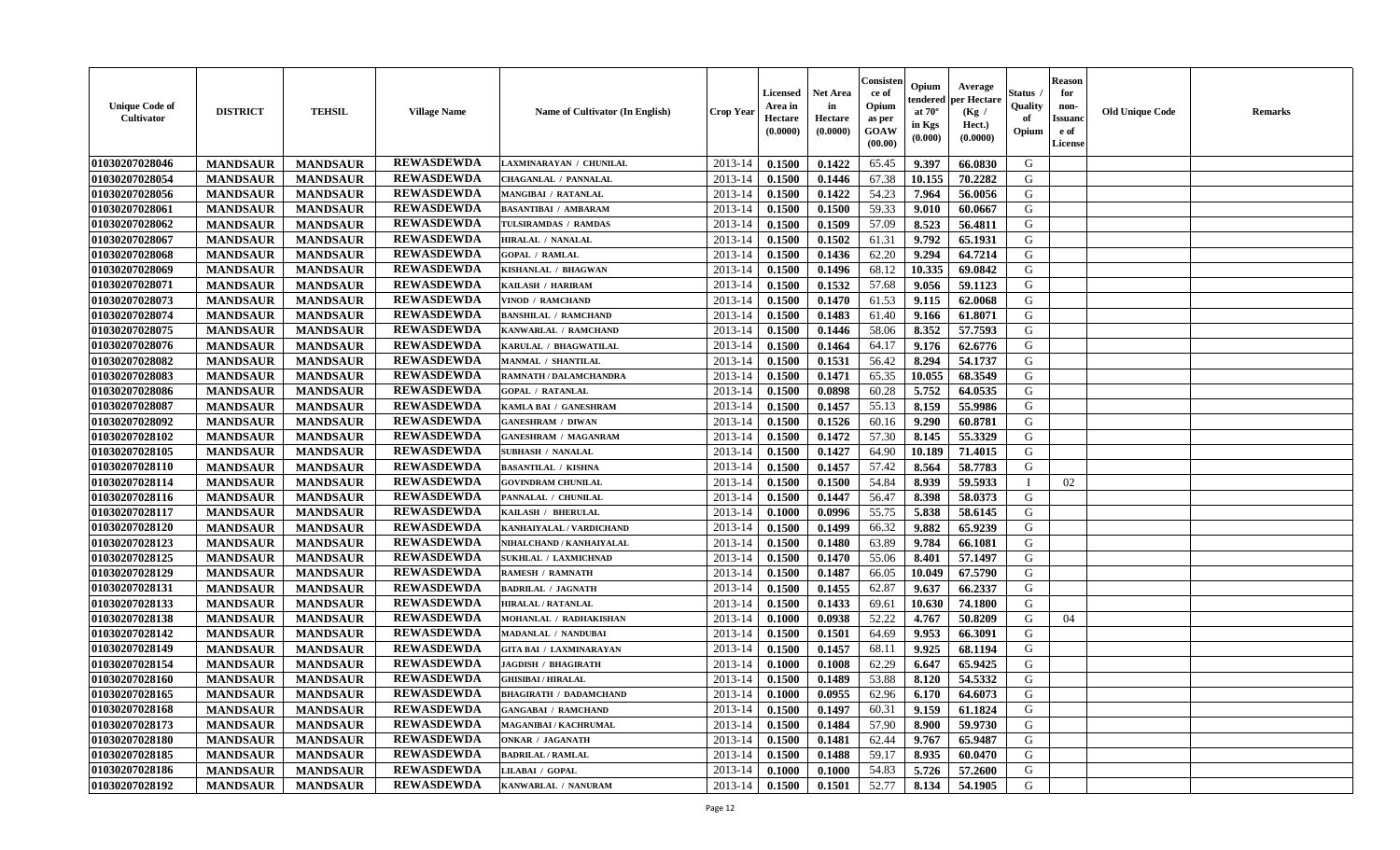| <b>Unique Code of</b><br><b>Cultivator</b> | <b>DISTRICT</b> | <b>TEHSIL</b>   | <b>Village Name</b> | <b>Name of Cultivator (In English)</b> | <b>Crop Year</b> | <b>Licensed</b><br>Area in<br>Hectare<br>(0.0000) | Net Area<br>in<br>Hectare<br>(0.0000) | Consisteı<br>ce of<br>Opium<br>as per<br>GOAW<br>(00.00) | Opium<br>endered<br>at $70^\circ$<br>in Kgs<br>(0.000) | Average<br>per Hectare<br>(Kg /<br>Hect.)<br>(0.0000) | Status<br>Quality<br>of<br>Opium | <b>Reason</b><br>for<br>non-<br>Issuano<br>e of<br>License | <b>Old Unique Code</b> | Remarks            |
|--------------------------------------------|-----------------|-----------------|---------------------|----------------------------------------|------------------|---------------------------------------------------|---------------------------------------|----------------------------------------------------------|--------------------------------------------------------|-------------------------------------------------------|----------------------------------|------------------------------------------------------------|------------------------|--------------------|
| 01030207028213                             | <b>MANDSAUR</b> | <b>MANDSAUR</b> | <b>REWASDEWDA</b>   | NONDRAM / PANNALAL                     | 2013-14          | 0.1500                                            | 0.1523                                | 53.70                                                    | 8.308                                                  | 54.5502                                               | G                                |                                                            |                        |                    |
| 01030207028214                             | <b>MANDSAUR</b> | <b>MANDSAUR</b> | <b>REWASDEWDA</b>   | KANHAIYALAL / RAMCHAND                 | 2013-14          | 0.1000                                            | 0.0954                                | 58.39                                                    | 6.173                                                  | 64.7065                                               | G                                |                                                            |                        |                    |
| 01030207028216                             | <b>MANDSAUR</b> | <b>MANDSAUR</b> | <b>REWASDEWDA</b>   | VIDHYABAI / BHANWARLAL                 | 2013-14          | 0.1000                                            | 0.0992                                | 66.69                                                    | 6.955                                                  | 70.1109                                               | G                                |                                                            |                        |                    |
| 01030207028217                             | <b>MANDSAUR</b> | <b>MANDSAUR</b> | <b>REWASDEWDA</b>   | KANHAIYALAL / NANDA                    | 2013-14          | 0.1500                                            | 0.1503                                | 59.57                                                    | 8.799                                                  | 58.5429                                               | G                                |                                                            |                        |                    |
| 01030207028218                             | <b>MANDSAUR</b> | <b>MANDSAUR</b> | <b>REWASDEWDA</b>   | TULSIBAI / JAGNNATH                    | 2013-14          | 0.1500                                            | 0.1451                                | 62.74                                                    | 9.339                                                  | 64.3625                                               | G                                |                                                            |                        | <b>NAME CHANGE</b> |
| 01030207028190                             | <b>MANDSAUR</b> | <b>MANDSAUR</b> | <b>REWASDEWDA</b>   | <b>BADRILAL / KASTURCHAND</b>          | 2013-14          | 0.1000                                            | 0.1000                                | 55.30                                                    | 5.767                                                  | 57.6700                                               | G                                |                                                            |                        |                    |
| 01030207028206                             | <b>MANDSAUR</b> | <b>MANDSAUR</b> | <b>REWASDEWDA</b>   | DHARAMCHAND / PANNALAL                 | 2013-14          | 0.1500                                            | 0.1500                                | 56.11                                                    | 8.104                                                  | 54.0267                                               | G                                |                                                            |                        |                    |
| 01030207028205                             | <b>MANDSAUR</b> | <b>MANDSAUR</b> | <b>REWASDEWDA</b>   | MANGILAL / DEVILAL                     | 2013-14          | 0.1500                                            | 0.1487                                | 62.30                                                    | 9.274                                                  | 62.3672                                               | G                                |                                                            |                        |                    |
| 01030207028220                             | <b>MANDSAUR</b> | <b>MANDSAUR</b> | <b>REWASDEWDA</b>   | <b>JAGDISH / MANGILAL</b>              | 2013-14          | 0.1500                                            | 0.1434                                | 54.42                                                    | 8.264                                                  | 57.6290                                               | G                                |                                                            |                        |                    |
| 01030207028058                             | <b>MANDSAUR</b> | <b>MANDSAUR</b> | <b>REWASDEWDA</b>   | <b>JAGDISH / NANURAM</b>               | 2013-14          | 0.1500                                            | 0.1437                                | 57.56                                                    | 9.292                                                  | 64.6625                                               | G                                |                                                            |                        |                    |
| 01030207028179                             | <b>MANDSAUR</b> | <b>MANDSAUR</b> | <b>REWASDEWDA</b>   | LAXMNA / MATHURALAL                    | 2013-14          | 0.1000                                            | 0.1015                                | 59.19                                                    | 6.308                                                  | 62.1478                                               | G                                |                                                            |                        |                    |
| 01030207028209                             | <b>MANDSAUR</b> | <b>MANDSAUR</b> | <b>REWASDEWDA</b>   | <b>JAGDISH / NANALAL</b>               | 2013-14          | 0.1500                                            | 0.1450                                | 68.90                                                    | 10.748                                                 | 74.1241                                               | G                                |                                                            |                        |                    |
| 01030207028064                             | <b>MANDSAUR</b> | <b>MANDSAUR</b> | <b>REWASDEWDA</b>   | RUPNARAYAN / RAMESHCHAND               | 2013-14          | 0.1500                                            | 0.1484                                | 66.43                                                    | 10.050                                                 | 67.7224                                               | G                                |                                                            |                        |                    |
| 01030207028049                             | <b>MANDSAUR</b> | <b>MANDSAUR</b> | <b>REWASDEWDA</b>   | KESHAR BAI / BHUWANISHANKAR            | 2013-14          | 0.1500                                            | 0.1505                                | 55.20                                                    | 8.406                                                  | 55.8538                                               | G                                |                                                            |                        |                    |
| 01030207028197                             | <b>MANDSAUR</b> | <b>MANDSAUR</b> | <b>REWASDEWDA</b>   | <b>NANURAM / PYARAJI</b>               | 2013-14          | 0.1500                                            | 0.1476                                | 58.82                                                    | 9.210                                                  | 62.3984                                               | $\mathbf G$                      |                                                            |                        |                    |
| 01030207028170                             | <b>MANDSAUR</b> | <b>MANDSAUR</b> | <b>REWASDEWDA</b>   | RATANLAL / NARAYAN                     | 2013-14          | 0.1500                                            | 0.1485                                | 46.88                                                    | 7.461                                                  | 50.2424                                               | G                                | 04                                                         |                        |                    |
| 01030207028122                             | <b>MANDSAUR</b> | <b>MANDSAUR</b> | <b>REWASDEWDA</b>   | RAMNARAYAN / NANURAM                   | 2013-14          | 0.1500                                            | 0.1482                                | 60.57                                                    | 9.310                                                  | 62.8205                                               | G                                |                                                            |                        |                    |
| 01030207028097                             | <b>MANDSAUR</b> | <b>MANDSAUR</b> | <b>REWASDEWDA</b>   | KAMAL / BHERULAL                       | 2013-14          | 0.1500                                            | 0.1490                                | 57.51                                                    | 8.832                                                  | 59.2752                                               | G                                |                                                            |                        |                    |
| 01030207028163                             | <b>MANDSAUR</b> | <b>MANDSAUR</b> | <b>REWASDEWDA</b>   | <b>DHAPU BAI / MANNALAL</b>            | 2013-14          | 0.1000                                            | 0.0996                                | 66.84                                                    | 6.464                                                  | 64.8996                                               | G                                |                                                            |                        |                    |
| 01030207028066                             | <b>MANDSAUR</b> | <b>MANDSAUR</b> | <b>REWASDEWDA</b>   | <b>JAMANABAI / PURANMAL</b>            | 2013-14          | 0.1500                                            | 0.1501                                | 68.45                                                    | 10.541                                                 | 70.2265                                               | G                                |                                                            |                        |                    |
| 01030207028159                             | <b>MANDSAUR</b> | <b>MANDSAUR</b> | <b>REWASDEWDA</b>   | <b>TULSIBAI / NANURAM</b>              | 2013-14          | 0.1500                                            | 0.1455                                | 65.41                                                    | 9.428                                                  | 64.7973                                               | G                                |                                                            |                        |                    |
| 01030207028063                             | <b>MANDSAUR</b> | <b>MANDSAUR</b> | <b>REWASDEWDA</b>   | <b>KESARBAI / MADANLAL</b>             | 2013-14          | 0.1500                                            | 0.1485                                | 62.71                                                    | 9.415                                                  | 63.4007                                               | G                                |                                                            |                        |                    |
| 01030207028006                             | <b>MANDSAUR</b> | <b>MANDSAUR</b> | <b>REWASDEWDA</b>   | <b>BHAGUDIBAI / BHAGWAN</b>            | 2013-14          | 0.1500                                            | 0.1490                                | 50.90                                                    | 8.195                                                  | 55.0000                                               | G                                |                                                            |                        |                    |
| 01030207028080                             | <b>MANDSAUR</b> | <b>MANDSAUR</b> | <b>REWASDEWDA</b>   | MUNNIBAI / DHANNALAL                   | 2013-14          | 0.1500                                            | 0.1500                                | 60.74                                                    | 9.467                                                  | 63.1133                                               | G                                |                                                            |                        |                    |
| 01030207028124                             | <b>MANDSAUR</b> | <b>MANDSAUR</b> | <b>REWASDEWDA</b>   | NYAYSHANKAR / MANGILAL                 | 2013-14          | 0.1500                                            | 0.1496                                | 54.38                                                    | 8.437                                                  | 56.3971                                               | G                                |                                                            |                        |                    |
| 01030207028132                             | <b>MANDSAUR</b> | <b>MANDSAUR</b> | <b>REWASDEWDA</b>   | <b>GITABAI / MANGILAL</b>              | 2013-14          | 0.1000                                            | 0.0990                                | 58.17                                                    | 5.967                                                  | 60.2727                                               | G                                |                                                            |                        |                    |
| 01030207028152                             | <b>MANDSAUR</b> | <b>MANDSAUR</b> | <b>REWASDEWDA</b>   | <b>GODAWRIBAI / RATANLAL</b>           | 2013-14          | 0.1500                                            | 0.1453                                | 59.24                                                    | 8.683                                                  | 59.7591                                               | G                                |                                                            |                        |                    |
| 01030207028008                             | <b>MANDSAUR</b> | <b>MANDSAUR</b> | <b>REWASDEWDA</b>   | KOSHALYABAI / RAGHUNATH                | 2013-14          | 0.1500                                            | 0.1480                                | 55.94                                                    | 8.519                                                  | 57.5608                                               | G                                |                                                            |                        |                    |
| 01030207028050                             | <b>MANDSAUR</b> | <b>MANDSAUR</b> | <b>REWASDEWDA</b>   | MULCHAND / MANGILAL                    | 2013-14          | 0.1500                                            | 0.1457                                | 56.96                                                    | 8.617                                                  | 59.1421                                               | G                                |                                                            |                        |                    |
| 01030207028182                             | <b>MANDSAUR</b> | <b>MANDSAUR</b> | <b>REWASDEWDA</b>   | <b>RATANBAI/MANGILAL</b>               | 2013-14          | 0.1000                                            | 0.0945                                | 50.82                                                    | 5.162                                                  | 54.6243                                               | G                                |                                                            |                        |                    |
| 01030207028072                             | <b>MANDSAUR</b> | <b>MANDSAUR</b> | <b>REWASDEWDA</b>   | <b>AMBARAM / HIRALAL</b>               | 2013-14          | 0.1000                                            | 0.0990                                | 58.82                                                    | 6.227                                                  | 62.8990                                               | G                                |                                                            |                        |                    |
| 01030207028022                             | <b>MANDSAUR</b> | <b>MANDSAUR</b> | <b>REWASDEWDA</b>   | <b>NOJIBAI / KISHANLAL</b>             | 2013-14          | 0.1000                                            | 0.1000                                | 56.82                                                    | 5.844                                                  | 58.4400                                               | G                                |                                                            |                        | <b>NAME CHANGE</b> |
| 01030207028089                             | <b>MANDSAUR</b> | <b>MANDSAUR</b> | <b>REWASDEWDA</b>   | <b>BHANWAR SINGH / KISHOR SINGH</b>    | 2013-14          | 0.1500                                            | 0.1460                                | 54.25                                                    | 8.378                                                  | 57.3836                                               | G                                |                                                            |                        |                    |
| 01030207028167                             | <b>MANDSAUR</b> | <b>MANDSAUR</b> | <b>REWASDEWDA</b>   | RUKMANIBAI / AMRATRAM                  | 2013-14          | 0.1500                                            | 0.1451                                | 57.22                                                    | 8.632                                                  | 59.4900                                               | G                                |                                                            |                        |                    |
| 01030207028024                             | <b>MANDSAUR</b> | <b>MANDSAUR</b> | <b>REWASDEWDA</b>   | NANDUBAI / VARDICHANDRA                | 2013-14          | 0.1000                                            | 0.1000                                | 51.35                                                    | 5.333                                                  | 53.3300                                               | G                                |                                                            |                        | <b>NAME CHANGE</b> |
| 01030207028128                             | <b>MANDSAUR</b> | <b>MANDSAUR</b> | <b>REWASDEWDA</b>   | <b>RAMNRAYAN / BHERULAL</b>            | 2013-14          | 0.1500                                            | 0.1482                                | 60.96                                                    | 9.440                                                  | 63.6977                                               | G                                |                                                            |                        |                    |
| 01030207028171                             | <b>MANDSAUR</b> | <b>MANDSAUR</b> | <b>REWASDEWDA</b>   | SITABAI / NANURAM KUMAWAT              | 2013-14          | 0.1000                                            | 0.0990                                | 51.01                                                    | 5.261                                                  | 53.1414                                               | G                                |                                                            |                        |                    |
| 01030207028094                             | <b>MANDSAUR</b> | <b>MANDSAUR</b> | <b>REWASDEWDA</b>   | <b>DHAPU BAI / DALLA</b>               | 2013-14          | 0.1000                                            | 0.1013                                | 62.69                                                    | 6.547                                                  | 64.6298                                               | G                                |                                                            |                        |                    |
| 01030207028121                             | <b>MANDSAUR</b> | <b>MANDSAUR</b> | <b>REWASDEWDA</b>   | <b>AMBALAL / DEVA</b>                  | 2013-14          | 0.1500                                            | 0.1500                                | 60.46                                                    | 8.620                                                  | 57.4667                                               | T                                | 02                                                         |                        |                    |
| 01030207028198                             | <b>MANDSAUR</b> | <b>MANDSAUR</b> | <b>REWASDEWDA</b>   | RUPA / TULSIRAM                        | 2013-14          | 0.1500                                            | 0.1539                                | 62.87                                                    | 9.987                                                  | 64.8928                                               | G                                |                                                            |                        |                    |
| 01030207028115                             | <b>MANDSAUR</b> | <b>MANDSAUR</b> | <b>REWASDEWDA</b>   | MANGIBAI / SHIVNARAYAN                 | 2013-14          | 0.1000                                            | 0.0996                                | 63.17                                                    | 6.380                                                  | 64.0562                                               | G                                |                                                            |                        |                    |
| 01030207028084                             | <b>MANDSAUR</b> | <b>MANDSAUR</b> | <b>REWASDEWDA</b>   | <b>MANAK / MOHANLAL</b>                | 2013-14          | 0.1000                                            | 0.1009                                | 49.38                                                    | 5.044                                                  | 49.9901                                               | G                                | 04                                                         |                        |                    |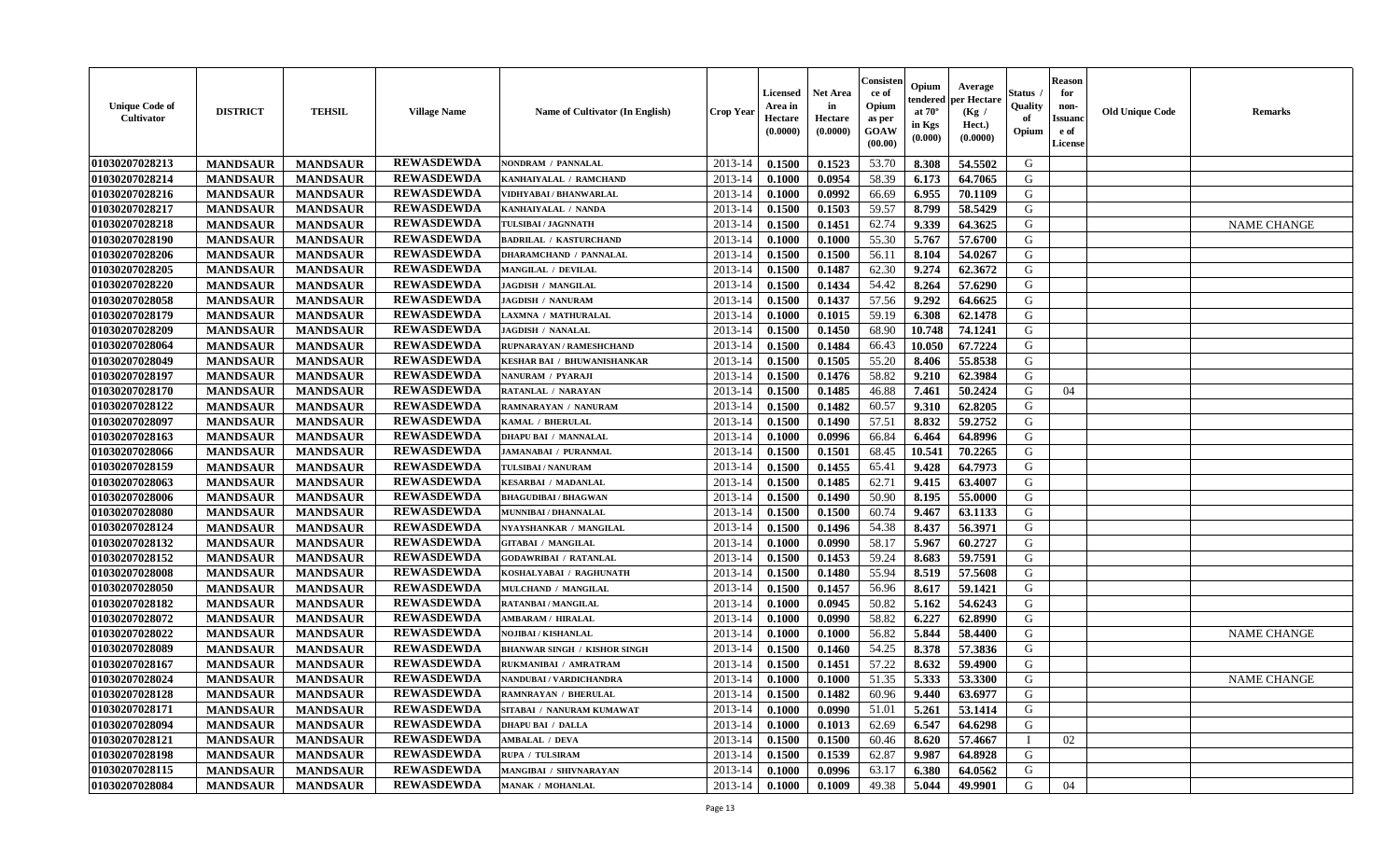| <b>Unique Code of</b><br><b>Cultivator</b> | <b>DISTRICT</b> | <b>TEHSIL</b>   | <b>Village Name</b> | <b>Name of Cultivator (In English)</b> | <b>Crop Year</b> | <b>Licensed</b><br>Area in<br>Hectare<br>(0.0000) | Net Area<br>in<br>Hectare<br>(0.0000) | Consisteı<br>ce of<br>Opium<br>as per<br>GOAW<br>(00.00) | Opium<br>endered<br>at $70^\circ$<br>in Kgs<br>(0.000) | Average<br>per Hectare<br>(Kg /<br>Hect.)<br>(0.0000) | Status<br>Quality<br>of<br>Opium | <b>Reason</b><br>for<br>non-<br><b>Issuand</b><br>e of<br>License | <b>Old Unique Code</b> | Remarks            |
|--------------------------------------------|-----------------|-----------------|---------------------|----------------------------------------|------------------|---------------------------------------------------|---------------------------------------|----------------------------------------------------------|--------------------------------------------------------|-------------------------------------------------------|----------------------------------|-------------------------------------------------------------------|------------------------|--------------------|
| 01030207028107                             | <b>MANDSAUR</b> | <b>MANDSAUR</b> | <b>REWASDEWDA</b>   | MAHAVIR PRASAD / GOUTAM LAL            | 2013-14          | 0.1500                                            | 0.1440                                | 54.59                                                    | 7.549                                                  | 52.4236                                               | G                                |                                                                   |                        |                    |
| 01030207028144                             | <b>MANDSAUR</b> | <b>MANDSAUR</b> | <b>REWASDEWDA</b>   | MUNNALAL / NANDA                       | 2013-14          | 0.1500                                            | 0.1423                                | 59.35                                                    | 8.385                                                  | 58.9248                                               | G                                |                                                                   |                        |                    |
| 01030207028155                             | <b>MANDSAUR</b> | <b>MANDSAUR</b> | <b>REWASDEWDA</b>   | <b>GOTAM / TRILOKCHANDRA</b>           | 2013-14          | 0.1500                                            | 0.1470                                | 62.91                                                    | 9.535                                                  | 64.8639                                               | G                                |                                                                   |                        |                    |
| 01030207028004                             | <b>MANDSAUR</b> | <b>MANDSAUR</b> | <b>REWASDEWDA</b>   | MANGILAL / MANNALAL                    | 2013-14          | 0.1000                                            | 0.1003                                | 52.11                                                    | 4.779                                                  | 47.6471                                               | G                                | 04                                                                |                        |                    |
| 01030207028042                             | <b>MANDSAUR</b> | <b>MANDSAUR</b> | <b>REWASDEWDA</b>   | <b>KESARBAI / RADHAKISHAN</b>          | 2013-14          | 0.1500                                            | 0.1496                                | 50.82                                                    | 7.754                                                  | 51.8316                                               | G                                |                                                                   |                        |                    |
| 01030207028187                             | <b>MANDSAUR</b> | <b>MANDSAUR</b> | <b>REWASDEWDA</b>   | RAMRATAN / KISHANLAL                   | 2013-14          | 0.1500                                            | 0.1507                                | 57.60                                                    | 8.731                                                  | 57.9363                                               | G                                |                                                                   |                        |                    |
| 01030207028203                             | <b>MANDSAUR</b> | <b>MANDSAUR</b> | <b>REWASDEWDA</b>   | <b>SHANTIBAI / KARULAL</b>             | 2013-14          | 0.1500                                            | 0.1500                                | 58.14                                                    | 8.488                                                  | 56.5867                                               | G                                |                                                                   |                        |                    |
| 01030207028139                             | <b>MANDSAUR</b> | <b>MANDSAUR</b> | <b>REWASDEWDA</b>   | <b>GOPAL / DADAMCHAND</b>              | 2013-14          | 0.1000                                            | 0.0995                                | 61.71                                                    | 6.118                                                  | 61.4874                                               | G                                |                                                                   |                        |                    |
| 01030207028208                             | <b>MANDSAUR</b> | <b>MANDSAUR</b> | <b>REWASDEWDA</b>   | <b>DULICHAND / RATANLAL</b>            | 2013-14          | 0.1000                                            | 0.0984                                | 60.10                                                    | 6.465                                                  | 65.7012                                               | G                                |                                                                   |                        |                    |
| 01030207028212                             | <b>MANDSAUR</b> | <b>MANDSAUR</b> | <b>REWASDEWDA</b>   | NANDLAL / NANALAL                      | 2013-14          | 0.1500                                            | 0.1463                                | 63.63                                                    | 9.635                                                  | 65.8578                                               | G                                |                                                                   |                        |                    |
| 01030207028060                             | <b>MANDSAUR</b> | <b>MANDSAUR</b> | <b>REWASDEWDA</b>   | <b>BHUWANIBAI / RAMESHCHAND</b>        | 2013-14          | 0.1500                                            | 0.1471                                | 60.98                                                    | 9.539                                                  | 64.8470                                               | G                                |                                                                   |                        |                    |
| 01030207028195                             | <b>MANDSAUR</b> | <b>MANDSAUR</b> | <b>REWASDEWDA</b>   | <b>BAPULAL / BHAGIRATH</b>             | 2013-14          | 0.1000                                            | 0.1010                                | 55.10                                                    | 5.935                                                  | 58.7624                                               | G                                |                                                                   |                        |                    |
| 01030207028077                             | <b>MANDSAUR</b> | <b>MANDSAUR</b> | <b>REWASDEWDA</b>   | <b>SUBHASH / DALAMCHANDRA</b>          | 2013-14          | 0.1500                                            | 0.1471                                | 60.28                                                    | 9.645                                                  | 65.5676                                               | G                                |                                                                   |                        |                    |
| 01030207028181                             | <b>MANDSAUR</b> | <b>MANDSAUR</b> | <b>REWASDEWDA</b>   | SALIM KHA / D.P. GAFURAN BI            | 2013-14          | 0.1500                                            | 0.1478                                | 56.92                                                    | 8.392                                                  | 56.7794                                               | G                                |                                                                   |                        |                    |
| 01030207028053                             | <b>MANDSAUR</b> | <b>MANDSAUR</b> | <b>REWASDEWDA</b>   | KAILASH / NANDA                        | 2013-14          | 0.1500                                            | 0.1500                                | 56.36                                                    | 8.704                                                  | 58.0267                                               | $\mathbf G$                      |                                                                   |                        |                    |
| 01030207028221                             | <b>MANDSAUR</b> | <b>MANDSAUR</b> | <b>REWASDEWDA</b>   | <b>GITABAI / RAMLAL</b>                | 2013-14          | 0.1500                                            | 0.1457                                | 50.80                                                    | 6.814                                                  | 46.7673                                               |                                  | 02                                                                |                        |                    |
| 01030207028136                             | <b>MANDSAUR</b> | <b>MANDSAUR</b> | <b>REWASDEWDA</b>   | <b>BHERULAL / DEVA</b>                 | 2013-14          | 0.1000                                            |                                       |                                                          |                                                        | 0.0000                                                | $\mathbf{F}$                     |                                                                   |                        |                    |
| 01030207031012                             | <b>MANDSAUR</b> | <b>MANDSAUR</b> | <b>SABAKHEDA</b>    | <b>BHAGIRATH / MANGILAL</b>            | 2013-14          | 0.1500                                            | 0.1499                                | 53.04                                                    | 8.267                                                  | 55.1501                                               | G                                |                                                                   |                        |                    |
| 01030207031007                             | <b>MANDSAUR</b> | <b>MANDSAUR</b> | <b>SABAKHEDA</b>    | <b>JAMANALAL / MANGILAL</b>            | 2013-14          | 0.1000                                            | 0.1014                                | 55.95                                                    | 5.155                                                  | 50.8383                                               | G                                | 04                                                                |                        |                    |
| 01030207031016                             | <b>MANDSAUR</b> | <b>MANDSAUR</b> | <b>SABAKHEDA</b>    | KOMALRAM / MANGILAL                    | 2013-14          | 0.1500                                            | 0.1489                                | 60.63                                                    | 8.384                                                  | 56.3062                                               | G                                |                                                                   |                        |                    |
| 01030207031017                             | <b>MANDSAUR</b> | <b>MANDSAUR</b> | <b>SABAKHEDA</b>    | MADANLAL / GOVINDRAM                   | 2013-14          | 0.1000                                            | 0.1024                                | 50.19                                                    | 4.847                                                  | 47.3340                                               | G                                | 04                                                                |                        |                    |
| 01030207031028                             | <b>MANDSAUR</b> | <b>MANDSAUR</b> | <b>SABAKHEDA</b>    | <b>JHAMAKLAL / MOTILAL</b>             | 2013-14          | 0.1500                                            | 0.1417                                | 59.60                                                    | 8.633                                                  | 60.9245                                               | G                                |                                                                   |                        |                    |
| 01030207031034                             | <b>MANDSAUR</b> | <b>MANDSAUR</b> | <b>SABAKHEDA</b>    | <b>GOBARLAL / NIMBAJI</b>              | 2013-14          | 0.1000                                            | 0.1002                                | 59.43                                                    | 5.451                                                  | 54.4012                                               | G                                |                                                                   |                        |                    |
| 01030207031037                             | <b>MANDSAUR</b> | <b>MANDSAUR</b> | <b>SABAKHEDA</b>    | KOMALRAM / BADRILAL                    | 2013-14          | 0.1500                                            | 0.1533                                | 58.50                                                    | 8.407                                                  | 54.8402                                               | G                                |                                                                   |                        |                    |
| 01030207031042                             | <b>MANDSAUR</b> | <b>MANDSAUR</b> | <b>SABAKHEDA</b>    | RAMCHADNRA / KACHARMAL                 | 2013-14          | 0.1500                                            | 0.1362                                | 64.84                                                    | 8.818                                                  | 64.7430                                               | G                                |                                                                   |                        |                    |
| 01030207031044                             | <b>MANDSAUR</b> | <b>MANDSAUR</b> | <b>SABAKHEDA</b>    | JHAMKUBAI / LAXMINARAYAN               | 2013-14          | 0.1500                                            | 0.1491                                | 59.88                                                    | 7.742                                                  | 51.9249                                               | G                                |                                                                   |                        |                    |
| 01030207031045                             | <b>MANDSAUR</b> | <b>MANDSAUR</b> | <b>SABAKHEDA</b>    | <b>RAMESHCHNAD / BABRU</b>             | 2013-14          | 0.1500                                            | 0.1518                                | 56.88                                                    | 7.606                                                  | 50.1054                                               | G                                | 04                                                                |                        |                    |
| 01030207031047                             | <b>MANDSAUR</b> | <b>MANDSAUR</b> | <b>SABAKHEDA</b>    | <b>RAMKISHAN / KALU</b>                | 2013-14          | 0.1500                                            | 0.1187                                | 56.54                                                    | 5.953                                                  | 50.1516                                               | G                                | 04                                                                |                        |                    |
| 01030207031048                             | <b>MANDSAUR</b> | <b>MANDSAUR</b> | <b>SABAKHEDA</b>    | <b>KESHURAM / DALU</b>                 | 2013-14          | 0.1500                                            | 0.1513                                | 47.86                                                    | 7.186                                                  | 47.4950                                               | G                                | 04                                                                |                        |                    |
| 01030207031049                             | <b>MANDSAUR</b> | <b>MANDSAUR</b> | <b>SABAKHEDA</b>    | <b>BHERULAL / SAMDA</b>                | 2013-14          | 0.1500                                            | 0.1459                                | 65.95                                                    | 2.506                                                  | 17.1761                                               | G                                | 04                                                                |                        |                    |
| 01030207031051                             | <b>MANDSAUR</b> | <b>MANDSAUR</b> | <b>SABAKHEDA</b>    | <b>ONKARLAL / RATANLAL</b>             | 2013-14          | 0.1500                                            | 0.1425                                | 64.24                                                    | 8.737                                                  | 61.3123                                               | G                                |                                                                   |                        |                    |
| 01030207031052                             | <b>MANDSAUR</b> | <b>MANDSAUR</b> | <b>SABAKHEDA</b>    | <b>AMBALAL / MOTILAL</b>               | 2013-14          | 0.1500                                            | 0.1544                                | 51.43                                                    | 7.619                                                  | 49.3459                                               | G                                | 04                                                                |                        |                    |
| 01030207031053                             | <b>MANDSAUR</b> | <b>MANDSAUR</b> | <b>SABAKHEDA</b>    | KANHAIYALAL / BHANWARLAL               | 2013-14          | 0.1500                                            | 0.1450                                | 65.46                                                    | 9.473                                                  | 65.3310                                               | G                                |                                                                   |                        |                    |
| 01030207031054                             | <b>MANDSAUR</b> | <b>MANDSAUR</b> | <b>SABAKHEDA</b>    | <b>ONKARLAL / CHAINRAM</b>             | 2013-14          | 0.1500                                            | 0.1544                                | 60.85                                                    | 9.214                                                  | 59.6762                                               | T                                | 02                                                                |                        |                    |
| 01030207031055                             | <b>MANDSAUR</b> | <b>MANDSAUR</b> | <b>SABAKHEDA</b>    | PREMSHUKH / HAJARILAL                  | 2013-14          | 0.1500                                            | 0.1440                                | 63.19                                                    | 9.460                                                  | 65.6944                                               | G                                |                                                                   |                        |                    |
| 01030207031060                             | <b>MANDSAUR</b> | <b>MANDSAUR</b> | <b>SABAKHEDA</b>    | <b>JAN KUNWAR / BHAGIRATH</b>          | 2013-14          | 0.1500                                            | 0.1449                                | 51.94                                                    | 6.990                                                  | 48.2402                                               | G                                | 04                                                                |                        |                    |
| 01030207031069                             | <b>MANDSAUR</b> | <b>MANDSAUR</b> | <b>SABAKHEDA</b>    | NANI BAI / KISHAN LAL                  | 2013-14          | 0.1500                                            | 0.1444                                | 60.51                                                    | 8.195                                                  | 56.7521                                               | G                                |                                                                   |                        |                    |
| 01030207031072                             | <b>MANDSAUR</b> | <b>MANDSAUR</b> | <b>SABAKHEDA</b>    | <b>RAMNIWAS / DEVRAM</b>               | 2013-14          | 0.1500                                            | 0.1491                                | 63.07                                                    | 8.578                                                  | 57.5319                                               | G                                |                                                                   |                        | <b>NAME CHANGE</b> |
| 01030207031073                             | <b>MANDSAUR</b> | <b>MANDSAUR</b> | <b>SABAKHEDA</b>    | KANKUBAI / MANGU                       | 2013-14          | 0.1500                                            | 0.1410                                | 50.54                                                    | 7.249                                                  | 51.4113                                               | G                                |                                                                   |                        |                    |
| 01030207031076                             | <b>MANDSAUR</b> | <b>MANDSAUR</b> | <b>SABAKHEDA</b>    | LALIBAI / MANGILAL                     | 2013-14          | 0.1500                                            | 0.1497                                | 46.82                                                    | 6.628                                                  | 44.2752                                               | G                                | 04                                                                |                        |                    |
| 01030207031077                             | <b>MANDSAUR</b> | <b>MANDSAUR</b> | <b>SABAKHEDA</b>    | <b>CHATRA NAND / VARDIBAI</b>          | 2013-14          | 0.1500                                            | 0.1494                                | 57.91                                                    | 7.743                                                  | 51.8273                                               | G                                |                                                                   |                        |                    |
| 01030207031083                             | <b>MANDSAUR</b> | <b>MANDSAUR</b> | <b>SABAKHEDA</b>    | NATHU / JAGANATH                       | 2013-14          | 0.1500                                            | 0.1500                                | 62.73                                                    | 2.948                                                  | 19.6533                                               |                                  | 02                                                                |                        |                    |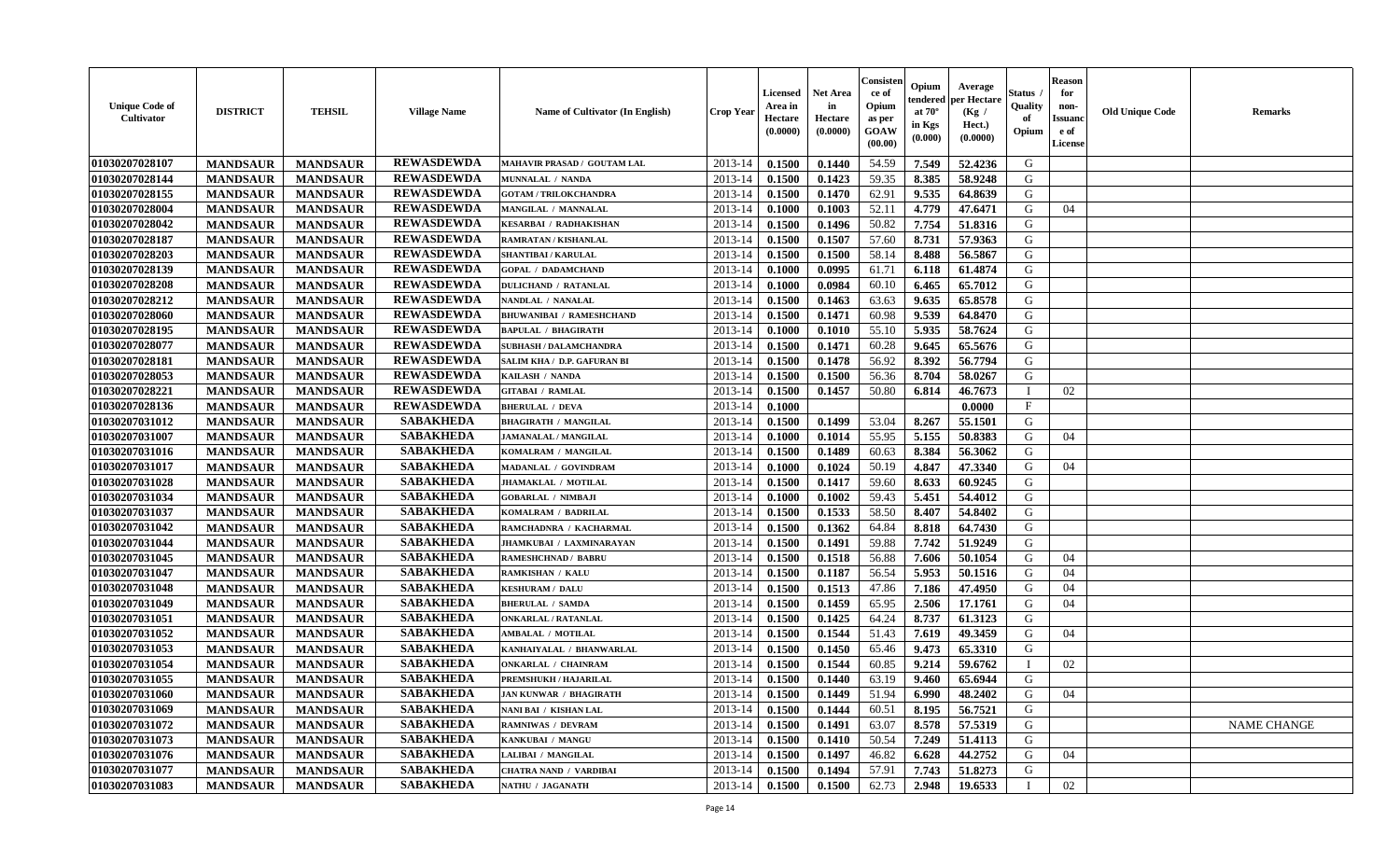| <b>Unique Code of</b><br><b>Cultivator</b> | <b>DISTRICT</b> | <b>TEHSIL</b>   | <b>Village Name</b> | <b>Name of Cultivator (In English)</b> | <b>Crop Year</b> | Licensed<br>Area in<br>Hectare<br>(0.0000) | Net Area<br>in<br>Hectare<br>(0.0000) | Consisteı<br>ce of<br>Opium<br>as per<br>GOAW<br>(00.00) | Opium<br>endered<br>at $70^\circ$<br>in Kgs<br>(0.000) | Average<br>per Hectare<br>(Kg /<br>Hect.)<br>(0.0000) | Status<br>Quality<br>of<br>Opium | <b>Reason</b><br>for<br>non-<br><b>Issuand</b><br>e of<br>License | <b>Old Unique Code</b> | Remarks |
|--------------------------------------------|-----------------|-----------------|---------------------|----------------------------------------|------------------|--------------------------------------------|---------------------------------------|----------------------------------------------------------|--------------------------------------------------------|-------------------------------------------------------|----------------------------------|-------------------------------------------------------------------|------------------------|---------|
| 01030207031085                             | <b>MANDSAUR</b> | <b>MANDSAUR</b> | <b>SABAKHEDA</b>    | RAM KUNWAR / VARDICHAND                | 2013-14          | 0.1500                                     | 0.1498                                | 57.44                                                    | 7.828                                                  | 52.2563                                               | G                                |                                                                   |                        |         |
| 01030207031089                             | <b>MANDSAUR</b> | <b>MANDSAUR</b> | <b>SABAKHEDA</b>    | <b>BHAGATRAM / BHAGWAN</b>             | 2013-14          | 0.1500                                     | 0.1427                                | 56.74                                                    | 7.676                                                  | 53.7912                                               | G                                |                                                                   |                        |         |
| 01030207031091                             | <b>MANDSAUR</b> | <b>MANDSAUR</b> | <b>SABAKHEDA</b>    | SAVIBAI / HEMA BHIL                    | 2013-14          | 0.1000                                     | 0.0948                                | 57.61                                                    | 5.761                                                  | 60.7700                                               | G                                |                                                                   |                        |         |
| 01030207031097                             | <b>MANDSAUR</b> | <b>MANDSAUR</b> | <b>SABAKHEDA</b>    | MOHANBAI / RAMCHANDRA                  | 2013-14          | 0.1000                                     | 0.0985                                | 62.10                                                    | 6.192                                                  | 62.8629                                               | G                                |                                                                   |                        |         |
| 01030207031098                             | <b>MANDSAUR</b> | <b>MANDSAUR</b> | <b>SABAKHEDA</b>    | SHYAMSUNDAR / SALAGRAM                 | 2013-14          | 0.1500                                     | 0.1379                                | 56.24                                                    | 7.737                                                  | 56.1059                                               | G                                |                                                                   |                        |         |
| 01030207031103                             | <b>MANDSAUR</b> | <b>MANDSAUR</b> | <b>SABAKHEDA</b>    | <b>BALURAM / KISHANLAL</b>             | 2013-14          | 0.1500                                     | 0.1506                                | 59.96                                                    | 8.386                                                  | 55.6839                                               | $\mathbf{I}$                     | 02                                                                |                        |         |
| 01030207031112                             | <b>MANDSAUR</b> | <b>MANDSAUR</b> | <b>SABAKHEDA</b>    | KALU / BHERA                           | 2013-14          | 0.1000                                     | 0.0927                                | 48.97                                                    | 4.106                                                  | 44.2934                                               | G                                | 04                                                                |                        |         |
| 01030207031116                             | <b>MANDSAUR</b> | <b>MANDSAUR</b> | <b>SABAKHEDA</b>    | RAMESHCHAND / UDAYRAM                  | 2013-14          | 0.1500                                     | 0.1466                                | 59.22                                                    | 8.646                                                  | 58.9768                                               | G                                |                                                                   |                        |         |
| 01030207031117                             | <b>MANDSAUR</b> | <b>MANDSAUR</b> | <b>SABAKHEDA</b>    | RAMESHCHAND / RAMKISHAN                | 2013-14          | 0.1500                                     | 0.1395                                | 61.68                                                    | 8.062                                                  | 57.7921                                               | G                                |                                                                   |                        |         |
| 01030207031124                             | <b>MANDSAUR</b> | <b>MANDSAUR</b> | <b>SABAKHEDA</b>    | <b>MANGILAL / SALAGRAM</b>             | 2013-14          | 0.1500                                     | 0.1412                                | 63.27                                                    | 2.820                                                  | 19.9717                                               | G                                | 04                                                                |                        |         |
| 01030207031128                             | <b>MANDSAUR</b> | <b>MANDSAUR</b> | <b>SABAKHEDA</b>    | <b>DHAKHIBAI / BAPULAL</b>             | 2013-14          | 0.1500                                     | 0.1453                                | 45.01                                                    | 6.411                                                  | 44.1225                                               | G                                | 04                                                                |                        |         |
| 01030207031140                             | <b>MANDSAUR</b> | <b>MANDSAUR</b> | <b>SABAKHEDA</b>    | <b>GHANSHYAM / ONKARLAL</b>            | 2013-14          | 0.1500                                     | 0.1411                                | 58.85                                                    | 7.499                                                  | 53.1467                                               | G                                |                                                                   |                        |         |
| 01030207031143                             | <b>MANDSAUR</b> | <b>MANDSAUR</b> | <b>SABAKHEDA</b>    | <b>SURAJMAL / RAMCHAND</b>             | 2013-14          | 0.1000                                     | 0.1020                                | 59.64                                                    | 5.742                                                  | 56.2941                                               | G                                |                                                                   |                        |         |
| 01030207031145                             | <b>MANDSAUR</b> | <b>MANDSAUR</b> | <b>SABAKHEDA</b>    | PARMANAND / RAMCHANDRA                 | 2013-14          | 0.1500                                     | 0.1477                                | 52.50                                                    | 7.890                                                  | 53.4191                                               | G                                |                                                                   |                        |         |
| 01030207031146                             | <b>MANDSAUR</b> | <b>MANDSAUR</b> | <b>SABAKHEDA</b>    | <b>GOPILAL / MANNALAL</b>              | 2013-14          | 0.1000                                     | 0.1018                                | 59.90                                                    | 6.016                                                  | 59.0963                                               | $\mathbf G$                      |                                                                   |                        |         |
| 01030207031150                             | <b>MANDSAUR</b> | <b>MANDSAUR</b> | <b>SABAKHEDA</b>    | RAMESHCHAND / JAGDISH                  | 2013-14          | 0.1500                                     | 0.1397                                | 61.89                                                    | 8.284                                                  | 59.2985                                               | G                                |                                                                   |                        |         |
| 01030207031152                             | <b>MANDSAUR</b> | <b>MANDSAUR</b> | <b>SABAKHEDA</b>    | LAXMINARAYAN / RAMNIWAS                | 2013-14          | 0.1500                                     | 0.1426                                | 60.06                                                    | 7.911                                                  | 55.4769                                               | T                                | 02                                                                |                        |         |
| 01030207031153                             | <b>MANDSAUR</b> | <b>MANDSAUR</b> | <b>SABAKHEDA</b>    | SHIVLAL / BASANTILAL                   | 2013-14          | 0.1500                                     | 0.1514                                | 56.75                                                    | 2.481                                                  | 16.3871                                               | G                                | 04                                                                |                        |         |
| 01030207031158                             | <b>MANDSAUR</b> | <b>MANDSAUR</b> | <b>SABAKHEDA</b>    | RAM LAL / MANGILAL                     | 2013-14          | 0.1500                                     | 0.1396                                | 59.53                                                    | 7.764                                                  | 55.6160                                               | G                                |                                                                   |                        |         |
| 01030207031160                             | <b>MANDSAUR</b> | <b>MANDSAUR</b> | <b>SABAKHEDA</b>    | PARASRAM / TULSIRAM                    | 2013-14          | 0.1500                                     | 0.1496                                | 53.54                                                    | 7.373                                                  | 49.2848                                               | G                                | 04                                                                |                        |         |
| 01030207031162                             | <b>MANDSAUR</b> | <b>MANDSAUR</b> | <b>SABAKHEDA</b>    | <b>AMRATRAM / RAGHUNATH</b>            | 2013-14          | 0.1500                                     | 0.1406                                | 51.41                                                    | 3.114                                                  | 22.1479                                               | G                                | 04                                                                |                        |         |
| 01030207031165                             | <b>MANDSAUR</b> | <b>MANDSAUR</b> | <b>SABAKHEDA</b>    | RAMKUNWAR / SHANKARLAL                 | 2013-14          | 0.1500                                     | 0.1443                                | 60.29                                                    | 8.113                                                  | 56.2231                                               | G                                |                                                                   |                        |         |
| 01030207031167                             | <b>MANDSAUR</b> | <b>MANDSAUR</b> | <b>SABAKHEDA</b>    | MOHANBAI / KESHURAM                    | 2013-14          | 0.1000                                     | 0.0957                                | 55.58                                                    | 4.978                                                  | 52.0167                                               | G                                |                                                                   |                        |         |
| 01030207031173                             | <b>MANDSAUR</b> | <b>MANDSAUR</b> | <b>SABAKHEDA</b>    | RAJMAL / HIRALAL                       | 2013-14          | 0.1500                                     | 0.1485                                | 54.54                                                    | 7.059                                                  | 47.5354                                               | G                                | 04                                                                |                        |         |
| 01030207031183                             | <b>MANDSAUR</b> | <b>MANDSAUR</b> | <b>SABAKHEDA</b>    | <b>MENABAI/JUGALKISHOR</b>             | 2013-14          | 0.1500                                     | 0.1496                                | 61.11                                                    | 8.538                                                  | 57.0722                                               | G                                |                                                                   |                        |         |
| 01030207031186                             | <b>MANDSAUR</b> | <b>MANDSAUR</b> | <b>SABAKHEDA</b>    | LAXMINARAYAN / RADHESHYAM              | 2013-14          | 0.1000                                     | 0.1035                                | 61.50                                                    | 6.062                                                  | 58.5700                                               | G                                |                                                                   |                        |         |
| 01030207031187                             | <b>MANDSAUR</b> | <b>MANDSAUR</b> | <b>SABAKHEDA</b>    | SHOBHABAI / RAMESHCHANDRA              | 2013-14          | 0.1000                                     | 0.1003                                | 56.89                                                    | 5.218                                                  | 52.0239                                               | G                                |                                                                   |                        |         |
| 01030207031190                             | <b>MANDSAUR</b> | <b>MANDSAUR</b> | <b>SABAKHEDA</b>    | <b>HIRALAL / GOBA</b>                  | 2013-14          | 0.1000                                     | 0.1002                                | 52.17                                                    | 5.396                                                  | 53.8523                                               | G                                |                                                                   |                        |         |
| 01030207031195                             | <b>MANDSAUR</b> | <b>MANDSAUR</b> | <b>SABAKHEDA</b>    | PRAHLAD / KACHRMAL                     | 2013-14          | 0.1500                                     | 0.1436                                | 54.35                                                    | 7.663                                                  | 53.3635                                               | G                                |                                                                   |                        |         |
| 01030207031200                             | <b>MANDSAUR</b> | <b>MANDSAUR</b> | <b>SABAKHEDA</b>    | <b>BHAGATRAM / ONKARLAL</b>            | 2013-14          | 0.1500                                     | 0.1544                                | 59.33                                                    | 8.840                                                  | 57.2539                                               | G                                |                                                                   |                        |         |
| 01030207031207                             | <b>MANDSAUR</b> | <b>MANDSAUR</b> | <b>SABAKHEDA</b>    | <b>GHISALAL / DEVRAM</b>               | 2013-14          | 0.1500                                     | 0.1487                                | 65.51                                                    | 9.827                                                  | 66.0861                                               | $\mathbf{I}$                     | 02                                                                |                        |         |
| 01030207031208                             | <b>MANDSAUR</b> | <b>MANDSAUR</b> | <b>SABAKHEDA</b>    | <b>BALMUKUND / MODIRAM</b>             | 2013-14          | 0.1500                                     | 0.1468                                | 59.02                                                    | 7.926                                                  | 53.9918                                               |                                  | 02                                                                |                        |         |
| 01030207031211                             | <b>MANDSAUR</b> | <b>MANDSAUR</b> | <b>SABAKHEDA</b>    | MUNNABAI / RAMNIWAS                    | 2013-14          | 0.1500                                     | 0.1494                                | 58.06                                                    | 7.913                                                  | 52.9652                                               | G                                |                                                                   |                        |         |
| 01030207031213                             | <b>MANDSAUR</b> | <b>MANDSAUR</b> | <b>SABAKHEDA</b>    | <b>GOPAL / CHAMPALAL</b>               | 2013-14          | 0.1500                                     | 0.1491                                | 47.49                                                    | 7.246                                                  | 48.5983                                               | G                                | 04                                                                |                        |         |
| 01030207031215                             | <b>MANDSAUR</b> | <b>MANDSAUR</b> | <b>SABAKHEDA</b>    | TULSIBAI / SHAMBHULAL                  | 2013-14          | 0.1000                                     | 0.0992                                | 51.88                                                    | 4.810                                                  | 48.4879                                               | G                                | 04                                                                |                        |         |
| 01030207031216                             | <b>MANDSAUR</b> | <b>MANDSAUR</b> | <b>SABAKHEDA</b>    | <b>INDARMAL / HIRALAL</b>              | 2013-14          | 0.1500                                     | 0.1501                                | 56.32                                                    | 8.392                                                  | 55.9094                                               | G                                |                                                                   |                        |         |
| 01030207031221                             | <b>MANDSAUR</b> | <b>MANDSAUR</b> | <b>SABAKHEDA</b>    | YASHWANT / PRAHLAD                     | 2013-14          | 0.1000                                     | 0.1000                                | 62.72                                                    | 5.743                                                  | 57.4300                                               | G                                |                                                                   |                        |         |
| 01030207031224                             | <b>MANDSAUR</b> | <b>MANDSAUR</b> | <b>SABAKHEDA</b>    | DINESH KUMAR / KANHAIYALAL             | 2013-14          | 0.1500                                     | 0.1451                                | 58.10                                                    | 8.433                                                  | 58.1185                                               | G                                |                                                                   |                        |         |
| 01030207031228                             | <b>MANDSAUR</b> | <b>MANDSAUR</b> | <b>SABAKHEDA</b>    | KISHORILAL / MANGILAL                  | 2013-14          | 0.1500                                     | 0.1435                                | 57.19                                                    | 8.039                                                  | 56.0209                                               | G                                |                                                                   |                        |         |
| 01030207031229                             | <b>MANDSAUR</b> | <b>MANDSAUR</b> | <b>SABAKHEDA</b>    | <b>DEVRAM / PITHA</b>                  | 2013-14          | 0.1500                                     | 0.1187                                | 55.57                                                    | 3.001                                                  | 25.2822                                               | G                                | 04                                                                |                        |         |
| 01030207031232                             |                 |                 | <b>SABAKHEDA</b>    |                                        | 2013-14          |                                            | 0.1026                                |                                                          |                                                        |                                                       | G                                | 04                                                                |                        |         |
|                                            | <b>MANDSAUR</b> | <b>MANDSAUR</b> | <b>SABAKHEDA</b>    | RATANLAL / BHANWARLAL                  |                  | 0.1000                                     |                                       | 53.51                                                    | 4.839                                                  | 47.1637                                               | G                                |                                                                   |                        |         |
| 01030207031236                             | <b>MANDSAUR</b> | <b>MANDSAUR</b> |                     | SATAYNARAYAN / HIRALAL                 | 2013-14          | 0.1500                                     | 0.1398                                | 56.61                                                    | 7.675                                                  | 54.8999                                               |                                  |                                                                   |                        |         |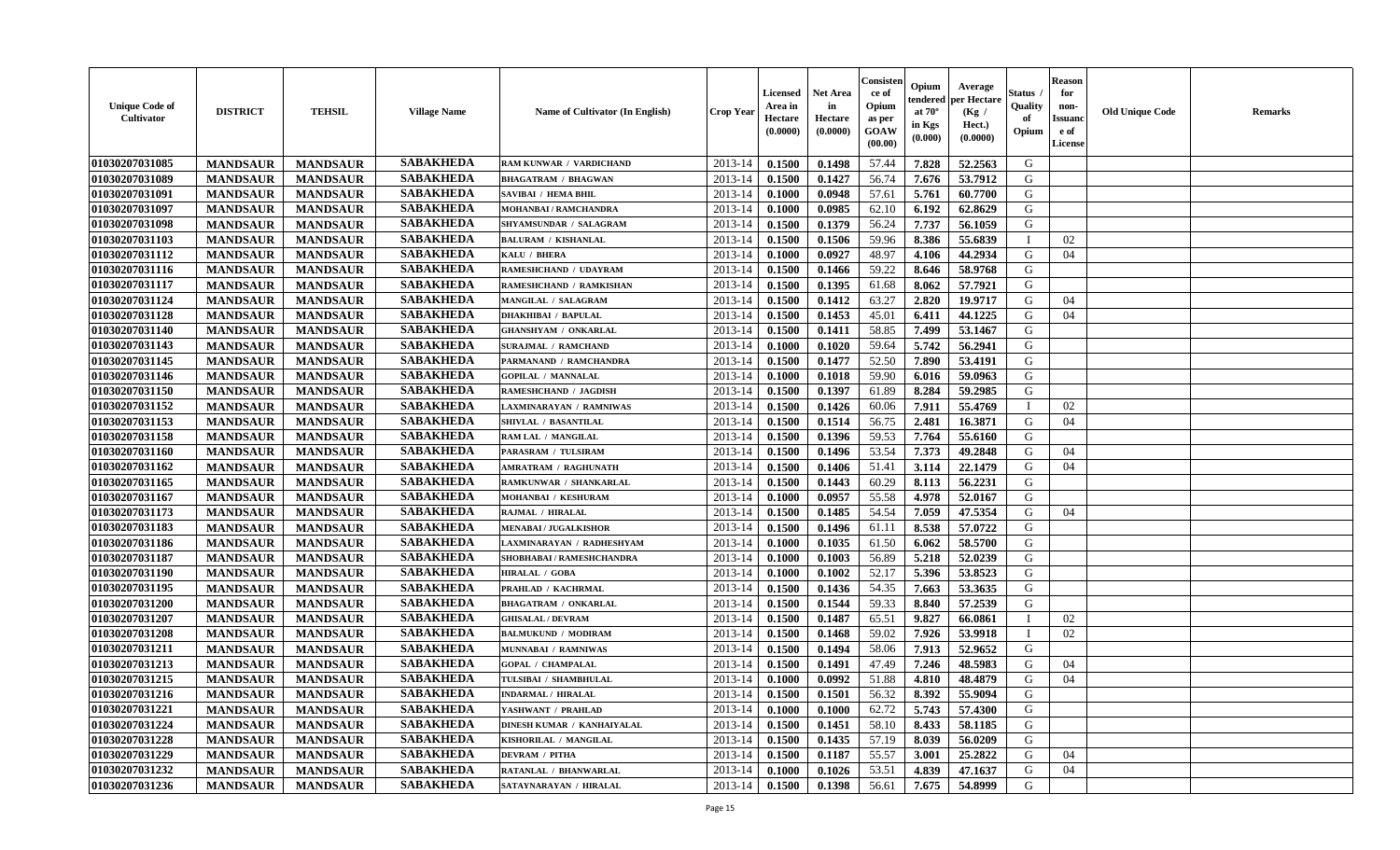| <b>Unique Code of</b><br><b>Cultivator</b> | <b>DISTRICT</b> | <b>TEHSIL</b>   | <b>Village Name</b> | Name of Cultivator (In English)    | <b>Crop Year</b> | <b>Licensed</b><br>Area in<br>Hectare<br>(0.0000) | <b>Net Area</b><br>in<br>Hectare<br>(0.0000) | Consister<br>ce of<br>Opium<br>as per<br><b>GOAW</b><br>(00.00) | Opium<br>endered<br>at $70^\circ$<br>in Kgs<br>$(\mathbf{0.000})$ | Average<br>per Hectare<br>(Kg /<br>Hect.)<br>(0.0000) | Status<br>Quality<br>of<br>Opium | <b>Reason</b><br>for<br>non-<br><b>Issuano</b><br>e of<br>License | <b>Old Unique Code</b> | <b>Remarks</b> |
|--------------------------------------------|-----------------|-----------------|---------------------|------------------------------------|------------------|---------------------------------------------------|----------------------------------------------|-----------------------------------------------------------------|-------------------------------------------------------------------|-------------------------------------------------------|----------------------------------|-------------------------------------------------------------------|------------------------|----------------|
| 01030207031238                             | <b>MANDSAUR</b> | <b>MANDSAUR</b> | <b>SABAKHEDA</b>    | RAJENDRA KUMAR / AMBALAL           | 2013-14          | 0.1500                                            | 0.1491                                       | 57.36                                                           | 8.383                                                             | 56.2240                                               | G                                |                                                                   |                        |                |
| 01030207031244                             | <b>MANDSAUR</b> | <b>MANDSAUR</b> | <b>SABAKHEDA</b>    | <b>OMPRAKASH / GOPILAL</b>         | 2013-14          | 0.1500                                            | 0.1500                                       | 55.65                                                           | 7.616                                                             | 50.7733                                               | - 1                              | 02                                                                |                        |                |
| 01030207031245                             | <b>MANDSAUR</b> | <b>MANDSAUR</b> | <b>SABAKHEDA</b>    | MADANLAL / RAMKISHAN               | 2013-14          | 0.1500                                            | 0.1450                                       | 56.85                                                           | 7.301                                                             | 50.3517                                               | G                                | 04                                                                |                        |                |
| 01030207031246                             | <b>MANDSAUR</b> | <b>MANDSAUR</b> | <b>SABAKHEDA</b>    | KALA BAI / RADHESHYAM              | 2013-14          | 0.1500                                            | 0.1328                                       | 62.24                                                           | 7.807                                                             | 58.7877                                               | G                                |                                                                   |                        |                |
| 01030207031255                             | <b>MANDSAUR</b> | <b>MANDSAUR</b> | <b>SABAKHEDA</b>    | RAJENDRA KUMAR / LAXMINARAYAN      | 2013-14          | 0.1500                                            | 0.1450                                       | 64.33                                                           | 8.032                                                             | 55.3931                                               | G                                |                                                                   |                        |                |
| 01030207031259                             | <b>MANDSAUR</b> | <b>MANDSAUR</b> | <b>SABAKHEDA</b>    | <b>NAR SINGH / RAMNARAYAN</b>      | 2013-14          | 0.1500                                            | 0.1358                                       | 62.76                                                           | 7.101                                                             | 52,2901                                               | G                                |                                                                   |                        |                |
| 01030207031261                             | <b>MANDSAUR</b> | <b>MANDSAUR</b> | <b>SABAKHEDA</b>    | <b>GOPAL / NANURAM</b>             | 2013-14          | 0.1500                                            | 0.1372                                       | 57.11                                                           | 7.514                                                             | 54.7668                                               | G                                |                                                                   |                        |                |
| 01030207031263                             | <b>MANDSAUR</b> | <b>MANDSAUR</b> | <b>SABAKHEDA</b>    | RAMESHCHAND / NANURAM              | 2013-14          | 0.1500                                            | 0.1464                                       | 59.57                                                           | 8.519                                                             | 58.1899                                               | G                                |                                                                   |                        |                |
| 01030207031264                             | <b>MANDSAUR</b> | <b>MANDSAUR</b> | <b>SABAKHEDA</b>    | NARENDRA / RAMESHCHAND             | 2013-14          | 0.1000                                            | 0.1028                                       | 64.83                                                           | 6.233                                                             | 60.6323                                               | G                                |                                                                   |                        |                |
| 01030207031105                             | <b>MANDSAUR</b> | <b>MANDSAUR</b> | <b>SABAKHEDA</b>    | LAXMINARAYAN / MOHANLAL            | 2013-14          | 0.1500                                            | 0.1427                                       | 64.87                                                           | 8.174                                                             | 57.2810                                               | G                                |                                                                   |                        |                |
| 01030207031134                             | <b>MANDSAUR</b> | <b>MANDSAUR</b> | <b>SABAKHEDA</b>    | <b>DASHRATH / ONKARLAL</b>         | 2013-14          | 0.1500                                            | 0.1487                                       | 59.25                                                           | 8.236                                                             | 55.3867                                               | G                                |                                                                   |                        |                |
| 01030207031266                             | <b>MANDSAUR</b> | <b>MANDSAUR</b> | <b>SABAKHEDA</b>    | <b>FAKIRCHAND / HARLAL</b>         | 2013-14          | 0.1000                                            | 0.0854                                       | 57.15                                                           | 4.825                                                             | 56.4988                                               | G                                |                                                                   |                        |                |
| 01030207031269                             | <b>MANDSAUR</b> | <b>MANDSAUR</b> | <b>SABAKHEDA</b>    | <b>RAMESHVAR / NARAYAN</b>         | 2013-14          | 0.1000                                            | 0.0954                                       | 60.39                                                           | 5.125                                                             | 53.7212                                               | G                                |                                                                   |                        |                |
| 01030207031273                             | <b>MANDSAUR</b> | <b>MANDSAUR</b> | <b>SABAKHEDA</b>    | MAHESH KUMAR / GORISHANKAR         | 2013-14          | 0.1500                                            | 0.1508                                       | 57.92                                                           | 7.811                                                             | 51.7971                                               | G                                |                                                                   |                        |                |
| 01030207031281                             | <b>MANDSAUR</b> | <b>MANDSAUR</b> | <b>SABAKHEDA</b>    | <b>DEVIRAM / UDAYRAM</b>           | 2013-14          | 0.1500                                            | 0.1417                                       | 64.52                                                           | 8.268                                                             | 58.3486                                               | G                                |                                                                   |                        |                |
| 01030207031283                             | <b>MANDSAUR</b> | <b>MANDSAUR</b> | <b>SABAKHEDA</b>    | RADHSHYAM / RAMKISHAN              | 2013-14          | 0.1500                                            | 0.1429                                       | 59.24                                                           | 7.303                                                             | 51.1057                                               | G                                |                                                                   |                        |                |
| 01030207031285                             | <b>MANDSAUR</b> | <b>MANDSAUR</b> | <b>SABAKHEDA</b>    | PRABHULAL / CHAMPALAL              | 2013-14          | 0.1000                                            | 0.1030                                       | 55.71                                                           | 5.133                                                             | 49.8350                                               | G                                | 04                                                                |                        |                |
| 01030207031294                             | <b>MANDSAUR</b> | <b>MANDSAUR</b> | <b>SABAKHEDA</b>    | RAMDAYAL / JHAMAKLAL               | 2013-14          | 0.1500                                            | 0.1198                                       | 62.35                                                           | 7.571                                                             | 63.1970                                               | G                                |                                                                   |                        |                |
| 01030207031293                             | <b>MANDSAUR</b> | <b>MANDSAUR</b> | <b>SABAKHEDA</b>    | <b>RAKESH KUMAR / RAMESH CHAND</b> | 2013-14          | 0.1500                                            | 0.1482                                       | 58.94                                                           | 8.656                                                             | 58.4076                                               | G                                |                                                                   |                        |                |
| 01030207031296                             | <b>MANDSAUR</b> | <b>MANDSAUR</b> | <b>SABAKHEDA</b>    | <b>CHAINRAM / HAJARILAL</b>        | 2013-14          | 0.1500                                            | 0.1479                                       | 59.41                                                           | 8.979                                                             | 60.7099                                               | G                                |                                                                   |                        |                |
| 01030207031298                             | <b>MANDSAUR</b> | <b>MANDSAUR</b> | <b>SABAKHEDA</b>    | SHANTILAL / KESHURAM GAYARI        | 2013-14          | 0.1500                                            | 0.1499                                       | 48.46                                                           | 7.179                                                             | 47.8919                                               | G                                | 04                                                                |                        |                |
| 01030207031303                             | <b>MANDSAUR</b> | <b>MANDSAUR</b> | <b>SABAKHEDA</b>    | <b>BHAGIRATH / KESHURAM</b>        | 2013-14          | 0.1000                                            | 0.0993                                       | 55.95                                                           | 5.627                                                             | 56.6667                                               | G                                |                                                                   |                        |                |
| 01030207031305                             | <b>MANDSAUR</b> | <b>MANDSAUR</b> | <b>SABAKHEDA</b>    | <b>SURESHCHAND / DEVRAM</b>        | 2013-14          | 0.1500                                            | 0.1436                                       | 55.48                                                           | 2.505                                                             | 17.4443                                               | G                                | 04                                                                |                        |                |
| 01030207031310                             | <b>MANDSAUR</b> | <b>MANDSAUR</b> | <b>SABAKHEDA</b>    | NIRBHAYRAM / MANGILAL              | 2013-14          | 0.1500                                            | 0.1451                                       | 58.34                                                           | 7.734                                                             | 53.3012                                               | G                                |                                                                   |                        |                |
| 01030207031311                             | <b>MANDSAUR</b> | <b>MANDSAUR</b> | <b>SABAKHEDA</b>    | SHYAMLAL / BHAGWAN                 | 2013-14          | 0.1500                                            | 0.1438                                       | 54.51                                                           | 8.138                                                             | 56.5925                                               | G                                |                                                                   |                        |                |
| 01030207031023                             | <b>MANDSAUR</b> | <b>MANDSAUR</b> | <b>SABAKHEDA</b>    | <b>BABULAL / SALAGRAM</b>          | 2013-14          | 0.1500                                            | 0.1480                                       | 61.49                                                           | 2.056                                                             | 13.8919                                               | G                                | 04                                                                |                        |                |
| 01030207031092                             | <b>MANDSAUR</b> | <b>MANDSAUR</b> | <b>SABAKHEDA</b>    | <b>SITABAI / CHENRAM</b>           | 2013-14          | 0.1500                                            | 0.1529                                       | 62.25                                                           | 8.928                                                             | 58.3911                                               |                                  | 02                                                                |                        |                |
| 01030207031136                             | <b>MANDSAUR</b> | <b>MANDSAUR</b> | <b>SABAKHEDA</b>    | RAVINDRA KUMAR / OMPRAKASH         | 2013-14          | 0.1000                                            | 0.0971                                       | 64.81                                                           | 1.592                                                             | 16.3955                                               | G                                | 04                                                                |                        |                |
| 01030207031320                             | <b>MANDSAUR</b> | <b>MANDSAUR</b> | <b>SABAKHEDA</b>    | SAMRATH / AMBALAL                  | 2013-14          | 0.1500                                            | 0.1331                                       | 55.16                                                           | 6.722                                                             | 50.5034                                               | G                                | 04                                                                |                        |                |
| 01030207031203                             | <b>MANDSAUR</b> | <b>MANDSAUR</b> | <b>SABAKHEDA</b>    | <b>LAXMINARAYAN / DEVRAM</b>       | 2013-14          | 0.1000                                            | 0.0970                                       | 61.77                                                           | 5.921                                                             | 61.0412                                               | $\blacksquare$                   | 02                                                                |                        |                |
| 01030207031288                             | <b>MANDSAUR</b> | <b>MANDSAUR</b> | <b>SABAKHEDA</b>    | <b>BALMUKUND / HIRALAL</b>         | 2013-14          | 0.1500                                            | 0.1483                                       | 59.36                                                           | 8.031                                                             | 54.1537                                               | G                                |                                                                   |                        |                |
| 01030207031331                             | <b>MANDSAUR</b> | <b>MANDSAUR</b> | <b>SABAKHEDA</b>    | <b>BANSHILAL / GANPAT</b>          | 2013-14          | 0.1500                                            | 0.1483                                       | 66.78                                                           | 2.099                                                             | 14.1537                                               |                                  | 02                                                                |                        |                |
| 01030207031278                             | <b>MANDSAUR</b> | <b>MANDSAUR</b> | <b>SABAKHEDA</b>    | SANJAY / BHAGATRAM                 | 2013-14          | 0.1000                                            |                                              |                                                                 |                                                                   | 0.0000                                                | $\mathbf{F}$                     |                                                                   |                        |                |
| 01030207031015                             | <b>MANDSAUR</b> | <b>MANDSAUR</b> | <b>SABAKHEDA</b>    | RAMRATAN / GANGARAM                | 2013-14          | 0.1000                                            | 0.1017                                       | 55.12                                                           | 5.433                                                             | 53.4218                                               | G                                |                                                                   |                        |                |
| 01030207031220                             | <b>MANDSAUR</b> | <b>MANDSAUR</b> | <b>SABAKHEDA</b>    | <b>DEVILAL / GOPILAL</b>           | 2013-14          | 0.1500                                            | 0.1460                                       | 65.20                                                           | 8.774                                                             | 60.0959                                               | G                                |                                                                   |                        |                |
| 01030207031176                             | <b>MANDSAUR</b> | <b>MANDSAUR</b> | <b>SABAKHEDA</b>    | <b>BHERULAL / KESHURAM</b>         | $2013-14$ 0.1500 |                                                   | 0.1508                                       | 58.87                                                           |                                                                   | 8.738 57.9443                                         | G                                |                                                                   |                        |                |
| 01030207031206                             | <b>MANDSAUR</b> | <b>MANDSAUR</b> | <b>SABAKHEDA</b>    | <b>BADRILAL / RAMJAS</b>           | 2013-14          | 0.1000                                            | 0.0955                                       | 56.74                                                           | 5.050                                                             | 52.8796                                               | G                                |                                                                   |                        |                |
| 01030207031247                             | <b>MANDSAUR</b> | <b>MANDSAUR</b> | <b>SABAKHEDA</b>    | <b>UDAYRAM / RAMCHANDRA</b>        | 2013-14          | 0.1500                                            | 0.1478                                       | 47.06                                                           | 6.326                                                             | 42.8011                                               | G                                | 04                                                                |                        |                |
| 01030207031157                             | <b>MANDSAUR</b> | <b>MANDSAUR</b> | <b>SABAKHEDA</b>    | RUKMANIBAI / TULSIRAM              | 2013-14          | 0.1500                                            | 0.1437                                       | 58.46                                                           | 8.218                                                             | 57.1886                                               | G                                |                                                                   |                        |                |
| 01030207031194                             | <b>MANDSAUR</b> | <b>MANDSAUR</b> | <b>SABAKHEDA</b>    | KANHAIYALAL / BADRILAL             | 2013-14          | 0.1500                                            | 0.1450                                       | 61.12                                                           | 9.028                                                             | 62.2621                                               | G                                |                                                                   |                        |                |
| 01030207031258                             | <b>MANDSAUR</b> | <b>MANDSAUR</b> | <b>SABAKHEDA</b>    | <b>DINESH / RAMLAL</b>             | 2013-14          | 0.1000                                            | 0.1027                                       | 62.41                                                           | 6.633                                                             | 64.5862                                               | G                                |                                                                   |                        |                |
| 01030207031277                             | <b>MANDSAUR</b> | <b>MANDSAUR</b> | <b>SABAKHEDA</b>    | SATAYNARAYAN / CHAINRAM            | $2013 - 14$      | 0.1500                                            | 0.1421                                       | 58.47                                                           | 8.219                                                             | 57.8395                                               | $\mathbf{I}$                     | 02                                                                |                        |                |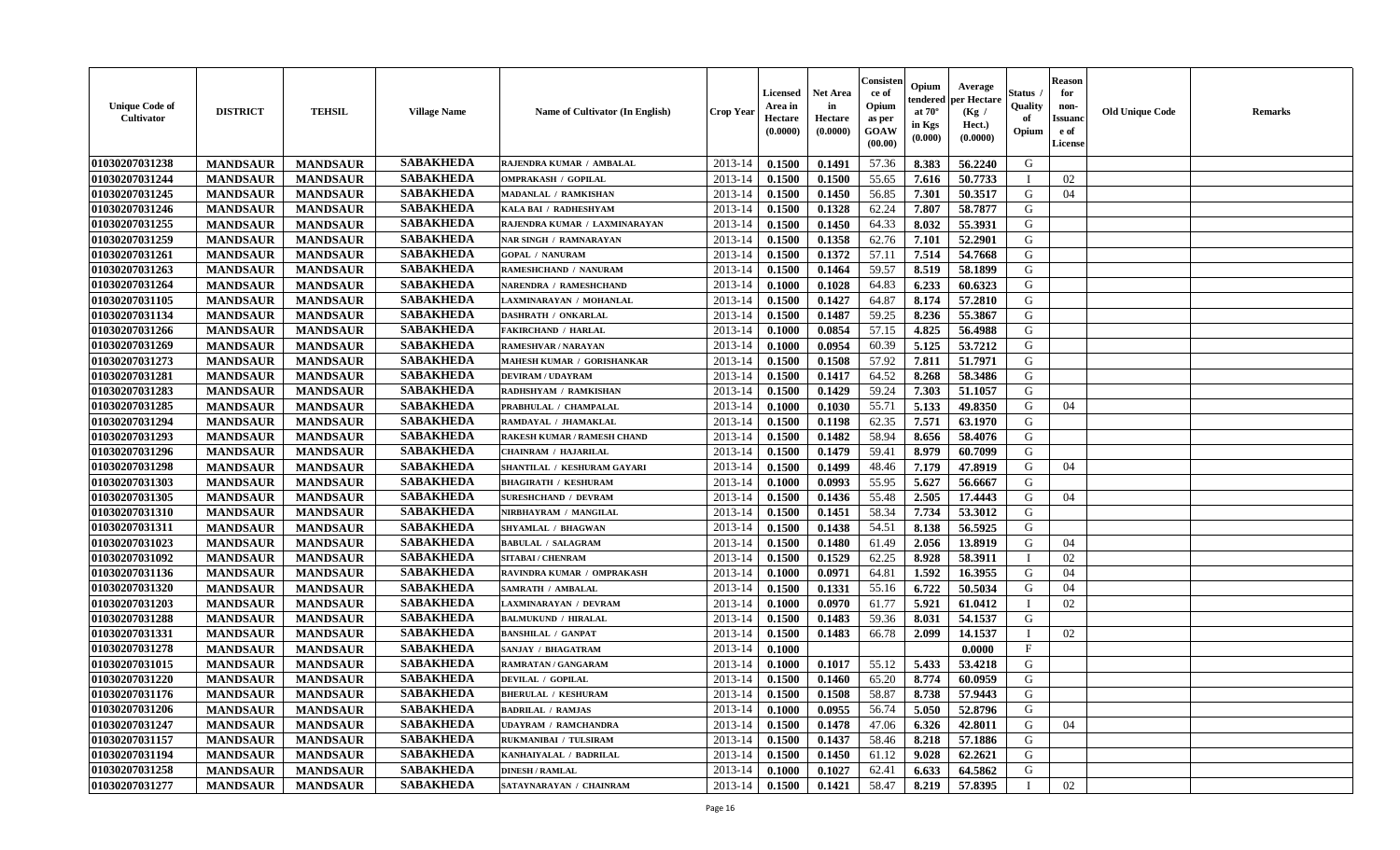| <b>Unique Code of</b><br><b>Cultivator</b> | <b>DISTRICT</b> | <b>TEHSIL</b>   | <b>Village Name</b> | Name of Cultivator (In English)      | <b>Crop Year</b> | <b>Licensed</b><br>Area in<br>Hectare<br>(0.0000) | <b>Net Area</b><br>in<br>Hectare<br>(0.0000) | Consister<br>ce of<br>Opium<br>as per<br><b>GOAW</b><br>(00.00) | Opium<br>endered<br>at $70^\circ$<br>in Kgs<br>(0.000) | Average<br>per Hectare<br>(Kg /<br>Hect.)<br>(0.0000) | Status<br>Quality<br>of<br>Opium | <b>Reason</b><br>for<br>non-<br><b>Issuano</b><br>e of<br>License | <b>Old Unique Code</b> | <b>Remarks</b> |
|--------------------------------------------|-----------------|-----------------|---------------------|--------------------------------------|------------------|---------------------------------------------------|----------------------------------------------|-----------------------------------------------------------------|--------------------------------------------------------|-------------------------------------------------------|----------------------------------|-------------------------------------------------------------------|------------------------|----------------|
| 01030207031164                             | <b>MANDSAUR</b> | <b>MANDSAUR</b> | <b>SABAKHEDA</b>    | RAJMAL / BHAGATRAM                   | 2013-14          | 0.1000                                            | 0.0997                                       | 60.93                                                           | 5.510                                                  | 55.2658                                               |                                  | 02                                                                |                        |                |
| 01030207031040                             | <b>MANDSAUR</b> | <b>MANDSAUR</b> | <b>SABAKHEDA</b>    | SUBHASHCHAND / BANSHILAL             | 2013-14          | 0.1000                                            | 0.1024                                       | 59.77                                                           | 5.781                                                  | 56.4551                                               | G                                |                                                                   |                        |                |
| 01030207031217                             | <b>MANDSAUR</b> | <b>MANDSAUR</b> | <b>SABAKHEDA</b>    | MAN KUNWARBAI / ONKARLAL             | 2013-14          | 0.1500                                            | 0.1473                                       | 58.72                                                           | 7.894                                                  | 53.5913                                               | G                                |                                                                   |                        |                |
| 01030207031118                             | <b>MANDSAUR</b> | <b>MANDSAUR</b> | <b>SABAKHEDA</b>    | MOHANLAL / PRAYAGBAI                 | 2013-14          | 0.1000                                            | 0.0990                                       | 50.26                                                           | 1.867                                                  | 18.8586                                               |                                  | 02                                                                |                        |                |
| 01030207031189                             | <b>MANDSAUR</b> | <b>MANDSAUR</b> | <b>SABAKHEDA</b>    | LILASHANKAR / SHIVLAL                | 2013-14          | 0.1000                                            | 0.1000                                       | 56.75                                                           | 5.724                                                  | 57.2400                                               | G                                |                                                                   |                        |                |
| 01030207031196                             | <b>MANDSAUR</b> | <b>MANDSAUR</b> | <b>SABAKHEDA</b>    | PRAHLAD / GOPAL                      | 2013-14          | 0.1500                                            | 0.1557                                       | 59.58                                                           | 9.294                                                  | 59.6917                                               | G                                |                                                                   |                        |                |
| 01030207031267                             | <b>MANDSAUR</b> | <b>MANDSAUR</b> | <b>SABAKHEDA</b>    | KANHAIYALAL / HARLAL                 | 2013-14          | 0.1000                                            | 0.1016                                       | 51.73                                                           | 4.493                                                  | 44,2224                                               | G                                | 04                                                                |                        |                |
| 01030207031065                             | <b>MANDSAUR</b> | <b>MANDSAUR</b> | <b>SABAKHEDA</b>    | NANDLAL / SHIVLAL                    | 2013-14          | 0.1000                                            | 0.0957                                       | 63.45                                                           | 6.236                                                  | 65.1620                                               | G                                |                                                                   |                        |                |
| 01030207031078                             | <b>MANDSAUR</b> | <b>MANDSAUR</b> | <b>SABAKHEDA</b>    | RAMLAL / PRABHULAL                   | 2013-14          | 0.1500                                            | 0.1502                                       | 57.23                                                           | 8.462                                                  | 56.3382                                               | G                                |                                                                   |                        |                |
| 01030207031086                             | <b>MANDSAUR</b> | <b>MANDSAUR</b> | <b>SABAKHEDA</b>    | <b>SURESH / CHAINRAM</b>             | 2013-14          | 0.1000                                            | 0.0978                                       | 48.79                                                           | 4.886                                                  | 49.9591                                               | G                                | 04                                                                |                        |                |
| 01030207031334                             | <b>MANDSAUR</b> | <b>MANDSAUR</b> | <b>SABAKHEDA</b>    | <b>BAGDIRAM / KARULAL</b>            | 2013-14          | 0.1000                                            | 0.1004                                       | 62.10                                                           | 5.571                                                  | 55.4880                                               | G                                |                                                                   |                        |                |
| 01030207031336                             | <b>MANDSAUR</b> | <b>MANDSAUR</b> | <b>SABAKHEDA</b>    | <b>BHAGIRATH / KALU</b>              | 2013-14          | 0.1000                                            | 0.0970                                       | 65.27                                                           | 5.473                                                  | 56.4227                                               | G                                |                                                                   |                        |                |
| 01030207031338                             | <b>MANDSAUR</b> | <b>MANDSAUR</b> | <b>SABAKHEDA</b>    | KARULAL / CHAMPALAL                  | 2013-14          | 0.1500                                            | 0.1497                                       | 50.26                                                           | 6.764                                                  | 45.1837                                               | G                                | 04                                                                |                        |                |
| 01030207031001                             | <b>MANDSAUR</b> | <b>MANDSAUR</b> | <b>SABAKHEDA</b>    | <b>RATANBAI / MANGILAL</b>           | 2013-14          | 0.1000                                            | 0.0995                                       | 47.16                                                           | 3.766                                                  | 37.8492                                               | G                                | 04                                                                |                        |                |
| 01030207031025                             | <b>MANDSAUR</b> | <b>MANDSAUR</b> | <b>SABAKHEDA</b>    | <b>NARAYAN / MOTILAL</b>             | 2013-14          | 0.1500                                            | 0.1500                                       | 56.20                                                           | 2.200                                                  | 14.6667                                               |                                  | 02                                                                |                        |                |
| 01030207031297                             | <b>MANDSAUR</b> | <b>MANDSAUR</b> | <b>SABAKHEDA</b>    | <b>BADRILAL / CHIMANLAL</b>          | 2013-14          | 0.1000                                            | 0.0779                                       | 60.02                                                           | 4.047                                                  | 51.9512                                               | G                                |                                                                   |                        |                |
| 01030207031151                             | <b>MANDSAUR</b> | <b>MANDSAUR</b> | <b>SABAKHEDA</b>    | SATAYNARAYAN / LAXMINARAYAN          | 2013-14          | 0.1000                                            | 0.0982                                       | 61.52                                                           | 5.695                                                  | 57.9939                                               | G                                |                                                                   |                        |                |
| 01030207031026                             | <b>MANDSAUR</b> | <b>MANDSAUR</b> | <b>SABAKHEDA</b>    | PRAHLAD / GANGARAM                   | 2013-14          | 0.1500                                            | 0.1397                                       | 57.23                                                           | 7.685                                                  | 55.0107                                               | G                                |                                                                   |                        |                |
| 01030207031041                             | <b>MANDSAUR</b> | <b>MANDSAUR</b> | <b>SABAKHEDA</b>    | VINOD KUMAR / ONKARLAL               | 2013-14          | 0.1500                                            | 0.1423                                       | 62.46                                                           | 8.138                                                  | 57.1890                                               | G                                |                                                                   |                        |                |
| 01030207031062                             | <b>MANDSAUR</b> | <b>MANDSAUR</b> | <b>SABAKHEDA</b>    | PYARIBAI / MOHANLAL                  | 2013-14          | 0.1000                                            | 0.0929                                       | 61.92                                                           | 5.838                                                  | 62.8418                                               | G                                |                                                                   |                        |                |
| 01030207031067                             | <b>MANDSAUR</b> | <b>MANDSAUR</b> | <b>SABAKHEDA</b>    | NANDUBAI / PANNALAL                  | 2013-14          | 0.1000                                            | 0.0999                                       | 51.23                                                           | 5.101                                                  | 51.0611                                               | G                                |                                                                   |                        |                |
| 01030207031094                             | <b>MANDSAUR</b> | <b>MANDSAUR</b> | <b>SABAKHEDA</b>    | SURESHCHAND / JHAMAKLAL              | 2013-14          | 0.1000                                            | 0.0970                                       | 55.16                                                           | 5.122                                                  | 52.8041                                               | G                                |                                                                   |                        |                |
| 01030207031096                             | <b>MANDSAUR</b> | <b>MANDSAUR</b> | <b>SABAKHEDA</b>    | RAMLAL / MAGNIRAM                    | 2013-14          | 0.1500                                            | 0.1522                                       | 51.75                                                           | 7.319                                                  | 48.0880                                               | G                                | 04                                                                |                        |                |
| 01030207031102                             | <b>MANDSAUR</b> | <b>MANDSAUR</b> | <b>SABAKHEDA</b>    | <b>GATUBAI / MUKESH / BHANWERBAI</b> | 2013-14          | 0.1000                                            | 0.0900                                       | 57.50                                                           | 5.068                                                  | 56.3111                                               | G                                |                                                                   |                        |                |
| 01030207031138                             | <b>MANDSAUR</b> | <b>MANDSAUR</b> | <b>SABAKHEDA</b>    | PANNALAL / LAXMAN                    | 2013-14          | 0.1000                                            | 0.0999                                       | 53.05                                                           | 5.184                                                  | 51.8919                                               | G                                |                                                                   |                        |                |
| 01030207031166                             | <b>MANDSAUR</b> | <b>MANDSAUR</b> | <b>SABAKHEDA</b>    | <b>CHENRAM / NIMBA</b>               | 2013-14          | 0.1500                                            | 0.1411                                       | 57.99                                                           | 8.201                                                  | 58.1219                                               | G                                |                                                                   |                        |                |
| 01030207031172                             | <b>MANDSAUR</b> | <b>MANDSAUR</b> | <b>SABAKHEDA</b>    | JAMNALAL / RAIKLAL                   | 2013-14          | 0.1500                                            | 0.1475                                       | 66.30                                                           | 9.121                                                  | 61.8373                                               | G                                |                                                                   |                        |                |
| 01030207031234                             | <b>MANDSAUR</b> | <b>MANDSAUR</b> | <b>SABAKHEDA</b>    | MADANLAL / GOUTAM                    | 2013-14          | 0.1000                                            | 0.0914                                       | 58.65                                                           | 4.617                                                  | 50.5142                                               | G                                | 04                                                                |                        |                |
| 01030207031306                             | <b>MANDSAUR</b> | <b>MANDSAUR</b> | <b>SABAKHEDA</b>    | ANIL KUMAR / PARMANAND               | 2013-14          | 0.1500                                            | 0.1413                                       | 54.46                                                           | 6.419                                                  | 45.4282                                               | G                                | 04                                                                |                        |                |
| 01030207031307                             | <b>MANDSAUR</b> | <b>MANDSAUR</b> | <b>SABAKHEDA</b>    | RAJENDRA KUMAR / VINDO KUMAR         | 2013-14          | 0.1500                                            | 0.1401                                       | 60.55                                                           | 7.707                                                  | 55.0107                                               | G                                |                                                                   |                        |                |
| 01030207031095                             | <b>MANDSAUR</b> | <b>MANDSAUR</b> | <b>SABAKHEDA</b>    | RADHESHYAM / MANGILAL                | 2013-14          | 0.1000                                            | 0.1041                                       | 50.28                                                           | 5.042                                                  | 48.4342                                               | G                                | 04                                                                |                        |                |
| 01030207031318                             | <b>MANDSAUR</b> | <b>MANDSAUR</b> | <b>SABAKHEDA</b>    | <b>SUNIL / GOPAL</b>                 | 2013-14          | 0.1000                                            | 0.0968                                       | 54.82                                                           | 0.893                                                  | 9.2252                                                | G                                | 04                                                                |                        |                |
| 01030207031243                             | <b>MANDSAUR</b> | <b>MANDSAUR</b> | <b>SABAKHEDA</b>    | KALA / GHANSHYAM                     | 2013-14          | 0.1000                                            | 0.1000                                       | 62.80                                                           | 5.849                                                  | 58.4900                                               | G                                |                                                                   |                        |                |
| 01030207031071                             | <b>MANDSAUR</b> | <b>MANDSAUR</b> | <b>SABAKHEDA</b>    | <b>BHAGATRAM / DALURAM</b>           | 2013-14          | 0.1000                                            | 0.1011                                       | 55.99                                                           | 5.255                                                  | 51.9782                                               | G                                |                                                                   |                        |                |
| 01030207031009                             | <b>MANDSAUR</b> | <b>MANDSAUR</b> | <b>SABAKHEDA</b>    | PRABHULAL / KANWARLAL                | 2013-14          | 0.1500                                            | 0.1444                                       | 61.60                                                           | 8.034                                                  | 55.6371                                               | G                                |                                                                   |                        |                |
| 01030207031099                             | <b>MANDSAUR</b> | <b>MANDSAUR</b> | <b>SABAKHEDA</b>    | VINOD / SALAGRAM                     | $2013-14$ 0.1000 |                                                   | 0.0980                                       | 43.93                                                           | 0.847                                                  | 8.6429                                                | G                                | 04                                                                |                        |                |
| 01030207031101                             | <b>MANDSAUR</b> | <b>MANDSAUR</b> | <b>SABAKHEDA</b>    | <b>JAGDISH / BADRILAL</b>            | 2013-14          | 0.1000                                            | 0.0960                                       | 58.68                                                           | 5.147                                                  | 53.6146                                               | G                                |                                                                   |                        |                |
| 01030207031122                             | <b>MANDSAUR</b> | <b>MANDSAUR</b> | <b>SABAKHEDA</b>    | <b>KESHI BAI / NANDA</b>             | 2013-14          | 0.1000                                            | 0.0984                                       | 55.91                                                           | 4.960                                                  | 50.4065                                               | $\blacksquare$                   | 02                                                                |                        |                |
| 01030207031137                             | <b>MANDSAUR</b> | <b>MANDSAUR</b> | <b>SABAKHEDA</b>    | RAMDAYAL / BAPULAL                   | 2013-14          | 0.1500                                            | 0.1405                                       | 54.55                                                           | 7.925                                                  | 56.4057                                               | G                                |                                                                   |                        |                |
| 01030207031197                             | <b>MANDSAUR</b> | <b>MANDSAUR</b> | <b>SABAKHEDA</b>    | <b>BHERULAL / BADRILAL</b>           | 2013-14          | 0.1500                                            | 0.1412                                       | 55.01                                                           | 6.389                                                  | 45,2479                                               | G                                | 04                                                                |                        |                |
| 01030207031300                             | <b>MANDSAUR</b> | <b>MANDSAUR</b> | <b>SABAKHEDA</b>    | PRAHLAD / BHERULAL                   | 2013-14          | 0.1000                                            | 0.0975                                       | 57.79                                                           | 5.416                                                  | 55.5487                                               | G                                |                                                                   |                        |                |
| 01030207031321                             | <b>MANDSAUR</b> | <b>MANDSAUR</b> | <b>SABAKHEDA</b>    | MANOHARLAL / ONKARLAL                | $2013 - 14$      | $\boldsymbol{0.1000}$                             | 0.1024                                       | 57.89                                                           | 5.359                                                  | 52.3340                                               | G                                |                                                                   |                        |                |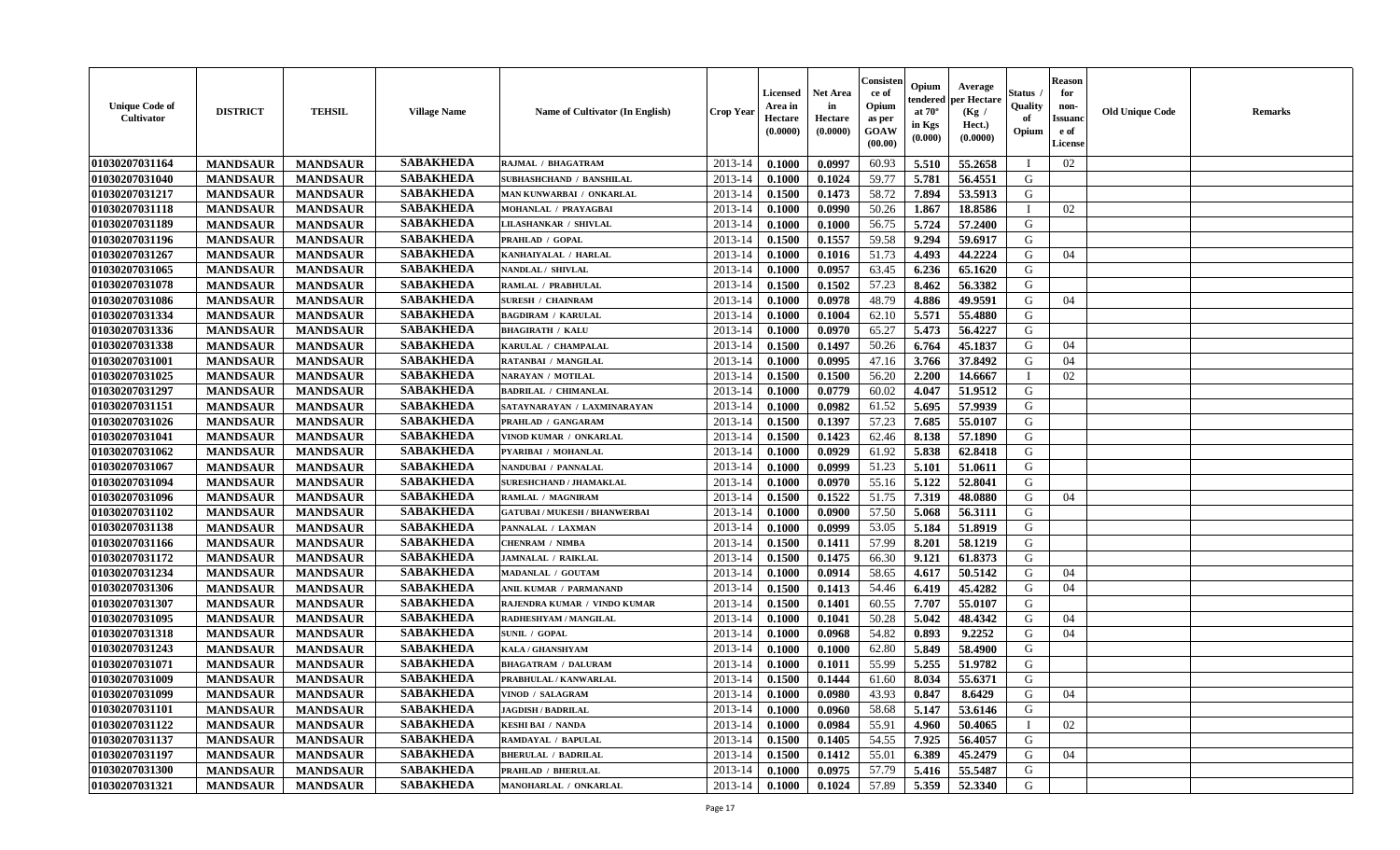| <b>Unique Code of</b><br><b>Cultivator</b> | <b>DISTRICT</b> | <b>TEHSIL</b>   | <b>Village Name</b> | Name of Cultivator (In English) | <b>Crop Year</b> | <b>Licensed</b><br>Area in<br>Hectare<br>(0.0000) | <b>Net Area</b><br>in<br>Hectare<br>(0.0000) | Consister<br>ce of<br>Opium<br>as per<br><b>GOAW</b><br>(00.00) | Opium<br>endered<br>at $70^\circ$<br>in Kgs<br>(0.000) | Average<br>per Hectare<br>(Kg)<br>Hect.)<br>(0.0000) | Status<br>Quality<br>of<br>Opium | <b>Reason</b><br>for<br>non-<br><b>Issuano</b><br>e of<br>License | <b>Old Unique Code</b> | <b>Remarks</b> |
|--------------------------------------------|-----------------|-----------------|---------------------|---------------------------------|------------------|---------------------------------------------------|----------------------------------------------|-----------------------------------------------------------------|--------------------------------------------------------|------------------------------------------------------|----------------------------------|-------------------------------------------------------------------|------------------------|----------------|
| 01030207031275                             | <b>MANDSAUR</b> | <b>MANDSAUR</b> | <b>SABAKHEDA</b>    | PARMANAND / KISHANLAL           | 2013-14          | 0.1000                                            | 0.1022                                       | 61.02                                                           | 5.814                                                  | 56.8885                                              | G                                |                                                                   |                        |                |
| 01030207031199                             | <b>MANDSAUR</b> | <b>MANDSAUR</b> | <b>SABAKHEDA</b>    | NANDKISHOR / GANPATLAL          | 2013-14          | 0.1500                                            | 0.1500                                       | 51.88                                                           | 7.293                                                  | 48.6200                                              | G                                | 04                                                                |                        |                |
| 01030207031340                             | <b>MANDSAUR</b> | <b>MANDSAUR</b> | <b>SABAKHEDA</b>    | SAMNADBAI / BADRILAL            | 2013-14          | 0.1000                                            | 0.0960                                       | 58.51                                                           | 1.530                                                  | 15.9375                                              | G                                | 04                                                                |                        |                |
| 01030207031341                             | <b>MANDSAUR</b> | <b>MANDSAUR</b> | <b>SABAKHEDA</b>    | <b>MANGILAL / RAMLAL</b>        | 2013-14          | 0.1500                                            | 0.1387                                       | 58.77                                                           | 7.716                                                  | 55.6309                                              | G                                |                                                                   |                        |                |
| 01030207031342                             | <b>MANDSAUR</b> | <b>MANDSAUR</b> | <b>SABAKHEDA</b>    | KASHIBAI / RAMLAL               | 2013-14          | 0.1500                                            | 0.1460                                       | 59.09                                                           | 8.357                                                  | 57,2397                                              | G                                |                                                                   |                        |                |
| 01030207031343                             | <b>MANDSAUR</b> | <b>MANDSAUR</b> | <b>SABAKHEDA</b>    | <b>DEVILAL / MANALAL</b>        | 2013-14          | 0.1000                                            | 0.0970                                       | 53.18                                                           | 1.193                                                  | 12.2990                                              | G                                | 04                                                                | 01030207029006         |                |
| 01030207032006                             | <b>MANDSAUR</b> | <b>MANDSAUR</b> | <b>SINDPAN</b>      | NANDRAM / DHURA                 | 2013-14          | 0.1000                                            | 0.0976                                       | 50.60                                                           | 4.865                                                  | 49.8463                                              | G                                | 04                                                                |                        |                |
| 01030207032017                             | <b>MANDSAUR</b> | <b>MANDSAUR</b> | <b>SINDPAN</b>      | RUKMANBAI / RAJARAM             | 2013-14          | 0.1500                                            | 0.1394                                       | 52.20                                                           | 2.722                                                  | 19.5265                                              | G                                | 04                                                                |                        |                |
| 01030207032021                             | <b>MANDSAUR</b> | <b>MANDSAUR</b> | <b>SINDPAN</b>      | MODIRAM / CHAMPALAL             | 2013-14          | 0.1500                                            | 0.1485                                       | 50.30                                                           | 7.753                                                  | 52,2088                                              | G                                |                                                                   |                        |                |
| 01030207032027                             | <b>MANDSAUR</b> | <b>MANDSAUR</b> | <b>SINDPAN</b>      | RAMESHWAR / KISHANLAL           | 2013-14          | 0.1000                                            | 0.0997                                       | 44.94                                                           | 2.234                                                  | 22,4072                                              | G                                | 04                                                                |                        |                |
| 01030207032066                             | <b>MANDSAUR</b> | <b>MANDSAUR</b> | <b>SINDPAN</b>      | PRAHLAD / MOHANLAL              | 2013-14          | 0.1000                                            | 0.0974                                       | 49.09                                                           | 4.930                                                  | 50.6160                                              | G                                | 04                                                                |                        |                |
| 01030207032067                             | <b>MANDSAUR</b> | <b>MANDSAUR</b> | <b>SINDPAN</b>      | KANHAIYALAL / MOHANLAL          | 2013-14          | 0.1000                                            |                                              |                                                                 |                                                        | 0.0000                                               | $\mathbf{F}$                     |                                                                   |                        |                |
| 01030207032069                             | <b>MANDSAUR</b> | <b>MANDSAUR</b> | <b>SINDPAN</b>      | <b>BAPULAL / MOTILAL</b>        | 2013-14          | 0.1500                                            | 0.1474                                       | 57.27                                                           | 8.672                                                  | 58.8331                                              | G                                |                                                                   |                        |                |
| 01030207032075                             | <b>MANDSAUR</b> | <b>MANDSAUR</b> | <b>SINDPAN</b>      | RADHESHYAM / KACHRULAL          | 2013-14          | 0.1000                                            | 0.1020                                       | 57.57                                                           | 1.842                                                  | 18.0588                                              | - 1                              | 02                                                                |                        |                |
| 01030207032104                             | <b>MANDSAUR</b> | <b>MANDSAUR</b> | <b>SINDPAN</b>      | <b>OMPRAKASH / NANDRAM</b>      | 2013-14          | 0.1500                                            | 0.1444                                       | 52.64                                                           | 8.069                                                  | 55.8795                                              | G                                |                                                                   |                        |                |
| 01030207032107                             | <b>MANDSAUR</b> | <b>MANDSAUR</b> | <b>SINDPAN</b>      | KISHOR / KANHAIYALAL            | 2013-14          | 0.1000                                            | 0.1000                                       | 52.11                                                           | 5.472                                                  | 54.7200                                              | G                                |                                                                   |                        |                |
| 01030207032051                             | <b>MANDSAUR</b> | <b>MANDSAUR</b> | <b>SINDPAN</b>      | <b>MANGILAL / KACHRU</b>        | 2013-14          | 0.1000                                            | 0.0472                                       | 50.54                                                           | 2.614                                                  | 55.3814                                              | G                                |                                                                   |                        |                |
| 01030207032022                             | <b>MANDSAUR</b> | <b>MANDSAUR</b> | <b>SINDPAN</b>      | KACHRU / BHANWARLAL             | 2013-14          | 0.1000                                            | 0.1005                                       | 57.78                                                           | 6.017                                                  | 59.8706                                              | G                                |                                                                   |                        |                |
| 01030207032018                             | <b>MANDSAUR</b> | <b>MANDSAUR</b> | <b>SINDPAN</b>      | <b>GOVERDHAN / BHERULAL</b>     | 2013-14          | 0.1000                                            | 0.1006                                       | 46.20                                                           | 4.613                                                  | 45.8549                                              | G                                | 04                                                                |                        |                |
| 01030207032019                             | <b>MANDSAUR</b> | <b>MANDSAUR</b> | <b>SINDPAN</b>      | <b>MANGIBAI / HIRALAL</b>       | 2013-14          | 0.1000                                            | 0.1000                                       | 50.88                                                           | 4.732                                                  | 47.3200                                              | G                                | 04                                                                |                        |                |
| 01030207032057                             | <b>MANDSAUR</b> | <b>MANDSAUR</b> | <b>SINDPAN</b>      | <b>SURESH KUMAR / GOPILAL</b>   | 2013-14          | 0.1000                                            | 0.0960                                       | 49.63                                                           | 5.048                                                  | 52.5833                                              | G                                |                                                                   |                        |                |
| 01030207032094                             | <b>MANDSAUR</b> | <b>MANDSAUR</b> | <b>SINDPAN</b>      | <b>BHANWARLAL / BHUWAN</b>      | 2013-14          | 0.1000                                            | 0.0961                                       | 47.21                                                           | 4.971                                                  | 51.7274                                              | G                                |                                                                   |                        |                |
| 01030207032053                             | <b>MANDSAUR</b> | <b>MANDSAUR</b> | <b>SINDPAN</b>      | <b>ATAMARAM / RAMCHAND</b>      | 2013-14          | 0.1000                                            | 0.0977                                       | 53.32                                                           | 5.690                                                  | 58.2395                                              | G                                |                                                                   |                        |                |
| 01030207032013                             | <b>MANDSAUR</b> | <b>MANDSAUR</b> | <b>SINDPAN</b>      | <b>ONKARLAL / NANDA</b>         | 2013-14          | 0.1000                                            |                                              |                                                                 |                                                        | 0.0000                                               | $\mathbf{F}$                     |                                                                   |                        |                |
| 01030207032072                             | <b>MANDSAUR</b> | <b>MANDSAUR</b> | <b>SINDPAN</b>      | <b>VISHNULAL / RAMESHWER</b>    | 2013-14          | 0.1500                                            | 0.1027                                       | 63.11                                                           | 6.816                                                  | 66.3681                                              | G                                |                                                                   |                        |                |
| 01030207032001                             | <b>MANDSAUR</b> | <b>MANDSAUR</b> | <b>SINDPAN</b>      | KALU / BHUWAN                   | 2013-14          | 0.1500                                            | 0.1334                                       | 45.56                                                           | 6.020                                                  | 45.1274                                              | G                                | 04                                                                |                        |                |
| 01030207032036                             | <b>MANDSAUR</b> | <b>MANDSAUR</b> | <b>SINDPAN</b>      | <b>BABULAL / MANGILAL</b>       | 2013-14          | 0.1500                                            | 0.1451                                       | 54.11                                                           | 8.147                                                  | 56.1475                                              |                                  | 02                                                                |                        |                |
| 01030207032038                             | <b>MANDSAUR</b> | <b>MANDSAUR</b> | <b>SINDPAN</b>      | <b>BANSHILAL / MANGILAL</b>     | 2013-14          | 0.1500                                            | 0.1011                                       | 51.64                                                           | 5.850                                                  | 57.8635                                              | П                                | 02                                                                |                        |                |
| 01030207032029                             | <b>MANDSAUR</b> | <b>MANDSAUR</b> | <b>SINDPAN</b>      | SHIVNARAYAN / SHANKARLAL        | 2013-14          | 0.1000                                            | 0.0998                                       | 34.62                                                           | 2.399                                                  | 24.0381                                              | G                                | 04                                                                |                        |                |
| 01030207032039                             | <b>MANDSAUR</b> | <b>MANDSAUR</b> | <b>SINDPAN</b>      | <b>FAKIRCHAND / DEVILAL</b>     | 2013-14          | 0.1000                                            | 0.1000                                       | 49.69                                                           | 5.430                                                  | 54.3000                                              | G                                |                                                                   |                        |                |
| 01030207032048                             | <b>MANDSAUR</b> | <b>MANDSAUR</b> | <b>SINDPAN</b>      | MISHRILAL / CHAMPALAL           | 2013-14          | 0.1500                                            | 0.1492                                       | 57.22                                                           | 9.351                                                  | 62.6743                                              | G                                |                                                                   |                        |                |
| 01030207032111                             | <b>MANDSAUR</b> | <b>MANDSAUR</b> | <b>SINDPAN</b>      | MADANLAL / JAGANATH             | 2013-14          | 0.1500                                            | 0.1454                                       | 53.37                                                           | 8.280                                                  | 56.9464                                              | G                                |                                                                   |                        |                |
| 01030207036003                             | <b>MANDSAUR</b> | <b>MANDSAUR</b> | <b>AGHORIYA</b>     | VAKTA / KACHARU                 | 2013-14          | 0.1500                                            | 0.1493                                       | 54.86                                                           | 8.253                                                  | 55.2780                                              | G                                |                                                                   |                        |                |
| 01030207036009                             | <b>MANDSAUR</b> | <b>MANDSAUR</b> | <b>AGHORIYA</b>     | RAMCHANDRA / KACHARU            | 2013-14          | 0.1000                                            | 0.1022                                       | 56.70                                                           | 5.378                                                  | 52.6223                                              | G                                |                                                                   |                        |                |
| 01030207036014                             | <b>MANDSAUR</b> | <b>MANDSAUR</b> | <b>AGHORIYA</b>     | <b>JANIBAI / BHERA</b>          | 2013-14          | 0.1000                                            | 0.0974                                       | 50.86                                                           | 4.977                                                  | 51.0986                                              | G                                |                                                                   |                        |                |
| 01030207036005                             | <b>MANDSAUR</b> | <b>MANDSAUR</b> | <b>AGHORIYA</b>     | RADHESHYAM / MANGILAL           | $2013-14$ 0.1000 |                                                   | 0.0989                                       | 57.26                                                           |                                                        | 5.718 57.8160                                        | G                                |                                                                   |                        |                |
| 01030207036013                             | <b>MANDSAUR</b> | <b>MANDSAUR</b> | <b>AGHORIYA</b>     | SHNBHULAL / RAJARAM             | 2013-14          | 0.1000                                            | 0.0989                                       | 49.13                                                           | 5.081                                                  | 51.3751                                              | G                                |                                                                   |                        |                |
| <b>01030207036010</b>                      | <b>MANDSAUR</b> | <b>MANDSAUR</b> | <b>AGHORIYA</b>     | <b>GOPAL / GIRDHARI</b>         | 2013-14          | 0.1000                                            | 0.0994                                       | 56.81                                                           | 5.705                                                  | 57.3944                                              | G                                |                                                                   |                        |                |
| 01030207036025                             | <b>MANDSAUR</b> | <b>MANDSAUR</b> | <b>AGHORIYA</b>     | MANGILAL / FAKIRCHAND           | 2013-14          | 0.1000                                            | 0.0922                                       | 56.29                                                           | 5.444                                                  | 59.0456                                              | G                                |                                                                   |                        |                |
| 01030207036012                             | <b>MANDSAUR</b> | <b>MANDSAUR</b> | <b>AGHORIYA</b>     | TULASIRAM / VARADA              | 2013-14          | 0.1000                                            | 0.0911                                       | 50.45                                                           | 4.641                                                  | 50.9440                                              | G                                | 04                                                                |                        |                |
| 01030207036001                             | <b>MANDSAUR</b> | <b>MANDSAUR</b> | <b>AGHORIYA</b>     | LAXMINARAYAN / KACHRU           | 2013-14          | 0.1500                                            | 0.1428                                       | 52.13                                                           | 7.283                                                  | 51.0014                                              | G                                |                                                                   |                        |                |
| 01030207036029                             | <b>MANDSAUR</b> | <b>MANDSAUR</b> | <b>AGHORIYA</b>     | NARAYANADAS / MOHANADAS         | 2013-14          | $\boldsymbol{0.1000}$                             | 0.0980                                       | 50.20                                                           | 4.712                                                  | 48.0816                                              | G                                | 04                                                                |                        |                |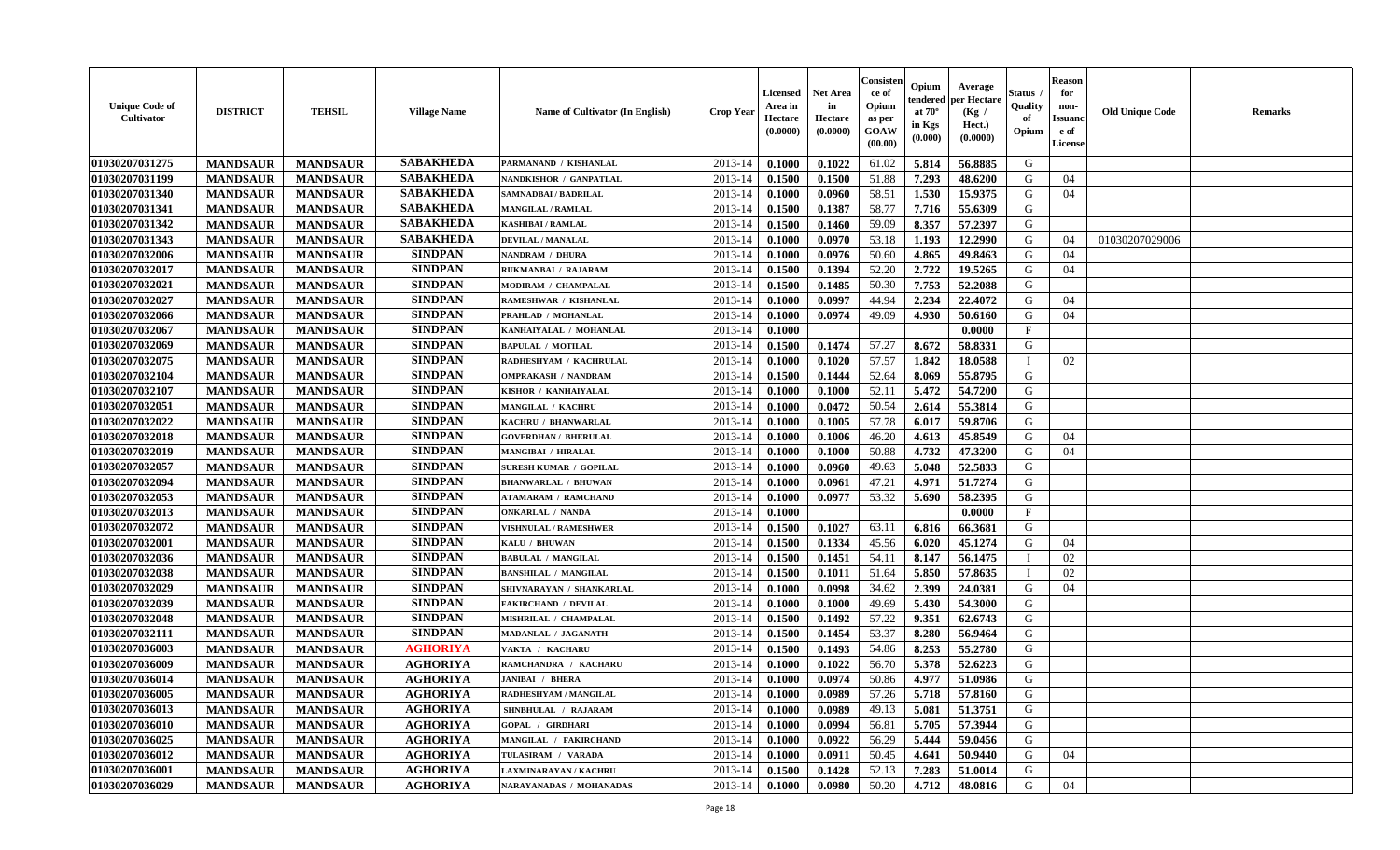| <b>Unique Code of</b><br>Cultivator | <b>DISTRICT</b> | <b>TEHSIL</b>   | <b>Village Name</b> | Name of Cultivator (In English)    | <b>Crop Year</b> | Licensed<br>Area in<br><b>Hectare</b><br>(0.0000) | <b>Net Area</b><br>in<br>Hectare<br>(0.0000) | Consisten<br>ce of<br>Opium<br>as per<br>GOAW<br>(00.00) | Opium<br>tendered<br>at $70^\circ$<br>in Kgs<br>(0.000) | Average<br>per Hectare<br>(Kg /<br>Hect.)<br>(0.0000) | Status<br>Quality<br>of<br>Opium | <b>Reason</b><br>for<br>non-<br><b>Issuanc</b><br>e of<br>License | <b>Old Unique Code</b> | <b>Remarks</b>       |
|-------------------------------------|-----------------|-----------------|---------------------|------------------------------------|------------------|---------------------------------------------------|----------------------------------------------|----------------------------------------------------------|---------------------------------------------------------|-------------------------------------------------------|----------------------------------|-------------------------------------------------------------------|------------------------|----------------------|
| 01030207036022                      | <b>MANDSAUR</b> | <b>MANDSAUR</b> | <b>AGHORIYA</b>     | DEVILAL / BHANVARLAL               | 2013-14          | 0.1500                                            | 0.1472                                       | 48.97                                                    | 7.898                                                   | 53.6549                                               | G                                |                                                                   |                        |                      |
| 01030207036040                      | <b>MANDSAUR</b> | <b>MANDSAUR</b> | <b>AGHORIYA</b>     | <b>BHERULAL / NANURAM</b>          | 2013-14          | 0.1500                                            | 0.1456                                       | 58.36                                                    | 8.946                                                   | 61.4423                                               | G                                |                                                                   |                        | TRANSFER/BUCCHAKHEDI |
| 01030207037001                      | <b>MANDSAUR</b> | <b>MANDSAUR</b> | <b>AMLAWAD</b>      | <b>HASTIMAL BAGMAL</b>             | 2013-14          | 0.1000                                            | 0.0909                                       | 66.10                                                    | 6.081                                                   | 66.8977                                               | G                                |                                                                   |                        |                      |
| 01030207037003                      | <b>MANDSAUR</b> | <b>MANDSAUR</b> | <b>AMLAWAD</b>      | <b>BALARAM BAGDIRAM</b>            | 2013-14          | 0.1500                                            | 0.1492                                       | 68.95                                                    | 10.579                                                  | 70.9048                                               | G                                |                                                                   |                        |                      |
| 01030207037004                      | <b>MANDSAUR</b> | <b>MANDSAUR</b> | <b>AMLAWAD</b>      | <b>GANGARAM / RAMCHANDRA</b>       | 2013-14          | 0.1500                                            | 0.1454                                       | 53.67                                                    | 8.004                                                   | 55.0481                                               | G                                |                                                                   |                        |                      |
| 01030207037010                      | <b>MANDSAUR</b> | <b>MANDSAUR</b> | <b>AMLAWAD</b>      | <b>NAGULAL CHUNNILAL</b>           | 2013-14          | 0.1500                                            | 0.1393                                       | 56.25                                                    | 8.293                                                   | 59.5334                                               | G                                |                                                                   |                        |                      |
| 01030207037011                      | <b>MANDSAUR</b> | <b>MANDSAUR</b> | <b>AMLAWAD</b>      | <b>CHUNNILAL DEVRAM</b>            | 2013-14          | 0.1500                                            | 0.1426                                       | 58.88                                                    | 8.731                                                   | 61.2272                                               | G                                |                                                                   |                        |                      |
| 01030207037013                      | <b>MANDSAUR</b> | <b>MANDSAUR</b> | <b>AMLAWAD</b>      | <b>LAKSHMAN MANGILAL</b>           | 2013-14          | 0.1500                                            | 0.1453                                       | 61.32                                                    | 8.813                                                   | 60.6538                                               | G                                |                                                                   |                        |                      |
| 01030207037017                      | <b>MANDSAUR</b> | <b>MANDSAUR</b> | <b>AMLAWAD</b>      | <b>GOVERDHANLAL VARDICHANDRA</b>   | 2013-14          | 0.1000                                            | 0.0983                                       | 52.96                                                    | 5.493                                                   | 55.8800                                               | G                                |                                                                   |                        |                      |
| 01030207037019                      | <b>MANDSAUR</b> | <b>MANDSAUR</b> | <b>AMLAWAD</b>      | <b>MANJU MAGANLAL</b>              | 2013-14          | 0.1500                                            | 0.1379                                       | 58.95                                                    | 8.682                                                   | 62.9587                                               | G                                |                                                                   |                        |                      |
| 01030207037020                      | <b>MANDSAUR</b> | <b>MANDSAUR</b> | <b>AMLAWAD</b>      | RAMESHCHAND / KARULAL              | 2013-14          | 0.1500                                            | 0.1451                                       | 51.37                                                    | 7.617                                                   | 52.4948                                               | G                                |                                                                   |                        |                      |
| 01030207037024                      | <b>MANDSAUR</b> | <b>MANDSAUR</b> | <b>AMLAWAD</b>      | PRAHLAD / LAXMAN                   | 2013-14          | 0.1500                                            | 0.1452                                       | 61.29                                                    | 8.975                                                   | 61.8113                                               | G                                |                                                                   |                        |                      |
| 01030207037025                      | <b>MANDSAUR</b> | <b>MANDSAUR</b> | <b>AMLAWAD</b>      | PRAHLAD / KANHAIYALAL              | 2013-14          | 0.1500                                            | 0.1456                                       | 64.12                                                    | 9.700                                                   | 66.6209                                               | G                                |                                                                   |                        |                      |
| 01030207037026                      | <b>MANDSAUR</b> | <b>MANDSAUR</b> | <b>AMLAWAD</b>      | KHAYALIRAM / VARDICHAND            | 2013-14          | 0.1000                                            | 0.1026                                       | 57.20                                                    | 6.006                                                   | 58.5380                                               | G                                |                                                                   |                        |                      |
| 01030207037028                      | <b>MANDSAUR</b> | <b>MANDSAUR</b> | <b>AMLAWAD</b>      | <b>GANPAT / HIRALAL</b>            | 2013-14          | 0.1500                                            | 0.1495                                       | 61.60                                                    | 9.495                                                   | 63.5117                                               | G                                |                                                                   |                        |                      |
| 01030207037029                      | <b>MANDSAUR</b> | <b>MANDSAUR</b> | <b>AMLAWAD</b>      | DASHRATH / KANHAIYALAL             | 2013-14          | 0.1500                                            | 0.1452                                       | 60.23                                                    | 9.017                                                   | 62.1006                                               | G                                |                                                                   |                        |                      |
| 01030207037030                      | <b>MANDSAUR</b> | <b>MANDSAUR</b> | <b>AMLAWAD</b>      | <b>GOPAL BHANWARLAL</b>            | 2013-14          | 0.1500                                            | 0.1440                                       | 53.44                                                    | 8.131                                                   | 56.4653                                               | G                                |                                                                   |                        |                      |
| 01030207037031                      | <b>MANDSAUR</b> | <b>MANDSAUR</b> | <b>AMLAWAD</b>      | PRAHLAD / BHANWARLAL               | 2013-14          | 0.1000                                            | 0.1024                                       | 52.52                                                    | 5.019                                                   | 49.0137                                               | G                                | 04                                                                |                        |                      |
| 01030207037035                      |                 |                 |                     | <b>JAGDISH / MANALAL</b>           | 2013-14          | 0.1500                                            | 0.1400                                       | 59.97                                                    | 8.379                                                   | 59.8500                                               | G                                |                                                                   |                        |                      |
|                                     | <b>MANDSAUR</b> | <b>MANDSAUR</b> | <b>AMLAWAD</b>      | <b>BALARAM / RADHAKISHAN</b>       | 2013-14          | 0.1500                                            |                                              |                                                          | 7.653                                                   | 54.7817                                               | G                                |                                                                   |                        |                      |
| 01030207037036                      | <b>MANDSAUR</b> | <b>MANDSAUR</b> | <b>AMLAWAD</b>      |                                    |                  |                                                   | 0.1397                                       | 53.09                                                    |                                                         |                                                       |                                  |                                                                   |                        |                      |
| 01030207037038                      | <b>MANDSAUR</b> | <b>MANDSAUR</b> | <b>AMLAWAD</b>      | SHIVLAL / BHERULAL                 | 2013-14          | 0.1500                                            | 0.1456                                       | 61.25                                                    | 9.030                                                   | 62.0192                                               | G                                |                                                                   |                        |                      |
| 01030207037039                      | <b>MANDSAUR</b> | <b>MANDSAUR</b> | <b>AMLAWAD</b>      | <b>BHAGIRATH / RAMLAL</b>          | 2013-14          | 0.1000                                            | 0.0963                                       | 60.54                                                    | 5.907                                                   | 61.3396                                               | G                                |                                                                   |                        | <b>NAME CHANGE</b>   |
| 01030207037041                      | <b>MANDSAUR</b> | <b>MANDSAUR</b> | <b>AMLAWAD</b>      | LAXMINARAYAN / SHOBHARAM           | 2013-14          | 0.1500                                            | 0.1493                                       | 60.60                                                    | 9.064                                                   | 60.7100                                               | G                                |                                                                   |                        |                      |
| 01030207037043                      | <b>MANDSAUR</b> | <b>MANDSAUR</b> | <b>AMLAWAD</b>      | RAMPRASAD / RAM LAL                | 2013-14          | 0.1500                                            | 0.1463                                       | 48.65                                                    | 7.270                                                   | 49.6924                                               | G                                | 04                                                                |                        |                      |
| 01030207037046                      | <b>MANDSAUR</b> | <b>MANDSAUR</b> | <b>AMLAWAD</b>      | <b>DASHRATH / RAMLAL</b>           | 2013-14          | 0.1500                                            | 0.1461                                       | 58.19                                                    | 8.546                                                   | 58.4942                                               | G                                |                                                                   |                        |                      |
| 01030207037047                      | <b>MANDSAUR</b> | <b>MANDSAUR</b> | <b>AMLAWAD</b>      | <b>JAGDISH / PRATHVIRAJ</b>        | 2013-14          | 0.1500                                            | 0.1405                                       | 53.85                                                    | 7.524                                                   | 53.5516                                               | G                                |                                                                   |                        |                      |
| 01030207037049                      | <b>MANDSAUR</b> | <b>MANDSAUR</b> | <b>AMLAWAD</b>      | MANJU BAI / VANSHI LAL             | 2013-14          | 0.1500                                            | 0.0867                                       | 58.27                                                    | 5.069                                                   | 58.4660                                               | G                                |                                                                   |                        |                      |
| 01030207037051                      | <b>MANDSAUR</b> | <b>MANDSAUR</b> | <b>AMLAWAD</b>      | <b>BAPULAL / PRATHVIRAJ</b>        | 2013-14          | 0.1500                                            | 0.1461                                       | 59.06                                                    | 8.336                                                   | 57.0568                                               | G                                |                                                                   |                        |                      |
| 01030207037052                      | <b>MANDSAUR</b> | <b>MANDSAUR</b> | <b>AMLAWAD</b>      | KARULAL / JUJHAR                   | 2013-14          | 0.1000                                            | 0.0915                                       | 56.16                                                    | 5.488                                                   | 59.9781                                               | G                                |                                                                   |                        |                      |
| 01030207037059                      | <b>MANDSAUR</b> | <b>MANDSAUR</b> | <b>AMLAWAD</b>      | SHANTILAL / MOHANALAL              | 2013-14          | 0.1000                                            | 0.0909                                       | 67.62                                                    | 6.153                                                   | 67.6898                                               | G                                |                                                                   |                        |                      |
| 01030207037060                      | <b>MANDSAUR</b> | <b>MANDSAUR</b> | <b>AMLAWAD</b>      | OMPRAKASH / RAMCHANDRAA            | 2013-14          | 0.1500                                            | 0.1428                                       | 61.07                                                    | 8.881                                                   | 62.1919                                               | G                                |                                                                   |                        |                      |
| 01030207037061                      | <b>MANDSAUR</b> | <b>MANDSAUR</b> | <b>AMLAWAD</b>      | <b>GOPAL / BAPULAL</b>             | 2013-14          | 0.1500                                            | 0.1470                                       | 58.98                                                    | 8.805                                                   | 59.8980                                               | G                                |                                                                   |                        |                      |
| 01030207037062                      | <b>MANDSAUR</b> | <b>MANDSAUR</b> | <b>AMLAWAD</b>      | HARISH KUMAR / RATANLAL            | 2013-14          | 0.1000                                            | 0.0951                                       | 65.59                                                    | 6.643                                                   | 69.8528                                               | G                                |                                                                   |                        |                      |
| 01030207037064                      | <b>MANDSAUR</b> | <b>MANDSAUR</b> | <b>AMLAWAD</b>      | <b>GHANSHYAM PURI / PRABHUPURI</b> | 2013-14          | 0.1000                                            | 0.0977                                       | 60.74                                                    | 6.178                                                   | 63.2344                                               | G                                |                                                                   |                        |                      |
| 01030207037066                      | <b>MANDSAUR</b> | <b>MANDSAUR</b> | <b>AMLAWAD</b>      | KANTILAL / CHAGANLAL               | 2013-14          | 0.1500                                            | 0.1403                                       | 61.75                                                    | 8.645                                                   | 61.6180                                               | G                                |                                                                   |                        |                      |
| 01030207037069                      | <b>MANDSAUR</b> | <b>MANDSAUR</b> | <b>AMLAWAD</b>      | DEVKANYABAI / RAMLAL               | 2013-14          | 0.1500                                            | 0.1500                                       | 61.52                                                    | 9.386                                                   | 62.5733                                               | G                                |                                                                   |                        |                      |
| 01030207037070                      | <b>MANDSAUR</b> | <b>MANDSAUR</b> | <b>AMLAWAD</b>      | <b>DASHRATH / GANGARAM</b>         | 2013-14          | 0.1500                                            | 0.1450                                       | 59.03                                                    | 8.315                                                   | 57.3448                                               | G                                |                                                                   |                        |                      |
| 01030207037072                      | <b>MANDSAUR</b> | <b>MANDSAUR</b> | <b>AMLAWAD</b>      | SHYAMSUNDAR / NARAYAN              | 2013-14          | 0.1500                                            | 0.1449                                       | 58.82                                                    | 8.705                                                   | 60.0759                                               | G                                |                                                                   |                        |                      |
| 01030207037073                      | <b>MANDSAUR</b> | <b>MANDSAUR</b> | <b>AMLAWAD</b>      | <b>NARAYAN / DHANRAJ</b>           | 2013-14          | 0.1500                                            | 0.1449                                       | 59.30                                                    | 8.836                                                   | 60.9800                                               | $\mathbf G$                      |                                                                   |                        |                      |
| 01030207037079                      | <b>MANDSAUR</b> | <b>MANDSAUR</b> | <b>AMLAWAD</b>      | NATHULAL / HIRALAL                 | 2013-14          | 0.1000                                            | 0.0912                                       | 56.18                                                    | 5.297                                                   | 58.0811                                               | G                                |                                                                   |                        |                      |
| 01030207037080                      | <b>MANDSAUR</b> | <b>MANDSAUR</b> | <b>AMLAWAD</b>      | <b>BHANWARLAL / BHERULAL</b>       | 2013-14          | 0.1000                                            | 0.1013                                       | 58.07                                                    | 6.180                                                   | 61.0069                                               | G                                |                                                                   |                        | <b>NAME CHANGE</b>   |
| 01030207037082                      | <b>MANDSAUR</b> | <b>MANDSAUR</b> | <b>AMLAWAD</b>      | <b>NANIBAI / MANGILAL</b>          | 2013-14          | 0.1500                                            | 0.1500                                       | 54.31                                                    | 8.162                                                   | 54.4133                                               | G                                |                                                                   |                        |                      |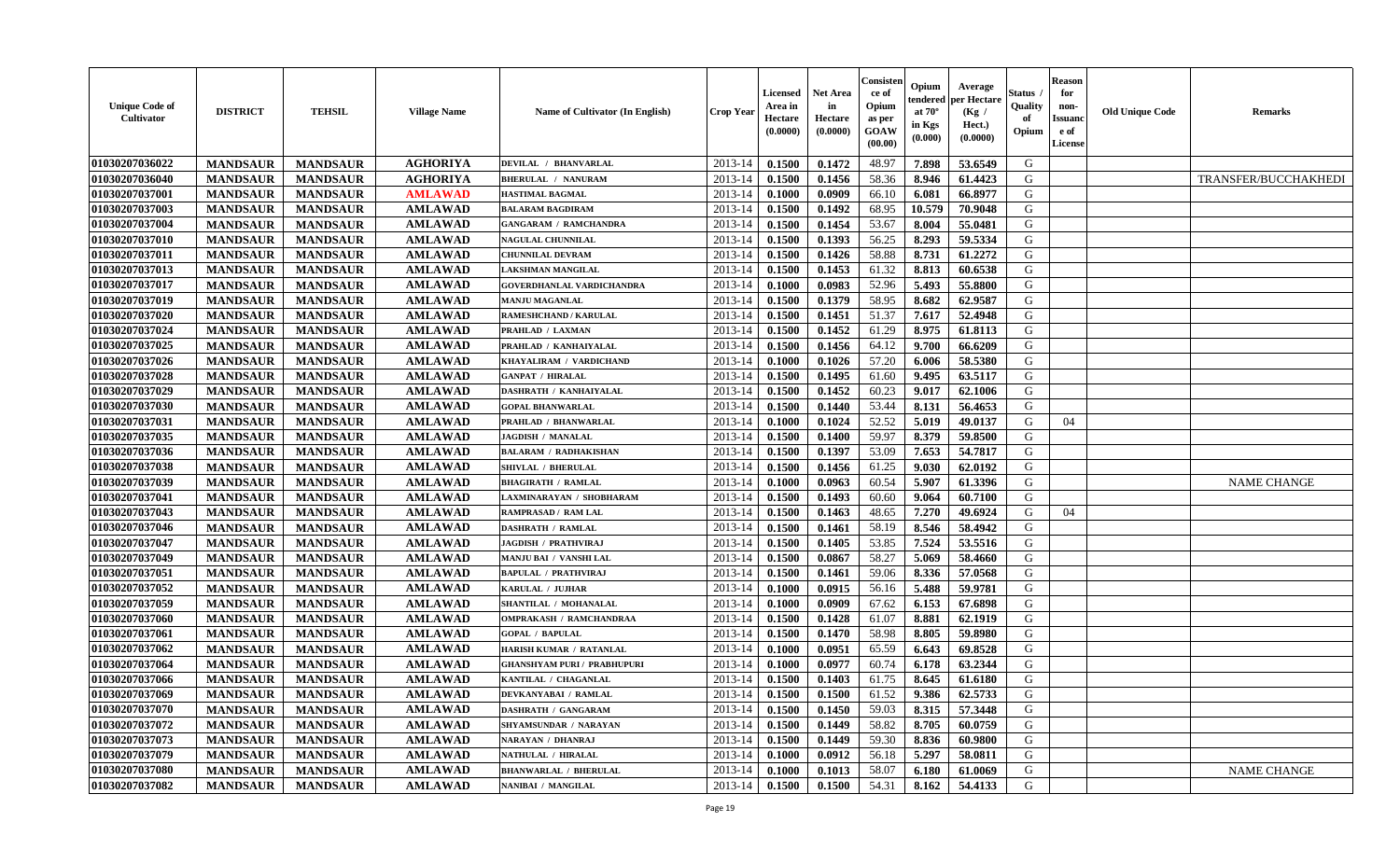| <b>Unique Code of</b><br>Cultivator | <b>DISTRICT</b> | <b>TEHSIL</b>   | <b>Village Name</b> | Name of Cultivator (In English) | <b>Crop Year</b> | <b>Licensed</b><br>Area in<br>Hectare<br>(0.0000) | <b>Net Area</b><br>in<br>Hectare<br>(0.0000) | Consisteı<br>ce of<br>Opium<br>as per<br>GOAW<br>(00.00) | Opium<br>endered<br>at $70^{\circ}$<br>in Kgs<br>(0.000) | Average<br>oer Hectare<br>(Kg /<br>Hect.)<br>(0.0000) | Status<br>Quality<br>of<br>Opium | <b>Reason</b><br>for<br>non-<br><b>Issuand</b><br>e of<br>License | <b>Old Unique Code</b> | <b>Remarks</b>     |
|-------------------------------------|-----------------|-----------------|---------------------|---------------------------------|------------------|---------------------------------------------------|----------------------------------------------|----------------------------------------------------------|----------------------------------------------------------|-------------------------------------------------------|----------------------------------|-------------------------------------------------------------------|------------------------|--------------------|
| 01030207037085                      | <b>MANDSAUR</b> | <b>MANDSAUR</b> | <b>AMLAWAD</b>      | RAMGOPAL / BADRILAL             | 2013-14          | 0.1000                                            | 0.0951                                       | 52.08                                                    | 4.903                                                    | 51.5563                                               | G                                |                                                                   |                        |                    |
| 01030207037088                      | <b>MANDSAUR</b> | <b>MANDSAUR</b> | <b>AMLAWAD</b>      | KANCHANBAI / PRATHVIRAJ         | 2013-14          | 0.1500                                            | 0.1450                                       | 68.29                                                    | 10.000                                                   | 68.9655                                               | G                                |                                                                   |                        |                    |
| 01030207037089                      | <b>MANDSAUR</b> | <b>MANDSAUR</b> | <b>AMLAWAD</b>      | MADANLAL / NARAYAN              | 2013-14          | 0.1000                                            | 0.0951                                       | 59.56                                                    | 6.271                                                    | 65.9411                                               | G                                |                                                                   |                        |                    |
| 01030207037091                      | <b>MANDSAUR</b> | <b>MANDSAUR</b> | <b>AMLAWAD</b>      | <b>GORDHAN / NARAYAN</b>        | 2013-14          | 0.1500                                            | 0.1500                                       | 60.77                                                    | 9.116                                                    | 60.7733                                               | G                                |                                                                   |                        |                    |
| 01030207037092                      | <b>MANDSAUR</b> | <b>MANDSAUR</b> | <b>AMLAWAD</b>      | <b>DHANSHUK / KANTILAL</b>      | 2013-14          | 0.1500                                            | 0.1485                                       | 61.33                                                    | 9.103                                                    | 61.2997                                               | G                                |                                                                   |                        |                    |
| 01030207037096                      | <b>MANDSAUR</b> | <b>MANDSAUR</b> | <b>AMLAWAD</b>      | MANGI LAL / VARDICHAND          | 2013-14          | 0.1500                                            | 0.1450                                       | 55.15                                                    | 7.705                                                    | 53.1379                                               | G                                |                                                                   |                        |                    |
| 01030207037099                      | <b>MANDSAUR</b> | <b>MANDSAUR</b> | <b>AMLAWAD</b>      | SOHANBAI / BAGMAL               | 2013-14          | 0.1000                                            | 0.0933                                       | 56.88                                                    | 5.420                                                    | 58.0922                                               | G                                |                                                                   |                        |                    |
| 01030207037100                      | <b>MANDSAUR</b> | <b>MANDSAUR</b> | <b>AMLAWAD</b>      | <b>BANSHILAL / BHERULAL</b>     | 2013-14          | 0.1000                                            | 0.0951                                       | 58.42                                                    | 5.834                                                    | 61.3460                                               | G                                |                                                                   |                        |                    |
| 01030207037103                      | <b>MANDSAUR</b> | <b>MANDSAUR</b> | <b>AMLAWAD</b>      | SHOBHARAM / MANALAL             | 2013-14          | 0.1500                                            | 0.1493                                       | 59.39                                                    | 8.875                                                    | 59.4441                                               | G                                |                                                                   |                        | <b>NAME CHANGE</b> |
| 01030207037116                      | <b>MANDSAUR</b> | <b>MANDSAUR</b> | <b>AMLAWAD</b>      | LAXMINARAYAN / HIRALAL          | 2013-14          | 0.1000                                            | 0.0982                                       | 58.47                                                    | 6.056                                                    | 61.6701                                               | G                                |                                                                   |                        |                    |
| 01030207037105                      | <b>MANDSAUR</b> | <b>MANDSAUR</b> | <b>AMLAWAD</b>      | RADHESHYAM / HIRALAL            | 2013-14          | 0.1500                                            | 0.1428                                       | 67.65                                                    | 9.925                                                    | 69.5028                                               | G                                |                                                                   |                        |                    |
| 01030207037106                      | <b>MANDSAUR</b> | <b>MANDSAUR</b> | <b>AMLAWAD</b>      | <b>GIRJABAI / GHANSHYAM</b>     | 2013-14          | 0.1000                                            | 0.0949                                       | 52.15                                                    | 5.059                                                    | 53.3087                                               | G                                |                                                                   |                        |                    |
| 01030207037108                      | <b>MANDSAUR</b> | <b>MANDSAUR</b> | <b>AMLAWAD</b>      | RAMLAL / BHANWARLAL             | 2013-14          | 0.1500                                            | 0.1456                                       | 58.16                                                    | 8.591                                                    | 59.0041                                               | G                                |                                                                   |                        |                    |
| 01030207037109                      | <b>MANDSAUR</b> | <b>MANDSAUR</b> | <b>AMLAWAD</b>      | MOHANBAI / HARIRAM              | 2013-14          | 0.1500                                            | 0.1433                                       | 56.97                                                    | 8.342                                                    | 58.2135                                               | G                                |                                                                   |                        |                    |
| 01030207037115                      | <b>MANDSAUR</b> | <b>MANDSAUR</b> | <b>AMLAWAD</b>      | KANHAIYALAL / MAGANIRAM         | 2013-14          | 0.1500                                            | 0.1449                                       | 59.41                                                    | 9.047                                                    | 62.4362                                               | G                                |                                                                   |                        |                    |
| 01030207037119                      | <b>MANDSAUR</b> | <b>MANDSAUR</b> | <b>AMLAWAD</b>      | <b>DHURIBAI / CHAGANLAL</b>     | 2013-14          | 0.1500                                            | 0.1457                                       | 59.31                                                    | 8.541                                                    | 58.6205                                               | G                                |                                                                   |                        |                    |
| 01030207037120                      | <b>MANDSAUR</b> | <b>MANDSAUR</b> | <b>AMLAWAD</b>      | MADANLAL / CHAGANLAL            | 2013-14          | 0.1500                                            | 0.1454                                       | 64.05                                                    | 9.617                                                    | 66.1417                                               | G                                |                                                                   |                        |                    |
| 01030207037122                      | <b>MANDSAUR</b> | <b>MANDSAUR</b> | <b>AMLAWAD</b>      | <b>BAPULAL / MANALAL</b>        | 2013-14          | 0.1500                                            | 0.1485                                       | 56.72                                                    | 8.500                                                    | 57.2391                                               | G                                |                                                                   |                        |                    |
| 01030207037124                      | <b>MANDSAUR</b> | <b>MANDSAUR</b> | <b>AMLAWAD</b>      | SOHANBAI / RAMCHANDRAA          | 2013-14          | 0.1500                                            | 0.1455                                       | 59.45                                                    | 8.773                                                    | 60.2955                                               | G                                |                                                                   |                        |                    |
| 01030207037125                      | <b>MANDSAUR</b> | <b>MANDSAUR</b> | <b>AMLAWAD</b>      | MULCHAND / MANALAL              | 2013-14          | 0.1000                                            | 0.0950                                       | 56.78                                                    | 5.800                                                    | 61.0526                                               | G                                |                                                                   |                        |                    |
| 01030207037126                      | <b>MANDSAUR</b> | <b>MANDSAUR</b> | <b>AMLAWAD</b>      | DHAPUBAI / KANHAIYALAL          | 2013-14          | 0.1500                                            | 0.1496                                       | 57.92                                                    | 8.671                                                    | 57.9612                                               | G                                |                                                                   |                        |                    |
| 01030207037127                      | <b>MANDSAUR</b> | <b>MANDSAUR</b> | <b>AMLAWAD</b>      | <b>BHERULAL / GOBA</b>          | 2013-14          | 0.1500                                            | 0.1481                                       | 57.68                                                    | 5.026                                                    | 33.9365                                               | G                                | 04                                                                |                        |                    |
| 01030207037131                      | <b>MANDSAUR</b> | <b>MANDSAUR</b> | <b>AMLAWAD</b>      | <b>DEVRAM / BHERULAL</b>        | 2013-14          | 0.1000                                            | 0.0950                                       | 52.60                                                    | 5.020                                                    | 52.8421                                               | G                                |                                                                   |                        |                    |
| 01030207037132                      | <b>MANDSAUR</b> | <b>MANDSAUR</b> | <b>AMLAWAD</b>      | <b>GIRJABAI / BADRILAL</b>      | 2013-14          | 0.1500                                            | 0.1482                                       | 65.44                                                    | 10.022                                                   | 67.6248                                               | G                                |                                                                   |                        |                    |
| 01030207037134                      | <b>MANDSAUR</b> | <b>MANDSAUR</b> | <b>AMLAWAD</b>      | RADHESHYAM / BOTLAL             | 2013-14          | 0.1500                                            | 0.1302                                       | 57.73                                                    | 7.538                                                    | 57.8955                                               | G                                |                                                                   |                        |                    |
| 01030207037135                      | <b>MANDSAUR</b> | <b>MANDSAUR</b> | <b>AMLAWAD</b>      | KANHAIYALAL / NANDA             | 2013-14          | 0.1500                                            | 0.1450                                       | 59.43                                                    | 8.414                                                    | 58.0276                                               | G                                |                                                                   |                        |                    |
| 01030207037139                      | <b>MANDSAUR</b> | <b>MANDSAUR</b> | <b>AMLAWAD</b>      | <b>BABULAL / NATHULAL</b>       | 2013-14          | 0.1500                                            | 0.1410                                       | 68.27                                                    | 9.714                                                    | 68.8936                                               | G                                |                                                                   |                        |                    |
| 01030207037140                      | <b>MANDSAUR</b> | <b>MANDSAUR</b> | <b>AMLAWAD</b>      | RAMESHCHAND / BOTLAL            | 2013-14          | 0.1500                                            | 0.1352                                       | 52.40                                                    | 6.670                                                    | 49.3343                                               | G                                | 04                                                                |                        |                    |
| 01030207037144                      | <b>MANDSAUR</b> | <b>MANDSAUR</b> | <b>AMLAWAD</b>      | NANDUBAI / MOHANLAL             | 2013-14          | 0.1000                                            | 0.0941                                       | 55.85                                                    | 5.641                                                    | 59.9469                                               | G                                |                                                                   |                        |                    |
| 01030207037149                      | <b>MANDSAUR</b> | <b>MANDSAUR</b> | <b>AMLAWAD</b>      | RAMCHANDRAA / PYARCHAND         | 2013-14          | 0.1000                                            | 0.0990                                       | 61.54                                                    | 6.303                                                    | 63.6667                                               | G                                |                                                                   |                        |                    |
| 01030207037151                      | <b>MANDSAUR</b> | <b>MANDSAUR</b> | <b>AMLAWAD</b>      | RAMKANYABAI / NAGULAL           | 2013-14          | 0.1000                                            | 0.0996                                       | 51.25                                                    | 5.162                                                    | 51.8273                                               | ${\bf G}$                        |                                                                   |                        |                    |
| 01030207037152                      | <b>MANDSAUR</b> | <b>MANDSAUR</b> | <b>AMLAWAD</b>      | <b>NAGUDAS / RAMDAS</b>         | 2013-14          | 0.1500                                            | 0.1450                                       | 66.72                                                    | 10.246                                                   | 70.6621                                               | G                                |                                                                   |                        |                    |
| 01030207037158                      | <b>MANDSAUR</b> | <b>MANDSAUR</b> | <b>AMLAWAD</b>      | HARISH / RAMESHCHANDRA          | 2013-14          | 0.1500                                            | 0.1454                                       | 49.33                                                    | 7.195                                                    | 49.4842                                               | G                                | 04                                                                |                        |                    |
| 01030207037163                      | <b>MANDSAUR</b> | <b>MANDSAUR</b> | <b>AMLAWAD</b>      | RAMCHANDRAA / VARDICHAND        | 2013-14          | 0.1000                                            | 0.0981                                       | 57.89                                                    | 6.327                                                    | 64.4954                                               | $\mathbf{I}$                     | 02                                                                |                        |                    |
| 01030207037164                      | <b>MANDSAUR</b> | <b>MANDSAUR</b> | <b>AMLAWAD</b>      | <b>DOLIRAM / BHANWARLAL</b>     | 2013-14          | 0.1000                                            | 0.1000                                       | 58.75                                                    | 5.833                                                    | 58.3300                                               | G                                |                                                                   |                        |                    |
| 01030207037169                      | <b>MANDSAUR</b> | <b>MANDSAUR</b> | <b>AMLAWAD</b>      | <b>SURAJBAI / SHANKARLAL</b>    | 2013-14          | 0.1000                                            | 0.0952                                       | 51.56                                                    | 5.023                                                    | 52.7626                                               | G                                |                                                                   |                        |                    |
| 01030207037170                      | <b>MANDSAUR</b> | <b>MANDSAUR</b> | <b>AMLAWAD</b>      | NARAYAN / BAGDIRAM              | 2013-14          | 0.1500                                            | 0.1431                                       | 46.45                                                    | 6.994                                                    | 48.8749                                               | G                                | 04                                                                |                        |                    |
| 01030207037172                      | <b>MANDSAUR</b> | <b>MANDSAUR</b> | <b>AMLAWAD</b>      | <b>HIRALAL / MAGANIRAM</b>      | 2013-14          | 0.1500                                            | 0.1513                                       | 59.96                                                    | 9.491                                                    | 62.7297                                               | G                                |                                                                   |                        |                    |
| 01030207037178                      | <b>MANDSAUR</b> | <b>MANDSAUR</b> | <b>AMLAWAD</b>      | RATANBAI / MANGILAL             | 2013-14          | 0.1500                                            | 0.1527                                       | 55.70                                                    | 8.817                                                    | 57.7407                                               | G                                |                                                                   |                        |                    |
| 01030207037050                      | <b>MANDSAUR</b> | <b>MANDSAUR</b> | <b>AMLAWAD</b>      | RAJ KUMAR / KANHAIYALAL         | 2013-14          | 0.1500                                            | 0.1442                                       | 56.96                                                    | 8.210                                                    | 56.9348                                               | G                                |                                                                   |                        |                    |
| 01030207037021                      | <b>MANDSAUR</b> | <b>MANDSAUR</b> | <b>AMLAWAD</b>      | <b>SHYAMKUMAR / BABULAL</b>     | 2013-14          | 0.1000                                            | 0.0960                                       | 45.35                                                    | 4.451                                                    | 46.3646                                               | G                                | 04                                                                |                        |                    |
| 01030207037084                      | <b>MANDSAUR</b> | <b>MANDSAUR</b> | <b>AMLAWAD</b>      | <b>GANGARAM / RAMCHANDRA</b>    | 2013-14          | 0.1000                                            | 0.1010                                       | 56.81                                                    | 5.803                                                    | 57.4554                                               | G                                |                                                                   |                        |                    |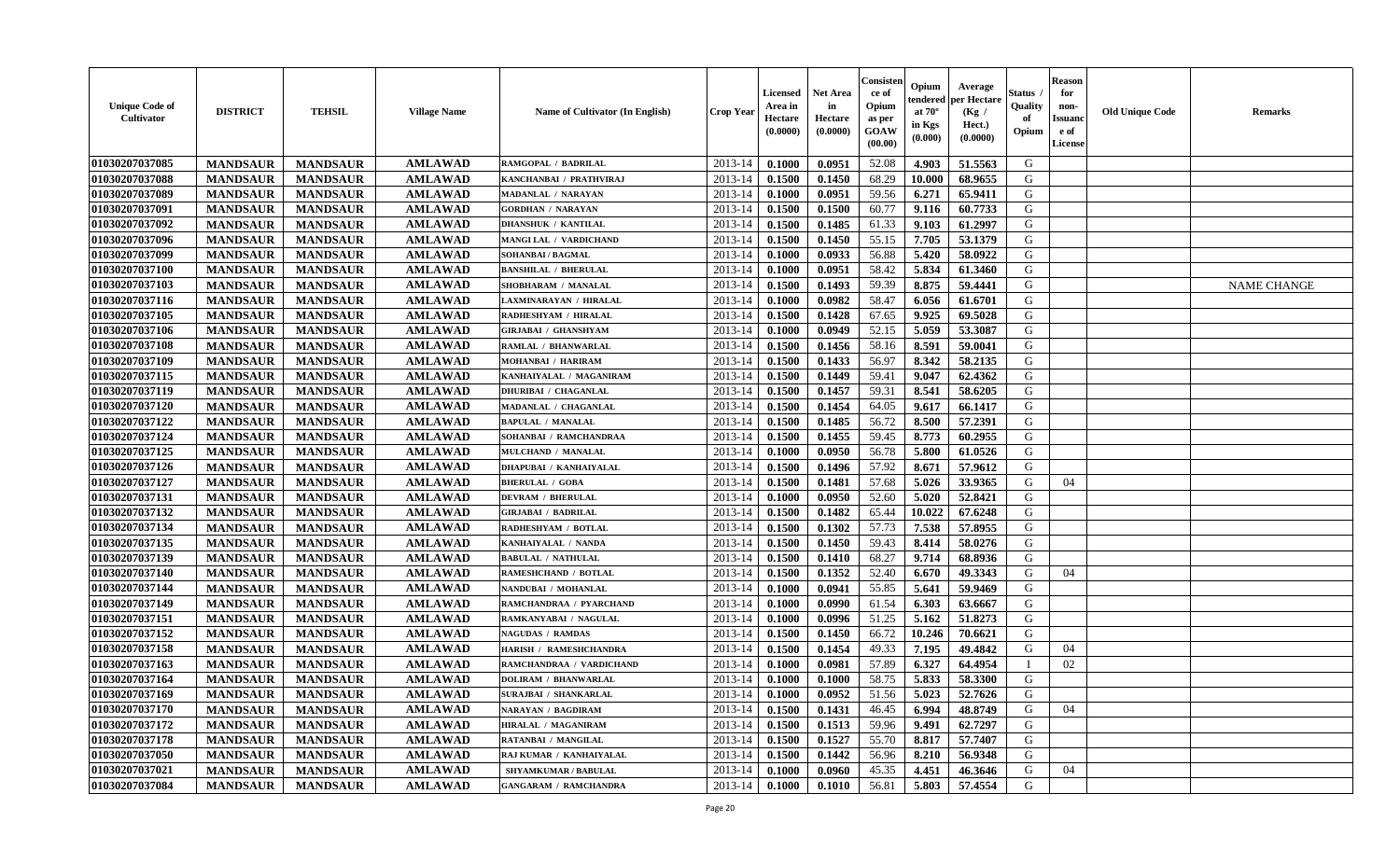| <b>Unique Code of</b><br>Cultivator | <b>DISTRICT</b> | <b>TEHSIL</b>   | <b>Village Name</b> | Name of Cultivator (In English) | <b>Crop Year</b> | <b>Licensed</b><br>Area in<br>Hectare<br>(0.0000) | <b>Net Area</b><br>in<br>Hectare<br>(0.0000) | Consisteı<br>ce of<br>Opium<br>as per<br>GOAW<br>(00.00) | Opium<br>endered<br>at $70^\circ$<br>in Kgs<br>$(\mathbf{0.000})$ | Average<br>oer Hectare<br>(Kg /<br>Hect.)<br>(0.0000) | Status<br>Quality<br>of<br>Opium | Reason<br>for<br>non-<br>Issuan<br>e of<br>License | <b>Old Unique Code</b> | <b>Remarks</b>     |
|-------------------------------------|-----------------|-----------------|---------------------|---------------------------------|------------------|---------------------------------------------------|----------------------------------------------|----------------------------------------------------------|-------------------------------------------------------------------|-------------------------------------------------------|----------------------------------|----------------------------------------------------|------------------------|--------------------|
| 01030207037027                      | <b>MANDSAUR</b> | <b>MANDSAUR</b> | <b>AMLAWAD</b>      | KAMALABAI / ISHWARLAL           | 2013-14          | 0.1500                                            | 0.1230                                       | 51.01                                                    | 5.975                                                             | 48.5772                                               | G                                | 04                                                 |                        |                    |
| 01030207037078                      | <b>MANDSAUR</b> | <b>MANDSAUR</b> | <b>AMLAWAD</b>      | <b>RAMLAL / BABRU</b>           | 2013-14          | 0.1500                                            | 0.1481                                       | 57.90                                                    | 8.420                                                             | 56.8535                                               | G                                |                                                    |                        |                    |
| 01030207037045                      | <b>MANDSAUR</b> | <b>MANDSAUR</b> | <b>AMLAWAD</b>      | <b>OMPRAKASH / MANGILAL</b>     | 2013-14          | 0.1000                                            | 0.1000                                       | 57.84                                                    | 5.809                                                             | 58.0900                                               | G                                |                                                    |                        |                    |
| 01030207037067                      | <b>MANDSAUR</b> | <b>MANDSAUR</b> | <b>AMLAWAD</b>      | DEVILAL / NAGULAL               | 2013-14          | 0.1500                                            | 0.1512                                       | 57.38                                                    | 8.763                                                             | 57.9563                                               | G                                |                                                    |                        |                    |
| 01030207037094                      | <b>MANDSAUR</b> | <b>MANDSAUR</b> | <b>AMLAWAD</b>      | <b>DEVRAM / RADHAKISHAN</b>     | 2013-14          | 0.1500                                            |                                              |                                                          |                                                                   | 0.0000                                                | $\mathbf{F}$                     |                                                    |                        |                    |
| 01030207037192                      | <b>MANDSAUR</b> | <b>MANDSAUR</b> | <b>AMLAWAD</b>      | PREMCHANDRAA / CHENRAM          | 2013-14          | 0.1500                                            | 0.1471                                       | 55.65                                                    | 8.300                                                             | 56.4242                                               | G                                |                                                    |                        |                    |
| 01030207037098                      | <b>MANDSAUR</b> | <b>MANDSAUR</b> | <b>AMLAWAD</b>      | <b>MANGILAL / BHERULAL</b>      | 2013-14          | 0.1000                                            | 0.0941                                       | 63.92                                                    | 5.780                                                             | 61.4240                                               | G                                |                                                    |                        |                    |
| 01030207037176                      | <b>MANDSAUR</b> | <b>MANDSAUR</b> | <b>AMLAWAD</b>      | NANALAL / GANESHRAM             | 2013-14          | 0.1000                                            | 0.1025                                       | 41.10                                                    | 2.184                                                             | 21.3073                                               | G                                | 04                                                 |                        |                    |
| 01030207037032                      | <b>MANDSAUR</b> | <b>MANDSAUR</b> | <b>AMLAWAD</b>      | <b>SUMITRABAI / KOMAL</b>       | 2013-14          | 0.1000                                            | 0.1000                                       | 56.68                                                    | 5.708                                                             | 57.0800                                               | G                                |                                                    |                        |                    |
| 01030207037133                      | <b>MANDSAUR</b> | <b>MANDSAUR</b> | <b>AMLAWAD</b>      | SHIVNARAYAN / KANHAIYALAL       | 2013-14          | 0.1500                                            | 0.0958                                       | 58.48                                                    | 5.815                                                             | 60.6994                                               | G                                |                                                    |                        | <b>NAME CHANGE</b> |
| 01030207037123                      | <b>MANDSAUR</b> | <b>MANDSAUR</b> | <b>AMLAWAD</b>      | <b>BAGMAL / RATANLAL</b>        | 2013-14          | 0.1500                                            | 0.0735                                       | 58.63                                                    | 4.397                                                             | 59.8231                                               | G                                |                                                    |                        |                    |
| 01030207037037                      | <b>MANDSAUR</b> | <b>MANDSAUR</b> | <b>AMLAWAD</b>      | VIJAY KUMAR / KANWARLAL         | 2013-14          | 0.1500                                            | 0.1482                                       | 49.20                                                    | 7.373                                                             | 49.7503                                               | G                                | 04                                                 |                        |                    |
| 01030207037160                      | <b>MANDSAUR</b> | <b>MANDSAUR</b> | <b>AMLAWAD</b>      | SHAMBHUPURI / GOPAL PURI        | 2013-14          | 0.1500                                            | 0.1432                                       | 46.99                                                    | 6.283                                                             | 43.8757                                               | G                                | 04                                                 |                        |                    |
| 01030207037191                      | <b>MANDSAUR</b> | <b>MANDSAUR</b> | <b>AMLAWAD</b>      | NATHULAL / MOHANLAL             | 2013-14          | 0.1000                                            | 0.1000                                       | 47.94                                                    | 4.945                                                             | 49.4500                                               | G                                | 04                                                 |                        |                    |
| 01030207037128                      | <b>MANDSAUR</b> | <b>MANDSAUR</b> | <b>AMLAWAD</b>      | PRABHUPURI / TULSIPURI          | 2013-14          | 0.1000                                            | 0.0953                                       | 59.98                                                    | 5.467                                                             | 57.3662                                               | G                                |                                                    |                        |                    |
| 01030207037090                      | <b>MANDSAUR</b> | <b>MANDSAUR</b> | <b>AMLAWAD</b>      | NATHU / NAWALRAM                | 2013-14          | 0.1000                                            | 0.1017                                       | 48.09                                                    | 5.029                                                             | 49.4494                                               | G                                | 04                                                 |                        |                    |
| 01030207037107                      | <b>MANDSAUR</b> | <b>MANDSAUR</b> | <b>AMLAWAD</b>      | JAGANNATH / DALLA               | 2013-14          | 0.1000                                            | 0.0990                                       | 60.61                                                    | 5.896                                                             | 59.5556                                               | G                                |                                                    |                        | <b>NAME CHANGE</b> |
| 01030207037182                      | <b>MANDSAUR</b> | <b>MANDSAUR</b> | <b>AMLAWAD</b>      | SHYAMSUNDAR / MANAKLAL          | 2013-14          | 0.1500                                            | 0.1449                                       | 64.84                                                    | 10.069                                                            | 69.4893                                               | G                                |                                                    |                        |                    |
| 01030207037002                      | <b>MANDSAUR</b> | <b>MANDSAUR</b> | <b>AMLAWAD</b>      | <b>KOMAL MANAKLAL</b>           | 2013-14          | 0.1500                                            | 0.0703                                       | 65.03                                                    | 4.682                                                             | 66.6003                                               | G                                |                                                    |                        |                    |
| 01030207037077                      | <b>MANDSAUR</b> | <b>MANDSAUR</b> | <b>AMLAWAD</b>      | MANAK LAL / RATANLAL            | 2013-14          | 0.1500                                            | 0.0701                                       | 65.28                                                    | 4.635                                                             | 66.1198                                               | G                                |                                                    |                        |                    |
| 01030207037146                      | <b>MANDSAUR</b> | <b>MANDSAUR</b> | <b>AMLAWAD</b>      | <b>JAGDISH / PRATHVIRAJ</b>     | 2013-14          | 0.1500                                            | 0.1450                                       | 57.04                                                    | 8.189                                                             | 56.4759                                               | G                                |                                                    |                        |                    |
| 01030207040002                      | <b>MANDSAUR</b> | <b>MANDSAUR</b> | <b>BADAKHEDI</b>    | MOHAMMAD / KASAM                | 2013-14          | 0.1000                                            | 0.1017                                       | 58.25                                                    | 5.817                                                             | 57.1976                                               | G                                |                                                    |                        |                    |
| 01030207040003                      | <b>MANDSAUR</b> | <b>MANDSAUR</b> | <b>BADAKHEDI</b>    | NASRUDDIN / FAKIRA              | 2013-14          | 0.1500                                            | 0.0903                                       | 64.86                                                    | 6.393                                                             | 70.7973                                               | G                                |                                                    |                        |                    |
| 01030207040004                      | <b>MANDSAUR</b> | <b>MANDSAUR</b> | <b>BADAKHEDI</b>    | JANNATBAI / PIR SHAH FAKIR      | 2013-14          | 0.1000                                            | 0.1005                                       | 53.17                                                    | 5.401                                                             | 53.7413                                               | G                                |                                                    |                        |                    |
| 01030207040007                      | <b>MANDSAUR</b> | <b>MANDSAUR</b> | <b>BADAKHEDI</b>    | <b>HABIB / KASAM GAHALOT</b>    | 2013-14          | 0.1500                                            | 0.1460                                       | 62.51                                                    | 9.251                                                             | 63.3630                                               | G                                |                                                    |                        |                    |
| 01030207040008                      | <b>MANDSAUR</b> | <b>MANDSAUR</b> | <b>BADAKHEDI</b>    | YUSUF / KASAM                   | 2013-14          | 0.1500                                            | 0.1444                                       | 62.36                                                    | 9.238                                                             | 63.9751                                               | G                                |                                                    |                        |                    |
| 01030207040012                      | <b>MANDSAUR</b> | <b>MANDSAUR</b> | <b>BADAKHEDI</b>    | <b>ISMAIL / FAKRU JAMA</b>      | 2013-14          | 0.1000                                            | 0.1006                                       | 59.81                                                    | 6.306                                                             | 62.6839                                               | G                                |                                                    |                        |                    |
| 01030207040019                      | <b>MANDSAUR</b> | <b>MANDSAUR</b> | <b>BADAKHEDI</b>    | <b>GAPHUR / KASAM</b>           | 2013-14          | 0.1500                                            | 0.1501                                       | 62.67                                                    | 9.356                                                             | 62.3318                                               | G                                |                                                    |                        |                    |
| 01030207040021                      | <b>MANDSAUR</b> | <b>MANDSAUR</b> | <b>BADAKHEDI</b>    | <b>BAPU / FAKRU</b>             | 2013-14          | 0.1500                                            | 0.1507                                       | 61.34                                                    | 9.455                                                             | 62.7405                                               | G                                |                                                    |                        |                    |
| 01030207040024                      | <b>MANDSAUR</b> | <b>MANDSAUR</b> | <b>BADAKHEDI</b>    | <b>SNTOSHABAI / BHERU</b>       | 2013-14          | 0.1500                                            | 0.1532                                       | 61.06                                                    | 9.133                                                             | 59.6149                                               | G                                |                                                    |                        |                    |
| 01030207040026                      | <b>MANDSAUR</b> | <b>MANDSAUR</b> | <b>BADAKHEDI</b>    | <b>KASAM / ALLARAKH</b>         | 2013-14          | 0.1500                                            | 0.1478                                       | 53.50                                                    | 8.216                                                             | 55.5886                                               | G                                |                                                    |                        |                    |
| 01030207040027                      | <b>MANDSAUR</b> | <b>MANDSAUR</b> | <b>BADAKHEDI</b>    | PIR MOHAMMAD / KHAJU            | 2013-14          | 0.1500                                            | 0.1522                                       | 50.73                                                    | 7.965                                                             | 52.3325                                               | G                                |                                                    |                        |                    |
| 01030207040028                      | <b>MANDSAUR</b> | <b>MANDSAUR</b> | <b>BADAKHEDI</b>    | PIRU / ALLARAKH                 | 2013-14          | 0.1500                                            | 0.1462                                       | 59.32                                                    | 8.873                                                             | 60.6908                                               | G                                |                                                    |                        |                    |
| 01030207040029                      | <b>MANDSAUR</b> | <b>MANDSAUR</b> | <b>BADAKHEDI</b>    | NURIBAI / KASAM JAMA            | 2013-14          | 0.1500                                            | 0.1436                                       | 53.21                                                    | 7.959                                                             | 55.4248                                               | G                                |                                                    |                        |                    |
| 01030207040033                      | <b>MANDSAUR</b> | <b>MANDSAUR</b> | <b>BADAKHEDI</b>    | <b>NATHU / RAJU</b>             | 2013-14          | 0.1000                                            | 0.1018                                       | 58.45                                                    | 6.254                                                             | 61.4342                                               | G                                |                                                    |                        |                    |
| 01030207040034                      | <b>MANDSAUR</b> | MANDSAUR        | <b>BADAKHEDI</b>    | <b>JIVA / RAJU</b>              |                  | $2013-14$ 0.1000                                  | 0.0999                                       | 63.73                                                    | 6.564                                                             | 65.7057                                               | G                                |                                                    |                        |                    |
| 01030207040041                      | <b>MANDSAUR</b> | <b>MANDSAUR</b> | <b>BADAKHEDI</b>    | <b>ISMAIL / KHAJU</b>           | 2013-14          | 0.1000                                            | 0.1006                                       | 54.26                                                    | 5.604                                                             | 55.7058                                               | G                                |                                                    |                        |                    |
| 01030207040042                      | <b>MANDSAUR</b> | <b>MANDSAUR</b> | <b>BADAKHEDI</b>    | NUR MOHAMMAD / ALLARAKH         | 2013-14          | 0.1500                                            | 0.1520                                       | 52.01                                                    | 7.735                                                             | 50.8882                                               | G                                | 04                                                 |                        |                    |
| 01030207040047                      | <b>MANDSAUR</b> | <b>MANDSAUR</b> | <b>BADAKHEDI</b>    | NURIBAI / KASAM HAFIJ           | 2013-14          | 0.1500                                            | 0.1471                                       | 60.75                                                    | 8.965                                                             | 60.9449                                               | G                                |                                                    |                        |                    |
| 01030207040049                      | <b>MANDSAUR</b> | <b>MANDSAUR</b> | <b>BADAKHEDI</b>    | <b>BHULIBAI / LADU</b>          | 2013-14          | 0.1500                                            | 0.1488                                       | 48.82                                                    | 7.372                                                             | 49.5430                                               | G                                | 04                                                 |                        |                    |
| 01030207040050                      | <b>MANDSAUR</b> | <b>MANDSAUR</b> | <b>BADAKHEDI</b>    | PYARA / KASAM                   | 2013-14          | 0.1500                                            | 0.1455                                       | 62.44                                                    | 9.250                                                             | 63.5739                                               | G                                |                                                    |                        |                    |
| 01030207040052                      | <b>MANDSAUR</b> | <b>MANDSAUR</b> | <b>BADAKHEDI</b>    | <b>ISMAIL / FAKIRA IMLIWALA</b> | $2013 - 14$      | 0.1500                                            | 0.1506                                       | 58.40                                                    | 8.785                                                             | 58.3333                                               | G                                |                                                    |                        |                    |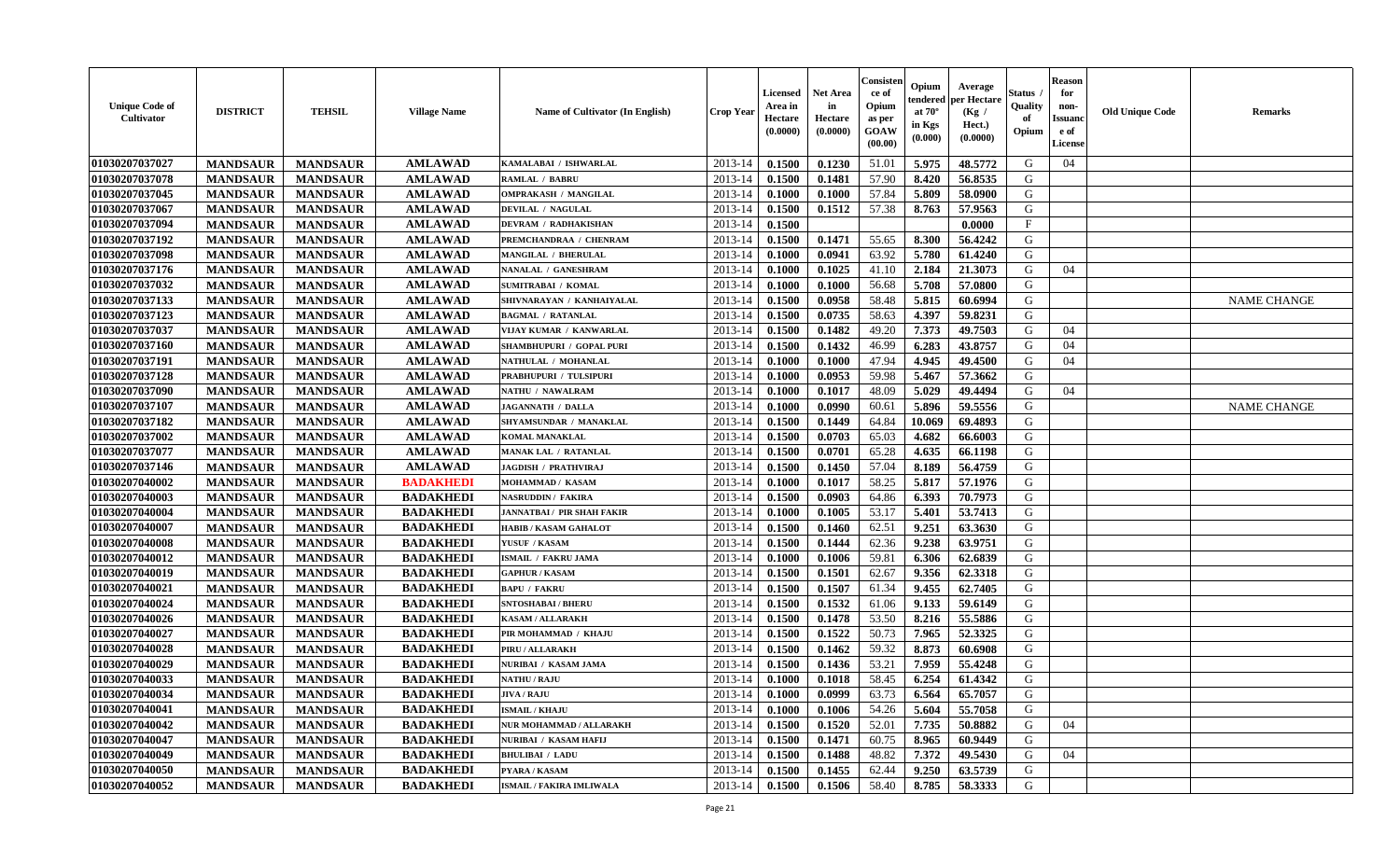| <b>Unique Code of</b><br>Cultivator | <b>DISTRICT</b> | <b>TEHSIL</b>   | <b>Village Name</b> | <b>Name of Cultivator (In English)</b> | <b>Crop Year</b> | Licensed<br>Area in<br>Hectare<br>(0.0000) | <b>Net Area</b><br>in<br>Hectare<br>(0.0000) | Consister<br>ce of<br>Opium<br>as per<br>GOAW<br>(00.00) | Opium<br>endered<br>at $70^{\circ}$<br>in Kgs<br>$(\mathbf{0.000})$ | Average<br>per Hectare<br>(Kg /<br>Hect.)<br>(0.0000) | <b>Status</b> .<br>Quality<br>of<br>Opium | <b>Reason</b><br>for<br>non-<br><b>Issuand</b><br>e of<br>License | <b>Old Unique Code</b> | <b>Remarks</b>     |
|-------------------------------------|-----------------|-----------------|---------------------|----------------------------------------|------------------|--------------------------------------------|----------------------------------------------|----------------------------------------------------------|---------------------------------------------------------------------|-------------------------------------------------------|-------------------------------------------|-------------------------------------------------------------------|------------------------|--------------------|
| 01030207040057                      | <b>MANDSAUR</b> | <b>MANDSAUR</b> | <b>BADAKHEDI</b>    | HAMID SHAH / RAMJAN SHAH FAKIR PIRSHAH | 2013-14          | 0.1000                                     | 0.0995                                       | 52.85                                                    | 5.610                                                               | 56.3819                                               | G                                         |                                                                   |                        |                    |
| 01030207040059                      | <b>MANDSAUR</b> | <b>MANDSAUR</b> | <b>BADAKHEDI</b>    | YUSUF / ALLARAKH                       | 2013-14          | 0.1500                                     | 0.1417                                       | 58.59                                                    | 8.261                                                               | 58.2992                                               | G                                         |                                                                   |                        |                    |
| 01030207040068                      | <b>MANDSAUR</b> | <b>MANDSAUR</b> | <b>BADAKHEDI</b>    | <b>NURI BAI / BHIMA</b>                | 2013-14          | 0.1000                                     | 0.0989                                       | 56.15                                                    | 5.350                                                               | 54.0950                                               | G                                         |                                                                   |                        |                    |
| 01030207040072                      | <b>MANDSAUR</b> | <b>MANDSAUR</b> | <b>BADAKHEDI</b>    | MEHBUB / MOHAMMAD GEHLOD               | 2013-14          | 0.1500                                     | 0.1466                                       | 69.53                                                    | 10.330                                                              | 70.4638                                               | G                                         |                                                                   |                        |                    |
| 01030207040073                      | <b>MANDSAUR</b> | <b>MANDSAUR</b> | <b>BADAKHEDI</b>    | <b>BABU / IBRAHIM</b>                  | 2013-14          | 0.1000                                     | 0.1012                                       | 58.37                                                    | 5.820                                                               | 57.5099                                               | G                                         |                                                                   |                        |                    |
| 01030207040077                      | <b>MANDSAUR</b> | <b>MANDSAUR</b> | <b>BADAKHEDI</b>    | <b>MUBARIK HUSEN / PHAKARU</b>         | 2013-14          | 0.1000                                     | 0.0994                                       | 55.16                                                    | 5.784                                                               | 58.1891                                               | G                                         |                                                                   |                        |                    |
| 01030207040078                      | <b>MANDSAUR</b> | <b>MANDSAUR</b> | <b>BADAKHEDI</b>    | <b>SUGRABAI / GAFUR</b>                | 2013-14          | 0.1000                                     | 0.1016                                       | 62.50                                                    | 6.464                                                               | 63.6220                                               | G                                         |                                                                   |                        |                    |
| 01030207040079                      | <b>MANDSAUR</b> | <b>MANDSAUR</b> | <b>BADAKHEDI</b>    | <b>SABIR HUSSAIN / FAKRU</b>           | 2013-14          | 0.1500                                     | 0.1485                                       | 51.85                                                    | 7.637                                                               | 51.4276                                               | G                                         |                                                                   |                        |                    |
| 01030207040080                      | <b>MANDSAUR</b> | <b>MANDSAUR</b> | <b>BADAKHEDI</b>    | HAPHIJ GAPHUR / NATHU JI               | 2013-14          | 0.1500                                     | 0.1455                                       | 64.37                                                    | 9.628                                                               | 66.1718                                               | G                                         |                                                                   |                        |                    |
| 01030207040086                      | <b>MANDSAUR</b> | <b>MANDSAUR</b> | <b>BADAKHEDI</b>    | TAJU / JAMA                            | 2013-14          | 0.1000                                     | 0.1021                                       | 50.87                                                    | 4.382                                                               | 42.9187                                               | G                                         | 04                                                                |                        |                    |
| 01030207040046                      | <b>MANDSAUR</b> | <b>MANDSAUR</b> | <b>BADAKHEDI</b>    | <b>SUGARABAI/KHAJU</b>                 | 2013-14          | 0.1500                                     | 0.1414                                       | 60.45                                                    | 8.765                                                               | 61.9873                                               | G                                         |                                                                   |                        |                    |
| 01030207040010                      | <b>MANDSAUR</b> | <b>MANDSAUR</b> | <b>BADAKHEDI</b>    | <b>MUBARIK / FAKARU</b>                | 2013-14          | 0.1500                                     | 0.1436                                       | 60.69                                                    | 9.060                                                               | 63.0919                                               | G                                         |                                                                   |                        |                    |
| 01030207040009                      | <b>MANDSAUR</b> | <b>MANDSAUR</b> | <b>BADAKHEDI</b>    | NARU / KAMRU FAKRU                     | 2013-14          | 0.1500                                     | 0.1455                                       | 64.35                                                    | 9.515                                                               | 65.3952                                               | G                                         |                                                                   |                        |                    |
| 01030207040063                      | <b>MANDSAUR</b> | <b>MANDSAUR</b> | <b>BADAKHEDI</b>    | SATTAR / KASAM MUNSHI                  | 2013-14          | 0.1500                                     | 0.1516                                       | 55.76                                                    | 8.029                                                               | 52.9617                                               | G                                         |                                                                   |                        |                    |
| 01030207040013                      | <b>MANDSAUR</b> | <b>MANDSAUR</b> | <b>BADAKHEDI</b>    | YUSUPH / KHAJU                         | 2013-14          | 0.1500                                     | 0.1411                                       | 62.02                                                    | 8.966                                                               | 63.5436                                               | ${\bf G}$                                 |                                                                   |                        |                    |
| 01030207040084                      | <b>MANDSAUR</b> | <b>MANDSAUR</b> | <b>BADAKHEDI</b>    | KAYYUM / LADU                          | 2013-14          | 0.1500                                     | 0.1450                                       | 59.24                                                    | 8.421                                                               | 58.0759                                               | G                                         |                                                                   |                        |                    |
| 01030207040023                      | <b>MANDSAUR</b> | <b>MANDSAUR</b> | <b>BADAKHEDI</b>    | <b>RAJU / ALLARAKH</b>                 | 2013-14          | 0.1000                                     | 0.1002                                       | 53.13                                                    | 5.396                                                               | 53.8523                                               | G                                         |                                                                   |                        | <b>NAME CHANGE</b> |
| 01030207040076                      | <b>MANDSAUR</b> | <b>MANDSAUR</b> | <b>BADAKHEDI</b>    | <b>ISHAK / LADU</b>                    | 2013-14          | 0.1500                                     | 0.1470                                       | 60.63                                                    | 9.077                                                               | 61.7483                                               | G                                         |                                                                   |                        |                    |
| 01030207040096                      | <b>MANDSAUR</b> | <b>MANDSAUR</b> | <b>BADAKHEDI</b>    | <b>FAKRU / NATHU</b>                   | 2013-14          | 0.1000                                     | 0.1031                                       | 60.10                                                    | 6.431                                                               | 62.3763                                               | G                                         |                                                                   |                        | TRANSFER/GORKHEDI  |
| 01030207040020                      | <b>MANDSAUR</b> | <b>MANDSAUR</b> | <b>BADAKHEDI</b>    | NUR MOHAMMAD / FAKRU                   | 2013-14          | 0.1500                                     | 0.1428                                       | 61.36                                                    | 9.134                                                               | 63.9636                                               | G                                         |                                                                   |                        |                    |
| 01030207040005                      | <b>MANDSAUR</b> | <b>MANDSAUR</b> | <b>BADAKHEDI</b>    | HAMID / LADU                           | 2013-14          | 0.1500                                     | 0.0952                                       | 61.27                                                    | 6.250                                                               | 65.6513                                               | G                                         |                                                                   |                        |                    |
| 01030207040098                      | <b>MANDSAUR</b> | <b>MANDSAUR</b> | <b>BADAKHEDI</b>    | <b>ISHAK / NUR MOHAMMAD</b>            | 2013-14          | 0.1500                                     | 0.0936                                       | 64.23                                                    | 6.322                                                               | 67.5427                                               | G                                         |                                                                   |                        |                    |
| 01030207040071                      | <b>MANDSAUR</b> | <b>MANDSAUR</b> | <b>BADAKHEDI</b>    | KAYYUM / NUR MOHAMMAD                  | 2013-14          | 0.1500                                     | 0.0931                                       | 64.75                                                    | 6.299                                                               | 67.6584                                               | ${\bf G}$                                 |                                                                   |                        |                    |
| 01030207040100                      | <b>MANDSAUR</b> | <b>MANDSAUR</b> | <b>BADAKHEDI</b>    | HASAM / GAFUR                          | 2013-14          | 0.1000                                     | 0.0975                                       | 59.25                                                    | 5.976                                                               | 61.2923                                               | ${\bf G}$                                 |                                                                   |                        |                    |
| 01030207040067                      | <b>MANDSAUR</b> | <b>MANDSAUR</b> | <b>BADAKHEDI</b>    | <b>BAPU SATTAR DHARIWAL</b>            | 2013-14          | 0.1000                                     | 0.1020                                       | 58.52                                                    | 6.002                                                               | 58.8431                                               | G                                         |                                                                   |                        |                    |
| 01030207040081                      | <b>MANDSAUR</b> | <b>MANDSAUR</b> | <b>BADAKHEDI</b>    | KASAM / ALLARAKH GHISI MOHAMMAD        | 2013-14          | 0.1000                                     | 0.1025                                       | 49.56                                                    | 3.469                                                               | 33.8439                                               | G                                         | 04                                                                |                        |                    |
| 01030207040053                      | <b>MANDSAUR</b> | <b>MANDSAUR</b> | <b>BADAKHEDI</b>    | <b>FAKARU / KHAJU</b>                  | 2013-14          | 0.1000                                     | 0.0968                                       | 49.89                                                    | 4.982                                                               | 51.4669                                               | G                                         |                                                                   |                        | <b>NAME CHANGE</b> |
| 01030207040060                      | <b>MANDSAUR</b> | <b>MANDSAUR</b> | <b>BADAKHEDI</b>    | <b>MAHAMMAD URF MEHBUB / FAKIRA</b>    | 2013-14          | 0.1000                                     | 0.1031                                       | 59.59                                                    | 6.036                                                               | 58.5451                                               | G                                         |                                                                   |                        |                    |
| 01030207040025                      | <b>MANDSAUR</b> | <b>MANDSAUR</b> | <b>BADAKHEDI</b>    | <b>SAJJAN BAI / SHANKAR</b>            | 2013-14          | 0.1500                                     | 0.1028                                       | 62.22                                                    | 6.844                                                               | 66.5759                                               | G                                         |                                                                   |                        |                    |
| 01030207040066                      | <b>MANDSAUR</b> | <b>MANDSAUR</b> | <b>BADAKHEDI</b>    | <b>RAMLAL / BHUVAN</b>                 | 2013-14          | 0.1000                                     | 0.1009                                       | 50.18                                                    | 3.591                                                               | 35.5897                                               | G                                         | 04                                                                |                        |                    |
| 01030207040069                      | <b>MANDSAUR</b> | <b>MANDSAUR</b> | <b>BADAKHEDI</b>    | <b>AHAMADANUR / BHIMA</b>              | 2013-14          | 0.1000                                     | 0.1019                                       | 57.21                                                    | 5.762                                                               | 56.5456                                               | G                                         |                                                                   |                        |                    |
| 01030207040048                      | <b>MANDSAUR</b> | <b>MANDSAUR</b> | <b>BADAKHEDI</b>    | <b>HASAM / ALLARAKH</b>                | 2013-14          | 0.1000                                     | 0.0986                                       | 58.43                                                    | 6.035                                                               | 61.2069                                               | G                                         |                                                                   |                        |                    |
| 01030207040037                      | <b>MANDSAUR</b> | <b>MANDSAUR</b> | <b>BADAKHEDI</b>    | <b>ABBAS / TAJU</b>                    | 2013-14          | 0.1000                                     | 0.1001                                       | 58.01                                                    | 5.917                                                               | 59.1109                                               | G                                         |                                                                   |                        |                    |
| 01030207040082                      | <b>MANDSAUR</b> | <b>MANDSAUR</b> | <b>BADAKHEDI</b>    | <b>ISMAIL / KASAM AJAMERI</b>          | 2013-14          | 0.1000                                     | 0.1008                                       | 55.40                                                    | 5.682                                                               | 56.3690                                               | G                                         |                                                                   |                        |                    |
| 01030207040085                      | <b>MANDSAUR</b> | <b>MANDSAUR</b> | <b>BADAKHEDI</b>    | <b>BABU/HASAM</b>                      | 2013-14          | 0.1000                                     | 0.1014                                       | 56.31                                                    | 5.639                                                               | 55.6114                                               | ${\bf G}$                                 |                                                                   |                        |                    |
| 01030207040006                      | <b>MANDSAUR</b> | <b>MANDSAUR</b> | <b>BADAKHEDI</b>    | <b>MO.HUSEN / NUR MOHAMMAD</b>         | 2013-14          | 0.1500                                     | 0.1402                                       | 61.99                                                    | 8.997                                                               | 64.1726                                               | G                                         |                                                                   |                        |                    |
| 01030207040102                      | <b>MANDSAUR</b> | <b>MANDSAUR</b> | <b>BADAKHEDI</b>    | <b>JETUN / TAJU</b>                    | 2013-14          | 0.1000                                     | 0.0975                                       | 60.63                                                    | 6.115                                                               | 62.7179                                               | G                                         |                                                                   |                        |                    |
| 01030207040074                      | <b>MANDSAUR</b> | <b>MANDSAUR</b> | <b>BADAKHEDI</b>    | LAL MOHAMMAD URF LADU/ KHAJU           | 2013-14          | 0.1000                                     | 0.0931                                       | 59.64                                                    | 5.598                                                               | 60.1289                                               | G                                         |                                                                   |                        |                    |
| 01030207040061                      | <b>MANDSAUR</b> | <b>MANDSAUR</b> | <b>BADAKHEDI</b>    | RAJU / KASAM                           | 2013-14          | 0.1000                                     | 0.1011                                       | 62.37                                                    | 6.629                                                               | 65.5687                                               | G                                         |                                                                   |                        |                    |
| 01030207041031                      | <b>MANDSAUR</b> | <b>MANDSAUR</b> | <b>BHALOT</b>       | <b>BADRILAL / TULSIRAM</b>             | 2013-14          | 0.1500                                     | 0.1404                                       | 62.11                                                    | 8.349                                                               | 59.4658                                               | ${\bf G}$                                 |                                                                   |                        |                    |
| 01030207041003                      | <b>MANDSAUR</b> | <b>MANDSAUR</b> | <b>BHALOT</b>       | RAMCHANDRA / BHUWAN                    | 2013-14          | 0.1500                                     | 0.1451                                       | 61.83                                                    | 9.018                                                               | 62.1502                                               | G                                         |                                                                   |                        |                    |
| 01030207041009                      | <b>MANDSAUR</b> | <b>MANDSAUR</b> | <b>BHALOT</b>       | <b>GOVINDRAM / GANGARAM</b>            | 2013-14          | 0.1500                                     | 0.1489                                       | 58.56                                                    | 8.893                                                               | 59.7246                                               | G                                         |                                                                   |                        |                    |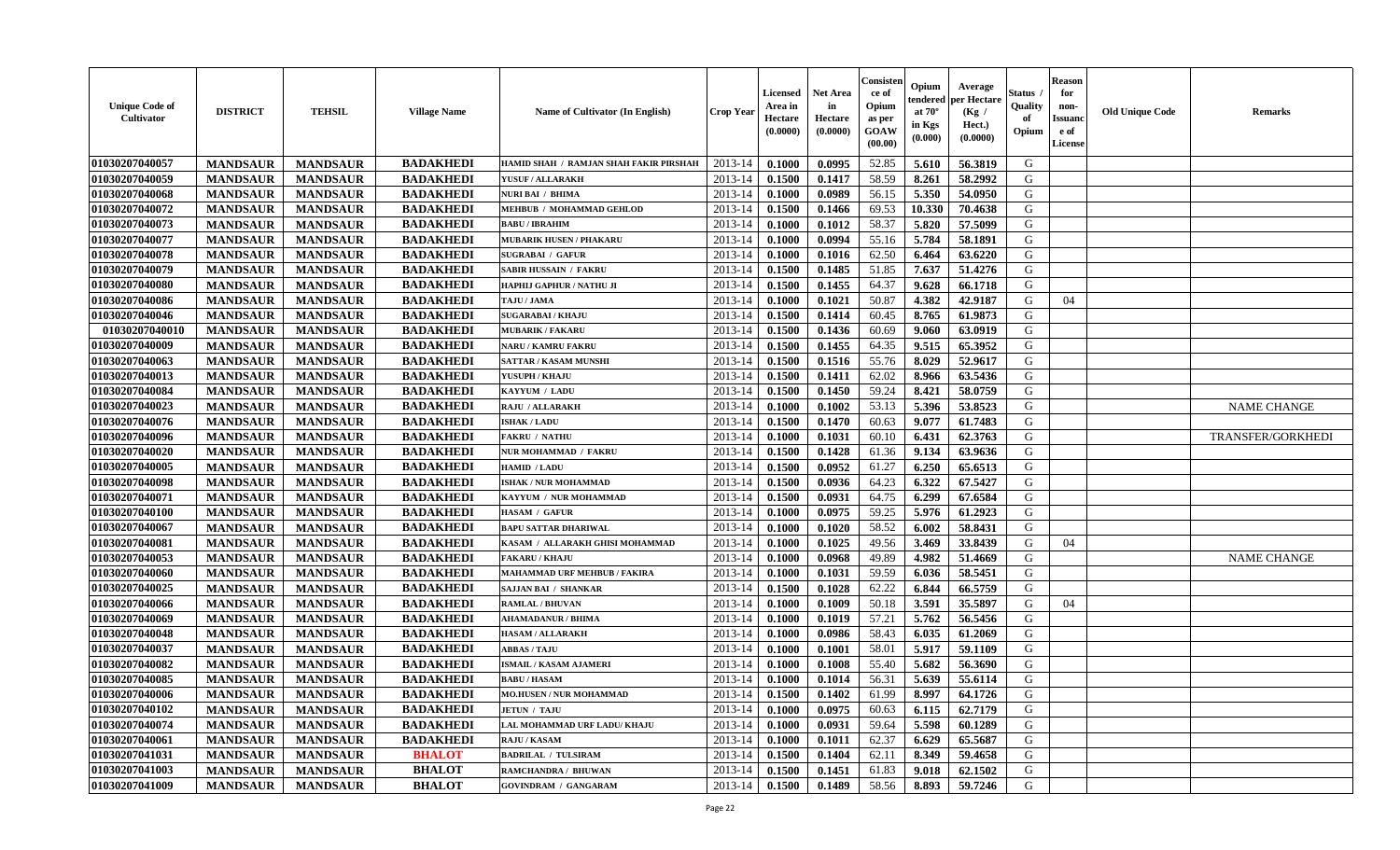| <b>Unique Code of</b><br><b>Cultivator</b> | <b>DISTRICT</b> | <b>TEHSIL</b>   | <b>Village Name</b> | <b>Name of Cultivator (In English)</b> | <b>Crop Year</b> | <b>Licensed</b><br>Area in<br>Hectare<br>(0.0000) | <b>Net Area</b><br>in<br>Hectare<br>(0.0000) | Consister<br>ce of<br>Opium<br>as per<br><b>GOAW</b><br>(00.00) | Opium<br>endered<br>at $70^\circ$<br>in Kgs<br>(0.000) | Average<br>per Hectare<br>(Kg /<br>Hect.)<br>(0.0000) | Status<br>Quality<br>of<br>Opium | <b>Reason</b><br>for<br>non-<br><b>Issuand</b><br>e of<br><b>License</b> | <b>Old Unique Code</b> | <b>Remarks</b>     |
|--------------------------------------------|-----------------|-----------------|---------------------|----------------------------------------|------------------|---------------------------------------------------|----------------------------------------------|-----------------------------------------------------------------|--------------------------------------------------------|-------------------------------------------------------|----------------------------------|--------------------------------------------------------------------------|------------------------|--------------------|
| 01030207041010                             | <b>MANDSAUR</b> | <b>MANDSAUR</b> | <b>BHALOT</b>       | <b>DEVILAL / BHAGWAN</b>               | 2013-14          | 0.1500                                            | 0.1499                                       | 54.24                                                           | 7.911                                                  | 52.7752                                               | G                                |                                                                          |                        |                    |
| 01030207041011                             | <b>MANDSAUR</b> | <b>MANDSAUR</b> | <b>BHALOT</b>       | KANWARLAL / MANGILAL                   | 2013-14          | 0.1500                                            | 0.1468                                       | 57.62                                                           | 8.923                                                  | 60.7834                                               | G                                |                                                                          |                        |                    |
| 01030207041012                             | <b>MANDSAUR</b> | <b>MANDSAUR</b> | <b>BHALOT</b>       | NATHULAL / GANGARAM                    | 2013-14          | 0.1500                                            | 0.1459                                       | 57.18                                                           | 8.365                                                  | 57.3338                                               | G                                |                                                                          |                        |                    |
| 01030207041013                             | <b>MANDSAUR</b> | <b>MANDSAUR</b> | <b>BHALOT</b>       | <b>BHAGWAN / JASRAJ</b>                | 2013-14          | 0.1500                                            | 0.1500                                       | 55.99                                                           | 8.239                                                  | 54.9267                                               | G                                |                                                                          |                        |                    |
| 01030207041014                             | <b>MANDSAUR</b> | <b>MANDSAUR</b> | <b>BHALOT</b>       | <b>JAGDISH / RAGUNATH</b>              | 2013-14          | 0.1000                                            | 0.0990                                       | 53.96                                                           | 5.658                                                  | 57.1515                                               | G                                |                                                                          |                        |                    |
| 01030207041015                             | <b>MANDSAUR</b> | <b>MANDSAUR</b> | <b>BHALOT</b>       | HIRANATH / ONKARNATH                   | 2013-14          | 0.1000                                            | 0.1007                                       | 49.96                                                           | 4.975                                                  | 49.4042                                               | G                                | 04                                                                       |                        |                    |
| 01030207041016                             | <b>MANDSAUR</b> | <b>MANDSAUR</b> | <b>BHALOT</b>       | <b>SHANTILAL / BHAGIRATH</b>           | 2013-14          | 0.1000                                            |                                              |                                                                 |                                                        | 0.0000                                                | F                                |                                                                          |                        |                    |
| 01030207041020                             | <b>MANDSAUR</b> | <b>MANDSAUR</b> | <b>BHALOT</b>       | MANGILAL / GANGARAM                    | 2013-14          | 0.1000                                            | 0.0950                                       | 58.64                                                           | 5.311                                                  | 55.9053                                               | $\blacksquare$                   | 02                                                                       |                        |                    |
| 01030207041021                             | <b>MANDSAUR</b> | <b>MANDSAUR</b> | <b>BHALOT</b>       | <b>AMRATRAM / BAGDIRAM</b>             | 2013-14          | 0.1000                                            | 0.0990                                       | 58.37                                                           | 5.587                                                  | 56.4343                                               | G                                |                                                                          |                        | <b>NAME CHANGE</b> |
| 01030207041023                             | <b>MANDSAUR</b> | <b>MANDSAUR</b> | <b>BHALOT</b>       | <b>ONKARLAL / MODAJI</b>               | 2013-14          | 0.1000                                            | 0.0990                                       | 55.98                                                           | 4.358                                                  | 44.0202                                               | G                                | 04                                                                       |                        |                    |
| 01030207041024                             | <b>MANDSAUR</b> | <b>MANDSAUR</b> | <b>BHALOT</b>       | <b>DINDAYAL / AMRU</b>                 | 2013-14          | 0.1500                                            | 0.1401                                       | 55.69                                                           | 9.062                                                  | 64.6824                                               | G                                |                                                                          |                        |                    |
| 01030207041025                             | <b>MANDSAUR</b> | <b>MANDSAUR</b> | <b>BHALOT</b>       | <b>UDAYLAL / KESHURAM</b>              | 2013-14          | 0.1000                                            | 0.1000                                       | 60.40                                                           | 6.420                                                  | 64.2000                                               | G                                |                                                                          |                        |                    |
| 01030207041027                             | <b>MANDSAUR</b> | <b>MANDSAUR</b> | <b>BHALOT</b>       | PREMCHAND / BAGDIRAM                   | 2013-14          | 0.1000                                            | 0.0988                                       | 56.39                                                           | 6.179                                                  | 62.5405                                               | G                                |                                                                          |                        |                    |
| 01030207041029                             | <b>MANDSAUR</b> | <b>MANDSAUR</b> | <b>BHALOT</b>       | <b>SHYAMLAL / BHERULAL</b>             | 2013-14          | 0.1500                                            | 0.1453                                       | 59.33                                                           | 9.094                                                  | 62.5877                                               | G                                |                                                                          |                        |                    |
| 01030207041030                             | <b>MANDSAUR</b> | <b>MANDSAUR</b> | <b>BHALOT</b>       | KACHRU / NANURAM                       | 2013-14          | 0.1500                                            | 0.1400                                       | 57.56                                                           | 8.256                                                  | 58.9714                                               | G                                |                                                                          |                        |                    |
| 01030207041032                             | <b>MANDSAUR</b> | <b>MANDSAUR</b> | <b>BHALOT</b>       | <b>GANGARAM / FATTA</b>                | 2013-14          | 0.1000                                            | 0.1000                                       | 63.14                                                           | 6.503                                                  | 65.0300                                               | G                                |                                                                          |                        |                    |
| 01030207041033                             | <b>MANDSAUR</b> | <b>MANDSAUR</b> | <b>BHALOT</b>       | <b>SHANTILAL / TEKA</b>                | 2013-14          | 0.1500                                            | 0.0353                                       | 66.86                                                           | 2.445                                                  | 69.2635                                               | G                                |                                                                          |                        |                    |
| 01030207041035                             | <b>MANDSAUR</b> | <b>MANDSAUR</b> | <b>BHALOT</b>       | <b>MANGILAL / TEKA (SUTHAR)</b>        | 2013-14          | 0.1500                                            | 0.1291                                       | 58.58                                                           | 7.323                                                  | 56.7235                                               | $\mathbf{I}$                     | 02                                                                       |                        |                    |
| 01030207041036                             | <b>MANDSAUR</b> | <b>MANDSAUR</b> | <b>BHALOT</b>       | <b>SITABAI/UDAYRAM</b>                 | 2013-14          | 0.1500                                            | 0.1485                                       | 59.82                                                           | 8.725                                                  | 58.7542                                               | G                                |                                                                          |                        |                    |
| 01030207041038                             | <b>MANDSAUR</b> | <b>MANDSAUR</b> | <b>BHALOT</b>       | <b>RAMPRASAD / AMRU</b>                | 2013-14          | 0.1500                                            | 0.1450                                       | 51.42                                                           | 7.926                                                  | 54.6621                                               | G                                |                                                                          |                        |                    |
| 01030207041041                             | <b>MANDSAUR</b> | <b>MANDSAUR</b> | <b>BHALOT</b>       | <b>DHARAMCHAND / BHERULAL</b>          | 2013-14          | 0.1000                                            | 0.0990                                       | 51.95                                                           | 4.920                                                  | 49.6970                                               | G                                | 04                                                                       |                        |                    |
| 01030207041046                             | <b>MANDSAUR</b> | <b>MANDSAUR</b> | <b>BHALOT</b>       | RATANLAL / RAMCHANDRAA                 | 2013-14          | 0.1000                                            | 0.0999                                       | 58.98                                                           | 6.210                                                  | 62.1622                                               | G                                |                                                                          |                        |                    |
| 01030207041051                             | <b>MANDSAUR</b> | <b>MANDSAUR</b> | <b>BHALOT</b>       | <b>BADRILAL / TEKA</b>                 | 2013-14          | 0.1000                                            | 0.0930                                       | 63.10                                                           | 6.067                                                  | 65.2366                                               | G                                |                                                                          |                        |                    |
| 01030207041054                             | <b>MANDSAUR</b> | <b>MANDSAUR</b> | <b>BHALOT</b>       | <b>UDELAL / NARAYAN</b>                | 2013-14          | 0.1500                                            | 0.1485                                       | 61.40                                                           | 9.815                                                  | 66.0943                                               | G                                |                                                                          |                        |                    |
| 01030207041057                             | <b>MANDSAUR</b> | <b>MANDSAUR</b> | <b>BHALOT</b>       | <b>GANGARAM / BHUWAN</b>               | 2013-14          | 0.1500                                            | 0.1383                                       | 57.66                                                           | 8.344                                                  | 60.3326                                               | G                                |                                                                          |                        |                    |
| 01030207041067                             | <b>MANDSAUR</b> | <b>MANDSAUR</b> | <b>BHALOT</b>       | <b>RUPLAL / BHORIRAM</b>               | 2013-14          | 0.1500                                            | 0.1500                                       | 55.37                                                           | 8.432                                                  | 56.2133                                               | G                                |                                                                          |                        |                    |
| 01030207041069                             | <b>MANDSAUR</b> | <b>MANDSAUR</b> | <b>BHALOT</b>       | SHYAMLAL / NEMICHAND                   | 2013-14          | 0.1000                                            | 0.1008                                       | 51.00                                                           | 5.209                                                  | 51.6766                                               | G                                |                                                                          |                        |                    |
| 01030207041073                             | <b>MANDSAUR</b> | <b>MANDSAUR</b> | <b>BHALOT</b>       | <b>NANDRAM / BHERULAL</b>              | 2013-14          | 0.1500                                            | 0.1434                                       | 59.54                                                           | 9.144                                                  | 63.7657                                               | G                                |                                                                          |                        |                    |
| 01030207041077                             | <b>MANDSAUR</b> | <b>MANDSAUR</b> | <b>BHALOT</b>       | <b>AMARU / KESHURAM</b>                | 2013-14          | 0.1500                                            | 0.0891                                       | 55.04                                                           | 5.323                                                  | 59.7419                                               | G                                |                                                                          |                        |                    |
| 01030207041080                             | <b>MANDSAUR</b> | <b>MANDSAUR</b> | <b>BHALOT</b>       | <b>DEVA / BHERA</b>                    | 2013-14          | 0.1500                                            | 0.1020                                       | 57.10                                                           | 6.208                                                  | 60.8627                                               | G                                |                                                                          |                        |                    |
| 01030207041084                             | <b>MANDSAUR</b> | <b>MANDSAUR</b> | <b>BHALOT</b>       | KAMALNATH / SHAMBHUNATH                | 2013-14          | 0.1000                                            | 0.0989                                       | 55.05                                                           | 5.560                                                  | 56.2184                                               | G                                |                                                                          |                        |                    |
| 01030207041088                             | <b>MANDSAUR</b> | <b>MANDSAUR</b> | <b>BHALOT</b>       | SITABAI / KESHURAM                     | 2013-14          | 0.1500                                            | 0.1519                                       | 59.64                                                           | 9.628                                                  | 63.3838                                               | ${\bf G}$                        |                                                                          |                        |                    |
| 01030207041103                             | <b>MANDSAUR</b> | <b>MANDSAUR</b> | <b>BHALOT</b>       | NANDIBAI / JASRAJ                      | 2013-14          | 0.1500                                            | 0.1500                                       | 54.26                                                           | 8.108                                                  | 54.0533                                               | G                                |                                                                          |                        |                    |
| 01030207041107                             | <b>MANDSAUR</b> | <b>MANDSAUR</b> | <b>BHALOT</b>       | <b>BHANWARLAL / PANNALAL</b>           | 2013-14          | 0.1000                                            | 0.0956                                       | 56.41                                                           | 5.875                                                  | 61.4540                                               | G                                |                                                                          |                        |                    |
| 01030207041126                             | <b>MANDSAUR</b> | <b>MANDSAUR</b> | <b>BHALOT</b>       | <b>BHERULAL / MODA</b>                 | 2013-14          | 0.1000                                            | 0.0999                                       | 55.11                                                           | 5.527                                                  | 55.3253                                               | G                                |                                                                          |                        | <b>NAME CHANGE</b> |
| 01030207041127                             | <b>MANDSAUR</b> | <b>MANDSAUR</b> | <b>BHALOT</b>       | <b>BAGDIRAM / BHERA</b>                | 2013-14          | 0.1500                                            | 0.1434                                       | 61.07                                                           | 8.454                                                  | 58.9540                                               | G                                |                                                                          |                        |                    |
| 01030207041134                             | <b>MANDSAUR</b> | <b>MANDSAUR</b> | <b>BHALOT</b>       | <b>RAMCHANDRA / DHURA</b>              | 2013-14          | 0.1000                                            | 0.0816                                       | 63.34                                                           | 4.606                                                  | 56.4461                                               | G                                |                                                                          |                        |                    |
| 01030207041137                             | <b>MANDSAUR</b> | <b>MANDSAUR</b> | <b>BHALOT</b>       | <b>GITABAI / UDA</b>                   | 2013-14          | 0.1000                                            | 0.1013                                       | 56.34                                                           | 5.763                                                  | 56.8904                                               | G                                |                                                                          |                        |                    |
| 01030207041144                             | <b>MANDSAUR</b> | <b>MANDSAUR</b> | <b>BHALOT</b>       | <b>RAMESHWAR / NATHU</b>               | 2013-14          | 0.1500                                            | 0.1496                                       | 58.29                                                           | 9.027                                                  | 60.3409                                               | G                                |                                                                          |                        |                    |
| 01030207041147                             | <b>MANDSAUR</b> | <b>MANDSAUR</b> | <b>BHALOT</b>       | <b>MANGILAL / RAMCHANDRA</b>           | 2013-14          | 0.1000                                            | 0.0989                                       | 53.90                                                           | 5.382                                                  | 54.4186                                               | G                                |                                                                          |                        |                    |
| 01030207041149                             | <b>MANDSAUR</b> | <b>MANDSAUR</b> | <b>BHALOT</b>       | DALU / MANNA                           | 2013-14          | 0.1000                                            | 0.0990                                       | 50.91                                                           | 4.735                                                  | 47.8283                                               | G                                | 04                                                                       |                        |                    |
| 01030207041152                             | <b>MANDSAUR</b> | <b>MANDSAUR</b> | <b>BHALOT</b>       | <b>MANGILAL / BAGDIRAM</b>             | 2013-14          | 0.1000                                            | 0.0959                                       | 57.40                                                           | 5.929                                                  | 61.8248                                               | G                                |                                                                          |                        |                    |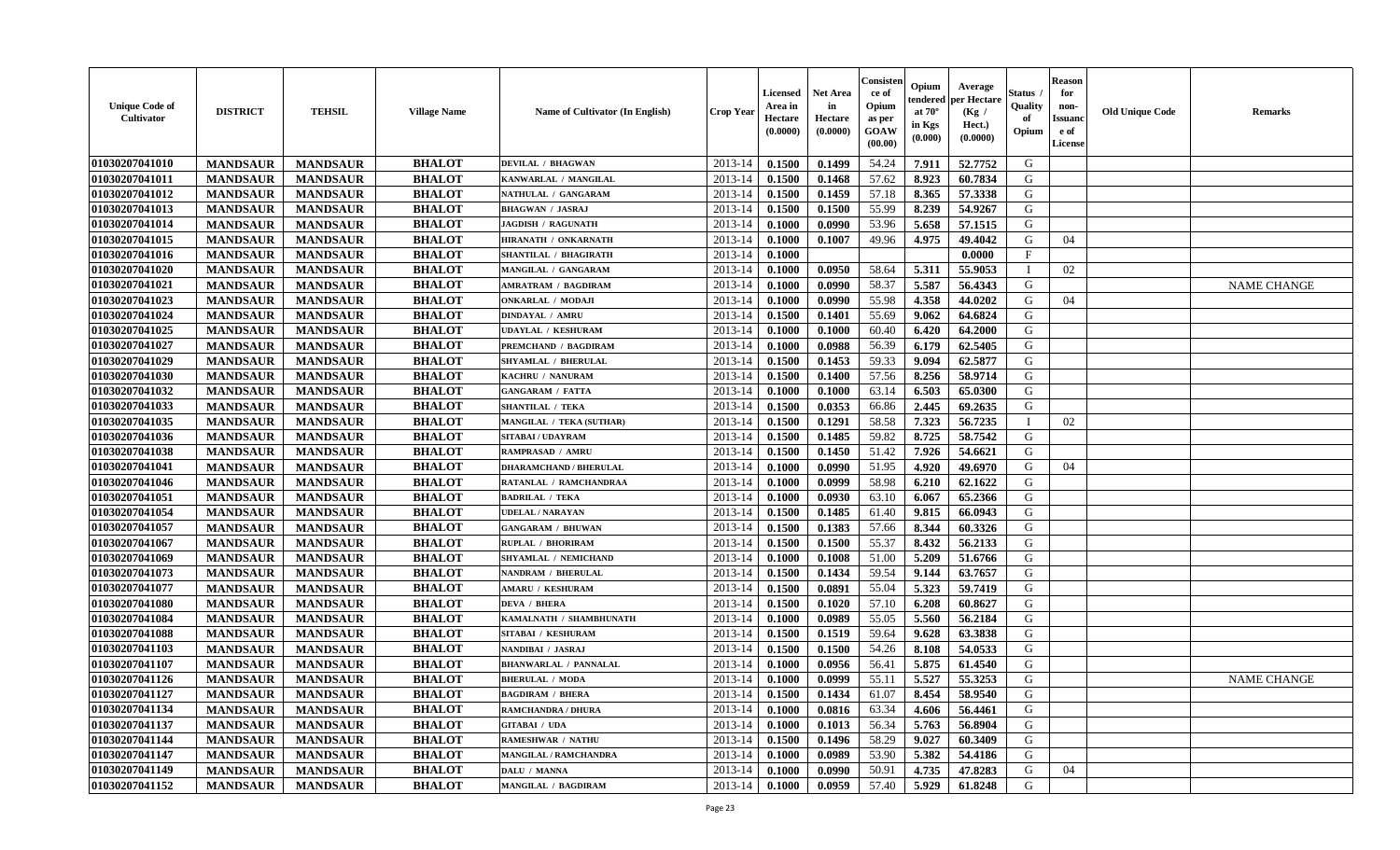| <b>Unique Code of</b><br><b>Cultivator</b> | <b>DISTRICT</b> | <b>TEHSIL</b>   | <b>Village Name</b> | <b>Name of Cultivator (In English)</b> | <b>Crop Year</b> | Licensed<br>Area in<br>Hectare<br>(0.0000) | <b>Net Area</b><br>in<br>Hectare<br>(0.0000) | Consisteı<br>ce of<br>Opium<br>as per<br>GOAW<br>(00.00) | Opium<br>endered<br>at $70^\circ$<br>in Kgs<br>(0.000) | Average<br>per Hectare<br>(Kg /<br>Hect.)<br>(0.0000) | Status<br>Quality<br>of<br>Opium | <b>Reason</b><br>for<br>non-<br><b>Issuanc</b><br>e of<br>License | <b>Old Unique Code</b> | Remarks            |
|--------------------------------------------|-----------------|-----------------|---------------------|----------------------------------------|------------------|--------------------------------------------|----------------------------------------------|----------------------------------------------------------|--------------------------------------------------------|-------------------------------------------------------|----------------------------------|-------------------------------------------------------------------|------------------------|--------------------|
| 01030207041179                             | <b>MANDSAUR</b> | <b>MANDSAUR</b> | <b>BHALOT</b>       | <b>SITABAI / TULSIRAM</b>              | 2013-14          | 0.1500                                     | 0.1441                                       | 60.68                                                    | 8.556                                                  | 59.3754                                               | G                                |                                                                   |                        |                    |
| 01030207041188                             | <b>MANDSAUR</b> | <b>MANDSAUR</b> | <b>BHALOT</b>       | <b>BAPULAL / KANHAIYALAL</b>           | 2013-14          | 0.1500                                     | 0.1495                                       | 58.82                                                    | 8.529                                                  | 57.0502                                               | G                                |                                                                   |                        |                    |
| 01030207041191                             | <b>MANDSAUR</b> | <b>MANDSAUR</b> | <b>BHALOT</b>       | RAMPRATAPIBAI / CHUNNILAL              | 2013-14          | 0.1000                                     | 0.0930                                       | 56.35                                                    | 5.563                                                  | 59.8172                                               | G                                |                                                                   |                        |                    |
| 01030207041204                             | <b>MANDSAUR</b> | <b>MANDSAUR</b> | <b>BHALOT</b>       | <b>DULICHAND / BAGDIRAM</b>            | 2013-14          | 0.1500                                     | 0.1406                                       | 53.85                                                    | 8.016                                                  | 57.0128                                               | G                                |                                                                   |                        |                    |
| 01030207041221                             | <b>MANDSAUR</b> | <b>MANDSAUR</b> | <b>BHALOT</b>       | <b>OMPRAKASH / NANDRAM</b>             | 2013-14          | 0.1500                                     | 0.1450                                       | 59.26                                                    | 9.295                                                  | 64.1034                                               | G                                |                                                                   |                        |                    |
| 01030207041227                             | <b>MANDSAUR</b> | <b>MANDSAUR</b> | <b>BHALOT</b>       | <b>BHERA / KISHAN</b>                  | 2013-14          | 0.1000                                     | 0.0950                                       | 50.71                                                    | 4.825                                                  | 50.7895                                               | G                                | 04                                                                |                        |                    |
| 01030207041049                             | <b>MANDSAUR</b> | <b>MANDSAUR</b> | <b>BHALOT</b>       | TAMA BAI / BAJERAM                     | 2013-14          | 0.1000                                     | 0.1000                                       | 55.16                                                    | 5.713                                                  | 57.1300                                               | G                                |                                                                   |                        |                    |
| 01030207041055                             | <b>MANDSAUR</b> | <b>MANDSAUR</b> | <b>BHALOT</b>       | MANNALAL / BHAGWAN                     | 2013-14          | 0.1500                                     | 0.1490                                       | 60.56                                                    | 9.058                                                  | 60.7919                                               | G                                |                                                                   |                        |                    |
| 01030207041108                             | <b>MANDSAUR</b> | <b>MANDSAUR</b> | <b>BHALOT</b>       | MANNALAL / JAYRAM                      | 2013-14          | 0.1000                                     | 0.0996                                       | 51.91                                                    | 5.369                                                  | 53.9056                                               | G                                |                                                                   |                        |                    |
| 01030207041224                             | <b>MANDSAUR</b> | <b>MANDSAUR</b> | <b>BHALOT</b>       | PRABHULAL / HARLAL                     | 2013-14          | 0.1500                                     | 0.1433                                       | 55.48                                                    | 8.219                                                  | 57.3552                                               | G                                |                                                                   |                        |                    |
| 01030207041096                             | <b>MANDSAUR</b> | <b>MANDSAUR</b> | <b>BHALOT</b>       | HARLAL / CHAMPALAL                     | 2013-14          | 0.1500                                     | 0.1470                                       | 59.49                                                    | 8.728                                                  | 59.3741                                               | G                                |                                                                   |                        |                    |
| 01030207041083                             | <b>MANDSAUR</b> | <b>MANDSAUR</b> | <b>BHALOT</b>       | <b>BALURAM / TULSIRAM</b>              | 2013-14          | 0.1500                                     | 0.1465                                       | 58.93                                                    | 8.452                                                  | 57.6928                                               | G                                |                                                                   |                        |                    |
| 01030207041087                             | <b>MANDSAUR</b> | <b>MANDSAUR</b> | <b>BHALOT</b>       | VISHNULAL / BHAGWANLAL                 | 2013-14          | 0.1000                                     | 0.0504                                       | 57.02                                                    | 2.664                                                  | 52.8571                                               | G                                |                                                                   |                        |                    |
| 01030207041064                             | <b>MANDSAUR</b> | <b>MANDSAUR</b> | <b>BHALOT</b>       | <b>UDAYLAL / TULSIRAM</b>              | 2013-14          | 0.1000                                     | 0.1013                                       | 59.18                                                    | 6.205                                                  | 61.2537                                               | G                                |                                                                   |                        |                    |
| 01030207041043                             | <b>MANDSAUR</b> | <b>MANDSAUR</b> | <b>BHALOT</b>       | KANCHANBAI / DEVILAL                   | 2013-14          | 0.1000                                     | 0.0987                                       | 54.05                                                    | 5.451                                                  | 55.2280                                               | $\mathbf G$                      |                                                                   |                        |                    |
| 01030207041125                             | <b>MANDSAUR</b> | <b>MANDSAUR</b> | <b>BHALOT</b>       | <b>MANIBAI / KISHANLAL</b>             | 2013-14          | 0.1500                                     | 0.1439                                       | 63.71                                                    | 9.684                                                  | 67.2967                                               | G                                |                                                                   |                        |                    |
| 01030207041231                             | <b>MANDSAUR</b> | <b>MANDSAUR</b> | <b>BHALOT</b>       | SHYAMLAL / KACHRULAL                   | 2013-14          | 0.1500                                     | 0.1000                                       | 56.80                                                    | 5.867                                                  | 58.6700                                               | G                                |                                                                   |                        |                    |
| 01030207041207                             | <b>MANDSAUR</b> | <b>MANDSAUR</b> | <b>BHALOT</b>       | <b>MANGIBAI / DHANA</b>                | 2013-14          | 0.1500                                     | 0.1536                                       | 50.11                                                    | 7.810                                                  | 50.8464                                               | G                                | 04                                                                |                        |                    |
| 01030207041232                             | <b>MANDSAUR</b> | <b>MANDSAUR</b> | <b>BHALOT</b>       | <b>RATAN / RAM</b>                     | 2013-14          | 0.1000                                     | 0.1000                                       | 55.19                                                    | 5.803                                                  | 58.0300                                               | G                                |                                                                   |                        |                    |
| 01030207041070                             | <b>MANDSAUR</b> | <b>MANDSAUR</b> | <b>BHALOT</b>       | NATHULAL / RAMLAL                      | 2013-14          | 0.1500                                     | 0.1479                                       | 58.31                                                    | 8.330                                                  | 56.3218                                               | G                                |                                                                   |                        |                    |
| 01030207041072                             | <b>MANDSAUR</b> | <b>MANDSAUR</b> | <b>BHALOT</b>       | <b>GANESHRAM / RATAN</b>               | 2013-14          | 0.1000                                     | 0.0947                                       | 61.41                                                    | 5.913                                                  | 62.4393                                               | G                                |                                                                   |                        | <b>NAME CHANGE</b> |
| 01030207041136                             | <b>MANDSAUR</b> | <b>MANDSAUR</b> | <b>BHALOT</b>       | <b>RAGHUNATH / ONKAR</b>               | 2013-14          | 0.1000                                     | 0.0939                                       | 55.43                                                    | 5.543                                                  | 59.0309                                               | G                                |                                                                   |                        |                    |
| 01030207041159                             | <b>MANDSAUR</b> | <b>MANDSAUR</b> | <b>BHALOT</b>       | VARDI BAI / RAMLAL                     | 2013-14          | 0.1500                                     | 0.1470                                       | 56.68                                                    | 8.769                                                  | 59.6531                                               | G                                |                                                                   |                        |                    |
| 01030207041162                             | <b>MANDSAUR</b> | <b>MANDSAUR</b> | <b>BHALOT</b>       | <b>MOHANLAL / DEVA</b>                 | 2013-14          | 0.1000                                     | 0.0963                                       | 55.40                                                    | 5.532                                                  | 57.4455                                               | G                                |                                                                   |                        |                    |
| 01030207041212                             | <b>MANDSAUR</b> | <b>MANDSAUR</b> | <b>BHALOT</b>       | <b>NATHIBAI / HIRA</b>                 | 2013-14          | 0.1000                                     | 0.0976                                       | 42.24                                                    | 4.375                                                  | 44.8258                                               | G                                | 04                                                                |                        |                    |
| 01030207041199                             | <b>MANDSAUR</b> | <b>MANDSAUR</b> | <b>BHALOT</b>       | BHAGVANTIBAI / SHANKARLAL              | 2013-14          | 0.1500                                     | 0.1039                                       | 46.26                                                    | 5.141                                                  | 49.4803                                               | $\mathbf I$                      | 02                                                                |                        |                    |
| 01030207041050                             | <b>MANDSAUR</b> | <b>MANDSAUR</b> | <b>BHALOT</b>       | <b>DEVILAL / FATTA</b>                 | 2013-14          | 0.1500                                     | 0.1520                                       | 60.70                                                    | 9.070                                                  | 59.6711                                               | G                                |                                                                   |                        |                    |
| 01030207041097                             | <b>MANDSAUR</b> | <b>MANDSAUR</b> | <b>BHALOT</b>       | <b>GANESHRAM / KESHURAM</b>            | 2013-14          | 0.1500                                     | 0.1450                                       | 52.63                                                    | 7.737                                                  | 53.3586                                               | G                                |                                                                   |                        |                    |
| 01030207041131                             | <b>MANDSAUR</b> | <b>MANDSAUR</b> | <b>BHALOT</b>       | <b>BAGDIRAM / BHAGIRATH</b>            | 2013-14          | 0.1000                                     | 0.1000                                       | 59.33                                                    | 6.238                                                  | 62.3800                                               | G                                |                                                                   |                        |                    |
| 01030207041148                             | <b>MANDSAUR</b> | <b>MANDSAUR</b> | <b>BHALOT</b>       | <b>BADAMABAI/BHERULAL</b>              | 2013-14          | 0.1500                                     | 0.1474                                       | 55.53                                                    | 8.203                                                  | 55.6513                                               | G                                |                                                                   |                        |                    |
| 01030207041160                             | <b>MANDSAUR</b> | <b>MANDSAUR</b> | <b>BHALOT</b>       | SITARAM / CHUNNILAL                    | 2013-14          | 0.1000                                     | 0.0969                                       | 45.07                                                    | 4.629                                                  | 47.7709                                               | G                                | 04                                                                |                        |                    |
| 01030207041165                             | <b>MANDSAUR</b> | <b>MANDSAUR</b> | <b>BHALOT</b>       | <b>RAMIBAI / KESHURAM</b>              | 2013-14          | 0.1500                                     | 0.1468                                       | 56.56                                                    | 8.516                                                  | 58.0109                                               | G                                |                                                                   |                        |                    |
| 01030207041218                             | <b>MANDSAUR</b> | <b>MANDSAUR</b> | <b>BHALOT</b>       | <b>RUKMAN BAI / BADRILAL</b>           | 2013-14          | 0.1000                                     | 0.0990                                       | 49.59                                                    | 5.590                                                  | 56.4646                                               | G                                |                                                                   |                        |                    |
| 01030207041112                             | <b>MANDSAUR</b> | <b>MANDSAUR</b> | <b>BHALOT</b>       | <b>MOHASINGH / KALUSINGH</b>           | 2013-14          | 0.1000                                     | 0.1008                                       | 47.65                                                    | 4.949                                                  | 49.0972                                               | G                                | 04                                                                |                        |                    |
| 01030207041175                             | <b>MANDSAUR</b> | <b>MANDSAUR</b> | <b>BHALOT</b>       | RUKMANI BAI / RAMCHANDRA TELI          | 2013-14          | 0.1500                                     | 0.1486                                       | 54.62                                                    | 7.756                                                  | 52.1938                                               | G                                |                                                                   |                        |                    |
| 01030207041163                             | <b>MANDSAUR</b> | <b>MANDSAUR</b> | <b>BHALOT</b>       | <b>BHAGIRATH / NATHU</b>               | 2013-14          | 0.1500                                     | 0.1215                                       | 57.53                                                    | 7.241                                                  | 59.5967                                               | G                                |                                                                   |                        |                    |
| 01030207041065                             | <b>MANDSAUR</b> | <b>MANDSAUR</b> | <b>BHALOT</b>       | <b>BHAGWAN / MANNA</b>                 | 2013-14          | 0.1500                                     | 0.1472                                       | 55.39                                                    | 7.921                                                  | 53.8111                                               | G                                |                                                                   |                        |                    |
| 01030207041111                             | <b>MANDSAUR</b> | <b>MANDSAUR</b> | <b>BHALOT</b>       | <b>BADRILAL / PANNALAL</b>             | 2013-14          | 0.1000                                     | 0.0940                                       | 57.85                                                    | 5.727                                                  | 60.9255                                               | G                                |                                                                   |                        |                    |
| 01030207041228                             | <b>MANDSAUR</b> | <b>MANDSAUR</b> | <b>BHALOT</b>       | SALAGRAM / AASHARAM                    | 2013-14          | 0.1000                                     | 0.1023                                       | 53.90                                                    | 5.867                                                  | 57.3509                                               | G                                |                                                                   |                        |                    |
| 01030207041075                             | <b>MANDSAUR</b> | <b>MANDSAUR</b> | <b>BHALOT</b>       | RATAN LAL / NARAYAN                    | 2013-14          | 0.1000                                     | 0.1002                                       | 47.45                                                    | 4.853                                                  | 48.4331                                               | G                                | 04                                                                |                        |                    |
| 01030207041047                             | <b>MANDSAUR</b> | <b>MANDSAUR</b> | <b>BHALOT</b>       | <b>SAJJANBAI / BHERULAL</b>            | 2013-14          | 0.1500                                     | 0.1452                                       | 52.99                                                    | 7.941                                                  | 54.6901                                               | G                                |                                                                   |                        |                    |
| 01030207041215                             | <b>MANDSAUR</b> | <b>MANDSAUR</b> | <b>BHALOT</b>       | RUKMANI BAI / RAMCHAND GAYARI          | 2013-14          | 0.1000                                     | 0.0941                                       | 58.02                                                    | 5.736                                                  | 60.9564                                               | G                                |                                                                   |                        |                    |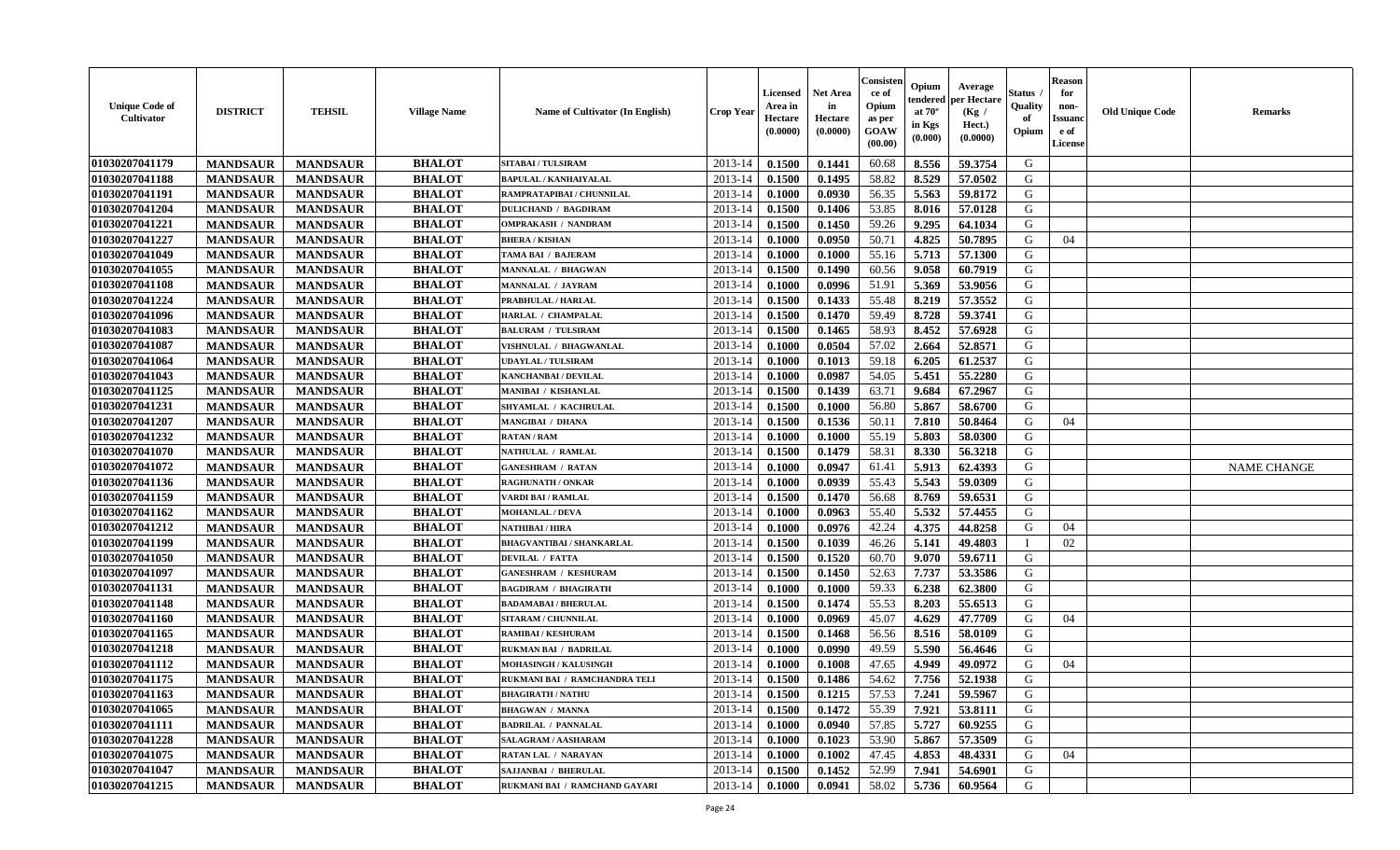| <b>Unique Code of</b><br><b>Cultivator</b> | <b>DISTRICT</b> | <b>TEHSIL</b>   | <b>Village Name</b> | <b>Name of Cultivator (In English)</b> | <b>Crop Year</b> | <b>Licensed</b><br>Area in<br>Hectare<br>(0.0000) | <b>Net Area</b><br>in<br>Hectare<br>(0.0000) | Consister<br>ce of<br>Opium<br>as per<br><b>GOAW</b><br>(00.00) | Opium<br>endered<br>at $70^\circ$<br>in Kgs<br>$(\mathbf{0.000})$ | Average<br>per Hectare<br>(Kg)<br>Hect.)<br>(0.0000) | Status<br>Quality<br>of<br>Opium | <b>Reason</b><br>for<br>non-<br><b>Issuano</b><br>e of<br>License | <b>Old Unique Code</b> | <b>Remarks</b>         |
|--------------------------------------------|-----------------|-----------------|---------------------|----------------------------------------|------------------|---------------------------------------------------|----------------------------------------------|-----------------------------------------------------------------|-------------------------------------------------------------------|------------------------------------------------------|----------------------------------|-------------------------------------------------------------------|------------------------|------------------------|
| 01030207041233                             | <b>MANDSAUR</b> | <b>MANDSAUR</b> | <b>BHALOT</b>       | <b>DURGASHANKAR / NATHULAL</b>         | 2013-14          | 0.1000                                            | 0.0990                                       | 53.27                                                           | 5.190                                                             | 52.4242                                              | G                                |                                                                   |                        |                        |
| 01030207041068                             | <b>MANDSAUR</b> | <b>MANDSAUR</b> | <b>BHALOT</b>       | KANTI BAI / MOTI LAL                   | 2013-14          | 0.1000                                            | 0.0955                                       | 55.06                                                           | 5.844                                                             | 61.1937                                              | G                                |                                                                   |                        |                        |
| 01030207041234                             | <b>MANDSAUR</b> | <b>MANDSAUR</b> | <b>BHALOT</b>       | <b>HABIBKHA / GULSHERKHA</b>           | 2013-14          | 0.1500                                            | 0.1504                                       | 58.34                                                           | 9.068                                                             | 60.2926                                              | G                                |                                                                   |                        | <b>TRANSFER/ACHERA</b> |
| 01030208043003                             | <b>MANDSAUR</b> | <b>DALODA</b>   | <b>CHOUSLA</b>      | <b>MOHAN / KACHRU</b>                  | 2013-14          | 0.1000                                            | 0.0976                                       | 58.37                                                           | 5.820                                                             | 59.6311                                              | G                                |                                                                   |                        |                        |
| 01030208043007                             | <b>MANDSAUR</b> | <b>DALODA</b>   | <b>CHOUSLA</b>      | <b>GOPAL SINGH / BHERU SINGH</b>       | 2013-14          | 0.1500                                            |                                              |                                                                 |                                                                   | 0.0000                                               | F                                |                                                                   |                        | <b>NAME CHANGE</b>     |
| 01030208043008                             | <b>MANDSAUR</b> | <b>DALODA</b>   | <b>CHOUSLA</b>      | RAMESHWAR / UDAYRAM                    | 2013-14          | 0.1000                                            | 0.1048                                       | 61.12                                                           | 6.470                                                             | 61.7366                                              | G                                |                                                                   |                        |                        |
| 01030208043009                             | <b>MANDSAUR</b> | <b>DALODA</b>   | <b>CHOUSLA</b>      | <b>MOHANLAL / RATANLAL</b>             | 2013-14          | 0.1500                                            | 0.1470                                       | 63.30                                                           | 7.976                                                             | 54.2585                                              | G                                |                                                                   |                        |                        |
| 01030208043011                             | <b>MANDSAUR</b> | <b>DALODA</b>   | <b>CHOUSLA</b>      | JAMANA BAI / DOULATRAM                 | 2013-14          | 0.1000                                            | 0.1007                                       | 59.22                                                           | 6.074                                                             | 60.3178                                              | G                                |                                                                   |                        |                        |
| 01030208043013                             | <b>MANDSAUR</b> | <b>DALODA</b>   | <b>CHOUSLA</b>      | <b>MOHAN SINGH / HARI SINGH</b>        | 2013-14          | 0.1000                                            | 0.0979                                       | 60.21                                                           | 5.789                                                             | 59.1318                                              | G                                |                                                                   |                        |                        |
| 01030208043016                             | <b>MANDSAUR</b> | <b>DALODA</b>   | <b>CHOUSLA</b>      | PRAKASH / MOHANLAL                     | 2013-14          | 0.1500                                            | 0.1476                                       | 63.23                                                           | 9.024                                                             | 61.1382                                              | G                                |                                                                   |                        |                        |
| 01030208043021                             | <b>MANDSAUR</b> | <b>DALODA</b>   | <b>CHOUSLA</b>      | MANGILAL / BAJERAM                     | 2013-14          | 0.1500                                            | 0.1495                                       | 62.55                                                           | 9.561                                                             | 63.9532                                              | G                                |                                                                   |                        |                        |
| 01030208043022                             | <b>MANDSAUR</b> | <b>DALODA</b>   | <b>CHOUSLA</b>      | <b>KAMLABAI/NATHULAL</b>               | 2013-14          | 0.1000                                            | 0.1015                                       | 52.04                                                           | 5.546                                                             | 54.6404                                              | G                                |                                                                   |                        |                        |
| 01030208043025                             | <b>MANDSAUR</b> | <b>DALODA</b>   | <b>CHOUSLA</b>      | <b>LALU / TULSIRAM</b>                 | 2013-14          | 0.1000                                            | 0.0261                                       | 63.88                                                           | 1.524                                                             | 58.3908                                              | G                                |                                                                   |                        | <b>NAME CHANGE</b>     |
| 01030208043028                             | <b>MANDSAUR</b> | <b>DALODA</b>   | <b>CHOUSLA</b>      | SHYAMLAL / SAJJANLAL                   | 2013-14          | 0.1000                                            | 0.1007                                       | 68.72                                                           | 7.019                                                             | 69.7021                                              | G                                |                                                                   |                        |                        |
| 01030208043032                             | <b>MANDSAUR</b> | <b>DALODA</b>   | <b>CHOUSLA</b>      | <b>BHAGIRATH / TULSIRAM</b>            | 2013-14          | 0.1000                                            | 0.1011                                       | 60.50                                                           | 5.609                                                             | 55.4797                                              | G                                |                                                                   |                        |                        |
| 01030208043035                             | <b>MANDSAUR</b> | <b>DALODA</b>   | <b>CHOUSLA</b>      | <b>DHANNA / CHAINARAM</b>              | 2013-14          | 0.1500                                            | 0.1431                                       | 57.12                                                           | 8.658                                                             | 60.5031                                              | G                                |                                                                   |                        | <b>NAME CHANGE</b>     |
| 01030208043052                             | <b>MANDSAUR</b> | <b>DALODA</b>   | <b>CHOUSLA</b>      | <b>RATNI BAI / RAM SINGH</b>           | 2013-14          | 0.1500                                            | 0.1507                                       | 51.48                                                           | 8.340                                                             | 55.3417                                              | G                                |                                                                   |                        |                        |
| 01030208043060                             | <b>MANDSAUR</b> | <b>DALODA</b>   | <b>CHOUSLA</b>      | SANTOSHABAI / BALAMUKAND               | 2013-14          | 0.1000                                            | 0.1011                                       | 61.74                                                           | 6.006                                                             | 59.4065                                              | G                                |                                                                   |                        |                        |
| 01030208043072                             | <b>MANDSAUR</b> | <b>DALODA</b>   | <b>CHOUSLA</b>      | NANDRAM / SHAMBHULAL                   | 2013-14          | 0.1000                                            | 0.0997                                       | 61.39                                                           | 5.858                                                             | 58.7563                                              | G                                |                                                                   |                        |                        |
| 01030208043074                             | <b>MANDSAUR</b> | <b>DALODA</b>   | <b>CHOUSLA</b>      | SHAMBHULAL / NANDRAM                   | 2013-14          | 0.1500                                            | 0.1547                                       | 53.22                                                           | 8.576                                                             | 55.4363                                              | G                                |                                                                   |                        |                        |
| 01030208043020                             | <b>MANDSAUR</b> | <b>DALODA</b>   | <b>CHOUSLA</b>      | NAGULAL / NANURAM                      | 2013-14          | 0.1500                                            | 0.1534                                       | 57.31                                                           | 9.473                                                             | 61.7536                                              | G                                |                                                                   |                        |                        |
| 01030208043068                             | <b>MANDSAUR</b> | <b>DALODA</b>   | <b>CHOUSLA</b>      | <b>BALKISHAN / SALAGRAM</b>            | 2013-14          | 0.1500                                            | 0.1512                                       | 60.66                                                           | 8.891                                                             | 58.8029                                              | G                                |                                                                   |                        |                        |
| 01030208043004                             | <b>MANDSAUR</b> | <b>DALODA</b>   | <b>CHOUSLA</b>      | <b>BAHADUR SINGH / UDAYRAM</b>         | 2013-14          | 0.1500                                            | 0.1497                                       | 62.62                                                           | 9.590                                                             | 64.0615                                              | G                                |                                                                   |                        |                        |
| 01030208043001                             | <b>MANDSAUR</b> | <b>DALODA</b>   | <b>CHOUSLA</b>      | RAM SINGH / LAL SINGH                  | 2013-14          | 0.1500                                            | 0.1474                                       | 55.08                                                           | 7.255                                                             | 49.2198                                              | G                                | 04                                                                |                        |                        |
| 01030208043019                             | <b>MANDSAUR</b> | <b>DALODA</b>   | <b>CHOUSLA</b>      | DEVRAM / CHAMPALAL                     | 2013-14          | 0.1500                                            | 0.1519                                       | 59.86                                                           | 9.424                                                             | 62.0408                                              | G                                |                                                                   |                        | TRANSFER/KARJU J-I     |
| 01030208043005                             | <b>MANDSAUR</b> | <b>DALODA</b>   | <b>CHOUSLA</b>      | <b>SHALIBAI / KISHAN</b>               | 2013-14          | 0.1500                                            | 0.1546                                       | 51.90                                                           | 2.617                                                             | 16.9276                                              | G                                | 04                                                                |                        |                        |
| 01030208043075                             | <b>MANDSAUR</b> | <b>DALODA</b>   | <b>CHOUSLA</b>      | MOHANLAL / BHAGIRATH                   | 2013-14          | 0.1000                                            | 0.1042                                       | 58.80                                                           | 6.384                                                             | 61.2668                                              | G                                |                                                                   |                        |                        |
| 01030208044011                             | <b>MANDSAUR</b> | <b>DALODA</b>   | <b>DORANA</b>       | PREMDAS / DAWARKADAS                   | 2013-14          | 0.1000                                            | 0.0983                                       | 51.71                                                           | 4.949                                                             | 50.3459                                              | G                                | 04                                                                |                        |                        |
| 01030208044003                             | <b>MANDSAUR</b> | <b>DALODA</b>   | <b>DORANA</b>       | KASAM / HUSSAIN                        | 2013-14          | 0.1000                                            | 0.1008                                       | 54.95                                                           | 5.205                                                             | 51.6369                                              | G                                |                                                                   |                        |                        |
| 01030208044020                             | <b>MANDSAUR</b> | <b>DALODA</b>   | <b>DORANA</b>       | <b>JHAMKUBAI / BHERULAL</b>            | 2013-14          | 0.1000                                            | 0.1006                                       | 58.73                                                           | 5.839                                                             | 58.0417                                              | G                                |                                                                   |                        |                        |
| 01030208044028                             | <b>MANDSAUR</b> | <b>DALODA</b>   | <b>DORANA</b>       | <b>MANNALAL / BAGDIRAM</b>             | 2013-14          | 0.1000                                            | 0.1011                                       | 52.54                                                           | 5.171                                                             | 51.1474                                              | G                                |                                                                   |                        |                        |
| 01030208044040                             | <b>MANDSAUR</b> | <b>DALODA</b>   | <b>DORANA</b>       | HASIRANBAI / NUR MO.                   | 2013-14          | 0.1000                                            | 0.0999                                       | 61.59                                                           | 5.895                                                             | 59.0090                                              | G                                |                                                                   |                        |                        |
| 01030208044041                             | <b>MANDSAUR</b> | <b>DALODA</b>   | <b>DORANA</b>       | PREMSINGH / BAHADURSINGH               | 2013-14          | 0.1000                                            | 0.0997                                       | 54.11                                                           | 5.426                                                             | 54.4233                                              | G                                |                                                                   |                        |                        |
| 01030208044024                             | <b>MANDSAUR</b> | <b>DALODA</b>   | <b>DORANA</b>       | <b>DHAPUBAI / AMARA</b>                | 2013-14          | 0.1000                                            | 0.0997                                       | 57.50                                                           | 5.816                                                             | 58.3350                                              | G                                |                                                                   |                        |                        |
| 01030208044039                             | <b>MANDSAUR</b> | <b>DALODA</b>   | <b>DORANA</b>       | <b>MANGILAL / SUKHA</b>                | 2013-14          | 0.1500                                            | 0.1496                                       | 59.99                                                           | 9.273                                                             | 61.9853                                              | G                                |                                                                   |                        |                        |
| 01030208044022                             | <b>MANDSAUR</b> | <b>DALODA</b>   | <b>DORANA</b>       | <b>MARIYAMBEE / BASHIR</b>             | $2013-14$ 0.1000 |                                                   | 0.1005                                       | 53.08                                                           | 5.369                                                             | 53.4229                                              | G                                |                                                                   |                        |                        |
| 01030208044067                             | <b>MANDSAUR</b> | <b>DALODA</b>   | <b>DORANA</b>       | <b>MANGIBAI / BHERULAL</b>             | 2013-14          | 0.1000                                            |                                              |                                                                 |                                                                   | 0.0000                                               | $\mathbf{F}$                     |                                                                   |                        |                        |
| 01030208044016                             | <b>MANDSAUR</b> | <b>DALODA</b>   | <b>DORANA</b>       | <b>BALARAM / MATHURA LAL</b>           | 2013-14          | 0.1000                                            | 0.0990                                       | 60.13                                                           | 5.979                                                             | 60.3939                                              | G                                |                                                                   |                        |                        |
| 01030208044025                             | <b>MANDSAUR</b> | <b>DALODA</b>   | <b>DORANA</b>       | MOHANSINGH / BHAGVATSINGH              | 2013-14          | 0.1000                                            | 0.0972                                       | 49.83                                                           | 5.318                                                             | 54.7119                                              | G                                |                                                                   |                        |                        |
| 01030208044050                             | <b>MANDSAUR</b> | <b>DALODA</b>   | <b>DORANA</b>       | RUKAMANBAI / KASHIRAM                  | 2013-14          | 0.1500                                            | 0.1303                                       | 54.97                                                           | 6.958                                                             | 53.3998                                              | G                                |                                                                   |                        |                        |
| 01030208044060                             | <b>MANDSAUR</b> | <b>DALODA</b>   | <b>DORANA</b>       | RAMCHANDRA / FAKIRA                    | 2013-14          | 0.1000                                            | 0.1002                                       | 53.85                                                           | 5.593                                                             | 55.8184                                              | G                                |                                                                   |                        |                        |
| 01030208044058                             | <b>MANDSAUR</b> | <b>DALODA</b>   | <b>DORANA</b>       | SITABAI / MOTILAL                      | $2013 - 14$      | 0.1500                                            | 0.1474                                       | 58.87                                                           | 8.528                                                             | 57.8562                                              | G                                |                                                                   |                        |                        |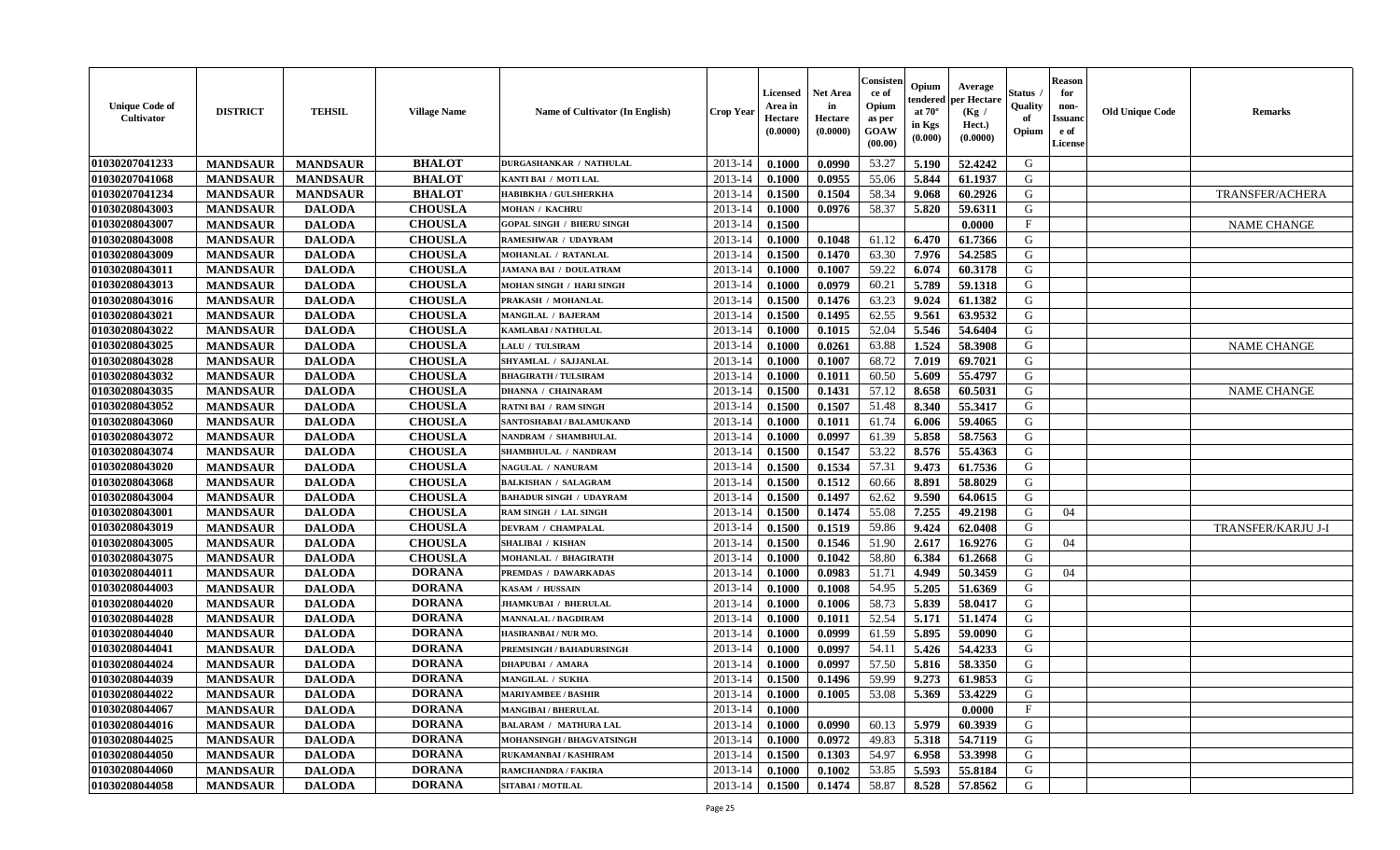| <b>Unique Code of</b><br>Cultivator | <b>DISTRICT</b> | <b>TEHSIL</b> | <b>Village Name</b> | <b>Name of Cultivator (In English)</b> | <b>Crop Year</b> | <b>Licensed</b><br>Area in<br>Hectare<br>(0.0000) | Net Area<br>in<br>Hectare<br>(0.0000) | Consiste<br>ce of<br>Opium<br>as per<br>GOAW<br>(00.00) | Opium<br>endereo<br>at 70°<br>in Kgs<br>(0.000) | Average<br>er Hectare<br>(Kg /<br>Hect.)<br>(0.0000) | Status<br>Quality<br>of<br>Opium | <b>Reason</b><br>for<br>non-<br><b>Issuand</b><br>e of<br><b>License</b> | <b>Old Unique Code</b> | Remarks                      |
|-------------------------------------|-----------------|---------------|---------------------|----------------------------------------|------------------|---------------------------------------------------|---------------------------------------|---------------------------------------------------------|-------------------------------------------------|------------------------------------------------------|----------------------------------|--------------------------------------------------------------------------|------------------------|------------------------------|
| 01030208044005                      | <b>MANDSAUR</b> | <b>DALODA</b> | <b>DORANA</b>       | <b>BILAL HUSEN / ISMAIL</b>            | 2013-14          | 0.1000                                            | 0.0911                                | 55.02                                                   | 4.857                                           | 53.3150                                              | G                                |                                                                          |                        |                              |
| 01030208044070                      | <b>MANDSAUR</b> | <b>DALODA</b> | <b>DORANA</b>       | <b>SHERSHAH / HABIB SHAH</b>           | 2013-14          | 0.1000                                            |                                       |                                                         |                                                 | 0.0000                                               | F                                |                                                                          |                        |                              |
| 01030208044021                      | <b>MANDSAUR</b> | <b>DALODA</b> | <b>DORANA</b>       | MANGILAL / BAGDIRAM                    | 2013-14          | 0.1500                                            | 0.1533                                | 54.39                                                   | 8.508                                           | 55.4990                                              | G                                |                                                                          |                        |                              |
| 01030208044032                      | <b>MANDSAUR</b> | <b>DALODA</b> | <b>DORANA</b>       | <b>KAMLESH / RATAN</b>                 | 2013-14          | 0.1500                                            | 0.1528                                | 55.72                                                   | 8.231                                           | 53.8678                                              | G                                |                                                                          |                        |                              |
| 01030208045001                      | <b>MANDSAUR</b> | <b>DALODA</b> | <b>FATEHGARH</b>    | <b>NAGULAL / NATHULAL</b>              | 2013-14          | 0.1000                                            | 0.1012                                | 52.31                                                   | 5.336                                           | 52.7273                                              | G                                |                                                                          |                        |                              |
| 01030208045002                      | <b>MANDSAUR</b> | <b>DALODA</b> | <b>FATEHGARH</b>    | RAMESHACHANDRA / MANSHARAM             | 2013-14          | 0.1000                                            | 0.1019                                | 47.83                                                   | 4.510                                           | 44.2591                                              | G                                | 04                                                                       |                        |                              |
| 01030208045005                      | <b>MANDSAUR</b> | <b>DALODA</b> | <b>FATEHGARH</b>    | NANDALAL / SHAVLAL                     | 2013-14          | 0.1000                                            | 0.0944                                | 45.40                                                   | 3.956                                           | 41.9068                                              | G                                | 04                                                                       |                        |                              |
| 01030208045024                      | <b>MANDSAUR</b> | <b>DALODA</b> | <b>FATEHGARH</b>    | <b>BANSHILAL NANURAM</b>               | 2013-14          | 0.1500                                            | 0.1505                                | 58.01                                                   | 8.329                                           | 55.3422                                              | G                                |                                                                          |                        |                              |
| 01030208045025                      | <b>MANDSAUR</b> | <b>DALODA</b> | <b>FATEHGARH</b>    | KARULAL / JAGANNATH                    | 2013-14          | 0.1000                                            | 0.1009                                | 48.91                                                   | 3.249                                           | 32.2002                                              | G                                | 04                                                                       |                        |                              |
| 01030208045010                      | <b>MANDSAUR</b> | <b>DALODA</b> | <b>FATEHGARH</b>    | RAMKANYABAI / RAMCHANDRA               | 2013-14          | 0.1500                                            | 0.1512                                | 57.77                                                   | 8.888                                           | 58.7831                                              | G                                |                                                                          |                        |                              |
| 01030208045017                      | <b>MANDSAUR</b> | <b>DALODA</b> | <b>FATEHGARH</b>    | RAJARAM / SITARAM                      | 2013-14          | 0.1500                                            | 0.1481                                | 39.47                                                   | 4.020                                           | 27.1438                                              | G                                | 04                                                                       | 01030207035055         |                              |
| 01030208047003                      | <b>MANDSAUR</b> | <b>DALODA</b> | <b>GYANPURA</b>     | <b>GANGARAM / BHANVARLAL</b>           | 2013-14          | 0.1500                                            | 0.0740                                | 57.26                                                   | 4.425                                           | 59.7973                                              | G                                |                                                                          |                        |                              |
| 01030208047001                      | <b>MANDSAUR</b> | <b>DALODA</b> | <b>GYANPURA</b>     | <b>KAMLABAI/SULEMAN</b>                | 2013-14          | 0.1000                                            | 0.0950                                | 60.38                                                   | 6.245                                           | 65.7368                                              | G                                |                                                                          |                        |                              |
| 01030208047008                      | <b>MANDSAUR</b> | <b>DALODA</b> | <b>GYANPURA</b>     | VAJERAM / PYARCHANDRA                  | 2013-14          | 0.1000                                            | 0.1003                                | 51.53                                                   | 5.190                                           | 51.7448                                              | ${\bf G}$                        |                                                                          |                        |                              |
| 01030208047011                      | <b>MANDSAUR</b> | <b>DALODA</b> | <b>GYANPURA</b>     | <b>GOTAMLAL / LAKSHMAN</b>             | 2013-14          | 0.1000                                            | 0.1003                                | 48.95                                                   | 5.350                                           | 53.3400                                              | G                                |                                                                          |                        |                              |
| 01030208047015                      | <b>MANDSAUR</b> | <b>DALODA</b> | <b>GYANPURA</b>     | <b>GOVINDRAM / UDA</b>                 | 2013-14          | 0.1500                                            | 0.1475                                | 47.37                                                   | 7.004                                           | 47.4847                                              | G                                | 04                                                                       |                        |                              |
| 01030208047002                      | <b>MANDSAUR</b> | <b>DALODA</b> | <b>GYANPURA</b>     | <b>GORISHANKAR / GANGARAM</b>          | 2013-14          | 0.1000                                            | 0.0917                                | 64.71                                                   | 5.815                                           | 63.4133                                              | G                                |                                                                          |                        |                              |
| 01030208047004                      | <b>MANDSAUR</b> | <b>DALODA</b> | <b>GYANPURA</b>     | <b>UDAYRAM / GANGARAM</b>              | 2013-14          | 0.1000                                            | 0.1037                                | 57.22                                                   | 6.180                                           | 59.5950                                              | G                                |                                                                          |                        |                              |
| 01030208047010                      | <b>MANDSAUR</b> | <b>DALODA</b> | <b>GYANPURA</b>     | PANNALAL / BHANVARLAL                  | 2013-14          | 0.1500                                            | 0.1455                                | 63.02                                                   | 9.363                                           | 64.3505                                              | G                                |                                                                          |                        |                              |
| 01030208047006                      | <b>MANDSAUR</b> | <b>DALODA</b> | <b>GYANPURA</b>     | <b>JUJHAR / BALU</b>                   | 2013-14          | 0.1000                                            | 0.0992                                | 51.55                                                   | 5.008                                           | 50.4839                                              | G                                | 04                                                                       |                        |                              |
| 01030208047025                      | <b>MANDSAUR</b> | <b>DALODA</b> | <b>GYANPURA</b>     | MANGILAL / NANURAM                     | 2013-14          | 0.1000                                            | 0.1041                                | 54.04                                                   | 5.890                                           | 56.5802                                              | G                                |                                                                          |                        |                              |
| 01030208047020                      | <b>MANDSAUR</b> | <b>DALODA</b> | <b>GYANPURA</b>     | AKSHMINARAYAN / VAJERAM                | 2013-14          | 0.1500                                            | 0.1481                                | 56.12                                                   | 8.354                                           | 56.4078                                              | G                                |                                                                          |                        |                              |
| 01030208049018                      | <b>MANDSAUR</b> | <b>DALODA</b> | <b>HANUMANTI</b>    | KISHANLAL / KASHIRAM                   | 2013-14          | 0.1000                                            | 0.0992                                | 64.79                                                   | 6.359                                           | 64.1028                                              | G                                |                                                                          |                        |                              |
| 01030208049003                      | <b>MANDSAUR</b> | <b>DALODA</b> | <b>HANUMANTI</b>    | SHYAMSUNDAR / KISHANLAL                | 2013-14          | 0.1000                                            | 0.0995                                | 67.95                                                   | 6.630                                           | 66.6332                                              | G                                |                                                                          |                        |                              |
| 01030208049008                      | <b>MANDSAUR</b> | <b>DALODA</b> | <b>HANUMANTI</b>    | <b>JUJHARSINGH / BHANVARSINGH</b>      | 2013-14          | 0.1000                                            | 0.1033                                | 65.93                                                   | 6.894                                           | 66.7377                                              | G                                |                                                                          |                        |                              |
| 01030208049010                      | <b>MANDSAUR</b> | <b>DALODA</b> | <b>HANUMANTI</b>    | RAMPRASAD / MADHODAS                   | 2013-14          | 0.1500                                            | 0.1475                                | 65.96                                                   | 9.272                                           | 62.8610                                              | G                                |                                                                          |                        |                              |
| 01030208049013                      | <b>MANDSAUR</b> | <b>DALODA</b> | <b>HANUMANTI</b>    | MOHANLAL / JAGDISH                     | 2013-14          | 0.1500                                            | 0.1448                                | 67.23                                                   | 9.825                                           | 67.8522                                              | G                                |                                                                          |                        |                              |
| 01030208049016                      | <b>MANDSAUR</b> | <b>DALODA</b> | <b>HANUMANTI</b>    | <b>GOPAL / BHERULAL</b>                | 2013-14          | 0.1000                                            | 0.1036                                | 56.01                                                   | 5.313                                           | 51.2838                                              | G                                |                                                                          |                        |                              |
| 01030208049017                      | <b>MANDSAUR</b> | <b>DALODA</b> | <b>HANUMANTI</b>    | <b>DHAPUBAI/BHERULAL</b>               | 2013-14          | 0.1000                                            | 0.1019                                | 67.35                                                   | 6.187                                           | 60.7164                                              | G                                |                                                                          |                        |                              |
| 01030208049021                      | <b>MANDSAUR</b> | <b>DALODA</b> | <b>HANUMANTI</b>    | RAMRATAN / MANGILAL                    | 2013-14          | 0.1500                                            | 0.1519                                | 61.72                                                   | 9.108                                           | 59.9605                                              | G                                |                                                                          |                        |                              |
| 01030208049022                      | <b>MANDSAUR</b> | <b>DALODA</b> | <b>HANUMANTI</b>    | <b>VENIRAM / FULCHAND</b>              | 2013-14          | 0.1000                                            | 0.1026                                | 61.12                                                   | 6.060                                           | 59.0643                                              | G                                |                                                                          |                        |                              |
| 01030208049025                      | <b>MANDSAUR</b> | <b>DALODA</b> | <b>HANUMANTI</b>    | JAGANNATH / MADHULAL                   | 2013-14          | 0.1500                                            | 0.1448                                | 63.36                                                   | 8.852                                           | 61.1326                                              | G                                |                                                                          |                        |                              |
| 01030208049039                      | <b>MANDSAUR</b> | <b>DALODA</b> | <b>HANUMANTI</b>    | <b>SHANTIBAI / JAGDISH</b>             | 2013-14          | 0.1000                                            | 0.0958                                | 65.41                                                   | 6.326                                           | 66.0334                                              | G                                |                                                                          |                        |                              |
| 01030208049040                      | <b>MANDSAUR</b> | <b>DALODA</b> | <b>HANUMANTI</b>    | LAXMAN SINGH / MANGU SINGH             | 2013-14          | 0.1000                                            | 0.1009                                | 54.92                                                   | 5.170                                           | 51.2389                                              | G                                |                                                                          |                        |                              |
| 01030208049041                      | <b>MANDSAUR</b> | <b>DALODA</b> | <b>HANUMANTI</b>    | RAGHUVIRSINGH / AMARSINGH              | 2013-14          | 0.1500                                            | 0.1489                                | 60.64                                                   | 8.853                                           | 59.4560                                              | G                                |                                                                          |                        |                              |
| 01030208049042                      | <b>MANDSAUR</b> | <b>DALODA</b> | <b>HANUMANTI</b>    | SALAGRAM / BHANVARLAL                  | 2013-14          | 0.1000                                            | 0.1027                                | 63.86                                                   | 6.696                                           | 65.1996                                              | G                                |                                                                          |                        |                              |
| 01030208049043                      | <b>MANDSAUR</b> | <b>DALODA</b> | <b>HANUMANTI</b>    | RAMCHANDRA / MOTILAL                   | 2013-14          | 0.1000                                            | 0.1005                                | 67.64                                                   | 6.377                                           | 63.4527                                              | G                                |                                                                          |                        |                              |
| 01030208049044                      | <b>MANDSAUR</b> | <b>DALODA</b> | <b>HANUMANTI</b>    | MUKESHKUMAR / RAMRATAN                 | 2013-14          | 0.1000                                            | 0.0971                                | 63.36                                                   | 6.119                                           | 63.0175                                              | G                                |                                                                          |                        |                              |
| 01030208049046                      | <b>MANDSAUR</b> | <b>DALODA</b> | <b>HANUMANTI</b>    | BADRILAL / KANHAIYALAL                 | 2013-14          | 0.1500                                            | 0.1523                                | 63.28                                                   | 9.040                                           | 59.3565                                              | G                                |                                                                          |                        | TRANSFER/GURADIYA<br>LALMUHA |
| 01030208049006                      | <b>MANDSAUR</b> | <b>DALODA</b> | <b>HANUMANTI</b>    | <b>SURESHCHANDRA / RAMRATAN</b>        | 2013-14          | 0.1500                                            | 0.1512                                | 65.52                                                   | 9.781                                           | 64.6892                                              | G                                |                                                                          |                        |                              |
| 01030208049014                      | <b>MANDSAUR</b> | <b>DALODA</b> | <b>HANUMANTI</b>    | <b>KASHIRAM / DHANNA</b>               | 2013-14          | 0.1000                                            | 0.1024                                | 58.12                                                   | 5.845                                           | 57.0801                                              | G                                |                                                                          |                        |                              |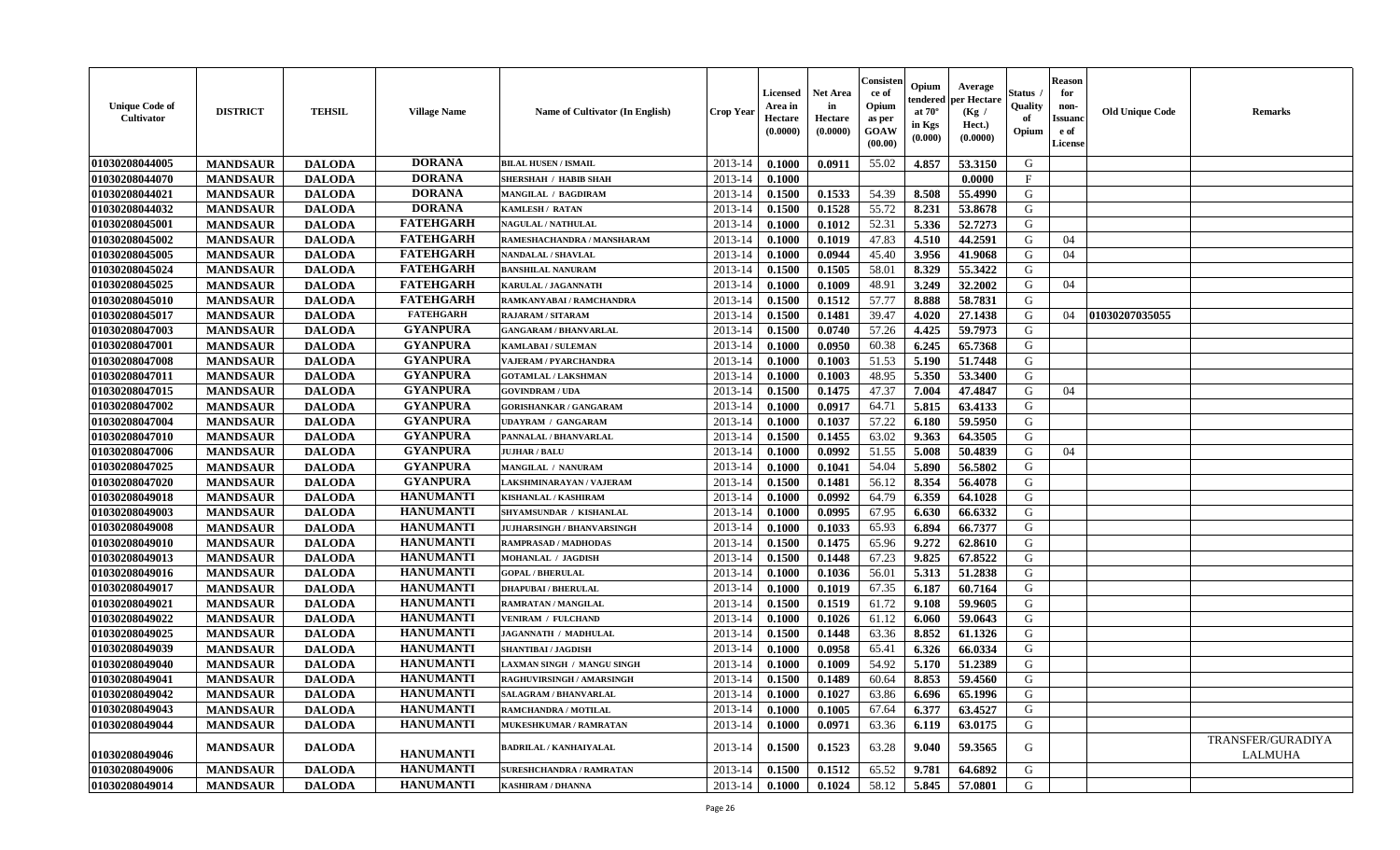| <b>Unique Code of</b><br><b>Cultivator</b> | <b>DISTRICT</b> | <b>TEHSIL</b> | <b>Village Name</b> | Name of Cultivator (In English) | <b>Crop Year</b> | <b>Licensed</b><br>Area in<br>Hectare<br>(0.0000) | <b>Net Area</b><br>in<br>Hectare<br>(0.0000) | Consister<br>ce of<br>Opium<br>as per<br><b>GOAW</b><br>(00.00) | Opium<br>endered<br>at $70^\circ$<br>in Kgs<br>$(\mathbf{0.000})$ | Average<br>per Hectare<br>(Kg /<br>Hect.)<br>(0.0000) | Status<br>Quality<br>of<br>Opium | <b>Reason</b><br>for<br>non-<br><b>Issuano</b><br>e of<br>License | <b>Old Unique Code</b> | <b>Remarks</b>     |
|--------------------------------------------|-----------------|---------------|---------------------|---------------------------------|------------------|---------------------------------------------------|----------------------------------------------|-----------------------------------------------------------------|-------------------------------------------------------------------|-------------------------------------------------------|----------------------------------|-------------------------------------------------------------------|------------------------|--------------------|
| 01030208049015                             | <b>MANDSAUR</b> | <b>DALODA</b> | <b>HANUMANTI</b>    | LAXMINARAYAN / BHANWARLAL       | 2013-14          | 0.1000                                            | 0.1017                                       | 58.33                                                           | 5.858                                                             | 57.6008                                               | G                                |                                                                   |                        |                    |
| 01030208049019                             | <b>MANDSAUR</b> | <b>DALODA</b> | <b>HANUMANTI</b>    | KANHAIYALAL / HARLAL            | 2013-14          | 0.1000                                            | 0.0999                                       | 64.46                                                           | 6.197                                                             | 62.0320                                               | G                                |                                                                   |                        |                    |
| 01030208049020                             | <b>MANDSAUR</b> | <b>DALODA</b> | <b>HANUMANTI</b>    | RAMRATAN / RAMLAL               | 2013-14          | 0.1500                                            | 0.1442                                       | 70.33                                                           | 10.128                                                            | 70.2358                                               | G                                |                                                                   |                        |                    |
| 01030208049049                             | <b>MANDSAUR</b> | <b>DALODA</b> | <b>HANUMANTI</b>    | <b>RAMESHVAR / RAGHUNATH</b>    | 2013-14          | 0.1000                                            | 0.0999                                       | 58.38                                                           | 5.746                                                             | 57.5175                                               | G                                |                                                                   |                        |                    |
| 01030208049036                             | <b>MANDSAUR</b> | <b>DALODA</b> | <b>HANUMANTI</b>    | PREMCHAND / VAJERAM             | 2013-14          | 0.1000                                            | 0.1006                                       | 62.66                                                           | 6.409                                                             | 63.7078                                               | G                                |                                                                   |                        | <b>NAME CHANGE</b> |
| 01030208049050                             | <b>MANDSAUR</b> | <b>DALODA</b> | <b>HANUMANTI</b>    | MANGILAL / PUNAMCHANDRA         | 2013-14          | 0.1500                                            | 0.1408                                       | 59.76                                                           | 8.879                                                             | 63.0611                                               | G                                |                                                                   |                        |                    |
| 01030208049051                             | <b>MANDSAUR</b> | <b>DALODA</b> | <b>HANUMANTI</b>    | NANDKISHOR / RAMESHWAR          | 2013-14          | 0.1500                                            | 0.1464                                       | 57.67                                                           | 8.988                                                             | 61.3934                                               | G                                |                                                                   |                        |                    |
| 01030208049052                             | <b>MANDSAUR</b> | <b>DALODA</b> | <b>HANUMANTI</b>    | <b>BHERULAL / HIRALAL</b>       | 2013-14          | 0.1000                                            | 0.1025                                       | 59.63                                                           | 5.937                                                             | 57.9220                                               | G                                |                                                                   |                        |                    |
| 01030208049053                             | <b>MANDSAUR</b> | <b>DALODA</b> | <b>HANUMANTI</b>    | LAKSHMINARAYAN / RAMLAL         | 2013-14          | 0.1500                                            | 0.1517                                       | 61.31                                                           | 9.179                                                             | 60.5076                                               | G                                |                                                                   |                        |                    |
| 01030208049005                             | <b>MANDSAUR</b> | <b>DALODA</b> | <b>HANUMANTI</b>    | MANMOHAN / LAKSHMINARAYAN       | 2013-14          | 0.1500                                            | 0.1484                                       | 55.99                                                           | 8.191                                                             | 55.1954                                               | G                                |                                                                   |                        |                    |
| 01030208049024                             | <b>MANDSAUR</b> | <b>DALODA</b> | <b>HANUMANTI</b>    | <b>BHAGIRATH / GOTAMLAL</b>     | 2013-14          | 0.1500                                            | 0.1513                                       | 63.55                                                           | 9.778                                                             | 64.6266                                               | G                                |                                                                   |                        |                    |
| 01030208049054                             | <b>MANDSAUR</b> | <b>DALODA</b> | <b>HANUMANTI</b>    | <b>NAVALRAM / RAMLAL</b>        | 2013-14          | 0.1000                                            | 0.0990                                       | 67.38                                                           | 6.728                                                             | 67.9596                                               | G                                |                                                                   |                        |                    |
| 01030208049057                             | <b>MANDSAUR</b> | <b>DALODA</b> | <b>HANUMANTI</b>    | <b>MANOHARLAL / NAVALRAM</b>    | 2013-14          | 0.1500                                            | 0.1416                                       | 65.94                                                           | 9.203                                                             | 64.9929                                               | G                                |                                                                   |                        |                    |
| 01030208049001                             | <b>MANDSAUR</b> | <b>DALODA</b> | <b>HANUMANTI</b>    | YASHODABAI / MADANLAL           | 2013-14          | 0.1500                                            | 0.1527                                       | 71.85                                                           | 10.695                                                            | 70.0393                                               | G                                |                                                                   |                        |                    |
| 01030208050001                             | <b>MANDSAUR</b> | <b>DALODA</b> | <b>JAWASIYA</b>     | <b>BALKRISHAN / MAGANIRAM</b>   | 2013-14          | 0.1500                                            | 0.1388                                       | 60.77                                                           | 9.784                                                             | 70.4899                                               | G                                |                                                                   |                        |                    |
| 01030208050002                             | <b>MANDSAUR</b> | <b>DALODA</b> | <b>JAWASIYA</b>     | <b>GOPAL / NATHU</b>            | 2013-14          | 0.1000                                            | 0.1023                                       | 55.92                                                           | 5.943                                                             | 58.0938                                               | G                                |                                                                   |                        |                    |
| 01030208050003                             | <b>MANDSAUR</b> | <b>DALODA</b> | <b>JAWASIYA</b>     | <b>GENDALAL / MAGANIRAM</b>     | 2013-14          | 0.1500                                            | 0.1458                                       | 60.33                                                           | 9.455                                                             | 64.8491                                               | G                                |                                                                   |                        |                    |
| 01030208050010                             | <b>MANDSAUR</b> | <b>DALODA</b> | <b>JAWASIYA</b>     | PRAHLAD / BALARAM               | 2013-14          | 0.1500                                            | 0.1457                                       | 54.46                                                           | 8.138                                                             | 55.8545                                               | G                                | 11                                                                |                        |                    |
| 01030208050011                             | <b>MANDSAUR</b> | <b>DALODA</b> | <b>JAWASIYA</b>     | DASHRATH / LAXMINARAYAN         | 2013-14          | 0.1500                                            | 0.1354                                       | 55.55                                                           | 7.563                                                             | 55.8567                                               | G                                |                                                                   |                        |                    |
| 01030208050015                             | <b>MANDSAUR</b> | <b>DALODA</b> | <b>JAWASIYA</b>     | RADHESHYAM / GANGARAM           | 2013-14          | 0.1000                                            | 0.0950                                       | 63.65                                                           | 6.301                                                             | 66.3263                                               | G                                |                                                                   |                        |                    |
| 01030208050016                             | <b>MANDSAUR</b> | <b>DALODA</b> | <b>JAWASIYA</b>     | NIRBHAYRAM / BALARAM            | 2013-14          | 0.1500                                            | 0.1500                                       | 62.05                                                           | 9.308                                                             | 62.0533                                               | G                                |                                                                   |                        |                    |
| 01030208050020                             | <b>MANDSAUR</b> | <b>DALODA</b> | <b>JAWASIYA</b>     | PRABHULAL / RAMLAL              | 2013-14          | 0.1500                                            | 0.1500                                       | 60.20                                                           | 9.744                                                             | 64.9600                                               | G                                |                                                                   |                        |                    |
| 01030208050021                             | <b>MANDSAUR</b> | <b>DALODA</b> | <b>JAWASIYA</b>     | <b>BHERULAL / RATANLAL</b>      | 2013-14          | 0.1000                                            | 0.1000                                       | 56.63                                                           | 5.687                                                             | 56.8700                                               | G                                |                                                                   |                        |                    |
| 01030208050022                             | <b>MANDSAUR</b> | <b>DALODA</b> | <b>JAWASIYA</b>     | JASVANT / LAXMINARAYAN          | 2013-14          | 0.1000                                            | 0.0930                                       | 55.19                                                           | 5.235                                                             | 56.2903                                               | G                                |                                                                   |                        |                    |
| 01030208050024                             | <b>MANDSAUR</b> | <b>DALODA</b> | <b>JAWASIYA</b>     | RAMLAL / GANESHRAM              | 2013-14          | 0.1500                                            | 0.1496                                       | 47.87                                                           | 7.940                                                             | 53.0749                                               | G                                |                                                                   |                        |                    |
| 01030208050025                             | <b>MANDSAUR</b> | <b>DALODA</b> | <b>JAWASIYA</b>     | JAWAHARLAL / MOHANLAL           | 2013-14          | 0.1000                                            | 0.1008                                       | 57.44                                                           | 5.769                                                             | 57.2321                                               | G                                |                                                                   |                        |                    |
| 01030208050027                             | <b>MANDSAUR</b> | <b>DALODA</b> | <b>JAWASIYA</b>     | <b>KESHURAM / DEVA</b>          | 2013-14          | 0.1500                                            | 0.1472                                       | 55.14                                                           | 8.980                                                             | 61.0054                                               | G                                |                                                                   |                        |                    |
| 01030208050029                             | <b>MANDSAUR</b> | <b>DALODA</b> | <b>JAWASIYA</b>     | SHYAMSUNDAR / NATHULAL          | 2013-14          | 0.1500                                            | 0.1454                                       | 59.38                                                           | 9.374                                                             | 64.4704                                               | G                                |                                                                   |                        |                    |
| 01030208050030                             | <b>MANDSAUR</b> | <b>DALODA</b> | <b>JAWASIYA</b>     | RAMESHCHANDRA / BALARAM         | 2013-14          | 0.1500                                            | 0.1408                                       | 53.79                                                           | 9.359                                                             | 66.4702                                               | G                                |                                                                   |                        |                    |
| 01030208050031                             | <b>MANDSAUR</b> | <b>DALODA</b> | <b>JAWASIYA</b>     | <b>BALARAM / BHAGIRATH</b>      | 2013-14          | 0.1500                                            | 0.1463                                       | 54.28                                                           | 8.708                                                             | 59.5215                                               | G                                |                                                                   |                        |                    |
| 01030208050032                             | <b>MANDSAUR</b> | <b>DALODA</b> | <b>JAWASIYA</b>     | <b>SHANTIBAI / BAPULAL</b>      | 2013-14          | 0.1500                                            | 0.1468                                       | 54.22                                                           | 8.644                                                             | 58.8828                                               | G                                |                                                                   |                        |                    |
| 01030208050035                             | <b>MANDSAUR</b> | <b>DALODA</b> | <b>JAWASIYA</b>     | <b>AMBALAL / SHRILAL</b>        | 2013-14          | 0.1500                                            | 0.1508                                       | 55.89                                                           | 8.767                                                             | 58.1366                                               | G                                |                                                                   |                        | <b>NAME CHANGE</b> |
| 01030208050037                             | <b>MANDSAUR</b> | <b>DALODA</b> | <b>JAWASIYA</b>     | <b>LILABAI / DEVRAM</b>         | 2013-14          | 0.1500                                            | 0.1446                                       | 47.01                                                           | 6.481                                                             | 44.8202                                               | G                                | 04                                                                |                        |                    |
| 01030208050039                             | <b>MANDSAUR</b> | <b>DALODA</b> | <b>JAWASIYA</b>     | <b>BHERULAL / BHANWARLAL</b>    | 2013-14          | 0.1500                                            | 0.1538                                       | 66.66                                                           | 9.961                                                             | 64.7659                                               | G                                |                                                                   |                        |                    |
| 01030208050040                             | <b>MANDSAUR</b> | <b>DALODA</b> | <b>JAWASIYA</b>     | PANNALAL / SHOBHARAM            | 2013-14          | 0.1000                                            | 0.0990                                       | 55.60                                                           | 5.798                                                             | 58.5657                                               | G                                |                                                                   |                        |                    |
| 01030208050047                             | <b>MANDSAUR</b> | <b>DALODA</b> | <b>JAWASIYA</b>     | <b>BHERA / KANIRAM</b>          | $2013-14$ 0.1500 |                                                   | 0.1490                                       | 54.96                                                           | 7.906                                                             | 53.0604                                               | G                                |                                                                   |                        |                    |
| 01030208050053                             | <b>MANDSAUR</b> | <b>DALODA</b> | <b>JAWASIYA</b>     | <b>CHATURBHUJ / NANURAM</b>     | 2013-14          | 0.1500                                            | 0.1464                                       | 51.88                                                           | 7.923                                                             | 54.1189                                               | $\blacksquare$                   | 02                                                                |                        |                    |
| 01030208050058                             | <b>MANDSAUR</b> | <b>DALODA</b> | <b>JAWASIYA</b>     | MOHANLAL / KISHANLAL            | 2013-14          | 0.1500                                            | 0.1502                                       | 57.37                                                           | 9.376                                                             | 62.4234                                               | G                                |                                                                   |                        |                    |
| 01030208050060                             | <b>MANDSAUR</b> | <b>DALODA</b> | <b>JAWASIYA</b>     | <b>KACHRU / ONKAR</b>           | 2013-14          | 0.1500                                            | 0.1482                                       | 62.84                                                           | 9.893                                                             | 66.7544                                               | G                                |                                                                   |                        |                    |
| 01030208050069                             | <b>MANDSAUR</b> | <b>DALODA</b> | <b>JAWASIYA</b>     | <b>BHAGATRAM / BALARAM</b>      | 2013-14          | 0.1500                                            | 0.1444                                       | 63.67                                                           | 9.787                                                             | 67,7770                                               | G                                |                                                                   |                        |                    |
| 01030208050070                             | <b>MANDSAUR</b> | <b>DALODA</b> | <b>JAWASIYA</b>     | MOHANLAL / JAGDISH              | 2013-14          | 0.1500                                            | 0.1435                                       | 54.70                                                           | 8.299                                                             | 57.8328                                               | G                                |                                                                   |                        |                    |
| 01030208050072                             | <b>MANDSAUR</b> | <b>DALODA</b> | <b>JAWASIYA</b>     | SHANKARLAL / KAWARLAL(REWA)     | 2013-14          | 0.1500                                            | 0.1504                                       | 54.59                                                           | 8.087                                                             | 53.7699                                               | G                                |                                                                   |                        |                    |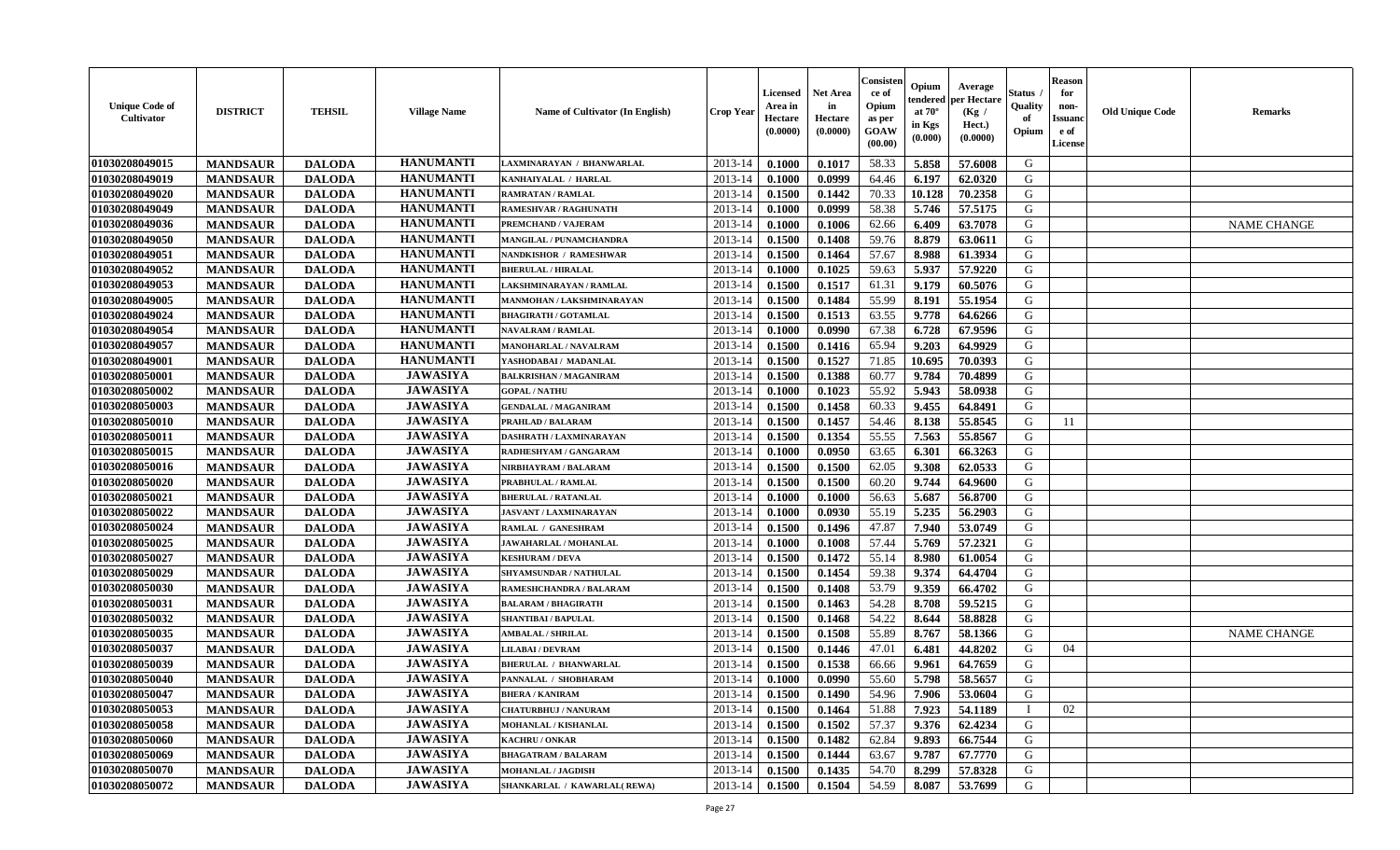| <b>Unique Code of</b><br>Cultivator | <b>DISTRICT</b> | <b>TEHSIL</b> | <b>Village Name</b> | Name of Cultivator (In English) | <b>Crop Year</b> | <b>Licensed</b><br>Area in<br>Hectare<br>(0.0000) | <b>Net Area</b><br>in<br>Hectare<br>(0.0000) | Consister<br>ce of<br>Opium<br>as per<br>GOAW<br>(00.00) | Opium<br>endered<br>at $70^\circ$<br>in Kgs<br>(0.000) | Average<br>per Hectare<br>(Kg /<br>Hect.)<br>(0.0000) | <b>Status</b><br>Quality<br>of<br>Opium | <b>Reason</b><br>for<br>non-<br><b>Issuand</b><br>e of<br>License | <b>Old Unique Code</b> | <b>Remarks</b>     |
|-------------------------------------|-----------------|---------------|---------------------|---------------------------------|------------------|---------------------------------------------------|----------------------------------------------|----------------------------------------------------------|--------------------------------------------------------|-------------------------------------------------------|-----------------------------------------|-------------------------------------------------------------------|------------------------|--------------------|
| 01030208050074                      | <b>MANDSAUR</b> | <b>DALODA</b> | <b>JAWASIYA</b>     | <b>BAPULAL / BALARAM</b>        | 2013-14          | 0.1500                                            | 0.1387                                       | 57.44                                                    | 8.624                                                  | 62.1774                                               | G                                       |                                                                   |                        |                    |
| 01030208050077                      | <b>MANDSAUR</b> | <b>DALODA</b> | <b>JAWASIYA</b>     | <b>JMMEDRAM / KISHANLAL</b>     | 2013-14          | 0.1500                                            | 0.1480                                       | 60.95                                                    | 9.543                                                  | 64.4797                                               | G                                       |                                                                   |                        |                    |
| 01030208050078                      | <b>MANDSAUR</b> | <b>DALODA</b> | <b>JAWASIYA</b>     | <b>DASHRATH / PYARCHAND</b>     | 2013-14          | 0.1500                                            | 0.1499                                       | 60.50                                                    | 9.205                                                  | 61.4076                                               | G                                       |                                                                   |                        |                    |
| 01030208050079                      | <b>MANDSAUR</b> | <b>DALODA</b> | <b>JAWASIYA</b>     | PRAKASH / CHAMPALAL             | 2013-14          | 0.1000                                            | 0.1022                                       | 62.12                                                    | 6.869                                                  | 67.2114                                               | G                                       |                                                                   |                        |                    |
| 01030208050084                      | <b>MANDSAUR</b> | <b>DALODA</b> | <b>JAWASIYA</b>     | <b>BALARAM / GORDHAN</b>        | 2013-14          | 0.1500                                            | 0.1500                                       | 63.28                                                    | 9.139                                                  | 60.9267                                               | G                                       |                                                                   |                        |                    |
| 01030208050085                      | <b>MANDSAUR</b> | <b>DALODA</b> | <b>JAWASIYA</b>     | MADANLAL / KANWARLAL            | 2013-14          | 0.1500                                            | 0.1505                                       | 60.55                                                    | 9.472                                                  | 62.9369                                               | G                                       |                                                                   |                        |                    |
| 01030208050086                      | <b>MANDSAUR</b> | <b>DALODA</b> | <b>JAWASIYA</b>     | RAMKANYABAI / PRITHVIRAJ        | 2013-14          | 0.1500                                            | 0.1515                                       | 54.17                                                    | 8.721                                                  | 57.5644                                               | ${\bf G}$                               |                                                                   |                        |                    |
| 01030208050087                      | <b>MANDSAUR</b> | <b>DALODA</b> | <b>JAWASIYA</b>     | <b>BHANWARLAL / HIRALAL</b>     | 2013-14          | 0.1000                                            |                                              |                                                          |                                                        | 0.0000                                                | $\mathbf F$                             |                                                                   |                        |                    |
| 01030208050088                      | <b>MANDSAUR</b> | <b>DALODA</b> | <b>JAWASIYA</b>     | SHANKARLAL / KANWARLAL          | 2013-14          | 0.1500                                            | 0.1462                                       | 58.28                                                    | 9.008                                                  | 61.6142                                               | G                                       |                                                                   |                        |                    |
| 01030208050090                      | <b>MANDSAUR</b> | <b>DALODA</b> | <b>JAWASIYA</b>     | <b>GENDALAL / KANWARLAL</b>     | 2013-14          | 0.1500                                            | 0.1520                                       | 60.99                                                    | 9.088                                                  | 59.7895                                               | G                                       |                                                                   |                        |                    |
| 01030208050091                      | <b>MANDSAUR</b> | <b>DALODA</b> | <b>JAWASIYA</b>     | <b>SAMPAT BAI / BHAGATRAM</b>   | 2013-14          | 0.1500                                            | 0.1428                                       | 62.04                                                    | 9.368                                                  | 65.6022                                               | $\mathbf G$                             |                                                                   |                        |                    |
| 01030208050092                      | <b>MANDSAUR</b> | <b>DALODA</b> | <b>JAWASIYA</b>     | KASTURCHAND / DHURA             | 2013-14          | 0.1500                                            | 0.1520                                       | 57.51                                                    | 8.824                                                  | 58.0526                                               | G                                       |                                                                   |                        |                    |
| 01030208050093                      | <b>MANDSAUR</b> | <b>DALODA</b> | <b>JAWASIYA</b>     | <b>BALARAM / SURATRAM</b>       | 2013-14          | 0.1500                                            | 0.1530                                       | 59.64                                                    | 9.926                                                  | 64.8758                                               | G                                       |                                                                   |                        |                    |
| 01030208050094                      | <b>MANDSAUR</b> | <b>DALODA</b> | <b>JAWASIYA</b>     | <b>MANGILAL / DEVA</b>          | 2013-14          | 0.1000                                            | 0.0986                                       | 60.46                                                    | 5.614                                                  | 56.9371                                               | G                                       |                                                                   |                        |                    |
| 01030208050095                      | <b>MANDSAUR</b> | <b>DALODA</b> | <b>JAWASIYA</b>     | RAMESHCHNDRA / MOTILAL          | 2013-14          | 0.1500                                            | 0.1504                                       | 59.23                                                    | 8.817                                                  | 58.6237                                               | G                                       |                                                                   |                        |                    |
| 01030208050098                      | <b>MANDSAUR</b> | <b>DALODA</b> | <b>JAWASIYA</b>     | <b>BALARAM / BAPULAL</b>        | 2013-14          | 0.1000                                            | 0.0961                                       | 54.48                                                    | 5.432                                                  | 56.5245                                               | G                                       |                                                                   |                        |                    |
| 01030208050099                      | <b>MANDSAUR</b> | <b>DALODA</b> | <b>JAWASIYA</b>     | MANGILAL / GENDALAL             | 2013-14          | 0.1000                                            | 0.1008                                       | 59.46                                                    | 6.158                                                  | 61.0913                                               | G                                       |                                                                   |                        |                    |
| 01030208050101                      | <b>MANDSAUR</b> | <b>DALODA</b> | <b>JAWASIYA</b>     | PYARCHAND / NANURAM             | 2013-14          | 0.1500                                            | 0.1479                                       | 56.78                                                    | 9.004                                                  | 60.8790                                               | G                                       |                                                                   |                        |                    |
| 01030208050102                      | <b>MANDSAUR</b> | <b>DALODA</b> | <b>JAWASIYA</b>     | <b>JAWAHARLAL / TEKA</b>        | 2013-14          | 0.1500                                            | 0.1372                                       | 53.57                                                    | 7.645                                                  | 55.7216                                               | G                                       |                                                                   |                        |                    |
| 01030208050104                      | <b>MANDSAUR</b> | <b>DALODA</b> | <b>JAWASIYA</b>     | MANSUKHLAL / PRATHVIRAJ         | 2013-14          | 0.1000                                            | 0.0950                                       | 54.97                                                    | 5.544                                                  | 58.3579                                               | G                                       |                                                                   |                        |                    |
|                                     |                 |               | <b>JAWASIYA</b>     | <b>BADRILAL / NANURAM</b>       |                  |                                                   |                                              |                                                          |                                                        | 63.0567                                               | G                                       |                                                                   |                        |                    |
| 01030208050105                      | <b>MANDSAUR</b> | <b>DALODA</b> | <b>JAWASIYA</b>     |                                 | 2013-14          | 0.1500                                            | 0.1410                                       | 61.50                                                    | 8.891                                                  |                                                       | G                                       |                                                                   |                        |                    |
| 01030208050106                      | <b>MANDSAUR</b> | <b>DALODA</b> | <b>JAWASIYA</b>     | VARDIBAI / MANGILAL             | 2013-14          | 0.1500                                            | 0.1500                                       | 58.54                                                    | 9.567                                                  | 63.7800                                               |                                         |                                                                   |                        |                    |
| 01030208050107                      | <b>MANDSAUR</b> | <b>DALODA</b> |                     | KANCHANBAI / BHAGWATILAL        | 2013-14          | 0.1500                                            | 0.1488                                       | 53.90                                                    | 8.524                                                  | 57.2849                                               | ${\bf G}$                               |                                                                   |                        |                    |
| 01030208050108                      | <b>MANDSAUR</b> | <b>DALODA</b> | <b>JAWASIYA</b>     | KACHRU / DHULIBAI               | 2013-14          | 0.1500                                            | 0.1484                                       | 64.02                                                    | 10.033                                                 | 67.6078                                               | G                                       |                                                                   |                        |                    |
| 01030208050109                      | <b>MANDSAUR</b> | <b>DALODA</b> | <b>JAWASIYA</b>     | <b>MANGILAL / SALAGRAM</b>      | 2013-14          | 0.1500                                            | 0.1511                                       | 62.69                                                    | 8.947                                                  | 59.2124                                               | $\mathbf I$                             | 02                                                                |                        |                    |
| 01030208050110                      | <b>MANDSAUR</b> | <b>DALODA</b> | <b>JAWASIYA</b>     | <b>BALARAM / GULABCHAND</b>     | 2013-14          | 0.1000                                            | 0.0900                                       | 56.40                                                    | 4.649                                                  | 51.6556                                               | G                                       |                                                                   |                        |                    |
| 01030208050111                      | <b>MANDSAUR</b> | <b>DALODA</b> | <b>JAWASIYA</b>     | <b>BHERULAL / DHANNA</b>        | 2013-14          | 0.1500                                            | 0.1524                                       | 61.82                                                    | 9.838                                                  | 64.5538                                               | G                                       |                                                                   |                        |                    |
| 01030208050112                      | <b>MANDSAUR</b> | <b>DALODA</b> | <b>JAWASIYA</b>     | PARMANAND / RAMLAL              | 2013-14          | 0.1500                                            | 0.1500                                       | 55.65                                                    | 8.586                                                  | 57.2400                                               | G                                       |                                                                   |                        |                    |
| 01030208050113                      | <b>MANDSAUR</b> | <b>DALODA</b> | <b>JAWASIYA</b>     | RAMI BAI / VARDALAL             | 2013-14          | 0.1500                                            | 0.1515                                       | 60.42                                                    | 9.391                                                  | 61.9868                                               | G                                       |                                                                   |                        |                    |
| 01030208050114                      | <b>MANDSAUR</b> | <b>DALODA</b> | <b>JAWASIYA</b>     | <b>GANGABAI / DEVRAM</b>        | 2013-14          | 0.1000                                            | 0.0990                                       | 56.57                                                    | 6.021                                                  | 60.8182                                               | G                                       |                                                                   |                        |                    |
| 01030208050116                      | <b>MANDSAUR</b> | <b>DALODA</b> | <b>JAWASIYA</b>     | <b>HIRALAL / DHURA</b>          | 2013-14          | 0.1500                                            | 0.1457                                       | 55.47                                                    | 8.725                                                  | 59.8833                                               | ${\bf G}$                               |                                                                   |                        | <b>NAME CHANGE</b> |
| 01030208050120                      | <b>MANDSAUR</b> | <b>DALODA</b> | <b>JAWASIYA</b>     | <b>MANGILAL / LAXMAN</b>        | 2013-14          | 0.1500                                            | 0.1408                                       | 56.90                                                    | 8.364                                                  | 59.4034                                               | G                                       |                                                                   |                        |                    |
| 01030208050121                      | <b>MANDSAUR</b> | <b>DALODA</b> | <b>JAWASIYA</b>     | <b>AXMIBAI / BHERULAL</b>       | 2013-14          | 0.1000                                            | 0.1007                                       | 58.13                                                    | 5.755                                                  | 57.1500                                               | G                                       |                                                                   |                        | <b>NAME CHANGE</b> |
| 01030208050127                      | <b>MANDSAUR</b> | <b>DALODA</b> | <b>JAWASIYA</b>     | <b>BALARAM / HIRALAL</b>        | 2013-14          | 0.1500                                            | 0.1482                                       | 61.04                                                    | 9.862                                                  | 66.5452                                               | G                                       |                                                                   |                        |                    |
| 01030208050129                      | <b>MANDSAUR</b> | <b>DALODA</b> | <b>JAWASIYA</b>     | <b>NAGULAL / BASANTILAL</b>     | 2013-14          | 0.1500                                            | 0.1496                                       | 50.33                                                    | 7.348                                                  | 49.1176                                               | G                                       | 04                                                                |                        |                    |
| 01030208050130                      | <b>MANDSAUR</b> | <b>DALODA</b> | <b>JAWASIYA</b>     | <b>GANESHRAM / CHAMPALAL</b>    | 2013-14          | 0.1000                                            | 0.1000                                       | 51.11                                                    | 5.571                                                  | 55.7100                                               | G                                       |                                                                   |                        | <b>NAME CHANGE</b> |
| 01030208050133                      | <b>MANDSAUR</b> | <b>DALODA</b> | <b>JAWASIYA</b>     | RADHESHYAM / GORISHANKAR        | 2013-14          | 0.1500                                            | 0.1430                                       | 68.58                                                    | 11.835                                                 | 82.7622                                               | G                                       |                                                                   |                        |                    |
| 01030208050134                      | <b>MANDSAUR</b> | <b>DALODA</b> | <b>JAWASIYA</b>     | ONKAR / BHAGGA                  | 2013-14          | 0.1000                                            | 0.1041                                       | 59.48                                                    | 6.271                                                  | 60.2402                                               | G                                       |                                                                   |                        |                    |
| 01030208050135                      | <b>MANDSAUR</b> | <b>DALODA</b> | <b>JAWASIYA</b>     | <b>CHETRAM / GATTUBAI</b>       | 2013-14          | 0.1500                                            | 0.1476                                       | 62.09                                                    | 9.402                                                  | 63.6992                                               | ${\bf G}$                               |                                                                   |                        |                    |
| 01030208050139                      | <b>MANDSAUR</b> | <b>DALODA</b> | <b>JAWASIYA</b>     | <b>GOPAL / RAMLAL</b>           | 2013-14          | 0.1000                                            | 0.0990                                       | 64.34                                                    | 6.636                                                  | 67.0303                                               | G                                       |                                                                   |                        |                    |
| 01030208050141                      | <b>MANDSAUR</b> | <b>DALODA</b> | <b>JAWASIYA</b>     | KANWARLAL / MODIRAM             | 2013-14          | 0.1500                                            | 0.1500                                       | 56.71                                                    | 8.596                                                  | 57.3067                                               | G                                       |                                                                   |                        |                    |
| 01030208050143                      | <b>MANDSAUR</b> | <b>DALODA</b> | <b>JAWASIYA</b>     | <b>JAWAHARLAL / BHANNA</b>      | 2013-14          | 0.1500                                            | 0.1500                                       | 57.53                                                    | 8.449                                                  | 56.3267                                               | G                                       |                                                                   |                        |                    |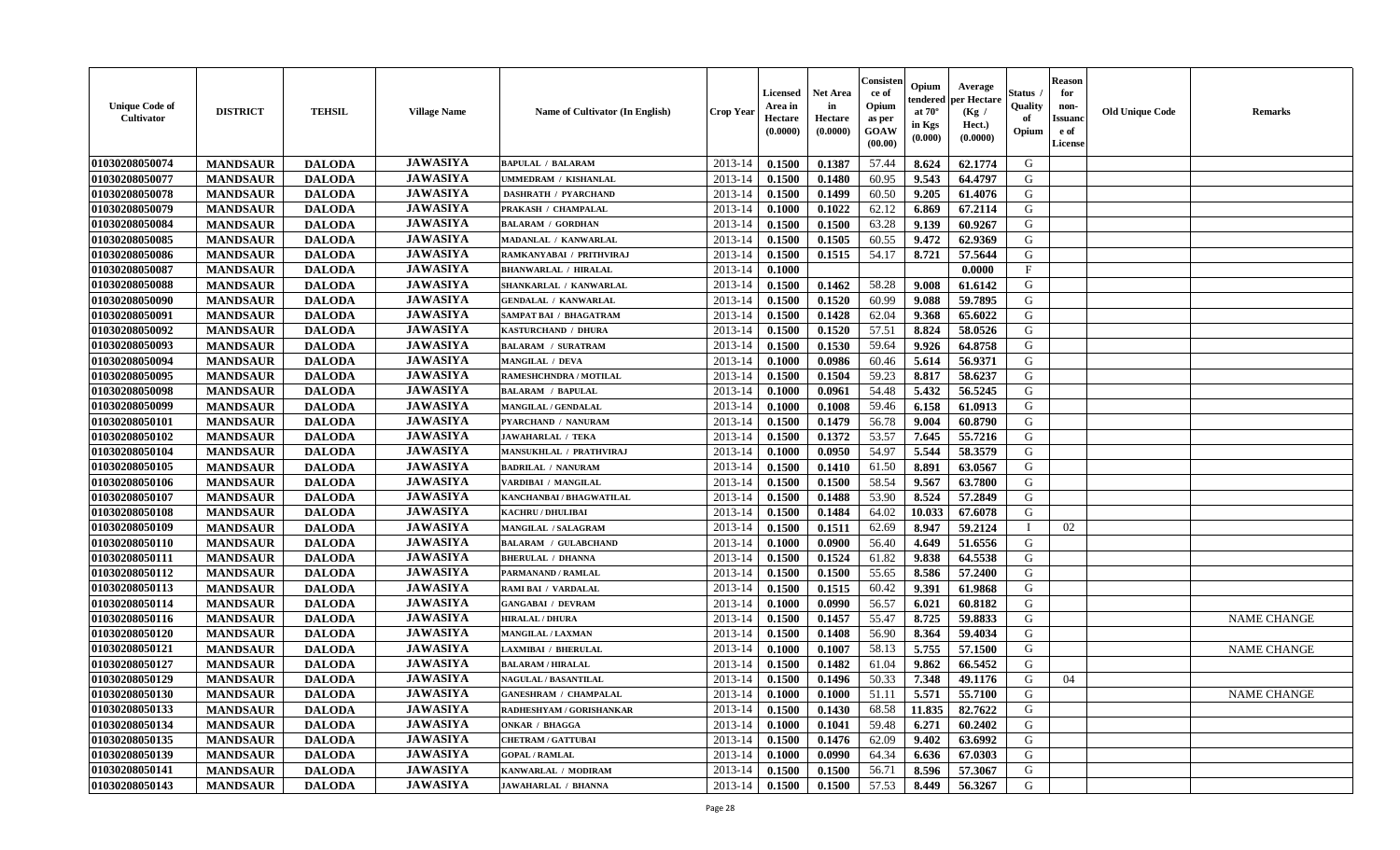| <b>Unique Code of</b><br><b>Cultivator</b> | <b>DISTRICT</b> | <b>TEHSIL</b> | <b>Village Name</b> | Name of Cultivator (In English)  | <b>Crop Year</b> | Licensed<br>Area in<br>Hectare<br>(0.0000) | <b>Net Area</b><br>in<br>Hectare<br>(0.0000) | Consisteı<br>ce of<br>Opium<br>as per<br>GOAW<br>(00.00) | Opium<br>endered<br>at $70^\circ$<br>in Kgs<br>(0.000) | Average<br>per Hectare<br>(Kg /<br>Hect.)<br>(0.0000) | Status<br>Quality<br>of<br>Opium | <b>Reason</b><br>for<br>non-<br>Issuano<br>e of<br>License | <b>Old Unique Code</b> | <b>Remarks</b>     |
|--------------------------------------------|-----------------|---------------|---------------------|----------------------------------|------------------|--------------------------------------------|----------------------------------------------|----------------------------------------------------------|--------------------------------------------------------|-------------------------------------------------------|----------------------------------|------------------------------------------------------------|------------------------|--------------------|
| 01030208050145                             | <b>MANDSAUR</b> | <b>DALODA</b> | <b>JAWASIYA</b>     | VIJAYSHANKAR / GULABCHAND        | 2013-14          | 0.1000                                     | 0.0912                                       | 59.41                                                    | 5.720                                                  | 62.7193                                               | G                                |                                                            |                        |                    |
| 01030208050149                             | <b>MANDSAUR</b> | <b>DALODA</b> | <b>JAWASIYA</b>     | SITABAI / PYARCHAND              | 2013-14          | 0.1500                                     | 0.1485                                       | 54.09                                                    | 8.330                                                  | 56.0943                                               | G                                |                                                            |                        |                    |
| 01030208050150                             | <b>MANDSAUR</b> | <b>DALODA</b> | <b>JAWASIYA</b>     | <b>KANWARLAL / RAMLAL</b>        | 2013-14          | 0.1500                                     | 0.1485                                       | 56.32                                                    | 8.754                                                  | 58.9495                                               | G                                |                                                            |                        |                    |
| 01030208050151                             | <b>MANDSAUR</b> | <b>DALODA</b> | <b>JAWASIYA</b>     | <b>GANGABAI / KANWARLAL</b>      | 2013-14          | 0.1500                                     | 0.1540                                       | 60.07                                                    | 9.491                                                  | 61.6299                                               | G                                |                                                            |                        |                    |
| 01030208050152                             | <b>MANDSAUR</b> | <b>DALODA</b> | <b>JAWASIYA</b>     | <b>MANGIBAI / BHAGATRAM</b>      | 2013-14          | 0.1500                                     | 0.1474                                       | 60.54                                                    | 9.202                                                  | 62.4288                                               | G                                |                                                            |                        |                    |
| 01030208050153                             | <b>MANDSAUR</b> | <b>DALODA</b> | <b>JAWASIYA</b>     | <b>DURGABAI/BAPULAL</b>          | 2013-14          | 0.1000                                     | 0.0960                                       | 60.14                                                    | 6.057                                                  | 63.0938                                               | G                                |                                                            |                        |                    |
| 01030208050154                             | <b>MANDSAUR</b> | <b>DALODA</b> | <b>JAWASIYA</b>     | <b>BHULIBAI / BHAGATRAM</b>      | 2013-14          | 0.1500                                     | 0.1470                                       | 55.39                                                    | 8.309                                                  | 56.5238                                               |                                  | 02                                                         |                        |                    |
| 01030208050155                             | <b>MANDSAUR</b> | <b>DALODA</b> | <b>JAWASIYA</b>     | <b>MOHANLAL / KALU</b>           | 2013-14          | 0.1500                                     | 0.1558                                       | 50.90                                                    | 8.100                                                  | 51.9897                                               | G                                |                                                            |                        |                    |
| 01030208050156                             | <b>MANDSAUR</b> | <b>DALODA</b> | <b>JAWASIYA</b>     | <b>MOHANLAL / BHERULAL</b>       | 2013-14          | 0.1500                                     | 0.1479                                       | 61.50                                                    | 9.102                                                  | 61.5416                                               | G                                |                                                            |                        |                    |
| 01030208050157                             | <b>MANDSAUR</b> | <b>DALODA</b> | <b>JAWASIYA</b>     | <b>BHULIBAI / RAMNARAYAN</b>     | 2013-14          | 0.1500                                     | 0.1485                                       | 61.56                                                    | 9.348                                                  | 62.9495                                               | G                                |                                                            |                        |                    |
| 01030208050158                             | <b>MANDSAUR</b> | <b>DALODA</b> | <b>JAWASIYA</b>     | HARDERAM / AMBALAL               | 2013-14          | 0.1500                                     | 0.1389                                       | 58.96                                                    | 8.911                                                  | 64.1541                                               | $\mathbf G$                      |                                                            |                        |                    |
| 01030208050159                             | <b>MANDSAUR</b> | <b>DALODA</b> | <b>JAWASIYA</b>     | <b>GANGABAI / RADHAKISHAN</b>    | 2013-14          | 0.1500                                     | 0.1462                                       | 54.82                                                    | 8.317                                                  | 56.8878                                               | G                                |                                                            |                        |                    |
| 01030208050160                             | <b>MANDSAUR</b> | <b>DALODA</b> | <b>JAWASIYA</b>     | <b>BAPULAL / BHAGIRATH</b>       | 2013-14          | 0.1500                                     | 0.1500                                       | 65.21                                                    | 9.912                                                  | 66.0800                                               | G                                |                                                            |                        | <b>NAME CHANGE</b> |
| 01030208050162                             | <b>MANDSAUR</b> | <b>DALODA</b> | <b>JAWASIYA</b>     | <b>AMBALAL / BHERA (PATIDAR)</b> | 2013-14          | 0.1000                                     | 0.1020                                       | 53.29                                                    | 5.390                                                  | 52.8431                                               | G                                |                                                            |                        |                    |
| 01030208050167                             | <b>MANDSAUR</b> | <b>DALODA</b> | <b>JAWASIYA</b>     | TEJRAM / SHIVRAM                 | 2013-14          | 0.1000                                     | 0.0900                                       | 63.52                                                    | 6.180                                                  | 68.6667                                               | G                                |                                                            |                        |                    |
| 01030208050168                             | <b>MANDSAUR</b> | <b>DALODA</b> | <b>JAWASIYA</b>     | <b>ASHOK / BHERULAL</b>          | 2013-14          | 0.1500                                     | 0.1480                                       | 56.46                                                    | 8.719                                                  | 58.9122                                               | G                                |                                                            |                        |                    |
| 01030208050170                             | <b>MANDSAUR</b> | <b>DALODA</b> | <b>JAWASIYA</b>     | <b>BHERULAL / MANGILAL</b>       | 2013-14          | 0.1500                                     | 0.1434                                       | 64.94                                                    | 10.168                                                 | 70.9066                                               | G                                |                                                            |                        |                    |
| 01030208050173                             | <b>MANDSAUR</b> | <b>DALODA</b> | <b>JAWASIYA</b>     | HANSIBAI / UDA                   | 2013-14          | 0.1500                                     | 0.1524                                       | 50.62                                                    | 7.875                                                  | 51.6732                                               | G                                |                                                            |                        |                    |
| 01030208050177                             | <b>MANDSAUR</b> | <b>DALODA</b> | <b>JAWASIYA</b>     | LAKSHMINARAYAN / MOTI            | 2013-14          | 0.1500                                     | 0.1476                                       | 58.96                                                    | 9.029                                                  | 61.1721                                               | G                                |                                                            |                        |                    |
| 01030208050178                             | <b>MANDSAUR</b> | <b>DALODA</b> | <b>JAWASIYA</b>     | <b>GOPAL / DHAPUBAI</b>          | 2013-14          | 0.1500                                     | 0.1450                                       | 51.79                                                    | 8.257                                                  | 56.9448                                               | G                                |                                                            |                        |                    |
| 01030208050180                             | <b>MANDSAUR</b> | <b>DALODA</b> | <b>JAWASIYA</b>     | <b>DHURALAL / GANESHARAM</b>     | 2013-14          | 0.1500                                     | 0.1478                                       | 62.61                                                    | 9.213                                                  | 62.3342                                               | G                                |                                                            |                        | <b>NAME CHANGE</b> |
| 01030208050184                             | <b>MANDSAUR</b> | <b>DALODA</b> | <b>JAWASIYA</b>     | NANDKISHOR / BADAMIBAI           | 2013-14          | 0.1500                                     | 0.1457                                       | 56.62                                                    | 8.922                                                  | 61.2354                                               | G                                |                                                            |                        |                    |
| 01030208050013                             | <b>MANDSAUR</b> | <b>DALODA</b> | <b>JAWASIYA</b>     | PRAKASH / AMBALAL                | 2013-14          | 0.1000                                     | 0.0960                                       | 53.26                                                    | 5.531                                                  | 57.6146                                               | G                                |                                                            |                        |                    |
| 01030208050123                             | <b>MANDSAUR</b> | <b>DALODA</b> | <b>JAWASIYA</b>     | <b>AMRITRAM / NANDA</b>          | 2013-14          | 0.1500                                     | 0.1428                                       | 59.47                                                    | 9.175                                                  | 64.2507                                               | <sup>1</sup>                     | 02                                                         |                        |                    |
| 01030208050017                             | <b>MANDSAUR</b> | <b>DALODA</b> | <b>JAWASIYA</b>     | PREMSHANKAR / GANGARAM           | 2013-14          | 0.1000                                     | 0.1000                                       | 58.78                                                    | 5.744                                                  | 57.4400                                               | G                                |                                                            |                        |                    |
| 01030208050172                             | <b>MANDSAUR</b> | <b>DALODA</b> | <b>JAWASIYA</b>     | <b>SHOKINDAS / GOPIDAS</b>       | 2013-14          | 0.1500                                     | 0.1453                                       | 57.89                                                    | 8.907                                                  | 61.3008                                               | G                                |                                                            |                        |                    |
| 01030208050005                             | <b>MANDSAUR</b> | <b>DALODA</b> | <b>JAWASIYA</b>     | RADHESHYAM / MOHANLAL            | 2013-14          | 0.1500                                     | 0.1491                                       | 55.02                                                    | 8.874                                                  | 59.5171                                               | G                                |                                                            |                        |                    |
| 01030208050174                             | <b>MANDSAUR</b> | <b>DALODA</b> | <b>JAWASIYA</b>     | <b>BHERULAL / RATANLAL</b>       | 2013-14          | 0.1500                                     | 0.1500                                       | 49.33                                                    | 7.470                                                  | 49.8000                                               | G                                | 04                                                         |                        |                    |
| 01030208050179                             | <b>MANDSAUR</b> | <b>DALODA</b> | <b>JAWASIYA</b>     | NARAMDASHANKAR / RADHA BAI       | 2013-14          | 0.1000                                     | 0.1015                                       | 51.79                                                    | 4.927                                                  | 48.5419                                               | G                                | 04                                                         |                        |                    |
| 01030208050194                             | <b>MANDSAUR</b> | <b>DALODA</b> | <b>JAWASIYA</b>     | <b>GITABAI/BHAGVATILAL</b>       | 2013-14          | 0.1500                                     | 0.1470                                       | 58.07                                                    | 8.694                                                  | 59.1429                                               | G                                |                                                            |                        | <b>NAME CHANGE</b> |
| 01030208050052                             | <b>MANDSAUR</b> | <b>DALODA</b> | <b>JAWASIYA</b>     | <b>RAMIBAI / BHERULAL</b>        | 2013-14          | 0.1500                                     | 0.1435                                       | 57.55                                                    | 8.641                                                  | 60.2160                                               | G                                |                                                            |                        |                    |
| 01030208050144                             | <b>MANDSAUR</b> | <b>DALODA</b> | <b>JAWASIYA</b>     | RAMNARAYAN / PRATHVIRAJ          | 2013-14          | 0.1500                                     | 0.1485                                       | 56.81                                                    | 8.741                                                  | 58.8620                                               | G                                |                                                            |                        |                    |
| 01030208050146                             | <b>MANDSAUR</b> | <b>DALODA</b> | <b>JAWASIYA</b>     | <b>GULABCHAND / BAGDIRAM</b>     | 2013-14          | 0.1500                                     | 0.1528                                       | 58.23                                                    | 9.708                                                  | 63.5340                                               | G                                |                                                            |                        |                    |
| 01030208050042                             | <b>MANDSAUR</b> | <b>DALODA</b> | <b>JAWASIYA</b>     | KISHANLAL / JAGNATH              | 2013-14          | 0.1500                                     | 0.1399                                       | 59.72                                                    | 9.581                                                  | 68.4846                                               | $\mathbf{I}$                     | 02                                                         |                        |                    |
| 01030208050201                             | <b>MANDSAUR</b> | <b>DALODA</b> | <b>JAWASIYA</b>     | <b>BHAGWATILAL MANGILAL</b>      | 2013-14          | 0.1500                                     | 0.1425                                       | 62.09                                                    | 8.923                                                  | 62.6175                                               | G                                |                                                            |                        |                    |
| 01030208050067                             | <b>MANDSAUR</b> | <b>DALODA</b> | <b>JAWASIYA</b>     | <b>AMBALAL / DHURALAL</b>        | 2013-14          | 0.1500                                     | 0.1486                                       | 50.80                                                    | 7.475                                                  | 50.3028                                               | G                                | 04                                                         |                        |                    |
| 01030208050103                             | <b>MANDSAUR</b> | <b>DALODA</b> | <b>JAWASIYA</b>     | KISHANLAL / GANESHRAM            | 2013-14          | 0.1500                                     | 0.1519                                       | 57.47                                                    | 9.442                                                  | 62.1593                                               | G                                |                                                            |                        |                    |
| 01030208050185                             | <b>MANDSAUR</b> | <b>DALODA</b> | <b>JAWASIYA</b>     | RAMNARAYAN / DEVRAM              | 2013-14          | 0.1500                                     | 0.1519                                       | 50.43                                                    | 7.910                                                  | 52.0737                                               | G                                |                                                            |                        |                    |
| 01030208050169                             | <b>MANDSAUR</b> | <b>DALODA</b> | <b>JAWASIYA</b>     | <b>BHERULAL / BHAGATRAM</b>      | 2013-14          | 0.1500                                     | 0.1537                                       | 65.14                                                    | 10.422                                                 | 67.8074                                               | G                                |                                                            |                        |                    |
| 01030208050125                             | <b>MANDSAUR</b> | <b>DALODA</b> | <b>JAWASIYA</b>     | <b>RAMRATAN / PYARCHAND</b>      | 2013-14          | 0.1000                                     | 0.1050                                       | 60.97                                                    | 6.262                                                  | 59.6381                                               | G                                |                                                            |                        |                    |
| 01030208050023                             | <b>MANDSAUR</b> | <b>DALODA</b> | <b>JAWASIYA</b>     | <b>BHANWARLAL / KESHURAM</b>     | 2013-14          | 0.1500                                     | 0.1472                                       | 57.79                                                    | 9.288                                                  | 63.0978                                               | G                                |                                                            |                        |                    |
| 01030208050202                             | <b>MANDSAUR</b> | <b>DALODA</b> | <b>JAWASIYA</b>     | <b>GANPATLAL / MOTI</b>          | 2013-14          | 0.1000                                     | 0.1000                                       | 51.69                                                    | 5.560                                                  | 55.6000                                               | G                                |                                                            |                        |                    |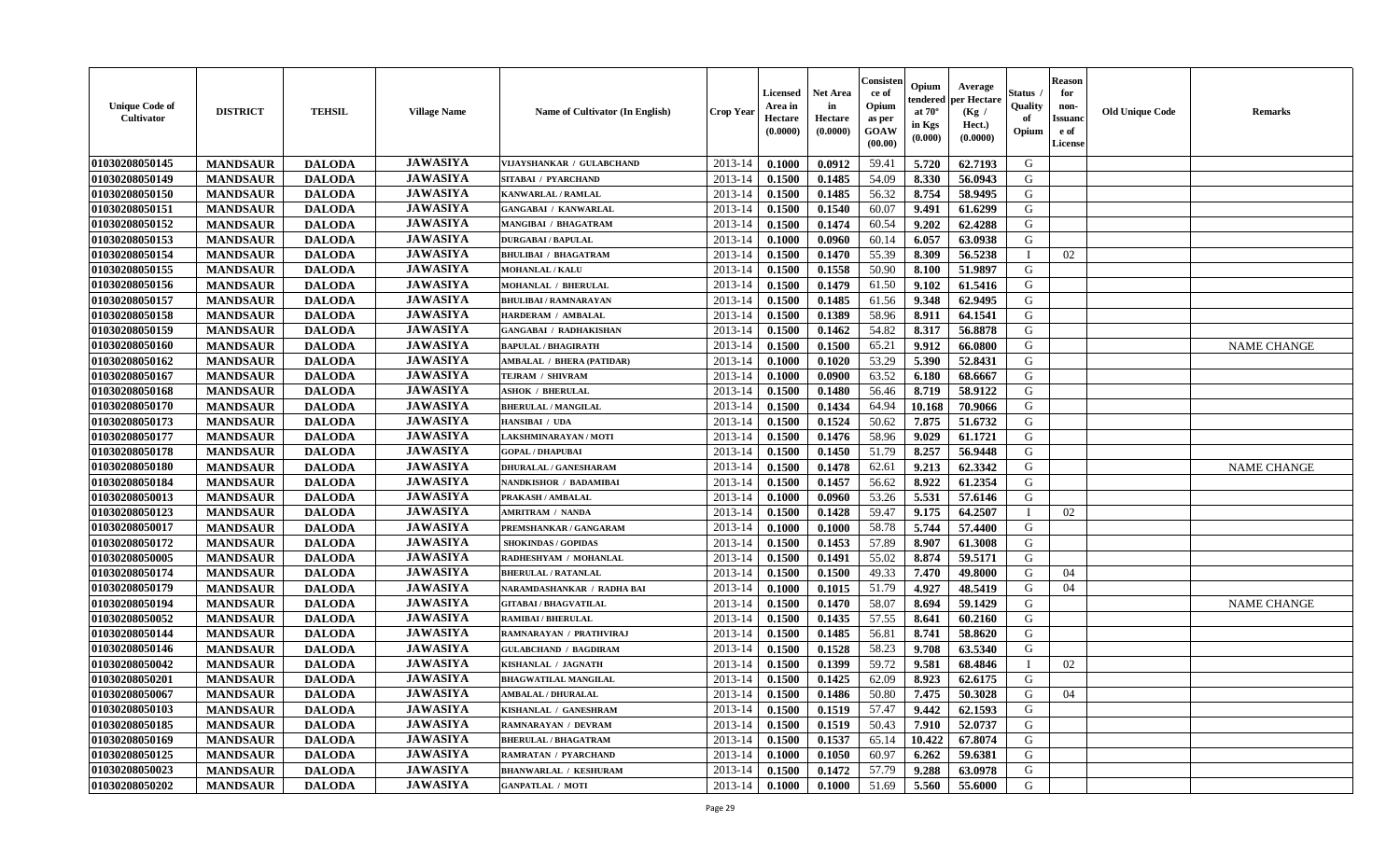| <b>Unique Code of</b><br>Cultivator | <b>DISTRICT</b> | <b>TEHSIL</b> | <b>Village Name</b> | <b>Name of Cultivator (In English)</b> | <b>Crop Year</b> | <b>Licensed</b><br>Area in<br>Hectare<br>(0.0000) | <b>Net Area</b><br>in<br>Hectare<br>(0.0000) | Consister<br>ce of<br>Opium<br>as per<br>GOAW<br>(00.00) | Opium<br>endered<br>at $70^\circ$<br>in Kgs<br>$(\mathbf{0.000})$ | Average<br>per Hectare<br>(Kg /<br>Hect.)<br>(0.0000) | Status<br>Quality<br>of<br>Opium | <b>Reason</b><br>for<br>non-<br><b>Issuanc</b><br>e of<br><b>License</b> | <b>Old Unique Code</b> | <b>Remarks</b>     |
|-------------------------------------|-----------------|---------------|---------------------|----------------------------------------|------------------|---------------------------------------------------|----------------------------------------------|----------------------------------------------------------|-------------------------------------------------------------------|-------------------------------------------------------|----------------------------------|--------------------------------------------------------------------------|------------------------|--------------------|
| 01030208050118                      | <b>MANDSAUR</b> | <b>DALODA</b> | <b>JAWASIYA</b>     | JHAMKUBAI / KISHANLAL                  | 2013-14          | 0.1500                                            | 0.1466                                       | 57.60                                                    | 8.385                                                             | 57.1965                                               | G                                |                                                                          |                        |                    |
| 01030208050041                      | <b>MANDSAUR</b> | <b>DALODA</b> | <b>JAWASIYA</b>     | <b>GORDHAN / BHAGIRATH</b>             | 2013-14          | 0.1500                                            | 0.1380                                       | 63.21                                                    | 8.262                                                             | 59.8696                                               | G                                |                                                                          |                        |                    |
| 01030208050089                      | <b>MANDSAUR</b> | <b>DALODA</b> | <b>JAWASIYA</b>     | MOHANLAL / NANDA                       | 2013-14          | 0.1500                                            | 0.1452                                       | 63.86                                                    | 9.789                                                             | 67.4174                                               | G                                |                                                                          |                        |                    |
| 01030208050096                      | <b>MANDSAUR</b> | <b>DALODA</b> | <b>JAWASIYA</b>     | <b>SUNDARBAI / CHAMPALAL</b>           | 2013-14          | 0.1500                                            | 0.1498                                       | 62.06                                                    | 9.823                                                             | 65.5741                                               | G                                |                                                                          |                        |                    |
| 01030208050171                      | <b>MANDSAUR</b> | <b>DALODA</b> | <b>JAWASIYA</b>     | SAJJANBAI / GANGARAM                   | 2013-14          | 0.1000                                            | 0.1000                                       | 53.47                                                    | 5.767                                                             | 57.6700                                               | G                                |                                                                          |                        |                    |
| 01030208050182                      | <b>MANDSAUR</b> | <b>DALODA</b> | <b>JAWASIYA</b>     | KALURAM / KHIMA                        | 2013-14          | 0.1500                                            | 0.1380                                       | 58.93                                                    | 8.259                                                             | 59.8478                                               | G                                |                                                                          |                        |                    |
| 01030208050136                      | <b>MANDSAUR</b> | <b>DALODA</b> | <b>JAWASIYA</b>     | MOHANBAI / MANGILAL                    | 2013-14          | 0.1000                                            | 0.0987                                       | 57.67                                                    | 5.981                                                             | 60.5978                                               | G                                |                                                                          |                        |                    |
| 01030208050203                      | <b>MANDSAUR</b> | <b>DALODA</b> | <b>JAWASIYA</b>     | KAMALSINGH / NAHARSINGH                | 2013-14          | 0.1000                                            | 0.0990                                       | 51.59                                                    | 4.260                                                             | 43.0303                                               | G                                | 04                                                                       |                        |                    |
| 01030208050204                      | <b>MANDSAUR</b> | <b>DALODA</b> | <b>JAWASIYA</b>     | <b>VARDICHAND / PRABHU</b>             | 2013-14          | 0.1000                                            | 0.0990                                       | 51.31                                                    | 5.160                                                             | 52.1212                                               | G                                |                                                                          |                        |                    |
| 01030208050036                      | <b>MANDSAUR</b> | <b>DALODA</b> | <b>JAWASIYA</b>     | <b>BASANTIBAI / DEVILAL</b>            | 2013-14          | 0.1000                                            | 0.0994                                       | 55.47                                                    | 5.959                                                             | 59.9497                                               | G                                |                                                                          |                        |                    |
| 01030208050057                      | <b>MANDSAUR</b> | <b>DALODA</b> | <b>JAWASIYA</b>     | <b>RAMNIVAS / NATHU</b>                | 2013-14          | 0.1500                                            | 0.1500                                       | 46.97                                                    | 7.166                                                             | 47.7733                                               | G                                | 04                                                                       |                        |                    |
| 01030208050061                      | <b>MANDSAUR</b> | <b>DALODA</b> | <b>JAWASIYA</b>     | CHUNNILAL / GOPAL                      | 2013-14          | 0.1500                                            | 0.1400                                       | 50.20                                                    | 7.465                                                             | 53.3214                                               | G                                |                                                                          |                        |                    |
| 01030208050140                      | <b>MANDSAUR</b> | <b>DALODA</b> | <b>JAWASIYA</b>     | <b>GOPAL / MANGILAL</b>                | 2013-14          | 0.1500                                            | 0.1529                                       | 55.16                                                    | 8.668                                                             | 56.6906                                               | G                                |                                                                          |                        |                    |
| 01030208050044                      | <b>MANDSAUR</b> | <b>DALODA</b> | <b>JAWASIYA</b>     | JMMEDRAM / AMBALAL                     | 2013-14          | 0.1500                                            | 0.1424                                       | 54.76                                                    | 8.128                                                             | 57.0787                                               | ${\bf G}$                        |                                                                          |                        |                    |
| 01030208050208                      | <b>MANDSAUR</b> | <b>DALODA</b> | <b>JAWASIYA</b>     | PREMBAI / MEWALAL                      | 2013-14          | 0.1000                                            | 0.0914                                       | 55.60                                                    | 5.099                                                             | 55.7877                                               | G                                |                                                                          |                        |                    |
| 01030208051023                      | <b>MANDSAUR</b> | <b>DALODA</b> | <b>KARNAKHEDI</b>   | <b>BALARAM / DEVRAM</b>                | 2013-14          | 0.1500                                            | 0.1515                                       | 60.27                                                    | 8.705                                                             | 57.4587                                               | G                                |                                                                          |                        |                    |
| 01030208051002                      | <b>MANDSAUR</b> | <b>DALODA</b> | <b>KARNAKHEDI</b>   | <b>JAGDISH / RUPRAM</b>                | 2013-14          | 0.1500                                            | 0.1473                                       | 61.67                                                    | 9.638                                                             | 65.4311                                               | G                                |                                                                          |                        |                    |
| 01030208051003                      | <b>MANDSAUR</b> | <b>DALODA</b> | <b>KARNAKHEDI</b>   | RAMESHVAR / RUPRAM GHATIWALA           | 2013-14          | 0.1500                                            | 0.1494                                       | 55.73                                                    | 8.304                                                             | 55.5823                                               | G                                |                                                                          |                        |                    |
| 01030208051006                      | <b>MANDSAUR</b> | <b>DALODA</b> | <b>KARNAKHEDI</b>   | <b>RAMNIVAS / SALAGRAM</b>             | 2013-14          | 0.1500                                            | 0.1513                                       | 61.97                                                    | 9.189                                                             | 60.7336                                               | G                                |                                                                          |                        |                    |
| 01030208051007                      | <b>MANDSAUR</b> | <b>DALODA</b> | <b>KARNAKHEDI</b>   | <b>DEVILAL / RUPRAM</b>                | 2013-14          | 0.1500                                            | 0.1544                                       | 62.95                                                    | 9.793                                                             | 63.4262                                               | G                                |                                                                          |                        |                    |
| 01030208051009                      | <b>MANDSAUR</b> | <b>DALODA</b> | <b>KARNAKHEDI</b>   | RADHESHYAM / TARACHANDRA               | 2013-14          | 0.1500                                            | 0.1450                                       | 65.72                                                    | 9.576                                                             | 66.0414                                               | G                                |                                                                          |                        |                    |
| 01030208051010                      | <b>MANDSAUR</b> | <b>DALODA</b> | <b>KARNAKHEDI</b>   | <b>JAGDISH / BHERULAL</b>              | 2013-14          | 0.1500                                            | 0.1450                                       | 68.60                                                    | 10.182                                                            | 70.2207                                               | G                                |                                                                          |                        |                    |
| 01030208051011                      | <b>MANDSAUR</b> | <b>DALODA</b> | <b>KARNAKHEDI</b>   | <b>DEVRAM / HARIRAM</b>                | 2013-14          | 0.1500                                            | 0.1428                                       | 61.20                                                    | 9.005                                                             | 63.0602                                               | G                                |                                                                          |                        |                    |
| 01030208051014                      | <b>MANDSAUR</b> | <b>DALODA</b> | <b>KARNAKHEDI</b>   | <b>BHANVARLAL / RUPRAM</b>             | 2013-14          | 0.1500                                            | 0.1470                                       | 58.23                                                    | 8.951                                                             | 60.8912                                               | G                                |                                                                          |                        |                    |
| 01030208051016                      | <b>MANDSAUR</b> | <b>DALODA</b> | <b>KARNAKHEDI</b>   | <b>KESARBAI/GOTAMLAL</b>               | 2013-14          | 0.1000                                            | 0.1032                                       | 53.82                                                    | 5.428                                                             | 52.5969                                               | G                                |                                                                          |                        |                    |
| 01030208051017                      | <b>MANDSAUR</b> | <b>DALODA</b> | <b>KARNAKHEDI</b>   | <b>JAGDISH / HIRALAL</b>               | 2013-14          | 0.1500                                            | 0.1452                                       | 54.72                                                    | 8.145                                                             | 56.0950                                               | G                                |                                                                          |                        |                    |
| 01030208051021                      | <b>MANDSAUR</b> | <b>DALODA</b> | <b>KARNAKHEDI</b>   | SHIVNARAYAN / RUPRAM                   | 2013-14          | 0.1500                                            | 0.1505                                       | 64.65                                                    | 9.873                                                             | 65.6013                                               | G                                |                                                                          |                        |                    |
| 01030208051024                      | <b>MANDSAUR</b> | <b>DALODA</b> | <b>KARNAKHEDI</b>   | <b>RUGNATH / GIRDHARI</b>              | 2013-14          | 0.1500                                            | 0.1485                                       | 59.04                                                    | 8.755                                                             | 58.9562                                               | G                                |                                                                          |                        |                    |
| 01030208051027                      | <b>MANDSAUR</b> | <b>DALODA</b> | <b>KARNAKHEDI</b>   | <b>BALARAM / NANDA</b>                 | 2013-14          | 0.1500                                            | 0.1457                                       | 61.98                                                    | 9.182                                                             | 63.0199                                               | G                                |                                                                          |                        | <b>NAME CHANGE</b> |
| 01030208051004                      | <b>MANDSAUR</b> | <b>DALODA</b> | <b>KARNAKHEDI</b>   | JAGDISH / RUPRAM (RAWAT)               | 2013-14          | 0.1000                                            | 0.0944                                       | 57.80                                                    | 6.094                                                             | 64.5551                                               | G                                |                                                                          |                        |                    |
| 01030208051029                      | <b>MANDSAUR</b> | <b>DALODA</b> | <b>KARNAKHEDI</b>   | <b>HARIRAM / DHANNA</b>                | 2013-14          | 0.1500                                            | 0.1397                                       | 58.68                                                    | 8.676                                                             | 62.1045                                               | G                                |                                                                          |                        | NAME CHANGE        |
| 01030208051030                      | <b>MANDSAUR</b> | <b>DALODA</b> | <b>KARNAKHEDI</b>   | RAMCHANDRAA / DHURA                    | 2013-14          | 0.1500                                            | 0.1504                                       | 61.55                                                    | 9.118                                                             | 60.6250                                               | G                                |                                                                          |                        |                    |
| 01030208051032                      | <b>MANDSAUR</b> | <b>DALODA</b> | <b>KARNAKHEDI</b>   | <b>JAGDISH / GIRDHARI</b>              | 2013-14          | 0.1500                                            | 0.1474                                       | 65.52                                                    | 9.716                                                             | 65.9159                                               | G                                |                                                                          |                        |                    |
| 01030208051033                      | <b>MANDSAUR</b> | <b>DALODA</b> | <b>KARNAKHEDI</b>   | MUNNIBAI / KACHRULAL                   | 2013-14          | 0.1500                                            | 0.1500                                       | 55.31                                                    | 8.138                                                             | 54.2533                                               | G                                |                                                                          |                        |                    |
| 01030208051034                      | <b>MANDSAUR</b> | <b>DALODA</b> | <b>KARNAKHEDI</b>   | RAMNARAYAN / RATANLAL                  | 2013-14          | 0.1500                                            | 0.1505                                       | 65.54                                                    | 9.784                                                             | 65.0100                                               | G                                |                                                                          |                        | <b>NAME CHANGE</b> |
| 01030208051035                      | <b>MANDSAUR</b> | <b>DALODA</b> | <b>KARNAKHEDI</b>   | <b>DASHRATH / TARACHAND</b>            | 2013-14          | 0.1500                                            | 0.1463                                       | 59.77                                                    | 8.983                                                             | 61.4012                                               | G                                |                                                                          |                        |                    |
| 01030208051036                      | <b>MANDSAUR</b> | <b>DALODA</b> | <b>KARNAKHEDI</b>   | <b>BULAKBAI/SALAGRAM</b>               | 2013-14          | 0.1500                                            | 0.1488                                       | 62.46                                                    | 9.199                                                             | 61.8212                                               | G                                |                                                                          |                        |                    |
| 01030208051038                      | <b>MANDSAUR</b> | <b>DALODA</b> | <b>KARNAKHEDI</b>   | <b>CHETRAM / KISHANLAL</b>             | 2013-14          | 0.1500                                            | 0.1500                                       | 60.38                                                    | 9.488                                                             | 63.2533                                               | G                                |                                                                          |                        | <b>NAME CHANGE</b> |
| 01030208051039                      | <b>MANDSAUR</b> | <b>DALODA</b> | <b>KARNAKHEDI</b>   | <b>BALARAM / SALAGRAM</b>              | 2013-14          | 0.1000                                            | 0.0955                                       | 55.89                                                    | 5.565                                                             | 58.2723                                               | ${\bf G}$                        |                                                                          |                        |                    |
| 01030208051042                      | <b>MANDSAUR</b> | <b>DALODA</b> | <b>KARNAKHEDI</b>   | SHANTILAL / LAXMICHAND                 | 2013-14          | 0.1000                                            | 0.1014                                       | 66.98                                                    | 6.679                                                             | 65.8679                                               | G                                |                                                                          |                        |                    |
| 01030208051044                      | <b>MANDSAUR</b> | <b>DALODA</b> | <b>KARNAKHEDI</b>   | <b>BAPULAL / TARACHANDRA</b>           | 2013-14          | 0.1500                                            | 0.1480                                       | 67.46                                                    | 10.109                                                            | 68.3041                                               | G                                |                                                                          |                        |                    |
| 01030208051045                      | <b>MANDSAUR</b> | <b>DALODA</b> | <b>KARNAKHEDI</b>   | <b>KALABAI/BHUVAN</b>                  | 2013-14          | 0.1500                                            | 0.1440                                       | 57.12                                                    | 8.078                                                             | 56.0972                                               | G                                |                                                                          |                        |                    |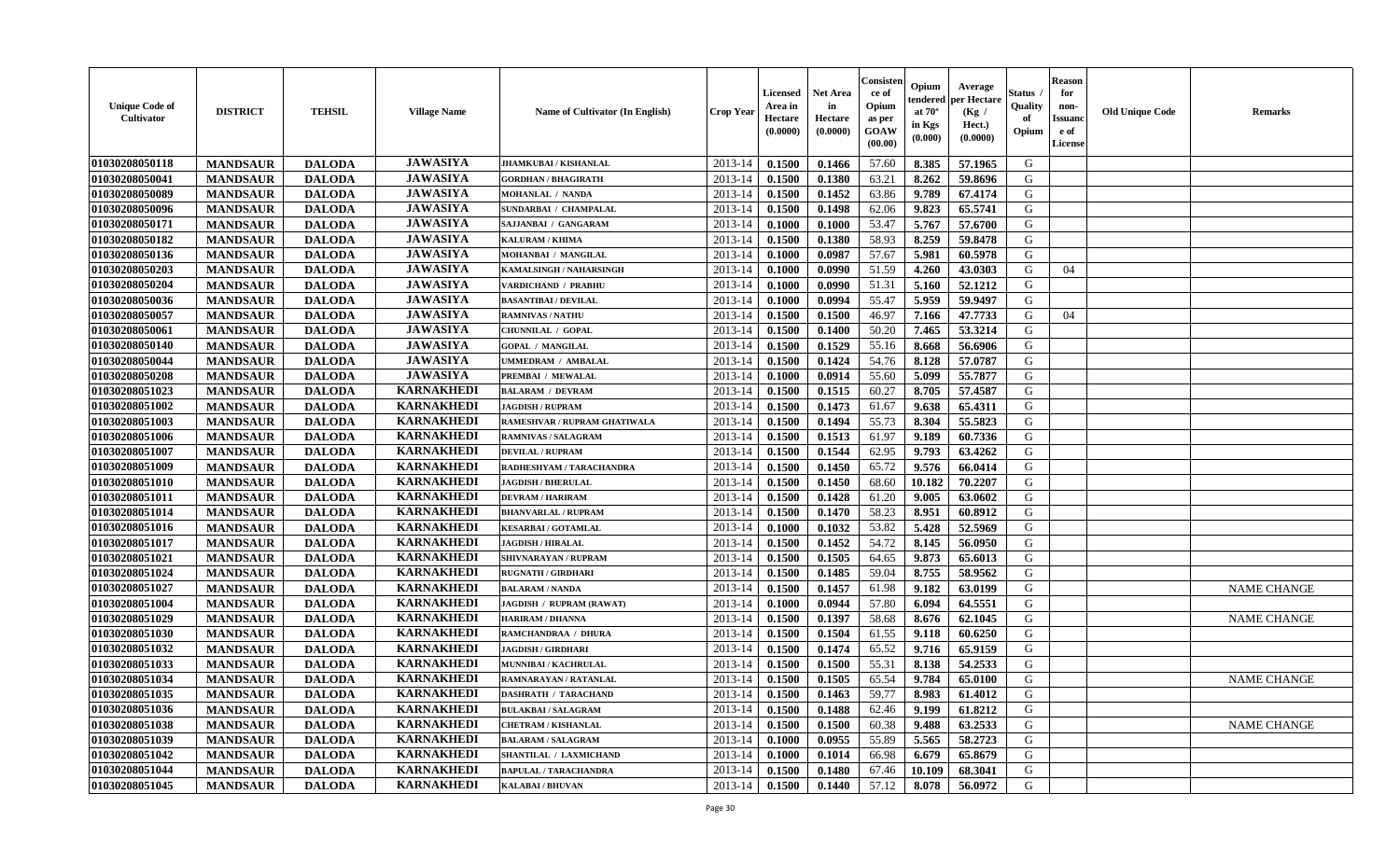| <b>Unique Code of</b><br>Cultivator | <b>DISTRICT</b> | <b>TEHSIL</b> | <b>Village Name</b> | Name of Cultivator (In English) | Crop Year   | Licensed<br>Area in<br>Hectare<br>(0.0000) | <b>Net Area</b><br>in<br>Hectare<br>(0.0000) | Consister<br>ce of<br>Opium<br>as per<br>GOAW<br>(00.00) | Opium<br>endered<br>at $70^\circ$<br>in Kgs<br>$(\mathbf{0.000})$ | Average<br>per Hectare<br>(Kg /<br>Hect.)<br>(0.0000) | Status<br>Quality<br>of<br>Opium | <b>Reason</b><br>for<br>non-<br><b>Issuanc</b><br>e of<br>License | <b>Old Unique Code</b> | Remarks            |
|-------------------------------------|-----------------|---------------|---------------------|---------------------------------|-------------|--------------------------------------------|----------------------------------------------|----------------------------------------------------------|-------------------------------------------------------------------|-------------------------------------------------------|----------------------------------|-------------------------------------------------------------------|------------------------|--------------------|
| 01030208051046                      | <b>MANDSAUR</b> | <b>DALODA</b> | <b>KARNAKHEDI</b>   | <b>KANVERIBAI / HIRALAL</b>     | 2013-14     | 0.1500                                     | 0.1523                                       | 58.68                                                    | 9.037                                                             | 59.3368                                               | G                                |                                                                   |                        |                    |
| 01030208051047                      | <b>MANDSAUR</b> | <b>DALODA</b> | <b>KARNAKHEDI</b>   | <b>BASANTIBAI / NANDRAM</b>     | 2013-14     | 0.1500                                     | 0.1500                                       | 59.04                                                    | 8.898                                                             | 59.3200                                               | G                                |                                                                   |                        |                    |
| 01030208051051                      | <b>MANDSAUR</b> | <b>DALODA</b> | <b>KARNAKHEDI</b>   | <b>NAGUDAS / RODIDAS</b>        | 2013-14     | 0.1000                                     | 0.1007                                       | 55.43                                                    | 5.567                                                             | 55.2830                                               | G                                |                                                                   |                        |                    |
| 01030208051052                      | <b>MANDSAUR</b> | <b>DALODA</b> | <b>KARNAKHEDI</b>   | <b>RAMESHWAR / BAGDIRAM</b>     | 2013-14     | 0.1500                                     | 0.1474                                       | 57.63                                                    | 8.612                                                             | 58.4261                                               | G                                |                                                                   |                        |                    |
| 01030208051067                      | <b>MANDSAUR</b> | <b>DALODA</b> | <b>KARNAKHEDI</b>   | PARVATIBAI / GHANSHYAM          | 2013-14     | 0.1500                                     | 0.1500                                       | 57.21                                                    | 8.606                                                             | 57.3733                                               | G                                |                                                                   |                        |                    |
| 01030208051080                      | <b>MANDSAUR</b> | <b>DALODA</b> | <b>KARNAKHEDI</b>   | <b>SHANTILAL / RAMLAL</b>       | 2013-14     | 0.1500                                     | 0.1422                                       | 58.75                                                    | 8.141                                                             | 57.2504                                               | G                                |                                                                   |                        |                    |
| 01030208051082                      | <b>MANDSAUR</b> | <b>DALODA</b> | <b>KARNAKHEDI</b>   | <b>BHERULAL / DEVRAM</b>        | $2013 - 14$ | 0.1500                                     | 0.1518                                       | 63.04                                                    | 8.934                                                             | 58.8538                                               | G                                |                                                                   |                        | <b>NAME CHANGE</b> |
| 01030208051083                      | <b>MANDSAUR</b> | <b>DALODA</b> | <b>KARNAKHEDI</b>   | RAMCHANDRA / AMBARAM            | 2013-14     | 0.1500                                     | 0.1519                                       | 56.18                                                    | 8.499                                                             | 55.9513                                               | G                                |                                                                   |                        |                    |
| 01030208051084                      | <b>MANDSAUR</b> | <b>DALODA</b> | <b>KARNAKHEDI</b>   | KALABAI / MANGILAL              | 2013-14     | 0.1000                                     | 0.1014                                       | 60.08                                                    | 5.811                                                             | 57.3077                                               | G                                |                                                                   |                        |                    |
| 01030208051089                      | <b>MANDSAUR</b> | <b>DALODA</b> | <b>KARNAKHEDI</b>   | PRABHULAL / AASHARAM            | 2013-14     | 0.1000                                     | 0.1038                                       | 58.75                                                    | 6.093                                                             | 58.6994                                               | G                                |                                                                   |                        |                    |
| 01030208051090                      | <b>MANDSAUR</b> | <b>DALODA</b> | <b>KARNAKHEDI</b>   | <b>DHAPUBAI/GANESHRAM</b>       | 2013-14     | 0.1500                                     | 0.1500                                       | 56.97                                                    | 8.659                                                             | 57.7267                                               | G                                |                                                                   |                        |                    |
| 01030208051091                      | <b>MANDSAUR</b> | <b>DALODA</b> | <b>KARNAKHEDI</b>   | <b>RAMIBAI / RAMKUNWAR</b>      | 2013-14     | 0.1500                                     | 0.1514                                       | 54.00                                                    | 8.231                                                             | 54.3659                                               | G                                |                                                                   |                        | <b>NAME CHANGE</b> |
| 01030208051094                      | <b>MANDSAUR</b> | <b>DALODA</b> | <b>KARNAKHEDI</b>   | RAMA / VARDA MALI               | 2013-14     | 0.1500                                     | 0.1435                                       | 59.49                                                    | 8.779                                                             | 61.1777                                               | G                                |                                                                   |                        | <b>NAME CHANGE</b> |
| 01030208051095                      | <b>MANDSAUR</b> | <b>DALODA</b> | <b>KARNAKHEDI</b>   | <b>BHUVANIRAM / DEVRAM</b>      | 2013-14     | 0.1500                                     | 0.1500                                       | 66.16                                                    | 10.652                                                            | 71.0133                                               | G                                |                                                                   |                        |                    |
| 01030208051101                      | <b>MANDSAUR</b> | <b>DALODA</b> | <b>KARNAKHEDI</b>   | <b>BHERULAL / KISHANLAL</b>     | $2013 - 14$ | 0.1500                                     | 0.1496                                       | 59.59                                                    | 8.973                                                             | 59.9799                                               | G                                |                                                                   |                        | <b>NAME CHANGE</b> |
| 01030208051103                      | <b>MANDSAUR</b> | <b>DALODA</b> | <b>KARNAKHEDI</b>   | <b>BHAGUBAI / NANURAM</b>       | $2013 - 14$ | 0.1500                                     | 0.1500                                       | 53.27                                                    | 8.561                                                             | 57.0733                                               | G                                |                                                                   |                        |                    |
| 01030208051104                      | <b>MANDSAUR</b> | <b>DALODA</b> | <b>KARNAKHEDI</b>   | KASHIRAM / SHIVRAM              | 2013-14     | 0.1500                                     | 0.1440                                       | 59.91                                                    | 8.567                                                             | 59.4931                                               | G                                |                                                                   |                        |                    |
| 01030208051105                      | <b>MANDSAUR</b> | <b>DALODA</b> | <b>KARNAKHEDI</b>   | KUSHALBAI / RAMCHANDRA          | 2013-14     | 0.1000                                     | 0.0955                                       | 67.51                                                    | 6.732                                                             | 70.4921                                               | G                                |                                                                   |                        |                    |
| 01030208051109                      | <b>MANDSAUR</b> | <b>DALODA</b> | <b>KARNAKHEDI</b>   | <b>GUNDILAL / BHUVAN</b>        | 2013-14     | 0.1500                                     | 0.1450                                       | 63.23                                                    | 9.629                                                             | 66.4069                                               | G                                |                                                                   |                        |                    |
| 01030208051111                      | <b>MANDSAUR</b> | <b>DALODA</b> | <b>KARNAKHEDI</b>   | <b>MANGILAL / RAMLAL</b>        | 2013-14     | 0.1500                                     | 0.1500                                       | 58.03                                                    | 8.912                                                             | 59.4133                                               | G                                |                                                                   |                        |                    |
| 01030208051113                      | <b>MANDSAUR</b> | <b>DALODA</b> | <b>KARNAKHEDI</b>   | KASHIRAM / NANURAM              | 2013-14     | 0.1500                                     | 0.0935                                       | 59.44                                                    | 5.502                                                             | 58.8449                                               | G                                |                                                                   |                        |                    |
| 01030208051114                      | <b>MANDSAUR</b> | <b>DALODA</b> | <b>KARNAKHEDI</b>   | <b>SALAGRAM / NANURAM</b>       | 2013-14     | 0.1500                                     | 0.1404                                       | 57.20                                                    | 8.220                                                             | 58.5470                                               | G                                |                                                                   |                        |                    |
| 01030208051121                      | <b>MANDSAUR</b> | <b>DALODA</b> | <b>KARNAKHEDI</b>   | SAKURANBANO / ALLABAKSH         | 2013-14     | 0.1500                                     | 0.1480                                       | 63.62                                                    | 9.916                                                             | 67.0000                                               | G                                |                                                                   |                        | <b>NAME CHANGE</b> |
| 01030208051124                      | <b>MANDSAUR</b> | <b>DALODA</b> | <b>KARNAKHEDI</b>   | VERDIBAI / KACHRULAL            | 2013-14     | 0.1000                                     | 0.0650                                       | 66.84                                                    | 4.860                                                             | 74.7692                                               | G                                |                                                                   |                        |                    |
| 01030208051127                      | <b>MANDSAUR</b> | <b>DALODA</b> | <b>KARNAKHEDI</b>   | <b>DEVRAM / NANURAM</b>         | 2013-14     | 0.1500                                     | 0.1436                                       | 60.78                                                    | 9.673                                                             | 67.3607                                               | G                                |                                                                   |                        |                    |
| 01030208051128                      | <b>MANDSAUR</b> | <b>DALODA</b> | <b>KARNAKHEDI</b>   | KACHRU / BHUWAN                 | 2013-14     | 0.1500                                     | 0.1540                                       | 54.88                                                    | 8.679                                                             | 56.3571                                               | G                                |                                                                   |                        |                    |
| 01030208051135                      | <b>MANDSAUR</b> | <b>DALODA</b> | <b>KARNAKHEDI</b>   | <b>TULSIBAI / BHERU</b>         | 2013-14     | 0.1500                                     | 0.1486                                       | 50.69                                                    | 8.349                                                             | 56.1844                                               | G                                |                                                                   |                        |                    |
| 01030208051138                      | <b>MANDSAUR</b> | <b>DALODA</b> | <b>KARNAKHEDI</b>   | KANHAIYALAL / NANDRAM           | $2013 - 14$ | 0.1500                                     | 0.1558                                       | 61.81                                                    | 9.324                                                             | 59.8460                                               | G                                |                                                                   |                        |                    |
| 01030208051141                      | <b>MANDSAUR</b> | <b>DALODA</b> | <b>KARNAKHEDI</b>   | RADHESHYAM / SAGU JI            | 2013-14     | 0.1500                                     | 0.1478                                       | 57.76                                                    | 8.672                                                             | 58.6739                                               | G                                |                                                                   |                        |                    |
| 01030208051143                      | <b>MANDSAUR</b> | <b>DALODA</b> | <b>KARNAKHEDI</b>   | <b>RAMDAYAL / SURATRAM</b>      | $2013 - 14$ | 0.1500                                     | 0.1500                                       | 53.51                                                    | 8.187                                                             | 54.5800                                               | G                                |                                                                   |                        |                    |
| 01030208051144                      | <b>MANDSAUR</b> | <b>DALODA</b> | <b>KARNAKHEDI</b>   | <b>BADRILAL / RAMLAL</b>        | 2013-14     | 0.1000                                     | 0.0955                                       | 56.44                                                    | 5.410                                                             | 56.6492                                               | G                                |                                                                   |                        |                    |
| 01030208051146                      | <b>MANDSAUR</b> | <b>DALODA</b> | <b>KARNAKHEDI</b>   | RAGHUNATH / MANGILAL            | 2013-14     | 0.1000                                     | 0.0964                                       | 52.74                                                    | 5.199                                                             | 53.9315                                               | G                                |                                                                   |                        |                    |
| 01030208051148                      | <b>MANDSAUR</b> | <b>DALODA</b> | <b>KARNAKHEDI</b>   | KACHRULAL / GANESHRAM           | 2013-14     | 0.1500                                     | 0.1494                                       | 63.78                                                    | 9.758                                                             | 65.3146                                               | G                                |                                                                   |                        |                    |
| 01030208051149                      | <b>MANDSAUR</b> | <b>DALODA</b> | <b>KARNAKHEDI</b>   | RAMKUNWARBAI / GORDHANLAL       | 2013-14     | 0.1500                                     | 0.1528                                       | 57.02                                                    | 8.822                                                             | 57.7356                                               | G                                |                                                                   |                        |                    |
| 01030208051153                      | <b>MANDSAUR</b> | <b>DALODA</b> | <b>KARNAKHEDI</b>   | KANWARLAL / NAGULAL             | 2013-14     | 0.1000                                     | 0.0990                                       | 54.43                                                    | 5.225                                                             | 52.7778                                               | G                                |                                                                   |                        |                    |
| 01030208051154                      | <b>MANDSAUR</b> | <b>DALODA</b> | <b>KARNAKHEDI</b>   | <b>NAGULAL / RAMCHANDRA</b>     | 2013-14     | 0.1500                                     | 0.1500                                       | 66.86                                                    | 10.669                                                            | 71.1267                                               | G                                |                                                                   |                        |                    |
| 01030208051155                      | <b>MANDSAUR</b> | <b>DALODA</b> | <b>KARNAKHEDI</b>   | <b>NAGU / KESHURAM</b>          | 2013-14     | 0.1500                                     | 0.1520                                       | 56.51                                                    | 8.767                                                             | 57.6776                                               | G                                |                                                                   |                        |                    |
| 01030208051156                      | <b>MANDSAUR</b> | <b>DALODA</b> | <b>KARNAKHEDI</b>   | <b>BAPULAL / SALAGRAM</b>       | 2013-14     | 0.1500                                     | 0.1500                                       | 61.29                                                    | 9.911                                                             | 66.0733                                               | G                                |                                                                   |                        |                    |
| 01030208051157                      | <b>MANDSAUR</b> | <b>DALODA</b> | <b>KARNAKHEDI</b>   | <b>JAGDISH / KACHRU</b>         | $2013 - 14$ | 0.1500                                     | 0.1503                                       | 58.97                                                    | 8.879                                                             | 59.0752                                               | G                                |                                                                   |                        |                    |
| 01030208051159                      | <b>MANDSAUR</b> | <b>DALODA</b> | <b>KARNAKHEDI</b>   | <b>BALARAM / CHUNNILAL</b>      | $2013 - 14$ | 0.1500                                     | 0.1452                                       | 58.35                                                    | 8.978                                                             | 61.8320                                               | ${\bf G}$                        |                                                                   |                        |                    |
| 01030208051160                      | <b>MANDSAUR</b> | <b>DALODA</b> | <b>KARNAKHEDI</b>   | FULKUNWARBAI / BHERULAL         | 2013-14     | 0.1500                                     | 0.1519                                       | 61.73                                                    | 10.053                                                            | 66.1817                                               | G                                |                                                                   |                        |                    |
| 01030208051164                      | <b>MANDSAUR</b> | <b>DALODA</b> | <b>KARNAKHEDI</b>   | <b>MOHANLAL / DOLATRAM</b>      | 2013-14     | 0.1500                                     | 0.1501                                       | 62.86                                                    | 9.357                                                             | 62.3384                                               | G                                |                                                                   |                        |                    |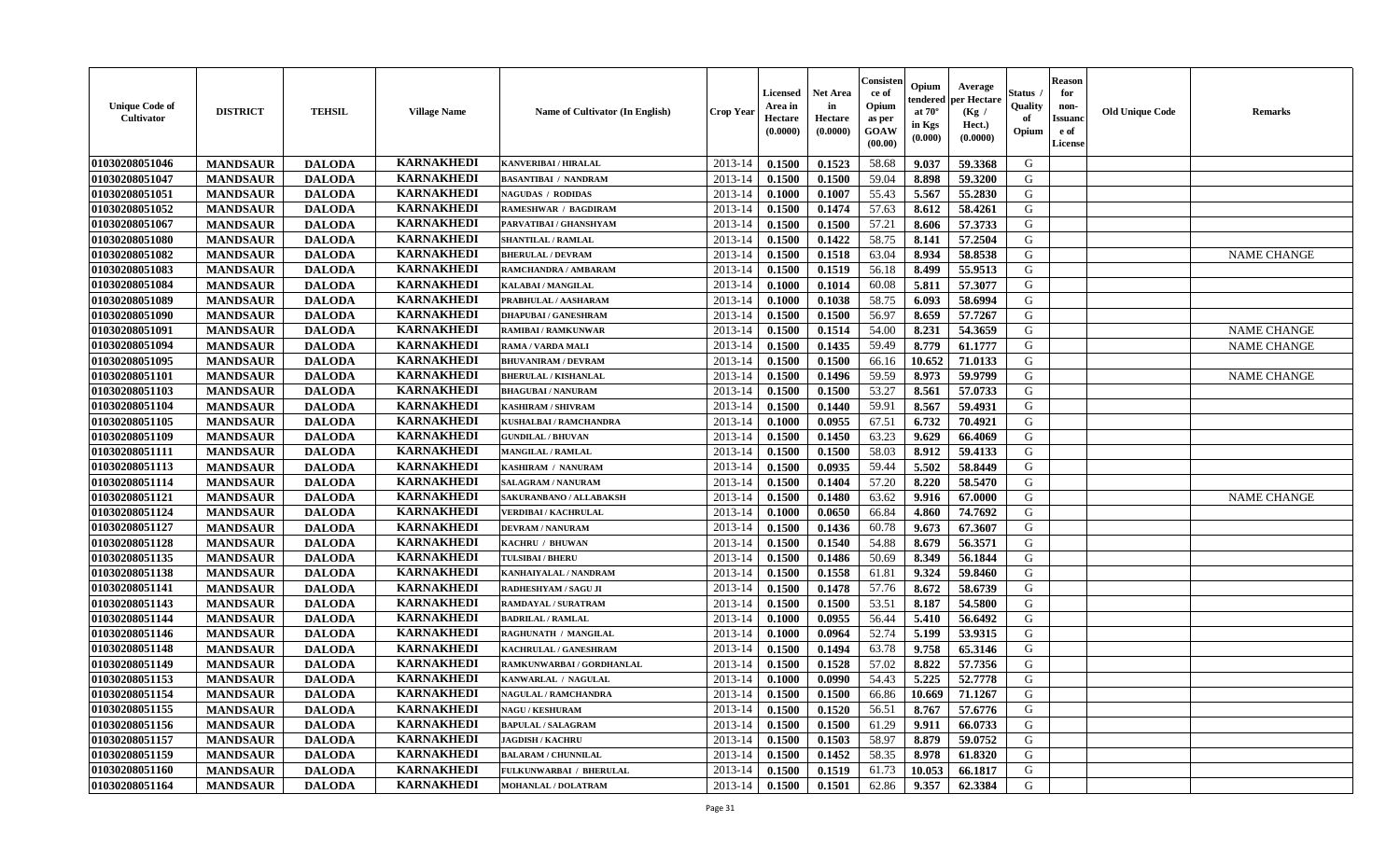| <b>Unique Code of</b><br><b>Cultivator</b> | <b>DISTRICT</b> | <b>TEHSIL</b>   | <b>Village Name</b> | <b>Name of Cultivator (In English)</b> | <b>Crop Year</b> | <b>Licensed</b><br>Area in<br>Hectare<br>(0.0000) | <b>Net Area</b><br>in<br>Hectare<br>(0.0000) | Consisteı<br>ce of<br>Opium<br>as per<br><b>GOAW</b><br>(00.00) | Opium<br>endered<br>at $70^\circ$<br>in Kgs<br>$(\mathbf{0.000})$ | Average<br>per Hectare<br>(Kg /<br>Hect.)<br>(0.0000) | Status<br>Quality<br>of<br>Opium | <b>Reason</b><br>for<br>non-<br>Issuan<br>e of<br>License | <b>Old Unique Code</b> | <b>Remarks</b>     |
|--------------------------------------------|-----------------|-----------------|---------------------|----------------------------------------|------------------|---------------------------------------------------|----------------------------------------------|-----------------------------------------------------------------|-------------------------------------------------------------------|-------------------------------------------------------|----------------------------------|-----------------------------------------------------------|------------------------|--------------------|
| 01030208051166                             | <b>MANDSAUR</b> | <b>DALODA</b>   | <b>KARNAKHEDI</b>   | <b>RAJAMAL / PANNALAL</b>              | 2013-14          | 0.1000                                            | 0.1020                                       | 57.81                                                           | 5.938                                                             | 58,2157                                               | G                                |                                                           |                        |                    |
| 01030208051167                             | <b>MANDSAUR</b> | <b>DALODA</b>   | <b>KARNAKHEDI</b>   | <b>RAMLAL / BHERULAL</b>               | 2013-14          | 0.1000                                            | 0.1040                                       | 52.57                                                           | 5.948                                                             | 57.1923                                               | G                                |                                                           |                        |                    |
| 01030208051054                             | <b>MANDSAUR</b> | <b>DALODA</b>   | <b>KARNAKHEDI</b>   | <b>SHANKARLAL / NATHU</b>              | 2013-14          | 0.1000                                            | 0.0959                                       | 56.83                                                           | 5.537                                                             | 57.7372                                               | G                                |                                                           |                        |                    |
| 01030208051008                             | <b>MANDSAUR</b> | <b>DALODA</b>   | <b>KARNAKHEDI</b>   | <b>DASHRATH / AMRITRAM</b>             | 2013-14          | 0.1500                                            | 0.1480                                       | 63.73                                                           | 9.414                                                             | 63.6081                                               | G                                |                                                           |                        |                    |
| 01030208051019                             | <b>MANDSAUR</b> | <b>DALODA</b>   | <b>KARNAKHEDI</b>   | <b>BHUVANIRAM / RAMESHVAR</b>          | 2013-14          | 0.1500                                            | 0.1403                                       | 62.08                                                           | 8.124                                                             | 57.9045                                               | G                                |                                                           |                        |                    |
| 01030208051063                             | <b>MANDSAUR</b> | <b>DALODA</b>   | <b>KARNAKHEDI</b>   | <b>BHUWANIBAI / HIRALAL</b>            | 2013-14          | 0.1000                                            | 0.0966                                       | 56.01                                                           | 5.625                                                             | 58.2298                                               | G                                |                                                           |                        |                    |
| 01030208051078                             | <b>MANDSAUR</b> | <b>DALODA</b>   | <b>KARNAKHEDI</b>   | <b>SUKHIBAI / JANKIDAS</b>             | 2013-14          | 0.1000                                            | 0.1000                                       | 54.81                                                           | 5.293                                                             | 52.9300                                               | $\blacksquare$                   | 02                                                        |                        |                    |
| 01030208051096                             | <b>MANDSAUR</b> | <b>DALODA</b>   | <b>KARNAKHEDI</b>   | <b>BHERULAL / BAGDIRAM</b>             | 2013-14          | 0.1500                                            | 0.1462                                       | 70.21                                                           | 10.812                                                            | 73.9535                                               | G                                |                                                           |                        |                    |
| 01030208051106                             | <b>MANDSAUR</b> | <b>DALODA</b>   | <b>KARNAKHEDI</b>   | SHANTIBAI / SAJJANRAM                  | 2013-14          | 0.1500                                            | 0.1505                                       | 55.48                                                           | 8.449                                                             | 56.1395                                               | G                                |                                                           |                        |                    |
| 01030208051110                             | <b>MANDSAUR</b> | <b>DALODA</b>   | <b>KARNAKHEDI</b>   | <b>KISHAN / KESHURAM</b>               | 2013-14          | 0.1500                                            | 0.1535                                       | 55.52                                                           | 8.693                                                             | 56.6319                                               | G                                |                                                           |                        |                    |
| 01030208051116                             | <b>MANDSAUR</b> | <b>DALODA</b>   | <b>KARNAKHEDI</b>   | <b>BAGDIRAM / NANDA DHOBI</b>          | 2013-14          | 0.1500                                            | 0.1500                                       | 60.94                                                           | 9.367                                                             | 62,4467                                               | G                                |                                                           |                        |                    |
| 01030208051122                             | <b>MANDSAUR</b> | <b>DALODA</b>   | <b>KARNAKHEDI</b>   | RAMKANYABAI / RAMA                     | 2013-14          | 0.1000                                            | 0.1020                                       | 66.04                                                           | 6.566                                                             | 64.3725                                               | G                                |                                                           |                        |                    |
| 01030208051133                             | <b>MANDSAUR</b> | <b>DALODA</b>   | <b>KARNAKHEDI</b>   | <b>MANNALAL / NANDA</b>                | 2013-14          | 0.1000                                            | 0.0941                                       | 55.64                                                           | 5.341                                                             | 56.7588                                               | G                                |                                                           |                        |                    |
| 01030208051134                             | <b>MANDSAUR</b> | <b>DALODA</b>   | <b>KARNAKHEDI</b>   | <b>SAJJANBAI / GAUTAM</b>              | 2013-14          | 0.1000                                            | 0.0998                                       | 55.96                                                           | 5.636                                                             | 56.4729                                               | G                                |                                                           |                        |                    |
| 01030208051139                             | <b>MANDSAUR</b> | <b>DALODA</b>   | <b>KARNAKHEDI</b>   | PRAKASH / KISHANLAL                    | 2013-14          | 0.1000                                            | 0.0960                                       | 54.39                                                           | 5.338                                                             | 55.6042                                               | G                                |                                                           |                        |                    |
| 01030208051147                             | <b>MANDSAUR</b> | <b>DALODA</b>   | <b>KARNAKHEDI</b>   | <b>DEVRAM / NANDRAM</b>                | 2013-14          | 0.1000                                            | 0.1008                                       | 50.59                                                           | 5.319                                                             | 52.7679                                               | G                                |                                                           |                        |                    |
| 01030208051108                             | <b>MANDSAUR</b> | <b>DALODA</b>   | <b>KARNAKHEDI</b>   | RAMCHANDRA / MAGAN                     | 2013-14          | 0.1500                                            | 0.1401                                       | 62.67                                                           | 8.389                                                             | 59.8787                                               | G                                |                                                           |                        |                    |
| 01030208051075                             | <b>MANDSAUR</b> | <b>DALODA</b>   | <b>KARNAKHEDI</b>   | <b>BHAGATRAM / SHAVRAM</b>             | 2013-14          | 0.1000                                            | 0.1000                                       | 56.41                                                           | 5.818                                                             | 58.1800                                               | G                                |                                                           |                        |                    |
| 01030208051013                             | <b>MANDSAUR</b> | <b>DALODA</b>   | <b>KARNAKHEDI</b>   | <b>GOPAL / RAMNARAYAN</b>              | 2013-14          | 0.1500                                            | 0.1485                                       | 62.58                                                           | 8.779                                                             | 59.1178                                               | G                                |                                                           |                        |                    |
| 01030208051015                             | <b>MANDSAUR</b> | <b>DALODA</b>   | <b>KARNAKHEDI</b>   | <b>ONKARLAL / PANNALAL</b>             | 2013-14          | 0.1500                                            | 0.1485                                       | 60.19                                                           | 9.054                                                             | 60.9697                                               | G                                |                                                           |                        |                    |
| 01030208051040                             | <b>MANDSAUR</b> | <b>DALODA</b>   | <b>KARNAKHEDI</b>   | <b>KELASH / RUPRAM</b>                 | 2013-14          | 0.1000                                            | 0.1025                                       | 55.61                                                           | 5.760                                                             | 56.1951                                               | G                                |                                                           |                        |                    |
| 01030208051059                             | <b>MANDSAUR</b> | <b>DALODA</b>   | <b>KARNAKHEDI</b>   | MANGILAL / RAM                         | 2013-14          | 0.1500                                            | 0.1395                                       | 56.55                                                           | 8.216                                                             | 58.8961                                               | - 1                              | 02                                                        |                        |                    |
| 01030208051169                             | <b>MANDSAUR</b> | <b>DALODA</b>   | <b>KARNAKHEDI</b>   | SAJJANBAI / BHAGATRAM                  | 2013-14          | 0.1000                                            | 0.1020                                       | 56.34                                                           | 5.747                                                             | 56.3431                                               | G                                |                                                           |                        |                    |
| 01030208051085                             | <b>MANDSAUR</b> | <b>DALODA</b>   | <b>KARNAKHEDI</b>   | <b>BHERULAL / SUKHLAL</b>              | 2013-14          | 0.1500                                            | 0.1504                                       | 53.74                                                           | 8.238                                                             | 54.7739                                               | G                                |                                                           |                        |                    |
| 01030208051068                             | <b>MANDSAUR</b> | <b>DALODA</b>   | <b>KARNAKHEDI</b>   | <b>RAMESHVAR / NANDA</b>               | 2013-14          | 0.1500                                            | 0.1463                                       | 63.17                                                           | 9.629                                                             | 65.8168                                               | G                                |                                                           |                        |                    |
| 01030208051020                             | <b>MANDSAUR</b> | <b>DALODA</b>   | <b>KARNAKHEDI</b>   | <b>PUSHKAR / GANPATLAL</b>             | 2013-14          | 0.1000                                            | 0.0983                                       | 62.87                                                           | 6.269                                                             | 63.7742                                               | G                                |                                                           |                        |                    |
| 01030208051026                             | <b>MANDSAUR</b> | <b>DALODA</b>   | <b>KARNAKHEDI</b>   | RAMESHVAR / RUPRAM DHARIWAL            | 2013-14          | 0.1500                                            | 0.1500                                       | 54.58                                                           | 8.366                                                             | 55.7733                                               | G                                |                                                           |                        |                    |
| 01030208051031                             | <b>MANDSAUR</b> | <b>DALODA</b>   | <b>KARNAKHEDI</b>   | <b>KACHRU / PANNALAL TELI</b>          | 2013-14          | 0.1500                                            | 0.1513                                       | 51.04                                                           | 7.970                                                             | 52.6768                                               | G                                |                                                           |                        |                    |
| 01030208051049                             | <b>MANDSAUR</b> | <b>DALODA</b>   | <b>KARNAKHEDI</b>   | DEVRAM / BAGDIRAM (GAYARI)             | 2013-14          | 0.1000                                            | 0.1000                                       | 53.75                                                           | 5.936                                                             | 59.3600                                               | G                                |                                                           |                        |                    |
| 01030208051088                             | <b>MANDSAUR</b> | <b>DALODA</b>   | <b>KARNAKHEDI</b>   | SHIVNARAYAN / KANCHANBAI               | 2013-14          | 0.1500                                            | 0.1540                                       | 63.60                                                           | 10.140                                                            | 65.8442                                               | G                                |                                                           |                        | <b>NAME CHANGE</b> |
| 01030208051012                             | <b>MANDSAUR</b> | <b>DALODA</b>   | <b>KARNAKHEDI</b>   | <b>BALARAM / NANDA TELI</b>            | 2013-14          | 0.1500                                            | 0.1487                                       | 57.79                                                           | 8.652                                                             | 58.1843                                               | G                                |                                                           |                        | <b>NAME CHANGE</b> |
| 01030208051048                             | <b>MANDSAUR</b> | <b>DALODA</b>   | <b>KARNAKHEDI</b>   | <b>SUKHDEV JAYKISHAN</b>               | 2013-14          | 0.1000                                            | 0.0966                                       | 64.00                                                           | 6.016                                                             | 62,2774                                               | G                                |                                                           |                        |                    |
| 01030208051057                             | <b>MANDSAUR</b> | <b>DALODA</b>   | <b>KARNAKHEDI</b>   | <b>HIRALAL / PARATHA</b>               | 2013-14          | 0.1000                                            | 0.1000                                       | 63.93                                                           | 6.247                                                             | 62.4700                                               | G                                |                                                           |                        |                    |
| 01030208051073                             | <b>MANDSAUR</b> | <b>DALODA</b>   | <b>KARNAKHEDI</b>   | KANCHANBAI / BHERULAL                  | 2013-14          | 0.1500                                            | 0.1450                                       | 48.32                                                           | 6.882                                                             | 47.4621                                               | G                                | 04                                                        |                        |                    |
| 01030208051126                             | <b>MANDSAUR</b> | <b>DALODA</b>   | <b>KARNAKHEDI</b>   | KANVARLAL / KASHIRAM                   | 2013-14          | 0.1500                                            | 0.1521                                       | 51.46                                                           | 8.241                                                             | 54.1815                                               | G                                |                                                           |                        |                    |
| 01030208051058                             | <b>MANDSAUR</b> | <b>DALODA</b>   | <b>KARNAKHEDI</b>   | <b>BAPULAL / ONKAR</b>                 | $2013-14$ 0.1000 |                                                   | 0.0992                                       | 56.78                                                           | $5.702$                                                           | 57.4798                                               | G                                |                                                           |                        |                    |
| 01030208051117                             | <b>MANDSAUR</b> | <b>DALODA</b>   | <b>KARNAKHEDI</b>   | RAMKANYABAI / RADHESHYAM               | 2013-14          | 0.1000                                            | 0.1030                                       | 61.33                                                           | 6.431                                                             | 62.4369                                               | G                                |                                                           |                        |                    |
| 01030208051107                             | <b>MANDSAUR</b> | <b>DALODA</b>   | <b>KARNAKHEDI</b>   | <b>RAMLAL / KASHIRAM</b>               | 2013-14          | 0.1000                                            | 0.1025                                       | 57.61                                                           | 5.893                                                             | 57.4927                                               | G                                |                                                           |                        | <b>NAME CHANGE</b> |
| 01030208051102                             | <b>MANDSAUR</b> | <b>DALODA</b>   | <b>KARNAKHEDI</b>   | <b>RAKESH / BHERULAL / SHANIBAI</b>    | 2013-14          | 0.1000                                            | 0.1000                                       | 62.21                                                           | 6.585                                                             | 65.8500                                               | G                                |                                                           |                        |                    |
| 01030208051170                             | <b>MANDSAUR</b> | <b>DALODA</b>   | <b>KARNAKHEDI</b>   | <b>SHIVRAM / NANURAM</b>               | 2013-14          | 0.1500                                            | 0.1480                                       | 63.09                                                           | 8.995                                                             | 60.7770                                               | G                                |                                                           |                        |                    |
| 01030207052006                             | <b>MANDSAUR</b> | <b>MANDSAUR</b> | KHAJURI BADALYA     | PANNALAL / MODIRAM                     | 2013-14          | 0.1000                                            |                                              |                                                                 |                                                                   | 0.0000                                                | $_{\rm F}$                       |                                                           |                        |                    |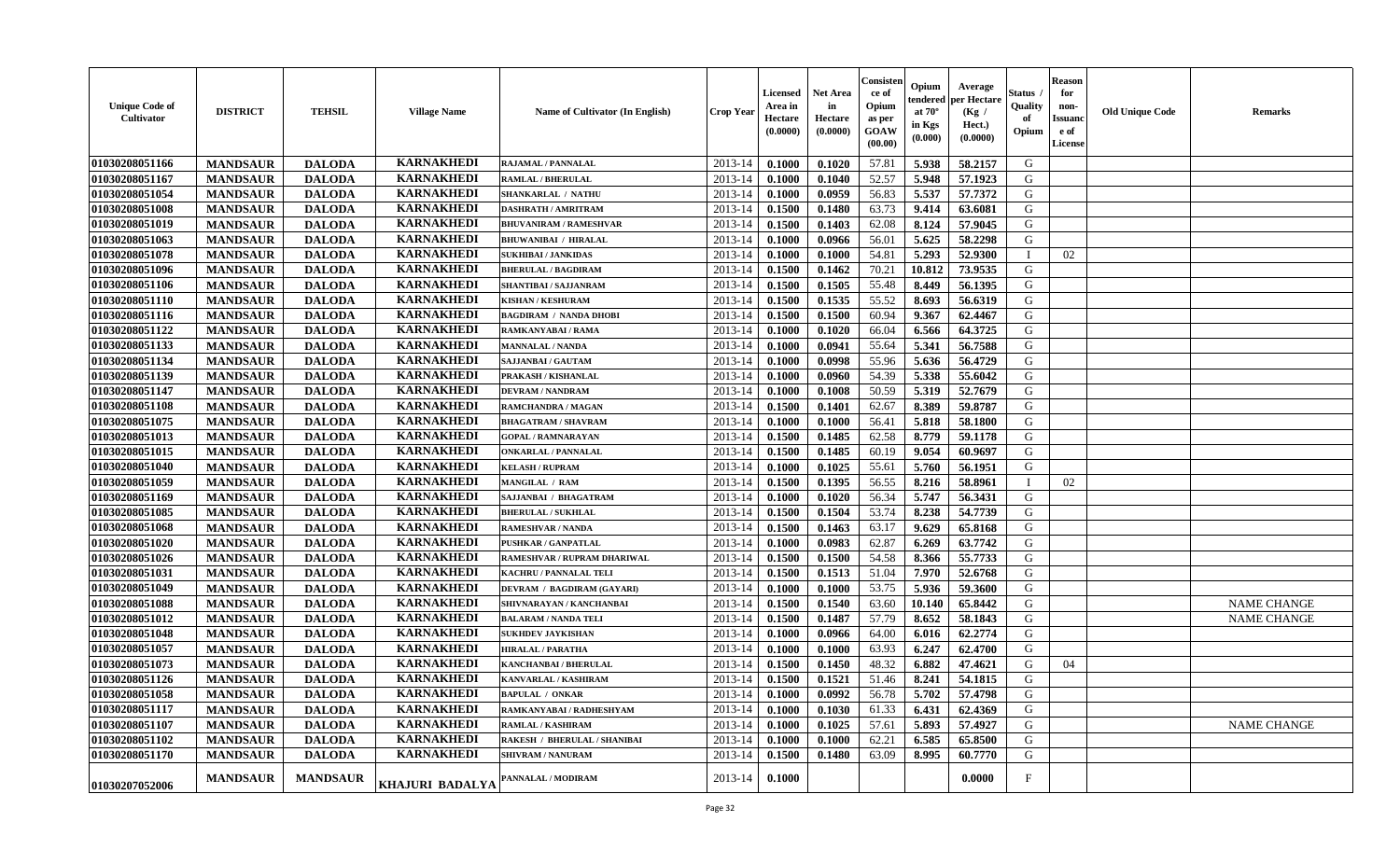| <b>Unique Code of</b><br>Cultivator | <b>DISTRICT</b> | <b>TEHSIL</b>   | <b>Village Name</b>    | Name of Cultivator (In English)    | <b>Crop Year</b> | <b>Licensed</b><br>Area in<br>Hectare<br>(0.0000) | <b>Net Area</b><br>in<br>Hectare<br>(0.0000) | Consisten<br>ce of<br>Opium<br>as per<br>GOAW<br>(00.00) | Opium<br>tendered<br>at $70^\circ$<br>in Kgs<br>(0.000) | Average<br>per Hectare<br>(Kg)<br>Hect.)<br>(0.0000) | Status<br>Quality<br>of<br>Opium | <b>Reason</b><br>for<br>non-<br>Issuanc<br>e of<br><b>License</b> | <b>Old Unique Code</b> | <b>Remarks</b>     |
|-------------------------------------|-----------------|-----------------|------------------------|------------------------------------|------------------|---------------------------------------------------|----------------------------------------------|----------------------------------------------------------|---------------------------------------------------------|------------------------------------------------------|----------------------------------|-------------------------------------------------------------------|------------------------|--------------------|
| 01030207052008                      | <b>MANDSAUR</b> | <b>MANDSAUR</b> | KHAJURI BADALYA        | AKSHMINARAYAN / PYARCHANDRA        | 2013-14          | 0.1000                                            | 0.0912                                       | 51.94                                                    | 4.593                                                   | 50.3618                                              | G                                | 04                                                                |                        |                    |
| 01030207052017                      | <b>MANDSAUR</b> | <b>MANDSAUR</b> | KHAJURI BADALYA        | KHAJU / PIRU                       | 2013-14          | 0.1000                                            | 0.1024                                       | 54.15                                                    | 5.500                                                   | 53.7109                                              | G                                |                                                                   |                        |                    |
| 01030207052030                      | <b>MANDSAUR</b> | <b>MANDSAUR</b> | <b>KHAJURI BADALYA</b> | <b>SAGA / DEVA JI</b>              | 2013-14          | 0.1500                                            | 0.1247                                       | 54.47                                                    | 6.871                                                   | 55.1002                                              | G                                |                                                                   |                        |                    |
| 01030207052039                      | <b>MANDSAUR</b> | <b>MANDSAUR</b> | KHAJURI BADALYA        | SALIM / HUSSAIN                    | 2013-14          | 0.1000                                            | 0.0961                                       | 59.85                                                    | 5.934                                                   | 61.7482                                              | G                                |                                                                   |                        |                    |
| 01030207052049                      | <b>MANDSAUR</b> | <b>MANDSAUR</b> | KHAJURI BADALYA        | PYARIBAI / LALU                    | 2013-14          | 0.1500                                            | 0.1428                                       | 63.28                                                    | 9.293                                                   | 65.0770                                              | G                                |                                                                   |                        |                    |
| 01030207052026                      | <b>MANDSAUR</b> | <b>MANDSAUR</b> | KHAJURI BADALYA        | <b>BADAMBAI / NATHU</b>            | 2013-14          | 0.1000                                            | 0.0972                                       | 53.30                                                    | 4.858                                                   | 49.9794                                              | G                                | 04                                                                |                        |                    |
| 01030207052062                      | <b>MANDSAUR</b> | <b>MANDSAUR</b> | KHAJURI BADALYA        | RAMESHCHAND / KESHURAM             | 2013-14          | 0.1500                                            | 0.1462                                       | 51.87                                                    | 7.714                                                   | 52.7633                                              | G                                |                                                                   |                        |                    |
| 01030208054026                      | <b>MANDSAUR</b> | <b>DALODA</b>   | <b>MANGROLA</b>        | PREMSINGH / PRATAPSINGH            | 2013-14          | 0.1000                                            | 0.0942                                       | 61.94                                                    | 5.716                                                   | 60.6794                                              | G                                |                                                                   |                        |                    |
| 01030208054001                      | <b>MANDSAUR</b> | <b>DALODA</b>   | <b>MANGROLA</b>        | <b>AMARSINGH / UKARSINGH</b>       | 2013-14          | 0.1000                                            |                                              |                                                          |                                                         | 0.0000                                               | $\mathbf{F}$                     |                                                                   |                        |                    |
| 01030208054003                      | <b>MANDSAUR</b> | <b>DALODA</b>   | <b>MANGROLA</b>        | <b>JAGDISH / KESHURAM</b>          | 2013-14          | 0.1500                                            | 0.1500                                       | 61.98                                                    | 9.695                                                   | 64.6333                                              | G                                |                                                                   |                        |                    |
| 01030208054005                      | <b>MANDSAUR</b> | <b>DALODA</b>   | <b>MANGROLA</b>        | <b>KASHIRAM / BHERA</b>            | 2013-14          | 0.1500                                            | 0.1453                                       | 59.55                                                    | 9.196                                                   | 63.2897                                              | G                                |                                                                   |                        |                    |
| 01030208054012                      | <b>MANDSAUR</b> | <b>DALODA</b>   | <b>MANGROLA</b>        | <b>BHANWARSINGH / ARJUNSINGH</b>   | 2013-14          | 0.1000                                            | 0.1030                                       | 53.10                                                    | 5.659                                                   | 54.9417                                              | G                                |                                                                   |                        |                    |
| 01030208054013                      | <b>MANDSAUR</b> | <b>DALODA</b>   | <b>MANGROLA</b>        | KACHRULAL / BHANVARLAL             | 2013-14          | 0.1000                                            | 0.0999                                       | 53.62                                                    | 5.622                                                   | 56.2763                                              | G                                |                                                                   |                        | <b>NAME CHANGE</b> |
| 01030208054019                      | <b>MANDSAUR</b> | <b>DALODA</b>   | <b>MANGROLA</b>        | <b>BASNTILAL / VENIRAM</b>         | 2013-14          | 0.1000                                            | 0.1011                                       | 47.49                                                    | 4.525                                                   | 44.7577                                              |                                  | 02                                                                |                        |                    |
| 01030208054020                      | <b>MANDSAUR</b> | <b>DALODA</b>   | <b>MANGROLA</b>        | <b>MIRABAI/KANWARLAL</b>           | 2013-14          | 0.1500                                            | 0.1557                                       | 58.72                                                    | 9.227                                                   | 59.2614                                              | G                                |                                                                   |                        |                    |
| 01030208054029                      | <b>MANDSAUR</b> | <b>DALODA</b>   | <b>MANGROLA</b>        | <b>MOTIYABAI / GANESHRAM</b>       | 2013-14          | 0.1000                                            |                                              |                                                          |                                                         | 0.0000                                               | $\mathbf{F}$                     |                                                                   |                        |                    |
| 01030208054031                      | <b>MANDSAUR</b> | <b>DALODA</b>   | <b>MANGROLA</b>        | <b>BADRILAL / MULCHAND</b>         | 2013-14          | 0.1000                                            | 0.0991                                       | 49.83                                                    | 4.656                                                   | 46.9828                                              | G                                | 04                                                                |                        |                    |
| 01030208054048                      | <b>MANDSAUR</b> | <b>DALODA</b>   | <b>MANGROLA</b>        | <b>MAINABAI/MANNALAL</b>           | 2013-14          | 0.1000                                            | 0.1009                                       | 56.22                                                    | 5.550                                                   | 55.0050                                              | G                                |                                                                   |                        |                    |
| 01030208054049                      | <b>MANDSAUR</b> | <b>DALODA</b>   | <b>MANGROLA</b>        | <b>GOTAMLAL / CHATARBHUJ</b>       | 2013-14          | 0.1000                                            | 0.1050                                       | 59.19                                                    | 6.249                                                   | 59.5143                                              | G                                |                                                                   |                        |                    |
| 01030208054035                      | <b>MANDSAUR</b> | <b>DALODA</b>   | <b>MANGROLA</b>        | <b>HIRALAL / DEVRAM</b>            | 2013-14          | 0.1500                                            | 0.1556                                       | 57.91                                                    | 9.100                                                   | 58.4833                                              | G                                |                                                                   |                        |                    |
| 01030208054004                      | <b>MANDSAUR</b> | <b>DALODA</b>   | <b>MANGROLA</b>        | AMBALAL / SHOBHARAM                | 2013-14          | 0.1000                                            | 0.1013                                       | 60.30                                                    | 5.677                                                   | 56.0415                                              | G                                |                                                                   |                        |                    |
| 01030208054022                      | <b>MANDSAUR</b> | <b>DALODA</b>   | <b>MANGROLA</b>        | <b>BHERU MANNA</b>                 | 2013-14          | 0.1000                                            | 0.0954                                       | 62.49                                                    | 5.597                                                   | 58.6688                                              | G                                |                                                                   |                        |                    |
| 01030208054047                      | <b>MANDSAUR</b> | <b>DALODA</b>   | <b>MANGROLA</b>        | JHAMKUBAI / MATHURALAL / BHAWARLAL | 2013-14          | 0.1500                                            | 0.1504                                       | 57.01                                                    | 8.853                                                   | 58.8630                                              | G                                |                                                                   |                        |                    |
| 01030208054014                      | <b>MANDSAUR</b> | <b>DALODA</b>   | <b>MANGROLA</b>        | <b>HIRALAL / RAMA</b>              | 2013-14          | 0.1500                                            | 0.1516                                       | 59.07                                                    | 9.350                                                   | 61.6755                                              | G                                |                                                                   |                        |                    |
| 01030208057002                      | <b>MANDSAUR</b> | <b>DALODA</b>   | <b>NANDAWATA</b>       | <b>BHAGIRATH / VARADA</b>          | 2013-14          | 0.1000                                            | 0.1021                                       | 68.51                                                    | 7.047                                                   | 69.0206                                              | G                                |                                                                   |                        |                    |
| 01030208057019                      | <b>MANDSAUR</b> | <b>DALODA</b>   | <b>NANDAWATA</b>       | <b>BALARAM / ONKAR</b>             | 2013-14          | 0.1500                                            | 0.1449                                       | 57.93                                                    | 8.152                                                   | 56.2595                                              | G                                |                                                                   |                        | TRANSFER/KARJU J-I |
| 01030208057023                      | <b>MANDSAUR</b> | <b>DALODA</b>   | <b>NANDAWATA</b>       | <b>BHAGVANSINGH / BAHADURSINGH</b> | 2013-14          | 0.1500                                            | 0.1516                                       | 65.49                                                    | 9.552                                                   | 63.0079                                              | G                                |                                                                   |                        |                    |
| 01030208057024                      | <b>MANDSAUR</b> | <b>DALODA</b>   | <b>NANDAWATA</b>       | <b>SHAVRAM / VAJERAM</b>           | 2013-14          | 0.1000                                            | 0.1013                                       | 51.68                                                    | 5.404                                                   | 53.3465                                              | G                                |                                                                   |                        |                    |
| 01030208057029                      | <b>MANDSAUR</b> | <b>DALODA</b>   | <b>NANDAWATA</b>       | KAMLABAI / LAKSHMINARAYAN          | 2013-14          | 0.1500                                            | 0.1511                                       | 61.17                                                    | 9.193                                                   | 60.8405                                              | G                                |                                                                   |                        |                    |
| 01030208057031                      | <b>MANDSAUR</b> | <b>DALODA</b>   | <b>NANDAWATA</b>       | SAMPATBAI / AMRITRAM               | 2013-14          | 0.1500                                            | 0.1536                                       | 58.38                                                    | 9.408                                                   | 61.2500                                              | G                                |                                                                   |                        |                    |
| 01030208057036                      | <b>MANDSAUR</b> | <b>DALODA</b>   | <b>NANDAWATA</b>       | <b>FULKUNVAR / RATANLAL</b>        | 2013-14          | 0.1000                                            | 0.1011                                       | 50.54                                                    | 5.379                                                   | 53.2047                                              | G                                |                                                                   |                        |                    |
| 01030208057037                      | <b>MANDSAUR</b> | <b>DALODA</b>   | <b>NANDAWATA</b>       | HAKLAL / RODA                      | 2013-14          | 0.1500                                            | 0.1503                                       | 55.08                                                    | 7.987                                                   | 53.1404                                              | G                                |                                                                   |                        |                    |
| 01030208057042                      | <b>MANDSAUR</b> | <b>DALODA</b>   | <b>NANDAWATA</b>       | <b>GITABAI / BANSHILAL</b>         | 2013-14          | 0.1000                                            | 0.1043                                       | 50.39                                                    | 5.701                                                   | 54.6596                                              | G                                |                                                                   |                        |                    |
| 01030208057043                      | <b>MANDSAUR</b> | <b>DALODA</b>   | <b>NANDAWATA</b>       | <b>BHAGVANTIBAI / RADHESHYAM</b>   | 2013-14          | 0.1000                                            | 0.0999                                       | 52.24                                                    | 5.120                                                   | 51.2513                                              |                                  | 02                                                                |                        |                    |
| 01030208057053                      | <b>MANDSAUR</b> | <b>DALODA</b>   | <b>NANDAWATA</b>       | <b>GANESHRAM / BHERULAL</b>        | 2013-14          | 0.1000                                            | 0.1032                                       | 55.06                                                    | 5.711                                                   | 55.3391                                              | G                                |                                                                   |                        |                    |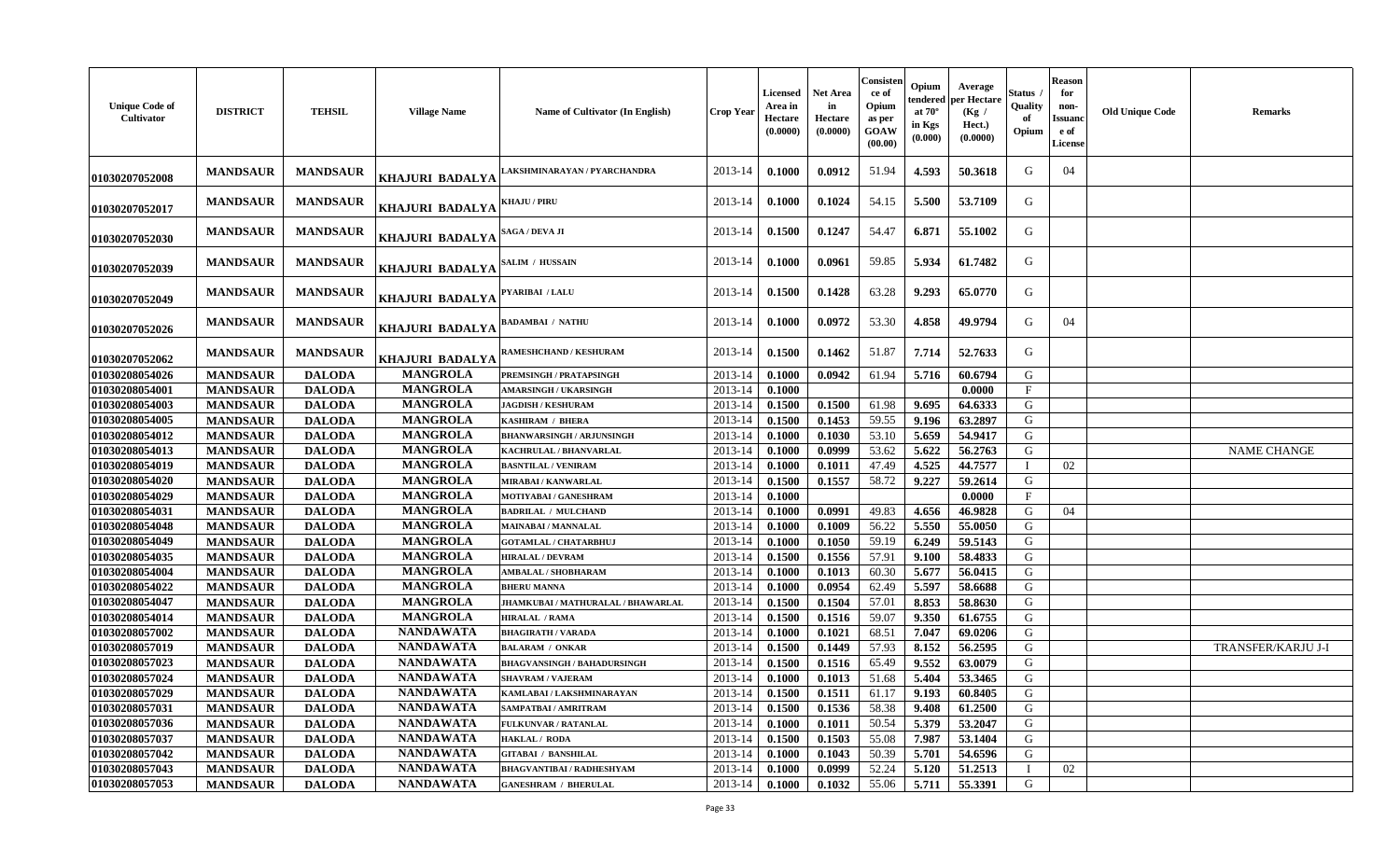| <b>Unique Code of</b><br><b>Cultivator</b> | <b>DISTRICT</b> | <b>TEHSIL</b> | <b>Village Name</b> | Name of Cultivator (In English) | <b>Crop Year</b> | <b>Licensed</b><br>Area in<br>Hectare<br>(0.0000) | <b>Net Area</b><br>in<br>Hectare<br>(0.0000) | Consister<br>ce of<br>Opium<br>as per<br><b>GOAW</b><br>(00.00) | Opium<br>endered<br>at $70^\circ$<br>in Kgs<br>(0.000) | Average<br>per Hectare<br>(Kg /<br>Hect.)<br>(0.0000) | Status<br>Quality<br>of<br>Opium | <b>Reason</b><br>for<br>non-<br><b>Issuano</b><br>e of<br>License | <b>Old Unique Code</b> | <b>Remarks</b> |
|--------------------------------------------|-----------------|---------------|---------------------|---------------------------------|------------------|---------------------------------------------------|----------------------------------------------|-----------------------------------------------------------------|--------------------------------------------------------|-------------------------------------------------------|----------------------------------|-------------------------------------------------------------------|------------------------|----------------|
| 01030208057054                             | <b>MANDSAUR</b> | <b>DALODA</b> | <b>NANDAWATA</b>    | <b>MOHANBAI / RAMLAL</b>        | 2013-14          | 0.1000                                            | 0.0993                                       | 52.28                                                           | 5.370                                                  | 54.0785                                               | G                                |                                                                   |                        |                |
| 01030208057055                             | <b>MANDSAUR</b> | <b>DALODA</b> | <b>NANDAWATA</b>    | LAKSHMINARAYAN / AMBARAM        | 2013-14          | 0.1000                                            | 0.1008                                       | 64.67                                                           | 6.716                                                  | 66.6270                                               | - 1                              | 02                                                                |                        |                |
| 01030208057067                             | <b>MANDSAUR</b> | <b>DALODA</b> | <b>NANDAWATA</b>    | <b>GUL MOHAMMAD / ALLANUR</b>   | 2013-14          | 0.1500                                            | 0.1501                                       | 61.22                                                           | 9.603                                                  | 63.9773                                               | G                                |                                                                   |                        |                |
| 01030208057070                             | <b>MANDSAUR</b> | <b>DALODA</b> | <b>NANDAWATA</b>    | <b>RATANLAL / DEVRAM</b>        | 2013-14          | 0.1500                                            | 0.1515                                       | 66.37                                                           | 10.600                                                 | 69.9670                                               | G                                |                                                                   |                        |                |
| 01030208057072                             | <b>MANDSAUR</b> | <b>DALODA</b> | <b>NANDAWATA</b>    | <b>SITABAI/BANSHILAL</b>        | 2013-14          | 0.1000                                            | 0.1037                                       | 50.90                                                           | 5.963                                                  | 57.5024                                               | G                                |                                                                   |                        |                |
| 01030208057079                             | <b>MANDSAUR</b> | <b>DALODA</b> | <b>NANDAWATA</b>    | RAJENDRA / MOHANLAL             | 2013-14          | 0.1000                                            | 0.1007                                       | 57.17                                                           | 5.782                                                  | 57.4181                                               | - 1                              | 02                                                                |                        |                |
| 01030208057005                             | <b>MANDSAUR</b> | <b>DALODA</b> | <b>NANDAWATA</b>    | <b>MOHANLAL / BHERULAL</b>      | 2013-14          | 0.1500                                            | 0.1546                                       | 55.70                                                           | 8.753                                                  | 56.6171                                               | G                                |                                                                   |                        |                |
| 01030208057006                             | <b>MANDSAUR</b> | <b>DALODA</b> | <b>NANDAWATA</b>    | <b>SHANTILAL / BHERULAL</b>     | 2013-14          | 0.1000                                            | 0.1041                                       | 59.89                                                           | 6.442                                                  | 61.8828                                               | G                                |                                                                   |                        |                |
| 01030208057011                             | <b>MANDSAUR</b> | <b>DALODA</b> | <b>NANDAWATA</b>    | RAMESHCHANDRA / BHERULAL        | 2013-14          | 0.1000                                            | 0.1028                                       | 59.73                                                           | 6.511                                                  | 63.3366                                               | G                                |                                                                   |                        |                |
| 01030208057027                             | <b>MANDSAUR</b> | <b>DALODA</b> | <b>NANDAWATA</b>    | <b>GOPAL / RAMLAL</b>           | 2013-14          | 0.1000                                            | 0.0977                                       | 50.15                                                           | 5.108                                                  | 52,2825                                               | G                                |                                                                   |                        |                |
| 01030208057035                             | <b>MANDSAUR</b> | <b>DALODA</b> | <b>NANDAWATA</b>    | MANGILAL / BHAGWAN              | 2013-14          | 0.1500                                            | 0.1521                                       | 70.90                                                           | 10.564                                                 | 69.4543                                               | G                                |                                                                   |                        |                |
| 01030208057047                             | <b>MANDSAUR</b> | <b>DALODA</b> | <b>NANDAWATA</b>    | <b>BHERULAL / KACHRU</b>        | 2013-14          | 0.1500                                            | 0.1473                                       | 52.52                                                           | 8.396                                                  | 56.9993                                               | G                                |                                                                   |                        |                |
| 01030208057048                             | <b>MANDSAUR</b> | <b>DALODA</b> | <b>NANDAWATA</b>    | <b>CHENRAM / RATANLAL</b>       | 2013-14          | 0.1000                                            | 0.1008                                       | 58.92                                                           | 6.203                                                  | 61.5377                                               | G                                |                                                                   |                        |                |
| 01030208057074                             | <b>MANDSAUR</b> | <b>DALODA</b> | <b>NANDAWATA</b>    | <b>BHANWARLAL / RAMPRATAP</b>   | 2013-14          | 0.1000                                            | 0.1009                                       | 60.47                                                           | 6.073                                                  | 60.1883                                               | G                                |                                                                   |                        |                |
| 01030208057077                             | <b>MANDSAUR</b> | <b>DALODA</b> | <b>NANDAWATA</b>    | MOHANLAL / JAGANNATH            | 2013-14          | 0.1000                                            | 0.1023                                       | 55.92                                                           | 5.904                                                  | 57.7126                                               | G                                |                                                                   |                        |                |
| 01030208057088                             | <b>MANDSAUR</b> | <b>DALODA</b> | <b>NANDAWATA</b>    | <b>ASHARAM / KALURAM</b>        | 2013-14          | 0.1500                                            | 0.1395                                       | 60.17                                                           | 8.338                                                  | 59.7706                                               | G                                |                                                                   |                        |                |
| 01030208057004                             | <b>MANDSAUR</b> | <b>DALODA</b> | <b>NANDAWATA</b>    | LAKSHMINARAYAN / BHERULAL       | 2013-14          | 0.1500                                            | 0.1471                                       | 52.03                                                           | 7.477                                                  | 50.8294                                               | G                                | 04                                                                |                        |                |
| 01030208057073                             | <b>MANDSAUR</b> | <b>DALODA</b> | <b>NANDAWATA</b>    | SHANKERLAL / SUKHLAL            | 2013-14          | 0.1000                                            | 0.1011                                       | 59.03                                                           | 6.198                                                  | 61.3056                                               | G                                |                                                                   |                        |                |
| 01030208057078                             | <b>MANDSAUR</b> | <b>DALODA</b> | <b>NANDAWATA</b>    | SAVITRIBAI / GANGARAM           | 2013-14          | 0.1000                                            | 0.1040                                       | 55.22                                                           | 6.066                                                  | 58.3269                                               | G                                |                                                                   |                        |                |
| 01030208057084                             | <b>MANDSAUR</b> | <b>DALODA</b> | <b>NANDAWATA</b>    | PYARIBAI / RUGANATH             | 2013-14          | 0.1000                                            | 0.0974                                       | 54.89                                                           | 4.924                                                  | 50.5544                                               | G                                | 04                                                                |                        |                |
| 01030208057090                             | <b>MANDSAUR</b> | <b>DALODA</b> | <b>NANDAWATA</b>    | <b>BAPULAL / LALU</b>           | 2013-14          | 0.1500                                            | 0.1538                                       | 47.63                                                           | 7.369                                                  | 47.9129                                               | G                                | 04                                                                |                        |                |
| 01030208057092                             | <b>MANDSAUR</b> | <b>DALODA</b> | <b>NANDAWATA</b>    | <b>ONKARLAL / GANGARAM</b>      | 2013-14          | 0.1500                                            | 0.1568                                       | 51.43                                                           | 7.847                                                  | 50.0446                                               | G                                | 04                                                                |                        |                |
| 01030208057104                             | <b>MANDSAUR</b> | <b>DALODA</b> | <b>NANDAWATA</b>    | SAMPATBAI / BHAGVANSINGH        | 2013-14          | 0.1500                                            | 0.1412                                       | 57.33                                                           | 7.764                                                  | 54.9858                                               | G                                |                                                                   |                        |                |
| 01030208057109                             | <b>MANDSAUR</b> | <b>DALODA</b> | <b>NANDAWATA</b>    | HUSSAIN/HAMIRBAI/ ALLANUR       | 2013-14          | 0.1500                                            | 0.1496                                       | 58.44                                                           | 9.467                                                  | 63.2821                                               | G                                |                                                                   |                        |                |
| 01030208057111                             | <b>MANDSAUR</b> | <b>DALODA</b> | <b>NANDAWATA</b>    | <b>BAPULAL / BHANWARLAL</b>     | 2013-14          | 0.1500                                            | 0.0498                                       | 67.57                                                           | 3.620                                                  | 72.6908                                               | G                                |                                                                   |                        |                |
| 01030208057113                             | <b>MANDSAUR</b> | <b>DALODA</b> | <b>NANDAWATA</b>    | <b>BAGDIBAI / DEV JI</b>        | 2013-14          | 0.1000                                            | 0.1014                                       | 55.09                                                           | 5.265                                                  | 51.9231                                               | G                                |                                                                   |                        |                |
| 01030208057124                             | <b>MANDSAUR</b> | <b>DALODA</b> | <b>NANDAWATA</b>    | <b>BALKUNWAR / BASANTILAL</b>   | 2013-14          | 0.1000                                            | 0.1033                                       | 61.56                                                           | 6.314                                                  | 61.1229                                               |                                  | 02                                                                |                        |                |
| 01030208057127                             | <b>MANDSAUR</b> | <b>DALODA</b> | <b>NANDAWATA</b>    | FAKIR MOHAMMAD / GUL MOHAMMAD   | 2013-14          | 0.1500                                            | 0.1501                                       | 60.16                                                           | 9.462                                                  | 63.0380                                               | G                                |                                                                   |                        |                |
| 01030208057140                             | <b>MANDSAUR</b> | <b>DALODA</b> | <b>NANDAWATA</b>    | <b>BADRILAL / KACHRU</b>        | 2013-14          | 0.1000                                            | 0.1011                                       | 49.79                                                           | 4.908                                                  | 48.5460                                               | G                                | 04                                                                |                        |                |
| 01030208057147                             | <b>MANDSAUR</b> | <b>DALODA</b> | <b>NANDAWATA</b>    | DEVENDRAKUMAR / MOHANPRASHAD    | 2013-14          | 0.1000                                            | 0.1045                                       | 59.78                                                           | 6.226                                                  | 59.5789                                               | $\blacksquare$                   | 02                                                                |                        |                |
| 01030208057156                             | <b>MANDSAUR</b> | <b>DALODA</b> | <b>NANDAWATA</b>    | <b>SURATRAM / VARDICHAND</b>    | 2013-14          | 0.1500                                            | 0.1435                                       | 59.63                                                           | 8.476                                                  | 59.0662                                               | G                                |                                                                   |                        |                |
| 01030208057161                             | <b>MANDSAUR</b> | <b>DALODA</b> | <b>NANDAWATA</b>    | <b>GANESHRAM / DHURA</b>        | 2013-14          | 0.1000                                            | 0.1039                                       | 60.33                                                           | 6.369                                                  | 61.2993                                               | G                                |                                                                   |                        |                |
| 01030208057166                             | <b>MANDSAUR</b> | <b>DALODA</b> | <b>NANDAWATA</b>    | PYARCHAND KANA GAYARI           | 2013-14          | 0.1500                                            | 0.1491                                       | 58.58                                                           | 8.971                                                  | 60.1677                                               | G                                |                                                                   |                        |                |
| 01030208057168                             | <b>MANDSAUR</b> | <b>DALODA</b> | <b>NANDAWATA</b>    | NIRMALAKUMAR / KANHAIYALAL      | 2013-14          | 0.1000                                            | 0.1039                                       | 60.70                                                           | 6.053                                                  | 58.2579                                               | G                                |                                                                   |                        |                |
| 01030208057112                             | <b>MANDSAUR</b> | <b>DALODA</b> | <b>NANDAWATA</b>    | HAKLAL / GANGARAM               | 2013-14          | 0.1000                                            | 0.1021                                       | 59.89                                                           | 6.280                                                  | 61.5083                                               | G                                |                                                                   |                        |                |
| 01030208057118                             | <b>MANDSAUR</b> | <b>DALODA</b> | <b>NANDAWATA</b>    | <b>BHANVARLAL / PYARCHAND</b>   | $2013-14$ 0.1500 |                                                   | 0.1538                                       | 57.61                                                           | 8.337                                                  | 54.2068                                               | G                                |                                                                   |                        |                |
| 01030208057123                             | <b>MANDSAUR</b> | <b>DALODA</b> | <b>NANDAWATA</b>    | <b>BAPULAL / BALU</b>           | 2013-14          | 0.1500                                            | 0.1427                                       | 65.19                                                           | 9.611                                                  | 67.3511                                               | G                                |                                                                   |                        |                |
| 01030208057137                             | <b>MANDSAUR</b> | <b>DALODA</b> | <b>NANDAWATA</b>    | <b>RAMESHVAR / KALU</b>         | 2013-14          | 0.1500                                            | 0.1468                                       | 65.34                                                           | 9.922                                                  | 67.5886                                               | G                                |                                                                   |                        |                |
| 01030208057138                             | <b>MANDSAUR</b> | <b>DALODA</b> | <b>NANDAWATA</b>    | <b>BAPULAL / SHANTILAL</b>      | 2013-14          | 0.1500                                            | 0.1526                                       | 55.56                                                           | 8.683                                                  | 56.9004                                               | G                                |                                                                   |                        |                |
| 01030208057142                             | <b>MANDSAUR</b> | <b>DALODA</b> | <b>NANDAWATA</b>    | <b>BALU / GANGARAM</b>          | 2013-14          | 0.1000                                            | 0.0989                                       | 56.05                                                           | 5.861                                                  | 59.2619                                               | G                                |                                                                   |                        |                |
| 01030208057150                             | <b>MANDSAUR</b> | <b>DALODA</b> | <b>NANDAWATA</b>    | MADHUSUDHAN / DEVRAM            | 2013-14          | 0.1000                                            | 0.1023                                       | 60.13                                                           | 6.262                                                  | 61.2121                                               | G                                |                                                                   |                        |                |
| 01030208057154                             | <b>MANDSAUR</b> | <b>DALODA</b> | <b>NANDAWATA</b>    | PARASHRAM / MATHURALAL          | 2013-14          | 0.1500                                            | 0.1533                                       | 60.05                                                           | 9.299                                                  | 60.6588                                               | $\mathbf{I}$                     | 02                                                                |                        |                |
|                                            |                 |               |                     |                                 |                  |                                                   |                                              |                                                                 |                                                        |                                                       |                                  |                                                                   |                        |                |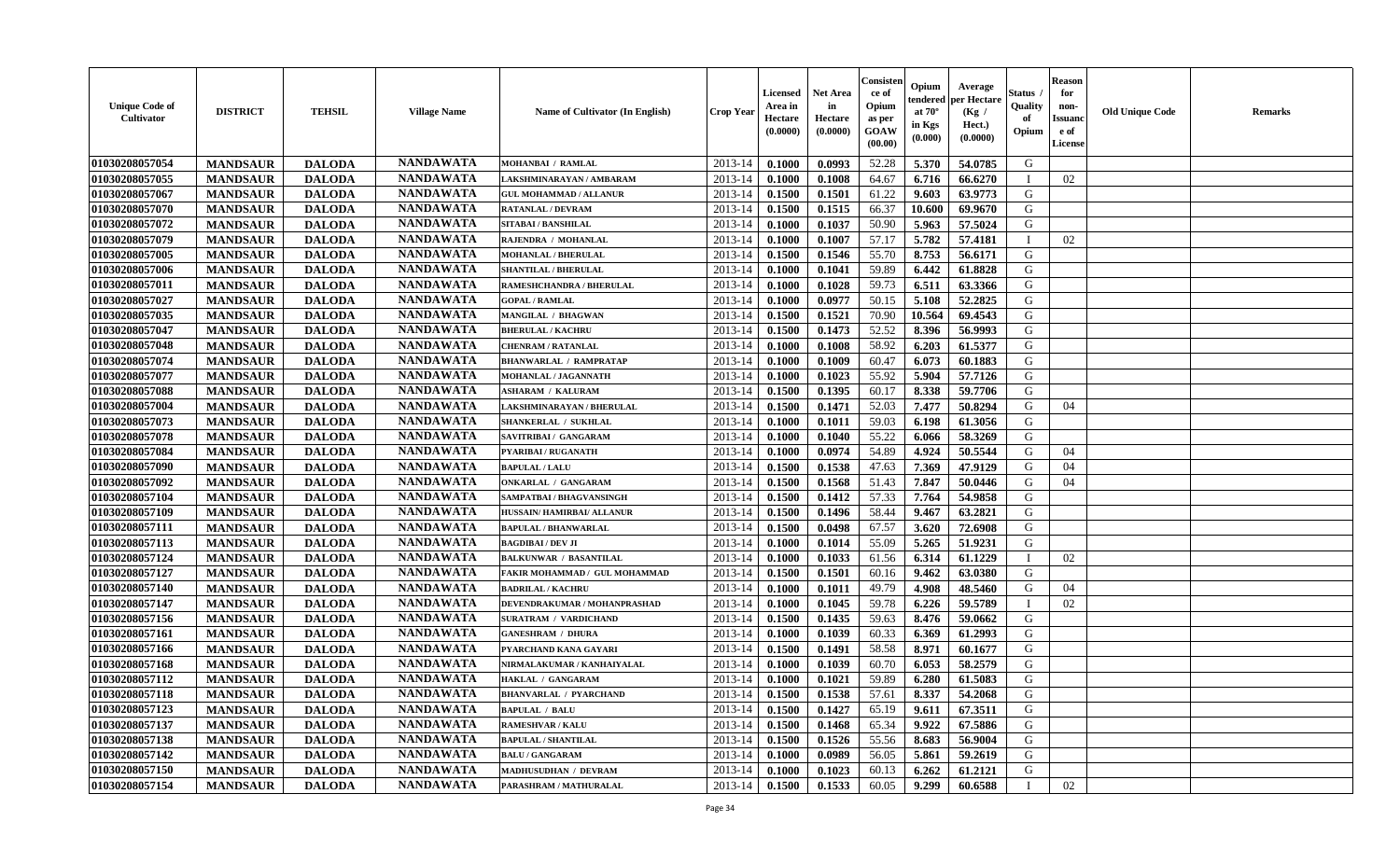| <b>Unique Code of</b><br>Cultivator | <b>DISTRICT</b> | <b>TEHSIL</b>   | <b>Village Name</b> | <b>Name of Cultivator (In English)</b> | <b>Crop Year</b> | <b>Licensed</b><br>Area in<br>Hectare<br>(0.0000) | <b>Net Area</b><br>in<br>Hectare<br>(0.0000) | Consisten<br>ce of<br>Opium<br>as per<br>GOAW<br>(00.00) | Opium<br>tendered<br>at $70^\circ$<br>in Kgs<br>(0.000) | Average<br>per Hectare<br>(Kg)<br>Hect.)<br>(0.0000) | Status<br>Quality<br>of<br>Opium | <b>Reason</b><br>for<br>non-<br><b>Issuanc</b><br>e of<br><b>License</b> | <b>Old Unique Code</b> | <b>Remarks</b>     |
|-------------------------------------|-----------------|-----------------|---------------------|----------------------------------------|------------------|---------------------------------------------------|----------------------------------------------|----------------------------------------------------------|---------------------------------------------------------|------------------------------------------------------|----------------------------------|--------------------------------------------------------------------------|------------------------|--------------------|
| 01030208057167                      | <b>MANDSAUR</b> | <b>DALODA</b>   | <b>NANDAWATA</b>    | <b>MOTILAL / PREMCHAND</b>             | 2013-14          | 0.1000                                            | 0.1008                                       | 57.54                                                    | 6.272                                                   | 62.2222                                              | G                                |                                                                          |                        |                    |
| 01030208057061                      | <b>MANDSAUR</b> | <b>DALODA</b>   | <b>NANDAWATA</b>    | <b>RUKMANBAI / NANDLAL</b>             | 2013-14          | 0.1000                                            | 0.0991                                       | 51.16                                                    | 5.101                                                   | 51.4733                                              | G                                |                                                                          |                        |                    |
| 01030208057135                      | <b>MANDSAUR</b> | <b>DALODA</b>   | <b>NANDAWATA</b>    | RAMKUNWARBAI / ATAMARAM                | 2013-14          | 0.1500                                            | 0.1517                                       | 54.42                                                    | 5.356                                                   | 35.3065                                              |                                  | 02                                                                       |                        |                    |
| 01030208057001                      | <b>MANDSAUR</b> | <b>DALODA</b>   | <b>NANDAWATA</b>    | <b>BHAGIRATH / BHERULAL</b>            | 2013-14          | 0.1500                                            | 0.1506                                       | 46.94                                                    | 7.048                                                   | 46.7995                                              | G                                | 04                                                                       |                        |                    |
| 01030208057058                      | <b>MANDSAUR</b> | <b>DALODA</b>   | <b>NANDAWATA</b>    | KACHRULAL / KANA                       | 2013-14          | 0.1500                                            | 0.1524                                       | 53.28                                                    | 8.152                                                   | 53.4908                                              | G                                |                                                                          |                        |                    |
| 01030208057164                      | <b>MANDSAUR</b> | <b>DALODA</b>   | <b>NANDAWATA</b>    | <b>BALARAM / MAGANIRAM</b>             | 2013-14          | 0.1000                                            | 0.1050                                       | 54.15                                                    | 5.585                                                   | 53.1905                                              | G                                |                                                                          |                        |                    |
| 01030208057080                      | <b>MANDSAUR</b> | <b>DALODA</b>   | <b>NANDAWATA</b>    | SHRIPAL / UMMEDRAM                     | 2013-14          | 0.1500                                            | 0.1497                                       | 59.29                                                    | 9.537                                                   | 63.7074                                              | G                                |                                                                          |                        |                    |
| 01030208057108                      | <b>MANDSAUR</b> | <b>DALODA</b>   | <b>NANDAWATA</b>    | <b>NANURAM / VARDA</b>                 | 2013-14          | 0.1000                                            | 0.0987                                       | 51.83                                                    | 5.472                                                   | 55.4407                                              | G                                |                                                                          |                        | <b>NAME CHANGE</b> |
| 01030208057095                      | <b>MANDSAUR</b> | <b>DALODA</b>   | <b>NANDAWATA</b>    | RAKESH KUMAR / BHAGWATIPRASAD          | 2013-14          | 0.1500                                            | 0.1553                                       | 63.98                                                    | 10.621                                                  | 68.3902                                              | G                                |                                                                          |                        |                    |
| 01030208057172                      | <b>MANDSAUR</b> | <b>DALODA</b>   | <b>NANDAWATA</b>    | RAMPRASAD / NIRBHAYRAM                 | 2013-14          | 0.1500                                            | 0.1505                                       | 57.49                                                    | 8.385                                                   | 55.7143                                              | G                                |                                                                          |                        |                    |
| 01030208057173                      | <b>MANDSAUR</b> | <b>DALODA</b>   | <b>NANDAWATA</b>    | <b>BHERULAL / NIRBHAYRAM</b>           | 2013-14          | 0.1000                                            | 0.1011                                       | 59.15                                                    | 5.831                                                   | 57.6756                                              | G                                |                                                                          |                        |                    |
| 01030208057174                      | <b>MANDSAUR</b> | <b>DALODA</b>   | <b>NANDAWATA</b>    | <b>MEVALAL / NATHU</b>                 | 2013-14          | 0.1500                                            | 0.1511                                       | 61.83                                                    | 9.045                                                   | 59.8610                                              | G                                |                                                                          |                        |                    |
| 01030208057052                      | <b>MANDSAUR</b> | <b>DALODA</b>   | <b>NANDAWATA</b>    | SHOBHARAM / ONKARLAL                   | 2013-14          | 0.1500                                            | 0.1548                                       | 67.62                                                    | 10.423                                                  | 67.3320                                              | G                                |                                                                          |                        |                    |
| 01030208057125                      | <b>MANDSAUR</b> | <b>DALODA</b>   | <b>NANDAWATA</b>    | <b>HIMMATSINGH / SHIVSINGH</b>         | 2013-14          | 0.1500                                            | 0.1540                                       | 58.05                                                    | 9.188                                                   | 59.6623                                              | G                                |                                                                          |                        |                    |
| 01030208057117                      | <b>MANDSAUR</b> | <b>DALODA</b>   | <b>NANDAWATA</b>    | <b>KANCHANBAI / DALU</b>               | 2013-14          | 0.1000                                            | 0.1001                                       | 60.34                                                    | 6.206                                                   | 61.9980                                              | G                                |                                                                          |                        |                    |
| 01030208057128                      | <b>MANDSAUR</b> | <b>DALODA</b>   | <b>NANDAWATA</b>    | KALABAI / AMBALAL                      | 2013-14          | 0.1500                                            | 0.1537                                       | 60.30                                                    | 9.743                                                   | 63.3897                                              | G                                |                                                                          |                        |                    |
| 01030208057103                      | <b>MANDSAUR</b> | <b>DALODA</b>   | <b>NANDAWATA</b>    | LAXMINARAYAN / SHOBHARAM               | 2013-14          | 0.1500                                            | 0.1533                                       | 56.77                                                    | 8.678                                                   | 56.6080                                              | G                                |                                                                          |                        |                    |
| 01030208057181                      | <b>MANDSAUR</b> | <b>DALODA</b>   | <b>NANDAWATA</b>    | <b>BHERULAL / SUKHLAL (BADA)</b>       | 2013-14          | 0.1000                                            | 0.1038                                       | 58.15                                                    | 5.840                                                   | 56.2620                                              | G                                |                                                                          |                        |                    |
| 01030208057186                      | <b>MANDSAUR</b> | <b>DALODA</b>   | <b>NANDAWATA</b>    | <b>JAGDISH / BHANVARLAL</b>            | 2013-14          | 0.1000                                            | 0.0977                                       | 50.36                                                    | 5.101                                                   | 52.2108                                              | G                                |                                                                          |                        |                    |
| 01030208057131                      | <b>MANDSAUR</b> | <b>DALODA</b>   | <b>NANDAWATA</b>    | <b>JAWAHARLAL / GABBA</b>              | 2013-14          | 0.1500                                            | 0.0719                                       | 49.28                                                    | 3.872                                                   | 53.8526                                              | G                                |                                                                          |                        |                    |
| 01030208057187                      | <b>MANDSAUR</b> | <b>DALODA</b>   | <b>NANDAWATA</b>    | <b>BHAGATRAM / DEVRAM</b>              | 2013-14          | 0.1000                                            | 0.1032                                       | 51.09                                                    | 5.102                                                   | 49.4380                                              | G                                | 04                                                                       |                        |                    |
| 01030208057158                      | <b>MANDSAUR</b> | <b>DALODA</b>   | <b>NANDAWATA</b>    | NAGULAL URAF NAGESHWAR PITA SURATRAM   | 2013-14          | 0.1000                                            | 0.1004                                       | 62.25                                                    | 6.136                                                   | 61.1155                                              | G                                |                                                                          |                        |                    |
| 01030208057013                      | <b>MANDSAUR</b> | <b>DALODA</b>   | <b>NANDAWATA</b>    | RADHESHYAMPURI / MADHOPURI             | 2013-14          | 0.1500                                            | 0.1255                                       | 62.91                                                    | 8.286                                                   | 66.0239                                              | G                                |                                                                          |                        |                    |
| 01030208057012                      | <b>MANDSAUR</b> | <b>DALODA</b>   | <b>NANDAWATA</b>    | <b>CHUNNILAL / DURGA</b>               | 2013-14          | 0.1500                                            | 0.1521                                       | 57.28                                                    | 4.615                                                   | 30.3419                                              | G                                | 04                                                                       |                        |                    |
| 01030208057030                      | <b>MANDSAUR</b> | <b>DALODA</b>   | <b>NANDAWATA</b>    | <b>MANGU / NANDA BALAI</b>             | 2013-14          | 0.1000                                            | 0.1019                                       | 47.53                                                    | 5.086                                                   | 49.9117                                              | G                                | 04                                                                       |                        |                    |
| 01030208057122                      | <b>MANDSAUR</b> | <b>DALODA</b>   | <b>NANDAWATA</b>    | <b>BAPULAL / KESHURAM</b>              | 2013-14          | 0.1500                                            | 0.1516                                       | 55.56                                                    | 8.128                                                   | 53.6148                                              | G                                |                                                                          |                        | <b>NAME CHANGE</b> |
| 01030208057155                      | <b>MANDSAUR</b> | <b>DALODA</b>   | <b>NANDAWATA</b>    | <b>TULSIRAM / BABRU</b>                | 2013-14          | 0.1500                                            | 0.1553                                       | 54.68                                                    | 8.827                                                   | 56.8384                                              | G                                |                                                                          |                        |                    |
| 01030208057060                      | <b>MANDSAUR</b> | <b>DALODA</b>   | <b>NANDAWATA</b>    | <b>BABULAL / HIRALAL</b>               | 2013-14          | 0.1000                                            | 0.0992                                       | 47.76                                                    | 4.912                                                   | 49.5161                                              | G                                | 04                                                                       |                        |                    |
| 01030208057009                      | <b>MANDSAUR</b> | <b>DALODA</b>   | <b>NANDAWATA</b>    | <b>CHANDMAL / MANGILAL</b>             | 2013-14          | 0.1500                                            | 0.1458                                       | 52.40                                                    | 7.591                                                   | 52.0645                                              | G                                |                                                                          |                        |                    |
| 01030208057003                      | <b>MANDSAUR</b> | <b>DALODA</b>   | <b>NANDAWATA</b>    | RUGNATHPURI / MOHANPURI                | 2013-14          | 0.1500                                            | 0.1499                                       | 54.75                                                    | 8.588                                                   | 57.2915                                              | G                                |                                                                          |                        |                    |
| 01030208057130                      | <b>MANDSAUR</b> | <b>DALODA</b>   | <b>NANDAWATA</b>    | <b>BALU / BHERA BALAI</b>              | 2013-14          | 0.1000                                            | 0.1002                                       | 51.76                                                    | 5.302                                                   | 52.9142                                              | G                                |                                                                          |                        |                    |
| 01030208057190                      | <b>MANDSAUR</b> | <b>DALODA</b>   | <b>NANDAWATA</b>    | SHRIPAL / SHOBHAGMAL                   | 2013-14          | 0.1000                                            | 0.0991                                       | 52.73                                                    | 5.288                                                   | 53.3602                                              | G                                |                                                                          |                        |                    |
| 01030208057076                      | <b>MANDSAUR</b> | <b>DALODA</b>   | <b>NANDAWATA</b>    | PARVATIBAI / BHANVARLAL                | 2013-14          | 0.1500                                            | 0.1495                                       | 57.43                                                    | 8.434                                                   | 56.4147                                              | G                                |                                                                          |                        |                    |
| 01030208057121                      | <b>MANDSAUR</b> | <b>DALODA</b>   | <b>NANDAWATA</b>    | <b>CHAGANLAL / LACCHIRAM</b>           | 2013-14          | 0.1500                                            | 0.1554                                       | 50.67                                                    | 8.020                                                   | 51.6088                                              | G                                |                                                                          |                        |                    |
| 01030208057134                      | <b>MANDSAUR</b> | <b>DALODA</b>   | <b>NANDAWATA</b>    | <b>BHANWARLAL / SUKHLAL</b>            | 2013-14          | 0.1000                                            | 0.1022                                       | 57.19                                                    | 5.703                                                   | 55.8023                                              |                                  | 02                                                                       |                        |                    |
| 01030208057041                      | <b>MANDSAUR</b> | <b>DALODA</b>   | <b>NANDAWATA</b>    | <b>MANGILAL / RAMLAL</b>               | $2013-14$ 0.1000 |                                                   | 0.1042                                       | 62.20                                                    | 6.415                                                   | 61.5643                                              | G                                |                                                                          |                        |                    |
| 01030208057081                      | <b>MANDSAUR</b> | <b>DALODA</b>   | <b>NANDAWATA</b>    | <b>SHANTIBAI / BHANWERLAL</b>          | 2013-14          | 0.1500                                            | 0.1516                                       | 57.72                                                    | 8.947                                                   | 59.0172                                              | G                                |                                                                          |                        |                    |
| 01030207059001                      | <b>MANDSAUR</b> | <b>MANDSAUR</b> | <b>RAJAKHEDI</b>    | KISHAN SINGH / DEVIDAN                 | 2013-14          | 0.1500                                            | 0.1470                                       | 52.63                                                    | 9.037                                                   | 61.4762                                              | G                                |                                                                          |                        |                    |
| 01030207059003                      | <b>MANDSAUR</b> | <b>MANDSAUR</b> | <b>RAJAKHEDI</b>    | <b>GOPALDAN / KARNIDAN</b>             | 2013-14          | 0.1500                                            | 0.1505                                       | 55.40                                                    | 8.722                                                   | 57.9535                                              | G                                |                                                                          |                        |                    |
| 01030207059004                      | <b>MANDSAUR</b> | <b>MANDSAUR</b> | <b>RAJAKHEDI</b>    | <b>INDARSINGH / DEVIDAN JI</b>         | 2013-14          | 0.1000                                            | 0.1012                                       | 52.67                                                    | 5.764                                                   | 56.9565                                              | G                                |                                                                          |                        |                    |
| 01030207059005                      | <b>MANDSAUR</b> | <b>MANDSAUR</b> | <b>RAJAKHEDI</b>    | <b>GOPAL / AMBARAM</b>                 | 2013-14          | 0.1500                                            | 0.1507                                       | 61.84                                                    | 9.303                                                   | 61.7319                                              | G                                |                                                                          |                        |                    |
| 01030207059010                      | <b>MANDSAUR</b> | <b>MANDSAUR</b> | <b>RAJAKHEDI</b>    | PUNAMCHAND / PANNALAL                  |                  | $2013-14$ 0.1000                                  | 0.1000                                       | 53.70                                                    | 5.263                                                   | 52.6300                                              | G                                |                                                                          |                        |                    |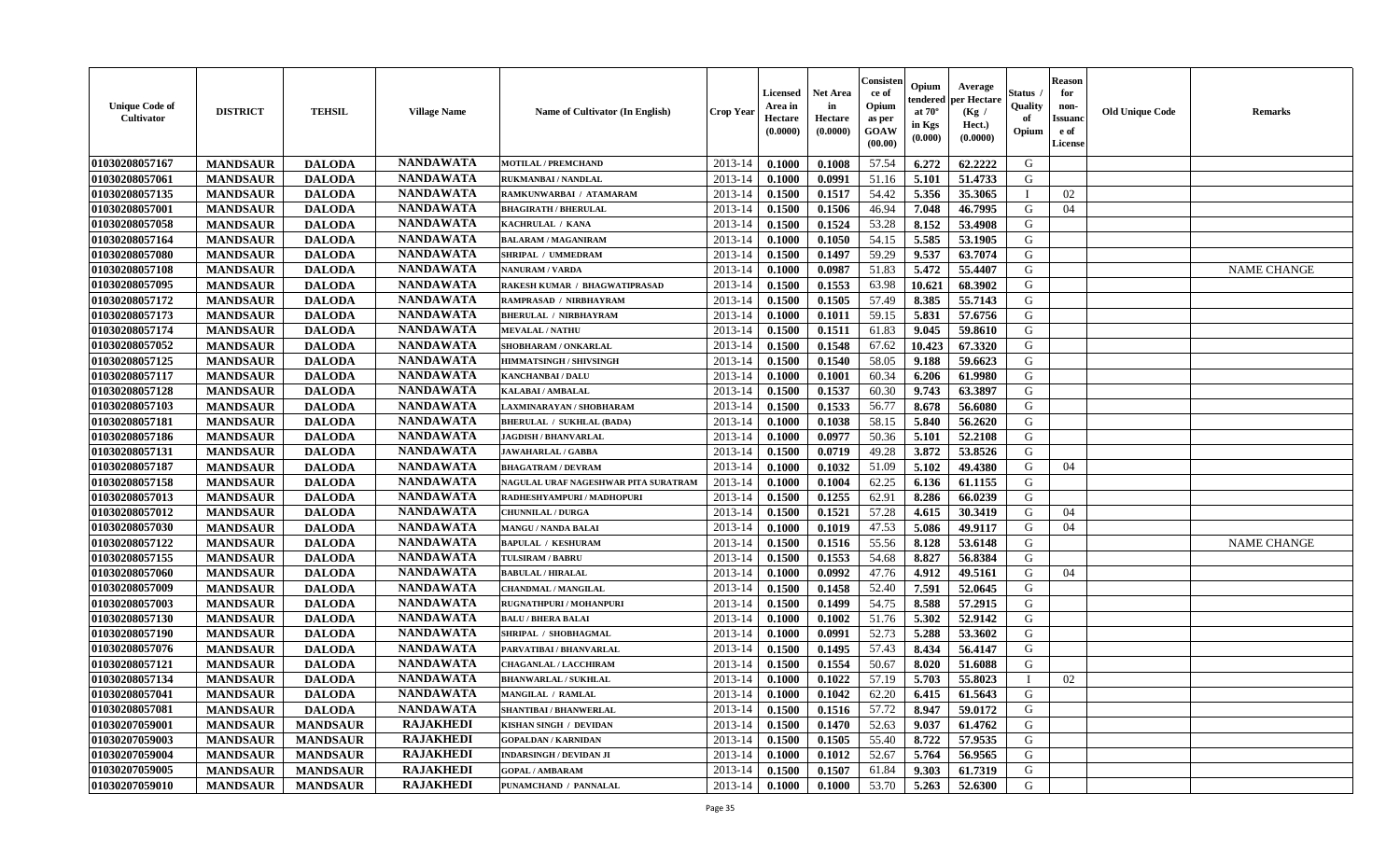| <b>Unique Code of</b><br><b>Cultivator</b> | <b>DISTRICT</b> | <b>TEHSIL</b>   | <b>Village Name</b> | Name of Cultivator (In English) | <b>Crop Year</b> | <b>Licensed</b><br>Area in<br>Hectare<br>(0.0000) | Net Area<br>in<br>Hectare<br>(0.0000) | Consister<br>ce of<br>Opium<br>as per<br>GOAW<br>(00.00) | Opium<br>endered<br>at $70^\circ$<br>in Kgs<br>(0.000) | Average<br>per Hectare<br>(Kg /<br>Hect.)<br>(0.0000) | Status<br>Quality<br>of<br>Opium | <b>Reason</b><br>for<br>non-<br><b>Issuand</b><br>e of<br>License | <b>Old Unique Code</b> | Remarks            |
|--------------------------------------------|-----------------|-----------------|---------------------|---------------------------------|------------------|---------------------------------------------------|---------------------------------------|----------------------------------------------------------|--------------------------------------------------------|-------------------------------------------------------|----------------------------------|-------------------------------------------------------------------|------------------------|--------------------|
| 01030207059011                             | <b>MANDSAUR</b> | <b>MANDSAUR</b> | <b>RAJAKHEDI</b>    | <b>BAPULAL / RAM LAL</b>        | 2013-14          | 0.1000                                            | 0.1011                                | 49.94                                                    | 5.094                                                  | 50.3858                                               | G                                | 04                                                                |                        |                    |
| 01030207059013                             | <b>MANDSAUR</b> | <b>MANDSAUR</b> | <b>RAJAKHEDI</b>    | RAMLAL / KANIRAM                | 2013-14          | 0.1500                                            | 0.1396                                | 53.37                                                    | 7.579                                                  | 54.2908                                               | G                                |                                                                   |                        |                    |
| 01030207059014                             | <b>MANDSAUR</b> | <b>MANDSAUR</b> | <b>RAJAKHEDI</b>    | HIRALAL / RADHESHYAM            | 2013-14          | 0.1000                                            | 0.1044                                | 49.00                                                    | 5.411                                                  | 51.8295                                               | G                                |                                                                   |                        |                    |
| 01030207059015                             | <b>MANDSAUR</b> | <b>MANDSAUR</b> | <b>RAJAKHEDI</b>    | <b>BALUDAS / GOPALDAS</b>       | 2013-14          | 0.1000                                            | 0.1024                                | 52.61                                                    | 5.321                                                  | 51.9629                                               | G                                |                                                                   |                        |                    |
| 01030207059016                             | <b>MANDSAUR</b> | <b>MANDSAUR</b> | <b>RAJAKHEDI</b>    | PARWAT SINGH / RUP SINGH        | 2013-14          | 0.1500                                            | 0.1357                                | 52.30                                                    | 7.008                                                  | 51.6433                                               | G                                |                                                                   |                        |                    |
| 01030207059017                             | <b>MANDSAUR</b> | <b>MANDSAUR</b> | <b>RAJAKHEDI</b>    | <b>BALMUKAND / LAKSHMAN</b>     | 2013-14          | 0.1000                                            | 0.1039                                | 53.78                                                    | 5.639                                                  | 54.2733                                               | G                                |                                                                   |                        |                    |
| 01030207059018                             | <b>MANDSAUR</b> | <b>MANDSAUR</b> | <b>RAJAKHEDI</b>    | RADHESHYAM / GANGARAM           | 2013-14          | 0.1000                                            | 0.1046                                | 49.03                                                    | 5.372                                                  | 51.3576                                               | G                                |                                                                   |                        |                    |
| 01030207059020                             | <b>MANDSAUR</b> | <b>MANDSAUR</b> | <b>RAJAKHEDI</b>    | RAMNIVAS / SUKHA JI             | 2013-14          | 0.1500                                            | 0.1466                                | 48.36                                                    | 7.682                                                  | 52.4011                                               | G                                |                                                                   |                        |                    |
| 01030207059024                             | <b>MANDSAUR</b> | <b>MANDSAUR</b> | <b>RAJAKHEDI</b>    | <b>BALCHAND / GIRDHARI</b>      | 2013-14          | 0.1500                                            | 0.1525                                | 58.10                                                    | 9.387                                                  | 61.5541                                               | G                                |                                                                   |                        |                    |
| 01030207059025                             | <b>MANDSAUR</b> | <b>MANDSAUR</b> | <b>RAJAKHEDI</b>    | SHANTILAL / BHERULAL            | 2013-14          | 0.1500                                            | 0.1504                                | 56.43                                                    | 8.827                                                  | 58.6902                                               | G                                |                                                                   |                        |                    |
| 01030207059031                             | <b>MANDSAUR</b> | <b>MANDSAUR</b> | <b>RAJAKHEDI</b>    | KANWARLAL / VARDA               | 2013-14          | 0.1500                                            | 0.1407                                | 64.66                                                    | 10.068                                                 | 71.5565                                               | G                                |                                                                   |                        |                    |
| 01030207059032                             | <b>MANDSAUR</b> | <b>MANDSAUR</b> | <b>RAJAKHEDI</b>    | <b>AMBALAL / VARDA</b>          | 2013-14          | 0.1500                                            | 0.1451                                | 58.74                                                    | 9.382                                                  | 64.6589                                               | G                                |                                                                   |                        |                    |
| 01030207059033                             | <b>MANDSAUR</b> | <b>MANDSAUR</b> | <b>RAJAKHEDI</b>    | <b>SHAMBHULAL / JAGANNATH</b>   | 2013-14          | 0.1500                                            | 0.1444                                | 63.57                                                    | 9.672                                                  | 66.9806                                               | G                                |                                                                   |                        |                    |
| 01030207059035                             | <b>MANDSAUR</b> | <b>MANDSAUR</b> | <b>RAJAKHEDI</b>    | LAXMINARAYAN / BHERULAL         | 2013-14          | 0.1500                                            | 0.1443                                | 58.59                                                    | 8.688                                                  | 60.2079                                               | G                                |                                                                   |                        |                    |
| 01030207059036                             | <b>MANDSAUR</b> | <b>MANDSAUR</b> | <b>RAJAKHEDI</b>    | <b>BABULAL / NANDA</b>          | 2013-14          | 0.1000                                            | 0.1015                                | 56.95                                                    | 6.102                                                  | 60.1182                                               | $\mathbf G$                      |                                                                   |                        |                    |
| 01030207059037                             | <b>MANDSAUR</b> | <b>MANDSAUR</b> | <b>RAJAKHEDI</b>    | RAMESH / JAGANATH               | 2013-14          | 0.1000                                            | 0.0954                                | 54.23                                                    | 5.640                                                  | 59.1195                                               | G                                |                                                                   |                        |                    |
| 01030207059038                             | <b>MANDSAUR</b> | <b>MANDSAUR</b> | <b>RAJAKHEDI</b>    | VISHNU / RAJARAM                | 2013-14          | 0.1000                                            |                                       |                                                          |                                                        | 0.0000                                                | $\mathbf{F}$                     |                                                                   |                        |                    |
| 01030207059039                             | <b>MANDSAUR</b> | <b>MANDSAUR</b> | <b>RAJAKHEDI</b>    | <b>DEVRAM / BAGDIRAM</b>        | 2013-14          | 0.1500                                            | 0.1518                                | 54.64                                                    | 8.641                                                  | 56.9236                                               | G                                |                                                                   |                        | <b>NAME CHANGE</b> |
| 01030207059042                             | <b>MANDSAUR</b> | <b>MANDSAUR</b> | <b>RAJAKHEDI</b>    | <b>GORDHAN / GANGARAM</b>       | 2013-14          | 0.1000                                            | 0.0975                                | 56.15                                                    | 5.743                                                  | 58.9026                                               | G                                |                                                                   |                        |                    |
| 01030207059043                             | <b>MANDSAUR</b> | <b>MANDSAUR</b> | <b>RAJAKHEDI</b>    | <b>JAGDISH / BAGDIRAM</b>       | 2013-14          | 0.1000                                            | 0.1004                                | 50.29                                                    | 5.158                                                  | 51.3745                                               | G                                |                                                                   |                        |                    |
| 01030207059046                             | <b>MANDSAUR</b> | <b>MANDSAUR</b> | <b>RAJAKHEDI</b>    | <b>BADRILAL / GIRDHARI</b>      | 2013-14          | 0.1500                                            | 0.1470                                | 61.82                                                    | 9.397                                                  | 63.9252                                               | G                                |                                                                   |                        |                    |
| 01030207059047                             | <b>MANDSAUR</b> | <b>MANDSAUR</b> | <b>RAJAKHEDI</b>    | <b>GOPAL / NARSINGH</b>         | 2013-14          | 0.1000                                            | 0.1002                                | 55.47                                                    | 5.333                                                  | 53.2236                                               | G                                |                                                                   |                        |                    |
| 01030207059048                             | <b>MANDSAUR</b> | <b>MANDSAUR</b> | <b>RAJAKHEDI</b>    | <b>RAMCHANDRA / BHERULAL</b>    | 2013-14          | 0.1500                                            | 0.1487                                | 50.80                                                    | 7.838                                                  | 52.7102                                               | G                                |                                                                   |                        |                    |
| 01030207059049                             | <b>MANDSAUR</b> | <b>MANDSAUR</b> | <b>RAJAKHEDI</b>    | <b>BALARAM / KANHIYALAL</b>     | 2013-14          | 0.1000                                            | 0.0997                                | 61.97                                                    | 5.533                                                  | 55.4965                                               | G                                |                                                                   |                        |                    |
| 01030207059050                             | <b>MANDSAUR</b> | <b>MANDSAUR</b> | <b>RAJAKHEDI</b>    | <b>BALARAM / PANNALAL</b>       | 2013-14          | 0.1500                                            | 0.1415                                | 59.63                                                    | 8.996                                                  | 63.5760                                               | G                                |                                                                   |                        |                    |
| 01030207059053                             | <b>MANDSAUR</b> | <b>MANDSAUR</b> | <b>RAJAKHEDI</b>    | <b>BAGDIRAM / DOLA</b>          | 2013-14          | 0.1000                                            | 0.0978                                | 54.05                                                    | 5.158                                                  | 52.7403                                               | G                                |                                                                   |                        |                    |
| 01030207059054                             | <b>MANDSAUR</b> | <b>MANDSAUR</b> | <b>RAJAKHEDI</b>    | <b>DEUBAI / VARDA</b>           | 2013-14          | 0.1500                                            | 0.1352                                | 65.51                                                    | 9.134                                                  | 67.5592                                               | G                                |                                                                   |                        |                    |
| 01030207059055                             | <b>MANDSAUR</b> | <b>MANDSAUR</b> | <b>RAJAKHEDI</b>    | <b>MODIRAM / DEVA</b>           | 2013-14          | 0.1000                                            | 0.0944                                | 54.83                                                    | 5.428                                                  | 57.5000                                               | G                                |                                                                   |                        |                    |
| 01030207059059                             | <b>MANDSAUR</b> | <b>MANDSAUR</b> | <b>RAJAKHEDI</b>    | <b>JAGDISH / GIRDHARI</b>       | 2013-14          | 0.1500                                            | 0.1470                                | 59.32                                                    | 8.881                                                  | 60.4150                                               | G                                |                                                                   |                        |                    |
| 01030207059060                             | <b>MANDSAUR</b> | <b>MANDSAUR</b> | <b>RAJAKHEDI</b>    | MATHURALAL / LAXMAN             | 2013-14          | 0.1000                                            | 0.1001                                | 50.57                                                    | 5.064                                                  | 50.5894                                               | G                                | 04                                                                |                        |                    |
| 01030207059063                             | <b>MANDSAUR</b> | <b>MANDSAUR</b> | <b>RAJAKHEDI</b>    | NANDUBAI / JAGANNTH             | 2013-14          | 0.1500                                            | 0.1508                                | 64.30                                                    | 9.939                                                  | 65.9085                                               | G                                |                                                                   |                        |                    |
| 01030207059065                             | <b>MANDSAUR</b> | <b>MANDSAUR</b> | <b>RAJAKHEDI</b>    | <b>RAMNIWAS / PRABHULAL</b>     | 2013-14          | 0.1500                                            | 0.1474                                | 60.39                                                    | 9.637                                                  | 65.3799                                               | G                                |                                                                   |                        |                    |
| 01030207059066                             | <b>MANDSAUR</b> | <b>MANDSAUR</b> | <b>RAJAKHEDI</b>    | MANGIBAI / LAKSHMAN             | 2013-14          | 0.1500                                            | 0.1422                                | 53.06                                                    | 7.451                                                  | 52.3980                                               | G                                |                                                                   |                        |                    |
| 01030207059068                             | <b>MANDSAUR</b> | <b>MANDSAUR</b> | <b>RAJAKHEDI</b>    | SHIVNARAYAN / NANDA             | 2013-14          | 0.1500                                            | 0.1477                                | 61.52                                                    | 9.500                                                  | 64.3196                                               | G                                |                                                                   |                        |                    |
| 01030207059070                             | <b>MANDSAUR</b> | <b>MANDSAUR</b> | <b>RAJAKHEDI</b>    | RADHESHYAM / MODA               | 2013-14          | 0.1500                                            | 0.1074                                | 49.74                                                    | 5.599                                                  | 52.1322                                               | G                                |                                                                   |                        |                    |
| 01030207059072                             | <b>MANDSAUR</b> | <b>MANDSAUR</b> | <b>RAJAKHEDI</b>    | <b>NARSINGH / BHAGVAN</b>       | 2013-14          | 0.1000                                            | 0.0988                                | 56.79                                                    | 5.744                                                  | 58.1377                                               | G                                |                                                                   |                        |                    |
| 01030207059075                             | <b>MANDSAUR</b> | <b>MANDSAUR</b> | <b>RAJAKHEDI</b>    | <b>AMBALAL / BALU</b>           | 2013-14          | 0.1500                                            | 0.1488                                | 64.90                                                    | 10.301                                                 | 69.2272                                               | G                                |                                                                   |                        |                    |
| 01030207059077                             | <b>MANDSAUR</b> | <b>MANDSAUR</b> | <b>RAJAKHEDI</b>    | <b>DEVIDAN / KANIDAN</b>        | 2013-14          | 0.1000                                            | 0.0968                                | 52.93                                                    | 5.467                                                  | 56.4773                                               | G                                |                                                                   |                        |                    |
| 01030207059080                             | <b>MANDSAUR</b> | <b>MANDSAUR</b> | <b>RAJAKHEDI</b>    | <b>DINESH / GOPILAL</b>         | 2013-14          | 0.1500                                            | 0.1468                                | 67.20                                                    | 10.954                                                 | 74.6185                                               | G                                |                                                                   |                        |                    |
| 01030207059081                             | <b>MANDSAUR</b> | <b>MANDSAUR</b> | <b>RAJAKHEDI</b>    | GITABAI / GIRDHARI              | 2013-14          | 0.1000                                            | 0.0979                                | 55.61                                                    | 5.974                                                  | 61.0215                                               | ${\bf G}$                        |                                                                   |                        |                    |
| 01030207059082                             | <b>MANDSAUR</b> | <b>MANDSAUR</b> | RAJAKHEDI           | <b>GOPAL / PURALAL</b>          | 2013-14          | 0.1000                                            | 0.0245                                | 75.26                                                    | 2.086                                                  | 85.1429                                               | G                                |                                                                   |                        |                    |
| 01030207059083                             | <b>MANDSAUR</b> | <b>MANDSAUR</b> | <b>RAJAKHEDI</b>    | <b>NARSINGH / MODIRAM</b>       | 2013-14          | 0.1000                                            | 0.0984                                | 56.53                                                    | 5.855                                                  | 59.5020                                               | G                                |                                                                   |                        |                    |
|                                            |                 |                 |                     |                                 |                  |                                                   |                                       |                                                          |                                                        |                                                       |                                  |                                                                   |                        |                    |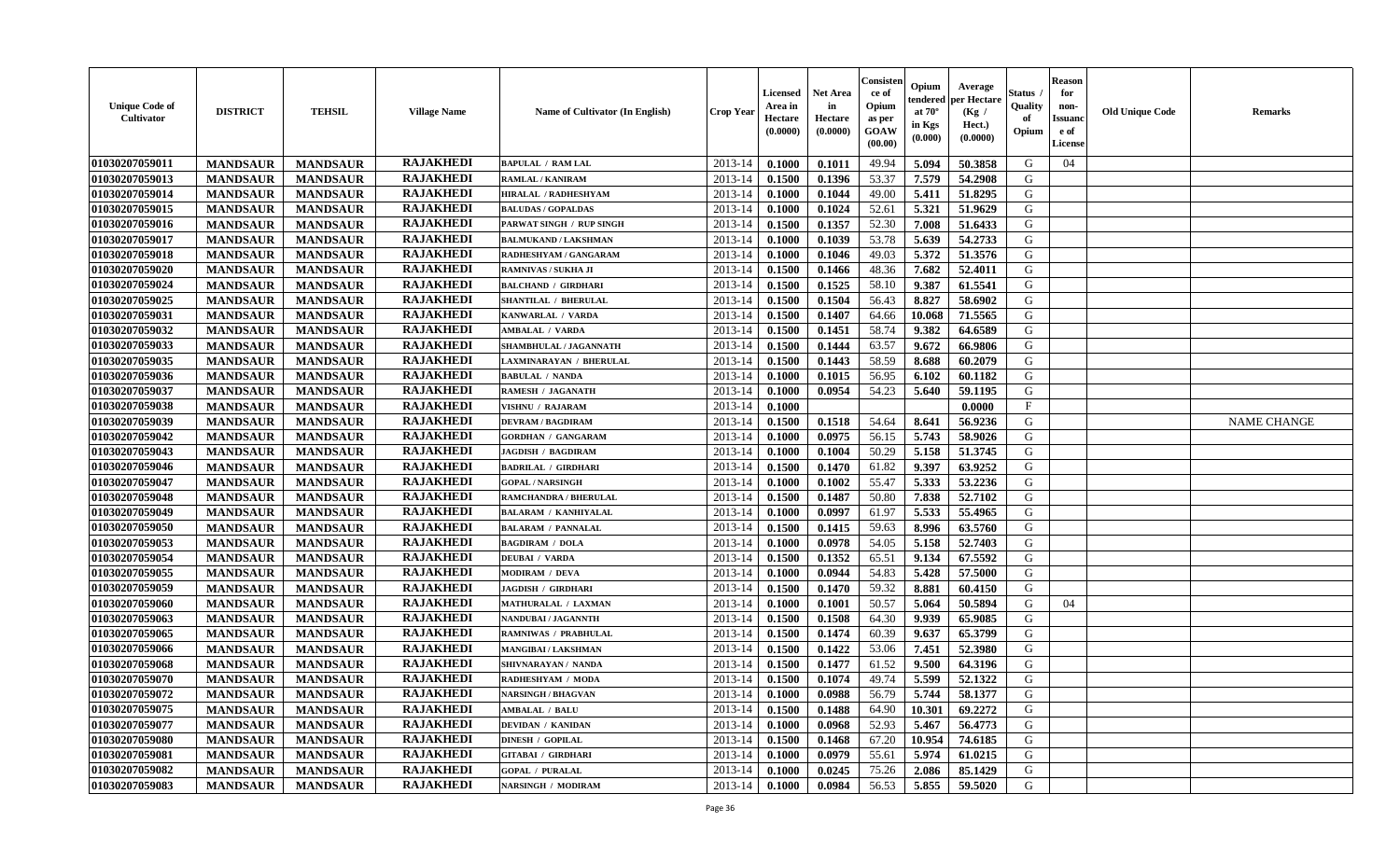| <b>Unique Code of</b><br>Cultivator | <b>DISTRICT</b> | <b>TEHSIL</b>   | <b>Village Name</b> | Name of Cultivator (In English)                    | Crop Yeaı   | Licensed<br>Area in<br>Hectare<br>(0.0000) | <b>Net Area</b><br>in<br>Hectare<br>(0.0000) | Consister<br>ce of<br>Opium<br>as per<br>GOAW<br>(00.00) | Opium<br>endered<br>at $70^\circ$<br>in Kgs<br>(0.000) | Average<br>per Hectare<br>(Kg /<br>Hect.)<br>(0.0000) | Status<br>Quality<br>of<br>Opium | <b>Reason</b><br>for<br>non-<br><b>Issuanc</b><br>e of<br><b>License</b> | <b>Old Unique Code</b> | Remarks                |
|-------------------------------------|-----------------|-----------------|---------------------|----------------------------------------------------|-------------|--------------------------------------------|----------------------------------------------|----------------------------------------------------------|--------------------------------------------------------|-------------------------------------------------------|----------------------------------|--------------------------------------------------------------------------|------------------------|------------------------|
| 01030207059086                      | <b>MANDSAUR</b> | <b>MANDSAUR</b> | <b>RAJAKHEDI</b>    | <b>GOPAL / MOHANLAL</b>                            | 2013-14     | 0.1500                                     | 0.1516                                       | 59.86                                                    | 8.748                                                  | 57.7045                                               | G                                |                                                                          |                        |                        |
| 01030207059088                      | <b>MANDSAUR</b> | <b>MANDSAUR</b> | <b>RAJAKHEDI</b>    | NATHULAL / LAXMAN                                  | 2013-14     | 0.1000                                     | 0.0933                                       | 50.26                                                    | 4.933                                                  | 52.8725                                               | G                                |                                                                          |                        |                        |
| 01030207059089                      | <b>MANDSAUR</b> | <b>MANDSAUR</b> | <b>RAJAKHEDI</b>    | <b>MANGILAL / RUPA JI</b>                          | $2013 - 14$ | 0.1000                                     | 0.1043                                       | 49.14                                                    | 5.370                                                  | 51.4861                                               | G                                |                                                                          |                        |                        |
| 01030207059093                      | <b>MANDSAUR</b> | <b>MANDSAUR</b> | <b>RAJAKHEDI</b>    | SHANKARLAL / JAGANATH                              | 2013-14     | 0.1500                                     | 0.1481                                       | 58.27                                                    | 9.290                                                  | 62.7279                                               | G                                |                                                                          |                        |                        |
| 01030207059109                      | <b>MANDSAUR</b> | <b>MANDSAUR</b> | <b>RAJAKHEDI</b>    | <b>AMBALAL / RODA</b>                              | 2013-14     | 0.1000                                     | 0.1008                                       | 60.67                                                    | 6.197                                                  | 61.4782                                               | G                                |                                                                          |                        |                        |
| 01030207059110                      | <b>MANDSAUR</b> | <b>MANDSAUR</b> | <b>RAJAKHEDI</b>    | ARVIND SINGH / CHAIN SINGH/<br><b>TAKHATKUNWAR</b> | 2013-14     | 0.1500                                     | 0.1511                                       | 53.49                                                    | 8.956                                                  | 59,2720                                               | G                                |                                                                          |                        |                        |
| 01030207059115                      | <b>MANDSAUR</b> | <b>MANDSAUR</b> | <b>RAJAKHEDI</b>    | <b>MOHANLAL / RODA</b>                             | 2013-14     | 0.1500                                     | 0.1378                                       | 62.06                                                    | 9.123                                                  | 66.2046                                               | G                                |                                                                          |                        |                        |
| 01030207059116                      | <b>MANDSAUR</b> | <b>MANDSAUR</b> | <b>RAJAKHEDI</b>    | KAMLASHANKAR / HARIRAM                             | 2013-14     | 0.1000                                     | 0.1001                                       | 54.91                                                    | 5.852                                                  | 58.4615                                               | G                                |                                                                          |                        |                        |
| 01030207059118                      | <b>MANDSAUR</b> | <b>MANDSAUR</b> | <b>RAJAKHEDI</b>    | RAMCHANDRA / NARAYAN                               | $2013 - 14$ | 0.1500                                     | 0.1367                                       | 51.77                                                    | 7.632                                                  | 55.8303                                               | G                                |                                                                          |                        |                        |
| 01030207059119                      | <b>MANDSAUR</b> | <b>MANDSAUR</b> | <b>RAJAKHEDI</b>    | <b>SHIVNARAYAN / HARIRAM</b>                       | 2013-14     | 0.1500                                     | 0.1475                                       | 53.70                                                    | 8.408                                                  | 57.0034                                               | G                                |                                                                          |                        |                        |
| 01030207059121                      | <b>MANDSAUR</b> | <b>MANDSAUR</b> | <b>RAJAKHEDI</b>    | RADHAKISHAN / BHANVARLAL                           | 2013-14     | 0.1000                                     | 0.0965                                       | 53.51                                                    | 5.175                                                  | 53.6269                                               | G                                |                                                                          |                        |                        |
| 01030207059041                      | <b>MANDSAUR</b> | <b>MANDSAUR</b> | <b>RAJAKHEDI</b>    | <b>HARIRAM / NATHU</b>                             | 2013-14     | 0.1000                                     | 0.0927                                       | 60.38                                                    | 5.676                                                  | 61.2298                                               | G                                |                                                                          |                        |                        |
| 01030207059090                      | <b>MANDSAUR</b> | <b>MANDSAUR</b> | <b>RAJAKHEDI</b>    | <b>KISHAN / VAJERAM</b>                            | 2013-14     | 0.1000                                     | 0.0987                                       | 50.24                                                    | 4.852                                                  | 49.1591                                               | G                                | 04                                                                       |                        |                        |
| 01030207059117                      | <b>MANDSAUR</b> | <b>MANDSAUR</b> | <b>RAJAKHEDI</b>    | JAGDISH / RODA                                     | 2013-14     | 0.1500                                     | 0.1501                                       | 49.09                                                    | 7.854                                                  | 52.3251                                               | G                                |                                                                          |                        |                        |
| 01030207059071                      | <b>MANDSAUR</b> | <b>MANDSAUR</b> | <b>RAJAKHEDI</b>    | <b>RADHIBAI / BAGDIRAM</b>                         | $2013 - 14$ | 0.1000                                     |                                              |                                                          |                                                        | 0.0000                                                | $\mathbf{F}$                     |                                                                          |                        |                        |
| 01030207059103                      | <b>MANDSAUR</b> | <b>MANDSAUR</b> | <b>RAJAKHEDI</b>    | KANIRAM / CHUNNILAL                                | 2013-14     | 0.1500                                     | 0.1253                                       | 56.91                                                    | 7.317                                                  | 58.3958                                               | ${\bf G}$                        |                                                                          |                        |                        |
| 01030207059069                      | <b>MANDSAUR</b> | <b>MANDSAUR</b> | <b>RAJAKHEDI</b>    | RADHESHYAM / LAXMAN                                | 2013-14     | 0.1000                                     | 0.0923                                       | 47.76                                                    | 4.865                                                  | 52.7086                                               |                                  | 02                                                                       |                        |                        |
| 01030207059123                      | <b>MANDSAUR</b> | <b>MANDSAUR</b> | <b>RAJAKHEDI</b>    | ISHWARLAL / MODIRAM                                | $2013 - 14$ | 0.1500                                     | 0.1496                                       | 52.21                                                    | 7.921                                                  | 52,9479                                               | G                                |                                                                          |                        |                        |
| 01030207059124                      | <b>MANDSAUR</b> | <b>MANDSAUR</b> | <b>RAJAKHEDI</b>    | <b>BHANVARIBAI/RODA</b>                            | 2013-14     | 0.1500                                     | 0.1526                                       | 61.11                                                    | 9.490                                                  | 62.1887                                               | G                                |                                                                          |                        |                        |
| 01030207059125                      | <b>MANDSAUR</b> | <b>MANDSAUR</b> | <b>RAJAKHEDI</b>    | <b>BHANWARIBAI / KANIRAM</b>                       | 2013-14     | 0.1000                                     | 0.1033                                       | 54.91                                                    | 6.119                                                  | 59.2352                                               | G                                |                                                                          |                        | TRANSFER/KELUKHEDA N-I |
| 01030207059126                      | <b>MANDSAUR</b> | <b>MANDSAUR</b> | <b>RAJAKHEDI</b>    | <b>MANGILAL / RAMLAL</b>                           | 2013-14     | 0.1500                                     | 0.1460                                       | 59.04                                                    | 8.839                                                  | 60.5411                                               | G                                |                                                                          |                        |                        |
| 01030207059127                      | <b>MANDSAUR</b> | <b>MANDSAUR</b> | <b>RAJAKHEDI</b>    | PINKESH / KANWERLAL                                | 2013-14     | 0.1000                                     | 0.0997                                       | 53.70                                                    | 5.662                                                  | 56.7904                                               | G                                |                                                                          |                        |                        |
| 01030207059128                      | <b>MANDSAUR</b> | <b>MANDSAUR</b> | <b>RAJAKHEDI</b>    | <b>SUGANBAI / RAJARAM</b>                          | 2013-14     | 0.1000                                     | 0.1024                                       | 52.66                                                    | 5.755                                                  | 56.2012                                               | G                                |                                                                          |                        |                        |
| 01030207059130                      | <b>MANDSAUR</b> | <b>MANDSAUR</b> | <b>RAJAKHEDI</b>    | RADHAKISHAN / GIRDHARI                             | $2013 - 14$ | 0.1500                                     | 0.1463                                       | 55.16                                                    | 8.148                                                  | 55.6938                                               | G                                |                                                                          |                        |                        |
| 01030207059131                      | <b>MANDSAUR</b> | <b>MANDSAUR</b> | <b>RAJAKHEDI</b>    | <b>BHANWARIBAI / AMBALAL</b>                       | 2013-14     | 0.1500                                     | 0.1120                                       | 50.98                                                    | 5.666                                                  | 50.5893                                               | G                                | 04                                                                       |                        |                        |
| 01030207059132                      | <b>MANDSAUR</b> | <b>MANDSAUR</b> | <b>RAJAKHEDI</b>    | <b>GOPAL / KANIRAM</b>                             | 2013-14     | 0.1500                                     | 0.1308                                       | 54.34                                                    | 7.701                                                  | 58.8761                                               | G                                |                                                                          |                        |                        |
| 01030207059133                      | <b>MANDSAUR</b> | <b>MANDSAUR</b> | <b>RAJAKHEDI</b>    | YOGESH / RAMCHAND                                  | $2013 - 14$ | 0.1000                                     | 0.0946                                       | 57.16                                                    | 5.749                                                  | 60.7717                                               | G                                |                                                                          |                        |                        |
| 01030207059134                      | <b>MANDSAUR</b> | <b>MANDSAUR</b> | <b>RAJAKHEDI</b>    | <b>MOHANLAL / VARDA</b>                            | $2013 - 14$ | 0.1000                                     | 0.1005                                       | 51.38                                                    | 5.556                                                  | 55.2836                                               | G                                |                                                                          |                        |                        |
| 01030207059112                      | <b>MANDSAUR</b> | <b>MANDSAUR</b> | <b>RAJAKHEDI</b>    | <b>BADRILAL / VARDA</b>                            | 2013-14     | 0.1500                                     | 0.1244                                       | 45.92                                                    | 5.996                                                  | 48.1994                                               | G                                | 04                                                                       |                        |                        |
| 01030207059040                      | <b>MANDSAUR</b> | <b>MANDSAUR</b> | <b>RAJAKHEDI</b>    | KANHAIYALAL / VARDA                                | 2013-14     | 0.1000                                     | 0.1019                                       | 51.50                                                    | 5.231                                                  | 51.3346                                               | G                                |                                                                          |                        |                        |
| 01030207059067                      | <b>MANDSAUR</b> | <b>MANDSAUR</b> | <b>RAJAKHEDI</b>    | <b>BHERULAL / KESHURAM</b>                         | 2013-14     | 0.1500                                     | 0.1487                                       | 60.27                                                    | 9.540                                                  | 64.1560                                               | G                                |                                                                          |                        |                        |
| 01030207059034                      | <b>MANDSAUR</b> | <b>MANDSAUR</b> | <b>RAJAKHEDI</b>    | RADHESHYAM / BHERULAL                              | 2013-14     | 0.1500                                     | 0.1442                                       | 62.08                                                    | 9.028                                                  | 62.6075                                               | G                                |                                                                          |                        |                        |
| 01030207059084                      | <b>MANDSAUR</b> | <b>MANDSAUR</b> | <b>RAJAKHEDI</b>    | <b>ONKAR / KACHRU</b>                              | 2013-14     | 0.1000                                     | 0.0986                                       | 54.04                                                    | 5.728                                                  | 58.0933                                               | G                                |                                                                          |                        |                        |
| 01030207059094                      | <b>MANDSAUR</b> | <b>MANDSAUR</b> | <b>RAJAKHEDI</b>    | SATYNARAYAN / ISHWARDAS                            | $2013 - 14$ | 0.1500                                     | 0.1497                                       | 61.05                                                    | 9.035                                                  | 60.3540                                               | G                                |                                                                          |                        |                        |
| 01030207059064                      | <b>MANDSAUR</b> | <b>MANDSAUR</b> | <b>RAJAKHEDI</b>    | <b>GHISIBAI/BAGDIBAI</b>                           | 2013-14     | 0.1000                                     | 0.1021                                       | 44.25                                                    | 4.716                                                  | 46.1900                                               | G                                | 04                                                                       |                        |                        |
| 01030207059100                      | <b>MANDSAUR</b> | <b>MANDSAUR</b> | <b>RAJAKHEDI</b>    | RAMKANYABAI / BAGDIRAM                             | 2013-14     | 0.1000                                     | 0.0920                                       | 60.23                                                    | 5.636                                                  | 61.2609                                               | G                                |                                                                          |                        | TRANSFER/BAMNIYA N-I   |
| 01030207059052                      | <b>MANDSAUR</b> | <b>MANDSAUR</b> | <b>RAJAKHEDI</b>    | SHYAMLAL / BAGDIRAM                                | 2013-14     | 0.1000                                     | 0.0988                                       | 48.88                                                    | 4.811                                                  | 48.6943                                               | $\mathbf I$                      | 02                                                                       |                        |                        |
| 01030207059027                      | <b>MANDSAUR</b> | <b>MANDSAUR</b> | <b>RAJAKHEDI</b>    | <b>SURYPAL / UMRAVSINGH</b>                        | 2013-14     | 0.1000                                     | 0.0937                                       | 54.55                                                    | 5.400                                                  | 57.6307                                               | G                                |                                                                          |                        |                        |
| 01030207059097                      | <b>MANDSAUR</b> | <b>MANDSAUR</b> | <b>RAJAKHEDI</b>    | HARIRAM / BALCHAND                                 | 2013-14     | 0.1000                                     | 0.0975                                       | 47.54                                                    | 4.815                                                  | 49.3846                                               | G                                | 04                                                                       |                        |                        |
| 01030207059136                      | <b>MANDSAUR</b> | <b>MANDSAUR</b> | <b>RAJAKHEDI</b>    | RAJARAM / DEVRAM                                   | $2013 - 14$ | 0.1000                                     | 0.0977                                       | 57.47                                                    | 5.271                                                  | 53.9509                                               | G                                |                                                                          |                        | TRANSFER/AZIZKHEDI     |
| 01030207059137                      | <b>MANDSAUR</b> | <b>MANDSAUR</b> | <b>RAJAKHEDI</b>    | RAMLAL / MAGNIRAM                                  | $2013 - 14$ | 0.1000                                     | 0.0983                                       | 53.90                                                    | 4.967                                                  | 50.5290                                               | G                                | 04                                                                       |                        |                        |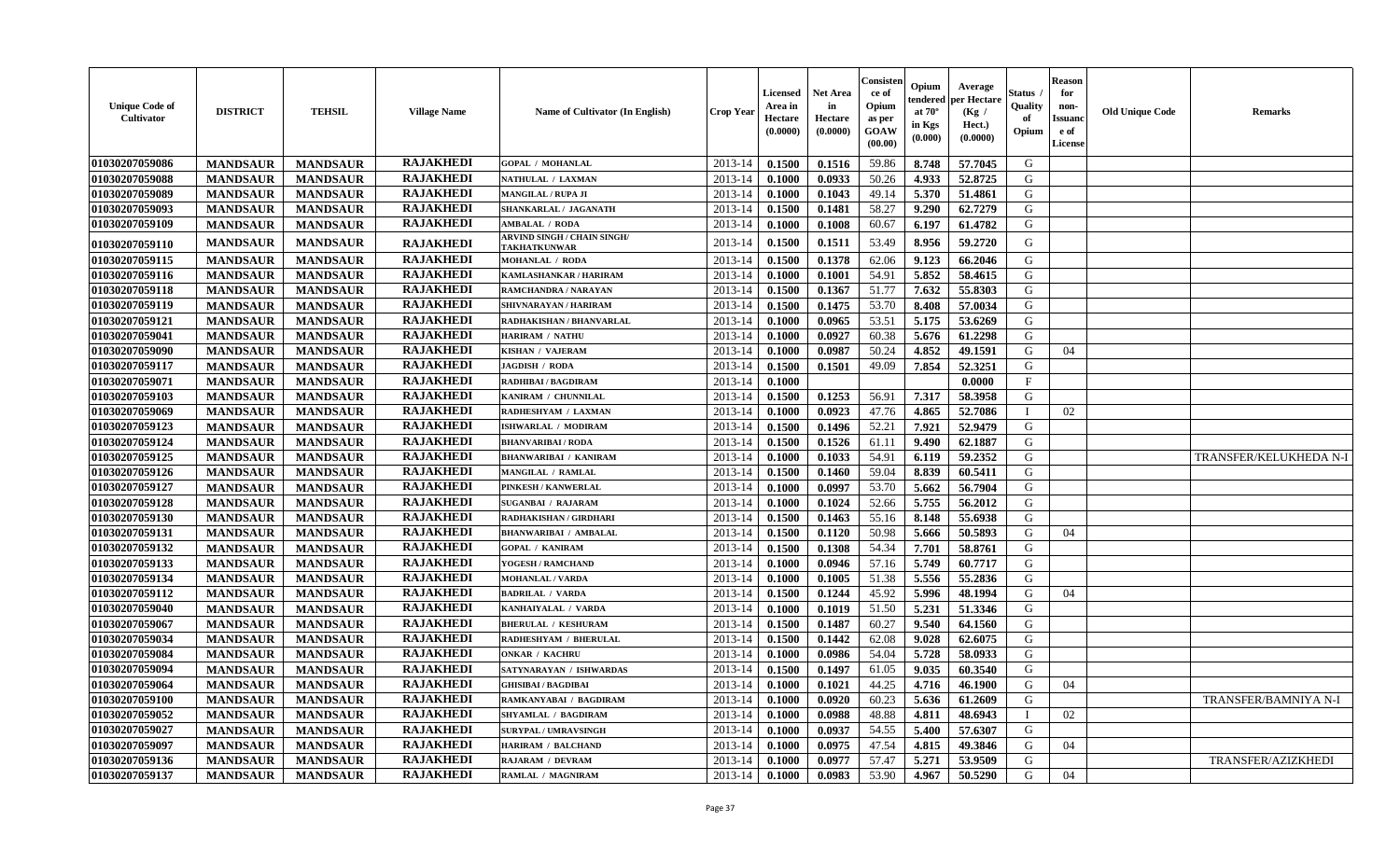| <b>Unique Code of</b><br>Cultivator | <b>DISTRICT</b> | <b>TEHSIL</b>   | <b>Village Name</b> | Name of Cultivator (In English)     | <b>Crop Year</b> | <b>Licensed</b><br>Area in<br>Hectare<br>(0.0000) | Net Area<br>in<br>Hectare<br>(0.0000) | Consister<br>ce of<br>Opium<br>as per<br>GOAW<br>(00.00) | Opium<br>endered<br>at $70^\circ$<br>in Kgs<br>(0.000) | Average<br>per Hectare<br>(Kg /<br>Hect.)<br>(0.0000) | Status<br>Quality<br>of<br>Opium | <b>Reason</b><br>for<br>non-<br><b>Issuand</b><br>e of<br>License | <b>Old Unique Code</b> | Remarks            |
|-------------------------------------|-----------------|-----------------|---------------------|-------------------------------------|------------------|---------------------------------------------------|---------------------------------------|----------------------------------------------------------|--------------------------------------------------------|-------------------------------------------------------|----------------------------------|-------------------------------------------------------------------|------------------------|--------------------|
| 01030207059138                      | <b>MANDSAUR</b> | <b>MANDSAUR</b> | <b>RAJAKHEDI</b>    | <b>JASHODABAI / GOPAL</b>           | 2013-14          | 0.1500                                            | 0.1524                                | 56.95                                                    | 9.462                                                  | 62.0866                                               | G                                |                                                                   |                        |                    |
| 01030207062005                      | <b>MANDSAUR</b> | <b>MANDSAUR</b> | <b>SEJPURIYA</b>    | <b>MANGILAL / GANPATLAL</b>         | 2013-14          | 0.1000                                            | 0.0997                                | 59.33                                                    | 6.009                                                  | 60.2708                                               | G                                |                                                                   |                        |                    |
| 01030207062001                      | <b>MANDSAUR</b> | <b>MANDSAUR</b> | <b>SEJPURIYA</b>    | <b>CHAMPALAL / BHUWAN</b>           | 2013-14          | 0.1000                                            | 0.0936                                | 56.74                                                    | 5.633                                                  | 60.1816                                               | G                                |                                                                   |                        |                    |
| 01030207062004                      | <b>MANDSAUR</b> | <b>MANDSAUR</b> | <b>SEJPURIYA</b>    | <b>NANDKISHOR / BALMUKUND</b>       | 2013-14          | 0.1500                                            | 0.1539                                | 63.12                                                    | 9.044                                                  | 58.7654                                               | G                                |                                                                   |                        |                    |
| 01030207062009                      | <b>MANDSAUR</b> | <b>MANDSAUR</b> | <b>SEJPURIYA</b>    | <b>NARAYAN / GANGARAM</b>           | 2013-14          | 0.1000                                            | 0.1006                                | 58.43                                                    | 5.885                                                  | 58.4990                                               | G                                |                                                                   |                        |                    |
| 01030207062010                      | <b>MANDSAUR</b> | <b>MANDSAUR</b> | <b>SEJPURIYA</b>    | <b>GOPAL / BHERULAL</b>             | 2013-14          | 0.1500                                            | 0.1521                                | 55.67                                                    | 8.454                                                  | 55.5819                                               | G                                |                                                                   |                        |                    |
| 01030207062016                      | <b>MANDSAUR</b> | <b>MANDSAUR</b> | <b>SEJPURIYA</b>    | RAMESH / SHANKARLAL                 | 2013-14          | 0.1500                                            | 0.1424                                | 61.69                                                    | 9.060                                                  | 63.6236                                               | G                                |                                                                   |                        |                    |
| 01030207062017                      | <b>MANDSAUR</b> | <b>MANDSAUR</b> | <b>SEJPURIYA</b>    | <b>BHANWARBAI / RAMCHANDRA</b>      | 2013-14          | 0.1000                                            | 0.0867                                | 55.00                                                    | 4.738                                                  | 54.6482                                               | G                                |                                                                   |                        |                    |
| 01030207062018                      | <b>MANDSAUR</b> | <b>MANDSAUR</b> | <b>SEJPURIYA</b>    | <b>SUGAN KUNWAR / BHANWAR SINGH</b> | 2013-14          | 0.1000                                            | 0.1013                                | 55.71                                                    | 5.531                                                  | 54.6002                                               | G                                |                                                                   |                        |                    |
| 01030207062022                      | <b>MANDSAUR</b> | <b>MANDSAUR</b> | <b>SEJPURIYA</b>    | LILABAI / NANDLAL                   | 2013-14          | 0.1500                                            | 0.1450                                | 60.01                                                    | 8.899                                                  | 61.3724                                               | G                                |                                                                   |                        |                    |
| 01030207062023                      | <b>MANDSAUR</b> | <b>MANDSAUR</b> | <b>SEJPURIYA</b>    | <b>GOPAL / NANDRAM</b>              | 2013-14          | 0.1500                                            | 0.1524                                | 62.81                                                    | 9.682                                                  | 63.5302                                               | G                                |                                                                   |                        |                    |
| 01030207062024                      | <b>MANDSAUR</b> | <b>MANDSAUR</b> | <b>SEJPURIYA</b>    | PRABHULAL / NANDRAM                 | 2013-14          | 0.1000                                            | 0.1031                                | 64.04                                                    | 6.011                                                  | 58.3026                                               | G                                |                                                                   |                        |                    |
| 01030207062026                      | <b>MANDSAUR</b> | <b>MANDSAUR</b> | <b>SEJPURIYA</b>    | MOHANLAL / VARDICHAND               | 2013-14          | 0.1000                                            | 0.1011                                | 58.33                                                    | 6.258                                                  | 61.8991                                               | G                                |                                                                   |                        |                    |
| 01030207062030                      | <b>MANDSAUR</b> | <b>MANDSAUR</b> | <b>SEJPURIYA</b>    | <b>JAGDISH / MATHURALAL</b>         | 2013-14          | 0.1500                                            | 0.1508                                | 61.41                                                    | 9.413                                                  | 62.4204                                               | G                                |                                                                   |                        |                    |
| 01030207062034                      | <b>MANDSAUR</b> | <b>MANDSAUR</b> | <b>SEJPURIYA</b>    | <b>BHERULAL / HIRALAL</b>           | 2013-14          | 0.1500                                            | 0.1498                                | 65.66                                                    | 9.943                                                  | 66.3752                                               | $\mathbf G$                      |                                                                   |                        |                    |
| 01030207062035                      | <b>MANDSAUR</b> | <b>MANDSAUR</b> | <b>SEJPURIYA</b>    | <b>MANGILAL / NATHU</b>             | 2013-14          | 0.1000                                            | 0.1016                                | 57.07                                                    | 5.340                                                  | 52.5591                                               | G                                |                                                                   |                        |                    |
| 01030207062036                      | <b>MANDSAUR</b> | <b>MANDSAUR</b> | <b>SEJPURIYA</b>    | SHANTIBAI / RATANLAL                | 2013-14          | 0.1000                                            | 0.1008                                | 64.93                                                    | 5.992                                                  | 59.4444                                               | G                                |                                                                   |                        |                    |
| 01030207062043                      | <b>MANDSAUR</b> | <b>MANDSAUR</b> | <b>SEJPURIYA</b>    | SHANTILAL / NANDRAM                 | 2013-14          | 0.1500                                            | 0.1505                                | 63.54                                                    | 9.567                                                  | 63.5681                                               | G                                |                                                                   |                        |                    |
| 01030207062047                      | <b>MANDSAUR</b> | <b>MANDSAUR</b> | <b>SEJPURIYA</b>    | <b>CHENGIR / NANDGIR</b>            | 2013-14          | 0.1000                                            | 0.1019                                | 52.34                                                    | 5.496                                                  | 53.9352                                               | G                                |                                                                   |                        |                    |
| 01030207062048                      | <b>MANDSAUR</b> | <b>MANDSAUR</b> | <b>SEJPURIYA</b>    | <b>BADRILAL / MANGILAL</b>          | 2013-14          | 0.1000                                            | 0.1033                                | 68.42                                                    | 6.803                                                  | 65.8567                                               | G                                |                                                                   |                        |                    |
| 01030207062050                      | <b>MANDSAUR</b> | <b>MANDSAUR</b> | <b>SEJPURIYA</b>    | SURENDRA KUMAR / RANJIT SINGH       | 2013-14          | 0.1000                                            | 0.1011                                | 54.54                                                    | 5.789                                                  | 57.2601                                               | G                                |                                                                   |                        |                    |
| 01030207062051                      | <b>MANDSAUR</b> | <b>MANDSAUR</b> | <b>SEJPURIYA</b>    | <b>HIRALAL / KHEMRAJ</b>            | 2013-14          | 0.1000                                            | 0.1014                                | 68.96                                                    | 6.807                                                  | 67.1302                                               | G                                |                                                                   |                        |                    |
| 01030207062052                      | <b>MANDSAUR</b> | <b>MANDSAUR</b> | <b>SEJPURIYA</b>    | RAMNARAYAN / RATANLAL               | 2013-14          | 0.1500                                            | 0.1433                                | 72.09                                                    | 10.154                                                 | 70.8583                                               | G                                |                                                                   |                        |                    |
| 01030207062058                      | <b>MANDSAUR</b> | <b>MANDSAUR</b> | <b>SEJPURIYA</b>    | PRAKASH / MANGILAL                  | 2013-14          | 0.1500                                            | 0.1571                                | 70.18                                                    | 10.367                                                 | 65.9898                                               | G                                |                                                                   |                        |                    |
| 01030207062061                      | <b>MANDSAUR</b> | <b>MANDSAUR</b> | <b>SEJPURIYA</b>    | <b>RAMLAL / BHERULAL</b>            | 2013-14          | 0.1000                                            | 0.1024                                | 68.58                                                    | 7.083                                                  | 69.1699                                               | G                                |                                                                   |                        |                    |
| 01030207062062                      | <b>MANDSAUR</b> | <b>MANDSAUR</b> | <b>SEJPURIYA</b>    | <b>RAMESHVAR / UDA</b>              | 2013-14          | 0.1500                                            | 0.1478                                | 65.53                                                    | 9.521                                                  | 64.4181                                               | G                                |                                                                   |                        |                    |
| 01030207062063                      | <b>MANDSAUR</b> | <b>MANDSAUR</b> | <b>SEJPURIYA</b>    | SAMPATBAI / MATHURALAL              | 2013-14          | 0.1000                                            | 0.0994                                | 60.00                                                    | 5.597                                                  | 56.3078                                               | G                                |                                                                   |                        |                    |
| 01030207062064                      | <b>MANDSAUR</b> | <b>MANDSAUR</b> | <b>SEJPURIYA</b>    | <b>GANGARAM / PARTHA</b>            | 2013-14          | 0.1500                                            | 0.1445                                | 66.34                                                    | 9.638                                                  | 66.6990                                               | G                                |                                                                   |                        |                    |
| 01030207062070                      | <b>MANDSAUR</b> | <b>MANDSAUR</b> | <b>SEJPURIYA</b>    | <b>BADRILAL / KANIRAM</b>           | 2013-14          | 0.1500                                            | 0.1421                                | 59.30                                                    | 8.666                                                  | 60.9852                                               | G                                |                                                                   |                        |                    |
| 01030207062072                      | <b>MANDSAUR</b> | <b>MANDSAUR</b> | <b>SEJPURIYA</b>    | SAJJANBAI / SHANKARLAL              | 2013-14          | 0.1000                                            | 0.1011                                | 59.66                                                    | 6.119                                                  | 60.5242                                               | G                                |                                                                   |                        |                    |
| 01030207062075                      | <b>MANDSAUR</b> | <b>MANDSAUR</b> | <b>SEJPURIYA</b>    | <b>DHURALAL / RODA</b>              | 2013-14          | 0.1000                                            | 0.0991                                | 50.57                                                    | 5.100                                                  | 51.4632                                               | G                                |                                                                   |                        |                    |
| 01030207062081                      | <b>MANDSAUR</b> | <b>MANDSAUR</b> | <b>SEJPURIYA</b>    | <b>BANSHILAL / NANDRAM</b>          | 2013-14          | 0.1500                                            | 0.1538                                | 56.43                                                    | 8.706                                                  | 56.6060                                               | G                                |                                                                   |                        |                    |
| 01030207062086                      | <b>MANDSAUR</b> | <b>MANDSAUR</b> | <b>SEJPURIYA</b>    | <b>GOPAL / RAMCHANDRA</b>           | 2013-14          | 0.1500                                            | 0.1442                                | 63.33                                                    | 9.300                                                  | 64.4938                                               | G                                |                                                                   |                        |                    |
| 01030207062087                      | <b>MANDSAUR</b> | <b>MANDSAUR</b> | <b>SEJPURIYA</b>    | <b>BHANWARIBAI / PANNALAL</b>       | 2013-14          | 0.1000                                            | 0.0970                                | 60.68                                                    | 5.947                                                  | 61.3093                                               | G                                |                                                                   |                        |                    |
| 01030207062090                      | <b>MANDSAUR</b> | <b>MANDSAUR</b> | <b>SEJPURIYA</b>    | <b>MANGUBAI/GORDHAN</b>             | 2013-14          | 0.1500                                            | 0.1532                                | 54.66                                                    | 8.261                                                  | 53.9230                                               | G                                |                                                                   |                        |                    |
| 01030207062100                      | <b>MANDSAUR</b> | <b>MANDSAUR</b> | <b>SEJPURIYA</b>    | <b>LAKMICHAND / KISHANLAL</b>       | 2013-14          | 0.1500                                            | 0.0513                                | 61.62                                                    | 3.187                                                  | 62.1248                                               | G                                |                                                                   |                        |                    |
| 01030207062118                      | <b>MANDSAUR</b> | <b>MANDSAUR</b> | <b>SEJPURIYA</b>    | PRATAPBAI / BIHARILAL               | 2013-14          | 0.1000                                            | 0.0965                                | 66.65                                                    | 6.284                                                  | 65.1192                                               | G                                |                                                                   |                        |                    |
| 01030207062122                      | <b>MANDSAUR</b> | <b>MANDSAUR</b> | <b>SEJPURIYA</b>    | <b>RATAN / PARTHA</b>               | 2013-14          | 0.1500                                            | 0.1420                                | 71.64                                                    | 9.866                                                  | 69.4789                                               | G                                |                                                                   |                        |                    |
| 01030207062123                      | <b>MANDSAUR</b> | <b>MANDSAUR</b> | <b>SEJPURIYA</b>    | <b>BAGDIBAI / DEVRAM</b>            | 2013-14          | 0.1500                                            | 0.1479                                | 59.59                                                    | 9.075                                                  | 61.3590                                               | G                                |                                                                   |                        |                    |
| 01030207062135                      | <b>MANDSAUR</b> | <b>MANDSAUR</b> | <b>SEJPURIYA</b>    | MOHANBAI / MOHANLAL                 | 2013-14          | 0.1500                                            | 0.1458                                | 52.20                                                    | 8.002                                                  | 54.8834                                               | G                                |                                                                   |                        | <b>NAME CHANGE</b> |
| 01030207062060                      | <b>MANDSAUR</b> | <b>MANDSAUR</b> | <b>SEJPURIYA</b>    | <b>BADRILAL / KESHURAM</b>          | 2013-14          | 0.1500                                            | 0.1443                                | 59.54                                                    | 8.888                                                  | 61.5939                                               | G                                |                                                                   |                        |                    |
| 01030207062111                      | <b>MANDSAUR</b> | <b>MANDSAUR</b> | <b>SEJPURIYA</b>    | <b>MADHUSUDHAN / MOHANLAL</b>       | 2013-14          | 0.1000                                            | 0.0990                                | 54.05                                                    | 5.552                                                  | 56.0808                                               | G                                |                                                                   |                        |                    |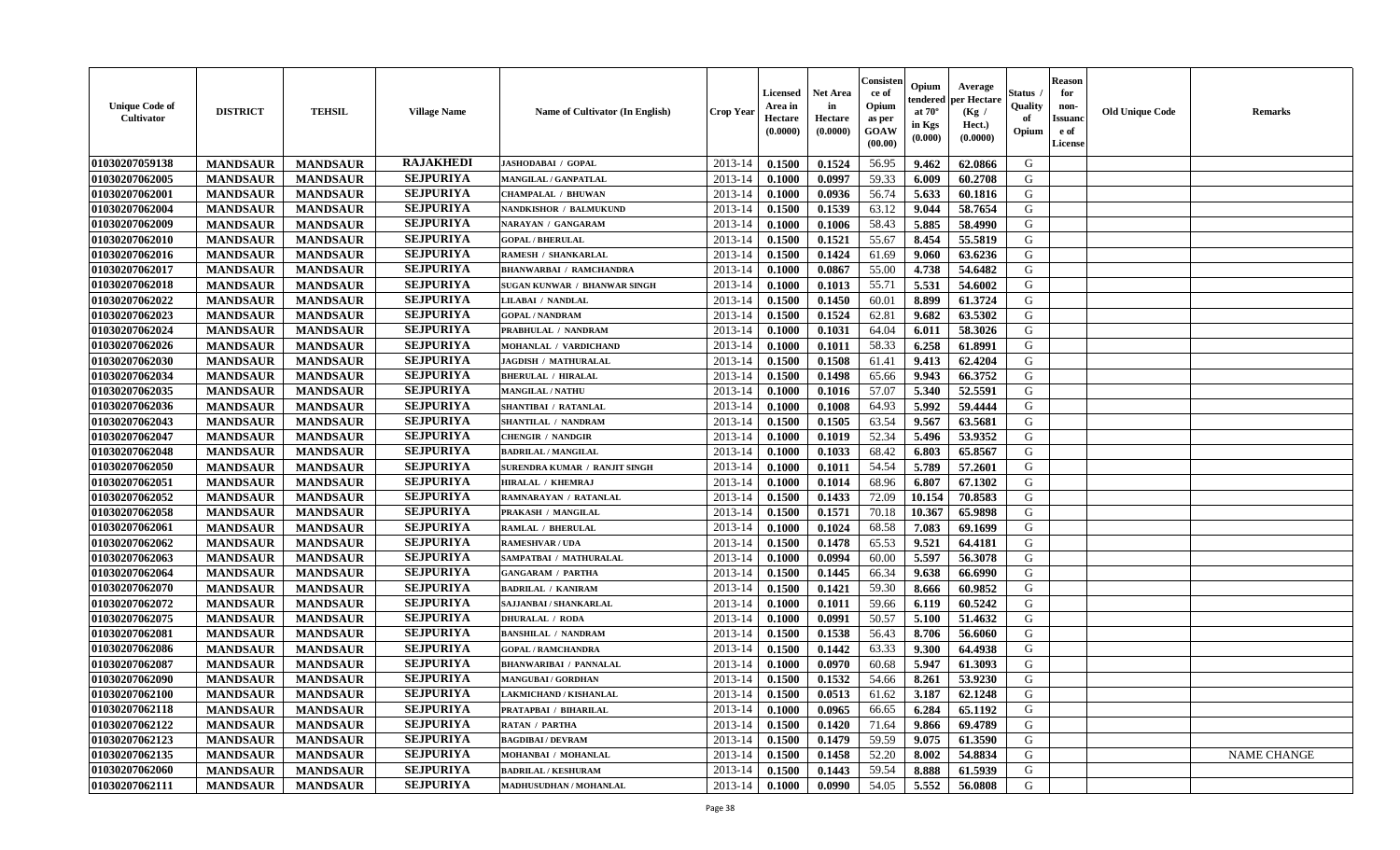| <b>Unique Code of</b><br><b>Cultivator</b> | <b>DISTRICT</b> | <b>TEHSIL</b>   | <b>Village Name</b> | <b>Name of Cultivator (In English)</b> | <b>Crop Year</b> | <b>Licensed</b><br>Area in<br>Hectare<br>(0.0000) | <b>Net Area</b><br>in<br>Hectare<br>(0.0000) | Consister<br>ce of<br>Opium<br>as per<br><b>GOAW</b><br>(00.00) | Opium<br>endered<br>at $70^\circ$<br>in Kgs<br>(0.000) | Average<br>per Hectare<br>(Kg)<br>Hect.)<br>(0.0000) | Status<br>Quality<br>of<br>Opium | <b>Reason</b><br>for<br>non-<br><b>Issuano</b><br>e of<br>License | <b>Old Unique Code</b> | <b>Remarks</b> |
|--------------------------------------------|-----------------|-----------------|---------------------|----------------------------------------|------------------|---------------------------------------------------|----------------------------------------------|-----------------------------------------------------------------|--------------------------------------------------------|------------------------------------------------------|----------------------------------|-------------------------------------------------------------------|------------------------|----------------|
| 01030207062040                             | <b>MANDSAUR</b> | <b>MANDSAUR</b> | <b>SEJPURIYA</b>    | <b>BALURAM / BAGDIRAM</b>              | 2013-14          | 0.1500                                            | 0.1498                                       | 53.61                                                           | 7.819                                                  | 52.1963                                              | G                                |                                                                   |                        |                |
| 01030207062038                             | <b>MANDSAUR</b> | <b>MANDSAUR</b> | <b>SEJPURIYA</b>    | <b>JASWANT SINGH / BEGAM SINGH</b>     | 2013-14          | 0.1000                                            | 0.1021                                       | 55.18                                                           | 5.660                                                  | 55.4358                                              | G                                |                                                                   |                        |                |
| 01030207062006                             | <b>MANDSAUR</b> | <b>MANDSAUR</b> | <b>SEJPURIYA</b>    | <b>BHUWANIBAI / JIVRAM</b>             | 2013-14          | 0.1500                                            | 0.1482                                       | 55.58                                                           | 8.258                                                  | 55.7220                                              | G                                |                                                                   |                        |                |
| 01030207062044                             | <b>MANDSAUR</b> | <b>MANDSAUR</b> | <b>SEJPURIYA</b>    | <b>BHERULAL / KISHANLAL</b>            | 2013-14          | 0.1500                                            | 0.1457                                       | 56.48                                                           | 8.561                                                  | 58.7577                                              | G                                |                                                                   |                        |                |
| 01030207062141                             | <b>MANDSAUR</b> | <b>MANDSAUR</b> | <b>SEJPURIYA</b>    | <b>CHENSINGH / SAJJANSINGH</b>         | 2013-14          | 0.1000                                            | 0.0943                                       | 63.38                                                           | 6.193                                                  | 65.6734                                              | G                                |                                                                   |                        |                |
| 01030207062155                             | <b>MANDSAUR</b> | <b>MANDSAUR</b> | <b>SEJPURIYA</b>    | <b>SAMPATBAI / NANDA</b>               | 2013-14          | 0.1000                                            | 0.0993                                       | 50.61                                                           | 3.167                                                  | 31.8933                                              | G                                | 04                                                                |                        |                |
| 01030207062007                             | <b>MANDSAUR</b> | <b>MANDSAUR</b> | <b>SEJPURIYA</b>    | <b>BHAGIRATH / DEVRAM</b>              | 2013-14          | 0.1000                                            | 0.0957                                       | 54.32                                                           | 5.168                                                  | 54.0021                                              | G                                |                                                                   |                        |                |
| 01030207062033                             | <b>MANDSAUR</b> | <b>MANDSAUR</b> | <b>SEJPURIYA</b>    | <b>LAXMICHAND / UDA</b>                | 2013-14          | 0.1000                                            | 0.1039                                       | 48.75                                                           | 5.154                                                  | 49.6054                                              | G                                | 04                                                                |                        |                |
| 01030207062147                             | <b>MANDSAUR</b> | <b>MANDSAUR</b> | <b>SEJPURIYA</b>    | <b>AMAR SINGH / SAJJAN SINGH</b>       | 2013-14          | 0.1000                                            | 0.0964                                       | 61.75                                                           | 6.052                                                  | 62.7801                                              | G                                |                                                                   |                        |                |
| 01030207062002                             | <b>MANDSAUR</b> | <b>MANDSAUR</b> | <b>SEJPURIYA</b>    | SITABAI / MANGILAL                     | 2013-14          | 0.1000                                            | 0.0995                                       | 49.57                                                           | 4.723                                                  | 47.4673                                              | G                                | 04                                                                |                        |                |
| 01030207062021                             | <b>MANDSAUR</b> | <b>MANDSAUR</b> | <b>SEJPURIYA</b>    | HARISHANKAR / GANPATLAL                | 2013-14          | 0.1000                                            | 0.1016                                       | 56.51                                                           | 5.812                                                  | 57.2047                                              | G                                |                                                                   |                        |                |
| 01030207062037                             | <b>MANDSAUR</b> | <b>MANDSAUR</b> | <b>SEJPURIYA</b>    | RUKMANBAI / BHERULAL                   | 2013-14          | 0.1500                                            | 0.1457                                       | 63.55                                                           | 8.988                                                  | 61.6884                                              | G                                |                                                                   |                        |                |
| 01030207062049                             | <b>MANDSAUR</b> | <b>MANDSAUR</b> | <b>SEJPURIYA</b>    | KANWARLAL / AATMARAM                   | 2013-14          | 0.1500                                            | 0.1456                                       | 65.51                                                           | 10.126                                                 | 69.5467                                              | G                                |                                                                   |                        |                |
| 01030207062069                             | <b>MANDSAUR</b> | <b>MANDSAUR</b> | <b>SEJPURIYA</b>    | <b>MOHANBAI / RODA</b>                 | 2013-14          | 0.1000                                            | 0.1028                                       | 58.66                                                           | 6.302                                                  | 61.3035                                              | G                                |                                                                   |                        |                |
| 01030207062082                             | <b>MANDSAUR</b> | <b>MANDSAUR</b> | <b>SEJPURIYA</b>    | KACHRU / KHEMRAJ                       | 2013-14          | 0.1000                                            | 0.1002                                       | 53.68                                                           | 5.698                                                  | 56.8663                                              | G                                |                                                                   |                        |                |
| 01030207062085                             | <b>MANDSAUR</b> | <b>MANDSAUR</b> | <b>SEJPURIYA</b>    | <b>GOPAL / MOHANLAL</b>                | 2013-14          | 0.1000                                            | 0.0931                                       | 61.01                                                           | 6.110                                                  | 65.6284                                              | G                                |                                                                   |                        |                |
| 01030207062088                             | <b>MANDSAUR</b> | <b>MANDSAUR</b> | <b>SEJPURIYA</b>    | <b>GIRDHARILAL / BHAGWAN</b>           | 2013-14          | 0.1000                                            | 0.0996                                       | 65.16                                                           | 6.069                                                  | 60.9337                                              | G                                |                                                                   |                        |                |
| 01030207062091                             | <b>MANDSAUR</b> | <b>MANDSAUR</b> | <b>SEJPURIYA</b>    | <b>MANGIBAI / RAMLAL</b>               | 2013-14          | 0.1000                                            | 0.0190                                       | 63.99                                                           | 1.289                                                  | 67.8421                                              | G                                |                                                                   |                        |                |
| 01030207062092                             | <b>MANDSAUR</b> | <b>MANDSAUR</b> | <b>SEJPURIYA</b>    | <b>LALURAM / PYARCHANDRA</b>           | 2013-14          | 0.1500                                            | 0.1469                                       | 61.86                                                           | 9.314                                                  | 63.4037                                              | G                                |                                                                   |                        |                |
| 01030207062096                             | <b>MANDSAUR</b> | <b>MANDSAUR</b> | <b>SEJPURIYA</b>    | <b>BAGDIRAM / NANDA</b>                | 2013-14          | 0.1000                                            | 0.1015                                       | 58.17                                                           | 6.008                                                  | 59.1921                                              | G                                |                                                                   |                        |                |
| 01030207062098                             | <b>MANDSAUR</b> | <b>MANDSAUR</b> | <b>SEJPURIYA</b>    | PURILAL / BAGDIRAM                     | 2013-14          | 0.1000                                            | 0.0959                                       | 58.60                                                           | 5.299                                                  | 55.2555                                              | G                                |                                                                   |                        |                |
| 01030207062105                             | <b>MANDSAUR</b> | <b>MANDSAUR</b> | <b>SEJPURIYA</b>    | SHIVLAL / SAMRATHLAL                   | 2013-14          | 0.1000                                            | 0.1024                                       | 62.98                                                           | 5.668                                                  | 55.3516                                              | G                                |                                                                   |                        |                |
| 01030207062106                             | <b>MANDSAUR</b> | <b>MANDSAUR</b> | <b>SEJPURIYA</b>    | <b>BAGDIRAM / NANURAM</b>              | 2013-14          | 0.1000                                            | 0.0999                                       | 51.67                                                           | 5.285                                                  | 52.9029                                              | G                                |                                                                   |                        |                |
| 01030207062108                             | <b>MANDSAUR</b> | <b>MANDSAUR</b> | <b>SEJPURIYA</b>    | <b>DEVRAM / BHAGIRATH</b>              | 2013-14          | 0.1000                                            | 0.0970                                       | 55.51                                                           | 5.519                                                  | 56.8969                                              | G                                |                                                                   |                        |                |
| 01030207062131                             | <b>MANDSAUR</b> | <b>MANDSAUR</b> | <b>SEJPURIYA</b>    | <b>DEUBAI/KANIRAM</b>                  | 2013-14          | 0.1500                                            | 0.1540                                       | 50.45                                                           | 7.986                                                  | 51.8571                                              | G                                | 08                                                                |                        |                |
| 01030207062140                             | <b>MANDSAUR</b> | <b>MANDSAUR</b> | <b>SEJPURIYA</b>    | KANHAIYALAL / BHERA                    | 2013-14          | 0.1000                                            | 0.0995                                       | 59.99                                                           | 6.050                                                  | 60.8040                                              | G                                |                                                                   |                        |                |
| 01030207062093                             | <b>MANDSAUR</b> | <b>MANDSAUR</b> | <b>SEJPURIYA</b>    | <b>GORDHAN / KHESHURAM</b>             | 2013-14          | 0.1000                                            | 0.0919                                       | 61.10                                                           | 5.473                                                  | 59.5539                                              | G                                |                                                                   |                        |                |
| 01030207062153                             | <b>MANDSAUR</b> | <b>MANDSAUR</b> | <b>SEJPURIYA</b>    | KAMLABAI / NANDGIR                     | 2013-14          | 0.1000                                            | 0.0981                                       | 61.70                                                           | 5.712                                                  | 58.2263                                              | G                                |                                                                   |                        |                |
| 01030207062156                             | <b>MANDSAUR</b> | <b>MANDSAUR</b> | <b>SEJPURIYA</b>    | <b>HIRALAL / PYARA</b>                 | 2013-14          | 0.1000                                            | 0.0996                                       | 58.42                                                           | 5.525                                                  | 55.4719                                              | G                                |                                                                   |                        |                |
| 01030208064003                             | <b>MANDSAUR</b> | <b>DALODA</b>   | <b>TOLKHEDI</b>     | <b>GANESHRAM / UDA</b>                 | 2013-14          | 0.1000                                            | 0.0996                                       | 47.32                                                           | 4.739                                                  | 47.5803                                              | G                                | 04                                                                |                        |                |
| 01030208064007                             | <b>MANDSAUR</b> | <b>DALODA</b>   | <b>TOLKHEDI</b>     | NATHULAL / NANDA                       | 2013-14          | 0.1500                                            | 0.1508                                       | 65.11                                                           | 9.943                                                  | 65.9350                                              | G                                |                                                                   |                        |                |
| 01030208064012                             | <b>MANDSAUR</b> | <b>DALODA</b>   | <b>TOLKHEDI</b>     | LAXMINARAYAN / MANGILAL                | 2013-14          | 0.1500                                            | 0.1540                                       | 56.63                                                           | 9.028                                                  | 58.6234                                              | G                                |                                                                   |                        |                |
| 01030208064017                             | <b>MANDSAUR</b> | <b>DALODA</b>   | <b>TOLKHEDI</b>     | KACHRU / GOVINDRAM                     | 2013-14          | 0.1000                                            | 0.1005                                       | 48.23                                                           | 4.892                                                  | 48.6766                                              | G                                | 04                                                                |                        |                |
| 01030208064020                             | <b>MANDSAUR</b> | <b>DALODA</b>   | <b>TOLKHEDI</b>     | <b>MOHANLAL / BABRU</b>                | 2013-14          | 0.1000                                            | 0.0983                                       | 52.29                                                           | 4.990                                                  | 50.7630                                              | G                                | 04                                                                |                        |                |
| 01030208064002                             | <b>MANDSAUR</b> | <b>DALODA</b>   | <b>TOLKHEDI</b>     | KANCHANBAI / CHUNILAL                  | 2013-14          | 0.1000                                            | 0.1002                                       | 48.31                                                           | 5.004                                                  | 49.9401                                              | G                                | 04                                                                |                        |                |
| 01030208064009                             | <b>MANDSAUR</b> | <b>DALODA</b>   | <b>TOLKHEDI</b>     | RAMPRATAP / HEMRAJ                     | $2013-14$ 0.1500 |                                                   | 0.1473                                       | 51.38                                                           | 7.957                                                  | 54.0190                                              | G                                |                                                                   |                        |                |
| 01030208064026                             | <b>MANDSAUR</b> | <b>DALODA</b>   | <b>TOLKHEDI</b>     | SOHANBAI / SIRARAM                     | 2013-14          | 0.1500                                            | 0.1457                                       | 49.01                                                           | 7.492                                                  | 51.4207                                              | G                                |                                                                   |                        |                |
| <b>01030208065161</b>                      | <b>MANDSAUR</b> | <b>DALODA</b>   | <b>AKODARA</b>      | SAJJANALAL / UDAYALAL                  | 2013-14          | 0.1500                                            | 0.1501                                       | 68.38                                                           | 10.452                                                 | 69.6336                                              | G                                |                                                                   |                        |                |
| 01030208065001                             | <b>MANDSAUR</b> | <b>DALODA</b>   | <b>AKODARA</b>      | NABINUR / MOHAMMAD HUSSAIN             | 2013-14          | 0.1500                                            | 0.1524                                       | 66.85                                                           | 10.992                                                 | 72.1260                                              | G                                |                                                                   |                        |                |
| 01030208065002                             | <b>MANDSAUR</b> | <b>DALODA</b>   | <b>AKODARA</b>      | JAWARLAL / SHANKARLAL                  | 2013-14          | 0.1000                                            | 0.1004                                       | 66.66                                                           | 6.447                                                  | 64.2131                                              | G                                |                                                                   |                        |                |
| 01030208065006                             | <b>MANDSAUR</b> | <b>DALODA</b>   | <b>AKODARA</b>      | RAMESHWAR / KACHRU                     | 2013-14          | 0.1500                                            | 0.1503                                       | 65.47                                                           | 9.979                                                  | 66.3939                                              | G                                |                                                                   |                        |                |
| 01030208065007                             | <b>MANDSAUR</b> | <b>DALODA</b>   | <b>AKODARA</b>      | KANHAIYALAL / KACHRU                   | $2013 - 14$      | 0.1500                                            | 0.1498                                       | 69.53                                                           | 10.787                                                 | 72.0093                                              | G                                |                                                                   |                        |                |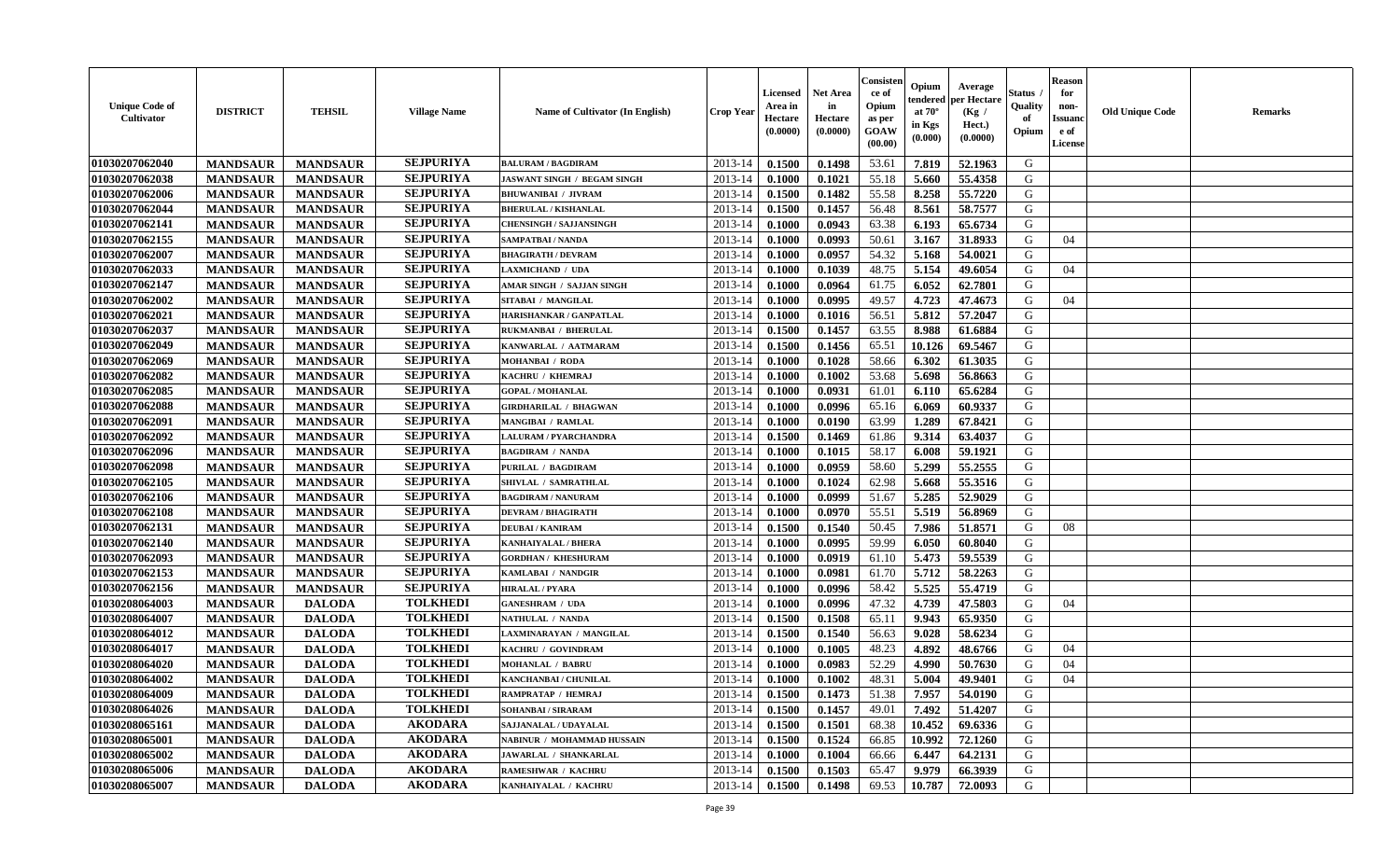| <b>Unique Code of</b><br><b>Cultivator</b> | <b>DISTRICT</b> | <b>TEHSIL</b> | <b>Village Name</b> | Name of Cultivator (In English)  | <b>Crop Year</b> | <b>Licensed</b><br>Area in<br>Hectare<br>(0.0000) | Net Area<br>in<br>Hectare<br>(0.0000) | Consister<br>ce of<br>Opium<br>as per<br>GOAW<br>(00.00) | Opium<br>endered<br>at $70^\circ$<br>in Kgs<br>(0.000) | Average<br>per Hectare<br>(Kg /<br>Hect.)<br>(0.0000) | Status<br>Quality<br>of<br>Opium | <b>Reason</b><br>for<br>non-<br><b>Issuand</b><br>e of<br>License | <b>Old Unique Code</b> | Remarks            |
|--------------------------------------------|-----------------|---------------|---------------------|----------------------------------|------------------|---------------------------------------------------|---------------------------------------|----------------------------------------------------------|--------------------------------------------------------|-------------------------------------------------------|----------------------------------|-------------------------------------------------------------------|------------------------|--------------------|
| 01030208065008                             | <b>MANDSAUR</b> | <b>DALODA</b> | <b>AKODARA</b>      | <b>DHANRAJ / BHERULAL</b>        | 2013-14          | 0.1500                                            | 0.1519                                | 63.06                                                    | 9.270                                                  | 61.0270                                               | G                                |                                                                   |                        |                    |
| 01030208065009                             | <b>MANDSAUR</b> | <b>DALODA</b> | <b>AKODARA</b>      | <b>BABULAL / BHERULAL</b>        | 2013-14          | 0.1000                                            | 0.1033                                | 60.67                                                    | 6.232                                                  | 60.3291                                               | G                                |                                                                   |                        |                    |
| 01030208065010                             | <b>MANDSAUR</b> | <b>DALODA</b> | <b>AKODARA</b>      | RAMNIWAS / RADHESHYAM            | 2013-14          | 0.1500                                            | 0.1418                                | 64.00                                                    | 9.326                                                  | 65.7687                                               | G                                |                                                                   |                        |                    |
| 01030208065012                             | <b>MANDSAUR</b> | <b>DALODA</b> | <b>AKODARA</b>      | KARULAL / BADRILAL               | 2013-14          | 0.1500                                            | 0.1496                                | 70.54                                                    | 11.095                                                 | 74.1644                                               | G                                |                                                                   |                        |                    |
| 01030208065013                             | <b>MANDSAUR</b> | <b>DALODA</b> | <b>AKODARA</b>      | <b>MUNIBAI / BALARAM</b>         | 2013-14          | 0.1500                                            | 0.1567                                | 63.49                                                    | 10.022                                                 | 63.9566                                               | G                                |                                                                   |                        |                    |
| 01030208065014                             | <b>MANDSAUR</b> | <b>DALODA</b> | <b>AKODARA</b>      | <b>GORDHAN / RAMCHANDRA</b>      | 2013-14          | 0.1000                                            | 0.1019                                | 40.78                                                    | 3.519                                                  | 34.5339                                               | G                                | 04                                                                |                        |                    |
| 01030208065017                             | <b>MANDSAUR</b> | <b>DALODA</b> | <b>AKODARA</b>      | <b>BALARAM / BHANWARLAL</b>      | 2013-14          | 0.1500                                            | 0.1473                                | 64.46                                                    | 9.789                                                  | 66.4562                                               | G                                |                                                                   |                        |                    |
| 01030208065018                             | <b>MANDSAUR</b> | <b>DALODA</b> | <b>AKODARA</b>      | KARULAL / BHANWARLAL             | 2013-14          | 0.1000                                            | 0.1016                                | 54.34                                                    | 5.597                                                  | 55.0886                                               | G                                |                                                                   |                        |                    |
| 01030208065020                             | <b>MANDSAUR</b> | <b>DALODA</b> | <b>AKODARA</b>      | <b>BALARAM / RAMLAL</b>          | 2013-14          | 0.1500                                            | 0.0960                                | 62.74                                                    | 5.933                                                  | 61.8021                                               | G                                |                                                                   |                        |                    |
| 01030208065021                             | <b>MANDSAUR</b> | <b>DALODA</b> | <b>AKODARA</b>      | LACHIRAM / RAMCHANDRAA           | 2013-14          | 0.1500                                            | 0.1502                                | 64.45                                                    | 9.796                                                  | 65.2197                                               | G                                |                                                                   |                        |                    |
| 01030208065022                             | <b>MANDSAUR</b> | <b>DALODA</b> | <b>AKODARA</b>      | <b>BHULIBAI / ONKAR</b>          | 2013-14          | 0.1500                                            | 0.1473                                | 58.14                                                    | 8.613                                                  | 58.4725                                               | G                                |                                                                   |                        |                    |
| 01030208065026                             | <b>MANDSAUR</b> | <b>DALODA</b> | <b>AKODARA</b>      | <b>MODIRAM / NANURAM</b>         | 2013-14          | 0.1000                                            | 0.1023                                | 68.51                                                    | 7.301                                                  | 71.3685                                               | G                                |                                                                   |                        |                    |
| 01030208065029                             | <b>MANDSAUR</b> | <b>DALODA</b> | <b>AKODARA</b>      | <b>BHANWARLAL / RAJARAM</b>      | 2013-14          | 0.1000                                            | 0.1001                                | 59.69                                                    | 6.148                                                  | 61.4186                                               | G                                |                                                                   |                        |                    |
| 01030208065031                             | <b>MANDSAUR</b> | <b>DALODA</b> | <b>AKODARA</b>      | <b>AHMAD NUR / MOHD. HUSSAIN</b> | 2013-14          | 0.1500                                            | 0.1477                                | 62.17                                                    | 9.139                                                  | 61.8754                                               | G                                |                                                                   |                        |                    |
| 01030208065032                             | <b>MANDSAUR</b> | <b>DALODA</b> | <b>AKODARA</b>      | SHANKARLAL / DHANA BABRI         | 2013-14          | 0.1000                                            | 0.1043                                | 60.40                                                    | 6.480                                                  | 62.1285                                               | $\mathbf G$                      |                                                                   |                        |                    |
| 01030208065033                             | <b>MANDSAUR</b> | <b>DALODA</b> | <b>AKODARA</b>      | KANTABAI / FULCHAND              | 2013-14          | 0.1000                                            | 0.1023                                | 51.85                                                    | 5.281                                                  | 51.6227                                               | G                                |                                                                   |                        |                    |
| 01030208065034                             | <b>MANDSAUR</b> | <b>DALODA</b> | <b>AKODARA</b>      | LAXMINARAYAN / KISHAN            | 2013-14          | 0.1000                                            | 0.1003                                | 62.36                                                    | 6.441                                                  | 64.2173                                               | G                                |                                                                   |                        |                    |
| 01030208065035                             | <b>MANDSAUR</b> | <b>DALODA</b> | <b>AKODARA</b>      | LALUPRASAD / BHUWANIRAM          | 2013-14          | 0.1500                                            | 0.1529                                | 61.39                                                    | 9.314                                                  | 60.9156                                               | G                                |                                                                   |                        |                    |
| 01030208065036                             | <b>MANDSAUR</b> | <b>DALODA</b> | <b>AKODARA</b>      | PRAKASH / BHUWANIRAM             | 2013-14          | 0.1500                                            | 0.1485                                | 63.01                                                    | 9.515                                                  | 64.0741                                               | G                                |                                                                   |                        |                    |
| 01030208065038                             | <b>MANDSAUR</b> | <b>DALODA</b> | <b>AKODARA</b>      | <b>GANPAT / BHAGIRATH</b>        | 2013-14          | 0.1500                                            | 0.1507                                | 66.63                                                    | 9.985                                                  | 66.2575                                               | G                                |                                                                   |                        |                    |
| 01030208065039                             | <b>MANDSAUR</b> | <b>DALODA</b> | <b>AKODARA</b>      | <b>MANGILAL / DEVRAM</b>         | 2013-14          | 0.1500                                            | 0.1505                                | 67.99                                                    | 10.383                                                 | 68.9900                                               | G                                |                                                                   |                        |                    |
| 01030208065040                             | <b>MANDSAUR</b> | <b>DALODA</b> | <b>AKODARA</b>      | RAJKUNWARBAI / DOULATRAM         | 2013-14          | 0.1500                                            | 0.1486                                | 65.74                                                    | 10.218                                                 | 68.7618                                               | G                                |                                                                   |                        |                    |
| 01030208065041                             | <b>MANDSAUR</b> | <b>DALODA</b> | <b>AKODARA</b>      | <b>JAGDISH / BHUWANIRAM</b>      | 2013-14          | 0.1500                                            | 0.1481                                | 64.60                                                    | 9.967                                                  | 67.2991                                               | G                                |                                                                   |                        |                    |
| 01030208065042                             | <b>MANDSAUR</b> | <b>DALODA</b> | <b>AKODARA</b>      | UDAYLAL / RAMESHWAR              | 2013-14          | 0.1500                                            | 0.1500                                | 61.28                                                    | 9.630                                                  | 64.2000                                               | G                                |                                                                   |                        |                    |
| 01030208065043                             | <b>MANDSAUR</b> | <b>DALODA</b> | <b>AKODARA</b>      | VARDICHAND / BHERULAL            | 2013-14          | 0.1000                                            | 0.1050                                | 63.56                                                    | 6.474                                                  | 61.6571                                               | G                                |                                                                   |                        |                    |
| 01030208065044                             | <b>MANDSAUR</b> | <b>DALODA</b> | <b>AKODARA</b>      | RAMPRASAD / SALAGRAM             | 2013-14          | 0.1000                                            | 0.0986                                | 55.41                                                    | 5.557                                                  | 56.3590                                               | G                                |                                                                   |                        |                    |
| 01030208065049                             | <b>MANDSAUR</b> | <b>DALODA</b> | <b>AKODARA</b>      | <b>BALKRISHAN / KACHRU</b>       | 2013-14          | 0.1000                                            | 0.1032                                | 53.89                                                    | 5.882                                                  | 56.9961                                               | G                                |                                                                   |                        |                    |
| 01030208065052                             | <b>MANDSAUR</b> | <b>DALODA</b> | <b>AKODARA</b>      | SATYANRAYAN / MANGILAL           | 2013-14          | 0.1000                                            | 0.1038                                | 66.70                                                    | 7.137                                                  | 68.7572                                               | G                                |                                                                   |                        |                    |
| 01030208065053                             | <b>MANDSAUR</b> | <b>DALODA</b> | <b>AKODARA</b>      | <b>DHAPUBAI / SHANTILAL</b>      | 2013-14          | 0.1500                                            | 0.1486                                | 61.88                                                    | 9.291                                                  | 62.5236                                               | G                                |                                                                   |                        |                    |
| 01030208065055                             | <b>MANDSAUR</b> | <b>DALODA</b> | <b>AKODARA</b>      | <b>BHUWANIRAM / RAMLAL</b>       | 2013-14          | 0.1000                                            | 0.1011                                | 67.22                                                    | 6.933                                                  | 68.5757                                               | G                                |                                                                   |                        |                    |
| 01030208065057                             | <b>MANDSAUR</b> | <b>DALODA</b> | <b>AKODARA</b>      | <b>BAPULAL / DHANNA</b>          | 2013-14          | 0.1000                                            | 0.0997                                | 61.85                                                    | 6.167                                                  | 61.8556                                               | G                                |                                                                   |                        |                    |
| 01030208065058                             | <b>MANDSAUR</b> | <b>DALODA</b> | <b>AKODARA</b>      | <b>SURESH / CHAINRAM</b>         | 2013-14          | 0.1500                                            | 0.1504                                | 58.19                                                    | 8.970                                                  | 59.6410                                               | G                                |                                                                   |                        |                    |
| 01030208065064                             | <b>MANDSAUR</b> | <b>DALODA</b> | <b>AKODARA</b>      | MOHAMMAD HUSSAIN / ISMAIL        | 2013-14          | 0.1500                                            | 0.1484                                | 64.06                                                    | 9.710                                                  | 65.4313                                               | G                                |                                                                   |                        |                    |
| 01030208065065                             | <b>MANDSAUR</b> | <b>DALODA</b> | <b>AKODARA</b>      | <b>BALARAM / GANGARAM</b>        | 2013-14          | 0.1500                                            | 0.1519                                | 61.72                                                    | 9.743                                                  | 64.1409                                               | G                                |                                                                   |                        |                    |
| 01030208065066                             | <b>MANDSAUR</b> | <b>DALODA</b> | <b>AKODARA</b>      | <b>BADRILAL / HIRALAL</b>        | 2013-14          | 0.1500                                            | 0.1503                                | 70.98                                                    | 11.357                                                 | 75.5622                                               | G                                |                                                                   |                        |                    |
| 01030208065067                             | <b>MANDSAUR</b> | <b>DALODA</b> | <b>AKODARA</b>      | RAMKUNWARBAI / MANGILAL          | 2013-14          | 0.1500                                            |                                       |                                                          |                                                        | 0.0000                                                | F                                |                                                                   |                        |                    |
| 01030208065068                             | <b>MANDSAUR</b> | <b>DALODA</b> | <b>AKODARA</b>      | NANDLAL / KISHANLAL              | 2013-14          | 0.1500                                            | 0.1477                                | 70.37                                                    | 10.757                                                 | 72.8301                                               | G                                |                                                                   |                        |                    |
| 01030208065069                             | <b>MANDSAUR</b> | <b>DALODA</b> | <b>AKODARA</b>      | <b>SUBHASH / BHUWANIRAM</b>      | 2013-14          | 0.1000                                            | 0.0988                                | 69.24                                                    | 7.023                                                  | 71.0830                                               | G                                |                                                                   |                        |                    |
| 01030208065070                             | <b>MANDSAUR</b> | <b>DALODA</b> | <b>AKODARA</b>      | <b>DEVENDRA / RAMCHANDRAA</b>    | 2013-14          | 0.1500                                            | 0.1474                                | 60.96                                                    | 9.109                                                  | 61.7978                                               | G                                |                                                                   |                        |                    |
| 01030208065071                             | <b>MANDSAUR</b> | <b>DALODA</b> | <b>AKODARA</b>      | <b>SURESHCHAND / BHUWANIRAM</b>  | 2013-14          | 0.1000                                            | 0.1035                                | 60.45                                                    | 6.114                                                  | 59.0725                                               | ${\bf G}$                        |                                                                   |                        | <b>NAME CHANGE</b> |
| 01030208065075                             | <b>MANDSAUR</b> | <b>DALODA</b> | <b>AKODARA</b>      | <b>HARDEVRAM / GIRDHARI</b>      | 2013-14          | 0.1000                                            | 0.0990                                | 66.21                                                    | 6.924                                                  | 69.9394                                               | G                                |                                                                   |                        | <b>NAME CHANGE</b> |
| 01030208065078                             | <b>MANDSAUR</b> | <b>DALODA</b> | <b>AKODARA</b>      | KRISHNVALI / NATHULAL            | 2013-14          | 0.1500                                            | 0.1524                                | 74.08                                                    | 11.133                                                 | 73.0512                                               | G                                |                                                                   |                        |                    |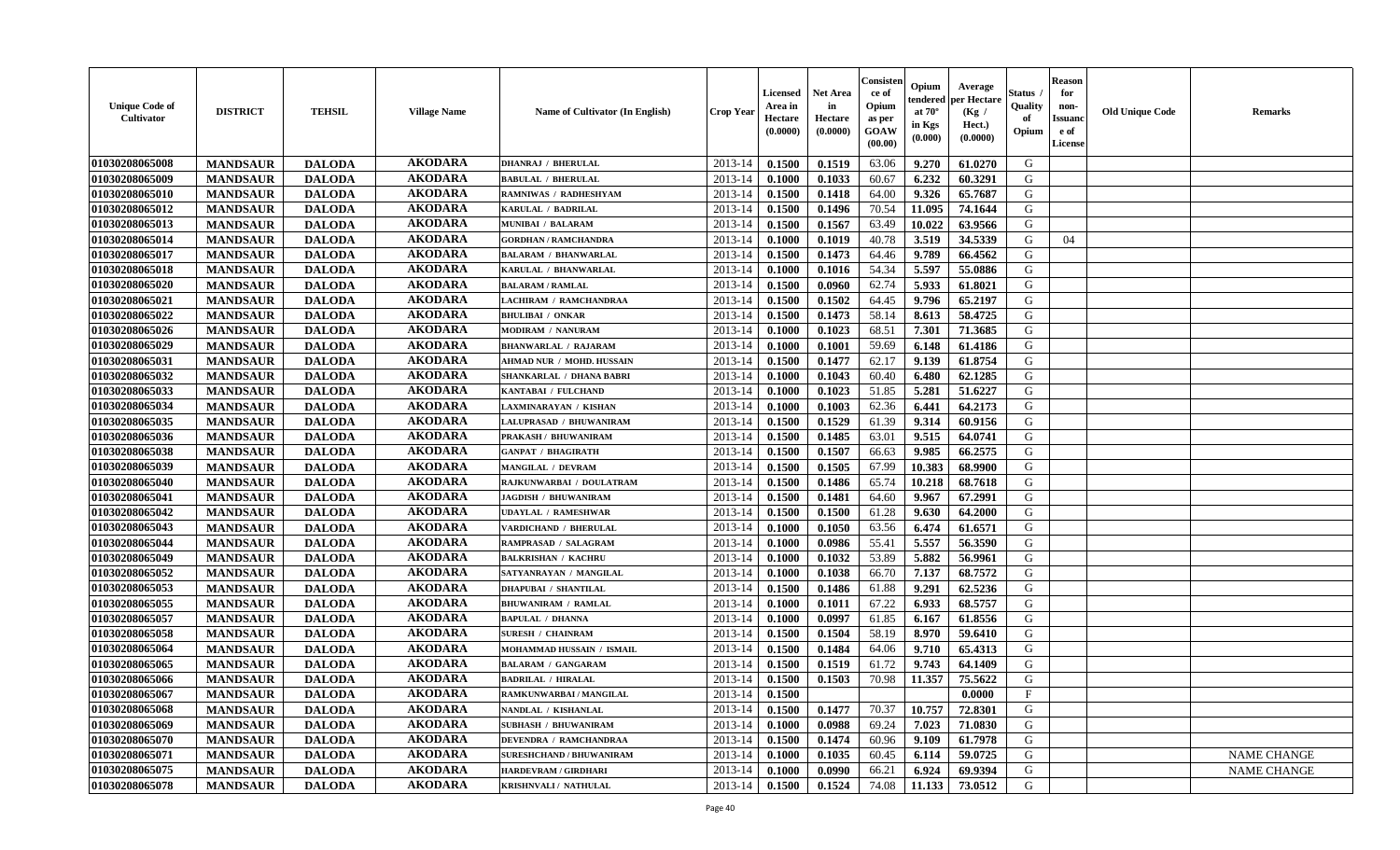| <b>Unique Code of</b><br><b>Cultivator</b> | <b>DISTRICT</b> | <b>TEHSIL</b> | <b>Village Name</b> | Name of Cultivator (In English) | <b>Crop Year</b> | <b>Licensed</b><br>Area in<br>Hectare<br>(0.0000) | Net Area<br>in<br>Hectare<br>(0.0000) | Consisteı<br>ce of<br>Opium<br>as per<br>GOAW<br>(00.00) | Opium<br>endered<br>at $70^\circ$<br>in Kgs<br>(0.000) | Average<br>per Hectare<br>(Kg /<br>Hect.)<br>(0.0000) | Status<br>Quality<br>of<br>Opium | <b>Reason</b><br>for<br>non-<br><b>Issuand</b><br>e of<br>License | <b>Old Unique Code</b> | Remarks            |
|--------------------------------------------|-----------------|---------------|---------------------|---------------------------------|------------------|---------------------------------------------------|---------------------------------------|----------------------------------------------------------|--------------------------------------------------------|-------------------------------------------------------|----------------------------------|-------------------------------------------------------------------|------------------------|--------------------|
| 01030208065080                             | <b>MANDSAUR</b> | <b>DALODA</b> | <b>AKODARA</b>      | JAGDISH / UMMEDRAM              | 2013-14          | 0.1000                                            | 0.1033                                | 65.10                                                    | 5.654                                                  | 54.7338                                               | G                                |                                                                   |                        |                    |
| 01030208065081                             | <b>MANDSAUR</b> | <b>DALODA</b> | <b>AKODARA</b>      | <b>DALURAM / BHUWANIRAM</b>     | 2013-14          | 0.1000                                            | 0.0974                                | 59.75                                                    | 6.231                                                  | 63.9733                                               | G                                |                                                                   |                        |                    |
| 01030208065082                             | <b>MANDSAUR</b> | <b>DALODA</b> | <b>AKODARA</b>      | <b>RAMESHWAR / HIRALAL</b>      | 2013-14          | 0.1000                                            | 0.1005                                | 60.87                                                    | 6.496                                                  | 64.6368                                               | G                                |                                                                   |                        |                    |
| 01030208065083                             | <b>MANDSAUR</b> | <b>DALODA</b> | <b>AKODARA</b>      | VINOD KUMAR / BHANWARLAL        | 2013-14          | 0.1500                                            | 0.1456                                | 67.95                                                    | 10.280                                                 | 70.6044                                               | G                                |                                                                   |                        |                    |
| 01030208065084                             | <b>MANDSAUR</b> | <b>DALODA</b> | <b>AKODARA</b>      | NANDA / SURATRAM                | 2013-14          | 0.1000                                            | 0.0973                                | 69.13                                                    | 6.854                                                  | 70.4419                                               | G                                |                                                                   |                        |                    |
| 01030208065086                             | <b>MANDSAUR</b> | <b>DALODA</b> | <b>AKODARA</b>      | <b>BHERULAL / GANGARAM</b>      | 2013-14          | 0.1500                                            | 0.1510                                | 59.41                                                    | 8.479                                                  | 56.1523                                               | G                                |                                                                   |                        |                    |
| 01030208065087                             | <b>MANDSAUR</b> | <b>DALODA</b> | <b>AKODARA</b>      | RAJENDRA / BHANWARLAL           | 2013-14          | 0.1500                                            | 0.0992                                | 65.73                                                    | 6.686                                                  | 67.3992                                               | G                                |                                                                   |                        |                    |
| 01030208065088                             | <b>MANDSAUR</b> | <b>DALODA</b> | <b>AKODARA</b>      | <b>DHANA / CHAMNA</b>           | 2013-14          | 0.1000                                            | 0.0925                                | 57.29                                                    | 4.763                                                  | 51.4919                                               | G                                |                                                                   |                        |                    |
| 01030208065090                             | <b>MANDSAUR</b> | <b>DALODA</b> | <b>AKODARA</b>      | SHRILAL / SALAGRAM              | 2013-14          | 0.1000                                            | 0.1024                                | 58.47                                                    | 5.931                                                  | 57.9199                                               | G                                |                                                                   |                        |                    |
| 01030208065091                             | <b>MANDSAUR</b> | <b>DALODA</b> | <b>AKODARA</b>      | <b>INDRAJIT / SAJJANALAL</b>    | 2013-14          | 0.1000                                            | 0.0990                                | 68.81                                                    | 7.638                                                  | 77.1515                                               | G                                |                                                                   |                        |                    |
| 01030208065092                             | <b>MANDSAUR</b> | <b>DALODA</b> | <b>AKODARA</b>      | RADHESHYAM / UDAYRAM            | 2013-14          | 0.1500                                            | 0.1489                                | 63.12                                                    | 9.594                                                  | 64.4325                                               | G                                |                                                                   |                        |                    |
| 01030208065093                             | <b>MANDSAUR</b> | <b>DALODA</b> | <b>AKODARA</b>      | MOTYABAI / MOHANLAL             | 2013-14          | 0.1000                                            | 0.1023                                | 61.76                                                    | 6.370                                                  | 62.2678                                               | G                                |                                                                   |                        |                    |
| 01030208065094                             | <b>MANDSAUR</b> | <b>DALODA</b> | <b>AKODARA</b>      | SHANKARLAL / NANURAM            | 2013-14          | 0.1500                                            | 0.1472                                | 69.21                                                    | 10.975                                                 | 74.5584                                               | G                                |                                                                   |                        |                    |
| 01030208065095                             | <b>MANDSAUR</b> | <b>DALODA</b> | <b>AKODARA</b>      | <b>BHAGIRATH / SURATRAM</b>     | 2013-14          | 0.1500                                            | 0.1517                                | 69.52                                                    | 10.418                                                 | 68.6750                                               | G                                |                                                                   |                        |                    |
| 01030208065097                             | <b>MANDSAUR</b> | <b>DALODA</b> | <b>AKODARA</b>      | <b>BHUWANIRAM / BALARAM</b>     | 2013-14          | 0.1500                                            | 0.1522                                | 59.82                                                    | 8.802                                                  | 57.8318                                               | $\mathbf G$                      |                                                                   |                        |                    |
| 01030208065098                             | <b>MANDSAUR</b> | <b>DALODA</b> | <b>AKODARA</b>      | NIRBHAYRAM / RATANLAL           | 2013-14          | 0.1500                                            | 0.1504                                | 68.32                                                    | 10.912                                                 | 72.5532                                               | G                                |                                                                   |                        |                    |
| 01030208065099                             | <b>MANDSAUR</b> | <b>DALODA</b> | <b>AKODARA</b>      | DALURAM / NANURAM               | 2013-14          | 0.1500                                            | 0.1496                                | 62.62                                                    | 9.384                                                  | 62.7273                                               | G                                |                                                                   |                        |                    |
| 01030208065100                             | <b>MANDSAUR</b> | <b>DALODA</b> | <b>AKODARA</b>      | VISHNULAL / KISHANLAL           | 2013-14          | 0.1000                                            | 0.0963                                | 67.97                                                    | 7.108                                                  | 73.8110                                               | G                                |                                                                   |                        |                    |
| 01030208065102                             | <b>MANDSAUR</b> | <b>DALODA</b> | <b>AKODARA</b>      | KALURAM / DHURILAL              | 2013-14          | 0.1500                                            | 0.1530                                | 58.38                                                    | 9.307                                                  | 60.8301                                               | G                                |                                                                   |                        |                    |
| 01030208065103                             | <b>MANDSAUR</b> | <b>DALODA</b> | <b>AKODARA</b>      | <b>DILIP KUMAR / KALURAM</b>    | 2013-14          | 0.1500                                            | 0.1518                                | 61.42                                                    | 9.064                                                  | 59.7101                                               | G                                |                                                                   |                        |                    |
| 01030208065105                             | <b>MANDSAUR</b> | <b>DALODA</b> | <b>AKODARA</b>      | SATYANARAYAN / BHUWANIRAM       | 2013-14          | 0.1500                                            | 0.1458                                | 64.40                                                    | 9.366                                                  | 64.2387                                               | G                                |                                                                   |                        |                    |
| 01030208065106                             | <b>MANDSAUR</b> | <b>DALODA</b> | <b>AKODARA</b>      | <b>RAMESHWAR / BHAGTRAM</b>     | 2013-14          | 0.1500                                            | 0.1509                                | 63.63                                                    | 9.663                                                  | 64.0358                                               | G                                |                                                                   |                        |                    |
| 01030208065109                             | <b>MANDSAUR</b> | <b>DALODA</b> | <b>AKODARA</b>      | <b>BADAMBAI / BHERULAL</b>      | 2013-14          | 0.1000                                            | 0.1039                                | 76.06                                                    | 7.899                                                  | 76.0250                                               | G                                |                                                                   |                        | <b>NAME CHANGE</b> |
| 01030208065110                             | <b>MANDSAUR</b> | <b>DALODA</b> | <b>AKODARA</b>      | <b>GOPAL / ONKARLAL</b>         | 2013-14          | 0.1500                                            | 0.1478                                | 60.92                                                    | 9.234                                                  | 62.4763                                               | G                                |                                                                   |                        |                    |
| 01030208065111                             | <b>MANDSAUR</b> | <b>DALODA</b> | <b>AKODARA</b>      | <b>BHERULAL / BABRU</b>         | 2013-14          | 0.1500                                            | 0.1511                                | 63.60                                                    | 9.531                                                  | 63.0774                                               | G                                |                                                                   |                        |                    |
| 01030208065113                             | <b>MANDSAUR</b> | <b>DALODA</b> | <b>AKODARA</b>      | VALIBAI / RAGHUNATH             | 2013-14          | 0.1000                                            | 0.1000                                | 62.71                                                    | 6.289                                                  | 62.8900                                               | G                                |                                                                   |                        |                    |
| 01030208065115                             | <b>MANDSAUR</b> | <b>DALODA</b> | <b>AKODARA</b>      | KAMALABAI / GIRADHARILAL        | 2013-14          | 0.1000                                            | 0.0972                                | 62.63                                                    | 6.308                                                  | 64.8971                                               | G                                |                                                                   |                        |                    |
| 01030208065116                             | <b>MANDSAUR</b> | <b>DALODA</b> | <b>AKODARA</b>      | SHIVNARAYAN / RAMLAL            | 2013-14          | 0.1000                                            | 0.0999                                | 61.29                                                    | 6.094                                                  | 61.0010                                               | G                                |                                                                   |                        |                    |
| 01030208065117                             | <b>MANDSAUR</b> | <b>DALODA</b> | <b>AKODARA</b>      | <b>RANCHOD / SHRIRAM</b>        | 2013-14          | 0.1500                                            | 0.1494                                | 64.45                                                    | 10.321                                                 | 69.0830                                               | G                                |                                                                   |                        |                    |
| 01030208065119                             | <b>MANDSAUR</b> | <b>DALODA</b> | <b>AKODARA</b>      | <b>AMBALAL / BHUWANILAL</b>     | 2013-14          | 0.1500                                            | 0.1485                                | 67.14                                                    | 10.579                                                 | 71.2391                                               | G                                |                                                                   |                        |                    |
| 01030208065120                             | <b>MANDSAUR</b> | <b>DALODA</b> | <b>AKODARA</b>      | <b>BHUWANIRAM / SHOBHARAM</b>   | 2013-14          | 0.1500                                            | 0.1564                                | 53.79                                                    | 8.752                                                  | 55.9591                                               | G                                |                                                                   |                        |                    |
| 01030208065123                             | <b>MANDSAUR</b> | <b>DALODA</b> | <b>AKODARA</b>      | <b>GOUTAM / BHANWARLAL</b>      | 2013-14          | 0.1000                                            | 0.1000                                | 64.61                                                    | 6.507                                                  | 65.0700                                               | G                                |                                                                   |                        |                    |
| 01030208065125                             | <b>MANDSAUR</b> | <b>DALODA</b> | <b>AKODARA</b>      | <b>JASKUNWAR / BHUWAN</b>       | 2013-14          | 0.1000                                            | 0.0993                                | 57.62                                                    | 5.943                                                  | 59.8489                                               | G                                |                                                                   |                        |                    |
| 01030208065126                             | <b>MANDSAUR</b> | <b>DALODA</b> | <b>AKODARA</b>      | MOHANLAL / ASHARAM              | 2013-14          | 0.1500                                            | 0.1512                                | 69.83                                                    | 10.744                                                 | 71.0582                                               | G                                |                                                                   |                        |                    |
| 01030208065127                             | <b>MANDSAUR</b> | <b>DALODA</b> | <b>AKODARA</b>      | <b>DEVRAM / PARASARAM</b>       | 2013-14          | 0.1000                                            | 0.1022                                | 59.60                                                    | 6.505                                                  | 63.6497                                               | G                                |                                                                   |                        |                    |
| 01030208065129                             | <b>MANDSAUR</b> | <b>DALODA</b> | <b>AKODARA</b>      | <b>MANGILAL / AMRITRAM</b>      | 2013-14          | 0.1000                                            | 0.1020                                | 74.83                                                    | 7.975                                                  | 78.1863                                               | G                                |                                                                   |                        |                    |
| 01030208065130                             | <b>MANDSAUR</b> | <b>DALODA</b> | <b>AKODARA</b>      | PRABHULAL / RATANLAL            | 2013-14          | 0.1500                                            | 0.1019                                | 56.62                                                    | 5.630                                                  | 55.2502                                               | G                                |                                                                   |                        |                    |
| 01030208065131                             | <b>MANDSAUR</b> | <b>DALODA</b> | <b>AKODARA</b>      | <b>MANGILAL / BHANWARLAL</b>    | 2013-14          | 0.1500                                            | 0.1513                                | 59.94                                                    | 9.119                                                  | 60.2710                                               | G                                |                                                                   |                        |                    |
| 01030208065132                             | <b>MANDSAUR</b> | <b>DALODA</b> | <b>AKODARA</b>      | PREMPRAKASH / RADHESHYAM        | 2013-14          | 0.1500                                            | 0.1488                                | 72.57                                                    | 11.197                                                 | 75.2487                                               | G                                |                                                                   |                        |                    |
| 01030208065133                             | <b>MANDSAUR</b> | <b>DALODA</b> | <b>AKODARA</b>      | CHOTE KHA / ISMAIL KHA          | 2013-14          | 0.1000                                            | 0.0976                                | 66.70                                                    | 7.023                                                  | 71.9570                                               | ${\bf G}$                        |                                                                   |                        |                    |
| 01030208065134                             | <b>MANDSAUR</b> | <b>DALODA</b> | <b>AKODARA</b>      | <b>SHANKAR / BHERA</b>          | 2013-14          | 0.1500                                            | 0.1447                                | 60.95                                                    | 9.395                                                  | 64.9274                                               | G                                |                                                                   |                        |                    |
| 01030208065136                             | <b>MANDSAUR</b> | <b>DALODA</b> | <b>AKODARA</b>      | RUKMANIBAI / DEVRAM             | 2013-14          | 0.1500                                            | 0.1499                                | 67.87                                                    | 10.326                                                 | 68.8859                                               | G                                |                                                                   |                        |                    |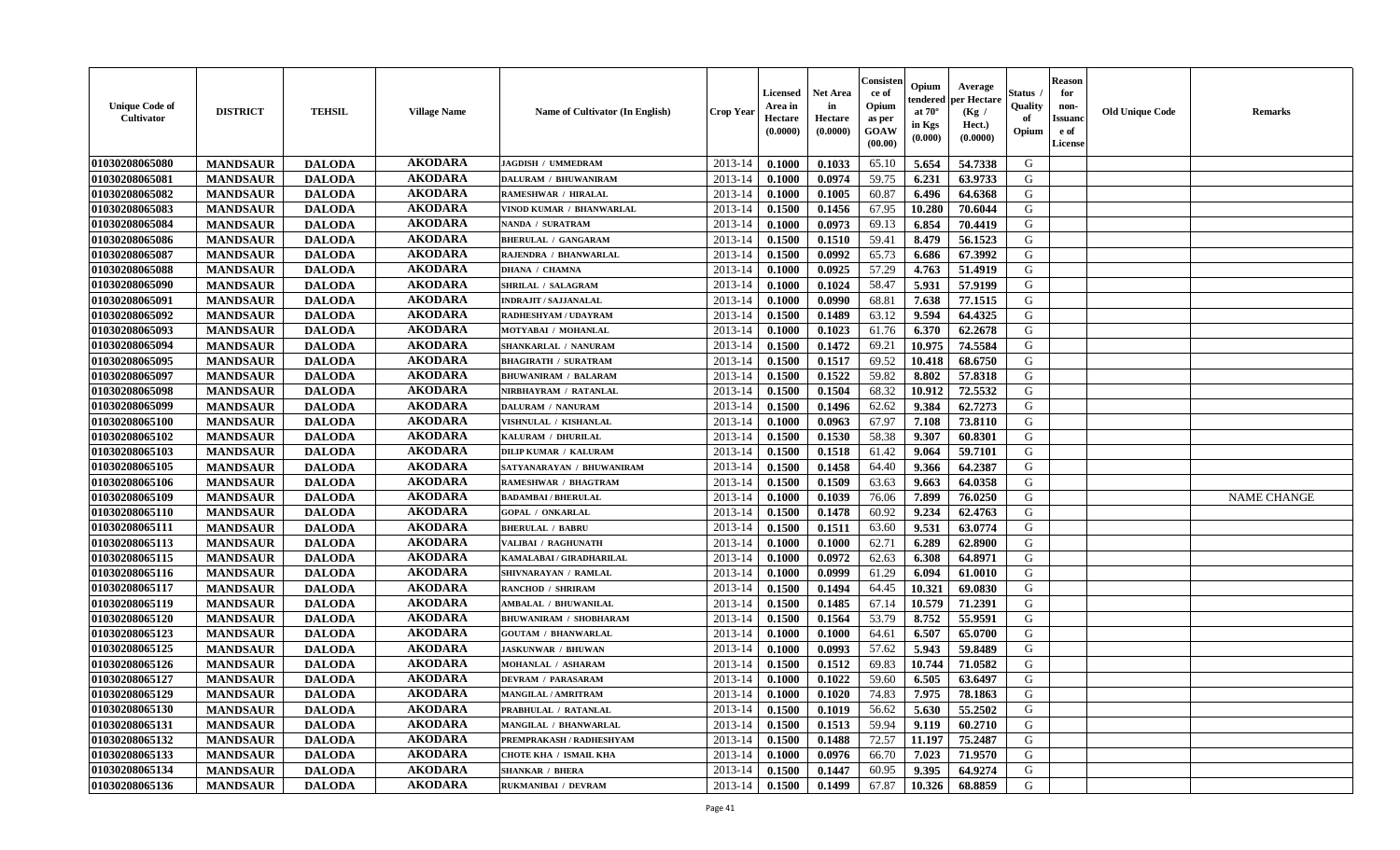| <b>Unique Code of</b><br>Cultivator | <b>DISTRICT</b> | <b>TEHSIL</b> | <b>Village Name</b> | Name of Cultivator (In English) | <b>Crop Year</b> | Licensed<br>Area in<br>Hectare<br>(0.0000) | Net Area<br>in<br>Hectare<br>(0.0000) | Consisten<br>ce of<br>Opium<br>as per<br>GOAW<br>(00.00) | Opium<br>tendered<br>at $70^\circ$<br>in Kgs<br>(0.000) | Average<br>per Hectare<br>(Kg /<br>Hect.)<br>(0.0000) | Status<br><b>Quality</b><br>of<br>Opium | <b>Reason</b><br>for<br>non-<br>Issuanc<br>e of<br>License | <b>Old Unique Code</b> | <b>Remarks</b>     |
|-------------------------------------|-----------------|---------------|---------------------|---------------------------------|------------------|--------------------------------------------|---------------------------------------|----------------------------------------------------------|---------------------------------------------------------|-------------------------------------------------------|-----------------------------------------|------------------------------------------------------------|------------------------|--------------------|
| 01030208065137                      | <b>MANDSAUR</b> | <b>DALODA</b> | <b>AKODARA</b>      | RADHAKISHAN / BHUWANILAL        | 2013-14          | 0.1500                                     | 0.1517                                | 63.26                                                    | 9.769                                                   | 64.3968                                               | G                                       |                                                            |                        |                    |
| 01030208065139                      | <b>MANDSAUR</b> | <b>DALODA</b> | <b>AKODARA</b>      | <b>BALARAM / DAYARAM</b>        | 2013-14          | 0.1000                                     | 0.0977                                | 72.07                                                    | 7.979                                                   | 81.6684                                               | G                                       |                                                            |                        |                    |
| 01030208065140                      | <b>MANDSAUR</b> | <b>DALODA</b> | <b>AKODARA</b>      | <b>GORISHANKAR / NANURAM</b>    | 2013-14          | 0.1500                                     | 0.1486                                | 69.02                                                    | 10.235                                                  | 68.8762                                               | G                                       |                                                            |                        |                    |
| 01030208065142                      | <b>MANDSAUR</b> | <b>DALODA</b> | <b>AKODARA</b>      | <b>JAGANATH / HIRALAL</b>       | 2013-14          | 0.1500                                     | 0.1476                                | 58.25                                                    | 8.729                                                   | 59.1396                                               | G                                       |                                                            |                        |                    |
| 01030208065143                      | <b>MANDSAUR</b> | <b>DALODA</b> | <b>AKODARA</b>      | <b>RAMLAL / BAGDIRAM</b>        | 2013-14          | 0.1000                                     | 0.1007                                | 66.72                                                    | 6.319                                                   | 62.7507                                               | G                                       |                                                            |                        |                    |
| 01030208065146                      | <b>MANDSAUR</b> | <b>DALODA</b> | <b>AKODARA</b>      | RAJARAM / KACHRU                | 2013-14          | 0.1000                                     | 0.0995                                | 63.51                                                    | 6.587                                                   | 66.2010                                               | G                                       |                                                            |                        |                    |
| 01030208065147                      | <b>MANDSAUR</b> | <b>DALODA</b> | <b>AKODARA</b>      | <b>GANESHRAM / MANGILAL</b>     | 2013-14          | 0.1500                                     | 0.1544                                | 67.52                                                    | 10.668                                                  | 69.0933                                               | G                                       |                                                            |                        |                    |
| 01030208065148                      | <b>MANDSAUR</b> | <b>DALODA</b> | <b>AKODARA</b>      | <b>BHULIBAI / SHOBHARAM</b>     | 2013-14          | 0.1000                                     | 0.1014                                | 62.90                                                    | 6.479                                                   | 63.8955                                               | G                                       |                                                            |                        | <b>NAME CHANGE</b> |
| 01030208065150                      | <b>MANDSAUR</b> | <b>DALODA</b> | <b>AKODARA</b>      | <b>BHANWARLAL / PARASRAM</b>    | 2013-14          | 0.1000                                     | 0.0981                                | 61.23                                                    | 5.738                                                   | 58.4913                                               | G                                       |                                                            |                        |                    |
| 01030208065152                      | <b>MANDSAUR</b> | <b>DALODA</b> | <b>AKODARA</b>      | NANURAM / GANESHRAM             | 2013-14          | 0.1500                                     | 0.1524                                | 68.57                                                    | 10.658                                                  | 69.9344                                               | G                                       |                                                            |                        |                    |
| 01030208065153                      | <b>MANDSAUR</b> | <b>DALODA</b> | <b>AKODARA</b>      | <b>BANSHILAL / BHAGATRAM</b>    | 2013-14          | 0.1500                                     | 0.1527                                | 69.16                                                    | 10.789                                                  | 70.6549                                               | G                                       |                                                            |                        |                    |
| 01030208065155                      | <b>MANDSAUR</b> | <b>DALODA</b> | <b>AKODARA</b>      | RATANKUNWAR / DAYARAM           | 2013-14          | 0.1000                                     | 0.0976                                | 64.53                                                    | 7.264                                                   | 74.4262                                               | G                                       |                                                            |                        |                    |
| 01030208065156                      | <b>MANDSAUR</b> | <b>DALODA</b> | <b>AKODARA</b>      | NARENDRA KUMAR / SHANKARLAL     | 2013-14          | 0.1500                                     | 0.1472                                | 66.96                                                    | 10.350                                                  | 70.3125                                               | G                                       |                                                            |                        |                    |
| 01030208065158                      | <b>MANDSAUR</b> | <b>DALODA</b> | <b>AKODARA</b>      | <b>BHERULAL / RATANLAL</b>      | 2013-14          | 0.1500                                     | 0.1516                                | 66.67                                                    | 10.534                                                  | 69.4855                                               | G                                       |                                                            |                        |                    |
| 01030208065159                      | <b>MANDSAUR</b> | <b>DALODA</b> | <b>AKODARA</b>      | NATHULAL / BHUWAN               | 2013-14          | 0.1500                                     | 0.1503                                | 63.11                                                    | 10.062                                                  | 66.9461                                               | G                                       |                                                            |                        |                    |
| 01030208065163                      | <b>MANDSAUR</b> | <b>DALODA</b> | <b>AKODARA</b>      | MOHANLAL / NANDRAM              | 2013-14          | 0.1500                                     | 0.1448                                | 58.71                                                    | 8.924                                                   | 61.6298                                               | G                                       |                                                            |                        |                    |
| 01030208065164                      | <b>MANDSAUR</b> | <b>DALODA</b> | <b>AKODARA</b>      | <b>GANESHRAM / BHUWANILAL</b>   | 2013-14          | 0.1000                                     | 0.0973                                | 60.38                                                    | 6.374                                                   | 65.5087                                               | G                                       |                                                            |                        |                    |
| 01030208065166                      | <b>MANDSAUR</b> | <b>DALODA</b> | <b>AKODARA</b>      | MAHENDRA KUMAR / BHAGWATILAL    | 2013-14          | 0.1500                                     | 0.1493                                | 61.92                                                    | 9.341                                                   | 62.5653                                               | G                                       |                                                            |                        |                    |
| 01030208065170                      | <b>MANDSAUR</b> | <b>DALODA</b> | <b>AKODARA</b>      | JAGANNATH / BHUWANIRAM          | 2013-14          | 0.1500                                     | 0.1521                                | 65.58                                                    | 10.034                                                  | 65.9698                                               | G                                       |                                                            |                        |                    |
| 01030208065173                      | <b>MANDSAUR</b> | <b>DALODA</b> | <b>AKODARA</b>      | RUKAMANIBAI / KARULAL           | 2013-14          | 0.1500                                     | 0.1464                                | 66.61                                                    | 10.258                                                  | 70.0683                                               | G                                       |                                                            |                        |                    |
| 01030208065174                      | <b>MANDSAUR</b> | <b>DALODA</b> | <b>AKODARA</b>      | <b>GANGABAI / RATANLAL</b>      | 2013-14          | 0.1000                                     | 0.1002                                | 60.77                                                    | 6.320                                                   | 63.0739                                               | G                                       |                                                            |                        |                    |
| 01030208065175                      | <b>MANDSAUR</b> | <b>DALODA</b> | <b>AKODARA</b>      | <b>CHANDRAASHEKHAR / JITMAL</b> | 2013-14          | 0.1500                                     | 0.1489                                | 70.63                                                    | 10.564                                                  | 70.9469                                               | G                                       |                                                            |                        |                    |
| 01030208065176                      | <b>MANDSAUR</b> | <b>DALODA</b> | <b>AKODARA</b>      | KALABAI / BHUWANIRAM            | 2013-14          | 0.1000                                     | 0.1030                                | 58.14                                                    | 6.254                                                   | 60.7184                                               | G                                       |                                                            |                        |                    |
| 01030208065177                      | <b>MANDSAUR</b> | <b>DALODA</b> | <b>AKODARA</b>      | DEVRAM / SURATRAM               | 2013-14          | 0.1000                                     | 0.0974                                | 63.39                                                    | 6.792                                                   | 69.7331                                               | G                                       |                                                            |                        |                    |
| 01030208065178                      | <b>MANDSAUR</b> | <b>DALODA</b> | <b>AKODARA</b>      | RAMIBAI / NIRBHAYRAM            | 2013-14          | 0.1000                                     | 0.1005                                | 68.63                                                    | 7.236                                                   | 72.0000                                               | G                                       |                                                            |                        |                    |
| 01030208065182                      | <b>MANDSAUR</b> | <b>DALODA</b> | <b>AKODARA</b>      | VARDICHANDRAA / RAJARAM         | 2013-14          | 0.1000                                     | 0.0999                                | 71.71                                                    | 6.843                                                   | 68.4985                                               | G                                       |                                                            |                        |                    |
| 01030208065187                      | <b>MANDSAUR</b> | <b>DALODA</b> | <b>AKODARA</b>      | <b>BALU / SUKHA</b>             | 2013-14          | 0.1000                                     | 0.1041                                | 64.23                                                    | 6.799                                                   | 65.3122                                               | G                                       |                                                            |                        |                    |
| 01030208065188                      | <b>MANDSAUR</b> | <b>DALODA</b> | <b>AKODARA</b>      | LAXMINARAYAN / BAPULAL GAYARI   | 2013-14          | 0.1000                                     | 0.1002                                | 60.06                                                    | 5.852                                                   | 58.4032                                               | G                                       |                                                            |                        |                    |
| 01030208065189                      | <b>MANDSAUR</b> | <b>DALODA</b> | <b>AKODARA</b>      | KISHANLAL / HIRALAL             | 2013-14          | 0.1500                                     | 0.1485                                | 63.15                                                    | 9.788                                                   | 65.9125                                               | G                                       |                                                            |                        |                    |
| 01030208065191                      | <b>MANDSAUR</b> | <b>DALODA</b> | <b>AKODARA</b>      | <b>BHERULAL / DHURA</b>         | 2013-14          | 0.1000                                     | 0.1004                                | 62.27                                                    | 6.271                                                   | 62.4602                                               | G                                       |                                                            |                        |                    |
| 01030208065193                      | <b>MANDSAUR</b> | <b>DALODA</b> | <b>AKODARA</b>      | <b>BHANVARABAI/NANDARAM</b>     | 2013-14          | 0.1000                                     | 0.1017                                | 61.40                                                    | 6.307                                                   | 62.0157                                               | G                                       |                                                            |                        |                    |
| 01030208065194                      | <b>MANDSAUR</b> | <b>DALODA</b> | <b>AKODARA</b>      | RAMKISHAN / BAPULAL             | 2013-14          | 0.1500                                     | 0.1469                                | 68.13                                                    | 9.120                                                   | 62.0830                                               | G                                       |                                                            |                        |                    |
| 01030208065196                      | <b>MANDSAUR</b> | <b>DALODA</b> | <b>AKODARA</b>      | RADHESHYAM / BHERULAL           | 2013-14          | 0.1500                                     | 0.1411                                | 66.61                                                    | 9.563                                                   | 67.7746                                               | G                                       |                                                            |                        |                    |
| 01030208065200                      | <b>MANDSAUR</b> | <b>DALODA</b> | <b>AKODARA</b>      | <b>BHAGVANTABAI / NANDA</b>     | 2013-14          | 0.1000                                     | 0.1022                                | 54.39                                                    | 5.726                                                   | 56.0274                                               | G                                       |                                                            |                        |                    |
| 01030208065201                      | <b>MANDSAUR</b> | <b>DALODA</b> | <b>AKODARA</b>      | <b>BADRILAL / GANESHRAM</b>     | 2013-14          | 0.1000                                     | 0.1040                                | 65.67                                                    | 6.933                                                   | 66.6635                                               | G                                       |                                                            |                        |                    |
| 01030208065205                      | <b>MANDSAUR</b> | <b>DALODA</b> | <b>AKODARA</b>      | <b>CHAGANLAL / BHUWANIRAM</b>   | 2013-14          | 0.1000                                     | 0.0998                                | 59.82                                                    | 6.563                                                   | 65.7615                                               | G                                       |                                                            |                        |                    |
| 01030208065208                      | <b>MANDSAUR</b> | <b>DALODA</b> | <b>AKODARA</b>      | <b>BABULAL / GIRDHARILAL</b>    | 2013-14          | 0.1500                                     | 0.1472                                | 65.34                                                    | 9.428                                                   | 64.0489                                               | G                                       |                                                            |                        |                    |
| 01030208065209                      | <b>MANDSAUR</b> | <b>DALODA</b> | <b>AKODARA</b>      | FULCHAND / SHRIRAM              | 2013-14          | 0.1500                                     | 0.1502                                | 69.74                                                    | 10.770                                                  | 71.7044                                               | G                                       |                                                            |                        |                    |
| 01030208065212                      | <b>MANDSAUR</b> | <b>DALODA</b> | <b>AKODARA</b>      | SHANTIBAI / NATHULAL            | 2013-14          | 0.1000                                     | 0.1003                                | 58.70                                                    | 6.096                                                   | 60.7777                                               | G                                       |                                                            |                        |                    |
| 01030208065213                      | <b>MANDSAUR</b> | <b>DALODA</b> | <b>AKODARA</b>      | KANWARLAL / DEVRAM              | 2013-14          | 0.1000                                     | 0.0975                                | 65.60                                                    | 6.438                                                   | 66.0308                                               | G                                       |                                                            |                        |                    |
| 01030208065214                      | <b>MANDSAUR</b> | <b>DALODA</b> | <b>AKODARA</b>      | RAMCHANDRA / SHANKARALAL        | 2013-14          | 0.1500                                     | 0.1518                                | 67.33                                                    | 10.503                                                  | 69.1897                                               | G                                       |                                                            |                        |                    |
| 01030208065215                      | <b>MANDSAUR</b> | <b>DALODA</b> | <b>AKODARA</b>      | <b>BABULAL / LAXMINARAYAN</b>   | 2013-14          | 0.1000                                     | 0.1001                                | 64.47                                                    | 6.622                                                   | 66.1538                                               | G                                       |                                                            |                        |                    |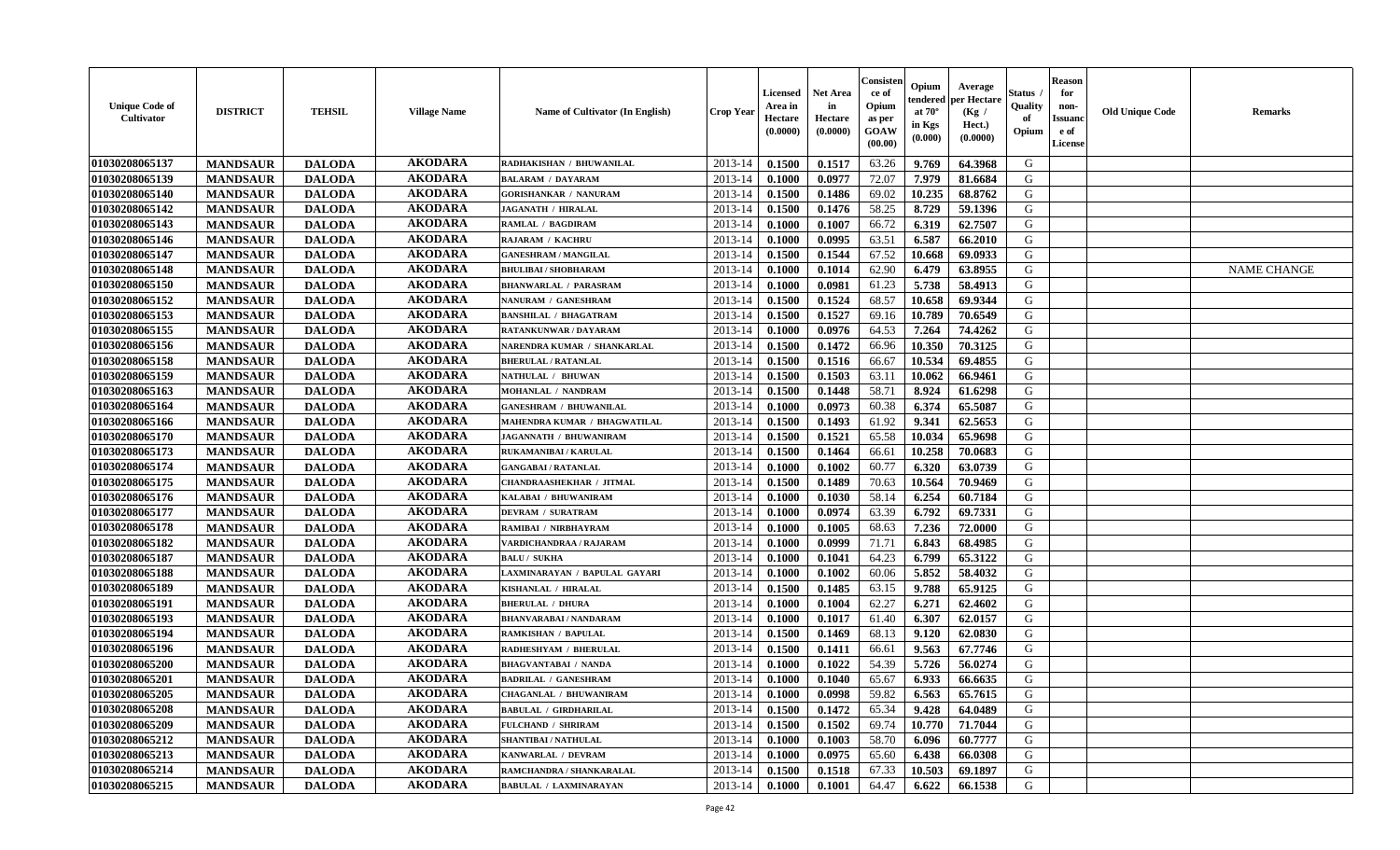| <b>Unique Code of</b><br><b>Cultivator</b> | <b>DISTRICT</b> | <b>TEHSIL</b> | <b>Village Name</b> | <b>Name of Cultivator (In English)</b> | <b>Crop Year</b> | <b>Licensed</b><br>Area in<br>Hectare<br>(0.0000) | Net Area<br>in<br>Hectare<br>(0.0000) | Consisteı<br>ce of<br>Opium<br>as per<br>GOAW<br>(00.00) | Opium<br>endered<br>at $70^\circ$<br>in Kgs<br>(0.000) | Average<br>per Hectare<br>(Kg /<br>Hect.)<br>(0.0000) | Status<br>Quality<br>of<br>Opium | <b>Reason</b><br>for<br>non-<br><b>Issuand</b><br>e of<br>License | <b>Old Unique Code</b> | Remarks            |
|--------------------------------------------|-----------------|---------------|---------------------|----------------------------------------|------------------|---------------------------------------------------|---------------------------------------|----------------------------------------------------------|--------------------------------------------------------|-------------------------------------------------------|----------------------------------|-------------------------------------------------------------------|------------------------|--------------------|
| 01030208065216                             | <b>MANDSAUR</b> | <b>DALODA</b> | <b>AKODARA</b>      | <b>BHAGWAN / RATANLAL</b>              | 2013-14          | 0.1500                                            | 0.1476                                | 69.78                                                    | 10.876                                                 | 73.6856                                               | G                                |                                                                   |                        |                    |
| 01030208065218                             | <b>MANDSAUR</b> | <b>DALODA</b> | <b>AKODARA</b>      | <b>BHUWANIRAM / MOHANLAL</b>           | 2013-14          | 0.1500                                            | 0.1477                                | 68.83                                                    | 10.413                                                 | 70.5010                                               | G                                |                                                                   |                        |                    |
| 01030208065219                             | <b>MANDSAUR</b> | <b>DALODA</b> | <b>AKODARA</b>      | <b>BHAGWANTIBAI / AMBARAM</b>          | 2013-14          | 0.1500                                            | 0.1449                                | 68.16                                                    | 9.912                                                  | 68.4058                                               | G                                |                                                                   |                        |                    |
| 01030208065221                             | <b>MANDSAUR</b> | <b>DALODA</b> | <b>AKODARA</b>      | <b>DAYARAM / BHAGATRAM</b>             | 2013-14          | 0.1000                                            | 0.1017                                | 65.33                                                    | 6.925                                                  | 68.0924                                               | G                                |                                                                   |                        |                    |
| 01030208065222                             | <b>MANDSAUR</b> | <b>DALODA</b> | <b>AKODARA</b>      | KANTILAL / AMBALAL                     | 2013-14          | 0.1500                                            | 0.1481                                | 69.59                                                    | 10.826                                                 | 73.0993                                               | G                                |                                                                   |                        |                    |
| 01030208065223                             | <b>MANDSAUR</b> | <b>DALODA</b> | <b>AKODARA</b>      | <b>DEVILAL / KARULAL</b>               | 2013-14          | 0.1500                                            | 0.1518                                | 60.41                                                    | 9.605                                                  | 63.2740                                               | G                                |                                                                   |                        |                    |
| 01030208065226                             | <b>MANDSAUR</b> | <b>DALODA</b> | <b>AKODARA</b>      | RAMNIVAS / MANGILAL                    | 2013-14          | 0.1500                                            | 0.1498                                | 71.20                                                    | 11.361                                                 | 75.8411                                               | G                                |                                                                   |                        |                    |
| 01030208065227                             | <b>MANDSAUR</b> | <b>DALODA</b> | <b>AKODARA</b>      | RAMNIVAS / JAGANNATH                   | 2013-14          | 0.1500                                            | 0.1500                                | 65.93                                                    | 9.965                                                  | 66.4333                                               | G                                |                                                                   |                        |                    |
| 01030208065232                             | <b>MANDSAUR</b> | <b>DALODA</b> | <b>AKODARA</b>      | MUKESH KUMAR / SHIVNARAYAN             | 2013-14          | 0.1500                                            | 0.1499                                | 67.47                                                    | 10.361                                                 | 69.1194                                               | G                                |                                                                   |                        |                    |
| 01030208065233                             | <b>MANDSAUR</b> | <b>DALODA</b> | <b>AKODARA</b>      | SHIVPRASAD / RATANLAL                  | 2013-14          | 0.1000                                            | 0.1034                                | 58.71                                                    | 6.148                                                  | 59.4584                                               | G                                |                                                                   |                        |                    |
| 01030208065235                             | <b>MANDSAUR</b> | <b>DALODA</b> | <b>AKODARA</b>      | HARISH KUMAR / GORISHANKAR             | 2013-14          | 0.1500                                            | 0.1513                                | 68.42                                                    | 10.507                                                 | 69.4448                                               | G                                |                                                                   |                        |                    |
| 01030208065236                             | <b>MANDSAUR</b> | <b>DALODA</b> | <b>AKODARA</b>      | <b>NARAYAN / HARDEVRAM</b>             | 2013-14          | 0.1500                                            | 0.1531                                | 63.34                                                    | 9.763                                                  | 63.7688                                               | G                                |                                                                   |                        |                    |
| 01030208065237                             | <b>MANDSAUR</b> | <b>DALODA</b> | <b>AKODARA</b>      | <b>RAMPRASAD / RATANLAL</b>            | 2013-14          | 0.1500                                            | 0.1512                                | 64.21                                                    | 10.008                                                 | 66.1905                                               | G                                |                                                                   |                        |                    |
| 01030208065238                             | <b>MANDSAUR</b> | <b>DALODA</b> | <b>AKODARA</b>      | <b>GOPILAL / GIRDHARILAL</b>           | 2013-14          | 0.1500                                            | 0.1501                                | 68.42                                                    | 10.175                                                 | 67.7881                                               | G                                |                                                                   |                        |                    |
| 01030208065239                             | <b>MANDSAUR</b> | <b>DALODA</b> | <b>AKODARA</b>      | SHANTILAL / DEVRAM                     | 2013-14          | 0.1000                                            | 0.0989                                | 58.54                                                    | 5.745                                                  | 58.0890                                               | $\mathbf G$                      |                                                                   |                        |                    |
| 01030208065240                             | <b>MANDSAUR</b> | <b>DALODA</b> | <b>AKODARA</b>      | RAMESHWAR / DHURAJI                    | 2013-14          | 0.1000                                            | 0.0980                                | 61.43                                                    | 6.108                                                  | 62.3265                                               | G                                |                                                                   |                        |                    |
| 01030208065241                             | <b>MANDSAUR</b> | <b>DALODA</b> | <b>AKODARA</b>      | KACHRULAL / RAMSHUKH                   | 2013-14          | 0.1000                                            | 0.1001                                | 65.76                                                    | 6.661                                                  | 66.5435                                               | G                                |                                                                   |                        |                    |
| 01030208065242                             | <b>MANDSAUR</b> | <b>DALODA</b> | <b>AKODARA</b>      | MANGILAL / MOHANLAL                    | 2013-14          | 0.1000                                            | 0.1009                                | 64.92                                                    | 6.520                                                  | 64.6184                                               | $\mathbf{I}$                     | 02                                                                |                        |                    |
| 01030208065243                             | <b>MANDSAUR</b> | <b>DALODA</b> | <b>AKODARA</b>      | <b>BABULAL / RAMLAL</b>                | 2013-14          | 0.1000                                            | 0.1011                                | 63.68                                                    | 6.595                                                  | 65.2324                                               | G                                |                                                                   |                        |                    |
| 01030208065244                             | <b>MANDSAUR</b> | <b>DALODA</b> | <b>AKODARA</b>      | <b>BASANTILAL / BHUWANIRAM</b>         | 2013-14          | 0.1500                                            | 0.1508                                | 68.26                                                    | 10.385                                                 | 68.8660                                               | G                                |                                                                   |                        |                    |
| 01030208065245                             | <b>MANDSAUR</b> | <b>DALODA</b> | <b>AKODARA</b>      | <b>JAGDISH / MANGILAL</b>              | 2013-14          | 0.1500                                            | 0.1483                                | 66.30                                                    | 10.229                                                 | 68.9751                                               | G                                |                                                                   |                        |                    |
| 01030208065062                             | <b>MANDSAUR</b> | <b>DALODA</b> | <b>AKODARA</b>      | NARENDRA KUMAR / LAXMINARAYAN          | 2013-14          | 0.1000                                            | 0.0976                                | 53.03                                                    | 5.023                                                  | 51.4652                                               | G                                |                                                                   |                        |                    |
| 01030208065211                             | <b>MANDSAUR</b> | <b>DALODA</b> | <b>AKODARA</b>      | YOGESHAKUMAR / BANSHILAL               | 2013-14          | 0.1000                                            | 0.1028                                | 50.87                                                    | 5.225                                                  | 50.8268                                               | G                                | 04                                                                |                        |                    |
| 01030208065202                             | <b>MANDSAUR</b> | <b>DALODA</b> | <b>AKODARA</b>      | <b>DALURAM / NANDRAM</b>               | 2013-14          | 0.1500                                            | 0.1504                                | 65.92                                                    | 10.058                                                 | 66.8750                                               | G                                |                                                                   |                        |                    |
| 01030208065003                             | <b>MANDSAUR</b> | <b>DALODA</b> | <b>AKODARA</b>      | SHYAMABAI / ONKARLAL                   | 2013-14          | 0.1000                                            | 0.1005                                | 62.30                                                    | 6.239                                                  | 62.0796                                               | G                                |                                                                   |                        |                    |
| 01030208065011                             | <b>MANDSAUR</b> | <b>DALODA</b> | <b>AKODARA</b>      | <b>GOPILAL / KACHRU</b>                | 2013-14          | 0.1500                                            | 0.1450                                | 73.23                                                    | 11.204                                                 | 77.2690                                               | G                                |                                                                   |                        |                    |
| 01030208065045                             | <b>MANDSAUR</b> | <b>DALODA</b> | <b>AKODARA</b>      | <b>GOVINDRAM / JADAWCHAND</b>          | 2013-14          | 0.1000                                            | 0.0997                                | 60.38                                                    | 6.185                                                  | 62.0361                                               | G                                |                                                                   |                        |                    |
| 01030208065206                             | <b>MANDSAUR</b> | <b>DALODA</b> | <b>AKODARA</b>      | MOHANALAL / CHUNNILAL                  | 2013-14          | 0.1500                                            | 0.1473                                | 68.23                                                    | 10.546                                                 | 71.5954                                               | G                                |                                                                   |                        |                    |
| 01030208065184                             | <b>MANDSAUR</b> | <b>DALODA</b> | <b>AKODARA</b>      | MITHIBAI / SHANKARLAL                  | 2013-14          | 0.1500                                            | 0.1476                                | 58.01                                                    | 8.411                                                  | 56.9851                                               | G                                |                                                                   |                        |                    |
| 01030208065199                             | <b>MANDSAUR</b> | <b>DALODA</b> | <b>AKODARA</b>      | <b>CHANDABAI / BHUVANIRAM</b>          | 2013-14          | 0.1000                                            | 0.1040                                | 66.18                                                    | 6.457                                                  | 62.0865                                               | G                                |                                                                   |                        |                    |
| 01030208065037                             | <b>MANDSAUR</b> | <b>DALODA</b> | <b>AKODARA</b>      | <b>BHANWARLAL / MANGILAL</b>           | 2013-14          | 0.1000                                            | 0.1005                                | 59.08                                                    | 5.663                                                  | 56.3483                                               | G                                |                                                                   |                        |                    |
| 01030208065050                             | <b>MANDSAUR</b> | <b>DALODA</b> | <b>AKODARA</b>      | MADANLAL / BHUWANILAL                  | 2013-14          | 0.1000                                            | 0.0965                                | 60.42                                                    | 5.429                                                  | 56.2591                                               | G                                |                                                                   |                        |                    |
| 01030208065060                             | <b>MANDSAUR</b> | <b>DALODA</b> | <b>AKODARA</b>      | KANHAIYALAL / RADHAKISHAN              | 2013-14          | 0.1000                                            | 0.0976                                | 65.09                                                    | 6.490                                                  | 66.4959                                               | G                                |                                                                   |                        |                    |
| 01030208065246                             | <b>MANDSAUR</b> | <b>DALODA</b> | <b>AKODARA</b>      | <b>HIRALAL / RATANLAL</b>              | 2013-14          | 0.1000                                            | 0.0992                                | 61.21                                                    | 6.348                                                  | 63.9919                                               | G                                |                                                                   |                        | <b>NAME CHANGE</b> |
| 01030208065220                             | <b>MANDSAUR</b> | <b>DALODA</b> | <b>AKODARA</b>      | <b>DINESH KUMAR / BHANWARLAL</b>       | 2013-14          | 0.1000                                            | 0.0976                                | 61.59                                                    | 6.089                                                  | 62.3873                                               | G                                |                                                                   |                        |                    |
| 01030208065250                             | <b>MANDSAUR</b> | <b>DALODA</b> | <b>AKODARA</b>      | MUKESH / SHRIRAM / D.P. SHOBHARAM      | 2013-14          | 0.1500                                            | 0.1479                                | 70.10                                                    | 10.906                                                 | 73.7390                                               | G                                |                                                                   |                        |                    |
| 01030208065128                             | <b>MANDSAUR</b> | <b>DALODA</b> | <b>AKODARA</b>      | <b>DROPATIBAI/RADHESHYAM</b>           | 2013-14          | 0.1500                                            | 0.1528                                | 73.27                                                    | 11.681                                                 | 76.4463                                               | G                                |                                                                   |                        |                    |
| 01030208065252                             | <b>MANDSAUR</b> | <b>DALODA</b> | <b>AKODARA</b>      | <b>BAPULAL / NANDLAL</b>               | 2013-14          | 0.1000                                            | 0.0976                                | 66.41                                                    | 6.205                                                  | 63.5758                                               | G                                |                                                                   |                        |                    |
| 01030208065225                             | <b>MANDSAUR</b> | <b>DALODA</b> | <b>AKODARA</b>      | <b>ONKARALAL / PRABHULAL</b>           | 2013-14          | 0.1500                                            | 0.1453                                | 68.92                                                    | 10.092                                                 | 69.4563                                               | G                                |                                                                   |                        |                    |
| 01030208065027                             | <b>MANDSAUR</b> | <b>DALODA</b> | <b>AKODARA</b>      | <b>GHANSHYAM / SHRILAL</b>             | 2013-14          | 0.1500                                            | 0.1501                                | 66.18                                                    | 10.116                                                 | 67.3951                                               | ${\bf G}$                        |                                                                   |                        |                    |
| 01030208065253                             | <b>MANDSAUR</b> | <b>DALODA</b> | <b>AKODARA</b>      | PRAKASH / BAPULAL                      | 2013-14          | 0.1000                                            | 0.0977                                | 64.46                                                    | 6.124                                                  | 62.6817                                               | G                                |                                                                   |                        |                    |
| 01030208065089                             | <b>MANDSAUR</b> | <b>DALODA</b> | <b>AKODARA</b>      | <b>KESHRUM / CHOTELAL</b>              | 2013-14          | 0.1000                                            | 0.1040                                | 56.73                                                    | 5.973                                                  | 57.4327                                               | G                                |                                                                   |                        |                    |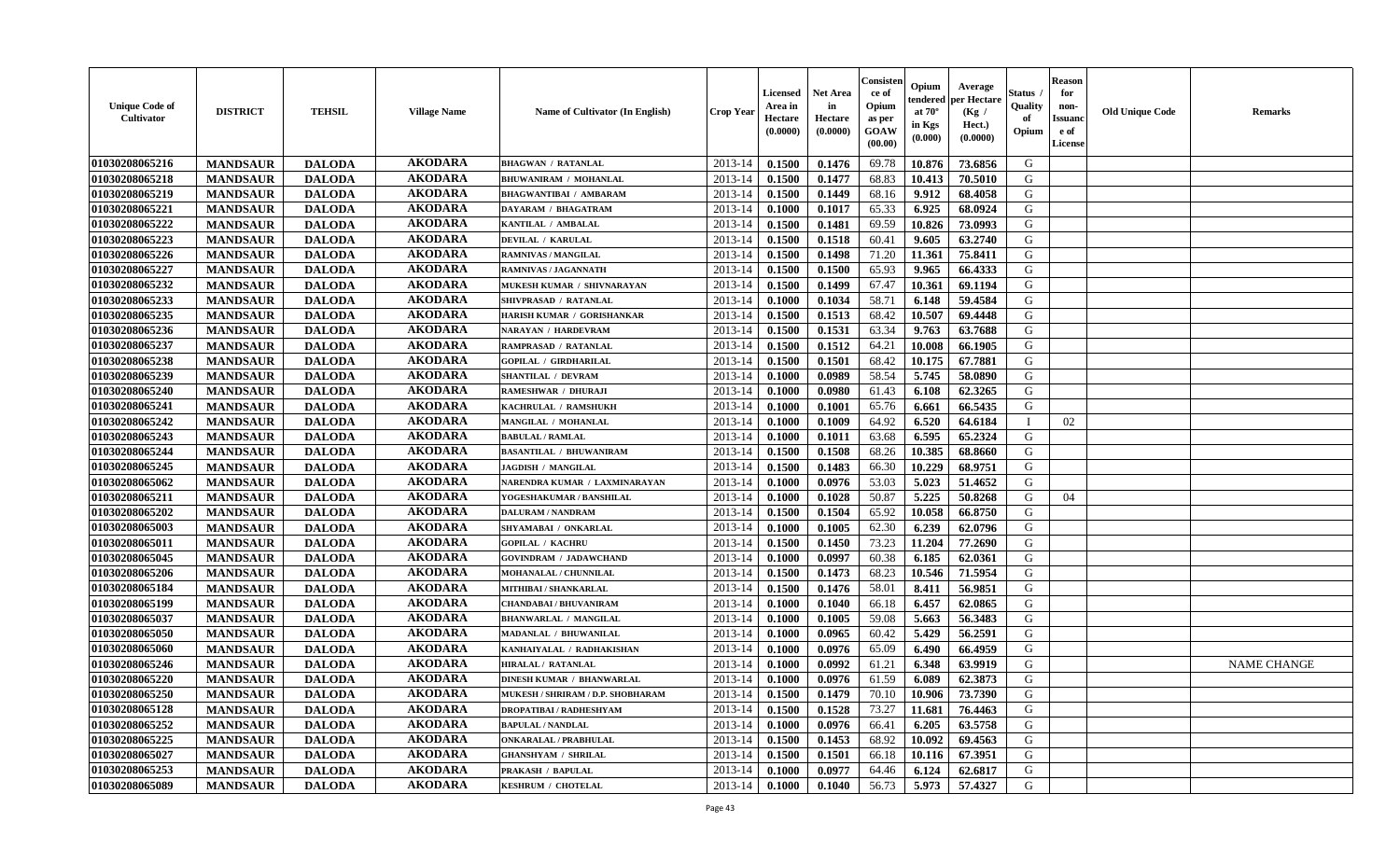| <b>Unique Code of</b><br><b>Cultivator</b> | <b>DISTRICT</b> | <b>TEHSIL</b> | <b>Village Name</b> | <b>Name of Cultivator (In English)</b> | <b>Crop Year</b> | <b>Licensed</b><br>Area in<br>Hectare<br>(0.0000) | Net Area<br>in<br>Hectare<br>(0.0000) | Consisteı<br>ce of<br>Opium<br>as per<br>GOAW<br>(00.00) | Opium<br>endered<br>at $70^\circ$<br>in Kgs<br>(0.000) | Average<br>per Hectare<br>(Kg /<br>Hect.)<br>(0.0000) | Status<br>Quality<br>of<br>Opium | <b>Reason</b><br>for<br>non-<br><b>Issuand</b><br>e of<br>License | <b>Old Unique Code</b> | Remarks            |
|--------------------------------------------|-----------------|---------------|---------------------|----------------------------------------|------------------|---------------------------------------------------|---------------------------------------|----------------------------------------------------------|--------------------------------------------------------|-------------------------------------------------------|----------------------------------|-------------------------------------------------------------------|------------------------|--------------------|
| 01030208065254                             | <b>MANDSAUR</b> | <b>DALODA</b> | <b>AKODARA</b>      | <b>GOPILAL / SHOBHARAM</b>             | 2013-14          | 0.1000                                            | 0.0979                                | 61.30                                                    | 6.305                                                  | 64.4025                                               | G                                |                                                                   |                        |                    |
| 01030208065255                             | <b>MANDSAUR</b> | <b>DALODA</b> | <b>AKODARA</b>      | <b>SURESH / SHOBHARAM</b>              | 2013-14          | 0.1000                                            | 0.1021                                | 62.72                                                    | 6.397                                                  | 62.6543                                               | G                                |                                                                   |                        |                    |
| 01030208065230                             | <b>MANDSAUR</b> | <b>DALODA</b> | <b>AKODARA</b>      | <b>SURESH KUMAR / SHANKARLAL</b>       | 2013-14          | 0.1000                                            | 0.1000                                | 60.46                                                    | 6.331                                                  | 63.3100                                               | G                                |                                                                   |                        |                    |
| 01030208065074                             | <b>MANDSAUR</b> | <b>DALODA</b> | <b>AKODARA</b>      | SONIBAI / DEVRAM                       | 2013-14          | 0.1000                                            | 0.1014                                | 47.95                                                    | 4.946                                                  | 48.7771                                               | $\mathbf{I}$                     | 02                                                                |                        |                    |
| 01030208065101                             | <b>MANDSAUR</b> | <b>DALODA</b> | <b>AKODARA</b>      | <b>BABULAL / BHAGATRAM</b>             | 2013-14          | 0.1500                                            | 0.1523                                | 65.94                                                    | 10.098                                                 | 66.3033                                               | G                                |                                                                   |                        |                    |
| 01030208065229                             | <b>MANDSAUR</b> | <b>DALODA</b> | <b>AKODARA</b>      | NARENDRA KUMAR / MADANLAL              | 2013-14          | 0.1500                                            | 0.1523                                | 68.64                                                    | 9.963                                                  | 65.4169                                               | G                                |                                                                   |                        |                    |
| 01030208065061                             | <b>MANDSAUR</b> | <b>DALODA</b> | <b>AKODARA</b>      | LAXMINARAYAN / BAPULAL                 | 2013-14          | 0.1000                                            | 0.0976                                | 51.52                                                    | 4.843                                                  | 49.6209                                               | G                                | 04                                                                |                        |                    |
| 01030208065048                             | <b>MANDSAUR</b> | <b>DALODA</b> | <b>AKODARA</b>      | SATYANRAYAN / RAMKISHAN D.P. BANSHILAL | 2013-14          | 0.1000                                            | 0.1000                                | 68.39                                                    | 6.223                                                  | 62.2300                                               | G                                |                                                                   |                        |                    |
| 01030208065224                             | <b>MANDSAUR</b> | <b>DALODA</b> | <b>AKODARA</b>      | <b>DALURAM / BHAGIRATH</b>             | 2013-14          | 0.1500                                            | 0.1527                                | 73.49                                                    | 11.233                                                 | 73.5625                                               | G                                |                                                                   | 01050210136076         |                    |
| 01030208066002                             | <b>MANDSAUR</b> | <b>DALODA</b> | <b>AILCHI</b>       | KISHANALAL / KESHURAM                  | 2013-14          | 0.1000                                            | 0.1005                                | 50.76                                                    | 5.511                                                  | 54.8358                                               | G                                |                                                                   |                        |                    |
| 01030208066004                             | <b>MANDSAUR</b> | <b>DALODA</b> | <b>AILCHI</b>       | <b>DHANIBAI / HARIRAM</b>              | 2013-14          | 0.1000                                            | 0.1027                                | 63.57                                                    | 6.829                                                  | 66.4946                                               | G                                |                                                                   |                        |                    |
| 01030208066006                             | <b>MANDSAUR</b> | <b>DALODA</b> | <b>AILCHI</b>       | <b>DULESINGH / KARANASINGH</b>         | 2013-14          | 0.1000                                            | 0.1007                                | 56.70                                                    | 5.103                                                  | 50.6753                                               | G                                | 04                                                                |                        |                    |
| 01030208066007                             | <b>MANDSAUR</b> | <b>DALODA</b> | <b>AILCHI</b>       | <b>BHERULAL / HIRALAL</b>              | 2013-14          | 0.1000                                            | 0.1006                                | 56.62                                                    | 5.759                                                  | 57.2465                                               | G                                |                                                                   |                        |                    |
| 01030208066009                             | <b>MANDSAUR</b> | <b>DALODA</b> | <b>AILCHI</b>       | <b>AMARIBAI/KESHURAM</b>               | 2013-14          | 0.1000                                            | 0.1050                                | 54.25                                                    | 5.634                                                  | 53.6571                                               | G                                |                                                                   |                        |                    |
| 01030208066010                             | <b>MANDSAUR</b> | <b>DALODA</b> | <b>AILCHI</b>       | <b>MOTILAL / BHERULAL</b>              | 2013-14          | 0.1500                                            | 0.1500                                | 54.87                                                    | 8.207                                                  | 54.7133                                               | $\mathbf G$                      |                                                                   |                        |                    |
| 01030208066013                             | <b>MANDSAUR</b> | <b>DALODA</b> | <b>AILCHI</b>       | <b>NANDARAM / PRABHULAL</b>            | 2013-14          | 0.1500                                            |                                       |                                                          |                                                        | 0.0000                                                | $_{\rm F}$                       |                                                                   |                        |                    |
| 01030208066014                             | <b>MANDSAUR</b> | <b>DALODA</b> | <b>AILCHI</b>       | RAMKUNWARBAI / BHERULAL                | 2013-14          | 0.1000                                            |                                       |                                                          |                                                        | 0.0000                                                | $\mathbf{F}$                     |                                                                   |                        | <b>NAME CHANGE</b> |
| 01030208066015                             | <b>MANDSAUR</b> | <b>DALODA</b> | <b>AILCHI</b>       | RAMCHANDRA / MAGANIRAM                 | 2013-14          | 0.1000                                            | 0.1024                                | 52.59                                                    | 5.372                                                  | 52.4609                                               | $\mathbf{I}$                     | 02                                                                |                        |                    |
| 01030208066016                             | <b>MANDSAUR</b> | <b>DALODA</b> | <b>AILCHI</b>       | <b>BALU / BHERULAL</b>                 | 2013-14          | 0.1500                                            | 0.1488                                | 51.96                                                    | 8.284                                                  | 55.6720                                               | G                                |                                                                   |                        |                    |
| 01030208066022                             | <b>MANDSAUR</b> | <b>DALODA</b> | <b>AILCHI</b>       | <b>SURAJBAI / DASHRATH</b>             | 2013-14          | 0.1000                                            | 0.1014                                | 61.05                                                    | 6.576                                                  | 64.8521                                               | G                                |                                                                   |                        |                    |
| 01030208066028                             | <b>MANDSAUR</b> | <b>DALODA</b> | <b>AILCHI</b>       | RATANLAL / LAXMAN                      | 2013-14          | 0.1000                                            | 0.1013                                | 60.62                                                    | 5.871                                                  | 57.9566                                               | G                                |                                                                   |                        |                    |
| 01030208066032                             | <b>MANDSAUR</b> | <b>DALODA</b> | <b>AILCHI</b>       | <b>LALAKUNVAR / KALUSINGH</b>          | 2013-14          | 0.1000                                            |                                       |                                                          |                                                        | 0.0000                                                | F                                |                                                                   |                        |                    |
| 01030208066034                             | <b>MANDSAUR</b> | <b>DALODA</b> | <b>AILCHI</b>       | RADHESHYAM / BALARAM                   | 2013-14          | 0.1000                                            | 0.0931                                | 58.83                                                    | 5.984                                                  | 64.2750                                               | G                                |                                                                   |                        |                    |
| 01030208066035                             | <b>MANDSAUR</b> | <b>DALODA</b> | <b>AILCHI</b>       | MANGILAL / RAGHUNATH                   | 2013-14          | 0.1000                                            | 0.0996                                | 56.87                                                    | 5.947                                                  | 59.7088                                               | G                                |                                                                   |                        |                    |
| 01030208066036                             | <b>MANDSAUR</b> | <b>DALODA</b> | <b>AILCHI</b>       | <b>LALACHAND / DHURA</b>               | 2013-14          | 0.1500                                            | 0.1500                                | 59.27                                                    | 8.518                                                  | 56.7867                                               | G                                |                                                                   |                        |                    |
| 01030208066040                             | <b>MANDSAUR</b> | <b>DALODA</b> | <b>AILCHI</b>       | LACHCHHIBAI / ONKARALAL                | 2013-14          | 0.1000                                            | 0.1004                                | 54.47                                                    | 5.501                                                  | 54.7908                                               | G                                |                                                                   |                        | <b>NAME CHANGE</b> |
| 01030208066043                             | <b>MANDSAUR</b> | <b>DALODA</b> | <b>AILCHI</b>       | <b>MANNUBAI/RATAN</b>                  | 2013-14          | 0.1000                                            | 0.1025                                | 54.99                                                    | 5.915                                                  | 57.7073                                               | G                                |                                                                   |                        |                    |
| 01030208066051                             | <b>MANDSAUR</b> | <b>DALODA</b> | <b>AILCHI</b>       | SAMPATABAI / MOHAN                     | 2013-14          | 0.1000                                            | 0.1046                                | 49.68                                                    | 5.734                                                  | 54.8184                                               | G                                |                                                                   |                        |                    |
| 01030208066055                             | <b>MANDSAUR</b> | <b>DALODA</b> | <b>AILCHI</b>       | RAMKUNWARBAI / MANGILAL                | 2013-14          | 0.1000                                            | 0.0999                                | 55.82                                                    | 5.710                                                  | 57.1572                                               | G                                |                                                                   |                        |                    |
| 01030208066060                             | <b>MANDSAUR</b> | <b>DALODA</b> | <b>AILCHI</b>       | <b>BABU KHA / HURAMT KHAN</b>          | 2013-14          | 0.1000                                            | 0.0987                                | 42.78                                                    | 3.966                                                  | 40.1824                                               | G                                | 04                                                                |                        |                    |
| 01030208066062                             | <b>MANDSAUR</b> | <b>DALODA</b> | <b>AILCHI</b>       | MUNNIBAI / DIPACHANDRA                 | 2013-14          | 0.1000                                            | 0.1023                                | 54.01                                                    | 5.440                                                  | 53.1769                                               | G                                |                                                                   |                        |                    |
| 01030208066064                             | <b>MANDSAUR</b> | <b>DALODA</b> | <b>AILCHI</b>       | <b>NATHULAL / KACHRU</b>               | 2013-14          | 0.1000                                            | 0.0990                                | 55.08                                                    | 5.571                                                  | 56.2727                                               | G                                |                                                                   |                        |                    |
| 01030208066065                             | <b>MANDSAUR</b> | <b>DALODA</b> | <b>AILCHI</b>       | RAMCHANDRA / TULASIRAM                 | 2013-14          | 0.1000                                            | 0.1001                                | 58.86                                                    | 5.962                                                  | 59.5604                                               | G                                |                                                                   |                        |                    |
| 01030208066069                             | <b>MANDSAUR</b> | <b>DALODA</b> | <b>AILCHI</b>       | <b>DEVARAM / MAGAN</b>                 | 2013-14          | 0.1000                                            | 0.0976                                | 53.92                                                    | 5.007                                                  | 51.3012                                               | G                                |                                                                   |                        |                    |
| 01030208066070                             | <b>MANDSAUR</b> | <b>DALODA</b> | <b>AILCHI</b>       | <b>BALARAM / RATANLAL</b>              | 2013-14          | 0.1500                                            | 0.1474                                | 60.92                                                    | 9.512                                                  | 64.5319                                               | G                                |                                                                   |                        |                    |
| 01030208066076                             | <b>MANDSAUR</b> | <b>DALODA</b> | <b>AILCHI</b>       | TAKHATSINGH / JUJHARSINGH              | 2013-14          | 0.1000                                            | 0.0999                                | 48.21                                                    | 4.594                                                  | 45.9860                                               | G                                | 04                                                                |                        |                    |
| 01030208066085                             | <b>MANDSAUR</b> | <b>DALODA</b> | <b>AILCHI</b>       | <b>RASHID KHAN / FULKHAN</b>           | 2013-14          | 0.1000                                            | 0.1020                                | 55.30                                                    | 5.633                                                  | 55.2255                                               | G                                |                                                                   |                        |                    |
| 01030208066088                             | <b>MANDSAUR</b> | <b>DALODA</b> | <b>AILCHI</b>       | <b>KAILASH / BAGDIRAM</b>              | 2013-14          | 0.1500                                            | 0.1502                                | 58.30                                                    | 9.203                                                  | 61.2716                                               | G                                |                                                                   |                        |                    |
| 01030208066089                             | <b>MANDSAUR</b> | <b>DALODA</b> | <b>AILCHI</b>       | <b>BAJERAM / BAGDIRAM</b>              | 2013-14          | 0.1000                                            | 0.1020                                | 52.21                                                    | 5.579                                                  | 54.6961                                               | G                                |                                                                   |                        |                    |
| 01030208066091                             | <b>MANDSAUR</b> | <b>DALODA</b> | <b>AILCHI</b>       | CHUNNILAL / VARDICHANDRA               | 2013-14          | 0.1500                                            | 0.1460                                | 55.96                                                    | 8.234                                                  | 56.3973                                               | ${\bf G}$                        |                                                                   |                        |                    |
| 01030208066095                             | <b>MANDSAUR</b> | <b>DALODA</b> | <b>AILCHI</b>       | <b>BABULAL / FAKIRCHAND</b>            | 2013-14          | 0.1000                                            | 0.0964                                | 54.91                                                    | 5.648                                                  | 58.5892                                               | G                                |                                                                   |                        |                    |
| 01030208066096                             | <b>MANDSAUR</b> | <b>DALODA</b> | <b>AILCHI</b>       | <b>MANAKLAL / BHERULAL</b>             | 2013-14          | 0.1500                                            | 0.1500                                | 62.47                                                    | 9.906                                                  | 66.0400                                               | G                                |                                                                   |                        |                    |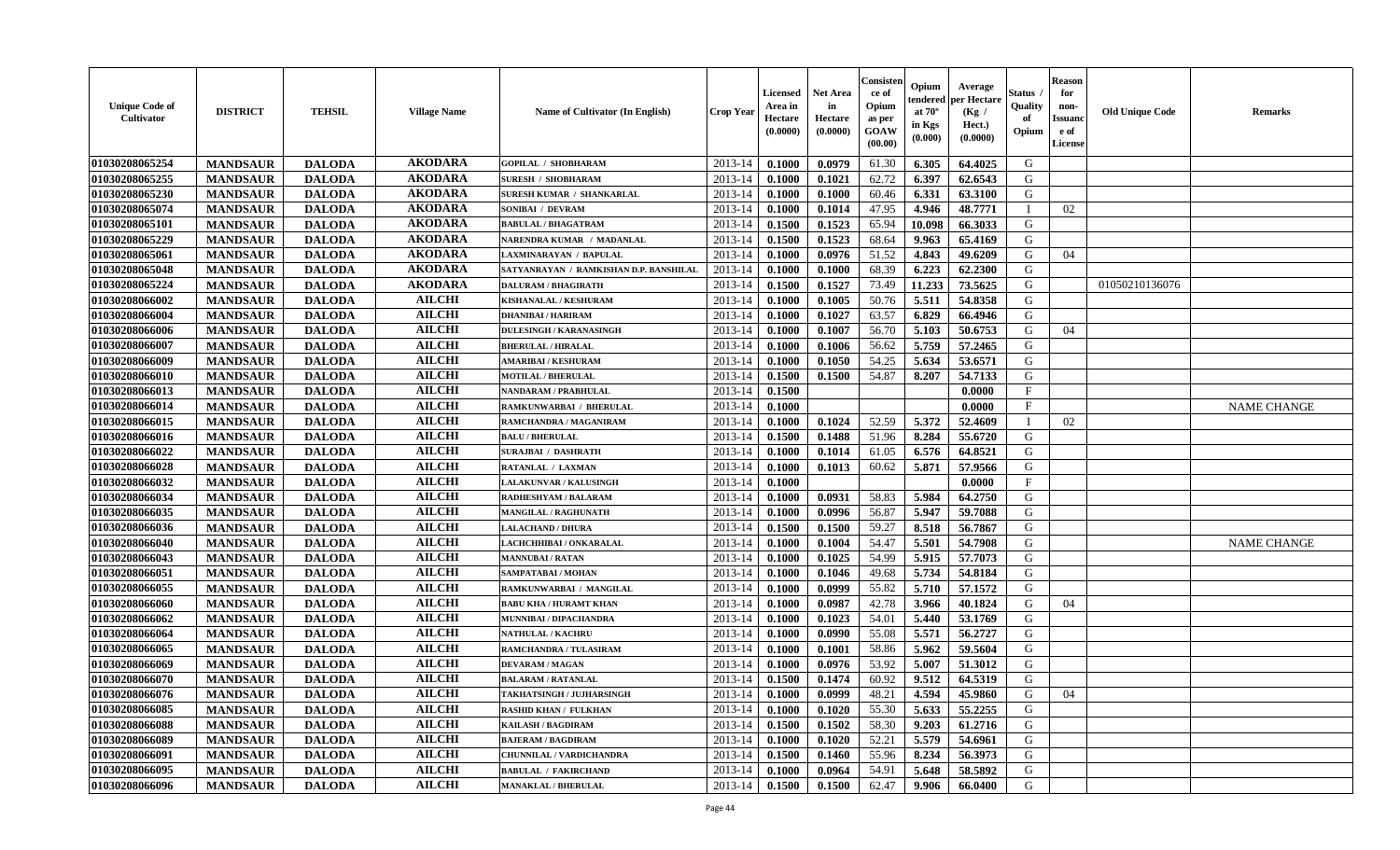| <b>Unique Code of</b><br>Cultivator | <b>DISTRICT</b> | <b>TEHSIL</b> | <b>Village Name</b> | Name of Cultivator (In English) | Crop Year   | Licensed<br>Area in<br>Hectare<br>(0.0000) | <b>Net Area</b><br>in<br>Hectare<br>(0.0000) | Consister<br>ce of<br>Opium<br>as per<br>GOAW<br>(00.00) | Opium<br>endered<br>at $70^\circ$<br>in Kgs<br>$(\mathbf{0.000})$ | Average<br>per Hectare<br>(Kg /<br>Hect.)<br>(0.0000) | Status<br>Quality<br>of<br>Opium | <b>Reason</b><br>for<br>non-<br><b>Issuanc</b><br>e of<br>License | <b>Old Unique Code</b> | Remarks |
|-------------------------------------|-----------------|---------------|---------------------|---------------------------------|-------------|--------------------------------------------|----------------------------------------------|----------------------------------------------------------|-------------------------------------------------------------------|-------------------------------------------------------|----------------------------------|-------------------------------------------------------------------|------------------------|---------|
| 01030208066098                      | <b>MANDSAUR</b> | <b>DALODA</b> | <b>AILCHI</b>       | <b>RAMRATAN / BHERULAL</b>      | $2013 - 14$ | 0.1500                                     | 0.1492                                       | 59.15                                                    | 8.670                                                             | 58.1099                                               | G                                |                                                                   |                        |         |
| 01030208066100                      | <b>MANDSAUR</b> | <b>DALODA</b> | <b>AILCHI</b>       | RODMAL / NANDRAM                | 2013-14     | 0.1000                                     | 0.0983                                       | 43.07                                                    | 4.313                                                             | 43.8759                                               | G                                | 04                                                                |                        |         |
| 01030208066102                      | <b>MANDSAUR</b> | <b>DALODA</b> | <b>AILCHI</b>       | RAMKISHAN / MANAKLAL            | 2013-14     | 0.1000                                     | 0.1009                                       | 59.85                                                    | 6.122                                                             | 60.6739                                               | G                                |                                                                   |                        |         |
| 01030208066103                      | <b>MANDSAUR</b> | <b>DALODA</b> | <b>AILCHI</b>       | HANSRAJ / AMBARAM               | 2013-14     | 0.1000                                     | 0.1029                                       | 51.20                                                    | 5.610                                                             | 54.5190                                               | G                                |                                                                   |                        |         |
| 01030208066105                      | <b>MANDSAUR</b> | <b>DALODA</b> | <b>AILCHI</b>       | <b>GANESHRAM / RAMCHANDRA</b>   | 2013-14     | 0.1500                                     | 0.0750                                       | 59.72                                                    | 4.470                                                             | 59.6000                                               | G                                |                                                                   |                        |         |
| 01030208066106                      | <b>MANDSAUR</b> | <b>DALODA</b> | <b>AILCHI</b>       | PANNALAL / MANAKLAL             | $2013 - 14$ | 0.1000                                     | 0.1022                                       | 48.11                                                    | 4.976                                                             | 48.6888                                               | G                                | 04                                                                |                        |         |
| 01030208066107                      | <b>MANDSAUR</b> | <b>DALODA</b> | <b>AILCHI</b>       | <b>ONKARLAL / RATANLAL</b>      | $2013 - 14$ | 0.1000                                     | 0.1030                                       | 56.32                                                    | 5.994                                                             | 58.1942                                               | G                                |                                                                   |                        |         |
| 01030208066108                      | <b>MANDSAUR</b> | <b>DALODA</b> | <b>AILCHI</b>       | SHAKUNTALABAI / BHAGIRATH       | 2013-14     | 0.1500                                     | 0.0576                                       | 56.56                                                    | 3.523                                                             | 61.1632                                               | G                                |                                                                   |                        |         |
| 01030208066111                      | <b>MANDSAUR</b> | <b>DALODA</b> | <b>AILCHI</b>       | <b>DASHRATH / BALARAM</b>       | 2013-14     | 0.1000                                     | 0.0990                                       | 51.41                                                    | 5.310                                                             | 53.6364                                               | G                                |                                                                   |                        |         |
| 01030208066112                      | <b>MANDSAUR</b> | <b>DALODA</b> | <b>AILCHI</b>       | <b>BABULAL / RAGHUNATH</b>      | 2013-14     | 0.1000                                     | 0.0953                                       | 54.41                                                    | 5.402                                                             | 56.6842                                               | G                                |                                                                   |                        |         |
| 01030208066114                      | <b>MANDSAUR</b> | <b>DALODA</b> | <b>AILCHI</b>       | ISHWARLAL / AMBALAL             | 2013-14     | 0.1500                                     | 0.1523                                       | 57.77                                                    | 9.210                                                             | 60.4728                                               | G                                |                                                                   |                        |         |
| 01030208066115                      | <b>MANDSAUR</b> | <b>DALODA</b> | <b>AILCHI</b>       | KAMLESH / PRABHULAL             | 2013-14     | 0.1000                                     | 0.1004                                       | 57.95                                                    | 6.118                                                             | 60.9363                                               | G                                |                                                                   |                        |         |
| 01030208066117                      | <b>MANDSAUR</b> | <b>DALODA</b> | <b>AILCHI</b>       | <b>JAYRAM / LAXMAN</b>          | 2013-14     | 0.1000                                     | 0.1031                                       | 57.55                                                    | 5.706                                                             | 55.3443                                               | G                                |                                                                   |                        |         |
| 01030208066119                      | <b>MANDSAUR</b> | <b>DALODA</b> | <b>AILCHI</b>       | KANWARLAL / CHAMPALAL           | 2013-14     | 0.1500                                     | 0.1506                                       | 42.86                                                    | 5.272                                                             | 35.0066                                               | G                                | 04                                                                |                        |         |
| <b>01030208066120</b>               | <b>MANDSAUR</b> | <b>DALODA</b> | <b>AILCHI</b>       | TULSIRAM / LAXMAN               | 2013-14     | 0.1000                                     |                                              |                                                          |                                                                   | 0.0000                                                | F                                |                                                                   |                        |         |
| 01030208066121                      | <b>MANDSAUR</b> | <b>DALODA</b> | <b>AILCHI</b>       | KACHARMAL / NATHU               | 2013-14     | 0.1500                                     | 0.1470                                       | 56.51                                                    | 8.444                                                             | 57.4422                                               | G                                |                                                                   |                        |         |
| 01030208066122                      | <b>MANDSAUR</b> | <b>DALODA</b> | <b>AILCHI</b>       | RAMPRASAD / RAMCHADNRA          | 2013-14     | 0.1000                                     | 0.1003                                       | 60.15                                                    | 5.972                                                             | 59.5414                                               | G                                |                                                                   |                        |         |
| 01030208066123                      | <b>MANDSAUR</b> | <b>DALODA</b> | <b>AILCHI</b>       | KAILASHCHANDRA / BALARAM        | 2013-14     | 0.1500                                     | 0.1462                                       | 59.20                                                    | 9.168                                                             | 62.7086                                               | G                                |                                                                   |                        |         |
| 01030208066126                      | <b>MANDSAUR</b> | <b>DALODA</b> | <b>AILCHI</b>       | <b>JAKIR KHA / GUL KHA</b>      | 2013-14     | 0.1500                                     | 0.1503                                       | 54.10                                                    | 8.455                                                             | 56.2542                                               | G                                |                                                                   |                        |         |
| 01030208066127                      | <b>MANDSAUR</b> | <b>DALODA</b> | <b>AILCHI</b>       | <b>BHANWARLAL / MANGILAL</b>    | 2013-14     | 0.1000                                     | 0.1032                                       | 51.69                                                    | 5.442                                                             | 52.7326                                               | G                                |                                                                   |                        |         |
| 01030208066128                      | <b>MANDSAUR</b> | <b>DALODA</b> | <b>AILCHI</b>       | KANHAIYALAL / NATHU JI          | 2013-14     | 0.1000                                     | 0.1003                                       | 36.01                                                    | 2.006                                                             | 20.0000                                               | G                                | 04                                                                |                        |         |
| 01030208066125                      | <b>MANDSAUR</b> | <b>DALODA</b> | <b>AILCHI</b>       | <b>GOVINDRAM / PRABHULAI</b>    | 2013-14     | 0.1000                                     | 0.0954                                       | 57.06                                                    | 5.657                                                             | 59,2977                                               | G                                |                                                                   |                        |         |
| 01030208066024                      | <b>MANDSAUR</b> | <b>DALODA</b> | <b>AILCHI</b>       | <b>SUNDARBAI / PRABHULAL</b>    | 2013-14     | 0.1000                                     | 0.1018                                       | 58.78                                                    | 5.996                                                             | 58.8998                                               | G                                |                                                                   |                        |         |
| 01030208066118                      | <b>MANDSAUR</b> | <b>DALODA</b> | <b>AILCHI</b>       | <b>GOVINDRAM / BADRILAL</b>     | 2013-14     | 0.1000                                     | 0.1024                                       | 60.23                                                    | 6.333                                                             | 61.8457                                               | G                                |                                                                   |                        |         |
| 01030208066003                      | <b>MANDSAUR</b> | <b>DALODA</b> | <b>AILCHI</b>       | <b>NATHUGIR / SHNKARAGIR</b>    | 2013-14     | 0.1500                                     | 0.1538                                       | 55.72                                                    | 8.525                                                             | 55,4291                                               | G                                |                                                                   |                        |         |
| 01030208066097                      | <b>MANDSAUR</b> | <b>DALODA</b> | <b>AILCHI</b>       | VARDICHAND / PRABHULAL          | 2013-14     | 0.1000                                     | 0.1010                                       | 62.99                                                    | 6.245                                                             | 61.8317                                               | G                                |                                                                   |                        |         |
| 01030208066030                      | <b>MANDSAUR</b> | <b>DALODA</b> | <b>AILCHI</b>       | HANSRAJ / NANDRAM               | 2013-14     | 0.1000                                     |                                              |                                                          |                                                                   | 0.0000                                                | $\mathbf{F}$                     |                                                                   |                        |         |
| 01030208066033                      | <b>MANDSAUR</b> | <b>DALODA</b> | <b>AILCHI</b>       | <b>MANGIBAI / HIRALAL</b>       | 2013-14     | 0.1000                                     | 0.0950                                       | 50.85                                                    | 4.315                                                             | 45.4211                                               | G                                | 04                                                                |                        |         |
| 01030208066135                      | <b>MANDSAUR</b> | <b>DALODA</b> | <b>AILCHI</b>       | TEKCHAND / RAJARAM              | 2013-14     | 0.1500                                     | 0.0676                                       | 63.66                                                    | 4.365                                                             | 64.5710                                               | G                                |                                                                   |                        |         |
| 01030208066136                      | <b>MANDSAUR</b> | <b>DALODA</b> | <b>AILCHI</b>       | <b>BHAGIRATH / RAJARAM</b>      | $2013 - 14$ | 0.1000                                     | 0.0944                                       | 63.61                                                    | 6.125                                                             | 64.8835                                               | G                                |                                                                   |                        |         |
| 01030208066025                      | <b>MANDSAUR</b> | <b>DALODA</b> | <b>AILCHI</b>       | <b>BASHIRAKHAN / JAMAL KHAN</b> | 2013-14     | 0.1000                                     | 0.1039                                       | 54.13                                                    | 5.653                                                             | 54.4081                                               | $\blacksquare$                   | 02                                                                |                        |         |
| 01030208066037                      | <b>MANDSAUR</b> | <b>DALODA</b> | <b>AILCHI</b>       | <b>MANGILAL / BAGDIRAM</b>      | 2013-14     | 0.1500                                     | 0.1227                                       | 58.46                                                    | 7.149                                                             | 58.2641                                               | G                                |                                                                   |                        |         |
| 01030208066042                      | <b>MANDSAUR</b> | <b>DALODA</b> | <b>AILCHI</b>       | PRABHULAL / NANDA               | 2013-14     | 0.1000                                     | 0.1006                                       | 49.63                                                    | 5.190                                                             | 51.5905                                               | П                                | 02                                                                |                        |         |
| 01030208066019                      | <b>MANDSAUR</b> | <b>DALODA</b> | <b>AILCHI</b>       | <b>SALAGARAM / TULASIRAM</b>    | 2013-14     | 0.1000                                     | 0.1047                                       | 55.85                                                    | 5.769                                                             | 55.1003                                               | G                                |                                                                   |                        |         |
| 01030208066131                      | <b>MANDSAUR</b> | <b>DALODA</b> | <b>AILCHI</b>       | KASTURIBAI / KISHANLAL          | 2013-14     | 0.1000                                     | 0.1040                                       | 59.26                                                    | 6.485                                                             | 62.3558                                               | G                                |                                                                   |                        |         |
| 01030208066130                      | <b>MANDSAUR</b> | <b>DALODA</b> | <b>AILCHI</b>       | <b>BHULIBAI / RADHESHYAM</b>    | 2013-14     | 0.1500                                     | 0.1481                                       | 57.61                                                    | 9.094                                                             | 61.4045                                               | G                                |                                                                   |                        |         |
| 01030208067005                      | <b>MANDSAUR</b> | <b>DALODA</b> | <b>BANIKHEDI</b>    | MANGILAL / KISHANLAL            | 2013-14     | 0.1000                                     | 0.1021                                       | 52.53                                                    | 4.277                                                             | 41.8903                                               | G                                | 04                                                                |                        |         |
| 01030208067006                      | <b>MANDSAUR</b> | <b>DALODA</b> | <b>BANIKHEDI</b>    | AMARLAL / MANGILAL BRAHMAN      | 2013-14     | 0.1000                                     | 0.0961                                       | 65.91                                                    | 4.256                                                             | 44.2872                                               | G                                | 04                                                                |                        |         |
| 01030208067025                      | <b>MANDSAUR</b> | <b>DALODA</b> | <b>BANIKHEDI</b>    | NAGULAL / RAM                   | $2013 - 14$ | 0.1000                                     | 0.0953                                       | 48.89                                                    | 3.834                                                             | 40.2308                                               | G                                | 04                                                                |                        |         |
| 01030208067022                      | <b>MANDSAUR</b> | <b>DALODA</b> | <b>BANIKHEDI</b>    | RUPA / TEKA                     | 2013-14     | 0.1000                                     | 0.0960                                       | 49.03                                                    | 4.027                                                             | 41.9479                                               | G                                | 04                                                                |                        |         |
| 01030208067020                      | <b>MANDSAUR</b> | <b>DALODA</b> | <b>BANIKHEDI</b>    | SAJJAN KUNWAR RAMSINGH          | 2013-14     | 0.1500                                     | 0.1475                                       | 55.70                                                    | 8.538                                                             | 57.8847                                               | G                                |                                                                   |                        |         |
| 01030208067024                      | <b>MANDSAUR</b> | <b>DALODA</b> | <b>BANIKHEDI</b>    | <b>MANGILAL / BABRU</b>         | 2013-14     | 0.1000                                     | 0.1008                                       | 60.91                                                    | 6.108                                                             | 60.5952                                               | G                                |                                                                   |                        |         |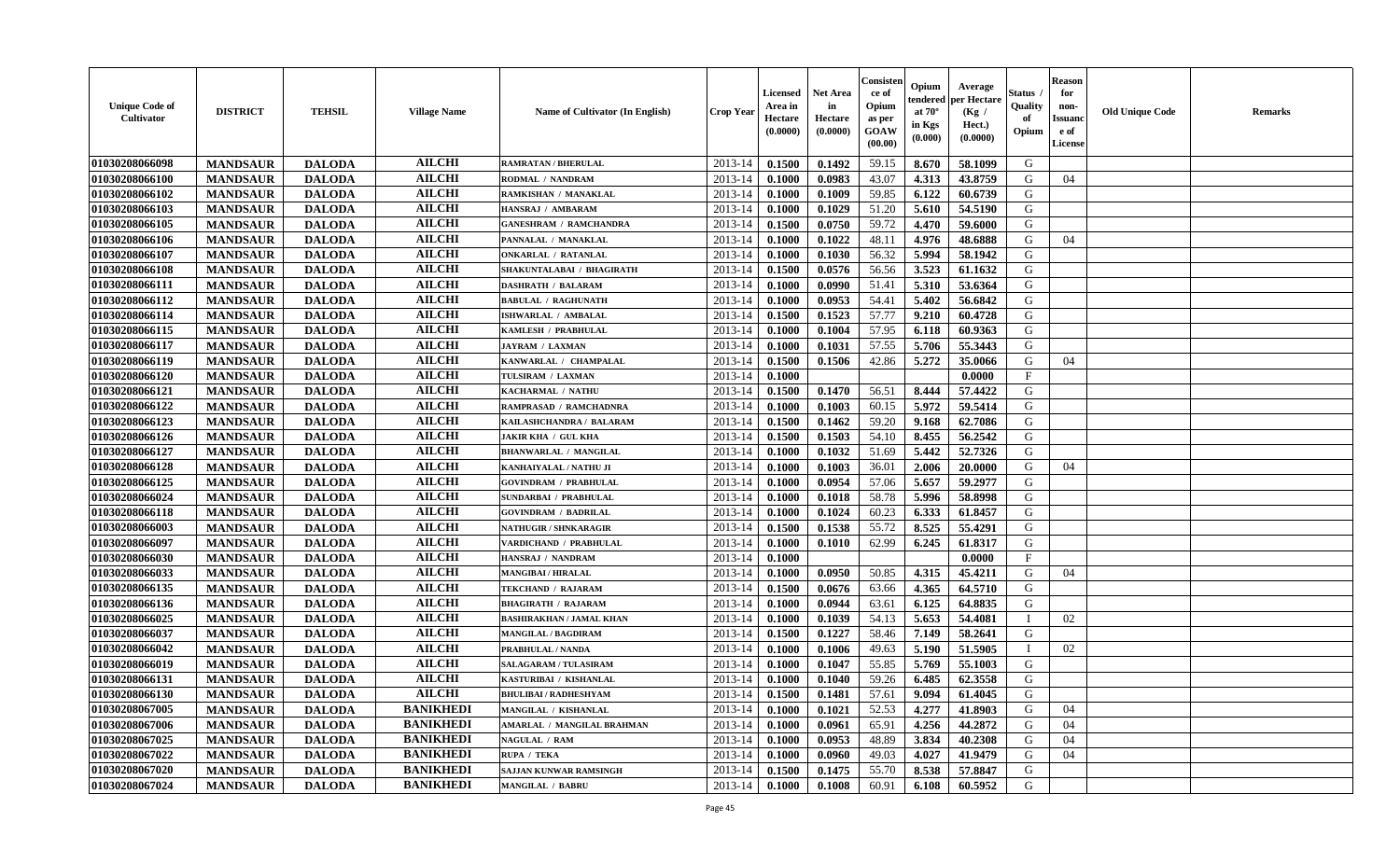| <b>Unique Code of</b><br>Cultivator | <b>DISTRICT</b> | <b>TEHSIL</b> | <b>Village Name</b> | <b>Name of Cultivator (In English)</b> | <b>Crop Year</b> | Licensed<br>Area in<br>Hectare<br>(0.0000) | <b>Net Area</b><br>in<br>Hectare<br>(0.0000) | Consister<br>ce of<br>Opium<br>as per<br>GOAW<br>(00.00) | Opium<br>endered<br>at $70^\circ$<br>in Kgs<br>$(\mathbf{0.000})$ | Average<br>per Hectare<br>(Kg /<br>Hect.)<br>(0.0000) | Status<br>Quality<br>of<br>Opium | <b>Reason</b><br>for<br>non-<br><b>Issuanc</b><br>e of<br>License | <b>Old Unique Code</b> | Remarks |
|-------------------------------------|-----------------|---------------|---------------------|----------------------------------------|------------------|--------------------------------------------|----------------------------------------------|----------------------------------------------------------|-------------------------------------------------------------------|-------------------------------------------------------|----------------------------------|-------------------------------------------------------------------|------------------------|---------|
| 01030208068001                      | <b>MANDSAUR</b> | <b>DALODA</b> | <b>DALODA RAIL</b>  | RADHESHYAM / RAMLAL                    | $2013 - 14$      | 0.1000                                     | 0.1041                                       | 58.22                                                    | 6.130                                                             | 58.8857                                               | G                                |                                                                   |                        |         |
| 01030208068005                      | <b>MANDSAUR</b> | <b>DALODA</b> | <b>DALODA RAIL</b>  | NIRBHYRAM / RAMNARAYAN                 | 2013-14          | 0.1000                                     | 0.1010                                       | 58.65                                                    | 5.882                                                             | 58.2376                                               | G                                |                                                                   |                        |         |
| 01030208068006                      | <b>MANDSAUR</b> | <b>DALODA</b> | <b>DALODA RAIL</b>  | <b>AMBARAM / RAMNARAYAN</b>            | 2013-14          | 0.1000                                     | 0.1018                                       | 58.38                                                    | 4.162                                                             | 40.8841                                               | G                                | 04                                                                |                        |         |
| 01030208068012                      | <b>MANDSAUR</b> | <b>DALODA</b> | <b>DALODA RAIL</b>  | RADHESHYAM / KHIMA                     | 2013-14          | 0.1000                                     | 0.1012                                       | 52.60                                                    | 5.500                                                             | 54.3478                                               | G                                |                                                                   |                        |         |
| 01030208068014                      | <b>MANDSAUR</b> | <b>DALODA</b> | <b>DALODA RAIL</b>  | KAILASHBAI / NANDKISHOR                | 2013-14          | 0.1500                                     | 0.1499                                       | 66.85                                                    | 9.798                                                             | 65.3636                                               | G                                |                                                                   |                        |         |
| 01030208068018                      | <b>MANDSAUR</b> | <b>DALODA</b> | <b>DALODA RAIL</b>  | <b>BHERULAL / RAMNARAYAN</b>           | $2013 - 14$      | 0.1000                                     | 0.1000                                       | 59.76                                                    | 6.078                                                             | 60.7800                                               | G                                |                                                                   |                        |         |
| 01030208068019                      | <b>MANDSAUR</b> | <b>DALODA</b> | <b>DALODA RAIL</b>  | ISHWARLAL / MOHANLAL                   | $2013 - 14$      | 0.1500                                     | 0.1471                                       | 65.35                                                    | 9.746                                                             | 66.2542                                               | G                                |                                                                   |                        |         |
| 01030208068021                      | <b>MANDSAUR</b> | <b>DALODA</b> | <b>DALODA RAIL</b>  | <b>BANKATLAL / AMBARAM</b>             | 2013-14          | 0.1000                                     | 0.1018                                       | 67.41                                                    | 6.385                                                             | 62.7210                                               | G                                |                                                                   |                        |         |
| 01030208068023                      | <b>MANDSAUR</b> | <b>DALODA</b> | <b>DALODA RAIL</b>  | <b>BHANWARLAL / BHERULAL</b>           | 2013-14          | 0.1000                                     | 0.1039                                       | 53.40                                                    | 5.271                                                             | 50.7315                                               | G                                | 04                                                                |                        |         |
| 01030208068026                      | <b>MANDSAUR</b> | <b>DALODA</b> | <b>DALODA RAIL</b>  | MOHANLAL / HANSRAJ                     | 2013-14          | 0.1500                                     | 0.1498                                       | 65.12                                                    | 9.898                                                             | 66.0748                                               | G                                |                                                                   |                        |         |
| 01030208068027                      | <b>MANDSAUR</b> | <b>DALODA</b> | <b>DALODA RAIL</b>  | <b>BADRILAL / KALU</b>                 | 2013-14          | 0.1000                                     | 0.1033                                       | 55.40                                                    | 5.572                                                             | 53.9400                                               | G                                |                                                                   |                        |         |
| 01030208068032                      | <b>MANDSAUR</b> | <b>DALODA</b> | <b>DALODA RAIL</b>  | <b>AMRITRAM / DEVICHAND</b>            | 2013-14          | 0.1500                                     | 0.1024                                       | 62.28                                                    | 6.397                                                             | 62.4707                                               | G                                |                                                                   |                        |         |
| 01030208068039                      | <b>MANDSAUR</b> | <b>DALODA</b> | <b>DALODA RAIL</b>  | <b>MADANLAL / RAMKISHAN</b>            | 2013-14          | 0.1000                                     | 0.1011                                       | 57.25                                                    | 6.019                                                             | 59.5351                                               | G                                |                                                                   |                        |         |
| 01030208068041                      | <b>MANDSAUR</b> | <b>DALODA</b> | <b>DALODA RAIL</b>  | <b>BHERULAL / KISHANLAL</b>            | 2013-14          | 0.1500                                     | 0.1500                                       | 52.17                                                    | 8.325                                                             | 55.5000                                               | G                                |                                                                   |                        |         |
| <b>01030208068042</b>               | <b>MANDSAUR</b> | <b>DALODA</b> | <b>DALODA RAIL</b>  | <b>BHANWARLAL / MOHANLAL</b>           | 2013-14          | 0.1000                                     | 0.1044                                       | 55.36                                                    | 5.971                                                             | 57.1935                                               | G                                |                                                                   |                        |         |
| 01030208068047                      | <b>MANDSAUR</b> | <b>DALODA</b> | <b>DALODA RAIL</b>  | <b>GANESHRAM / GOPAL</b>               | 2013-14          | 0.1000                                     | 0.0991                                       | 43.66                                                    | 4.397                                                             | 44.3693                                               | G                                | 04                                                                |                        |         |
| 01030208068052                      | <b>MANDSAUR</b> | <b>DALODA</b> | <b>DALODA RAIL</b>  | <b>ATAMARAM / KALURAM</b>              | 2013-14          | 0.1500                                     | 0.1500                                       | 59.06                                                    | 9.095                                                             | 60.6333                                               | G                                |                                                                   |                        |         |
| 01030208068056                      | <b>MANDSAUR</b> | <b>DALODA</b> | <b>DALODA RAIL</b>  | RATAN BAI / MANGILAL                   | 2013-14          | 0.1000                                     | 0.1007                                       | 56.36                                                    | 5.378                                                             | 53.4062                                               | G                                |                                                                   |                        |         |
| 01030208068058                      | <b>MANDSAUR</b> | <b>DALODA</b> | <b>DALODA RAIL</b>  | PRABHULAL / ONKARLAI                   | 2013-14          | 0.1000                                     | 0.0976                                       | 50.09                                                    | 4.809                                                             | 49.2725                                               | G                                | 04                                                                |                        |         |
| 01030208068068                      | <b>MANDSAUR</b> | <b>DALODA</b> | <b>DALODA RAIL</b>  | SAMPATBAI / RAMNARAYAN                 | 2013-14          | 0.1500                                     | 0.1509                                       | 62.90                                                    | 4.115                                                             | 27.2697                                               | $\mathbf I$                      | 02                                                                |                        |         |
| 01030208068069                      | <b>MANDSAUR</b> | <b>DALODA</b> | <b>DALODA RAIL</b>  | <b>SAWARUP / GANGA</b>                 | 2013-14          | 0.1500                                     | 0.1335                                       | 59.91                                                    | 7.223                                                             | 54.1049                                               | G                                |                                                                   |                        |         |
| 01030208068071                      | <b>MANDSAUR</b> | <b>DALODA</b> | <b>DALODA RAIL</b>  | <b>BALDEV / RAMLAL</b>                 | 2013-14          | 0.1000                                     | 0.1007                                       | 60.26                                                    | 6.060                                                             | 60.1787                                               | G                                |                                                                   |                        |         |
| 01030208068072                      | <b>MANDSAUR</b> | <b>DALODA</b> | <b>DALODA RAIL</b>  | <b>JAGDISH / RAMNARAYAN</b>            | 2013-14          | 0.1500                                     | 0.1545                                       | 66.41                                                    | 11.233                                                            | 72.7055                                               | G                                |                                                                   |                        |         |
| 01030208068076                      | <b>MANDSAUR</b> | <b>DALODA</b> | <b>DALODA RAIL</b>  | <b>GABRULAL / BAGDIRAM</b>             | 2013-14          | 0.1500                                     | 0.1484                                       | 71.31                                                    | 10.646                                                            | 71.7385                                               | G                                |                                                                   |                        |         |
| 01030208068079                      | <b>MANDSAUR</b> | <b>DALODA</b> | <b>DALODA RAIL</b>  | RAMCHANDRA / GOPAL                     | 2013-14          | 0.1500                                     | 0.1497                                       | 55.12                                                    | 8.189                                                             | 54.7027                                               | G                                |                                                                   |                        |         |
| 01030208068085                      | <b>MANDSAUR</b> | <b>DALODA</b> | <b>DALODA RAIL</b>  | MUKANDLAL / RODA JI                    | 2013-14          | 0.1000                                     | 0.1020                                       | 64.04                                                    | 5.937                                                             | 58.2059                                               | G                                |                                                                   |                        |         |
| 01030208068097                      | <b>MANDSAUR</b> | <b>DALODA</b> | <b>DALODA RAIL</b>  | KAMLABAI / SHIVNARAYAN                 | 2013-14          | 0.1000                                     | 0.1003                                       | 63.88                                                    | 5.612                                                             | 55.9521                                               | ${\bf G}$                        |                                                                   |                        |         |
| 01030208068109                      | <b>MANDSAUR</b> | <b>DALODA</b> | <b>DALODA RAIL</b>  | <b>RASID KHA / AMIR KHA</b>            | 2013-14          | 0.1000                                     | 0.1047                                       | 55.87                                                    | 6.018                                                             | 57.4785                                               | G                                |                                                                   |                        |         |
| 01030208068123                      | <b>MANDSAUR</b> | <b>DALODA</b> | <b>DALODA RAIL</b>  | MANGILAL / KALURAM CHOUHAN             | 2013-14          | 0.1000                                     | 0.1023                                       | 59.70                                                    | 6.269                                                             | 61.2805                                               | G                                |                                                                   |                        |         |
| 01030208068128                      | <b>MANDSAUR</b> | <b>DALODA</b> | <b>DALODA RAIL</b>  | RAMPRASAD / PRATHVIRAJ                 | 2013-14          | 0.1000                                     | 0.1010                                       | 57.96                                                    | 6.152                                                             | 60.9109                                               | G                                |                                                                   |                        |         |
| 01030208068002                      | <b>MANDSAUR</b> | <b>DALODA</b> | <b>DALODA RAIL</b>  | RANCHODLAL / MOHANLAL                  | 2013-14          | 0.1000                                     | 0.1032                                       | 55.78                                                    | 5.929                                                             | 57.4516                                               | G                                |                                                                   |                        |         |
| 01030208068101                      | <b>MANDSAUR</b> | <b>DALODA</b> | <b>DALODA RAIL</b>  | RAMDAYAL / KALURAM                     | 2013-14          | 0.1500                                     | 0.1484                                       | 54.02                                                    | 8.142                                                             | 54.8652                                               | G                                |                                                                   |                        |         |
| 01030208068113                      | <b>MANDSAUR</b> | <b>DALODA</b> | <b>DALODA RAIL</b>  | <b>GITA BAI / RAMCHADNRA</b>           | 2013-14          | 0.1500                                     | 0.1474                                       | 64.56                                                    | 9.859                                                             | 66.8860                                               | G                                |                                                                   |                        |         |
| 01030208068132                      | <b>MANDSAUR</b> | <b>DALODA</b> | <b>DALODA RAIL</b>  | <b>RAMESHWAR / BHANA</b>               | 2013-14          | 0.1000                                     | 0.1021                                       | 55.21                                                    | 4.125                                                             | 40.4016                                               | G                                | 04                                                                |                        |         |
| 01030208068133                      | <b>MANDSAUR</b> | <b>DALODA</b> | <b>DALODA RAIL</b>  | RADHESHYAM / BHAGIRATH                 | 2013-14          | 0.1000                                     | 0.0999                                       | 64.84                                                    | 6.632                                                             | 66.3864                                               | G                                |                                                                   |                        |         |
| 01030208068091                      | <b>MANDSAUR</b> | <b>DALODA</b> | <b>DALODA RAIL</b>  | <b>BAPULAL / PANNALAL</b>              | 2013-14          | 0.1000                                     | 0.1025                                       | 63.96                                                    | 6.835                                                             | 66.6829                                               | G                                |                                                                   |                        |         |
| 01030208068067                      | <b>MANDSAUR</b> | <b>DALODA</b> | <b>DALODA RAIL</b>  | SATYNARAYAN / MANGILAL                 | 2013-14          | 0.1000                                     | 0.1011                                       | 59.05                                                    | 6.006                                                             | 59.4065                                               | G                                |                                                                   |                        |         |
| 01030208068051                      | <b>MANDSAUR</b> | <b>DALODA</b> | <b>DALODA RAIL</b>  | NATHU / PARTHA                         | 2013-14          | 0.1000                                     | 0.0958                                       | 56.47                                                    | 5.389                                                             | 56.2526                                               | G                                |                                                                   |                        |         |
| 01030208068088                      | <b>MANDSAUR</b> | <b>DALODA</b> | <b>DALODA RAIL</b>  | <b>BHAGIRATH / BHANWARLAL</b>          | $2013 - 14$      | 0.1500                                     | 0.1400                                       | 71.71                                                    | 9.046                                                             | 64.6143                                               | G                                |                                                                   |                        |         |
| 01030208068054                      | <b>MANDSAUR</b> | <b>DALODA</b> | <b>DALODA RAIL</b>  | RAMESHWAR / GAMERLAL                   | 2013-14          | 0.1500                                     | 0.1478                                       | 67.02                                                    | 9.727                                                             | 65.8119                                               | ${\bf G}$                        |                                                                   |                        |         |
| 01030208068004                      | <b>MANDSAUR</b> | <b>DALODA</b> | <b>DALODA RAIL</b>  | <b>GOPAL / KESHURAM</b>                | 2013-14          | 0.1500                                     | 0.1500                                       | 61.01                                                    | 8.777                                                             | 58.5133                                               | G                                |                                                                   |                        |         |
| 01030208068057                      | <b>MANDSAUR</b> | <b>DALODA</b> | <b>DALODA RAIL</b>  | <b>SITABAI / DEVRAM</b>                | 2013-14          | 0.1500                                     | 0.1517                                       | 66.98                                                    | 10.506                                                            | 69.2551                                               | G                                |                                                                   |                        |         |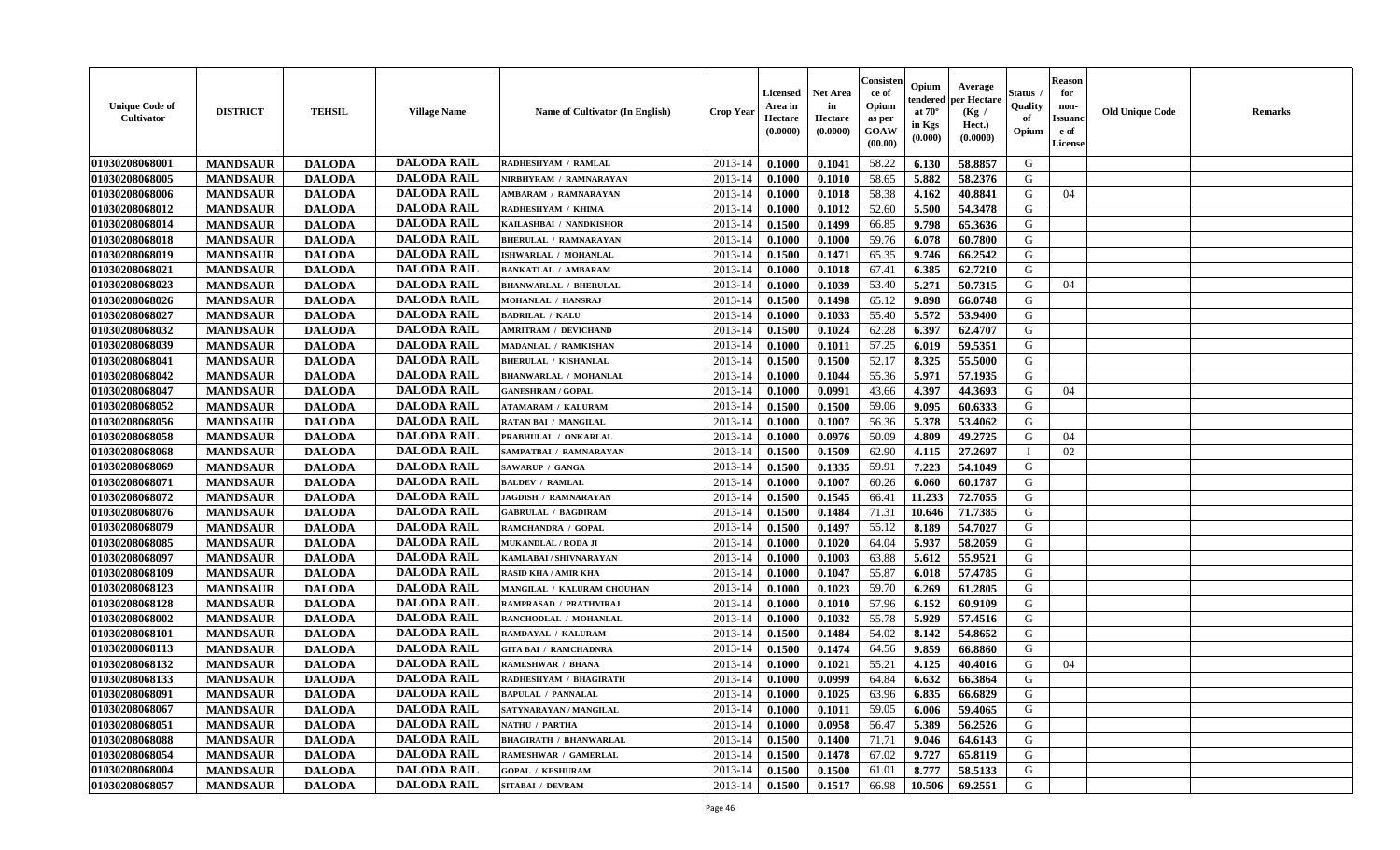| <b>Unique Code of</b><br>Cultivator | <b>DISTRICT</b> | <b>TEHSIL</b> | <b>Village Name</b>                         | <b>Name of Cultivator (In English)</b>           | <b>Crop Year</b> | Licensed<br>Area in<br>Hectare<br>(0.0000) | Net Area<br>in<br>Hectare<br>(0.0000) | Consister<br>ce of<br>Opium<br>as per<br>GOAW<br>(00.00) | Opium<br>endered<br>at $70^{\circ}$<br>in Kgs<br>$(\mathbf{0.000})$ | Average<br>per Hectare<br>(Kg /<br>Hect.)<br>(0.0000) | Status<br>Quality<br>of<br>Opium | <b>Reason</b><br>for<br>non-<br><b>Issuano</b><br>e of<br>License | <b>Old Unique Code</b> | <b>Remarks</b>     |
|-------------------------------------|-----------------|---------------|---------------------------------------------|--------------------------------------------------|------------------|--------------------------------------------|---------------------------------------|----------------------------------------------------------|---------------------------------------------------------------------|-------------------------------------------------------|----------------------------------|-------------------------------------------------------------------|------------------------|--------------------|
| 01030208068024                      | <b>MANDSAUR</b> | <b>DALODA</b> | <b>DALODA RAIL</b>                          | <b>AMBARAM / BHERULAL</b>                        | 2013-14          | 0.1000                                     | 0.1001                                | 57.76                                                    | 5.743                                                               | 57.3726                                               | G                                |                                                                   |                        |                    |
| 01030208068031                      | <b>MANDSAUR</b> | <b>DALODA</b> | <b>DALODA RAIL</b>                          | <b>BAPULAL / ONKARLAL</b>                        | $2013 - 14$      | 0.1000                                     | 0.1004                                | 63.24                                                    | 6.306                                                               | 62.8088                                               | G                                |                                                                   |                        |                    |
| 01030208068065                      | <b>MANDSAUR</b> | <b>DALODA</b> | <b>DALODA RAIL</b>                          | MUNNIBAI / BAGDIRAM                              | 2013-14          | 0.1000                                     | 0.1001                                | 66.14                                                    | 6.586                                                               | 65.7942                                               | G                                |                                                                   |                        |                    |
| 01030208068077                      | <b>MANDSAUR</b> | <b>DALODA</b> | <b>DALODA RAIL</b>                          | SHIVNARAYAN / BHERULAL                           | 2013-14          | 0.1000                                     | 0.0964                                | 64.35                                                    | 6.187                                                               | 64.1805                                               | G                                |                                                                   |                        |                    |
| 01030208068134                      | <b>MANDSAUR</b> | <b>DALODA</b> | <b>DALODA RAIL</b>                          | RAMPRAHALAD / KISHANLAL                          | 2013-14          | 0.1000                                     | 0.0972                                | 54.82                                                    | 5.278                                                               | 54.3004                                               | G                                |                                                                   |                        |                    |
| 01030208068036                      | <b>MANDSAUR</b> | <b>DALODA</b> | <b>DALODA RAIL</b>                          | <b>NANDRAM / GANGARAM</b>                        | 2013-14          | 0.1000                                     | 0.1017                                | 54.94                                                    | 5.863                                                               | 57.6500                                               | G                                |                                                                   |                        |                    |
| 01030208068055                      | <b>MANDSAUR</b> | <b>DALODA</b> | <b>DALODA RAIL</b>                          | <b>RAMESHWER / ONKARLAL</b>                      | 2013-14          | 0.1500                                     | 0.1487                                | 49.84                                                    | 7.177                                                               | 48.2650                                               | G                                | 04                                                                | 01030207070147         |                    |
| 01030208072002                      | <b>MANDSAUR</b> | <b>DALODA</b> | <b>GURADIYA LALMUHA</b>                     | <b>RAMLAL / BHANVARLAL</b>                       | $2013 - 14$      | 0.1000                                     | 0.1035                                | 59.45                                                    | 5.784                                                               | 55.8841                                               | G                                |                                                                   |                        |                    |
| 01030208072001                      | <b>MANDSAUR</b> | <b>DALODA</b> | <b>GURADIYA LALMUHA</b>                     | <b>BRADILAL / NANDA</b>                          | 2013-14          | 0.1500                                     | 0.1544                                | 58.58                                                    | 9.055                                                               | 58.6464                                               | G                                |                                                                   |                        |                    |
| 01030208072003                      | <b>MANDSAUR</b> | <b>DALODA</b> | <b>GURADIYA LALMUHA</b>                     | <b>DEVILAL / BALARAM</b>                         | 2013-14          | 0.1000                                     | 0.1008                                | 58.89                                                    | 5.965                                                               | 59.1766                                               | G                                |                                                                   |                        |                    |
| 01030208072005                      | <b>MANDSAUR</b> | <b>DALODA</b> | <b>GURADIYA LALMUHA</b>                     | <b>DEVRAM / PYARELAL</b>                         | 2013-14          | 0.1500                                     | 0.1456                                | 70.14                                                    | 10.451                                                              | 71.7788                                               | G                                |                                                                   |                        |                    |
| 01030208072007                      | <b>MANDSAUR</b> | <b>DALODA</b> | <b>GURADIYA LALMUHA</b>                     | <b>SHOBHARAM / DALIRAM</b>                       | 2013-14          | 0.1500                                     | 0.1106                                | 58.64                                                    | 6.442                                                               | 58.2459                                               | G                                |                                                                   |                        |                    |
| 01030208072008                      | <b>MANDSAUR</b> | <b>DALODA</b> | <b>GURADIYA LALMUHA</b>                     | TULSIRAM / MOTIRAM                               | $2013 - 14$      | 0.1500                                     | 0.1480                                | 61.30                                                    | 9.064                                                               | 61.2432                                               | G                                |                                                                   |                        |                    |
| 01030208072010                      | <b>MANDSAUR</b> | <b>DALODA</b> | <b>GURADIYA LALMUHA</b>                     | RAMCHANDRA / DALURAM                             | 2013-14          | 0.1500                                     | 0.1496                                | 62.29                                                    | 9.566                                                               | 63.9439                                               | G                                |                                                                   |                        |                    |
| 01030208072011                      | <b>MANDSAUR</b> | <b>DALODA</b> | <b>GURADIYA LALMUHA</b>                     | <b>BHAGIRATH / BHANWARLAL</b>                    | 2013-14          | 0.1000                                     | 0.0960                                | 60.64                                                    | 6.021                                                               | 62.7188                                               | G                                |                                                                   |                        |                    |
| 01030208072012                      | <b>MANDSAUR</b> | <b>DALODA</b> | <b>GURADIYA LALMUHA</b>                     | KANHAIYALAL / HIRALAL                            | 2013-14          | 0.1500                                     | 0.1525                                | 64.45                                                    | 9.806                                                               | 64.3016                                               | G                                |                                                                   |                        |                    |
| 01030208072013                      | <b>MANDSAUR</b> | <b>DALODA</b> | <b>GURADIYA LALMUHA</b>                     | <b>CHATURBHUJ / VAJERAM</b>                      | $2013 - 14$      | 0.1000                                     | 0.0965                                | 48.61                                                    | 4.882                                                               | 50.5907                                               | G                                | 04                                                                |                        |                    |
| 01030208072015                      | <b>MANDSAUR</b> | <b>DALODA</b> | <b>GURADIYA LALMUHA</b>                     | <b>DHAPUBAI/SUKHLAL</b>                          | 2013-14          | 0.1500                                     | 0.1538                                | 60.25                                                    | 9.124                                                               | 59.3238                                               | G                                |                                                                   |                        |                    |
| 01030208072017                      | <b>MANDSAUR</b> | <b>DALODA</b> | <b>GURADIYA LALMUHA</b>                     | <b>BHAGIRATH / BHERA</b>                         | $2013 - 14$      | 0.1500                                     | 0.1535                                | 58.59                                                    | 8.914                                                               | 58.0717                                               | G                                |                                                                   |                        |                    |
| 01030208072020                      | <b>MANDSAUR</b> | <b>DALODA</b> | <b>GURADIYA LALMUHA</b>                     | <b>KAVERIBAI/ONKARLAL</b>                        | 2013-14          | 0.1500                                     | 0.1474                                | 54.17                                                    | 8.203                                                               | 55.6513                                               | G                                |                                                                   |                        |                    |
| 01030208072021                      | <b>MANDSAUR</b> | <b>DALODA</b> | <b>GURADIYA LALMUHA</b>                     | RUKMANIBAI / GANGARAM                            | 2013-14          | 0.1500                                     | 0.1457                                | 68.03                                                    | 9.544                                                               | 65.5045                                               | G                                |                                                                   |                        | <b>NAME CHANGE</b> |
| 01030208072022                      | <b>MANDSAUR</b> | <b>DALODA</b> | <b>GURADIYA LALMUHA</b>                     | PAYARIBAI / RAMCHANDRA                           | 2013-14          | 0.1500                                     | 0.1055                                | 52.90                                                    | 5.842                                                               | 55.3744                                               | G                                |                                                                   |                        |                    |
| 01030208072023                      | <b>MANDSAUR</b> | <b>DALODA</b> | <b>GURADIYA LALMUHA</b>                     | <b>RAMLAL / GAMER</b>                            | 2013-14          | 0.1500                                     | 0.1500                                | 63.09                                                    | 9.932                                                               | 66.2133                                               | G                                |                                                                   |                        |                    |
| 01030208072024                      | <b>MANDSAUR</b> | <b>DALODA</b> | <b>GURADIYA LALMUHA</b>                     | <b>GANGABAI/ SITABAI</b>                         | 2013-14          | 0.1000                                     | 0.0986                                | 58.39                                                    | 6.189                                                               | 62.7688                                               | G                                |                                                                   |                        |                    |
| 01030208072026                      | <b>MANDSAUR</b> | <b>DALODA</b> | <b>GURADIYA LALMUHA</b>                     | SOHANBAI / AMBARAM                               | 2013-14          | 0.1500                                     | 0.1471                                | 63.06                                                    | 9.333                                                               | 63.4466                                               | G                                |                                                                   |                        |                    |
| 01030208072028                      | <b>MANDSAUR</b> | <b>DALODA</b> | <b>GURADIYA LALMUHA</b>                     | <b>LAXMINARAYAN / NATHU</b>                      | 2013-14          | 0.1500                                     | 0.1500                                | 63.90                                                    | 9.329                                                               | 62.1933                                               | G                                |                                                                   |                        |                    |
| 01030208072030                      | <b>MANDSAUR</b> | <b>DALODA</b> | <b>GURADIYA LALMUHA</b>                     | RAMPRASAD / BHERUSHANKAR                         | 2013-14          | 0.1500                                     | 0.1426                                | 64.83                                                    | 9.345                                                               | 65.5330                                               | G                                |                                                                   |                        |                    |
| 01030208072032                      | <b>MANDSAUR</b> | <b>DALODA</b> | <b>GURADIYA LALMUHA</b>                     | PYARCHANDRA / BHORIRAM                           | $2013 - 14$      | 0.1500                                     | 0.1466                                | 66.77                                                    | 9.930                                                               | 67.7353                                               | G                                |                                                                   |                        |                    |
| 01030208072036                      | <b>MANDSAUR</b> | <b>DALODA</b> | <b>GURADIYA LALMUHA</b>                     | MODIBAI / LAKSHMICHANDRA                         | 2013-14          | 0.1000                                     | 0.1027                                | 58.52                                                    | 5.793                                                               | 56.4070                                               | G                                |                                                                   |                        |                    |
| 01030208072039                      | <b>MANDSAUR</b> | <b>DALODA</b> | <b>GURADIYA LALMUHA</b>                     | RAMCHANDRA / SHIVLAL                             | 2013-14          | 0.1500                                     | 0.1511                                | 57.65                                                    | 8.664                                                               | 57.3395                                               | G                                |                                                                   |                        |                    |
| 01030208072041                      | <b>MANDSAUR</b> | <b>DALODA</b> | <b>GURADIYA LALMUHA</b>                     | SHANKARLAL / MOHANLAL                            | $2013 - 14$      | 0.1500                                     | 0.1523                                | 67.80                                                    | 10.480                                                              | 68.8116                                               | G                                |                                                                   |                        |                    |
| 01030208072042                      | <b>MANDSAUR</b> | <b>DALODA</b> | <b>GURADIYA LALMUHA</b>                     | <b>MAINABAI / DALURAM</b>                        | 2013-14          | 0.1000                                     | 0.1026                                | 53.69                                                    | 5.576                                                               | 54.3470                                               | G                                |                                                                   |                        |                    |
| 01030208072043                      | <b>MANDSAUR</b> | <b>DALODA</b> | <b>GURADIYA LALMUHA</b>                     | <b>JANIBAI / KANIRAM</b>                         | 2013-14          | 0.1000                                     | 0.1016                                | 60.70                                                    | 6.304                                                               | 62.0472                                               | G                                |                                                                   |                        |                    |
| 01030208072044                      | <b>MANDSAUR</b> | <b>DALODA</b> | <b>GURADIYA LALMUHA</b>                     | <b>BHAIRULAL / KESHURAM</b>                      | $2013 - 14$      | 0.1500                                     | 0.1289                                | 65.19                                                    | 8.680                                                               | 67.3390                                               | G                                |                                                                   |                        |                    |
| 01030208072045                      | <b>MANDSAUR</b> | <b>DALODA</b> | <b>GURADIYA LALMUHA</b>                     | RAMKUVARBAI / RAMCHANDRA                         | 2013-14          | 0.1500                                     | 0.1499                                | 48.57                                                    | 7.438                                                               | 49.6197                                               | G                                | 04                                                                |                        |                    |
| 01030208072047                      | <b>MANDSAUR</b> | <b>DALODA</b> | <b>GURADIYA LALMUHA   NANDLAL / MOTILAL</b> |                                                  | $2013-14$ 0.1000 |                                            | 0.0971                                | 69.55                                                    | 7.084                                                               | 72.9557                                               | G                                |                                                                   |                        |                    |
| 01030208072049                      | <b>MANDSAUR</b> | <b>DALODA</b> | <b>GURADIYA LALMUHA</b>                     | <b>LALCHANDRA / MOD JI</b>                       | 2013-14          | 0.1500                                     | 0.1454                                | 64.79                                                    | 9.478                                                               | 65.1857                                               | G                                |                                                                   |                        |                    |
| 01030208072050                      | <b>MANDSAUR</b> | <b>DALODA</b> | <b>GURADIYA LALMUHA BALARAM / DALURAM</b>   |                                                  | 2013-14          | 0.1500                                     | 0.1479                                | 59.31                                                    | 9.125                                                               | 61.6971                                               | G                                |                                                                   |                        |                    |
| 01030208072051                      | <b>MANDSAUR</b> | <b>DALODA</b> |                                             | <b>GURADIYA LALMUHA   TULASIRAM / SUGANDHLAL</b> | 2013-14          | 0.1500                                     | 0.1449                                | 68.06                                                    | 10.258                                                              | 70.7937                                               | G                                |                                                                   |                        |                    |
| 01030208072053                      | <b>MANDSAUR</b> | <b>DALODA</b> | <b>GURADIYA LALMUHA</b>                     | <b>KESHERBAI/RAMNIVAS</b>                        | 2013-14          | 0.1000                                     | 0.1013                                | 59.91                                                    | 5.717                                                               | 56.4363                                               | G                                |                                                                   |                        |                    |
| 01030208072054                      | <b>MANDSAUR</b> | <b>DALODA</b> | <b>GURADIYA LALMUHA</b>                     | RAMCHANDRA / CHAMPALAL                           | 2013-14          | 0.1500                                     | 0.1403                                | 55.11                                                    | 7.471                                                               | 53.2502                                               | G                                |                                                                   |                        |                    |
| 01030208072062                      | <b>MANDSAUR</b> | <b>DALODA</b> | <b>GURADIYA LALMUHA SARDABAI/BHANVARLAL</b> |                                                  | 2013-14          | 0.1500                                     | 0.1468                                | 63.48                                                    | 9.431                                                               | 64.2439                                               | G                                |                                                                   |                        |                    |
|                                     |                 |               |                                             |                                                  |                  |                                            |                                       |                                                          |                                                                     |                                                       |                                  |                                                                   |                        |                    |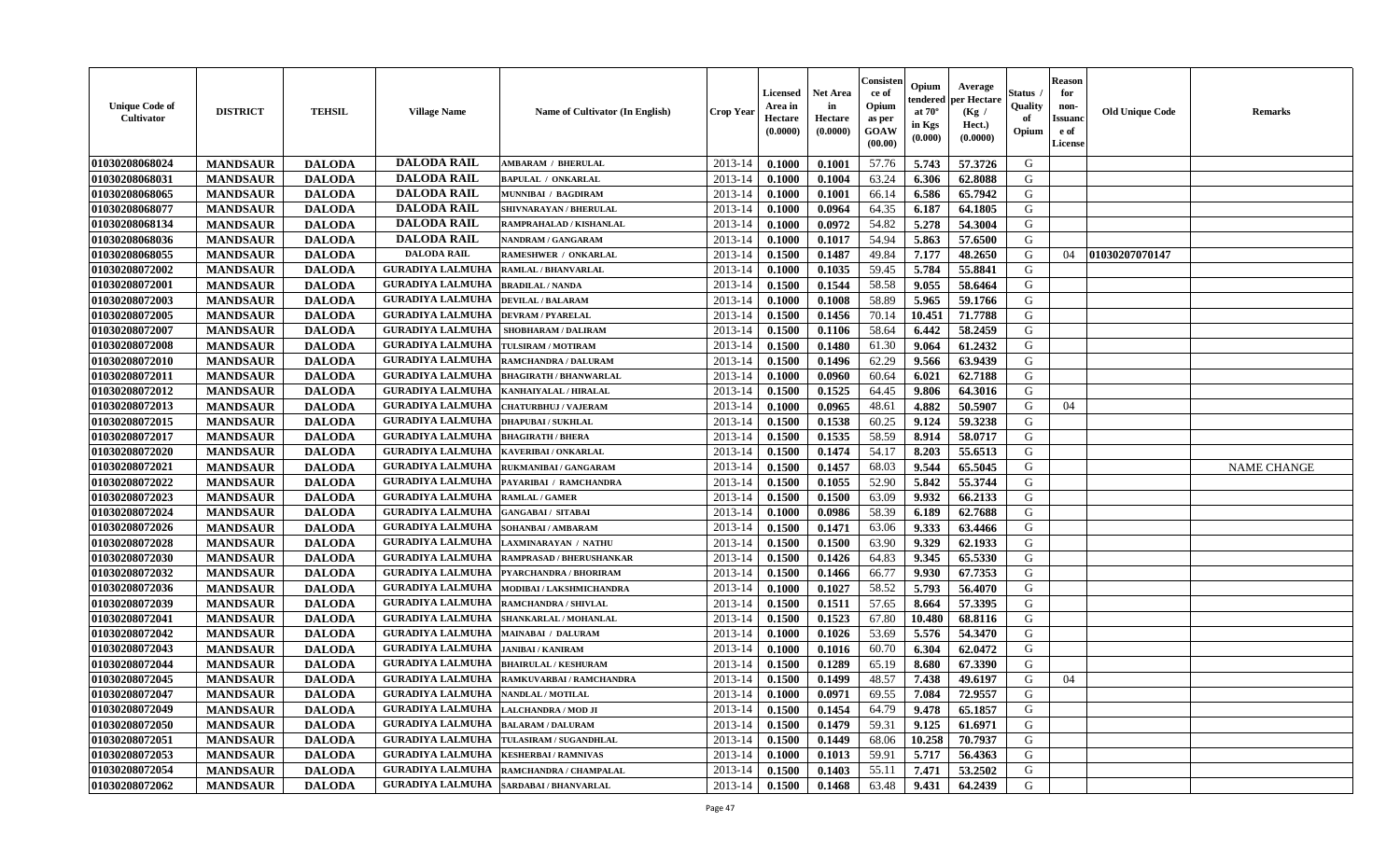| <b>Unique Code of</b><br>Cultivator | <b>DISTRICT</b> | <b>TEHSIL</b> | <b>Village Name</b>                          | <b>Name of Cultivator (In English)</b>          | Crop Year        | <b>Licensed</b><br>Area in<br>Hectare<br>(0.0000) | Net Area<br>in<br>Hectare<br>(0.0000) | Consister<br>ce of<br>Opium<br>as per<br>GOAW<br>(00.00) | Opium<br>endered<br>at $70^{\circ}$<br>in Kgs<br>$(\mathbf{0.000})$ | Average<br>per Hectare<br>(Kg /<br>Hect.)<br>(0.0000) | Status<br>Quality<br>of<br>Opium | <b>Reason</b><br>for<br>non-<br><b>Issuano</b><br>e of<br>License | <b>Old Unique Code</b> | <b>Remarks</b> |
|-------------------------------------|-----------------|---------------|----------------------------------------------|-------------------------------------------------|------------------|---------------------------------------------------|---------------------------------------|----------------------------------------------------------|---------------------------------------------------------------------|-------------------------------------------------------|----------------------------------|-------------------------------------------------------------------|------------------------|----------------|
| 01030208072065                      | <b>MANDSAUR</b> | <b>DALODA</b> | <b>GURADIYA LALMUHA</b>                      | <b>KHEMIBAI/BALARAM</b>                         | 2013-14          | 0.1500                                            | 0.1470                                | 57.49                                                    | 8.574                                                               | 58.3265                                               | G                                |                                                                   |                        |                |
| 01030208072068                      | <b>MANDSAUR</b> | <b>DALODA</b> | <b>GURADIYA LALMUHA</b>                      | RATANLAL / SAVRUPLAL                            | $2013 - 14$      | 0.1500                                            | 0.1500                                | 52.32                                                    | 7.900                                                               | 52.6667                                               | G                                |                                                                   |                        |                |
| 01030208072069                      | <b>MANDSAUR</b> | <b>DALODA</b> | <b>GURADIYA LALMUHA</b>                      | <b>KESHARBAI/MUNNALAL</b>                       | 2013-14          | 0.1000                                            | 0.0949                                | 58.81                                                    | 6.125                                                               | 64.5416                                               | G                                |                                                                   |                        |                |
| 01030208072071                      | <b>MANDSAUR</b> | <b>DALODA</b> | <b>GURADIYA LALMUHA</b>                      | RAJMAL / MAGANIRAM                              | 2013-14          | 0.1500                                            | 0.1435                                | 61.90                                                    | 9.214                                                               | 64.2091                                               | G                                |                                                                   |                        |                |
| 01030208072072                      | <b>MANDSAUR</b> | <b>DALODA</b> | <b>GURADIYA LALMUHA</b>                      | <b>MOHANLAL / KESHURAM</b>                      | 2013-14          | 0.1500                                            | 0.1386                                | 51.81                                                    | 7.305                                                               | 52.7056                                               | G                                |                                                                   |                        |                |
| 01030208072077                      | <b>MANDSAUR</b> | <b>DALODA</b> | <b>GURADIYA LALMUHA</b>                      | SHANKARLAL / BAGDIRAM                           | 2013-14          | 0.1500                                            | 0.1484                                | 60.33                                                    | 9.179                                                               | 61.8531                                               | G                                |                                                                   |                        |                |
| 01030208072080                      | <b>MANDSAUR</b> | <b>DALODA</b> | <b>GURADIYA LALMUHA</b>                      | RAMCHANDRA / BAGDIRAM                           | 2013-14          | 0.1000                                            | 0.1020                                | 58.98                                                    | 5.940                                                               | 58.2353                                               | G                                |                                                                   |                        |                |
| 01030208072081                      | <b>MANDSAUR</b> | <b>DALODA</b> | <b>GURADIYA LALMUHA</b>                      | PUNIBAI / KESHURAM                              | 2013-14          | 0.1000                                            | 0.0964                                | 59.00                                                    | 5.967                                                               | 61.8983                                               | G                                |                                                                   |                        |                |
| 01030208072092                      | <b>MANDSAUR</b> | <b>DALODA</b> | <b>GURADIYA LALMUHA</b>                      | <b>NAGUDAS / BALARAMDAS</b>                     | 2013-14          | 0.1000                                            | 0.0947                                | 57.12                                                    | 5.475                                                               | 57.8141                                               | G                                |                                                                   |                        |                |
| 01030208072094                      | <b>MANDSAUR</b> | <b>DALODA</b> | <b>GURADIYA LALMUHA</b>                      | CHAINRAM / KHEMRAJ                              | 2013-14          | 0.1500                                            | 0.1495                                | 54.85                                                    | 8.196                                                               | 54.8227                                               | G                                |                                                                   |                        |                |
| 01030208072104                      | <b>MANDSAUR</b> | <b>DALODA</b> | <b>GURADIYA LALMUHA</b>                      | <b>MULCHAND / PANNALAL</b>                      | 2013-14          | 0.1000                                            | 0.1024                                | 57.58                                                    | 5.487                                                               | 53.5840                                               | G                                |                                                                   |                        |                |
| 01030208072109                      | <b>MANDSAUR</b> | <b>DALODA</b> | <b>GURADIYA LALMUHA</b>                      | PARASRAM / BAPULAL                              | 2013-14          | 0.1000                                            | 0.0959                                | 57.45                                                    | 5.507                                                               | 57.4244                                               | G                                |                                                                   |                        |                |
| 01030208072120                      | <b>MANDSAUR</b> | <b>DALODA</b> | <b>GURADIYA LALMUHA</b>                      | <b>RAMPRASAD / DEVRAM</b>                       | 2013-14          | 0.1000                                            | 0.0959                                | 54.49                                                    | 5.239                                                               | 54.6298                                               | G                                |                                                                   |                        |                |
| 01030208072134                      | <b>MANDSAUR</b> | <b>DALODA</b> | <b>GURADIYA LALMUHA</b>                      | RAMESHVAR / PYARCHANDRA                         | 2013-14          | 0.1500                                            | 0.1442                                | 66.95                                                    | 10.014                                                              | 69.4452                                               | G                                |                                                                   |                        |                |
| 01030208072135                      | <b>MANDSAUR</b> | <b>DALODA</b> | <b>GURADIYA LALMUHA</b>                      | <b>MOTILAL / PYARELAL</b>                       | 2013-14          | 0.1500                                            | 0.1433                                | 65.47                                                    | 9.643                                                               | 67.2924                                               | G                                |                                                                   |                        |                |
| 01030208072136                      | <b>MANDSAUR</b> | <b>DALODA</b> | <b>GURADIYA LALMUHA</b>                      | <b>DEUBAI/HARDEVRAM</b>                         | 2013-14          | 0.1500                                            | 0.1499                                | 66.02                                                    | 10.073                                                              | 67.1981                                               | G                                |                                                                   |                        |                |
| 01030208072137                      | <b>MANDSAUR</b> | <b>DALODA</b> | <b>GURADIYA LALMUHA</b>                      | RAMLAL / SHOBHARAM                              | $2013 - 14$      | 0.1500                                            | 0.1450                                | 61.75                                                    | 8.777                                                               | 60.5310                                               | G                                |                                                                   |                        |                |
| 01030208072139                      | <b>MANDSAUR</b> | <b>DALODA</b> | <b>GURADIYA LALMUHA</b>                      | <b>BALARAM / MOTILAL</b>                        | 2013-14          | 0.1000                                            | 0.0906                                | 66.71                                                    | 6.042                                                               | 66.6887                                               | G                                |                                                                   |                        |                |
| 01030208072140                      | <b>MANDSAUR</b> | <b>DALODA</b> | <b>GURADIYA LALMUHA</b>                      | <b>SHIVLAL / KHEMRAJ</b>                        | 2013-14          | 0.1500                                            | 0.1441                                | 65.88                                                    | 9.976                                                               | 69,2297                                               | G                                |                                                                   |                        |                |
| 01030208072142                      | <b>MANDSAUR</b> | <b>DALODA</b> | <b>GURADIYA LALMUHA</b>                      | <b>MANSUKHLAL / BHUVANIRAM</b>                  | 2013-14          | 0.1500                                            | 0.1461                                | 57.44                                                    | 8.485                                                               | 58.0767                                               | G                                |                                                                   |                        |                |
| 01030208072144                      | <b>MANDSAUR</b> | <b>DALODA</b> | <b>GURADIYA LALMUHA</b>                      | <b>ASHOKKUMAR / RUGANATH</b>                    | 2013-14          | 0.1000                                            | 0.1029                                | 57.72                                                    | 5.904                                                               | 57.3761                                               | G                                |                                                                   |                        |                |
| 01030208072145                      | <b>MANDSAUR</b> | <b>DALODA</b> | <b>GURADIYA LALMUHA</b>                      | AMBARAM / BHANVARLAL                            | 2013-14          | 0.1500                                            | 0.1442                                | 66.95                                                    | 10.234                                                              | 70.9709                                               | G                                |                                                                   |                        |                |
| 01030208072146                      | <b>MANDSAUR</b> | <b>DALODA</b> | <b>GURADIYA LALMUHA</b>                      | <b>DEVILAL / DOLATRAM</b>                       | 2013-14          | 0.1500                                            | 0.1508                                | 60.50                                                    | 9.170                                                               | 60.8090                                               | G                                |                                                                   |                        |                |
| 01030208072149                      | <b>MANDSAUR</b> | <b>DALODA</b> | <b>GURADIYA LALMUHA</b>                      | <b>JAGDISH / MANGILAL</b>                       | 2013-14          | 0.1500                                            | 0.1484                                | 61.51                                                    | 9.156                                                               | 61.6981                                               | G                                |                                                                   |                        |                |
| 01030208072150                      | <b>MANDSAUR</b> | <b>DALODA</b> | <b>GURADIYA LALMUHA</b>                      | <b>GOPAL / BHANVARLAL</b>                       | 2013-14          | 0.1500                                            | 0.1437                                | 64.40                                                    | 9.393                                                               | 65.3653                                               | G                                |                                                                   |                        |                |
| 01030208072151                      | <b>MANDSAUR</b> | <b>DALODA</b> | <b>GURADIYA LALMUHA</b>                      | TAJ MOHAMMAD / NANE KHAN                        | 2013-14          | 0.1500                                            | 0.1499                                | 48.27                                                    | 6.965                                                               | 46.4643                                               | G                                | 04                                                                |                        |                |
| 01030208072155                      | <b>MANDSAUR</b> | <b>DALODA</b> | <b>GURADIYA LALMUHA</b>                      | <b>MANGILAL / BAGDIRAM</b>                      | 2013-14          | 0.1500                                            | 0.1527                                | 55.63                                                    | 8.591                                                               | 56.2606                                               | G                                |                                                                   |                        |                |
| 01030208072157                      | <b>MANDSAUR</b> | <b>DALODA</b> | <b>GURADIYA LALMUHA</b>                      | RAMDAYAL / PYARCHANDRA                          | $2013 - 14$      | 0.1500                                            | 0.1450                                | 67.78                                                    | 9.944                                                               | 68.5793                                               | G                                |                                                                   |                        |                |
| 01030208072158                      | <b>MANDSAUR</b> | <b>DALODA</b> | <b>GURADIYA LALMUHA</b>                      | <b>JAGDISH / RAMCHANDRA</b>                     | 2013-14          | 0.1500                                            | 0.1501                                | 53.66                                                    | 8.264                                                               | 55.0566                                               | G                                |                                                                   |                        |                |
| 01030208072161                      | <b>MANDSAUR</b> | <b>DALODA</b> | <b>GURADIYA LALMUHA</b>                      | <b>JAMNASHANKAR / SHIVNARAYAN</b>               | 2013-14          | 0.1000                                            | 0.1018                                | 52.22                                                    | 5.558                                                               | 54.5972                                               | G                                |                                                                   |                        |                |
| 01030208072162                      | <b>MANDSAUR</b> | <b>DALODA</b> | <b>GURADIYA LALMUHA</b>                      | RADHESHYAM / CHUNNILAL                          | 2013-14          | 0.1000                                            | 0.0955                                | 57.59                                                    | 5.767                                                               | 60.3874                                               | G                                |                                                                   |                        |                |
| 01030208072165                      | <b>MANDSAUR</b> | <b>DALODA</b> | <b>GURADIYA LALMUHA</b>                      | VIDHYABAI / SHAYAMLAL                           | 2013-14          | 0.1500                                            | 0.1507                                | 55.19                                                    | 8.823                                                               | 58.5468                                               | G                                |                                                                   |                        |                |
| 01030208072166                      | <b>MANDSAUR</b> | <b>DALODA</b> | <b>GURADIYA LALMUHA</b>                      | SAMANDBAI / MANGILAL                            | 2013-14          | 0.1000                                            | 0.1008                                | 60.44                                                    | 6.087                                                               | 60.3869                                               | G                                |                                                                   |                        |                |
| 01030208072169                      | <b>MANDSAUR</b> | <b>DALODA</b> | <b>GURADIYA LALMUHA</b>                      | <b>ARJUNLAL / BHANVARLAL</b>                    | $2013 - 14$      | 0.1500                                            | 0.1506                                | 65.78                                                    | 9.820                                                               | 65.2058                                               | G                                |                                                                   |                        |                |
| 01030208072170                      | <b>MANDSAUR</b> | <b>DALODA</b> | <b>GURADIYA LALMUHA</b>                      | LAKSHMINARAYAN / BHERULAL                       | 2013-14          | 0.1500                                            | 0.1519                                | 57.32                                                    | 8.672                                                               | 57.0902                                               | G                                |                                                                   |                        |                |
| 01030208072171                      | <b>MANDSAUR</b> | <b>DALODA</b> |                                              | <b>GURADIYA LALMUHA GHANSHYAMDAS / ONKARDAS</b> | $2013-14$ 0.1500 |                                                   | 0.1417                                | 52.24                                                    |                                                                     | 7.478   52.7735                                       | G                                |                                                                   |                        |                |
| 01030208072175                      | <b>MANDSAUR</b> | <b>DALODA</b> | <b>GURADIYA LALMUHA</b>                      | <b>BANSHILAL / RATANLAL</b>                     | 2013-14          | 0.1500                                            | 0.1459                                | 59.59                                                    | 8.981                                                               | 61.5559                                               | G                                |                                                                   |                        |                |
| 01030208072178                      | <b>MANDSAUR</b> | <b>DALODA</b> | <b>GURADIYA LALMUHA   KARULAL / MANGILAL</b> |                                                 | 2013-14          | 0.1500                                            | 0.1491                                | 64.20                                                    | 9.786                                                               | 65.6338                                               | G                                |                                                                   |                        |                |
| 01030208072180                      | <b>MANDSAUR</b> | <b>DALODA</b> | <b>GURADIYA LALMUHA</b>                      | VARDIBAI / BAPULAL                              | 2013-14          | 0.1500                                            | 0.1505                                | 58.68                                                    | 9.070                                                               | 60.2658                                               | G                                |                                                                   |                        |                |
| 01030208072181                      | <b>MANDSAUR</b> | <b>DALODA</b> | <b>GURADIYA LALMUHA   NANDRAM / BHERULAL</b> |                                                 | 2013-14          | 0.1500                                            | 0.1456                                | 60.31                                                    | 9.133                                                               | 62.7266                                               | G                                |                                                                   |                        |                |
| 01030208072182                      | <b>MANDSAUR</b> | <b>DALODA</b> | <b>GURADIYA LALMUHA</b>                      | <b>BHERULAL / SHAVRAM</b>                       | 2013-14          | 0.1000                                            | 0.1012                                | 61.52                                                    | 6.521                                                               | 64.4368                                               | G                                |                                                                   |                        |                |
| 01030208072183                      | <b>MANDSAUR</b> | <b>DALODA</b> | <b>GURADIYA LALMUHA JODHRAM / HARIRAM</b>    |                                                 | 2013-14          | 0.1500                                            | 0.1467                                | 57.33                                                    | 8.583                                                               | 58.5072                                               | G                                |                                                                   |                        |                |
|                                     |                 |               |                                              |                                                 |                  |                                                   |                                       |                                                          |                                                                     |                                                       |                                  |                                                                   |                        |                |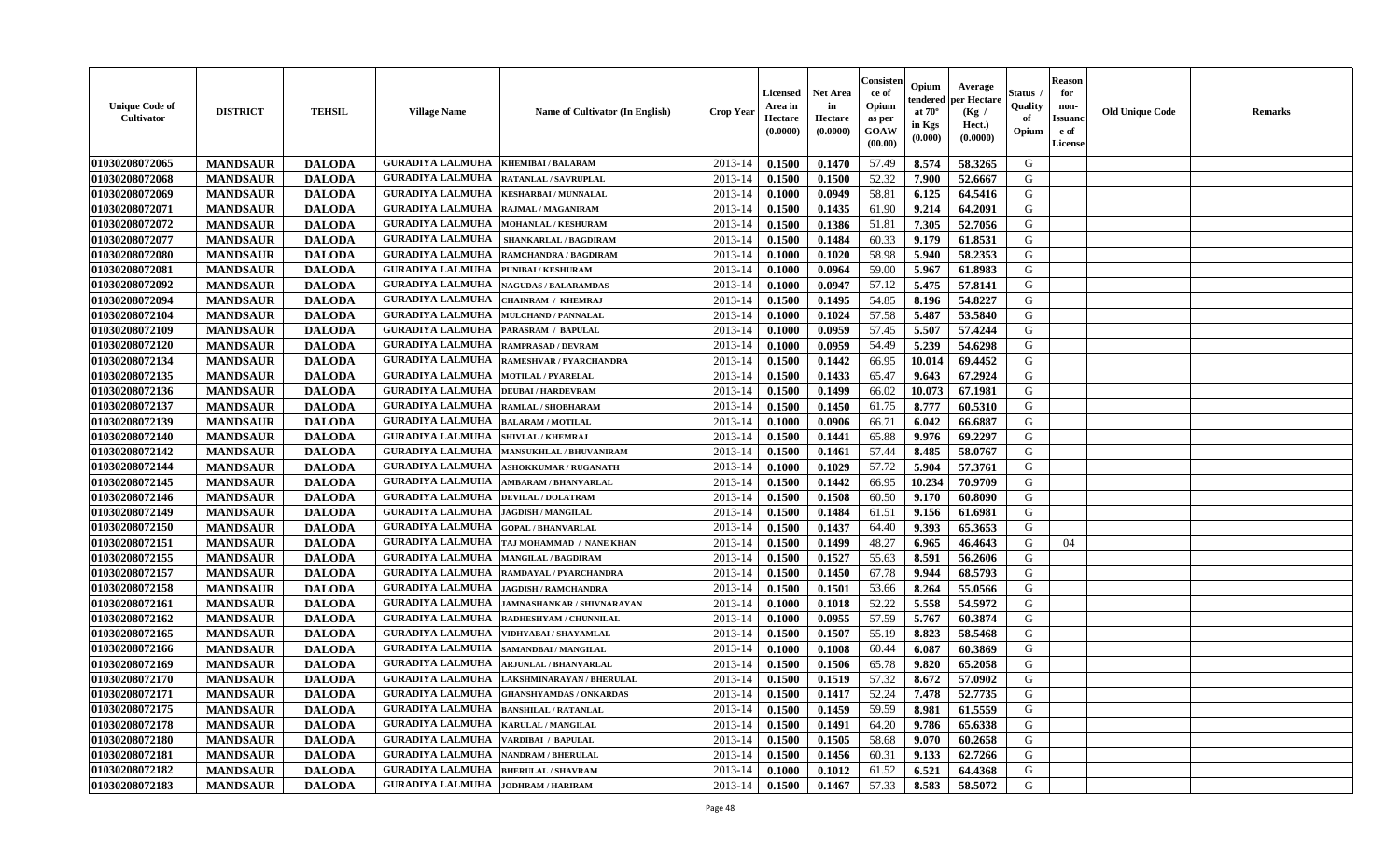| <b>Unique Code of</b><br><b>Cultivator</b> | <b>DISTRICT</b> | <b>TEHSIL</b> | <b>Village Name</b>     | <b>Name of Cultivator (In English)</b> | <b>Crop Year</b> | <b>Licensed</b><br>Area in<br>Hectare<br>(0.0000) | <b>Net Area</b><br>in<br>Hectare<br>(0.0000) | Consisteı<br>ce of<br>Opium<br>as per<br><b>GOAW</b><br>(00.00) | Opium<br>endered<br>at $70^\circ$<br>in Kgs<br>$(\mathbf{0.000})$ | Average<br>per Hectare<br>(Kg /<br>Hect.)<br>(0.0000) | Status<br>Quality<br>of<br>Opium | <b>Reason</b><br>for<br>non-<br>Issuan<br>e of<br><b>License</b> | <b>Old Unique Code</b> | <b>Remarks</b> |
|--------------------------------------------|-----------------|---------------|-------------------------|----------------------------------------|------------------|---------------------------------------------------|----------------------------------------------|-----------------------------------------------------------------|-------------------------------------------------------------------|-------------------------------------------------------|----------------------------------|------------------------------------------------------------------|------------------------|----------------|
| 01030208072185                             | <b>MANDSAUR</b> | <b>DALODA</b> | <b>GURADIYA LALMUHA</b> | <b>MOTILAL / BHANVARLAL</b>            | 2013-14          | 0.1000                                            | 0.0934                                       | 66.33                                                           | 6.415                                                             | 68.6831                                               | G                                |                                                                  |                        |                |
| 01030208072193                             | <b>MANDSAUR</b> | <b>DALODA</b> | <b>GURADIYA LALMUHA</b> | YASHODABAI / HIRALAL                   | 2013-14          | 0.1000                                            | 0.1005                                       | 61.31                                                           | 6.446                                                             | 64.1393                                               | G                                |                                                                  |                        |                |
| 01030208072194                             | <b>MANDSAUR</b> | <b>DALODA</b> | <b>GURADIYA LALMUHA</b> | <b>NANIBAI/BALARAM</b>                 | 2013-14          | 0.1000                                            | 0.0999                                       | 53.64                                                           | 5.379                                                             | 53.8438                                               | G                                |                                                                  |                        |                |
| 01030208072197                             | <b>MANDSAUR</b> | <b>DALODA</b> | <b>GURADIYA LALMUHA</b> | KUSHALIBAI / BHERUSHANKAR              | 2013-14          | 0.1500                                            | 0.1455                                       | 66.47                                                           | 9.781                                                             | 67.2234                                               | G                                |                                                                  |                        |                |
| 01030208072014                             | <b>MANDSAUR</b> | <b>DALODA</b> | <b>GURADIYA LALMUHA</b> | LILABAI / JAWAHARLAL                   | 2013-14          | 0.1500                                            | 0.1468                                       | 59.90                                                           | 8.720                                                             | 59.4005                                               | G                                |                                                                  |                        |                |
| 01030208072027                             | <b>MANDSAUR</b> | <b>DALODA</b> | <b>GURADIYA LALMUHA</b> | <b>NANURAM / SAVA</b>                  | 2013-14          | 0.1500                                            | 0.1496                                       | 53.28                                                           | 7.992                                                             | 53.4225                                               | G                                |                                                                  |                        |                |
| 01030208072037                             | <b>MANDSAUR</b> | <b>DALODA</b> | <b>GURADIYA LALMUHA</b> | <b>UMMEDRAM / SHOBHARAM</b>            | 2013-14          | 0.1500                                            | 0.1464                                       | 60.36                                                           | 8.907                                                             | 60.8402                                               | G                                |                                                                  |                        |                |
| 01030208072098                             | <b>MANDSAUR</b> | <b>DALODA</b> | <b>GURADIYA LALMUHA</b> | RAMESHVAR / NARAYAN                    | 2013-14          | 0.1000                                            | 0.0970                                       | 57.64                                                           | 5.789                                                             | 59.6804                                               | G                                |                                                                  |                        |                |
| 01030208072107                             | <b>MANDSAUR</b> | <b>DALODA</b> | <b>GURADIYA LALMUHA</b> | PARMANAND / PRITHVIRAJ                 | 2013-14          | 0.1000                                            | 0.1040                                       | 62.69                                                           | 6.484                                                             | 62.3462                                               | G                                |                                                                  |                        |                |
| 01030208072200                             | <b>MANDSAUR</b> | <b>DALODA</b> | <b>GURADIYA LALMUHA</b> | NAGESHVAR / NIRBHAYRAM                 | 2013-14          | 0.1500                                            | 0.1525                                       | 66.33                                                           | 9.485                                                             | 62.1967                                               | G                                |                                                                  |                        |                |
| 01030208072201                             | <b>MANDSAUR</b> | <b>DALODA</b> | <b>GURADIYA LALMUHA</b> | LAKSHMINARAYAN / NANIBAI               | 2013-14          | 0.1500                                            | 0.1515                                       | 68.49                                                           | 10.048                                                            | 66.3234                                               | G                                |                                                                  |                        |                |
| 01030208072202                             | <b>MANDSAUR</b> | <b>DALODA</b> | <b>GURADIYA LALMUHA</b> | RUKAMANIBAI / RAMLAL                   | 2013-14          | 0.1500                                            | 0.0690                                       | 62.19                                                           | 4.433                                                             | 64.2464                                               | G                                |                                                                  |                        |                |
| 01030208072064                             | <b>MANDSAUR</b> | <b>DALODA</b> | <b>GURADIYA LALMUHA</b> | KANVARLAL / NANURAM                    | 2013-14          | 0.1500                                            | 0.1533                                       | 61.27                                                           | 9.287                                                             | 60.5806                                               | G                                |                                                                  |                        |                |
| 01030208072060                             | <b>MANDSAUR</b> | <b>DALODA</b> | <b>GURADIYA LALMUHA</b> | <b>GORDHANLAL / BHUWANILAL</b>         | 2013-14          | 0.1500                                            | 0.1517                                       | 63.70                                                           | 9.737                                                             | 64.1859                                               | G                                |                                                                  |                        |                |
| 01030208072206                             | <b>MANDSAUR</b> | <b>DALODA</b> | <b>GURADIYA LALMUHA</b> | <b>SURAJBAI / NANURAM</b>              | 2013-14          | 0.1500                                            | 0.1498                                       | 64.04                                                           | 9.368                                                             | 62.5367                                               | G                                |                                                                  |                        |                |
| 01030208072156                             | <b>MANDSAUR</b> | <b>DALODA</b> | <b>GURADIYA LALMUHA</b> | <b>DHANNIBAI / RAMESHWAR</b>           | 2013-14          | 0.1500                                            | 0.1505                                       | 62.21                                                           | 9.207                                                             | 61.1761                                               | G                                |                                                                  |                        |                |
| 01030208072152                             | <b>MANDSAUR</b> | <b>DALODA</b> | <b>GURADIYA LALMUHA</b> | KANHAIYALAL / BHANVARLAL               | 2013-14          | 0.1500                                            | 0.1467                                       | 57.32                                                           | 8.958                                                             | 61.0634                                               | G                                |                                                                  |                        |                |
| 01030208072203                             | <b>MANDSAUR</b> | <b>DALODA</b> | <b>GURADIYA LALMUHA</b> | <b>JAGDISH / KISHANLAL</b>             | 2013-14          | 0.1500                                            | 0.1407                                       | 55.30                                                           | 8.682                                                             | 61.7058                                               | G                                |                                                                  |                        |                |
| 01030208072207                             | <b>MANDSAUR</b> | <b>DALODA</b> | <b>GURADIYA LALMUHA</b> | RADHESHYAM / NATHULAL                  | 2013-14          | 0.1500                                            | 0.1479                                       | 57.34                                                           | 8.888                                                             | 60.0947                                               | G                                |                                                                  |                        |                |
| 01030208072095                             | <b>MANDSAUR</b> | <b>DALODA</b> | <b>GURADIYA LALMUHA</b> | <b>BHANWERBAI/DEVRAM</b>               | 2013-14          | 0.1500                                            | 0.1514                                       | 58.94                                                           | 8.925                                                             | 58.9498                                               | G                                |                                                                  |                        |                |
| 01030208072018                             | <b>MANDSAUR</b> | <b>DALODA</b> | <b>GURADIYA LALMUHA</b> | <b>RAMESHWER / KHEMRAJ</b>             | 2013-14          | 0.1000                                            | 0.1002                                       | 53.83                                                           | 5.621                                                             | 56.0978                                               | G                                |                                                                  |                        |                |
| 01030208072029                             | <b>MANDSAUR</b> | <b>DALODA</b> | <b>GURADIYA LALMUHA</b> | <b>RADHIBAI / MANGU</b>                | 2013-14          | 0.1000                                            | 0.1040                                       | 52.02                                                           | 5.105                                                             | 49.0865                                               | G                                | 04                                                               |                        |                |
| 01030208072082                             | <b>MANDSAUR</b> | <b>DALODA</b> | <b>GURADIYA LALMUHA</b> | <b>CHUNNILAL / RATANLAL</b>            | 2013-14          | 0.1000                                            | 0.1024                                       | 56.52                                                           | 5.935                                                             | 57.9590                                               | G                                |                                                                  |                        |                |
| 01030208072110                             | <b>MANDSAUR</b> | <b>DALODA</b> | <b>GURADIYA LALMUHA</b> | <b>RAMLAL / BABRU</b>                  | 2013-14          | 0.1000                                            | 0.0977                                       | 49.99                                                           | 5.078                                                             | 51.9754                                               | G                                |                                                                  |                        |                |
| 01030208072141                             | <b>MANDSAUR</b> | <b>DALODA</b> | <b>GURADIYA LALMUHA</b> | RAJU / JAVAHARLAL                      | 2013-14          | 0.1000                                            | 0.0982                                       | 64.61                                                           | 6.553                                                             | 66.7312                                               | G                                |                                                                  |                        |                |
| 01030208072159                             | <b>MANDSAUR</b> | <b>DALODA</b> | <b>GURADIYA LALMUHA</b> | LAKSHMINARAYAN / BHERULAL              | 2013-14          | 0.1000                                            | 0.1037                                       | 53.16                                                           | 5.157                                                             | 49.7300                                               | G                                | 04                                                               |                        |                |
| 01030208072192                             | <b>MANDSAUR</b> | <b>DALODA</b> | <b>GURADIYA LALMUHA</b> | <b>BALARAM / AMRITRAM</b>              | 2013-14          | 0.1000                                            | 0.0964                                       | 65.04                                                           | 6.439                                                             | 66.7946                                               | G                                |                                                                  |                        |                |
| 01030208072090                             | <b>MANDSAUR</b> | <b>DALODA</b> | <b>GURADIYA LALMUHA</b> | <b>BHERULAL / PARASRAM</b>             | 2013-14          | 0.1000                                            | 0.1034                                       | 63.83                                                           | 6.401                                                             | 61.9052                                               | G                                |                                                                  |                        |                |
| 01030208072118                             | <b>MANDSAUR</b> | <b>DALODA</b> | <b>GURADIYA LALMUHA</b> | <b>AMRITRAM / SHAMBHU</b>              | 2013-14          | 0.1000                                            | 0.1047                                       | 50.17                                                           | 4.881                                                             | 46.6189                                               | G                                | 04                                                               |                        |                |
| 01030208072209                             | <b>MANDSAUR</b> | <b>DALODA</b> | <b>GURADIYA LALMUHA</b> | <b>GOPIBAI / BADRILAL ANJANA</b>       | 2013-14          | 0.1000                                            | 0.0999                                       | 56.43                                                           | 5.716                                                             | 57.2172                                               | G                                |                                                                  |                        |                |
| 01030208074001                             | <b>MANDSAUR</b> | <b>DALODA</b> | <b>LALAKHEDA</b>        | <b>SURATRAM / DHANRAJ</b>              | 2013-14          | 0.1500                                            | 0.1425                                       | 57.95                                                           | 7.881                                                             | 55.3053                                               | G                                |                                                                  |                        |                |
| 01030208074004                             | <b>MANDSAUR</b> | <b>DALODA</b> | <b>LALAKHEDA</b>        | DEVILAL / MANGILAL                     | 2013-14          | 0.1000                                            | 0.1031                                       | 58.83                                                           | 5.765                                                             | 55.9166                                               | G                                |                                                                  |                        |                |
| 01030208074002                             | <b>MANDSAUR</b> | <b>DALODA</b> | <b>LALAKHEDA</b>        | <b>BHERULAL / NATHU</b>                | 2013-14          | 0.1000                                            | 0.0994                                       | 51.74                                                           | 5.189                                                             | 52,2032                                               | G                                |                                                                  |                        |                |
| 01030208074008                             | <b>MANDSAUR</b> | <b>DALODA</b> | <b>LALAKHEDA</b>        | <b>BHANWARBAI / SURATRAM</b>           | 2013-14          | 0.1500                                            | 0.1498                                       | 62.30                                                           | 9.541                                                             | 63.6916                                               | G                                |                                                                  |                        |                |
| 01030208074009                             | <b>MANDSAUR</b> | <b>DALODA</b> | <b>LALAKHEDA</b>        | <b>RUGNATH / KANVARLAL</b>             | 2013-14          | 0.1500                                            | 0.0959                                       | 64.23                                                           | 6.267                                                             | 65.3493                                               | G                                |                                                                  |                        |                |
| 01030208074010                             | <b>MANDSAUR</b> | <b>DALODA</b> | <b>LALAKHEDA</b>        | <b>BHAGATRAM / TULSIRAM</b>            | $2013-14$ 0.1500 |                                                   | 0.1480                                       | 55.28                                                           | 7.802                                                             | 52.7162                                               | G                                |                                                                  |                        |                |
| 01030208074017                             | <b>MANDSAUR</b> | <b>DALODA</b> | <b>LALAKHEDA</b>        | KALAWANTIBAI / SHAVRAM                 | 2013-14          | 0.1500                                            | 0.1499                                       | 70.35                                                           | 10.301                                                            | 68.7191                                               | G                                |                                                                  |                        |                |
| 01030208074018                             | <b>MANDSAUR</b> | <b>DALODA</b> | <b>LALAKHEDA</b>        | <b>MAGNIRAM / KESHURAM</b>             | 2013-14          | 0.1500                                            | 0.1510                                       | 67.54                                                           | 9.851                                                             | 65.2384                                               | G                                |                                                                  |                        |                |
| 01030208074023                             | <b>MANDSAUR</b> | <b>DALODA</b> | <b>LALAKHEDA</b>        | KANWARLAL / KESHURAM                   | 2013-14          | 0.1500                                            | 0.1487                                       | 60.76                                                           | 8.836                                                             | 59.4217                                               | G                                |                                                                  |                        |                |
| 01030208074031                             | <b>MANDSAUR</b> | <b>DALODA</b> | <b>LALAKHEDA</b>        | <b>BHUVANIRAM / SHOBHARAM</b>          | 2013-14          | 0.1500                                            | 0.0712                                       | 66.76                                                           | 4.511                                                             | 63.3567                                               | G                                |                                                                  |                        |                |
| 01030208074040                             | <b>MANDSAUR</b> | <b>DALODA</b> | <b>LALAKHEDA</b>        | HAJARILAL / MOTILAL                    | 2013-14          | 0.1000                                            | 0.0999                                       | 62.94                                                           | 6.096                                                             | 61.0210                                               | G                                |                                                                  |                        |                |
| 01030208074041                             | <b>MANDSAUR</b> | <b>DALODA</b> | <b>LALAKHEDA</b>        | <b>CHENRAM / DEVRAM</b>                | 2013-14          | 0.1500                                            | 0.0968                                       | 68.20                                                           | 6.547                                                             | 67.6343                                               | G                                |                                                                  |                        |                |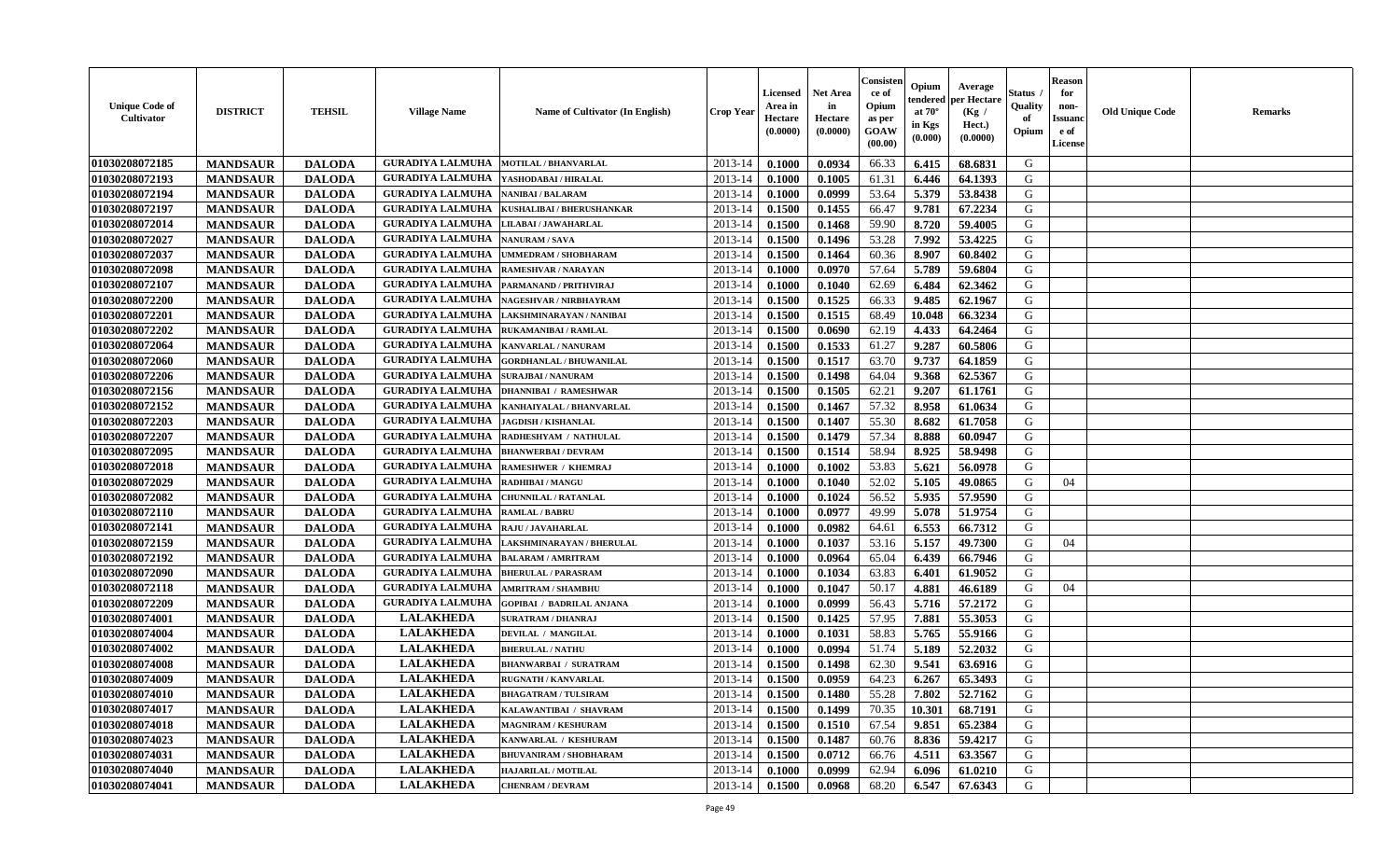| <b>Unique Code of</b><br><b>Cultivator</b> | <b>DISTRICT</b> | <b>TEHSIL</b> | <b>Village Name</b> | Name of Cultivator (In English)      | <b>Crop Year</b> | <b>Licensed</b><br>Area in<br>Hectare<br>(0.0000) | Net Area<br>in<br>Hectare<br>(0.0000) | Consisteı<br>ce of<br>Opium<br>as per<br>GOAW<br>(00.00) | Opium<br>endered<br>at $70^\circ$<br>in Kgs<br>(0.000) | Average<br>per Hectare<br>(Kg /<br>Hect.)<br>(0.0000) | Status<br>Quality<br>of<br>Opium | <b>Reason</b><br>for<br>non-<br><b>Issuand</b><br>e of<br>License | <b>Old Unique Code</b> | Remarks            |
|--------------------------------------------|-----------------|---------------|---------------------|--------------------------------------|------------------|---------------------------------------------------|---------------------------------------|----------------------------------------------------------|--------------------------------------------------------|-------------------------------------------------------|----------------------------------|-------------------------------------------------------------------|------------------------|--------------------|
| 01030208074042                             | <b>MANDSAUR</b> | <b>DALODA</b> | <b>LALAKHEDA</b>    | KALAWATI BAI / PANNALAL              | 2013-14          | 0.1000                                            | 0.1014                                | 54.82                                                    | 5.607                                                  | 55.2959                                               | G                                |                                                                   |                        |                    |
| 01030208074050                             | <b>MANDSAUR</b> | <b>DALODA</b> | <b>LALAKHEDA</b>    | <b>BALMUKAND / RAMLAL</b>            | 2013-14          | 0.1500                                            | 0.1507                                | 67.51                                                    | 10.483                                                 | 69.5620                                               | G                                |                                                                   |                        |                    |
| 01030208074056                             | <b>MANDSAUR</b> | <b>DALODA</b> | <b>LALAKHEDA</b>    | <b>BHANVARBAI/BHERULAL</b>           | 2013-14          | 0.1500                                            | 0.1517                                | 57.59                                                    | 8.639                                                  | 56.9479                                               | G                                |                                                                   |                        |                    |
| 01030208074068                             | <b>MANDSAUR</b> | <b>DALODA</b> | <b>LALAKHEDA</b>    | SAMPATBAI / JAGANNATH                | 2013-14          | 0.1000                                            | 0.0978                                | 61.91                                                    | 5.864                                                  | 59.9591                                               | $\mathbf{I}$                     | 02                                                                |                        |                    |
| 01030208074069                             | <b>MANDSAUR</b> | <b>DALODA</b> | <b>LALAKHEDA</b>    | SHIVNARAYAN / SURATRAM               | 2013-14          | 0.1500                                            | 0.1501                                | 65.79                                                    | 10.150                                                 | 67.6216                                               | G                                |                                                                   |                        |                    |
| 01030208074070                             | <b>MANDSAUR</b> | <b>DALODA</b> | <b>LALAKHEDA</b>    | <b>BHANWARLAL / BHAGWAN</b>          | 2013-14          | 0.1500                                            | 0.1415                                | 58.96                                                    | 7.757                                                  | 54.8198                                               | G                                |                                                                   |                        |                    |
| 01030208074071                             | <b>MANDSAUR</b> | <b>DALODA</b> | <b>LALAKHEDA</b>    | ANESHVARBAI / RAMESHVAR              | 2013-14          | 0.1000                                            | 0.1018                                | 59.55                                                    | 5.725                                                  | 56.2377                                               | G                                |                                                                   |                        |                    |
| 01030208074073                             | <b>MANDSAUR</b> | <b>DALODA</b> | <b>LALAKHEDA</b>    | <b>RAMPRATAP / KARULAL</b>           | 2013-14          | 0.1500                                            | 0.0831                                | 61.85                                                    | 5.469                                                  | 65.8123                                               | G                                |                                                                   |                        |                    |
| 01030208074074                             | <b>MANDSAUR</b> | <b>DALODA</b> | <b>LALAKHEDA</b>    | <b>MULCHANDRA / DEVRAM</b>           | 2013-14          | 0.1500                                            | 0.0997                                | 60.29                                                    | 6.046                                                  | 60.6419                                               | G                                |                                                                   |                        |                    |
| 01030208074078                             | <b>MANDSAUR</b> | <b>DALODA</b> | <b>LALAKHEDA</b>    | <b>RAMKARAN / SURATRAM</b>           | 2013-14          | 0.1000                                            | 0.0978                                | 59.96                                                    | 6.159                                                  | 62.9755                                               | G                                |                                                                   |                        |                    |
| 01030208074082                             | <b>MANDSAUR</b> | <b>DALODA</b> | <b>LALAKHEDA</b>    | <b>CHAMPALAL / AMRATRAM</b>          | 2013-14          | 0.1500                                            | 0.1517                                | 64.21                                                    | 8.164                                                  | 53.8167                                               | G                                |                                                                   |                        | <b>NAME CHANGE</b> |
| 01030208074083                             | <b>MANDSAUR</b> | <b>DALODA</b> | <b>LALAKHEDA</b>    | <b>SHRIRAM / RAMNARAYAN</b>          | 2013-14          | 0.1500                                            | 0.1516                                | 61.51                                                    | 9.156                                                  | 60.3958                                               | G                                |                                                                   |                        |                    |
| 01030208074086                             | <b>MANDSAUR</b> | <b>DALODA</b> | <b>LALAKHEDA</b>    | <b>RAMNIVAS / NATHU</b>              | 2013-14          | 0.1500                                            | 0.1426                                | 57.90                                                    | 9.223                                                  | 64.6774                                               | G                                |                                                                   |                        |                    |
| 01030208074032                             | <b>MANDSAUR</b> | <b>DALODA</b> | <b>LALAKHEDA</b>    | KUSHALBAI / RADHESHYAM               | 2013-14          | 0.1000                                            | 0.0990                                | 57.40                                                    | 5.592                                                  | 56.4848                                               | G                                |                                                                   |                        |                    |
| 01030208074084                             | <b>MANDSAUR</b> | <b>DALODA</b> | <b>LALAKHEDA</b>    | <b>MOHANBAI/MODIRAM</b>              | 2013-14          | 0.1000                                            | 0.1001                                | 60.99                                                    | 6.099                                                  | 60.9291                                               | $\mathbf G$                      |                                                                   |                        |                    |
| 01030208074076                             | <b>MANDSAUR</b> | <b>DALODA</b> | <b>LALAKHEDA</b>    | <b>KAILASH / KARULAL</b>             | 2013-14          | 0.1000                                            | 0.0995                                | 58.50                                                    | 5.850                                                  | 58.7940                                               | G                                |                                                                   |                        |                    |
| 01030208074064                             | <b>MANDSAUR</b> | <b>DALODA</b> | <b>LALAKHEDA</b>    | <b>JANKIDAS / RUPDAS</b>             | 2013-14          | 0.1000                                            | 0.1012                                | 53.51                                                    | 5.190                                                  | 51.2846                                               | G                                |                                                                   |                        |                    |
| 01030208074089                             | <b>MANDSAUR</b> | <b>DALODA</b> | <b>LALAKHEDA</b>    | <b>SAGAR BAI / RATANLAL</b>          | 2013-14          | 0.1000                                            | 0.1000                                | 48.09                                                    | 4.768                                                  | 47.6800                                               | G                                | 04                                                                |                        |                    |
| 01030208075080                             | <b>MANDSAUR</b> | <b>DALODA</b> | <b>MAJESARA</b>     | MOHANLAL / PUNAMCHAND                | 2013-14          | 0.1000                                            | 0.0961                                | 57.45                                                    | 5.671                                                  | 59.0114                                               | G                                |                                                                   |                        |                    |
| 01030208075001                             | <b>MANDSAUR</b> | <b>DALODA</b> | <b>MAJESARA</b>     | TOKENDRASINGH / RAYSINGH             | 2013-14          | 0.1000                                            | 0.1014                                | 63.38                                                    | 6.320                                                  | 62.3274                                               | G                                |                                                                   |                        |                    |
| 01030208075003                             | <b>MANDSAUR</b> | <b>DALODA</b> | <b>MAJESARA</b>     | <b>GOPALSINGH / RAYSINGH</b>         | 2013-14          | 0.1000                                            | 0.1021                                | 52.62                                                    | 5.300                                                  | 51.9099                                               | G                                |                                                                   |                        |                    |
| 01030208075004                             | <b>MANDSAUR</b> | <b>DALODA</b> | <b>MAJESARA</b>     | <b>LILABAI/RAMCHANDRA</b>            | 2013-14          | 0.1000                                            | 0.0990                                | 62.00                                                    | 6.359                                                  | 64.2323                                               | G                                |                                                                   |                        |                    |
| 01030208075005                             | <b>MANDSAUR</b> | <b>DALODA</b> | <b>MAJESARA</b>     | <b>BADRILAL / PUNIRAM</b>            | 2013-14          | 0.1000                                            | 0.1005                                | 51.48                                                    | 4.994                                                  | 49.6915                                               | G                                | 04                                                                |                        |                    |
| 01030208075007                             | <b>MANDSAUR</b> | <b>DALODA</b> | <b>MAJESARA</b>     | SHANKARLAL / RAMSHUKH                | 2013-14          | 0.1000                                            | 0.1000                                | 58.36                                                    | 6.220                                                  | 62.2000                                               | G                                |                                                                   |                        |                    |
| 01030208075010                             | <b>MANDSAUR</b> | <b>DALODA</b> | <b>MAJESARA</b>     | <b>SHANTILAL / RAMNARAYAN</b>        | 2013-14          | 0.1000                                            | 0.1008                                | 50.27                                                    | 5.199                                                  | 51.5774                                               | G                                |                                                                   |                        |                    |
| 01030208075012                             | <b>MANDSAUR</b> | <b>DALODA</b> | <b>MAJESARA</b>     | KANWARLAL / BHANWARLAL               | 2013-14          | 0.1500                                            | 0.1473                                | 62.14                                                    | 9.303                                                  | 63.1568                                               | G                                |                                                                   |                        |                    |
| 01030208075014                             | <b>MANDSAUR</b> | <b>DALODA</b> | <b>MAJESARA</b>     | SOHAN SINGH / BAHADUR SINGH          | 2013-14          | 0.1500                                            | 0.1527                                | 51.38                                                    | 8.103                                                  | 53.0648                                               | G                                |                                                                   |                        |                    |
| 01030208075013                             | <b>MANDSAUR</b> | <b>DALODA</b> | <b>MAJESARA</b>     | KANWARLAL / KISHANLAL                | 2013-14          | 0.1000                                            | 0.1016                                | 54.38                                                    | 5.500                                                  | 54.1339                                               | G                                |                                                                   |                        |                    |
| 01030208075015                             | <b>MANDSAUR</b> | <b>DALODA</b> | <b>MAJESARA</b>     | <b>JARELAL / SHANKARLAL</b>          | 2013-14          | 0.1000                                            | 0.1013                                | 49.45                                                    | 4.924                                                  | 48.6081                                               | G                                | 04                                                                |                        |                    |
| 01030208075016                             | <b>MANDSAUR</b> | <b>DALODA</b> | <b>MAJESARA</b>     | <b>BHANWAR SINGH / SHAMBHU SINGH</b> | 2013-14          | 0.1500                                            | 0.1529                                | 50.63                                                    | 7.667                                                  | 50.1439                                               | G                                | 04                                                                |                        |                    |
| 01030208075017                             | <b>MANDSAUR</b> | <b>DALODA</b> | <b>MAJESARA</b>     | <b>AANNDILAL / GAMERA</b>            | 2013-14          | 0.1000                                            | 0.1017                                | 52.04                                                    | 5.286                                                  | 51.9764                                               | G                                |                                                                   |                        |                    |
| 01030208075019                             | <b>MANDSAUR</b> | <b>DALODA</b> | <b>MAJESARA</b>     | <b>NAGUSINGH / SHAMBHUSINGH</b>      | 2013-14          | 0.1000                                            | 0.0976                                | 51.84                                                    | 4.991                                                  | 51.1373                                               | G                                |                                                                   |                        |                    |
| 01030208075021                             | <b>MANDSAUR</b> | <b>DALODA</b> | <b>MAJESARA</b>     | DALPAT SINGH / LAL SINGH             | 2013-14          | 0.1500                                            | 0.1521                                | 52.91                                                    | 8.224                                                  | 54.0697                                               | G                                |                                                                   |                        |                    |
| 01030208075023                             | <b>MANDSAUR</b> | <b>DALODA</b> | <b>MAJESARA</b>     | SHANKARLAL / BHAGATRAM               | 2013-14          | 0.1000                                            | 0.1022                                | 59.40                                                    | 6.195                                                  | 60.6164                                               | G                                |                                                                   |                        |                    |
| 01030208075031                             | <b>MANDSAUR</b> | <b>DALODA</b> | <b>MAJESARA</b>     | <b>CHAMERLAL / MANGILAL</b>          | 2013-14          | 0.1000                                            | 0.1022                                | 62.98                                                    | 6.397                                                  | 62.5930                                               | G                                |                                                                   |                        |                    |
| 01030208075032                             | <b>MANDSAUR</b> | <b>DALODA</b> | <b>MAJESARA</b>     | <b>JARESINGH / NATHESINGH</b>        | 2013-14          | 0.1500                                            | 0.1026                                | 52.24                                                    | 5.463                                                  | 53.2456                                               | G                                |                                                                   |                        |                    |
| 01030208075035                             | <b>MANDSAUR</b> | <b>DALODA</b> | <b>MAJESARA</b>     | <b>RAMVILAS / RAJARAM</b>            | 2013-14          | 0.1000                                            | 0.1003                                | 71.81                                                    | 7.581                                                  | 75.5833                                               | G                                |                                                                   |                        |                    |
| 01030208075036                             | <b>MANDSAUR</b> | <b>DALODA</b> | <b>MAJESARA</b>     | NATHIBAI / BHANVARLAL                | 2013-14          | 0.1000                                            | 0.1020                                | 59.79                                                    | 5.988                                                  | 58.7059                                               | G                                |                                                                   |                        |                    |
| 01030208075037                             | <b>MANDSAUR</b> | <b>DALODA</b> | <b>MAJESARA</b>     | PARSADIBAI / RATANLAL                | 2013-14          | 0.1000                                            | 0.1041                                | 58.46                                                    | 6.163                                                  | 59.2027                                               | G                                |                                                                   |                        |                    |
| 01030208075040                             | <b>MANDSAUR</b> | <b>DALODA</b> | <b>MAJESARA</b>     | <b>BALU / UMMEDRAM</b>               | 2013-14          | 0.1000                                            | 0.1027                                | 56.58                                                    | 6.119                                                  | 59.5813                                               | ${\bf G}$                        |                                                                   |                        |                    |
| 01030208075043                             | <b>MANDSAUR</b> | <b>DALODA</b> | <b>MAJESARA</b>     | <b>DASHRATH / DEVA DAROGA</b>        | 2013-14          | 0.1000                                            | 0.0990                                | 53.43                                                    | 5.625                                                  | 56.8182                                               | G                                |                                                                   |                        |                    |
| 01030208075046                             | <b>MANDSAUR</b> | <b>DALODA</b> | <b>MAJESARA</b>     | PARWATIBAI / LALA                    | 2013-14          | 0.1000                                            | 0.0971                                | 48.73                                                    | 2.437                                                  | 25.0978                                               | G                                | 04                                                                |                        |                    |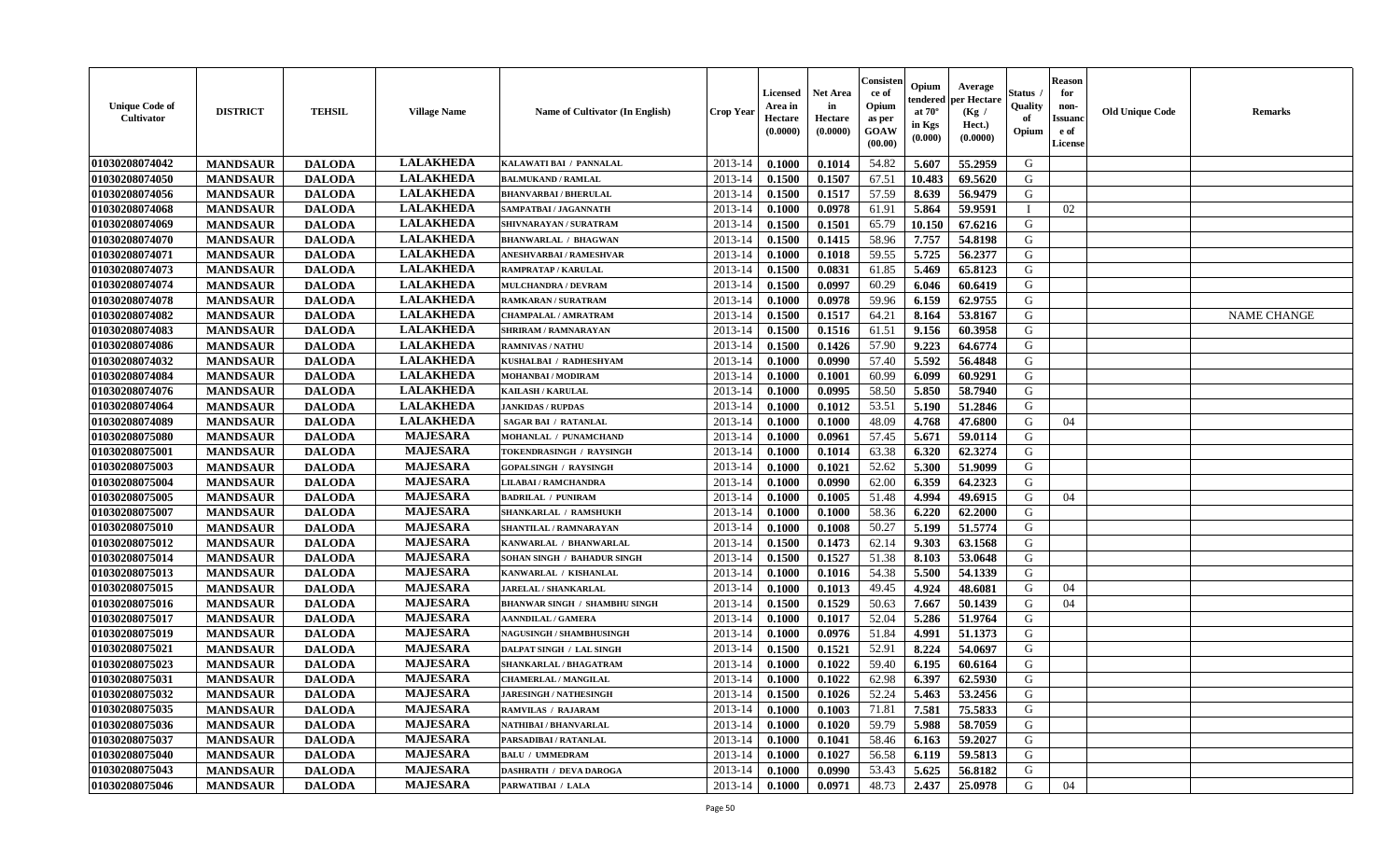| <b>Unique Code of</b><br>Cultivator | <b>DISTRICT</b> | <b>TEHSIL</b> | <b>Village Name</b> | Name of Cultivator (In English)          | <b>Crop Year</b> | Licensed<br>Area in<br>Hectare<br>(0.0000) | Net Area<br>in<br>Hectare<br>(0.0000) | Consisten<br>ce of<br>Opium<br>as per<br><b>GOAW</b><br>(00.00) | Opium<br>endered<br>at $70^\circ$<br>in Kgs<br>(0.000) | Average<br>per Hectare<br>(Kg /<br>Hect.)<br>(0.0000) | Status<br>Quality<br>of<br>Opium | <b>Reason</b><br>for<br>non-<br><b>Issuanc</b><br>e of<br>License | <b>Old Unique Code</b> | <b>Remarks</b> |
|-------------------------------------|-----------------|---------------|---------------------|------------------------------------------|------------------|--------------------------------------------|---------------------------------------|-----------------------------------------------------------------|--------------------------------------------------------|-------------------------------------------------------|----------------------------------|-------------------------------------------------------------------|------------------------|----------------|
| 01030208075047                      | <b>MANDSAUR</b> | <b>DALODA</b> | <b>MAJESARA</b>     | <b>VILAMKUNWAR / JARE SINGH</b>          | 2013-14          | 0.1000                                     | 0.1006                                | 56.17                                                           | 5.802                                                  | 57.6740                                               | G                                |                                                                   |                        |                |
| 01030208075048                      | <b>MANDSAUR</b> | <b>DALODA</b> | <b>MAJESARA</b>     | RAMNARAYAN / PUNIRAM                     | $2013 - 14$      | 0.1500                                     | 0.1480                                | 57.75                                                           | 8.687                                                  | 58.6959                                               | G                                |                                                                   |                        |                |
| 01030208075049                      | <b>MANDSAUR</b> | <b>DALODA</b> | <b>MAJESARA</b>     | ANANT KUNVAR / VIKRAMSINGH               | 2013-14          | 0.1000                                     | 0.1024                                | 43.99                                                           | 2.212                                                  | 21.6016                                               | G                                | 04                                                                |                        |                |
| 01030208075050                      | <b>MANDSAUR</b> | <b>DALODA</b> | <b>MAJESARA</b>     | RAMDAYAL / KESHURAM                      | 2013-14          | 0.1500                                     | 0.1243                                | 58.23                                                           | 7.786                                                  | 62.6388                                               | G                                |                                                                   |                        |                |
| 01030208075051                      | <b>MANDSAUR</b> | <b>DALODA</b> | <b>MAJESARA</b>     | NANDRAM / BHAGIRATH                      | 2013-14          | 0.1000                                     | 0.0976                                | 49.41                                                           | 4.743                                                  | 48.5963                                               | G                                | 04                                                                |                        |                |
| 01030208075055                      | <b>MANDSAUR</b> | <b>DALODA</b> | <b>MAJESARA</b>     | DEVILAL / KANWARLAL                      | 2013-14          | 0.1500                                     | 0.1079                                | 63.98                                                           | 7.029                                                  | 65.1437                                               | G                                |                                                                   |                        |                |
| 01030208075057                      | <b>MANDSAUR</b> | <b>DALODA</b> | <b>MAJESARA</b>     | RAMESHDAS / BHAGWANDAS                   | $2013 - 14$      | 0.1000                                     | 0.1018                                | 48.24                                                           | 4.907                                                  | 48.2024                                               | G                                | 04                                                                |                        |                |
| 01030208075058                      | <b>MANDSAUR</b> | <b>DALODA</b> | <b>MAJESARA</b>     | <b>DHAPUBAI/NANDA</b>                    | 2013-14          | 0.1500                                     | 0.0943                                | 50.31                                                           | 4.779                                                  | 50.6787                                               | G                                | 04                                                                |                        |                |
| 01030208075060                      | <b>MANDSAUR</b> | <b>DALODA</b> | <b>MAJESARA</b>     | HASIBAI / CHAINRAM                       | 2013-14          | 0.1500                                     | 0.1525                                | 48.31                                                           | 7.288                                                  | 47.7902                                               | G                                | 04                                                                |                        |                |
| 01030208075063                      | <b>MANDSAUR</b> | <b>DALODA</b> | <b>MAJESARA</b>     | PREMSINGH / BAHADURSINGH                 | 2013-14          | 0.1000                                     | 0.1033                                | 58.74                                                           | 6.042                                                  | 58.4898                                               | G                                |                                                                   |                        |                |
| 01030208075065                      | <b>MANDSAUR</b> | <b>DALODA</b> | <b>MAJESARA</b>     | AYODHYABAI / RADHESHYAM                  | 2013-14          | 0.1500                                     | 0.1532                                | 61.88                                                           | 9.423                                                  | 61.5078                                               | G                                |                                                                   |                        |                |
| 01030208075075                      | <b>MANDSAUR</b> | <b>DALODA</b> | <b>MAJESARA</b>     | <b>CHAMANLAL / RATANLAL</b>              | $2013 - 14$      | 0.1500                                     | 0.1431                                | 49.63                                                           | 7.629                                                  | 53.3124                                               | G                                |                                                                   |                        |                |
| 01030208075081                      | <b>MANDSAUR</b> | <b>DALODA</b> | <b>MAJESARA</b>     | BHUPENDRA SINGH / MOTYA KUNWAR           | $2013 - 14$      | 0.1000                                     | 0.0998                                | 55.87                                                           | 5.675                                                  | 56.8637                                               | G                                |                                                                   |                        |                |
| 01030208075084                      | <b>MANDSAUR</b> | <b>DALODA</b> | <b>MAJESARA</b>     | <b>MANSINGH / BHAGVANSINGH</b>           | 2013-14          | 0.1000                                     | 0.1019                                | 50.54                                                           | 5.054                                                  | 49.5976                                               | G                                | 04                                                                |                        |                |
| 01030208075087                      | <b>MANDSAUR</b> | <b>DALODA</b> | <b>MAJESARA</b>     | <b>BHANWAR SINGH / PREM SINGH</b>        | 2013-14          | 0.1000                                     | 0.1017                                | 58.88                                                           | 5.728                                                  | 56.3225                                               | G                                |                                                                   |                        |                |
| 01030208075089                      | <b>MANDSAUR</b> | <b>DALODA</b> | <b>MAJESARA</b>     | LALSINGH / KHUMANSINGH                   | 2013-14          | 0.1000                                     | 0.1022                                | 53.41                                                           | 5.516                                                  | 53.9726                                               | G                                |                                                                   |                        |                |
| 01030208075090                      | <b>MANDSAUR</b> | <b>DALODA</b> | <b>MAJESARA</b>     | <b>PREMSINGH / JARESINGH</b>             | 2013-14          | 0.1000                                     | 0.1012                                | 42.80                                                           | 4.506                                                  | 44,5257                                               | G                                | 04                                                                |                        |                |
| 01030208075093                      | <b>MANDSAUR</b> | <b>DALODA</b> | <b>MAJESARA</b>     | <b>CHUNILAL / BHAGIRATH</b>              | $2013 - 14$      | 0.1000                                     | 0.1018                                | 53.98                                                           | 5.591                                                  | 54.9214                                               | G                                |                                                                   |                        |                |
| 01030208075009                      | <b>MANDSAUR</b> | <b>DALODA</b> | <b>MAJESARA</b>     | JAGDISH / RAMNARAYAN                     | $2013 - 14$      | 0.1000                                     | 0.1008                                | 51.60                                                           | 5.167                                                  | 51.2599                                               | ${\bf G}$                        |                                                                   |                        |                |
| 01030208075042                      | <b>MANDSAUR</b> | <b>DALODA</b> | <b>MAJESARA</b>     | <b>BHAGATRAM / GAMERLAL</b>              | 2013-14          | 0.1500                                     | 0.1501                                | 55.95                                                           | 8.408                                                  | 56.0160                                               | G                                |                                                                   |                        |                |
| 01030208075072                      | <b>MANDSAUR</b> | <b>DALODA</b> | <b>MAJESARA</b>     | PREMKUNVAR / BHERUSINGH                  | 2013-14          | 0.1000                                     | 0.1003                                | 54.59                                                           | 5.631                                                  | 56.1416                                               | G                                |                                                                   |                        |                |
| 01030208075082                      | <b>MANDSAUR</b> | <b>DALODA</b> | <b>MAJESARA</b>     | <b>VIRENDRSINGH / RAGHUVIRSINGH</b>      | 2013-14          | 0.1000                                     | 0.1004                                | 57.74                                                           | 5.642                                                  | 56.1952                                               | G                                |                                                                   |                        |                |
| 01030208075085                      | <b>MANDSAUR</b> | <b>DALODA</b> | <b>MAJESARA</b>     | <b>RAMESHVAR / BALMUKAND</b>             | 2013-14          | 0.1000                                     | 0.1025                                | 58.54                                                           | 5.461                                                  | 53.2780                                               | G                                |                                                                   |                        |                |
| 01030208075076                      | <b>MANDSAUR</b> | <b>DALODA</b> | <b>MAJESARA</b>     | <b>BALARAM / GANESHRAM</b>               | $2013 - 14$      | 0.1000                                     | 0.1024                                | 50.24                                                           | 5.311                                                  | 51.8652                                               | G                                |                                                                   |                        |                |
| 01030208075011                      | <b>MANDSAUR</b> | <b>DALODA</b> | <b>MAJESARA</b>     | <b>MANKUNWAR BAI/ATMARAM</b>             | 2013-14          | 0.1500                                     | 0.0509                                | 56.84                                                           | 2.931                                                  | 57.5835                                               | G                                |                                                                   | 01030208057189         |                |
| 01030208076001                      | <b>MANDSAUR</b> | <b>DALODA</b> | <b>NIMBAKHEDI</b>   | <b>PRABHULAL / GULAB</b>                 | $2013 - 14$      | 0.1000                                     | 0.1007                                | 70.92                                                           | 6.839                                                  | 67.9146                                               | G                                |                                                                   |                        |                |
| 01030208076003                      | <b>MANDSAUR</b> | <b>DALODA</b> | <b>NIMBAKHEDI</b>   | <b>BABULAL URF RAMPRASAD/ GULABCHAND</b> | 2013-14          | 0.1500                                     | 0.1528                                | 68.67                                                           | 10.801                                                 | 70.6872                                               | G                                |                                                                   |                        |                |
| 01030208076004                      | <b>MANDSAUR</b> | <b>DALODA</b> | <b>NIMBAKHEDI</b>   | <b>AVANTIBAI / BHUVANILAL</b>            | 2013-14          | 0.1500                                     | 0.1530                                | 61.27                                                           | 9.619                                                  | 62.8693                                               | G                                |                                                                   |                        |                |
| 01030208076006                      | <b>MANDSAUR</b> | <b>DALODA</b> | <b>NIMBAKHEDI</b>   | NARAYANSINGH / BHUVANISINGH              | $2013 - 14$      | 0.1000                                     | 0.1018                                | 60.50                                                           | 6.214                                                  | 61.0413                                               | G                                |                                                                   |                        |                |
| 01030208076011                      | <b>MANDSAUR</b> | <b>DALODA</b> | <b>NIMBAKHEDI</b>   | <b>ABDUL SHAPHI / FATTEKHAN</b>          | $2013 - 14$      | 0.1000                                     | 0.0488                                | 51.16                                                           | 2.514                                                  | 51.5164                                               | G                                |                                                                   |                        |                |
| 01030208076017                      | <b>MANDSAUR</b> | <b>DALODA</b> | <b>NIMBAKHEDI</b>   | RAJ KUNWAR / NATHU SINGH                 | 2013-14          | 0.1000                                     | 0.1002                                | 52.31                                                           | 5.493                                                  | 54.8204                                               | G                                |                                                                   |                        |                |
| 01030208076018                      | <b>MANDSAUR</b> | <b>DALODA</b> | <b>NIMBAKHEDI</b>   | <b>RAMKISHAN / RAMA</b>                  | 2013-14          | 0.1000                                     | 0.1001                                | 49.20                                                           | 5.025                                                  | 50.1998                                               | G                                | 04                                                                |                        |                |
| 01030208076025                      | <b>MANDSAUR</b> | <b>DALODA</b> | <b>NIMBAKHEDI</b>   | <b>RATAN KUNWAR / JUJHAR SINGH</b>       | 2013-14          | 0.1000                                     | 0.1005                                | 61.61                                                           | 6.363                                                  | 63.3134                                               | G                                |                                                                   |                        |                |
| 01030208076027                      | <b>MANDSAUR</b> | <b>DALODA</b> | <b>NIMBAKHEDI</b>   | <b>BHERUSINGH / DATARSINGH</b>           | 2013-14          | 0.1000                                     | 0.1018                                | 55.48                                                           | 5.714                                                  | 56.1297                                               | G                                |                                                                   |                        |                |
| 01030208076029                      | <b>MANDSAUR</b> | <b>DALODA</b> | <b>NIMBAKHEDI</b>   | PANKAJ / MANGILAL                        | 2013-14          | 0.1000                                     | 0.1010                                | 52.47                                                           | 5.667                                                  | 56.1089                                               | G                                |                                                                   |                        |                |
| 01030208076035                      | <b>MANDSAUR</b> | <b>DALODA</b> | <b>NIMBAKHEDI</b>   | NANDIBAI / RAMLAL                        | 2013-14          | 0.1000                                     | 0.1017                                | 42.17                                                           | 3.970                                                  | 39.0364                                               | G                                | 04                                                                |                        |                |
| 01030208076042                      | <b>MANDSAUR</b> | <b>DALODA</b> | <b>NIMBAKHEDI</b>   | <b>SHANTIBAI / BHANVARLAL</b>            | 2013-14          | 0.1000                                     | 0.1011                                | 56.26                                                           | 5.787                                                  | 57.2404                                               | G                                |                                                                   |                        |                |
| 01030208076043                      | <b>MANDSAUR</b> | <b>DALODA</b> | <b>NIMBAKHEDI</b>   | KARULAL / GANGARAM                       | 2013-14          | 0.1000                                     | 0.0902                                | 66.18                                                           | 5.597                                                  | 62.0510                                               | G                                |                                                                   |                        |                |
| 01030208076044                      | <b>MANDSAUR</b> | <b>DALODA</b> | <b>NIMBAKHEDI</b>   | <b>DEVILAL / RAMESHVAR</b>               | $2013 - 14$      | 0.1000                                     | 0.1028                                | 68.52                                                           | 6.940                                                  | 67.5097                                               | G                                |                                                                   |                        |                |
| 01030208076020                      | <b>MANDSAUR</b> | <b>DALODA</b> | <b>NIMBAKHEDI</b>   | YASINKHAN / BHUREKHAN                    | $2013 - 14$      | 0.1500                                     | 0.1504                                | 49.06                                                           | 7.261                                                  | 48.2779                                               | G                                | 04                                                                |                        |                |
| 01030208076033                      | <b>MANDSAUR</b> | <b>DALODA</b> | <b>NIMBAKHEDI</b>   | PRAKASH / NAGULAL                        | $2013 - 14$      | 0.1000                                     | 0.1012                                | 52.31                                                           | 5.410                                                  | 53.4585                                               | G                                |                                                                   |                        |                |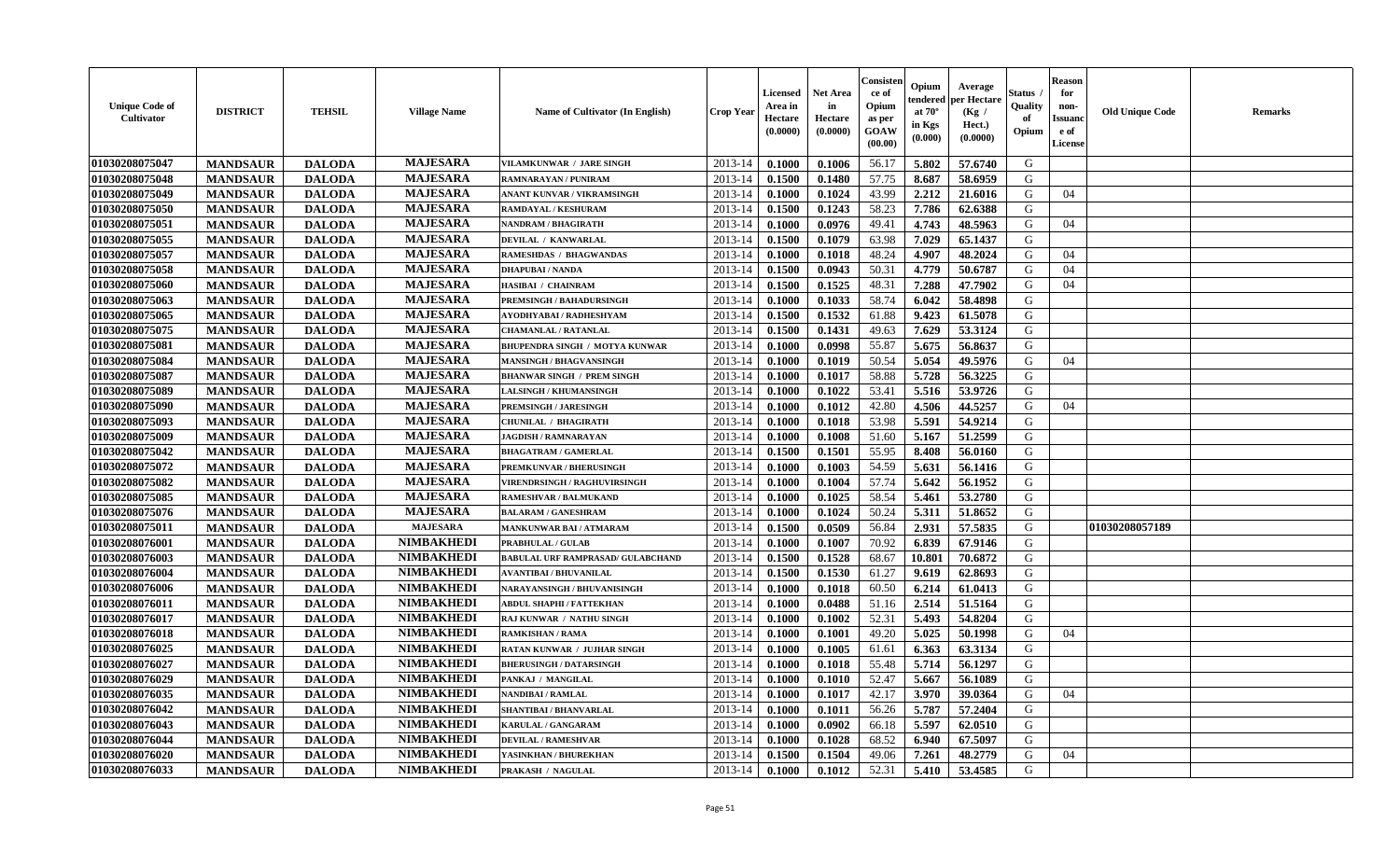| <b>Unique Code of</b><br>Cultivator | <b>DISTRICT</b> | <b>TEHSIL</b> | <b>Village Name</b>    | Name of Cultivator (In English)     | Crop Year | <b>Licensed</b><br>Area in<br>Hectare<br>(0.0000) | Net Area<br>in<br>Hectare<br>(0.0000) | Consisten<br>ce of<br>Opium<br>as per<br>GOAW<br>(00.00) | Opium<br>tendered<br>at $70^\circ$<br>in Kgs<br>(0.000) | Average<br>per Hectare<br>(Kg /<br>Hect.)<br>(0.0000) | Status<br>Quality<br>-of<br>Opium | <b>Reason</b><br>for<br>non-<br>Issuano<br>e of<br><b>License</b> | <b>Old Unique Code</b> | <b>Remarks</b> |
|-------------------------------------|-----------------|---------------|------------------------|-------------------------------------|-----------|---------------------------------------------------|---------------------------------------|----------------------------------------------------------|---------------------------------------------------------|-------------------------------------------------------|-----------------------------------|-------------------------------------------------------------------|------------------------|----------------|
| 01030208079001                      | <b>MANDSAUR</b> | <b>DALODA</b> | <b>PADLIYA LALMUHA</b> | <b>BHAGWATILAL / CHUNILAL</b>       | 2013-14   | 0.1000                                            | 0.0953                                | 63.38                                                    | 6.048                                                   | 63.4627                                               | G                                 |                                                                   |                        |                |
| 01030208079003                      | <b>MANDSAUR</b> | <b>DALODA</b> | <b>PADLIYA LALMUHA</b> | BHANWARBAI / UDAY SINGH             | 2013-14   | 0.1000                                            | 0.1028                                | 49.76                                                    | 5.189                                                   | 50.4767                                               | G                                 | 04                                                                |                        |                |
| 01030208079005                      | <b>MANDSAUR</b> | <b>DALODA</b> | <b>PADLIYA LALMUHA</b> | NANDIBAI / MOTI                     | 2013-14   | 0.1500                                            | 0.1544                                | 60.16                                                    | 9.497                                                   | 61.5091                                               | G                                 |                                                                   |                        |                |
| 01030208079006                      | <b>MANDSAUR</b> | <b>DALODA</b> | PADLIYA LALMUHA        | <b>KARULAL / VAKTIRAM</b>           | 2013-14   | 0.1000                                            | 0.1002                                | 53.77                                                    | 5.508                                                   | 54.9701                                               | G                                 |                                                                   |                        |                |
| 01030208079007                      | <b>MANDSAUR</b> | <b>DALODA</b> | PADLIYA LALMUHA        | <b>BHABHUTLAL / GODA</b>            | 2013-14   | 0.1000                                            | 0.1020                                | 51.81                                                    | 5.003                                                   | 49.0490                                               | G                                 | 04                                                                |                        |                |
| 01030208079010                      | <b>MANDSAUR</b> | <b>DALODA</b> | PADLIYA LALMUHA        | <b>MADANLAL / BADRILAL</b>          | 2013-14   | 0.1000                                            | 0.1024                                | 59.74                                                    | 5.718                                                   | 55.8398                                               | G                                 |                                                                   |                        |                |
| 01030208079013                      | <b>MANDSAUR</b> | <b>DALODA</b> | <b>PADLIYA LALMUHA</b> | <b>ARANSINGH / RAMSINGH</b>         | 2013-14   | 0.1500                                            | 0.1528                                | 57.34                                                    | 8.888                                                   | 58.1675                                               | G                                 |                                                                   |                        |                |
| 01030208079015                      | <b>MANDSAUR</b> | <b>DALODA</b> | PADLIYA LALMUHA        | DEVILAL / RAJARAM                   | 2013-14   | 0.1500                                            | 0.1404                                | 61.81                                                    | 9.784                                                   | 69.6866                                               | G                                 |                                                                   |                        |                |
| 01030208079016                      | <b>MANDSAUR</b> | <b>DALODA</b> | <b>PADLIYA LALMUHA</b> | <b>ANGABAI / TULSIRAM</b>           | 2013-14   | 0.1000                                            | 0.0994                                | 53.36                                                    | 5.283                                                   | 53.1489                                               | G                                 |                                                                   |                        |                |
| 01030208079017                      | <b>MANDSAUR</b> | <b>DALODA</b> | <b>PADLIYA LALMUHA</b> | <b>ABIBAI</b> / SAGU                | 2013-14   | 0.1000                                            | 0.0989                                | 53.91                                                    | 5.191                                                   | 52.4874                                               | G                                 |                                                                   |                        |                |
| 01030208079018                      | <b>MANDSAUR</b> | <b>DALODA</b> | <b>PADLIYA LALMUHA</b> | <b>GITABAI/BHERULAL</b>             | 2013-14   | 0.1000                                            | 0.0977                                | 53.55                                                    | 5.493                                                   | 56.2231                                               | G                                 |                                                                   |                        |                |
| 01030208079020                      | <b>MANDSAUR</b> | <b>DALODA</b> | PADLIYA LALMUHA        | <b>DMPRAKASH / DEVIDAS</b>          | 2013-14   | 0.1500                                            | 0.1469                                | 54.73                                                    | 8.522                                                   | 58.0123                                               | G                                 |                                                                   |                        |                |
| 01030208079021                      | <b>MANDSAUR</b> | <b>DALODA</b> | PADLIYA LALMUHA        | <b>GITABAI / BALARAM</b>            | 2013-14   | 0.1500                                            | 0.1411                                | 57.25                                                    | 8.015                                                   | 56.8037                                               | G                                 |                                                                   |                        |                |
| 01030208079022                      | <b>MANDSAUR</b> | <b>DALODA</b> | PADLIYA LALMUHA        | ARDIBAI / MANGILAL                  | 2013-14   | 0.1500                                            |                                       |                                                          |                                                         | 0.0000                                                | $\mathbf{F}$                      |                                                                   |                        |                |
| 01030208079023                      | <b>MANDSAUR</b> | <b>DALODA</b> | PADLIYA LALMUHA        | <b>HAGANLAL / CHUNILAL</b>          | 2013-14   | 0.1000                                            | 0.0998                                | 63.16                                                    | 5.766                                                   | 57.7756                                               | G                                 |                                                                   |                        |                |
| 01030208079025                      | <b>MANDSAUR</b> | <b>DALODA</b> | <b>PADLIYA LALMUHA</b> | <b>DHAPUBAI / KALU</b>              | 2013-14   | 0.1000                                            | 0.0964                                | 56.07                                                    | 5.303                                                   | 55.0104                                               | G                                 |                                                                   |                        |                |
| 01030208079029                      | <b>MANDSAUR</b> | <b>DALODA</b> | PADLIYA LALMUHA        | <b>JUHARSINGH / NATHUSINGH</b>      | 2013-14   | 0.1000                                            | 0.0961                                | 59.71                                                    | 5.570                                                   | 57.9605                                               | G                                 |                                                                   |                        |                |
| 01030208079031                      | <b>MANDSAUR</b> | <b>DALODA</b> | <b>PADLIYA LALMUHA</b> | <b>NAGUBAI / NAGULAL / GANGABAI</b> | 2013-14   | 0.1500                                            | 0.1476                                | 52.86                                                    | 8.103                                                   | 54.8984                                               | G                                 |                                                                   |                        |                |
| 01030208079032                      | <b>MANDSAUR</b> | <b>DALODA</b> | <b>PADLIYA LALMUHA</b> | <b>MADANLAL / NANDLAL</b>           | 2013-14   | 0.1500                                            | 0.1560                                | 60.48                                                    | 9.271                                                   | 59.4295                                               | G                                 |                                                                   |                        |                |
| 01030208079034                      | <b>MANDSAUR</b> | <b>DALODA</b> | <b>PADLIYA LALMUHA</b> | ASHAKUNVAR / RAMESHVAR              | 2013-14   | 0.1000                                            | 0.1017                                | 64.39                                                    | 6.706                                                   | 65.9390                                               | G                                 |                                                                   |                        |                |
| 01030208079035                      | <b>MANDSAUR</b> | <b>DALODA</b> | PADLIYA LALMUHA        | <b>MANGIBAI / GOTAMLAL</b>          | 2013-14   | 0.1500                                            | 0.1537                                | 64.26                                                    | 9.832                                                   | 63.9688                                               | G                                 |                                                                   |                        |                |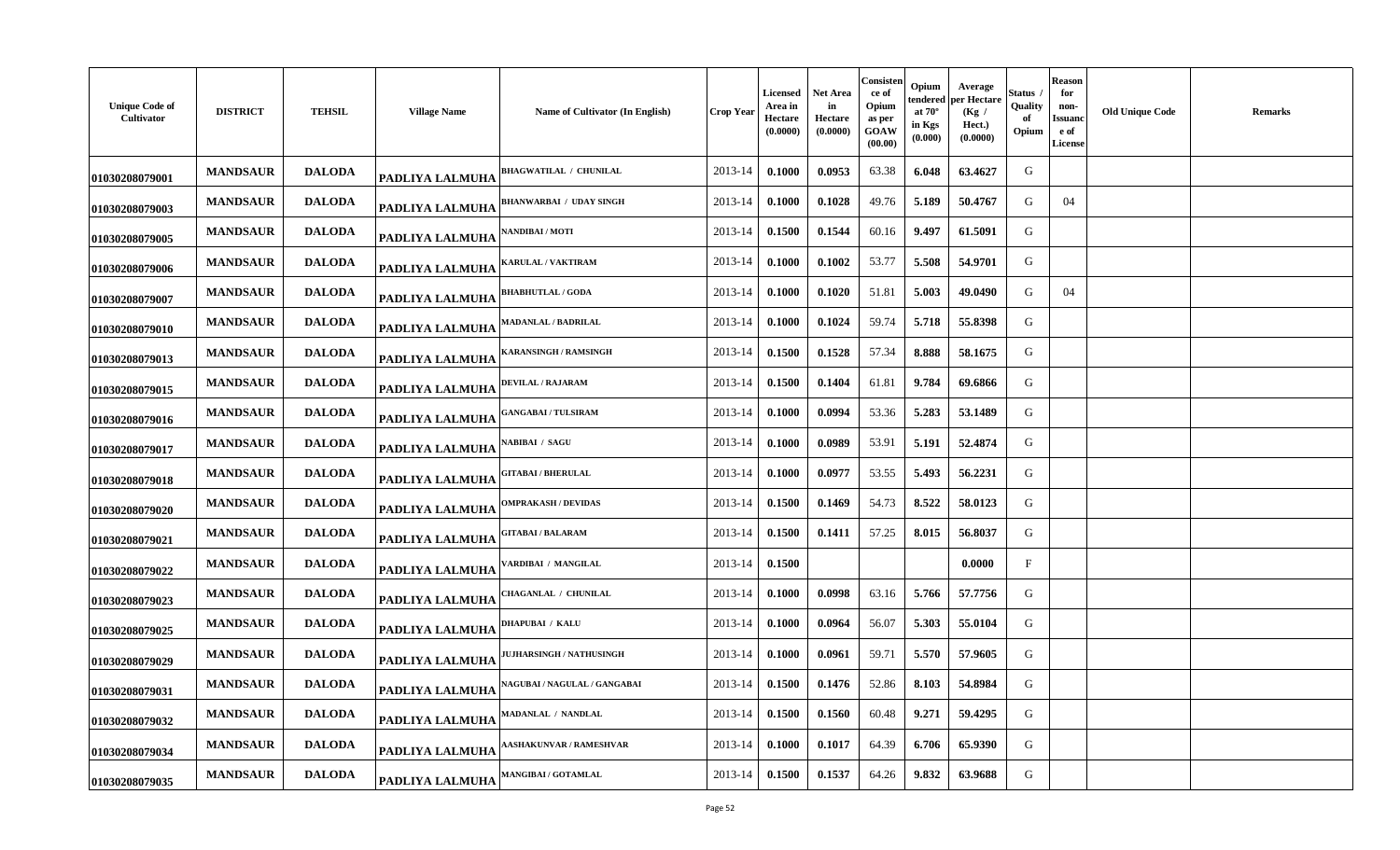| <b>Unique Code of</b><br>Cultivator | <b>DISTRICT</b> | <b>TEHSIL</b> | <b>Village Name</b>    | Name of Cultivator (In English) | <b>Crop Year</b> | Licensed<br>Area in<br>Hectare<br>(0.0000) | <b>Net Area</b><br>in<br>Hectare<br>(0.0000) | Consisten<br>ce of<br>Opium<br>as per<br>GOAW<br>(00.00) | Opium<br>tendered<br>at $70^\circ$<br>in Kgs<br>(0.000) | Average<br>per Hectare<br>(Kg /<br>Hect.)<br>(0.0000) | Status<br>Quality<br>of<br>Opium | <b>Reason</b><br>for<br>non-<br>Issuanc<br>e of<br><b>License</b> | <b>Old Unique Code</b> | <b>Remarks</b> |
|-------------------------------------|-----------------|---------------|------------------------|---------------------------------|------------------|--------------------------------------------|----------------------------------------------|----------------------------------------------------------|---------------------------------------------------------|-------------------------------------------------------|----------------------------------|-------------------------------------------------------------------|------------------------|----------------|
| 01030208079041                      | <b>MANDSAUR</b> | <b>DALODA</b> | <b>PADLIYA LALMUHA</b> | ARULAL / LACHIRAM               | 2013-14          | 0.1000                                     | 0.1017                                       | 67.75                                                    | 6.175                                                   | 60.7178                                               | G                                |                                                                   |                        |                |
| 01030208079049                      | <b>MANDSAUR</b> | <b>DALODA</b> | <b>PADLIYA LALMUHA</b> | RUKMANIBAI / DHANA              | 2013-14          | 0.1000                                     | 0.0960                                       | 51.51                                                    | 4.952                                                   | 51.5833                                               | G                                |                                                                   |                        |                |
| 01030208079052                      | <b>MANDSAUR</b> | <b>DALODA</b> | PADLIYA LALMUHA        | <b>RUKMANBAI / DEVRAM</b>       | 2013-14          | 0.1500                                     | 0.1474                                       | 51.99                                                    | 7.962                                                   | 54.0163                                               | G                                |                                                                   |                        |                |
| 01030208079055                      | <b>MANDSAUR</b> | <b>DALODA</b> | PADLIYA LALMUHA        | PUNAM SINGH / LAXMAN SINGH      | 2013-14          | 0.1500                                     | 0.1475                                       | 63.62                                                    | 9.461                                                   | 64.1424                                               | G                                |                                                                   |                        |                |
| 01030208079057                      | <b>MANDSAUR</b> | <b>DALODA</b> | PADLIYA LALMUHA        | <b>ANWARLAL / BAJERAM</b>       | 2013-14          | 0.1000                                     | 0.1023                                       | 48.30                                                    | 5.003                                                   | 48.9052                                               | G                                | 04                                                                |                        |                |
| 01030208079058                      | <b>MANDSAUR</b> | <b>DALODA</b> | <b>PADLIYA LALMUHA</b> | HEMKUNWAR / LAXMAN SINGH        | 2013-14          | 0.1000                                     | 0.0982                                       | 55.21                                                    | 5.584                                                   | 56.8635                                               | G                                |                                                                   |                        |                |
| 01030208079061                      | <b>MANDSAUR</b> | <b>DALODA</b> | PADLIYA LALMUHA        | <b>AMAL SINGH / AMAR SINGH</b>  | 2013-14          | 0.1000                                     | 0.0982                                       | 51.05                                                    | 4.872                                                   | 49.6130                                               | G                                | 04                                                                |                        |                |
| 01030208079065                      | <b>MANDSAUR</b> | <b>DALODA</b> | PADLIYA LALMUHA        | <b>KASTURIBAI / GANGARAM</b>    | 2013-14          | 0.1000                                     | 0.0977                                       | 49.21                                                    | 4.984                                                   | 51.0133                                               | G                                |                                                                   |                        |                |
| 01030208079067                      | <b>MANDSAUR</b> | <b>DALODA</b> | PADLIYA LALMUHA        | <b>(ANCHANBAI / LABHCHANDRA</b> | 2013-14          | 0.1000                                     | 0.0980                                       | 51.58                                                    | 5.047                                                   | 51.5000                                               | G                                |                                                                   |                        |                |
| 01030208079071                      | <b>MANDSAUR</b> | <b>DALODA</b> | <b>PADLIYA LALMUHA</b> | <b>BHERULAL / RAMLAL</b>        | 2013-14          | 0.1000                                     | 0.0951                                       | 55.99                                                    | 5.431                                                   | 57.1083                                               | G                                |                                                                   |                        |                |
| 01030208079073                      | <b>MANDSAUR</b> | <b>DALODA</b> | PADLIYA LALMUHA        | SUNDARBAI / RATANLAL            | 2013-14          | 0.1000                                     | 0.1010                                       | 49.13                                                    | 4.815                                                   | 47.6733                                               | G                                | 04                                                                |                        |                |
| 01030208079081                      | <b>MANDSAUR</b> | <b>DALODA</b> | PADLIYA LALMUHA        | <b>GOVINDRAM / VAKTA</b>        | 2013-14          | 0.1000                                     | 0.0968                                       | 47.19                                                    | 3.061                                                   | 31.6219                                               | G                                | 04                                                                |                        |                |
| 01030208079082                      | <b>MANDSAUR</b> | <b>DALODA</b> | PADLIYA LALMUHA        | RAJIBAI / KHEMRAJ               | 2013-14          | 0.1000                                     | 0.1026                                       | 56.47                                                    | 5.865                                                   | 57.1637                                               | G                                |                                                                   |                        |                |
| 01030208079085                      | <b>MANDSAUR</b> | <b>DALODA</b> | PADLIYA LALMUHA        | AXMINARAYAN / BHAGWANDAS        | 2013-14          | 0.1000                                     | 0.0973                                       | 51.80                                                    | 5.039                                                   | 51.7883                                               | G                                |                                                                   |                        |                |
| 01030208079088                      | <b>MANDSAUR</b> | <b>DALODA</b> | <b>PADLIYA LALMUHA</b> | KANWARLAL / MANGILAL            | 2013-14          | 0.1000                                     | 0.1011                                       | 52.30                                                    | 4.991                                                   | 49.3670                                               | G                                | 04                                                                |                        |                |
| 01030208079099                      | <b>MANDSAUR</b> | <b>DALODA</b> | PADLIYA LALMUHA        | DALU / ONKARLAL                 | 2013-14          | 0.1000                                     | 0.0990                                       | 56.74                                                    | 6.047                                                   | 61.0808                                               | G                                |                                                                   |                        |                |
| 01030208079101                      | <b>MANDSAUR</b> | <b>DALODA</b> | PADLIYA LALMUHA        | <b>NAWALRAM / ONKARLAL</b>      | 2013-14          | 0.1500                                     | 0.1471                                       | 58.75                                                    | 9.257                                                   | 62.9300                                               | Т                                | 02                                                                |                        |                |
| 01030208079103                      | <b>MANDSAUR</b> | <b>DALODA</b> | PADLIYA LALMUHA        | <b>BHURIBAI / VARDICHANDRA</b>  | 2013-14          | 0.1500                                     | 0.1463                                       | 62.44                                                    | 9.509                                                   | 64.9966                                               | G                                |                                                                   |                        |                |
| 01030208079104                      | <b>MANDSAUR</b> | <b>DALODA</b> | PADLIYA LALMUHA        | BRAJKUNWAR / BHANWARSINGH       | 2013-14          | 0.1500                                     | 0.1450                                       | 59.65                                                    | 8.573                                                   | 59.1241                                               | G                                |                                                                   |                        |                |
| 01030208079095                      | <b>MANDSAUR</b> | <b>DALODA</b> | <b>PADLIYA LALMUHA</b> | <b>DEVILAL / NANURAM</b>        | 2013-14          | 0.1000                                     | 0.0996                                       | 51.86                                                    | 5.060                                                   | 50.8032                                               | G                                | 04                                                                |                        |                |
| 01030208079043                      | <b>MANDSAUR</b> | <b>DALODA</b> | <b>PADLIYA LALMUHA</b> | MOHANLAL / KASHIRAM             | 2013-14          | 0.1000                                     | 0.0992                                       | 52.74                                                    | 2.946                                                   | 29.6976                                               | G                                | 04                                                                |                        |                |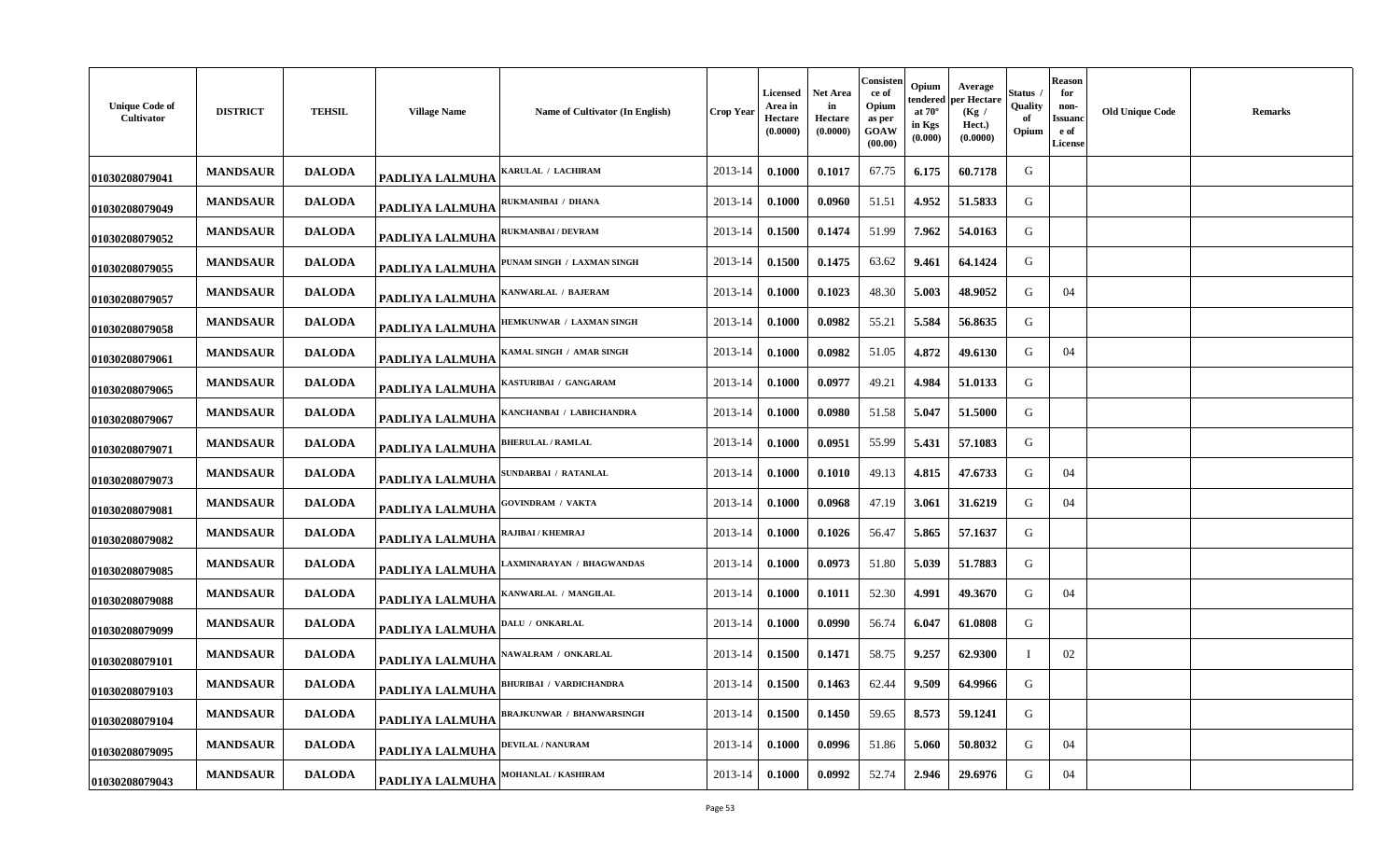| <b>Unique Code of</b><br>Cultivator | <b>DISTRICT</b> | <b>TEHSIL</b> | <b>Village Name</b>    | Name of Cultivator (In English)   | <b>Crop Year</b> | <b>Licensed</b><br>Area in<br>Hectare<br>(0.0000) | <b>Net Area</b><br>in<br>Hectare<br>(0.0000) | Consisten<br>ce of<br>Opium<br>as per<br>GOAW<br>(00.00) | Opium<br>tendered<br>at $70^\circ$<br>in Kgs<br>(0.000) | Average<br>per Hectare<br>(Kg)<br>Hect.)<br>(0.0000) | Status<br>Quality<br>of<br>Opium | <b>Reason</b><br>for<br>non-<br>Issuanc<br>e of<br><b>License</b> | <b>Old Unique Code</b> | <b>Remarks</b>     |
|-------------------------------------|-----------------|---------------|------------------------|-----------------------------------|------------------|---------------------------------------------------|----------------------------------------------|----------------------------------------------------------|---------------------------------------------------------|------------------------------------------------------|----------------------------------|-------------------------------------------------------------------|------------------------|--------------------|
| 01030208079087                      | <b>MANDSAUR</b> | <b>DALODA</b> | <b>PADLIYA LALMUHA</b> | <b>MOHANBAI/BHERULAL</b>          | 2013-14          | 0.1000                                            | 0.1018                                       | 56.91                                                    | 5.480                                                   | 53.8310                                              | G                                |                                                                   |                        |                    |
| 01030208079004                      | <b>MANDSAUR</b> | <b>DALODA</b> | PADLIYA LALMUHA        | <b>AMARSINGH / NIRBHESINGH</b>    | 2013-14          | 0.1000                                            | 0.1014                                       | 49.56                                                    | 5.253                                                   | 51.8047                                              | G                                |                                                                   |                        |                    |
| 01030208079053                      | <b>MANDSAUR</b> | <b>DALODA</b> | <b>PADLIYA LALMUHA</b> | RAMIBAI / CHUNILAL                | 2013-14          | 0.1000                                            | 0.0990                                       | 54.28                                                    | 5.707                                                   | 57.6465                                              | G                                |                                                                   |                        |                    |
| 01030208079077                      | <b>MANDSAUR</b> | <b>DALODA</b> | PADLIYA LALMUHA        | JORAWAR SINGH / UDAY SINGH        | 2013-14          | 0.1500                                            | 0.1473                                       | 57.13                                                    | 8.700                                                   | 59.0631                                              | G                                |                                                                   |                        |                    |
| 01030208079078                      | <b>MANDSAUR</b> | <b>DALODA</b> | <b>PADLIYA LALMUHA</b> | RUPLAL / ONKARLAL                 | 2013-14          | 0.1000                                            | 0.0945                                       | 56.69                                                    | 5.199                                                   | 55.0159                                              | G                                |                                                                   |                        |                    |
| 01030208079100                      | <b>MANDSAUR</b> | <b>DALODA</b> | PADLIYA LALMUHA        | RAMLAL / NANURAM                  | 2013-14          | 0.1000                                            | 0.0977                                       | 57.79                                                    | 5.936                                                   | 60.7574                                              | G                                |                                                                   |                        |                    |
| 01030208079105                      | <b>MANDSAUR</b> | <b>DALODA</b> | PADLIYA LALMUHA        | <b>GANGARAM / NANDRAM</b>         | 2013-14          | 0.1500                                            | 0.1480                                       | 61.60                                                    | 9.390                                                   | 63.4459                                              | G                                |                                                                   |                        |                    |
| 01030208079106                      | <b>MANDSAUR</b> | <b>DALODA</b> | PADLIYA LALMUHA        | <b>SUGANKUNWER / BHUWANISINGH</b> | 2013-14          | 0.1000                                            | 0.0980                                       | 45.22                                                    | 4.567                                                   | 46.6020                                              | G                                | 04                                                                |                        |                    |
| 01030208078004                      | <b>MANDSAUR</b> | <b>DALODA</b> | <b>PATELA</b>          | <b>DEVILAL / BHERULAL</b>         | 2013-14          | 0.1500                                            | 0.1498                                       | 58.67                                                    | 8.239                                                   | 55.0000                                              | G                                |                                                                   |                        |                    |
| 01030208078001                      | <b>MANDSAUR</b> | <b>DALODA</b> | <b>PATELA</b>          | MATHURALAL / TULSIRAM             | 2013-14          | 0.1000                                            | 0.0979                                       | 58.85                                                    | 5.860                                                   | 59.8570                                              | G                                |                                                                   |                        |                    |
| 01030208078002                      | <b>MANDSAUR</b> | <b>DALODA</b> | <b>PATELA</b>          | <b>LAKHMICHAND / RAMRATAN</b>     | 2013-14          | 0.1500                                            | 0.1505                                       | 55.57                                                    | 8.653                                                   | 57.4950                                              | G                                |                                                                   |                        |                    |
| 01030208078003                      | <b>MANDSAUR</b> | <b>DALODA</b> | <b>PATELA</b>          | LILABAI / NAGULAL                 | 2013-14          | 0.1500                                            | 0.1426                                       | 60.58                                                    | 7.953                                                   | 55.7714                                              | G                                |                                                                   |                        |                    |
| 01030208078006                      | <b>MANDSAUR</b> | <b>DALODA</b> | <b>PATELA</b>          | <b>NARAYAN / PARTHA</b>           | 2013-14          | 0.1000                                            | 0.1043                                       | 50.08                                                    | 4.958                                                   | 47.5360                                              | G                                | 04                                                                |                        |                    |
| 01030208078007                      | <b>MANDSAUR</b> | <b>DALODA</b> | <b>PATELA</b>          | KANWARLAL / TULSIRAM              | 2013-14          | 0.1000                                            | 0.1020                                       | 60.35                                                    | 6.061                                                   | 59.4216                                              | G                                |                                                                   |                        |                    |
| 01030208078008                      | <b>MANDSAUR</b> | <b>DALODA</b> | <b>PATELA</b>          | RAMCHADNRA / SAWA                 | 2013-14          | 0.1500                                            | 0.1522                                       | 53.30                                                    | 7.652                                                   | 50.2760                                              | G                                | 04                                                                |                        |                    |
| 01030208078010                      | <b>MANDSAUR</b> | <b>DALODA</b> | <b>PATELA</b>          | <b>GHANSHYAM / LAXMINACHAND</b>   | 2013-14          | 0.1000                                            | 0.0965                                       | 63.61                                                    | 6.288                                                   | 65.1606                                              | G                                |                                                                   |                        |                    |
| 01030208078011                      | <b>MANDSAUR</b> | <b>DALODA</b> | <b>PATELA</b>          | RADHESHYAM / CHAGANLAL            | 2013-14          | 0.1500                                            | 0.1501                                       | 72.53                                                    | 10.206                                                  | 67.9947                                              | G                                |                                                                   |                        |                    |
| 01030208078013                      | <b>MANDSAUR</b> | <b>DALODA</b> | <b>PATELA</b>          | <b>NAGULAL / GULAB</b>            | 2013-14          | 0.1500                                            | 0.1541                                       | 55.89                                                    | 8.711                                                   | 56.5282                                              | G                                |                                                                   |                        |                    |
| 01030208078014                      | <b>MANDSAUR</b> | <b>DALODA</b> | <b>PATELA</b>          | KASTURIBAI / RAMESHWAR            | 2013-14          | 0.1000                                            | 0.1021                                       | 56.71                                                    | 5.549                                                   | 54.3487                                              | G                                |                                                                   |                        |                    |
| 01030208078015                      | <b>MANDSAUR</b> | <b>DALODA</b> | <b>PATELA</b>          | <b>DOLATRAM / DALURAM</b>         | 2013-14          | 0.1000                                            | 0.1005                                       | 56.50                                                    | 5.335                                                   | 53.0846                                              | G                                |                                                                   |                        |                    |
| 01030208078016                      | <b>MANDSAUR</b> | <b>DALODA</b> | <b>PATELA</b>          | <b>GOUTAMLAL / BHERULAL</b>       | 2013-14          | 0.1000                                            | 0.1024                                       | 63.37                                                    | 5.939                                                   | 57.9980                                              | G                                |                                                                   |                        |                    |
| 01030208078017                      | <b>MANDSAUR</b> | <b>DALODA</b> | <b>PATELA</b>          | RAMDAYAL / DEVRAM                 | 2013-14          | 0.1500                                            | 0.1546                                       | 62.42                                                    | 9.309                                                   | 60.2135                                              | G                                |                                                                   |                        |                    |
| 01030208078018                      | <b>MANDSAUR</b> | <b>DALODA</b> | <b>PATELA</b>          | <b>BHAGATRAM / BHANWARLAL</b>     | 2013-14          | 0.1000                                            | 0.1025                                       | 65.93                                                    | 6.932                                                   | 67.6293                                              | G                                |                                                                   |                        | <b>NAME CHANGE</b> |
| 01030208078019                      | <b>MANDSAUR</b> | <b>DALODA</b> | <b>PATELA</b>          | RAMESHWAR / PAYARCHAND            | 2013-14          | 0.1500                                            | 0.1433                                       | 49.03                                                    | 7.432                                                   | 51.8632                                              | G                                |                                                                   |                        |                    |
| 01030208078020                      | <b>MANDSAUR</b> | <b>DALODA</b> | <b>PATELA</b>          | <b>NAGULAL / KACHRU</b>           | 2013-14          | 0.1500                                            | 0.1407                                       | 55.19                                                    | 7.727                                                   | 54.9183                                              | G                                |                                                                   |                        |                    |
| 01030208078021                      | <b>MANDSAUR</b> | <b>DALODA</b> | <b>PATELA</b>          | SITABAI / GANESHRAM               | 2013-14          | 0.1500                                            | 0.1503                                       | 69.02                                                    | 10.028                                                  | 66.7199                                              | G                                |                                                                   |                        |                    |
| 01030208078022                      | <b>MANDSAUR</b> | <b>DALODA</b> | <b>PATELA</b>          | <b>GANGABAI / JAGANATH</b>        | 2013-14          | 0.1000                                            | 0.1024                                       | 64.67                                                    | 6.439                                                   | 62.8809                                              | G                                |                                                                   |                        |                    |
| 01030208078023                      | <b>MANDSAUR</b> | <b>DALODA</b> | <b>PATELA</b>          | KAWERIBAI / RUPRAM                | 2013-14          | 0.1500                                            | 0.1514                                       | 65.37                                                    | 9.096                                                   | 60.0793                                              | G                                |                                                                   |                        |                    |
| 01030208078024                      | <b>MANDSAUR</b> | <b>DALODA</b> | <b>PATELA</b>          | <b>BASANTILAL / NANDRAM</b>       | 2013-14          | 0.1500                                            | 0.1553                                       | 59.38                                                    | 8.822                                                   | 56.8062                                              | G                                |                                                                   |                        |                    |
| 01030208078025                      | <b>MANDSAUR</b> | <b>DALODA</b> | <b>PATELA</b>          | <b>BHERULAL / GULAB KUMAWAT</b>   | 2013-14          | 0.1500                                            | 0.1515                                       | 56.97                                                    | 8.602                                                   | 56.7789                                              | G                                |                                                                   |                        |                    |
| 01030208078026                      | <b>MANDSAUR</b> | <b>DALODA</b> | <b>PATELA</b>          | <b>ONKARLAL / RATANLAL</b>        | 2013-14          | 0.1500                                            | 0.1464                                       | 67.79                                                    | 10.624                                                  | 72.5683                                              | G                                | 08                                                                |                        |                    |
| 01030208078027                      | <b>MANDSAUR</b> | <b>DALODA</b> | <b>PATELA</b>          | DEVILAL / GORDHANLAL              | 2013-14          | 0.1500                                            | 0.1545                                       | 57.34                                                    | 7.921                                                   | 51.2686                                              | G                                |                                                                   |                        |                    |
| 01030208078028                      | <b>MANDSAUR</b> | <b>DALODA</b> | <b>PATELA</b>          | <b>RAMNIWAS / SAVA</b>            | 2013-14          | 0.1500                                            | 0.1483                                       | 58.11                                                    | 8.741                                                   | 58.9413                                              | G                                |                                                                   |                        |                    |
| 01030208078029                      | <b>MANDSAUR</b> | <b>DALODA</b> | <b>PATELA</b>          | <b>BHERULAL / KODAR</b>           | 2013-14          | 0.1000                                            | 0.1020                                       | 59.80                                                    | 5.527                                                   | 54.1863                                              | G                                |                                                                   |                        |                    |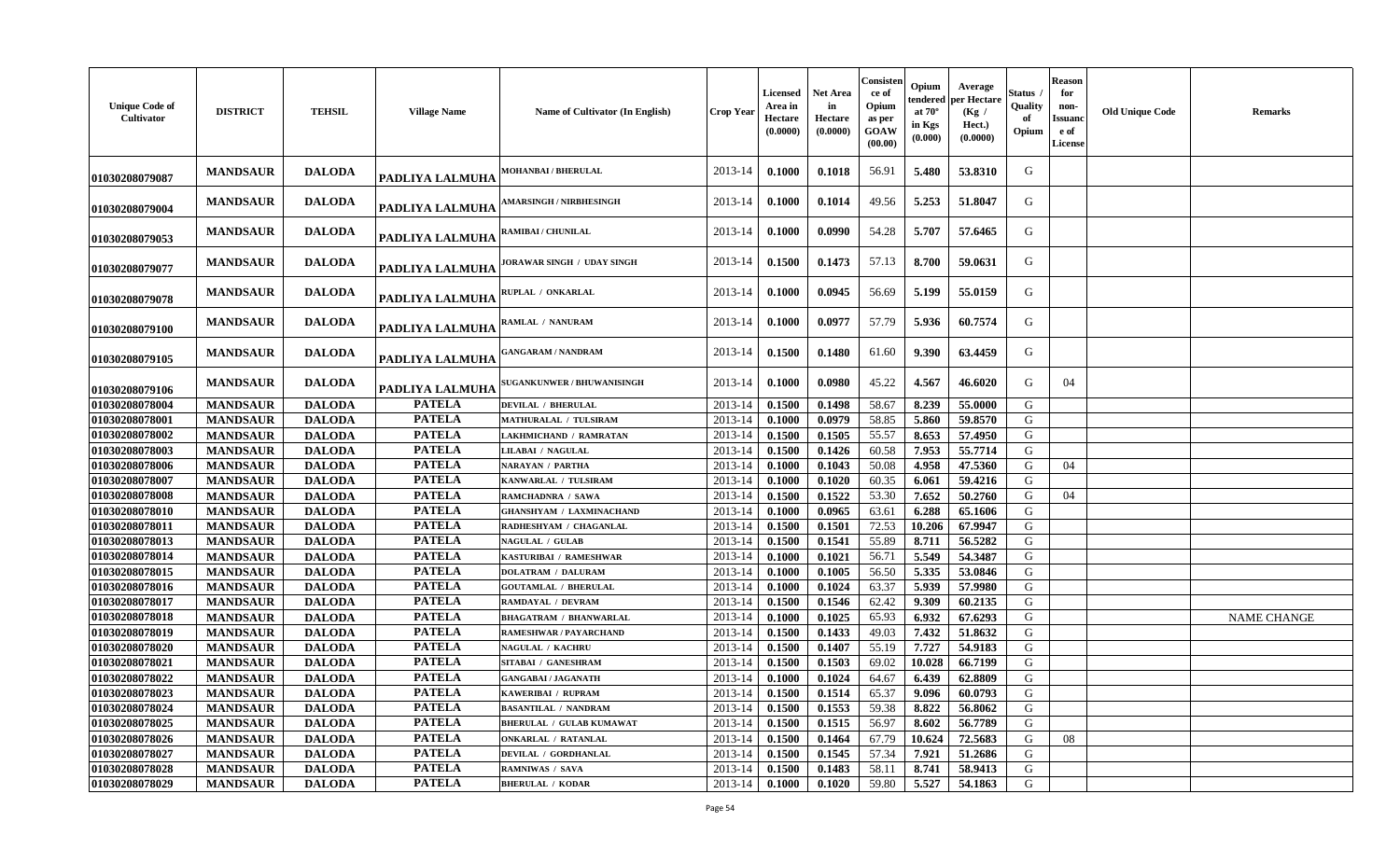| <b>Unique Code of</b><br>Cultivator | <b>DISTRICT</b> | <b>TEHSIL</b> | <b>Village Name</b> | Name of Cultivator (In English) | <b>Crop Year</b> | Licensed<br>Area in<br><b>Hectare</b><br>(0.0000) | <b>Net Area</b><br>in<br>Hectare<br>(0.0000) | Consisten<br>ce of<br>Opium<br>as per<br>GOAW<br>(00.00) | Opium<br>tendered<br>at $70^\circ$<br>in Kgs<br>(0.000) | Average<br>per Hectare<br>(Kg /<br>Hect.)<br>(0.0000) | Status<br>Quality<br>of<br>Opium | <b>Reason</b><br>for<br>non-<br><b>Issuand</b><br>e of<br>License | <b>Old Unique Code</b> | <b>Remarks</b>                 |
|-------------------------------------|-----------------|---------------|---------------------|---------------------------------|------------------|---------------------------------------------------|----------------------------------------------|----------------------------------------------------------|---------------------------------------------------------|-------------------------------------------------------|----------------------------------|-------------------------------------------------------------------|------------------------|--------------------------------|
| 01030208078031                      | <b>MANDSAUR</b> | <b>DALODA</b> | <b>PATELA</b>       | RAMNARAYAN / KESHURAM           | 2013-14          | 0.1000                                            | 0.1033                                       | 63.74                                                    | 5.992                                                   | 58.0058                                               | G                                |                                                                   |                        |                                |
| 01030208078032                      | <b>MANDSAUR</b> | <b>DALODA</b> | <b>PATELA</b>       | <b>DEVRAM / KARULAL</b>         | 2013-14          | 0.1000                                            | 0.1025                                       | 57.33                                                    | 5.627                                                   | 54.8976                                               | G                                |                                                                   |                        |                                |
| 01030208078034                      | <b>MANDSAUR</b> | <b>DALODA</b> | <b>PATELA</b>       | <b>BASANTILAL / KACHRU</b>      | 2013-14          | 0.1500                                            | 0.1442                                       | 61.41                                                    | 8.220                                                   | 57.0042                                               | G                                |                                                                   |                        |                                |
| 01030208078035                      | <b>MANDSAUR</b> | <b>DALODA</b> | <b>PATELA</b>       | PANNALAL / SURATRAM             | 2013-14          | 0.1500                                            | 0.1535                                       | 64.90                                                    | 9.716                                                   | 63.2964                                               | G                                |                                                                   |                        |                                |
| 01030208078036                      | <b>MANDSAUR</b> | <b>DALODA</b> | <b>PATELA</b>       | RAMESHWAR / BHERULAL PATIDAR    | 2013-14          | 0.1500                                            | 0.1462                                       | 69.49                                                    | 10.761                                                  | 73.6047                                               | G                                |                                                                   |                        |                                |
| 01030208078037                      | <b>MANDSAUR</b> | <b>DALODA</b> | <b>PATELA</b>       | <b>GANGABAI/VARDA</b>           | 2013-14          | 0.1000                                            | 0.0994                                       | 60.47                                                    | 5.520                                                   | 55.5332                                               | G                                |                                                                   |                        | <b>NAME CHANGE</b>             |
| 01030208078038                      | <b>MANDSAUR</b> | <b>DALODA</b> | <b>PATELA</b>       | NANDLAL / JAGDISH               | 2013-14          | 0.1500                                            | 0.1505                                       | 54.02                                                    | 8.273                                                   | 54.9701                                               | G                                |                                                                   |                        |                                |
| 01030208078039                      | <b>MANDSAUR</b> | <b>DALODA</b> | <b>PATELA</b>       | RAMESHCHANDRA / PARASRAM        | 2013-14          | 0.1500                                            | 0.1521                                       | 58.86                                                    | 8.610                                                   | 56.6075                                               | G                                |                                                                   |                        |                                |
| 01030208078040                      | <b>MANDSAUR</b> | <b>DALODA</b> | <b>PATELA</b>       | KHUDABAKSH / SULEMAN            | 2013-14          | 0.1500                                            | 0.1562                                       | 58.87                                                    | 8.864                                                   | 56.7478                                               | G                                |                                                                   |                        |                                |
| 01030208078045                      | <b>MANDSAUR</b> | <b>DALODA</b> | <b>PATELA</b>       | HIRALAL / CHAMPALAL             | 2013-14          | 0.1500                                            | 0.1541                                       | 67.10                                                    | 10.132                                                  | 65.7495                                               | G                                |                                                                   |                        |                                |
| 01030208078047                      | <b>MANDSAUR</b> | <b>DALODA</b> | <b>PATELA</b>       | PARWAT SINGH / BASANT SINGH     | 2013-14          | 0.1500                                            | 0.1541                                       | 68.30                                                    | 9.699                                                   | 62.9396                                               | G                                |                                                                   |                        |                                |
| 01030208078050                      | <b>MANDSAUR</b> | <b>DALODA</b> | <b>PATELA</b>       | PANNALAL / SHOBHARAM            | 2013-14          | 0.1500                                            | 0.1510                                       | 64.88                                                    | 9.018                                                   | 59.7219                                               | T                                | 02                                                                |                        |                                |
| 01030208078052                      | <b>MANDSAUR</b> | <b>DALODA</b> | <b>PATELA</b>       | SOHANBAI / NATHULAL             | 2013-14          | 0.1000                                            | 0.0996                                       | 60.54                                                    | 6.028                                                   | 60.5221                                               | G                                |                                                                   |                        |                                |
| 01030208078053                      | <b>MANDSAUR</b> | <b>DALODA</b> | <b>PATELA</b>       | <b>KARULAL / RANCHOD</b>        | 2013-14          | 0.1500                                            | 0.1473                                       | 55.57                                                    | 8.542                                                   | 57.9905                                               | G                                |                                                                   |                        |                                |
| 01030208078055                      | <b>MANDSAUR</b> | <b>DALODA</b> | <b>PATELA</b>       | KHUSHALIRAM / KESARLAL          | 2013-14          | 0.1500                                            | 0.1359                                       | 66.80                                                    | 8.283                                                   | 60.9492                                               | G                                |                                                                   |                        | TRANSFER/RICHALALMUHA<br>J-I   |
| 01030208078056                      | <b>MANDSAUR</b> | <b>DALODA</b> | <b>PATELA</b>       | KISHANLAL / TULSIRAM            | 2013-14          | 0.1000                                            | 0.0995                                       | 64.14                                                    | 6.478                                                   | 65.1055                                               | G                                |                                                                   |                        |                                |
| 01030208078057                      | <b>MANDSAUR</b> | <b>DALODA</b> | <b>PATELA</b>       | MOTILAL / SHANKARLAL            | 2013-14          | 0.1500                                            | 0.1516                                       | 63.18                                                    | 9.152                                                   | 60.3694                                               | G                                |                                                                   |                        |                                |
| 01030208078061                      | <b>MANDSAUR</b> | <b>DALODA</b> | <b>PATELA</b>       | NIRBHAYRAM / RAMLAL             | 2013-14          | 0.1000                                            | 0.1020                                       | 53.35                                                    | 5.510                                                   | 54.0196                                               | G                                |                                                                   |                        | <b>NAME CHANGE</b>             |
| 01030208078064                      | <b>MANDSAUR</b> | <b>DALODA</b> | <b>PATELA</b>       | <b>DEUBAI/MAGNIRAM</b>          | 2013-14          | 0.1500                                            | 0.1516                                       | 63.35                                                    | 9.322                                                   | 61.4908                                               | $\mathbf G$                      |                                                                   |                        |                                |
| 01030208078065                      | <b>MANDSAUR</b> | <b>DALODA</b> | <b>PATELA</b>       | RAMCHANDRA / TULSIRAM           | 2013-14          | 0.1000                                            | 0.1040                                       | 60.98                                                    | 6.290                                                   | 60.4808                                               | G                                |                                                                   |                        |                                |
| 01030208078066                      | <b>MANDSAUR</b> | <b>DALODA</b> | <b>PATELA</b>       | CHUNILAL / UMMEDRAM             | 2013-14          | 0.1000                                            | 0.1001                                       | 53.23                                                    | 5.224                                                   | 52.1878                                               | G                                |                                                                   |                        |                                |
| 01030208078068                      | <b>MANDSAUR</b> | <b>DALODA</b> | <b>PATELA</b>       | KACHRIBAI / MATHURALAL          | 2013-14          | 0.1500                                            | 0.1530                                       | 48.64                                                    | 7.018                                                   | 45.8693                                               | G                                | 04                                                                |                        |                                |
| 01030208078070                      | <b>MANDSAUR</b> | <b>DALODA</b> | <b>PATELA</b>       | PUNAMCHAND / NANURAM            | 2013-14          | 0.1500                                            | 0.1457                                       | 57.84                                                    | 8.122                                                   | 55.7447                                               | G                                |                                                                   |                        |                                |
| 01030208078072                      | <b>MANDSAUR</b> | <b>DALODA</b> | <b>PATELA</b>       | RAMCHANDRAA / BAJERAM           | 2013-14          | 0.1500                                            | 0.1552                                       | 57.77                                                    | 8.525                                                   | 54.9291                                               | G                                |                                                                   |                        |                                |
| 01030208078075                      | <b>MANDSAUR</b> | <b>DALODA</b> | <b>PATELA</b>       | TULSIRAM / PARTHA               | 2013-14          | 0.1000                                            | 0.1011                                       | 62.26                                                    | 5.630                                                   | 55.6874                                               | G                                |                                                                   |                        |                                |
| 01030208078078                      | <b>MANDSAUR</b> | <b>DALODA</b> | <b>PATELA</b>       | <b>RUPRAM / KESHURAM</b>        | 2013-14          | 0.1000                                            | 0.1025                                       | 67.78                                                    | 6.633                                                   | 64.7122                                               | G                                |                                                                   |                        |                                |
| 01030208078081                      | <b>MANDSAUR</b> | <b>DALODA</b> | <b>PATELA</b>       | <b>JANIBAI / LALU</b>           | 2013-14          | 0.1000                                            | 0.1004                                       | 59.71                                                    | 6.039                                                   | 60.1494                                               | $\mathbf I$                      | 02                                                                |                        |                                |
| 01030208078083                      | <b>MANDSAUR</b> | <b>DALODA</b> | <b>PATELA</b>       | <b>CHAMPALAL / DALURAM</b>      | 2013-14          | 0.1000                                            | 0.0985                                       | 46.74                                                    | 4.394                                                   | 44.6091                                               | G                                | 04                                                                |                        |                                |
| 01030208078085                      | <b>MANDSAUR</b> | <b>DALODA</b> | <b>PATELA</b>       | <b>RAMESHWAR / SURATRAM</b>     | 2013-14          | 0.1500                                            | 0.1482                                       | 65.02                                                    | 9.474                                                   | 63.9271                                               | G                                |                                                                   |                        |                                |
| 01030208078086                      | <b>MANDSAUR</b> | <b>DALODA</b> | <b>PATELA</b>       | <b>NAGULAL / BABRU</b>          | 2013-14          | 0.1000                                            | 0.1022                                       | 58.34                                                    | 5.751                                                   | 56.2720                                               | G                                |                                                                   |                        |                                |
| 01030208078087                      | <b>MANDSAUR</b> | <b>DALODA</b> | <b>PATELA</b>       | <b>DEVBAI / SAVA</b>            | 2013-14          | 0.1000                                            | 0.1018                                       | 59.03                                                    | 5.970                                                   | 58.6444                                               | $\mathbf G$                      |                                                                   |                        |                                |
| 01030208078088                      | <b>MANDSAUR</b> | <b>DALODA</b> | <b>PATELA</b>       | DEVILAL / MANGILAL CHAMAR       | 2013-14          | 0.1500                                            | 0.1513                                       | 46.72                                                    | 6.741                                                   | 44.5539                                               | G                                | 04                                                                |                        |                                |
| 01030208078089                      | <b>MANDSAUR</b> | <b>DALODA</b> | <b>PATELA</b>       | <b>BASANTILAL / NANDA TELI</b>  | 2013-14          | 0.1500                                            | 0.1475                                       | 57.90                                                    | 8.768                                                   | 59.4441                                               | G                                |                                                                   |                        |                                |
| 01030208078090                      | <b>MANDSAUR</b> | <b>DALODA</b> | <b>PATELA</b>       | <b>BALMUKUND / GOVINDRAM</b>    | 2013-14          | 0.1000                                            | 0.1012                                       | 54.63                                                    | 5.346                                                   | 52.8261                                               | G                                |                                                                   |                        |                                |
| 01030208078091                      | <b>MANDSAUR</b> | <b>DALODA</b> | <b>PATELA</b>       | <b>GORDHANLAL / DEUBAI</b>      | 2013-14          | 0.1500                                            | 0.1501                                       | 62.70                                                    | 9.504                                                   | 63.3178                                               | G                                |                                                                   |                        |                                |
| 01030208078092                      | <b>MANDSAUR</b> | <b>DALODA</b> | <b>PATELA</b>       | <b>GANGABAI / TULSIRAM</b>      | 2013-14          | 0.1500                                            | 0.1506                                       | 59.11                                                    | 8.807                                                   | 58.4794                                               | G                                |                                                                   |                        |                                |
| 01030208078093                      | <b>MANDSAUR</b> | <b>DALODA</b> | <b>PATELA</b>       | RAJ KUNWAR / JAGDISH            | 2013-14          | 0.1500                                            | 0.1450                                       | 56.51                                                    | 8.299                                                   | 57.2345                                               | G                                |                                                                   |                        |                                |
| 01030208078094                      | <b>MANDSAUR</b> | <b>DALODA</b> | <b>PATELA</b>       | PRATHVIRAJ / DOULATRAM          | 2013-14          | 0.1500                                            | 0.1506                                       | 64.26                                                    | 9.887                                                   | 65.6507                                               | G                                |                                                                   |                        |                                |
| 01030208078095                      | <b>MANDSAUR</b> | <b>DALODA</b> | <b>PATELA</b>       | LAXMINARAYAN / BABULAL          | 2013-14          | 0.1000                                            | 0.1030                                       | 59.65                                                    | 5.871                                                   | 57.0000                                               | G                                |                                                                   |                        | TRANSFER/RICHALALMUHA<br>$J-I$ |
| 01030208078096                      | <b>MANDSAUR</b> | <b>DALODA</b> | <b>PATELA</b>       | KANHAIYALAL / BHERULAL DHOBI    | 2013-14          | 0.1500                                            | 0.1522                                       | 58.62                                                    | 8.559                                                   | 56.2352                                               | G                                |                                                                   |                        |                                |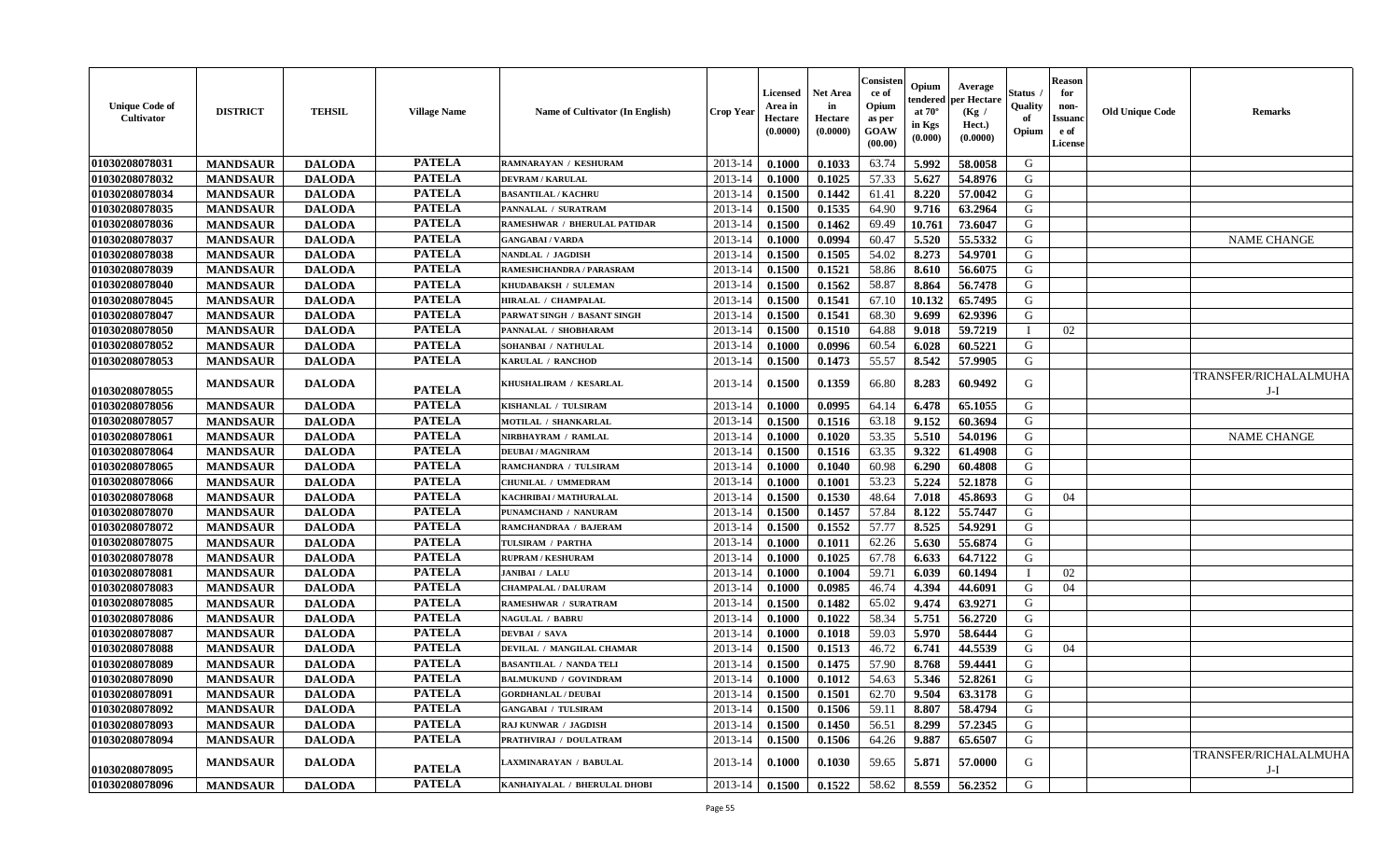| <b>Unique Code of</b><br><b>Cultivator</b> | <b>DISTRICT</b> | <b>TEHSIL</b> | <b>Village Name</b> | Name of Cultivator (In English)      | <b>Crop Year</b> | <b>Licensed</b><br>Area in<br>Hectare<br>(0.0000) | <b>Net Area</b><br>in<br>Hectare<br>(0.0000) | Consister<br>ce of<br>Opium<br>as per<br><b>GOAW</b><br>(00.00) | Opium<br>endered<br>at $70^\circ$<br>in Kgs<br>$(\mathbf{0.000})$ | Average<br>per Hectare<br>(Kg /<br>Hect.)<br>(0.0000) | Status<br>Quality<br>of<br>Opium | <b>Reason</b><br>for<br>non-<br>Issuan<br>e of<br><b>License</b> | <b>Old Unique Code</b> | <b>Remarks</b>     |
|--------------------------------------------|-----------------|---------------|---------------------|--------------------------------------|------------------|---------------------------------------------------|----------------------------------------------|-----------------------------------------------------------------|-------------------------------------------------------------------|-------------------------------------------------------|----------------------------------|------------------------------------------------------------------|------------------------|--------------------|
| 01030208078097                             | <b>MANDSAUR</b> | <b>DALODA</b> | <b>PATELA</b>       | <b>MANGILAL / KACHRU</b>             | 2013-14          | 0.1000                                            | 0.1002                                       | 61.87                                                           | 6.037                                                             | 60.2495                                               | G                                |                                                                  |                        |                    |
| 01030208078098                             | <b>MANDSAUR</b> | <b>DALODA</b> | <b>PATELA</b>       | <b>BHAGIRATH / KANWARLAL PATIDAR</b> | 2013-14          | 0.1000                                            | 0.0991                                       | 62.35                                                           | 6.324                                                             | 63.8143                                               | G                                |                                                                  |                        |                    |
| 01030208078099                             | <b>MANDSAUR</b> | <b>DALODA</b> | <b>PATELA</b>       | HAKIM / SULEMAN MANSURI              | 2013-14          | 0.1500                                            | 0.1552                                       | 64.10                                                           | 9.468                                                             | 61.0052                                               | G                                |                                                                  |                        |                    |
| 01030208078100                             | <b>MANDSAUR</b> | <b>DALODA</b> | <b>PATELA</b>       | CHUNILAL / BAGDIRAM PATIDAR          | 2013-14          | 0.1500                                            | 0.1520                                       | 65.01                                                           | 9.454                                                             | 62.1974                                               | G                                |                                                                  |                        |                    |
| 01030208078101                             | <b>MANDSAUR</b> | <b>DALODA</b> | <b>PATELA</b>       | RUKMANBAI / MAGNIRAM                 | 2013-14          | 0.1000                                            | 0.0971                                       | 54.28                                                           | 5.157                                                             | 53.1102                                               | G                                |                                                                  |                        |                    |
| 01030208078102                             | <b>MANDSAUR</b> | <b>DALODA</b> | <b>PATELA</b>       | <b>JAGANATH / KASTURA BHIL</b>       | 2013-14          | 0.1000                                            | 0.1018                                       | 59.40                                                           | 6.067                                                             | 59.5972                                               | G                                |                                                                  |                        |                    |
| 01030208078103                             | <b>MANDSAUR</b> | <b>DALODA</b> | <b>PATELA</b>       | <b>HABIB / HUSSAIN MANSURI</b>       | 2013-14          | 0.1500                                            | 0.1516                                       | 63.42                                                           | 9.359                                                             | 61.7348                                               | G                                |                                                                  |                        |                    |
| 01030208078104                             | <b>MANDSAUR</b> | <b>DALODA</b> | <b>PATELA</b>       | UDAYLAL / LACHIRAM GAYARI            | 2013-14          | 0.1500                                            | 0.1514                                       | 63.77                                                           | 9.256                                                             | 61.1361                                               | G                                |                                                                  |                        |                    |
| 01030208078106                             | <b>MANDSAUR</b> | <b>DALODA</b> | <b>PATELA</b>       | KISHANLAL / BAJERAM KUMAWAT          | 2013-14          | 0.1000                                            | 0.1026                                       | 57.03                                                           | 5.589                                                             | 54.4737                                               | G                                |                                                                  |                        |                    |
| 01030208078107                             | <b>MANDSAUR</b> | <b>DALODA</b> | <b>PATELA</b>       | AYODHAYABAI / TEKCHAND KUMAR         | 2013-14          | 0.1000                                            | 0.1015                                       | 52.54                                                           | 4.849                                                             | 47.7734                                               | G                                | 04                                                               |                        |                    |
| 01030208078108                             | <b>MANDSAUR</b> | <b>DALODA</b> | <b>PATELA</b>       | RAMCHANDRAA / DOULATRAM              | 2013-14          | 0.1500                                            | 0.1455                                       | 59.87                                                           | 9.288                                                             | 63.8351                                               | G                                |                                                                  |                        |                    |
| 01030208078110                             | <b>MANDSAUR</b> | <b>DALODA</b> | <b>PATELA</b>       | <b>MADAN SINGH / RUP SINGH</b>       | 2013-14          | 0.1500                                            | 0.1552                                       | 64.11                                                           | 10.029                                                            | 64.6198                                               | G                                |                                                                  |                        |                    |
| 01030208078111                             | <b>MANDSAUR</b> | <b>DALODA</b> | <b>PATELA</b>       | <b>BABULAL / KISHANLAL PATIDAR</b>   | 2013-14          | 0.1000                                            | 0.1042                                       | 54.41                                                           | 6.008                                                             | 57.6583                                               | G                                |                                                                  |                        |                    |
| 01030208078112                             | <b>MANDSAUR</b> | <b>DALODA</b> | <b>PATELA</b>       | KANHAIYALAL / BHERULAL KUMAWAT       | 2013-14          | 0.1000                                            | 0.1034                                       | 60.63                                                           | 5.898                                                             | 57.0406                                               | G                                |                                                                  |                        |                    |
| 01030208078113                             | <b>MANDSAUR</b> | <b>DALODA</b> | <b>PATELA</b>       | <b>RAMESHWAR / BHERULAL</b>          | 2013-14          | 0.1500                                            | 0.1509                                       | 57.58                                                           | 8.555                                                             | 56.6932                                               | G                                |                                                                  |                        |                    |
| 01030208078114                             | <b>MANDSAUR</b> | <b>DALODA</b> | <b>PATELA</b>       | <b>RAMRATAN / RAMLAL SUTHAR</b>      | 2013-14          | 0.1000                                            | 0.1013                                       | 64.38                                                           | 6.263                                                             | 61.8263                                               | G                                |                                                                  |                        |                    |
| 01030208078115                             | <b>MANDSAUR</b> | <b>DALODA</b> | <b>PATELA</b>       | <b>BHAGIRATH / RAMCHANDAR</b>        | 2013-14          | 0.1500                                            | 0.1502                                       | 57.94                                                           | 8.178                                                             | 54.4474                                               | G                                |                                                                  |                        |                    |
| 01030208078116                             | <b>MANDSAUR</b> | <b>DALODA</b> | <b>PATELA</b>       | SHIVLAL / KISHANLAL                  | 2013-14          | 0.1000                                            | 0.1002                                       | 55.34                                                           | 5.589                                                             | 55.7784                                               | G                                |                                                                  |                        |                    |
| 01030208078117                             | <b>MANDSAUR</b> | <b>DALODA</b> | <b>PATELA</b>       | <b>BHANWARLAL / KACHRU NAI</b>       | 2013-14          | 0.1000                                            | 0.1019                                       | 65.48                                                           | 5.725                                                             | 56.1825                                               | G                                |                                                                  |                        |                    |
| 01030208078119                             | <b>MANDSAUR</b> | <b>DALODA</b> | <b>PATELA</b>       | <b>RUPRAM / NANDA</b>                | 2013-14          | 0.1500                                            | 0.1503                                       | 60.51                                                           | 8.878                                                             | 59.0685                                               | G                                |                                                                  |                        |                    |
| 01030208078122                             | <b>MANDSAUR</b> | <b>DALODA</b> | <b>PATELA</b>       | <b>BHAGATRAM / GORDHANLAL</b>        | 2013-14          | 0.1500                                            | 0.1504                                       | 57.49                                                           | 7.851                                                             | 52,2008                                               | G                                |                                                                  |                        |                    |
| 01030208078124                             | <b>MANDSAUR</b> | <b>DALODA</b> | <b>PATELA</b>       | DEVILAL / MANGILAL PATIDAR           | 2013-14          | 0.1500                                            | 0.1500                                       | 63.62                                                           | 9.579                                                             | 63.8600                                               | G                                |                                                                  |                        |                    |
| 01030208078125                             | <b>MANDSAUR</b> | <b>DALODA</b> | <b>PATELA</b>       | RAMNARAYAN / SUKHA                   | 2013-14          | 0.1500                                            | 0.1466                                       | 53.93                                                           | 7.905                                                             | 53.9222                                               | G                                |                                                                  |                        |                    |
| 01030208078127                             | <b>MANDSAUR</b> | <b>DALODA</b> | <b>PATELA</b>       | KALABAI / SHIVNARAYAN                | 2013-14          | 0.1500                                            | 0.1498                                       | 63.79                                                           | 9.350                                                             | 62.4166                                               | G                                |                                                                  |                        |                    |
| 01030208078129                             | <b>MANDSAUR</b> | <b>DALODA</b> | <b>PATELA</b>       | KANCHANBAI / CHIMANLAL               | 2013-14          | 0.1500                                            | 0.1421                                       | 71.40                                                           | 10.251                                                            | 72.1393                                               | G                                |                                                                  |                        |                    |
| 01030208078121                             | <b>MANDSAUR</b> | <b>DALODA</b> | <b>PATELA</b>       | SUNDARLAL / MATHURALAL               | 2013-14          | 0.1000                                            | 0.1039                                       | 55.96                                                           | 5.524                                                             | 53.1665                                               | G                                |                                                                  |                        |                    |
| 01030208078059                             | <b>MANDSAUR</b> | <b>DALODA</b> | <b>PATELA</b>       | MADHOLAL / NANURAM                   | 2013-14          | 0.1000                                            | 0.0990                                       | 57.19                                                           | 5.997                                                             | 60.5758                                               | G                                |                                                                  |                        |                    |
| 01030208078084                             | <b>MANDSAUR</b> | <b>DALODA</b> | <b>PATELA</b>       | KAILASHKUNWAR / DULE SINGH           | 2013-14          | 0.1000                                            | 0.1005                                       | 55.22                                                           | 5.435                                                             | 54.0796                                               | G                                |                                                                  |                        |                    |
| 01030208078041                             | <b>MANDSAUR</b> | <b>DALODA</b> | <b>PATELA</b>       | <b>SUKHIBAI / MANGILAL</b>           | 2013-14          | 0.1000                                            | 0.0986                                       | 68.00                                                           | 6.013                                                             | 60.9838                                               | G                                |                                                                  |                        |                    |
| 01030208078135                             | <b>MANDSAUR</b> | <b>DALODA</b> | <b>PATELA</b>       | <b>DEVILAL / BASANTILAL</b>          | 2013-14          | 0.1500                                            | 0.1499                                       | 64.16                                                           | 9.514                                                             | 63.4690                                               | G                                |                                                                  |                        |                    |
| 01030208078136                             | <b>MANDSAUR</b> | <b>DALODA</b> | <b>PATELA</b>       | MOHANBAI / HARIVALLABH               | 2013-14          | 0.1000                                            | 0.1001                                       | 60.19                                                           | 5.907                                                             | 59.0110                                               | G                                |                                                                  |                        | <b>NAME CHANGE</b> |
| 01030208078138                             | <b>MANDSAUR</b> | <b>DALODA</b> | <b>PATELA</b>       | HIRALAL / KALURAM                    | 2013-14          | 0.1000                                            | 0.1007                                       | 53.94                                                           | 5.471                                                             | 54.3297                                               | G                                |                                                                  |                        | <b>NAME CHANGE</b> |
| 01030208078133                             | <b>MANDSAUR</b> | <b>DALODA</b> | <b>PATELA</b>       | <b>SANTOSH / NAGULAL</b>             | 2013-14          | 0.1000                                            | 0.1007                                       | 52.77                                                           | 5.375                                                             | 53.3764                                               | G                                |                                                                  |                        |                    |
| 01030208080016                             | <b>MANDSAUR</b> | <b>DALODA</b> | PIPLIYA MUJHAWER    | <b>GANESHRAM / GULAB</b>             | 2013-14          | 0.1000                                            | 0.0948                                       | 50.80                                                           | 4.870                                                             | 51.3713                                               | G                                |                                                                  |                        |                    |
| 01030208080004                             | <b>MANDSAUR</b> | <b>DALODA</b> | PIPLIYA MUJHAWER    | CHAINSINGH / VAKTAWARSINGH           | 2013-14          | 0.1000                                            | 0.1005                                       | 46.15                                                           | 4.279                                                             | 42.5771                                               | G                                | 04                                                               |                        |                    |
| 01030208080008                             | <b>MANDSAUR</b> | <b>DALODA</b> | PIPLIYA MUJHAWER    | <b>PRABHULAL / BABRU</b>             | $2013-14$ 0.1000 |                                                   | 0.1021                                       | 58.22                                                           | $5.805$                                                           | 56.8560                                               | G                                |                                                                  |                        |                    |
| 01030208080012                             | <b>MANDSAUR</b> | <b>DALODA</b> | PIPLIYA MUJHAWER    | PREMKUNWAR / ONKARLAL                | 2013-14          | 0.1000                                            | 0.0488                                       | 68.53                                                           | 3.378                                                             | 69.2213                                               | G                                |                                                                  |                        |                    |
| 01030208080015                             | <b>MANDSAUR</b> | <b>DALODA</b> | PIPLIYA MUJHAWER    | KAILASH / SHAVRAM                    | 2013-14          | 0.1000                                            | 0.1035                                       | 66.32                                                           | 4.406                                                             | 42.5700                                               | G                                | 04                                                               |                        |                    |
| 01030208080023                             | <b>MANDSAUR</b> | <b>DALODA</b> | PIPLIYA MUJHAWER    | MANGILAL / BHERULAL                  | 2013-14          | 0.1000                                            | 0.0946                                       | 43.52                                                           | 3.600                                                             | 38.0550                                               | G                                | 04                                                               |                        |                    |
| 01030208080025                             | <b>MANDSAUR</b> | <b>DALODA</b> | PIPLIYA MUJHAWER    | MOD SINGH / KHUMAN SINGH             | 2013-14          | 0.1000                                            | 0.1020                                       | 59.77                                                           | 5.499                                                             | 53.9118                                               | G                                |                                                                  |                        |                    |
| 01030208080032                             | <b>MANDSAUR</b> | <b>DALODA</b> | PIPLIYA MUJHAWER    | <b>CHUNNILAL / BABRU</b>             | 2013-14          | 0.1000                                            | 0.1028                                       | 56.91                                                           | 5.276                                                             | 51.3230                                               | G                                |                                                                  |                        |                    |
| 01030208080038                             | <b>MANDSAUR</b> | <b>DALODA</b> | PIPLIYA MUJHAWER    | <b>NAGULAL / CHUNILAL</b>            | 2013-14          | 0.1000                                            | 0.0945                                       | 47.69                                                           | 4.306                                                             | 45.5661                                               | G                                | 04                                                               |                        |                    |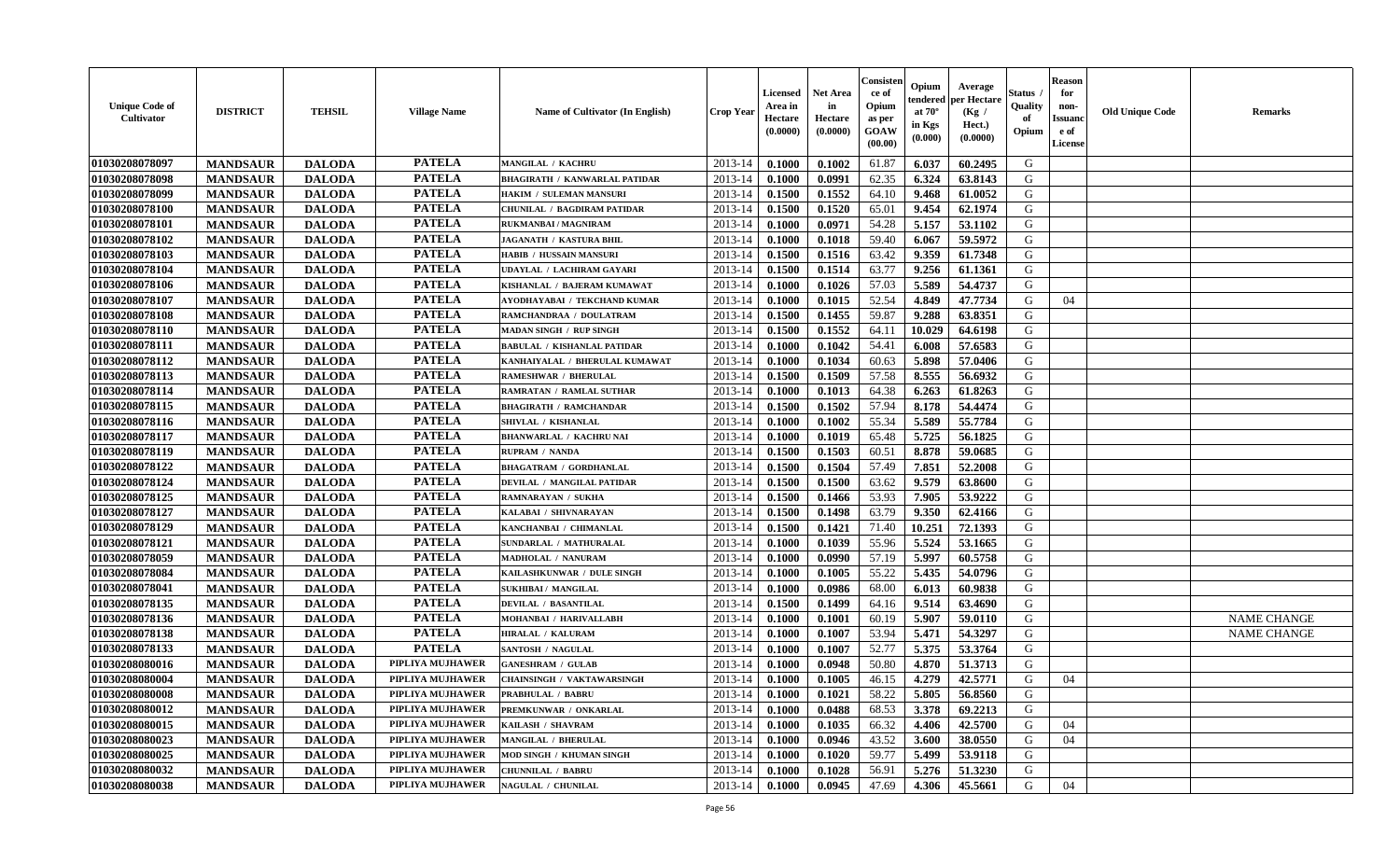| <b>Unique Code of</b><br>Cultivator | <b>DISTRICT</b> | <b>TEHSIL</b> | <b>Village Name</b>     | <b>Name of Cultivator (In English)</b> | <b>Crop Year</b> | Licensed<br>Area in<br>Hectare<br>(0.0000) | <b>Net Area</b><br>in<br>Hectare<br>(0.0000) | Consister<br>ce of<br>Opium<br>as per<br>GOAW<br>(00.00) | Opium<br>endered<br>at $70^\circ$<br>in Kgs<br>$(\mathbf{0.000})$ | Average<br>per Hectare<br>(Kg /<br>Hect.)<br>(0.0000) | Status<br>Quality<br>of<br>Opium | <b>Reason</b><br>for<br>non-<br><b>Issuanc</b><br>e of<br>License | <b>Old Unique Code</b> | <b>Remarks</b>     |
|-------------------------------------|-----------------|---------------|-------------------------|----------------------------------------|------------------|--------------------------------------------|----------------------------------------------|----------------------------------------------------------|-------------------------------------------------------------------|-------------------------------------------------------|----------------------------------|-------------------------------------------------------------------|------------------------|--------------------|
| 01030208080028                      | <b>MANDSAUR</b> | <b>DALODA</b> | PIPLIYA MUJHAWER        | HUKUM SINGH / CHIMAN SINGH             | $2013 - 14$      | 0.1000                                     | 0.0968                                       | 59.91                                                    | 5.700                                                             | 58.8843                                               | G                                |                                                                   |                        |                    |
| 01030208080001                      | <b>MANDSAUR</b> | <b>DALODA</b> | PIPLIYA MUJHAWER        | <b>CHAGANLAL / BAGDIRAM</b>            | 2013-14          | 0.1000                                     | 0.0996                                       | 67.19                                                    | 6.517                                                             | 65.4317                                               | G                                |                                                                   |                        |                    |
| 01030208080006                      | <b>MANDSAUR</b> | <b>DALODA</b> | PIPLIYA MUJHAWER        | <b>BHERULAL / DEVRAM</b>               | 2013-14          | 0.1500                                     | 0.1483                                       | 55.53                                                    | 8.385                                                             | 56.5408                                               | G                                |                                                                   |                        |                    |
| 01030208080040                      | <b>MANDSAUR</b> | <b>DALODA</b> | <b>PIPLIYA MUJHAWER</b> | <b>GIRDHARI / BABRU</b>                | 2013-14          | 0.1000                                     | 0.1017                                       | 63.05                                                    | 6.485                                                             | 63.7660                                               | G                                |                                                                   |                        | TRANSFER/AZIZKHEDI |
| 01030208081019                      | <b>MANDSAUR</b> | <b>DALODA</b> | <b>RAKODA</b>           | KANHAIYALAL / RAMNARAYAN               | 2013-14          | 0.1500                                     | 0.1498                                       | 69.12                                                    | 10.151                                                            | 67.7637                                               | G                                |                                                                   |                        |                    |
| 01030208081082                      | <b>MANDSAUR</b> | <b>DALODA</b> | <b>RAKODA</b>           | <b>ONKARLAL / BHERULAL</b>             | 2013-14          | 0.1500                                     | 0.1466                                       | 68.99                                                    | 10.398                                                            | 70.9277                                               | G                                |                                                                   |                        |                    |
| 01030208081002                      | <b>MANDSAUR</b> | <b>DALODA</b> | <b>RAKODA</b>           | <b>BALMUKUND / BALARAM</b>             | $2013 - 14$      | 0.1500                                     | 0.1535                                       | 58.65                                                    | 8.906                                                             | 58.0195                                               | G                                |                                                                   |                        |                    |
| 01030208081003                      | <b>MANDSAUR</b> | <b>DALODA</b> | <b>RAKODA</b>           | <b>BHUWANILAL / DEVILAL</b>            | 2013-14          | 0.1500                                     | 0.1000                                       | 68.01                                                    | 6.772                                                             | 67.7200                                               | G                                |                                                                   |                        |                    |
| 01030208081006                      | <b>MANDSAUR</b> | <b>DALODA</b> | <b>RAKODA</b>           | <b>KARIBAI / JAGANNATH</b>             | 2013-14          | 0.1500                                     | 0.1451                                       | 61.24                                                    | 8.906                                                             | 61.3784                                               | G                                |                                                                   |                        |                    |
| 01030208081007                      | <b>MANDSAUR</b> | <b>DALODA</b> | <b>RAKODA</b>           | VARDICHAND / BHAGIRATH                 | 2013-14          | 0.1500                                     | 0.1479                                       | 65.48                                                    | 9.663                                                             | 65.3347                                               | G                                |                                                                   |                        |                    |
| 01030208081008                      | <b>MANDSAUR</b> | <b>DALODA</b> | <b>RAKODA</b>           | RAMCHANDRAA / BALARAM                  | 2013-14          | 0.1500                                     | 0.1489                                       | 57.62                                                    | 8.668                                                             | 58.2136                                               | G                                |                                                                   |                        |                    |
| 01030208081009                      | <b>MANDSAUR</b> | <b>DALODA</b> | <b>RAKODA</b>           | <b>JAGDISH / KHUSHALILAL</b>           | 2013-14          | 0.1500                                     | 0.1481                                       | 59.30                                                    | 9.437                                                             | 63.7205                                               | G                                |                                                                   |                        |                    |
| 01030208081011                      | <b>MANDSAUR</b> | <b>DALODA</b> | <b>RAKODA</b>           | <b>BABULAL / BALARAM</b>               | $2013 - 14$      | 0.1500                                     | 0.1515                                       | 65.11                                                    | 9.478                                                             | 62.5611                                               | G                                |                                                                   |                        |                    |
| 01030208081012                      | <b>MANDSAUR</b> | <b>DALODA</b> | <b>RAKODA</b>           | KRISHNABAI / LAXMINARAYAN              | $2013 - 14$      | 0.1500                                     | 0.1511                                       | 55.05                                                    | 8.328                                                             | 55.1158                                               | G                                |                                                                   |                        |                    |
| 01030208081015                      | <b>MANDSAUR</b> | <b>DALODA</b> | <b>RAKODA</b>           | <b>GUNWANT KUMAR / RADHESHYAM</b>      | $2013 - 14$      | 0.1500                                     | 0.1493                                       | 62.41                                                    | 9.156                                                             | 61.3262                                               | G                                |                                                                   |                        |                    |
| 01030208081016                      | <b>MANDSAUR</b> | <b>DALODA</b> | <b>RAKODA</b>           | KANHAIYALAL / DEVILAL                  | $2013 - 14$      | 0.1500                                     | 0.1489                                       | 62.19                                                    | 9.222                                                             | 61.9342                                               | G                                |                                                                   |                        |                    |
| 01030208081018                      | <b>MANDSAUR</b> | <b>DALODA</b> | <b>RAKODA</b>           | <b>RAJESH / JAWHARLAL</b>              | 2013-14          | 0.1000                                     | 0.1047                                       | 66.86                                                    | 6.848                                                             | 65.4059                                               | G                                |                                                                   |                        |                    |
| 01030208081022                      | <b>MANDSAUR</b> | <b>DALODA</b> | <b>RAKODA</b>           | <b>RAMLAL / SURATRAM</b>               | $2013 - 14$      | 0.1500                                     | 0.0958                                       | 60.19                                                    | 5.434                                                             | 56.7223                                               | G                                |                                                                   |                        | <b>NAME CHANGE</b> |
| 01030208081023                      | <b>MANDSAUR</b> | <b>DALODA</b> | <b>RAKODA</b>           | PARWATIBAI / AMBARAM                   | 2013-14          | 0.1000                                     | 0.1000                                       | 63.51                                                    | 6.115                                                             | 61.1500                                               | G                                |                                                                   |                        |                    |
| 01030208081025                      | <b>MANDSAUR</b> | <b>DALODA</b> | <b>RAKODA</b>           | <b>SUBHASH / CHAMPALAL</b>             | 2013-14          | 0.1500                                     | 0.1520                                       | 52.99                                                    | 7.570                                                             | 49.8026                                               | G                                | 04                                                                |                        |                    |
| 01030208081026                      | <b>MANDSAUR</b> | <b>DALODA</b> | <b>RAKODA</b>           | <b>RATANLAL / BHERULAL</b>             | 2013-14          | 0.1000                                     | 0.1027                                       | 63.20                                                    | 6.618                                                             | 64.4401                                               | G                                |                                                                   |                        |                    |
| 01030208081027                      | <b>MANDSAUR</b> | <b>DALODA</b> | <b>RAKODA</b>           | <b>MULCHANDRA / RUPA</b>               | 2013-14          | 0.1000                                     | 0.1000                                       | 70.65                                                    | 6.843                                                             | 68.4300                                               | G                                |                                                                   |                        |                    |
| 01030208081029                      | <b>MANDSAUR</b> | <b>DALODA</b> | <b>RAKODA</b>           | <b>BALARAM / CHATURBHUJ</b>            | 2013-14          | 0.1000                                     | 0.0991                                       | 61.43                                                    | 5.520                                                             | 55.7013                                               | G                                |                                                                   |                        |                    |
| 01030208081032                      | <b>MANDSAUR</b> | <b>DALODA</b> | <b>RAKODA</b>           | <b>BASANTILAL / RATANLAL</b>           | 2013-14          | 0.1500                                     | 0.1505                                       | 59.99                                                    | 8.964                                                             | 59.5615                                               | G                                |                                                                   |                        |                    |
| 01030208081034                      | <b>MANDSAUR</b> | <b>DALODA</b> | <b>RAKODA</b>           | <b>BANSHILAL / RAJARAM</b>             | 2013-14          | 0.1500                                     | 0.1509                                       | 59.94                                                    | 8.871                                                             | 58.7873                                               | G                                |                                                                   |                        | <b>NAME CHANGE</b> |
| 01030208081035                      | <b>MANDSAUR</b> | <b>DALODA</b> | <b>RAKODA</b>           | <b>BALU / GOPAL</b>                    | 2013-14          | 0.1500                                     | 0.1516                                       | 57.87                                                    | 8.995                                                             | 59.3338                                               | G                                |                                                                   |                        |                    |
| 01030208081036                      | <b>MANDSAUR</b> | <b>DALODA</b> | <b>RAKODA</b>           | <b>BALARAM / RATANLAL</b>              | 2013-14          | 0.1500                                     | 0.1540                                       | 67.09                                                    | 10.524                                                            | 68.3377                                               | G                                |                                                                   |                        |                    |
| 01030208081037                      | <b>MANDSAUR</b> | <b>DALODA</b> | <b>RAKODA</b>           | <b>RAMRATAN / BALU</b>                 | 2013-14          | 0.1500                                     | 0.1501                                       | 54.36                                                    | 8.100                                                             | 53.9640                                               | G                                |                                                                   |                        |                    |
| 01030208081038                      | <b>MANDSAUR</b> | <b>DALODA</b> | <b>RAKODA</b>           | <b>BASANTILAL / CHUNNILAL</b>          | 2013-14          | 0.1000                                     | 0.1005                                       | 50.87                                                    | 5.102                                                             | 50.7662                                               | G                                | 04                                                                |                        |                    |
| 01030208081039                      | <b>MANDSAUR</b> | <b>DALODA</b> | <b>RAKODA</b>           | <b>BALARAM / RUPRAM</b>                | 2013-14          | 0.1500                                     | 0.1479                                       | 61.49                                                    | 8.942                                                             | 60.4598                                               | G                                |                                                                   |                        |                    |
| 01030208081040                      | <b>MANDSAUR</b> | <b>DALODA</b> | <b>RAKODA</b>           | <b>LACHIRAM / DHANNA</b>               | 2013-14          | 0.1500                                     | 0.1523                                       | 50.30                                                    | 7.523                                                             | 49.3959                                               | G                                | 04                                                                |                        |                    |
| 01030208081041                      | <b>MANDSAUR</b> | <b>DALODA</b> | <b>RAKODA</b>           | <b>KALABAI/BHERULAL</b>                | $2013 - 14$      | 0.1000                                     | 0.1034                                       | 70.33                                                    | 7.515                                                             | 72.6789                                               | G                                |                                                                   |                        |                    |
| 01030208081042                      | <b>MANDSAUR</b> | <b>DALODA</b> | <b>RAKODA</b>           | SAMANDARBAI / BAPULAL                  | 2013-14          | 0.1500                                     | 0.1485                                       | 60.06                                                    | 8.975                                                             | 60.4377                                               | G                                |                                                                   |                        |                    |
| 01030208081043                      | <b>MANDSAUR</b> | <b>DALODA</b> | <b>RAKODA</b>           | <b>DINESH / DHURILAL</b>               | 2013-14          | 0.1500                                     | 0.1526                                       | 65.19                                                    | 9.629                                                             | 63.0996                                               | G                                |                                                                   |                        |                    |
| 01030208081044                      | <b>MANDSAUR</b> | <b>DALODA</b> | <b>RAKODA</b>           | RAMKUNWAR / HAJARILAL                  | 2013-14          | 0.1000                                     | 0.1005                                       | 58.44                                                    | 5.568                                                             | 55.4030                                               | G                                |                                                                   |                        |                    |
| 01030208081045                      | <b>MANDSAUR</b> | <b>DALODA</b> | <b>RAKODA</b>           | KANHAIYALAL / BHANWARLAL               | 2013-14          | 0.1500                                     | 0.1461                                       | 58.96                                                    | 8.869                                                             | 60.7050                                               | G                                |                                                                   |                        |                    |
| 01030208081050                      | <b>MANDSAUR</b> | <b>DALODA</b> | <b>RAKODA</b>           | <b>NATHULAL / RATANLAL</b>             | 2013-14          | 0.1500                                     | 0.1486                                       | 67.78                                                    | 10.128                                                            | 68.1561                                               | G                                |                                                                   |                        |                    |
| 01030208081053                      | <b>MANDSAUR</b> | <b>DALODA</b> | <b>RAKODA</b>           | <b>BHAGATRAM / SURATRAM</b>            | 2013-14          | 0.1500                                     | 0.1518                                       | 64.52                                                    | 9.798                                                             | 64.5455                                               | G                                |                                                                   |                        |                    |
| 01030208081054                      | <b>MANDSAUR</b> | <b>DALODA</b> | <b>RAKODA</b>           | <b>BASANTILAL / BALARAM</b>            | $2013 - 14$      | 0.1500                                     | 0.1485                                       | 67.32                                                    | 9.858                                                             | 66.3838                                               | G                                |                                                                   |                        | <b>NAME CHANGE</b> |
| 01030208081056                      | <b>MANDSAUR</b> | <b>DALODA</b> | <b>RAKODA</b>           | RATANBAI / MANGILAL                    | $2013 - 14$      | 0.1500                                     | 0.1508                                       | 62.75                                                    | 9.511                                                             | 63.0703                                               | G                                |                                                                   |                        |                    |
| 01030208081058                      | <b>MANDSAUR</b> | <b>DALODA</b> | <b>RAKODA</b>           | <b>DHAPUBAI / BALARAM</b>              | 2013-14          | 0.1000                                     | 0.1026                                       | 67.57                                                    | 6.612                                                             | 64.4444                                               | G                                |                                                                   |                        |                    |
| 01030208081059                      | <b>MANDSAUR</b> | <b>DALODA</b> | <b>RAKODA</b>           | CHAGANLAL / CHATURBHUJ                 | 2013-14          | 0.1000                                     | 0.1026                                       | 64.20                                                    | 6.521                                                             | 63.5575                                               | G                                |                                                                   |                        |                    |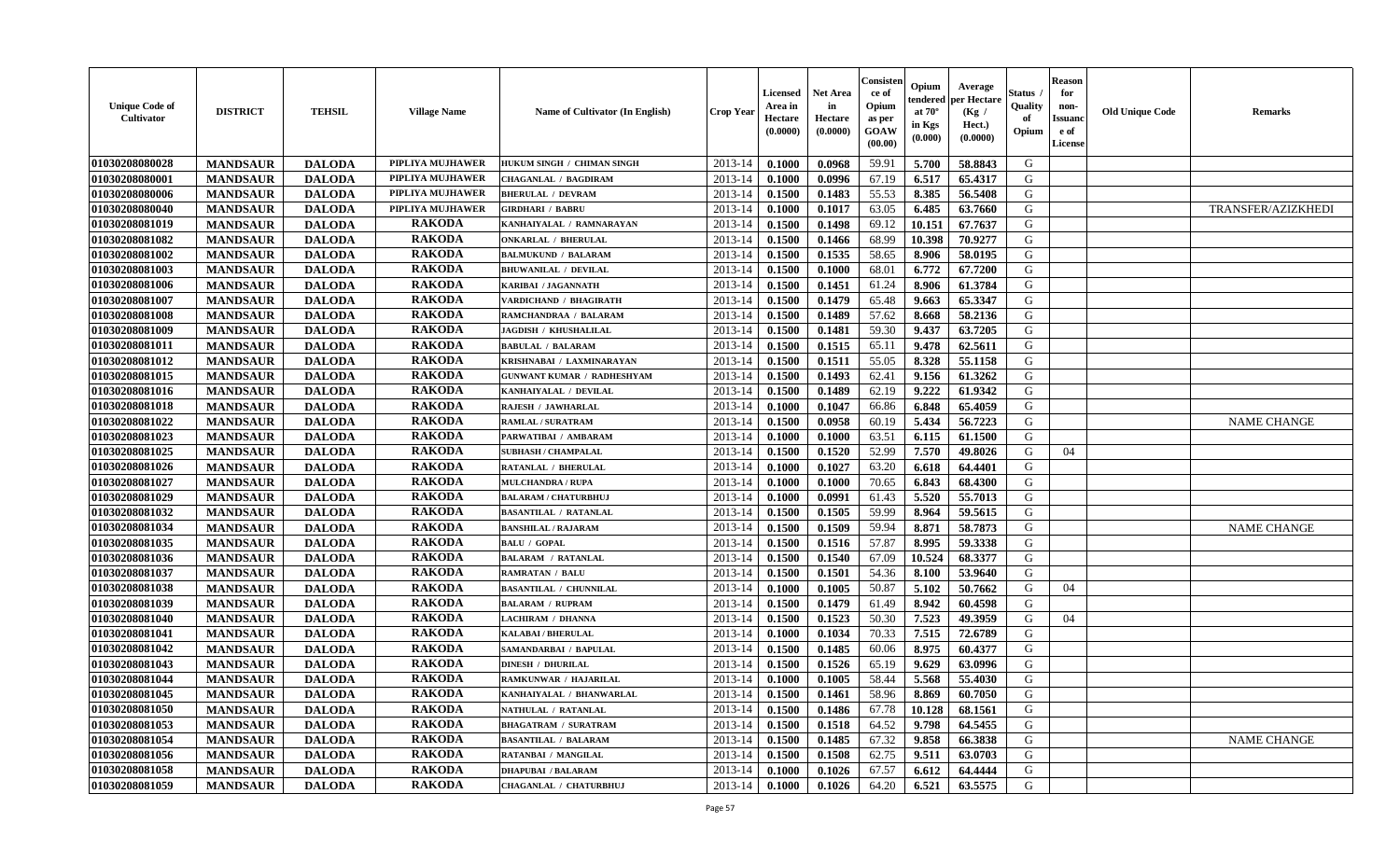| <b>Unique Code of</b><br>Cultivator | <b>DISTRICT</b> | <b>TEHSIL</b> | <b>Village Name</b> | <b>Name of Cultivator (In English)</b> | Crop Year   | Licensed<br>Area in<br>Hectare<br>(0.0000) | <b>Net Area</b><br>in<br>Hectare<br>(0.0000) | Consister<br>ce of<br>Opium<br>as per<br>GOAW<br>(00.00) | Opium<br>endered<br>at $70^\circ$<br>in Kgs<br>(0.000) | Average<br>per Hectare<br>(Kg /<br>Hect.)<br>(0.0000) | Status<br>Quality<br>of<br>Opium | <b>Reason</b><br>for<br>non-<br><b>Issuanc</b><br>e of<br><b>License</b> | <b>Old Unique Code</b> | <b>Remarks</b> |
|-------------------------------------|-----------------|---------------|---------------------|----------------------------------------|-------------|--------------------------------------------|----------------------------------------------|----------------------------------------------------------|--------------------------------------------------------|-------------------------------------------------------|----------------------------------|--------------------------------------------------------------------------|------------------------|----------------|
| 01030208081060                      | <b>MANDSAUR</b> | <b>DALODA</b> | <b>RAKODA</b>       | RAMESHWAR / KANWARLAL                  | 2013-14     | 0.1500                                     | 0.1497                                       | 64.58                                                    | 9.807                                                  | 65.5110                                               | G                                |                                                                          |                        |                |
| 01030208081063                      | <b>MANDSAUR</b> | <b>DALODA</b> | <b>RAKODA</b>       | <b>SURESH / BHUWANILAL</b>             | 2013-14     | 0.1500                                     | 0.1446                                       | 73.66                                                    | 11.238                                                 | 77.7178                                               | G                                |                                                                          |                        |                |
| 01030208081065                      | <b>MANDSAUR</b> | <b>DALODA</b> | <b>RAKODA</b>       | <b>KISHANLAL / DEVA</b>                | 2013-14     | 0.1500                                     | 0.1120                                       | 60.60                                                    | 6.476                                                  | 57.8214                                               | G                                |                                                                          |                        |                |
| 01030208081067                      | <b>MANDSAUR</b> | <b>DALODA</b> | <b>RAKODA</b>       | <b>BHULIBAI / RAMLAL</b>               | 2013-14     | 0.1500                                     | 0.1500                                       | 70.30                                                    | 10.666                                                 | 71.1067                                               | G                                |                                                                          |                        |                |
| 01030208081068                      | <b>MANDSAUR</b> | <b>DALODA</b> | <b>RAKODA</b>       | <b>RATANLAL / RUPRAM</b>               | $2013 - 14$ | 0.1500                                     | 0.1501                                       | 62.31                                                    | 9.195                                                  | 61.2592                                               | G                                |                                                                          |                        |                |
| 01030208081069                      | <b>MANDSAUR</b> | <b>DALODA</b> | <b>RAKODA</b>       | NANDRAM / RAMLAL                       | 2013-14     | 0.1500                                     | 0.1460                                       | 68.08                                                    | 10.387                                                 | 71.1438                                               | G                                |                                                                          |                        |                |
| 01030208081070                      | <b>MANDSAUR</b> | <b>DALODA</b> | <b>RAKODA</b>       | SHIVLAL / CHUNILAL                     | 2013-14     | 0.1000                                     | 0.1017                                       | 60.64                                                    | 5.345                                                  | 52.5565                                               | G                                |                                                                          |                        |                |
| 01030208081072                      | <b>MANDSAUR</b> | <b>DALODA</b> | <b>RAKODA</b>       | JAGDISH / CHATURBHUJ                   | 2013-14     | 0.1500                                     | 0.1500                                       | 61.29                                                    | 9.307                                                  | 62.0467                                               | G                                |                                                                          |                        |                |
| 01030208081077                      | <b>MANDSAUR</b> | <b>DALODA</b> | <b>RAKODA</b>       | <b>BHAGATRAM / RATANLAL</b>            | 2013-14     | 0.1500                                     | 0.1515                                       | 62.60                                                    | 9.310                                                  | 61.4521                                               | G                                |                                                                          |                        |                |
| 01030208081079                      | <b>MANDSAUR</b> | <b>DALODA</b> | <b>RAKODA</b>       | <b>VENIRAM / GOPAL</b>                 | 2013-14     | 0.1500                                     | 0.1544                                       | 64.22                                                    | 9.936                                                  | 64.3523                                               | G                                |                                                                          |                        |                |
| 01030208081084                      | <b>MANDSAUR</b> | <b>DALODA</b> | <b>RAKODA</b>       | <b>BADRILAL / NARAYAN</b>              | 2013-14     | 0.1000                                     | 0.1025                                       | 59.07                                                    | 5.915                                                  | 57.7073                                               | $\mathbf G$                      |                                                                          |                        |                |
| 01030208081085                      | <b>MANDSAUR</b> | <b>DALODA</b> | <b>RAKODA</b>       | PUNAMCHAND / GIRDHARI                  | $2013 - 14$ | 0.1000                                     | 0.1029                                       | 60.56                                                    | 6.307                                                  | 61.2925                                               | G                                |                                                                          |                        |                |
| 01030208081088                      | <b>MANDSAUR</b> | <b>DALODA</b> | <b>RAKODA</b>       | RAMESHWAR / BHANWARLAL                 | 2013-14     | 0.1500                                     | 0.1525                                       | 64.09                                                    | 9.678                                                  | 63.4623                                               | G                                |                                                                          |                        |                |
| 01030208081092                      | <b>MANDSAUR</b> | <b>DALODA</b> | <b>RAKODA</b>       | <b>BALARAM / RUPRAM</b>                | $2013 - 14$ | 0.1500                                     | 0.1471                                       | 62.39                                                    | 8.752                                                  | 59.4969                                               | $\blacksquare$                   | 02                                                                       |                        |                |
| 01030208081093                      | <b>MANDSAUR</b> | <b>DALODA</b> | <b>RAKODA</b>       | SHYAMLAL / PRABHULAL                   | 2013-14     | 0.1000                                     | 0.1016                                       | 59.44                                                    | 5.876                                                  | 57.8346                                               | G                                |                                                                          |                        |                |
| 01030208081014                      | <b>MANDSAUR</b> | <b>DALODA</b> | <b>RAKODA</b>       | <b>JAGDISH / KANHAIYALAL</b>           | 2013-14     | 0.1500                                     | 0.1496                                       | 71.75                                                    | 11.080                                                 | 74.0642                                               | G                                |                                                                          |                        |                |
| 01030208081097                      | <b>MANDSAUR</b> | <b>DALODA</b> | <b>RAKODA</b>       | <b>NANDRAM / BHERULAL</b>              | 2013-14     | 0.1000                                     | 0.0969                                       | 62.92                                                    | 6.139                                                  | 63.3540                                               | G                                |                                                                          |                        |                |
| 01030208081098                      | <b>MANDSAUR</b> | <b>DALODA</b> | <b>RAKODA</b>       | RUKMANBAI / KANWARLAL                  | 2013-14     | 0.1500                                     | 0.1505                                       | 63.30                                                    | 9.414                                                  | 62.5515                                               | G                                |                                                                          |                        |                |
| 01030208081099                      | <b>MANDSAUR</b> | <b>DALODA</b> | <b>RAKODA</b>       | JAWAHARLAL / NAWALRAM                  | 2013-14     | 0.1000                                     | 0.1004                                       | 63.59                                                    | 6.114                                                  | 60.8964                                               | G                                |                                                                          |                        |                |
| 01030208081103                      | <b>MANDSAUR</b> | <b>DALODA</b> | <b>RAKODA</b>       | RAMESHWAR / KHUSHALIRAM                | 2013-14     | 0.1500                                     | 0.1501                                       | 58.34                                                    | 8.809                                                  | 58.6875                                               | G                                |                                                                          |                        |                |
| 01030208081104                      | <b>MANDSAUR</b> | <b>DALODA</b> | <b>RAKODA</b>       | <b>GULABBAI/AMRATRAM</b>               | 2013-14     | 0.1500                                     | 0.1310                                       | 61.36                                                    | 7.749                                                  | 59.1527                                               | G                                |                                                                          |                        |                |
| 01030208081108                      | <b>MANDSAUR</b> | <b>DALODA</b> | <b>RAKODA</b>       | SALAGRAM / NIRBHAYRAM                  | $2013 - 14$ | 0.1000                                     | 0.1024                                       | 51.59                                                    | 5.373                                                  | 52.4707                                               | G                                |                                                                          |                        |                |
| 01030208081117                      | <b>MANDSAUR</b> | <b>DALODA</b> | <b>RAKODA</b>       | RAMLAL / KISHANLAL                     | 2013-14     | 0.1000                                     | 0.1020                                       | 57.33                                                    | 5.012                                                  | 49.1373                                               | G                                | 04                                                                       |                        |                |
| 01030208081118                      | <b>MANDSAUR</b> | <b>DALODA</b> | <b>RAKODA</b>       | SHIVNARAYAN / CHAMARLAL                | 2013-14     | 0.1000                                     | 0.1014                                       | 53.35                                                    | 5.282                                                  | 52.0907                                               | G                                |                                                                          |                        |                |
| 01030208081120                      | <b>MANDSAUR</b> | <b>DALODA</b> | <b>RAKODA</b>       | <b>CHAINRAM / ASHARAM</b>              | 2013-14     | 0.1500                                     | 0.1534                                       | 63.19                                                    | 9.822                                                  | 64.0287                                               | G                                |                                                                          |                        |                |
| 01030208081121                      | <b>MANDSAUR</b> | <b>DALODA</b> | <b>RAKODA</b>       | <b>GOPAL / HIRALAL</b>                 | 2013-14     | 0.1500                                     | 0.1512                                       | 57.63                                                    | 8.505                                                  | 56.2500                                               | G                                |                                                                          |                        |                |
| 01030208081126                      | <b>MANDSAUR</b> | <b>DALODA</b> | <b>RAKODA</b>       | <b>GHANSHYAM / BHAGATRAM</b>           | 2013-14     | 0.1500                                     | 0.1501                                       | 58.32                                                    | 8.231                                                  | 54.8368                                               | G                                |                                                                          |                        |                |
| 01030208081127                      | <b>MANDSAUR</b> | <b>DALODA</b> | <b>RAKODA</b>       | RADHESHYAM / RUPRAM TELI               | 2013-14     | 0.1000                                     | 0.1008                                       | 61.92                                                    | 6.280                                                  | 62.3016                                               | G                                |                                                                          |                        |                |
| 01030208081131                      | <b>MANDSAUR</b> | <b>DALODA</b> | <b>RAKODA</b>       | RADHESHYAM / SHIVLAL                   | 2013-14     | 0.1500                                     | 0.1500                                       | 57.39                                                    | 7.936                                                  | 52.9067                                               | G                                |                                                                          |                        |                |
| 01030208081132                      | <b>MANDSAUR</b> | <b>DALODA</b> | <b>RAKODA</b>       | <b>DASHRATH / ONKARLAL</b>             | $2013 - 14$ | 0.1500                                     | 0.1463                                       | 68.80                                                    | 10.114                                                 | 69.1319                                               | G                                |                                                                          |                        |                |
| 01030208081134                      | <b>MANDSAUR</b> | <b>DALODA</b> | <b>RAKODA</b>       | <b>MEWALAL / RAMLAL</b>                | $2013 - 14$ | 0.1500                                     | 0.1500                                       | 61.17                                                    | 9.429                                                  | 62.8600                                               | ${\bf G}$                        |                                                                          |                        |                |
| 01030208081138                      | <b>MANDSAUR</b> | <b>DALODA</b> | <b>RAKODA</b>       | <b>PANALAL / RUPRAM</b>                | 2013-14     | 0.1500                                     | 0.1528                                       | 67.72                                                    | 9.984                                                  | 65.3403                                               | G                                |                                                                          |                        |                |
| 01030208081140                      | <b>MANDSAUR</b> | <b>DALODA</b> | <b>RAKODA</b>       | <b>SURESHCHAND / JAWAHARLAL</b>        | 2013-14     | 0.1000                                     | 0.1043                                       | 65.27                                                    | 6.816                                                  | 65.3500                                               | G                                |                                                                          |                        |                |
| 01030208081143                      | <b>MANDSAUR</b> | <b>DALODA</b> | <b>RAKODA</b>       | <b>JAGDISH / AMBARAM</b>               | 2013-14     | 0.1500                                     | 0.1460                                       | 61.95                                                    | 8.708                                                  | 59.6438                                               | G                                |                                                                          |                        |                |
| 01030208081145                      | <b>MANDSAUR</b> | <b>DALODA</b> | <b>RAKODA</b>       | <b>GOPAL / RAMLAL</b>                  | 2013-14     | 0.1500                                     | 0.1515                                       | 54.64                                                    | 7.962                                                  | 52.5545                                               | G                                |                                                                          |                        |                |
| 01030208081146                      | <b>MANDSAUR</b> | <b>DALODA</b> | <b>RAKODA</b>       | SHANKARLAL / BHAGATRAM                 | 2013-14     | 0.1500                                     | 0.1512                                       | 59.99                                                    | 8.364                                                  | 55.3175                                               | G                                |                                                                          |                        |                |
| 01030208081147                      | <b>MANDSAUR</b> | <b>DALODA</b> | <b>RAKODA</b>       | <b>LILESH / RAMESHWAR</b>              | 2013-14     | 0.1500                                     | 0.1494                                       | 64.54                                                    | 9.912                                                  | 66.3454                                               | G                                |                                                                          |                        |                |
| 01030208081148                      | <b>MANDSAUR</b> | <b>DALODA</b> | <b>RAKODA</b>       | <b>ATAMARAM / MANNALAL</b>             | $2013 - 14$ | 0.1500                                     | 0.1478                                       | 62.10                                                    | 9.200                                                  | 62.2463                                               | G                                |                                                                          |                        |                |
| 01030208081149                      | <b>MANDSAUR</b> | <b>DALODA</b> | <b>RAKODA</b>       | <b>MAHESH / BAPULAL</b>                | $2013 - 14$ | 0.1500                                     | 0.1543                                       | 63.91                                                    | 9.459                                                  | 61.3027                                               | G                                |                                                                          |                        |                |
| 01030208081150                      | <b>MANDSAUR</b> | <b>DALODA</b> | <b>RAKODA</b>       | PAPPULAL / BHERULAL                    | $2013 - 14$ | 0.1500                                     | 0.1540                                       | 72.44                                                    | 11.145                                                 | 72.3701                                               | G                                |                                                                          |                        |                |
| 01030208081151                      | <b>MANDSAUR</b> | <b>DALODA</b> | <b>RAKODA</b>       | <b>SUNDARLAL / KASHIRAM</b>            | 2013-14     | 0.1000                                     | 0.1016                                       | 57.92                                                    | 5.957                                                  | 58.6319                                               | G                                |                                                                          |                        |                |
| 01030208081152                      | <b>MANDSAUR</b> | <b>DALODA</b> | <b>RAKODA</b>       | VANIRAM / PANNALAL                     | 2013-14     | 0.1000                                     | 0.1028                                       | 59.00                                                    | 6.001                                                  | 58.3755                                               | G                                |                                                                          |                        |                |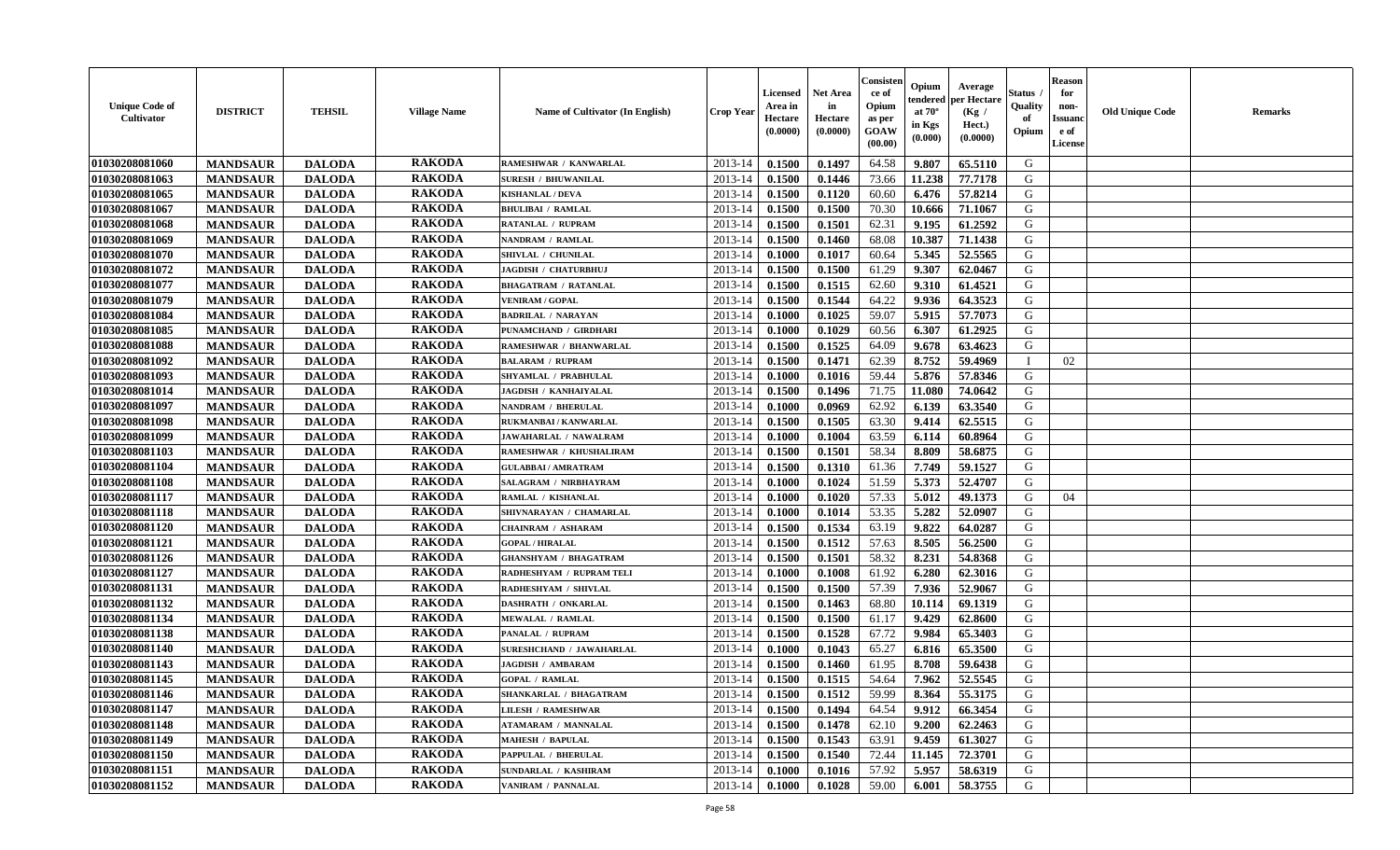| <b>Unique Code of</b><br><b>Cultivator</b> | <b>DISTRICT</b> | <b>TEHSIL</b> | <b>Village Name</b> | Name of Cultivator (In English)      | <b>Crop Year</b> | <b>Licensed</b><br>Area in<br>Hectare<br>(0.0000) | <b>Net Area</b><br>in<br>Hectare<br>(0.0000) | Consister<br>ce of<br>Opium<br>as per<br><b>GOAW</b><br>(00.00) | Opium<br>endered<br>at $70^\circ$<br>in Kgs<br>(0.000) | Average<br>per Hectare<br>(Kg /<br>Hect.)<br>(0.0000) | Status<br>Quality<br>of<br>Opium | <b>Reason</b><br>for<br>non-<br><b>Issuand</b><br>e of<br><b>License</b> | <b>Old Unique Code</b> | <b>Remarks</b>     |
|--------------------------------------------|-----------------|---------------|---------------------|--------------------------------------|------------------|---------------------------------------------------|----------------------------------------------|-----------------------------------------------------------------|--------------------------------------------------------|-------------------------------------------------------|----------------------------------|--------------------------------------------------------------------------|------------------------|--------------------|
| 01030208081153                             | <b>MANDSAUR</b> | <b>DALODA</b> | <b>RAKODA</b>       | <b>UDAYLAL / CHAMPALAL</b>           | 2013-14          | 0.1500                                            | 0.1523                                       | 56.27                                                           | 8.376                                                  | 54.9967                                               | G                                |                                                                          |                        |                    |
| 01030208081158                             | <b>MANDSAUR</b> | <b>DALODA</b> | <b>RAKODA</b>       | RAMNIWAS / BHAIYALAL                 | 2013-14          | 0.1000                                            | 0.0530                                       | 58.42                                                           | 2.946                                                  | 55.5849                                               | G                                |                                                                          |                        |                    |
| 01030208081159                             | <b>MANDSAUR</b> | <b>DALODA</b> | <b>RAKODA</b>       | <b>BASANTILAL / PANNALAL</b>         | 2013-14          | 0.1500                                            | 0.1533                                       | 50.56                                                           | 7.620                                                  | 49.7065                                               | G                                | 04                                                                       |                        |                    |
| 01030208081162                             | <b>MANDSAUR</b> | <b>DALODA</b> | <b>RAKODA</b>       | ABHA KUNWAR / RADHESHYAM             | 2013-14          | 0.1500                                            | 0.1489                                       | 61.49                                                           | 8.776                                                  | 58.9389                                               | G                                |                                                                          |                        |                    |
| 01030208081164                             | <b>MANDSAUR</b> | <b>DALODA</b> | <b>RAKODA</b>       | <b>UDAYLAL / KANWARLAL</b>           | 2013-14          | 0.1500                                            | 0.1495                                       | 68.66                                                           | 9.720                                                  | 65.0167                                               | G                                |                                                                          |                        |                    |
| 01030208081166                             | <b>MANDSAUR</b> | <b>DALODA</b> | <b>RAKODA</b>       | MANOHARLAL / AMBALAL                 | 2013-14          | 0.1000                                            | 0.1018                                       | 65.06                                                           | 6.543                                                  | 64.2731                                               | G                                |                                                                          |                        |                    |
| 01030208081167                             | <b>MANDSAUR</b> | <b>DALODA</b> | <b>RAKODA</b>       | <b>OMPRAKASH / NANDRAM</b>           | 2013-14          | 0.1500                                            | 0.1521                                       | 63.78                                                           | 9.713                                                  | 63.8593                                               | G                                |                                                                          |                        |                    |
| 01030208081168                             | <b>MANDSAUR</b> | <b>DALODA</b> | <b>RAKODA</b>       | MUKESH / RADHESHYAM                  | 2013-14          | 0.1500                                            | 0.1460                                       | 65.05                                                           | 9.665                                                  | 66.1986                                               | G                                |                                                                          |                        |                    |
| 01030208081169                             | <b>MANDSAUR</b> | <b>DALODA</b> | <b>RAKODA</b>       | SOHANBAI / DEVILAL                   | 2013-14          | 0.1500                                            | 0.1529                                       | 52.98                                                           | 7.788                                                  | 50.9353                                               | G                                | 04                                                                       |                        |                    |
| 01030208081171                             | <b>MANDSAUR</b> | <b>DALODA</b> | <b>RAKODA</b>       | JUJHARLAL / PRABHULAL                | 2013-14          | 0.1000                                            | 0.1008                                       | 55.03                                                           | 5.409                                                  | 53.6607                                               | G                                |                                                                          |                        |                    |
| 01030208081172                             | <b>MANDSAUR</b> | <b>DALODA</b> | <b>RAKODA</b>       | <b>JAGDISH / HARDEVRAM</b>           | 2013-14          | 0.1000                                            | 0.1011                                       | 56.11                                                           | 5.651                                                  | 55.8952                                               | G                                |                                                                          |                        |                    |
| 01030208081163                             | <b>MANDSAUR</b> | <b>DALODA</b> | <b>RAKODA</b>       | SHANTILAL / NAGULAL                  | 2013-14          | 0.1500                                            | 0.1520                                       | 56.73                                                           | 8.963                                                  | 58.9671                                               | G                                |                                                                          |                        |                    |
| 01030208081087                             | <b>MANDSAUR</b> | <b>DALODA</b> | <b>RAKODA</b>       | <b>AMRATRAM / BHANWARLAL</b>         | 2013-14          | 0.1000                                            | 0.0990                                       | 48.26                                                           | 4.923                                                  | 49.7273                                               | G                                | 04                                                                       |                        |                    |
| 01030208081066                             | <b>MANDSAUR</b> | <b>DALODA</b> | <b>RAKODA</b>       | <b>NANDRAM / BALARAM</b>             | 2013-14          | 0.1500                                            | 0.1512                                       | 63.92                                                           | 8.794                                                  | 58.1614                                               | G                                |                                                                          |                        |                    |
| 01030208081141                             | <b>MANDSAUR</b> | <b>DALODA</b> | <b>RAKODA</b>       | <b>GHANSHYAM / RAMESHWAR</b>         | 2013-14          | 0.1500                                            | 0.1504                                       | 63.27                                                           | 9.518                                                  | 63.2846                                               | G                                |                                                                          |                        |                    |
| 01030208081176                             | <b>MANDSAUR</b> | <b>DALODA</b> | <b>RAKODA</b>       | <b>BHAGATRAM / SAVRAM</b>            | 2013-14          | 0.1500                                            | 0.1495                                       | 59.13                                                           | 8.278                                                  | 55.3712                                               | G                                |                                                                          |                        |                    |
| 01030208081086                             | <b>MANDSAUR</b> | <b>DALODA</b> | <b>RAKODA</b>       | SHANKARLAL / SAMPATBAI               | 2013-14          | 0.1500                                            | 0.1463                                       | 61.41                                                           | 9.212                                                  | 62.9665                                               | G                                |                                                                          |                        |                    |
| 01030208081177                             | <b>MANDSAUR</b> | <b>DALODA</b> | <b>RAKODA</b>       | KANHAIYALAL / KISHANLAL              | 2013-14          | 0.1500                                            | 0.1465                                       | 67.57                                                           | 9.885                                                  | 67.4744                                               | G                                |                                                                          |                        |                    |
| 01030208081180                             | <b>MANDSAUR</b> | <b>DALODA</b> | <b>RAKODA</b>       | VARDICHAND / AMRATRAM                | 2013-14          | 0.1500                                            | 0.1023                                       | 64.20                                                           | 6.723                                                  | 65.7185                                               | G                                |                                                                          |                        |                    |
| 01030208081129                             | <b>MANDSAUR</b> | <b>DALODA</b> | <b>RAKODA</b>       | <b>OMPRAKASH / BHAGATRAM</b>         | 2013-14          | 0.1500                                            | 0.1527                                       | 59.39                                                           | 8.408                                                  | 55.0622                                               | G                                |                                                                          |                        |                    |
| 01030208081185                             | <b>MANDSAUR</b> | <b>DALODA</b> | <b>RAKODA</b>       | DHAPUBAI / RAMESHCHANDRA / SAMANDLAL | 2013-14          | 0.1000                                            | 0.1023                                       | 61.23                                                           | 6.036                                                  | 59.0029                                               | G                                |                                                                          |                        |                    |
| 01030208081187                             | <b>MANDSAUR</b> | <b>DALODA</b> | <b>RAKODA</b>       | RAMIBAI / KHEMRAJ                    | 2013-14          | 0.1000                                            | 0.1008                                       | 62.39                                                           | 5.954                                                  | 59.0675                                               | G                                |                                                                          |                        |                    |
| 01030208081049                             | <b>MANDSAUR</b> | <b>DALODA</b> | <b>RAKODA</b>       | <b>GANGABAI / PAYARA</b>             | 2013-14          | 0.1000                                            | 0.1015                                       | 69.06                                                           | 6.630                                                  | 65.3202                                               | G                                |                                                                          |                        |                    |
| 01030208081155                             | <b>MANDSAUR</b> | <b>DALODA</b> | <b>RAKODA</b>       | KANHAIYALAL / RUPRAM                 | 2013-14          | 0.1500                                            | 0.1511                                       | 58.92                                                           | 8.863                                                  | 58.6565                                               | G                                |                                                                          |                        |                    |
| 01030208081061                             | <b>MANDSAUR</b> | <b>DALODA</b> | <b>RAKODA</b>       | KASHIRAM / BHANWARLAL                | 2013-14          | 0.1000                                            | 0.1010                                       | 64.37                                                           | 6.474                                                  | 64.0990                                               | G                                |                                                                          |                        | <b>NAME CHANGE</b> |
| 01030208081005                             | <b>MANDSAUR</b> | <b>DALODA</b> | <b>RAKODA</b>       | <b>BAPULAL / KANHAIYALAL</b>         | 2013-14          | 0.1000                                            | 0.1021                                       | 57.49                                                           | 5.330                                                  | 52,2037                                               | G                                |                                                                          |                        |                    |
| 01030208081161                             | <b>MANDSAUR</b> | <b>DALODA</b> | <b>RAKODA</b>       | RUKAMANIBAI / MADANLAL               | 2013-14          | 0.1500                                            | 0.1531                                       | 59.43                                                           | 9.152                                                  | 59.7779                                               | G                                |                                                                          |                        |                    |
| 01030208081189                             | <b>MANDSAUR</b> | <b>DALODA</b> | <b>RAKODA</b>       | <b>BHANWARLAL / PUNAMCHAND</b>       | 2013-14          | 0.1000                                            | 0.1022                                       | 62.31                                                           | 5.911                                                  | 57.8376                                               | G                                |                                                                          |                        |                    |
| 01030208081186                             | <b>MANDSAUR</b> | <b>DALODA</b> | <b>RAKODA</b>       | <b>SALAGRAM / RANCHOD</b>            | 2013-14          | 0.1500                                            | 0.1448                                       | 61.58                                                           | 8.129                                                  | 56.1395                                               | G                                |                                                                          | 01030208072067         |                    |
| 01030208082062                             | <b>MANDSAUR</b> | <b>DALODA</b> | <b>SEMLIYA HIRA</b> | RAMNARAYAN / MAGNIRAM                | 2013-14          | 0.1000                                            | 0.1033                                       | 55.89                                                           | 5.852                                                  | 56.6505                                               | G                                |                                                                          |                        |                    |
| 01030208082001                             | <b>MANDSAUR</b> | <b>DALODA</b> | <b>SEMLIYA HIRA</b> | <b>MANGIBAI/GANPATLAL</b>            | 2013-14          | 0.1500                                            | 0.1294                                       | 58.72                                                           | 7.785                                                  | 60.1623                                               | G                                |                                                                          |                        |                    |
| 01030208082002                             | <b>MANDSAUR</b> | <b>DALODA</b> | <b>SEMLIYA HIRA</b> | KANWARLAL / AMRATRAM                 | 2013-14          | 0.1500                                            | 0.1527                                       | 57.33                                                           | 9.115                                                  | 59.6922                                               | G                                |                                                                          |                        |                    |
| 01030208082005                             | <b>MANDSAUR</b> | <b>DALODA</b> | <b>SEMLIYA HIRA</b> | MANGILAL / MADHOLAL                  | 2013-14          | 0.1500                                            | 0.1504                                       | 57.43                                                           | 8.754                                                  | 58.2048                                               | G                                |                                                                          |                        |                    |
| 01030208082009                             | <b>MANDSAUR</b> | <b>DALODA</b> | <b>SEMLIYA HIRA</b> | <b>RAMESHVAR / TULSIRAM</b>          | 2013-14          | 0.1500                                            |                                              |                                                                 |                                                        | 0.0000                                                | $\mathbf{F}$                     | 01                                                                       |                        |                    |
| 01030208082011                             | <b>MANDSAUR</b> | <b>DALODA</b> | <b>SEMLIYA HIRA</b> | <b>LILABAI / KISHAN</b>              | 2013-14          | 0.1000                                            | 0.1048                                       | 57.98                                                           | 6.005                                                  | 57.2996                                               | G                                |                                                                          |                        |                    |
| 01030208082012                             | <b>MANDSAUR</b> | <b>DALODA</b> | <b>SEMLIYA HIRA</b> | <b>BALARAM / AMRITRAM</b>            | 2013-14          | 0.1500                                            | 0.1515                                       | 57.94                                                           | 9.502                                                  | 62.7195                                               | G                                |                                                                          |                        |                    |
| 01030208082013                             | <b>MANDSAUR</b> | <b>DALODA</b> | <b>SEMLIYA HIRA</b> | SATAYNARAYAN / CHAMPABAI             | 2013-14          | 0.1000                                            | 0.1019                                       | 63.14                                                           | 6.512                                                  | 63.9058                                               | G                                |                                                                          |                        |                    |
| 01030208082014                             | <b>MANDSAUR</b> | <b>DALODA</b> | <b>SEMLIYA HIRA</b> | <b>GITABAI/NANURAM</b>               | 2013-14          | 0.1500                                            | 0.1511                                       | 53.91                                                           | 8.964                                                  | 59.3250                                               | G                                |                                                                          |                        |                    |
| 01030208082016                             | <b>MANDSAUR</b> | <b>DALODA</b> | <b>SEMLIYA HIRA</b> | <b>SUHAGBAI/SUKHLAL</b>              | 2013-14          | 0.1000                                            | 0.1008                                       | 67.90                                                           | 7.062                                                  | 70.0595                                               | G                                |                                                                          |                        |                    |
| 01030208082017                             | <b>MANDSAUR</b> | <b>DALODA</b> | <b>SEMLIYA HIRA</b> | PRABHULAL / MADHO KULMI              | 2013-14          | 0.1000                                            | 0.0988                                       | 62.35                                                           | 5.870                                                  | 59.4130                                               | ${\bf G}$                        |                                                                          |                        |                    |
| 01030208082018                             | <b>MANDSAUR</b> | <b>DALODA</b> | <b>SEMLIYA HIRA</b> | RADHESHYAM / BALARAM                 | 2013-14          | 0.1000                                            | 0.0975                                       | 54.38                                                           | 5.430                                                  | 55.6923                                               | G                                |                                                                          |                        |                    |
| 01030208082021                             | <b>MANDSAUR</b> | <b>DALODA</b> | <b>SEMLIYA HIRA</b> | <b>SHANTIBAI / BHERULAL</b>          | 2013-14          | 0.1500                                            | 0.1522                                       | 57.19                                                           | 8.889                                                  | 58.4034                                               | G                                |                                                                          |                        |                    |
|                                            |                 |               |                     |                                      |                  |                                                   |                                              |                                                                 |                                                        |                                                       |                                  |                                                                          |                        |                    |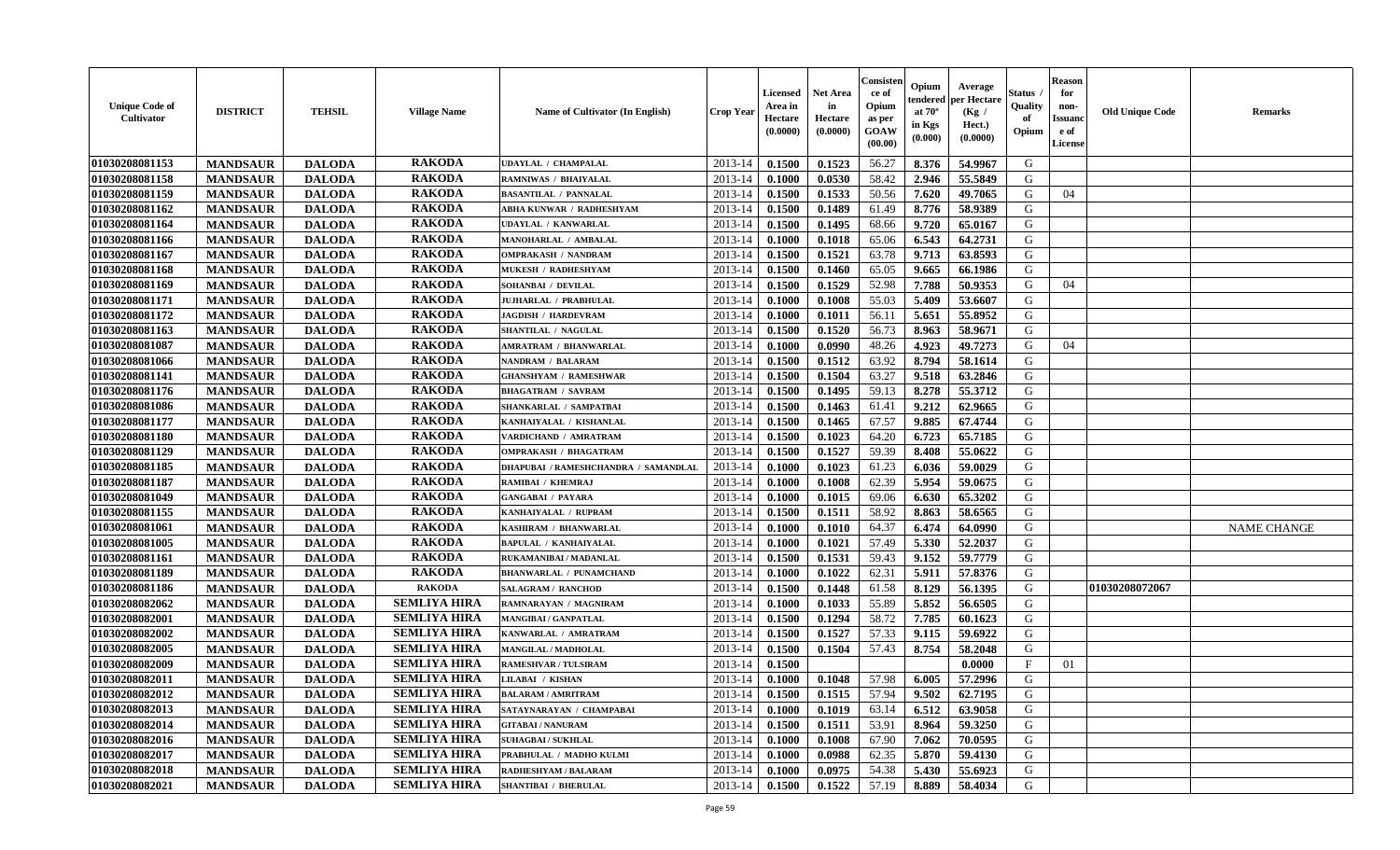| <b>Unique Code of</b><br><b>Cultivator</b> | <b>DISTRICT</b> | <b>TEHSIL</b> | <b>Village Name</b> | <b>Name of Cultivator (In English)</b> | <b>Crop Year</b> | <b>Licensed</b><br>Area in<br>Hectare<br>(0.0000) | Net Area<br>in<br>Hectare<br>(0.0000) | Consisteı<br>ce of<br>Opium<br>as per<br>GOAW<br>(00.00) | Opium<br>endered<br>at $70^\circ$<br>in Kgs<br>(0.000) | Average<br>per Hectare<br>(Kg /<br>Hect.)<br>(0.0000) | Status<br>Quality<br>of<br>Opium | <b>Reason</b><br>for<br>non-<br><b>Issuand</b><br>e of<br>License | <b>Old Unique Code</b> | Remarks |
|--------------------------------------------|-----------------|---------------|---------------------|----------------------------------------|------------------|---------------------------------------------------|---------------------------------------|----------------------------------------------------------|--------------------------------------------------------|-------------------------------------------------------|----------------------------------|-------------------------------------------------------------------|------------------------|---------|
| 01030208082023                             | <b>MANDSAUR</b> | <b>DALODA</b> | <b>SEMLIYA HIRA</b> | UMARAO SINGH / SHAITAN KUNWAR          | 2013-14          | 0.1000                                            | 0.0960                                | 46.77                                                    | 4.664                                                  | 48.5833                                               | G                                | 04                                                                |                        |         |
| 01030208082024                             | <b>MANDSAUR</b> | <b>DALODA</b> | <b>SEMLIYA HIRA</b> | <b>AVANTIBAI / CHAMARLAL</b>           | 2013-14          | 0.1000                                            | 0.0994                                | 64.81                                                    | 6.546                                                  | 65.8551                                               | G                                |                                                                   |                        |         |
| 01030208082025                             | <b>MANDSAUR</b> | <b>DALODA</b> | <b>SEMLIYA HIRA</b> | PRAKASHCHANDRA / AMARATRAM             | 2013-14          | 0.1500                                            | 0.1525                                | 58.41                                                    | 9.245                                                  | 60.6230                                               | G                                |                                                                   |                        |         |
| 01030208082026                             | <b>MANDSAUR</b> | <b>DALODA</b> | <b>SEMLIYA HIRA</b> | <b>RUGNATH / RAM KUMHAR</b>            | 2013-14          | 0.1000                                            | 0.1013                                | 54.28                                                    | 5.234                                                  | 51.6683                                               | G                                |                                                                   |                        |         |
| 01030208082027                             | <b>MANDSAUR</b> | <b>DALODA</b> | <b>SEMLIYA HIRA</b> | LACHHIBAI / BALURAM                    | 2013-14          | 0.1500                                            | 0.1506                                | 62.18                                                    | 9.531                                                  | 63.2869                                               | G                                |                                                                   |                        |         |
| 01030208082030                             | <b>MANDSAUR</b> | <b>DALODA</b> | <b>SEMLIYA HIRA</b> | <b>BHANVARLAL / KISHANLAL</b>          | 2013-14          | 0.1000                                            | 0.1010                                | 59.45                                                    | 6.225                                                  | 61.6337                                               | G                                |                                                                   |                        |         |
| 01030208082031                             | <b>MANDSAUR</b> | <b>DALODA</b> | <b>SEMLIYA HIRA</b> | <b>HURJABAI / GANESHRAM</b>            | 2013-14          | 0.1500                                            | 0.1504                                | 58.37                                                    | 8.831                                                  | 58.7168                                               | G                                |                                                                   |                        |         |
| 01030208082033                             | <b>MANDSAUR</b> | <b>DALODA</b> | <b>SEMLIYA HIRA</b> | NARAYAN / MATHURABAI                   | 2013-14          | 0.1500                                            | 0.1523                                | 57.85                                                    | 9.140                                                  | 60.0131                                               | G                                |                                                                   |                        |         |
| 01030208082034                             | <b>MANDSAUR</b> | <b>DALODA</b> | <b>SEMLIYA HIRA</b> | <b>UDAYLAL / SHIVNARAYAN</b>           | 2013-14          | 0.1500                                            | 0.1514                                | 59.12                                                    | 8.817                                                  | 58.2365                                               | G                                |                                                                   |                        |         |
| 01030208082035                             | <b>MANDSAUR</b> | <b>DALODA</b> | <b>SEMLIYA HIRA</b> | <b>BALARAM / NANDA KULMI</b>           | 2013-14          | 0.1000                                            | 0.1000                                | 54.94                                                    | 5.784                                                  | 57.8400                                               | G                                |                                                                   |                        |         |
| 01030208082036                             | <b>MANDSAUR</b> | <b>DALODA</b> | <b>SEMLIYA HIRA</b> | <b>DHANNA / MANNA</b>                  | 2013-14          | 0.1000                                            | 0.0975                                | 54.93                                                    | 5.838                                                  | 59.8769                                               | G                                |                                                                   |                        |         |
| 01030208082038                             | <b>MANDSAUR</b> | <b>DALODA</b> | <b>SEMLIYA HIRA</b> | <b>DILIP KUMAR / BHERULAL</b>          | 2013-14          | 0.1500                                            | 0.1487                                | 58.30                                                    | 9.111                                                  | 61.2710                                               | G                                |                                                                   |                        |         |
| 01030208082042                             | <b>MANDSAUR</b> | <b>DALODA</b> | <b>SEMLIYA HIRA</b> | <b>BHANWARLAL / BHERULAL</b>           | 2013-14          | 0.1000                                            | 0.1027                                | 59.31                                                    | 6.050                                                  | 58.9094                                               | G                                |                                                                   |                        |         |
| 01030208082044                             | <b>MANDSAUR</b> | <b>DALODA</b> | <b>SEMLIYA HIRA</b> | KANHAIYALAL / AMRATRAM                 | 2013-14          | 0.1000                                            | 0.1014                                | 56.09                                                    | 5.817                                                  | 57.3669                                               | G                                |                                                                   |                        |         |
| 01030208082047                             | <b>MANDSAUR</b> | <b>DALODA</b> | <b>SEMLIYA HIRA</b> | DHAPUBAI / KANWARLAL                   | 2013-14          | 0.1000                                            | 0.0959                                | 60.79                                                    | 6.036                                                  | 62.9406                                               | $\mathbf G$                      |                                                                   |                        |         |
| 01030208082048                             | <b>MANDSAUR</b> | <b>DALODA</b> | <b>SEMLIYA HIRA</b> | JUJHAR SINGH / BHUWANI SINGH           | 2013-14          | 0.1000                                            | 0.0992                                | 52.06                                                    | 5.310                                                  | 53.5282                                               | G                                |                                                                   |                        |         |
| 01030208082049                             | <b>MANDSAUR</b> | <b>DALODA</b> | <b>SEMLIYA HIRA</b> | LILABAI / BAJRANGLAL                   | 2013-14          | 0.1500                                            | 0.1512                                | 55.43                                                    | 8.885                                                  | 58.7632                                               | G                                |                                                                   |                        |         |
| 01030208082050                             | <b>MANDSAUR</b> | <b>DALODA</b> | <b>SEMLIYA HIRA</b> | MOHANLAL / KHIMA                       | 2013-14          | 0.1000                                            | 0.0668                                | 67.22                                                    | 4.302                                                  | 64.4012                                               | G                                |                                                                   |                        |         |
| 01030208082051                             | <b>MANDSAUR</b> | <b>DALODA</b> | <b>SEMLIYA HIRA</b> | KACHRULAL / MADHULAL                   | 2013-14          | 0.1500                                            | 0.1508                                | 58.50                                                    | 8.850                                                  | 58.6870                                               | G                                |                                                                   |                        |         |
| 01030208082054                             | <b>MANDSAUR</b> | <b>DALODA</b> | <b>SEMLIYA HIRA</b> | RAMCHANDRA / SHANKARLAL                | 2013-14          | 0.1500                                            | 0.1450                                | 53.67                                                    | 7.820                                                  | 53.9310                                               | G                                |                                                                   |                        |         |
| 01030208082060                             | <b>MANDSAUR</b> | <b>DALODA</b> | <b>SEMLIYA HIRA</b> | <b>GOPAL / RAMESHWAR</b>               | 2013-14          | 0.1500                                            | 0.1489                                | 59.03                                                    | 8.956                                                  | 60.1478                                               | G                                |                                                                   |                        |         |
| 01030208082064                             | <b>MANDSAUR</b> | <b>DALODA</b> | <b>SEMLIYA HIRA</b> | <b>BADRILAL / BHARATRAM</b>            | 2013-14          | 0.1000                                            | 0.1013                                | 50.41                                                    | 4.991                                                  | 49.2695                                               | G                                | 04                                                                |                        |         |
| 01030208082065                             | <b>MANDSAUR</b> | <b>DALODA</b> | <b>SEMLIYA HIRA</b> | <b>HIRALAL / NANDIBAI</b>              | 2013-14          | 0.1500                                            | 0.1503                                | 56.72                                                    | 8.743                                                  | 58.1703                                               | G                                |                                                                   |                        |         |
| 01030208082067                             | <b>MANDSAUR</b> | <b>DALODA</b> | <b>SEMLIYA HIRA</b> | CHAINRAM / GANESHRAM                   | 2013-14          | 0.1000                                            | 0.0940                                | 65.72                                                    | 6.300                                                  | 67.0213                                               | G                                |                                                                   |                        |         |
| 01030208082069                             | <b>MANDSAUR</b> | <b>DALODA</b> | <b>SEMLIYA HIRA</b> | <b>BAGDIRAM / BHAGIRATH</b>            | 2013-14          | 0.1500                                            | 0.1480                                | 63.39                                                    | 9.092                                                  | 61.4324                                               | G                                |                                                                   |                        |         |
| 01030208082070                             | <b>MANDSAUR</b> | <b>DALODA</b> | <b>SEMLIYA HIRA</b> | <b>GENDIBAI / RAMGIR</b>               | 2013-14          | 0.1500                                            | 0.1461                                | 58.40                                                    | 8.643                                                  | 59.1581                                               | G                                |                                                                   |                        |         |
| 01030208082071                             | <b>MANDSAUR</b> | <b>DALODA</b> | <b>SEMLIYA HIRA</b> | <b>BABU KHA / IBRAHIM KHA</b>          | 2013-14          | 0.1000                                            | 0.0986                                | 58.68                                                    | 5.952                                                  | 60.3651                                               | G                                |                                                                   |                        |         |
| 01030208082074                             | <b>MANDSAUR</b> | <b>DALODA</b> | <b>SEMLIYA HIRA</b> | RAMESHWAR / BHANWARLAL                 | 2013-14          | 0.1500                                            | 0.1411                                | 58.94                                                    | 8.412                                                  | 59.6173                                               | G                                |                                                                   |                        |         |
| 01030208082075                             | <b>MANDSAUR</b> | <b>DALODA</b> | <b>SEMLIYA HIRA</b> | PRAKASHCHAND / GANESHRAM               | 2013-14          | 0.1500                                            | 0.1507                                | 60.48                                                    | 9.046                                                  | 60.0265                                               | G                                |                                                                   |                        |         |
| 01030208082076                             | <b>MANDSAUR</b> | <b>DALODA</b> | <b>SEMLIYA HIRA</b> | <b>DHAPUBAI/PREMCHAND</b>              | 2013-14          | 0.1500                                            | 0.1454                                | 54.83                                                    | 8.185                                                  | 56.2930                                               | G                                |                                                                   |                        |         |
| 01030208082080                             | <b>MANDSAUR</b> | <b>DALODA</b> | <b>SEMLIYA HIRA</b> | <b>BHERULAL / NANDA</b>                | 2013-14          | 0.1000                                            | 0.1014                                | 56.27                                                    | 5.635                                                  | 55.5720                                               | $\mathbf{I}$                     | 02                                                                |                        |         |
| 01030208082081                             | <b>MANDSAUR</b> | <b>DALODA</b> | <b>SEMLIYA HIRA</b> | <b>RUGHNATH / RATANLAL</b>             | 2013-14          | 0.1000                                            | 0.1018                                | 63.80                                                    | 6.508                                                  | 63.9293                                               | G                                |                                                                   |                        |         |
| 01030208082091                             | <b>MANDSAUR</b> | <b>DALODA</b> | <b>SEMLIYA HIRA</b> | <b>MANGILAL / NANDARAM</b>             | 2013-14          | 0.1000                                            | 0.1013                                | 63.43                                                    | 6.071                                                  | 59.9309                                               | G                                |                                                                   |                        |         |
| 01030208082092                             | <b>MANDSAUR</b> | <b>DALODA</b> | <b>SEMLIYA HIRA</b> | <b>RATANBAI/NAGU</b>                   | 2013-14          | 0.1000                                            | 0.1026                                | 53.74                                                    | 5.512                                                  | 53.7232                                               | G                                |                                                                   |                        |         |
| 01030208082095                             | <b>MANDSAUR</b> | <b>DALODA</b> | <b>SEMLIYA HIRA</b> | SHIVNARAYAN / SUKHLAL                  | 2013-14          | 0.1500                                            | 0.1514                                | 55.53                                                    | 8.591                                                  | 56.7437                                               | G                                |                                                                   |                        |         |
| 01030208082096                             | <b>MANDSAUR</b> | <b>DALODA</b> | <b>SEMLIYA HIRA</b> | <b>KARULAL / KANIRAM</b>               | 2013-14          | 0.1000                                            | 0.0957                                | 59.52                                                    | 5.833                                                  | 60.9509                                               | G                                |                                                                   |                        |         |
| 01030208082100                             | <b>MANDSAUR</b> | <b>DALODA</b> | <b>SEMLIYA HIRA</b> | RAMLAL / DEVA KUMAWAT                  | 2013-14          | 0.1500                                            | 0.1514                                | 64.61                                                    | 9.931                                                  | 65.5945                                               | G                                |                                                                   |                        |         |
| 01030208082103                             | <b>MANDSAUR</b> | <b>DALODA</b> | <b>SEMLIYA HIRA</b> | KISHANLAL / NATHULAL                   | 2013-14          | 0.1000                                            | 0.1019                                | 56.40                                                    | 5.729                                                  | 56.2218                                               | G                                |                                                                   |                        |         |
| 01030208082105                             | <b>MANDSAUR</b> | <b>DALODA</b> | <b>SEMLIYA HIRA</b> | <b>JANIBAI / DEVRAM</b>                | 2013-14          | 0.1000                                            | 0.0962                                | 56.07                                                    | 5.479                                                  | 56.9543                                               | G                                |                                                                   |                        |         |
| 01030208082109                             | <b>MANDSAUR</b> | <b>DALODA</b> | <b>SEMLIYA HIRA</b> | CHAMARLAL / KALU                       | 2013-14          | 0.1500                                            | 0.0644                                | 56.42                                                    | 3.893                                                  | 60.4503                                               | ${\bf G}$                        |                                                                   |                        |         |
| 01030208082115                             | <b>MANDSAUR</b> | <b>DALODA</b> | <b>SEMLIYA HIRA</b> | <b>BADRILAL / CHAMPABAI</b>            | 2013-14          | 0.1000                                            | 0.1040                                | 59.67                                                    | 6.334                                                  | 60.9038                                               | G                                |                                                                   |                        |         |
| 01030208082121                             | <b>MANDSAUR</b> | <b>DALODA</b> | <b>SEMLIYA HIRA</b> | <b>MOHANLAL / NATHULAL</b>             | 2013-14          | 0.1000                                            | 0.1029                                | 63.72                                                    | 6.381                                                  | 62.0117                                               | G                                |                                                                   |                        |         |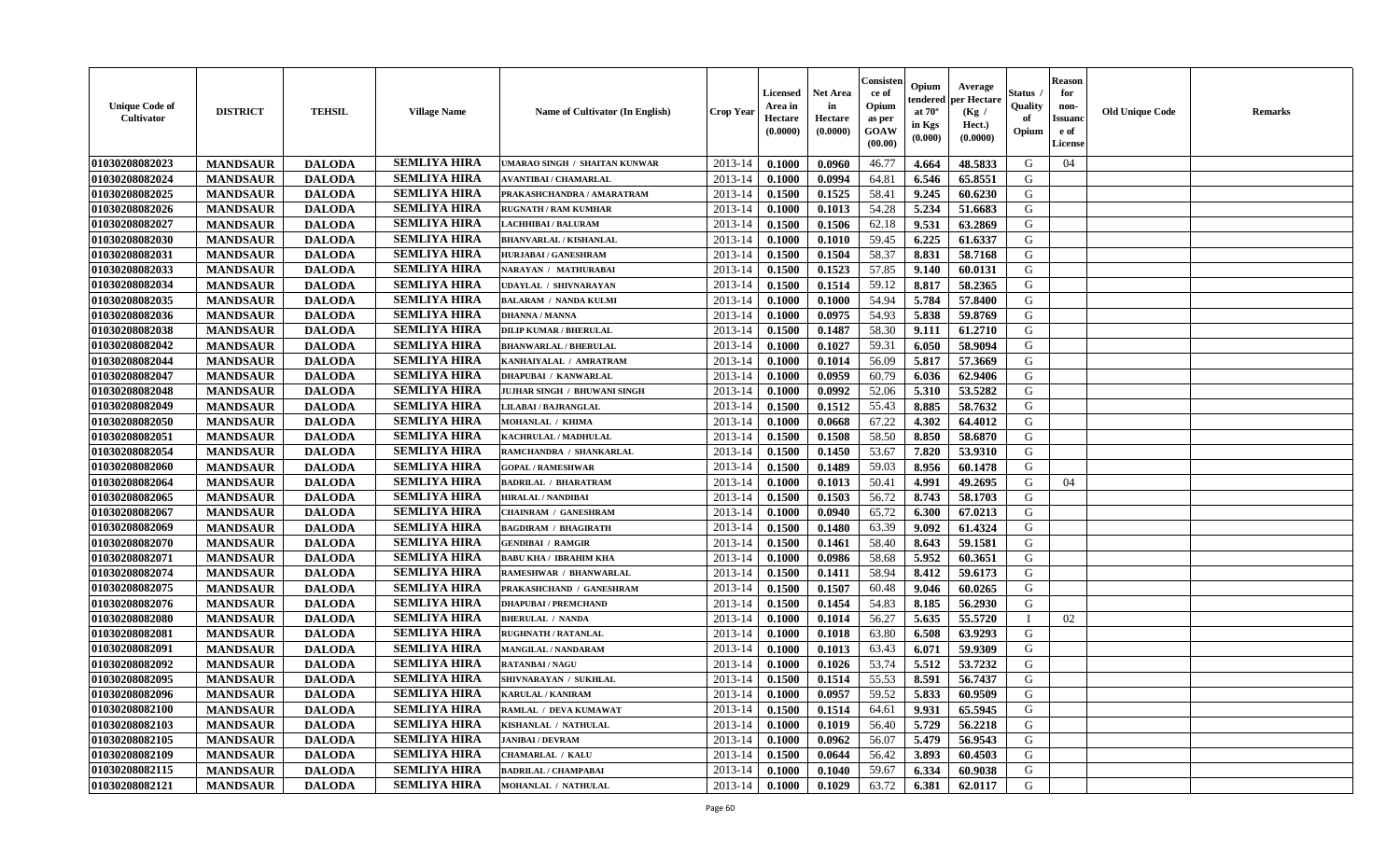| <b>Unique Code of</b><br><b>Cultivator</b> | <b>DISTRICT</b> | <b>TEHSIL</b> | <b>Village Name</b> | Name of Cultivator (In English) | <b>Crop Year</b> | <b>Licensed</b><br>Area in<br>Hectare<br>(0.0000) | Net Area<br>in<br>Hectare<br>(0.0000) | Consister<br>ce of<br>Opium<br>as per<br>GOAW<br>(00.00) | Opium<br>endered<br>at $70^\circ$<br>in Kgs<br>(0.000) | Average<br>per Hectare<br>(Kg /<br>Hect.)<br>(0.0000) | Status<br>Quality<br>of<br>Opium | <b>Reason</b><br>for<br>non-<br><b>Issuanc</b><br>e of<br>License | <b>Old Unique Code</b> | Remarks |
|--------------------------------------------|-----------------|---------------|---------------------|---------------------------------|------------------|---------------------------------------------------|---------------------------------------|----------------------------------------------------------|--------------------------------------------------------|-------------------------------------------------------|----------------------------------|-------------------------------------------------------------------|------------------------|---------|
| 01030208082122                             | <b>MANDSAUR</b> | <b>DALODA</b> | <b>SEMLIYA HIRA</b> | <b>BHAGATRAM / GANESHRAM</b>    | 2013-14          | 0.1500                                            | 0.1531                                | 57.30                                                    | 8.677                                                  | 56.6754                                               | G                                |                                                                   |                        |         |
| 01030208082125                             | <b>MANDSAUR</b> | <b>DALODA</b> | <b>SEMLIYA HIRA</b> | MANGILAL / BHANWARLAL           | 2013-14          | 0.1000                                            | 0.1000                                | 64.66                                                    | 6.374                                                  | 63.7400                                               | G                                |                                                                   |                        |         |
| 01030208082127                             | <b>MANDSAUR</b> | <b>DALODA</b> | <b>SEMLIYA HIRA</b> | CHUNILAL / DHANA                | 2013-14          | 0.1500                                            | 0.1491                                | 55.45                                                    | 8.286                                                  | 55.5734                                               | G                                |                                                                   |                        |         |
| 01030208082132                             | <b>MANDSAUR</b> | <b>DALODA</b> | <b>SEMLIYA HIRA</b> | MANGILAL / CHAMPALAL            | 2013-14          | 0.1000                                            | 0.1012                                | 52.02                                                    | 5.395                                                  | 53.3103                                               | G                                |                                                                   |                        |         |
| 01030208082135                             | <b>MANDSAUR</b> | <b>DALODA</b> | <b>SEMLIYA HIRA</b> | <b>MOTYABAI/RUPANATH</b>        | 2013-14          | 0.1500                                            | 0.1507                                | 51.67                                                    | 7.898                                                  | 52.4088                                               | G                                |                                                                   |                        |         |
| 01030208082139                             | <b>MANDSAUR</b> | <b>DALODA</b> | <b>SEMLIYA HIRA</b> | MOHANBAI / BHUWANIRAM           | 2013-14          | 0.1500                                            | 0.1504                                | 59.61                                                    | 8.516                                                  | 56.6223                                               | G                                |                                                                   |                        |         |
| 01030208082177                             | <b>MANDSAUR</b> | <b>DALODA</b> | <b>SEMLIYA HIRA</b> | RAJENDRAKUMAR / BHERULAL        | 2013-14          | 0.1500                                            | 0.1535                                | 57.19                                                    | 9.101                                                  | 59.2899                                               | G                                |                                                                   |                        |         |
| 01030208082141                             | <b>MANDSAUR</b> | <b>DALODA</b> | <b>SEMLIYA HIRA</b> | PRAKASHCHANDRA / SHIVNARAYAN    | 2013-14          | 0.1000                                            | 0.1012                                | 62.57                                                    | 6.400                                                  | 63.2411                                               | G                                |                                                                   |                        |         |
| 01030208082142                             | <b>MANDSAUR</b> | <b>DALODA</b> | <b>SEMLIYA HIRA</b> | <b>RAMESHVAR / BALARAM</b>      | 2013-14          | 0.1500                                            | 0.1463                                | 56.32                                                    | 8.376                                                  | 57.2522                                               | G                                |                                                                   |                        |         |
| 01030208082144                             | <b>MANDSAUR</b> | <b>DALODA</b> | <b>SEMLIYA HIRA</b> | RAMCHANDRA / NANURAM            | 2013-14          | 0.1500                                            | 0.1505                                | 52.86                                                    | 8.616                                                  | 57.2492                                               | G                                |                                                                   |                        |         |
| 01030208082146                             | <b>MANDSAUR</b> | <b>DALODA</b> | <b>SEMLIYA HIRA</b> | <b>HIRANATH / RUPANATH</b>      | 2013-14          | 0.1500                                            | 0.1519                                | 57.54                                                    | 9.297                                                  | 61.2047                                               | G                                |                                                                   |                        |         |
| 01030208082147                             | <b>MANDSAUR</b> | <b>DALODA</b> | <b>SEMLIYA HIRA</b> | <b>PUSHKAR / BALARAM</b>        | 2013-14          | 0.1500                                            | 0.1516                                | 58.86                                                    | 9.291                                                  | 61.2863                                               | G                                |                                                                   |                        |         |
| 01030208082148                             | <b>MANDSAUR</b> | <b>DALODA</b> | <b>SEMLIYA HIRA</b> | KANHAIYALAL / GANPATLAL         | 2013-14          | 0.1500                                            | 0.1518                                | 58.30                                                    | 8.887                                                  | 58.5441                                               | G                                |                                                                   |                        |         |
| 01030208082152                             | <b>MANDSAUR</b> | <b>DALODA</b> | <b>SEMLIYA HIRA</b> | <b>JAGDISH / NATHULAL</b>       | 2013-14          | 0.1500                                            | 0.1496                                | 67.94                                                    | 10.240                                                 | 68.4492                                               | G                                |                                                                   |                        |         |
| 01030208082153                             | <b>MANDSAUR</b> | <b>DALODA</b> | <b>SEMLIYA HIRA</b> | RADHESHYAM / PRABHULAL          | 2013-14          | 0.1500                                            | 0.1501                                | 64.72                                                    | 9.791                                                  | 65.2298                                               | $\mathbf G$                      |                                                                   |                        |         |
| 01030208082156                             | <b>MANDSAUR</b> | <b>DALODA</b> | <b>SEMLIYA HIRA</b> | RADHESHYAM / PUNAMCHAND         | 2013-14          | 0.1500                                            | 0.1499                                | 64.01                                                    | 9.775                                                  | 65.2101                                               | G                                |                                                                   |                        |         |
| 01030208082158                             | <b>MANDSAUR</b> | <b>DALODA</b> | <b>SEMLIYA HIRA</b> | MANGILAL / PRABHULAL            | 2013-14          | 0.1000                                            | 0.1024                                | 64.42                                                    | 6.672                                                  | 65.1563                                               | G                                |                                                                   |                        |         |
| 01030208082159                             | <b>MANDSAUR</b> | <b>DALODA</b> | <b>SEMLIYA HIRA</b> | SATYANRAYAN / SHIVNARAYAN       | 2013-14          | 0.1500                                            | 0.1494                                | 65.42                                                    | 10.187                                                 | 68.1861                                               | G                                |                                                                   |                        |         |
| 01030208082162                             | <b>MANDSAUR</b> | <b>DALODA</b> | <b>SEMLIYA HIRA</b> | <b>BHERULAL / KANWARLAL</b>     | 2013-14          | 0.1000                                            | 0.1033                                | 53.10                                                    | 5.454                                                  | 52.7977                                               | G                                |                                                                   |                        |         |
| 01030208082166                             | <b>MANDSAUR</b> | <b>DALODA</b> | <b>SEMLIYA HIRA</b> | PREMCHAND / BHERULAL            | 2013-14          | 0.1000                                            | 0.1023                                | 66.01                                                    | 6.846                                                  | 66.9208                                               | G                                |                                                                   |                        |         |
| 01030208082167                             | <b>MANDSAUR</b> | <b>DALODA</b> | <b>SEMLIYA HIRA</b> | PANNALAL / DULICHAND            | 2013-14          | 0.1000                                            | 0.1020                                | 54.02                                                    | 5.510                                                  | 54.0196                                               | G                                |                                                                   |                        |         |
| 01030208082169                             | <b>MANDSAUR</b> | <b>DALODA</b> | <b>SEMLIYA HIRA</b> | <b>DEVILAL / BHAGATRAM</b>      | 2013-14          | 0.1500                                            | 0.1490                                | 51.07                                                    | 7.755                                                  | 52.0470                                               | G                                |                                                                   |                        |         |
| 01030208082170                             | <b>MANDSAUR</b> | <b>DALODA</b> | <b>SEMLIYA HIRA</b> | RAMESHWAR / BHERULAL            | 2013-14          | 0.1000                                            | 0.0953                                | 51.76                                                    | 4.673                                                  | 49.0346                                               | G                                | 04                                                                |                        |         |
| 01030208082020                             | <b>MANDSAUR</b> | <b>DALODA</b> | <b>SEMLIYA HIRA</b> | KANWARLAL / GOVINDRAM           | 2013-14          | 0.1000                                            | 0.1019                                | 52.38                                                    | 5.462                                                  | 53.6016                                               | G                                |                                                                   |                        |         |
| 01030208082106                             | <b>MANDSAUR</b> | <b>DALODA</b> | <b>SEMLIYA HIRA</b> | <b>UDAYLAL / BALMUKUND</b>      | 2013-14          | 0.1000                                            | 0.1049                                | 59.73                                                    | 6.152                                                  | 58.6463                                               | G                                |                                                                   |                        |         |
| 01030208082007                             | <b>MANDSAUR</b> | <b>DALODA</b> | <b>SEMLIYA HIRA</b> | NANDKISHOR / RAMKISHAN          | 2013-14          | 0.1000                                            | 0.1014                                | 51.71                                                    | 5.252                                                  | 51.7949                                               | G                                |                                                                   |                        |         |
| 01030208082008                             | <b>MANDSAUR</b> | <b>DALODA</b> | <b>SEMLIYA HIRA</b> | <b>BALARAM / RAMRATAN</b>       | 2013-14          | 0.1500                                            | 0.1467                                | 64.99                                                    | 8.820                                                  | 60.1227                                               | G                                |                                                                   |                        |         |
| 01030208082010                             | <b>MANDSAUR</b> | <b>DALODA</b> | <b>SEMLIYA HIRA</b> | MANGILAL / SHIVNARAYAN          | 2013-14          | 0.1500                                            | 0.1490                                | 63.86                                                    | 9.661                                                  | 64.8389                                               | G                                |                                                                   |                        |         |
| 01030208082053                             | <b>MANDSAUR</b> | <b>DALODA</b> | <b>SEMLIYA HIRA</b> | NANDRAM / BALARAM               | 2013-14          | 0.1500                                            | 0.1479                                | 61.44                                                    | 9.005                                                  | 60.8857                                               | G                                |                                                                   |                        |         |
| 01030208082160                             | <b>MANDSAUR</b> | <b>DALODA</b> | <b>SEMLIYA HIRA</b> | <b>BAGDIBAI / DEVILAL</b>       | 2013-14          | 0.1500                                            | 0.1509                                | 63.15                                                    | 9.851                                                  | 65.2816                                               | G                                |                                                                   |                        |         |
| 01030208082171                             | <b>MANDSAUR</b> | <b>DALODA</b> | <b>SEMLIYA HIRA</b> | KAMERIBAI / RUPA                | 2013-14          | 0.1500                                            | 0.1402                                | 59.15                                                    | 8.247                                                  | 58.8231                                               | G                                |                                                                   |                        |         |
| 01030208082173                             | <b>MANDSAUR</b> | <b>DALODA</b> | <b>SEMLIYA HIRA</b> | KANVARLAL / KALURAM             | 2013-14          | 0.1000                                            | 0.1006                                | 56.48                                                    | 5.842                                                  | 58.0716                                               | G                                |                                                                   |                        |         |
| 01030208082174                             | <b>MANDSAUR</b> | <b>DALODA</b> | <b>SEMLIYA HIRA</b> | <b>BHULIBAI / MADHOLAL</b>      | 2013-14          | 0.1500                                            | 0.1480                                | 62.62                                                    | 9.813                                                  | 66.3041                                               | G                                |                                                                   |                        |         |
| 01030208082176                             | <b>MANDSAUR</b> | <b>DALODA</b> | <b>SEMLIYA HIRA</b> | <b>DEUBAI/DHANA</b>             | 2013-14          | 0.1000                                            | 0.1010                                | 56.56                                                    | 5.753                                                  | 56.9604                                               | G                                |                                                                   |                        |         |
| 01030208082128                             | <b>MANDSAUR</b> | <b>DALODA</b> | <b>SEMLIYA HIRA</b> | <b>KESHARBAI W/O BHERU</b>      | 2013-14          | 0.1500                                            | 0.1518                                | 58.40                                                    | 9.528                                                  | 62.7668                                               | G                                |                                                                   |                        |         |
| 01030208082168                             | <b>MANDSAUR</b> | <b>DALODA</b> | <b>SEMLIYA HIRA</b> | KOMALRAM / KASTURIBAI           | 2013-14          | 0.1500                                            | 0.1532                                | 64.49                                                    | 10.364                                                 | 67.6501                                               | G                                |                                                                   |                        |         |
| 01030208082068                             | <b>MANDSAUR</b> | <b>DALODA</b> | <b>SEMLIYA HIRA</b> | NARENDRA KUMAR / BALARAM        | 2013-14          | 0.1000                                            | 0.1003                                | 70.62                                                    | 6.295                                                  | 62.7617                                               | G                                |                                                                   |                        |         |
| 01030208082097                             | <b>MANDSAUR</b> | <b>DALODA</b> | <b>SEMLIYA HIRA</b> | KACHRU / RAMLAL                 | 2013-14          | 0.1000                                            | 0.0454                                | 56.53                                                    | 2.568                                                  | 56.5639                                               | G                                |                                                                   |                        |         |
| 01030208082164                             | <b>MANDSAUR</b> | <b>DALODA</b> | <b>SEMLIYA HIRA</b> | <b>CHATAR SINGH / MOD SINGH</b> | 2013-14          | 0.1000                                            | 0.1008                                | 48.35                                                    | 4.904                                                  | 48.6508                                               | G                                | 04                                                                |                        |         |
| 01030208082041                             | <b>MANDSAUR</b> | <b>DALODA</b> | <b>SEMLIYA HIRA</b> | MANGIBAI / AMBARAM              | 2013-14          | 0.1000                                            | 0.0993                                | 56.75                                                    | 5.772                                                  | 58.1269                                               |                                  | 02                                                                |                        |         |
| 01030208082066                             | <b>MANDSAUR</b> | <b>DALODA</b> | <b>SEMLIYA HIRA</b> | CHANDRABAI / HIRALAL            | 2013-14          | 0.1500                                            | 0.1513                                | 70.05                                                    | 11.018                                                 | 72.8222                                               | G                                |                                                                   |                        |         |
| 01030208082136                             | <b>MANDSAUR</b> | <b>DALODA</b> | <b>SEMLIYA HIRA</b> | <b>BHERU / BHUWAN</b>           | 2013-14          | 0.1500                                            | 0.0948                                | 55.11                                                    | 5.440                                                  | 57.3840                                               | G                                |                                                                   |                        |         |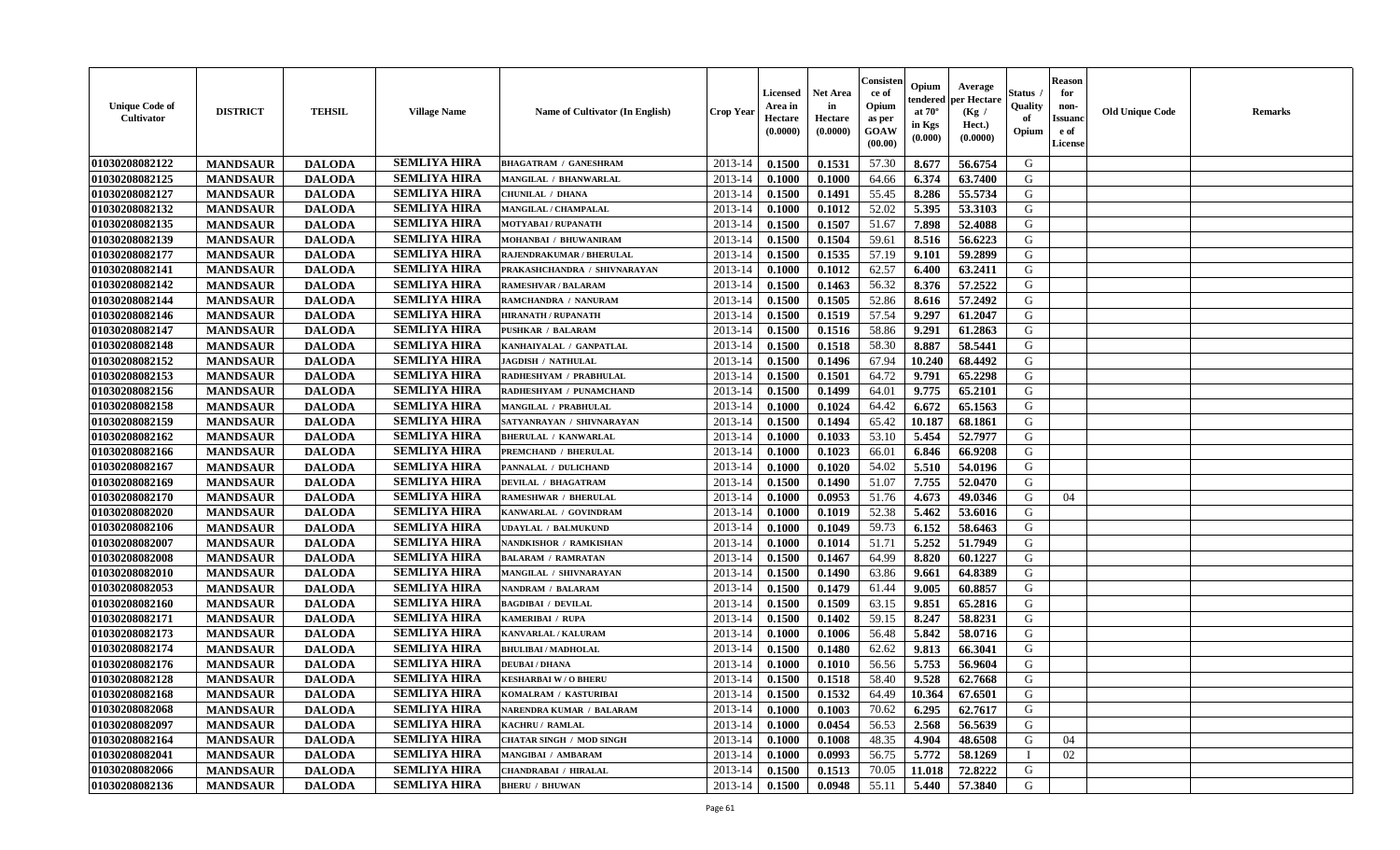| <b>Unique Code of</b><br>Cultivator | <b>DISTRICT</b> | <b>TEHSIL</b>   | <b>Village Name</b> | Name of Cultivator (In English)     | <b>Crop Year</b> | <b>Licensed</b><br>Area in<br>Hectare<br>(0.0000) | <b>Net Area</b><br>in<br>Hectare<br>(0.0000) | Consister<br>ce of<br>Opium<br>as per<br><b>GOAW</b><br>(00.00) | Opium<br>endered<br>at $70^\circ$<br>in Kgs<br>(0.000) | Average<br>per Hectare<br>(Kg /<br>Hect.)<br>(0.0000) | Status<br>Quality<br>of<br>Opium | <b>Reason</b><br>for<br>non-<br><b>Issuanc</b><br>e of<br><b>License</b> | <b>Old Unique Code</b> | <b>Remarks</b>     |
|-------------------------------------|-----------------|-----------------|---------------------|-------------------------------------|------------------|---------------------------------------------------|----------------------------------------------|-----------------------------------------------------------------|--------------------------------------------------------|-------------------------------------------------------|----------------------------------|--------------------------------------------------------------------------|------------------------|--------------------|
| 01030208083001                      | <b>MANDSAUR</b> | <b>DALODA</b>   | <b>TAJKHEDI</b>     | <b>BHAGVANSINGH / MOTISINGH</b>     | 2013-14          | 0.1000                                            | 0.1023                                       | 48.99                                                           | 4.913                                                  | 48.0254                                               | G                                | 04                                                                       |                        |                    |
| 01030208083002                      | <b>MANDSAUR</b> | <b>DALODA</b>   | <b>TAJKHEDI</b>     | SHOBHARAM / DALURAM                 | $2013 - 14$      | 0.1000                                            | 0.0960                                       | 53.89                                                           | 5.682                                                  | 59.1875                                               | G                                |                                                                          |                        |                    |
| 01030208083003                      | <b>MANDSAUR</b> | <b>DALODA</b>   | <b>TAJKHEDI</b>     | <b>LALURAM / GOTAM</b>              | 2013-14          | 0.1500                                            | 0.1469                                       | 52.96                                                           | 8.337                                                  | 56.7529                                               | G                                |                                                                          |                        |                    |
| 01030208083004                      | <b>MANDSAUR</b> | <b>DALODA</b>   | <b>TAJKHEDI</b>     | <b>MANGILAL / MAGNIRAM</b>          | 2013-14          | 0.1000                                            | 0.0995                                       | 58.47                                                           | 5.705                                                  | 57.3367                                               | G                                |                                                                          |                        | <b>NAME CHANGE</b> |
| 01030208083005                      | <b>MANDSAUR</b> | <b>DALODA</b>   | <b>TAJKHEDI</b>     | <b>BALDEV / KESHURAM</b>            | 2013-14          | 0.1500                                            | 0.1469                                       | 54.24                                                           | 8.609                                                  | 58.6045                                               | G                                |                                                                          |                        |                    |
| 01030208083006                      | <b>MANDSAUR</b> | <b>DALODA</b>   | <b>TAJKHEDI</b>     | <b>SURAJBAI / MULCHAND</b>          | $2013 - 14$      | 0.1000                                            | 0.1026                                       | 57.34                                                           | 5.906                                                  | 57.5634                                               | G                                |                                                                          |                        | <b>NAME CHANGE</b> |
| 01030208083010                      | <b>MANDSAUR</b> | <b>DALODA</b>   | <b>TAJKHEDI</b>     | <b>GANESHRAM / DALURAM</b>          | 2013-14          | 0.1500                                            | 0.1485                                       | 57.25                                                           | 8.653                                                  | 58.2694                                               | ${\bf G}$                        |                                                                          |                        | <b>NAME CHANGE</b> |
| 01030208083012                      | <b>MANDSAUR</b> | <b>DALODA</b>   | <b>TAJKHEDI</b>     | <b>AMBARAM / GANGARAM</b>           | 2013-14          | 0.1000                                            | 0.1011                                       | 55.44                                                           | 5.679                                                  | 56.1721                                               | G                                |                                                                          |                        |                    |
| 01030208083013                      | <b>MANDSAUR</b> | <b>DALODA</b>   | <b>TAJKHEDI</b>     | PREMBAI / NANDRAM                   | 2013-14          | 0.1000                                            | 0.1023                                       | 54.98                                                           | 5.804                                                  | 56.7351                                               | G                                |                                                                          |                        |                    |
| 01030208083014                      | <b>MANDSAUR</b> | <b>DALODA</b>   | <b>TAJKHEDI</b>     | <b>GULABSINGH / NAHARSINGH</b>      | 2013-14          | 0.1000                                            | 0.0978                                       | 58.38                                                           | 6.130                                                  | 62.6789                                               | G                                |                                                                          |                        |                    |
| 01030208083016                      | <b>MANDSAUR</b> | <b>DALODA</b>   | <b>TAJKHEDI</b>     | DEVILAL / RATANLAL                  | 2013-14          | 0.1500                                            | 0.1531                                       | 66.87                                                           | 10.737                                                 | 70.1306                                               | G                                |                                                                          |                        |                    |
| 01030208083017                      | <b>MANDSAUR</b> | <b>DALODA</b>   | <b>TAJKHEDI</b>     | TEJKUNWAR / NAGU SINGH              | 2013-14          | 0.1500                                            | 0.1509                                       | 52.27                                                           | 7.855                                                  | 52.0543                                               | G                                |                                                                          |                        |                    |
| 01030208083022                      | <b>MANDSAUR</b> | <b>DALODA</b>   | <b>TAJKHEDI</b>     | <b>BALARAM / BHUWANISHANKAR</b>     | 2013-14          | 0.1000                                            | 0.0991                                       | 62.72                                                           | 6.469                                                  | 65.2775                                               | G                                |                                                                          |                        |                    |
| 01030208083025                      | <b>MANDSAUR</b> | <b>DALODA</b>   | <b>TAJKHEDI</b>     | NATHULAL / RATANLAI                 | $2013 - 14$      | 0.1500                                            | 0.1515                                       | 65.58                                                           | 10.006                                                 | 66.0462                                               | G                                |                                                                          |                        |                    |
| 01030208083033                      | <b>MANDSAUR</b> | <b>DALODA</b>   | <b>TAJKHEDI</b>     | <b>CHAINRAM / MAGANIRAM</b>         | $2013 - 14$      | 0.1000                                            | 0.1031                                       | 57.54                                                           | 6.239                                                  | 60.5141                                               | ${\bf G}$                        |                                                                          |                        |                    |
| 01030208083036                      | <b>MANDSAUR</b> | <b>DALODA</b>   | <b>TAJKHEDI</b>     | <b>SIKANDER KHA / NATTHE KHA</b>    | 2013-14          | 0.1000                                            | 0.1043                                       | 54.80                                                           | 5.903                                                  | 56.5964                                               | G                                |                                                                          |                        |                    |
| 01030208083038                      | <b>MANDSAUR</b> | <b>DALODA</b>   | <b>TAJKHEDI</b>     | DILIPKUMAR / MOHANLAL               | 2013-14          | 0.1500                                            | 0.1521                                       | 57.45                                                           | 8.905                                                  | 58.5470                                               | G                                |                                                                          |                        |                    |
| 01030208083045                      | <b>MANDSAUR</b> | <b>DALODA</b>   | <b>TAJKHEDI</b>     | HANS KUNWAR / DHUL SINGH            | 2013-14          | 0.1000                                            | 0.1005                                       | 63.12                                                           | 6.483                                                  | 64.5075                                               | G                                |                                                                          |                        |                    |
| 01030208083046                      | <b>MANDSAUR</b> | <b>DALODA</b>   | <b>TAJKHEDI</b>     | <b>GOPAL / LALURAM</b>              | 2013-14          | 0.1000                                            | 0.0964                                       | 57.95                                                           | 5.994                                                  | 62.1784                                               | G                                |                                                                          |                        |                    |
| 01030208083047                      | <b>MANDSAUR</b> | <b>DALODA</b>   | <b>TAJKHEDI</b>     | MAHIPAL SINGH / BHAGWAN SINGH       | 2013-14          | 0.1500                                            | 0.1512                                       | 52.40                                                           | 8.242                                                  | 54.5106                                               | G                                |                                                                          |                        |                    |
| 01030208083051                      | <b>MANDSAUR</b> | <b>DALODA</b>   | <b>TAJKHEDI</b>     | <b>BHUWANI SINGH / VIKRAM SINGH</b> | 2013-14          | 0.1000                                            | 0.0961                                       | 62.47                                                           | 6.051                                                  | 62.9657                                               | G                                |                                                                          |                        |                    |
| 01030208083054                      | <b>MANDSAUR</b> | <b>DALODA</b>   | <b>TAJKHEDI</b>     | KANHAIYALAL / KESHURAM              | $2013 - 14$      | 0.1500                                            | 0.1464                                       | 57.89                                                           | 9.138                                                  | 62.4180                                               | G                                |                                                                          |                        |                    |
| 01030208083055                      | <b>MANDSAUR</b> | <b>DALODA</b>   | <b>TAJKHEDI</b>     | <b>BHANWAR SINGH / BHERU SINGH</b>  | $2013 - 14$      | 0.1000                                            | 0.0975                                       | 64.15                                                           | 6.131                                                  | 62.8821                                               | ${\bf G}$                        |                                                                          |                        |                    |
| 01030208083056                      | <b>MANDSAUR</b> | <b>DALODA</b>   | <b>TAJKHEDI</b>     | RAMPRASAD / BAGDIRAM                | 2013-14          | 0.1000                                            | 0.1000                                       | 56.11                                                           | 5.659                                                  | 56.5900                                               | G                                |                                                                          |                        |                    |
| 01030208083057                      | <b>MANDSAUR</b> | <b>DALODA</b>   | <b>TAJKHEDI</b>     | NARENDRA SINGH / DASHRATH SINGH     | 2013-14          | 0.1500                                            | 0.1505                                       | 61.73                                                           | 9.383                                                  | 62.3455                                               | G                                |                                                                          |                        |                    |
| 01030208083058                      | <b>MANDSAUR</b> | <b>DALODA</b>   | <b>TAJKHEDI</b>     | <b>DOLATSINGH / NAHAR SINGH</b>     | 2013-14          | 0.1000                                            | 0.0985                                       | 56.71                                                           | 5.768                                                  | 58.5584                                               | G                                |                                                                          |                        |                    |
| 01030208083059                      | <b>MANDSAUR</b> | <b>DALODA</b>   | <b>TAJKHEDI</b>     | KISHAN KUNWAR / KISHOR SINGH        | 2013-14          | 0.1000                                            | 0.1002                                       | 59.86                                                           | 6.166                                                  | 61.5369                                               | G                                |                                                                          |                        |                    |
| 01030208083060                      | <b>MANDSAUR</b> | <b>DALODA</b>   | <b>TAJKHEDI</b>     | ISHWAR SINGH / SARDAR SINGH         | 2013-14          | 0.1500                                            | 0.1446                                       | 58.89                                                           | 8.539                                                  | 59.0526                                               | G                                |                                                                          |                        |                    |
| 01030208083061                      | <b>MANDSAUR</b> | <b>DALODA</b>   | <b>TAJKHEDI</b>     | PUNAMCHAND / GANGARAM               | 2013-14          | 0.1500                                            | 0.1503                                       | 51.35                                                           | 8.238                                                  | 54.8104                                               | G                                |                                                                          |                        |                    |
| 01030208083064                      | <b>MANDSAUR</b> | <b>DALODA</b>   | <b>TAJKHEDI</b>     | KAILASHLAL / RATANLAL               | $2013 - 14$      | 0.1500                                            | 0.1419                                       | 54.80                                                           | 7.061                                                  | 49.7604                                               | G                                | 04                                                                       |                        |                    |
| 01030208083072                      | <b>MANDSAUR</b> | <b>DALODA</b>   | <b>TAJKHEDI</b>     | <b>BHARAT KUNWAR / DEVI SINGH</b>   | $2013 - 14$      | 0.1000                                            | 0.1025                                       | 59.22                                                           | 5.694                                                  | 55.5512                                               | G                                |                                                                          |                        |                    |
| 01030208083075                      | <b>MANDSAUR</b> | <b>DALODA</b>   | <b>TAJKHEDI</b>     | RAJENDRA SINGH / SAWRUP SINGH       | $2013 - 14$      | 0.1000                                            | 0.0973                                       | 55.94                                                           | 5.618                                                  | 57.7390                                               | G                                |                                                                          |                        |                    |
| 01030208083076                      | <b>MANDSAUR</b> | <b>DALODA</b>   | <b>TAJKHEDI</b>     | PREMCHAND / MANGILAL                | 2013-14          | 0.1000                                            | 0.0978                                       | 53.25                                                           | 5.804                                                  | 59.3456                                               | G                                |                                                                          |                        |                    |
| 01030208083050                      | <b>MANDSAUR</b> | <b>DALODA</b>   | <b>TAJKHEDI</b>     | MODIRAM / GANGARAM                  | 2013-14          | 0.1500                                            | 0.1522                                       | 52.22                                                           | 8.042                                                  | 52.8384                                               | G                                |                                                                          |                        |                    |
| 01030208083018                      | <b>MANDSAUR</b> | <b>DALODA</b>   | <b>TAJKHEDI</b>     | <b>SUKHRAM / BHUWAN</b>             | 2013-14          | 0.1500                                            | 0.1232                                       | 53.98                                                           | 6.724                                                  | 54.5779                                               | G                                |                                                                          |                        |                    |
| 01030208083007                      | <b>MANDSAUR</b> | <b>DALODA</b>   | <b>TAJKHEDI</b>     | <b>BALWANT SINGH / MADAN SINGH</b>  | 2013-14          | 0.1000                                            | 0.1018                                       | 53.70                                                           | 6.099                                                  | 59.9116                                               | G                                |                                                                          |                        |                    |
| 01030208083042                      | <b>MANDSAUR</b> | <b>DALODA</b>   | <b>TAJKHEDI</b>     | <b>BHANWARLAL / PAYARCHAND</b>      | 2013-14          | 0.1000                                            | 0.1013                                       | 48.13                                                           | 5.246                                                  | 51.7868                                               | G                                |                                                                          |                        |                    |
| 01030208083077                      | <b>MANDSAUR</b> | <b>DALODA</b>   | <b>TAJKHEDI</b>     | <b>BHANWAR SINGH / SARDAR SINGH</b> | $2013 - 14$      | 0.1000                                            | 0.1014                                       | 51.94                                                           | 5.253                                                  | 51.8047                                               | G                                |                                                                          |                        |                    |
| 01030208083019                      | <b>MANDSAUR</b> | <b>DALODA</b>   | <b>TAJKHEDI</b>     | <b>SHOBHARAM / PYARCHANDRA</b>      | $2013 - 14$      | 0.1500                                            | 0.1466                                       | 53.08                                                           | 8.326                                                  | 56.7940                                               | G                                |                                                                          |                        |                    |
| 01030208083044                      | <b>MANDSAUR</b> | <b>DALODA</b>   | <b>TAJKHEDI</b>     | RAJENDRA KUMAR / SHOBHARAM          | $2013 - 14$      | 0.1000                                            | 0.0988                                       | 62.92                                                           | 6.409                                                  | 64.8684                                               | G                                |                                                                          |                        |                    |
| 01030208083079                      | <b>MANDSAUR</b> | <b>DALODA</b>   | <b>TAJKHEDI</b>     | <b>RAMNARAYAN / RUPRAM</b>          | 2013-14          | 0.1000                                            | 0.1030                                       | 56.96                                                           | 6.176                                                  | 59.9612                                               | G                                |                                                                          |                        |                    |
| 01030207035011                      | <b>MANDSAUR</b> | <b>MANDSAUR</b> | <b>AADHARI</b>      | <b>BAGDIBAI / BHAGIRATH</b>         | 2013-14          | 0.1000                                            | 0.0925                                       | 51.24                                                           | 5.183                                                  | 56.0324                                               | G                                |                                                                          |                        |                    |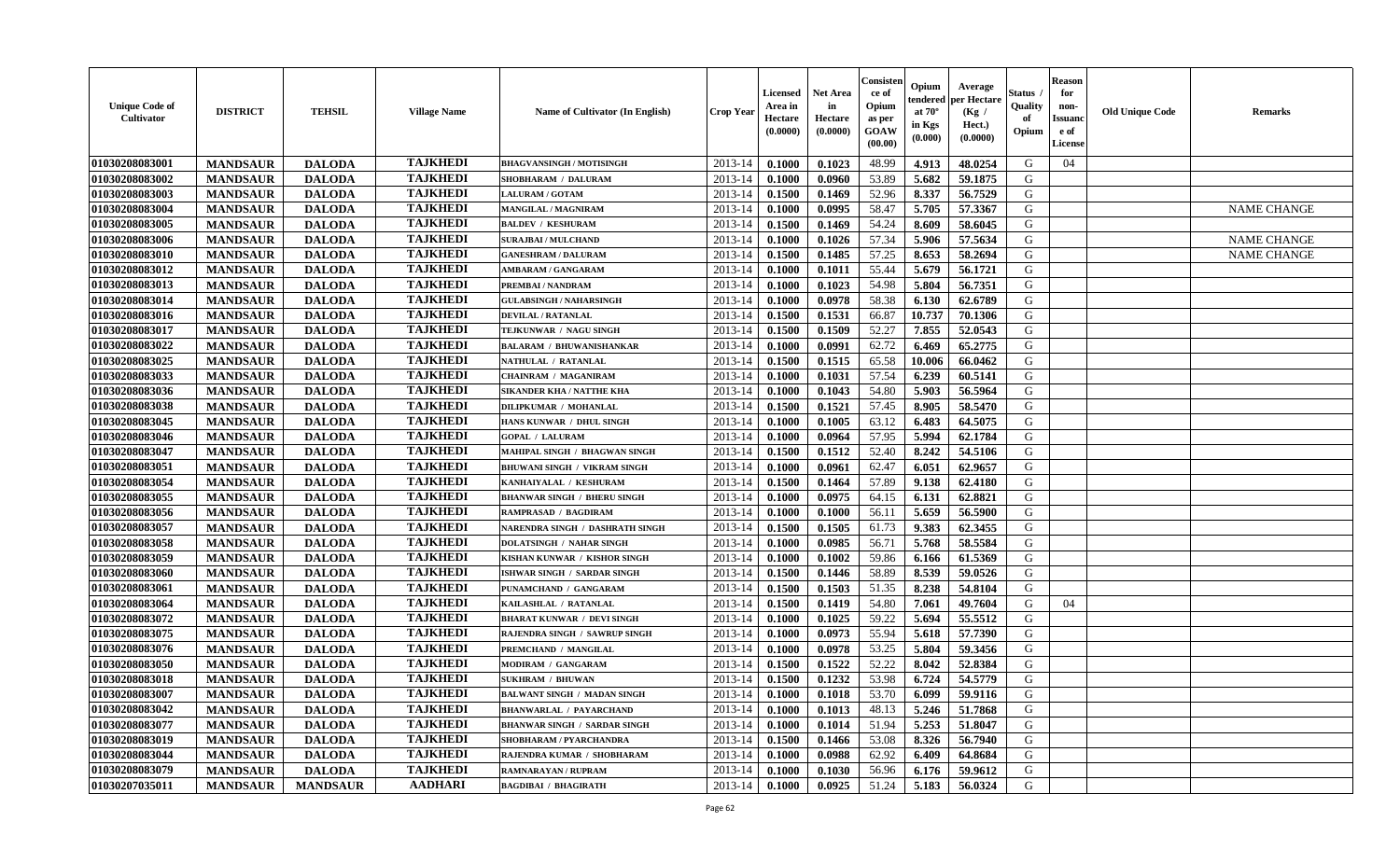| <b>Unique Code of</b><br><b>Cultivator</b> | <b>DISTRICT</b> | <b>TEHSIL</b>   | <b>Village Name</b> | <b>Name of Cultivator (In English)</b> | <b>Crop Year</b> | <b>Licensed</b><br>Area in<br>Hectare<br>(0.0000) | Net Area<br>in<br>Hectare<br>(0.0000) | Consisteı<br>ce of<br>Opium<br>as per<br>GOAW<br>(00.00) | Opium<br>endered<br>at $70^\circ$<br>in Kgs<br>(0.000) | Average<br>per Hectare<br>(Kg /<br>Hect.)<br>(0.0000) | Status<br>Quality<br>of<br>Opium | <b>Reason</b><br>for<br>non-<br><b>Issuand</b><br>e of<br>License | <b>Old Unique Code</b> | Remarks |
|--------------------------------------------|-----------------|-----------------|---------------------|----------------------------------------|------------------|---------------------------------------------------|---------------------------------------|----------------------------------------------------------|--------------------------------------------------------|-------------------------------------------------------|----------------------------------|-------------------------------------------------------------------|------------------------|---------|
| 01030207035014                             | <b>MANDSAUR</b> | <b>MANDSAUR</b> | <b>AADHARI</b>      | KANIRAM / JUJHAR                       | 2013-14          | 0.1000                                            | 0.0945                                | 49.91                                                    | 4.642                                                  | 49.1217                                               | G                                | 04                                                                |                        |         |
| 01030207035019                             | <b>MANDSAUR</b> | <b>MANDSAUR</b> | <b>AADHARI</b>      | <b>GOPALSINGH / ONKARSINGH</b>         | 2013-14          | 0.1000                                            | 0.1000                                | 62.89                                                    | 6.028                                                  | 60.2800                                               | G                                |                                                                   |                        |         |
| 01030207035020                             | <b>MANDSAUR</b> | <b>MANDSAUR</b> | <b>AADHARI</b>      | SATTUBAI / SITARAM                     | 2013-14          | 0.1500                                            | 0.1494                                | 51.68                                                    | 7.191                                                  | 48.1325                                               | G                                | 04                                                                |                        |         |
| 01030207035029                             | <b>MANDSAUR</b> | <b>MANDSAUR</b> | <b>AADHARI</b>      | KAMLABAI / VARDICHAND                  | 2013-14          | 0.1000                                            | 0.0936                                | 56.40                                                    | 2.667                                                  | 28.4936                                               | G                                | 04                                                                |                        |         |
| 01030207035038                             | <b>MANDSAUR</b> | <b>MANDSAUR</b> | <b>AADHARI</b>      | KAWARIBAI / NATHU                      | 2013-14          | 0.1000                                            | 0.1025                                | 47.23                                                    | 4.993                                                  | 48.7122                                               | G                                | 04                                                                |                        |         |
| 01030207035048                             | <b>MANDSAUR</b> | <b>MANDSAUR</b> | <b>AADHARI</b>      | <b>BHANVARLAL / KACHARU</b>            | 2013-14          | 0.1000                                            | 0.1008                                | 55.57                                                    | 5.605                                                  | 55.6052                                               | G                                |                                                                   |                        |         |
| 01030207035049                             | <b>MANDSAUR</b> | <b>MANDSAUR</b> | <b>AADHARI</b>      | TULSIRAM / DHURA                       | 2013-14          | 0.1500                                            | 0.1501                                | 57.14                                                    | 8.440                                                  | 56.2292                                               | G                                |                                                                   |                        |         |
| 01030207035024                             | <b>MANDSAUR</b> | <b>MANDSAUR</b> | <b>AADHARI</b>      | JUJHAR SINGH / RAY SINGH               | 2013-14          | 0.1000                                            | 0.0988                                | 57.97                                                    | 5.706                                                  | 57.7530                                               | G                                |                                                                   |                        |         |
| 01030207084004                             | <b>MANDSAUR</b> | <b>MANDSAUR</b> | <b>BABRECHA</b>     | <b>BHERULAL / KACHRU</b>               | 2013-14          | 0.1500                                            | 0.1398                                | 65.73                                                    | 9.681                                                  | 69.2489                                               | G                                |                                                                   |                        |         |
| 01030207084010                             | <b>MANDSAUR</b> | <b>MANDSAUR</b> | <b>BABRECHA</b>     | <b>JAGDISH / BALU</b>                  | 2013-14          | 0.1000                                            | 0.1000                                | 27.23                                                    | 1.291                                                  | 12.9100                                               | G                                | 04                                                                |                        |         |
| 01030207084011                             | <b>MANDSAUR</b> | <b>MANDSAUR</b> | <b>BABRECHA</b>     | VAJERAM / GANGARAM                     | 2013-14          | 0.1000                                            | 0.1000                                | 54.69                                                    | 4.828                                                  | 48.2800                                               | G                                | 04                                                                |                        |         |
| 01030207084014                             | <b>MANDSAUR</b> | <b>MANDSAUR</b> | <b>BABRECHA</b>     | <b>GORISHANKAR / BALARAM</b>           | 2013-14          | 0.1500                                            | 0.1435                                | 50.08                                                    | 7.805                                                  | 54.3902                                               | G                                |                                                                   |                        |         |
| 01030207084026                             | <b>MANDSAUR</b> | <b>MANDSAUR</b> | <b>BABRECHA</b>     | <b>DARIYAVBAI / NANURAM</b>            | 2013-14          | 0.1000                                            | 0.1029                                | 59.71                                                    | 5.562                                                  | 54.0525                                               | G                                |                                                                   |                        |         |
| 01030207084028                             | <b>MANDSAUR</b> | <b>MANDSAUR</b> | <b>BABRECHA</b>     | RADHESHYAM / JAGANTH                   | 2013-14          | 0.1000                                            | 0.0809                                | 57.09                                                    | 4.445                                                  | 54.9444                                               | G                                |                                                                   |                        |         |
| 01030207084030                             | <b>MANDSAUR</b> | <b>MANDSAUR</b> | <b>BABRECHA</b>     | <b>ISHWARLAL / RATANLAL</b>            | 2013-14          | 0.1500                                            | 0.1515                                | 53.65                                                    | 8.086                                                  | 53.3729                                               | $\mathbf G$                      |                                                                   |                        |         |
| 01030207084031                             | <b>MANDSAUR</b> | <b>MANDSAUR</b> | <b>BABRECHA</b>     | <b>GORDHANLAL / RATANLAL</b>           | 2013-14          | 0.1000                                            | 0.0958                                | 60.07                                                    | 5.638                                                  | 58.8518                                               | G                                |                                                                   |                        |         |
| 01030207084034                             | <b>MANDSAUR</b> | <b>MANDSAUR</b> | <b>BABRECHA</b>     | <b>GANGABAI / BHANWARLAL</b>           | 2013-14          | 0.1000                                            | 0.0980                                | 44.08                                                    | 2.261                                                  | 23.0714                                               | T                                | 02                                                                |                        |         |
| 01030207084044                             | <b>MANDSAUR</b> | <b>MANDSAUR</b> | <b>BABRECHA</b>     | <b>JAGANNATH / BHAGWAN</b>             | 2013-14          | 0.1500                                            | 0.1428                                | 64.33                                                    | 8.345                                                  | 58.4384                                               | G                                |                                                                   |                        |         |
| 01030207084060                             | <b>MANDSAUR</b> | <b>MANDSAUR</b> | <b>BABRECHA</b>     | RAMCHANDRAA / RATANLAL                 | 2013-14          | 0.1000                                            | 0.0998                                | 66.39                                                    | 6.373                                                  | 63.8577                                               | G                                |                                                                   |                        |         |
| 01030207084061                             | <b>MANDSAUR</b> | <b>MANDSAUR</b> | <b>BABRECHA</b>     | KAMLABAI / NANDKISHOR                  | 2013-14          | 0.1000                                            | 0.0986                                | 56.13                                                    | 5.637                                                  | 57.1704                                               | G                                |                                                                   |                        |         |
| 01030207084063                             | <b>MANDSAUR</b> | <b>MANDSAUR</b> | <b>BABRECHA</b>     | <b>BALU SINGH / GOVINDRAM</b>          | 2013-14          | 0.1000                                            | 0.0988                                | 59.30                                                    | 5.879                                                  | 59.5040                                               | G                                |                                                                   |                        |         |
| 01030207084071                             | <b>MANDSAUR</b> | <b>MANDSAUR</b> | <b>BABRECHA</b>     | MANGILAL / GOUTAM                      | 2013-14          | 0.1500                                            | 0.1495                                | 62.40                                                    | 9.155                                                  | 61.2375                                               | G                                |                                                                   |                        |         |
| 01030207084072                             | <b>MANDSAUR</b> | <b>MANDSAUR</b> | <b>BABRECHA</b>     | <b>BHULIBAI / RODA</b>                 | 2013-14          | 0.1000                                            | 0.1000                                | 57.53                                                    | 5.375                                                  | 53.7500                                               | G                                |                                                                   |                        |         |
| 01030207084076                             | <b>MANDSAUR</b> | <b>MANDSAUR</b> | <b>BABRECHA</b>     | <b>BHANWARBAI / HIRALAL</b>            | 2013-14          | 0.1000                                            | 0.0956                                | 40.29                                                    | 3.735                                                  | 39.0690                                               |                                  | 02                                                                |                        |         |
| 01030207084082                             | <b>MANDSAUR</b> | <b>MANDSAUR</b> | <b>BABRECHA</b>     | <b>BHANWARLAL / RATANLAL</b>           | 2013-14          | 0.1000                                            | 0.0995                                | 48.88                                                    | 2.332                                                  | 23.4372                                               | G                                | 04                                                                |                        |         |
| 01030207084085                             | <b>MANDSAUR</b> | <b>MANDSAUR</b> | <b>BABRECHA</b>     | <b>BAGDIBAI / MANGILAL</b>             | 2013-14          | 0.1000                                            | 0.1000                                | 57.52                                                    | 5.464                                                  | 54.6400                                               | G                                |                                                                   |                        |         |
| 01030207084087                             | <b>MANDSAUR</b> | <b>MANDSAUR</b> | <b>BABRECHA</b>     | <b>NANIBAI / MANGILAL</b>              | 2013-14          | 0.1000                                            | 0.0966                                | 56.30                                                    | 5.397                                                  | 55.8696                                               | G                                |                                                                   |                        |         |
| 01030207084089                             | <b>MANDSAUR</b> | <b>MANDSAUR</b> | <b>BABRECHA</b>     | <b>JAGDISH / NATHULAL</b>              | 2013-14          | 0.1500                                            | 0.1505                                | 27.07                                                    | 3.770                                                  | 25.0498                                               | G                                | 04                                                                |                        |         |
| 01030207084093                             | <b>MANDSAUR</b> | <b>MANDSAUR</b> | <b>BABRECHA</b>     | <b>BHERULAL / RAMLAL</b>               | 2013-14          | 0.1500                                            | 0.1504                                | 60.44                                                    | 8.988                                                  | 59.7606                                               | G                                |                                                                   |                        |         |
| 01030207084096                             | <b>MANDSAUR</b> | <b>MANDSAUR</b> | <b>BABRECHA</b>     | <b>BHERULAL / KISHAN</b>               | 2013-14          | 0.1000                                            | 0.1012                                | 52.26                                                    | 5.316                                                  | 52.5296                                               | T                                | 02                                                                |                        |         |
| 01030207084002                             | <b>MANDSAUR</b> | <b>MANDSAUR</b> | <b>BABRECHA</b>     | <b>GANPAT / JAGNNATH</b>               | 2013-14          | 0.1500                                            | 0.1372                                | 62.53                                                    | 8.674                                                  | 63.2216                                               | G                                |                                                                   |                        |         |
| 01030207084008                             | <b>MANDSAUR</b> | <b>MANDSAUR</b> | <b>BABRECHA</b>     | <b>GOPAL / BHERULAL</b>                | 2013-14          | 0.1000                                            | 0.1028                                | 55.55                                                    | 5.095                                                  | 49.5623                                               | G                                | 04                                                                |                        |         |
| 01030207084017                             | <b>MANDSAUR</b> | <b>MANDSAUR</b> | <b>BABRECHA</b>     | <b>SHUKHDEV / BHERULAL</b>             | 2013-14          | 0.1000                                            | 0.1020                                | 60.27                                                    | 5.665                                                  | 55.5392                                               | G                                |                                                                   |                        |         |
| 01030207084018                             | <b>MANDSAUR</b> | <b>MANDSAUR</b> | <b>BABRECHA</b>     | PRATAPBAI / RODMAL                     | 2013-14          | 0.1000                                            | 0.1000                                | 53.14                                                    | 5.367                                                  | 53.6700                                               | G                                |                                                                   |                        |         |
| 01030207084029                             | <b>MANDSAUR</b> | <b>MANDSAUR</b> | <b>BABRECHA</b>     | <b>INDRAPRASAD / LALUPRASAD</b>        | 2013-14          | 0.1000                                            | 0.0992                                | 46.67                                                    | 4.907                                                  | 49.4657                                               | G                                | 04                                                                |                        |         |
| 01030207084040                             | <b>MANDSAUR</b> | <b>MANDSAUR</b> | <b>BABRECHA</b>     | SAJJANBAI / LAXMICHAND                 | 2013-14          | 0.1500                                            | 0.1508                                | 49.80                                                    | 7.627                                                  | 50.5769                                               | G                                | 04                                                                |                        |         |
| 01030207084070                             | <b>MANDSAUR</b> | <b>MANDSAUR</b> | <b>BABRECHA</b>     | KAMLABAI / DEVA                        | 2013-14          | 0.1500                                            | 0.1489                                | 46.80                                                    | 6.960                                                  | 46.7428                                               | G                                | 04                                                                |                        |         |
| 01030207084075                             | <b>MANDSAUR</b> | <b>MANDSAUR</b> | <b>BABRECHA</b>     | RAMCHANDRA / HIRALAL                   | 2013-14          | 0.1000                                            | 0.1042                                | 57.57                                                    | 5.889                                                  | 56.5163                                               | G                                |                                                                   |                        |         |
| 01030207084092                             | <b>MANDSAUR</b> | <b>MANDSAUR</b> | <b>BABRECHA</b>     | <b>BAGDIRAM / BHERA</b>                | 2013-14          | 0.1000                                            | 0.1018                                | 50.39                                                    | 4.758                                                  | 46.7387                                               | G                                | 04                                                                |                        |         |
| 01030207084080                             | <b>MANDSAUR</b> | <b>MANDSAUR</b> | <b>BABRECHA</b>     | <b>LALU / BHUWAN</b>                   | 2013-14          | 0.1000                                            | 0.1003                                | 62.69                                                    | 6.350                                                  | 63.3101                                               | G                                |                                                                   |                        |         |
| 01030207084109                             | <b>MANDSAUR</b> | <b>MANDSAUR</b> | <b>BABRECHA</b>     | <b>JAYKUNWERBAI/RAMSINGH</b>           | 2013-14          | 0.1500                                            | 0.1510                                | 53.57                                                    | 7.951                                                  | 52.6556                                               | G                                |                                                                   |                        |         |
| 01030207084074                             | <b>MANDSAUR</b> | <b>MANDSAUR</b> | <b>BABRECHA</b>     | KAMLABAI / PARMANAND                   | 2013-14          | 0.1500                                            | 0.1527                                | 47.02                                                    | 6.872                                                  | 45.0033                                               | G                                | 04                                                                |                        |         |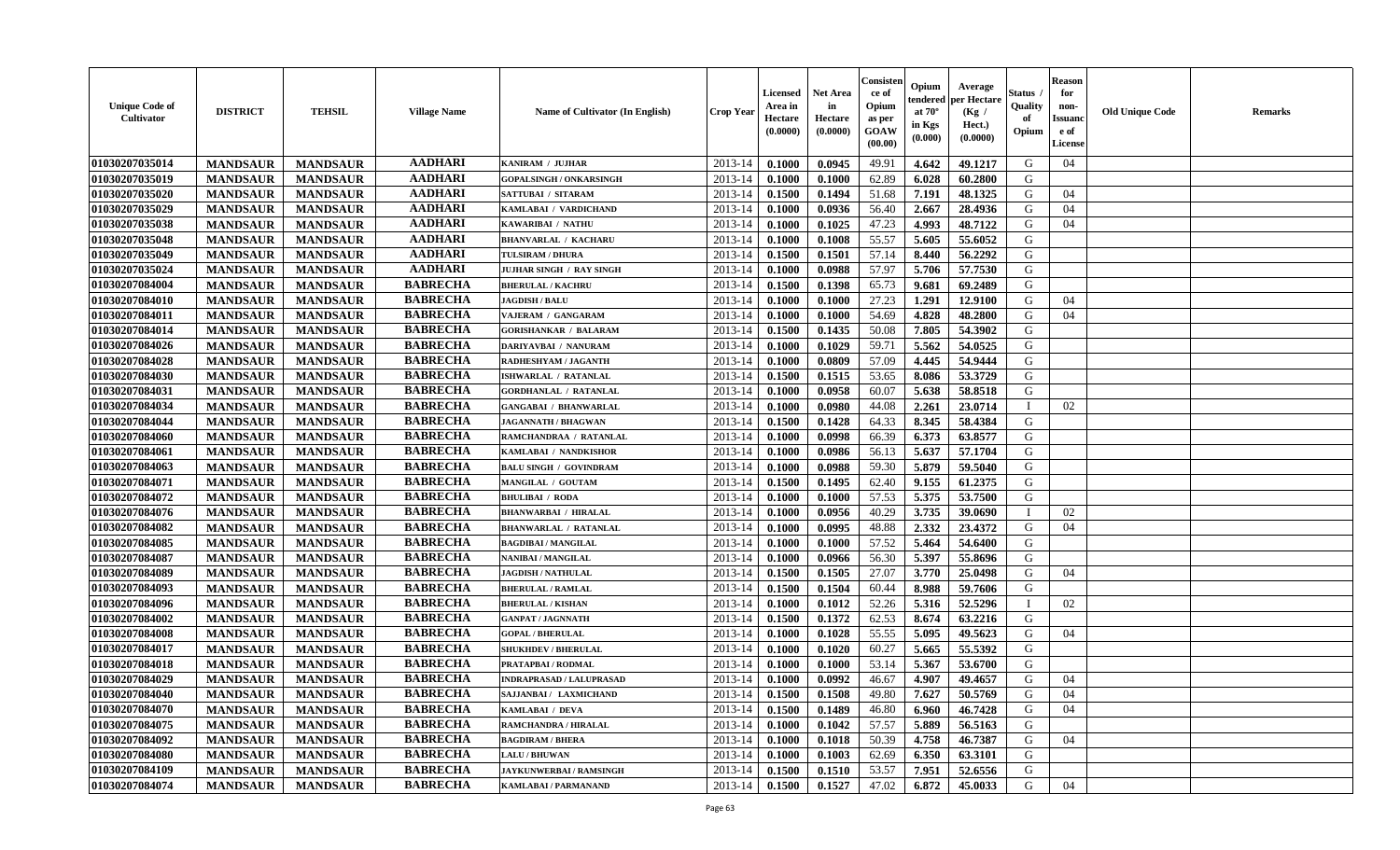| <b>Unique Code of</b><br><b>Cultivator</b> | <b>DISTRICT</b> | <b>TEHSIL</b>   | <b>Village Name</b> | <b>Name of Cultivator (In English)</b> | <b>Crop Year</b> | <b>Licensed</b><br>Area in<br>Hectare<br>(0.0000) | Net Area<br>in<br>Hectare<br>(0.0000) | Consisteı<br>ce of<br>Opium<br>as per<br>GOAW<br>(00.00) | Opium<br>endered<br>at $70^\circ$<br>in Kgs<br>(0.000) | Average<br>per Hectare<br>(Kg /<br>Hect.)<br>(0.0000) | Status<br>Quality<br>of<br>Opium | <b>Reason</b><br>for<br>non-<br><b>Issuand</b><br>e of<br>License | <b>Old Unique Code</b> | Remarks |
|--------------------------------------------|-----------------|-----------------|---------------------|----------------------------------------|------------------|---------------------------------------------------|---------------------------------------|----------------------------------------------------------|--------------------------------------------------------|-------------------------------------------------------|----------------------------------|-------------------------------------------------------------------|------------------------|---------|
| 01030207084110                             | <b>MANDSAUR</b> | <b>MANDSAUR</b> | <b>BABRECHA</b>     | <b>SHRILAL / RAMLAL</b>                | 2013-14          | 0.1500                                            | 0.1487                                | 56.06                                                    | 8.737                                                  | 58.7559                                               | G                                |                                                                   |                        |         |
| 01030207084019                             | <b>MANDSAUR</b> | <b>MANDSAUR</b> | <b>BABRECHA</b>     | <b>GANESHRAM / CUNILAL</b>             | 2013-14          | 0.1500                                            | 0.1500                                | 53.83                                                    | 8.421                                                  | 56.1400                                               | G                                |                                                                   |                        |         |
| 01030207084021                             | <b>MANDSAUR</b> | <b>MANDSAUR</b> | <b>BABRECHA</b>     | <b>BHUGUDIBAI / GULAB</b>              | 2013-14          | 0.1000                                            | 0.0990                                | 55.95                                                    | 6.123                                                  | 61.8485                                               | G                                |                                                                   |                        |         |
| 01030207084069                             | <b>MANDSAUR</b> | <b>MANDSAUR</b> | <b>BABRECHA</b>     | RAMKUNVAR / BAHADURASINGH              | 2013-14          | 0.1000                                            | 0.1035                                | 26.69                                                    | 2.326                                                  | 22.4734                                               | $\mathbf{I}$                     | 02                                                                |                        |         |
| 01030207084077                             | <b>MANDSAUR</b> | <b>MANDSAUR</b> | <b>BABRECHA</b>     | <b>BHANWERLAL / KANHIYALAL</b>         | 2013-14          | 0.1500                                            | 0.1465                                | 61.25                                                    | 9.188                                                  | 62.7167                                               | G                                |                                                                   |                        |         |
| 01030207084023                             | <b>MANDSAUR</b> | <b>MANDSAUR</b> | <b>BABRECHA</b>     | <b>CHAMPALAL / BHERA</b>               | 2013-14          | 0.1000                                            | 0.1015                                | 41.64                                                    | 4.134                                                  | 40.7291                                               | $\mathbf{I}$                     | 02                                                                |                        |         |
| 01030207084064                             | <b>MANDSAUR</b> | <b>MANDSAUR</b> | <b>BABRECHA</b>     | <b>JAWAHARLAL / DIPA</b>               | 2013-14          | 0.1000                                            | 0.1010                                | 46.24                                                    | 4.631                                                  | 45.8515                                               | G                                | 04                                                                |                        |         |
| 01030207084073                             | <b>MANDSAUR</b> | <b>MANDSAUR</b> | <b>BABRECHA</b>     | <b>BALURAM / RAMRATAN</b>              | 2013-14          | 0.1000                                            | 0.0999                                | 52.21                                                    | 5.124                                                  | 51.2913                                               | G                                |                                                                   |                        |         |
| 01030207084027                             | <b>MANDSAUR</b> | <b>MANDSAUR</b> | <b>BABRECHA</b>     | <b>BALURAM / HIRALAL</b>               | 2013-14          | 0.1500                                            | 0.1540                                | 60.89                                                    | 10.873                                                 | 70.6039                                               | T                                | 02                                                                |                        |         |
| 01030207084111                             | <b>MANDSAUR</b> | <b>MANDSAUR</b> | <b>BABRECHA</b>     | <b>SHANTILAL / DEVA</b>                | 2013-14          | 0.1500                                            | 0.1547                                | 68.45                                                    | 9.935                                                  | 64.2211                                               | G                                |                                                                   | 01030207099040         |         |
| 01030207085016                             | <b>MANDSAUR</b> | <b>MANDSAUR</b> | <b>BADWAN</b>       | <b>GORISHNKAR / BHERULAL</b>           | 2013-14          | 0.1000                                            | 0.0974                                | 54.03                                                    | 4.924                                                  | 50.5544                                               | G                                | 04                                                                |                        |         |
| 01030207085017                             | <b>MANDSAUR</b> | <b>MANDSAUR</b> | <b>BADWAN</b>       | <b>MODIRAM / RAMCHANDRA</b>            | 2013-14          | 0.1000                                            | 0.1000                                | 59.11                                                    | 5.852                                                  | 58.5200                                               | G                                |                                                                   |                        |         |
| 01030207085018                             | <b>MANDSAUR</b> | <b>MANDSAUR</b> | <b>BADWAN</b>       | <b>BAGDIRAM / HARIRAM</b>              | 2013-14          | 0.1000                                            | 0.0990                                | 56.43                                                    | 5.554                                                  | 56.1010                                               | G                                |                                                                   |                        |         |
| 01030207085031                             | <b>MANDSAUR</b> | <b>MANDSAUR</b> | <b>BADWAN</b>       | NANIBAI / NANDA                        | 2013-14          | 0.1500                                            | 0.1454                                | 66.27                                                    | 9.732                                                  | 66.9326                                               | G                                |                                                                   |                        |         |
| 01030207085032                             | <b>MANDSAUR</b> | <b>MANDSAUR</b> | <b>BADWAN</b>       | <b>BHERULAL / BAGDIRAM</b>             | 2013-14          | 0.1500                                            | 0.1451                                | 61.91                                                    | 9.163                                                  | 63.1496                                               | $\mathbf G$                      |                                                                   |                        |         |
| 01030207085039                             | <b>MANDSAUR</b> | <b>MANDSAUR</b> | <b>BADWAN</b>       | <b>KANKUBAI/BAGDIRAM</b>               | 2013-14          | 0.1000                                            | 0.0999                                | 58.92                                                    | 5.631                                                  | 56.3664                                               | G                                |                                                                   |                        |         |
| 01030207085050                             | <b>MANDSAUR</b> | <b>MANDSAUR</b> | <b>BADWAN</b>       | <b>DARIYAVBAI / BHERULAL</b>           | 2013-14          | 0.1000                                            | 0.1008                                | 57.92                                                    | 5.709                                                  | 56.6369                                               | G                                |                                                                   |                        |         |
| 01030207085090                             | <b>MANDSAUR</b> | <b>MANDSAUR</b> | <b>BADWAN</b>       | <b>BALURAM / LAXMAN</b>                | 2013-14          | 0.1000                                            | 0.1000                                | 64.43                                                    | 5.974                                                  | 59.7400                                               | G                                |                                                                   |                        |         |
| 01030207085099                             | <b>MANDSAUR</b> | <b>MANDSAUR</b> | <b>BADWAN</b>       | SALAGRAM / BAGDIRAM                    | 2013-14          | 0.1500                                            | 0.1409                                | 58.86                                                    | 8.291                                                  | 58.8432                                               | G                                |                                                                   |                        |         |
| 01030207085101                             | <b>MANDSAUR</b> | <b>MANDSAUR</b> | <b>BADWAN</b>       | <b>NANDALAL / SITARAM</b>              | 2013-14          | 0.1000                                            | 0.1000                                | 59.92                                                    | 5.684                                                  | 56.8400                                               | G                                |                                                                   |                        |         |
| 01030207085002                             | <b>MANDSAUR</b> | <b>MANDSAUR</b> | <b>BADWAN</b>       | <b>BHERULAL / DEVARAM</b>              | 2013-14          | 0.1500                                            | 0.1477                                | 59.87                                                    | 7.903                                                  | 53.5071                                               | G                                |                                                                   |                        |         |
| 01030207085006                             | <b>MANDSAUR</b> | <b>MANDSAUR</b> | <b>BADWAN</b>       | <b>DEVILAL / LAXMAN</b>                | 2013-14          | 0.1500                                            | 0.1476                                | 60.52                                                    | 8.343                                                  | 56.5244                                               | G                                |                                                                   |                        |         |
| 01030207085021                             | <b>MANDSAUR</b> | <b>MANDSAUR</b> | <b>BADWAN</b>       | <b>RAMNIVAS / BHAWATIBAI</b>           | 2013-14          | 0.1500                                            | 0.1461                                | 58.15                                                    | 7.850                                                  | 53.7303                                               | G                                |                                                                   |                        |         |
| 01030207085034                             | <b>MANDSAUR</b> | <b>MANDSAUR</b> | <b>BADWAN</b>       | RADHESHYAM / BAGDIRAM                  | 2013-14          | 0.1000                                            |                                       |                                                          |                                                        | 0.0000                                                | $\rm F$                          |                                                                   |                        |         |
| 01030207085047                             | <b>MANDSAUR</b> | <b>MANDSAUR</b> | <b>BADWAN</b>       | <b>CHANDABAI / UDAYLAL</b>             | 2013-14          | 0.1000                                            | 0.1033                                | 57.15                                                    | 5.984                                                  | 57.9284                                               | G                                |                                                                   |                        |         |
| 01030207085065                             | <b>MANDSAUR</b> | <b>MANDSAUR</b> | <b>BADWAN</b>       | SITABAI / SALAGRAM                     | 2013-14          | 0.1000                                            | 0.0999                                | 57.38                                                    | 5.213                                                  | 52.1822                                               | G                                |                                                                   |                        |         |
| 01030207085074                             | <b>MANDSAUR</b> | <b>MANDSAUR</b> | <b>BADWAN</b>       | <b>RAMLAL / BHERULAL</b>               | 2013-14          | 0.1000                                            | 0.0958                                | 65.94                                                    | 6.556                                                  | 68.4342                                               | G                                |                                                                   |                        |         |
| 01030207085079                             | <b>MANDSAUR</b> | <b>MANDSAUR</b> | <b>BADWAN</b>       | <b>BHAGWANTIBAI/NANURAM</b>            | 2013-14          | 0.1000                                            | 0.1000                                | 58.76                                                    | 5.314                                                  | 53.1400                                               | G                                |                                                                   |                        |         |
| 01030207085098                             | <b>MANDSAUR</b> | <b>MANDSAUR</b> | <b>BADWAN</b>       | LILABAI / DEVILAL                      | 2013-14          | 0.1000                                            | 0.0958                                | 54.85                                                    | 2.029                                                  | 21.1795                                               | G                                | 04                                                                |                        |         |
| 01030207085108                             | <b>MANDSAUR</b> | <b>MANDSAUR</b> | <b>BADWAN</b>       | PARVATIBAI / DEVILAL                   | 2013-14          | 0.1500                                            | 0.1461                                | 58.81                                                    | 8.511                                                  | 58.2546                                               | G                                |                                                                   |                        |         |
| 01030207085109                             | <b>MANDSAUR</b> | <b>MANDSAUR</b> | <b>BADWAN</b>       | <b>MANGILAL / KESHURAM</b>             | 2013-14          | 0.1000                                            | 0.1003                                | 53.61                                                    | 5.185                                                  | 51.6949                                               | G                                |                                                                   |                        |         |
| 01030207085013                             | <b>MANDSAUR</b> | <b>MANDSAUR</b> | <b>BADWAN</b>       | KACHRULAL / MANGILAL                   | 2013-14          | 0.1000                                            | 0.0990                                | 58.26                                                    | 5.618                                                  | 56.7475                                               | G                                |                                                                   |                        |         |
| 01030207085059                             | <b>MANDSAUR</b> | <b>MANDSAUR</b> | <b>BADWAN</b>       | <b>BADRILAL / HIRALAL</b>              | 2013-14          | 0.1500                                            | 0.1538                                | 55.80                                                    | 9.016                                                  | 58.6216                                               | G                                |                                                                   |                        |         |
| 01030207085005                             | <b>MANDSAUR</b> | <b>MANDSAUR</b> | <b>BADWAN</b>       | <b>KANCHAN BAI / BADRILAL</b>          | 2013-14          | 0.1500                                            | 0.1404                                | 64.15                                                    | 9.063                                                  | 64.5513                                               | G                                |                                                                   |                        |         |
| 01030207085055                             | <b>MANDSAUR</b> | <b>MANDSAUR</b> | <b>BADWAN</b>       | <b>RAMLAL / KALU</b>                   | 2013-14          | 0.1000                                            | 0.1008                                | 52.32                                                    | 4.544                                                  | 45.0794                                               | G                                | 04                                                                |                        |         |
| 01030207085112                             | <b>MANDSAUR</b> | <b>MANDSAUR</b> | <b>BADWAN</b>       | <b>KACHRU / BALURAM</b>                | 2013-14          | 0.1000                                            | 0.1012                                | 59.62                                                    | 6.056                                                  | 59.8419                                               | G                                |                                                                   |                        |         |
| 01030207085082                             | <b>MANDSAUR</b> | <b>MANDSAUR</b> | <b>BADWAN</b>       | PURALAL / KESHURAM                     | 2013-14          | 0.1500                                            | 0.1456                                | 57.57                                                    | 7.287                                                  | 50.0481                                               | G                                | 04                                                                |                        |         |
| 01030207085056                             | <b>MANDSAUR</b> | <b>MANDSAUR</b> | <b>BADWAN</b>       | <b>MOHANBAI/SITARAM</b>                | 2013-14          | 0.1500                                            | 0.1449                                | 55.51                                                    | 7.882                                                  | 54.3961                                               | G                                |                                                                   |                        |         |
| 01030207085120                             | <b>MANDSAUR</b> | <b>MANDSAUR</b> | <b>BADWAN</b>       | RAMKANYABAI / RATANLAL                 | 2013-14          | 0.1000                                            | 0.0986                                | 55.51                                                    | 5.123                                                  | 51.9574                                               | G                                |                                                                   |                        |         |
| 01030207085036                             | <b>MANDSAUR</b> | <b>MANDSAUR</b> | <b>BADWAN</b>       | <b>MANGILAL / BABRU</b>                | 2013-14          | 0.1000                                            | 0.1004                                | 45.88                                                    | 3.684                                                  | 36.6932                                               | G                                | 04                                                                |                        |         |
| 01030207085078                             | <b>MANDSAUR</b> | <b>MANDSAUR</b> | <b>BADWAN</b>       | <b>NANDRAM / KISHANLAL</b>             | 2013-14          | 0.1500                                            | 0.1530                                | 57.27                                                    | 9.073                                                  | 59.3007                                               | G                                |                                                                   |                        |         |
| 01030207085025                             | <b>MANDSAUR</b> | <b>MANDSAUR</b> | <b>BADWAN</b>       | <b>DOLATRAM / JAGANNATH</b>            | 2013-14          | 0.1000                                            | 0.1013                                | 61.06                                                    | 6.106                                                  | 60.2764                                               | G                                |                                                                   |                        |         |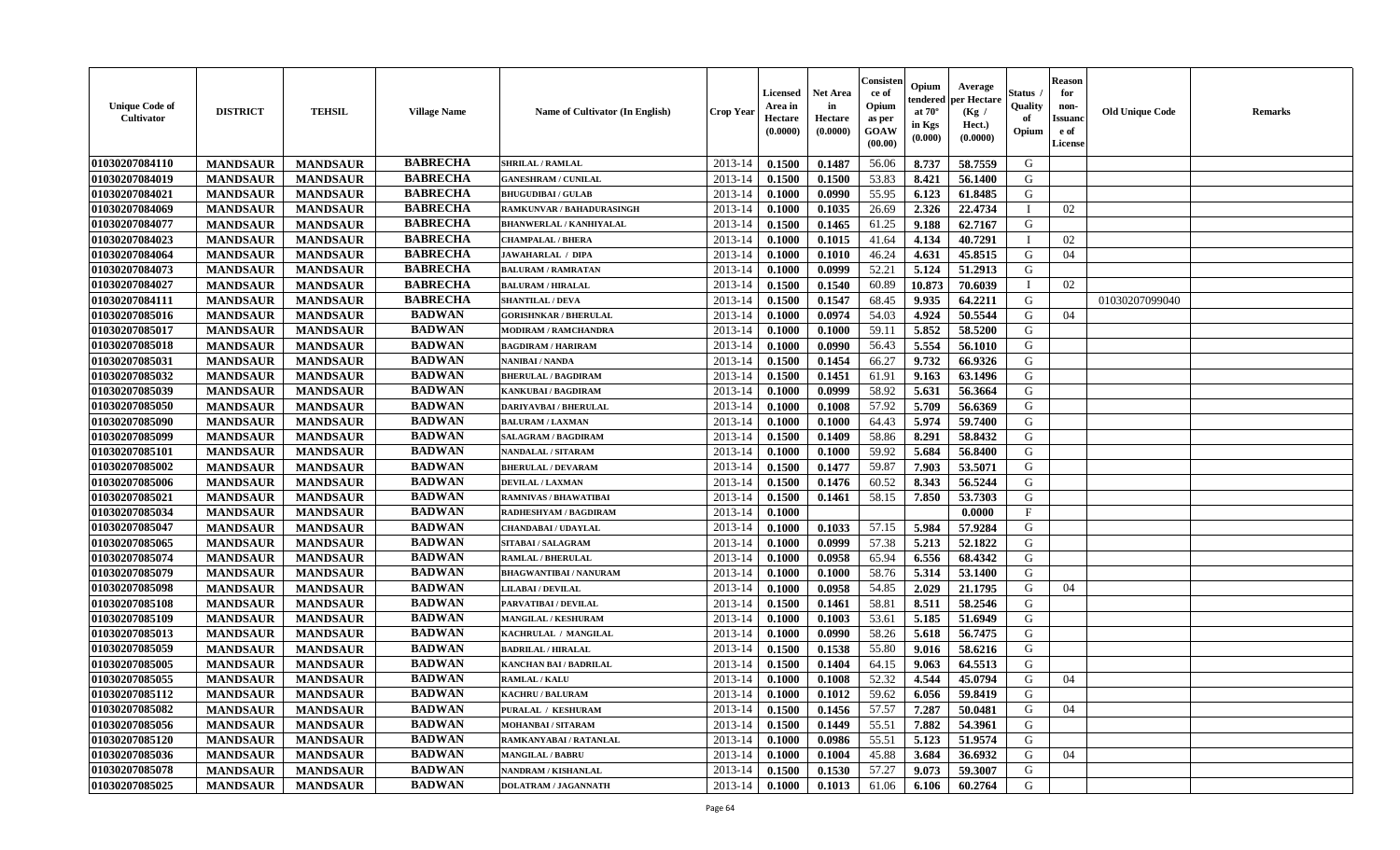| <b>Unique Code of</b><br><b>Cultivator</b> | <b>DISTRICT</b> | <b>TEHSIL</b>   | <b>Village Name</b> | Name of Cultivator (In English) | <b>Crop Year</b> | <b>Licensed</b><br>Area in<br>Hectare<br>(0.0000) | <b>Net Area</b><br>in<br>Hectare<br>(0.0000) | Consisteı<br>ce of<br>Opium<br>as per<br>GOAW<br>(00.00) | Opium<br>endered<br>at $70^\circ$<br>in Kgs<br>$(\mathbf{0.000})$ | Average<br><b>per Hectare</b><br>(Kg /<br>Hect.)<br>(0.0000) | Status<br>Quality<br>of<br>Opium | Reason<br>for<br>non-<br>Issuan<br>e of<br>License | <b>Old Unique Code</b> | <b>Remarks</b>     |
|--------------------------------------------|-----------------|-----------------|---------------------|---------------------------------|------------------|---------------------------------------------------|----------------------------------------------|----------------------------------------------------------|-------------------------------------------------------------------|--------------------------------------------------------------|----------------------------------|----------------------------------------------------|------------------------|--------------------|
| 01030207085094                             | <b>MANDSAUR</b> | <b>MANDSAUR</b> | <b>BADWAN</b>       | RAMKANYABAI / RAMNARAYAN        | 2013-14          | 0.1500                                            | 0.1420                                       | 65.82                                                    | 9.177                                                             | 64.6268                                                      | G                                |                                                    |                        |                    |
| 01030207085085                             | <b>MANDSAUR</b> | <b>MANDSAUR</b> | <b>BADWAN</b>       | SAMANDBAI / BHERULAL            | 2013-14          | 0.1000                                            | 0.1019                                       | 56.58                                                    | 5.601                                                             | 54.9657                                                      |                                  | 02                                                 |                        |                    |
| 01030207085081                             | <b>MANDSAUR</b> | <b>MANDSAUR</b> | <b>BADWAN</b>       | <b>GOVARDHAN / BHERULAL</b>     | 2013-14          | 0.1000                                            | 0.0999                                       | 50.67                                                    | 5.053                                                             | 50.5806                                                      |                                  | 02                                                 |                        |                    |
| 01030207085095                             | <b>MANDSAUR</b> | <b>MANDSAUR</b> | <b>BADWAN</b>       | <b>JAGDISH / BAGDIRAM</b>       | 2013-14          | 0.1000                                            | 0.0990                                       | 58.37                                                    | 5.695                                                             | 57.5253                                                      | G                                |                                                    |                        |                    |
| 01030207085107                             | <b>MANDSAUR</b> | <b>MANDSAUR</b> | <b>BADWAN</b>       | <b>RAMCHANDRA / BHERULAL</b>    | 2013-14          | 0.1500                                            | 0.1421                                       | 59.16                                                    | 8.646                                                             | 60.8445                                                      | G                                |                                                    |                        |                    |
| 01030207085009                             | <b>MANDSAUR</b> | <b>MANDSAUR</b> | <b>BADWAN</b>       | <b>BAGADIBAI/MATA RAMKUNVAR</b> | 2013-14          | 0.1500                                            | 0.1411                                       | 63.00                                                    | 8.874                                                             | 62.8916                                                      | G                                |                                                    |                        |                    |
| 01030207085044                             | <b>MANDSAUR</b> | <b>MANDSAUR</b> | <b>BADWAN</b>       | <b>GOPAL / BAPULAL</b>          | 2013-14          | 0.1500                                            | 0.1482                                       | 59.52                                                    | 8.945                                                             | 60.3576                                                      | G                                |                                                    |                        |                    |
| 01030207085072                             | <b>MANDSAUR</b> | <b>MANDSAUR</b> | <b>BADWAN</b>       | <b>RAMCHANDRAA / BALDEV</b>     | 2013-14          | 0.1000                                            | 0.0986                                       | 55.72                                                    | 5.484                                                             | 55.6187                                                      | G                                |                                                    |                        |                    |
| 01030207085091                             | <b>MANDSAUR</b> | <b>MANDSAUR</b> | <b>BADWAN</b>       | RAMKUNWARBAI / NATHU            | 2013-14          | 0.1000                                            | 0.1000                                       | 55.21                                                    | 5.150                                                             | 51.5000                                                      | G                                |                                                    |                        |                    |
| 01030207086005                             | <b>MANDSAUR</b> | <b>MANDSAUR</b> | <b>BAGYA</b>        | VARADICHAND / NANDA             | 2013-14          | 0.1500                                            | 0.1488                                       | 56.07                                                    | 8.010                                                             | 53.8306                                                      | G                                |                                                    |                        | <b>NAME CHANGE</b> |
| 01030207086012                             | <b>MANDSAUR</b> | <b>MANDSAUR</b> | <b>BAGYA</b>        | TULSIBAI / KISHAN               | 2013-14          | 0.1500                                            | 0.1484                                       | 40.69                                                    | 5.086                                                             | 34,2722                                                      | - 1                              | 02                                                 |                        |                    |
| 01030207086013                             | <b>MANDSAUR</b> | <b>MANDSAUR</b> | <b>BAGYA</b>        | <b>MOTYABAI/VERDA</b>           | 2013-14          | 0.1500                                            | 0.1468                                       | 52.18                                                    | 4.040                                                             | 27.5204                                                      | G                                | 04                                                 |                        |                    |
| 01030207086014                             | <b>MANDSAUR</b> | <b>MANDSAUR</b> | <b>BAGYA</b>        | MANGILAL / AMARLAL              | 2013-14          | 0.1000                                            | 0.1009                                       | 58.67                                                    | 5.825                                                             | 57.7304                                                      | G                                |                                                    |                        |                    |
| 01030207086016                             | <b>MANDSAUR</b> | <b>MANDSAUR</b> | <b>BAGYA</b>        | RAMIBAI / RATANLAL              | 2013-14          | 0.1000                                            | 0.1037                                       | 60.74                                                    | 5.640                                                             | 54.3877                                                      | G                                |                                                    |                        |                    |
| 01030207086017                             | <b>MANDSAUR</b> | <b>MANDSAUR</b> | <b>BAGYA</b>        | OMPRAKASH / SHOBHARAM           | 2013-14          | 0.1500                                            | 0.0704                                       | 60.59                                                    | 3.973                                                             | 56.4347                                                      | G                                |                                                    |                        |                    |
| 01030207086027                             | <b>MANDSAUR</b> | <b>MANDSAUR</b> | <b>BAGYA</b>        | <b>SAJJANBAI / DEVRAM</b>       | 2013-14          | 0.1500                                            | 0.1536                                       | 59.62                                                    | 9.292                                                             | 60.4948                                                      | G                                |                                                    |                        |                    |
| 01030207086029                             | <b>MANDSAUR</b> | <b>MANDSAUR</b> | <b>BAGYA</b>        | NANALAL / VERDICHAND            | 2013-14          | 0.1500                                            | 0.1287                                       | 64.32                                                    | 6.993                                                             | 54.3357                                                      | G                                |                                                    |                        |                    |
| 01030207086032                             | <b>MANDSAUR</b> | <b>MANDSAUR</b> | <b>BAGYA</b>        | <b>SHAMBHULAL / BALU</b>        | 2013-14          | 0.1000                                            | 0.1019                                       | 52.31                                                    | 3.505                                                             | 34.3965                                                      | G                                | 04                                                 |                        |                    |
| 01030207086037                             | <b>MANDSAUR</b> | <b>MANDSAUR</b> | <b>BAGYA</b>        | SAJJANBAI / RATANLAL            | 2013-14          | 0.1000                                            | 0.0974                                       | 55.84                                                    | 4.922                                                             | 50.5339                                                      | G                                | 04                                                 |                        |                    |
| 01030207086001                             | <b>MANDSAUR</b> | <b>MANDSAUR</b> | <b>BAGYA</b>        | NANIBAI / BAGDIRAM              | 2013-14          | 0.1000                                            | 0.0504                                       | 66.37                                                    | 3.186                                                             | 63.2143                                                      | G                                |                                                    |                        |                    |
| 01030207086039                             | <b>MANDSAUR</b> | <b>MANDSAUR</b> | <b>BAGYA</b>        | <b>VERDICHAND / BHAGWAN</b>     | 2013-14          | 0.1000                                            | 0.1025                                       | 61.68                                                    | 5.798                                                             | 56.5659                                                      | G                                |                                                    |                        |                    |
| 01030207086022                             | <b>MANDSAUR</b> | <b>MANDSAUR</b> | <b>BAGYA</b>        | <b>JANIBAI / AMRA</b>           | 2013-14          | 0.1500                                            | 0.1513                                       | 56.83                                                    | 8.346                                                             | 55.1619                                                      | G                                |                                                    |                        |                    |
| 01030207086041                             | <b>MANDSAUR</b> | <b>MANDSAUR</b> | <b>BAGYA</b>        | <b>SHIVRAM / HIRALAL</b>        | 2013-14          | 0.1500                                            | 0.1484                                       | 61.33                                                    | 8.288                                                             | 55.8491                                                      | G                                |                                                    |                        |                    |
| 01030207086007                             | <b>MANDSAUR</b> | <b>MANDSAUR</b> | <b>BAGYA</b>        | UMRAWSINGH / BHANWERSINGH       | 2013-14          | 0.1000                                            | 0.1007                                       | 58.45                                                    | 5.361                                                             | 53.2373                                                      | G                                |                                                    |                        |                    |
| 01030207086024                             | <b>MANDSAUR</b> | <b>MANDSAUR</b> | <b>BAGYA</b>        | LAXMINARAYAN / SHOBHARAM        | 2013-14          | 0.1500                                            | 0.1505                                       | 56.67                                                    | 7.715                                                             | 51.2625                                                      | G                                |                                                    |                        | <b>NAME CHANGE</b> |
| 01030207087002                             | <b>MANDSAUR</b> | <b>MANDSAUR</b> | <b>BHATREWAS</b>    | NARAYANIBAI / RATANLAL          | 2013-14          | 0.1500                                            | 0.1408                                       | 58.57                                                    | 8.459                                                             | 60.0781                                                      | G                                |                                                    |                        |                    |
| 01030207087005                             | <b>MANDSAUR</b> | <b>MANDSAUR</b> | <b>BHATREWAS</b>    | <b>MOHANLAL / DHNNA</b>         | 2013-14          | 0.1500                                            | 0.1478                                       | 54.65                                                    | 7.518                                                             | 50.8660                                                      | G                                | 04                                                 |                        |                    |
| 01030207087006                             | <b>MANDSAUR</b> | <b>MANDSAUR</b> | <b>BHATREWAS</b>    | <b>MANSINGH / PANALAL</b>       | 2013-14          | 0.1000                                            | 0.1034                                       | 53.95                                                    | 5.241                                                             | 50.6867                                                      | G                                | 04                                                 |                        |                    |
| 01030207087009                             | <b>MANDSAUR</b> | <b>MANDSAUR</b> | <b>BHATREWAS</b>    | RAMCHANDRA / NANDA              | 2013-14          | 0.1500                                            | 0.1430                                       | 58.53                                                    | 8.888                                                             | 62.1538                                                      | G                                |                                                    |                        | <b>NAME CHANGE</b> |
| 01030207087018                             | <b>MANDSAUR</b> | <b>MANDSAUR</b> | <b>BHATREWAS</b>    | <b>MANGALSINGH / HARIRAM</b>    | 2013-14          | 0.1500                                            | 0.1449                                       | 51.08                                                    | 7.487                                                             | 51.6701                                                      | G                                |                                                    |                        |                    |
| 01030207087032                             | <b>MANDSAUR</b> | <b>MANDSAUR</b> | <b>BHATREWAS</b>    | AXMINARAYAN / NATHU             | 2013-14          | 0.1000                                            | 0.1005                                       | 61.75                                                    | 5.990                                                             | 59.6020                                                      | G                                |                                                    |                        |                    |
| 01030207087033                             | <b>MANDSAUR</b> | <b>MANDSAUR</b> | <b>BHATREWAS</b>    | <b>AASHARAM / BHUWAN</b>        | 2013-14          | 0.1000                                            | 0.1012                                       | 59.50                                                    | 5.568                                                             | 55.0198                                                      | G                                |                                                    |                        |                    |
| 01030207087047                             | <b>MANDSAUR</b> | <b>MANDSAUR</b> | <b>BHATREWAS</b>    | <b>JAYRAM / BAGDIRAM</b>        | 2013-14          | 0.1000                                            | 0.0991                                       | 55.32                                                    | 5.690                                                             | 57.4168                                                      | G                                |                                                    |                        |                    |
| 01030207087053                             | <b>MANDSAUR</b> | <b>MANDSAUR</b> | <b>BHATREWAS</b>    | KESHERBAI / AMBARAM             | 2013-14          | 0.1000                                            | 0.0988                                       | 53.64                                                    | 5.134                                                             | 51.9636                                                      | G                                |                                                    |                        |                    |
| 01030207087056                             | <b>MANDSAUR</b> | <b>MANDSAUR</b> | <b>BHATREWAS</b>    | <b>SUNDERBAI/ CHENRAM</b>       | 2013-14          | 0.1500                                            | 0.1475                                       | 60.61                                                    | 9.109                                                             | 61.7559                                                      | G                                |                                                    |                        |                    |
| 01030207087057                             | <b>MANDSAUR</b> | MANDSAUR        | <b>BHATREWAS</b>    | <b>NANDRAM / KALU</b>           | $2013-14$ 0.1500 |                                                   | 0.1503                                       | 50.17                                                    | $7.002$                                                           | 46.5868                                                      | G                                | 04                                                 |                        |                    |
| 01030207087059                             | <b>MANDSAUR</b> | <b>MANDSAUR</b> | <b>BHATREWAS</b>    | <b>GOPILAL / HERCHAND</b>       | 2013-14          | 0.1000                                            | 0.1005                                       | 59.59                                                    | 5.950                                                             | 59.2040                                                      | G                                |                                                    |                        |                    |
| 01030207087061                             | <b>MANDSAUR</b> | <b>MANDSAUR</b> | <b>BHATREWAS</b>    | <b>DALLA / DEVA</b>             | 2013-14          | 0.1500                                            | 0.1502                                       | 54.84                                                    | 8.281                                                             | 55.1332                                                      | G                                |                                                    |                        |                    |
| 01030207087063                             | <b>MANDSAUR</b> | <b>MANDSAUR</b> | <b>BHATREWAS</b>    | MANGALSINGH / RAMLAL            | 2013-14          | 0.1000                                            | 0.0979                                       | 55.62                                                    | 5.220                                                             | 53.3197                                                      | G                                |                                                    |                        |                    |
| 01030207087065                             | <b>MANDSAUR</b> | <b>MANDSAUR</b> | <b>BHATREWAS</b>    | <b>KAMLABAI/BAGDIRAM</b>        | 2013-14          | 0.1000                                            | 0.1030                                       | 56.31                                                    | 5.430                                                             | 52.7184                                                      | G                                |                                                    |                        |                    |
| 01030207087074                             | <b>MANDSAUR</b> | <b>MANDSAUR</b> | <b>BHATREWAS</b>    | <b>SAMRATH / HARCHANDRA</b>     | 2013-14          | 0.1000                                            | 0.0972                                       | 56.61                                                    | 5.920                                                             | 60.9053                                                      | G                                |                                                    |                        |                    |
| 01030207087075                             | <b>MANDSAUR</b> | <b>MANDSAUR</b> | <b>BHATREWAS</b>    | <b>RAMESWER / RAGHUNATH</b>     | 2013-14          | $\boldsymbol{0.1000}$                             | 0.0982                                       | 52.86                                                    | 5.241                                                             | 53.3707                                                      | G                                |                                                    |                        |                    |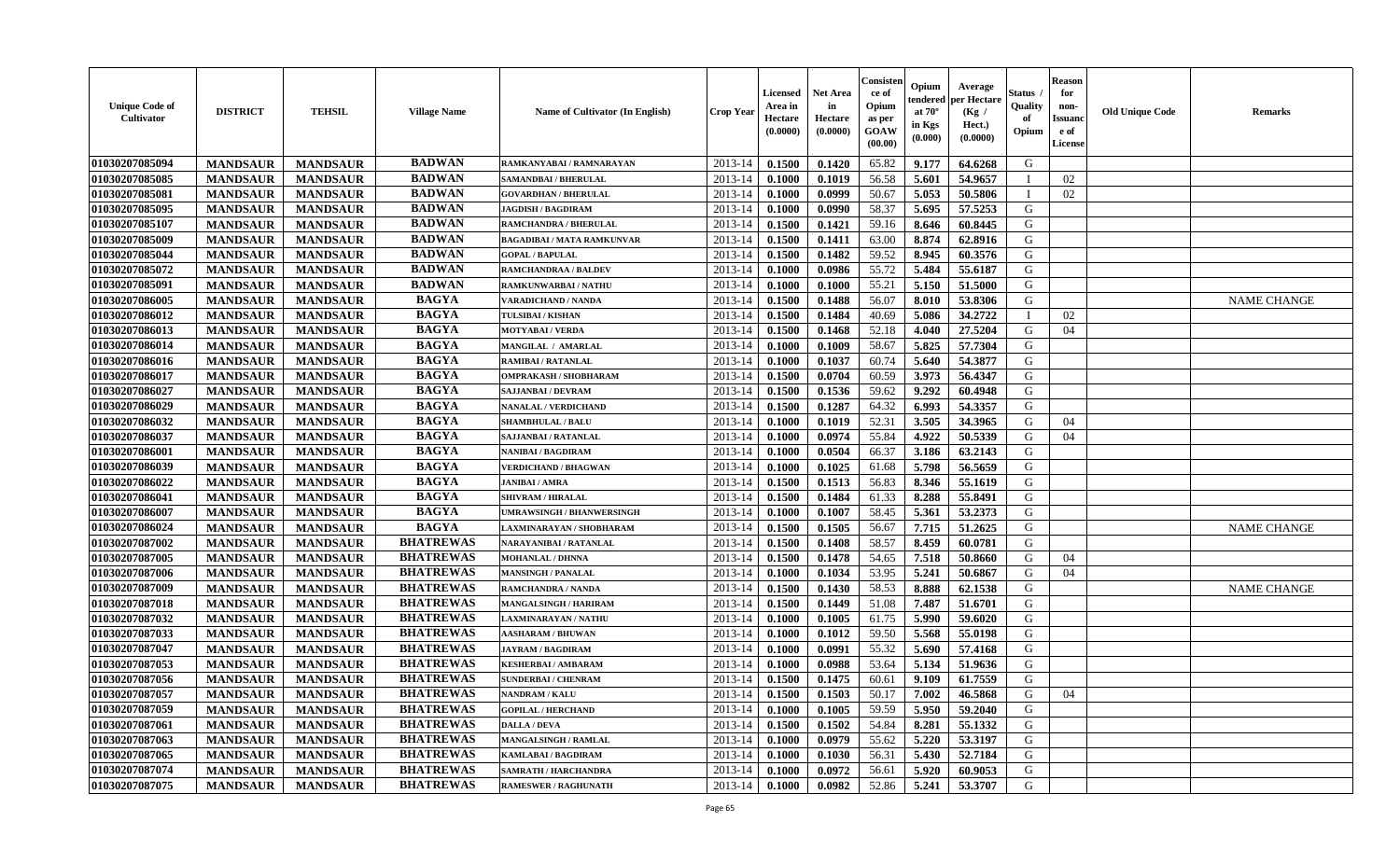| <b>Unique Code of</b><br><b>Cultivator</b> | <b>DISTRICT</b> | <b>TEHSIL</b>   | <b>Village Name</b> | Name of Cultivator (In English)   | <b>Crop Year</b> | <b>Licensed</b><br>Area in<br>Hectare<br>(0.0000) | <b>Net Area</b><br>in<br>Hectare<br>(0.0000) | Consisteı<br>ce of<br>Opium<br>as per<br>GOAW<br>(00.00) | Opium<br>endered<br>at $70^{\circ}$<br>in Kgs<br>(0.000) | Average<br>er Hectare<br>(Kg /<br>Hect.)<br>(0.0000) | Status<br>Quality<br>of<br>Opium | <b>Reason</b><br>for<br>non-<br><b>Issuand</b><br>e of<br>License | <b>Old Unique Code</b> | <b>Remarks</b>     |
|--------------------------------------------|-----------------|-----------------|---------------------|-----------------------------------|------------------|---------------------------------------------------|----------------------------------------------|----------------------------------------------------------|----------------------------------------------------------|------------------------------------------------------|----------------------------------|-------------------------------------------------------------------|------------------------|--------------------|
| 01030207087026                             | <b>MANDSAUR</b> | <b>MANDSAUR</b> | <b>BHATREWAS</b>    | <b>AWANTABAI/BALU</b>             | 2013-14          | 0.1000                                            | 0.1019                                       | 55.05                                                    | 5.167                                                    | 50.7066                                              | G                                | 04                                                                |                        |                    |
| 01030207087011                             | <b>MANDSAUR</b> | <b>MANDSAUR</b> | <b>BHATREWAS</b>    | SHOBHARAM / BAGDIRAM              | 2013-14          | 0.1500                                            | 0.1499                                       | 48.83                                                    | 6.683                                                    | 44.5831                                              | G                                | 04                                                                |                        |                    |
| 01030207087068                             | <b>MANDSAUR</b> | <b>MANDSAUR</b> | <b>BHATREWAS</b>    | KAMLABAI / GANESHRAM              | 2013-14          | 0.1000                                            | 0.1022                                       | 55.33                                                    | 5.209                                                    | 50.9687                                              | G                                | 04                                                                |                        |                    |
| 01030207087022                             | <b>MANDSAUR</b> | <b>MANDSAUR</b> | <b>BHATREWAS</b>    | <b>DURGABAI/BHANWERLAL</b>        | 2013-14          | 0.1000                                            | 0.1014                                       | 53.48                                                    | 5.516                                                    | 54.3984                                              | G                                |                                                                   |                        |                    |
| 01030207087023                             | <b>MANDSAUR</b> | <b>MANDSAUR</b> | <b>BHATREWAS</b>    | <b>BHANWERSINGH / RAMRATAN</b>    | 2013-14          | 0.1500                                            | 0.1509                                       | 58.26                                                    | 8.223                                                    | 54.4930                                              | G                                |                                                                   |                        |                    |
| 01030207087046                             | <b>MANDSAUR</b> | <b>MANDSAUR</b> | <b>BHATREWAS</b>    | <b>BALURAM / SAVA</b>             | 2013-14          | 0.1000                                            | 0.0970                                       | 50.09                                                    | 4.651                                                    | 47.9485                                              | G                                | 04                                                                |                        |                    |
| 01030207087076                             | <b>MANDSAUR</b> | <b>MANDSAUR</b> | <b>BHATREWAS</b>    | NERSINGH / SHOBHARAM              | 2013-14          | 0.1000                                            | 0.1001                                       | 49.64                                                    | 4.439                                                    | 44.3457                                              | G                                | 04                                                                |                        |                    |
| 01030207087058                             | <b>MANDSAUR</b> | <b>MANDSAUR</b> | <b>BHATREWAS</b>    | <b>MANGAL / DEVA</b>              | 2013-14          | 0.1000                                            | 0.1035                                       | 45.17                                                    | 3.859                                                    | 37.2850                                              | G                                | 04                                                                |                        |                    |
| 01030207087078                             | <b>MANDSAUR</b> | <b>MANDSAUR</b> | <b>BHATREWAS</b>    | <b>RUPA / KACHRU</b>              | 2013-14          | 0.1500                                            | 0.1513                                       | 45.28                                                    | 6.294                                                    | 41.5995                                              | G                                | 04                                                                | 01030207149014         |                    |
| 01030207089004                             | <b>MANDSAUR</b> | <b>MANDSAUR</b> | <b>CHAJUKHEDA</b>   | <b>RAMSINGH / BALUSINGH</b>       | 2013-14          | 0.1000                                            | 0.0948                                       | 63.30                                                    | 6.113                                                    | 64.4831                                              | G                                |                                                                   |                        |                    |
| 01030207089010                             | <b>MANDSAUR</b> | <b>MANDSAUR</b> | <b>CHAJUKHEDA</b>   | <b>BHAGWATIBAI / MANGILAL</b>     | 2013-14          | 0.1000                                            | 0.1015                                       | 59.39                                                    | 5.769                                                    | 56.8374                                              | G                                |                                                                   |                        |                    |
| 01030207089017                             | <b>MANDSAUR</b> | <b>MANDSAUR</b> | <b>CHAJUKHEDA</b>   | <b>BHERULAL / UDA</b>             | 2013-14          | 0.1000                                            | 0.0999                                       | 67.25                                                    | 6.984                                                    | 69.9099                                              | G                                |                                                                   |                        |                    |
| 01030207089007                             | <b>MANDSAUR</b> | <b>MANDSAUR</b> | <b>CHAJUKHEDA</b>   | RATANLAL / CHUNILAL               | 2013-14          | 0.1500                                            | 0.0899                                       | 66.02                                                    | 5.536                                                    | 61.5795                                              | G                                |                                                                   |                        |                    |
| 01030207089009                             | <b>MANDSAUR</b> | <b>MANDSAUR</b> | <b>CHAJUKHEDA</b>   | <b>RADHESHYAM / DEVIDAS</b>       | 2013-14          | 0.1000                                            | 0.0993                                       | 56.57                                                    | 5.067                                                    | 51.0272                                              | G                                |                                                                   |                        |                    |
| 01030207089006                             | <b>MANDSAUR</b> | <b>MANDSAUR</b> | <b>CHAJUKHEDA</b>   | KACHNBAI / BHERULAL               | 2013-14          | 0.1000                                            | 0.0972                                       | 59.06                                                    | 5.957                                                    | 61.2860                                              | G                                |                                                                   |                        |                    |
| 01030207089034                             | <b>MANDSAUR</b> | <b>MANDSAUR</b> | <b>CHAJUKHEDA</b>   | <b>BHARATSINGH / BHANWERSINGH</b> | 2013-14          | 0.1000                                            | 0.1029                                       | 55.09                                                    | 5.344                                                    | 51.9339                                              | G                                |                                                                   |                        | TRANSFER/SONDHANI  |
| 01030207091004                             | <b>MANDSAUR</b> | <b>MANDSAUR</b> | <b>DHAKADKHEDI</b>  | <b>GITABAI/GANGARAM</b>           | 2013-14          | 0.1000                                            | 0.1012                                       | 56.78                                                    | 5.110                                                    | 50.4941                                              | G                                | 04                                                                |                        |                    |
| 01030207091005                             | <b>MANDSAUR</b> | <b>MANDSAUR</b> | <b>DHAKADKHEDI</b>  | <b>RATNIBAI / BHUWAN</b>          | 2013-14          | 0.1000                                            | 0.1044                                       | 55.92                                                    | 5.624                                                    | 53.8697                                              | G                                |                                                                   |                        |                    |
| 01030207091011                             | <b>MANDSAUR</b> | <b>MANDSAUR</b> | <b>DHAKADKHEDI</b>  | <b>DEVILAL / RAMJI</b>            | 2013-14          | 0.1000                                            | 0.1020                                       | 59.85                                                    | 5.780                                                    | 56.6667                                              | G                                |                                                                   |                        |                    |
| 01030207091013                             | <b>MANDSAUR</b> | <b>MANDSAUR</b> | <b>DHAKADKHEDI</b>  | <b>MADANSINGH / KALUSINGH</b>     | 2013-14          | 0.1000                                            | 0.1003                                       | 49.04                                                    | 5.065                                                    | 50.4985                                              | G                                | 04                                                                |                        |                    |
| 01030207091014                             | <b>MANDSAUR</b> | <b>MANDSAUR</b> | <b>DHAKADKHEDI</b>  | <b>SITARAM / RAMCHANDRA</b>       | 2013-14          | 0.1000                                            | 0.1045                                       | 60.35                                                    | 6.130                                                    | 58.6603                                              | G                                |                                                                   |                        |                    |
| 01030207091015                             | <b>MANDSAUR</b> | <b>MANDSAUR</b> | <b>DHAKADKHEDI</b>  | <b>BAGDIRAM / BHERULAL</b>        | 2013-14          | 0.1000                                            | 0.0990                                       | 54.09                                                    | 5.324                                                    | 53.7778                                              | G                                |                                                                   |                        |                    |
| 01030207091021                             | <b>MANDSAUR</b> | <b>MANDSAUR</b> | <b>DHAKADKHEDI</b>  | <b>VISHNUDAS / SHANKERDAS</b>     | 2013-14          | 0.1000                                            | 0.1030                                       | 58.85                                                    | 5.759                                                    | 55.9126                                              | G                                |                                                                   |                        |                    |
| 01030207091025                             | <b>MANDSAUR</b> | <b>MANDSAUR</b> | <b>DHAKADKHEDI</b>  | <b>BALURAM / DEVRAM</b>           | 2013-14          | 0.1000                                            | 0.0988                                       | 51.56                                                    | 4.766                                                    | 48.2389                                              | G                                | 04                                                                |                        |                    |
| 01030207091027                             | <b>MANDSAUR</b> | <b>MANDSAUR</b> | <b>DHAKADKHEDI</b>  | <b>MANGILAL / NANURAM</b>         | 2013-14          | 0.1000                                            | 0.1000                                       | 50.36                                                    | 5.130                                                    | 51.3000                                              | G                                |                                                                   |                        | <b>NAME CHANGE</b> |
| 01030207091029                             | <b>MANDSAUR</b> | <b>MANDSAUR</b> | <b>DHAKADKHEDI</b>  | <b>MOHANLAL / RATANLAL</b>        | 2013-14          | 0.1000                                            | 0.1000                                       | 55.10                                                    | 4.463                                                    | 44.6300                                              | G                                | 04                                                                |                        |                    |
| 01030207091031                             | <b>MANDSAUR</b> | <b>MANDSAUR</b> | <b>DHAKADKHEDI</b>  | TULSIDAS / SHANKERDAS             | 2013-14          | 0.1000                                            | 0.1034                                       | 59.39                                                    | 5.099                                                    | 49.3133                                              | G                                | 04                                                                |                        |                    |
| 01030207091019                             | <b>MANDSAUR</b> | <b>MANDSAUR</b> | <b>DHAKADKHEDI</b>  | <b>BHAWERLAL / RAMCHANDRA</b>     | 2013-14          | 0.1000                                            | 0.1030                                       | 59.17                                                    | 5.875                                                    | 57.0388                                              | G                                |                                                                   |                        |                    |
| 01030207091002                             | <b>MANDSAUR</b> | <b>MANDSAUR</b> | <b>DHAKADKHEDI</b>  | RAMNARAYAN / D.P.BAGDIRAM         | 2013-14          | 0.1500                                            | 0.1403                                       | 56.87                                                    | 4.988                                                    | 35.5524                                              | G                                | 04                                                                |                        |                    |
| 01030207091001                             | <b>MANDSAUR</b> | <b>MANDSAUR</b> | <b>DHAKADKHEDI</b>  | <b>MADANSINGH / AMARSINGH</b>     | 2013-14          | 0.1000                                            | 0.1003                                       | 58.95                                                    | 6.282                                                    | 62.6321                                              | G                                |                                                                   |                        |                    |
| 01030207069035                             | <b>MANDSAUR</b> | <b>MANDSAUR</b> | <b>DHAMNAR</b>      | RAMPRASHAD / OKARLAL              | 2013-14          | 0.1500                                            | 0.1450                                       | 71.82                                                    | 10.352                                                   | 71.3931                                              | G                                |                                                                   |                        |                    |
| 01030207069001                             | <b>MANDSAUR</b> | <b>MANDSAUR</b> | <b>DHAMNAR</b>      | PARWATIBAI / BADRILAL             | 2013-14          | 0.1000                                            | 0.0952                                       | 58.74                                                    | 5.631                                                    | 59.1492                                              | G                                |                                                                   |                        |                    |
| 01030207069007                             | <b>MANDSAUR</b> | <b>MANDSAUR</b> | <b>DHAMNAR</b>      | <b>BALURAM / ASHARAM</b>          | 2013-14          | 0.1000                                            | 0.1044                                       | 58.92                                                    | 2.702                                                    | 25.8812                                              | G                                | 04                                                                |                        |                    |
| 01030207069012                             | <b>MANDSAUR</b> | <b>MANDSAUR</b> | <b>DHAMNAR</b>      | RADHESHYAM / ONKARLAL             | 2013-14          | 0.1500                                            | 0.1452                                       | 67.29                                                    | 9.863                                                    | 67.9270                                              | G                                |                                                                   |                        |                    |
| 01030207069013                             | <b>MANDSAUR</b> | <b>MANDSAUR</b> | <b>DHAMNAR</b>      | <b>BHANWERLAL / RAMNARAYAN</b>    | 2013-14          | 0.1000                                            | 0.1034                                       | 57.96                                                    | 5.134                                                    | 49.6518                                              | G                                | 04                                                                |                        |                    |
| 01030207069019                             | <b>MANDSAUR</b> | <b>MANDSAUR</b> | <b>DHAMNAR</b>      | <b>KANHIYALAL / RAMRATAN</b>      | 2013-14          | 0.1000                                            | 0.1008                                       | 59.97                                                    | 5.946                                                    | 58.9881                                              | $\mathbf I$                      | 02                                                                |                        |                    |
| 01030207069024                             | <b>MANDSAUR</b> | <b>MANDSAUR</b> | <b>DHAMNAR</b>      | <b>ONKARLAL / BHAGIRTH</b>        | 2013-14          | 0.1500                                            | 0.1490                                       | 61.92                                                    | 9.129                                                    | 61.2685                                              | $\mathbf{I}$                     | 02                                                                |                        |                    |
| 01030207069025                             | <b>MANDSAUR</b> | <b>MANDSAUR</b> | <b>DHAMNAR</b>      | NANDRAM / BAGDIRAM                | 2013-14          | 0.1000                                            | 0.0515                                       | 59.34                                                    | 3.052                                                    | 59.2621                                              | G                                |                                                                   |                        |                    |
| 01030207069028                             | <b>MANDSAUR</b> | <b>MANDSAUR</b> | <b>DHAMNAR</b>      | <b>ASHOK KUMAR / AMBARAM</b>      | 2013-14          | 0.1500                                            | 0.1505                                       | 63.92                                                    | 9.168                                                    | 60.9169                                              | $\mathbf G$                      |                                                                   |                        |                    |
| 01030207069029                             |                 |                 | <b>DHAMNAR</b>      | SHANTILAL / RAMNARAYAN            | 2013-14          | 0.1500                                            | 0.1482                                       | 66.44                                                    | 9.691                                                    | 65.3914                                              | G                                |                                                                   |                        |                    |
| 01030207069037                             | <b>MANDSAUR</b> | <b>MANDSAUR</b> | <b>DHAMNAR</b>      | <b>JAGDISGH / BAGDIRAM</b>        | 2013-14          | 0.1000                                            | 0.0997                                       | 56.88                                                    | 5.330                                                    | 53.4604                                              | G                                |                                                                   |                        |                    |
| 01030207069039                             | <b>MANDSAUR</b> | <b>MANDSAUR</b> | <b>DHAMNAR</b>      | <b>BALURAM / PRABHULAL</b>        | 2013-14          | 0.1000                                            | 0.1017                                       | 63.66                                                    | 6.239                                                    | 61.3471                                              | G                                |                                                                   |                        |                    |
|                                            | <b>MANDSAUR</b> | <b>MANDSAUR</b> |                     |                                   |                  |                                                   |                                              |                                                          |                                                          |                                                      |                                  |                                                                   |                        |                    |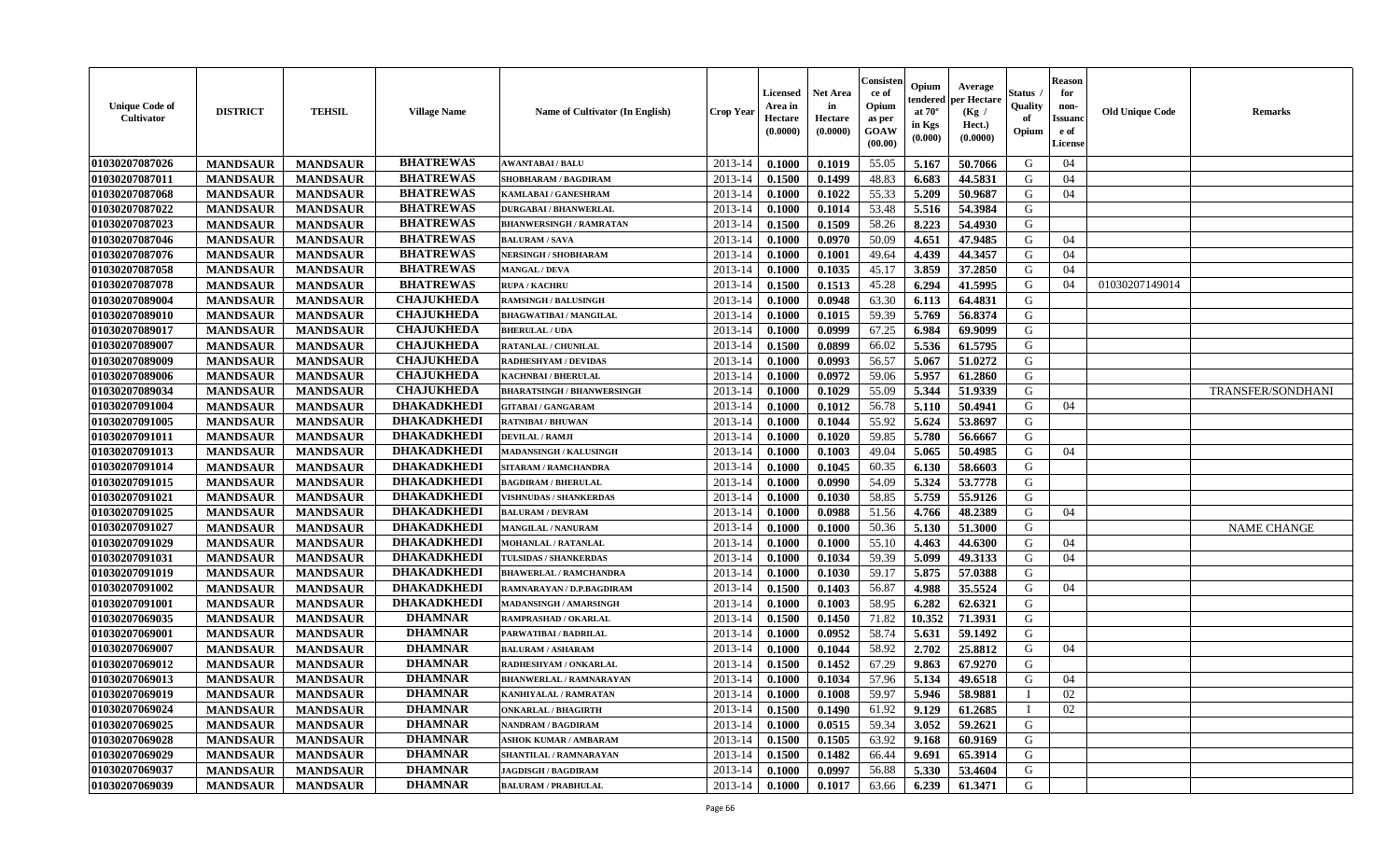| <b>Unique Code of</b><br><b>Cultivator</b> | <b>DISTRICT</b> | <b>TEHSIL</b>   | <b>Village Name</b> | <b>Name of Cultivator (In English)</b> | <b>Crop Year</b> | <b>Licensed</b><br>Area in<br>Hectare<br>(0.0000) | <b>Net Area</b><br>in<br>Hectare<br>(0.0000) | Consister<br>ce of<br>Opium<br>as per<br><b>GOAW</b><br>(00.00) | Opium<br>endered<br>at $70^\circ$<br>in Kgs<br>$(\mathbf{0.000})$ | Average<br>per Hectare<br>(Kg)<br>Hect.)<br>(0.0000) | Status<br>Quality<br>of<br>Opium | <b>Reason</b><br>for<br>non-<br><b>Issuano</b><br>e of<br>License | <b>Old Unique Code</b> | <b>Remarks</b>     |
|--------------------------------------------|-----------------|-----------------|---------------------|----------------------------------------|------------------|---------------------------------------------------|----------------------------------------------|-----------------------------------------------------------------|-------------------------------------------------------------------|------------------------------------------------------|----------------------------------|-------------------------------------------------------------------|------------------------|--------------------|
| 01030207069042                             | <b>MANDSAUR</b> | <b>MANDSAUR</b> | <b>DHAMNAR</b>      | HARISHANKAR / AMBALAL                  | 2013-14          | 0.1500                                            | 0.1455                                       | 59.81                                                           | 8.835                                                             | 60.7216                                              |                                  | 02                                                                |                        |                    |
| 01030207069043                             | <b>MANDSAUR</b> | <b>MANDSAUR</b> | <b>DHAMNAR</b>      | RATANLAL / PARTHA GAYRI                | 2013-14          | 0.1000                                            | 0.1000                                       | 51.81                                                           | 4.693                                                             | 46.9300                                              | G                                | 04                                                                |                        |                    |
| 01030207069053                             | <b>MANDSAUR</b> | <b>MANDSAUR</b> | <b>DHAMNAR</b>      | <b>BADRILAL / ONKARLAL</b>             | 2013-14          | 0.1000                                            | 0.1012                                       | 68.82                                                           | 6.302                                                             | 62,2727                                              | G                                |                                                                   |                        |                    |
| 01030207069060                             | <b>MANDSAUR</b> | <b>MANDSAUR</b> | <b>DHAMNAR</b>      | SATYNARAYAN / NANDRAM                  | 2013-14          | 0.1000                                            | 0.0986                                       | 62.89                                                           | 6.064                                                             | 61.5010                                              | G                                |                                                                   |                        |                    |
| 01030207069073                             | <b>MANDSAUR</b> | <b>MANDSAUR</b> | <b>DHAMNAR</b>      | VINODAKUMAR / AVANTIPRASAD             | 2013-14          | 0.1000                                            | 0.1017                                       | 61.01                                                           | 5.325                                                             | 52.3599                                              | - 1                              | 02                                                                |                        |                    |
| 01030207069076                             | <b>MANDSAUR</b> | <b>MANDSAUR</b> | <b>DHAMNAR</b>      | <b>AMBALAL / DEVRAM</b>                | 2013-14          | 0.1500                                            | 0.1519                                       | 62.72                                                           | 9.103                                                             | 59.9276                                              | G                                |                                                                   |                        |                    |
| 01030207069089                             | <b>MANDSAUR</b> | <b>MANDSAUR</b> | <b>DHAMNAR</b>      | <b>MOHANLAL / RODMAL</b>               | 2013-14          | 0.1500                                            | 0.1454                                       | 68.28                                                           | 9.793                                                             | 67.3521                                              | G                                |                                                                   |                        |                    |
| 01030207069095                             | <b>MANDSAUR</b> | <b>MANDSAUR</b> | <b>DHAMNAR</b>      | <b>MUIKUND / BALARAM</b>               | 2013-14          | 0.1500                                            | 0.1520                                       | 60.60                                                           | 8.926                                                             | 58.7237                                              | G                                |                                                                   |                        |                    |
| 01030207069097                             | <b>MANDSAUR</b> | <b>MANDSAUR</b> | <b>DHAMNAR</b>      | <b>DOLATRAM / NANDA</b>                | 2013-14          | 0.1500                                            | 0.1500                                       | 63.40                                                           | 9.021                                                             | 60.1400                                              | G                                |                                                                   |                        |                    |
| 01030207069099                             | <b>MANDSAUR</b> | <b>MANDSAUR</b> | <b>DHAMNAR</b>      | RAMNARAYAN / PRABHULAL                 | 2013-14          | 0.1500                                            | 0.1515                                       | 51.69                                                           | 8.241                                                             | 54.3960                                              | G                                |                                                                   |                        | <b>NAME CHANGE</b> |
| 01030207069021                             | <b>MANDSAUR</b> | <b>MANDSAUR</b> | <b>DHAMNAR</b>      | RUKMANBAI / GIRDHARI                   | 2013-14          | 0.1500                                            | 0.1482                                       | 57.74                                                           | 8.908                                                             | 60.1080                                              | G                                |                                                                   |                        |                    |
| 01030207069044                             | <b>MANDSAUR</b> | <b>MANDSAUR</b> | <b>DHAMNAR</b>      | <b>OMPRAKASH / RAMLAL</b>              | 2013-14          | 0.1500                                            | 0.1469                                       | 68.93                                                           | 9.818                                                             | 66.8346                                              | G                                |                                                                   |                        |                    |
| 01030207069004                             | <b>MANDSAUR</b> | <b>MANDSAUR</b> | <b>DHAMNAR</b>      | <b>RAMESHWAR / MANGILAL</b>            | 2013-14          | 0.1500                                            | 0.1451                                       | 55.86                                                           | 8.036                                                             | 55.3825                                              | G                                |                                                                   |                        |                    |
| 01030207069100                             | <b>MANDSAUR</b> | <b>MANDSAUR</b> | <b>DHAMNAR</b>      | RATANBAI / RAMCHANDRA                  | 2013-14          | 0.1500                                            | 0.1480                                       | 62.19                                                           | 9.373                                                             | 63.3311                                              | G                                |                                                                   |                        |                    |
| 01030207069064                             | <b>MANDSAUR</b> | <b>MANDSAUR</b> | <b>DHAMNAR</b>      | SOHANBAI / HIRALAL                     | 2013-14          | 0.1000                                            | 0.0996                                       | 39.21                                                           | 1.944                                                             | 19.5181                                              |                                  | 02                                                                |                        |                    |
| 01030207069107                             | <b>MANDSAUR</b> | <b>MANDSAUR</b> | <b>DHAMNAR</b>      | MOHANLAL / DOLATRAM                    | 2013-14          | 0.1500                                            | 0.1491                                       | 53.27                                                           | 8.204                                                             | 55.0235                                              | G                                |                                                                   |                        |                    |
| 01030207069109                             | <b>MANDSAUR</b> | <b>MANDSAUR</b> | <b>DHAMNAR</b>      | <b>SEJATJI / BABU KHA</b>              | 2013-14          | 0.1500                                            | 0.1465                                       | 49.26                                                           | 7.298                                                             | 49.8157                                              | G                                | 04                                                                |                        |                    |
| 01030207069110                             | <b>MANDSAUR</b> | <b>MANDSAUR</b> | <b>DHAMNAR</b>      | <b>RAMKUNWER / ONKARLAL</b>            | 2013-14          | 0.1000                                            | 0.1001                                       | 57.32                                                           | 4.225                                                             | 42.2078                                              | G                                | 04                                                                |                        |                    |
| 01030207069098                             | <b>MANDSAUR</b> | <b>MANDSAUR</b> | <b>DHAMNAR</b>      | <b>KESHERBAI/NATHU</b>                 | 2013-14          | 0.1500                                            | 0.1435                                       | 62.60                                                           | 8.773                                                             | 61.1359                                              | G                                |                                                                   |                        |                    |
| 01030207069047                             | <b>MANDSAUR</b> | <b>MANDSAUR</b> | <b>DHAMNAR</b>      | SHANTILAL / RAMPRASHAD                 | 2013-14          | 0.1500                                            | 0.1483                                       | 62.89                                                           | 9.802                                                             | 66.0958                                              | G                                |                                                                   |                        |                    |
| 01030207069016                             | <b>MANDSAUR</b> | <b>MANDSAUR</b> | <b>DHAMNAR</b>      | NANDLAL / KACHRUMAL                    | 2013-14          | 0.1000                                            | 0.1029                                       | 59.30                                                           | 5.854                                                             | 56.8902                                              | G                                |                                                                   |                        |                    |
| 01030207069111                             | <b>MANDSAUR</b> | <b>MANDSAUR</b> | <b>DHAMNAR</b>      | AMANABAI / HABIB KHA                   | 2013-14          | 0.1000                                            | 0.0966                                       | 44.97                                                           | 3.880                                                             | 40.1656                                              | G                                | 04                                                                |                        |                    |
| 01030207069112                             | <b>MANDSAUR</b> | <b>MANDSAUR</b> | <b>DHAMNAR</b>      | <b>DHAPUBAI/BASNTILAL</b>              | 2013-14          | 0.1500                                            | 0.0938                                       | 48.44                                                           | 4.491                                                             | 47.8785                                              | G                                | 04                                                                |                        |                    |
| 01030207069103                             | <b>MANDSAUR</b> | <b>MANDSAUR</b> | <b>DHAMNAR</b>      | <b>BAGDIRAM / BHERULAL</b>             | 2013-14          | 0.1500                                            | 0.1412                                       | 61.94                                                           | 7.964                                                             | 56.4023                                              | G                                |                                                                   |                        |                    |
| 01030207070047                             | <b>MANDSAUR</b> | <b>MANDSAUR</b> | <b>DHUNDHADKA</b>   | RAISHAKHA / ALLARAKH                   | 2013-14          | 0.1500                                            | 0.1529                                       | 57.56                                                           | 4.588                                                             | 30.0065                                              | G                                | 04                                                                |                        |                    |
| 01030207070005                             | <b>MANDSAUR</b> | <b>MANDSAUR</b> | <b>DHUNDHADKA</b>   | <b>BHARATRAM / NANDA</b>               | 2013-14          | 0.1500                                            | 0.1107                                       | 69.69                                                           | 7.566                                                             | 68.3469                                              | G                                |                                                                   |                        |                    |
| 01030207070010                             | <b>MANDSAUR</b> | <b>MANDSAUR</b> | <b>DHUNDHADKA</b>   | <b>NATHULAL / SALAGRAM</b>             | 2013-14          | 0.1000                                            | 0.0982                                       | 59.99                                                           | 5.673                                                             | 57.7699                                              | G                                |                                                                   |                        | <b>NAME CHANGE</b> |
| 01030207070015                             | <b>MANDSAUR</b> | <b>MANDSAUR</b> | <b>DHUNDHADKA</b>   | <b>NATHU / HIRA</b>                    | 2013-14          | 0.1500                                            | 0.1402                                       | 56.31                                                           | 7.393                                                             | 52.7318                                              | G                                |                                                                   |                        |                    |
| 01030207070016                             | <b>MANDSAUR</b> | <b>MANDSAUR</b> | DHUNDHADKA          | <b>BALMUKAND / BAGDIRAM</b>            | 2013-14          | 0.1000                                            | 0.1000                                       | 58.93                                                           | 5.901                                                             | 59.0100                                              | G                                |                                                                   |                        |                    |
| 01030207070020                             | <b>MANDSAUR</b> | <b>MANDSAUR</b> | <b>DHUNDHADKA</b>   | <b>DEVRAM / KISHAN</b>                 | 2013-14          | 0.1500                                            | 0.1510                                       | 54.75                                                           | 8.361                                                             | 55.3709                                              | G                                |                                                                   |                        |                    |
| 01030207070023                             | <b>MANDSAUR</b> | <b>MANDSAUR</b> | <b>DHUNDHADKA</b>   | <b>BADRILAL / BHUWAN</b>               | 2013-14          | 0.1000                                            | 0.0997                                       | 53.35                                                           | 4.588                                                             | 46.0181                                              | G                                | 04                                                                |                        |                    |
| 01030207070026                             | <b>MANDSAUR</b> | <b>MANDSAUR</b> | <b>DHUNDHADKA</b>   | NANDIBAI / LAXMAN                      | 2013-14          | 0.1000                                            | 0.1029                                       | 44.48                                                           | 1.449                                                             | 14.0816                                              | G                                | 04                                                                |                        |                    |
| 01030207070032                             | <b>MANDSAUR</b> | <b>MANDSAUR</b> | <b>DHUNDHADKA</b>   | <b>DEVRAM / RAMLAL</b>                 | 2013-14          | 0.1000                                            | 0.0980                                       | 57.73                                                           | 5.146                                                             | 52.5102                                              | G                                |                                                                   |                        |                    |
| 01030207070035                             | <b>MANDSAUR</b> | <b>MANDSAUR</b> | DHUNDHADKA          | <b>BHANWARBAI/RAMLAL</b>               | 2013-14          | 0.1000                                            | 0.1000                                       | 59.16                                                           | 5.781                                                             | 57.8100                                              | G                                |                                                                   |                        |                    |
| 01030207070037                             | <b>MANDSAUR</b> | <b>MANDSAUR</b> | <b>DHUNDHADKA</b>   | <b>RUPA / ONKAR</b>                    | 2013-14          | 0.1000                                            | 0.1012                                       | 53.51                                                           | 4.938                                                             | 48.7945                                              | G                                | 04                                                                |                        |                    |
| 01030207070044                             | <b>MANDSAUR</b> | <b>MANDSAUR</b> | <b>DHUNDHADKA</b>   | <b>BAPULAL / RUPRAM</b>                | $2013-14$ 0.1000 |                                                   | 0.1021                                       | 57.03                                                           |                                                                   | 5.304 51.9491                                        | G                                |                                                                   |                        |                    |
| 01030207070064                             | <b>MANDSAUR</b> | <b>MANDSAUR</b> | <b>DHUNDHADKA</b>   | SALAGRAM / GANGARAM                    | 2013-14          | 0.1000                                            | 0.0999                                       | 59.92                                                           | 5.812                                                             | 58.1782                                              | G                                |                                                                   |                        |                    |
| 01030207070089                             | <b>MANDSAUR</b> | <b>MANDSAUR</b> | <b>DHUNDHADKA</b>   | <b>SITRAM / NANURAM</b>                | 2013-14          | 0.1000                                            | 0.1000                                       | 65.92                                                           | 3.936                                                             | 39.3600                                              | G                                | 04                                                                |                        |                    |
| 01030207070095                             | <b>MANDSAUR</b> | <b>MANDSAUR</b> | <b>DHUNDHADKA</b>   | NANDRAM / BAGDIRAM KUDIWALA            | 2013-14          | 0.1000                                            | 0.1000                                       | 70.67                                                           | 6.532                                                             | 65.3200                                              | G                                |                                                                   |                        |                    |
| 01030207070098                             | <b>MANDSAUR</b> | <b>MANDSAUR</b> | <b>DHUNDHADKA</b>   | <b>VERDICHAND / BAGDIRAM</b>           | 2013-14          | 0.1000                                            | 0.0923                                       | 57.35                                                           | 5.219                                                             | 56.5439                                              | G                                |                                                                   |                        |                    |
| 01030207070100                             | <b>MANDSAUR</b> | <b>MANDSAUR</b> | <b>DHUNDHADKA</b>   | <b>GANGABAI / BHERULAL</b>             | 2013-14          | 0.1000                                            | 0.1000                                       | 59.21                                                           | 5.413                                                             | 54.1300                                              | G                                |                                                                   |                        |                    |
| 01030207070103                             | <b>MANDSAUR</b> | <b>MANDSAUR</b> | <b>DHUNDHADKA</b>   | <b>MOHANLAL / HIRALAL</b>              | $2013 - 14$      | $\boldsymbol{0.1000}$                             | 0.1011                                       | 52.20                                                           | 5.026                                                             | 49.7132                                              | G                                | 04                                                                |                        |                    |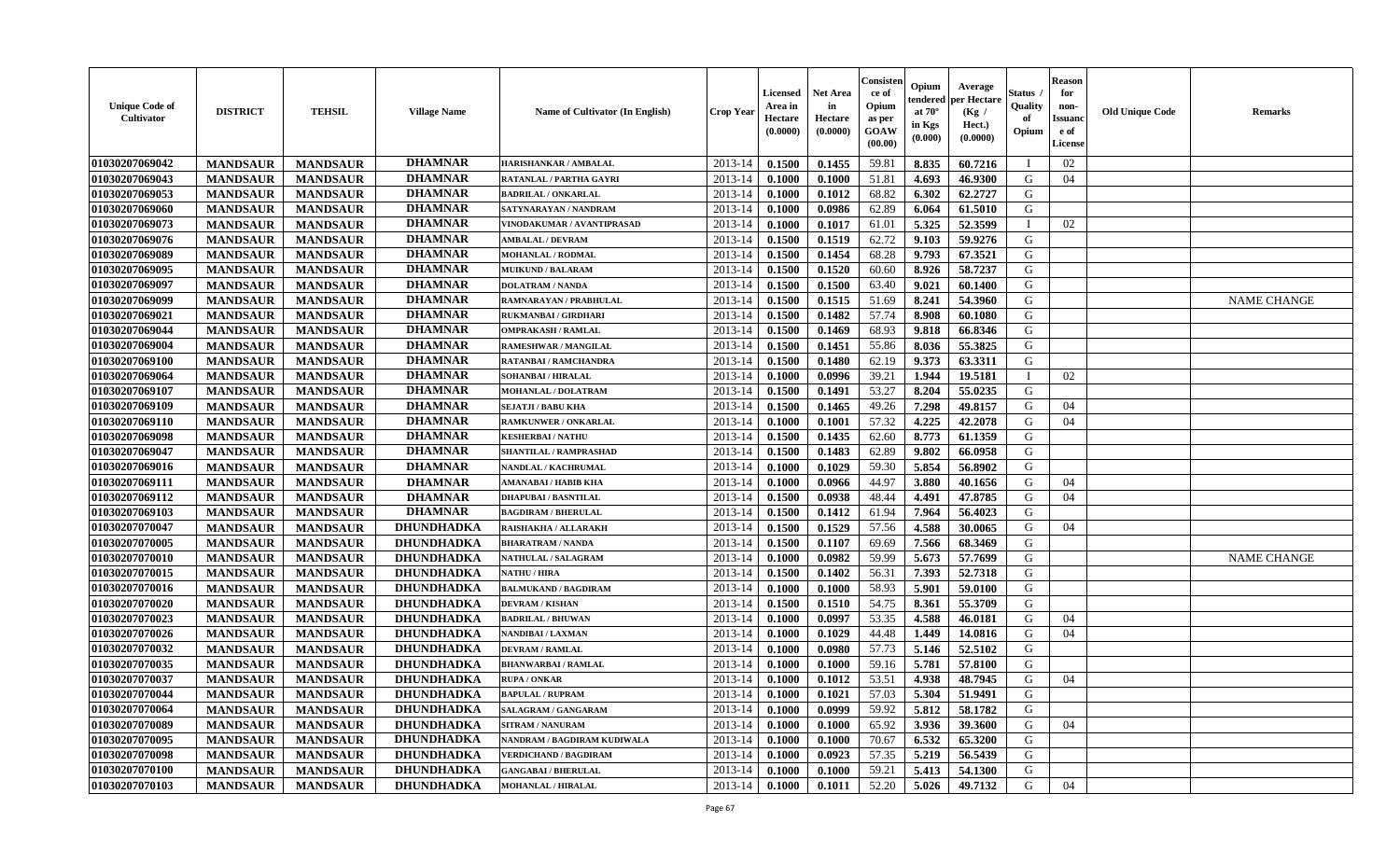| <b>Unique Code of</b><br><b>Cultivator</b> | <b>DISTRICT</b> | <b>TEHSIL</b>   | <b>Village Name</b> | Name of Cultivator (In English)    | <b>Crop Year</b> | <b>Licensed</b><br>Area in<br>Hectare<br>(0.0000) | <b>Net Area</b><br>in<br>Hectare<br>(0.0000) | Consister<br>ce of<br>Opium<br>as per<br>GOAW<br>(00.00) | Opium<br>endered<br>at $70^{\circ}$<br>in Kgs<br>(0.000) | Average<br>per Hectare<br>(Kg /<br>Hect.)<br>(0.0000) | <b>Status</b><br>Quality<br>of<br>Opium | <b>Reason</b><br>for<br>non-<br><b>Issuand</b><br>e of<br>License | <b>Old Unique Code</b> | <b>Remarks</b>      |
|--------------------------------------------|-----------------|-----------------|---------------------|------------------------------------|------------------|---------------------------------------------------|----------------------------------------------|----------------------------------------------------------|----------------------------------------------------------|-------------------------------------------------------|-----------------------------------------|-------------------------------------------------------------------|------------------------|---------------------|
| 01030207070109                             | <b>MANDSAUR</b> | <b>MANDSAUR</b> | <b>DHUNDHADKA</b>   | SITABAI / KHUBRAM                  | 2013-14          | 0.1500                                            | 0.1453                                       | 55.76                                                    | 8.914                                                    | 61.3489                                               | G                                       |                                                                   |                        |                     |
| 01030207070112                             | <b>MANDSAUR</b> | <b>MANDSAUR</b> | <b>DHUNDHADKA</b>   | <b>BAPULAL / SHOBHAGMAL</b>        | 2013-14          | 0.1000                                            | 0.0995                                       | 59.00                                                    | 5.125                                                    | 51.5075                                               | G                                       |                                                                   |                        |                     |
| 01030207070121                             | <b>MANDSAUR</b> | <b>MANDSAUR</b> | DHUNDHADKA          | RAMCHANDRA / LAXMAN                | 2013-14          | 0.1500                                            | 0.1400                                       | 54.44                                                    | 7.668                                                    | 54.7714                                               | G                                       |                                                                   |                        |                     |
| 01030207070124                             | <b>MANDSAUR</b> | <b>MANDSAUR</b> | <b>DHUNDHADKA</b>   | <b>BANSHILAL / SITARAM</b>         | 2013-14          | 0.1500                                            | 0.1451                                       | 68.53                                                    | 9.506                                                    | 65.5134                                               | G                                       |                                                                   |                        |                     |
| 01030207070126                             | <b>MANDSAUR</b> | <b>MANDSAUR</b> | DHUNDHADKA          | KANHIYALAL / SHANKERLAL            | 2013-14          | 0.1000                                            | 0.0998                                       | 60.10                                                    | 5.710                                                    | 57.2144                                               | G                                       |                                                                   |                        |                     |
| 01030207070129                             | <b>MANDSAUR</b> | <b>MANDSAUR</b> | <b>DHUNDHADKA</b>   | KAILASHCHANDRA / SHAMBHULAL        | 2013-14          | 0.1000                                            | 0.1020                                       | 62.31                                                    | 5.955                                                    | 58.3824                                               | G                                       |                                                                   |                        |                     |
| 01030207070132                             | <b>MANDSAUR</b> | <b>MANDSAUR</b> | <b>DHUNDHADKA</b>   | <b>BHERULAL / BAGDIRAM RATHORE</b> | 2013-14          | 0.1000                                            | 0.0972                                       | 54.39                                                    | 4.949                                                    | 50.9156                                               |                                         | 02                                                                |                        |                     |
| 01030207070134                             | <b>MANDSAUR</b> | <b>MANDSAUR</b> | <b>DHUNDHADKA</b>   | RAMESHCHAND / BALMUKUND            | 2013-14          | 0.1500                                            | 0.1500                                       | 65.87                                                    | 9.645                                                    | 64.3000                                               | G                                       |                                                                   |                        |                     |
| 01030207070135                             | <b>MANDSAUR</b> | <b>MANDSAUR</b> | <b>DHUNDHADKA</b>   | <b>SHANKERLAL / RANCHOR</b>        | 2013-14          | 0.1500                                            | 0.1400                                       | 63.78                                                    | 9.039                                                    | 64.5643                                               | G                                       |                                                                   |                        |                     |
| 01030207070136                             | <b>MANDSAUR</b> | <b>MANDSAUR</b> | <b>DHUNDHADKA</b>   | YASWANTKUMAR / OMPRAKASH DHAKAD    | 2013-14          | 0.1500                                            | 0.1401                                       | 55.11                                                    | 7.731                                                    | 55.1820                                               | G                                       |                                                                   |                        |                     |
| 01030207070138                             | <b>MANDSAUR</b> | <b>MANDSAUR</b> | <b>DHUNDHADKA</b>   | <b>BAPULAL / MAGNIRAM</b>          | 2013-14          | 0.1500                                            | 0.1477                                       | 47.15                                                    | 7.147                                                    | 48.3886                                               | G                                       | 04                                                                |                        |                     |
| 01030207070141                             | <b>MANDSAUR</b> | <b>MANDSAUR</b> | DHUNDHADKA          | <b>BADRILAL / BHERULAL MALI</b>    | 2013-14          | 0.1000                                            | 0.0997                                       | 57.86                                                    | 5.422                                                    | 54.3831                                               | G                                       |                                                                   |                        |                     |
| 01030207070144                             | <b>MANDSAUR</b> | <b>MANDSAUR</b> | <b>DHUNDHADKA</b>   | KARULAL / SHOBHARAM NANDA          | 2013-14          | 0.1500                                            | 0.1450                                       | 53.93                                                    | 8.197                                                    | 56.5310                                               | $\mathbf{I}$                            | 02                                                                |                        |                     |
| 01030207070006                             | <b>MANDSAUR</b> | <b>MANDSAUR</b> | <b>DHUNDHADKA</b>   | <b>NATHIBAI/BHANWERLAL</b>         | 2013-14          | 0.1500                                            | 0.1414                                       | 62.43                                                    | 8.410                                                    | 59.4767                                               | G                                       |                                                                   |                        |                     |
| 01030207070080                             | <b>MANDSAUR</b> | <b>MANDSAUR</b> | DHUNDHADKA          | RAMCHAND / ONKARLAL                | 2013-14          | 0.1500                                            | 0.1120                                       | 54.48                                                    | 5.736                                                    | 51.2143                                               | G                                       |                                                                   |                        |                     |
| 01030207070013                             | <b>MANDSAUR</b> | <b>MANDSAUR</b> | <b>DHUNDHADKA</b>   | <b>BAPULAL / KESHRIMAL</b>         | 2013-14          | 0.1000                                            | 0.1005                                       | 54.66                                                    | 5.130                                                    | 51.0448                                               | G                                       |                                                                   |                        |                     |
| 01030207070001                             | <b>MANDSAUR</b> | <b>MANDSAUR</b> | <b>DHUNDHADKA</b>   | RAMLAL / DEVRAM                    | 2013-14          | 0.1500                                            | 0.1399                                       | 69.63                                                    | 9.420                                                    | 67.3338                                               | G                                       |                                                                   |                        |                     |
| 01030207070122                             | <b>MANDSAUR</b> | <b>MANDSAUR</b> | <b>DHUNDHADKA</b>   | <b>JAGDISH / DEVRAM</b>            | 2013-14          | 0.1500                                            | 0.1461                                       | 68.67                                                    | 9.987                                                    | 68.3573                                               | G                                       |                                                                   |                        |                     |
| 01030207070008                             | <b>MANDSAUR</b> | <b>MANDSAUR</b> | DHUNDHADKA          | NANDLAL / RATANLAL                 | 2013-14          | 0.1000                                            | 0.0964                                       | 51.68                                                    | 4.836                                                    | 50.1660                                               | G                                       | 04                                                                |                        |                     |
| 01030207070029                             | <b>MANDSAUR</b> | <b>MANDSAUR</b> | <b>DHUNDHADKA</b>   | <b>NATHULAL / RAMCHAND</b>         | 2013-14          | 0.1500                                            | 0.1509                                       | 60.61                                                    | 8.823                                                    | 58.4692                                               | G                                       |                                                                   |                        |                     |
| 01030207070097                             | <b>MANDSAUR</b> | <b>MANDSAUR</b> | <b>DHUNDHADKA</b>   | <b>GOPAL / VERDICHAND</b>          | 2013-14          | 0.1000                                            | 0.1028                                       | 52.88                                                    | 5.122                                                    | 49.8249                                               | G                                       | 04                                                                |                        |                     |
| 01030207070116                             | <b>MANDSAUR</b> | <b>MANDSAUR</b> | <b>DHUNDHADKA</b>   | KAILASHCHANDRA / MAGNIRAM          | 2013-14          | 0.1500                                            | 0.1426                                       | 60.05                                                    | 8.656                                                    | 60.7013                                               | G                                       |                                                                   |                        |                     |
| 01030207070011                             | <b>MANDSAUR</b> | <b>MANDSAUR</b> | <b>DHUNDHADKA</b>   | <b>JAGDISH / RANCHOD</b>           | 2013-14          | 0.1000                                            | 0.1007                                       | 56.09                                                    | 5.256                                                    | 52.1946                                               | G                                       |                                                                   |                        |                     |
| 01030207070128                             | <b>MANDSAUR</b> | <b>MANDSAUR</b> | <b>DHUNDHADKA</b>   | RAMESHCHAND / DEWRAM MALI          | 2013-14          | 0.1500                                            | 0.1500                                       | 56.39                                                    | 8.209                                                    | 54.7267                                               | G                                       |                                                                   |                        |                     |
| 01030207070152                             | <b>MANDSAUR</b> | <b>MANDSAUR</b> | <b>DHUNDHADKA</b>   | <b>HASTIMAL / GENDALAL</b>         | 2013-14          | 0.1000                                            | 0.0951                                       | 59.72                                                    | 5.656                                                    | 59.4742                                               | G                                       |                                                                   |                        |                     |
| 01030207070002                             | <b>MANDSAUR</b> | <b>MANDSAUR</b> | <b>DHUNDHADKA</b>   | RADHEAHYAM / HIRALAL               | 2013-14          | 0.1500                                            | 0.1496                                       | 61.68                                                    | 8.891                                                    | 59.4318                                               | G                                       |                                                                   |                        |                     |
| 01030207070053                             | <b>MANDSAUR</b> | <b>MANDSAUR</b> | <b>DHUNDHADKA</b>   | <b>KISHAN / DHURA</b>              | 2013-14          | 0.1000                                            | 0.0986                                       | 50.26                                                    | 4.531                                                    | 45.9533                                               | G                                       | 04                                                                |                        |                     |
| 01030207070155                             | <b>MANDSAUR</b> | <b>MANDSAUR</b> | <b>DHUNDHADKA</b>   | RAMRATAN / DHANNA                  | 2013-14          | 0.1500                                            | 0.1500                                       | 63.39                                                    | 9.282                                                    | 61.8800                                               | G                                       |                                                                   | 01060208047042         | TRANSFER/NAGARI J-I |
| 01030207071006                             | <b>MANDSAUR</b> | <b>MANDSAUR</b> | <b>GULIYANA</b>     | <b>PURALAL / BHERA</b>             | 2013-14          | 0.1500                                            | 0.1440                                       | 66.08                                                    | 9.610                                                    | 66.7361                                               | G                                       |                                                                   |                        |                     |
| 01030207071017                             | <b>MANDSAUR</b> | <b>MANDSAUR</b> | <b>GULIYANA</b>     | NANDIBAI / MANGILAL                | 2013-14          | 0.1000                                            | 0.0990                                       | 56.97                                                    | 4.883                                                    | 49.3232                                               | G                                       | 04                                                                |                        |                     |
| 01030207071008                             | <b>MANDSAUR</b> | <b>MANDSAUR</b> | <b>GULIYANA</b>     | <b>SHAMBHULAL / BHERA</b>          | 2013-14          | 0.1500                                            | 0.1505                                       | 57.45                                                    | 8.412                                                    | 55.8937                                               | ${\bf G}$                               |                                                                   |                        |                     |
| 01030207071009                             | <b>MANDSAUR</b> | <b>MANDSAUR</b> | <b>GULIYANA</b>     | <b>NANDLAL / RUGGA</b>             | 2013-14          | 0.1500                                            | 0.1460                                       | 60.98                                                    | 8.598                                                    | 58.8904                                               | G                                       |                                                                   |                        |                     |
| 01030207071016                             | <b>MANDSAUR</b> | <b>MANDSAUR</b> | <b>GULIYANA</b>     | <b>GANGABAI / BHERULAL</b>         | 2013-14          | 0.1500                                            | 0.1388                                       | 66.60                                                    | 9.238                                                    | 66.5562                                               | G                                       |                                                                   |                        |                     |
| 01030207071023                             | <b>MANDSAUR</b> | <b>MANDSAUR</b> | <b>GULIYANA</b>     | SHIVNARAYAN / SITARAM              | 2013-14          | 0.1500                                            | 0.1440                                       | 68.71                                                    | 9.148                                                    | 63.5278                                               | G                                       |                                                                   |                        |                     |
| 01030207071026                             | <b>MANDSAUR</b> | <b>MANDSAUR</b> | <b>GULIYANA</b>     | <b>KAMLABAI/GOPAL</b>              | 2013-14          | 0.1500                                            | 0.1494                                       | 59.66                                                    | 8.625                                                    | 57.7309                                               | G                                       |                                                                   |                        |                     |
| 01030207071032                             | <b>MANDSAUR</b> | <b>MANDSAUR</b> | <b>GULIYANA</b>     | MANGIBAI / SITARAM                 | 2013-14          | 0.1000                                            | 0.1000                                       | 60.32                                                    | 6.265                                                    | 62.6500                                               | G                                       |                                                                   |                        |                     |
| 01030207071056                             | <b>MANDSAUR</b> | <b>MANDSAUR</b> | <b>GULIYANA</b>     | <b>BASNTIBAI / RAMCHANDRA</b>      | 2013-14          | 0.1000                                            | 0.0989                                       | 57.17                                                    | 5.627                                                    | 56.8959                                               | G                                       |                                                                   |                        |                     |
| 01030207071057                             | <b>MANDSAUR</b> | <b>MANDSAUR</b> | <b>GULIYANA</b>     | KAILASH / HIRALAL                  | 2013-14          | 0.1500                                            | 0.1495                                       | 66.03                                                    | 8.952                                                    | 59.8796                                               | G                                       |                                                                   |                        |                     |
| 01030207071058                             | <b>MANDSAUR</b> | <b>MANDSAUR</b> | <b>GULIYANA</b>     | RATANLAL / JAGANNATH               | 2013-14          | 0.1500                                            | 0.0500                                       | 63.11                                                    | 3.291                                                    | 65.8200                                               | ${\bf G}$                               |                                                                   |                        |                     |
| 01030207071061                             | <b>MANDSAUR</b> | <b>MANDSAUR</b> | <b>GULIYANA</b>     | <b>BHANVARLAL / BHERULAL</b>       | 2013-14          | 0.1500                                            | 0.1408                                       | 61.51                                                    | 8.752                                                    | 62.1591                                               | G                                       |                                                                   |                        |                     |
| 01030207071064                             | <b>MANDSAUR</b> | <b>MANDSAUR</b> | <b>GULIYANA</b>     | RAMNARAYAN / BHERULAL              | 2013-14          | 0.1500                                            | 0.1455                                       | 60.04                                                    | 8.912                                                    | 61.2509                                               | G                                       |                                                                   |                        |                     |
| 01030207071065                             | <b>MANDSAUR</b> | <b>MANDSAUR</b> | <b>GULIYANA</b>     | <b>BHANVARLAL / SITARAM</b>        | 2013-14          | 0.1500                                            | 0.1440                                       | 57.09                                                    | 7.617                                                    | 52.8958                                               | G                                       |                                                                   |                        |                     |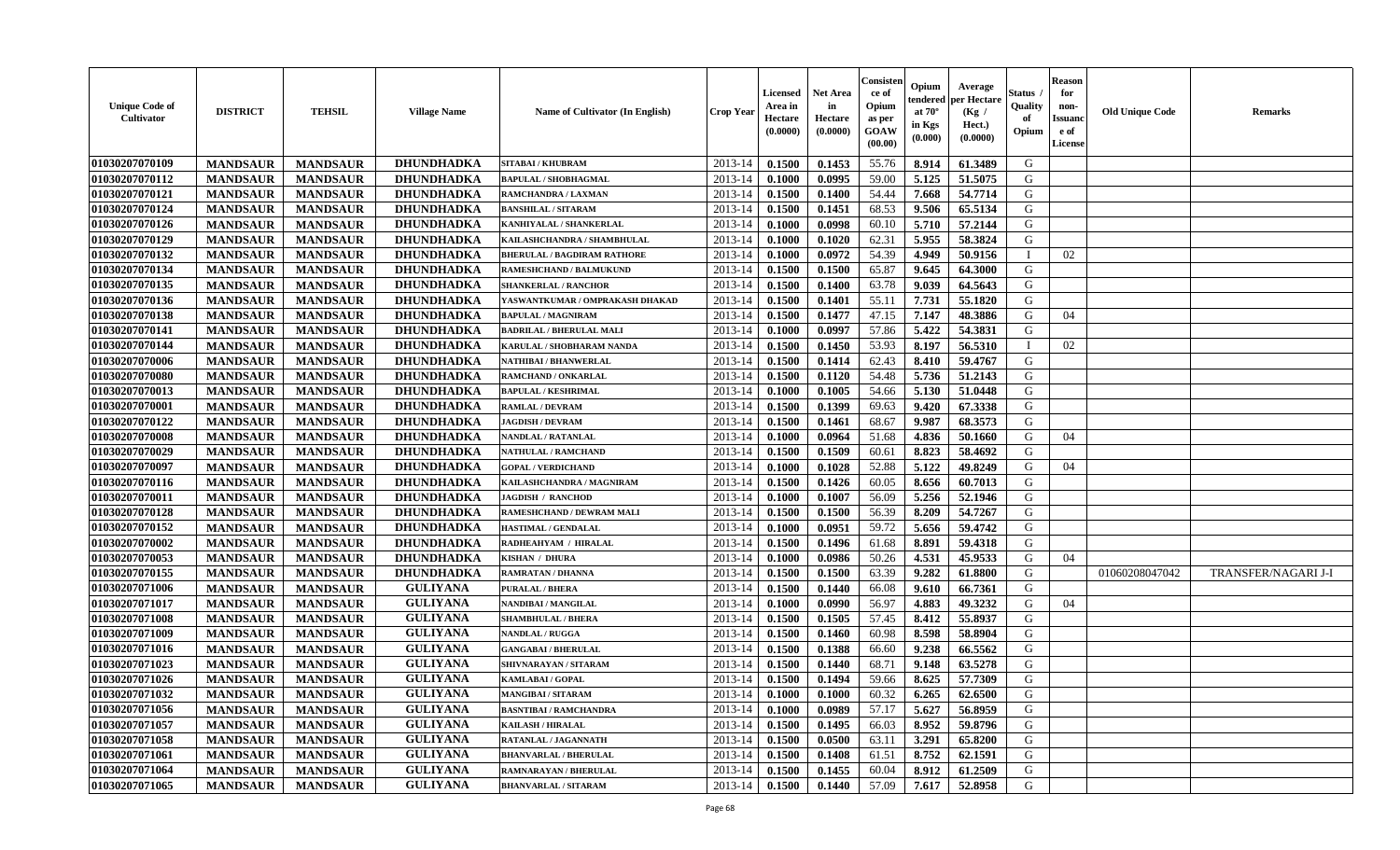| <b>Unique Code of</b><br>Cultivator | <b>DISTRICT</b> | <b>TEHSIL</b>   | <b>Village Name</b> | <b>Name of Cultivator (In English)</b> | <b>Crop Year</b> | <b>Licensed</b><br>Area in<br>Hectare<br>(0.0000) | <b>Net Area</b><br>in<br>Hectare<br>(0.0000) | Consisteı<br>ce of<br>Opium<br>as per<br>GOAW<br>(00.00) | Opium<br>endered<br>at $70^{\circ}$<br>in Kgs<br>(0.000) | Average<br>er Hectare<br>(Kg /<br>Hect.)<br>(0.0000) | Status<br>Quality<br>of<br>Opium | <b>Reason</b><br>for<br>non-<br><b>Issuand</b><br>e of<br>License | <b>Old Unique Code</b> | Remarks                                |
|-------------------------------------|-----------------|-----------------|---------------------|----------------------------------------|------------------|---------------------------------------------------|----------------------------------------------|----------------------------------------------------------|----------------------------------------------------------|------------------------------------------------------|----------------------------------|-------------------------------------------------------------------|------------------------|----------------------------------------|
| 01030207071069                      | <b>MANDSAUR</b> | <b>MANDSAUR</b> | <b>GULIYANA</b>     | <b>HIRALAL / RUGGA</b>                 | 2013-14          | 0.1000                                            | 0.0964                                       | 59.65                                                    | 4.977                                                    | 51.6286                                              | G                                |                                                                   |                        |                                        |
| 01030207071070                      | <b>MANDSAUR</b> | <b>MANDSAUR</b> | <b>GULIYANA</b>     | PURALAL / RAMCHANDRA                   | 2013-14          | 0.1500                                            | 0.1485                                       | 57.11                                                    | 8.289                                                    | 55.8182                                              | G                                |                                                                   |                        |                                        |
| 01030207071039                      | <b>MANDSAUR</b> | <b>MANDSAUR</b> | <b>GULIYANA</b>     | SAMPATBAI / MANGILAL                   | 2013-14          | 0.1000                                            | 0.1008                                       | 60.22                                                    | 5.446                                                    | 54.0278                                              | G                                |                                                                   |                        |                                        |
| 01030207071002                      | <b>MANDSAUR</b> | <b>MANDSAUR</b> | <b>GULIYANA</b>     | <b>SHANTIBAI / NANDLAL</b>             | 2013-14          | 0.1500                                            | 0.1456                                       | 64.28                                                    | 8.705                                                    | 59.7871                                              | G                                |                                                                   |                        |                                        |
| 01030207071003                      | <b>MANDSAUR</b> | <b>MANDSAUR</b> | <b>GULIYANA</b>     | <b>BHERULAL / KESHAR</b>               | 2013-14          | 0.1500                                            | 0.1470                                       | 58.18                                                    | 8.070                                                    | 54.8980                                              | G                                |                                                                   |                        | <b>NAME CHANGE</b>                     |
| 01030207071013                      | <b>MANDSAUR</b> | <b>MANDSAUR</b> | <b>GULIYANA</b>     | <b>BHULIBAI / JAGANNATH</b>            | 2013-14          | 0.1500                                            | 0.1449                                       | 59.40                                                    | 8.596                                                    | 59.3237                                              | G                                |                                                                   |                        |                                        |
| 01030207071067                      | <b>MANDSAUR</b> | <b>MANDSAUR</b> | <b>GULIYANA</b>     | <b>BALMUKAND / VAJERAM</b>             | 2013-14          | 0.1000                                            | 0.0943                                       | 61.21                                                    | 5.841                                                    | 61.9406                                              | G                                |                                                                   |                        |                                        |
| 01030207071035                      | <b>MANDSAUR</b> | <b>MANDSAUR</b> | <b>GULIYANA</b>     | <b>BHANWARBAI / PRABHULAL</b>          | 2013-14          | 0.1000                                            | 0.0693                                       | 61.00                                                    | 4.096                                                    | 59.1053                                              | G                                |                                                                   |                        |                                        |
| 01030207095004                      | <b>MANDSAUR</b> | <b>MANDSAUR</b> | <b>JHAKRDA</b>      | <b>HIRALAL / RAMCHANDRA</b>            | 2013-14          | 0.1500                                            | 0.1418                                       | 53.85                                                    | 7.908                                                    | 55.7687                                              | G                                |                                                                   |                        |                                        |
| 01030207095016                      | <b>MANDSAUR</b> | <b>MANDSAUR</b> | <b>JHAKRDA</b>      | RAMESHWAR / GANESHRAM                  | 2013-14          | 0.1500                                            |                                              |                                                          |                                                          | 0.0000                                               | F                                |                                                                   |                        |                                        |
| 01030207095017                      | <b>MANDSAUR</b> | <b>MANDSAUR</b> | <b>JHAKRDA</b>      | <b>BALARAM / CHAMPALAL</b>             | 2013-14          | 0.1500                                            |                                              |                                                          |                                                          | 0.0000                                               | F                                |                                                                   |                        |                                        |
| 01030207095030                      | <b>MANDSAUR</b> | <b>MANDSAUR</b> | <b>JHAKRDA</b>      | <b>OMPRAKASH / RAMESHWAR</b>           | 2013-14          | 0.1500                                            |                                              |                                                          |                                                          | 0.0000                                               | $\mathbf F$                      |                                                                   |                        |                                        |
| 01030207095071                      | <b>MANDSAUR</b> | <b>MANDSAUR</b> | <b>JHAKRDA</b>      | <b>DEVILAL / RAMCHANDRA</b>            | 2013-14          | 0.1500                                            | 0.1411                                       | 56.33                                                    | 7.862                                                    | 55.7193                                              | G                                |                                                                   |                        |                                        |
| 01030207095031                      | <b>MANDSAUR</b> | <b>MANDSAUR</b> | <b>JHAKRDA</b>      | SITARAM / CHAMPALAL                    | 2013-14          | 0.1500                                            |                                              |                                                          |                                                          | 0.0000                                               | $\mathbf{F}$                     |                                                                   |                        |                                        |
| 01030207095015                      | <b>MANDSAUR</b> | <b>MANDSAUR</b> | <b>JHAKRDA</b>      | <b>DHAPUBAI/GOPAL</b>                  | 2013-14          | 0.1000                                            | 0.1000                                       | 56.11                                                    | 2.012                                                    | 20.1200                                              | G                                | 04                                                                |                        |                                        |
| 01030207095014                      | <b>MANDSAUR</b> | <b>MANDSAUR</b> | <b>JHAKRDA</b>      | ISHWARLAL / GANESHRAM                  | 2013-14          | 0.1500                                            | 0.1470                                       | 54.92                                                    | 7.814                                                    | 53.1565                                              | G                                |                                                                   |                        |                                        |
| 01030207095001                      | <b>MANDSAUR</b> | <b>MANDSAUR</b> | <b>JHAKRDA</b>      | <b>BADRILAL / BALARAM</b>              | 2013-14          | 0.1000                                            | 0.1000                                       | 56.51                                                    | 5.796                                                    | 57.9600                                              | G                                |                                                                   |                        |                                        |
| 01030207095073                      | <b>MANDSAUR</b> | <b>MANDSAUR</b> | <b>JHAKRDA</b>      | NAGU / MANNA                           | 2013-14          | 0.1000                                            | 0.0956                                       | 52.99                                                    | 5.072                                                    | 53.0544                                              | G                                |                                                                   |                        |                                        |
| 01030207095074                      | <b>MANDSAUR</b> | <b>MANDSAUR</b> | <b>JHAKRDA</b>      | RAMPRASAD / JHUJHARLAL                 | 2013-14          | 0.1000                                            | 0.0116                                       | 58.84                                                    | 0.622                                                    | 53.6207                                              | G                                |                                                                   | 01030207112011         |                                        |
| 01030207094009                      | <b>MANDSAUR</b> | <b>MANDSAUR</b> | <b>JHAWAL</b>       | <b>NANDRAM / KALU BALAI</b>            | 2013-14          | 0.1000                                            | 0.0974                                       | 49.07                                                    | 3.666                                                    | 37.6386                                              | G                                | 04                                                                |                        |                                        |
| 01030207094022                      | <b>MANDSAUR</b> | <b>MANDSAUR</b> | <b>JHAWAL</b>       | <b>BALURAM / DEVICHANDRA</b>           | 2013-14          | 0.1500                                            | 0.1424                                       | 50.37                                                    | 5.426                                                    | 38.1039                                              | G                                | 04                                                                |                        |                                        |
| 01030207094029                      | <b>MANDSAUR</b> | <b>MANDSAUR</b> | <b>JHAWAL</b>       | RADHESHYAM / RATANLAL                  | 2013-14          | 0.1000                                            | 0.0997                                       | 59.31                                                    | 6.041                                                    | 60.5918                                              | G                                |                                                                   |                        |                                        |
| 01030207094036                      | <b>MANDSAUR</b> | <b>MANDSAUR</b> | <b>JHAWAL</b>       | <b>BHERULAL / KESHURAM</b>             | 2013-14          | 0.1500                                            | 0.1436                                       | 61.78                                                    | 8.976                                                    | 62.5070                                              | G                                |                                                                   |                        |                                        |
| 01030207094037                      | <b>MANDSAUR</b> | <b>MANDSAUR</b> | <b>JHAWAL</b>       | RAMPRASAD / BHUVANISHANKAR             | 2013-14          | 0.1000                                            | 0.1009                                       | 62.40                                                    | 5.946                                                    | 58.9296                                              |                                  | 02                                                                |                        |                                        |
| 01030207094043                      | <b>MANDSAUR</b> | <b>MANDSAUR</b> | <b>JHAWAL</b>       | SOHANBAI / GANGARAM                    | 2013-14          | 0.1000                                            | 0.0969                                       | 57.85                                                    | 2.802                                                    | 28.9164                                              | I                                | 02                                                                |                        |                                        |
| 01030207094054                      | <b>MANDSAUR</b> | <b>MANDSAUR</b> | <b>JHAWAL</b>       | <b>KANTILAL / HANSRAJ</b>              | 2013-14          | 0.1500                                            | 0.1484                                       | 55.90                                                    | 8.401                                                    | 56.6105                                              | G                                |                                                                   |                        |                                        |
| 01030207094065                      | <b>MANDSAUR</b> | <b>MANDSAUR</b> | <b>JHAWAL</b>       | <b>GANESHRAM / NANURAM</b>             | 2013-14          | 0.1500                                            | 0.1400                                       | 47.05                                                    | 5.875                                                    | 41.9643                                              | G                                | 04                                                                |                        |                                        |
| 01030207094071                      | <b>MANDSAUR</b> | <b>MANDSAUR</b> | <b>JHAWAL</b>       | <b>JATANBAI/SHANKARLAL</b>             | 2013-14          | 0.1000                                            | 0.1026                                       | 51.80                                                    | 5.691                                                    | 55.4678                                              | T                                | 02                                                                |                        |                                        |
| 01030207094099                      | <b>MANDSAUR</b> | <b>MANDSAUR</b> | <b>JHAWAL</b>       | MANGIBAI / MANGILAL                    | 2013-14          | 0.1000                                            | 0.0972                                       | 50.89                                                    | 5.460                                                    | 56.1728                                              | G                                |                                                                   |                        |                                        |
| 01030207094103                      | <b>MANDSAUR</b> | <b>MANDSAUR</b> | <b>JHAWAL</b>       | RAM KUNWARBAI / GULABBAI               | 2013-14          | 0.1500                                            | 0.1470                                       | 56.54                                                    | 8.538                                                    | 58.0816                                              | G                                |                                                                   |                        |                                        |
| 01030207094005                      | <b>MANDSAUR</b> | <b>MANDSAUR</b> | <b>JHAWAL</b>       | <b>GITABAI/NANDLAL</b>                 | 2013-14          | 0.1000                                            | 0.1019                                       | 49.91                                                    | 5.112                                                    | 50.1668                                              | G                                | 04                                                                |                        |                                        |
| 01030207094067                      | <b>MANDSAUR</b> | <b>MANDSAUR</b> | <b>JHAWAL</b>       | <b>MANGIBAI/MANGILAL</b>               | 2013-14          | 0.1500                                            | 0.1504                                       | 58.94                                                    | 8.740                                                    | 58.1117                                              | G                                |                                                                   |                        |                                        |
| 01030207094094                      | <b>MANDSAUR</b> | <b>MANDSAUR</b> | <b>JHAWAL</b>       | <b>KISHOR / MAGNIRAM</b>               | 2013-14          | 0.1000                                            | 0.0975                                       | 52.97                                                    | 5.183                                                    | 53.1590                                              | $\blacksquare$                   | 02                                                                |                        |                                        |
| 01030207094030                      | <b>MANDSAUR</b> | <b>MANDSAUR</b> | <b>JHAWAL</b>       | <b>BADRILAL / RAJARAM</b>              | 2013-14          | 0.1000                                            | 0.0936                                       | 49.30                                                    | 4.078                                                    | 43.5684                                              | G                                | 04                                                                |                        |                                        |
| 01030207094104                      | <b>MANDSAUR</b> | <b>MANDSAUR</b> | <b>JHAWAL</b>       | <b>GENDALAL / FULCHANDRA</b>           | 2013-14          | 0.1500                                            | 0.1515                                       | 58.88                                                    | 9.093                                                    | 60.0198                                              | $\mathbf{I}$                     | 02                                                                |                        |                                        |
| 01030207094092                      | <b>MANDSAUR</b> | <b>MANDSAUR</b> | <b>JHAWAL</b>       | <b>GITABAI/BHANWARLAL</b>              | 2013-14          | 0.1000                                            | 0.0971                                       | 48.46                                                    | 4.576                                                    | 47.1267                                              | G                                | 04                                                                |                        |                                        |
| 01030207094115                      | <b>MANDSAUR</b> | <b>MANDSAUR</b> | <b>JHAWAL</b>       | SHIVLAL / NANURAM ANJANA               | 2013-14          | 0.1000                                            | 0.0984                                       | 62.85                                                    | 5.863                                                    | 59.5833                                              | G                                |                                                                   |                        | I NAINJI 'EIV NHAJUNI<br><b>ATTANT</b> |
| 01030207094116                      | <b>MANDSAUR</b> | <b>MANDSAUR</b> | <b>JHAWAL</b>       | <b>GANGABAI/KACHRU</b>                 | 2013-14          | 0.1500                                            | 0.1424                                       | 56.05                                                    | 8.432                                                    | 59.2135                                              | G                                |                                                                   | 01030207112012         | <b>TRANSFER/TAKARDA</b>                |
| 01030207096009                      | <b>MANDSAUR</b> | <b>MANDSAUR</b> | <b>JHIRKAN</b>      | AMARATRAM / MANGILAL BHATIJA KACHRU    | 2013-14          | 0.1000                                            | 0.0968                                       | 57.56                                                    | 2.508                                                    | 25.9091                                              | T                                | 02                                                                |                        |                                        |
| 01030207096030                      | <b>MANDSAUR</b> | <b>MANDSAUR</b> | <b>JHIRKAN</b>      | HARLAL / NANDA                         | 2013-14          | 0.1000                                            | 0.0938                                       | 58.89                                                    | 3.643                                                    | 38.8380                                              |                                  | 02                                                                |                        |                                        |
| 01030207096046                      | <b>MANDSAUR</b> | <b>MANDSAUR</b> | <b>JHIRKAN</b>      | <b>MAGNIRAM / RAMRATAN</b>             | 2013-14          | 0.1000                                            | 0.1000                                       | 58.84                                                    | 2.345                                                    | 23.4500                                              |                                  | 02                                                                |                        |                                        |
| 01030207096093                      | <b>MANDSAUR</b> | <b>MANDSAUR</b> | <b>JHIRKAN</b>      | <b>RAMKUNVARBAI/KALU</b>               | 2013-14          | 0.1000                                            | 0.0974                                       | 40.77                                                    | 2.295                                                    | 23.5626                                              |                                  | 02                                                                |                        |                                        |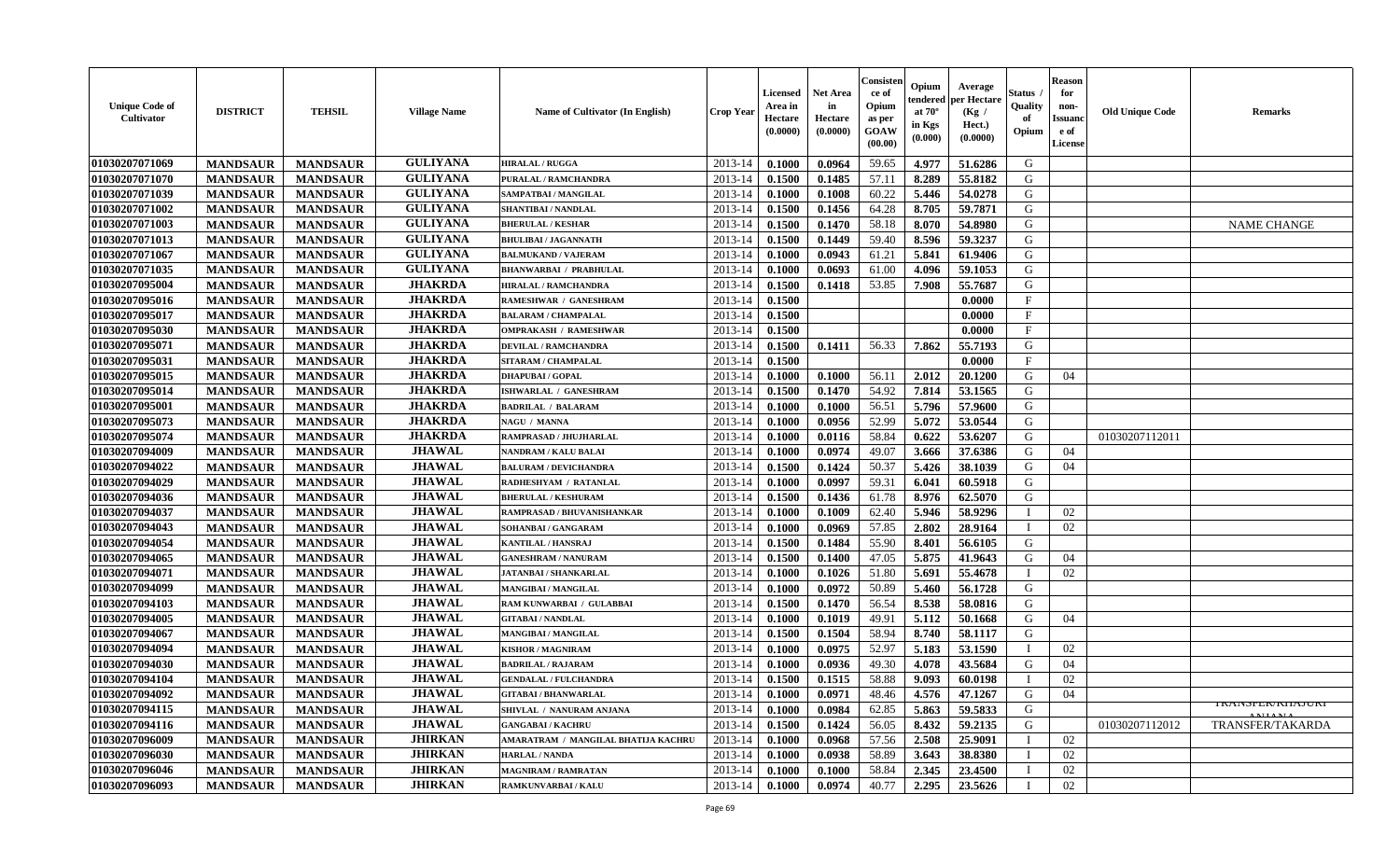| <b>Unique Code of</b><br><b>Cultivator</b> | <b>DISTRICT</b> | <b>TEHSIL</b>   | <b>Village Name</b> | <b>Name of Cultivator (In English)</b> | <b>Crop Year</b> | <b>Licensed</b><br>Area in<br>Hectare<br>(0.0000) | Net Area<br>in<br>Hectare<br>(0.0000) | Consisteı<br>ce of<br>Opium<br>as per<br>GOAW<br>(00.00) | Opium<br>endered<br>at $70^\circ$<br>in Kgs<br>(0.000) | Average<br>oer Hectare<br>(Kg /<br>Hect.)<br>(0.0000) | Status<br>Quality<br>of<br>Opium | <b>Reason</b><br>for<br>non-<br><b>Issuand</b><br>e of<br>License | <b>Old Unique Code</b> | Remarks |
|--------------------------------------------|-----------------|-----------------|---------------------|----------------------------------------|------------------|---------------------------------------------------|---------------------------------------|----------------------------------------------------------|--------------------------------------------------------|-------------------------------------------------------|----------------------------------|-------------------------------------------------------------------|------------------------|---------|
| 01030207096045                             | <b>MANDSAUR</b> | <b>MANDSAUR</b> | <b>JHIRKAN</b>      | <b>BAGDIRAM / GANGARAM</b>             | 2013-14          | 0.1000                                            | 0.1000                                | 52.78                                                    | 2.254                                                  | 22.5400                                               | G                                | 04                                                                |                        |         |
| 01030207096056                             | <b>MANDSAUR</b> | <b>MANDSAUR</b> | <b>JHIRKAN</b>      | <b>SUNDARBAI / KANHEYALAL</b>          | 2013-14          | 0.1500                                            | 0.1536                                | 51.91                                                    | 2.744                                                  | 17.8646                                               | G                                | 04                                                                |                        |         |
| 01030207096024                             | <b>MANDSAUR</b> | <b>MANDSAUR</b> | <b>JHIRKAN</b>      | RADHESHYAM / KACHRU                    | 2013-14          | 0.1000                                            | 0.0975                                | 54.20                                                    | 2.005                                                  | 20.5641                                               | G                                | 04                                                                |                        |         |
| 01030207096028                             | <b>MANDSAUR</b> | <b>MANDSAUR</b> | <b>JHIRKAN</b>      | <b>DHIRAMLAL / BHUVAN JI</b>           | 2013-14          | 0.1000                                            | 0.0983                                | 56.16                                                    | 5.512                                                  | 56.0732                                               | G                                |                                                                   |                        |         |
| 01030207096002                             | <b>MANDSAUR</b> | <b>MANDSAUR</b> | <b>JHIRKAN</b>      | RAMCHANDRA / KANIRAM                   | 2013-14          | 0.1000                                            | 0.1011                                | 55.18                                                    | 4.485                                                  | 44.3620                                               | G                                | 04                                                                |                        |         |
| 01030207096076                             | <b>MANDSAUR</b> | <b>MANDSAUR</b> | <b>JHIRKAN</b>      | KARU / HIRA JI                         | 2013-14          | 0.1000                                            | 0.0995                                | 49.06                                                    | 4.955                                                  | 49.7990                                               | G                                | 04                                                                |                        |         |
| 01030207096003                             | <b>MANDSAUR</b> | <b>MANDSAUR</b> | <b>JHIRKAN</b>      | <b>MOHANLAL / KANIRAM</b>              | 2013-14          | 0.1000                                            | 0.1007                                | 55.76                                                    | 6.134                                                  | 60.9136                                               | G                                |                                                                   |                        |         |
| 01030207096102                             | <b>MANDSAUR</b> | <b>MANDSAUR</b> | <b>JHIRKAN</b>      | MANGILAL / BHAGGA                      | 2013-14          | 0.1000                                            | 0.1007                                | 54.91                                                    | 2.330                                                  | 23.1380                                               | П                                | 02                                                                |                        |         |
| 01030207093001                             | <b>MANDSAUR</b> | <b>MANDSAUR</b> | <b>JOGIKHEDA</b>    | <b>BHANVARLAL / PYARCHANDRA</b>        | 2013-14          | 0.1500                                            | 0.1485                                | 52.07                                                    | 7.550                                                  | 50.8418                                               | G                                | 04                                                                |                        |         |
| 01030207093003                             | <b>MANDSAUR</b> | <b>MANDSAUR</b> | <b>JOGIKHEDA</b>    | <b>BAGDIRAM / GULABCHANDRA</b>         | 2013-14          | 0.1000                                            | 0.0971                                | 53.67                                                    | 5.106                                                  | 52.5850                                               | G                                |                                                                   |                        |         |
| 01030207093004                             | <b>MANDSAUR</b> | <b>MANDSAUR</b> | <b>JOGIKHEDA</b>    | <b>DEVILAL / RAMNARAYAN</b>            | 2013-14          | 0.1000                                            | 0.1010                                | 58.39                                                    | 5.922                                                  | 58.6337                                               | G                                |                                                                   |                        |         |
| 01030207093005                             | <b>MANDSAUR</b> | <b>MANDSAUR</b> | <b>JOGIKHEDA</b>    | <b>GOPAL / BHANVARLAL</b>              | 2013-14          | 0.1000                                            | 0.0940                                | 60.64                                                    | 5.492                                                  | 58.4255                                               | G                                |                                                                   |                        |         |
| 01030207093020                             | <b>MANDSAUR</b> | <b>MANDSAUR</b> | <b>JOGIKHEDA</b>    | <b>SHANTILAL / TEKA</b>                | 2013-14          | 0.1000                                            | 0.0990                                | 62.56                                                    | 2.940                                                  | 29.6970                                               | $\mathbf{I}$                     | 02                                                                |                        |         |
| 01030207093022                             | <b>MANDSAUR</b> | <b>MANDSAUR</b> | <b>JOGIKHEDA</b>    | <b>RUGNATH / BALDEV JI</b>             | 2013-14          | 0.1000                                            | 0.0988                                | 54.14                                                    | 5.960                                                  | 60.3239                                               | T                                | 02                                                                |                        |         |
| 01030207093032                             | <b>MANDSAUR</b> | <b>MANDSAUR</b> | <b>JOGIKHEDA</b>    | <b>JANIBAI / MANGILAL</b>              | 2013-14          | 0.1500                                            | 0.1500                                | 69.31                                                    | 10.664                                                 | 71.0933                                               | G                                |                                                                   |                        |         |
| 01030207093035                             | <b>MANDSAUR</b> | <b>MANDSAUR</b> | <b>JOGIKHEDA</b>    | SAWRUPBAI / RAMCHADNRA                 | 2013-14          | 0.1000                                            | 0.1000                                | 43.93                                                    | 4.412                                                  | 44.1200                                               | G                                | 04                                                                |                        |         |
| 01030207093036                             | <b>MANDSAUR</b> | <b>MANDSAUR</b> | <b>JOGIKHEDA</b>    | <b>BHARATLAL / BHANVARLAL</b>          | 2013-14          | 0.1000                                            | 0.0939                                | 62.78                                                    | 5.856                                                  | 62.3642                                               | G                                |                                                                   |                        |         |
| 01030207093043                             | <b>MANDSAUR</b> | <b>MANDSAUR</b> | <b>JOGIKHEDA</b>    | <b>DHAPUBAI / GENDALAL</b>             | 2013-14          | 0.1500                                            | 0.1500                                | 65.93                                                    | 10.087                                                 | 67.2467                                               | $\mathbf{I}$                     | 02                                                                |                        |         |
| 01030207093045                             | <b>MANDSAUR</b> | <b>MANDSAUR</b> | <b>JOGIKHEDA</b>    | KRISHANKUNWAR / RAN SINGH              | 2013-14          | 0.1000                                            | 0.1040                                | 60.84                                                    | 6.301                                                  | 60.5865                                               | G                                |                                                                   |                        |         |
| 01030207093047                             | <b>MANDSAUR</b> | <b>MANDSAUR</b> | <b>JOGIKHEDA</b>    | <b>DALURAM / BALDEVRAM</b>             | 2013-14          | 0.1000                                            | 0.1024                                | 66.13                                                    | 6.792                                                  | 66.3281                                               | G                                |                                                                   |                        |         |
| 01030207093051                             | <b>MANDSAUR</b> | <b>MANDSAUR</b> | <b>JOGIKHEDA</b>    | MANGILAL / UDA GAYARI                  | 2013-14          | 0.1000                                            | 0.1001                                | 59.87                                                    | 5.756                                                  | 57.5025                                               | G                                |                                                                   |                        |         |
| 01030207093052                             | <b>MANDSAUR</b> | <b>MANDSAUR</b> | <b>JOGIKHEDA</b>    | <b>BHAGUBAI / RAMCHANDRA</b>           | 2013-14          | 0.1000                                            | 0.0998                                | 57.63                                                    | 5.689                                                  | 57.0040                                               | G                                |                                                                   |                        |         |
| 01030207093054                             | <b>MANDSAUR</b> | <b>MANDSAUR</b> | <b>JOGIKHEDA</b>    | <b>BHERULAL / KISHANLAL</b>            | 2013-14          | 0.1500                                            | 0.1485                                | 61.86                                                    | 9.509                                                  | 64.0337                                               |                                  | 02                                                                |                        |         |
| 01030207093060                             | <b>MANDSAUR</b> | <b>MANDSAUR</b> | <b>JOGIKHEDA</b>    | <b>KACHRU / HARIRAM</b>                | 2013-14          | 0.1000                                            | 0.0996                                | 58.20                                                    | 3.010                                                  | 30.2209                                               | G                                | 04                                                                |                        |         |
| 01030207093065                             | <b>MANDSAUR</b> | <b>MANDSAUR</b> | <b>JOGIKHEDA</b>    | <b>CHAMPA / UDA</b>                    | 2013-14          | 0.1000                                            | 0.0990                                | 53.30                                                    | 4.980                                                  | 50.3030                                               | G                                | 04                                                                |                        |         |
| 01030207093067                             | <b>MANDSAUR</b> | <b>MANDSAUR</b> | <b>JOGIKHEDA</b>    | LAXMINARAYAN / RAJARAM                 | 2013-14          | 0.1000                                            | 0.0833                                | 52.25                                                    | 4.426                                                  | 53.1333                                               | G                                |                                                                   |                        |         |
| 01030207093026                             | <b>MANDSAUR</b> | <b>MANDSAUR</b> | <b>JOGIKHEDA</b>    | DEVILAL / JHAMAKLAL                    | 2013-14          | 0.1000                                            | 0.0990                                | 52.83                                                    | 5.087                                                  | 51.3838                                               | G                                |                                                                   |                        |         |
| 01030207093029                             | <b>MANDSAUR</b> | <b>MANDSAUR</b> | <b>JOGIKHEDA</b>    | <b>DALURAM / PYARCHANDRA</b>           | 2013-14          | 0.1000                                            | 0.1020                                | 47.68                                                    | 4.809                                                  | 47.1471                                               | G                                | 04                                                                |                        |         |
| 01030207093068                             | <b>MANDSAUR</b> | <b>MANDSAUR</b> | <b>JOGIKHEDA</b>    | <b>DHANIBAI / JHAMAKLAI</b>            | 2013-14          | 0.1000                                            | 0.1027                                | 46.93                                                    | 4.539                                                  | 44.1967                                               | G                                | 04                                                                |                        |         |
| 01030207093007                             | <b>MANDSAUR</b> | <b>MANDSAUR</b> | <b>JOGIKHEDA</b>    | <b>DEVILAL / MANGILAL</b>              | 2013-14          | 0.1500                                            | 0.1468                                | 57.06                                                    | 8.103                                                  | 55.1975                                               | G                                |                                                                   |                        |         |
| 01030207093075                             | <b>MANDSAUR</b> | <b>MANDSAUR</b> | <b>JOGIKHEDA</b>    | <b>BHERULAL / RAMCHADNRA</b>           | 2013-14          | 0.1000                                            | 0.0973                                | 67.77                                                    | 7.077                                                  | 72.7338                                               | $\mathbf{I}$                     | 02                                                                |                        |         |
| 01030207093077                             | <b>MANDSAUR</b> | <b>MANDSAUR</b> | <b>JOGIKHEDA</b>    | SHANTIBAI / AWANTILAL                  | 2013-14          | 0.1000                                            | 0.0980                                | 61.91                                                    | 6.262                                                  | 63.8980                                               | G                                |                                                                   |                        |         |
| 01030207093078                             | <b>MANDSAUR</b> | <b>MANDSAUR</b> | <b>JOGIKHEDA</b>    | <b>VISHNUBAI / CHAMPALAL</b>           | 2013-14          | 0.1000                                            | 0.0980                                | 58.58                                                    | 5.716                                                  | 58.3265                                               | G                                |                                                                   | 01030207096043         |         |
| 01030207097001                             | <b>MANDSAUR</b> | <b>MANDSAUR</b> | <b>KAYAMKHEDA</b>   | <b>MO. RAFIK / ABDUL SATTAR</b>        | 2013-14          | 0.1500                                            | 0.1529                                | 54.85                                                    | 7.154                                                  | 46.7888                                               | G                                | 04                                                                |                        |         |
| 01030207097004                             | <b>MANDSAUR</b> | <b>MANDSAUR</b> | <b>KAYAMKHEDA</b>   | <b>BADRILAL / NARAYAN</b>              | 2013-14          | 0.1000                                            | 0.0972                                | 65.86                                                    | 5.513                                                  | 56.7181                                               | G                                |                                                                   |                        |         |
| 01030207097005                             | <b>MANDSAUR</b> | <b>MANDSAUR</b> | <b>KAYAMKHEDA</b>   | <b>GITABAI/AMRITRAM</b>                | 2013-14          | 0.1000                                            | 0.1047                                | 55.33                                                    | 5.383                                                  | 51.4136                                               | G                                |                                                                   |                        |         |
| 01030207097014                             | <b>MANDSAUR</b> | <b>MANDSAUR</b> | <b>KAYAMKHEDA</b>   | <b>BALURAM / NANURAM</b>               | 2013-14          | 0.1000                                            | 0.1037                                | 56.63                                                    | 5.380                                                  | 51.8804                                               | G                                |                                                                   |                        |         |
| 01030207097015                             | <b>MANDSAUR</b> | <b>MANDSAUR</b> | <b>KAYAMKHEDA</b>   | PUSHKAR / VARDICHANDRA                 | 2013-14          | 0.1500                                            | 0.1544                                | 55.70                                                    | 8.061                                                  | 52.2085                                               | G                                |                                                                   |                        |         |
| 01030207097018                             | <b>MANDSAUR</b> | <b>MANDSAUR</b> | <b>KAYAMKHEDA</b>   | RAMCHANDRAA / DOULATRAM                | 2013-14          | 0.1000                                            | 0.0988                                | 54.74                                                    | 5.591                                                  | 56.5891                                               | G                                |                                                                   |                        |         |
| 01030207099001                             | <b>MANDSAUR</b> | <b>MANDSAUR</b> | <b>LADUSA</b>       | <b>BALASHANKAR / BADRILAL</b>          | 2013-14          | 0.1500                                            | 0.1528                                | 67.14                                                    | 10.138                                                 | 66.3482                                               | ${\bf G}$                        |                                                                   |                        |         |
| 01030207099003                             | <b>MANDSAUR</b> | <b>MANDSAUR</b> | <b>LADUSA</b>       | VARDICHANDRA / KISHANLAL               | 2013-14          | 0.1500                                            | 0.1443                                | 68.78                                                    | 10.415                                                 | 72.1760                                               | G                                |                                                                   |                        |         |
| 01030207099015                             | <b>MANDSAUR</b> | <b>MANDSAUR</b> | <b>LADUSA</b>       | NANDLAL / DAYARAM                      | 2013-14          | 0.1500                                            | 0.1538                                | 57.28                                                    | 8.338                                                  | 54.2133                                               | G                                |                                                                   |                        |         |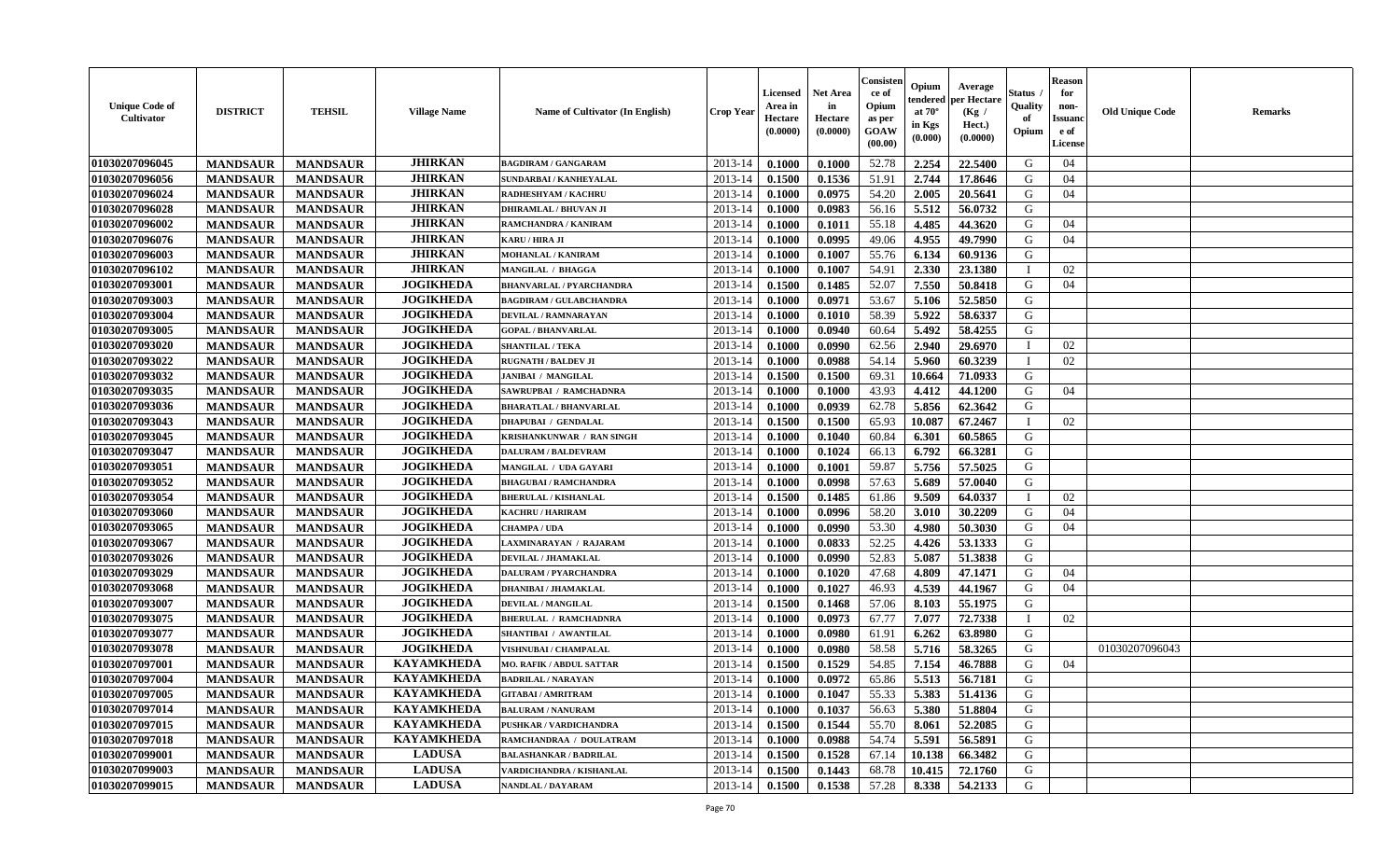| <b>Unique Code of</b><br><b>Cultivator</b> | <b>DISTRICT</b> | <b>TEHSIL</b>   | <b>Village Name</b> | Name of Cultivator (In English)       | <b>Crop Year</b> | <b>Licensed</b><br>Area in<br>Hectare<br>(0.0000) | <b>Net Area</b><br>in<br>Hectare<br>(0.0000) | Consisteı<br>ce of<br>Opium<br>as per<br><b>GOAW</b><br>(00.00) | Opium<br>endered<br>at $70^\circ$<br>in Kgs<br>$(\mathbf{0.000})$ | Average<br>per Hectare<br>(Kg /<br>Hect.)<br>(0.0000) | Status<br>Quality<br>of<br>Opium | Reason<br>for<br>non-<br>Issuan<br>e of<br><b>License</b> | <b>Old Unique Code</b> | <b>Remarks</b> |
|--------------------------------------------|-----------------|-----------------|---------------------|---------------------------------------|------------------|---------------------------------------------------|----------------------------------------------|-----------------------------------------------------------------|-------------------------------------------------------------------|-------------------------------------------------------|----------------------------------|-----------------------------------------------------------|------------------------|----------------|
| 01030207099006                             | <b>MANDSAUR</b> | <b>MANDSAUR</b> | <b>LADUSA</b>       | LAXMINARAYAN / ONKARLAL               | 2013-14          | 0.1500                                            | 0.1502                                       | 65.90                                                           | 9.292                                                             | 61.8642                                               | G                                |                                                           |                        |                |
| 01030207099007                             | <b>MANDSAUR</b> | <b>MANDSAUR</b> | <b>LADUSA</b>       | PARMANAND / BADRILAL                  | 2013-14          | 0.1500                                            | 0.1510                                       | 58.08                                                           | 8.322                                                             | 55.1126                                               | G                                |                                                           |                        |                |
| 01030207099025                             | <b>MANDSAUR</b> | <b>MANDSAUR</b> | <b>LADUSA</b>       | <b>BHERULAL / CHUNNILAL</b>           | 2013-14          | 0.1000                                            | 0.1045                                       | 50.62                                                           | 3.131                                                             | 29.9617                                               | G                                | 04                                                        |                        |                |
| 01030207099031                             | <b>MANDSAUR</b> | <b>MANDSAUR</b> | <b>LADUSA</b>       | RADHESHYAM / BALARAM                  | 2013-14          | 0.1000                                            | 0.1005                                       | 62.21                                                           | 5.563                                                             | 55.3532                                               | G                                |                                                           |                        |                |
| 01030207099029                             | <b>MANDSAUR</b> | <b>MANDSAUR</b> | <b>LADUSA</b>       | KANHAIYALAL / AMIRCHANDRA             | 2013-14          | 0.1000                                            | 0.1045                                       | 51.86                                                           | 5.134                                                             | 49.1292                                               | G                                | 04                                                        |                        |                |
| 01030207099016                             | <b>MANDSAUR</b> | <b>MANDSAUR</b> | <b>LADUSA</b>       | <b>MODIRAM / BADRILAL</b>             | 2013-14          | 0.1500                                            | 0.1533                                       | 61.20                                                           | 9.302                                                             | 60.6784                                               | G                                |                                                           |                        |                |
| 01030207099018                             | <b>MANDSAUR</b> | <b>MANDSAUR</b> | <b>LADUSA</b>       | RAMESHWAR / DAYARAM                   | 2013-14          | 0.1000                                            | 0.0989                                       | 59.97                                                           | 6.108                                                             | 61.7594                                               | G                                |                                                           |                        |                |
| 01030207099021                             | <b>MANDSAUR</b> | <b>MANDSAUR</b> | <b>LADUSA</b>       | PUNAMCHAND / NATHU                    | 2013-14          | 0.1500                                            | 0.1488                                       | 64.84                                                           | 9.504                                                             | 63.8710                                               | G                                |                                                           |                        |                |
| 01030207099014                             | <b>MANDSAUR</b> | <b>MANDSAUR</b> | <b>LADUSA</b>       | <b>GITABAI/BAGDIRAM</b>               | 2013-14          | 0.1500                                            | 0.1500                                       | 60.77                                                           | 8.473                                                             | 56.4867                                               | G                                |                                                           |                        |                |
| 01030207099022                             | <b>MANDSAUR</b> | <b>MANDSAUR</b> | <b>LADUSA</b>       | <b>DEVRAM / BALARAM</b>               | 2013-14          | 0.1000                                            | 0.1020                                       | 58.15                                                           | 6.139                                                             | 60.1863                                               | G                                |                                                           |                        |                |
| 01030207099010                             | <b>MANDSAUR</b> | <b>MANDSAUR</b> | <b>LADUSA</b>       | <b>GHANSHYAM / KHUBRAJ</b>            | 2013-14          | 0.1000                                            | 0.1032                                       | 54.24                                                           | 5.602                                                             | 54.2829                                               | G                                |                                                           |                        |                |
| 01030207099011                             | <b>MANDSAUR</b> | <b>MANDSAUR</b> | <b>LADUSA</b>       | <b>GANGARAM / JIVRAM</b>              | 2013-14          | 0.1500                                            | 0.1505                                       | 57.93                                                           | 8.640                                                             | 57.4086                                               | G                                |                                                           |                        |                |
| 01030207099043                             | <b>MANDSAUR</b> | <b>MANDSAUR</b> | <b>LADUSA</b>       | <b>GANGARAM / KISHAN</b>              | 2013-14          | 0.1500                                            | 0.1375                                       | 64.62                                                           | 9.185                                                             | 66.8000                                               | G                                |                                                           |                        |                |
| 01030207100001                             | <b>MANDSAUR</b> | <b>MANDSAUR</b> | <b>LASUDAWAN</b>    | KAMLASHANKAR / BHERULAL               | 2013-14          | 0.1500                                            | 0.1529                                       | 57.01                                                           | 8.894                                                             | 58.1687                                               | G                                |                                                           |                        |                |
| 01030207100006                             | <b>MANDSAUR</b> | <b>MANDSAUR</b> | <b>LASUDAWAN</b>    | <b>GANPATLAL / MOHANLAL</b>           | 2013-14          | 0.1500                                            | 0.1500                                       | 54.16                                                           | 8.418                                                             | 56.1200                                               | G                                |                                                           |                        |                |
| 01030207100008                             | <b>MANDSAUR</b> | <b>MANDSAUR</b> | <b>LASUDAWAN</b>    | <b>GOPAL / BHERULAL</b>               | 2013-14          | 0.1500                                            | 0.1536                                       | 57.33                                                           | 9.042                                                             | 58.8672                                               | G                                |                                                           |                        |                |
| 01030207100009                             | <b>MANDSAUR</b> | <b>MANDSAUR</b> | <b>LASUDAWAN</b>    | <b>ONKARILAL / BHANWARLAL</b>         | 2013-14          | 0.1500                                            | 0.1500                                       | 58.92                                                           | 9.099                                                             | 60.6600                                               | G                                |                                                           |                        |                |
| 01030207100010                             | <b>MANDSAUR</b> | <b>MANDSAUR</b> | <b>LASUDAWAN</b>    | <b>RATANLAL / BHANVARLAL</b>          | 2013-14          | 0.1500                                            | 0.1453                                       | 55.10                                                           | 8.123                                                             | 55.9050                                               | G                                |                                                           |                        |                |
| 01030207100012                             | <b>MANDSAUR</b> | <b>MANDSAUR</b> | <b>LASUDAWAN</b>    | RAMNIVAS / BHANVARLAL                 | 2013-14          | 0.1500                                            | 0.1415                                       | 63.55                                                           | 9.015                                                             | 63.7102                                               | G                                |                                                           |                        |                |
| 01030207100014                             | <b>MANDSAUR</b> | <b>MANDSAUR</b> | <b>LASUDAWAN</b>    | <b>SHANKARLAL / NANDA</b>             | 2013-14          | 0.1500                                            | 0.1470                                       | 51.46                                                           | 7.815                                                             | 53.1633                                               | G                                |                                                           |                        |                |
| 01030207100020                             | <b>MANDSAUR</b> | <b>MANDSAUR</b> | <b>LASUDAWAN</b>    | <b>NARSINGH / MANGILAL</b>            | 2013-14          | 0.1500                                            | 0.1523                                       | 55.93                                                           | 8.437                                                             | 55.3972                                               | G                                |                                                           |                        |                |
| 01030207100030                             | <b>MANDSAUR</b> | <b>MANDSAUR</b> | <b>LASUDAWAN</b>    | <b>GOPAL / NAGULAL</b>                | 2013-14          | 0.1500                                            | 0.1520                                       | 50.21                                                           | 7.603                                                             | 50.0197                                               | G                                | 04                                                        |                        |                |
| 01030207100032                             | <b>MANDSAUR</b> | <b>MANDSAUR</b> | <b>LASUDAWAN</b>    | AMBALAL / JAYRAM                      | 2013-14          | 0.1000                                            | 0.0999                                       | 63.07                                                           | 6.289                                                             | 62.9530                                               | G                                |                                                           |                        |                |
| 01030207100034                             | <b>MANDSAUR</b> | <b>MANDSAUR</b> | <b>LASUDAWAN</b>    | <b>MANGILAL / BHUVAN</b>              | 2013-14          | 0.1500                                            | 0.1404                                       | 66.99                                                           | 9.857                                                             | 70.2066                                               | G                                |                                                           |                        |                |
| 01030207100039                             | <b>MANDSAUR</b> | <b>MANDSAUR</b> | <b>LASUDAWAN</b>    | CHNDRAKALABAI / RAMPRASAD / HULASIBAI | 2013-14          | 0.1500                                            | 0.1472                                       | 59.65                                                           | 9.450                                                             | 64.1984                                               | G                                |                                                           |                        |                |
| 01030207100044                             | <b>MANDSAUR</b> | <b>MANDSAUR</b> | <b>LASUDAWAN</b>    | RAMCHANDRA / LAKSHMAN                 | 2013-14          | 0.1500                                            | 0.1430                                       | 51.51                                                           | 7.999                                                             | 55.9371                                               | G                                |                                                           |                        |                |
| 01030207100047                             | <b>MANDSAUR</b> | <b>MANDSAUR</b> | <b>LASUDAWAN</b>    | <b>DHAPUBAI/HIRALAL</b>               | 2013-14          | 0.1500                                            | 0.1500                                       | 58.13                                                           | 8.661                                                             | 57.7400                                               | G                                |                                                           |                        |                |
| 01030207100049                             | <b>MANDSAUR</b> | <b>MANDSAUR</b> | <b>LASUDAWAN</b>    | PRABHULAL / MODA JI                   | 2013-14          | 0.1500                                            | 0.1500                                       | 51.23                                                           | 7.545                                                             | 50.3000                                               | G                                | 04                                                        |                        |                |
| 01030207100050                             | <b>MANDSAUR</b> | <b>MANDSAUR</b> | <b>LASUDAWAN</b>    | LAKSHMINARAYAN / NATHU                | 2013-14          | 0.1000                                            | 0.0994                                       | 53.29                                                           | 5.276                                                             | 53.0785                                               | G                                |                                                           |                        |                |
| 01030207100051                             | <b>MANDSAUR</b> | <b>MANDSAUR</b> | <b>LASUDAWAN</b>    | PANNALAL / RODA JI                    | 2013-14          | 0.1500                                            | 0.1500                                       | 65.21                                                           | 10.424                                                            | 69.4933                                               | G                                |                                                           |                        |                |
| 01030207100053                             | <b>MANDSAUR</b> | <b>MANDSAUR</b> | <b>LASUDAWAN</b>    | SHANTILAL / HARISHANKAR               | 2013-14          | 0.1500                                            | 0.1428                                       | 54.81                                                           | 7.658                                                             | 53.6275                                               | G                                |                                                           |                        |                |
| 01030207100059                             | <b>MANDSAUR</b> | <b>MANDSAUR</b> | <b>LASUDAWAN</b>    | <b>HIRALAL / GULAB</b>                | 2013-14          | 0.1000                                            | 0.1010                                       | 59.30                                                           | 6.023                                                             | 59.6337                                               | G                                |                                                           |                        |                |
| 01030207100063                             | <b>MANDSAUR</b> | <b>MANDSAUR</b> | <b>LASUDAWAN</b>    | <b>KISHOR / MODIBAI</b>               | 2013-14          | 0.1500                                            | 0.1450                                       | 54.63                                                           | 8.155                                                             | 56.2414                                               | G                                |                                                           |                        |                |
| 01030207100064                             | <b>MANDSAUR</b> | <b>MANDSAUR</b> | <b>LASUDAWAN</b>    | KISHANLAL / LAKSHMAN                  | 2013-14          | 0.1500                                            | 0.1507                                       | 55.17                                                           | 9.355                                                             | 62.0770                                               | G                                |                                                           |                        |                |
| 01030207100067                             | <b>MANDSAUR</b> | <b>MANDSAUR</b> | <b>LASUDAWAN</b>    | <b>BHERULAL / RAMCHANDRA</b>          | 2013-14          | 0.1500                                            | 0.1450                                       | 66.96                                                           | 10.302                                                            | 71.0483                                               | G                                |                                                           |                        |                |
| 01030207100073                             | <b>MANDSAUR</b> | <b>MANDSAUR</b> | <b>LASUDAWAN</b>    | <b>GATUBAI / SHANKARLAL</b>           | $2013-14$ 0.1500 |                                                   | 0.1419                                       | 55.23                                                           |                                                                   | 8.718   61.4376                                       | G                                |                                                           |                        |                |
| 01030207100075                             | <b>MANDSAUR</b> | <b>MANDSAUR</b> | <b>LASUDAWAN</b>    | <b>JHABBABAI/RAMCHANDRA</b>           | 2013-14          | 0.1500                                            | 0.1470                                       | 52.46                                                           | 8.214                                                             | 55.8776                                               | G                                |                                                           |                        |                |
| <b>01030207100089</b>                      | <b>MANDSAUR</b> | <b>MANDSAUR</b> | <b>LASUDAWAN</b>    | <b>BADRILAL / NATHU</b>               | 2013-14          | 0.1000                                            | 0.0990                                       | 57.87                                                           | 5.870                                                             | 59.2929                                               | G                                |                                                           |                        |                |
| 01030207100092                             | <b>MANDSAUR</b> | <b>MANDSAUR</b> | <b>LASUDAWAN</b>    | SITABAI / NANDA                       | 2013-14          | 0.1500                                            | 0.1502                                       | 54.75                                                           | 8.408                                                             | 55.9787                                               | G                                |                                                           |                        |                |
| 01030207100095                             | <b>MANDSAUR</b> | <b>MANDSAUR</b> | <b>LASUDAWAN</b>    | <b>DASHRATH / MOHANLAL</b>            | 2013-14          | 0.1500                                            | 0.1455                                       | 56.50                                                           | 8.330                                                             | 57.2509                                               | G                                |                                                           |                        |                |
| 01030207100101                             | <b>MANDSAUR</b> | <b>MANDSAUR</b> | <b>LASUDAWAN</b>    | <b>BAGDIRAM / HARIRAM</b>             | 2013-14          | 0.1000                                            | 0.0952                                       | 65.29                                                           | 7.023                                                             | 73.7710                                               | G                                |                                                           |                        |                |
| 01030207100113                             | <b>MANDSAUR</b> | <b>MANDSAUR</b> | <b>LASUDAWAN</b>    | <b>DHAPUBAI/RATANLAL</b>              | 2013-14          | 0.1500                                            | 0.1437                                       | 53.38                                                           | 7.870                                                             | 54.7669                                               | G                                |                                                           |                        |                |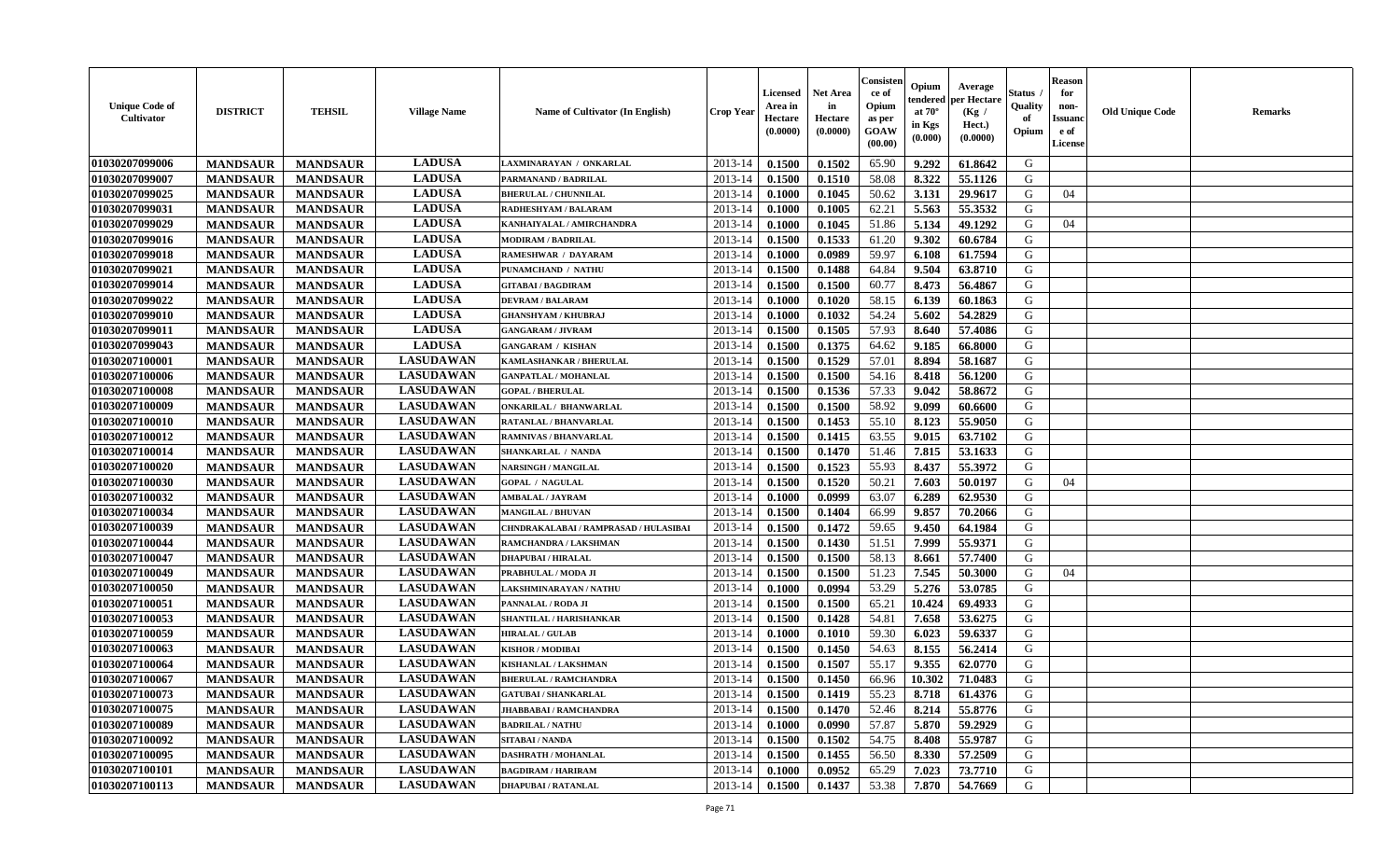| <b>Unique Code of</b><br><b>Cultivator</b> | <b>DISTRICT</b> | <b>TEHSIL</b>   | <b>Village Name</b> | Name of Cultivator (In English)  | <b>Crop Year</b> | <b>Licensed</b><br>Area in<br>Hectare<br>(0.0000) | Net Area<br>in<br>Hectare<br>(0.0000) | Consisteı<br>ce of<br>Opium<br>as per<br>GOAW<br>(00.00) | Opium<br>endered<br>at $70^\circ$<br>in Kgs<br>(0.000) | Average<br>per Hectare<br>(Kg /<br>Hect.)<br>(0.0000) | Status<br>Quality<br>of<br>Opium | <b>Reason</b><br>for<br>non-<br><b>Issuand</b><br>e of<br>License | <b>Old Unique Code</b> | Remarks |
|--------------------------------------------|-----------------|-----------------|---------------------|----------------------------------|------------------|---------------------------------------------------|---------------------------------------|----------------------------------------------------------|--------------------------------------------------------|-------------------------------------------------------|----------------------------------|-------------------------------------------------------------------|------------------------|---------|
| 01030207100133                             | <b>MANDSAUR</b> | <b>MANDSAUR</b> | <b>LASUDAWAN</b>    | RAJUBAI / JAGANNATH              | 2013-14          | 0.1500                                            | 0.1338                                | 61.45                                                    | 8.155                                                  | 60.9492                                               | G                                |                                                                   |                        |         |
| 01030207100135                             | <b>MANDSAUR</b> | <b>MANDSAUR</b> | <b>LASUDAWAN</b>    | KANHAIYALAL / BHERULAL           | 2013-14          | 0.1000                                            | 0.0999                                | 55.34                                                    | 5.747                                                  | 57.5275                                               | G                                |                                                                   |                        |         |
| 01030207100138                             | <b>MANDSAUR</b> | <b>MANDSAUR</b> | <b>LASUDAWAN</b>    | <b>BHANVARLAL / SAVRAM</b>       | 2013-14          | 0.1500                                            | 0.1505                                | 57.53                                                    | 9.213                                                  | 61.2159                                               | G                                |                                                                   |                        |         |
| 01030207100155                             | <b>MANDSAUR</b> | <b>MANDSAUR</b> | <b>LASUDAWAN</b>    | MANOHARSINGH / HARISHANKAR       | 2013-14          | 0.1500                                            | 0.1529                                | 60.19                                                    | 9.940                                                  | 65.0098                                               | G                                |                                                                   |                        |         |
| 01030207100158                             | <b>MANDSAUR</b> | <b>MANDSAUR</b> | <b>LASUDAWAN</b>    | PARIBAI / RATANLAL               | 2013-14          | 0.1000                                            | 0.0950                                | 64.00                                                    | 6.016                                                  | 63.3263                                               | G                                |                                                                   |                        |         |
| 01030207100175                             | <b>MANDSAUR</b> | <b>MANDSAUR</b> | <b>LASUDAWAN</b>    | <b>SHRILAL / PRABHULAL</b>       | 2013-14          | 0.1500                                            | 0.1435                                | 55.62                                                    | 8.256                                                  | 57.5331                                               | G                                |                                                                   |                        |         |
| 01030207100176                             | <b>MANDSAUR</b> | <b>MANDSAUR</b> | <b>LASUDAWAN</b>    | <b>BHANWARLAL / BHERULAL</b>     | 2013-14          | 0.1500                                            | 0.1435                                | 67.85                                                    | 10.488                                                 | 73.0871                                               | G                                |                                                                   |                        |         |
| 01030207100177                             | <b>MANDSAUR</b> | <b>MANDSAUR</b> | <b>LASUDAWAN</b>    | <b>RAJARAM / NANDA</b>           | 2013-14          | 0.1000                                            | 0.0991                                | 51.07                                                    | 5.297                                                  | 53.4511                                               | G                                |                                                                   |                        |         |
| 01030207100178                             | <b>MANDSAUR</b> | <b>MANDSAUR</b> | <b>LASUDAWAN</b>    | <b>LAKSHMINARAYAN / UDA</b>      | 2013-14          | 0.1500                                            | 0.1485                                | 52.54                                                    | 8.084                                                  | 54.4377                                               | G                                |                                                                   |                        |         |
| 01030207100184                             | <b>MANDSAUR</b> | <b>MANDSAUR</b> | <b>LASUDAWAN</b>    | KANHAIYALAL / RAMDEV             | 2013-14          | 0.1500                                            | 0.1500                                | 61.73                                                    | 9.365                                                  | 62.4333                                               | G                                |                                                                   |                        |         |
| 01030207100007                             | <b>MANDSAUR</b> | <b>MANDSAUR</b> | <b>LASUDAWAN</b>    | <b>RAGHUVIRSINGH / RAMDEV</b>    | 2013-14          | 0.1500                                            | 0.1500                                | 60.56                                                    | 9.421                                                  | 62.8067                                               | G                                |                                                                   |                        |         |
| 01030207100013                             | <b>MANDSAUR</b> | <b>MANDSAUR</b> | <b>LASUDAWAN</b>    | <b>MOHANLAL / BHERULAL</b>       | 2013-14          | 0.1500                                            | 0.1485                                | 63.98                                                    | 9.478                                                  | 63.8249                                               | G                                |                                                                   |                        |         |
| 01030207100016                             | <b>MANDSAUR</b> | <b>MANDSAUR</b> | <b>LASUDAWAN</b>    | KISHANLAL / RAMCHANDRA           | 2013-14          | 0.1500                                            | 0.1450                                | 61.73                                                    | 9.586                                                  | 66.1103                                               | G                                |                                                                   |                        |         |
| 01030207100021                             | <b>MANDSAUR</b> | <b>MANDSAUR</b> | <b>LASUDAWAN</b>    | <b>ONKARLAL / BALURAM</b>        | 2013-14          | 0.1500                                            | 0.1501                                | 62.28                                                    | 10.054                                                 | 66.9820                                               | G                                |                                                                   |                        |         |
| 01030207100026                             | <b>MANDSAUR</b> | <b>MANDSAUR</b> | <b>LASUDAWAN</b>    | <b>SUNDARLAL / VAJERAM</b>       | 2013-14          | 0.1500                                            | 0.1425                                | 64.43                                                    | 9.922                                                  | 69.6281                                               | $\mathbf G$                      |                                                                   |                        |         |
| 01030207100033                             | <b>MANDSAUR</b> | <b>MANDSAUR</b> | <b>LASUDAWAN</b>    | <b>BALARAM / NANURAM</b>         | 2013-14          | 0.1000                                            | 0.0462                                | 54.36                                                    | 2.726                                                  | 59.0043                                               | G                                |                                                                   |                        |         |
| 01030207100035                             | <b>MANDSAUR</b> | <b>MANDSAUR</b> | <b>LASUDAWAN</b>    | NANDIBAI / BALU                  | 2013-14          | 0.1000                                            | 0.0997                                | 59.96                                                    | 6.184                                                  | 62.0261                                               | G                                |                                                                   |                        |         |
| 01030207100038                             | <b>MANDSAUR</b> | <b>MANDSAUR</b> | <b>LASUDAWAN</b>    | KISHANLAL / RUPA                 | 2013-14          | 0.1000                                            | 0.0980                                | 53.66                                                    | 5.496                                                  | 56.0816                                               | G                                |                                                                   |                        |         |
| 01030207100042                             | <b>MANDSAUR</b> | <b>MANDSAUR</b> | <b>LASUDAWAN</b>    | <b>BHERULAL / BALU JI</b>        | 2013-14          | 0.1000                                            | 0.0975                                | 64.32                                                    | 5.155                                                  | 52.8718                                               | G                                |                                                                   |                        |         |
| 01030207100065                             | <b>MANDSAUR</b> | <b>MANDSAUR</b> | <b>LASUDAWAN</b>    | <b>MANGILAL / MODIRAM</b>        | 2013-14          | 0.1000                                            | 0.0964                                | 56.09                                                    | 5.369                                                  | 55.6950                                               | G                                |                                                                   |                        |         |
| 01030207100068                             | <b>MANDSAUR</b> | <b>MANDSAUR</b> | <b>LASUDAWAN</b>    | <b>MOHANBAI/MANGILAL</b>         | 2013-14          | 0.1000                                            | 0.1050                                | 57.52                                                    | 5.908                                                  | 56.2667                                               | G                                |                                                                   |                        |         |
| 01030207100076                             | <b>MANDSAUR</b> | <b>MANDSAUR</b> | <b>LASUDAWAN</b>    | <b>GOPAL / NANDRAM</b>           | 2013-14          | 0.1000                                            | 0.0953                                | 61.87                                                    | 6.205                                                  | 65.1102                                               | G                                |                                                                   |                        |         |
| 01030207100078                             | <b>MANDSAUR</b> | <b>MANDSAUR</b> | <b>LASUDAWAN</b>    | <b>NANURAM / RAKVA</b>           | 2013-14          | 0.1500                                            | 0.1296                                | 58.94                                                    | 7.612                                                  | 58.7346                                               | G                                |                                                                   |                        |         |
| 01030207100087                             | <b>MANDSAUR</b> | <b>MANDSAUR</b> | <b>LASUDAWAN</b>    | <b>MANGIBAI/BADRILAL</b>         | 2013-14          | 0.1500                                            | 0.1467                                | 63.95                                                    | 9.191                                                  | 62.6517                                               | G                                |                                                                   |                        |         |
| 01030207100104                             | <b>MANDSAUR</b> | <b>MANDSAUR</b> | <b>LASUDAWAN</b>    | <b>CHAMPALAL / TEKA</b>          | 2013-14          | 0.1000                                            | 0.1016                                | 57.68                                                    | 5.776                                                  | 56.8504                                               | G                                |                                                                   |                        |         |
| 01030207100117                             | <b>MANDSAUR</b> | <b>MANDSAUR</b> | <b>LASUDAWAN</b>    | <b>BHERULAL / HARIRAM</b>        | 2013-14          | 0.1000                                            | 0.0948                                | 58.87                                                    | 5.971                                                  | 62.9852                                               | G                                |                                                                   |                        |         |
| 01030207100120                             | <b>MANDSAUR</b> | <b>MANDSAUR</b> | <b>LASUDAWAN</b>    | RAMESHVAR / JAMANABAI            | 2013-14          | 0.1000                                            | 0.1014                                | 53.88                                                    | 4.995                                                  | 49.2604                                               | G                                | 04                                                                |                        |         |
| 01030207100122                             | <b>MANDSAUR</b> | <b>MANDSAUR</b> | <b>LASUDAWAN</b>    | KANWARLAL / DEVILAL              | 2013-14          | 0.1000                                            | 0.1010                                | 44.55                                                    | 4.328                                                  | 42.8515                                               | G                                | 04                                                                |                        |         |
| 01030207100145                             | <b>MANDSAUR</b> | <b>MANDSAUR</b> | <b>LASUDAWAN</b>    | RAMGOPAL / PRAHLAD JI            | 2013-14          | 0.1500                                            | 0.1391                                | 62.53                                                    | 9.040                                                  | 64.9892                                               | G                                |                                                                   |                        |         |
| 01030207100146                             | <b>MANDSAUR</b> | <b>MANDSAUR</b> | <b>LASUDAWAN</b>    | RATANLAL / NANDRAM               | 2013-14          | 0.1500                                            | 0.1470                                | 59.08                                                    | 8.735                                                  | 59.4218                                               | G                                |                                                                   |                        |         |
| 01030207100150                             | <b>MANDSAUR</b> | <b>MANDSAUR</b> | <b>LASUDAWAN</b>    | <b>GOPAL / HARCHANDRA</b>        | 2013-14          | 0.1500                                            | 0.1467                                | 62.97                                                    | 8.780                                                  | 59.8500                                               | G                                |                                                                   |                        |         |
| 01030207100159                             | <b>MANDSAUR</b> | <b>MANDSAUR</b> | <b>LASUDAWAN</b>    | <b>AMBALAL / KACHRULAL</b>       | 2013-14          | 0.1000                                            | 0.1021                                | 52.18                                                    | 5.345                                                  | 52.3506                                               | G                                |                                                                   |                        |         |
| 01030207100166                             | <b>MANDSAUR</b> | <b>MANDSAUR</b> | <b>LASUDAWAN</b>    | RAM KUNWARBAI / ONKARLAL         | 2013-14          | 0.1000                                            | 0.0964                                | 54.15                                                    | 4.920                                                  | 51.0373                                               | G                                |                                                                   |                        |         |
| 01030207100167                             | <b>MANDSAUR</b> | <b>MANDSAUR</b> | <b>LASUDAWAN</b>    | <b>JAGDISHCHANDRA / BHERULAL</b> | 2013-14          | 0.1500                                            | 0.1458                                | 65.72                                                    | 9.830                                                  | 67.4211                                               | G                                |                                                                   |                        |         |
| 01030207100188                             | <b>MANDSAUR</b> | <b>MANDSAUR</b> | <b>LASUDAWAN</b>    | <b>KAMALSINGH / RAMDEV</b>       | 2013-14          | 0.1500                                            | 0.0760                                | 67.12                                                    | 5.533                                                  | 72.8026                                               | G                                |                                                                   |                        |         |
| 01030207100036                             | <b>MANDSAUR</b> | <b>MANDSAUR</b> | <b>LASUDAWAN</b>    | <b>RAMLAL / BHERULAL</b>         | 2013-14          | 0.1500                                            | 0.1504                                | 66.96                                                    | 10.121                                                 | 67.2939                                               | G                                |                                                                   |                        |         |
| 01030207100069                             | <b>MANDSAUR</b> | <b>MANDSAUR</b> | <b>LASUDAWAN</b>    | KANHAIYALAL / BHUWAN             | 2013-14          | 0.1500                                            | 0.1531                                | 64.35                                                    | 10.443                                                 | 68.2103                                               | G                                |                                                                   |                        |         |
| 01030207100110                             | <b>MANDSAUR</b> | <b>MANDSAUR</b> | <b>LASUDAWAN</b>    | <b>NATHIBAI/NANDA</b>            | 2013-14          | 0.1000                                            | 0.0938                                | 49.75                                                    | 4.854                                                  | 51.7484                                               | G                                |                                                                   |                        |         |
| 01030207100192                             | <b>MANDSAUR</b> | <b>MANDSAUR</b> | <b>LASUDAWAN</b>    | <b>RAMIBAI / BHERULAL</b>        | 2013-14          | 0.1500                                            | 0.1423                                | 55.80                                                    | 8.203                                                  | 57.6458                                               | G                                |                                                                   |                        |         |
| 01030207100085                             | <b>MANDSAUR</b> | <b>MANDSAUR</b> | <b>LASUDAWAN</b>    | KAMLA BAI / MANGILAL             | 2013-14          | 0.1000                                            | 0.0997                                | 53.13                                                    | 5.047                                                  | 50.6219                                               | G                                | 04                                                                |                        |         |
| 01030207100002                             | <b>MANDSAUR</b> | <b>MANDSAUR</b> | <b>LASUDAWAN</b>    | <b>SHAMBHULAL / BHERULAL</b>     | 2013-14          | 0.1500                                            | 0.1500                                | 59.34                                                    | 9.376                                                  | 62.5067                                               | G                                |                                                                   |                        |         |
| 01030207100160                             | <b>MANDSAUR</b> | <b>MANDSAUR</b> | <b>LASUDAWAN</b>    | <b>GANPATLAL / HARCHANDRA</b>    | 2013-14          | 0.1000                                            | 0.0999                                | 59.45                                                    | 5.775                                                  | 57.8078                                               | G                                |                                                                   |                        |         |
|                                            |                 |                 |                     |                                  |                  |                                                   |                                       |                                                          |                                                        |                                                       |                                  |                                                                   |                        |         |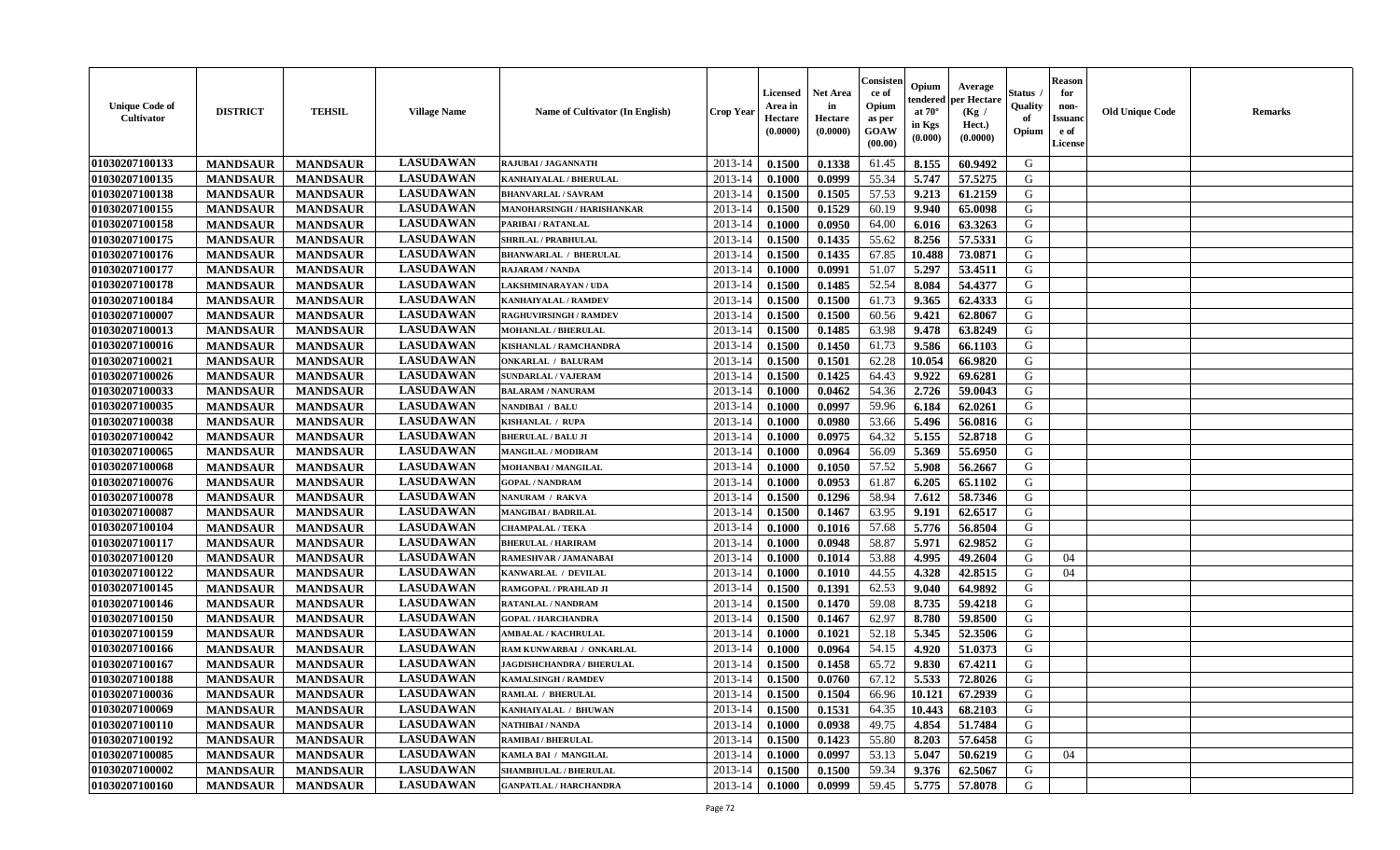| <b>Unique Code of</b><br>Cultivator | <b>DISTRICT</b> | <b>TEHSIL</b>   | <b>Village Name</b>               | Name of Cultivator (In English)    | <b>Crop Year</b> | Licensed<br>Area in<br>Hectare<br>(0.0000) | <b>Net Area</b><br>in<br>Hectare<br>(0.0000) | Consister<br>ce of<br>Opium<br>as per<br>GOAW<br>(00.00) | Opium<br>endered<br>at $70^\circ$<br>in Kgs<br>(0.000) | Average<br>oer Hectare<br>(Kg /<br>Hect.)<br>(0.0000) | Status<br>Quality<br>of<br>Opium | <b>Reason</b><br>for<br>non-<br>Issuanc<br>e of<br>License | <b>Old Unique Code</b> | Remarks |
|-------------------------------------|-----------------|-----------------|-----------------------------------|------------------------------------|------------------|--------------------------------------------|----------------------------------------------|----------------------------------------------------------|--------------------------------------------------------|-------------------------------------------------------|----------------------------------|------------------------------------------------------------|------------------------|---------|
| 01030207100057                      | <b>MANDSAUR</b> | <b>MANDSAUR</b> | <b>LASUDAWAN</b>                  | VARDICHAND / ONKARLAL              | 2013-14          | 0.1000                                     | 0.1020                                       | 47.24                                                    | 4.805                                                  | 47.1078                                               | G                                | 04                                                         |                        |         |
| 01030207100081                      | <b>MANDSAUR</b> | <b>MANDSAUR</b> | <b>LASUDAWAN</b>                  | PRAHLAD / RATANLAL                 | 2013-14          | 0.1000                                     | 0.0997                                       | 62.86                                                    | 6.376                                                  | 63.9519                                               | G                                |                                                            |                        |         |
| 01030207100091                      | <b>MANDSAUR</b> | <b>MANDSAUR</b> | <b>LASUDAWAN</b>                  | RAMPRATAP / SEVA                   | 2013-14          | 0.1000                                     | 0.0989                                       | 51.42                                                    | 5.399                                                  | 54.5905                                               |                                  | 02                                                         |                        |         |
| 01030207100141                      | <b>MANDSAUR</b> | <b>MANDSAUR</b> | <b>LASUDAWAN</b>                  | <b>BHANWAR SINGH / BHERU SINGH</b> | 2013-14          | 0.1500                                     | 0.1503                                       | 55.05                                                    | 8.265                                                  | 54.9900                                               | G                                |                                                            |                        |         |
| 01030207100060                      | <b>MANDSAUR</b> | <b>MANDSAUR</b> | <b>LASUDAWAN</b>                  | <b>KAMLESH / KANWERLAL</b>         | 2013-14          | 0.1000                                     | 0.0990                                       | 57.99                                                    | 5.791                                                  | 58.4949                                               | G                                |                                                            |                        |         |
| 01030207100096                      | <b>MANDSAUR</b> | <b>MANDSAUR</b> | <b>LASUDAWAN</b>                  | RAMCHANDRAA / MANGILAL             | 2013-14          | 0.1000                                     | 0.1000                                       | 59.58                                                    | 6.256                                                  | 62.5600                                               | G                                |                                                            |                        |         |
| 01030207100170                      | <b>MANDSAUR</b> | <b>MANDSAUR</b> | <b>LASUDAWAN</b>                  | <b>BHANWARLAL / KESHURAM</b>       | 2013-14          | 0.1500                                     | 0.1422                                       | 61.41                                                    | 8.747                                                  | 61.5120                                               | G                                |                                                            |                        |         |
| 01030207100182                      | <b>MANDSAUR</b> | <b>MANDSAUR</b> | <b>LASUDAWAN</b>                  | MANGILAL / NANDA (NAI)             | 2013-14          | 0.1500                                     | 0.1505                                       | 46.30                                                    | 6.919                                                  | 45.9734                                               | ${\bf G}$                        | 04                                                         |                        |         |
| 01030207100121                      | <b>MANDSAUR</b> | <b>MANDSAUR</b> | <b>LASUDAWAN</b>                  | <b>GODAWRIBAI / MOHANLAL</b>       | 2013-14          | 0.1500                                     | 0.1455                                       | 45.62                                                    | 2.620                                                  | 18.0069                                               | T                                | 02                                                         |                        |         |
| 01030207100023                      | <b>MANDSAUR</b> | <b>MANDSAUR</b> | <b>LASUDAWAN</b>                  | <b>RAJARAM / KARU</b>              | 2013-14          | 0.1000                                     | 0.0939                                       | 50.29                                                    | 4.382                                                  | 46.6667                                               | G                                | 04                                                         |                        |         |
| 01030207100115                      | <b>MANDSAUR</b> | <b>MANDSAUR</b> | <b>LASUDAWAN</b>                  | <b>AMARSING / RAMPRATAP</b>        | 2013-14          | 0.1500                                     | 0.1484                                       | 55.64                                                    | 8.147                                                  | 54.8989                                               | G                                |                                                            |                        |         |
| 01030207100149                      | <b>MANDSAUR</b> | <b>MANDSAUR</b> | <b>LASUDAWAN</b>                  | RADHESHYAM / HARCHANDRA            | 2013-14          | 0.1500                                     | 0.1410                                       | 63.13                                                    | 9.046                                                  | 64.1560                                               | $\mathbf{I}$                     | 02                                                         |                        |         |
| 01030207100153                      | <b>MANDSAUR</b> | <b>MANDSAUR</b> | <b>LASUDAWAN</b>                  | <b>BHANWARLAL / NANURAM</b>        | 2013-14          | 0.1000                                     | 0.1016                                       | 44.10                                                    | 4.322                                                  | 42.5394                                               | G                                | 04                                                         |                        |         |
| 01030207100169                      | <b>MANDSAUR</b> | <b>MANDSAUR</b> | <b>LASUDAWAN</b>                  | <b>SUGANBAI / DEVILAL</b>          | 2013-14          | 0.1000                                     | 0.1000                                       | 57.44                                                    | 5.711                                                  | 57.1100                                               | G                                |                                                            |                        |         |
| 01030207100134                      | <b>MANDSAUR</b> | <b>MANDSAUR</b> | <b>LASUDAWAN</b>                  | <b>NANDUBAI/GANESHRAM</b>          | 2013-14          | 0.1000                                     | 0.0997                                       | 60.13                                                    | 4.441                                                  | 44.5436                                               | G                                | 04                                                         |                        |         |
| 01030207100045                      | <b>MANDSAUR</b> | <b>MANDSAUR</b> | <b>LASUDAWAN</b>                  | <b>BHAGIBAI / KACHRU</b>           | 2013-14          | 0.1500                                     | 0.1446                                       | 48.59                                                    | 7.518                                                  | 51.9917                                               | G                                |                                                            |                        |         |
| 01030207100132                      | <b>MANDSAUR</b> | <b>MANDSAUR</b> | <b>LASUDAWAN</b>                  | <b>BAPULAL / GIRDHARILAL</b>       | 2013-14          | 0.1500                                     | 0.1499                                       | 53.61                                                    | 7.023                                                  | 46.8512                                               | $\mathbf I$                      | 02                                                         |                        |         |
| 01030207100137                      | <b>MANDSAUR</b> | <b>MANDSAUR</b> | <b>LASUDAWAN</b>                  | KAILASHCHANDRA / RATANLAL          | 2013-14          | 0.1500                                     | 0.1525                                       | 51.68                                                    | 8.225                                                  | 53.9344                                               | G                                |                                                            |                        |         |
| 01030207100162                      | <b>MANDSAUR</b> | <b>MANDSAUR</b> | <b>LASUDAWAN</b>                  | TARACHANDRA / BALARAM              | 2013-14          | 0.1500                                     | 0.1451                                       | 55.71                                                    | 8.723                                                  | 60.1172                                               | G                                |                                                            |                        |         |
| 01030207100074                      | <b>MANDSAUR</b> | <b>MANDSAUR</b> | <b>LASUDAWAN</b>                  | <b>HAKIM / BAKSHU MANSURI</b>      | 2013-14          | 0.1500                                     | 0.1437                                       | 42.38                                                    | 6.121                                                  | 42.5957                                               | G                                | 04                                                         |                        |         |
| 01030207100131                      | <b>MANDSAUR</b> | <b>MANDSAUR</b> | <b>LASUDAWAN</b>                  | <b>KANHEYALAL / HIRALAL</b>        | 2013-14          | 0.1000                                     | 0.0948                                       | 55.61                                                    | 5.370                                                  | 56.6456                                               | G                                |                                                            |                        |         |
| 01030207100156                      | <b>MANDSAUR</b> | <b>MANDSAUR</b> | <b>LASUDAWAN</b>                  | SURESHCHANDRA / RAMCHANDRA         | 2013-14          | 0.1500                                     | 0.1500                                       | 59.14                                                    | 8.288                                                  | 55.2533                                               | G                                |                                                            |                        |         |
| 01030207100193                      | <b>MANDSAUR</b> | <b>MANDSAUR</b> | <b>LASUDAWAN</b>                  | <b>ISHWARLAL / RAMPRATAP</b>       | 2013-14          | 0.1500                                     | 0.1525                                       | 48.52                                                    | 8.200                                                  | 53.7705                                               | G                                |                                                            |                        |         |
| 01030207101003                      | <b>MANDSAUR</b> | <b>MANDSAUR</b> | <b>LUHARI SHEKH</b>               | <b>FAKIRCHAND / KANWARLAL</b>      | 2013-14          | 0.1500                                     | 0.1500                                       | 56.63                                                    | 8.300                                                  | 55.3333                                               | G                                |                                                            |                        |         |
| 01030207101004                      | <b>MANDSAUR</b> | <b>MANDSAUR</b> | <b>LUHARI SHEKH</b>               | LAKSHMINARAYAN / BALMUKAND         | 2013-14          | 0.1500                                     | 0.1448                                       | 64.12                                                    | 9.691                                                  | 66.9268                                               | T                                | 02                                                         |                        |         |
| 01030207101005                      | <b>MANDSAUR</b> | <b>MANDSAUR</b> | <b>LUHARI SHEKH</b>               | <b>GITABAI/KANVARLAL</b>           | 2013-14          | 0.1500                                     | 0.1505                                       | 58.50                                                    | 8.700                                                  | 57.8073                                               | G                                |                                                            |                        |         |
| 01030207101007                      | <b>MANDSAUR</b> | <b>MANDSAUR</b> | <b>LUHARI SHEKH</b>               | DEVILAL / D.PU. MODIRAM            | 2013-14          | 0.1000                                     | 0.0996                                       | 62.08                                                    | 6.456                                                  | 64.8193                                               | G                                |                                                            |                        |         |
| 01030207101008                      | <b>MANDSAUR</b> | <b>MANDSAUR</b> | <b>LUHARI SHEKH</b>               | <b>MAGNIRAM / JAYRAM</b>           | 2013-14          | 0.1500                                     | 0.1361                                       | 53.66                                                    | 7.673                                                  | 56.3777                                               | G                                |                                                            |                        |         |
| 01030207101009                      | <b>MANDSAUR</b> | <b>MANDSAUR</b> | <b>LUHARI SHEKH</b>               | <b>MAHAVIRDAS / GOMATIDAS</b>      | 2013-14          | 0.1500                                     | 0.1401                                       | 59.40                                                    | 8.155                                                  | 58.2084                                               | G                                |                                                            |                        |         |
| 01030207101011                      | <b>MANDSAUR</b> | <b>MANDSAUR</b> | <b>LUHARI SHEKH</b>               | <b>BHAGATRAM / BHANWARLAL</b>      | 2013-14          | 0.1000                                     | 0.0991                                       | 53.34                                                    | 5.235                                                  | 52.8254                                               | G                                |                                                            |                        |         |
| 01030207101001                      | <b>MANDSAUR</b> | <b>MANDSAUR</b> | <b>LUHARI SHEKH</b>               | MOHANBAI / SUKHLAL                 | 2013-14          | 0.1000                                     | 0.0990                                       | 57.09                                                    | 5.260                                                  | 53.1313                                               | G                                |                                                            |                        |         |
| 01030207102006                      | <b>MANDSAUR</b> | <b>MANDSAUR</b> | <b>LUHARI</b><br><b>SREEPANTH</b> | SAJJANBAI / KANVARLAL              | 2013-14          | 0.1000                                     | 0.0983                                       | 55.32                                                    | 4.916                                                  | 50.0102                                               | G                                | 04                                                         |                        |         |
| 01030207102009                      | <b>MANDSAUR</b> | <b>MANDSAUR</b> | <b>LUHARI</b><br><b>SREEPANTH</b> | <b>BHAGVAN / KALU</b>              | 2013-14          | 0.1500                                     | 0.1536                                       | 57.67                                                    | 9.137                                                  | 59.4857                                               |                                  | 02                                                         |                        |         |
| 01030207102010                      | <b>MANDSAUR</b> | <b>MANDSAUR</b> | <b>LUHARI</b><br><b>SREEPANTH</b> | <b>BHANVARIBAI / BEVA MANSINGH</b> | 2013-14          | 0.1000                                     | 0.1023                                       | 61.26                                                    | 6.494                                                  | 63.4800                                               | G                                |                                                            |                        |         |
| 01030207102011                      | <b>MANDSAUR</b> | <b>MANDSAUR</b> | <b>LUHARI</b><br><b>SREEPANTH</b> | BHUVAN / FAKIRA                    | 2013-14          | 0.1500                                     | 0.1485                                       | 49.91                                                    | 7.372                                                  | 49.6431                                               | G                                | 04                                                         |                        |         |
| 01030207102012                      | <b>MANDSAUR</b> | <b>MANDSAUR</b> | <b>LUHARI</b><br><b>SREEPANTH</b> | <b>BHULIBAI / KARULAL</b>          | 2013-14          | 0.1000                                     | 0.1022                                       | 56.36                                                    | 5.266                                                  | 51.5264                                               | G                                |                                                            |                        |         |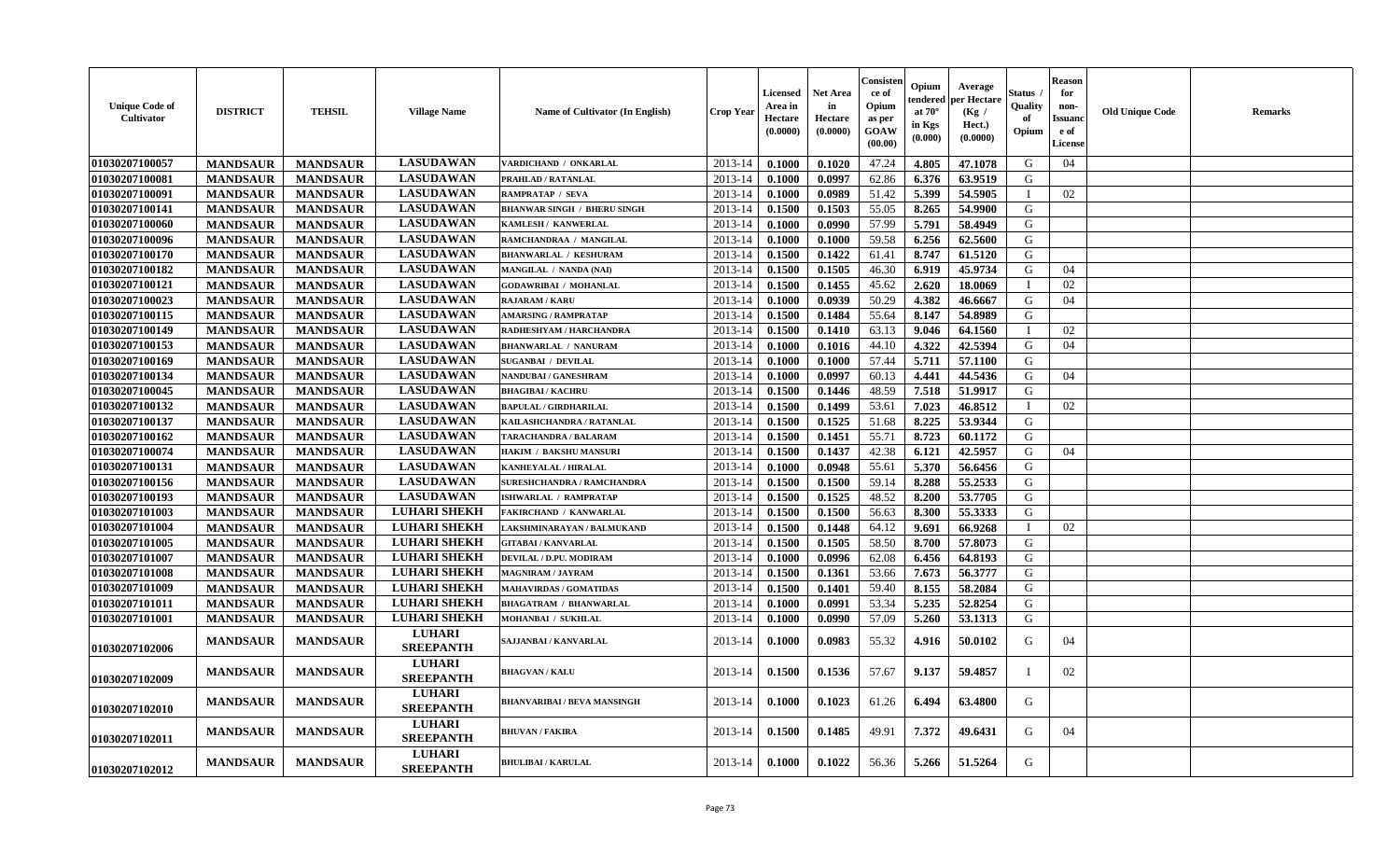| <b>Unique Code of</b><br>Cultivator | <b>DISTRICT</b> | <b>TEHSIL</b>   | <b>Village Name</b>               | Name of Cultivator (In English) | <b>Crop Year</b> | <b>Licensed</b><br>Area in<br>Hectare<br>(0.0000) | <b>Net Area</b><br>in<br>Hectare<br>(0.0000) | Consisten<br>ce of<br>Opium<br>as per<br>GOAW<br>(00.00) | Opium<br>tendered<br>at $70^{\circ}$<br>in Kgs<br>(0.000) | Average<br>per Hectare<br>(Kg /<br>Hect.)<br>(0.0000) | Status<br>Quality<br>of<br>Opium | <b>Reason</b><br>for<br>non-<br>Issuanc<br>e of<br>License | <b>Old Unique Code</b> | <b>Remarks</b>     |
|-------------------------------------|-----------------|-----------------|-----------------------------------|---------------------------------|------------------|---------------------------------------------------|----------------------------------------------|----------------------------------------------------------|-----------------------------------------------------------|-------------------------------------------------------|----------------------------------|------------------------------------------------------------|------------------------|--------------------|
| 01030207102024                      | <b>MANDSAUR</b> | <b>MANDSAUR</b> | <b>LUHARI</b><br><b>SREEPANTH</b> | SAMRATH / MANSINGH              | 2013-14          | 0.1500                                            | 0.1480                                       | 56.98                                                    | 8.580                                                     | 57.9730                                               | G                                |                                                            |                        |                    |
| 01030207102030                      | <b>MANDSAUR</b> | <b>MANDSAUR</b> | <b>LUHARI</b><br><b>SREEPANTH</b> | TULSIRAM / GOVINDRAM            | 2013-14          | 0.1000                                            | 0.1047                                       | 50.59                                                    | 3.693                                                     | 35,2722                                               | G                                | 04                                                         |                        |                    |
| 01030207102031                      | <b>MANDSAUR</b> | <b>MANDSAUR</b> | <b>LUHARI</b><br><b>SREEPANTH</b> | <b>MEGHRAJ / RAMLAL</b>         | 2013-14          | 0.1500                                            | 0.1498                                       | 54.39                                                    | 7.024                                                     | 46.8892                                               | G                                | 04                                                         |                        |                    |
| 01030207102034                      | <b>MANDSAUR</b> | <b>MANDSAUR</b> | <b>LUHARI</b><br><b>SREEPANTH</b> | KISHANLAL / GOVINDRAM           | 2013-14          | 0.1000                                            |                                              |                                                          |                                                           | 0.0000                                                | $_{\rm F}$                       |                                                            |                        |                    |
| 01030207102036                      | <b>MANDSAUR</b> | <b>MANDSAUR</b> | <b>LUHARI</b><br><b>SREEPANTH</b> | <b>RAJARAM / GOVINDRAM</b>      | 2013-14          | 0.1000                                            | 0.1045                                       | 62.99                                                    | 6.461                                                     | 61.8278                                               |                                  | 02                                                         |                        |                    |
| 01030207102039                      | <b>MANDSAUR</b> | <b>MANDSAUR</b> | <b>LUHARI</b><br><b>SREEPANTH</b> | <b>KAILASH / VARDA JI</b>       | 2013-14          | 0.1000                                            | 0.1001                                       | 61.30                                                    | 6.253                                                     | 62.4675                                               | G                                |                                                            |                        |                    |
| <b>01030207102045</b>               | <b>MANDSAUR</b> | <b>MANDSAUR</b> | <b>LUHARI</b><br><b>SREEPANTH</b> | RATANLAL / MANGILAL             | 2013-14          | 0.1500                                            | 0.0660                                       | 60.95                                                    | 3.474                                                     | 52.6364                                               |                                  | 02                                                         |                        |                    |
| <b>01030207102050</b>               | <b>MANDSAUR</b> | <b>MANDSAUR</b> | <b>LUHARI</b><br><b>SREEPANTH</b> | <b>GANESHRAM / VERDA</b>        | 2013-14          | 0.1500                                            | 0.1256                                       | 53.31                                                    | 6.519                                                     | 51.9029                                               | G                                |                                                            |                        |                    |
| 01030207102047                      | <b>MANDSAUR</b> | <b>MANDSAUR</b> | <b>LUHARI</b><br><b>SREEPANTH</b> | <b>ONKARLAL / RUGHNATH</b>      | 2013-14          | 0.1500                                            | 0.1365                                       | 56.37                                                    | 7.771                                                     | 56.9304                                               | G                                |                                                            |                        | <b>NAME CHANGE</b> |
| 01030207102048                      | <b>MANDSAUR</b> | <b>MANDSAUR</b> | <b>LUHARI</b><br><b>SREEPANTH</b> | <b>INDRASINGH / KARULAL</b>     | 2013-14          | 0.1500                                            | 0.1485                                       | 58.67                                                    | 3.302                                                     | 22.2357                                               | G                                | 04                                                         |                        |                    |
| 01030207102043                      | <b>MANDSAUR</b> | <b>MANDSAUR</b> | <b>LUHARI</b><br><b>SREEPANTH</b> | <b>JNKARLAL / MANGILAL</b>      | 2013-14          | 0.1500                                            | 0.1520                                       | 66.21                                                    | 9.544                                                     | 62.7895                                               | G                                |                                                            |                        |                    |
| 01030207102020                      | <b>MANDSAUR</b> | <b>MANDSAUR</b> | <b>LUHARI</b><br><b>SREEPANTH</b> | SAMRATH / BHUVANIRAM            | 2013-14          | 0.1000                                            | 0.1007                                       | 36.27                                                    | 3.674                                                     | 36.4846                                               | G                                | 04                                                         |                        |                    |
| 01030207077003                      | <b>MANDSAUR</b> | <b>MANDSAUR</b> | NIPANIYA AFZALPUR                 | <b>CHENSINGH / UDESINGH</b>     | 2013-14          | 0.1500                                            | 0.1470                                       | 60.97                                                    | 9.224                                                     | 62.7483                                               | G                                |                                                            |                        |                    |
| 01030207077007                      | <b>MANDSAUR</b> | <b>MANDSAUR</b> | NIPANIYA AFZALPUR                 | RAMLAL / ONKARLAL               | 2013-14          | 0.1500                                            | 0.1536                                       | 68.69                                                    | 10.402                                                    | 67.7214                                               | G                                |                                                            |                        |                    |
| 01030207077009                      | <b>MANDSAUR</b> | <b>MANDSAUR</b> | NIPANIYA AFZALPUR                 | <b>GITABAI/KESHURAM</b>         | 2013-14          | 0.1500                                            | 0.1479                                       | 50.51                                                    | 7.021                                                     | 47.4713                                               |                                  | 02                                                         |                        |                    |
| 01030207077015                      | <b>MANDSAUR</b> | <b>MANDSAUR</b> | NIPANIYA AFZALPUR                 | <b>BHERULAL / HIRALAL</b>       | 2013-14          | 0.1000                                            | 0.0915                                       | 58.14                                                    | 4.792                                                     | 52.3716                                               | G                                |                                                            |                        |                    |
| 01030207077028                      | <b>MANDSAUR</b> | <b>MANDSAUR</b> | <b>NIPANIYA AFZALPUR</b>          | <b>BHUVANSINGH / BHERUSINGH</b> | 2013-14          | 0.1500                                            | 0.1508                                       | 51.12                                                    | 7.230                                                     | 47.9443                                               | G                                | 04                                                         |                        |                    |
| 01030207077034                      | <b>MANDSAUR</b> | <b>MANDSAUR</b> | NIPANIYA AFZALPUR                 | <b>MOHANLAL / PANNALAL</b>      | 2013-14          | 0.1000                                            | 0.1020                                       | 54.70                                                    | 4.782                                                     | 46.8824                                               | G                                | 04                                                         |                        |                    |
| 01030207077038                      | <b>MANDSAUR</b> | <b>MANDSAUR</b> | NIPANIYA AFZALPUR                 | AXMINARAYAN / BHERULAL          | 2013-14          | 0.1500                                            | 0.1500                                       | 60.66                                                    | 8.258                                                     | 55.0533                                               | G                                |                                                            |                        |                    |
| 01030207077041                      | <b>MANDSAUR</b> | <b>MANDSAUR</b> | NIPANIYA AFZALPUR                 | KHURSHID / MOHD. KHAJU          | 2013-14          | 0.1500                                            | 0.1455                                       | 57.62                                                    | 8.091                                                     | 55.6082                                               | G                                |                                                            |                        |                    |
| 01030207077045                      | <b>MANDSAUR</b> | <b>MANDSAUR</b> | <b>NIPANIYA AFZALPUR</b>          | <b>RUKAMANBAI / RATANLAL</b>    | 2013-14          | 0.1500                                            | 0.1510                                       | 59.43                                                    | 8.388                                                     | 55.5497                                               | G                                |                                                            |                        |                    |
| 01030207077048                      | <b>MANDSAUR</b> | <b>MANDSAUR</b> | NIPANIYA AFZALPUR                 | CHAMPABAI / RAMA                | 2013-14          | 0.1500                                            | 0.1494                                       | 57.02                                                    | 8.366                                                     | 55.9973                                               | G                                |                                                            |                        |                    |
| 01030207077051                      | <b>MANDSAUR</b> | <b>MANDSAUR</b> | NIPANIYA AFZALPUR                 | RAMESHWAR / BHAGIRATH           | 2013-14          | 0.1000                                            | 0.0964                                       | 52.79                                                    | 5.060                                                     | 52.4896                                               | G                                |                                                            |                        |                    |
| 01030207077052                      | <b>MANDSAUR</b> | <b>MANDSAUR</b> | NIPANIYA AFZALPUR                 | KANIRAM / HARIRAM               | 2013-14          | 0.1500                                            | 0.1478                                       | 59.26                                                    | 9.016                                                     | 61.0014                                               | G                                |                                                            |                        |                    |
| 01030207077055                      | <b>MANDSAUR</b> | <b>MANDSAUR</b> | <b>NIPANIYA AFZALPUR</b>          | AHMAD KHAN / KHAJU JI           | 2013-14          | 0.1500                                            | 0.1474                                       | 57.25                                                    | 7.532                                                     | 51.0991                                               | G                                |                                                            |                        |                    |
| 01030207077058                      | <b>MANDSAUR</b> | <b>MANDSAUR</b> | NIPANIYA AFZALPUR                 | <b>MANGILAL / TORIRAM</b>       | 2013-14          | 0.1500                                            | 0.1488                                       | 60.69                                                    | 9.242                                                     | 62.1102                                               | G                                |                                                            |                        | TRANSFER/SHEEKHEDI |
| 01030207077039                      | <b>MANDSAUR</b> | <b>MANDSAUR</b> | NIPANIYA AFZALPUR                 | MANGILAL / GANGARAM             | 2013-14          | 0.1000                                            | 0.1000                                       | 57.98                                                    | 5.268                                                     | 52.6800                                               | G                                |                                                            |                        |                    |
| 01030207077022                      | <b>MANDSAUR</b> | <b>MANDSAUR</b> | <b>NIPANIYA AFZALPUR</b>          | RAMLAL / BHUVAN                 | 2013-14          | 0.1000                                            | 0.0904                                       | 52.12                                                    | 4.549                                                     | 50.3208                                               | G                                | 04                                                         |                        |                    |
| 01030207077016                      | <b>MANDSAUR</b> | <b>MANDSAUR</b> | NIPANIYA AFZALPUR                 | <b>GANGABAI / HEMRAJ</b>        | 2013-14          | 0.1000                                            | 0.1013                                       | 59.25                                                    | 5.231                                                     | 51.6387                                               | G                                |                                                            |                        |                    |
| 01030207077029                      | <b>MANDSAUR</b> | <b>MANDSAUR</b> | NIPANIYA AFZALPUR                 | <b>VISHRAM / KALU JI</b>        | 2013-14          | 0.1500                                            | 0.1475                                       | 60.20                                                    | 9.357                                                     | 63.4373                                               | G                                |                                                            |                        |                    |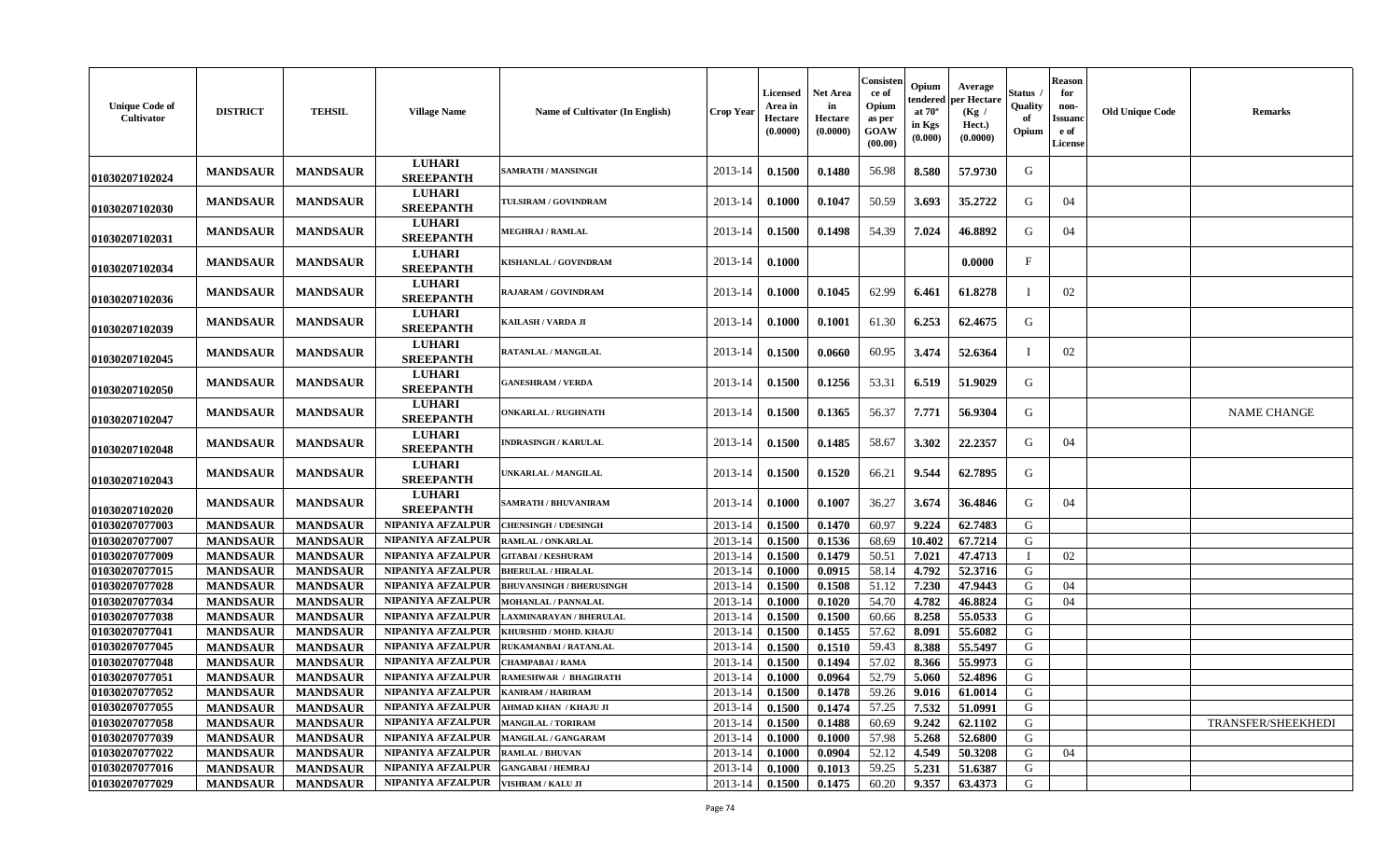| <b>Unique Code of</b><br><b>Cultivator</b> | <b>DISTRICT</b> | <b>TEHSIL</b>   | <b>Village Name</b> | <b>Name of Cultivator (In English)</b> | <b>Crop Year</b> | Licensed<br>Area in<br>Hectare<br>(0.0000) | Net Area<br>in<br>Hectare<br>(0.0000) | Consisteı<br>ce of<br>Opium<br>as per<br>GOAW<br>(00.00) | Opium<br>endered<br>at $70^\circ$<br>in Kgs<br>(0.000) | Average<br>per Hectare<br>(Kg /<br>Hect.)<br>(0.0000) | Status<br>Quality<br>of<br>Opium | <b>Reason</b><br>for<br>non-<br><b>Issuand</b><br>e of<br>License | <b>Old Unique Code</b> | Remarks            |
|--------------------------------------------|-----------------|-----------------|---------------------|----------------------------------------|------------------|--------------------------------------------|---------------------------------------|----------------------------------------------------------|--------------------------------------------------------|-------------------------------------------------------|----------------------------------|-------------------------------------------------------------------|------------------------|--------------------|
| 01030207077005                             | <b>MANDSAUR</b> | <b>MANDSAUR</b> | NIPANIYA AFZALPUR   | MANGUBAI / MOHANLAL                    | 2013-14          | 0.1000                                     | 0.1010                                | 57.01                                                    | 5.734                                                  | 56.7723                                               | G                                |                                                                   |                        |                    |
| 01030207077011                             | <b>MANDSAUR</b> | <b>MANDSAUR</b> | NIPANIYA AFZALPUR   | <b>SAJJANBAI / KACHRU</b>              | 2013-14          | 0.1500                                     | 0.1515                                | 52.82                                                    | 8.074                                                  | 53.2937                                               | G                                |                                                                   |                        |                    |
| 01030207077013                             | <b>MANDSAUR</b> | <b>MANDSAUR</b> | NIPANIYA AFZALPUR   | <b>BHARATKUNVAR / RATANSINGH</b>       | 2013-14          | 0.1500                                     | 0.1501                                | 62.48                                                    | 9.015                                                  | 60.0600                                               | $\mathbf I$                      | 02                                                                |                        |                    |
| 01030207077023                             | <b>MANDSAUR</b> | <b>MANDSAUR</b> | NIPANIYA AFZALPUR   | <b>BASHIR NABI / NABIBAKSH</b>         | 2013-14          | 0.1500                                     | 0.1453                                | 63.46                                                    | 9.211                                                  | 63.3930                                               | G                                |                                                                   |                        |                    |
| 01030207106005                             | <b>MANDSAUR</b> | <b>MANDSAUR</b> | <b>PINDA</b>        | KANIYALAL / HAJARILAL                  | 2013-14          | 0.1000                                     | 0.1032                                | 59.48                                                    | 6.126                                                  | 59.3605                                               | G                                |                                                                   |                        |                    |
| 01030207106006                             | <b>MANDSAUR</b> | <b>MANDSAUR</b> | <b>PINDA</b>        | <b>BADRILAL / HAJARILAL</b>            | 2013-14          | 0.1500                                     | 0.1512                                | 54.83                                                    | 2.585                                                  | 17.0966                                               | G                                | 04                                                                |                        |                    |
| 01030207106007                             | <b>MANDSAUR</b> | <b>MANDSAUR</b> | <b>PINDA</b>        | RAMESHCHAND / BHAGATRAM                | 2013-14          | 0.1500                                     | 0.1495                                | 63.63                                                    | 9.072                                                  | 60.6823                                               | G                                |                                                                   |                        |                    |
| 01030207106008                             | <b>MANDSAUR</b> | <b>MANDSAUR</b> | <b>PINDA</b>        | LAKSHMICHANDRA / BHAGATRAM             | 2013-14          | 0.1000                                     | 0.0983                                | 60.70                                                    | 5.714                                                  | 58.1282                                               | П                                | 02                                                                |                        |                    |
| 01030207106017                             | <b>MANDSAUR</b> | <b>MANDSAUR</b> | <b>PINDA</b>        | <b>MANGILAL / GORISHANKER</b>          | 2013-14          | 0.1000                                     | 0.1000                                | 55.69                                                    | 5.450                                                  | 54.5000                                               | G                                |                                                                   |                        |                    |
| 01030207106021                             | <b>MANDSAUR</b> | <b>MANDSAUR</b> | <b>PINDA</b>        | SATAYNARAYAN / NANDRAM                 | 2013-14          | 0.1000                                     | 0.1020                                | 57.49                                                    | 5.716                                                  | 56.0392                                               | G                                |                                                                   |                        |                    |
| 01030207106023                             | <b>MANDSAUR</b> | <b>MANDSAUR</b> | <b>PINDA</b>        | <b>KAILASH / SITARAM</b>               | 2013-14          | 0.1000                                     | 0.1021                                | 51.60                                                    | 5.064                                                  | 49.5984                                               | G                                | 04                                                                |                        |                    |
| 01030207106034                             | <b>MANDSAUR</b> | <b>MANDSAUR</b> | <b>PINDA</b>        | <b>SHANKARDAS / BHUWANDAS</b>          | 2013-14          | 0.1000                                     | 0.0999                                | 55.41                                                    | 4.963                                                  | 49.6797                                               | G                                | 04                                                                |                        |                    |
| 01030207106037                             | <b>MANDSAUR</b> | <b>MANDSAUR</b> | <b>PINDA</b>        | <b>DOLATRAM / KESHURAM</b>             | 2013-14          | 0.1000                                     | 0.1008                                | 60.74                                                    | 1.657                                                  | 16.4385                                               | G                                | 04                                                                |                        |                    |
| 01030207106039                             | <b>MANDSAUR</b> | <b>MANDSAUR</b> | <b>PINDA</b>        | SATAYNARAYAN / DEVILAL                 | 2013-14          | 0.1500                                     | 0.1499                                | 65.99                                                    | 8.862                                                  | 59.1194                                               | $\mathbf I$                      | 02                                                                |                        |                    |
| 01030207106040                             | <b>MANDSAUR</b> | <b>MANDSAUR</b> | <b>PINDA</b>        | <b>BASANTIBAI / NATHULAL</b>           | 2013-14          | 0.1500                                     | 0.1449                                | 59.45                                                    | 3.338                                                  | 23.0366                                               | G                                | 04                                                                |                        |                    |
| 01030207106041                             | <b>MANDSAUR</b> | <b>MANDSAUR</b> | <b>PINDA</b>        | <b>BAPULAL / RAMJAS</b>                | 2013-14          | 0.1000                                     | 0.1015                                | 59.07                                                    | 5.721                                                  | 56.3645                                               |                                  | 02                                                                |                        |                    |
| 01030207106042                             | <b>MANDSAUR</b> | <b>MANDSAUR</b> | <b>PINDA</b>        | <b>TULSIRAM / RAMESHWER</b>            | 2013-14          | 0.1000                                     | 0.1014                                | 59.41                                                    | 5.483                                                  | 54.0730                                               | G                                |                                                                   |                        |                    |
| 01030207106045                             | <b>MANDSAUR</b> | <b>MANDSAUR</b> | <b>PINDA</b>        | KAMLABAI / HAJARILAL                   | 2013-14          | 0.1000                                     | 0.1020                                | 57.43                                                    | 5.768                                                  | 56.5490                                               | G                                |                                                                   |                        |                    |
| 01030207106047                             | <b>MANDSAUR</b> | <b>MANDSAUR</b> | <b>PINDA</b>        | <b>DINESH / DEVILAL</b>                | 2013-14          | 0.1000                                     | 0.1011                                | 57.06                                                    | 5.005                                                  | 49.5054                                               | G                                | 04                                                                |                        |                    |
| 01030207106048                             |                 |                 | <b>PINDA</b>        | RAMESHVAR / MAGNIRAM / BHANWARLAL      |                  |                                            |                                       |                                                          |                                                        | 65.1200                                               |                                  |                                                                   |                        |                    |
|                                            | <b>MANDSAUR</b> | <b>MANDSAUR</b> | <b>PINDA</b>        |                                        | 2013-14          | 0.1000                                     | 0.1000                                | 64.75                                                    | 6.512                                                  |                                                       | G                                |                                                                   |                        |                    |
| 01030207106050                             | <b>MANDSAUR</b> | <b>MANDSAUR</b> | <b>PINDA</b>        | RAMNARAYAN / PRABHULAL                 | 2013-14          | 0.1000                                     | 0.1000                                | 57.92                                                    | 5.353                                                  | 53.5300                                               | G                                |                                                                   |                        |                    |
| 01030207106051                             | <b>MANDSAUR</b> | <b>MANDSAUR</b> |                     | <b>KAMLABAI/BHUVANDAS</b>              | 2013-14          | 0.1000                                     | 0.0990                                | 59.91                                                    | 5.323                                                  | 53.7677                                               | G                                |                                                                   |                        |                    |
| 01030207106054                             | <b>MANDSAUR</b> | <b>MANDSAUR</b> | <b>PINDA</b>        | <b>JMENDRAM / SAWRAM</b>               | 2013-14          | 0.1000                                     | 0.1025                                | 59.73                                                    | 5.290                                                  | 51.6098                                               | G                                |                                                                   |                        |                    |
| 01030207106056                             | <b>MANDSAUR</b> | <b>MANDSAUR</b> | <b>PINDA</b>        | SHYAMLAL / D.P.KANWERLAL               | 2013-14          | 0.1000                                     | 0.0938                                | 58.47                                                    | 4.928                                                  | 52.5373                                               | G                                |                                                                   |                        |                    |
| 01030207106057                             | <b>MANDSAUR</b> | <b>MANDSAUR</b> | <b>PINDA</b>        | <b>RAMLAL / MAGNIRAM</b>               | 2013-14          | 0.1000                                     | 0.0999                                | 62.71                                                    | 5.501                                                  | 55.0651                                               | G                                |                                                                   |                        |                    |
| 01030207106059                             | <b>MANDSAUR</b> | <b>MANDSAUR</b> | <b>PINDA</b>        | SATAYNARAYAN / CHUNILAL / SHOBHARAM    | 2013-14          | 0.1000                                     | 0.0966                                | 57.18                                                    | 4.101                                                  | 42.4534                                               | G                                | 04                                                                |                        |                    |
| 01030207106062                             | <b>MANDSAUR</b> | <b>MANDSAUR</b> | <b>PINDA</b>        | <b>RATANLAL / RANCHOR</b>              | 2013-14          | 0.1000                                     | 0.1021                                | 58.29                                                    | 5.288                                                  | 51.7924                                               | G                                |                                                                   |                        |                    |
| 01030207106064                             | <b>MANDSAUR</b> | <b>MANDSAUR</b> | <b>PINDA</b>        | <b>BALARAM / CHAMPALAL</b>             | 2013-14          | 0.1000                                     | 0.1001                                | 54.48                                                    | 4.880                                                  | 48.7512                                               | G                                | 04                                                                |                        |                    |
| 01030207106065                             | <b>MANDSAUR</b> | <b>MANDSAUR</b> | <b>PINDA</b>        | MUKESH / DEVRAM / HAJAMBAI             | 2013-14          | 0.1000                                     | 0.1032                                | 58.56                                                    | 5.990                                                  | 58.0426                                               | G                                |                                                                   |                        |                    |
| 01030207106068                             | <b>MANDSAUR</b> | <b>MANDSAUR</b> | <b>PINDA</b>        | <b>NAGGA / BHERA</b>                   | 2013-14          | 0.1000                                     | 0.1006                                | 65.86                                                    | 6.652                                                  | 66.1233                                               | G                                |                                                                   |                        | <b>NAME CHANGE</b> |
| 01030207106069                             | <b>MANDSAUR</b> | <b>MANDSAUR</b> | <b>PINDA</b>        | KANCHANBAI / GAWARIYA                  | 2013-14          | 0.1000                                     | 0.1020                                | 52.70                                                    | 4.863                                                  | 47.6765                                               | G                                | 04                                                                |                        |                    |
| 01030207106070                             | <b>MANDSAUR</b> | <b>MANDSAUR</b> | <b>PINDA</b>        | <b>BHARATBHUSHAN / MOHANLAL</b>        | 2013-14          | 0.1000                                     | 0.0966                                | 59.70                                                    | 5.092                                                  | 52.7122                                               |                                  | 02                                                                |                        |                    |
| 01030207106072                             | <b>MANDSAUR</b> | <b>MANDSAUR</b> | <b>PINDA</b>        | SHANKARLAL / NANDRAM                   | 2013-14          | 0.1000                                     | 0.1044                                | 48.78                                                    | 4.432                                                  | 42.4521                                               | T                                | 02                                                                |                        |                    |
| 01030207106073                             | <b>MANDSAUR</b> | <b>MANDSAUR</b> | <b>PINDA</b>        | RAMDAYAL / BASANTILAL                  | 2013-14          | 0.1000                                     | 0.0988                                | 60.97                                                    | 5.078                                                  | 51.3968                                               | G                                |                                                                   |                        |                    |
| 01030207106078                             | <b>MANDSAUR</b> | <b>MANDSAUR</b> | <b>PINDA</b>        | <b>KANWERLAL / RUGHNATH</b>            | 2013-14          | 0.1500                                     | 0.1414                                | 60.05                                                    | 7.901                                                  | 55.8769                                               | G                                |                                                                   |                        |                    |
| 01030207106080                             | <b>MANDSAUR</b> | <b>MANDSAUR</b> | <b>PINDA</b>        | <b>DASRATH / DEVILAL</b>               | 2013-14          | 0.1500                                     | 0.1472                                | 59.61                                                    | 7.443                                                  | 50.5639                                               | G                                | 04                                                                |                        |                    |
| 01030207106085                             | <b>MANDSAUR</b> | <b>MANDSAUR</b> | <b>PINDA</b>        | <b>BHERULAL / DEVRAM</b>               | 2013-14          | 0.1000                                     | 0.1020                                | 65.28                                                    | 6.295                                                  | 61.7157                                               | G                                |                                                                   |                        |                    |
| 01030207106087                             | <b>MANDSAUR</b> | <b>MANDSAUR</b> | <b>PINDA</b>        | NARAYANSINGH / LALSINGH                | 2013-14          | 0.1000                                     | 0.0965                                | 64.65                                                    | 5.929                                                  | 61.4404                                               | G                                |                                                                   |                        |                    |
| 01030207106093                             | <b>MANDSAUR</b> | <b>MANDSAUR</b> | <b>PINDA</b>        | VISHNUKUMAR / BHAGATRAM                | 2013-14          | 0.1000                                     | 0.1015                                | 63.29                                                    | 6.428                                                  | 63.3300                                               | G                                |                                                                   |                        |                    |
| 01030207106095                             | <b>MANDSAUR</b> | <b>MANDSAUR</b> | <b>PINDA</b>        | <b>RATANBAI/MANGYA</b>                 | 2013-14          | 0.1000                                     | 0.1025                                | 47.20                                                    | 2.542                                                  | 24.8000                                               | G                                | 04                                                                |                        |                    |
| 01030207106097                             | <b>MANDSAUR</b> | <b>MANDSAUR</b> | <b>PINDA</b>        | <b>MADANLAL / SITARAM</b>              | 2013-14          | 0.1000                                     | 0.1000                                | 55.94                                                    | 5.298                                                  | 52.9800                                               | G                                |                                                                   |                        |                    |
| 01030207106099                             | <b>MANDSAUR</b> | <b>MANDSAUR</b> | <b>PINDA</b>        | SHIVNARAYAN / DHURILAL                 | 2013-14          | 0.1000                                     | 0.0990                                | 57.05                                                    | 5.542                                                  | 55.9798                                               | G                                |                                                                   |                        |                    |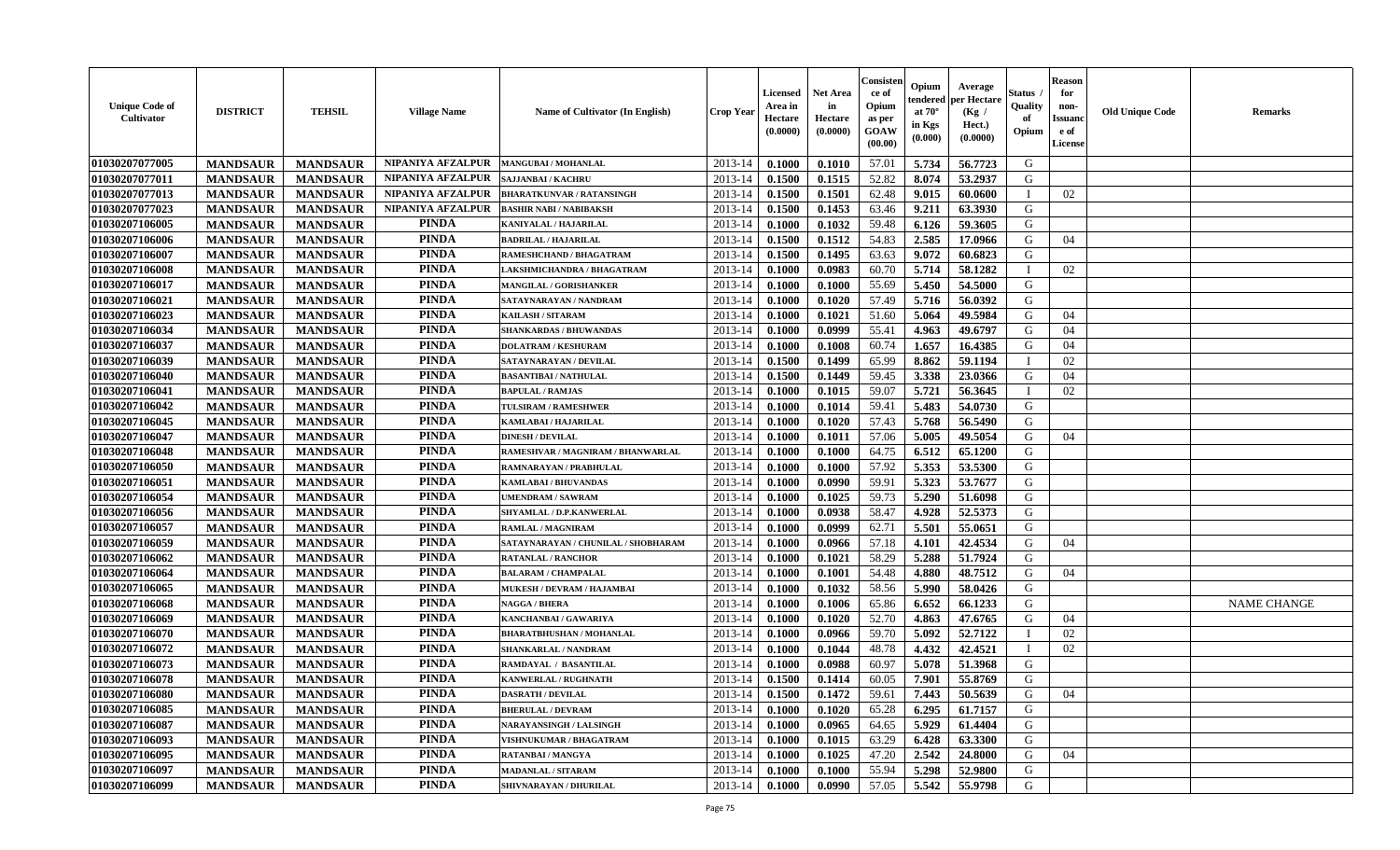| <b>Unique Code of</b><br><b>Cultivator</b> | <b>DISTRICT</b> | <b>TEHSIL</b>   | <b>Village Name</b> | Name of Cultivator (In English) | <b>Crop Year</b> | <b>Licensed</b><br>Area in<br>Hectare<br>(0.0000) | <b>Net Area</b><br>in<br>Hectare<br>(0.0000) | Consisteı<br>ce of<br>Opium<br>as per<br>GOAW<br>(00.00) | Opium<br>endered<br>at $70^\circ$<br>in Kgs<br>(0.000) | Average<br>per Hectare<br>(Kg /<br>Hect.)<br>(0.0000) | Status<br>Quality<br>of<br>Opium | <b>Reason</b><br>for<br>non-<br><b>Issuand</b><br>e of<br><b>License</b> | <b>Old Unique Code</b> | <b>Remarks</b> |
|--------------------------------------------|-----------------|-----------------|---------------------|---------------------------------|------------------|---------------------------------------------------|----------------------------------------------|----------------------------------------------------------|--------------------------------------------------------|-------------------------------------------------------|----------------------------------|--------------------------------------------------------------------------|------------------------|----------------|
| 01030207106025                             | <b>MANDSAUR</b> | <b>MANDSAUR</b> | <b>PINDA</b>        | <b>DINESH / BAJERAM</b>         | 2013-14          | 0.1000                                            | 0.1000                                       | 56.10                                                    | 2.597                                                  | 25.9700                                               | G                                | 04                                                                       |                        |                |
| 01030207106038                             | <b>MANDSAUR</b> | <b>MANDSAUR</b> | <b>PINDA</b>        | PUNAMCHAND / KESHURAM           | 2013-14          | 0.1000                                            | 0.0995                                       | 59.70                                                    | 5.441                                                  | 54.6834                                               | G                                |                                                                          |                        |                |
| 01030207106043                             | <b>MANDSAUR</b> | <b>MANDSAUR</b> | <b>PINDA</b>        | <b>OMPRAKASH / HIRALAL</b>      | 2013-14          | 0.1500                                            |                                              |                                                          |                                                        | 0.0000                                                | $\mathbf{F}$                     |                                                                          |                        |                |
| 01030207106088                             | <b>MANDSAUR</b> | <b>MANDSAUR</b> | <b>PINDA</b>        | <b>BADAMBAI/MANGILAL</b>        | 2013-14          | 0.1000                                            | 0.1020                                       | 53.50                                                    | 5.243                                                  | 51.4020                                               | G                                |                                                                          |                        |                |
| 01030207106089                             | <b>MANDSAUR</b> | <b>MANDSAUR</b> | <b>PINDA</b>        | <b>BHAGUBAI / VERDICHAND</b>    | 2013-14          | 0.1000                                            | 0.1012                                       | 47.95                                                    | 4.816                                                  | 47.5889                                               | G                                | 04                                                                       |                        |                |
| 01030207106029                             | <b>MANDSAUR</b> | <b>MANDSAUR</b> | <b>PINDA</b>        | SHIVNARAYAN / BAGDIRAM          | 2013-14          | 0.1000                                            | 0.0969                                       | 58.08                                                    | 5.418                                                  | 55.9133                                               | G                                |                                                                          |                        |                |
| 01030207106101                             | <b>MANDSAUR</b> | <b>MANDSAUR</b> | <b>PINDA</b>        | <b>ONKARLAL / KANWERLAL</b>     | 2013-14          | 0.1500                                            | 0.1521                                       | 58.69                                                    | 9.156                                                  | 60.1972                                               | G                                |                                                                          |                        |                |
| 01030207106084                             | <b>MANDSAUR</b> | <b>MANDSAUR</b> | <b>PINDA</b>        | <b>VENIRAM / BHUWAN</b>         | 2013-14          | 0.1000                                            | 0.0990                                       | 42.36                                                    | 3.921                                                  | 39.6061                                               | G                                | 04                                                                       |                        |                |
| 01030207106011                             | <b>MANDSAUR</b> | <b>MANDSAUR</b> | <b>PINDA</b>        | RAJENDRA / JHUJHARSINGH         | 2013-14          | 0.1000                                            | 0.1035                                       | 53.13                                                    | 5.138                                                  | 49.6425                                               | G                                | 04                                                                       |                        |                |
| 01030207106060                             | <b>MANDSAUR</b> | <b>MANDSAUR</b> | <b>PINDA</b>        | RAMKUNWARBAI / SITARAM          | 2013-14          | 0.1500                                            | 0.1500                                       | 60.07                                                    | 8.264                                                  | 55.0933                                               | G                                |                                                                          |                        |                |
| 01030207106075                             | <b>MANDSAUR</b> | <b>MANDSAUR</b> | <b>PINDA</b>        | <b>SUGANBAI/FULKUNWARBAI</b>    | 2013-14          | 0.1000                                            | 0.1006                                       | 57.66                                                    | 5.733                                                  | 56.9881                                               | G                                |                                                                          |                        |                |
| 01030207106031                             | <b>MANDSAUR</b> | <b>MANDSAUR</b> | <b>PINDA</b>        | <b>RAMNARAYAN / KARU</b>        | 2013-14          | 0.1000                                            | 0.0960                                       | 53.95                                                    | 3.892                                                  | 40.5417                                               | G                                | 04                                                                       |                        |                |
| 01030207106067                             | <b>MANDSAUR</b> | <b>MANDSAUR</b> | <b>PINDA</b>        | RADHESHYAM / SHANKERLAL         | 2013-14          | 0.1000                                            | 0.1048                                       | 59.84                                                    | 6.138                                                  | 58.5687                                               | G                                |                                                                          |                        |                |
| 01030207106086                             | <b>MANDSAUR</b> | <b>MANDSAUR</b> | <b>PINDA</b>        | <b>JHUJHAR / DEVA</b>           | 2013-14          | 0.1000                                            | 0.1024                                       | 50.08                                                    | 5.022                                                  | 49.0430                                               | G                                | 04                                                                       |                        |                |
| 01030207106015                             | <b>MANDSAUR</b> | <b>MANDSAUR</b> | <b>PINDA</b>        | <b>SALAGRAM / RANCHOR</b>       | 2013-14          | 0.1000                                            | 0.1033                                       | 53.37                                                    | 5.307                                                  | 51.3746                                               | G                                |                                                                          |                        |                |
| 01030207106016                             | <b>MANDSAUR</b> | <b>MANDSAUR</b> | <b>PINDA</b>        | <b>BAGIRATH / DEVRAM</b>        | 2013-14          | 0.1000                                            | 0.0977                                       | 50.24                                                    | 1.938                                                  | 19.8362                                               | G                                | 04                                                                       |                        |                |
| 01030207106066                             | <b>MANDSAUR</b> | <b>MANDSAUR</b> | <b>PINDA</b>        | <b>BHANWARBAI / RAMESHWER</b>   | 2013-14          | 0.1000                                            |                                              |                                                          |                                                        | 0.0000                                                | $\mathbf{F}$                     |                                                                          |                        |                |
| 01030207060049                             | <b>MANDSAUR</b> | <b>MANDSAUR</b> | RICHABACCHA         | LAXMINARAYAN / GIRDHARI         | 2013-14          | 0.1500                                            | 0.1507                                       | 64.78                                                    | 9.726                                                  | 64.5388                                               | G                                |                                                                          |                        |                |
| 01030207060002                             | <b>MANDSAUR</b> | <b>MANDSAUR</b> | RICHABACCHA         | MANOHARLAL / CHATARBHUJ         | 2013-14          | 0.1000                                            | 0.1007                                       | 57.06                                                    | 6.326                                                  | 62.8203                                               | G                                |                                                                          |                        |                |
| 01030207060003                             | <b>MANDSAUR</b> | <b>MANDSAUR</b> | RICHABACCHA         | <b>NANDRAM / BHERULAL</b>       | 2013-14          | 0.1500                                            | 0.1476                                       | 61.19                                                    | 9.887                                                  | 66.9851                                               | G                                |                                                                          |                        |                |
| 01030207060004                             | <b>MANDSAUR</b> | <b>MANDSAUR</b> | RICHABACCHA         | PRABHULAL / BHERULAL            | 2013-14          | 0.1500                                            | 0.1454                                       | 56.23                                                    | 8.073                                                  | 55.5227                                               | G                                |                                                                          |                        |                |
| 01030207060007                             | <b>MANDSAUR</b> | <b>MANDSAUR</b> | RICHABACCHA         | <b>DEVRAM / KALU</b>            | 2013-14          | 0.1500                                            | 0.0890                                       | 61.42                                                    | 5.879                                                  | 66.0562                                               | G                                |                                                                          |                        |                |
| 01030207060008                             | <b>MANDSAUR</b> | <b>MANDSAUR</b> | RICHABACCHA         | <b>MOHANLAL / NANURAM</b>       | 2013-14          | 0.1000                                            | 0.0993                                       | 60.95                                                    | 6.478                                                  | 65.2367                                               | G                                |                                                                          |                        |                |
| 01030207060009                             | <b>MANDSAUR</b> | <b>MANDSAUR</b> | RICHABACCHA         | RAJARAM / RAMA                  | 2013-14          | 0.1000                                            | 0.1010                                       | 64.29                                                    | 6.282                                                  | 62.1980                                               | G                                |                                                                          |                        |                |
| 01030207060010                             | <b>MANDSAUR</b> | <b>MANDSAUR</b> | RICHABACCHA         | <b>BHERULAL / BHANVARLAL</b>    | 2013-14          | 0.1500                                            | 0.1476                                       | 63.77                                                    | 9.529                                                  | 64.5596                                               | G                                |                                                                          |                        |                |
| 01030207060014                             | <b>MANDSAUR</b> | <b>MANDSAUR</b> | RICHABACCHA         | <b>VARDISHANKAR / LALA</b>      | 2013-14          | 0.1500                                            | 0.1449                                       | 65.02                                                    | 9.864                                                  | 68.0745                                               | G                                |                                                                          |                        |                |
| 01030207060015                             | <b>MANDSAUR</b> | <b>MANDSAUR</b> | RICHABACCHA         | <b>BABULAL / INDARMAL</b>       | 2013-14          | 0.1000                                            | 0.1000                                       | 63.49                                                    | 6.032                                                  | 60.3200                                               | G                                |                                                                          |                        |                |
| 01030207060018                             | <b>MANDSAUR</b> | <b>MANDSAUR</b> | RICHABACCHA         | RADHESHYAM / GIRDHARILAL        | 2013-14          | 0.1500                                            | 0.1484                                       | 62.35                                                    | 9.736                                                  | 65.6065                                               | G                                |                                                                          |                        |                |
| 01030207060021                             | <b>MANDSAUR</b> | <b>MANDSAUR</b> | RICHABACCHA         | <b>BHERU / DEVA</b>             | 2013-14          | 0.1000                                            | 0.0990                                       | 65.23                                                    | 6.644                                                  | 67.1111                                               | G                                |                                                                          |                        |                |
| 01030207060024                             | <b>MANDSAUR</b> | <b>MANDSAUR</b> | RICHABACCHA         | KANWARLAL / KANHIYALAL          | 2013-14          | 0.1000                                            | 0.1014                                       | 53.69                                                    | 5.691                                                  | 56.1243                                               | G                                |                                                                          |                        |                |
| 01030207060025                             | <b>MANDSAUR</b> | <b>MANDSAUR</b> | RICHABACCHA         | RAMNARAYAN / CHUNILAL           | 2013-14          | 0.1000                                            | 0.1004                                       | 60.23                                                    | 6.470                                                  | 64.4422                                               | ${\bf G}$                        |                                                                          |                        |                |
| 01030207060027                             | <b>MANDSAUR</b> | <b>MANDSAUR</b> | RICHABACCHA         | PREMLATA / MADHULAL             | 2013-14          | 0.1500                                            | 0.1413                                       | 63.22                                                    | 9.573                                                  | 67.7495                                               | G                                |                                                                          |                        |                |
| 01030207060028                             | <b>MANDSAUR</b> | <b>MANDSAUR</b> | RICHABACCHA         | <b>BAGDIBAI / MANGILAL</b>      | 2013-14          | 0.1500                                            | 0.1500                                       | 49.11                                                    | 7.275                                                  | 48.5000                                               | G                                | 04                                                                       |                        |                |
| 01030207060029                             | <b>MANDSAUR</b> | <b>MANDSAUR</b> | RICHABACCHA         | RAMPRATAP / GULABCHAND          | 2013-14          | 0.1000                                            | 0.0981                                       | 58.15                                                    | 5.873                                                  | 59.8675                                               | G                                |                                                                          |                        |                |
| 01030207060031                             | <b>MANDSAUR</b> | <b>MANDSAUR</b> | <b>RICHABACCHA</b>  | <b>NATHULAL / ONKAR</b>         | 2013-14          | 0.1000                                            | 0.0922                                       | 59.52                                                    | 5.697                                                  | 61.7896                                               | G                                |                                                                          |                        |                |
| 01030207060033                             | <b>MANDSAUR</b> | <b>MANDSAUR</b> | RICHABACCHA         | <b>MOHANLAL / PANALAL</b>       | 2013-14          | 0.1500                                            | 0.1468                                       | 59.51                                                    | 9.309                                                  | 63.4128                                               | G                                |                                                                          |                        |                |
| 01030207060034                             | <b>MANDSAUR</b> | <b>MANDSAUR</b> | RICHABACCHA         | KAMLABAI / KISHOR               | 2013-14          | 0.1000                                            | 0.0988                                       | 61.71                                                    | 6.092                                                  | 61.6599                                               | G                                |                                                                          |                        |                |
| 01030207060036                             | <b>MANDSAUR</b> | <b>MANDSAUR</b> | RICHABACCHA         | KANCHANBAI / NANDRAM            | 2013-14          | 0.1000                                            | 0.0947                                       | 69.22                                                    | 7.011                                                  | 74.0338                                               | G                                |                                                                          |                        |                |
| 01030207060037                             | <b>MANDSAUR</b> | <b>MANDSAUR</b> | RICHABACCHA         | <b>BABULAL / RAMLAL</b>         | 2013-14          | 0.1500                                            | 0.1445                                       | 57.02                                                    | 8.529                                                  | 59.0242                                               | G                                |                                                                          |                        |                |
| 01030207060042                             | <b>MANDSAUR</b> | <b>MANDSAUR</b> | RICHABACCHA         | <b>BHAWERSINGH / KALUSINGH</b>  | 2013-14          | 0.1000                                            | 0.1006                                       | 57.91                                                    | 6.279                                                  | 62.4155                                               | G                                |                                                                          |                        |                |
| 01030207060045                             | <b>MANDSAUR</b> | <b>MANDSAUR</b> | RICHABACCHA         | <b>KANWERLAL / BHANWERLAL</b>   | 2013-14          | 0.1500                                            | 0.1456                                       | 60.06                                                    | 9.206                                                  | 63.2280                                               | G                                |                                                                          |                        |                |
| 01030207060046                             | <b>MANDSAUR</b> | <b>MANDSAUR</b> | RICHABACCHA         | <b>MATHURADAS / BHAWERLAL</b>   | 2013-14          | 0.1500                                            | 0.1488                                       | 55.35                                                    | 8.247                                                  | 55.4234                                               | G                                |                                                                          |                        |                |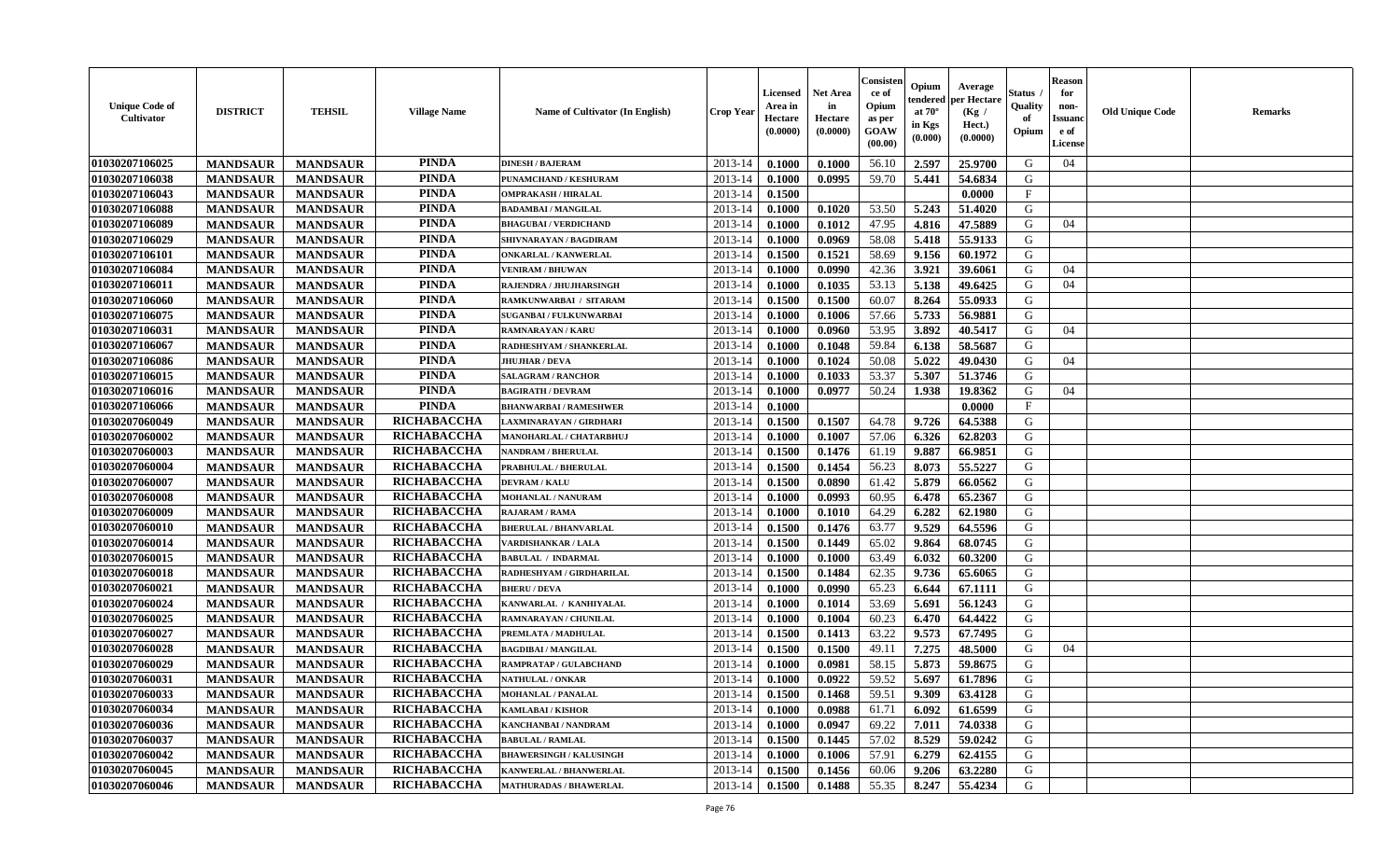| <b>Unique Code of</b><br><b>Cultivator</b> | <b>DISTRICT</b> | <b>TEHSIL</b>   | <b>Village Name</b> | Name of Cultivator (In English)   | <b>Crop Year</b> | <b>Licensed</b><br>Area in<br>Hectare<br>(0.0000) | <b>Net Area</b><br>in<br>Hectare<br>(0.0000) | Consisteı<br>ce of<br>Opium<br>as per<br><b>GOAW</b><br>(00.00) | Opium<br>endered<br>at $70^\circ$<br>in Kgs<br>$(\mathbf{0.000})$ | Average<br>per Hectare<br>(Kg /<br>Hect.)<br>(0.0000) | Status<br>Quality<br>of<br>Opium | Reason<br>for<br>non-<br>Issuan<br>e of<br><b>License</b> | <b>Old Unique Code</b> | <b>Remarks</b>     |
|--------------------------------------------|-----------------|-----------------|---------------------|-----------------------------------|------------------|---------------------------------------------------|----------------------------------------------|-----------------------------------------------------------------|-------------------------------------------------------------------|-------------------------------------------------------|----------------------------------|-----------------------------------------------------------|------------------------|--------------------|
| 01030207060048                             | <b>MANDSAUR</b> | <b>MANDSAUR</b> | RICHABACCHA         | MADHOLAL / CHATURBHUJ             | 2013-14          | 0.1000                                            | 0.1000                                       | 61.74                                                           | 6.289                                                             | 62.8900                                               | G                                |                                                           |                        |                    |
| 01030207060058                             | <b>MANDSAUR</b> | <b>MANDSAUR</b> | RICHABACCHA         | <b>BHUWAN / HIRALAL</b>           | 2013-14          | 0.1000                                            | 0.0995                                       | 64.96                                                           | 6.793                                                             | 68.2714                                               | G                                |                                                           |                        |                    |
| 01030207060060                             | <b>MANDSAUR</b> | <b>MANDSAUR</b> | RICHABACCHA         | <b>BHUWAN / NANDA</b>             | 2013-14          | 0.1000                                            | 0.0990                                       | 49.55                                                           | 4.679                                                             | 47.2626                                               | $\blacksquare$                   | 02                                                        |                        |                    |
| 01030207060061                             | <b>MANDSAUR</b> | <b>MANDSAUR</b> | RICHABACCHA         | <b>SUNDARLAL / GIRDHARI</b>       | 2013-14          | 0.1000                                            | 0.1000                                       | 47.92                                                           | 4.751                                                             | 47.5100                                               | G                                | 04                                                        |                        |                    |
| 01030207060067                             | <b>MANDSAUR</b> | <b>MANDSAUR</b> | RICHABACCHA         | MANGILAL / BAGDIRAM BHAMI         | 2013-14          | 0.1000                                            | 0.0994                                       | 50.58                                                           | 5.015                                                             | 50.4527                                               | G                                | 04                                                        |                        |                    |
| 01030207060068                             | <b>MANDSAUR</b> | <b>MANDSAUR</b> | RICHABACCHA         | <b>BHAWERLAL / BAGDIRAM</b>       | 2013-14          | 0.1500                                            | 0.1505                                       | 53.59                                                           | 8.253                                                             | 54.8372                                               | G                                |                                                           |                        |                    |
| 01030207060070                             | <b>MANDSAUR</b> | <b>MANDSAUR</b> | RICHABACCHA         | <b>CHANDERSINGH / PARWATSINGH</b> | 2013-14          | 0.1000                                            | 0.0996                                       | 61.19                                                           | 6.268                                                             | 62.9317                                               | G                                |                                                           |                        |                    |
| 01030207060076                             | <b>MANDSAUR</b> | <b>MANDSAUR</b> | RICHABACCHA         | PRABHULAL / GIRDHARI              | 2013-14          | 0.1500                                            | 0.1522                                       | 65.42                                                           | 10.112                                                            | 66.4389                                               | G                                |                                                           |                        |                    |
| 01030207060077                             | <b>MANDSAUR</b> | <b>MANDSAUR</b> | RICHABACCHA         | <b>DEVILAL / RAMLAL</b>           | 2013-14          | 0.1500                                            | 0.1458                                       | 51.83                                                           | 7.634                                                             | 52.3594                                               | G                                |                                                           |                        |                    |
| 01030207060079                             | <b>MANDSAUR</b> | <b>MANDSAUR</b> | RICHABACCHA         | <b>ANOKHIBAI / KELASH</b>         | 2013-14          | 0.1000                                            |                                              |                                                                 |                                                                   | 0.0000                                                | $\mathbf{F}$                     |                                                           |                        |                    |
| 01030207060080                             | <b>MANDSAUR</b> | <b>MANDSAUR</b> | RICHABACCHA         | SHANKERLAL / MANGILAL             | 2013-14          | 0.1500                                            | 0.1510                                       | 60.92                                                           | 9.269                                                             | 61.3841                                               | G                                |                                                           |                        |                    |
| 01030207060083                             | <b>MANDSAUR</b> | <b>MANDSAUR</b> | RICHABACCHA         | <b>VINOD / INDERMAL</b>           | 2013-14          | 0.1500                                            | 0.1468                                       | 62.88                                                           | 9.675                                                             | 65.9060                                               | G                                |                                                           |                        |                    |
| 01030207060084                             | <b>MANDSAUR</b> | <b>MANDSAUR</b> | RICHABACCHA         | SHIVNARAYAN / NANDRAM             | 2013-14          | 0.1500                                            | 0.1509                                       | 58.04                                                           | 8.971                                                             | 59.4500                                               | G                                |                                                           |                        |                    |
| 01030207060085                             | <b>MANDSAUR</b> | <b>MANDSAUR</b> | RICHABACCHA         | <b>DASRATH / PRABHULAL</b>        | 2013-14          | 0.1000                                            | 0.0957                                       | 56.67                                                           | 5.788                                                             | 60.4807                                               | G                                |                                                           |                        |                    |
| 01030207060086                             | <b>MANDSAUR</b> | <b>MANDSAUR</b> | RICHABACCHA         | <b>BHAGIRATH / PRABHULAL</b>      | 2013-14          | 0.1000                                            | 0.1021                                       | 61.15                                                           | 6.360                                                             | 62.2919                                               | G                                |                                                           |                        |                    |
| 01030207060092                             | <b>MANDSAUR</b> | <b>MANDSAUR</b> | RICHABACCHA         | <b>RAMESHWER / NANURAM</b>        | 2013-14          | 0.1000                                            | 0.0977                                       | 53.10                                                           | 5.325                                                             | 54.5036                                               | G                                |                                                           |                        |                    |
| 01030207060093                             | <b>MANDSAUR</b> | <b>MANDSAUR</b> | RICHABACCHA         | <b>SHANKERLAL / DEVRAM</b>        | 2013-14          | 0.1000                                            | 0.0953                                       | 56.98                                                           | 5.682                                                             | 59.6222                                               | G                                |                                                           |                        |                    |
| 01030207060094                             | <b>MANDSAUR</b> | <b>MANDSAUR</b> | RICHABACCHA         | LILABAI / GOPAL                   | 2013-14          | 0.1500                                            | 0.1506                                       | 59.55                                                           | 9.018                                                             | 59.8805                                               | G                                |                                                           |                        |                    |
| 01030207060056                             | <b>MANDSAUR</b> | <b>MANDSAUR</b> | RICHABACCHA         | <b>KRISHANBAI / OMPRAKASH</b>     | 2013-14          | 0.1000                                            | 0.0904                                       | 62.97                                                           | 6.063                                                             | 67.0686                                               | G                                |                                                           |                        |                    |
| 01030207060012                             | <b>MANDSAUR</b> | <b>MANDSAUR</b> | RICHABACCHA         | KAMLABAI / RATANLAL               | 2013-14          | 0.1000                                            | 0.1020                                       | 55.92                                                           | 6.079                                                             | 59.5980                                               | G                                |                                                           |                        |                    |
| 01030207060019                             | <b>MANDSAUR</b> | <b>MANDSAUR</b> | RICHABACCHA         | NIRBHAYRAM / RAMLAL               | 2013-14          | 0.1000                                            | 0.1000                                       | 51.98                                                           | 5.205                                                             | 52.0500                                               | G                                |                                                           |                        |                    |
| 01030207060091                             | <b>MANDSAUR</b> | <b>MANDSAUR</b> | RICHABACCHA         | RAMNARAYAN / MANGILAL             | 2013-14          | 0.1500                                            | 0.1479                                       | 59.00                                                           | 8.976                                                             | 60.6897                                               | G                                |                                                           |                        |                    |
| 01030207060087                             | <b>MANDSAUR</b> | <b>MANDSAUR</b> | RICHABACCHA         | PRABHULAL / HIRALAL               | 2013-14          | 0.1500                                            | 0.1464                                       | 53.80                                                           | 7.663                                                             | 52.3429                                               | G                                |                                                           |                        |                    |
| 01030207060016                             | <b>MANDSAUR</b> | <b>MANDSAUR</b> | RICHABACCHA         | UDAYRAM / PANALAL                 | 2013-14          | 0.1500                                            | 0.1490                                       | 63.75                                                           | 10.200                                                            | 68.4564                                               | G                                |                                                           |                        |                    |
| 01030207060017                             | <b>MANDSAUR</b> | <b>MANDSAUR</b> | RICHABACCHA         | <b>ISHWERLAL / BHANWERLAL</b>     | 2013-14          | 0.1000                                            | 0.1006                                       | 43.82                                                           | 2.986                                                             | 29.6819                                               | G                                | 04                                                        |                        |                    |
| 01030207060082                             | <b>MANDSAUR</b> | <b>MANDSAUR</b> | RICHABACCHA         | <b>MANGILAL / RAMLAL</b>          | 2013-14          | 0.1500                                            | 0.1515                                       | 59.16                                                           | 8.553                                                             | 56.4554                                               | G                                |                                                           |                        |                    |
| 01030207060099                             | <b>MANDSAUR</b> | <b>MANDSAUR</b> | RICHABACCHA         | <b>BHUVAN / BHAGIRATH</b>         | 2013-14          | 0.1000                                            | 0.0986                                       | 60.53                                                           | 5.941                                                             | 60.2535                                               | G                                |                                                           |                        |                    |
| 01030207060102                             | <b>MANDSAUR</b> | <b>MANDSAUR</b> | RICHABACCHA         | SATAYNARAYAN / HARIRAM            | 2013-14          | 0.1500                                            | 0.0968                                       | 59.33                                                           | 5.958                                                             | 61.5496                                               | G                                |                                                           |                        |                    |
| 01030207060107                             | <b>MANDSAUR</b> | <b>MANDSAUR</b> | RICHABACCHA         | <b>KANCHANBAI / MOHAN</b>         | 2013-14          | 0.1500                                            | 0.1459                                       | 50.66                                                           | 7.650                                                             | 52.4332                                               | G                                |                                                           |                        | <b>NAME CHANGE</b> |
| 01030207060109                             | <b>MANDSAUR</b> | <b>MANDSAUR</b> | RICHABACCHA         | <b>RAMESHWER / LAXMAN</b>         | 2013-14          | 0.1000                                            | 0.1017                                       | 64.81                                                           | 6.879                                                             | 67.6401                                               | G                                |                                                           |                        |                    |
| 01030207060111                             | <b>MANDSAUR</b> | <b>MANDSAUR</b> | RICHABACCHA         | RAJARAM / BHUVANIRAM              | 2013-14          | 0.1000                                            |                                              |                                                                 |                                                                   | 0.0000                                                | $_{\rm F}$                       |                                                           |                        |                    |
| 01030207060112                             | <b>MANDSAUR</b> | <b>MANDSAUR</b> | RICHABACCHA         | MUNNIBAI / NANALAL                | 2013-14          | 0.1000                                            | 0.1040                                       | 52.62                                                           | 5.142                                                             | 49.4423                                               | G                                | 04                                                        |                        |                    |
| 01030207060071                             | <b>MANDSAUR</b> | <b>MANDSAUR</b> | RICHABACCHA         | <b>BHERULAL / SHUNDERLAL</b>      | 2013-14          | 0.1000                                            | 0.1000                                       | 44.02                                                           | 4.421                                                             | 44.2100                                               | G                                | 04                                                        |                        |                    |
| 01030207060088                             | <b>MANDSAUR</b> | <b>MANDSAUR</b> | RICHABACCHA         | PERSRAM / DEVRAM                  | 2013-14          | 0.1500                                            | 0.1504                                       | 68.91                                                           | 10.819                                                            | 71.9348                                               | G                                |                                                           |                        |                    |
| 01030207060052                             | <b>MANDSAUR</b> | <b>MANDSAUR</b> | <b>RICHABACCHA</b>  | <b>NANDA / GULAB</b>              | 2013-14          | 0.1000                                            | 0.1029                                       | 49.85                                                           | 4.600                                                             | 44.7036                                               | G                                | 04                                                        |                        |                    |
| 01030207060055                             | <b>MANDSAUR</b> | <b>MANDSAUR</b> | RICHABACCHA         | <b>BANSIDAS / RAGHUDAS</b>        | $2013-14$ 0.1500 |                                                   | 0.1516                                       | 56.90                                                           |                                                                   | 8.706 57.4274                                         | G                                |                                                           |                        |                    |
| 01030207060041                             | <b>MANDSAUR</b> | <b>MANDSAUR</b> | RICHABACCHA         | <b>MANJUBAI / BHANWERLAL</b>      | 2013-14          | 0.1000                                            | 0.0988                                       | 47.36                                                           | 4.222                                                             | 42.7328                                               | G                                | 04                                                        |                        |                    |
| 01030207060063                             | <b>MANDSAUR</b> | <b>MANDSAUR</b> | <b>RICHABACCHA</b>  | <b>DHANA / NAGGA</b>              | 2013-14          | 0.1500                                            | 0.1514                                       | 46.35                                                           | 6.655                                                             | 43.9564                                               | G                                | 04                                                        |                        |                    |
| 01030207060104                             | <b>MANDSAUR</b> | <b>MANDSAUR</b> | <b>RICHABACCHA</b>  | <b>NARSINGH / HIRALAL</b>         | 2013-14          | 0.1000                                            | 0.1008                                       | 56.46                                                           | 5.775                                                             | 57.2917                                               | G                                |                                                           |                        |                    |
| 01030207060100                             | <b>MANDSAUR</b> | <b>MANDSAUR</b> | <b>RICHABACCHA</b>  | <b>ONKAR / SHIVLAL</b>            | 2013-14          | 0.1000                                            | 0.0999                                       | 53.09                                                           | 5.248                                                             | 52.5325                                               | G                                |                                                           |                        |                    |
| 01030207060030                             | <b>MANDSAUR</b> | <b>MANDSAUR</b> | <b>RICHABACCHA</b>  | MANGIBAI / GANGARAM               | 2013-14          | 0.1500                                            | 0.1519                                       | 53.60                                                           | 8.492                                                             | 55.9052                                               | G                                |                                                           |                        |                    |
| 01030207060038                             | <b>MANDSAUR</b> | <b>MANDSAUR</b> | <b>RICHABACCHA</b>  | <b>BHANWARLAL / MAGNIRAM</b>      | 2013-14          | 0.1000                                            | 0.1003                                       | 68.26                                                           | 7.177                                                             | 71.5553                                               | G                                |                                                           |                        |                    |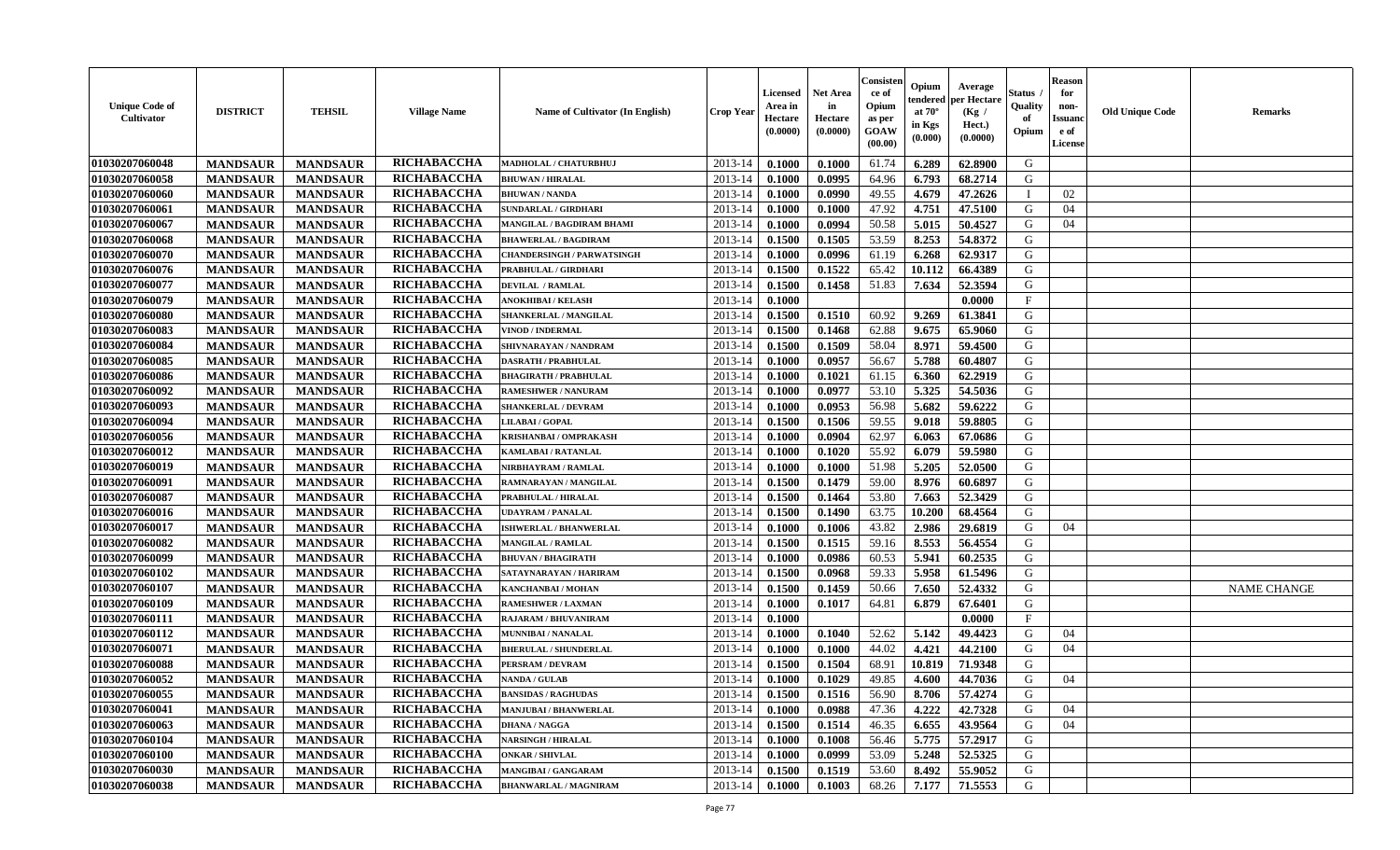| <b>Unique Code of</b><br>Cultivator | <b>DISTRICT</b> | <b>TEHSIL</b>   | <b>Village Name</b> | Name of Cultivator (In English)  | <b>Crop Year</b> | <b>Licensed</b><br>Area in<br>Hectare<br>(0.0000) | <b>Net Area</b><br>in<br>Hectare<br>(0.0000) | Consisteı<br>ce of<br>Opium<br>as per<br>GOAW<br>(00.00) | Opium<br>endered<br>at 70°<br>in Kgs<br>(0.000) | Average<br>er Hectare<br>(Kg /<br>Hect.)<br>(0.0000) | Status<br>Quality<br>of<br>Opium | <b>Reason</b><br>for<br>non-<br><b>Issuand</b><br>e of<br>License | <b>Old Unique Code</b> | Remarks            |
|-------------------------------------|-----------------|-----------------|---------------------|----------------------------------|------------------|---------------------------------------------------|----------------------------------------------|----------------------------------------------------------|-------------------------------------------------|------------------------------------------------------|----------------------------------|-------------------------------------------------------------------|------------------------|--------------------|
| 01030207060089                      | <b>MANDSAUR</b> | <b>MANDSAUR</b> | RICHABACCHA         | MADHULAL / BHANWERLAL            | 2013-14          | 0.1500                                            | 0.1447                                       | 63.79                                                    | 9.696                                           | 67.0076                                              | G                                |                                                                   |                        |                    |
| 01030207060106                      | <b>MANDSAUR</b> | <b>MANDSAUR</b> | RICHABACCHA         | <b>DASHRATH / PRATAPSINGH</b>    | 2013-14          | 0.1000                                            | 0.1039                                       | 53.64                                                    | 5.448                                           | 52.4350                                              | G                                |                                                                   |                        |                    |
| 01030207060115                      | <b>MANDSAUR</b> | <b>MANDSAUR</b> | RICHABACCHA         | <b>SURAJKUNWER / ISHWERSINGH</b> | 2013-14          | 0.1000                                            |                                              |                                                          |                                                 | 0.0000                                               | $_{\rm F}$                       |                                                                   |                        |                    |
| 01030207060116                      | <b>MANDSAUR</b> | <b>MANDSAUR</b> | RICHABACCHA         | MAGANBAI / BHUWAN                | 2013-14          | 0.1000                                            | 0.1011                                       | 56.42                                                    | 5.271                                           | 52.1365                                              | G                                |                                                                   |                        |                    |
| 01030207060117                      | <b>MANDSAUR</b> | <b>MANDSAUR</b> | RICHABACCHA         | <b>DIPCHAND / RAMNARAYAN</b>     | 2013-14          | 0.1000                                            | 0.0997                                       | 60.49                                                    | 6.014                                           | 60.3210                                              | G                                |                                                                   |                        |                    |
| 01030207109001                      | <b>MANDSAUR</b> | <b>MANDSAUR</b> | <b>SETKHEDI</b>     | <b>BANSHILAL / MANGILAL</b>      | 2013-14          | 0.1000                                            | 0.1005                                       | 52.29                                                    | 5.423                                           | 53.9602                                              | G                                |                                                                   |                        |                    |
| 01030207109002                      | <b>MANDSAUR</b> | <b>MANDSAUR</b> | <b>SETKHEDI</b>     | DASRATHLAL / MANGILAL            | 2013-14          | 0.1000                                            | 0.0990                                       | 58.42                                                    | 5.266                                           | 53.1919                                              |                                  | 02                                                                |                        |                    |
| 01030207109009                      | <b>MANDSAUR</b> | <b>MANDSAUR</b> | <b>SETKHEDI</b>     | OMPRAKASH / BHAGWATILAL          | 2013-14          | 0.1000                                            | 0.1004                                       | 61.06                                                    | 6.280                                           | 62.5498                                              | G                                |                                                                   |                        |                    |
| 01030207109010                      | <b>MANDSAUR</b> | <b>MANDSAUR</b> | <b>SETKHEDI</b>     | <b>GOPAL / MANGILAL</b>          | 2013-14          | 0.1000                                            | 0.1010                                       | 58.25                                                    | 5.417                                           | 53.6337                                              | I                                | 02                                                                |                        |                    |
| 01030207109011                      | <b>MANDSAUR</b> | <b>MANDSAUR</b> | <b>SETKHEDI</b>     | <b>GULABCHAND / CHATURBHUJ</b>   | 2013-14          | 0.1000                                            | 0.1011                                       | 60.47                                                    | 5.529                                           | 54.6884                                              | G                                |                                                                   |                        |                    |
| 01030207109021                      | <b>MANDSAUR</b> | <b>MANDSAUR</b> | <b>SETKHEDI</b>     | RAMLAL / TULSIRAM                | 2013-14          | 0.1000                                            | 0.1009                                       | 54.59                                                    | 4.687                                           | 46.4519                                              | G                                | 04                                                                |                        |                    |
| 01030207109022                      | <b>MANDSAUR</b> | <b>MANDSAUR</b> | <b>SETKHEDI</b>     | <b>BADRILAL / DOLATRAM</b>       | 2013-14          | 0.1000                                            | 0.0990                                       | 56.98                                                    | 5.551                                           | 56.0707                                              | G                                |                                                                   |                        |                    |
| 01030207109023                      | <b>MANDSAUR</b> | <b>MANDSAUR</b> | <b>SETKHEDI</b>     | VARDICHANDRA / HIRALAL           | 2013-14          | 0.1500                                            | 0.1450                                       | 59.34                                                    | 8.748                                           | 60.3310                                              | G                                |                                                                   |                        | <b>NAME CHANGE</b> |
| 01030207109024                      | <b>MANDSAUR</b> | <b>MANDSAUR</b> | <b>SETKHEDI</b>     | <b>GOVINDRAM / KISHAN</b>        | 2013-14          | 0.1500                                            | 0.1511                                       | 61.01                                                    | 8.629                                           | 57.1079                                              | G                                |                                                                   |                        |                    |
| 01030207109025                      | <b>MANDSAUR</b> | <b>MANDSAUR</b> | <b>SETKHEDI</b>     | <b>RAMESWER / KARURAM</b>        | 2013-14          | 0.1000                                            | 0.1002                                       | 53.33                                                    | 5.348                                           | 53.3733                                              | $\mathbf G$                      |                                                                   |                        |                    |
| 01030207109027                      | <b>MANDSAUR</b> | <b>MANDSAUR</b> | <b>SETKHEDI</b>     | MANGILAL / GANESHRAM             | 2013-14          | 0.1000                                            | 0.1007                                       | 67.76                                                    | 6.263                                           | 62.1946                                              | - 1                              | 02                                                                |                        |                    |
| 01030207109029                      | <b>MANDSAUR</b> | <b>MANDSAUR</b> | <b>SETKHEDI</b>     | <b>MANGU / KISHAN</b>            | 2013-14          | 0.1000                                            | 0.1001                                       | 52.63                                                    | 4.684                                           | 46.7932                                              | G                                | 04                                                                |                        |                    |
| 01030207109032                      | <b>MANDSAUR</b> | <b>MANDSAUR</b> | <b>SETKHEDI</b>     | KACHANBAI / BHANWERLAL           | 2013-14          | 0.1000                                            | 0.1039                                       | 49.05                                                    | 5.262                                           | 50.6449                                              | G                                | 04                                                                |                        |                    |
| 01030207109036                      | <b>MANDSAUR</b> | <b>MANDSAUR</b> | <b>SETKHEDI</b>     | <b>BHERULAL / KANIRAM</b>        | 2013-14          | 0.1000                                            | 0.0990                                       | 46.80                                                    | 5.048                                           | 50.9899                                              | G                                | 04                                                                |                        |                    |
| 01030207109041                      | <b>MANDSAUR</b> | <b>MANDSAUR</b> | <b>SETKHEDI</b>     | <b>DEVIBAI/RATANLAL</b>          | 2013-14          | 0.1000                                            | 0.1023                                       | 60.88                                                    | 6.184                                           | 60.4497                                              | G                                |                                                                   |                        |                    |
| 01030207109043                      | <b>MANDSAUR</b> | <b>MANDSAUR</b> | <b>SETKHEDI</b>     | <b>BHERULAL / AMERCHAND</b>      | 2013-14          | 0.1000                                            | 0.1008                                       | 52.07                                                    | 5.043                                           | 50.0298                                              | G                                | 04                                                                |                        |                    |
| 01030207109055                      | <b>MANDSAUR</b> | <b>MANDSAUR</b> | <b>SETKHEDI</b>     | <b>UDEYRAM / KACHRU</b>          | 2013-14          | 0.1000                                            | 0.0923                                       | 60.25                                                    | 5.276                                           | 57.1614                                              | G                                |                                                                   |                        |                    |
| 01030207109056                      | <b>MANDSAUR</b> | <b>MANDSAUR</b> | <b>SETKHEDI</b>     | <b>NANDLAL / SITARAM</b>         | 2013-14          | 0.1500                                            | 0.1470                                       | 59.86                                                    | 5.114                                           | 34.7891                                              | G                                | 04                                                                |                        |                    |
| 01030207109034                      | <b>MANDSAUR</b> | <b>MANDSAUR</b> | <b>SETKHEDI</b>     | UDEYRAM / KALURAM                | 2013-14          | 0.1000                                            | 0.1012                                       | 45.50                                                    | 4.115                                           | 40.6621                                              | G                                | 04                                                                |                        |                    |
| 01030207109039                      | <b>MANDSAUR</b> | <b>MANDSAUR</b> | <b>SETKHEDI</b>     | <b>GANGABAI/DOLATRAM</b>         | 2013-14          | 0.1000                                            | 0.0977                                       | 50.00                                                    | 4.914                                           | 50.2968                                              | G                                | 04                                                                |                        |                    |
| 01030207109018                      | <b>MANDSAUR</b> | <b>MANDSAUR</b> | <b>SETKHEDI</b>     | <b>VERDIBAI / RAMCHAND</b>       | 2013-14          | 0.1500                                            | 0.1474                                       | 59.00                                                    | 8.580                                           | 58.2090                                              | G                                |                                                                   |                        |                    |
| 01030207109028                      | <b>MANDSAUR</b> | <b>MANDSAUR</b> | <b>SETKHEDI</b>     | SHANKARLAL / RUPNARAYAN          | 2013-14          | 0.1500                                            | 0.1513                                       | 58.34                                                    | 8.426                                           | 55.6907                                              | G                                |                                                                   |                        |                    |
| 01030207109026                      | <b>MANDSAUR</b> | <b>MANDSAUR</b> | <b>SETKHEDI</b>     | <b>BHUWANIRAM / NANDRAM</b>      | 2013-14          | 0.1500                                            | 0.1116                                       | 59.92                                                    | 6.934                                           | 62.1326                                              | G                                |                                                                   |                        |                    |
| 01030207109044                      | <b>MANDSAUR</b> | <b>MANDSAUR</b> | <b>SETKHEDI</b>     | <b>MANGILAL / RATANLAL</b>       | 2013-14          | 0.1000                                            | 0.1043                                       | 52.30                                                    | 5.521                                           | 52.9338                                              | G                                |                                                                   |                        |                    |
| 01030207109017                      | <b>MANDSAUR</b> | <b>MANDSAUR</b> | <b>SETKHEDI</b>     | <b>JAGDISH / LAXMINARAYAN</b>    | 2013-14          | 0.1000                                            | 0.1020                                       | 58.13                                                    | 5.630                                           | 55.1961                                              | G                                |                                                                   |                        |                    |
| 01030207109035                      | <b>MANDSAUR</b> | <b>MANDSAUR</b> | <b>SETKHEDI</b>     | <b>SURAJMAL / KANIRAM</b>        | 2013-14          | 0.1000                                            | 0.1000                                       | 62.09                                                    | 6.032                                           | 60.3200                                              | G                                |                                                                   |                        |                    |
| 01030207109008                      | <b>MANDSAUR</b> | <b>MANDSAUR</b> | <b>SETKHEDI</b>     | <b>OMPRAKASH / VERDICHAND</b>    | 2013-14          | 0.1500                                            | 0.1537                                       | 57.58                                                    | 9.114                                           | 59.2973                                              | G                                |                                                                   |                        |                    |
| 01030207114011                      | <b>MANDSAUR</b> | <b>MANDSAUR</b> | <b>AKYA FATTU</b>   | <b>BASANTIBAI / MOHANLAL</b>     | 2013-14          | 0.1000                                            | 0.0999                                       | 54.01                                                    | 5.347                                           | 53.5235                                              | G                                |                                                                   |                        |                    |
| 01030207114034                      | <b>MANDSAUR</b> | <b>MANDSAUR</b> | <b>AKYA FATTU</b>   | <b>BABULAL / UDA JI</b>          | 2013-14          | 0.1000                                            | 0.0984                                       | 52.11                                                    | 4.936                                           | 50.1626                                              | G                                | 04                                                                |                        |                    |
| 01030207114038                      | <b>MANDSAUR</b> | <b>MANDSAUR</b> | <b>AKYA FATTU</b>   | PARASRAM / MOTILAL               | 2013-14          | 0.1000                                            | 0.0959                                       | 58.23                                                    | 5.748                                           | 59.9374                                              | $\mathbf{I}$                     | 02                                                                |                        |                    |
| 01030207114040                      | <b>MANDSAUR</b> | <b>MANDSAUR</b> | <b>AKYA FATTU</b>   | RAJARAM / MOTILAL                | 2013-14          | 0.1000                                            | 0.0960                                       | 50.77                                                    | 4.816                                           | 50.1667                                              | G                                | 04                                                                |                        |                    |
| 01030207114047                      | <b>MANDSAUR</b> | <b>MANDSAUR</b> | <b>AKYA FATTU</b>   | NIRBHAYRAM / KACHRU              | 2013-14          | 0.1000                                            | 0.0980                                       | 56.61                                                    | 5.871                                           | 59.9082                                              | G                                |                                                                   |                        | <b>NAME CHANGE</b> |
| 01030207114052                      | <b>MANDSAUR</b> | <b>MANDSAUR</b> | <b>AKYA FATTU</b>   | <b>GORDHAN / MAGAN JI</b>        | 2013-14          | 0.1000                                            | 0.0972                                       | 55.63                                                    | 5.682                                           | 58.4568                                              | G                                |                                                                   |                        |                    |
| 01030207114056                      | <b>MANDSAUR</b> | <b>MANDSAUR</b> | <b>AKYA FATTU</b>   | RUKAMANBAI / RUPCHAND            | 2013-14          | 0.1000                                            | 0.1000                                       | 55.01                                                    | 2.153                                           | 21.5300                                              | G                                | 04                                                                |                        | <b>NAME CHANGE</b> |
| 01030207114076                      | <b>MANDSAUR</b> | <b>MANDSAUR</b> | <b>AKYA FATTU</b>   | KARU / HIRA                      | 2013-14          | 0.1000                                            | 0.0952                                       | 58.29                                                    | 5.454                                           | 57.2899                                              | $\mathbf G$                      |                                                                   |                        |                    |
| 01030207114045                      | <b>MANDSAUR</b> | <b>MANDSAUR</b> | <b>AKYA FATTU</b>   | <b>MADHUSINGH / MANGILAL</b>     | 2013-14          | 0.1000                                            | 0.1011                                       | 66.14                                                    | 7.379                                           | 72.9871                                              |                                  | 02                                                                |                        |                    |
| 01030207114036                      | <b>MANDSAUR</b> | <b>MANDSAUR</b> | <b>AKYA FATTU</b>   | <b>MOHANBAI/PANALAL</b>          | 2013-14          | 0.1000                                            | 0.0980                                       | 33.58                                                    | 3.497                                           | 35.6837                                              | G                                | 04                                                                |                        |                    |
|                                     |                 |                 |                     |                                  |                  |                                                   |                                              |                                                          |                                                 |                                                      |                                  |                                                                   |                        |                    |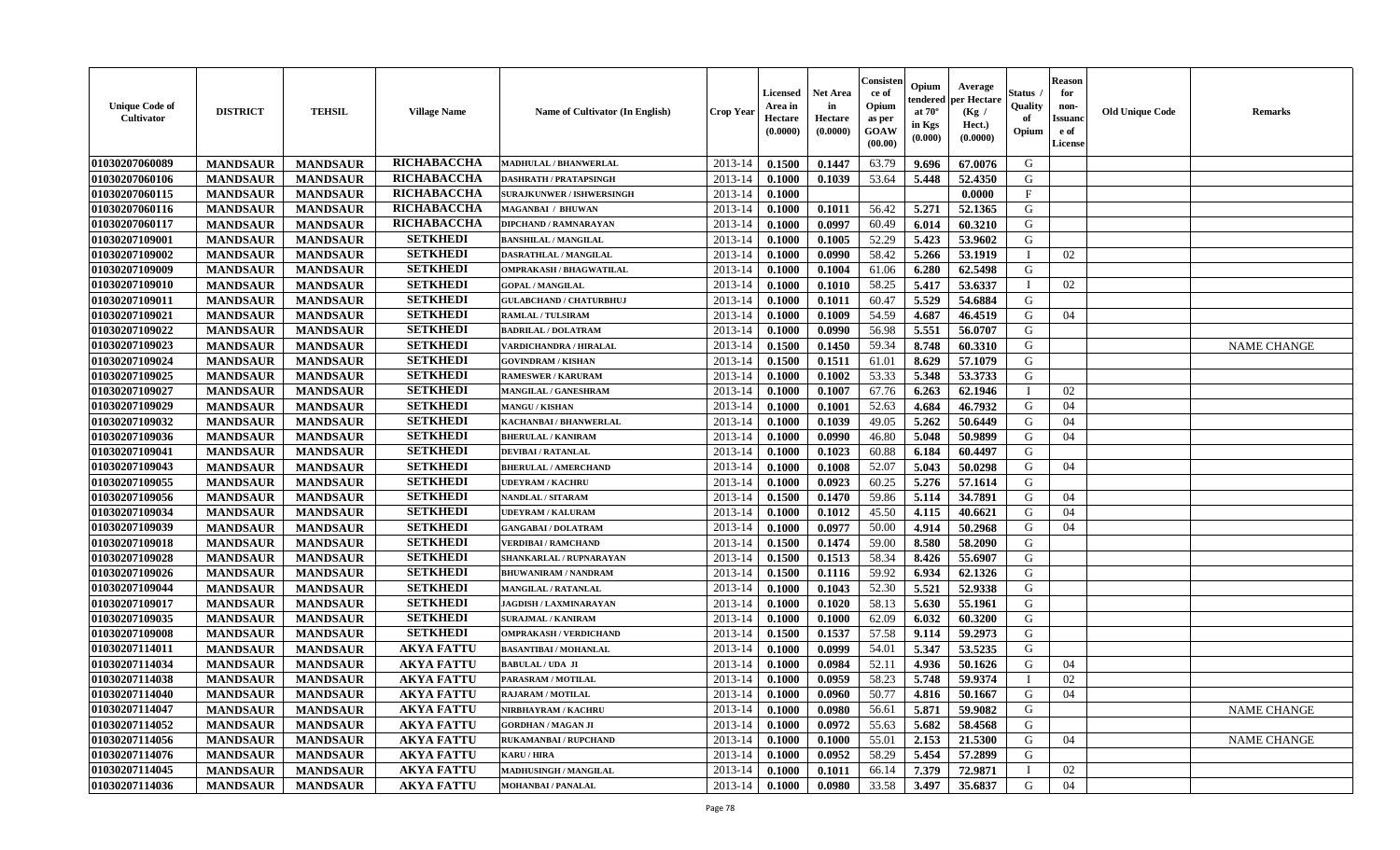| <b>Unique Code of</b><br>Cultivator | <b>DISTRICT</b> | <b>TEHSIL</b>   | <b>Village Name</b>  | <b>Name of Cultivator (In English)</b> | <b>Crop Year</b> | Licensed<br>Area in<br>Hectare<br>(0.0000) | <b>Net Area</b><br>in<br>Hectare<br>(0.0000) | Consisten<br>ce of<br>Opium<br>as per<br>GOAW<br>(00.00) | Opium<br>tendered<br>at $70^\circ$<br>in Kgs<br>(0.000) | Average<br>per Hectare<br>(Kg)<br>Hect.)<br>(0.0000) | Status<br>Quality<br>of<br>Opium | Reason<br>for<br>non-<br>Issuanc<br>e of<br>License | <b>Old Unique Code</b> | <b>Remarks</b>      |
|-------------------------------------|-----------------|-----------------|----------------------|----------------------------------------|------------------|--------------------------------------------|----------------------------------------------|----------------------------------------------------------|---------------------------------------------------------|------------------------------------------------------|----------------------------------|-----------------------------------------------------|------------------------|---------------------|
| 01030207114061                      | <b>MANDSAUR</b> | <b>MANDSAUR</b> | <b>AKYA FATTU</b>    | SATYANARAYAN / KASHIRAM                | 2013-14          | 0.1000                                     | 0.1012                                       | 51.81                                                    | 5.166                                                   | 51.0474                                              | G                                |                                                     |                        |                     |
| 01030207114009                      | <b>MANDSAUR</b> | <b>MANDSAUR</b> | <b>AKYA FATTU</b>    | FAKIRCHAND / SATYANARAYAN              | 2013-14          | 0.1000                                     | 0.1001                                       | 44.03                                                    | 3.516                                                   | 35.1249                                              | G                                | 04                                                  |                        |                     |
| 01030207114022                      | <b>MANDSAUR</b> | <b>MANDSAUR</b> | <b>AKYA FATTU</b>    | <b>GANGARAM / NANALAL</b>              | 2013-14          | 0.1000                                     | 0.0972                                       | 61.66                                                    | 6.104                                                   | 62.7984                                              | G                                |                                                     |                        |                     |
| 01030207114032                      | <b>MANDSAUR</b> | <b>MANDSAUR</b> | <b>AKYA FATTU</b>    | RAMCHANDRA / MOHANLAL                  | 2013-14          | 0.1000                                     | 0.0955                                       | 48.40                                                    | 4.923                                                   | 51.5497                                              | G                                |                                                     |                        |                     |
| 01030207114008                      | <b>MANDSAUR</b> | <b>MANDSAUR</b> | <b>AKYA FATTU</b>    | PRABHULAL / KASHIRAM                   | 2013-14          | 0.1000                                     | 0.0981                                       | 47.94                                                    | 3.137                                                   | 31.9776                                              | G                                | 04                                                  |                        |                     |
| 01030207114026                      | <b>MANDSAUR</b> | <b>MANDSAUR</b> | <b>AKYA FATTU</b>    | SATYANARAYAN / PANNALAL                | 2013-14          | 0.1000                                     | 0.0980                                       | 49.92                                                    | 4.514                                                   | 46.0612                                              |                                  | 02                                                  |                        |                     |
| 01030207115001                      | <b>MANDSAUR</b> | <b>MANDSAUR</b> | <b>BADRI</b>         | <b>FARM INCHARGE</b>                   | 2013-14          | 1.0000                                     |                                              |                                                          |                                                         | 0.0000                                               | G                                |                                                     |                        | <b>EXPERIMENTAL</b> |
| 01030207115002                      | <b>MANDSAUR</b> | <b>MANDSAUR</b> | <b>BADRI</b>         | PROJECT INCHARGE                       | 2013-14          | 0.5000                                     | 0.3174                                       | 91.64                                                    | 4.071                                                   | 12.8261                                              | G                                |                                                     |                        | <b>EXPERIMENTAL</b> |
| 01030207116001                      | <b>MANDSAUR</b> | <b>MANDSAUR</b> | <b>BEHKHEDA</b>      | PRAKASHCHAND / D.P.MAGNIRAM            | 2013-14          | 0.1000                                     | 0.0986                                       | 56.68                                                    | 5.061                                                   | 51.3286                                              | G                                |                                                     |                        |                     |
| 01030207116002                      | <b>MANDSAUR</b> | <b>MANDSAUR</b> | <b>BEHKHEDA</b>      | <b>RAMLAL / BHERULAL</b>               | 2013-14          | 0.1500                                     | 0.1500                                       | 59.34                                                    | 8.867                                                   | 59.1133                                              | G                                |                                                     |                        |                     |
| 01030207116004                      | <b>MANDSAUR</b> | <b>MANDSAUR</b> | <b>BEHKHEDA</b>      | <b>DEUBAI/AMBALAL</b>                  | 2013-14          | 0.1000                                     | 0.1010                                       | 63.72                                                    | 5.926                                                   | 58.6733                                              | G                                |                                                     |                        |                     |
| 01030207116012                      | <b>MANDSAUR</b> | <b>MANDSAUR</b> | <b>BEHKHEDA</b>      | MOHANBAI / BHAVARLAL                   | 2013-14          | 0.1000                                     | 0.0989                                       | 52.84                                                    | 4.876                                                   | 49.3023                                              | G                                | 04                                                  |                        |                     |
| 01030207116032                      | <b>MANDSAUR</b> | <b>MANDSAUR</b> | <b>BEHKHEDA</b>      | SHUHAGBAI / NANDRAM                    | 2013-14          | 0.1000                                     | 0.0986                                       | 65.52                                                    | 6.056                                                   | 61.4199                                              | G                                |                                                     |                        |                     |
| 01030207116041                      | <b>MANDSAUR</b> | <b>MANDSAUR</b> | <b>BEHKHEDA</b>      | <b>KELASH D.P. / RAMSUKH</b>           | 2013-14          | 0.1000                                     | 0.1005                                       | 59.56                                                    | 5.959                                                   | 59.2935                                              |                                  | 02                                                  |                        |                     |
| 01030207116034                      | <b>MANDSAUR</b> | <b>MANDSAUR</b> | <b>BEHKHEDA</b>      | <b>RAMSING / BHERUSING</b>             | 2013-14          | 0.1000                                     | 0.0960                                       | 57.82                                                    | 5.138                                                   | 53.5208                                              | G                                |                                                     |                        |                     |
| 01030207116017                      | <b>MANDSAUR</b> | <b>MANDSAUR</b> | <b>BEHKHEDA</b>      | <b>MOHANBAI/UDAYRAM</b>                | 2013-14          | 0.1000                                     | 0.1016                                       | 53.20                                                    | 5.229                                                   | 51.4665                                              | G                                |                                                     |                        |                     |
| 01030207116008                      | <b>MANDSAUR</b> | <b>MANDSAUR</b> | <b>BEHKHEDA</b>      | <b>DHAPUBAI/NATHLAL</b>                | 2013-14          | 0.1000                                     | 0.0979                                       | 49.12                                                    | 4.687                                                   | 47.8754                                              | G                                | 04                                                  |                        |                     |
| 01030207006035                      | <b>MANDSAUR</b> | <b>MANDSAUR</b> | <b>BHUKHI ADHARI</b> | NANDLAL URF NANDA / DHANNA             | 2013-14          | 0.1000                                     | 0.0979                                       | 58.54                                                    | 2.442                                                   | 24.9438                                              | G                                | 04                                                  |                        |                     |
| 01030207006001                      | <b>MANDSAUR</b> | <b>MANDSAUR</b> | <b>BHUKHI ADHARI</b> | <b>RAMSINGH / KUKA</b>                 | 2013-14          | 0.1500                                     | 0.1479                                       | 50.17                                                    | 6.114                                                   | 41.3387                                              | G                                | 04                                                  |                        |                     |
| 01030207006005                      | <b>MANDSAUR</b> | <b>MANDSAUR</b> | <b>BHUKHI ADHARI</b> | <b>PYARA / KACHRU</b>                  | 2013-14          | 0.1000                                     | 0.0956                                       | 56.44                                                    | 2.645                                                   | 27.6674                                              | G                                | 04                                                  |                        |                     |
| 01030207006008                      | <b>MANDSAUR</b> | <b>MANDSAUR</b> | <b>BHUKHI ADHARI</b> | <b>KALU / KANIRAM</b>                  | 2013-14          | 0.1000                                     | 0.0960                                       | 59.99                                                    | 4.945                                                   | 51.5104                                              | G                                |                                                     |                        |                     |
| 01030207006009                      | <b>MANDSAUR</b> | <b>MANDSAUR</b> | <b>BHUKHI ADHARI</b> | <b>DEVICHAND / BHANVARLAL</b>          | 2013-14          | 0.1000                                     |                                              |                                                          |                                                         | 0.0000                                               | $\mathbf F$                      |                                                     |                        |                     |
| 01030207006045                      | <b>MANDSAUR</b> | <b>MANDSAUR</b> | <b>BHUKHI ADHARI</b> | RADHABAI / PANNALAL                    | 2013-14          | 0.1000                                     | 0.0963                                       | 40.27                                                    | 1.686                                                   | 17.5078                                              |                                  | 02                                                  |                        |                     |
| 01030207006051                      | <b>MANDSAUR</b> | <b>MANDSAUR</b> | <b>BHUKHI ADHARI</b> | <b>RAMESHVAR / KANIRAM</b>             | 2013-14          | 0.1000                                     | 0.0992                                       | 44.68                                                    | 1.985                                                   | 20.0101                                              | G                                | 04                                                  |                        |                     |
| 01030207006010                      | <b>MANDSAUR</b> | <b>MANDSAUR</b> | <b>BHUKHI ADHARI</b> | <b>BHUVANILAL / GIRDHARI</b>           | 2013-14          | 0.1500                                     | 0.1445                                       | 47.67                                                    | 6.470                                                   | 44.7751                                              | G                                | 04                                                  |                        |                     |
| 01030207119002                      | <b>MANDSAUR</b> | <b>MANDSAUR</b> | <b>CHIKLIYA</b>      | <b>MANSING / SHIVRAM</b>               | 2013-14          | 0.1000                                     | 0.0979                                       | 57.31                                                    | 5.600                                                   | 57.2012                                              | G                                |                                                     |                        |                     |
| 01030207119007                      | <b>MANDSAUR</b> | <b>MANDSAUR</b> | <b>CHIKLIYA</b>      | <b>CHAGANLAL / BHAWARLAL</b>           | 2013-14          | 0.1000                                     | 0.0950                                       | 56.97                                                    | 5.624                                                   | 59.2000                                              | G                                |                                                     |                        |                     |
| 01030207119008                      | <b>MANDSAUR</b> | <b>MANDSAUR</b> | <b>CHIKLIYA</b>      | RAMCHANDRAA / BHAVARLAL                | 2013-14          | 0.1000                                     | 0.0950                                       | 57.13                                                    | 5.680                                                   | 59.7895                                              | G                                |                                                     |                        |                     |
| 01030207119018                      | <b>MANDSAUR</b> | <b>MANDSAUR</b> | <b>CHIKLIYA</b>      | <b>DHAPUBAI/BHAVARLAL</b>              | 2013-14          | 0.1000                                     | 0.0950                                       | 57.01                                                    | 3.869                                                   | 40.7263                                              | G                                | 04                                                  |                        |                     |
| 01030207119019                      | <b>MANDSAUR</b> | <b>MANDSAUR</b> | <b>CHIKLIYA</b>      | <b>MANGILAL / KANIRAM</b>              | 2013-14          | 0.1000                                     | 0.1005                                       | 54.83                                                    | 1.645                                                   | 16.3682                                              | G                                | 04                                                  |                        |                     |
| 01030207119003                      | <b>MANDSAUR</b> | <b>MANDSAUR</b> | <b>CHIKLIYA</b>      | <b>GOPAL / SHIVRAM</b>                 | 2013-14          | 0.1000                                     | 0.0992                                       | 58.86                                                    | 1.715                                                   | 17.2883                                              | G                                | 04                                                  |                        |                     |
| 01030207120010                      | <b>MANDSAUR</b> | <b>MANDSAUR</b> | <b>DAMDAM</b>        | <b>JAVAHARLAL / KARULAL</b>            | 2013-14          | 0.1000                                     | 0.1025                                       | 65.62                                                    | 2.128                                                   | 20.7610                                              | G                                | 04                                                  |                        |                     |
| 01030207120019                      | <b>MANDSAUR</b> | <b>MANDSAUR</b> | <b>DAMDAM</b>        | <b>BABULAL / KAVARLAL</b>              | 2013-14          | 0.1000                                     | 0.0988                                       | 56.29                                                    | 2.517                                                   | 25,4757                                              | G                                | 04                                                  |                        |                     |
| 01030207120033                      | <b>MANDSAUR</b> | <b>MANDSAUR</b> | <b>DAMDAM</b>        | <b>SUKHLAL / RATANLAL</b>              | 2013-14          | 0.1500                                     | 0.1494                                       | 62.20                                                    | 5.234                                                   | 35.0335                                              | G                                | 04                                                  |                        |                     |
| 01030207120036                      | <b>MANDSAUR</b> | <b>MANDSAUR</b> | <b>DAMDAM</b>        | <b>BHERULAL / DEVA</b>                 | 2013-14          | 0.1000                                     | 0.0990                                       | 52.99                                                    | 1.491                                                   | 15.0606                                              | G                                | 04                                                  |                        |                     |
| 01030207120012                      | <b>MANDSAUR</b> | MANDSAUR        | <b>DAMDAM</b>        | <b>BHAGIRATH / RAMLAL</b>              | 2013-14 0.1000   |                                            | 0.0977                                       | 50.05                                                    | 2.717                                                   | 27.8096                                              | G                                | 04                                                  |                        |                     |
| 01030207120050                      | <b>MANDSAUR</b> | <b>MANDSAUR</b> | <b>DAMDAM</b>        | <b>MANABAI/HIRALAL</b>                 | 2013-14          | 0.1000                                     | 0.0969                                       | 50.37                                                    | 1.691                                                   | 17.4510                                              | G                                | 04                                                  |                        |                     |
| 01030207120011                      | <b>MANDSAUR</b> | <b>MANDSAUR</b> | <b>DAMDAM</b>        | NANDRAM / PYARJI                       | 2013-14          | 0.1000                                     | 0.0992                                       | 56.77                                                    | 2.109                                                   | 21.2601                                              | G                                | 04                                                  |                        |                     |
| 01030207120061                      | <b>MANDSAUR</b> | <b>MANDSAUR</b> | <b>DAMDAM</b>        | <b>AMRATRAM / BHERULAL</b>             | 2013-14          | 0.1000                                     | 0.0978                                       | 42.13                                                    | 1.859                                                   | 19.0082                                              |                                  | 02                                                  |                        |                     |
| 01030207123001                      | <b>MANDSAUR</b> | <b>MANDSAUR</b> | <b>DHIKOLA</b>       | <b>BHURIBAI / PANNALAL</b>             | 2013-14          | 0.1000                                     |                                              |                                                          |                                                         | 0.0000                                               | $\mathbf{F}$                     |                                                     |                        |                     |
| 01030207123011                      | <b>MANDSAUR</b> | <b>MANDSAUR</b> | <b>DHIKOLA</b>       | <b>RAMLAL / KANIRAM</b>                | 2013-14          | 0.1500                                     | 0.1450                                       | 40.22                                                    | 3.781                                                   | 26.0759                                              | G                                | 04                                                  |                        |                     |
| 01030207123012                      | <b>MANDSAUR</b> | <b>MANDSAUR</b> | <b>DHIKOLA</b>       | <b>RATANLAL / RAMLAL BADA</b>          | $2013 - 14$      | $\bf{0.1000}$                              | 0.0968                                       | 58.50                                                    | 5.215                                                   | 53.8740                                              | G                                |                                                     |                        |                     |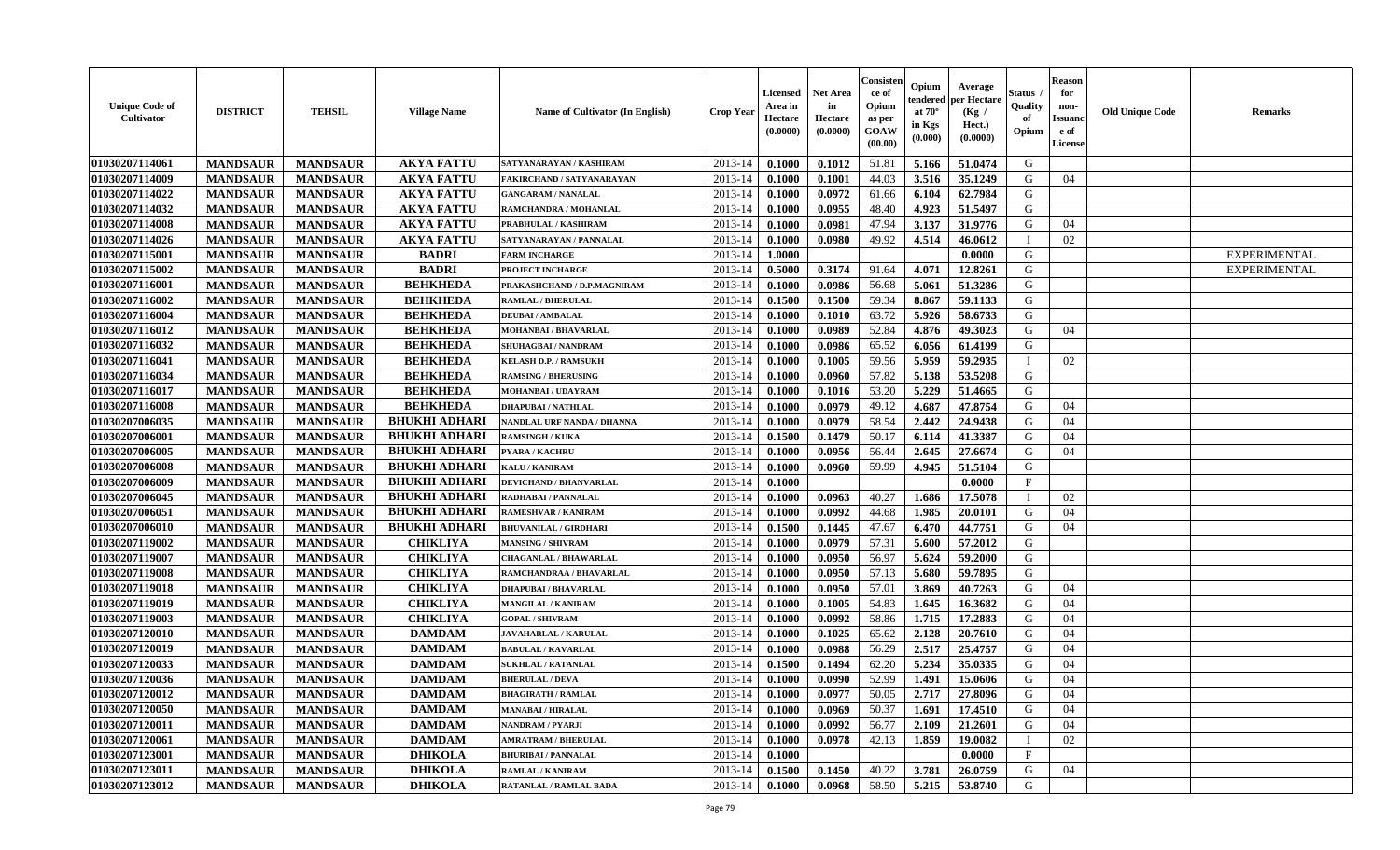| <b>Unique Code of</b><br><b>Cultivator</b> | <b>DISTRICT</b> | <b>TEHSIL</b>   | <b>Village Name</b> | <b>Name of Cultivator (In English)</b> | <b>Crop Year</b> | Licensed<br>Area in<br>Hectare<br>(0.0000) | Net Area<br>in<br>Hectare<br>(0.0000) | Consisteı<br>ce of<br>Opium<br>as per<br>GOAW<br>(00.00) | Opium<br>endered<br>at $70^\circ$<br>in Kgs<br>(0.000) | Average<br>per Hectare<br>(Kg /<br>Hect.)<br>(0.0000) | Status<br>Quality<br>of<br>Opium | <b>Reason</b><br>for<br>non-<br>Issuano<br>e of<br>License | <b>Old Unique Code</b> | Remarks                  |
|--------------------------------------------|-----------------|-----------------|---------------------|----------------------------------------|------------------|--------------------------------------------|---------------------------------------|----------------------------------------------------------|--------------------------------------------------------|-------------------------------------------------------|----------------------------------|------------------------------------------------------------|------------------------|--------------------------|
| 01030207123031                             | <b>MANDSAUR</b> | <b>MANDSAUR</b> | <b>DHIKOLA</b>      | <b>RAMIBAI/KALU</b>                    | 2013-14          | 0.1000                                     | 0.0986                                | 52.96                                                    | 4.509                                                  | 45.7302                                               | G                                | 04                                                         |                        |                          |
| 01030207123042                             | <b>MANDSAUR</b> | <b>MANDSAUR</b> | <b>DHIKOLA</b>      | <b>FULANDEVI / BHAGATRAM</b>           | 2013-14          | 0.1000                                     | 0.0987                                | 52.29                                                    | 2.488                                                  | 25.2077                                               | T                                | 02                                                         |                        |                          |
| 01030207123058                             | <b>MANDSAUR</b> | <b>MANDSAUR</b> | <b>DHIKOLA</b>      | <b>MADHULAL / KACHARU</b>              | 2013-14          | 0.1000                                     | 0.0980                                | 55.85                                                    | 5.338                                                  | 54.4694                                               | $\mathbf I$                      | 02                                                         |                        |                          |
| 01030207123016                             | <b>MANDSAUR</b> | <b>MANDSAUR</b> | <b>DHIKOLA</b>      | <b>RAMIBAI / KACHRULAL</b>             | 2013-14          | 0.1000                                     | 0.1026                                | 47.22                                                    | 4.533                                                  | 44.1813                                               | G                                | 04                                                         |                        |                          |
| 01030207123085                             | <b>MANDSAUR</b> | <b>MANDSAUR</b> | <b>DHIKOLA</b>      | <b>GOPAL / PREMCHAND</b>               | 2013-14          | 0.1000                                     | 0.1020                                | 59.16                                                    | 5.831                                                  | 57.1667                                               | G                                |                                                            |                        | <b>TRANSFER/TOLKHEDI</b> |
| 01030207123061                             | <b>MANDSAUR</b> | <b>MANDSAUR</b> | <b>DHIKOLA</b>      | <b>CHAGANLAL / KACHRU</b>              | 2013-14          | 0.1000                                     | 0.0972                                | 58.15                                                    | 5.009                                                  | 51.5329                                               | G                                |                                                            |                        |                          |
| 01030207123043                             | <b>MANDSAUR</b> | <b>MANDSAUR</b> | <b>DHIKOLA</b>      | <b>GOPAL / RAGHUNATH</b>               | 2013-14          | 0.1000                                     | 0.0990                                | 41.04                                                    | 1.700                                                  | 17.1717                                               |                                  | 02                                                         |                        |                          |
| 01030207121079                             | <b>MANDSAUR</b> | <b>MANDSAUR</b> | <b>DIGAON MALI</b>  | KISHANLAL / ONKARLAL                   | 2013-14          | 0.1000                                     | 0.1000                                | 64.63                                                    | 5.715                                                  | 57.1500                                               | G                                |                                                            |                        |                          |
| 01030207121001                             | <b>MANDSAUR</b> | <b>MANDSAUR</b> | <b>DIGAON MALI</b>  | RAGHUNATHSINGH / KISHANSINGH           | 2013-14          | 0.1500                                     | 0.1465                                | 66.50                                                    | 8.227                                                  | 56.1570                                               | G                                |                                                            |                        |                          |
| 01030207121002                             | <b>MANDSAUR</b> | <b>MANDSAUR</b> | <b>DIGAON MALI</b>  | <b>ONKARLAL / GOTAM</b>                | 2013-14          | 0.1000                                     | 0.1000                                | 58.37                                                    | 5.078                                                  | 50.7800                                               | G                                | 04                                                         |                        |                          |
| 01030207121003                             | <b>MANDSAUR</b> | <b>MANDSAUR</b> | <b>DIGAON MALI</b>  | <b>GOPAL / GOTAM</b>                   | 2013-14          | 0.1500                                     | 0.1465                                | 62.67                                                    | 8.210                                                  | 56.0410                                               | G                                |                                                            |                        |                          |
| 01030207121005                             | <b>MANDSAUR</b> | <b>MANDSAUR</b> | <b>DIGAON MALI</b>  | <b>GOPAL / KASHIRAM</b>                | 2013-14          | 0.1000                                     | 0.0952                                | 52.54                                                    | 5.060                                                  | 53.1513                                               | $\mathbf I$                      | 02                                                         |                        |                          |
| 01030207121007                             | <b>MANDSAUR</b> | <b>MANDSAUR</b> | <b>DIGAON MALI</b>  | <b>SUGANBAI/BALU</b>                   | 2013-14          | 0.1000                                     | 0.1000                                | 26.39                                                    | 2.462                                                  | 24.6200                                               | $\mathbf{I}$                     | 02                                                         |                        |                          |
| 01030207121014                             | <b>MANDSAUR</b> | <b>MANDSAUR</b> | <b>DIGAON MALI</b>  | <b>BHAGIRATH / HARIRAM</b>             | 2013-14          | 0.1500                                     | 0.1496                                | 56.99                                                    | 7.897                                                  | 52.7874                                               | G                                |                                                            |                        |                          |
| 01030207121018                             | <b>MANDSAUR</b> | <b>MANDSAUR</b> | <b>DIGAON MALI</b>  | <b>CHATURBHUJ / UDAKUMHR</b>           | 2013-14          | 0.1500                                     | 0.1515                                | 50.63                                                    | 7.283                                                  | 48.0726                                               | G                                | 04                                                         |                        |                          |
| 01030207121019                             | <b>MANDSAUR</b> | <b>MANDSAUR</b> | <b>DIGAON MALI</b>  | <b>BAGDIRAM / BHANA</b>                | 2013-14          | 0.1000                                     | 0.0939                                | 54.67                                                    | 5.319                                                  | 56.6454                                               | G                                |                                                            |                        |                          |
| 01030207121028                             | <b>MANDSAUR</b> | <b>MANDSAUR</b> | <b>DIGAON MALI</b>  | <b>SHANTILAL / KACHRU</b>              | 2013-14          | 0.1500                                     | 0.1529                                | 55.63                                                    | 8.503                                                  | 55.6115                                               | $\mathbf{I}$                     | 02                                                         |                        |                          |
| 01030207121032                             | <b>MANDSAUR</b> | <b>MANDSAUR</b> | <b>DIGAON MALI</b>  | JIVANSINGH / SUNDARLAL                 | 2013-14          | 0.1000                                     | 0.1012                                | 61.38                                                    | 5.945                                                  | 58.7451                                               | G                                |                                                            |                        |                          |
| 01030207121036                             | <b>MANDSAUR</b> | <b>MANDSAUR</b> | <b>DIGAON MALI</b>  | RADHESHYAM / KACHRU                    | 2013-14          | 0.1000                                     |                                       |                                                          |                                                        | 0.0000                                                | F                                |                                                            |                        |                          |
| 01030207121037                             | <b>MANDSAUR</b> | <b>MANDSAUR</b> | <b>DIGAON MALI</b>  | <b>AMRITRAJ / BAJERAM</b>              | 2013-14          | 0.1000                                     | 0.1020                                | 52.26                                                    | 1.829                                                  | 17.9314                                               | G                                | 04                                                         |                        |                          |
| 01030207121040                             | <b>MANDSAUR</b> | <b>MANDSAUR</b> | <b>DIGAON MALI</b>  | <b>RANCHOR / BAJERAM</b>               | 2013-14          | 0.1000                                     | 0.1000                                | 53.07                                                    | 5.125                                                  | 51.2500                                               | G                                |                                                            |                        |                          |
| 01030207121041                             | <b>MANDSAUR</b> | <b>MANDSAUR</b> | <b>DIGAON MALI</b>  | PAVAN / BHUVAN                         | 2013-14          | 0.1000                                     | 0.0950                                | 55.74                                                    | 4.945                                                  | 52.0526                                               | G                                |                                                            |                        |                          |
| 01030207121042                             | <b>MANDSAUR</b> | <b>MANDSAUR</b> | <b>DIGAON MALI</b>  | <b>DURGASHANKER / PAYARCHAND</b>       | 2013-14          | 0.1500                                     |                                       |                                                          |                                                        | 0.0000                                                | F                                |                                                            |                        |                          |
| 01030207121052                             | <b>MANDSAUR</b> | <b>MANDSAUR</b> | <b>DIGAON MALI</b>  | <b>JAGDISH / NANURAM</b>               | 2013-14          | 0.1500                                     | 0.1532                                | 68.25                                                    | 9.526                                                  | 62.1802                                               | G                                |                                                            |                        |                          |
| 01030207121053                             | <b>MANDSAUR</b> | <b>MANDSAUR</b> | <b>DIGAON MALI</b>  | RUGANATHASINGH / JAGADISH              | 2013-14          | 0.1500                                     | 0.1534                                | 67.33                                                    | 9.330                                                  | 60.8214                                               | G                                |                                                            |                        |                          |
| 01030207121062                             | <b>MANDSAUR</b> | <b>MANDSAUR</b> | <b>DIGAON MALI</b>  | <b>LILABAI / BHAVARLAL</b>             | 2013-14          | 0.1000                                     | 0.0600                                | 62.27                                                    | 3.549                                                  | 59.1500                                               | G                                |                                                            |                        |                          |
| 01030207121068                             | <b>MANDSAUR</b> | <b>MANDSAUR</b> | <b>DIGAON MALI</b>  | <b>BAHADURSINGH / KACHRU</b>           | 2013-14          | 0.1000                                     | 0.1000                                | 59.26                                                    | 5.630                                                  | 56.3000                                               | G                                |                                                            |                        |                          |
| 01030207121073                             | <b>MANDSAUR</b> | <b>MANDSAUR</b> | <b>DIGAON MALI</b>  | SHANKARLAL / ONKARLAL                  | 2013-14          | 0.1000                                     |                                       |                                                          |                                                        | 0.0000                                                | $\mathbf{F}$                     |                                                            |                        |                          |
| 01030207121074                             | <b>MANDSAUR</b> | <b>MANDSAUR</b> | <b>DIGAON MALI</b>  | <b>GOPAL / D.P. KACHRU</b>             | 2013-14          | 0.1000                                     | 0.1000                                | 62.61                                                    | 5.841                                                  | 58.4100                                               | G                                |                                                            |                        |                          |
| 01030207121077                             | <b>MANDSAUR</b> | <b>MANDSAUR</b> | <b>DIGAON MALI</b>  | <b>BHUVANDAS / UDAYRAM</b>             | 2013-14          | 0.1500                                     |                                       |                                                          |                                                        | 0.0000                                                | $_{\rm F}$                       |                                                            |                        | <b>NAME CHANGE</b>       |
| 01030207121078                             | <b>MANDSAUR</b> | <b>MANDSAUR</b> | <b>DIGAON MALI</b>  | KACHANBAI / MADANLAL                   | 2013-14          | 0.1000                                     | 0.1008                                | 58.09                                                    | 5.610                                                  | 55.6548                                               | G                                |                                                            |                        |                          |
| 01030207121080                             | <b>MANDSAUR</b> | <b>MANDSAUR</b> | <b>DIGAON MALI</b>  | NANDLAL / HIRALAL                      | 2013-14          | 0.1000                                     | 0.1000                                | 57.41                                                    | 5.159                                                  | 51.5900                                               | G                                |                                                            |                        |                          |
| 01030207121082                             | <b>MANDSAUR</b> | <b>MANDSAUR</b> | <b>DIGAON MALI</b>  | KACHARULAL D.PU. AMAR JI               | 2013-14          | 0.1000                                     | 0.1000                                | 58.64                                                    | 5.177                                                  | 51.7700                                               | G                                |                                                            |                        | <b>NAME CHANGE</b>       |
| 01030207121083                             | <b>MANDSAUR</b> | <b>MANDSAUR</b> | <b>DIGAON MALI</b>  | AASUBAI / MOHAMMAD KHAN                | 2013-14          | 0.1000                                     | 0.1035                                | 42.38                                                    | 3.063                                                  | 29.5942                                               | G                                | 04                                                         |                        |                          |
| 01030207121090                             | <b>MANDSAUR</b> | <b>MANDSAUR</b> | <b>DIGAON MALI</b>  | <b>JAGHANNATH / BHAVARLAL</b>          | 2013-14          | 0.1500                                     | 0.1470                                | 61.63                                                    | 8.628                                                  | 58.6939                                               | G                                |                                                            |                        |                          |
| 01030207121097                             | <b>MANDSAUR</b> | <b>MANDSAUR</b> | <b>DIGAON MALI</b>  | <b>JAGDISH / PRITHVIRAJ</b>            | 2013-14          | 0.1500                                     | 0.1470                                | 67.14                                                    | 9.659                                                  | 65.7075                                               | G                                |                                                            |                        |                          |
| 01030207121098                             | <b>MANDSAUR</b> | <b>MANDSAUR</b> | <b>DIGAON MALI</b>  | <b>CHATURBHUJ / ONKAR</b>              | 2013-14          | 0.1500                                     | 0.1512                                | 59.68                                                    | 8.347                                                  | 55,2050                                               | G                                |                                                            |                        |                          |
| 01030207121099                             | <b>MANDSAUR</b> | <b>MANDSAUR</b> | <b>DIGAON MALI</b>  | SAVITRIBAI / BALARAM                   | 2013-14          | 0.1000                                     | 0.0990                                | 61.63                                                    | 5.908                                                  | 59.6768                                               | G                                |                                                            |                        |                          |
| 01030207121101                             | <b>MANDSAUR</b> | <b>MANDSAUR</b> | <b>DIGAON MALI</b>  | <b>CHUNNILAL / BHAGIRATH</b>           | 2013-14          | 0.1000                                     | 0.1000                                | 64.30                                                    | 5.897                                                  | 58.9700                                               | $\mathbf I$                      | 02                                                         |                        |                          |
| 01030207121103                             | <b>MANDSAUR</b> | <b>MANDSAUR</b> | <b>DIGAON MALI</b>  | RADHESHYAM / DEVAJI                    | 2013-14          | 0.1000                                     | 0.1000                                | 46.95                                                    | 2.146                                                  | 21.4600                                               | G                                | 04                                                         |                        |                          |
| 01030207121104                             | <b>MANDSAUR</b> | <b>MANDSAUR</b> | <b>DIGAON MALI</b>  | YASHODABAI/RAMLAL                      | 2013-14          | 0.1000                                     | 0.0493                                | 58.50                                                    | 3.009                                                  | 61.0345                                               | G                                |                                                            |                        |                          |
| 01030207121105                             | <b>MANDSAUR</b> | <b>MANDSAUR</b> | <b>DIGAON MALI</b>  | <b>BHAVARLAL / RAMLAL</b>              | 2013-14          | 0.1000                                     | 0.1005                                | 53.22                                                    | 5.064                                                  | 50.3881                                               | G                                | 04                                                         |                        |                          |
|                                            |                 |                 |                     |                                        |                  |                                            |                                       |                                                          |                                                        |                                                       |                                  |                                                            |                        |                          |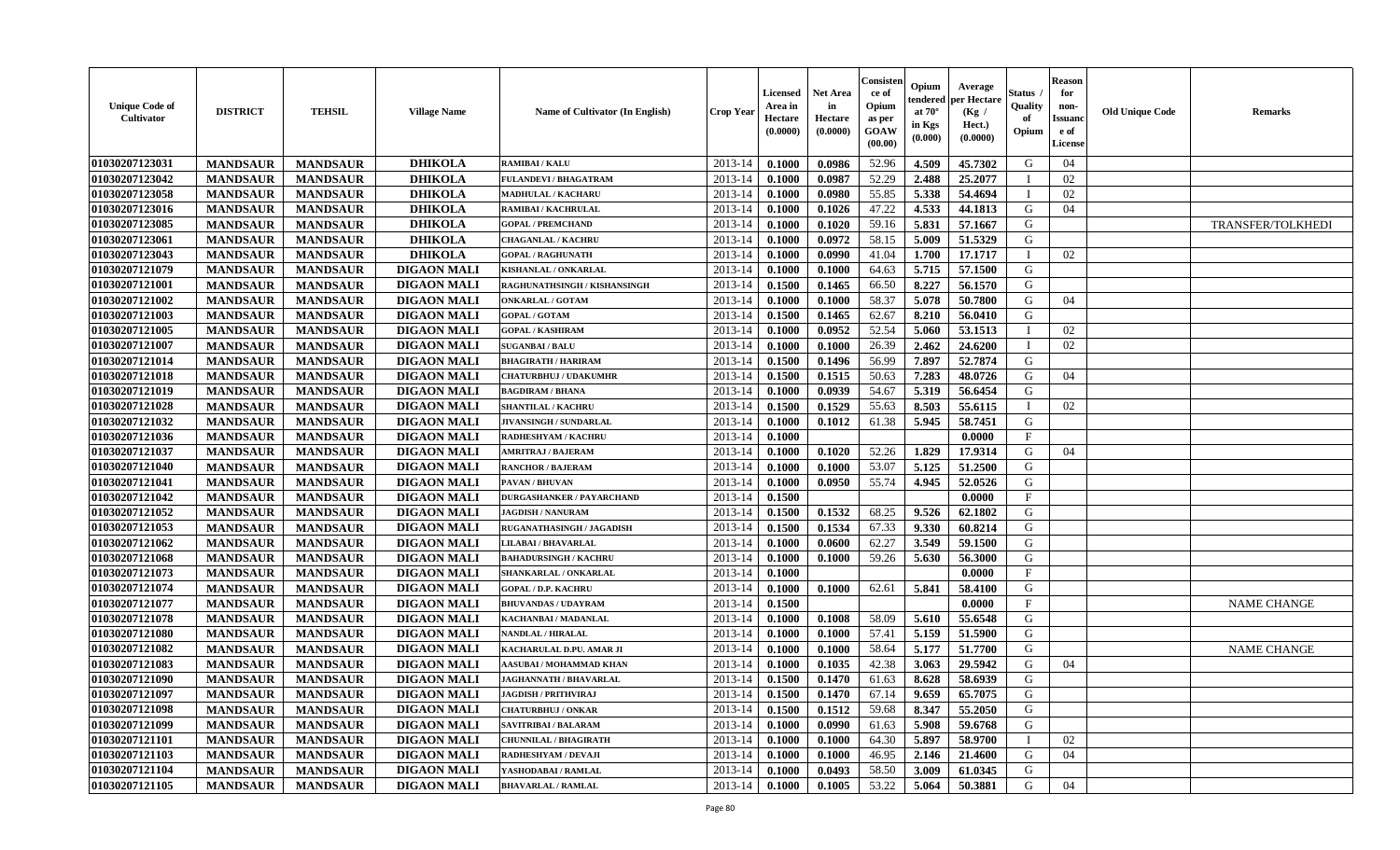| <b>Unique Code of</b><br><b>Cultivator</b> | <b>DISTRICT</b> | <b>TEHSIL</b>   | <b>Village Name</b> | Name of Cultivator (In English) | <b>Crop Year</b> | <b>Licensed</b><br>Area in<br>Hectare<br>(0.0000) | <b>Net Area</b><br>in<br>Hectare<br>(0.0000) | Consisten<br>ce of<br>Opium<br>as per<br>GOAW<br>(00.00) | Opium<br>tendered<br>at $70^\circ$<br>in Kgs<br>(0.000) | Average<br>per Hectare<br>(Kg)<br>Hect.)<br>(0.0000) | Status<br>Quality<br>of<br>Opium | <b>Reason</b><br>for<br>non-<br><b>Issuand</b><br>e of<br>License | <b>Old Unique Code</b> | Remarks            |
|--------------------------------------------|-----------------|-----------------|---------------------|---------------------------------|------------------|---------------------------------------------------|----------------------------------------------|----------------------------------------------------------|---------------------------------------------------------|------------------------------------------------------|----------------------------------|-------------------------------------------------------------------|------------------------|--------------------|
| 01030207121123                             | <b>MANDSAUR</b> | <b>MANDSAUR</b> | <b>DIGAON MALI</b>  | <b>MANGILAL / RAJARAM</b>       | 2013-14          | 0.1000                                            | 0.0990                                       | 60.47                                                    | 5.641                                                   | 56.9798                                              | G                                |                                                                   |                        | <b>NAME CHANGE</b> |
| 01030207121127                             | <b>MANDSAUR</b> | <b>MANDSAUR</b> | <b>DIGAON MALI</b>  | <b>RATANLAL / BHAGVAN</b>       | 2013-14          | 0.1000                                            | 0.0952                                       | 45.41                                                    | 4.372                                                   | 45.9244                                              | G                                | 04                                                                |                        |                    |
| 01030207121150                             | <b>MANDSAUR</b> | <b>MANDSAUR</b> | <b>DIGAON MALI</b>  | <b>GANPATLAL / BHERULAL</b>     | 2013-14          | 0.1000                                            | 0.1000                                       | 61.42                                                    | 6.098                                                   | 60.9800                                              | G                                |                                                                   |                        |                    |
| 01030207121156                             | <b>MANDSAUR</b> | <b>MANDSAUR</b> | <b>DIGAON MALI</b>  | <b>VARDICHAND / RUPA</b>        | 2013-14          | 0.1000                                            | 0.0989                                       | 59.25                                                    | 5.950                                                   | 60.1618                                              |                                  | 02                                                                |                        |                    |
| 01030207121158                             | <b>MANDSAUR</b> | <b>MANDSAUR</b> | <b>DIGAON MALI</b>  | <b>KANIYALAL / JAGDISH</b>      | 2013-14          | 0.1500                                            | 0.1470                                       | 65.35                                                    | 9.485                                                   | 64.5238                                              | G                                |                                                                   |                        |                    |
| 01030207121161                             | <b>MANDSAUR</b> | <b>MANDSAUR</b> | <b>DIGAON MALI</b>  | VIJAYSINGH / SUNDARLAL          | 2013-14          | 0.1000                                            | 0.0959                                       | 58.76                                                    | 5.540                                                   | 57.7685                                              | G                                |                                                                   |                        |                    |
| 01030207121069                             | <b>MANDSAUR</b> | <b>MANDSAUR</b> | <b>DIGAON MALI</b>  | <b>BHAGWAN / RUPA JI</b>        | 2013-14          | 0.1000                                            | 0.0975                                       | 57.90                                                    | 5.335                                                   | 54.7179                                              | G                                |                                                                   |                        |                    |
| 01030207121075                             | <b>MANDSAUR</b> | <b>MANDSAUR</b> | <b>DIGAON MALI</b>  | <b>GULAB / BHUVAN</b>           | 2013-14          | 0.1000                                            | 0.1007                                       | 62.80                                                    | 5.706                                                   | 56.6634                                              | G                                |                                                                   |                        |                    |
| 01030207121091                             | <b>MANDSAUR</b> | <b>MANDSAUR</b> | <b>DIGAON MALI</b>  | <b>SURAJBAI / PANALAL</b>       | 2013-14          | 0.1000                                            | 0.1024                                       | 53.21                                                    | 5.199                                                   | 50.7715                                              | G                                | 04                                                                |                        |                    |
| 01030207121132                             | <b>MANDSAUR</b> | <b>MANDSAUR</b> | <b>DIGAON MALI</b>  | RAMKANYABAI / SHANKARLAL        | 2013-14          | 0.1000                                            | 0.1045                                       | 63.81                                                    | 5.925                                                   | 56.6986                                              | G                                |                                                                   |                        |                    |
| 01030207121159                             | <b>MANDSAUR</b> | <b>MANDSAUR</b> | <b>DIGAON MALI</b>  | <b>OMPRAKASH / MADHOLAL</b>     | 2013-14          | 0.1000                                            | 0.0990                                       | 59.68                                                    | 5.670                                                   | 57,2727                                              | G                                |                                                                   |                        |                    |
| 01030207121081                             | <b>MANDSAUR</b> | <b>MANDSAUR</b> | <b>DIGAON MALI</b>  | <b>BALURAM / RAMJI</b>          | 2013-14          | 0.1000                                            | 0.0910                                       | 54.60                                                    | 2.183                                                   | 23.9890                                              |                                  | 02                                                                |                        |                    |
| 01030207121049                             | <b>MANDSAUR</b> | <b>MANDSAUR</b> | <b>DIGAON MALI</b>  | <b>VISHRAM / RAMLAL</b>         | 2013-14          | 0.1000                                            | 0.0990                                       | 63.65                                                    | 5.083                                                   | 51.3434                                              | G                                |                                                                   |                        |                    |
| 01030207121059                             | <b>MANDSAUR</b> | <b>MANDSAUR</b> | <b>DIGAON MALI</b>  | RAMKANYABAI / RANCHOR           | 2013-14          | 0.1000                                            |                                              |                                                          |                                                         | 0.0000                                               | $\mathbf N$                      |                                                                   |                        |                    |
| 01030207121154                             | <b>MANDSAUR</b> | <b>MANDSAUR</b> | <b>DIGAON MALI</b>  | SHAMBHULAL / BHANVARLAL         | 2013-14          | 0.1500                                            | 0.1488                                       | 52.63                                                    | 7.601                                                   | 51.0820                                              | G                                |                                                                   |                        |                    |
| 01030207121166                             | <b>MANDSAUR</b> | <b>MANDSAUR</b> | <b>DIGAON MALI</b>  | <b>CHATURBHUJ / KACHRU</b>      | 2013-14          | 0.1000                                            | 0.1020                                       | 54.02                                                    | 5.371                                                   | 52.6569                                              | G                                |                                                                   |                        |                    |
| 01030207121024                             | <b>MANDSAUR</b> | <b>MANDSAUR</b> | <b>DIGAON MALI</b>  | <b>MOHANLAL / MANGILAL</b>      | 2013-14          | 0.1500                                            | 0.1500                                       | 62.67                                                    | 9.517                                                   | 63.4467                                              | G                                |                                                                   |                        |                    |
| 01030207121084                             | <b>MANDSAUR</b> | <b>MANDSAUR</b> | <b>DIGAON MALI</b>  | <b>GANGABAI / MOHANLAL</b>      | 2013-14          | 0.1000                                            | 0.0969                                       | 58.00                                                    | 5.477                                                   | 56.5222                                              | G                                |                                                                   |                        |                    |
| 01030207121051                             | <b>MANDSAUR</b> | <b>MANDSAUR</b> | <b>DIGAON MALI</b>  | NARAYANSINGH / KISHANSINGH      | 2013-14          | 0.1000                                            | 0.0969                                       | 66.76                                                    | 5.951                                                   | 61.4138                                              | G                                |                                                                   |                        |                    |
| 01030207121071                             | <b>MANDSAUR</b> | <b>MANDSAUR</b> | <b>DIGAON MALI</b>  | PANNALAL / ONKARLAL             | 2013-14          | 0.1000                                            | 0.1000                                       | 57.45                                                    | 5.359                                                   | 53.5900                                              | G                                |                                                                   |                        |                    |
| 01030207121060                             | <b>MANDSAUR</b> | <b>MANDSAUR</b> | <b>DIGAON MALI</b>  | <b>BIHARILAL / ONKARLAL</b>     | 2013-14          | 0.1000                                            |                                              |                                                          |                                                         | 0.0000                                               | $\mathbf{F}$                     |                                                                   |                        |                    |
| 01030207121114                             | <b>MANDSAUR</b> | <b>MANDSAUR</b> | <b>DIGAON MALI</b>  | <b>JAMUNABAI / KACHRU</b>       | 2013-14          | 0.1000                                            | 0.1014                                       | 62.98                                                    | 6.100                                                   | 60.1578                                              |                                  | 02                                                                |                        |                    |
| 01030207121033                             | <b>MANDSAUR</b> | <b>MANDSAUR</b> | <b>DIGAON MALI</b>  | <b>SHANTIBAI / RAMLAL</b>       | 2013-14          | 0.1000                                            | 0.1008                                       | 61.15                                                    | 5.975                                                   | 59.2758                                              | G                                |                                                                   |                        |                    |
| 01030207121162                             | <b>MANDSAUR</b> | <b>MANDSAUR</b> | <b>DIGAON MALI</b>  | RAMLAL / HIRALAL                | 2013-14          | 0.1000                                            | 0.0976                                       | 67.49                                                    | 5.949                                                   | 60.9529                                              | G                                |                                                                   |                        |                    |
| 01030207121147                             | <b>MANDSAUR</b> | <b>MANDSAUR</b> | <b>DIGAON MALI</b>  | MOTYABAI / MADHODAS             | 2013-14          | 0.1000                                            | 0.1007                                       | 50.45                                                    | 4.627                                                   | 45.9484                                              | G                                | 04                                                                |                        |                    |
| 01030207121160                             | <b>MANDSAUR</b> | <b>MANDSAUR</b> | <b>DIGAON MALI</b>  | <b>MANOHAR / KASHIRAM</b>       | 2013-14          | 0.1000                                            | 0.1012                                       | 52.50                                                    | 5.063                                                   | 50.0296                                              | G                                | 04                                                                |                        |                    |
| 01030207121143                             | <b>MANDSAUR</b> | <b>MANDSAUR</b> | <b>DIGAON MALI</b>  | <b>MANOHARDAS / RUPADAS</b>     | 2013-14          | 0.1000                                            | 0.1008                                       | 58.67                                                    | 5.490                                                   | 54.4643                                              | G                                |                                                                   |                        |                    |
| 01030207121004                             | <b>MANDSAUR</b> | <b>MANDSAUR</b> | <b>DIGAON MALI</b>  | DEVILAL / PRABHULAL             | 2013-14          | $\, 0.1000 \,$                                    | 0.0960                                       | 57.19                                                    | 5.188                                                   | 54.0417                                              | G                                |                                                                   |                        |                    |
| 01030207121173                             | <b>MANDSAUR</b> | <b>MANDSAUR</b> | <b>DIGAON MALI</b>  | <b>GANGARAM / RUPA</b>          | 2013-14          | 0.1500                                            | 0.1480                                       | 55.81                                                    | 8.395                                                   | 56.7230                                              |                                  | 02                                                                |                        |                    |
| 01030207121168                             | <b>MANDSAUR</b> | <b>MANDSAUR</b> | <b>DIGAON MALI</b>  | KACHRIBAI / GORDHANLAL          | 2013-14          | 0.1500                                            | 0.1503                                       | 59.31                                                    | 8.397                                                   | 55.8683                                              | G                                |                                                                   |                        |                    |
| 01030207121030                             | <b>MANDSAUR</b> | <b>MANDSAUR</b> | <b>DIGAON MALI</b>  | <b>KISHANLAL / BHERULAL</b>     | 2013-14          | 0.1000                                            | 0.0990                                       | 53.01                                                    | 5.104                                                   | 51.5556                                              | G                                |                                                                   |                        |                    |
| 01030207121128                             | <b>MANDSAUR</b> | <b>MANDSAUR</b> | <b>DIGAON MALI</b>  | <b>BADRILAL / RAMLAL</b>        | 2013-14          | 0.1000                                            | 0.0984                                       | 56.64                                                    | 5.567                                                   | 56.5752                                              | G                                |                                                                   |                        |                    |
| 01030207121129                             | <b>MANDSAUR</b> | <b>MANDSAUR</b> | <b>DIGAON MALI</b>  | <b>RAMESHVAR / DHANNA</b>       | 2013-14          | 0.1000                                            | 0.1000                                       | 45.15                                                    | 2.019                                                   | 20.1900                                              |                                  | 02                                                                |                        |                    |
| 01030207121169                             | <b>MANDSAUR</b> | <b>MANDSAUR</b> | <b>DIGAON MALI</b>  | PUSHKAR / HEMRAJ                | 2013-14          | 0.1000                                            | 0.1000                                       | 52.55                                                    | 4.880                                                   | 48.8000                                              | G                                | 04                                                                |                        |                    |
| 01030207121170                             | <b>MANDSAUR</b> | <b>MANDSAUR</b> | <b>DIGAON MALI</b>  | <b>KAMLABAI/RAMLAL</b>          | 2013-14          | 0.1000                                            | 0.0928                                       | 55.61                                                    | 4.806                                                   | 51.7888                                              | G                                |                                                                   |                        |                    |
| 01030207121171                             | <b>MANDSAUR</b> | <b>MANDSAUR</b> | <b>DIGAON MALI</b>  | <b>BHAGWANTI / KACHRU</b>       | $2013-14$ 0.1500 |                                                   | 0.1500                                       | 38.07                                                    | 5.700                                                   | 38.0000                                              | G                                | 04                                                                | 01030207145062         |                    |
| 01030207121172                             | <b>MANDSAUR</b> | <b>MANDSAUR</b> | <b>DIGAON MALI</b>  | <b>VIKRAMSINGH / MODSINGH</b>   | 2013-14          | 0.1000                                            | 0.0955                                       | 56.66                                                    | 5.180                                                   | 54.2408                                              |                                  | 02                                                                | 01030207099045         |                    |
| 01030207124008                             | <b>MANDSAUR</b> | <b>MANDSAUR</b> | <b>GANDHIGRAM</b>   | PRABHULAL / SHANKARLAL          | 2013-14          | 0.1000                                            | 0.1000                                       | 56.16                                                    | 5.359                                                   | 53.5900                                              | G                                |                                                                   |                        |                    |
| 01030207124006                             | <b>MANDSAUR</b> | <b>MANDSAUR</b> | <b>GANDHIGRAM</b>   | MANOHARSINGH / BHAIRULAL        | 2013-14          | 0.1000                                            | 0.0990                                       | 64.83                                                    | 5.251                                                   | 53.0404                                              | G                                |                                                                   |                        |                    |
| 01030207124007                             | <b>MANDSAUR</b> | <b>MANDSAUR</b> | <b>GANDHIGRAM</b>   | PURALAL / JAGANNATH             | 2013-14          | 0.1000                                            | 0.0990                                       | 53.30                                                    | 4.911                                                   | 49.6061                                              | G                                | 04                                                                |                        |                    |
| 01030207124011                             | <b>MANDSAUR</b> | <b>MANDSAUR</b> | <b>GANDHIGRAM</b>   | <b>BHAGWANTIBAI/DEVILAL</b>     | 2013-14          | 0.1000                                            | 0.0992                                       | 64.77                                                    | 2.285                                                   | 23.0343                                              | G                                | 04                                                                |                        |                    |
| 01030207124012                             | <b>MANDSAUR</b> | <b>MANDSAUR</b> | <b>GANDHIGRAM</b>   | <b>BHAGVAN / BAGDIRAM</b>       | 2013-14 0.1000   |                                                   | 0.0966                                       | 53.24                                                    | 5.141                                                   | 53.2195                                              |                                  | 02                                                                |                        |                    |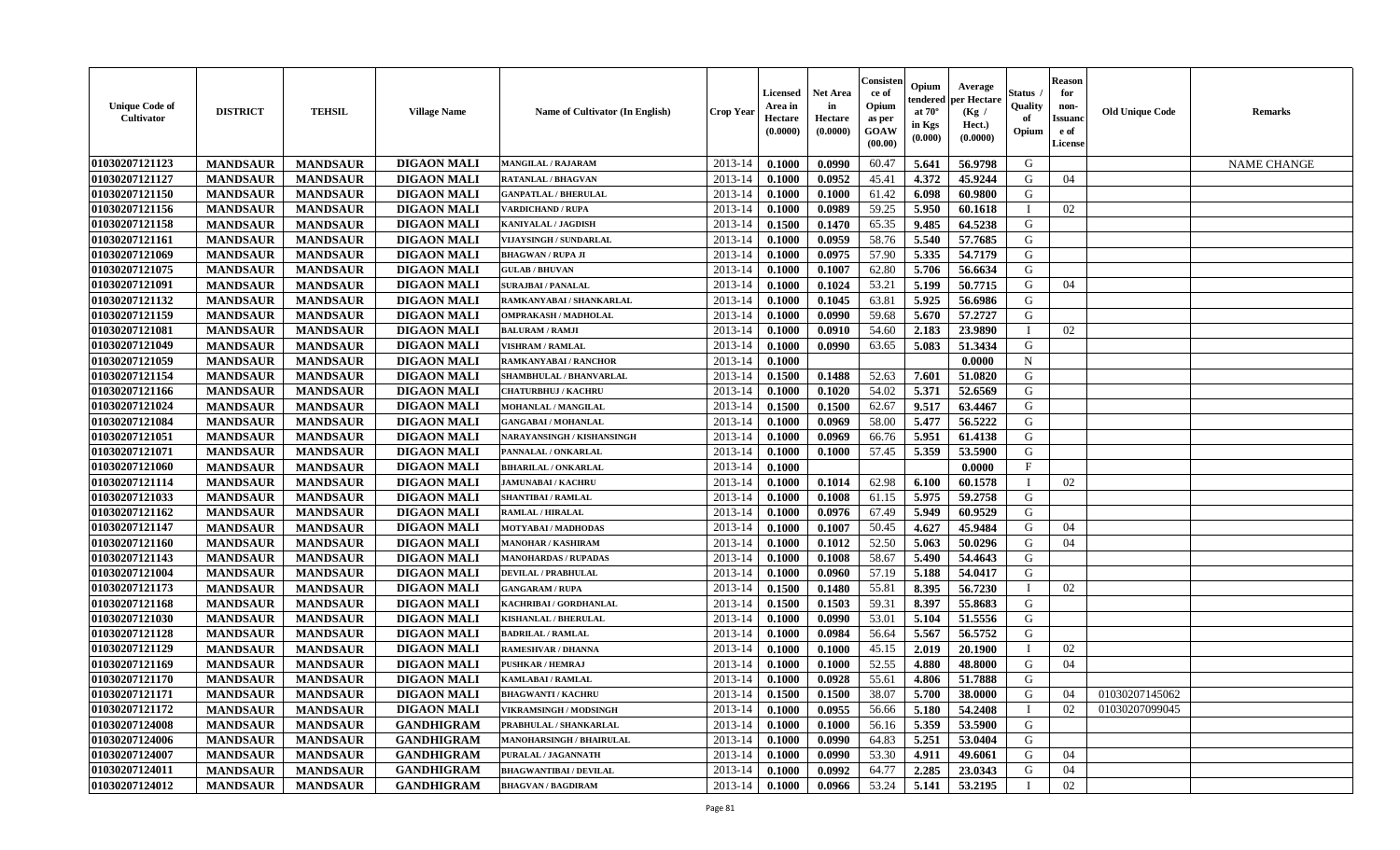| <b>Unique Code of</b><br>Cultivator | <b>DISTRICT</b> | <b>TEHSIL</b>   | <b>Village Name</b>                           | Name of Cultivator (In English)                   | <b>Crop Year</b> | <b>Licensed</b><br>Area in<br>Hectare<br>(0.0000) | Net Area<br>in<br>Hectare<br>(0.0000) | Consister<br>ce of<br>Opium<br>as per<br>GOAW<br>(00.00) | Opium<br>endereo<br>at $70^\circ$<br>in Kgs<br>(0.000) | Average<br>per Hectare<br>(Kg)<br>Hect.)<br>(0.0000) | Status .<br>Quality<br>of<br>Opium | <b>Reason</b><br>for<br>non-<br><b>Issuanc</b><br>e of<br>License | <b>Old Unique Code</b> | <b>Remarks</b>       |
|-------------------------------------|-----------------|-----------------|-----------------------------------------------|---------------------------------------------------|------------------|---------------------------------------------------|---------------------------------------|----------------------------------------------------------|--------------------------------------------------------|------------------------------------------------------|------------------------------------|-------------------------------------------------------------------|------------------------|----------------------|
| 01030207124004                      | <b>MANDSAUR</b> | <b>MANDSAUR</b> | <b>GANDHIGRAM</b>                             | <b>BHARATSINGH / SHANKARLAL</b>                   | 2013-14          | 0.1500                                            | 0.1470                                | 55.61                                                    | 7.507                                                  | 51.0680                                              | G                                  |                                                                   |                        |                      |
| 01030207124015                      | <b>MANDSAUR</b> | <b>MANDSAUR</b> | <b>GANDHIGRAM</b>                             | <b>BALVANTSINGH / DEV JI</b>                      | 2013-14          | 0.1000                                            | 0.1000                                | 51.98                                                    | 2.725                                                  | 27.2500                                              | G                                  | 04                                                                |                        |                      |
| 01030207124022                      | <b>MANDSAUR</b> | <b>MANDSAUR</b> | <b>GANDHIGRAM</b>                             | VARADA / KESHURAM                                 | 2013-14          | 0.1000                                            | 0.0957                                | 52.24                                                    | 1.761                                                  | 18.4013                                              | - T                                | 02                                                                |                        |                      |
| 01030207124023                      | <b>MANDSAUR</b> | <b>MANDSAUR</b> | <b>GANDHIGRAM</b>                             | JADAVBAI / GANESHRAM                              | 2013-14          | 0.1000                                            | 0.0920                                | 50.55                                                    | 4.058                                                  | 44.1087                                              | G                                  | 04                                                                |                        |                      |
| 01030207124003                      | <b>MANDSAUR</b> | <b>MANDSAUR</b> | <b>GANDHIGRAM</b>                             | <b>HIRALAL / NANDA</b>                            | 2013-14          | 0.1000                                            | 0.0990                                | 59.18                                                    | 5.411                                                  | 54.6566                                              | G                                  |                                                                   |                        |                      |
| 01030207124035                      | <b>MANDSAUR</b> | <b>MANDSAUR</b> | <b>GANDHIGRAM</b>                             | <b>MAHAVIRDAS / BADRILAL</b>                      | 2013-14          | 0.1000                                            | 0.0900                                | 38.95                                                    | 1.068                                                  | 11.8667                                              | G                                  | 04                                                                |                        |                      |
| 01030207124036                      | <b>MANDSAUR</b> | <b>MANDSAUR</b> | <b>GANDHIGRAM</b>                             | <b>JAYSINGH / SHOBHARAM</b>                       | 2013-14          | 0.1000                                            |                                       |                                                          |                                                        | 0.0000                                               | $\mathbf F$                        |                                                                   |                        | <b>TRANSFER/LODH</b> |
| 01030207124024                      | <b>MANDSAUR</b> | <b>MANDSAUR</b> | <b>GANDHIGRAM</b>                             | NANDLAL / RAMPRATAP                               | 2013-14          | 0.1000                                            | 0.1000                                | 55.95                                                    | 5.171                                                  | 51.7100                                              |                                    | 02                                                                |                        |                      |
| 01030207124037                      | <b>MANDSAUR</b> | <b>MANDSAUR</b> | <b>GANDHIGRAM</b>                             | RAMESHCHAND / GANAGRAM                            | 2013-14          | 0.1000                                            | 0.0988                                | 51.45                                                    | 1.720                                                  | 17.4089                                              | G                                  | 04                                                                |                        |                      |
| 01030207128006                      | <b>MANDSAUR</b> | <b>MANDSAUR</b> | <b>JAGGAKHEDI</b>                             | RADHESHYAM / RATANLAL                             | 2013-14          | 0.1000                                            | 0.1007                                | 53.24                                                    | 5.423                                                  | 53.8530                                              | G                                  |                                                                   |                        |                      |
| 01030207128012                      | <b>MANDSAUR</b> | <b>MANDSAUR</b> | <b>JAGGAKHEDI</b>                             | KANKUBAI / SURATRAM                               | 2013-14          | 0.1500                                            | 0.1474                                | 63.31                                                    | 9.695                                                  | 65,7734                                              | G                                  |                                                                   |                        |                      |
| 01030207128013                      | <b>MANDSAUR</b> | <b>MANDSAUR</b> | <b>JAGGAKHEDI</b>                             | KHIMA / CHATURBHUJ                                | 2013-14          | 0.1500                                            | 0.1496                                | 60.84                                                    | 9.265                                                  | 61.9318                                              | G                                  |                                                                   |                        |                      |
| 01030207128026                      | <b>MANDSAUR</b> | <b>MANDSAUR</b> | <b>JAGGAKHEDI</b>                             | <b>GITABAI/BHERULAL</b>                           | 2013-14          | 0.1000                                            | 0.1006                                | 58.41                                                    | 6.183                                                  | 61.4612                                              | G                                  |                                                                   |                        |                      |
| 01030207128066                      | <b>MANDSAUR</b> | <b>MANDSAUR</b> | <b>JAGGAKHEDI</b>                             | KACHRULAL / NANURAM                               | 2013-14          | 0.1500                                            | 0.1479                                | 63.43                                                    | 9.832                                                  | 66.4773                                              | G                                  |                                                                   |                        |                      |
| 01030207128081                      | <b>MANDSAUR</b> | <b>MANDSAUR</b> | <b>JAGGAKHEDI</b>                             | <b>CHANDMAL / RAMLAL</b>                          | 2013-14          | 0.1000                                            | 0.0990                                | 58.05                                                    | 5.938                                                  | 59.9798                                              | G                                  |                                                                   |                        |                      |
| 01030207128009                      | <b>MANDSAUR</b> | <b>MANDSAUR</b> | <b>JAGGAKHEDI</b>                             | RADHESHYAM / NANDRAM                              | 2013-14          | 0.1000                                            | 0.1000                                | 62.51                                                    | 6.269                                                  | 62.6900                                              | G                                  |                                                                   |                        |                      |
| 01030207128074                      | <b>MANDSAUR</b> | <b>MANDSAUR</b> | <b>JAGGAKHEDI</b>                             | <b>KAMALDAS / GARIBDAS</b>                        | 2013-14          | 0.1000                                            | 0.0984                                | 50.85                                                    | 4.947                                                  | 50.2744                                              |                                    | 02                                                                |                        |                      |
| 01030207128025                      | <b>MANDSAUR</b> | <b>MANDSAUR</b> | <b>JAGGAKHEDI</b>                             | <b>HIRABAI/ CHAMPALAL</b>                         | 2013-14          | 0.1500                                            | 0.1506                                | 57.43                                                    | 9.295                                                  | 61.7198                                              | G                                  |                                                                   |                        |                      |
| 01030207128017                      | <b>MANDSAUR</b> | <b>MANDSAUR</b> | <b>JAGGAKHEDI</b>                             | JAWAHARLAL. / NARAYAN                             | 2013-14          | 0.1000                                            | 0.0969                                | 58.38                                                    | 5.588                                                  | 57.6677                                              | G                                  |                                                                   |                        |                      |
| 01030207128053                      | <b>MANDSAUR</b> | <b>MANDSAUR</b> | <b>JAGGAKHEDI</b>                             | RAMKANYABAI / HIRALAL                             | 2013-14          | 0.1000                                            | 0.0990                                | 57.64                                                    | 5.953                                                  | 60.1313                                              | G                                  |                                                                   |                        |                      |
| 01030207128048                      | <b>MANDSAUR</b> | <b>MANDSAUR</b> | <b>JAGGAKHEDI</b>                             | <b>BASNTIBAI / MOHANLAL</b>                       | 2013-14          | 0.1000                                            | 0.1014                                | 42.20                                                    | 4.099                                                  | 40.4241                                              | G                                  | 04                                                                |                        |                      |
| 01030207128042                      | <b>MANDSAUR</b> | <b>MANDSAUR</b> | <b>JAGGAKHEDI</b>                             | PUNAMCHANDRA / RATANLAL                           | 2013-14          | 0.1000                                            | 0.0990                                | 55.90                                                    | 5.742                                                  | 58.0000                                              | G                                  |                                                                   |                        |                      |
| 01030207128086                      | <b>MANDSAUR</b> | <b>MANDSAUR</b> | <b>JAGGAKHEDI</b>                             | <b>BHANVARBAI/BHANVARLAL</b>                      | 2013-14          | 0.1000                                            | 0.0986                                | 55.97                                                    | 5.845                                                  | 59.2799                                              | G                                  |                                                                   |                        |                      |
| 01030207128087                      | <b>MANDSAUR</b> | <b>MANDSAUR</b> | <b>JAGGAKHEDI</b>                             | <b>GANPATLAL / MADHO</b>                          | 2013-14          | 0.1000                                            | 0.0907                                | 51.21                                                    | 4.441                                                  | 48.9636                                              | G                                  | 04                                                                |                        |                      |
| 01030207130004                      | <b>MANDSAUR</b> | <b>MANDSAUR</b> | KHANDERIYA MARU                               | RAMCHANDRA / LAKSHMICHANDRA                       | 2013-14          | 0.1000                                            | 0.0975                                | 62.87                                                    | 6.574                                                  | 67.4256                                              | G                                  |                                                                   |                        |                      |
| 01030207130011                      | <b>MANDSAUR</b> | <b>MANDSAUR</b> | <b>KHANDERIYA MARU</b>                        | <b>NATHULAL / PANNALAL</b>                        | 2013-14          | 0.1500                                            | 0.1290                                | 57.07                                                    | 7.044                                                  | 54.6047                                              | G                                  |                                                                   |                        |                      |
| 01030207130019                      | <b>MANDSAUR</b> | <b>MANDSAUR</b> | <b>KHANDERIYA MARU</b>                        | <b>BHAGIRATH / SHIVLAL</b>                        | 2013-14          | 0.1000                                            | 0.0970                                | 67.65                                                    | 6.456                                                  | 66.5567                                              | G                                  |                                                                   |                        |                      |
| 01030207130022                      | <b>MANDSAUR</b> | <b>MANDSAUR</b> | KHANDERIYA MARU BADRILAL / RAMLAL             |                                                   | 2013-14          | 0.1000                                            | 0.1010                                | 57.80                                                    | 5.541                                                  | 54.8614                                              | G                                  |                                                                   |                        |                      |
| 01030207130030                      | <b>MANDSAUR</b> | <b>MANDSAUR</b> |                                               | KHANDERIYA MARU RAMLAL / LAKSHMAN CHAMAR          | 2013-14          | 0.1500                                            | 0.1470                                | 57.81                                                    | 8.217                                                  | 55.8980                                              | G                                  |                                                                   |                        |                      |
| 01030207130032                      | <b>MANDSAUR</b> | <b>MANDSAUR</b> | <b>KHANDERIYA MARU</b>                        | <b>LAKSHMAN / BHUVAN</b>                          | 2013-14          | 0.1000                                            | 0.1008                                | 52.21                                                    | 1.246                                                  | 12.3611                                              | G                                  | 04                                                                |                        |                      |
| 01030207130035                      | <b>MANDSAUR</b> | <b>MANDSAUR</b> | <b>KHANDERIYA MARU</b>                        | <b>BHARATSINGH / NANURAM</b>                      | 2013-14          | 0.1000                                            | 0.0990                                | 46.33                                                    | 1.999                                                  | 20.1919                                              | G                                  | 04                                                                |                        |                      |
| 01030207130045                      | <b>MANDSAUR</b> | <b>MANDSAUR</b> | <b>KHANDERIYA MARU</b>                        | <b>MODIRAM / HAMERA</b>                           | 2013-14          | 0.1500                                            | 0.1458                                | 57.70                                                    | 8.383                                                  | 57.4966                                              | G                                  |                                                                   |                        |                      |
| 01030207130055                      | <b>MANDSAUR</b> | <b>MANDSAUR</b> | KHANDERIYA MARU HEMRAJ / RAMLAL               |                                                   | 2013-14          | 0.1500                                            | 0.1500                                | 64.08                                                    | 8.990                                                  | 59.9333                                              | G                                  |                                                                   |                        |                      |
| 01030207130058                      | <b>MANDSAUR</b> | <b>MANDSAUR</b> | KHANDERIYA MARUGANGABAI/KASTURA               |                                                   | 2013-14          | 0.1500                                            | 0.1494                                | 53.21                                                    | 7.723                                                  | 51.6934                                              | G                                  |                                                                   |                        |                      |
| 01030207130060                      | <b>MANDSAUR</b> | <b>MANDSAUR</b> |                                               | <b>KHANDERIYA MARU RAJKUNVAR / D.PUTRI KISHOR</b> | 2013-14          | 0.1500                                            | 0.1400                                | 54.00                                                    | 7.267                                                  | 51.9071                                              | G                                  |                                                                   |                        |                      |
| 01030207130067                      | <b>MANDSAUR</b> |                 | MANDSAUR   KHANDERIYA MARU MANGILAL / BHAGVAN |                                                   |                  | $2013-14$ 0.1500                                  | 0.1485                                | 61.13                                                    | 9.213                                                  | 62.0404                                              | G                                  |                                                                   |                        |                      |
| 01030207130078                      | <b>MANDSAUR</b> | <b>MANDSAUR</b> | KHANDERIYA MARUSHIVLAL / MAGNIRAM             |                                                   | 2013-14          | 0.1000                                            | 0.1000                                | 58.10                                                    | 5.976                                                  | 59.7600                                              | G                                  |                                                                   |                        |                      |
| 01030207130105                      | <b>MANDSAUR</b> | <b>MANDSAUR</b> | KHANDERIYA MARUSHIVALAL / KACHRU              |                                                   | 2013-14          | 0.1000                                            | 0.0567                                | 55.98                                                    | 2.959                                                  | 52.1869                                              | G                                  |                                                                   |                        |                      |
| 01030207130096                      | <b>MANDSAUR</b> | <b>MANDSAUR</b> | <b>KHANDERIYA MARU SONABAI / CHUNNILAL</b>    |                                                   | 2013-14          | 0.1000                                            | 0.1020                                | 63.93                                                    | 6.448                                                  | 63.2157                                              | G                                  |                                                                   |                        |                      |
| 01030207130104                      | <b>MANDSAUR</b> | <b>MANDSAUR</b> | KHANDERIYA MARU KAWARLAL / SHANKARLAL         |                                                   | 2013-14          | 0.1500                                            | 0.1001                                | 63.23                                                    | 6.097                                                  | 60.9091                                              | G                                  |                                                                   |                        |                      |
| 01030207130013                      | <b>MANDSAUR</b> | <b>MANDSAUR</b> | KHANDERIYA MARUDHANRAJ/GAMER                  |                                                   | 2013-14          | 0.1000                                            | 0.0969                                | 50.63                                                    | 5.005                                                  | 51.6512                                              | G                                  |                                                                   |                        |                      |
| 01030207130014                      | <b>MANDSAUR</b> |                 | MANDSAUR   KHANDERIYA MARU RATANLAL / KARU    |                                                   | $2013 - 14$      | 0.1500                                            | 0.1470                                | 63.01                                                    | 4.123                                                  | 28.0476                                              | G                                  | 04                                                                |                        |                      |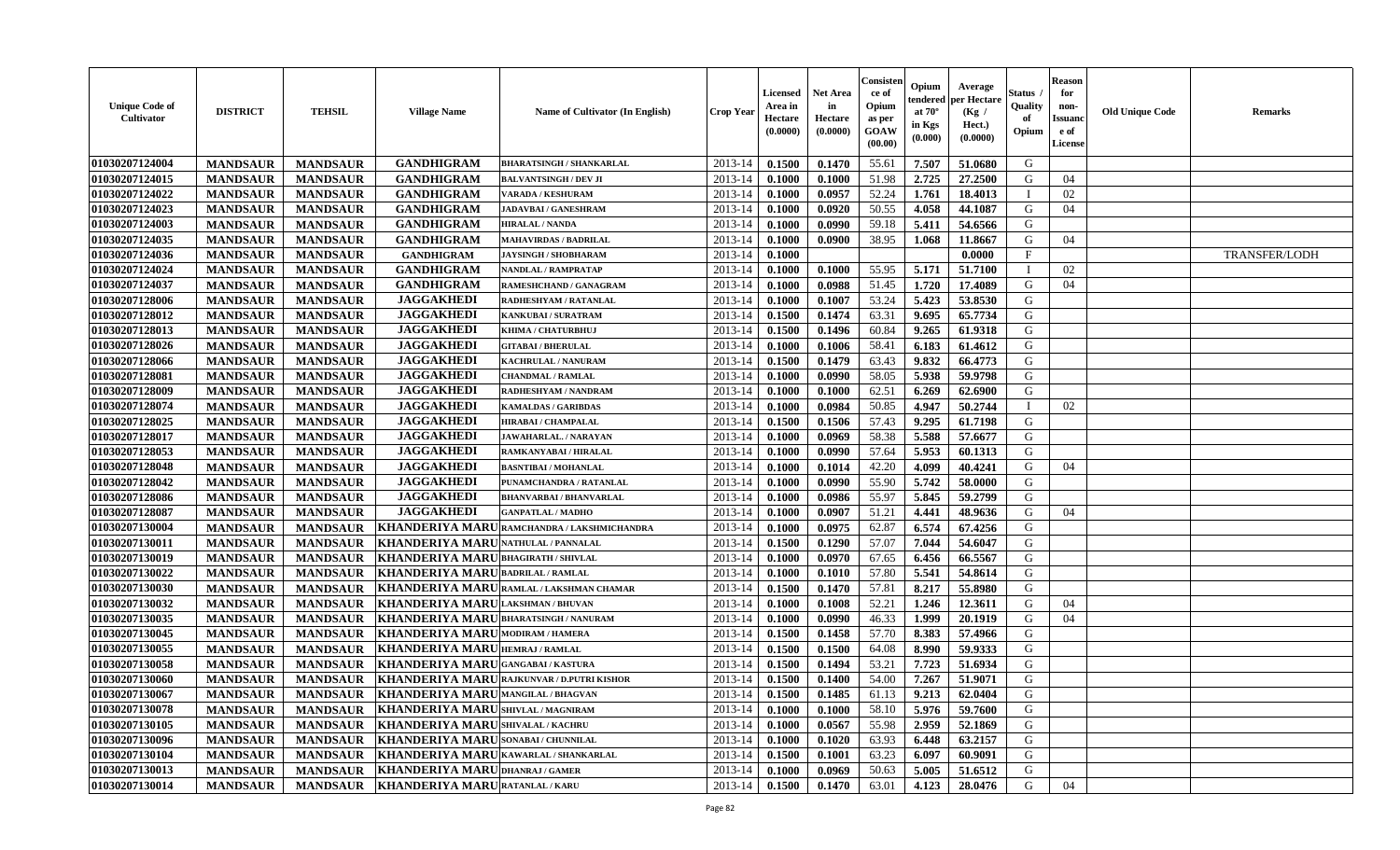| <b>Unique Code of</b><br><b>Cultivator</b> | <b>DISTRICT</b> | <b>TEHSIL</b>   | <b>Village Name</b>                         | Name of Cultivator (In English) | <b>Crop Year</b> | <b>Licensed</b><br>Area in<br>Hectare<br>(0.0000) | <b>Net Area</b><br>in<br>Hectare<br>(0.0000) | Consisteı<br>ce of<br>Opium<br>as per<br><b>GOAW</b><br>(00.00) | Opium<br>endered<br>at $70^\circ$<br>in Kgs<br>$(\mathbf{0.000})$ | Average<br>per Hectare<br>(Kg /<br>Hect.)<br>(0.0000) | Status<br>Quality<br>of<br>Opium | Reason<br>for<br>non-<br>Issuan<br>e of<br>License | <b>Old Unique Code</b> | <b>Remarks</b>         |
|--------------------------------------------|-----------------|-----------------|---------------------------------------------|---------------------------------|------------------|---------------------------------------------------|----------------------------------------------|-----------------------------------------------------------------|-------------------------------------------------------------------|-------------------------------------------------------|----------------------------------|----------------------------------------------------|------------------------|------------------------|
| 01030207130042                             | <b>MANDSAUR</b> | <b>MANDSAUR</b> | KHANDERIYA MARU JANIBAI / BHAGITRATH        |                                 | 2013-14          | 0.1000                                            | 0.0909                                       | 55.59                                                           | 5.154                                                             | 56.6997                                               | G                                |                                                    |                        |                        |
| 01030207130049                             | <b>MANDSAUR</b> | <b>MANDSAUR</b> | KHANDERIYA MARU MANGIBAI W/O MANNALAL       |                                 | 2013-14          | 0.1500                                            | 0.1428                                       | 46.47                                                           | 4.747                                                             | 33.2423                                               | G                                | 04                                                 |                        |                        |
| 01030207130041                             | <b>MANDSAUR</b> | <b>MANDSAUR</b> | <b>KHANDERIYA MARU BANSHIDAS / GOPALDAS</b> |                                 | 2013-14          | 0.1500                                            | 0.1402                                       | 62.63                                                           | 8.670                                                             | 61.8402                                               | G                                |                                                    |                        |                        |
| 01030207130034                             | <b>MANDSAUR</b> | <b>MANDSAUR</b> | KHANDERIYA MARUSAYRABAI/KAMAL               |                                 | 2013-14          | 0.1000                                            | 0.0937                                       | 63.63                                                           | 5.972                                                             | 63.7353                                               | G                                |                                                    |                        |                        |
| 01030207130064                             | <b>MANDSAUR</b> | <b>MANDSAUR</b> | KHANDERIYA MARU JETRAM / RUGHNATH           |                                 | 2013-14          | 0.1000                                            | 0.0189                                       | 59.52                                                           | 1.190                                                             | 62.9630                                               | G                                |                                                    |                        |                        |
| 01030207129036                             | <b>MANDSAUR</b> | <b>MANDSAUR</b> | <b>KOLWA</b>                                | <b>PRITHVIRAJ / HIRA</b>        | 2013-14          | 0.1000                                            |                                              |                                                                 |                                                                   | 0.0000                                                | $\mathbf{F}$                     |                                                    |                        |                        |
| 01030207129002                             | <b>MANDSAUR</b> | <b>MANDSAUR</b> | <b>KOLWA</b>                                | <b>MANGILAL / NANDA</b>         | 2013-14          | 0.1000                                            | 0.0957                                       | 60.21                                                           | 5.169                                                             | 54.0125                                               | $\blacksquare$                   | 02                                                 |                        |                        |
| 01030207129008                             | <b>MANDSAUR</b> | <b>MANDSAUR</b> | <b>KOLWA</b>                                | <b>KHEMCHAND / RAGHUNATH</b>    | 2013-14          | 0.1000                                            | 0.0968                                       | 51.11                                                           | 2.534                                                             | 26.1777                                               | G                                | 04                                                 |                        |                        |
| 01030207129013                             | <b>MANDSAUR</b> | <b>MANDSAUR</b> | <b>KOLWA</b>                                | <b>VINESH / RAMCHANDRA</b>      | 2013-14          | 0.1000                                            |                                              |                                                                 |                                                                   | 0.0000                                                | $_{\rm F}$                       |                                                    |                        |                        |
| 01030207129014                             | <b>MANDSAUR</b> | <b>MANDSAUR</b> | <b>KOLWA</b>                                | SATAYNARAYAN / MOTILAL          | 2013-14          | 0.1000                                            |                                              |                                                                 |                                                                   | 0.0000                                                | $_{\rm F}$                       |                                                    |                        |                        |
| 01030207129030                             | <b>MANDSAUR</b> | <b>MANDSAUR</b> | <b>KOLWA</b>                                | <b>MADHU / HIRA</b>             | 2013-14          | 0.1000                                            |                                              |                                                                 |                                                                   | 0.0000                                                | $\mathbf{F}$                     |                                                    |                        |                        |
| 01030207129035                             | <b>MANDSAUR</b> | <b>MANDSAUR</b> | <b>KOLWA</b>                                | <b>KALABAI/MANGUDAS</b>         | 2013-14          | 0.1500                                            | 0.1416                                       | 54.43                                                           | 6.617                                                             | 46.7302                                               | G                                | 04                                                 |                        |                        |
| 01030207129045                             | <b>MANDSAUR</b> | <b>MANDSAUR</b> | <b>KOLWA</b>                                | <b>HARIDAS / KAMLADAS</b>       | 2013-14          | 0.1000                                            | 0.0948                                       | 60.11                                                           | 5.599                                                             | 59.0612                                               | G                                |                                                    |                        |                        |
| 01030207129076                             | <b>MANDSAUR</b> | <b>MANDSAUR</b> | <b>KOLWA</b>                                | <b>BAGDIRAM / NARAYAN</b>       | 2013-14          | 0.1000                                            |                                              |                                                                 |                                                                   | 0.0000                                                | $_{\rm F}$                       |                                                    |                        |                        |
| 01030207129088                             | <b>MANDSAUR</b> | <b>MANDSAUR</b> | <b>KOLWA</b>                                | <b>RANGLAL / HEMRAJ</b>         | 2013-14          | 0.1000                                            | 0.0988                                       | 53.21                                                           | 2.653                                                             | 26.8522                                               | G                                | 04                                                 |                        |                        |
| 01030207129001                             | <b>MANDSAUR</b> | <b>MANDSAUR</b> | <b>KOLWA</b>                                | KAMLABAI / RAMLAL               | 2013-14          | 0.1000                                            | 0.0957                                       | 43.56                                                           | 1.755                                                             | 18.3386                                               | G                                | 04                                                 |                        |                        |
| 01030207129082                             | <b>MANDSAUR</b> | <b>MANDSAUR</b> | <b>KOLWA</b>                                | <b>KANHEYALAL / PANNALAL</b>    | 2013-14          | 0.1000                                            | 0.0961                                       | 59.66                                                           | 2.293                                                             | 23.8606                                               | G                                | 04                                                 |                        |                        |
| 01030207129090                             | <b>MANDSAUR</b> | <b>MANDSAUR</b> | <b>KOLWA</b>                                | <b>RAMCHAND / GORULAL</b>       | 2013-14          | 0.1000                                            | 0.1026                                       | 61.96                                                           | 5.913                                                             | 57.6316                                               | G                                |                                                    |                        |                        |
| 01030207129091                             | <b>MANDSAUR</b> | <b>MANDSAUR</b> | <b>KOLWA</b>                                | <b>AMRA / MEGHA</b>             | 2013-14          | 0.1000                                            | 0.1005                                       | 56.71                                                           | 4.934                                                             | 49.0945                                               | G                                | 04                                                 |                        |                        |
| 01030207131016                             | <b>MANDSAUR</b> | <b>MANDSAUR</b> | <b>LABDARI</b>                              | <b>BAGDIBAI / BAGDIRAM</b>      | 2013-14          | 0.1000                                            | 0.0975                                       | 63.88                                                           | 2.637                                                             | 27.0462                                               | G                                | 04                                                 |                        |                        |
| 01030207131014                             | <b>MANDSAUR</b> | <b>MANDSAUR</b> | <b>LABDARI</b>                              | <b>GANESHRAM / KAVNRLAL</b>     | 2013-14          | 0.1000                                            | 0.1010                                       | 58.44                                                           | 1.870                                                             | 18.5149                                               |                                  | 02                                                 |                        |                        |
| 01030207131019                             | <b>MANDSAUR</b> | <b>MANDSAUR</b> | <b>LABDARI</b>                              | <b>MEHATABBAI / KARU</b>        | 2013-14          | 0.1000                                            | 0.0944                                       | 53.00                                                           | 4.376                                                             | 46.3559                                               | G                                | 04                                                 |                        |                        |
| 01030207131024                             | <b>MANDSAUR</b> | <b>MANDSAUR</b> | <b>LABDARI</b>                              | <b>BHERULAL / NANURAM</b>       | 2013-14          | 0.1500                                            |                                              |                                                                 |                                                                   | 0.0000                                                | $\mathbf{F}$                     |                                                    |                        | <b>TRANSFER/UDPURA</b> |
| 01030207131026                             | <b>MANDSAUR</b> | <b>MANDSAUR</b> | <b>LABDARI</b>                              | RUKMANBAI / PURALAL             | 2013-14          | 0.1000                                            | 0.0999                                       | 49.96                                                           | 4.753                                                             | 47.5776                                               | G                                | 04                                                 |                        |                        |
| 01030207131031                             | <b>MANDSAUR</b> | <b>MANDSAUR</b> | <b>LABDARI</b>                              | <b>KANHIYALAL / GULAB</b>       | 2013-14          | 0.1000                                            | 0.0944                                       | 48.52                                                           | 4.200                                                             | 44.4915                                               | G                                | 04                                                 |                        |                        |
| 01030207019002                             | <b>MANDSAUR</b> | <b>MANDSAUR</b> | <b>LALGHATI</b>                             | <b>HITESH / BANSILAL</b>        | 2013-14          | 0.1000                                            | 0.1040                                       | 40.64                                                           | 3.228                                                             | 31.0385                                               | G                                | 04                                                 |                        |                        |
| 01030207019007                             | <b>MANDSAUR</b> | <b>MANDSAUR</b> | <b>LALGHATI</b>                             | <b>DEUBAI/KISANLAL</b>          | 2013-14          | 0.1000                                            | 0.0984                                       | 57.94                                                           | 6.100                                                             | 61.9919                                               | G                                |                                                    |                        |                        |
| 01030207019010                             | <b>MANDSAUR</b> | <b>MANDSAUR</b> | <b>LALGHATI</b>                             | <b>MANGILAL / RAMLAL</b>        | 2013-14          | 0.1000                                            | 0.1010                                       | 58.75                                                           | 5.254                                                             | 52.0198                                               | G                                |                                                    |                        |                        |
| 01030207019041                             | <b>MANDSAUR</b> | <b>MANDSAUR</b> | <b>LALGHATI</b>                             | <b>GATTUBAI/DEVICHANDRA</b>     | 2013-14          | 0.1000                                            | 0.0929                                       | 53.06                                                           | 3.585                                                             | 38.5899                                               | G                                | 04                                                 |                        |                        |
| 01030207019001                             | <b>MANDSAUR</b> | <b>MANDSAUR</b> | <b>LALGHATI</b>                             | <b>MANGIAL / KASTURCHAND</b>    | 2013-14          | 0.1500                                            |                                              |                                                                 |                                                                   | 0.0000                                                | $\mathbf{F}$                     |                                                    |                        |                        |
| 01030207019006                             | <b>MANDSAUR</b> | <b>MANDSAUR</b> | <b>LALGHATI</b>                             | <b>MANGIBAI / PANNALAL</b>      | 2013-14          | 0.1000                                            | 0.0936                                       | 59.44                                                           | 5.477                                                             | 58.5150                                               | G                                |                                                    |                        |                        |
| 01030207019012                             | <b>MANDSAUR</b> | <b>MANDSAUR</b> | <b>LALGHATI</b>                             | <b>BANSILAL / MOHANLAL</b>      | 2013-14          | 0.1000                                            | 0.0990                                       | 57.60                                                           | 5.982                                                             | 60.4242                                               | G                                |                                                    |                        |                        |
| 01030207019013                             | <b>MANDSAUR</b> | <b>MANDSAUR</b> | <b>LALGHATI</b>                             | SATYNARAYAN / BAPULAL           | 2013-14          | 0.1000                                            |                                              |                                                                 |                                                                   | 0.0000                                                | $\mathbf{F}$                     |                                                    |                        |                        |
| 01030207019016                             | <b>MANDSAUR</b> | <b>MANDSAUR</b> | <b>LALGHATI</b>                             | <b>MADANLAL / PANNALAL</b>      | 2013-14          | 0.1000                                            | 0.0962                                       | 56.14                                                           | 5.462                                                             | 56.7775                                               |                                  | 02                                                 |                        |                        |
| 01030207019021                             | <b>MANDSAUR</b> | <b>MANDSAUR</b> | <b>LALGHATI</b>                             | <b>BHERULAL / MANGILAL</b>      | 2013-14          | 0.1500                                            |                                              |                                                                 |                                                                   | 0.0000                                                | $\mathbf{F}$                     |                                                    |                        |                        |
| <b>01030207019023</b>                      | <b>MANDSAUR</b> | <b>MANDSAUR</b> | <b>LALGHATI</b>                             | <b>GOPAL / MANGILAL</b>         | $2013-14$ 0.1500 |                                                   | 0.1388                                       | 58.09                                                           | 7.809                                                             | 56.2608                                               | G                                |                                                    |                        |                        |
| 01030207019024                             | <b>MANDSAUR</b> | <b>MANDSAUR</b> | <b>LALGHATI</b>                             | SHIVNARAYAN / GOPAL             | 2013-14          | 0.1500                                            | 0.1443                                       | 62.32                                                           | 8.538                                                             | 59.1684                                               | G                                |                                                    |                        |                        |
| 01030207019025                             | <b>MANDSAUR</b> | <b>MANDSAUR</b> | <b>LALGHATI</b>                             | <b>SURESH / BAPULAL</b>         | 2013-14          | 0.1500                                            | 0.1398                                       | 58.74                                                           | 8.022                                                             | 57.3820                                               | G                                |                                                    |                        |                        |
| 01030207019032                             | <b>MANDSAUR</b> | <b>MANDSAUR</b> | <b>LALGHATI</b>                             | <b>JUMMABAI/RATANLAL</b>        | 2013-14          | 0.1000                                            | 0.1008                                       | 49.73                                                           | 4.504                                                             | 44.6825                                               | G                                | 04                                                 |                        |                        |
| 01030207019035                             | <b>MANDSAUR</b> | <b>MANDSAUR</b> | <b>LALGHATI</b>                             | PRABHULAL / KASTURCHANDRA       | 2013-14          | 0.1000                                            | 0.1008                                       | 63.05                                                           | 6.269                                                             | 62.1925                                               | G                                |                                                    |                        |                        |
| 01030207019037                             | <b>MANDSAUR</b> | <b>MANDSAUR</b> | <b>LALGHATI</b>                             | <b>GATUBAI/BAGDIRAM</b>         | 2013-14          | 0.1500                                            | 0.1505                                       | 49.86                                                           | 7.230                                                             | 48.0399                                               | G                                | 04                                                 |                        |                        |
| 01030207019045                             | <b>MANDSAUR</b> | <b>MANDSAUR</b> | <b>LALGHATI</b>                             | <b>KANVARLAL / KANIRAM</b>      | 2013-14          | 0.1500                                            | 0.1328                                       | 55.67                                                           | 9.790                                                             | 73.7199                                               | G                                |                                                    |                        |                        |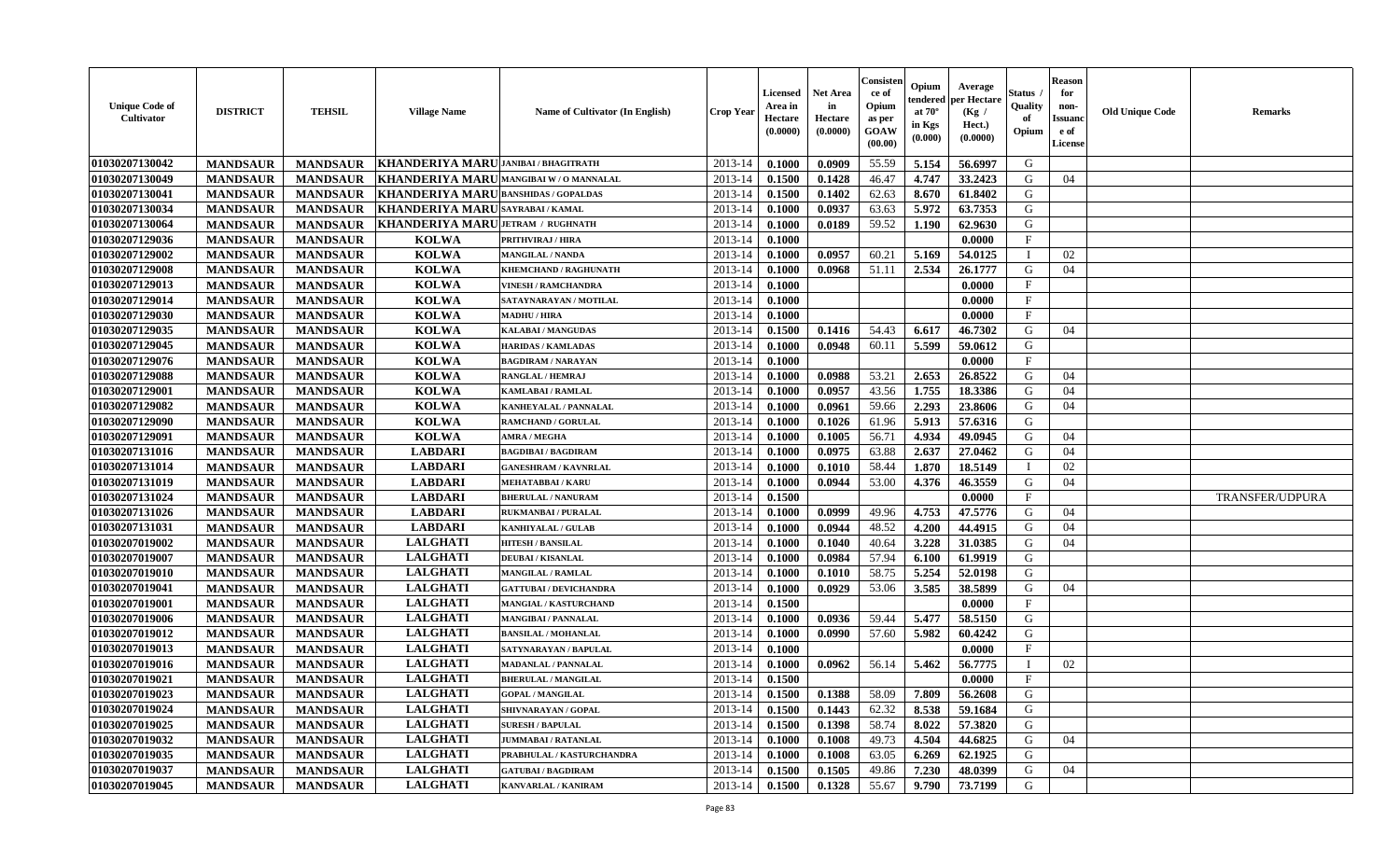| <b>Unique Code of</b><br>Cultivator | <b>DISTRICT</b> | <b>TEHSIL</b>   | <b>Village Name</b>    | <b>Name of Cultivator (In English)</b> | <b>Crop Year</b>   | <b>Licensed</b><br>Area in<br>Hectare<br>(0.0000) | Net Area<br>in<br>Hectare<br>(0.0000) | Consisten<br>ce of<br>Opium<br>as per<br>GOAW<br>(00.00) | Opium<br>tendered<br>at $70^\circ$<br>in Kgs<br>(0.000) | Average<br>per Hectare<br>(Kg)<br>Hect.)<br>(0.0000) | Status<br>Quality<br>of<br>Opium | Reason<br>for<br>non-<br>Issuanc<br>e of<br>License | <b>Old Unique Code</b> | <b>Remarks</b>           |
|-------------------------------------|-----------------|-----------------|------------------------|----------------------------------------|--------------------|---------------------------------------------------|---------------------------------------|----------------------------------------------------------|---------------------------------------------------------|------------------------------------------------------|----------------------------------|-----------------------------------------------------|------------------------|--------------------------|
| 01030207019048                      | <b>MANDSAUR</b> | <b>MANDSAUR</b> | <b>LALGHATI</b>        | <b>KANIRAM / GIRDHARILAL</b>           | 2013-14            | 0.1000                                            | 0.0945                                | 46.09                                                    | 2.884                                                   | 30.5185                                              | G                                | 04                                                  |                        |                          |
| 01030207019049                      | <b>MANDSAUR</b> | <b>MANDSAUR</b> | <b>LALGHATI</b>        | <b>BHUVANILAL / KANIRAM</b>            | 2013-14            | 0.1000                                            | 0.0966                                | 52.04                                                    | 4.379                                                   | 45.3313                                              | G                                | 04                                                  |                        |                          |
| 01030207019018                      | <b>MANDSAUR</b> | <b>MANDSAUR</b> | <b>LALGHATI</b>        | RAMLAL / KISHANLAL                     | 2013-14            | 0.1000                                            | 0.1008                                | 55.20                                                    | 5.276                                                   | 52.3413                                              | G                                |                                                     |                        |                          |
| 01030207019053                      | <b>MANDSAUR</b> | <b>MANDSAUR</b> | <b>LALGHATI</b>        | <b>DASRATH / PREMCHAND</b>             | 2013-14            | 0.1000                                            | 0.0970                                | 56.02                                                    | 5.362                                                   | 55.2784                                              | G                                |                                                     |                        | <b>TRANSFER/BOLKHEDA</b> |
| 01030207019055                      | <b>MANDSAUR</b> | <b>MANDSAUR</b> | <b>LALGHATI</b>        | <b>FAKIRCHAND / KACRU</b>              | 2013-14            | 0.1000                                            | 0.0981                                | 49.41                                                    | 4.765                                                   | 48.5729                                              | G                                | 04                                                  |                        |                          |
| 01030207019027                      | <b>MANDSAUR</b> | <b>MANDSAUR</b> | <b>LALGHATI</b>        | KANVARLAL / HANSRAJ                    | 2013-14            | 0.1000                                            | 0.1001                                | 59.31                                                    | 5.355                                                   | 53.4965                                              | G                                |                                                     |                        |                          |
| 01030207019015                      | <b>MANDSAUR</b> | <b>MANDSAUR</b> | <b>LALGHATI</b>        | <b>BHUWANILAL / UDAYLAL</b>            | 2013-14            | 0.1000                                            | 0.0990                                | 44.15                                                    | 4.238                                                   | 42.8081                                              | G                                | 04                                                  |                        |                          |
| 01030207019056                      | <b>MANDSAUR</b> | <b>MANDSAUR</b> | <b>LALGHATI</b>        | <b>DHANRAJ / JAYSINGH</b>              | 2013-14            | 0.1000                                            | 0.0923                                | 44.44                                                    | 4.050                                                   | 43.8787                                              | G                                | 04                                                  | 01030207029010         |                          |
| 01030207133049                      | <b>MANDSAUR</b> | <b>MANDSAUR</b> | <b>MALYA KHERKHEDA</b> | <b>SUKHLAL / BAGDIRAM</b>              | 2013-14            | 0.1500                                            | 0.1426                                | 59.10                                                    | 8.122                                                   | 56.9565                                              | G                                |                                                     |                        |                          |
| 01030207133002                      | <b>MANDSAUR</b> | <b>MANDSAUR</b> | <b>MALYA KHERKHEDA</b> | <b>DEVILAL / VAJERAM</b>               | 2013-14            | 0.1000                                            | 0.1020                                | 49.33                                                    | 5.173                                                   | 50.7157                                              | G                                | 04                                                  |                        |                          |
| 01030207133008                      | <b>MANDSAUR</b> | <b>MANDSAUR</b> | <b>MALYA KHERKHEDA</b> | MOHANLAL / KACHRU                      | 2013-14            | 0.1500                                            | 0.1475                                | 57.41                                                    | 7.472                                                   | 50.6576                                              | G                                | 04                                                  |                        |                          |
| 01030207133009                      | <b>MANDSAUR</b> | <b>MANDSAUR</b> | <b>MALYA KHERKHEDA</b> | <b>BHARATSINGH / KISHANSINGH</b>       | 2013-14            | 0.1000                                            | 0.0980                                | 61.13                                                    | 5.851                                                   | 59.7041                                              | G                                |                                                     |                        |                          |
| 01030207133011                      | <b>MANDSAUR</b> | <b>MANDSAUR</b> | <b>MALYA KHERKHEDA</b> | <b>GORILAL / MOHANLAL</b>              | 2013-14            | 0.1500                                            | 0.1458                                | 56.93                                                    | 7.059                                                   | 48.4156                                              | G                                | 04                                                  |                        |                          |
| 01030207133013                      | <b>MANDSAUR</b> | <b>MANDSAUR</b> | <b>MALYA KHERKHEDA</b> | PARASRAM / MADHU                       | 2013-14            | 0.1500                                            | 0.1337                                | 53.84                                                    | 6.122                                                   | 45.7891                                              | G                                | 04                                                  |                        |                          |
| 01030207133015                      | <b>MANDSAUR</b> | <b>MANDSAUR</b> | <b>MALYA KHERKHEDA</b> | MOHANLAL / MANNALAL                    | 2013-14            | 0.1500                                            | 0.1470                                | 60.58                                                    | 8.784                                                   | 59.7551                                              | G                                |                                                     |                        |                          |
| 01030207133017                      | <b>MANDSAUR</b> | <b>MANDSAUR</b> | <b>MALYA KHERKHEDA</b> | MADANLAL / GANGAJI                     | 2013-14            | 0.1500                                            | 0.1357                                | 52.50                                                    | 7.095                                                   | 52.2845                                              | G                                |                                                     |                        |                          |
| 01030207133025                      | <b>MANDSAUR</b> | <b>MANDSAUR</b> | <b>MALYA KHERKHEDA</b> | <b>GOPAL / JAVAHARLAL</b>              | 2013-14            | 0.1500                                            | 0.1512                                | 53.77                                                    | 7.197                                                   | 47.5992                                              | G                                | 04                                                  |                        |                          |
| 01030207133026                      | <b>MANDSAUR</b> | <b>MANDSAUR</b> | <b>MALYA KHERKHEDA</b> | <b>DASHRATH / KISHAN</b>               | 2013-14            | 0.1500                                            | 0.1512                                | 42.73                                                    | 5.952                                                   | 39.3651                                              | G                                | 04                                                  |                        |                          |
| 01030207133027                      | <b>MANDSAUR</b> | <b>MANDSAUR</b> | <b>MALYA KHERKHEDA</b> | <b>HIRALAL / DEV JI</b>                | 2013-14            | 0.1500                                            | 0.1470                                | 56.97                                                    | 8.521                                                   | 57.9660                                              | G                                |                                                     |                        |                          |
| 01030207133030                      | <b>MANDSAUR</b> | <b>MANDSAUR</b> | <b>MALYA KHERKHED</b>  | <b>KACHRU / NATHU</b>                  | 2013-14            | 0.1000                                            | 0.0960                                | 54.60                                                    | 5.242                                                   | 54.6042                                              | G                                |                                                     |                        |                          |
| 01030207133031                      | <b>MANDSAUR</b> | <b>MANDSAUR</b> | <b>MALYA KHERKHEDA</b> | <b>SHANKAR / JORJI</b>                 | 2013-14            | 0.1500                                            | 0.1468                                | 60.78                                                    | 9.308                                                   | 63.4060                                              | G                                |                                                     |                        |                          |
| 01030207133034                      | <b>MANDSAUR</b> | <b>MANDSAUR</b> | <b>MALYA KHERKHEDA</b> | KAMLABAI / RAMCHANDRA                  | 2013-14            | 0.1500                                            | 0.1495                                | 46.71                                                    | 7.193                                                   | 48.1137                                              | G                                | 04                                                  |                        |                          |
| 01030207133035                      | <b>MANDSAUR</b> | <b>MANDSAUR</b> | <b>MALYA KHERKHEDA</b> | NARAYANSINGH / GANESHRAM               | 2013-14            | 0.1500                                            | 0.1487                                | 52.70                                                    | 7.800                                                   | 52.4546                                              | G                                |                                                     |                        |                          |
| 01030207133038                      | <b>MANDSAUR</b> | <b>MANDSAUR</b> | <b>MALYA KHERKHEDA</b> | KISHANDAS / KANHIYADAS                 | 2013-14            | 0.1000                                            | 0.1000                                | 55.47                                                    | 2.029                                                   | 20.2900                                              | G                                | 04                                                  |                        |                          |
| 01030207133040                      | <b>MANDSAUR</b> | <b>MANDSAUR</b> | <b>MALYA KHERKHEDA</b> | JIVANSINGH / NARAYANSINGH              | 2013-14            | 0.1500                                            | 0.1500                                | 58.64                                                    | 8.771                                                   | 58.4733                                              | G                                |                                                     |                        |                          |
| 01030207133044                      | <b>MANDSAUR</b> | <b>MANDSAUR</b> | <b>MALYA KHERKHEDA</b> | SHIVLAL / GOVINDA                      | 2013-14            | 0.1000                                            | 0.0948                                | 55.71                                                    | 4.910                                                   | 51.7932                                              | G                                |                                                     |                        |                          |
| 01030207133046                      | <b>MANDSAUR</b> | <b>MANDSAUR</b> | <b>MALYA KHERKHEDA</b> | <b>BASANTILAL / MOHANLAL</b>           | 2013-14            | 0.1000                                            | 0.1020                                | 52.18                                                    | 5.263                                                   | 51.5980                                              | G                                |                                                     |                        |                          |
| 01030207133058                      | <b>MANDSAUR</b> | <b>MANDSAUR</b> | <b>MALYA KHERKHEDA</b> | RAMCHANDRA / KARU                      | 2013-14            | 0.1500                                            | 0.1541                                | 58.06                                                    | 8.726                                                   | 56.6256                                              | G                                |                                                     |                        |                          |
| 01030207133060                      | <b>MANDSAUR</b> | <b>MANDSAUR</b> | <b>MALYA KHERKHEDA</b> | <b>GAVRILAL / BHERUSING</b>            | 2013-14            | 0.1500                                            | 0.1475                                | 52.66                                                    | 7.056                                                   | 47.8373                                              | G                                | 04                                                  |                        |                          |
| 01030207133073                      | <b>MANDSAUR</b> | <b>MANDSAUR</b> | <b>MALYA KHERKHEDA</b> | <b>JAGDISH / BHERULAL</b>              | 2013-14            | 0.1000                                            |                                       |                                                          |                                                         | 0.0000                                               | F                                |                                                     |                        |                          |
| 01030207133074                      | <b>MANDSAUR</b> | <b>MANDSAUR</b> | <b>MALYA KHERKHEDA</b> | <b>BADRILAL / MOTILAL</b>              | 2013-14            | 0.1000                                            | 0.0990                                | 53.94                                                    | 5.433                                                   | 54.8788                                              | G                                |                                                     |                        |                          |
| 01030207133078                      | <b>MANDSAUR</b> | <b>MANDSAUR</b> | <b>MALYA KHERKHEDA</b> | <b>JAGDISH / KACHRU</b>                | 2013-14            | 0.1000                                            | 0.1002                                | 57.11                                                    | 4.936                                                   | 49.2615                                              | G                                | 04                                                  |                        |                          |
| 01030207133082                      | <b>MANDSAUR</b> | <b>MANDSAUR</b> | <b>MALYA KHERKHEDA</b> | <b>PRABHUBAI / KACHRU</b>              | 2013-14            | 0.1000                                            | 0.0960                                | 59.29                                                    | 5.734                                                   | 59,7292                                              | G                                |                                                     |                        |                          |
| 01030207133091                      | <b>MANDSAUR</b> | <b>MANDSAUR</b> | <b>MALYA KHERKHED</b>  | <b>HEMANTBAI/NARAYAN</b>               | 2013-14            | 0.1500                                            | 0.1454                                | 62.45                                                    | 8.993                                                   | 61.8501                                              | G                                |                                                     |                        |                          |
| 01030207133095                      | <b>MANDSAUR</b> | <b>MANDSAUR</b> | <b>MALYA KHERKHEDA</b> | <b>DEVA / NANURAM</b>                  | 2013-14            | 0.1500                                            | 0.1481                                | 52.59                                                    | 7.873                                                   | 53.1600                                              | G                                |                                                     |                        |                          |
| 01030207133099                      | <b>MANDSAUR</b> | <b>MANDSAUR</b> | <b>MALYA KHERKHEDA</b> | <b>LAKSHMAN / BALU</b>                 | $2013-14$   0.1500 |                                                   | 0.1488                                | 66.20                                                    | 9.892                                                   | 66.4785                                              | G                                |                                                     |                        |                          |
| 01030207133100                      | <b>MANDSAUR</b> | <b>MANDSAUR</b> | <b>MALYA KHERKHEDA</b> | <b>KALURAM / KANAJI</b>                | 2013-14            | 0.1500                                            | 0.1526                                | 62.41                                                    | 9.558                                                   | 62.6343                                              | G                                |                                                     |                        |                          |
| 01030207133104                      | <b>MANDSAUR</b> | <b>MANDSAUR</b> | <b>MALYA KHERKHEDA</b> | <b>DEVILAL / BALARAM</b>               | 2013-14            | 0.1500                                            | 0.1320                                | 54.79                                                    | 7.303                                                   | 55.3258                                              | G                                |                                                     |                        |                          |
| 01030207133106                      | <b>MANDSAUR</b> | <b>MANDSAUR</b> | <b>MALYA KHERKHEDA</b> | <b>BHERULAL / KESHURAM</b>             | 2013-14            | 0.1500                                            | 0.1366                                | 55.84                                                    | 7.084                                                   | 51.8594                                              | G                                |                                                     |                        |                          |
| 01030207133109                      | <b>MANDSAUR</b> | <b>MANDSAUR</b> | <b>MALYA KHERKHEDA</b> | PRABHULAL / RAMLAL DHOBI               | 2013-14            | 0.1000                                            | 0.0987                                | 60.32                                                    | 5.515                                                   | 55.8764                                              | G                                |                                                     |                        |                          |
| 01030207133112                      | <b>MANDSAUR</b> | <b>MANDSAUR</b> | <b>MALYA KHERKHEDA</b> | <b>KELASHCHANDRA / BADRILAL</b>        | 2013-14            | 0.1500                                            | 0.1452                                | 62.03                                                    | 8.613                                                   | 59.3182                                              | G                                |                                                     |                        |                          |
| 01030207133115                      | <b>MANDSAUR</b> | <b>MANDSAUR</b> | <b>MALYA KHERKHEDA</b> | <b>DEVILAL / UDAJI</b>                 | $2013 - 14$        | 0.1000                                            | 0.0993                                | 54.98                                                    | 5.035                                                   | 50.7049                                              | G                                | 04                                                  |                        |                          |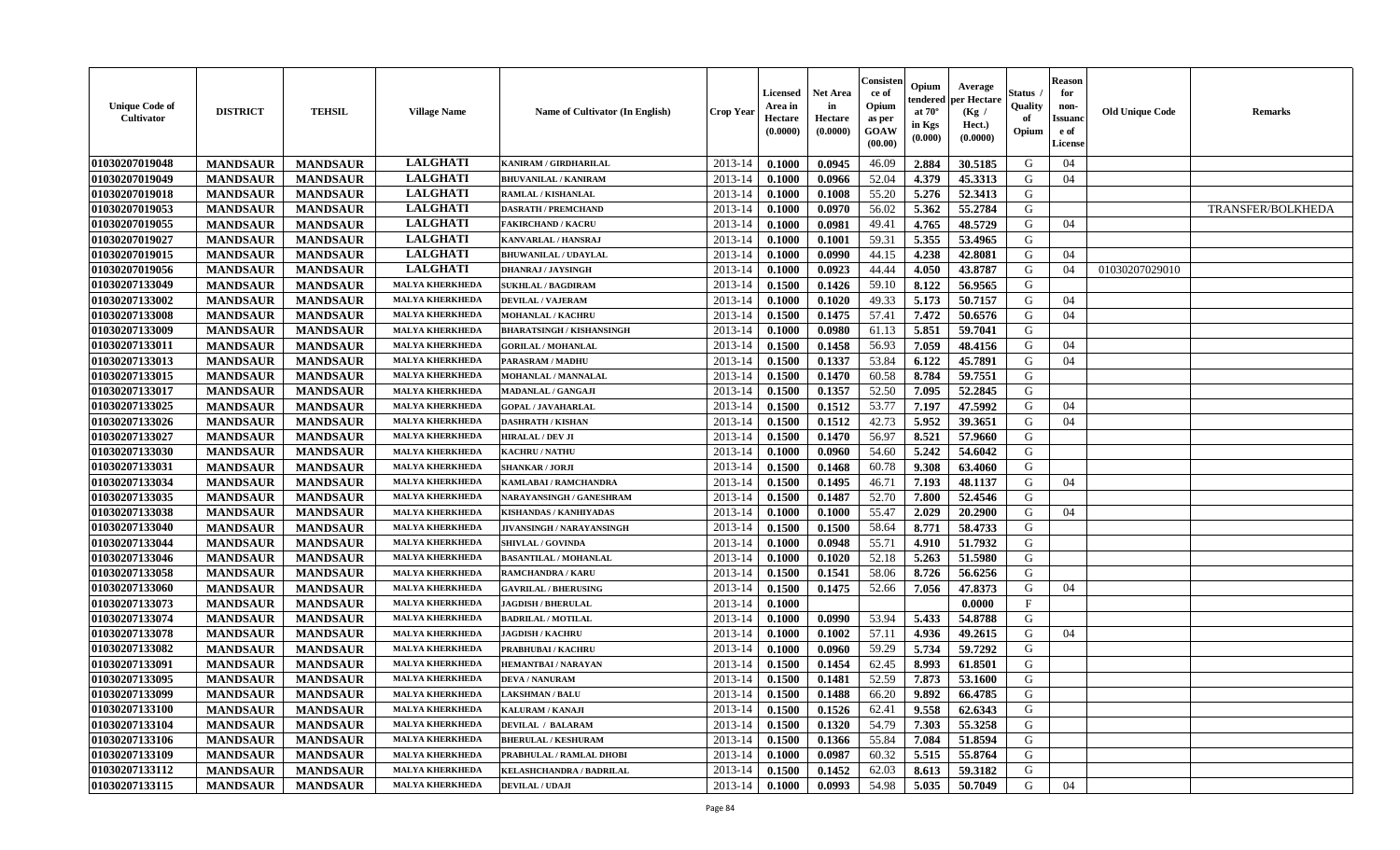| <b>Unique Code of</b><br><b>Cultivator</b> | <b>DISTRICT</b> | <b>TEHSIL</b>   | <b>Village Name</b>    | <b>Name of Cultivator (In English)</b>               | <b>Crop Year</b> | <b>Licensed</b><br>Area in<br>Hectare<br>(0.0000) | <b>Net Area</b><br>in<br>Hectare<br>(0.0000) | Consister<br>ce of<br>Opium<br>as per<br>GOAW<br>(00.00) | Opium<br>endered<br>at $70^{\circ}$<br>in Kgs<br>$(\mathbf{0.000})$ | Average<br>per Hectare<br>(Kg)<br>Hect.)<br>(0.0000) | Status<br>Quality<br>of<br>Opium | <b>Reason</b><br>for<br>non-<br><b>Issuano</b><br>e of<br>License | <b>Old Unique Code</b> | <b>Remarks</b> |
|--------------------------------------------|-----------------|-----------------|------------------------|------------------------------------------------------|------------------|---------------------------------------------------|----------------------------------------------|----------------------------------------------------------|---------------------------------------------------------------------|------------------------------------------------------|----------------------------------|-------------------------------------------------------------------|------------------------|----------------|
| 01030207133135                             | <b>MANDSAUR</b> | <b>MANDSAUR</b> | <b>MALYA KHERKHEDA</b> | <b>MANGILAL / BHERULAL</b>                           | 2013-14          | 0.1000                                            | 0.0992                                       | 57.51                                                    | 5.850                                                               | 58.9718                                              | G                                |                                                                   |                        |                |
| 01030207133148                             | <b>MANDSAUR</b> | <b>MANDSAUR</b> | <b>MALYA KHERKHEDA</b> | SITABAI / JORJI                                      | 2013-14          | 0.1500                                            | 0.1472                                       | 56.18                                                    | 2.729                                                               | 18.5394                                              | - 1                              | 02                                                                |                        |                |
| 01030207133158                             | <b>MANDSAUR</b> | <b>MANDSAUR</b> | <b>MALYA KHERKHEDA</b> | <b>BHANVARLAL / SHANKARLAL</b>                       | 2013-14          | 0.1500                                            | 0.1500                                       | 50.67                                                    | 7.789                                                               | 51.9267                                              | G                                |                                                                   |                        |                |
| 01030207133163                             | <b>MANDSAUR</b> | <b>MANDSAUR</b> | <b>MALYA KHERKHEDA</b> | KANCHANBAI / BAGDIRAM                                | 2013-14          | 0.1000                                            | 0.1000                                       | 57.61                                                    | 5.670                                                               | 56.7000                                              | G                                |                                                                   |                        |                |
| 01030207133170                             | <b>MANDSAUR</b> | <b>MANDSAUR</b> | <b>MALYA KHERKHEDA</b> | RUGNATHSINGH / KAILASHCHANDRA                        | 2013-14          | 0.1000                                            | 0.0960                                       | 51.80                                                    | 4.906                                                               | 51.1042                                              | G                                |                                                                   |                        |                |
| 01030207133172                             | <b>MANDSAUR</b> | <b>MANDSAUR</b> | <b>MALYA KHERKHEDA</b> | NARAYANDAS / KANHAIYALAL                             | 2013-14          | 0.1000                                            | 0.1024                                       | 52.12                                                    | 5.398                                                               | 52.7148                                              | G                                |                                                                   |                        |                |
| 01030207133175                             | <b>MANDSAUR</b> | <b>MANDSAUR</b> | <b>MALYA KHERKHEDA</b> | <b>DHURIBAI / KACHRU</b>                             | 2013-14          | 0.1500                                            | 0.1431                                       | 58.44                                                    | 8.557                                                               | 59.7973                                              | G                                |                                                                   |                        |                |
| 01030207133176                             | <b>MANDSAUR</b> | <b>MANDSAUR</b> | <b>MALYA KHERKHEDA</b> | <b>JAWAHARLAL / KACHRU</b>                           | 2013-14          | 0.1500                                            | 0.1484                                       | 60.20                                                    | 9.039                                                               | 60.9097                                              | G                                |                                                                   |                        |                |
| 01030207133184                             | <b>MANDSAUR</b> | <b>MANDSAUR</b> | <b>MALYA KHERKHED</b>  | MOHANLAL / FATTA JI                                  | 2013-14          | 0.1500                                            | 0.1395                                       | 52.40                                                    | 7.838                                                               | 56.1864                                              | G                                |                                                                   |                        |                |
| 01030207133185                             | <b>MANDSAUR</b> | <b>MANDSAUR</b> | <b>MALYA KHERKHEDA</b> | <b>BALURAM / KISHAN JI</b>                           | 2013-14          | 0.1000                                            | 0.0990                                       | 53.62                                                    | 5.400                                                               | 54.5455                                              | G                                |                                                                   |                        |                |
| 01030207133189                             | <b>MANDSAUR</b> | <b>MANDSAUR</b> | <b>MALYA KHERKHEDA</b> | <b>BADRILAL / JAVAHARLAL</b>                         | 2013-14          | 0.1000                                            | 0.0988                                       | 55.62                                                    | 5.363                                                               | 54.2814                                              | G                                |                                                                   |                        |                |
| 01030207133157                             | <b>MANDSAUR</b> | <b>MANDSAUR</b> | <b>MALYA KHERKHEDA</b> | <b>MIRABAI/RAMESWER</b>                              | 2013-14          | 0.1500                                            | 0.1419                                       | 57.05                                                    | 8.655                                                               | 60.9937                                              | G                                |                                                                   |                        |                |
| 01030207133085                             | <b>MANDSAUR</b> | <b>MANDSAUR</b> | <b>MALYA KHERKHEDA</b> | <b>BHAGATRAM / RUPA</b>                              | 2013-14          | 0.1500                                            | 0.1405                                       | 56.94                                                    | 7.199                                                               | 51.2384                                              | G                                |                                                                   |                        |                |
| 01030207133092                             | <b>MANDSAUR</b> | <b>MANDSAUR</b> | <b>MALYA KHERKHEDA</b> | SHRILAL / D.P.RATANLAL                               | 2013-14          | 0.1500                                            | 0.1468                                       | 46.72                                                    | 6.608                                                               | 45.0136                                              | G                                | 04                                                                |                        |                |
| 01030207133202                             | <b>MANDSAUR</b> | <b>MANDSAUR</b> | <b>MALYA KHERKHEDA</b> | <b>MADANLAL / MADHO JI</b>                           | 2013-14          | 0.1500                                            | 0.1470                                       | 52.74                                                    | 7.700                                                               | 52.3810                                              | G                                |                                                                   |                        |                |
| 01030207133156                             | <b>MANDSAUR</b> | <b>MANDSAUR</b> | <b>MALYA KHERKHEDA</b> | <b>AMBALAL / GOPIBAI</b>                             | 2013-14          | 0.1000                                            | 0.0984                                       | 48.24                                                    | 4.321                                                               | 43.9126                                              | G                                | 04                                                                |                        |                |
| 01030207133012                             | <b>MANDSAUR</b> | <b>MANDSAUR</b> | <b>MALYA KHERKHEDA</b> | <b>KISHANDAS / SHANKARDAS</b>                        | 2013-14          | 0.1500                                            | 0.1380                                       | 51.09                                                    | 6.226                                                               | 45.1159                                              | G                                | 04                                                                |                        |                |
| 01030207133143                             | <b>MANDSAUR</b> | <b>MANDSAUR</b> | <b>MALYA KHERKHEDA</b> | MOHANLAL / BHAGVAN                                   | 2013-14          | 0.1000                                            | 0.0990                                       | 52.73                                                    | 3.842                                                               | 38.8081                                              | G                                | 04                                                                |                        |                |
| 01030207133183                             | <b>MANDSAUR</b> | <b>MANDSAUR</b> | <b>MALYA KHERKHEDA</b> | <b>GANPATLAL / SHANKARLAL</b>                        | 2013-14          | 0.1500                                            | 0.1500                                       | 56.60                                                    | 8.547                                                               | 56.9800                                              | G                                |                                                                   |                        |                |
| 01030207133116                             | <b>MANDSAUR</b> | <b>MANDSAUR</b> | <b>MALYA KHERKHEDA</b> | JAWAHERLAL / MANNALAL                                | 2013-14          | 0.1000                                            | 0.0964                                       | 54.97                                                    | 4.782                                                               | 49.6058                                              | G                                | 04                                                                |                        |                |
| 01030207133114                             | <b>MANDSAUR</b> | <b>MANDSAUR</b> | <b>MALYA KHERKHEDA</b> | KAMALSINGH / MADHOJI                                 | 2013-14          | 0.1500                                            | 0.1450                                       | 48.97                                                    | 7.094                                                               | 48.9241                                              | G                                | 04                                                                |                        |                |
| 01030207133214                             | <b>MANDSAUR</b> | <b>MANDSAUR</b> | <b>MALYA KHERKHEDA</b> |                                                      | 2013-14          | 0.1000                                            | 0.0989                                       |                                                          | 6.391                                                               | 64.6208                                              | G                                |                                                                   |                        |                |
| 01030207133065                             | <b>MANDSAUR</b> | <b>MANDSAUR</b> | <b>MALYA KHERKHEDA</b> | AANANDDAS / GARIBDAS<br><b>VISHNUDAS / AANANDDAS</b> | 2013-14          | 0.1500                                            | 0.1503                                       | 60.46<br>57.91                                           | 8.670                                                               | 57.6846                                              | G                                |                                                                   |                        |                |
|                                            |                 |                 | <b>MALYA KHERKHEDA</b> |                                                      |                  |                                                   |                                              |                                                          |                                                                     |                                                      | - 1                              |                                                                   |                        |                |
| 01030207133215<br>01030207134021           | <b>MANDSAUR</b> | <b>MANDSAUR</b> |                        | <b>RAMKUNWERBAI/BADANSINGH</b>                       | 2013-14          | 0.1000                                            | 0.1024                                       | 52.86                                                    | 3.208                                                               | 31.3281                                              | - 1                              | 02                                                                | 01030207164013         |                |
|                                            | <b>MANDSAUR</b> | <b>MANDSAUR</b> | <b>NAWANKHEDI</b>      | PRABHULAL / PRAKASH                                  | 2013-14          | 0.1500                                            | 0.1485                                       | 60.53                                                    | 9.979                                                               | 67.1987                                              |                                  | 02                                                                |                        |                |
| 01030207134031                             | <b>MANDSAUR</b> | <b>MANDSAUR</b> | <b>NAWANKHEDI</b>      | PRABHULAL / NANURAM                                  | 2013-14          | 0.1000                                            |                                              |                                                          |                                                                     | 0.0000                                               | $_{\rm F}$                       |                                                                   |                        |                |
| 01030207134029                             | <b>MANDSAUR</b> | <b>MANDSAUR</b> | <b>NAWANKHEDI</b>      | SHANTIBAI / OMPRAKASH                                | 2013-14          | 0.1500                                            | 0.0725                                       | 60.05                                                    | 5.456                                                               | 75.2552                                              |                                  | 02                                                                |                        |                |
| 01030207134034                             | <b>MANDSAUR</b> | <b>MANDSAUR</b> | <b>NAWANKHEDI</b>      | SHANTIBAI / SHANKARLAL                               | 2013-14          | 0.1000                                            | 0.0990                                       | 53.61                                                    | 5.484                                                               | 55.3939                                              | G                                |                                                                   |                        |                |
| 01030207134025                             | <b>MANDSAUR</b> | <b>MANDSAUR</b> | <b>NAWANKHEDI</b>      | PRABHUBAI / KARULAL                                  | 2013-14          | 0.1000                                            | 0.1000                                       | 56.96                                                    | 5.606                                                               | 56.0600                                              | G                                |                                                                   |                        |                |
| 01030207134012                             | <b>MANDSAUR</b> | <b>MANDSAUR</b> | <b>NAWANKHEDI</b>      | KAILASH / BHAGIRATH                                  | 2013-14          | 0.1000                                            | 0.1015                                       | 58.47                                                    | 5.964                                                               | 58.7586                                              | G                                |                                                                   |                        |                |
| 01030207135039                             | <b>MANDSAUR</b> | <b>MANDSAUR</b> | <b>NIRDHARI</b>        | MOHANLAL / KISHANLAL                                 | 2013-14          | 0.1500                                            | 0.1410                                       | 59.03                                                    | 8.661                                                               | 61.4255                                              | G                                |                                                                   |                        |                |
| 01030207135001                             | <b>MANDSAUR</b> | <b>MANDSAUR</b> | <b>NIRDHARI</b>        | <b>RAMDAS / MATHURADAS</b>                           | 2013-14          | 0.1000                                            | 0.1000                                       | 61.04                                                    | 5.764                                                               | 57.6400                                              | G                                |                                                                   |                        |                |
| 01030207135003                             | <b>MANDSAUR</b> | <b>MANDSAUR</b> | <b>NIRDHARI</b>        | <b>BHANVARDAS / NARSINGDAS</b>                       | 2013-14          | 0.1000                                            | 0.0992                                       | 62.64                                                    | 6.631                                                               | 66.8448                                              | G                                |                                                                   |                        |                |
| 01030207135006                             | <b>MANDSAUR</b> | <b>MANDSAUR</b> | <b>NIRDHARI</b>        | <b>MANGILAL / BHANWERLAL</b>                         | 2013-14          | 0.1500                                            | 0.1462                                       | 62.52                                                    | 9.307                                                               | 63.6594                                              | G                                |                                                                   |                        |                |
| 01030207135009                             | <b>MANDSAUR</b> | <b>MANDSAUR</b> | <b>NIRDHARI</b>        | <b>KHEMA / BAGDIRAM</b>                              | 2013-14          | 0.1000                                            | 0.0925                                       | 50.22                                                    | 4.742                                                               | 51.2649                                              | G                                |                                                                   |                        |                |
| 01030207135010                             | <b>MANDSAUR</b> | <b>MANDSAUR</b> | <b>NIRDHARI</b>        | HULASHIBAI / KISHANDAS                               | $2013-14$ 0.1000 |                                                   | 0.0486                                       | 68.38                                                    | 3.380                                                               | 69.5473                                              | G                                |                                                                   |                        |                |
| 01030207135011                             | <b>MANDSAUR</b> | <b>MANDSAUR</b> | <b>NIRDHARI</b>        | <b>BHAGVAN / VARDA</b>                               | 2013-14          | 0.1000                                            | 0.0981                                       | 50.01                                                    | 4.408                                                               | 44.9337                                              | G                                | 04                                                                |                        |                |
| 01030207135014                             | <b>MANDSAUR</b> | <b>MANDSAUR</b> | <b>NIRDHARI</b>        | <b>JANIBAI / FAKIRCHND</b>                           | 2013-14          | 0.1500                                            | 0.1515                                       | 64.75                                                    | 9.907                                                               | 65.3927                                              | G                                |                                                                   |                        |                |
| 01030207135016                             | <b>MANDSAUR</b> | <b>MANDSAUR</b> | <b>NIRDHARI</b>        | <b>DHAPUBAI/BHAGVAN</b>                              | 2013-14          | 0.1000                                            | 0.1007                                       | 61.19                                                    | 6.049                                                               | 60.0695                                              | G                                |                                                                   |                        |                |
| 01030207135018                             | <b>MANDSAUR</b> | <b>MANDSAUR</b> | <b>NIRDHARI</b>        | <b>OMPARKASH / JAGNNATH</b>                          | 2013-14          | 0.1500                                            |                                              |                                                          |                                                                     | 0.0000                                               | $\mathbf{F}$                     |                                                                   |                        |                |
| 01030207135020                             | <b>MANDSAUR</b> | <b>MANDSAUR</b> | <b>NIRDHARI</b>        | <b>KALABAI/RAMESHVER</b>                             | 2013-14          | 0.1000                                            | 0.0240                                       | 60.07                                                    | 1.476                                                               | 61.5000                                              | G                                |                                                                   |                        |                |
| 01030207135022                             | <b>MANDSAUR</b> | <b>MANDSAUR</b> | <b>NIRDHARI</b>        | <b>BHERULAL / D.P. BAGDIRAM</b>                      | $2013 - 14$      | 0.1500                                            | 0.1498                                       | 45.84                                                    | 6.306                                                               | 42.0961                                              | G                                | 04                                                                |                        |                |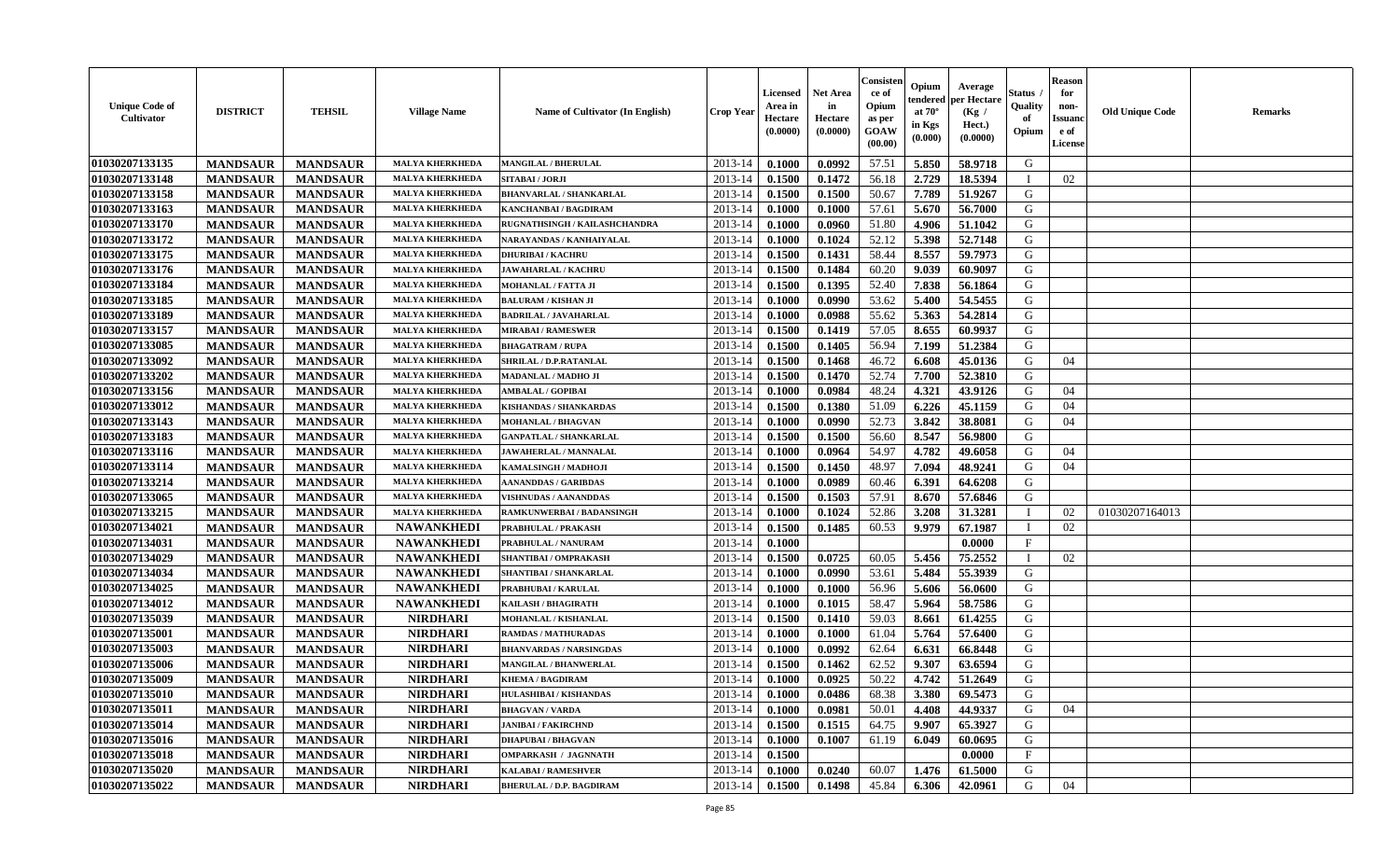| <b>Unique Code of</b><br><b>Cultivator</b> | <b>DISTRICT</b> | <b>TEHSIL</b>   | <b>Village Name</b> | <b>Name of Cultivator (In English)</b> | <b>Crop Year</b> | <b>Licensed</b><br>Area in<br>Hectare<br>(0.0000) | <b>Net Area</b><br>in<br>Hectare<br>(0.0000) | Consister<br>ce of<br>Opium<br>as per<br><b>GOAW</b><br>(00.00) | Opium<br>endered<br>at $70^\circ$<br>in Kgs<br>$(\mathbf{0.000})$ | Average<br>per Hectare<br>(Kg)<br>Hect.)<br>(0.0000) | Status<br>Quality<br>of<br>Opium | <b>Reason</b><br>for<br>non-<br><b>Issuano</b><br>e of<br>License | <b>Old Unique Code</b> | <b>Remarks</b>        |
|--------------------------------------------|-----------------|-----------------|---------------------|----------------------------------------|------------------|---------------------------------------------------|----------------------------------------------|-----------------------------------------------------------------|-------------------------------------------------------------------|------------------------------------------------------|----------------------------------|-------------------------------------------------------------------|------------------------|-----------------------|
| 01030207135024                             | <b>MANDSAUR</b> | <b>MANDSAUR</b> | <b>NIRDHARI</b>     | <b>GITABAI/MANGUDAS</b>                | 2013-14          | 0.1000                                            | 0.0957                                       | 66.23                                                           | 5.970                                                             | 62.3824                                              | G                                |                                                                   |                        |                       |
| 01030207135026                             | <b>MANDSAUR</b> | <b>MANDSAUR</b> | <b>NIRDHARI</b>     | KAILASH / JAGANNATH                    | 2013-14          | 0.1500                                            | 0.1500                                       | 63.31                                                           | 9.298                                                             | 61.9867                                              | G                                |                                                                   |                        |                       |
| 01030207135027                             | <b>MANDSAUR</b> | <b>MANDSAUR</b> | <b>NIRDHARI</b>     | VARDICHANDRA / BHERULAL                | 2013-14          | 0.1000                                            | 0.0992                                       | 61.66                                                           | 6.078                                                             | 61.2702                                              | G                                |                                                                   |                        |                       |
| 01030207135031                             | <b>MANDSAUR</b> | <b>MANDSAUR</b> | <b>NIRDHARI</b>     | SAWARUPIBAI / BHANA                    | 2013-14          | 0.1000                                            |                                              |                                                                 |                                                                   | 0.0000                                               | F                                |                                                                   |                        |                       |
| 01030207135032                             | <b>MANDSAUR</b> | <b>MANDSAUR</b> | <b>NIRDHARI</b>     | KARUDAS / ONKARDAS                     | 2013-14          | 0.1500                                            | 0.1224                                       | 61.90                                                           | 7.738                                                             | 63.2190                                              | G                                |                                                                   |                        |                       |
| 01030207135033                             | <b>MANDSAUR</b> | <b>MANDSAUR</b> | <b>NIRDHARI</b>     | <b>BAGDIBAI / BANSILAL</b>             | 2013-14          | 0.1500                                            | 0.1463                                       | 67.81                                                           | 9.348                                                             | 63.8961                                              | G                                |                                                                   |                        |                       |
| 01030207135037                             | <b>MANDSAUR</b> | <b>MANDSAUR</b> | <b>NIRDHARI</b>     | <b>JAMNABAI / KALU</b>                 | 2013-14          | 0.1000                                            | 0.0960                                       | 47.08                                                           | 4.621                                                             | 48.1354                                              | G                                | 04                                                                |                        |                       |
| 01030207135040                             | <b>MANDSAUR</b> | <b>MANDSAUR</b> | <b>NIRDHARI</b>     | RAMIBAI / JAGANNATH                    | 2013-14          | 0.1000                                            | 0.0999                                       | 60.65                                                           | 6.256                                                             | 62.6226                                              | G                                |                                                                   |                        |                       |
| 01030207135041                             | <b>MANDSAUR</b> | <b>MANDSAUR</b> | <b>NIRDHARI</b>     | <b>KALURAM / BHERULAL</b>              | 2013-14          | 0.1500                                            | 0.1505                                       | 69.21                                                           | 10.589                                                            | 70.3588                                              | G                                |                                                                   |                        |                       |
| 01030207135042                             | <b>MANDSAUR</b> | <b>MANDSAUR</b> | <b>NIRDHARI</b>     | MANGIBAI / SALAGRAM                    | 2013-14          | 0.1000                                            | 0.1000                                       | 68.23                                                           | 6.726                                                             | 67.2600                                              | G                                |                                                                   |                        |                       |
| 01030207135045                             | <b>MANDSAUR</b> | <b>MANDSAUR</b> | <b>NIRDHARI</b>     | <b>GOKULSINGH / UDAYSINGH</b>          | 2013-14          | 0.1000                                            | 0.0980                                       | 54.68                                                           | 5.655                                                             | 57.7041                                              | G                                |                                                                   |                        |                       |
| 01030207135048                             | <b>MANDSAUR</b> | <b>MANDSAUR</b> | <b>NIRDHARI</b>     | <b>BAGDIRAM / KISHANALAL</b>           | 2013-14          | 0.1000                                            | 0.0990                                       | 54.88                                                           | 5.582                                                             | 56.3838                                              | G                                |                                                                   |                        |                       |
| 01030207135051                             | <b>MANDSAUR</b> | <b>MANDSAUR</b> | <b>NIRDHARI</b>     | <b>GITABAI/BALARAM</b>                 | 2013-14          | 0.1000                                            | 0.0920                                       | 63.52                                                           | 5.535                                                             | 60.1630                                              | G                                |                                                                   |                        |                       |
| 01030207135055                             | <b>MANDSAUR</b> | <b>MANDSAUR</b> | <b>NIRDHARI</b>     | FULKUNWAR / MOHANSINGH                 | 2013-14          | 0.1000                                            | 0.0960                                       | 67.73                                                           | 6.667                                                             | 69.4479                                              | G                                |                                                                   |                        |                       |
| 01030207135056                             | <b>MANDSAUR</b> | <b>MANDSAUR</b> | <b>NIRDHARI</b>     | KANHAIYALAL / DEVJI RAWAT              | 2013-14          | 0.1500                                            | 0.1418                                       | 63.98                                                           | 8.610                                                             | 60.7193                                              | G                                |                                                                   |                        |                       |
| 01030207135059                             | <b>MANDSAUR</b> | <b>MANDSAUR</b> | <b>NIRDHARI</b>     | RAGHUVIRDAS / MATHURADAS               | 2013-14          | 0.1000                                            | 0.1015                                       | 63.17                                                           | 5.866                                                             | 57.7931                                              | G                                |                                                                   |                        |                       |
| 01030207135061                             | <b>MANDSAUR</b> | <b>MANDSAUR</b> | <b>NIRDHARI</b>     | <b>MANNUBAI / AMBARAM</b>              | 2013-14          | 0.1500                                            | 0.1480                                       | 62.49                                                           | 8.838                                                             | 59.7162                                              | G                                |                                                                   |                        |                       |
| 01030207135063                             | <b>MANDSAUR</b> | <b>MANDSAUR</b> | <b>NIRDHARI</b>     | KANHAIYALAL / DEVILAL BANJARA          | 2013-14          | 0.1000                                            | 0.1007                                       | 63.19                                                           | 5.841                                                             | 58.0040                                              | G                                |                                                                   |                        |                       |
| 01030207135067                             | <b>MANDSAUR</b> | <b>MANDSAUR</b> | <b>NIRDHARI</b>     | PREMABAI / DULICHANDRA                 | 2013-14          | 0.1500                                            | 0.1514                                       | 64.43                                                           | 9.398                                                             | 62.0740                                              | G                                |                                                                   |                        |                       |
| 01030207135071                             | <b>MANDSAUR</b> | <b>MANDSAUR</b> | <b>NIRDHARI</b>     | <b>MANNALAL / HIRALAL</b>              | 2013-14          | 0.1000                                            | 0.0989                                       | 65.51                                                           | 6.252                                                             | 63.2154                                              | - 1                              | 02                                                                |                        |                       |
| 01030207135073                             | <b>MANDSAUR</b> | <b>MANDSAUR</b> | <b>NIRDHARI</b>     | <b>BHULIBAI / KAMALDAS</b>             | 2013-14          | 0.1500                                            | 0.1499                                       | 60.82                                                           | 9.288                                                             | 61.9613                                              | G                                |                                                                   |                        |                       |
| 01030207135075                             | <b>MANDSAUR</b> | <b>MANDSAUR</b> | <b>NIRDHARI</b>     | <b>FAKIRCHAND / MANGILAL</b>           | 2013-14          | 0.1000                                            | 0.0962                                       | 64.84                                                           | 6.299                                                             | 65,4782                                              | G                                |                                                                   |                        |                       |
| 01030207135076                             | <b>MANDSAUR</b> | <b>MANDSAUR</b> | <b>NIRDHARI</b>     | <b>GOPAL / RAMESHVAR</b>               | 2013-14          | 0.1500                                            | 0.1453                                       | 60.89                                                           | 8.968                                                             | 61.7206                                              | G                                |                                                                   |                        |                       |
| 01030207135080                             | <b>MANDSAUR</b> | <b>MANDSAUR</b> | <b>NIRDHARI</b>     | <b>RAGHUVIRSING / UDAYSING</b>         | 2013-14          | 0.1000                                            | 0.0959                                       | 62.15                                                           | 6.020                                                             | 62,7737                                              | G                                |                                                                   |                        |                       |
| 01030207135005                             | <b>MANDSAUR</b> | <b>MANDSAUR</b> | <b>NIRDHARI</b>     | <b>KHEMRAJ / VAJERAM</b>               | 2013-14          | 0.1000                                            | 0.0961                                       | 67.61                                                           | 6.761                                                             | 70.3538                                              | G                                |                                                                   |                        | <b>NAME CHANGE</b>    |
| 01030207135023                             | <b>MANDSAUR</b> | <b>MANDSAUR</b> | <b>NIRDHARI</b>     | <b>MISHRILAL / ONKAR</b>               | 2013-14          | 0.1500                                            | 0.1450                                       | 65.26                                                           | 9.938                                                             | 68.5379                                              | G                                |                                                                   |                        |                       |
| 01030207135098                             | <b>MANDSAUR</b> | <b>MANDSAUR</b> | <b>NIRDHARI</b>     | SAJJANSINGH / SHIVSINGH                | 2013-14          | 0.1000                                            |                                              |                                                                 |                                                                   | 0.0000                                               | $\mathbf{F}$                     |                                                                   | 01030207132030         | <b>TRANSFER/LILDA</b> |
| 01030207135099                             | <b>MANDSAUR</b> | <b>MANDSAUR</b> | <b>NIRDHARI</b>     | <b>BALWANTSINGH / BHAGATSINGH</b>      | 2013-14          | 0.1000                                            |                                              |                                                                 |                                                                   | 0.0000                                               | $\mathbf N$                      |                                                                   | 01030207132014         | <b>TRANSFER/LILDA</b> |
| 01030207135100                             | <b>MANDSAUR</b> | <b>MANDSAUR</b> | <b>NIRDHARI</b>     | <b>NANDRAM / BHANWERLAL</b>            | 2013-14          | 0.1000                                            |                                              |                                                                 |                                                                   | 0.0000                                               | $_{\rm F}$                       |                                                                   | 01030207132062         | <b>TRANSFER/LILDA</b> |
| 01030207135101                             | <b>MANDSAUR</b> | <b>MANDSAUR</b> | <b>NIRDHARI</b>     | <b>BALLU / JIVRAJ</b>                  | 2013-14          | 0.1000                                            | 0.0899                                       | 55.11                                                           | 4.905                                                             | 54.5606                                              | G                                |                                                                   | 01030207132060         | <b>TRANSFER/LILDA</b> |
| 01030207136005                             | <b>MANDSAUR</b> | <b>MANDSAUR</b> | <b>PADLIYA MARU</b> | KANWERLAL / SHIVLAL                    | 2013-14          | 0.1500                                            | 0.1496                                       | 66.93                                                           | 2.199                                                             | 14.6992                                              | G                                | 04                                                                |                        |                       |
| 01030207136009                             | <b>MANDSAUR</b> | <b>MANDSAUR</b> | PADLIYA MARU        | SHANKARLAL / DHANSUKKH                 | 2013-14          | 0.1500                                            | 0.1485                                       | 48.76                                                           | 2.682                                                             | 18.0606                                              | G                                | 04                                                                |                        |                       |
| 01030207136011                             | <b>MANDSAUR</b> | <b>MANDSAUR</b> | <b>PADLIYA MARU</b> | NIRBHAYRAM / DEVILAL                   | 2013-14          | 0.1000                                            | 0.0945                                       | 61.80                                                           | 1.863                                                             | 19.7143                                              | G                                | 04                                                                |                        |                       |
| 01030207136012                             | <b>MANDSAUR</b> | <b>MANDSAUR</b> | <b>PADLIYA MARU</b> | HARDEVRAM / KISHANLAL                  | 2013-14          | 0.1000                                            | 0.1020                                       | 66.42                                                           | 1.518                                                             | 14.8824                                              | G                                | 04                                                                |                        |                       |
| 01030207136013                             | <b>MANDSAUR</b> | <b>MANDSAUR</b> | PADLIYA MARU        | TULSIRAM / BHERULAL                    | 2013-14          | 0.1000                                            |                                              |                                                                 |                                                                   | 0.0000                                               | $\mathbf{F}$                     |                                                                   |                        |                       |
| 01030207136015                             | <b>MANDSAUR</b> | <b>MANDSAUR</b> | <b>PADLIYA MARU</b> | PRABHULAL / SUKHLAL                    | $2013-14$ 0.1000 |                                                   | 0.0986                                       | 64.21                                                           | 2.046                                                             | 20.7505                                              | G                                | 04                                                                |                        |                       |
| 01030207136016                             | <b>MANDSAUR</b> | <b>MANDSAUR</b> | <b>PADLIYA MARU</b> | <b>DULICHAND / CHUNNILAL</b>           | 2013-14          | 0.1500                                            | 0.1470                                       | 70.28                                                           | 3.002                                                             | 20.4218                                              | G                                | 04                                                                |                        |                       |
| 01030207136017                             | <b>MANDSAUR</b> | <b>MANDSAUR</b> | <b>PADLIYA MARU</b> | TULSIBAI / NIRBHYARAM                  | 2013-14          | 0.1000                                            | 0.0960                                       | 61.09                                                           | 1.676                                                             | 17.4583                                              | G                                | 04                                                                |                        |                       |
| 01030207136024                             | <b>MANDSAUR</b> | <b>MANDSAUR</b> | PADLIYA MARU        | <b>MOTIRAM / BHUVAN</b>                | 2013-14          | 0.1000                                            | 0.1012                                       | 66.22                                                           | 2.204                                                             | 21.7787                                              | G                                | 04                                                                |                        |                       |
| 01030207136029                             | <b>MANDSAUR</b> | <b>MANDSAUR</b> | <b>PADLIYA MARU</b> | MOHANLAL / DHANSUKHLAL                 | 2013-14          | 0.1000                                            |                                              |                                                                 |                                                                   | 0.0000                                               | $\mathbf{F}$                     |                                                                   |                        |                       |
| 01030207136030                             | <b>MANDSAUR</b> | <b>MANDSAUR</b> | PADLIYA MARU        | <b>BAPULAL / RAMLAL</b>                | 2013-14          | 0.1000                                            | 0.0972                                       | 60.31                                                           | 5.437                                                             | 55.9362                                              | G                                |                                                                   |                        |                       |
| 01030207136032                             | <b>MANDSAUR</b> | <b>MANDSAUR</b> | PADLIYA MARU        | <b>HANGAMIBAI/GANGARAM</b>             | 2013-14          | 0.1000                                            |                                              |                                                                 |                                                                   | 0.0000                                               | $\mathbf{F}$                     |                                                                   |                        |                       |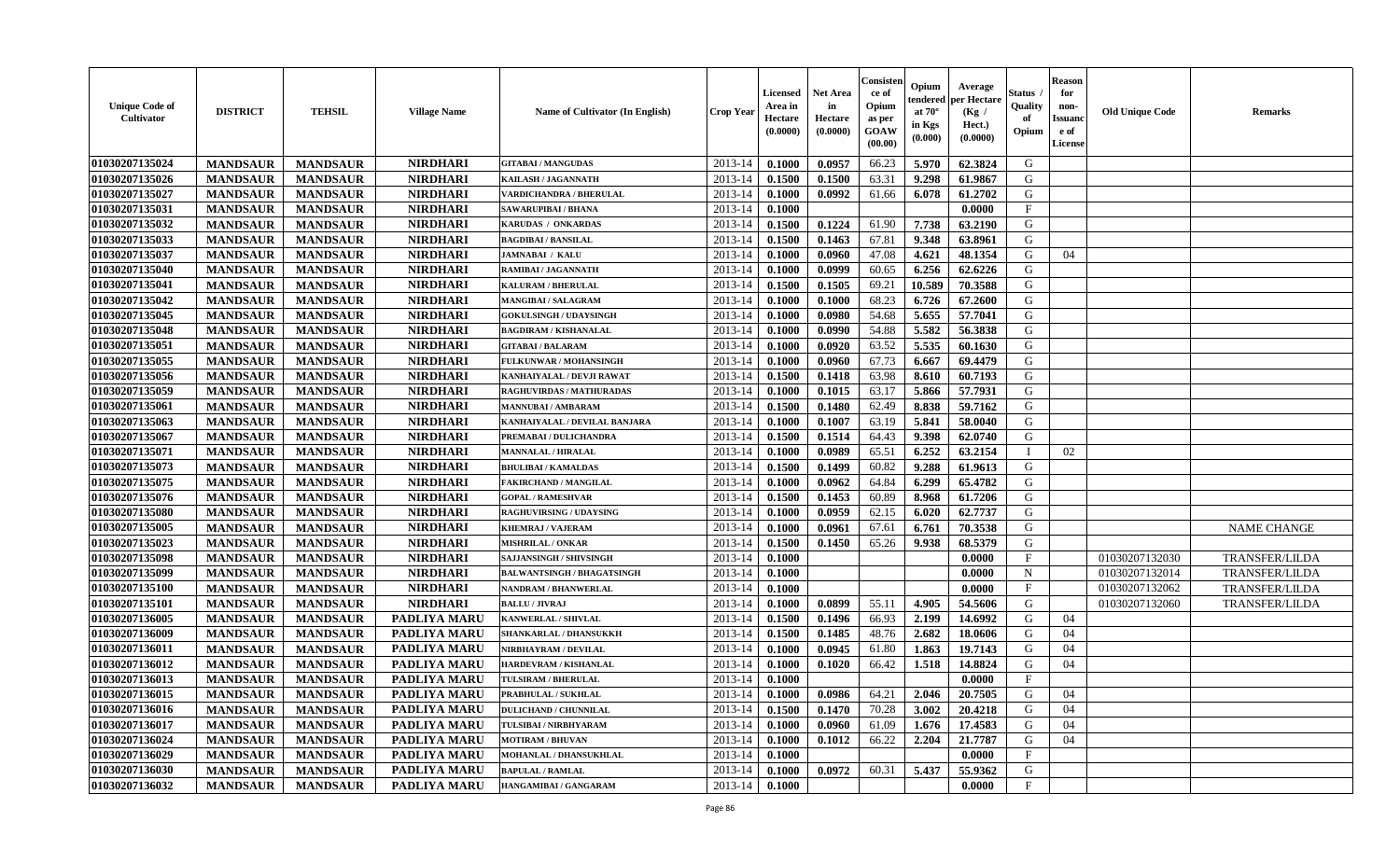| <b>Unique Code of</b><br><b>Cultivator</b> | <b>DISTRICT</b> | <b>TEHSIL</b>   | <b>Village Name</b> | Name of Cultivator (In English) | <b>Crop Year</b> | <b>Licensed</b><br>Area in<br>Hectare<br>(0.0000) | <b>Net Area</b><br>in<br>Hectare<br>(0.0000) | Consister<br>ce of<br>Opium<br>as per<br><b>GOAW</b><br>(00.00) | Opium<br>endered<br>at $70^\circ$<br>in Kgs<br>$(\mathbf{0.000})$ | Average<br>per Hectare<br>(Kg /<br>Hect.)<br>(0.0000) | Status<br>Quality<br>of<br>Opium | <b>Reason</b><br>for<br>non-<br><b>Issuano</b><br>e of<br>License | <b>Old Unique Code</b> | <b>Remarks</b>                    |
|--------------------------------------------|-----------------|-----------------|---------------------|---------------------------------|------------------|---------------------------------------------------|----------------------------------------------|-----------------------------------------------------------------|-------------------------------------------------------------------|-------------------------------------------------------|----------------------------------|-------------------------------------------------------------------|------------------------|-----------------------------------|
| 01030207136038                             | <b>MANDSAUR</b> | <b>MANDSAUR</b> | <b>PADLIYA MARU</b> | DHAPUBAI / BHANA JI             | 2013-14          | 0.1500                                            | 0.1502                                       | 53.11                                                           | 7.623                                                             | 50.7523                                               |                                  | 02                                                                |                        |                                   |
| 01030207136041                             | <b>MANDSAUR</b> | <b>MANDSAUR</b> | PADLIYA MARU        | <b>BANSHILAL / RAMCHANDRA</b>   | 2013-14          | 0.1500                                            | 0.1470                                       | 68.64                                                           | 10.257                                                            | 69.7755                                               | G                                |                                                                   |                        |                                   |
| 01030207136042                             | <b>MANDSAUR</b> | <b>MANDSAUR</b> | <b>PADLIYA MARU</b> | MOTILAL / KARULAL               | 2013-14          | 0.1500                                            | 0.1496                                       | 61.00                                                           | 2.871                                                             | 19.1912                                               |                                  | 02                                                                |                        |                                   |
| 01030207136050                             | <b>MANDSAUR</b> | <b>MANDSAUR</b> | <b>PADLIYA MARU</b> | NANIBAI / GANGARAM              | 2013-14          | 0.1000                                            | 0.0966                                       | 66.96                                                           | 1.817                                                             | 18.8095                                               | G                                | 04                                                                |                        |                                   |
| 01030207136051                             | <b>MANDSAUR</b> | <b>MANDSAUR</b> | <b>PADLIYA MARU</b> | KASTURIBAI / NANDA              | 2013-14          | 0.1000                                            | 0.0992                                       | 55.24                                                           | 2.675                                                             | 26.9657                                               | G                                | 04                                                                |                        |                                   |
| 01030207136052                             | <b>MANDSAUR</b> | <b>MANDSAUR</b> | <b>PADLIYA MARU</b> | <b>BHAVRIBAI / SITARAM DAS</b>  | 2013-14          | 0.1500                                            | 0.1440                                       | 61.48                                                           | 2.407                                                             | 16.7153                                               | G                                | 04                                                                |                        |                                   |
| 01030207136054                             | <b>MANDSAUR</b> | <b>MANDSAUR</b> | <b>PADLIYA MARU</b> | <b>KARULAL / MOTILAL</b>        | 2013-14          | 0.1000                                            | 0.1008                                       | 62.95                                                           | 1.772                                                             | 17.5794                                               | G                                | 04                                                                |                        |                                   |
| 01030207136056                             | <b>MANDSAUR</b> | <b>MANDSAUR</b> | <b>PADLIYA MARU</b> | RADHESHYAM / DEVILAL            | 2013-14          | 0.1000                                            | 0.0961                                       | 44.50                                                           | 4.412                                                             | 45.9105                                               | G                                | 04                                                                |                        |                                   |
| 01030207136061                             | <b>MANDSAUR</b> | <b>MANDSAUR</b> | PADLIYA MARU        | RAMBILAS / RAMNARAYAN           | 2013-14          | 0.1500                                            | 0.1521                                       | 63.77                                                           | 3.325                                                             | 21.8606                                               | G                                | 04                                                                |                        |                                   |
| 01030207136065                             | <b>MANDSAUR</b> | <b>MANDSAUR</b> | <b>PADLIYA MARU</b> | <b>RAMESHVAR / SUKHLAL</b>      | 2013-14          | 0.1000                                            | 0.1020                                       | 66.37                                                           | 2.152                                                             | 21.0980                                               |                                  | 02                                                                |                        |                                   |
| 01030207136071                             | <b>MANDSAUR</b> | <b>MANDSAUR</b> | PADLIYA MARU        | <b>BHIMA / NATHU</b>            | 2013-14          | 0.1000                                            | 0.1005                                       | 52.59                                                           | 2.613                                                             | 26.0000                                               | $\blacksquare$                   | 02                                                                |                        |                                   |
| 01030207136072                             | <b>MANDSAUR</b> | <b>MANDSAUR</b> | <b>PADLIYA MARU</b> | MANGILAL / KISHANLAL            | 2013-14          | 0.1000                                            | 0.1015                                       | 62.23                                                           | 1.387                                                             | 13.6650                                               | G                                | 04                                                                |                        |                                   |
| 01030207136076                             | <b>MANDSAUR</b> | <b>MANDSAUR</b> | PADLIYA MARU        | <b>MANGIBAI/BADRILAL</b>        | 2013-14          | 0.1000                                            | 0.1008                                       | 60.64                                                           | 5.839                                                             | 57.9266                                               | G                                |                                                                   |                        |                                   |
| 01030207136079                             | <b>MANDSAUR</b> | <b>MANDSAUR</b> | <b>PADLIYA MARU</b> | <b>BHANVARLAL / HIRALAL</b>     | 2013-14          | 0.1500                                            | 0.1504                                       | 53.90                                                           | 2.556                                                             | 16.9947                                               | G                                | 04                                                                |                        |                                   |
| 01030207136080                             | <b>MANDSAUR</b> | <b>MANDSAUR</b> | <b>PADLIYA MARU</b> | KANIYALAL / RATANLAL            | 2013-14          | 0.1000                                            | 0.1050                                       | 58.25                                                           | 4.893                                                             | 46.6000                                               | G                                | 04                                                                |                        |                                   |
| 01030207136084                             | <b>MANDSAUR</b> | <b>MANDSAUR</b> | <b>PADLIYA MARU</b> | <b>JANIBAI / KANCHANBAI</b>     | 2013-14          | 0.1000                                            | 0.0990                                       | 59.54                                                           | 5.597                                                             | 56.5354                                               | G                                |                                                                   |                        |                                   |
| 01030207136085                             | <b>MANDSAUR</b> | <b>MANDSAUR</b> | PADLIYA MARU        | <b>BHANVARLAL / KACHRULAL</b>   | 2013-14          | 0.1000                                            | 0.1025                                       | 70.08                                                           | 2.172                                                             | 21.1902                                               | G                                | 04                                                                |                        |                                   |
| 01030207136089                             | <b>MANDSAUR</b> | <b>MANDSAUR</b> | PADLIYA MARU        | <b>BAGATRAM / DHANSUKHLAL</b>   | 2013-14          | 0.1000                                            | 0.0950                                       | 63.34                                                           | 1.973                                                             | 20.7684                                               | G                                | 04                                                                |                        |                                   |
| 01030207136095                             | <b>MANDSAUR</b> | <b>MANDSAUR</b> | PADLIYA MARU        | RADHESHYAM / BHERULAL           | 2013-14          | 0.1500                                            | 0.1470                                       | 63.36                                                           | 9.223                                                             | 62.7415                                               | G                                |                                                                   |                        |                                   |
| 01030207136096                             | <b>MANDSAUR</b> | <b>MANDSAUR</b> | PADLIYA MARU        | <b>BANSHILAL / RAMGOPAL</b>     | 2013-14          | 0.1000                                            | 0.1007                                       | 69.93                                                           | 1.988                                                             | 19.7418                                               | G                                | 04                                                                |                        |                                   |
| 01030207136100                             | <b>MANDSAUR</b> | <b>MANDSAUR</b> | <b>PADLIYA MARU</b> | <b>BANSHIDAS / SITARAMDAS</b>   | 2013-14          | 0.1500                                            | 0.1440                                       | 61.89                                                           | 9.398                                                             | 65.2639                                               | G                                |                                                                   |                        |                                   |
| 01030207136103                             | <b>MANDSAUR</b> | <b>MANDSAUR</b> | <b>PADLIYA MARU</b> | HANSRAJ / KALURAM               | 2013-14          | 0.1500                                            | 0.1518                                       | 64.43                                                           | 3.157                                                             | 20.7971                                               | G                                | 04                                                                |                        |                                   |
| 01030207136105                             | <b>MANDSAUR</b> | <b>MANDSAUR</b> | <b>PADLIYA MARU</b> | <b>MANOHARLAL / CHUNNILAL</b>   | 2013-14          | 0.1000                                            | 0.0972                                       | 67.50                                                           | 6.374                                                             | 65.5761                                               | G                                |                                                                   |                        |                                   |
| 01030207136106                             | <b>MANDSAUR</b> | <b>MANDSAUR</b> | PADLIYA MARU        | RAMGOAPL / CHUNNILAL            | 2013-14          | 0.1500                                            | 0.1365                                       | 57.90                                                           | 7.957                                                             | 58.2930                                               | G                                |                                                                   |                        |                                   |
| 01030207136108                             | <b>MANDSAUR</b> | <b>MANDSAUR</b> | PADLIYA MARU        | <b>DURGASHANKAR / BAGDIRAM</b>  | 2013-14          | 0.1000                                            |                                              |                                                                 |                                                                   | 0.0000                                                | $\mathbf{F}$                     |                                                                   |                        |                                   |
| 01030207136109                             | <b>MANDSAUR</b> | <b>MANDSAUR</b> | <b>PADLIYA MARU</b> | HARIKISHAN / SHIVLAL            | 2013-14          | 0.1000                                            | 0.1020                                       | 70.91                                                           | 2.300                                                             | 22.5490                                               | G                                | 04                                                                |                        |                                   |
| 01030207136112                             | <b>MANDSAUR</b> | <b>MANDSAUR</b> | <b>PADLIYA MARU</b> | <b>KESHVRAM / MOTILAL</b>       | 2013-14          | 0.1000                                            | 0.1012                                       | 59.44                                                           | 1.605                                                             | 15.8597                                               | G                                | 04                                                                |                        |                                   |
| 01030207136117                             | <b>MANDSAUR</b> | <b>MANDSAUR</b> | <b>PADLIYA MARU</b> | <b>BHRATRAM / BAPULAL</b>       | 2013-14          | 0.1500                                            | 0.1465                                       | 60.40                                                           | 2.105                                                             | 14.3686                                               | G                                | 04                                                                |                        |                                   |
| 01030207136118                             | <b>MANDSAUR</b> | <b>MANDSAUR</b> | <b>PADLIYA MARU</b> | <b>UDAYLAL / DHANRAJ</b>        | 2013-14          | 0.1000                                            | 0.1002                                       | 70.25                                                           | 1.656                                                             | 16.5269                                               | G                                | 04                                                                |                        |                                   |
| 01030207136121                             | <b>MANDSAUR</b> | <b>MANDSAUR</b> | PADLIYA MARU        | <b>SALGRAM / DEVILAL</b>        | 2013-14          | 0.1000                                            | 0.0986                                       | 54.52                                                           | 1.690                                                             | 17.1400                                               | G                                | 04                                                                |                        |                                   |
| 01030207136124                             | <b>MANDSAUR</b> | <b>MANDSAUR</b> | PADLIYA MARU        | RATANLAL / ONKARLAL             | 2013-14          | 0.1000                                            | 0.1014                                       | 58.71                                                           | 5.779                                                             | 56.9921                                               | G                                |                                                                   |                        |                                   |
| 01030207136082                             | <b>MANDSAUR</b> | <b>MANDSAUR</b> | PADLIYA MARU        | <b>DHURALAL / MANGILAL</b>      | 2013-14          | 0.1000                                            | 0.0992                                       | 50.36                                                           | 2.058                                                             | 20.7460                                               | G                                | 04                                                                |                        |                                   |
| 01030207136040                             | <b>MANDSAUR</b> | <b>MANDSAUR</b> | <b>PADLIYA MARU</b> | RAMESHVAR / KASHIRAM            | 2013-14          | 0.1000                                            | 0.1008                                       | 63.42                                                           | 6.478                                                             | 64.2659                                               | G                                |                                                                   |                        | <b>I KAINSFEK/UUUAKI UKA IVI-</b> |
| 01030207136127                             | <b>MANDSAUR</b> | <b>MANDSAUR</b> | <b>PADLIYA MARU</b> | <b>GORULAL / NATHU JI</b>       | 2013-14          | 0.1500                                            | 0.1510                                       | 58.52                                                           | 9.071                                                             | 60.0728                                               | G                                |                                                                   |                        |                                   |
| 01030207136093                             | <b>MANDSAUR</b> | <b>MANDSAUR</b> | PADLIYA MARU        | MANGILAL / HARDEVRAM            | 2013-14          | 0.1000                                            | 0.1020                                       | 58.26                                                           | 1.898                                                             | 18.6078                                               | G                                | 04                                                                |                        |                                   |
| 01030207136126                             | <b>MANDSAUR</b> | <b>MANDSAUR</b> | <b>PADLIYA MARU</b> | <b>SURAJMAL / DURGA</b>         | $2013-14$ 0.1500 |                                                   | 0.1436                                       | 54.47                                                           | 4.498                                                             | 31.3231                                               | G                                | 04                                                                |                        |                                   |
| 01030207136137                             | <b>MANDSAUR</b> | <b>MANDSAUR</b> | <b>PADLIYA MARU</b> | KANVARLAL / BHANVARLAL          | 2013-14          | 0.1500                                            | 0.1550                                       | 59.13                                                           | 9.579                                                             | 61.8000                                               | G                                |                                                                   |                        |                                   |
| 01030207136122                             | <b>MANDSAUR</b> | <b>MANDSAUR</b> | <b>PADLIYA MARU</b> | KACHRULAL / BHANVARLAL          | 2013-14          | 0.1000                                            | 0.1008                                       | 62.05                                                           | 2.260                                                             | 22.4206                                               | G                                | 04                                                                |                        |                                   |
| 01030207137199                             | <b>MANDSAUR</b> | <b>MANDSAUR</b> | PIPLIYA KARADIYA    | <b>RAMNIVAS / SURATRAM</b>      | 2013-14          | 0.1500                                            | 0.1458                                       | 72.85                                                           | 10.542                                                            | 72.3045                                               | G                                |                                                                   |                        |                                   |
| 01030207137001                             | <b>MANDSAUR</b> | <b>MANDSAUR</b> | PIPLIYA KARADIYA    | <b>JAGDISH / NANDRAM</b>        | 2013-14          | 0.1500                                            | 0.1500                                       | 55.88                                                           | 2.930                                                             | 19.5333                                               | G                                | 04                                                                |                        |                                   |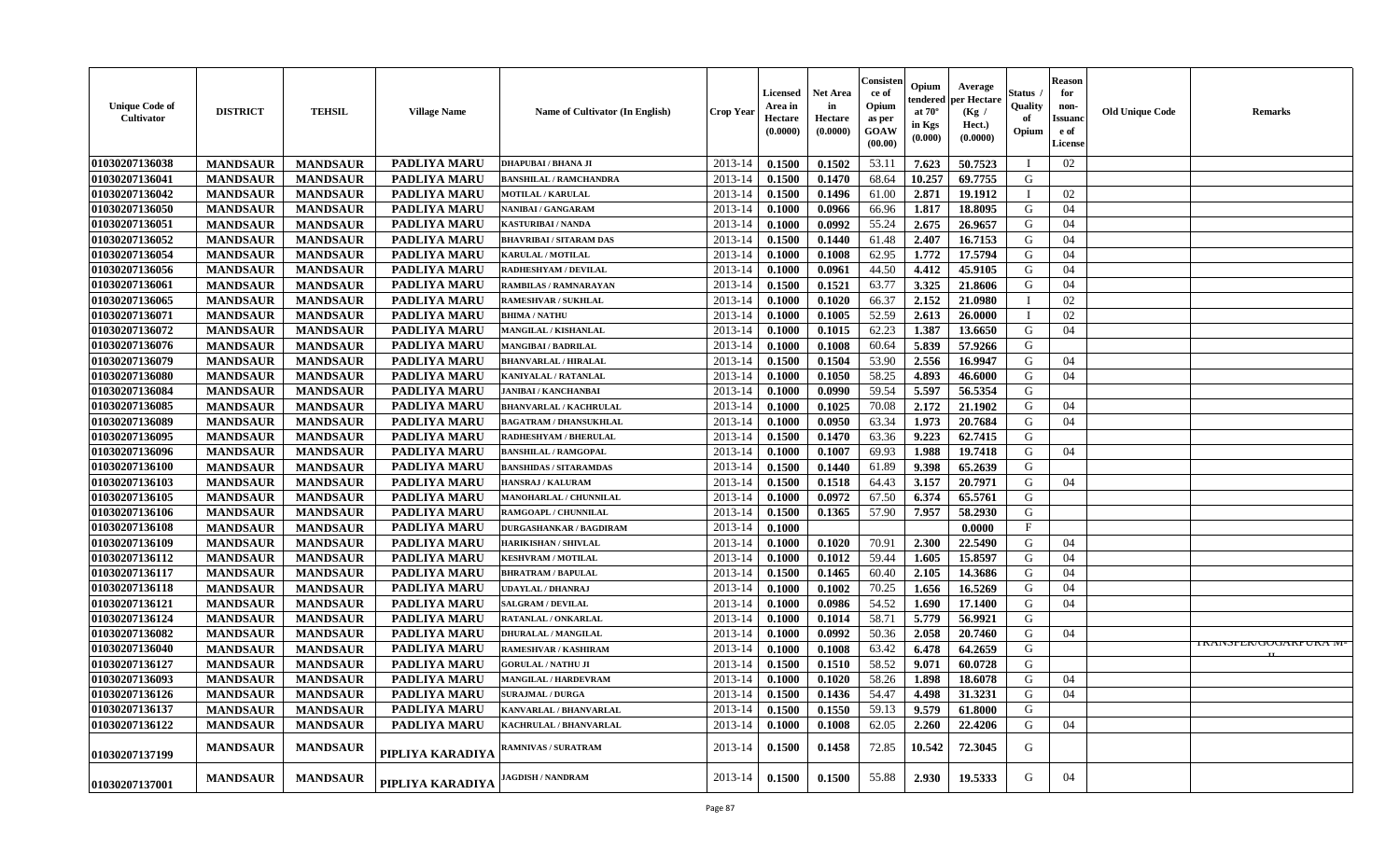| <b>Unique Code of</b><br>Cultivator | <b>DISTRICT</b> | <b>TEHSIL</b>   | <b>Village Name</b> | Name of Cultivator (In English)    | <b>Crop Year</b> | <b>Licensed</b><br>Area in<br>Hectare<br>(0.0000) | <b>Net Area</b><br>in<br>Hectare<br>(0.0000) | Consister<br>ce of<br>Opium<br>as per<br>GOAW<br>(00.00) | Opium<br>endered per Hectare<br>at $70^\circ$<br>in Kgs<br>(0.000) | Average<br>(Kg /<br>Hect.)<br>(0.0000) | <b>Status</b><br>Quality<br>of<br>Opium | Reason<br>for<br>non-<br><b>Issuand</b><br>e of<br>License | <b>Old Unique Code</b> | <b>Remarks</b>     |
|-------------------------------------|-----------------|-----------------|---------------------|------------------------------------|------------------|---------------------------------------------------|----------------------------------------------|----------------------------------------------------------|--------------------------------------------------------------------|----------------------------------------|-----------------------------------------|------------------------------------------------------------|------------------------|--------------------|
| 01030207137002                      | <b>MANDSAUR</b> | <b>MANDSAUR</b> | PIPLIYA KARADIYA    | <b>MADANLAL / NANDRAM</b>          | 2013-14          | 0.1000                                            | 0.1000                                       | 61.46                                                    | 6.383                                                              | 63.8300                                | G                                       |                                                            |                        |                    |
| 01030207137009                      | <b>MANDSAUR</b> | <b>MANDSAUR</b> | PIPLIYA KARADIYA    | MADHOLAL / LAKSHMAN                | 2013-14          | 0.1500                                            |                                              |                                                          |                                                                    | 0.0000                                 | $\mathbf F$                             |                                                            |                        |                    |
| 01030207137017                      | <b>MANDSAUR</b> | <b>MANDSAUR</b> | PIPLIYA KARADIYA    | SHANKERSING / WAKTAVARSING         | 2013-14          | 0.1500                                            | 0.1416                                       | 56.41                                                    | 7.922                                                              | 55.9463                                | G                                       |                                                            |                        |                    |
| 01030207137026                      | <b>MANDSAUR</b> | <b>MANDSAUR</b> | PIPLIYA KARADIYA    | DASHRATHSING / SHAMBHUSINNNNG      | 2013-14          | 0.1500                                            | 0.1481                                       | 58.60                                                    | 8.840                                                              | 59.6894                                | G                                       |                                                            |                        |                    |
| 01030207137029                      | <b>MANDSAUR</b> | <b>MANDSAUR</b> | PIPLIYA KARADIYA    | <b>BALWANTSINGH / DHANSINGH</b>    | 2013-14          | 0.1000                                            | 0.1000                                       | 62.24                                                    | 5.424                                                              | 54.2400                                | $\mathbf{I}$                            | 02                                                         |                        |                    |
| 01030207137031                      | <b>MANDSAUR</b> | <b>MANDSAUR</b> | PIPLIYA KARADIYA    | <b>GORDHANSINGH / SHAMBHUSINGH</b> | 2013-14          | 0.1500                                            | 0.1457                                       | 59.36                                                    | 8.141                                                              | 55.8751                                | G                                       |                                                            |                        |                    |
| 01030207137042                      | <b>MANDSAUR</b> | <b>MANDSAUR</b> | PIPLIYA KARADIYA    | <b>NARMADABAI / KALURAM</b>        | 2013-14          | 0.1500                                            | 0.1464                                       | 60.72                                                    | 3.088                                                              | 21.0929                                | G                                       | 04                                                         |                        |                    |
| 01030207137044                      | <b>MANDSAUR</b> | <b>MANDSAUR</b> | PIPLIYA KARADIYA    | RAMCHANDRA / CHOTELAL              | 2013-14          | 0.1500                                            | 0.1431                                       | 63.10                                                    | 9.168                                                              | 64.0671                                | G                                       |                                                            |                        |                    |
| 01030207137046                      | <b>MANDSAUR</b> | <b>MANDSAUR</b> | PIPLIYA KARADIYA    | <b>GANESHRAM / ONKARLAL</b>        | 2013-14          | 0.1000                                            | 0.0968                                       | 71.20                                                    | 6.611                                                              | 68.2955                                | G                                       |                                                            |                        |                    |
| 01030207137047                      | <b>MANDSAUR</b> | <b>MANDSAUR</b> | PIPLIYA KARADIYA    | GITABAI / BHAGIRATH                | 2013-14          | 0.1000                                            | 0.0980                                       | 63.64                                                    | 6.309                                                              | 64.3776                                | $\mathbf I$                             | 02                                                         |                        | <b>NAME CHANGE</b> |
| 01030207137051                      | <b>MANDSAUR</b> | <b>MANDSAUR</b> | PIPLIYA KARADIYA    | <b>IAGDISHRAM / NATHU</b>          | 2013-14          | 0.1500                                            | 0.1456                                       | 64.85                                                    | 9.616                                                              | 66.0440                                | G                                       |                                                            |                        |                    |
| 01030207137053                      | <b>MANDSAUR</b> | <b>MANDSAUR</b> | PIPLIYA KARADIYA    | KANHAIYALAL / HIRALAL              | 2013-14          | 0.1500                                            | 0.1500                                       | 70.72                                                    | 9.800                                                              | 65.3333                                | G                                       |                                                            |                        |                    |
| 01030207137054                      | <b>MANDSAUR</b> | <b>MANDSAUR</b> | PIPLIYA KARADIYA    | RUKMANBAI / JUJHARLAL              | 2013-14          | 0.1000                                            | 0.0945                                       | 59.01                                                    | 5.513                                                              | 58.3386                                | G                                       |                                                            |                        |                    |
| 01030207137055                      | <b>MANDSAUR</b> | <b>MANDSAUR</b> | PIPLIYA KARADIYA    | RAMNIVAS / BHANVARLAL              | 2013-14          | 0.1500                                            | 0.1455                                       | 61.05                                                    | 8.913                                                              | 61.2577                                | G                                       |                                                            |                        |                    |
| 01030207137059                      | <b>MANDSAUR</b> | <b>MANDSAUR</b> | PIPLIYA KARADIYA    | <b>NATHULAL / KALURAM</b>          | 2013-14          | 0.1500                                            |                                              |                                                          |                                                                    | 0.0000                                 | $\mathbf{F}$                            |                                                            |                        |                    |
| 01030207137063                      | <b>MANDSAUR</b> | <b>MANDSAUR</b> | PIPLIYA KARADIYA    | 'ARDICHAND / KALURAM               | 2013-14          | 0.1500                                            | 0.1512                                       | 65.70                                                    | 9.883                                                              | 65.3638                                | G                                       |                                                            |                        |                    |
| 01030207137065                      | <b>MANDSAUR</b> | <b>MANDSAUR</b> | PIPLIYA KARADIYA    | RAMESHCHANDRA / SURATRAM           | 2013-14          | 0.1500                                            | 0.1458                                       | 71.58                                                    | 10.052                                                             | 68.9438                                | G                                       |                                                            |                        |                    |
| 01030207137067                      | <b>MANDSAUR</b> | <b>MANDSAUR</b> | PIPLIYA KARADIYA    | <b>BASNTILAL / PRABHULAL</b>       | 2013-14          | 0.1500                                            | 0.1500                                       | 63.61                                                    | 9.832                                                              | 65.5467                                | G                                       |                                                            |                        |                    |
| 01030207137068                      | <b>MANDSAUR</b> | <b>MANDSAUR</b> | PIPLIYA KARADIYA    | <b>NATHULAL / RAMLAL</b>           | 2013-14          | 0.1500                                            | 0.1377                                       | 57.14                                                    | 7.534                                                              | 54.7131                                | G                                       |                                                            |                        |                    |
| 01030207137069                      | <b>MANDSAUR</b> | <b>MANDSAUR</b> | PIPLIYA KARADIYA    | <b>BADRILAL / AASHARAM</b>         | 2013-14          | 0.1500                                            | 0.1480                                       | 62.31                                                    | 9.400                                                              | 63.5135                                | G                                       |                                                            |                        |                    |
| 01030207137070                      | <b>MANDSAUR</b> | <b>MANDSAUR</b> | PIPLIYA KARADIYA    | RAMCHANDBAI / CHAMPALAL            | 2013-14          | 0.1000                                            | 0.0957                                       | 68.29                                                    | 5.697                                                              | 59.5298                                | G                                       |                                                            |                        | <b>NAME CHANGE</b> |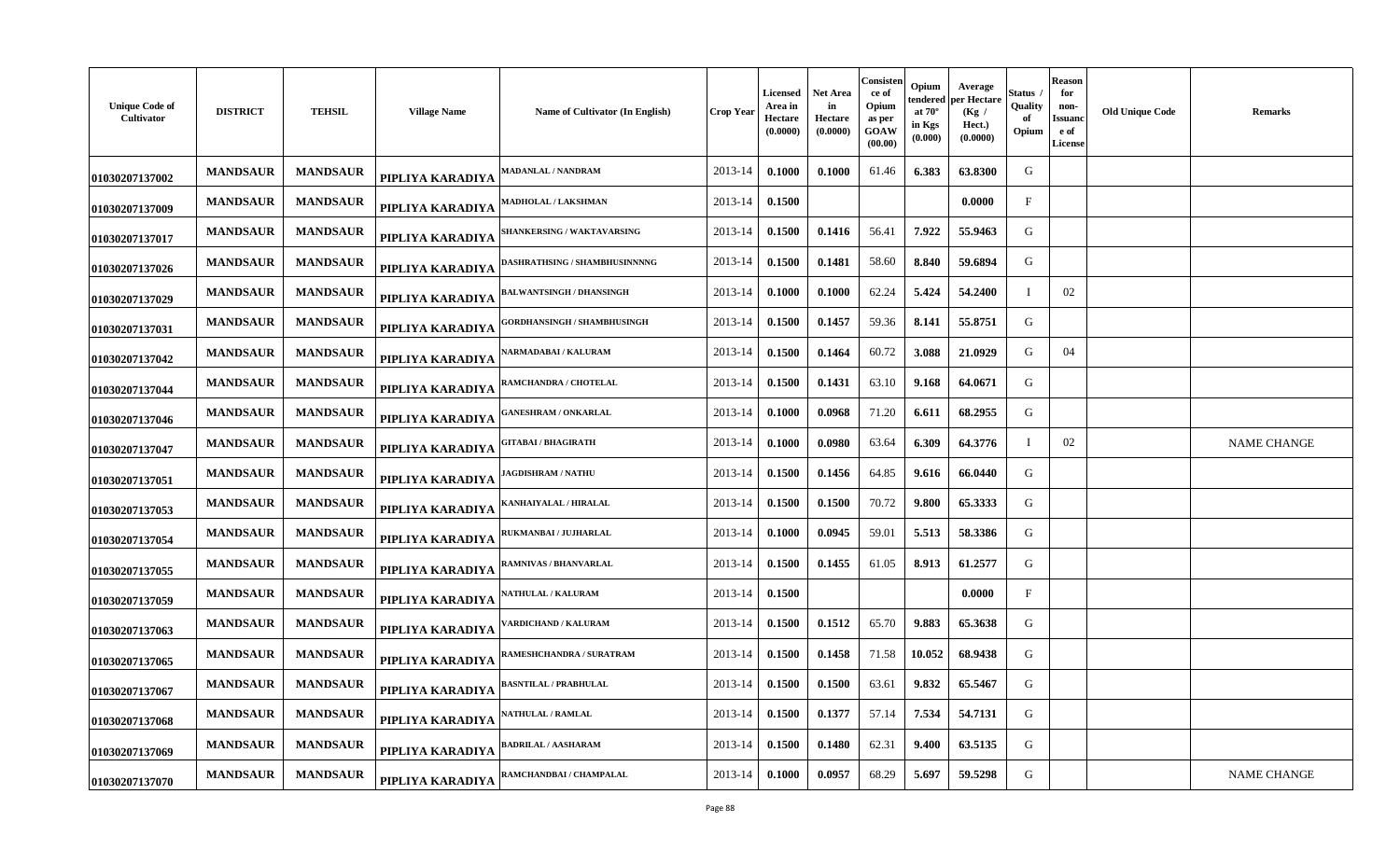| <b>Unique Code of</b><br>Cultivator | <b>DISTRICT</b> | <b>TEHSIL</b>   | <b>Village Name</b> | Name of Cultivator (In English) | <b>Crop Year</b> | <b>Licensed</b><br>Area in<br>Hectare<br>(0.0000) | <b>Net Area</b><br>in<br>Hectare<br>(0.0000) | Consisten<br>ce of<br>Opium<br>as per<br>GOAW<br>(00.00) | Opium<br>endered<br>at $70^\circ$<br>in Kgs<br>(0.000) | Average<br>per Hectare<br>(Kg /<br>Hect.)<br>(0.0000) | Status<br>Quality<br>of<br>Opium | Reason<br>for<br>non-<br><b>Issuanc</b><br>e of<br>License | <b>Old Unique Code</b> | <b>Remarks</b>     |
|-------------------------------------|-----------------|-----------------|---------------------|---------------------------------|------------------|---------------------------------------------------|----------------------------------------------|----------------------------------------------------------|--------------------------------------------------------|-------------------------------------------------------|----------------------------------|------------------------------------------------------------|------------------------|--------------------|
| 01030207137073                      | <b>MANDSAUR</b> | <b>MANDSAUR</b> | PIPLIYA KARADIYA    | <b>BARJUBAI / NANDRAM</b>       | 2013-14          | 0.1000                                            | 0.0959                                       | 64.04                                                    | 6.066                                                  | 63.2534                                               | G                                |                                                            |                        |                    |
| 01030207137074                      | <b>MANDSAUR</b> | <b>MANDSAUR</b> | PIPLIYA KARADIYA    | BHAGATRAM / CHUNNILAL           | 2013-14          | 0.1500                                            | 0.1426                                       | 70.37                                                    | 10.344                                                 | 72.5386                                               | G                                |                                                            |                        |                    |
| 01030207137075                      | <b>MANDSAUR</b> | <b>MANDSAUR</b> | PIPLIYA KARADIYA    | <b>SHANKARLAL / NANDRAM</b>     | 2013-14          | 0.1000                                            | 0.0986                                       | 51.58                                                    | 2.395                                                  | 24.2901                                               | G                                | 04                                                         |                        |                    |
| 01030207137079                      | <b>MANDSAUR</b> | <b>MANDSAUR</b> | PIPLIYA KARADIYA    | KAILASHBAI / MANGILAL           | 2013-14          | 0.1000                                            | 0.0990                                       | 61.29                                                    | 2.460                                                  | 24.8485                                               | G                                | 04                                                         |                        |                    |
| 01030207137084                      | <b>MANDSAUR</b> | <b>MANDSAUR</b> | PIPLIYA KARADIYA    | <b>BHULIBAI / BHERULAL</b>      | 2013-14          | 0.1000                                            | 0.1008                                       | 41.80                                                    | 2.126                                                  | 21.0913                                               | G                                | 04                                                         |                        |                    |
| 01030207137086                      | <b>MANDSAUR</b> | <b>MANDSAUR</b> | PIPLIYA KARADIYA    | <b>MOTILAL / UDA</b>            | 2013-14          | 0.1500                                            | 0.1512                                       | 50.34                                                    | 3.797                                                  | 25.1124                                               | T                                | 02                                                         |                        |                    |
| 01030207137087                      | <b>MANDSAUR</b> | <b>MANDSAUR</b> | PIPLIYA KARADIYA    | RAMKUNWARBAI / SHAMBHUSINGH     | 2013-14          | 0.1000                                            | 0.0936                                       | 36.94                                                    | 3.024                                                  | 32.3077                                               | T                                | 02                                                         |                        | <b>NAME CHANGE</b> |
| 01030207137090                      | <b>MANDSAUR</b> | <b>MANDSAUR</b> | PIPLIYA KARADIYA    | <b>JUJHARLAL / NATHU</b>        | 2013-14          | 0.1500                                            | 0.1501                                       | 69.06                                                    | 10.300                                                 | 68.6209                                               | G                                |                                                            |                        |                    |
| 01030207137092                      | <b>MANDSAUR</b> | <b>MANDSAUR</b> | PIPLIYA KARADIYA    | RATANLAL / NATHULAL             | 2013-14          | 0.1500                                            | 0.1258                                       | 59.75                                                    | 7.136                                                  | 56.7250                                               | G                                |                                                            |                        |                    |
| 01030207137098                      | <b>MANDSAUR</b> | <b>MANDSAUR</b> | PIPLIYA KARADIYA    | DHANSINGH / MAGANSINGH          | 2013-14          | 0.1000                                            | 0.0990                                       | 51.64                                                    | 4.699                                                  | 47.4646                                               | G                                | 04                                                         |                        |                    |
| 01030207137101                      | <b>MANDSAUR</b> | <b>MANDSAUR</b> | PIPLIYA KARADIYA    | <b>GANESHRAM / RADHAKISHAN</b>  | 2013-14          | 0.1000                                            | 0.0990                                       | 51.74                                                    | 4.923                                                  | 49.7273                                               | G                                | 04                                                         |                        |                    |
| 01030207137041                      | <b>MANDSAUR</b> | <b>MANDSAUR</b> | PIPLIYA KARADIYA    | <b>BHERULAL / MATHURALAL</b>    | 2013-14          | 0.1500                                            | 0.1433                                       | 65.86                                                    | 9.427                                                  | 65.7851                                               | G                                |                                                            |                        |                    |
| 01030207137120                      | <b>MANDSAUR</b> | <b>MANDSAUR</b> | PIPLIYA KARADIYA    | <b>BHANVARLAL / NANDRAM</b>     | 2013-14          | 0.1500                                            | 0.1512                                       | 56.64                                                    | 8.350                                                  | 55.2249                                               | G                                |                                                            |                        |                    |
| 01030207137123                      | <b>MANDSAUR</b> | <b>MANDSAUR</b> | PIPLIYA KARADIYA    | <b>(ACHRU / KALU</b>            | 2013-14          | 0.1500                                            | 0.1500                                       | 55.75                                                    | 7.662                                                  | 51.0800                                               | G                                |                                                            |                        |                    |
| 01030207137125                      | <b>MANDSAUR</b> | <b>MANDSAUR</b> | PIPLIYA KARADIYA    | <b>MANGIBAI / BHANVARLAL</b>    | 2013-14          | 0.1000                                            |                                              |                                                          |                                                        | 0.0000                                                | $\mathbf{F}$                     |                                                            |                        |                    |
| 01030207137132                      | <b>MANDSAUR</b> | <b>MANDSAUR</b> | PIPLIYA KARADIYA    | <b>JMMADSINGH / FATTESINGH</b>  | 2013-14          | 0.1500                                            | 0.1470                                       | 55.54                                                    | 8.212                                                  | 55.8639                                               | G                                |                                                            |                        |                    |
| 01030207137140                      | <b>MANDSAUR</b> | <b>MANDSAUR</b> | PIPLIYA KARADIYA    | <b>SALGRAM / RATANLAL</b>       | 2013-14          | 0.1000                                            | 0.0972                                       | 67.10                                                    | 6.125                                                  | 63.0144                                               | G                                |                                                            |                        |                    |
| 01030207137141                      | <b>MANDSAUR</b> | <b>MANDSAUR</b> | PIPLIYA KARADIYA    | RAJENDRASINGH / RAGHUVIRSINGH   | 2013-14          | 0.1000                                            | 0.0968                                       | 58.45                                                    | 5.778                                                  | 59.6901                                               | G                                |                                                            |                        |                    |
| 01030207137145                      | <b>MANDSAUR</b> | <b>MANDSAUR</b> | PIPLIYA KARADIYA    | <b>VIDHYASAGAR / SURATRAM</b>   | 2013-14          | 0.1500                                            | 0.1421                                       | 57.81                                                    | 8.762                                                  | 61.6608                                               | G                                |                                                            |                        |                    |
| 01030207137146                      | <b>MANDSAUR</b> | <b>MANDSAUR</b> | PIPLIYA KARADIYA    | <b>BHERULAL / PREMCHANDRA</b>   | 2013-14          | 0.1000                                            | 0.1000                                       | 56.87                                                    | 4.420                                                  | 44.2000                                               | G                                | 04                                                         |                        |                    |
| 01030207137147                      | <b>MANDSAUR</b> | <b>MANDSAUR</b> | PIPLIYA KARADIYA    | <b>HIRALAL / KALU</b>           | 2013-14          | 0.1000                                            | 0.0998                                       | 61.42                                                    | 6.177                                                  | 61.8938                                               | G                                |                                                            |                        |                    |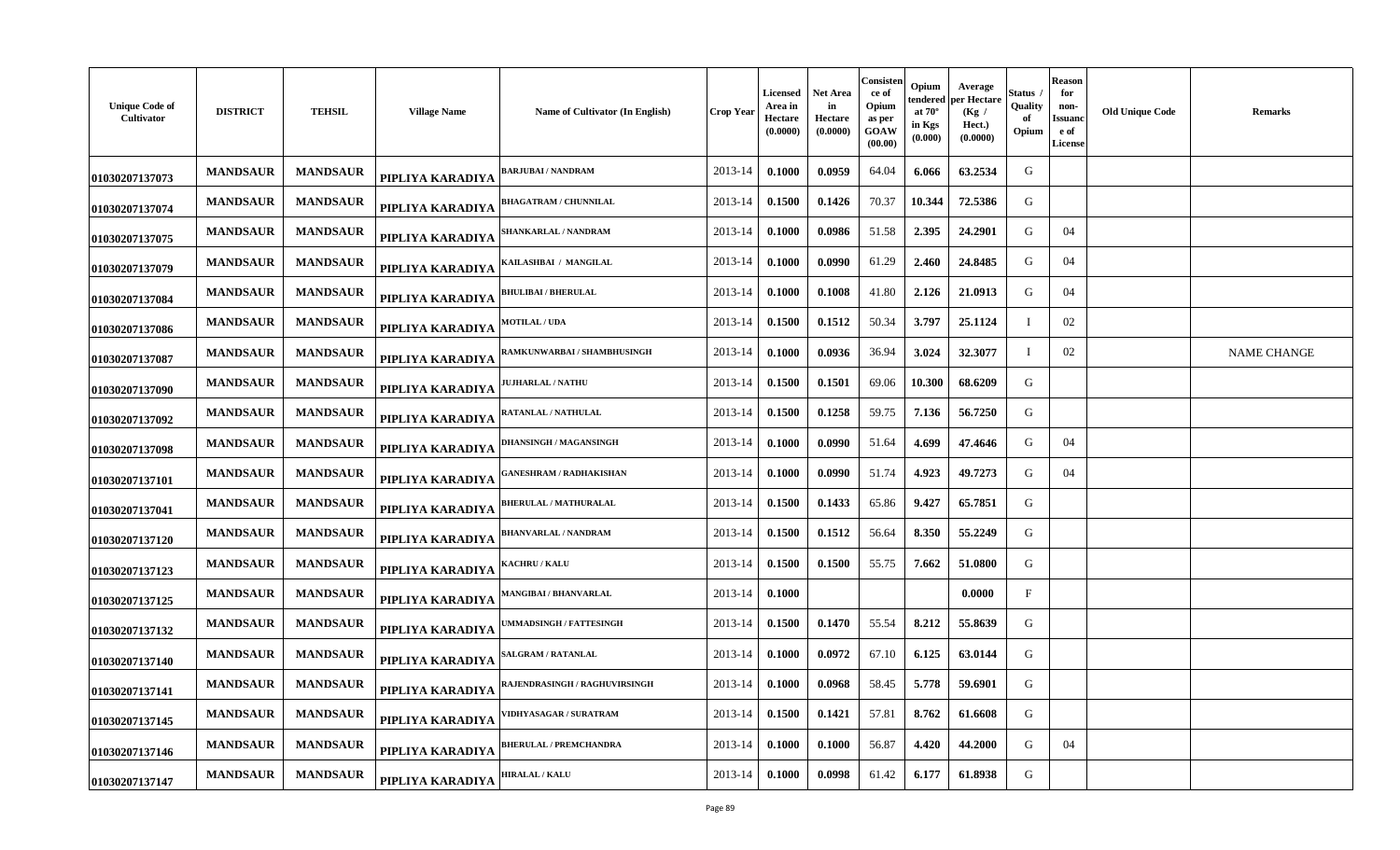| <b>Unique Code of</b><br>Cultivator | <b>DISTRICT</b> | <b>TEHSIL</b>   | <b>Village Name</b><br>Name of Cultivator (In English)  | <b>Crop Year</b> | Licensed<br>Area in<br>Hectare<br>(0.0000) | <b>Net Area</b><br>in<br>Hectare<br>(0.0000) | Consisten<br>ce of<br>Opium<br>as per<br>GOAW<br>(00.00) | Opium<br>tendered<br>at $70^\circ$<br>in Kgs<br>(0.000) | Average<br>per Hectare<br>(Kg)<br>Hect.)<br>(0.0000) | Status<br>Quality<br>of<br>Opium | <b>Reason</b><br>for<br>non-<br>Issuanc<br>e of<br><b>License</b> | <b>Old Unique Code</b> | <b>Remarks</b> |
|-------------------------------------|-----------------|-----------------|---------------------------------------------------------|------------------|--------------------------------------------|----------------------------------------------|----------------------------------------------------------|---------------------------------------------------------|------------------------------------------------------|----------------------------------|-------------------------------------------------------------------|------------------------|----------------|
| 01030207137149                      | <b>MANDSAUR</b> | <b>MANDSAUR</b> | <b>AMRATH / MANGILAL</b><br>PIPLIYA KARADIYA            | 2013-14          | 0.1000                                     | 0.0950                                       | 56.02                                                    | 5.170                                                   | 54.4211                                              | G                                |                                                                   |                        |                |
| 01030207137159                      | <b>MANDSAUR</b> | <b>MANDSAUR</b> | <b>BHANVARBAI / MANGILAL</b><br>PIPLIYA KARADIYA        | 2013-14          | 0.1500                                     | 0.1500                                       | 59.85                                                    | 8.815                                                   | 58.7667                                              | G                                |                                                                   |                        |                |
| 01030207137164                      | <b>MANDSAUR</b> | <b>MANDSAUR</b> | <b>BHANWERLAL / TEKCHNDRA</b><br>PIPLIYA KARADIYA       | 2013-14          | 0.1000                                     | 0.1011                                       | 57.63                                                    | 5.623                                                   | 55.6182                                              | G                                |                                                                   |                        |                |
| 01030207137171                      | <b>MANDSAUR</b> | <b>MANDSAUR</b> | <b>PANNALAL / RAMLAL</b><br>PIPLIYA KARADIYA            | 2013-14          | 0.1500                                     | 0.1440                                       | 69.21                                                    | 9.432                                                   | 65.5000                                              | G                                |                                                                   |                        |                |
| 01030207137172                      | <b>MANDSAUR</b> | <b>MANDSAUR</b> | HAGIRATH / LAKSHMAN<br>PIPLIYA KARADIYA                 | 2013-14          | 0.1500                                     | 0.1514                                       | 61.45                                                    | 9.103                                                   | 60.1255                                              | G                                |                                                                   |                        |                |
| 01030207137177                      | <b>MANDSAUR</b> | <b>MANDSAUR</b> | ANIBAI / BAGDIRAM<br>PIPLIYA KARADIYA                   | 2013-14          | 0.1500                                     | 0.1473                                       | 57.99                                                    | 8.201                                                   | 55.6755                                              | G                                |                                                                   |                        |                |
| 01030207137185                      | <b>MANDSAUR</b> | <b>MANDSAUR</b> | SHYAMLAL / PRITHVIRAJ<br>PIPLIYA KARADIYA               | 2013-14          | 0.1500                                     | 0.1392                                       | 57.71                                                    | 8.541                                                   | 61.3578                                              | G                                |                                                                   |                        |                |
| 01030207137191                      | <b>MANDSAUR</b> | <b>MANDSAUR</b> | <b>DAYRAM / BHERULAL</b><br>PIPLIYA KARADIYA            | 2013-14          | 0.1500                                     | 0.1440                                       | 55.33                                                    | 8.173                                                   | 56.7569                                              | G                                |                                                                   |                        |                |
| 01030207137195                      | <b>MANDSAUR</b> | <b>MANDSAUR</b> | ADHESHYAM / BHERULAL<br>PIPLIYA KARADIYA                | 2013-14          | 0.1500                                     | 0.1501                                       | 65.91                                                    | 9.726                                                   | 64.7968                                              | G                                |                                                                   |                        |                |
| 01030207137200                      | <b>MANDSAUR</b> | <b>MANDSAUR</b> | <b>SHYAMDAS / LAKSHMANDAS</b><br>PIPLIYA KARADIYA       | 2013-14          | 0.1500                                     | 0.1430                                       | 54.13                                                    | 4.013                                                   | 28.0629                                              | G                                | 04                                                                |                        |                |
| 01030207137203                      | <b>MANDSAUR</b> | <b>MANDSAUR</b> | DEVENDRA / BHERUSHING / JATANKUNWAR<br>PIPLIYA KARADIYA | 2013-14          | 0.1500                                     | 0.1440                                       | 58.80                                                    | 8.316                                                   | 57.7500                                              | G                                |                                                                   |                        |                |
| 01030207137207                      | <b>MANDSAUR</b> | <b>MANDSAUR</b> | <b>SHOK / MADHOLAL</b><br>PIPLIYA KARADIYA              | 2013-14          | 0.1000                                     | 0.1000                                       | 62.82                                                    | 6.758                                                   | 67.5800                                              | G                                |                                                                   |                        |                |
| 01030207137208                      | <b>MANDSAUR</b> | <b>MANDSAUR</b> | <b>OMPRAKASH / SHANTILAL</b><br>PIPLIYA KARADIYA        | 2013-14          | 0.1500                                     | 0.1435                                       | 66.11                                                    | 9.473                                                   | 66.0139                                              | G                                |                                                                   |                        |                |
| 01030207137217                      | <b>MANDSAUR</b> | <b>MANDSAUR</b> | ANVARLAL / PRABHULAL<br>PIPLIYA KARADIYA                | 2013-14          | 0.1500                                     | 0.1482                                       | 63.12                                                    | 9.585                                                   | 64.6761                                              | G                                |                                                                   |                        |                |
| 01030207137221                      | <b>MANDSAUR</b> | <b>MANDSAUR</b> | <b>GITABAI / KANHAIYALAL</b><br>PIPLIYA KARADIYA        | 2013-14          | 0.1500                                     | 0.1437                                       | 55.99                                                    | 7.943                                                   | 55.2749                                              | G                                |                                                                   |                        |                |
| 01030207137066                      | <b>MANDSAUR</b> | <b>MANDSAUR</b> | ANHIYALAL / BAGDIRAM<br>PIPLIYA KARADIYA                | 2013-14          | 0.1500                                     | 0.1482                                       | 67.09                                                    | 10.926                                                  | 73.7247                                              | G                                |                                                                   |                        |                |
| 01030207137080                      | <b>MANDSAUR</b> | <b>MANDSAUR</b> | <b>AYRAM / BHERAJI</b><br>PIPLIYA KARADIYA              | 2013-14          | 0.1500                                     | 0.1496                                       | 61.63                                                    | 9.509                                                   | 63.5628                                              | G                                |                                                                   |                        |                |
| 01030207137034                      | <b>MANDSAUR</b> | <b>MANDSAUR</b> | <b>AGDISH / RAMESHVER</b><br>PIPLIYA KARADIYA           | 2013-14          | 0.1500                                     | 0.1431                                       | 66.28                                                    | 9.772                                                   | 68.2879                                              | G                                |                                                                   |                        |                |
| 01030207137040                      | <b>MANDSAUR</b> | <b>MANDSAUR</b> | SHAKUNTALABAI / BHAGATGIR<br>PIPLIYA KARADIYA           | 2013-14          | 0.1500                                     | 0.1458                                       | 54.68                                                    | 8.007                                                   | 54.9177                                              | G                                |                                                                   |                        |                |
| 01030207137100                      | <b>MANDSAUR</b> | <b>MANDSAUR</b> | <b>ADRILAL / KESHURAM</b><br>PIPLIYA KARADIYA           | 2013-14          | 0.1000                                     | 0.0960                                       | 64.60                                                    | 5.916                                                   | 61.6250                                              | G                                |                                                                   |                        |                |
| 01030207137118                      | <b>MANDSAUR</b> | <b>MANDSAUR</b> | PRAHLADSINGH / UDAYSINGH<br>PIPLIYA KARADIYA            | 2013-14          | 0.1500                                     | 0.1470                                       | 67.20                                                    | 10.003                                                  | 68.0476                                              | G                                |                                                                   |                        |                |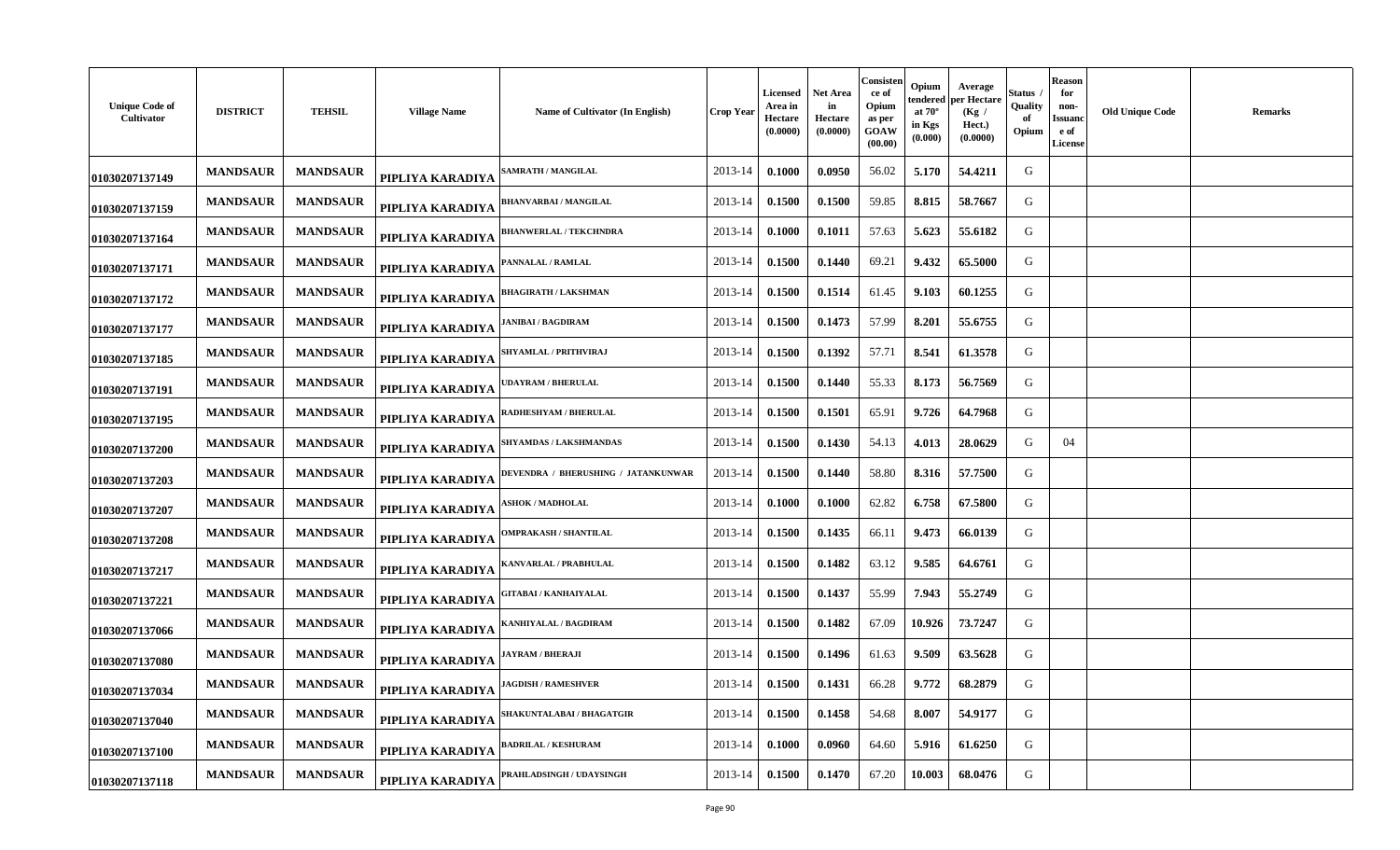| <b>Unique Code of</b><br>Cultivator | <b>DISTRICT</b> | <b>TEHSIL</b>   | <b>Village Name</b> | Name of Cultivator (In English) | <b>Crop Year</b> | Licensed<br>Area in<br>Hectare<br>(0.0000) | <b>Net Area</b><br>in<br>Hectare<br>(0.0000) | Consisten<br>ce of<br>Opium<br>as per<br>GOAW<br>(00.00) | Opium<br>tendered<br>at $70^\circ$<br>in Kgs<br>(0.000) | Average<br>per Hectare<br>(Kg /<br>Hect.)<br>(0.0000) | Status<br>Quality<br>of<br>Opium | <b>Reason</b><br>for<br>non-<br>Issuanc<br>e of<br><b>License</b> | <b>Old Unique Code</b> | <b>Remarks</b> |
|-------------------------------------|-----------------|-----------------|---------------------|---------------------------------|------------------|--------------------------------------------|----------------------------------------------|----------------------------------------------------------|---------------------------------------------------------|-------------------------------------------------------|----------------------------------|-------------------------------------------------------------------|------------------------|----------------|
| 01030207137122                      | <b>MANDSAUR</b> | <b>MANDSAUR</b> | PIPLIYA KARADIYA    | <b>SHANKARLAL / RATANLAL</b>    | 2013-14          | 0.1500                                     | 0.1446                                       | 72.19                                                    | 10.168                                                  | 70.3181                                               | G                                |                                                                   |                        |                |
| 01030207137169                      | <b>MANDSAUR</b> | <b>MANDSAUR</b> | PIPLIYA KARADIYA    | <b>HARIOM / RAMJAS</b>          | 2013-14          | 0.1000                                     | 0.1000                                       | 53.82                                                    | 1.991                                                   | 19.9100                                               | G                                | 04                                                                |                        |                |
| 01030207137088                      | <b>MANDSAUR</b> | <b>MANDSAUR</b> | PIPLIYA KARADIYA    | KASTURIBAI / RATANLAL           | 2013-14          | 0.1500                                     | 0.1453                                       | 53.53                                                    | 7.953                                                   | 54.7350                                               |                                  | 02                                                                |                        |                |
| 01030207137050                      | <b>MANDSAUR</b> | <b>MANDSAUR</b> | PIPLIYA KARADIYA    | <b>MURLIDAS / LAKSHMANDAS</b>   | 2013-14          | 0.1500                                     | 0.1485                                       | 61.24                                                    | 9.265                                                   | 62.3906                                               | G                                |                                                                   |                        |                |
| 01030207137192                      | <b>MANDSAUR</b> | <b>MANDSAUR</b> | PIPLIYA KARADIYA    | <b>AANGILAL / BALMUKUND</b>     | 2013-14          | 0.1000                                     | 0.0931                                       | 51.29                                                    | 4.360                                                   | 46.8314                                               | G                                | 04                                                                |                        |                |
| 01030207137222                      | <b>MANDSAUR</b> | <b>MANDSAUR</b> | PIPLIYA KARADIYA    | <b>DHARMENDRKUMAR / BALARAM</b> | 2013-14          | 0.1000                                     | 0.1014                                       | 61.75                                                    | 6.175                                                   | 60.8974                                               | G                                |                                                                   |                        |                |
| 01030207137082                      | <b>MANDSAUR</b> | <b>MANDSAUR</b> | PIPLIYA KARADIYA    | RAMESHVAR / NANDRAM             | 2013-14          | 0.1000                                     | 0.0987                                       | 71.71                                                    | 7.048                                                   | 71.4083                                               | G                                |                                                                   |                        |                |
| 01030207137115                      | <b>MANDSAUR</b> | <b>MANDSAUR</b> | PIPLIYA KARADIYA    | DASHRATH / JAGDISH              | 2013-14          | 0.1500                                     | 0.1452                                       | 64.45                                                    | 9.539                                                   | 65.6956                                               | G                                |                                                                   |                        |                |
| 01030207137232                      | <b>MANDSAUR</b> | <b>MANDSAUR</b> | PIPLIYA KARADIYA    | SHYAMLAL D.P. CHINRAM           | 2013-14          | 0.1000                                     | 0.0932                                       | 62.61                                                    | 6.243                                                   | 66.9850                                               | G                                |                                                                   |                        |                |
| 01030207137234                      | <b>MANDSAUR</b> | <b>MANDSAUR</b> | PIPLIYA KARADIYA    | HRJABAI / SITABAI               | 2013-14          | 0.1000                                     | 0.1000                                       | 57.72                                                    | 5.459                                                   | 54.5900                                               |                                  | 02                                                                |                        |                |
| 01030207137236                      | <b>MANDSAUR</b> | <b>MANDSAUR</b> | PIPLIYA KARADIYA    | RADHESHYAM / BHANWARLAL         | 2013-14          | 0.1000                                     | 0.1020                                       | 63.22                                                    | 6.367                                                   | 62.4216                                               | G                                |                                                                   |                        |                |
| 01030207137210                      | <b>MANDSAUR</b> | <b>MANDSAUR</b> | PIPLIYA KARADIYA    | <b>KELASHKUNVAR / AMARSINGH</b> | 2013-14          | 0.1000                                     | 0.0972                                       | 61.77                                                    | 5.762                                                   | 59.2798                                               | G                                |                                                                   |                        |                |
| 01030207137215                      | <b>MANDSAUR</b> | <b>MANDSAUR</b> | PIPLIYA KARADIYA    | RAMJAS / ONKAR                  | 2013-14          | 0.1000                                     | 0.1013                                       | 62.49                                                    | 6.401                                                   | 63.1885                                               | - I                              | 02                                                                |                        |                |
| 01030207137016                      | <b>MANDSAUR</b> | <b>MANDSAUR</b> | PIPLIYA KARADIYA    | APPUSINGH / WAKTAVARSINGH       | 2013-14          | 0.1000                                     | 0.1020                                       | 59.36                                                    | 6.106                                                   | 59.8627                                               | G                                |                                                                   |                        |                |
| 01030207137060                      | <b>MANDSAUR</b> | <b>MANDSAUR</b> | PIPLIYA KARADIYA    | SHIVNARAYAN / LAKSHMINARAYAN    | 2013-14          | 0.1000                                     | 0.0962                                       | 59.54                                                    | 5.095                                                   | 52.9626                                               | G                                |                                                                   |                        |                |
| 01030207137023                      | <b>MANDSAUR</b> | <b>MANDSAUR</b> | PIPLIYA KARADIYA    | <b>MOHANBAI / PURAN GAYRI</b>   | 2013-14          | 0.1500                                     | 0.1440                                       | 54.54                                                    | 8.103                                                   | 56.2708                                               | G                                |                                                                   |                        |                |
| 01030207137197                      | <b>MANDSAUR</b> | <b>MANDSAUR</b> | PIPLIYA KARADIYA    | <b>BALURAM / RATANLAL</b>       | 2013-14          | 0.1000                                     | 0.0984                                       | 61.79                                                    | 6.117                                                   | 62.1646                                               | G                                |                                                                   |                        |                |
| 01030207137049                      | <b>MANDSAUR</b> | <b>MANDSAUR</b> | PIPLIYA KARADIYA    | <b>ARDICHAND / KANA</b>         | 2013-14          | 0.1500                                     | 0.1446                                       | 53.88                                                    | 7.820                                                   | 54.0802                                               | G                                |                                                                   |                        |                |
| 01030207137181                      | <b>MANDSAUR</b> | <b>MANDSAUR</b> | PIPLIYA KARADIYA    | MADHU / NAWALJI                 | 2013-14          | 0.1500                                     | 0.1410                                       | 60.01                                                    | 7.793                                                   | 55.2695                                               | G                                |                                                                   |                        |                |
| 01030207137209                      | <b>MANDSAUR</b> | <b>MANDSAUR</b> | PIPLIYA KARADIYA    | <b>'HAGANLAL / SURATRAM</b>     | 2013-14          | 0.1500                                     | 0.1521                                       | 69.85                                                    | 10.228                                                  | 67.2452                                               | G                                |                                                                   |                        |                |
| 01030207137182                      | <b>MANDSAUR</b> | <b>MANDSAUR</b> | PIPLIYA KARADIYA    | PREMBAI / NANURAM               | 2013-14          | 0.1500                                     | 0.1497                                       | 60.79                                                    | 8.823                                                   | 58.9379                                               |                                  | 02                                                                |                        |                |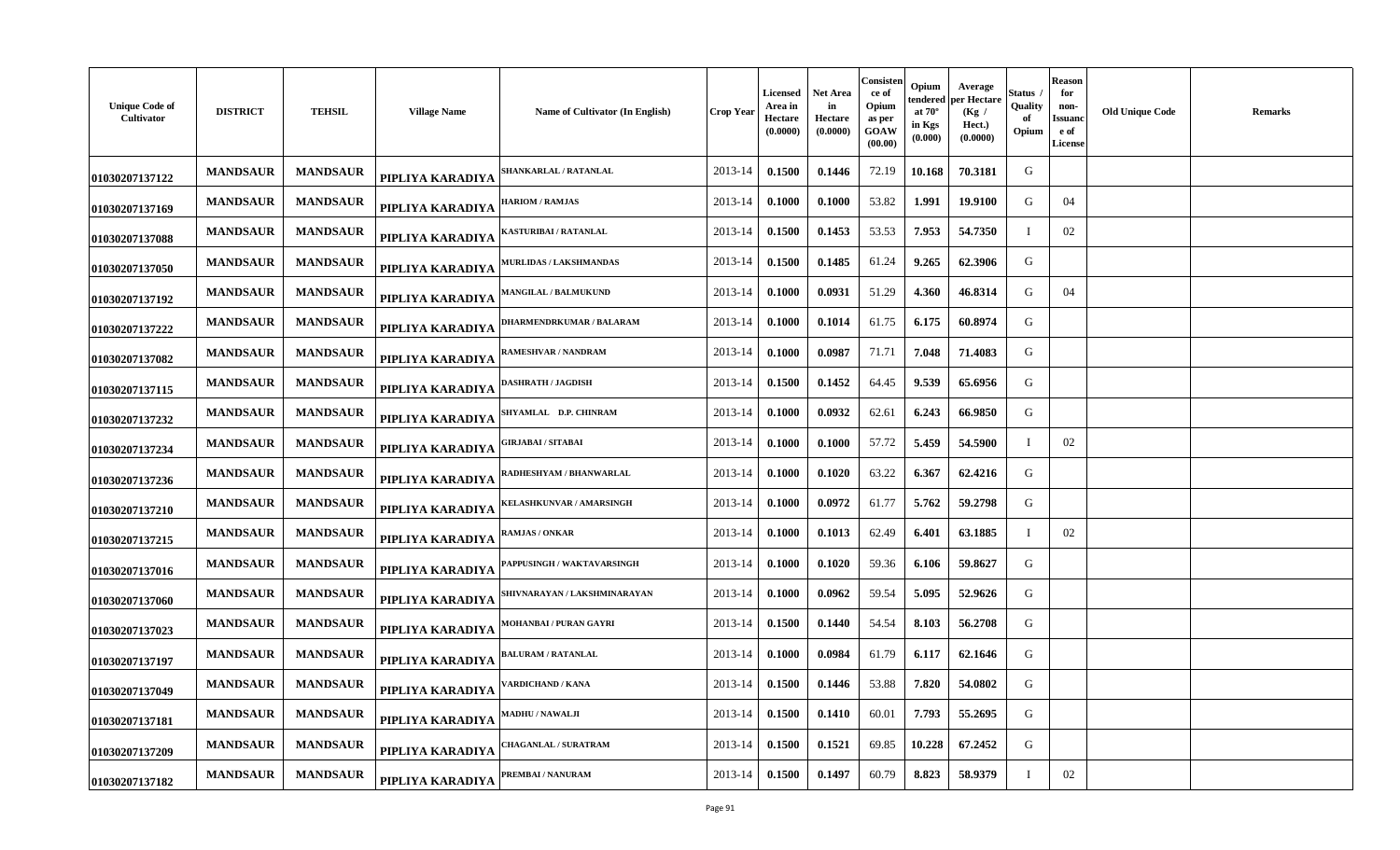| <b>Unique Code of</b><br>Cultivator | <b>DISTRICT</b> | <b>TEHSIL</b>   | <b>Village Name</b>                     | Name of Cultivator (In English)   | <b>Crop Year</b> | Licensed<br>Area in<br>Hectare<br>(0.0000) | <b>Net Area</b><br>in<br>Hectare<br>(0.0000) | Consisten<br>ce of<br>Opium<br>as per<br><b>GOAW</b><br>(00.00) | Opium<br>endered<br>at $70^\circ$<br>in Kgs<br>$(\mathbf{0.000})$ | Average<br>per Hectare<br>(Kg /<br>Hect.)<br>(0.0000) | Status<br>Quality<br>of<br>Opium | <b>Reason</b><br>for<br>non-<br>Issuan<br>e of<br><b>License</b> | <b>Old Unique Code</b> | Remarks |
|-------------------------------------|-----------------|-----------------|-----------------------------------------|-----------------------------------|------------------|--------------------------------------------|----------------------------------------------|-----------------------------------------------------------------|-------------------------------------------------------------------|-------------------------------------------------------|----------------------------------|------------------------------------------------------------------|------------------------|---------|
| 01030207137179                      | <b>MANDSAUR</b> | <b>MANDSAUR</b> | PIPLIYA KARADIYA                        | RAMGOPAL / BADRILAL               | 2013-14          | 0.1000                                     | 0.1010                                       | 65.66                                                           | 6.801                                                             | 67.3366                                               | G                                |                                                                  |                        |         |
| 01030207137212                      | <b>MANDSAUR</b> | <b>MANDSAUR</b> | PIPLIYA KARADIYA                        | <b>RAJENDRASINGH / BAGDUSINGH</b> | 2013-14          | 0.1000                                     | 0.1008                                       | 57.29                                                           | 6.089                                                             | 60.4067                                               | G                                |                                                                  |                        |         |
| 01030207137239                      | <b>MANDSAUR</b> | <b>MANDSAUR</b> | PIPLIYA KARADIYA                        | <b>VIJAYSINGH / TEJSINGH</b>      | 2013-14          | 0.1500                                     | 0.1463                                       | 63.27                                                           | 8.090                                                             | 55,2973                                               | G                                |                                                                  |                        |         |
| 01030207137240                      | <b>MANDSAUR</b> | <b>MANDSAUR</b> | PIPLIYA KARADIYA                        | AXMINARAYAN / HARIRAM             | 2013-14          | 0.1000                                     | 0.0990                                       | 58.94                                                           | 5.684                                                             | 57.4141                                               | G                                |                                                                  |                        |         |
| 01030207138024                      | <b>MANDSAUR</b> | <b>MANDSAUR</b> | [ <b>HAKHEDI NAHARGA</b>  SABBA / MANGU |                                   | 2013-14          | 0.1000                                     | 0.1033                                       | 49.00                                                           | 5.068                                                             | 49.0610                                               | G                                | 04                                                               |                        |         |
| 01030207138027                      | <b>MANDSAUR</b> | <b>MANDSAUR</b> | 'HAKHEDI NAHARGA DHURIBAI / RATANLAL    |                                   | 2013-14          | 0.1000                                     | 0.1000                                       | 47.20                                                           | 4.808                                                             | 48.0800                                               | G                                | 04                                                               |                        |         |
| 01030207138022                      | <b>MANDSAUR</b> | <b>MANDSAUR</b> | <b>THAKHEDI NAHARGA MANGU/BHAGGA</b>    |                                   | $2013 - 14$      | 0.1500                                     | 0.0828                                       | 54.83                                                           | 4.488                                                             | 54.2029                                               | G                                |                                                                  |                        |         |
| 01030207138015                      | <b>MANDSAUR</b> | <b>MANDSAUR</b> | THAKHEDI NAHARGA BAGDIRAM / GABBA       |                                   | 2013-14          | 0.1500                                     | 0.1500                                       | 53.91                                                           | 8.256                                                             | 55.0400                                               | G                                |                                                                  |                        |         |
| 01030207138013                      | <b>MANDSAUR</b> | <b>MANDSAUR</b> | 'HAKHEDI NAHARGA DHURILAL / MANGILAL    |                                   | 2013-14          | 0.1500                                     | 0.1540                                       | 51.37                                                           | 7.661                                                             | 49.7468                                               | G                                | 04                                                               |                        |         |
| 01030207138001                      | <b>MANDSAUR</b> | <b>MANDSAUR</b> | THAKHEDI NAHARGA MANGILAL / BHAVSINGH   |                                   | 2013-14          | 0.1000                                     | 0.0999                                       | 57.49                                                           | 5.872                                                             | 58.7788                                               | G                                |                                                                  |                        |         |
| 01030207138009                      | <b>MANDSAUR</b> | <b>MANDSAUR</b> | 'HAKHEDI NAHARGA RODILAL / BIHARI       |                                   | 2013-14          | 0.1000                                     | 0.0984                                       | 45.83                                                           | 4.583                                                             | 46.5752                                               | G                                | 04                                                               |                        |         |
| 01030207140010                      | <b>MANDSAUR</b> | <b>MANDSAUR</b> | <b>SEMLI</b>                            | <b>GOPAL / PARTHA</b>             | 2013-14          | 0.1500                                     | 0.1460                                       | 69.74                                                           | 9.744                                                             | 66.7397                                               | G                                |                                                                  |                        |         |
| 01030207140004                      | <b>MANDSAUR</b> | <b>MANDSAUR</b> | <b>SEMLI</b>                            | LAKSHMINARAYAN / BHUVAN           | 2013-14          | 0.1500                                     | 0.1450                                       | 62.23                                                           | 8.108                                                             | 55.9172                                               | G                                |                                                                  |                        |         |
| 01030207140005                      | <b>MANDSAUR</b> | <b>MANDSAUR</b> | <b>SEMLI</b>                            | <b>ABBAS / MOHAMMAD</b>           | 2013-14          | 0.1000                                     | 0.0969                                       | 59.51                                                           | 5.152                                                             | 53.1682                                               | G                                |                                                                  |                        |         |
| 01030207140008                      | <b>MANDSAUR</b> | <b>MANDSAUR</b> | <b>SEMLI</b>                            | PARSRAM / HANSRAJ                 | 2013-14          | 0.1000                                     | 0.1000                                       | 63.71                                                           | 5.397                                                             | 53.9700                                               | G                                |                                                                  |                        |         |
| 01030207140009                      | <b>MANDSAUR</b> | <b>MANDSAUR</b> | <b>SEMLI</b>                            | <b>JAKIR / MOHMMD</b>             | 2013-14          | 0.1000                                     |                                              |                                                                 |                                                                   | 0.0000                                                | $\mathbf{F}$                     |                                                                  |                        |         |
| 01030207140011                      | <b>MANDSAUR</b> | <b>MANDSAUR</b> | <b>SEMLI</b>                            | MOHANLAL / HANSRAJ                | 2013-14          | 0.1500                                     | 0.1500                                       | 68.36                                                           | 9.483                                                             | 63.2200                                               | G                                |                                                                  |                        |         |
| 01030207140015                      | <b>MANDSAUR</b> | <b>MANDSAUR</b> | <b>SEMLI</b>                            | <b>GANESHRAM / NARAYAN</b>        | 2013-14          | 0.1500                                     | 0.1514                                       | 61.17                                                           | 7.996                                                             | 52.8137                                               | G                                |                                                                  |                        |         |
| 01030207140017                      | <b>MANDSAUR</b> | <b>MANDSAUR</b> | <b>SEMLI</b>                            | MOHANLAL / NARAYAN                | 2013-14          | 0.1500                                     | 0.1466                                       | 59.98                                                           | 3.342                                                             | 22.7967                                               | G                                | 04                                                               |                        |         |
| 01030207140030                      |                 |                 | <b>SEMLI</b>                            |                                   |                  |                                            |                                              |                                                                 |                                                                   |                                                       | $\mathbf{F}$                     |                                                                  |                        |         |
|                                     | <b>MANDSAUR</b> | <b>MANDSAUR</b> |                                         | <b>KASAM / RAJU</b>               | 2013-14          | 0.1000                                     |                                              |                                                                 |                                                                   | 0.0000                                                |                                  |                                                                  |                        |         |
| 01030207140036                      | <b>MANDSAUR</b> | <b>MANDSAUR</b> | <b>SEMLI</b>                            | <b>SUGRABAI/KHAJU</b>             | 2013-14          | 0.1500                                     | 0.1496                                       | 61.96                                                           | 8.612                                                             | 57.5668                                               | G                                |                                                                  |                        |         |
| 01030207140039                      | <b>MANDSAUR</b> | <b>MANDSAUR</b> | <b>SEMLI</b>                            | <b>BHUVAN / NANDLAL</b>           | 2013-14          | 0.1500                                     | 0.1485                                       | 55.29                                                           | 7.203                                                             | 48.5051                                               | G                                | 04                                                               |                        |         |
| 01030207140042                      | <b>MANDSAUR</b> | <b>MANDSAUR</b> | <b>SEMLI</b>                            | <b>JAGDISH / RADHAKISHAN</b>      | 2013-14          | 0.1000                                     | 0.0992                                       | 55.65                                                           | 5.080                                                             | 51.2097                                               |                                  | 02                                                               |                        |         |
| 01030207140043                      | <b>MANDSAUR</b> | <b>MANDSAUR</b> | <b>SEMLI</b>                            | <b>HEMRAJ / HANSRAJ</b>           | 2013-14          | 0.1500                                     | 0.1470                                       | 56.98                                                           | 7.839                                                             | 53.3265                                               | G                                |                                                                  |                        |         |
| 01030207140049                      | <b>MANDSAUR</b> | <b>MANDSAUR</b> | <b>SEMLI</b>                            | <b>GAFFUR / GHASI</b>             | 2013-14          | 0.1500                                     | 0.1504                                       | 66.63                                                           | 9.214                                                             | 61.2633                                               | G                                |                                                                  |                        |         |
| 01030207140051                      | <b>MANDSAUR</b> | <b>MANDSAUR</b> | <b>SEMLI</b>                            | <b>BAGDIRAM / GODHA</b>           | 2013-14          | 0.1500                                     | 0.1500                                       | 59.45                                                           | 8.680                                                             | 57.8667                                               | G                                |                                                                  |                        |         |
| 01030207140061                      | <b>MANDSAUR</b> | <b>MANDSAUR</b> | <b>SEMLI</b>                            | VALIBAI / ALLARAKH                | 2013-14          | 0.1000                                     | 0.1007                                       | 56.70                                                           | 5.006                                                             | 49.7120                                               | G                                | 04                                                               |                        |         |
| 01030207140065                      | <b>MANDSAUR</b> | <b>MANDSAUR</b> | <b>SEMLI</b>                            | RADHESHYAM / MANGILAL             | 2013-14          | 0.1500                                     | 0.1512                                       | 59.92                                                           | 8.492                                                             | 56.1640                                               | G                                |                                                                  |                        |         |
| 01030207140077                      | <b>MANDSAUR</b> | <b>MANDSAUR</b> | <b>SEMLI</b>                            | <b>MANGILAL / NANDRAM</b>         | 2013-14          | 0.1500                                     | 0.1484                                       | 61.07                                                           | 8.166                                                             | 55.0270                                               | G                                |                                                                  |                        |         |
| 01030207140069                      | <b>MANDSAUR</b> | <b>MANDSAUR</b> | <b>SEMLI</b>                            | <b>MOHHMAD HUSAIN / ALLAKH</b>    | $2013 - 14$      | 0.1500                                     | 0.1404                                       | 64.65                                                           | 8.451                                                             | 60.1923                                               | G                                |                                                                  |                        |         |
| 01030207140021                      | <b>MANDSAUR</b> | <b>MANDSAUR</b> | <b>SEMLI</b>                            | <b>IBRAHIM / KHANU</b>            | 2013-14          | 0.1500                                     | 0.1350                                       | 63.54                                                           | 7.362                                                             | 54.5333                                               | G                                |                                                                  |                        |         |
| 01030207140081                      | MANDSAUR        | MANDSAUR        | <b>SEMLI</b>                            | MOHD. HUSSAIN / ALLARAKH          | $2013 - 14$      | 0.1500                                     | 0.1416                                       | 65.12                                                           | 8.503                                                             | 60.0494                                               | G                                |                                                                  |                        |         |
| 01030207140062                      | <b>MANDSAUR</b> | <b>MANDSAUR</b> | <b>SEMLI</b>                            | <b>ASARAPH / ALLARAKH</b>         | 2013-14          | 0.1000                                     | 0.0990                                       | 55.89                                                           | 4.775                                                             | 48.2323                                               | G                                | 04                                                               |                        |         |
| 01030207140041                      | <b>MANDSAUR</b> | <b>MANDSAUR</b> | <b>SEMLI</b>                            | <b>JETUN BI / KASAM</b>           | 2013-14          | 0.1000                                     | 0.0992                                       | 55.57                                                           | 4.708                                                             | 47.4597                                               | G                                | 04                                                               |                        |         |
| 01030207140029                      | <b>MANDSAUR</b> | <b>MANDSAUR</b> | <b>SEMLI</b>                            | <b>AHMEDNUR / KHAJU</b>           | 2013-14          | 0.1500                                     | 0.1496                                       | 60.36                                                           | 8.442                                                             | 56.4305                                               | G                                |                                                                  |                        |         |
| 01030207140058                      | <b>MANDSAUR</b> | <b>MANDSAUR</b> | <b>SEMLI</b>                            | <b>AAMIN / KHAJU</b>              | 2013-14          | 0.1000                                     | 0.0990                                       | 70.20                                                           | 6.117                                                             | 61.7879                                               | G                                |                                                                  |                        |         |
| 01030207140079                      | <b>MANDSAUR</b> | <b>MANDSAUR</b> | <b>SEMLI</b>                            | <b>GOPAL / RATANLAL</b>           | 2013-14          | 0.1500                                     | 0.1451                                       | 59.15                                                           | 7.967                                                             | 54.9070                                               | - I                              | 02                                                               |                        |         |
| 01030207140046                      | <b>MANDSAUR</b> | <b>MANDSAUR</b> | <b>SEMLI</b>                            | <b>GATTUBAI/PARTHA</b>            | 2013-14          | 0.1500                                     | 0.1518                                       | 67.59                                                           | 9.376                                                             | 61.7655                                               | G                                |                                                                  |                        |         |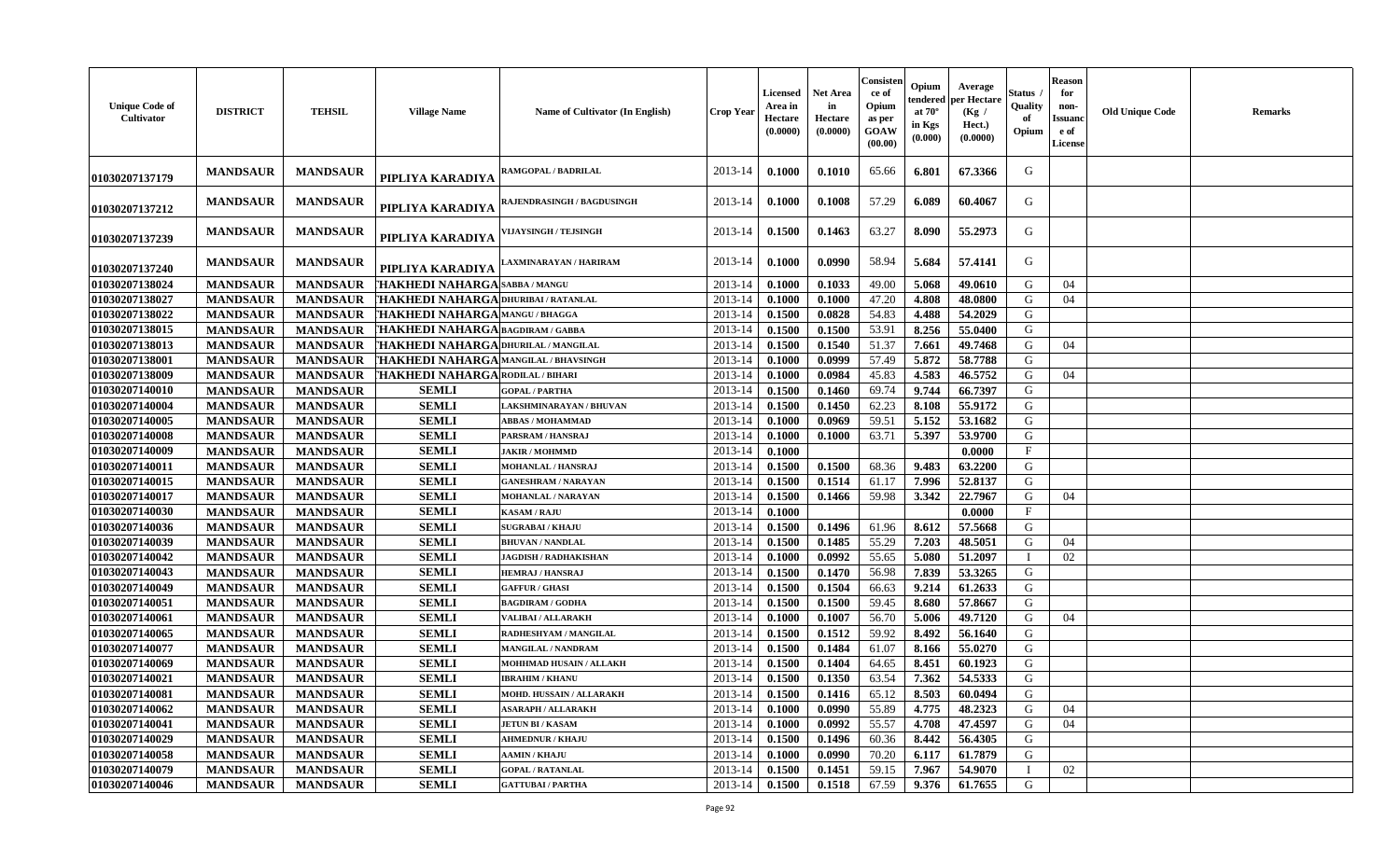| <b>Unique Code of</b><br><b>Cultivator</b> | <b>DISTRICT</b> | <b>TEHSIL</b>   | <b>Village Name</b> | <b>Name of Cultivator (In English)</b> | <b>Crop Year</b> | Licensed<br>Area in<br>Hectare<br>(0.0000) | Net Area<br>in<br>Hectare<br>(0.0000) | Consisteı<br>ce of<br>Opium<br>as per<br>GOAW<br>(00.00) | Opium<br>endered<br>at $70^\circ$<br>in Kgs<br>(0.000) | Average<br>per Hectare<br>(Kg /<br>Hect.)<br>(0.0000) | Status<br>Quality<br>of<br>Opium | <b>Reason</b><br>for<br>non-<br><b>Issuand</b><br>e of<br>License | <b>Old Unique Code</b> | Remarks            |
|--------------------------------------------|-----------------|-----------------|---------------------|----------------------------------------|------------------|--------------------------------------------|---------------------------------------|----------------------------------------------------------|--------------------------------------------------------|-------------------------------------------------------|----------------------------------|-------------------------------------------------------------------|------------------------|--------------------|
| 01030207140003                             | <b>MANDSAUR</b> | <b>MANDSAUR</b> | <b>SEMLI</b>        | <b>GOPALIBAI/MANGILAL</b>              | 2013-14          | 0.1500                                     | 0.0682                                | 58.23                                                    | 3.461                                                  | 50.7478                                               | G                                | 04                                                                |                        |                    |
| 01030207140012                             | <b>MANDSAUR</b> | <b>MANDSAUR</b> | <b>SEMLI</b>        | <b>KISHOR / PARTHA</b>                 | 2013-14          | 0.1500                                     | 0.1518                                | 68.10                                                    | 9.602                                                  | 63.2543                                               | G                                |                                                                   |                        |                    |
| 01030207140040                             | <b>MANDSAUR</b> | <b>MANDSAUR</b> | <b>SEMLI</b>        | <b>DHAPUBAI/NAGAJI</b>                 | 2013-14          | 0.1500                                     | 0.1496                                | 71.46                                                    | 9.045                                                  | 60.4612                                               | G                                |                                                                   |                        |                    |
| 01030207140047                             | <b>MANDSAUR</b> | <b>MANDSAUR</b> | <b>SEMLI</b>        | <b>SALGRAM / DEVBAI</b>                | 2013-14          | 0.1500                                     | 0.1496                                | 68.39                                                    | 8.832                                                  | 59.0374                                               | G                                |                                                                   |                        |                    |
| 01030207140053                             | <b>MANDSAUR</b> | <b>MANDSAUR</b> | <b>SEMLI</b>        | <b>SHAFI MOHD. / RAJU</b>              | 2013-14          | 0.1000                                     | 0.1000                                | 59.36                                                    | 5.699                                                  | 56.9900                                               | G                                |                                                                   |                        |                    |
| 01030207140056                             | <b>MANDSAUR</b> | <b>MANDSAUR</b> | <b>SEMLI</b>        | <b>MADANLAL / NAGAJI</b>               | 2013-14          | 0.1500                                     | 0.1496                                | 69.09                                                    | 8.735                                                  | 58.3890                                               | G                                |                                                                   |                        |                    |
| 01030207140073                             | <b>MANDSAUR</b> | <b>MANDSAUR</b> | <b>SEMLI</b>        | <b>NANDKISHOR / RAMLAL</b>             | 2013-14          | 0.1000                                     | 0.0990                                | 46.64                                                    | 3.558                                                  | 35.9394                                               | G                                | 04                                                                |                        |                    |
| 01030207140014                             | <b>MANDSAUR</b> | <b>MANDSAUR</b> | <b>SEMLI</b>        | <b>HUSAIN / BHIMA</b>                  | 2013-14          | 0.1000                                     | 0.0960                                | 51.54                                                    | 4.602                                                  | 47.9375                                               | G                                | 04                                                                |                        |                    |
| 01030207140068                             | <b>MANDSAUR</b> | <b>MANDSAUR</b> | <b>SEMLI</b>        | KANCHANBAI / PYARCHANDRA               | 2013-14          | 0.1500                                     | 0.1507                                | 59.62                                                    | 7.972                                                  | 52.8998                                               | G                                |                                                                   |                        |                    |
| 01030207140032                             | <b>MANDSAUR</b> | <b>MANDSAUR</b> | <b>SEMLI</b>        | <b>AYYUB / JAMAL</b>                   | 2013-14          | 0.1500                                     | 0.1496                                | 61.05                                                    | 8.652                                                  | 57.8342                                               | G                                |                                                                   |                        |                    |
| 01030207140070                             | <b>MANDSAUR</b> | <b>MANDSAUR</b> | <b>SEMLI</b>        | JAIBUNBAI / MOHMMAD                    | 2013-14          | 0.1500                                     |                                       |                                                          |                                                        | 0.0000                                                | F                                |                                                                   |                        |                    |
| 01030207140084                             | <b>MANDSAUR</b> | <b>MANDSAUR</b> | <b>SEMLI</b>        | <b>SHAKINABAI/SATTAR</b>               | 2013-14          | 0.1500                                     | 0.1410                                | 66.82                                                    | 8.963                                                  | 63.5674                                               | G                                |                                                                   |                        |                    |
| 01030207140086                             | <b>MANDSAUR</b> | <b>MANDSAUR</b> | <b>SEMLI</b>        | SHIVNARAYAN / BHUVAN                   | 2013-14          | 0.1500                                     | 0.1485                                | 63.01                                                    | 8.227                                                  | 55.4007                                               | G                                |                                                                   |                        |                    |
| 01030207140090                             | <b>MANDSAUR</b> | <b>MANDSAUR</b> | <b>SEMLI</b>        | VALI MO. / HAJI KASAM                  | 2013-14          | 0.1000                                     | 0.0961                                | 61.89                                                    | 5.747                                                  | 59.8023                                               | G                                |                                                                   |                        | <b>NAME CHANGE</b> |
| 01030207140080                             | <b>MANDSAUR</b> | <b>MANDSAUR</b> | <b>SEMLI</b>        | SHAFHI MO. / KASAM                     | 2013-14          | 0.1000                                     | 0.1000                                | 55.60                                                    | 1.152                                                  | 11.5200                                               | G                                | 04                                                                |                        |                    |
| 01030207140064                             | <b>MANDSAUR</b> | <b>MANDSAUR</b> | <b>SEMLI</b>        | <b>KALLUBAI/FAKRU</b>                  | 2013-14          | 0.1500                                     | 0.1460                                | 53.90                                                    | 7.582                                                  | 51.9315                                               |                                  | 02                                                                |                        |                    |
| 01030207140074                             | <b>MANDSAUR</b> | <b>MANDSAUR</b> | <b>SEMLI</b>        | PAPPUBAI / RAMRATAN                    | 2013-14          | 0.1000                                     | 0.0992                                | 57.46                                                    | 5.171                                                  | 52.1270                                               | G                                |                                                                   |                        |                    |
| 01030207140018                             | <b>MANDSAUR</b> | <b>MANDSAUR</b> | <b>SEMLI</b>        | <b>RAMNIVAS / NANDA</b>                | 2013-14          | 0.1500                                     | 0.1498                                | 59.17                                                    | 7.717                                                  | 51.5154                                               | G                                |                                                                   |                        |                    |
| 01030207140006                             | <b>MANDSAUR</b> | <b>MANDSAUR</b> | <b>SEMLI</b>        | <b>SHANTILAL / BHUVAN</b>              | 2013-14          | 0.1500                                     | 0.1495                                | 73.03                                                    | 2.410                                                  | 16.1204                                               | G                                | 04                                                                |                        |                    |
| 01030207140089                             | <b>MANDSAUR</b> | <b>MANDSAUR</b> | <b>SEMLI</b>        | <b>BHANWERLAL / PURA</b>               | 2013-14          | 0.1000                                     | 0.1000                                | 59.52                                                    | 5.127                                                  | 51.2700                                               | G                                |                                                                   |                        |                    |
| 01030207139047                             | <b>MANDSAUR</b> | <b>MANDSAUR</b> | <b>SURI</b>         | <b>GOPAL / CHAMPALAL</b>               | 2013-14          | 0.1000                                     | 0.1010                                | 54.50                                                    | 5.201                                                  | 51.4950                                               | G                                |                                                                   |                        |                    |
| 01030207139007                             | <b>MANDSAUR</b> | <b>MANDSAUR</b> | <b>SURI</b>         | <b>BANSHILAL / PRABHULAL</b>           | 2013-14          | 0.1000                                     | 0.0961                                | 61.71                                                    | 5.959                                                  | 62.0083                                               | $\mathbf{I}$                     | 02                                                                |                        |                    |
| 01030207139008                             | <b>MANDSAUR</b> | <b>MANDSAUR</b> | <b>SURI</b>         | <b>OMAPRAKASH / RAMLAL</b>             | 2013-14          | 0.1500                                     | 0.1444                                | 56.70                                                    | 8.076                                                  | 55.9280                                               | G                                |                                                                   |                        |                    |
| 01030207139014                             | <b>MANDSAUR</b> | <b>MANDSAUR</b> | <b>SURI</b>         | PARASRAM / BAPULAL                     | 2013-14          | 0.1000                                     | 0.0950                                | 56.96                                                    | 5.574                                                  | 58.6737                                               | G                                |                                                                   |                        |                    |
| 01030207139015                             | <b>MANDSAUR</b> | <b>MANDSAUR</b> | <b>SURI</b>         | <b>LACHIBAI / MOHANLAL</b>             | 2013-14          | 0.1000                                     | 0.1000                                | 52.70                                                    | 4.991                                                  | 49.9100                                               | G                                | 04                                                                |                        |                    |
| 01030207139016                             | <b>MANDSAUR</b> | <b>MANDSAUR</b> | <b>SURI</b>         | PRAHALAD / RAMSUKH                     | 2013-14          | 0.1500                                     | 0.1456                                | 58.93                                                    | 8.595                                                  | 59.0316                                               | G                                |                                                                   |                        |                    |
| 01030207139020                             | <b>MANDSAUR</b> | <b>MANDSAUR</b> | <b>SURI</b>         | <b>MANGILAL / BHERULAL</b>             | 2013-14          | 0.1000                                     |                                       |                                                          |                                                        | 0.0000                                                | F                                |                                                                   |                        |                    |
| 01030207139021                             | <b>MANDSAUR</b> | <b>MANDSAUR</b> | <b>SURI</b>         | <b>JAGDISH / RAMSUKH</b>               | 2013-14          | 0.1500                                     | 0.1456                                | 58.09                                                    | 8.498                                                  | 58.3654                                               | G                                |                                                                   |                        |                    |
| 01030207139023                             | <b>MANDSAUR</b> | <b>MANDSAUR</b> | <b>SURI</b>         | RAMGOPAL / KALURAM                     | 2013-14          | 0.1000                                     | 0.1000                                | 68.59                                                    | 6.830                                                  | 68.3000                                               | $\mathbf{I}$                     | 02                                                                |                        |                    |
| 01030207139025                             | <b>MANDSAUR</b> | <b>MANDSAUR</b> | <b>SURI</b>         | <b>KESHURAM / PRABHULAL</b>            | 2013-14          | 0.1500                                     | 0.1521                                | 60.19                                                    | 8.977                                                  | 59.0204                                               | G                                |                                                                   |                        |                    |
| 01030207139027                             | <b>MANDSAUR</b> | <b>MANDSAUR</b> | <b>SURI</b>         | <b>BAPULAL / KACHRU</b>                | 2013-14          | 0.1000                                     | 0.0950                                | 54.23                                                    | 5.105                                                  | 53.7368                                               | G                                |                                                                   |                        |                    |
| 01030207139033                             | <b>MANDSAUR</b> | <b>MANDSAUR</b> | <b>SURI</b>         | RAMNARAYAN / DHANNA                    | 2013-14          | 0.1000                                     | 0.0960                                | 52.51                                                    | 5.003                                                  | 52.1146                                               | G                                |                                                                   |                        |                    |
| 01030207139041                             | <b>MANDSAUR</b> | <b>MANDSAUR</b> | <b>SURI</b>         | TULSIBAI / JAGNNATH                    | 2013-14          | 0.1500                                     | 0.1550                                | 59.46                                                    | 9.463                                                  | 61.0516                                               | G                                |                                                                   |                        |                    |
| 01030207139043                             | <b>MANDSAUR</b> | <b>MANDSAUR</b> | <b>SURI</b>         | <b>VASHIBAI / KARULAL</b>              | 2013-14          | 0.1500                                     | 0.1482                                | 54.03                                                    | 7.927                                                  | 53.4885                                               | G                                |                                                                   |                        |                    |
| 01030207139045                             | <b>MANDSAUR</b> | <b>MANDSAUR</b> | <b>SURI</b>         | <b>SHAMBHU / BHUVAN</b>                | 2013-14          | 0.1500                                     | 0.1450                                | 52.75                                                    | 7.664                                                  | 52.8552                                               | G                                |                                                                   |                        |                    |
| 01030207139055                             | <b>MANDSAUR</b> | <b>MANDSAUR</b> | <b>SURI</b>         | LAKSHMINARAYAN / RAMLAL                | 2013-14          | 0.1500                                     | 0.1482                                | 58.94                                                    | 8.639                                                  | 58.2928                                               | G                                |                                                                   |                        |                    |
| 01030207139056                             | <b>MANDSAUR</b> | <b>MANDSAUR</b> | <b>SURI</b>         | KANIYALAL / KALURAM                    | 2013-14          | 0.1500                                     | 0.1400                                | 54.22                                                    | 7.583                                                  | 54.1643                                               | G                                |                                                                   |                        |                    |
| 01030207139057                             | <b>MANDSAUR</b> | <b>MANDSAUR</b> | <b>SURI</b>         | <b>KANVARLAL / BHERULAL</b>            | 2013-14          | 0.1500                                     | 0.1494                                | 56.90                                                    | 8.681                                                  | 58.1058                                               | G                                |                                                                   |                        |                    |
| 01030207139076                             | <b>MANDSAUR</b> | <b>MANDSAUR</b> | <b>SURI</b>         | <b>JAMNABAI/PRABHULAL</b>              | 2013-14          | 0.1000                                     | 0.1031                                | 54.89                                                    | 5.724                                                  | 55.5189                                               | G                                |                                                                   |                        |                    |
| 01030207139078                             | <b>MANDSAUR</b> | <b>MANDSAUR</b> | <b>SURI</b>         | KANHEYALAL / MANNALAL                  | 2013-14          | 0.1000                                     | 0.0960                                | 61.23                                                    | 5.607                                                  | 58.4063                                               | ${\bf G}$                        |                                                                   |                        |                    |
| 01030207139083                             | <b>MANDSAUR</b> | <b>MANDSAUR</b> | <b>SURI</b>         | SOHANBAI / NANDRAM                     | 2013-14          | 0.1000                                     | 0.0968                                | 52.66                                                    | 5.198                                                  | 53.6983                                               | G                                |                                                                   |                        |                    |
| 01030207139085                             | <b>MANDSAUR</b> | <b>MANDSAUR</b> | <b>SURI</b>         | <b>BANSHILAL / MANNALAL</b>            | 2013-14          | 0.1000                                     | 0.0975                                | 62.74                                                    | 6.140                                                  | 62.9744                                               | G                                |                                                                   |                        |                    |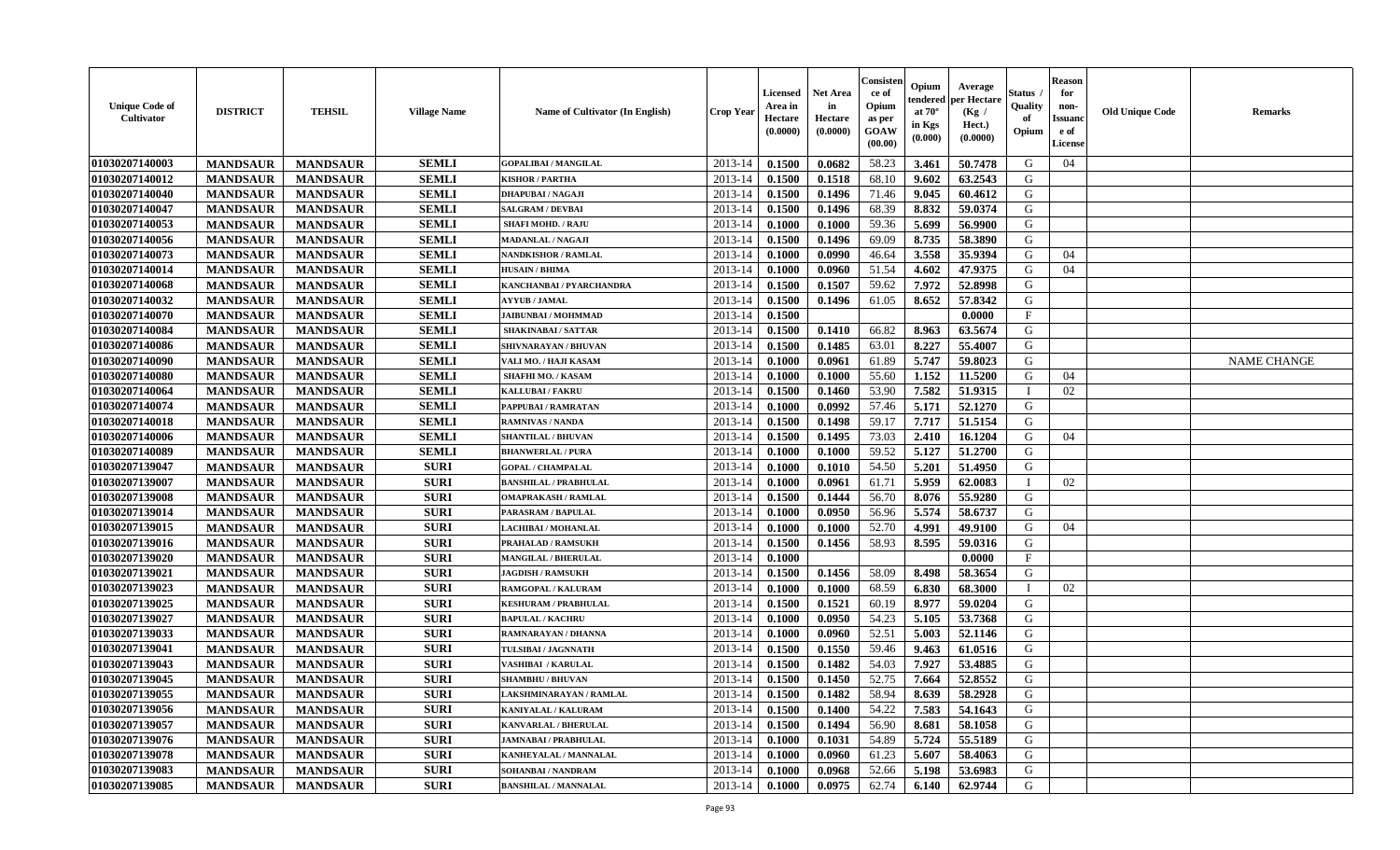| <b>Unique Code of</b><br>Cultivator | <b>DISTRICT</b> | <b>TEHSIL</b>   | <b>Village Name</b> | Name of Cultivator (In English)   | <b>Crop Year</b> | <b>Licensed</b><br>Area in<br>Hectare<br>(0.0000) | <b>Net Area</b><br>in<br>Hectare<br>(0.0000) | Consisten<br>ce of<br>Opium<br>as per<br><b>GOAW</b><br>(00.00) | Opium<br>endered<br>at $70^\circ$<br>in Kgs<br>(0.000) | Average<br>per Hectare<br>(Kg /<br>Hect.)<br>(0.0000) | Status<br>Quality<br>of<br>Opium | <b>Reason</b><br>for<br>non-<br><b>Issuanc</b><br>e of<br><b>License</b> | <b>Old Unique Code</b> | <b>Remarks</b> |
|-------------------------------------|-----------------|-----------------|---------------------|-----------------------------------|------------------|---------------------------------------------------|----------------------------------------------|-----------------------------------------------------------------|--------------------------------------------------------|-------------------------------------------------------|----------------------------------|--------------------------------------------------------------------------|------------------------|----------------|
| 01030207139092                      | <b>MANDSAUR</b> | <b>MANDSAUR</b> | <b>SURI</b>         | PANNALAL / NANURAM                | 2013-14          | 0.1500                                            | 0.1479                                       | 56.61                                                           | 7.966                                                  | 53.8607                                               | G                                |                                                                          |                        |                |
| 01030207139097                      | <b>MANDSAUR</b> | <b>MANDSAUR</b> | <b>SURI</b>         | PRAKASHCHAND / MADANLAL           | 2013-14          | 0.1500                                            | 0.1440                                       | 56.40                                                           | 7.719                                                  | 53.6042                                               | G                                |                                                                          |                        |                |
| 01030207139100                      | <b>MANDSAUR</b> | <b>MANDSAUR</b> | <b>SURI</b>         | SITBAI / JAGDISH                  | 2013-14          | 0.1000                                            | 0.1000                                       | 57.79                                                           | 5.994                                                  | 59.9400                                               | G                                |                                                                          |                        |                |
| 01030207139106                      | <b>MANDSAUR</b> | <b>MANDSAUR</b> | <b>SURI</b>         | <b>GANESH / BHERULAL</b>          | 2013-14          | 0.1000                                            | 0.1000                                       | 54.91                                                           | 5.169                                                  | 51.6900                                               | G                                |                                                                          |                        |                |
| 01030207139108                      | <b>MANDSAUR</b> | <b>MANDSAUR</b> | <b>SURI</b>         | SHANTILAL / KISHANLAL             | 2013-14          | 0.1500                                            | 0.0756                                       | 59.94                                                           | 4.633                                                  | 61.2831                                               | G                                |                                                                          |                        |                |
| 01030207139030                      | <b>MANDSAUR</b> | <b>MANDSAUR</b> | <b>SURI</b>         | <b>AATMARAM / RAMLAL</b>          | $2013 - 14$      | 0.1500                                            | 0.1482                                       | 55.18                                                           | 8.245                                                  | 55.6343                                               | G                                |                                                                          |                        |                |
| 01030207139006                      | <b>MANDSAUR</b> | <b>MANDSAUR</b> | <b>SURI</b>         | LAKSHMINARAYAN / BHANVARLAL       | $2013 - 14$      | 0.1000                                            | 0.0990                                       | 54.93                                                           | 2.825                                                  | 28.5354                                               | G                                | 04                                                                       |                        |                |
| 01030207139013                      | <b>MANDSAUR</b> | <b>MANDSAUR</b> | <b>SURI</b>         | DEVILAL / NANURAM                 | 2013-14          | 0.1000                                            | 0.0966                                       | 62.34                                                           | 6.136                                                  | 63.5197                                               | $\mathsf G$                      |                                                                          |                        |                |
| 01030207139018                      | <b>MANDSAUR</b> | <b>MANDSAUR</b> | <b>SURI</b>         | <b>NAGESHVAR / NANURAM</b>        | 2013-14          | 0.1000                                            | 0.0970                                       | 60.58                                                           | 5.798                                                  | 59.7732                                               | G                                |                                                                          |                        |                |
| 01030207139022                      | <b>MANDSAUR</b> | <b>MANDSAUR</b> | <b>SURI</b>         | <b>DOLATRAM / RAMNIVAS</b>        | 2013-14          | 0.1500                                            | 0.1500                                       | 60.32                                                           | 9.263                                                  | 61.7533                                               | G                                |                                                                          |                        |                |
| 01030207139026                      | <b>MANDSAUR</b> | <b>MANDSAUR</b> | <b>SURI</b>         | <b>DEVILAL / LACCHIRAM</b>        | 2013-14          | 0.1000                                            | 0.0909                                       | 62.65                                                           | 5.719                                                  | 62.9153                                               | G                                |                                                                          |                        |                |
| 01030207139035                      | <b>MANDSAUR</b> | <b>MANDSAUR</b> | <b>SURI</b>         | <b>SHOBHARAM / UDA</b>            | 2013-14          | 0.1000                                            | 0.1000                                       | 53.47                                                           | 5.301                                                  | 53.0100                                               | G                                |                                                                          |                        |                |
| 01030207139037                      | <b>MANDSAUR</b> | <b>MANDSAUR</b> | <b>SURI</b>         | <b>KANVARLAL / NANURAM</b>        | 2013-14          | 0.1500                                            | 0.1505                                       | 61.26                                                           | 9.154                                                  | 60.8239                                               | G                                |                                                                          |                        |                |
| 01030207139039                      | <b>MANDSAUR</b> | <b>MANDSAUR</b> | <b>SURI</b>         | PRAKASHCHAND / MANGILAL / CHENRAM | $2013 - 14$      | 0.1000                                            | 0.1008                                       | 62.66                                                           | 6.329                                                  | 62.7877                                               | G                                |                                                                          |                        |                |
| 01030207139048                      | <b>MANDSAUR</b> | <b>MANDSAUR</b> | <b>SURI</b>         | KANVARLAL / KISHANLAL             | $2013 - 14$      | 0.1000                                            | 0.0957                                       | 60.81                                                           | 5.812                                                  | 60.7315                                               | G                                |                                                                          |                        |                |
| 01030207139049                      | <b>MANDSAUR</b> | <b>MANDSAUR</b> | <b>SURI</b>         | RAMDAYAL / NANURAM                | 2013-14          | 0.1500                                            | 0.1454                                       | 67.05                                                           | 9.876                                                  | 67.9230                                               | G                                |                                                                          |                        |                |
| 01030207139052                      | <b>MANDSAUR</b> | <b>MANDSAUR</b> | <b>SURI</b>         | <b>GOKUL / BHUVAN</b>             | 2013-14          | 0.1000                                            |                                              |                                                                 |                                                        | 0.0000                                                | $\mathbf F$                      |                                                                          |                        |                |
| 01030207139067                      | <b>MANDSAUR</b> | <b>MANDSAUR</b> | <b>SURI</b>         | DILIP KUMAR / BADRILAL / SURAJBAI | 2013-14          | 0.1000                                            | 0.1000                                       | 55.75                                                           | 5.448                                                  | 54.4800                                               | G                                |                                                                          |                        |                |
| 01030207139082                      | <b>MANDSAUR</b> | <b>MANDSAUR</b> | <b>SURI</b>         | <b>SAGARKUNVAR / MULCHAND</b>     | 2013-14          | 0.1000                                            | 0.1005                                       | 61.63                                                           | 6.101                                                  | 60.7065                                               | G                                |                                                                          |                        |                |
| 01030207139087                      | <b>MANDSAUR</b> | <b>MANDSAUR</b> | <b>SURI</b>         | <b>SITARAM / KISHAN</b>           | 2013-14          | 0.1000                                            | 0.0990                                       | 53.56                                                           | 5.142                                                  | 51.9394                                               | G                                |                                                                          |                        |                |
| 01030207139091                      | <b>MANDSAUR</b> | <b>MANDSAUR</b> | <b>SURI</b>         | RADHESHYAM / RAMNARAYAN           | 2013-14          | 0.1500                                            | 0.1500                                       | 64.09                                                           | 9.870                                                  | 65.8000                                               | G                                |                                                                          |                        |                |
| 01030207139104                      | <b>MANDSAUR</b> | <b>MANDSAUR</b> | <b>SURI</b>         | <b>DEUBAI/GOBA</b>                | 2013-14          | 0.1000                                            | 0.0986                                       | 51.71                                                           | 4.683                                                  | 47.4949                                               | G                                | 04                                                                       |                        |                |
| 01030207139107                      | <b>MANDSAUR</b> | <b>MANDSAUR</b> | <b>SURI</b>         | <b>BHUVANIBAI / RAMJAS</b>        | $2013 - 14$      | 0.1000                                            |                                              |                                                                 |                                                        | 0.0000                                                | $\mathbf F$                      |                                                                          |                        |                |
| 01030207139114                      | <b>MANDSAUR</b> | <b>MANDSAUR</b> | <b>SURI</b>         | NIRBHAYRAM / RAMNARAYAN           | 2013-14          | 0.1500                                            | 0.1485                                       | 62.66                                                           | 9.372                                                  | 63.1111                                               | G                                |                                                                          |                        |                |
| 01030207139115                      | <b>MANDSAUR</b> | <b>MANDSAUR</b> | <b>SURI</b>         | <b>KAMLABAI/NATHULAL</b>          | 2013-14          | 0.1000                                            | 0.0990                                       | 55.62                                                           | 5.729                                                  | 57.8687                                               | G                                |                                                                          |                        |                |
| 01030207139036                      | <b>MANDSAUR</b> | <b>MANDSAUR</b> | <b>SURI</b>         | <b>RAMESHVER / GANGARAM</b>       | 2013-14          | 0.1000                                            | 0.0988                                       | 52.92                                                           | 5.179                                                  | 52.4190                                               | G                                |                                                                          |                        |                |
| 01030207139118                      | <b>MANDSAUR</b> | <b>MANDSAUR</b> | <b>SURI</b>         | <b>SHANTIBAI / RAMESHVR</b>       | 2013-14          | 0.1000                                            | 0.1001                                       | 50.74                                                           | 5.183                                                  | 51.7782                                               | $\mathbf I$                      | 02                                                                       |                        |                |
| 01030207139009                      | <b>MANDSAUR</b> | <b>MANDSAUR</b> | <b>SURI</b>         | <b>MOHANLAL / BALURAM</b>         | 2013-14          | 0.1500                                            | 0.1450                                       | 60.42                                                           | 8.830                                                  | 60.8966                                               | G                                |                                                                          |                        |                |
| 01030207139034                      | <b>MANDSAUR</b> | <b>MANDSAUR</b> | <b>SURI</b>         | <b>BADRILAL / BHERULAL</b>        | 2013-14          | 0.1000                                            | 0.1000                                       | 57.47                                                           | 5.616                                                  | 56.1600                                               | G                                |                                                                          |                        |                |
| 01030207139123                      | <b>MANDSAUR</b> | <b>MANDSAUR</b> | <b>SURI</b>         | <b>GITABAI/SALGRAM</b>            | 2013-14          | 0.1000                                            | 0.0952                                       | 51.83                                                           | 4.902                                                  | 51.4916                                               | G                                |                                                                          |                        |                |
| 01030207139011                      | <b>MANDSAUR</b> | <b>MANDSAUR</b> | <b>SURI</b>         | <b>MANOHARLAL / DEVILAL</b>       | $2013 - 14$      | 0.1000                                            | 0.0990                                       | 55.35                                                           | 5.551                                                  | 56.0707                                               | G                                |                                                                          |                        |                |
| 01030207139062                      | <b>MANDSAUR</b> | <b>MANDSAUR</b> | <b>SURI</b>         | <b>BAPULAL / PANNA</b>            | $2013 - 14$      | 0.1500                                            | 0.1455                                       | 58.05                                                           | 8.517                                                  | 58.5361                                               |                                  | 02                                                                       |                        |                |
| 01030207139063                      | <b>MANDSAUR</b> | <b>MANDSAUR</b> | <b>SURI</b>         | <b>BHAGWANTIBAI / GANGARAM</b>    | 2013-14          | 0.1000                                            | 0.1000                                       | 57.09                                                           | 5.807                                                  | 58.0700                                               | G                                |                                                                          |                        |                |
| 01030207139122                      | <b>MANDSAUR</b> | <b>MANDSAUR</b> | <b>SURI</b>         | TULSIBAI / KANHAIYALAL            | 2013-14          | 0.1500                                            | 0.0736                                       | 59.64                                                           | 4.550                                                  | 61.8207                                               | T                                | 02                                                                       |                        |                |
| 01030207139012                      | <b>MANDSAUR</b> | <b>MANDSAUR</b> | <b>SURI</b>         | DEVILAL / MANGILAL                | 2013-14          | 0.1000                                            | 0.1000                                       | 60.28                                                           | 6.097                                                  | 60.9700                                               | G                                |                                                                          |                        |                |
| 01030207139117                      | <b>MANDSAUR</b> | <b>MANDSAUR</b> | <b>SURI</b>         | LAKHMINARAYAN / KANIRAM           | 2013-14          | 0.1000                                            | 0.0980                                       | 60.06                                                           | 5.526                                                  | 56.3878                                               | G                                |                                                                          |                        |                |
| 01030207139029                      | <b>MANDSAUR</b> | <b>MANDSAUR</b> | <b>SURI</b>         | <b>GITBAI/MANGILAL</b>            | 2013-14          | 0.1000                                            | 0.0990                                       | 49.60                                                           | 4.995                                                  | 50.4545                                               | G                                | 04                                                                       |                        |                |
| 01030207139031                      | <b>MANDSAUR</b> | <b>MANDSAUR</b> | <b>SURI</b>         | <b>MANGILAL / KALURAM</b>         | 2013-14          | 0.1000                                            | 0.0992                                       | 51.43                                                           | 5.246                                                  | 52.8831                                               | $\mathbf{I}$                     | 02                                                                       |                        |                |
| 01030207139089                      | <b>MANDSAUR</b> | <b>MANDSAUR</b> | <b>SURI</b>         | <b>GANGARAM / BHUVAN</b>          | $2013 - 14$      | 0.1000                                            | 0.1008                                       | 52.30                                                           | 5.133                                                  | 50.9226                                               |                                  | 02                                                                       |                        |                |
| 01030207139124                      | <b>MANDSAUR</b> | <b>MANDSAUR</b> | <b>SURI</b>         | <b>BHUVANISINGH / MODSINGH</b>    | $2013 - 14$      | 0.1000                                            | 0.0968                                       | 45.37                                                           | 1.828                                                  | 18.8843                                               | G                                | 04                                                                       |                        |                |
| 01030207139125                      | <b>MANDSAUR</b> | <b>MANDSAUR</b> | <b>SURI</b>         | <b>SONLBAI/NANDA</b>              | 2013-14          | 0.1000                                            | 0.0992                                       | 52.11                                                           | 5.151                                                  | 51.9254                                               |                                  | 02                                                                       |                        |                |
| 01030207139040                      | <b>MANDSAUR</b> | <b>MANDSAUR</b> | <b>SURI</b>         | <b>RAMSING / BHANVARSINGH</b>     | 2013-14          | 0.1000                                            | 0.0990                                       | 53.32                                                           | 5.561                                                  | 56.1717                                               | G                                |                                                                          |                        |                |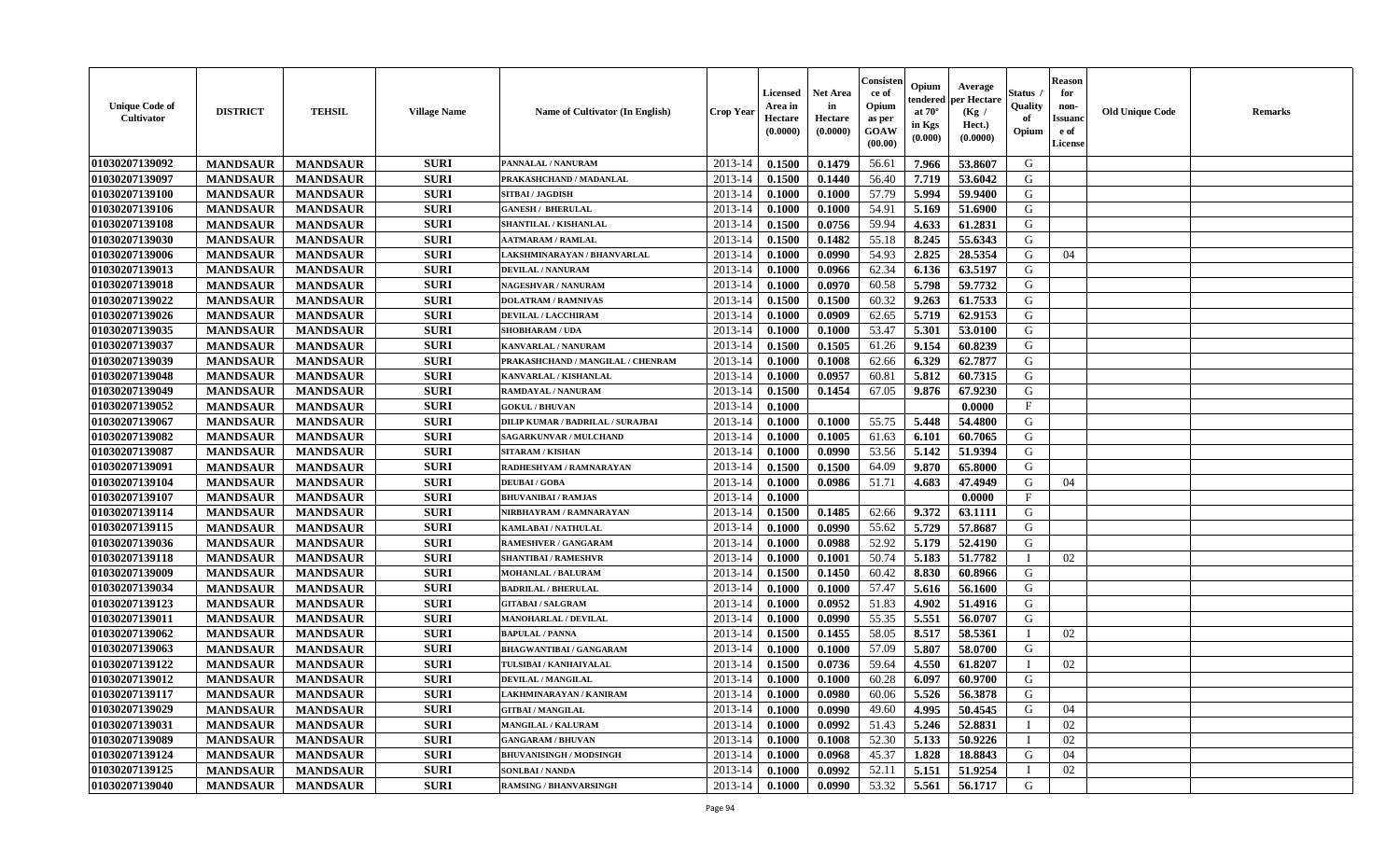| <b>Unique Code of</b><br>Cultivator | <b>DISTRICT</b> | <b>TEHSIL</b>   | <b>Village Name</b> | Name of Cultivator (In English) | Crop Yeaı   | Licensed<br>Area in<br>Hectare<br>(0.0000) | <b>Net Area</b><br>in<br>Hectare<br>(0.0000) | Consister<br>ce of<br>Opium<br>as per<br>GOAW<br>(00.00) | Opium<br>endered<br>at $70^{\circ}$<br>in Kgs<br>$(\mathbf{0.000})$ | Average<br>per Hectare<br>(Kg /<br>Hect.)<br>(0.0000) | Status<br>Quality<br>of<br>Opium | <b>Reason</b><br>for<br>non-<br><b>Issuanc</b><br>e of<br>License | <b>Old Unique Code</b> | Remarks |
|-------------------------------------|-----------------|-----------------|---------------------|---------------------------------|-------------|--------------------------------------------|----------------------------------------------|----------------------------------------------------------|---------------------------------------------------------------------|-------------------------------------------------------|----------------------------------|-------------------------------------------------------------------|------------------------|---------|
| 01030207143038                      | <b>MANDSAUR</b> | <b>MANDSAUR</b> | <b>UDPURA</b>       | <b>BHERULAL / RAGHUNATH</b>     | $2013 - 14$ | 0.1000                                     | 0.0988                                       | 60.39                                                    | 5.685                                                               | 57.5405                                               | G                                |                                                                   |                        |         |
| 01030207143003                      | <b>MANDSAUR</b> | <b>MANDSAUR</b> | <b>UDPURA</b>       | <b>SALAGRAM / PURALAL</b>       | 2013-14     | 0.1000                                     | 0.0985                                       | 59.21                                                    | 2.360                                                               | 23.9594                                               | G                                | 04                                                                |                        |         |
| 01030207143007                      | <b>MANDSAUR</b> | <b>MANDSAUR</b> | <b>UDPURA</b>       | PARASRAM / NANDRAM              | 2013-14     | 0.1000                                     | 0.0996                                       | 57.77                                                    | 6.049                                                               | 60.7329                                               | G                                |                                                                   |                        |         |
| 01030207143009                      | <b>MANDSAUR</b> | <b>MANDSAUR</b> | <b>UDPURA</b>       | <b>RAJPURI / MOHANPURI</b>      | 2013-14     | 0.1500                                     | 0.1455                                       | 58.11                                                    | 8.351                                                               | 57.3952                                               | G                                |                                                                   |                        |         |
| 01030207143012                      | <b>MANDSAUR</b> | <b>MANDSAUR</b> | <b>UDPURA</b>       | <b>RODIRAM / NANDRAM</b>        | 2013-14     | 0.1000                                     | 0.0967                                       | 61.87                                                    | 5.701                                                               | 58.9555                                               | G                                |                                                                   |                        |         |
| 01030207143017                      | <b>MANDSAUR</b> | <b>MANDSAUR</b> | <b>UDPURA</b>       | <b>KARI/NANDRAM</b>             | $2013 - 14$ | 0.1000                                     | 0.0990                                       | 54.74                                                    | 5.701                                                               | 57.5859                                               | $\blacksquare$                   | 02                                                                |                        |         |
| 01030207143018                      | <b>MANDSAUR</b> | <b>MANDSAUR</b> | <b>UDPURA</b>       | <b>MANGILAL / SHIVLAL</b>       | $2013 - 14$ | 0.1000                                     | 0.0970                                       | 53.05                                                    | 5.169                                                               | 53.2887                                               | G                                |                                                                   |                        |         |
| 01030207143019                      | <b>MANDSAUR</b> | <b>MANDSAUR</b> | <b>UDPURA</b>       | SHIVKALABAI / RATANLAL          | 2013-14     | 0.1000                                     | 0.0928                                       | 52.48                                                    | 4.881                                                               | 52.5970                                               | G                                |                                                                   |                        |         |
| 01030207143025                      | <b>MANDSAUR</b> | <b>MANDSAUR</b> | <b>UDPURA</b>       | <b>DEVILAL / BHANVARLAL</b>     | 2013-14     | 0.1500                                     | 0.0980                                       | 58.29                                                    | 6.129                                                               | 62.5408                                               | G                                |                                                                   |                        |         |
| 01030207143026                      | <b>MANDSAUR</b> | <b>MANDSAUR</b> | <b>UDPURA</b>       | <b>BADRILAL / BHANWARLAL</b>    | 2013-14     | 0.1500                                     | 0.1001                                       | 64.96                                                    | 5.568                                                               | 55.6244                                               | G                                |                                                                   |                        |         |
| 01030207143029                      | <b>MANDSAUR</b> | <b>MANDSAUR</b> | <b>UDPURA</b>       | <b>KARANSINGH / MOHANLAL</b>    | 2013-14     | 0.1000                                     | 0.0980                                       | 60.79                                                    | 1.945                                                               | 19.8469                                               | G                                | 04                                                                |                        |         |
| 01030207143030                      | <b>MANDSAUR</b> | <b>MANDSAUR</b> | <b>UDPURA</b>       | <b>AMBALAL / MOTILAL</b>        | 2013-14     | 0.1000                                     | 0.0959                                       | 63.57                                                    | 5.812                                                               | 60.6048                                               | G                                |                                                                   |                        |         |
| 01030207143032                      | <b>MANDSAUR</b> | <b>MANDSAUR</b> | <b>UDPURA</b>       | <b>RAMESHLAL / BALU</b>         | 2013-14     | 0.1500                                     | 0.1217                                       | 62.00                                                    | 7.493                                                               | 61.5694                                               | G                                |                                                                   |                        |         |
| 01030207143033                      | <b>MANDSAUR</b> | <b>MANDSAUR</b> | <b>UDPURA</b>       | <b>MOHANPURI / NATHPURI</b>     | 2013-14     | 0.1500                                     | 0.1512                                       | 48.02                                                    | 7.388                                                               | 48.8624                                               | G                                | 04                                                                |                        |         |
| 01030207143036                      | <b>MANDSAUR</b> | <b>MANDSAUR</b> | <b>UDPURA</b>       | SAMRTHPUTI D.P. MADANPURI       | $2013 - 14$ | 0.1500                                     | 0.1413                                       | 63.62                                                    | 8.961                                                               | 63.4183                                               | G                                |                                                                   |                        |         |
| 01030207143041                      | <b>MANDSAUR</b> | <b>MANDSAUR</b> | <b>UDPURA</b>       | <b>MANGILAL / AASHARAM</b>      | $2013 - 14$ | 0.1000                                     | 0.0918                                       | 41.79                                                    | 1.361                                                               | 14.8257                                               | G                                | 04                                                                |                        |         |
| 01030207143045                      | <b>MANDSAUR</b> | <b>MANDSAUR</b> | <b>UDPURA</b>       | <b>MADNALAL / UDAJI</b>         | 2013-14     | 0.1000                                     | 0.0987                                       | 58.67                                                    | 4.451                                                               | 45.0963                                               | G                                | 04                                                                |                        |         |
| 01030207143052                      | <b>MANDSAUR</b> | <b>MANDSAUR</b> | <b>UDPURA</b>       | <b>BALAKARAMDAS / MANSHARAM</b> | 2013-14     | 0.1000                                     | 0.0946                                       | 57.71                                                    | 5.656                                                               | 59.7886                                               | G                                |                                                                   |                        |         |
| 01030207143060                      | <b>MANDSAUR</b> | <b>MANDSAUR</b> | <b>UDPURA</b>       | <b>BAGDIRAM / NANDA TELI</b>    | 2013-14     | 0.1500                                     | 0.1430                                       | 60.08                                                    | 8.797                                                               | 61.5175                                               | G                                |                                                                   |                        |         |
| 01030207143061                      | <b>MANDSAUR</b> | <b>MANDSAUR</b> | <b>UDPURA</b>       | <b>BHAGVANTIBAI / PRAHALAD</b>  | 2013-14     | 0.1000                                     | 0.1011                                       | 55.22                                                    | 3.124                                                               | 30.9001                                               | G                                | 04                                                                |                        |         |
| 01030207143062                      | <b>MANDSAUR</b> | <b>MANDSAUR</b> | <b>UDPURA</b>       | <b>SHANKARLAL / KACHRU</b>      | 2013-14     | 0.1500                                     | 0.1445                                       | 48.62                                                    | 6.890                                                               | 47.6817                                               | G                                | 04                                                                |                        |         |
| 01030207143063                      | <b>MANDSAUR</b> | <b>MANDSAUR</b> | <b>UDPURA</b>       | <b>AMBALAL / MUKAND DAS</b>     | 2013-14     | 0.1000                                     | 0.0986                                       | 45.41                                                    | 4.703                                                               | 47.6978                                               | G                                | 04                                                                |                        |         |
| 01030207143069                      | <b>MANDSAUR</b> | <b>MANDSAUR</b> | <b>UDPURA</b>       | SALAGRAM / NIRBHAYRAM           | 2013-14     | 0.1000                                     | 0.0875                                       | 50.60                                                    | 1.619                                                               | 18.5029                                               | G                                | 04                                                                |                        |         |
| 01030207143074                      | <b>MANDSAUR</b> | <b>MANDSAUR</b> | <b>UDPURA</b>       | RAMESHCHAND / RADHAKISHAN       | 2013-14     | 0.1000                                     | 0.0961                                       | 57.38                                                    | 5.295                                                               | 55.0989                                               | G                                |                                                                   |                        |         |
| 01030207143075                      | <b>MANDSAUR</b> | <b>MANDSAUR</b> | <b>UDPURA</b>       | <b>KUSHALIBAI / DHURILAL</b>    | 2013-14     | 0.1000                                     | 0.0999                                       | 64.77                                                    | 2.174                                                               | 21.7618                                               | G                                | 04                                                                |                        |         |
| 01030207143076                      | <b>MANDSAUR</b> | <b>MANDSAUR</b> | <b>UDPURA</b>       | PRABHULAL / DEVRAM              | 2013-14     | 0.1500                                     | 0.1410                                       | 60.78                                                    | 8.283                                                               | 58.7447                                               | G                                |                                                                   |                        |         |
| 01030207143079                      | <b>MANDSAUR</b> | <b>MANDSAUR</b> | <b>UDPURA</b>       | <b>BHAGWANTABAI / CHENRAM</b>   | 2013-14     | 0.1000                                     | 0.0990                                       | 55.83                                                    | 4.785                                                               | 48.3333                                               | G                                | 04                                                                |                        |         |
| 01030207143080                      | <b>MANDSAUR</b> | <b>MANDSAUR</b> | <b>UDPURA</b>       | <b>BAPULAL / BHERULAL</b>       | 2013-14     | 0.1500                                     | 0.1383                                       | 62.07                                                    | 8.016                                                               | 57.9610                                               | G                                |                                                                   |                        |         |
| 01030207143083                      | <b>MANDSAUR</b> | <b>MANDSAUR</b> | <b>UDPURA</b>       | <b>GANESHRAM / BAGDIRAM</b>     | 2013-14     | 0.1000                                     | 0.0928                                       | 63.36                                                    | 5.883                                                               | 63.3944                                               | G                                |                                                                   |                        |         |
| 01030207143084                      | <b>MANDSAUR</b> | <b>MANDSAUR</b> | <b>UDPURA</b>       | RAMLAL / MOHANLAL               | 2013-14     | 0.1000                                     | 0.0990                                       | 63.19                                                    | 6.644                                                               | 67.1111                                               | G                                |                                                                   |                        |         |
| 01030207143087                      | <b>MANDSAUR</b> | <b>MANDSAUR</b> | <b>UDPURA</b>       | <b>MASTRAM / GOTAM</b>          | 2013-14     | 0.1500                                     | 0.1456                                       | 47.19                                                    | 6.735                                                               | 46.2569                                               | G                                | 04                                                                |                        |         |
| 01030207143088                      | <b>MANDSAUR</b> | <b>MANDSAUR</b> | <b>UDPURA</b>       | RATANLAL / UDAYRAM              | 2013-14     | 0.1000                                     | 0.0955                                       | 54.63                                                    | 5.042                                                               | 52.7958                                               | G                                |                                                                   |                        |         |
| 01030207143090                      | <b>MANDSAUR</b> | <b>MANDSAUR</b> | <b>UDPURA</b>       | <b>NANDKISHOR / BAGDIRAM</b>    | 2013-14     | 0.1500                                     | 0.1472                                       | 56.00                                                    | 3.384                                                               | 22.9891                                               | G                                | 04                                                                |                        |         |
| 01030207143092                      | <b>MANDSAUR</b> | <b>MANDSAUR</b> | <b>UDPURA</b>       | <b>PUSHKAR / HARIKISHAN</b>     | 2013-14     | 0.1500                                     | 0.1475                                       | 51.19                                                    | 7.430                                                               | 50.3729                                               | G                                | 04                                                                |                        |         |
| 01030207143095                      | <b>MANDSAUR</b> | <b>MANDSAUR</b> | <b>UDPURA</b>       | <b>BADRILAL / NARAYAN</b>       | 2013-14     | 0.1000                                     | 0.0921                                       | 55.53                                                    | 4.784                                                               | 51.9435                                               | G                                |                                                                   |                        |         |
| 01030207143100                      | <b>MANDSAUR</b> | <b>MANDSAUR</b> | <b>UDPURA</b>       | NIRBHYARAM / PRABHULAL          | 2013-14     | 0.1000                                     | 0.0987                                       | 67.39                                                    | 6.402                                                               | 64.8632                                               | G                                |                                                                   |                        |         |
| 01030207143101                      | <b>MANDSAUR</b> | <b>MANDSAUR</b> | <b>UDPURA</b>       | RADHESHYAM / PRABHULAL          | 2013-14     | 0.1000                                     | 0.0980                                       | 54.49                                                    | 1.580                                                               | 16.1224                                               | G                                | 04                                                                |                        |         |
| 01030207143001                      | <b>MANDSAUR</b> | <b>MANDSAUR</b> | <b>UDPURA</b>       | RAHDESHYAM / MAGNIRAM           | 2013-14     | 0.1000                                     | 0.0965                                       | 59.95                                                    | 5.849                                                               | 60.6114                                               | $\mathbf{I}$                     | 02                                                                |                        |         |
| 01030207143133                      | <b>MANDSAUR</b> | <b>MANDSAUR</b> | <b>UDPURA</b>       | <b>NANIBAI/PYAR</b>             | $2013 - 14$ | 0.1000                                     | 0.0968                                       | 61.52                                                    | 2.285                                                               | 23.6054                                               | G                                | 04                                                                |                        |         |
| 01030207143072                      | <b>MANDSAUR</b> | <b>MANDSAUR</b> | <b>UDPURA</b>       | RADHESHYAM / GANPATLAL          | $2013 - 14$ | 0.1500                                     | 0.1212                                       | 57.46                                                    | 5.024                                                               | 41.4521                                               | G                                | 04                                                                |                        |         |
| 01030207143065                      | <b>MANDSAUR</b> | <b>MANDSAUR</b> | <b>UDPURA</b>       | <b>BHERULAL / NANURAM</b>       | 2013-14     | 0.1000                                     | 0.0944                                       | 52.85                                                    | 3.307                                                               | 35.0318                                               | G                                | 04                                                                | 01030207131024         |         |
| 01030207143008                      | <b>MANDSAUR</b> | <b>MANDSAUR</b> | <b>UDPURA</b>       | RAMESHPURI / RATANPURI          | 2013-14     | 0.1000                                     | 0.1000                                       | 66.21                                                    | 6.224                                                               | 62.2400                                               | G                                |                                                                   |                        |         |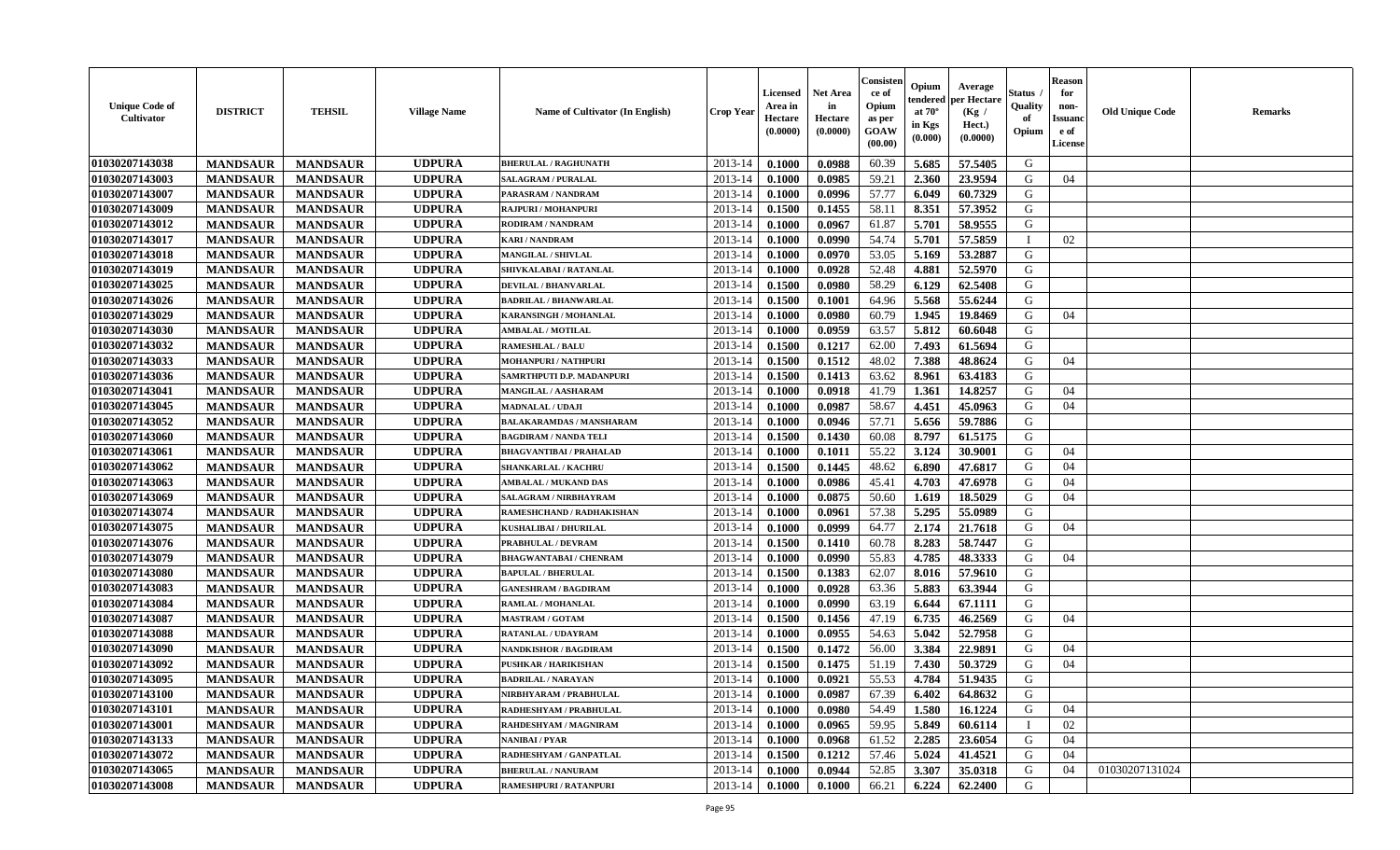| <b>Unique Code of</b><br>Cultivator | <b>DISTRICT</b>                    | <b>TEHSIL</b>   | <b>Village Name</b>                          | Name of Cultivator (In English)                 | <b>Crop Year</b>   | <b>Licensed</b><br>Area in<br>Hectare<br>(0.0000) | <b>Net Area</b><br>in<br>Hectare<br>(0.0000) | Consisten<br>ce of<br>Opium<br>as per<br><b>GOAW</b><br>(00.00) | Opium<br>endered<br>at $70^\circ$<br>in Kgs<br>(0.000) | Average<br>per Hectare<br>(Kg /<br>Hect.)<br>(0.0000) | Status<br>Quality<br>of<br>Opium | <b>Reason</b><br>for<br>non-<br><b>Issuanc</b><br>e of<br><b>License</b> | <b>Old Unique Code</b> | <b>Remarks</b>     |
|-------------------------------------|------------------------------------|-----------------|----------------------------------------------|-------------------------------------------------|--------------------|---------------------------------------------------|----------------------------------------------|-----------------------------------------------------------------|--------------------------------------------------------|-------------------------------------------------------|----------------------------------|--------------------------------------------------------------------------|------------------------|--------------------|
| 01030207143081                      | <b>MANDSAUR</b>                    | <b>MANDSAUR</b> | <b>UDPURA</b>                                | <b>GAUTAM / BAGDIRAM</b>                        | 2013-14            | 0.1500                                            | 0.1442                                       | 48.22                                                           | 4.174                                                  | 28.9459                                               | G                                | 04                                                                       |                        |                    |
| 01030207144014                      | <b>MANDSAUR</b>                    | <b>MANDSAUR</b> | <b>AFZALPUR</b>                              | <b>DEVILAL / BHUVAN</b>                         | $2013 - 14$        | 0.1000                                            | 0.0821                                       | 57.63                                                           | 4.380                                                  | 53.3496                                               | G                                |                                                                          |                        | <b>NAME CHANGE</b> |
| 01030207144070                      | <b>MANDSAUR</b>                    | <b>MANDSAUR</b> | <b>AFZALPUR</b>                              | RAMKUNWERBAI / GANGARAM                         | 2013-14            | 0.1500                                            | 0.1416                                       | 50.77                                                           | 3.960                                                  | 27.9661                                               | G                                | 04                                                                       |                        |                    |
| 01030207144012                      | <b>MANDSAUR</b>                    | <b>MANDSAUR</b> | <b>AFZALPUR</b>                              | <b>MADHUSINGH / NANURAM</b>                     | 2013-14            | 0.1000                                            | 0.1005                                       | 62.49                                                           | 5.767                                                  | 57.3831                                               | G                                |                                                                          |                        |                    |
| 01030207144054                      | <b>MANDSAUR</b>                    | <b>MANDSAUR</b> | <b>AFZALPUR</b>                              | <b>GITABAI/GOPAL</b>                            | 2013-14            | 0.1000                                            | 0.1007                                       | 48.25                                                           | 3.357                                                  | 33.3366                                               | $\mathbf I$                      | 02                                                                       |                        |                    |
| 01030207144091                      | <b>MANDSAUR</b>                    | <b>MANDSAUR</b> | <b>AFZALPUR</b>                              | <b>JARELAL / BAGDIRAM</b>                       | 2013-14            | 0.1000                                            |                                              |                                                                 |                                                        | 0.0000                                                | F                                |                                                                          |                        |                    |
| 01030207144096                      | <b>MANDSAUR</b>                    | <b>MANDSAUR</b> | <b>AFZALPUR</b>                              | <b>BABULAL / GANESHRANM</b>                     | 2013-14            | 0.1000                                            | 0.0990                                       | 48.38                                                           | 4.610                                                  | 46.5657                                               | G                                | 04                                                                       |                        |                    |
| 01030207144097                      | <b>MANDSAUR</b>                    | <b>MANDSAUR</b> | <b>AFZALPUR</b>                              | <b>AMARDAS / HARIDAS</b>                        | 2013-14            | 0.1500                                            | 0.1360                                       | 46.81                                                           | 6.072                                                  | 44.6471                                               | G                                | 04                                                                       | 01030207157024         |                    |
| 01030207144098                      | <b>MANDSAUR</b>                    | <b>MANDSAUR</b> | <b>AFZALPUR</b>                              | <b>RAMESHDAS / HARIDAS</b>                      | 2013-14            | 0.1500                                            | 0.1428                                       | 49.49                                                           | 6.794                                                  | 47.5770                                               | T                                | 02                                                                       | 01030207157028         |                    |
| 01030207144099                      | <b>MANDSAUR</b>                    | <b>MANDSAUR</b> | <b>AFZALPUR</b>                              | MANGILAL / GANGARAM                             | 2013-14            | 0.1500                                            |                                              |                                                                 |                                                        | 0.0000                                                | $\mathbf{F}$                     |                                                                          | 01030207157006         |                    |
| 01030207145001                      | <b>MANDSAUR</b>                    | <b>MANDSAUR</b> | <b>ARNIYA NIZAMUDDIN</b> SAFHI MO. / ALARAKH |                                                 | 2013-14            | 0.1500                                            | 0.1483                                       | 56.10                                                           | 7.157                                                  | 48.2603                                               | G                                | 04                                                                       |                        |                    |
| 01030207145003                      | <b>MANDSAUR</b>                    | <b>MANDSAUR</b> | ARNIYA NIZAMUDDIN SUGRABAI/FAKRUDIN          |                                                 | 2013-14            | 0.1000                                            |                                              |                                                                 |                                                        | 0.0000                                                | $\mathbf{F}$                     |                                                                          |                        |                    |
| 01030207145027                      | <b>MANDSAUR</b>                    | <b>MANDSAUR</b> | ARNIYA NIZAMUDDINLALIBAI/LALU                |                                                 | 2013-14            | 0.1000                                            | 0.1020                                       | 54.09                                                           | 5.239                                                  | 51.3627                                               | G                                |                                                                          |                        |                    |
| 01030207145066                      | <b>MANDSAUR</b>                    | <b>MANDSAUR</b> | ARNIYA NIZAMUDDINFAKRUDIN/NASRUDIN           |                                                 | 2013-14            | 0.1000                                            | 0.0974                                       | 54.77                                                           | 5.508                                                  | 56.5503                                               | G                                |                                                                          |                        |                    |
| 01030207145019                      | <b>MANDSAUR</b>                    | <b>MANDSAUR</b> | ARNIYA NIZAMUDDINMOHAMAD HUSSAIN / LADU      |                                                 | $2013 - 14$        | 0.1000                                            | 0.1000                                       | 50.77                                                           | 4.852                                                  | 48.5200                                               | G                                | 04                                                                       |                        |                    |
| 01030207145007                      | <b>MANDSAUR</b>                    | <b>MANDSAUR</b> | ARNIYA NIZAMUDDIN RAMCHAND / RAMA            |                                                 | 2013-14            | 0.1000                                            | 0.1016                                       | 42.71                                                           | 4.192                                                  | 41.2598                                               | G                                | 04                                                                       |                        |                    |
| 01030207145047                      | <b>MANDSAUR</b>                    | <b>MANDSAUR</b> | ARNIYA NIZAMUDDIN HURABAI/NYAJMOHAMAD        |                                                 | 2013-14            | 0.1000                                            |                                              |                                                                 |                                                        | 0.0000                                                | $\mathbf{F}$                     |                                                                          |                        |                    |
| 01030207145051                      | <b>MANDSAUR</b>                    | <b>MANDSAUR</b> | <b>ARNIYA NIZAMUDDINMUMTAJ/GAFUR</b>         |                                                 | 2013-14            | 0.1000                                            | 0.1000                                       | 45.34                                                           | 4.586                                                  | 45.8600                                               | G                                | 04                                                                       |                        |                    |
| 01030207145069                      | <b>MANDSAUR</b>                    | <b>MANDSAUR</b> | ARNIYA NIZAMUDDINISMAIL/JAMA                 |                                                 | 2013-14            | 0.1500                                            | 0.1500                                       | 55.03                                                           | 8.443                                                  | 56.2867                                               | G                                |                                                                          |                        |                    |
| 01030207147007                      | <b>MANDSAUR</b>                    | <b>MANDSAUR</b> | <b>BANSAKHEDI</b>                            | <b>SHAWRAM / MOTILAL</b>                        | 2013-14            | 0.1000                                            | 0.1024                                       | 54.30                                                           | 1.924                                                  | 18.7891                                               | G                                | 04                                                                       |                        |                    |
| 01030207147003                      | <b>MANDSAUR</b>                    | <b>MANDSAUR</b> | <b>BANSAKHEDI</b>                            | <b>BHULIBAI / DHURA</b>                         | 2013-14            | 0.1000                                            | 0.1000                                       | 56.99                                                           | 3.476                                                  | 34.7600                                               | G                                | 04                                                                       |                        |                    |
| 01030207147004                      | <b>MANDSAUR</b>                    | <b>MANDSAUR</b> | <b>BANSAKHEDI</b>                            | <b>BANSHILAL / BHAWERLAL</b>                    | 2013-14            | 0.1000                                            | 0.0992                                       | 50.60                                                           | 3.781                                                  | 38.1149                                               | G                                | 04                                                                       |                        |                    |
| 01030207147010                      | <b>MANDSAUR</b>                    | <b>MANDSAUR</b> | <b>BANSAKHEDI</b>                            | <b>BHERULAL / ONKARLAL</b>                      | $2013 - 14$        | 0.1000                                            | 0.0990                                       | 65.57                                                           | 5.508                                                  | 55.6364                                               | G                                |                                                                          |                        |                    |
| 01030207147012                      | <b>MANDSAUR</b>                    | <b>MANDSAUR</b> | <b>BANSAKHEDI</b>                            | <b>CHAMPALAL / KALURAM</b>                      | 2013-14            | 0.1000                                            | 0.0462                                       | 58.95                                                           | 2.720                                                  | 58.8745                                               | G                                |                                                                          |                        |                    |
| 01030207147013                      | <b>MANDSAUR</b>                    | <b>MANDSAUR</b> | <b>BANSAKHEDI</b>                            | <b>NANDA / PANALAL</b>                          | 2013-14            | 0.1500                                            | 0.1488                                       | 55.16                                                           | 5.752                                                  | 38.6559                                               | G                                | 04                                                                       |                        |                    |
| 01030207147022                      | <b>MANDSAUR</b>                    | <b>MANDSAUR</b> | <b>BANSAKHEDI</b>                            | <b>BHULIBAI/GOPAL</b>                           | 2013-14            | 0.1000                                            | 0.1000                                       | 59.27                                                           | 4.632                                                  | 46.3200                                               | G                                | 04                                                                       |                        |                    |
| 01030207147028                      |                                    | <b>MANDSAUR</b> | <b>BANSAKHEDI</b>                            | LAXMINARAYAN / RAJARAM                          | 2013-14            | 0.1000                                            | 0.0990                                       | 59.19                                                           | 5.733                                                  | 57.9091                                               | G                                |                                                                          |                        |                    |
| 01030207147030                      | <b>MANDSAUR</b>                    | <b>MANDSAUR</b> | <b>BANSAKHEDI</b>                            | <b>RAMSINGH / PANNALAL</b>                      | 2013-14            | 0.1000                                            | 0.1008                                       | 61.10                                                           |                                                        | 21.6468                                               | G                                | 04                                                                       |                        |                    |
| 01030207147032                      | <b>MANDSAUR</b><br><b>MANDSAUR</b> | <b>MANDSAUR</b> | <b>BANSAKHEDI</b>                            | <b>BHAGATRAM / PANALAL</b>                      | 2013-14            | 0.1000                                            | 0.0989                                       | 60.08                                                           | 2.182<br>5.424                                         | 54.8433                                               | G                                |                                                                          |                        |                    |
| 01030207147033                      | <b>MANDSAUR</b>                    | <b>MANDSAUR</b> | <b>BANSAKHEDI</b>                            | <b>CHAMPALAL / GOTAM</b>                        | 2013-14            | 0.1500                                            | 0.1500                                       | 64.47                                                           | 9.477                                                  | 63.1800                                               | G                                |                                                                          |                        |                    |
| 01030207147037                      | <b>MANDSAUR</b>                    | <b>MANDSAUR</b> | <b>BANSAKHEDI</b>                            | <b>INDARAML / SHIVARAM</b>                      | 2013-14            | 0.1000                                            | 0.0984                                       | 53.68                                                           | 2.408                                                  | 24.4715                                               | G                                | 04                                                                       |                        |                    |
| 01030207147039                      |                                    | <b>MANDSAUR</b> | <b>BANSAKHEDI</b>                            | <b>NONDRAM / DHURALAL</b>                       | $2013 - 14$        | 0.1500                                            | 0.1500                                       | 62.98                                                           | 9.546                                                  | 63.6400                                               | ${\bf G}$                        |                                                                          |                        |                    |
|                                     | <b>MANDSAUR</b>                    |                 |                                              |                                                 |                    |                                                   |                                              | 50.28                                                           |                                                        |                                                       | G                                |                                                                          |                        |                    |
| 01030207147044<br>01030207147045    | <b>MANDSAUR</b>                    | <b>MANDSAUR</b> | <b>BANSAKHEDI</b><br><b>BANSAKHEDI</b>       | PANALAL / RAJARAM<br><b>BADRILAL / BHERULAL</b> | 2013-14<br>2013-14 | 0.1000                                            | 0.1000                                       | 54.78                                                           | 4.532                                                  | 45.3200                                               | G                                | 04<br>04                                                                 |                        |                    |
|                                     | <b>MANDSAUR</b>                    | <b>MANDSAUR</b> |                                              |                                                 |                    | 0.1000                                            | 0.1023                                       |                                                                 | 3.185                                                  | 31.1339                                               | G                                |                                                                          |                        |                    |
| 01030207147050                      | <b>MANDSAUR</b>                    | <b>MANDSAUR</b> | <b>BANSAKHEDI</b>                            | <b>ASHOK KUMAR / MANGILAL</b>                   | 2013-14            | 0.1000                                            | 0.1008                                       | 55.96                                                           | 5.300                                                  | 52.5794                                               | G                                |                                                                          |                        |                    |
| 01030207147042                      | <b>MANDSAUR</b>                    | <b>MANDSAUR</b> | <b>BANSAKHEDI</b>                            | <b>ONKAR / NANURAM</b>                          | 2013-14            | 0.1000                                            | 0.0990                                       | 57.66                                                           | 5.544                                                  | 56.0000                                               |                                  |                                                                          |                        |                    |
| 01030207147051                      | <b>MANDSAUR</b>                    | <b>MANDSAUR</b> | <b>BANSAKHEDI</b>                            | PANALAL / BHAWERLAL                             | 2013-14            | 0.1000                                            | 0.0902                                       | 49.71                                                           | 2.045                                                  | 22.6718                                               | G                                | 04                                                                       |                        |                    |
| 01030207147031                      | <b>MANDSAUR</b>                    | <b>MANDSAUR</b> | <b>BANSAKHEDI</b>                            | <b>BHARATRAM / PANALAL</b>                      | 2013-14            | 0.1500                                            | 0.1427                                       | 62.06                                                           | 7.554                                                  | 52.9362                                               | G                                |                                                                          |                        |                    |
| 01030207147049                      | <b>MANDSAUR</b>                    | <b>MANDSAUR</b> | <b>BANSAKHEDI</b>                            | KISHORKUMAR / MANGILAL                          | $2013 - 14$        | 0.1000                                            | 0.0943                                       | 55.77                                                           | 4.812                                                  | 51.0286                                               | G                                |                                                                          |                        |                    |
| 01030207147034                      | <b>MANDSAUR</b>                    | <b>MANDSAUR</b> | <b>BANSAKHEDI</b>                            | <b>RAMSINGH / MANGILAL</b>                      | $2013 - 14$        | 0.1500                                            | 0.1500                                       | 61.11                                                           | 8.189                                                  | 54.5933                                               | G                                |                                                                          |                        |                    |
| 01030207147014                      | <b>MANDSAUR</b>                    | <b>MANDSAUR</b> | <b>BANSAKHEDI</b>                            | <b>HAMERIBAI / BHANWERLAL</b>                   | 2013-14            | 0.1000                                            | 0.0981                                       | 42.42                                                           | 2.533                                                  | 25.8206                                               | G                                | 04                                                                       |                        |                    |
| 01030207148032                      | <b>MANDSAUR</b>                    | <b>MANDSAUR</b> | <b>BARDIYAKHEDI</b>                          | <b>SHYAMLAL / SHANTILAL</b>                     | 2013-14            | 0.1500                                            | 0.1400                                       | 50.64                                                           | 6.265                                                  | 44.7500                                               | G                                | 04                                                                       |                        |                    |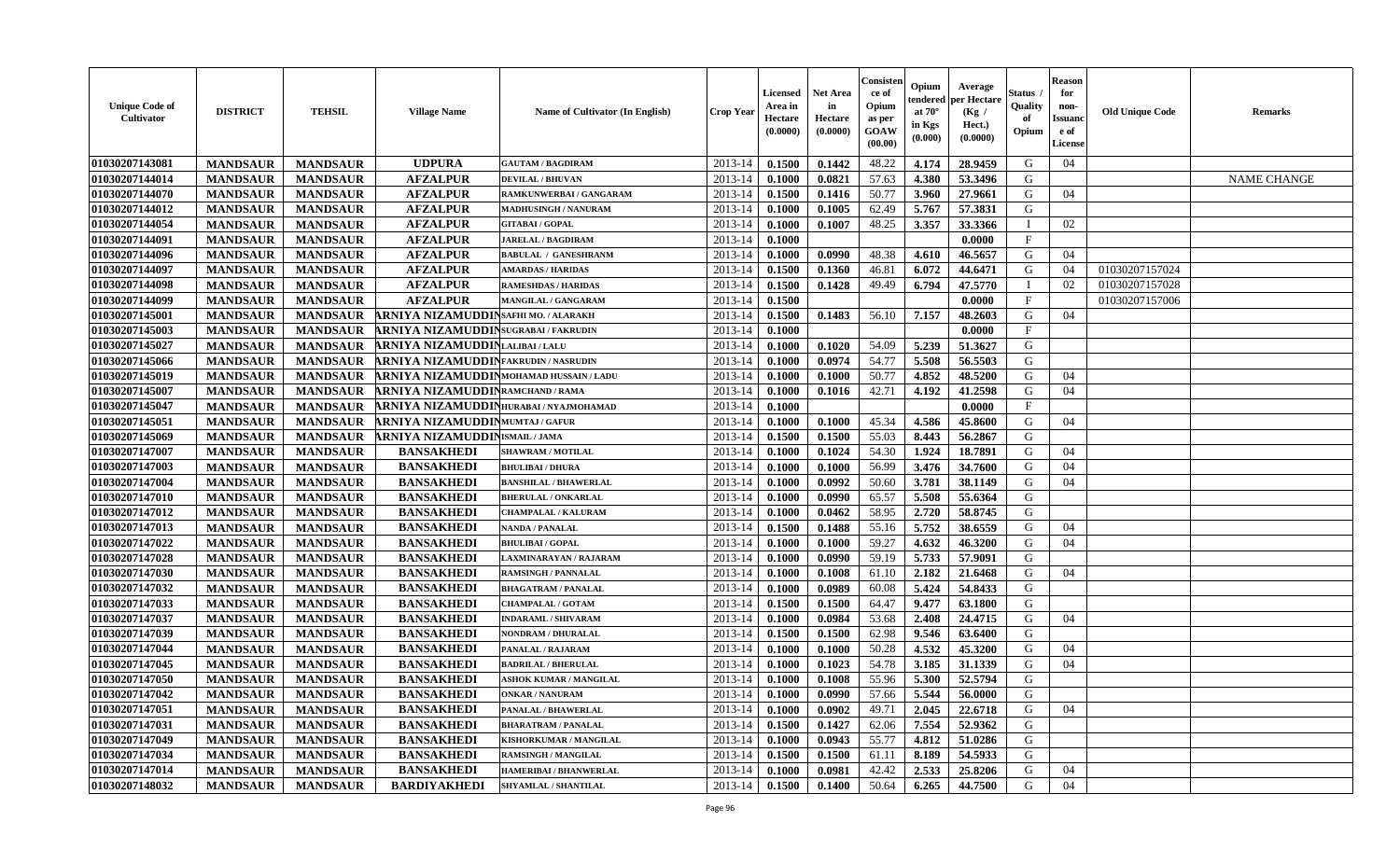| <b>Unique Code of</b><br><b>Cultivator</b> | <b>DISTRICT</b> | <b>TEHSIL</b>   | <b>Village Name</b> | Name of Cultivator (In English)   | <b>Crop Year</b> | <b>Licensed</b><br>Area in<br>Hectare<br>(0.0000) | <b>Net Area</b><br>in<br>Hectare<br>(0.0000) | Consister<br>ce of<br>Opium<br>as per<br><b>GOAW</b><br>(00.00) | Opium<br>endered<br>at $70^\circ$<br>in Kgs<br>$(\mathbf{0.000})$ | Average<br>per Hectare<br>(Kg)<br>Hect.)<br>(0.0000) | Status<br>Quality<br>of<br>Opium | <b>Reason</b><br>for<br>non-<br><b>Issuano</b><br>e of<br>License | <b>Old Unique Code</b> | <b>Remarks</b>     |
|--------------------------------------------|-----------------|-----------------|---------------------|-----------------------------------|------------------|---------------------------------------------------|----------------------------------------------|-----------------------------------------------------------------|-------------------------------------------------------------------|------------------------------------------------------|----------------------------------|-------------------------------------------------------------------|------------------------|--------------------|
| 01030207148008                             | <b>MANDSAUR</b> | <b>MANDSAUR</b> | <b>BARDIYAKHEDI</b> | <b>KANCHANBAI / BAGDIRAM</b>      | 2013-14          | 0.1500                                            | 0.1476                                       | 56.01                                                           | 8.209                                                             | 55.6165                                              | G                                |                                                                   |                        |                    |
| 01030207148011                             | <b>MANDSAUR</b> | <b>MANDSAUR</b> | <b>BARDIYAKHEDI</b> | KANVARLAL / PUNAMCHAND            | 2013-14          | 0.1000                                            | 0.1025                                       | 50.65                                                           | 4.906                                                             | 47.8634                                              | G                                | 04                                                                |                        |                    |
| 01030207148016                             | <b>MANDSAUR</b> | <b>MANDSAUR</b> | <b>BARDIYAKHEDI</b> | PANNALAL / KESHURAM               | 2013-14          | 0.1000                                            | 0.0992                                       | 61.05                                                           | 5.590                                                             | 56.3508                                              |                                  | 02                                                                |                        |                    |
| 01030207148023                             | <b>MANDSAUR</b> | <b>MANDSAUR</b> | <b>BARDIYAKHEDI</b> | <b>JAGDISH / BHERULAL</b>         | 2013-14          | 0.1000                                            | 0.1000                                       | 51.31                                                           | 2.045                                                             | 20.4500                                              | G                                | 04                                                                |                        |                    |
| 01030207148027                             | <b>MANDSAUR</b> | <b>MANDSAUR</b> | <b>BARDIYAKHEDI</b> | <b>BHARATRAM / MOTILAL</b>        | 2013-14          | 0.1500                                            | 0.1500                                       | 50.69                                                           | 6.662                                                             | 44.4133                                              | G                                | 04                                                                |                        |                    |
| 01030207148037                             | <b>MANDSAUR</b> | <b>MANDSAUR</b> | <b>BARDIYAKHEDI</b> | <b>SURAJBAI / PUNUMCHAND</b>      | 2013-14          | 0.1500                                            | 0.1485                                       | 53.98                                                           | 7.650                                                             | 51.5152                                              | G                                |                                                                   |                        |                    |
| 01030207148038                             | <b>MANDSAUR</b> | <b>MANDSAUR</b> | <b>BARDIYAKHEDI</b> | <b>RUPA / GOTAM</b>               | 2013-14          | 0.1000                                            | 0.1032                                       | 60.62                                                           | 5.742                                                             | 55.6395                                              | G                                |                                                                   |                        |                    |
| 01030207148046                             | <b>MANDSAUR</b> | <b>MANDSAUR</b> | <b>BARDIYAKHEDI</b> | <b>GANGABAI / CHAGANLAL</b>       | 2013-14          | 0.1500                                            | 0.1470                                       | 54.03                                                           | 7.749                                                             | 52.7143                                              | G                                |                                                                   |                        |                    |
| 01030207148048                             | <b>MANDSAUR</b> | <b>MANDSAUR</b> | <b>BARDIYAKHEDI</b> | <b>RODIBAI/RAMLAL</b>             | 2013-14          | 0.1500                                            | 0.0711                                       | 56.65                                                           | 3.359                                                             | 47.2433                                              | G                                | 04                                                                |                        |                    |
| 01030207148057                             | <b>MANDSAUR</b> | <b>MANDSAUR</b> | <b>BARDIYAKHEDI</b> | <b>KAMLABAI/KACHRU</b>            | 2013-14          | 0.1500                                            | 0.1400                                       | 54.42                                                           | 7.611                                                             | 54.3643                                              | G                                |                                                                   |                        |                    |
| 01030207148067                             | <b>MANDSAUR</b> | <b>MANDSAUR</b> | <b>BARDIYAKHEDI</b> | RODA / GHASI                      | 2013-14          | 0.1000                                            | 0.1000                                       | 45.67                                                           | 4.273                                                             | 42.7300                                              | G                                | 04                                                                |                        |                    |
| 01030207148002                             | <b>MANDSAUR</b> | <b>MANDSAUR</b> | <b>BARDIYAKHEDI</b> | <b>MANDALAL / GANESHRAM</b>       | 2013-14          | 0.1000                                            | 0.1000                                       | 54.47                                                           | 5.112                                                             | 51.1200                                              | G                                |                                                                   |                        |                    |
| 01030207148014                             | <b>MANDSAUR</b> | <b>MANDSAUR</b> | <b>BARDIYAKHEDI</b> | <b>SUKHLAL / MOHANLAL</b>         | 2013-14          | 0.1500                                            | 0.1404                                       | 64.94                                                           | 8.656                                                             | 61.6524                                              | G                                |                                                                   |                        |                    |
| 01030207148043                             | <b>MANDSAUR</b> | <b>MANDSAUR</b> | <b>BARDIYAKHEDI</b> | <b>GANGARAM / KESHURAM</b>        | 2013-14          | 0.1500                                            | 0.1488                                       | 50.97                                                           | 6.837                                                             | 45.9476                                              | G                                | 04                                                                |                        |                    |
| 01030207148045                             | <b>MANDSAUR</b> | <b>MANDSAUR</b> | <b>BARDIYAKHEDI</b> | <b>HIRALAL / BALARAM</b>          | 2013-14          | 0.1000                                            | 0.0988                                       | 51.70                                                           | 4.513                                                             | 45.6781                                              | G                                | 04                                                                |                        |                    |
| 01030207148051                             | <b>MANDSAUR</b> | <b>MANDSAUR</b> | <b>BARDIYAKHEDI</b> | <b>MOTILAL / GULALB</b>           | 2013-14          | 0.1500                                            | 0.1220                                       | 64.63                                                           | 7.146                                                             | 58.5738                                              | G                                |                                                                   |                        |                    |
| 01030207148030                             | <b>MANDSAUR</b> | <b>MANDSAUR</b> | <b>BARDIYAKHEDI</b> | <b>RAMESHVER / RUPA</b>           | 2013-14          | 0.1000                                            | 0.1020                                       | 61.60                                                           | 5.720                                                             | 56.0784                                              | G                                |                                                                   |                        |                    |
| 01030207148069                             | <b>MANDSAUR</b> | <b>MANDSAUR</b> | <b>BARDIYAKHEDI</b> | <b>VAJERAM / NANDA</b>            | 2013-14          | 0.1500                                            | 0.0960                                       | 63.27                                                           | 6.309                                                             | 65.7188                                              | G                                |                                                                   |                        |                    |
| 01030207148020                             | <b>MANDSAUR</b> | <b>MANDSAUR</b> | <b>BARDIYAKHEDI</b> | KACHRU / CHAMPALAL                | 2013-14          | 0.1500                                            | 0.1500                                       | 59.51                                                           | 9.037                                                             | 60.2467                                              | G                                |                                                                   |                        |                    |
| 01030207148047                             | <b>MANDSAUR</b> | <b>MANDSAUR</b> | <b>BARDIYAKHEDI</b> | <b>HIRALAL / BHANA</b>            | 2013-14          | 0.1500                                            | 0.1504                                       | 56.54                                                           | 8.424                                                             | 56.0106                                              | G                                |                                                                   |                        | <b>NAME CHANGE</b> |
| 01030207148065                             | <b>MANDSAUR</b> | <b>MANDSAUR</b> | <b>BARDIYAKHEDI</b> | <b>DHURILAL / NATHULAL</b>        | 2013-14          | 0.1000                                            | 0.1020                                       | 46.67                                                           | 4.400                                                             | 43.1373                                              | G                                | 04                                                                |                        |                    |
| 01030207148003                             | <b>MANDSAUR</b> | <b>MANDSAUR</b> | <b>BARDIYAKHEDI</b> | <b>KESLASH / KARULAL</b>          | 2013-14          | 0.1000                                            | 0.0980                                       | 57.81                                                           | 5.277                                                             | 53.8469                                              | G                                |                                                                   |                        |                    |
| 01030207148029                             | <b>MANDSAUR</b> | <b>MANDSAUR</b> | <b>BARDIYAKHEDI</b> | <b>SHANTILAL / NANDRAM</b>        | 2013-14          | 0.1500                                            | 0.1400                                       | 55.13                                                           | 6.828                                                             | 48.7714                                              | G                                | 04                                                                |                        |                    |
| 01030207148052                             | <b>MANDSAUR</b> | <b>MANDSAUR</b> | <b>BARDIYAKHEDI</b> | <b>BAGDRIAM / RAM</b>             | 2013-14          | 0.1000                                            | 0.0988                                       | 44.74                                                           | 4.186                                                             | 42.3684                                              | G                                | 04                                                                |                        |                    |
| 01030207088003                             | <b>MANDSAUR</b> | <b>MANDSAUR</b> | <b>CHIPLANA</b>     | JITENDRASINGH / KALUSINGH         | 2013-14          | 0.1000                                            | 0.0986                                       | 54.77                                                           | 4.718                                                             | 47.8499                                              | G                                | 04                                                                |                        |                    |
| 01030207088012                             | <b>MANDSAUR</b> | <b>MANDSAUR</b> | <b>CHIPLANA</b>     | <b>VARDICHAND / KESHURAM</b>      | 2013-14          | 0.1500                                            | 0.1470                                       | 55.58                                                           | 7.559                                                             | 51.4218                                              | G                                |                                                                   |                        |                    |
| 01030207088023                             | <b>MANDSAUR</b> | <b>MANDSAUR</b> | <b>CHIPLANA</b>     | PANNALAL / MOTILAL                | 2013-14          | 0.1500                                            | 0.1480                                       | 63.77                                                           | 9.629                                                             | 65.0608                                              | G                                |                                                                   |                        |                    |
| 01030207088025                             | <b>MANDSAUR</b> | <b>MANDSAUR</b> | <b>CHIPLANA</b>     | PREMASINGH / DUNGARASINGH         | 2013-14          | 0.1000                                            | 0.1005                                       | 55.68                                                           | 5.385                                                             | 53.5821                                              | G                                |                                                                   |                        |                    |
| 01030207088031                             | <b>MANDSAUR</b> | <b>MANDSAUR</b> | <b>CHIPLANA</b>     | <b>CHUNNILAL / UDAJI</b>          | 2013-14          | 0.1000                                            | 0.1008                                       | 62.34                                                           | 6.074                                                             | 60.2579                                              | G                                |                                                                   |                        |                    |
| 01030207088035                             | <b>MANDSAUR</b> | <b>MANDSAUR</b> | <b>CHIPLANA</b>     | RAMNARAYAN / MANGILAL             | 2013-14          | 0.1000                                            |                                              |                                                                 |                                                                   | 0.0000                                               | $\mathbf{F}$                     |                                                                   |                        |                    |
| 01030207088036                             | <b>MANDSAUR</b> | <b>MANDSAUR</b> | <b>CHIPLANA</b>     | <b>SHANTIBAI / NANURAM</b>        | 2013-14          | 0.1500                                            | 0.1470                                       | 52.62                                                           | 7.555                                                             | 51.3946                                              | G                                |                                                                   |                        |                    |
| 01030207088038                             | <b>MANDSAUR</b> | <b>MANDSAUR</b> | <b>CHIPLANA</b>     | <b>RAGHUNATHSING / RAMSING</b>    | 2013-14          | 0.1500                                            | 0.1500                                       | 55.75                                                           | 7.248                                                             | 48.3200                                              |                                  | 02                                                                |                        |                    |
| 01030207088043                             | <b>MANDSAUR</b> | <b>MANDSAUR</b> | <b>CHIPLANA</b>     | <b>GANESH / DHNNA</b>             | 2013-14          | 0.1500                                            | 0.0486                                       | 63.25                                                           | 3.126                                                             | 64.3210                                              | G                                |                                                                   |                        |                    |
| 01030207088047                             | <b>MANDSAUR</b> | <b>MANDSAUR</b> | <b>CHIPLANA</b>     | <b>GOPAL / BHERULAL</b>           | 2013-14          | 0.1000                                            | 0.1008                                       | 61.28                                                           | 5.918                                                             | 58.7103                                              | G                                |                                                                   |                        |                    |
| 01030207088048                             | <b>MANDSAUR</b> | <b>MANDSAUR</b> | <b>CHIPLANA</b>     | <b>RAMSING / LALSINGH</b>         | 2013-14          | 0.1000                                            | 0.1015                                       | 53.81                                                           | 5.212                                                             | 51.3498                                              | G                                |                                                                   |                        |                    |
| 01030207088049                             | <b>MANDSAUR</b> | <b>MANDSAUR</b> | <b>CHIPLANA</b>     | <b>RAJKUNWAR / HIMMATSINGH</b>    | $2013-14$ 0.1500 |                                                   | 0.1470                                       | 57.11                                                           | 7.963                                                             | 54.1701                                              | G                                |                                                                   |                        |                    |
| 01030207088053                             | <b>MANDSAUR</b> | <b>MANDSAUR</b> | <b>CHIPLANA</b>     | RADHESHYAM / BHANVARLAL           | 2013-14          | 0.1000                                            | 0.1020                                       | 66.44                                                           | 6.340                                                             | 62.1569                                              | G                                |                                                                   |                        |                    |
| 01030207088057                             | <b>MANDSAUR</b> | <b>MANDSAUR</b> | <b>CHIPLANA</b>     | LAKSHMANSINGH / BHUVANSINGH       | 2013-14          | 0.1000                                            | 0.0912                                       | 67.23                                                           | 6.224                                                             | 68.2456                                              | G                                |                                                                   |                        |                    |
| 01030207088059                             | <b>MANDSAUR</b> | <b>MANDSAUR</b> | <b>CHIPLANA</b>     | <b>DILIPSING / SOHANSING</b>      | 2013-14          | 0.1000                                            | 0.1000                                       | 66.81                                                           | 5.927                                                             | 59.2700                                              | G                                |                                                                   |                        |                    |
| 01030207088063                             | <b>MANDSAUR</b> | <b>MANDSAUR</b> | <b>CHIPLANA</b>     | <b>GOPALSINGH / JASTWANTSINGH</b> | 2013-14          | 0.1000                                            | 0.0960                                       | 57.92                                                           | 5.205                                                             | 54.2188                                              | G                                |                                                                   |                        |                    |
| 01030207088065                             | <b>MANDSAUR</b> | <b>MANDSAUR</b> | <b>CHIPLANA</b>     | MANOHARASINGH / KALUSINGH         | 2013-14          | 0.1000                                            | 0.0990                                       | 54.18                                                           | 2.964                                                             | 29.9394                                              | G                                | 04                                                                |                        |                    |
| 01030207088070                             | <b>MANDSAUR</b> | <b>MANDSAUR</b> | <b>CHIPLANA</b>     | RATANASINGH / MADHOSINGH          | $2013 - 14$      | $\boldsymbol{0.1000}$                             | 0.0984                                       | 45.62                                                           | 2.509                                                             | 25.4980                                              | G                                | 04                                                                |                        |                    |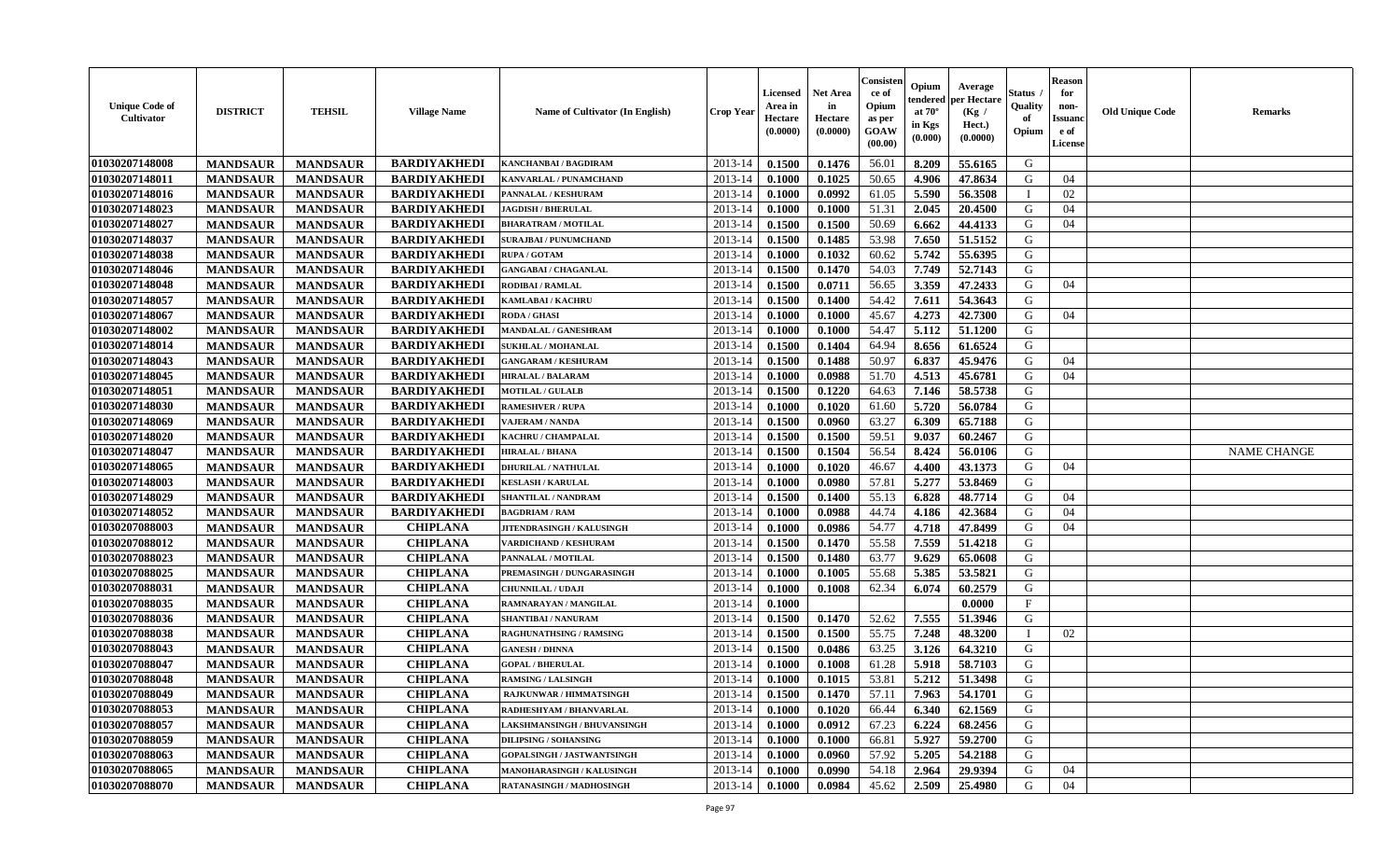| <b>Unique Code of</b><br>Cultivator | <b>DISTRICT</b> | <b>TEHSIL</b>   | <b>Village Name</b> | Name of Cultivator (In English)     | <b>Crop Year</b> | <b>Licensed</b><br>Area in<br>Hectare<br>(0.0000) | <b>Net Area</b><br>in<br>Hectare<br>(0.0000) | Consisten<br>ce of<br>Opium<br>as per<br><b>GOAW</b><br>(00.00) | Opium<br>at $70^\circ$<br>in Kgs<br>$(\mathbf{0.000})$ | Average<br>tendered   per Hectare<br>(Kg /<br>Hect.)<br>(0.0000) | Status .<br>Quality<br>of<br>Opium | <b>Reason</b><br>for<br>non-<br><b>Issuand</b><br>e of<br>License | <b>Old Unique Code</b> | <b>Remarks</b> |
|-------------------------------------|-----------------|-----------------|---------------------|-------------------------------------|------------------|---------------------------------------------------|----------------------------------------------|-----------------------------------------------------------------|--------------------------------------------------------|------------------------------------------------------------------|------------------------------------|-------------------------------------------------------------------|------------------------|----------------|
| 01030207088072                      | <b>MANDSAUR</b> | <b>MANDSAUR</b> | <b>CHIPLANA</b>     | JIVANASINGH / MADHOSINGH            | 2013-14          | 0.1000                                            | 0.0994                                       | 55.27                                                           | 4.793                                                  | 48.2193                                                          | G                                  | 04                                                                |                        |                |
| 01030207088073                      | <b>MANDSAUR</b> | <b>MANDSAUR</b> | <b>CHIPLANA</b>     | RAMESHCHAND / MANGILAL              | 2013-14          | 0.1500                                            | 0.1421                                       | 55.20                                                           | 7.681                                                  | 54.0535                                                          | G                                  |                                                                   |                        |                |
| 01030207088075                      | <b>MANDSAUR</b> | <b>MANDSAUR</b> | <b>CHIPLANA</b>     | SHAMBHUSINGH / LALSINGH             | 2013-14          | 0.1500                                            | 0.1440                                       | 53.34                                                           | 6.736                                                  | 46.7778                                                          | G                                  | 04                                                                |                        |                |
| 01030207088080                      | <b>MANDSAUR</b> | <b>MANDSAUR</b> | <b>CHIPLANA</b>     | MOHANSINGH / LALSINGH               | 2013-14          | 0.1000                                            | 0.1008                                       | 50.18                                                           | 3.276                                                  | 32.5000                                                          |                                    | 02                                                                |                        |                |
| 01030207088082                      | <b>MANDSAUR</b> | <b>MANDSAUR</b> | <b>CHIPLANA</b>     | KRISHNADAS / MOHANDAS               | 2013-14          | 0.1500                                            | 0.1443                                       | 58.68                                                           | 7.905                                                  | 54.7817                                                          | G                                  |                                                                   |                        |                |
| 01030207088083                      | <b>MANDSAUR</b> | <b>MANDSAUR</b> | <b>CHIPLANA</b>     | <b>BANUSINGH / SOHANASINGH</b>      | 2013-14          | 0.1000                                            | 0.1000                                       | 59.13                                                           | 5.710                                                  | 57.1000                                                          | G                                  |                                                                   |                        |                |
| 01030207088084                      | <b>MANDSAUR</b> | <b>MANDSAUR</b> | <b>CHIPLANA</b>     | NAHARASINGH / GOKULASINGH           | 2013-14          | 0.1000                                            | 0.0928                                       | 52.45                                                           | 4.713                                                  | 50.7866                                                          | G                                  | 04                                                                |                        |                |
| 01030207088090                      | <b>MANDSAUR</b> | <b>MANDSAUR</b> | <b>CHIPLANA</b>     | SHYAMSUNDER / RAMLAL                | 2013-14          | 0.1500                                            | 0.1455                                       | 62.23                                                           | 8.588                                                  | 59.0241                                                          | G                                  |                                                                   |                        |                |
| 01030207088091                      | <b>MANDSAUR</b> | <b>MANDSAUR</b> | <b>CHIPLANA</b>     | RAMDAYAL / KANCHANBAI               | 2013-14          | 0.1500                                            | 0.1481                                       | 56.32                                                           | 8.714                                                  | 58.8386                                                          | G                                  |                                                                   |                        |                |
| 01030207088093                      | <b>MANDSAUR</b> | <b>MANDSAUR</b> | <b>CHIPLANA</b>     | <b>SURAJABAI / BHULIBAI</b>         | 2013-14          | 0.1500                                            | 0.1425                                       | 54.78                                                           | 7.654                                                  | 53.7123                                                          | G                                  |                                                                   |                        |                |
| 01030207088097                      | <b>MANDSAUR</b> | <b>MANDSAUR</b> | <b>CHIPLANA</b>     | <b>BHEULAL / SAWA</b>               | 2013-14          | 0.1000                                            |                                              |                                                                 |                                                        | 0.0000                                                           | F                                  |                                                                   |                        |                |
| 01030207088100                      | <b>MANDSAUR</b> | <b>MANDSAUR</b> | <b>CHIPLANA</b>     | <b>BASANTIBAI / KESHURAM</b>        | 2013-14          | 0.1500                                            | 0.1485                                       | 47.03                                                           | 5.805                                                  | 39.0909                                                          | G                                  | 04                                                                |                        |                |
| 01030207088104                      | <b>MANDSAUR</b> | <b>MANDSAUR</b> | <b>CHIPLANA</b>     | <b>DASHRATH / BAPULAL</b>           | 2013-14          | 0.1000                                            | 0.1020                                       | 59.40                                                           | 6.110                                                  | 59.9020                                                          | G                                  |                                                                   |                        |                |
| 01030207088112                      | <b>MANDSAUR</b> | <b>MANDSAUR</b> | <b>CHIPLANA</b>     | <b>ISHWARSINGH / FATTESINGH</b>     | 2013-14          | 0.1000                                            | 0.0988                                       | 64.71                                                           | 6.147                                                  | 62.2166                                                          | G                                  |                                                                   |                        |                |
| 01030207088115                      | <b>MANDSAUR</b> | <b>MANDSAUR</b> | <b>CHIPLANA</b>     | <b>SHANKARLAL / BHERULAL</b>        | 2013-14          | 0.1500                                            | 0.1496                                       | 55.45                                                           | 6.979                                                  | 46.6511                                                          | G                                  | 04                                                                |                        |                |
| 01030207088122                      | <b>MANDSAUR</b> | <b>MANDSAUR</b> | <b>CHIPLANA</b>     | PRABHULAL / SAVARAM                 | 2013-14          | 0.1000                                            | 0.1000                                       | 59.13                                                           | 5.744                                                  | 57.4400                                                          | G                                  |                                                                   |                        |                |
| 01030207088128                      | <b>MANDSAUR</b> | <b>MANDSAUR</b> | <b>CHIPLANA</b>     | <b>MOHANLAL / BHERA</b>             | 2013-14          | 0.1500                                            | 0.1440                                       | 60.43                                                           | 3.919                                                  | 27.2153                                                          | G                                  | 04                                                                |                        |                |
| 01030207088142                      | <b>MANDSAUR</b> | <b>MANDSAUR</b> | <b>CHIPLANA</b>     | <b>DHAPUBAI/MOHANDAS</b>            | 2013-14          | 0.1500                                            | 0.1446                                       | 59.69                                                           | 8.416                                                  | 58.2019                                                          |                                    | 02                                                                |                        |                |
| 01030207088144                      | <b>MANDSAUR</b> | <b>MANDSAUR</b> | <b>CHIPLANA</b>     | <b>BHANVARKUNWAR / GORDHANSINGH</b> | 2013-14          | 0.1500                                            | 0.1482                                       | 51.94                                                           | 7.353                                                  | 49.6154                                                          | G                                  | 04                                                                |                        |                |
| 01030207088146                      | <b>MANDSAUR</b> | <b>MANDSAUR</b> | <b>CHIPLANA</b>     | <b>MANGILAL / NATHU</b>             | 2013-14          | 0.1000                                            | 0.0986                                       | 46.52                                                           | 2.319                                                  | 23.5193                                                          | G                                  | 04                                                                |                        |                |
| 01030207088029                      | <b>MANDSAUR</b> | <b>MANDSAUR</b> | <b>CHIPLANA</b>     | RADHESHYAM / NATHULAL               | 2013-14          | 0.1000                                            | 0.0950                                       | 57.88                                                           | 3.274                                                  | 34.4632                                                          | G                                  | 04                                                                |                        |                |
| 01030207088095                      | <b>MANDSAUR</b> | <b>MANDSAUR</b> | <b>CHIPLANA</b>     | <b>BHAGUBAI / RAMLAL</b>            | 2013-14          | 0.1500                                            | 0.1421                                       | 64.88                                                           | 9.065                                                  | 63.7931                                                          | G                                  |                                                                   |                        |                |
| 01030207088098                      | <b>MANDSAUR</b> | <b>MANDSAUR</b> | <b>CHIPLANA</b>     | <b>RATANKUNVAR / ARJUNSINGH</b>     | 2013-14          | 0.1000                                            | 0.1008                                       | 60.48                                                           | 5.504                                                  | 54.6032                                                          | G                                  |                                                                   |                        |                |
| 01030207088119                      | <b>MANDSAUR</b> | <b>MANDSAUR</b> | <b>CHIPLANA</b>     | KAMLABAI / CHUNNILAL                | 2013-14          | 0.1000                                            | 0.0968                                       | 59.84                                                           | 5.112                                                  | 52.8099                                                          | G                                  |                                                                   |                        |                |
| 01030207088085                      | <b>MANDSAUR</b> | <b>MANDSAUR</b> | <b>CHIPLANA</b>     | SANADKUMAR / GOPAL                  | 2013-14          | 0.1000                                            | 0.0980                                       | 62.74                                                           | 6.391                                                  | 65.2143                                                          | G                                  |                                                                   |                        |                |
| 01030207088071                      | <b>MANDSAUR</b> | <b>MANDSAUR</b> | <b>CHIPLANA</b>     | RANAJITASINGH / MODASINGH           | 2013-14          | 0.1000                                            | 0.0976                                       | 58.57                                                           | 5.623                                                  | 57.6127                                                          | G                                  |                                                                   |                        |                |
| 01030207088007                      | <b>MANDSAUR</b> | <b>MANDSAUR</b> | <b>CHIPLANA</b>     | <b>NARAYANSING / KALUSING</b>       | 2013-14          | 0.1000                                            | 0.1000                                       | 47.41                                                           | 2.343                                                  | 23.4300                                                          | G                                  | 04                                                                |                        |                |
| 01030207088008                      | <b>MANDSAUR</b> | <b>MANDSAUR</b> | <b>CHIPLANA</b>     | <b>JORAWARSING / KALUSING</b>       | 2013-14          | 0.1000                                            | 0.1000                                       | 39.59                                                           | 2.602                                                  | 26.0200                                                          | G                                  | 04                                                                |                        |                |
| 01030207088076                      | <b>MANDSAUR</b> | <b>MANDSAUR</b> | <b>CHIPLANA</b>     | <b>CHATARSINGH / KALUSINGH</b>      | 2013-14          | 0.1000                                            | 0.1008                                       | 45.25                                                           | 2.954                                                  | 29.3056                                                          | G                                  | 04                                                                |                        |                |
| 01030207088032                      | <b>MANDSAUR</b> | <b>MANDSAUR</b> | <b>CHIPLANA</b>     | <b>BALARAM / DHANNA</b>             | 2013-14          | 0.1000                                            | 0.0936                                       | 57.45                                                           | 5.384                                                  | 57.5214                                                          | G                                  |                                                                   |                        |                |
| 01030207088102                      | <b>MANDSAUR</b> | <b>MANDSAUR</b> | <b>CHIPLANA</b>     | RAMKUNVARBAI / AMBASHANKAR          | 2013-14          | 0.1000                                            | 0.0999                                       | 61.21                                                           | 6.095                                                  | 61.0110                                                          | G                                  |                                                                   |                        |                |
| 01030207088042                      | <b>MANDSAUR</b> | <b>MANDSAUR</b> | <b>CHIPLANA</b>     | NIRMALABAI / RAMNIVAS               | 2013-14          | 0.1000                                            |                                              |                                                                 |                                                        | 0.0000                                                           | $\mathbf{F}$                       |                                                                   |                        |                |
| 01030207088074                      | <b>MANDSAUR</b> | <b>MANDSAUR</b> | <b>CHIPLANA</b>     | PRABHULAL / MOTILAL                 | 2013-14          | 0.1500                                            | 0.1446                                       | 58.65                                                           | 8.152                                                  | 56.3762                                                          |                                    | 02                                                                |                        |                |
| 01030207088131                      | <b>MANDSAUR</b> | <b>MANDSAUR</b> | <b>CHIPLANA</b>     | MODASIH / MADHOSINGH                | 2013-14          | 0.1000                                            | 0.0975                                       | 52.79                                                           | 3.017                                                  | 30.9436                                                          |                                    | 02                                                                |                        |                |
| 01030207088058                      | <b>MANDSAUR</b> | <b>MANDSAUR</b> | <b>CHIPLANA</b>     | RAHDESHYAM / LALA                   | 2013-14          | 0.1000                                            | 0.0952                                       | 50.48                                                           | 4.767                                                  | 50.0735                                                          | G                                  | 04                                                                |                        |                |
| 01030207088106                      | <b>MANDSAUR</b> | <b>MANDSAUR</b> | <b>CHIPLANA</b>     | <b>MOHANLAL / LALA</b>              |                  | $2013-14$ 0.1000                                  | 0.1050                                       | 55.16                                                           | 5.335                                                  | 50.8095                                                          | G                                  | 04                                                                |                        |                |
| 01030207088101                      | <b>MANDSAUR</b> | <b>MANDSAUR</b> | <b>CHIPLANA</b>     | <b>MOTI / KACHRULAL</b>             | 2013-14          | 0.1000                                            | 0.1029                                       | 61.50                                                           | 5.922                                                  | 57.5510                                                          | G                                  |                                                                   |                        |                |
| 01030207088105                      | <b>MANDSAUR</b> | <b>MANDSAUR</b> | <b>CHIPLANA</b>     | <b>BHNVARAKUNVAR / JUJHARASINGH</b> | 2013-14          | 0.1000                                            | 0.0990                                       | 50.12                                                           | 2.341                                                  | 23.6465                                                          | G                                  | 04                                                                |                        |                |
| 01030207088110                      | <b>MANDSAUR</b> | <b>MANDSAUR</b> | <b>CHIPLANA</b>     | NAGULAL / MANGILAL                  | 2013-14          | 0.1000                                            | 0.0992                                       | 48.15                                                           | 4.526                                                  | 45.6250                                                          | G                                  | 04                                                                |                        |                |
| 01030207088113                      | <b>MANDSAUR</b> | <b>MANDSAUR</b> | <b>CHIPLANA</b>     | SOHANBAI / MULCHANDRA               | 2013-14          | 0.1500                                            | 0.1464                                       | 37.10                                                           | 5.062                                                  | 34.5765                                                          |                                    | 02                                                                |                        |                |
| 01030207088028                      | <b>MANDSAUR</b> | <b>MANDSAUR</b> | <b>CHIPLANA</b>     | LILA BAI / LAXMINARAYAN             | 2013-14          | 0.1500                                            | 0.1452                                       | 54.42                                                           | 7.759                                                  | 53.4366                                                          | G                                  |                                                                   |                        |                |
| 01030207088088                      | <b>MANDSAUR</b> | <b>MANDSAUR</b> | <b>CHIPLANA</b>     | RAJMAL / KANHAIYALAL                | $2013 - 14$      | $\boldsymbol{0.1000}$                             | 0.0990                                       | 62.45                                                           | 6.209                                                  | 62.7172                                                          | G                                  |                                                                   |                        |                |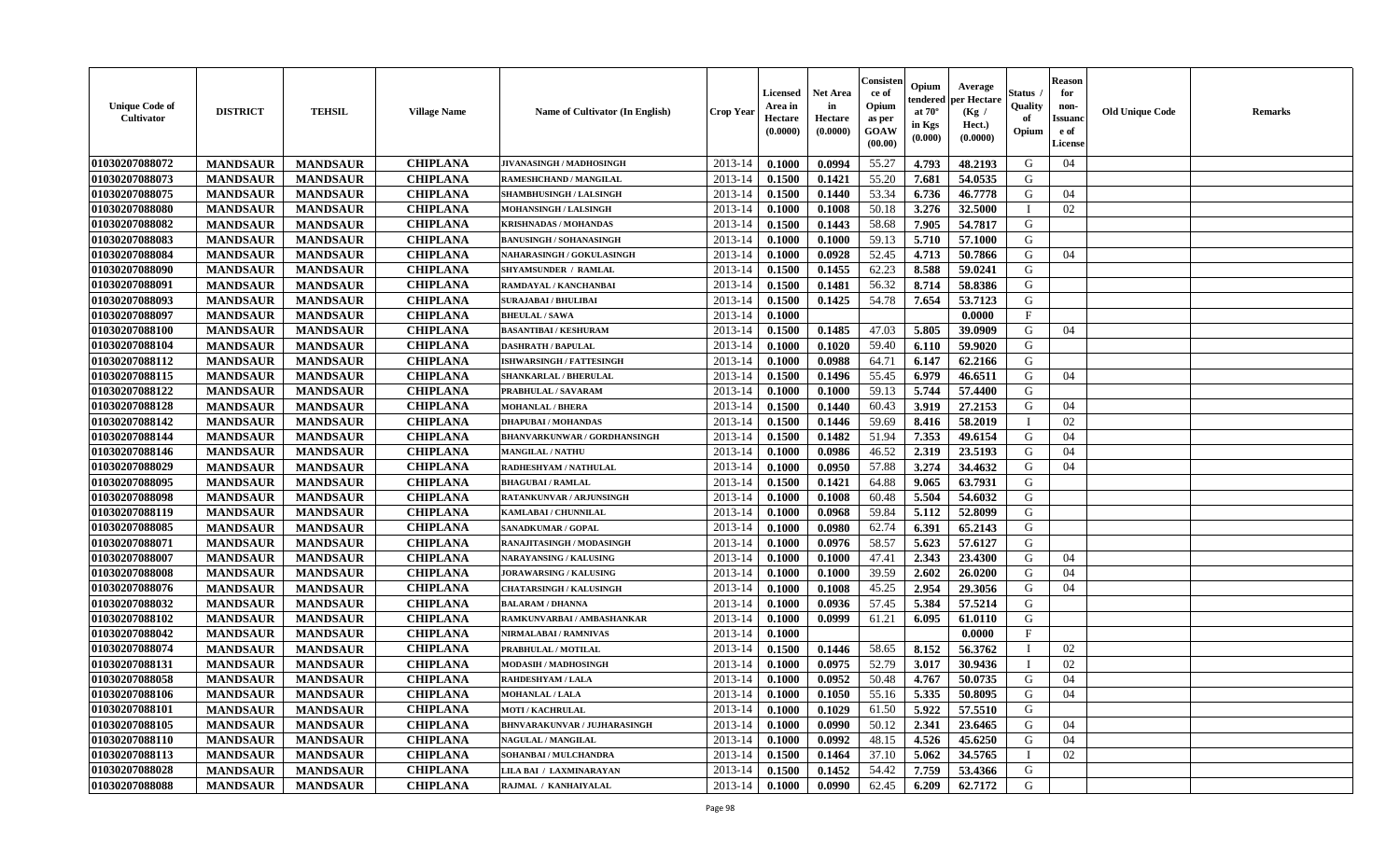| <b>Unique Code of</b><br><b>Cultivator</b> | <b>DISTRICT</b> | <b>TEHSIL</b>   | <b>Village Name</b> | Name of Cultivator (In English)       | <b>Crop Year</b> | <b>Licensed</b><br>Area in<br>Hectare<br>(0.0000) | Net Area<br>in<br>Hectare<br>(0.0000) | Consister<br>ce of<br>Opium<br>as per<br>GOAW<br>(00.00) | Opium<br>endered<br>at $70^\circ$<br>in Kgs<br>(0.000) | Average<br>per Hectare<br>(Kg /<br>Hect.)<br>(0.0000) | Status<br>Quality<br>of<br>Opium | <b>Reason</b><br>for<br>non-<br>Issuano<br>e of<br>License | <b>Old Unique Code</b> | Remarks            |
|--------------------------------------------|-----------------|-----------------|---------------------|---------------------------------------|------------------|---------------------------------------------------|---------------------------------------|----------------------------------------------------------|--------------------------------------------------------|-------------------------------------------------------|----------------------------------|------------------------------------------------------------|------------------------|--------------------|
| 01030207088064                             | <b>MANDSAUR</b> | <b>MANDSAUR</b> | <b>CHIPLANA</b>     | MAHESH KUMAR / RAJMAL                 | 2013-14          | 0.1000                                            | 0.0995                                | 60.71                                                    | 6.314                                                  | 63.4573                                               | G                                |                                                            |                        |                    |
| 01030207151005                             | <b>MANDSAUR</b> | <b>MANDSAUR</b> | <b>CHIRMOLIYA</b>   | <b>GOPAL / BHANVARLAL</b>             | 2013-14          | 0.1000                                            | 0.0994                                | 54.57                                                    | 2.245                                                  | 22.5855                                               | G                                | 04                                                         |                        |                    |
| 01030207151007                             | <b>MANDSAUR</b> | <b>MANDSAUR</b> | <b>CHIRMOLIYA</b>   | <b>KANIRAM / BHERULAL</b>             | 2013-14          | 0.1000                                            | 0.0165                                | 64.79                                                    | 1.277                                                  | 77.3939                                               | G                                |                                                            |                        |                    |
| 01030207151010                             | <b>MANDSAUR</b> | <b>MANDSAUR</b> | <b>CHIRMOLIYA</b>   | PANNALAL / AMRATRAM                   | 2013-14          | 0.1000                                            |                                       |                                                          |                                                        | 0.0000                                                | $\mathbf{F}$                     |                                                            |                        |                    |
| 01030207151015                             | <b>MANDSAUR</b> | <b>MANDSAUR</b> | <b>CHIRMOLIYA</b>   | <b>RAM KUNVAR / NARAYAN</b>           | 2013-14          | 0.1500                                            | 0.1446                                | 51.87                                                    | 8.003                                                  | 55.3458                                               | $\mathbf{I}$                     | 02                                                         |                        |                    |
| 01030207151017                             | <b>MANDSAUR</b> | <b>MANDSAUR</b> | <b>CHIRMOLIYA</b>   | <b>BAGDIRAM / BHUVANIRAM</b>          | 2013-14          | 0.1000                                            | 0.1026                                | 60.02                                                    | 5.659                                                  | 55.1559                                               | G                                |                                                            |                        |                    |
| 01030207151019                             | <b>MANDSAUR</b> | <b>MANDSAUR</b> | <b>CHIRMOLIYA</b>   | <b>MEGHA / MANGILAL</b>               | 2013-14          | 0.1000                                            |                                       |                                                          |                                                        | 0.0000                                                | $\mathbf{F}$                     |                                                            |                        |                    |
| 01030207151021                             | <b>MANDSAUR</b> | <b>MANDSAUR</b> | <b>CHIRMOLIYA</b>   | <b>GATTUBAI/GOPAL</b>                 | 2013-14          | 0.1000                                            | 0.0990                                | 46.85                                                    | 4.919                                                  | 49.6869                                               | G                                | 04                                                         |                        |                    |
| 01030207151029                             | <b>MANDSAUR</b> | <b>MANDSAUR</b> | <b>CHIRMOLIYA</b>   | <b>BASANTILAL / PRABHULAL</b>         | 2013-14          | 0.1500                                            |                                       |                                                          |                                                        | 0.0000                                                | $\mathbf{F}$                     |                                                            |                        |                    |
| 01030207151041                             | <b>MANDSAUR</b> | <b>MANDSAUR</b> | <b>CHIRMOLIYA</b>   | <b>BASANTILAL / JETRAM</b>            | 2013-14          | 0.1000                                            | 0.0990                                | 56.28                                                    | 3.144                                                  | 31.7576                                               | G                                | 04                                                         |                        |                    |
| 01030207151043                             | <b>MANDSAUR</b> | <b>MANDSAUR</b> | <b>CHIRMOLIYA</b>   | <b>BHAGIRATH / HIRALAL</b>            | 2013-14          | 0.1000                                            |                                       |                                                          |                                                        | 0.0000                                                | $\mathbf{F}$                     |                                                            |                        |                    |
| 01030207151044                             | <b>MANDSAUR</b> | <b>MANDSAUR</b> | <b>CHIRMOLIYA</b>   | <b>RAMSINGH / KARUSINGH</b>           | 2013-14          | 0.1500                                            | 0.1440                                | 56.12                                                    | 7.600                                                  | 52.7778                                               | G                                |                                                            |                        |                    |
| 01030207151045                             | <b>MANDSAUR</b> | <b>MANDSAUR</b> | <b>CHIRMOLIYA</b>   | KARULAL / RAMLAL                      | 2013-14          | 0.1500                                            | 0.0928                                | 45.24                                                    | 3.826                                                  | 41.2284                                               | G                                | 04                                                         |                        |                    |
| 01030207151062                             | <b>MANDSAUR</b> | <b>MANDSAUR</b> | <b>CHIRMOLIYA</b>   | <b>RATANLAL / NANDA</b>               | 2013-14          | 0.1500                                            | 0.1400                                | 52.31                                                    | 7.002                                                  | 50.0143                                               | G                                | 04                                                         |                        |                    |
| 01030207151064                             | <b>MANDSAUR</b> | <b>MANDSAUR</b> | <b>CHIRMOLIYA</b>   | <b>BAGDIBAI / SUNDERBAI / NANDA</b>   | 2013-14          | 0.1000                                            | 0.1014                                | 41.14                                                    | 3.703                                                  | 36.5187                                               | G                                | 04                                                         |                        |                    |
| 01030207151066                             | <b>MANDSAUR</b> | <b>MANDSAUR</b> | <b>CHIRMOLIYA</b>   | <b>DEVRAM / BAGDIRAM</b>              | 2013-14          | 0.1000                                            | 0.1020                                | 54.98                                                    | 4.807                                                  | 47.1275                                               | G                                | 04                                                         |                        |                    |
| 01030207151069                             | <b>MANDSAUR</b> | <b>MANDSAUR</b> | <b>CHIRMOLIYA</b>   | <b>GANESHRAM / KACHRU</b>             | 2013-14          | 0.1000                                            | 0.0969                                | 58.86                                                    | 5.432                                                  | 56.0578                                               | G                                |                                                            |                        |                    |
| 01030207151071                             | <b>MANDSAUR</b> | <b>MANDSAUR</b> | <b>CHIRMOLIYA</b>   | <b>GATTUBAI/KISHANLAL</b>             | 2013-14          | 0.1000                                            | 0.0955                                | 59.64                                                    | 5.708                                                  | 59.7696                                               | G                                |                                                            |                        |                    |
| 01030207151083                             | <b>MANDSAUR</b> | <b>MANDSAUR</b> | <b>CHIRMOLIYA</b>   | PRABHULAL / HEMRAJ                    | 2013-14          | 0.1500                                            |                                       |                                                          |                                                        | 0.0000                                                | F                                |                                                            |                        |                    |
| 01030207151063                             | <b>MANDSAUR</b> | <b>MANDSAUR</b> | <b>CHIRMOLIYA</b>   | <b>BHERULAL / GOPAL MATA BHULIBAI</b> | 2013-14          | 0.1500                                            | 0.1400                                | 57.62                                                    | 7.812                                                  | 55.8000                                               | G                                |                                                            |                        |                    |
| 01030207151012                             | <b>MANDSAUR</b> | <b>MANDSAUR</b> | <b>CHIRMOLIYA</b>   | <b>SHAVRAM / RAJAJRAM</b>             | 2013-14          | 0.1500                                            | 0.1448                                | 60.68                                                    | 8.747                                                  | 60.4075                                               | G                                |                                                            |                        |                    |
| 01030207151013                             | <b>MANDSAUR</b> | <b>MANDSAUR</b> | <b>CHIRMOLIYA</b>   | <b>DHULICHAND / HEMRAJ</b>            | 2013-14          | 0.1000                                            |                                       |                                                          |                                                        | 0.0000                                                | $_{\rm F}$                       |                                                            |                        |                    |
| 01030207151026                             | <b>MANDSAUR</b> | <b>MANDSAUR</b> | <b>CHIRMOLIYA</b>   | <b>FAKIRCHAND / KISHAN</b>            | 2013-14          | 0.1000                                            | 0.0970                                | 49.08                                                    | 4.410                                                  | 45.4639                                               | G                                | 04                                                         |                        |                    |
| 01030207151070                             | <b>MANDSAUR</b> | <b>MANDSAUR</b> | <b>CHIRMOLIYA</b>   | SURAJBAI / BANSHILAL /GANGABAI        | 2013-14          | 0.1000                                            | 0.0980                                | 50.97                                                    | 2.126                                                  | 21.6939                                               | G                                | 04                                                         |                        |                    |
| 01030207151074                             | <b>MANDSAUR</b> | <b>MANDSAUR</b> | <b>CHIRMOLIYA</b>   | <b>KARULAL / RATANLAL</b>             | 2013-14          | 0.1000                                            | 0.0970                                | 55.54                                                    | 4.523                                                  | 46.6289                                               | G                                | 04                                                         |                        |                    |
| 01030207151065                             | <b>MANDSAUR</b> | <b>MANDSAUR</b> | <b>CHIRMOLIYA</b>   | <b>MANGILAL / CHAMPALAL</b>           | 2013-14          | 0.1500                                            | 0.1290                                | 53.40                                                    | 6.515                                                  | 50.5039                                               | G                                | 04                                                         |                        |                    |
| 01030207151059                             | <b>MANDSAUR</b> | <b>MANDSAUR</b> | <b>CHIRMOLIYA</b>   | PANABAI / RAGHUNATH                   | 2013-14          | 0.1500                                            | 0.1485                                | 51.71                                                    | 7.697                                                  | 51.8316                                               | G                                |                                                            |                        |                    |
| 01030207151031                             | <b>MANDSAUR</b> | <b>MANDSAUR</b> | <b>CHIRMOLIYA</b>   | <b>AMRATRAM / RAMLAL</b>              | 2013-14          | 0.1000                                            | 0.0999                                | 57.47                                                    | 5.706                                                  | 57.1171                                               | G                                |                                                            |                        |                    |
| 01030207151093                             | <b>MANDSAUR</b> | <b>MANDSAUR</b> | <b>CHIRMOLIYA</b>   | KALU / BAGDIRAM                       | 2013-14          | 0.1000                                            |                                       |                                                          |                                                        | 0.0000                                                | $\mathbf{F}$                     |                                                            |                        |                    |
| 01030207151011                             | <b>MANDSAUR</b> | <b>MANDSAUR</b> | <b>CHIRMOLIYA</b>   | <b>BADRILAL / JUJHARLAL</b>           | 2013-14          | 0.1000                                            | 0.1027                                | 59.76                                                    | 6.036                                                  | 58.7731                                               | G                                |                                                            |                        |                    |
| 01030207151094                             | <b>MANDSAUR</b> | <b>MANDSAUR</b> | <b>CHIRMOLIYA</b>   | <b>KESHERBAI / JANKIDAS</b>           | 2013-14          | 0.1000                                            | 0.0990                                | 49.05                                                    | 2.039                                                  | 20.5960                                               | $\mathbf{I}$                     | 02                                                         | 01030207167051         |                    |
| 01030207151095                             | <b>MANDSAUR</b> | <b>MANDSAUR</b> | <b>CHIRMOLIYA</b>   | SATYANRAYAN / PRATHVIDAS              | 2013-14          | 0.1000                                            | 0.0980                                | 52.28                                                    | 5.221                                                  | 53.2755                                               | G                                |                                                            | 01030207167010         |                    |
| 01030207151096                             | <b>MANDSAUR</b> | <b>MANDSAUR</b> | <b>CHIRMOLIYA</b>   | <b>PURANDAS / PRATHVIDAS</b>          | 2013-14          | 0.1000                                            | 0.1013                                | 56.12                                                    | 4.474                                                  | 44.1658                                               | G                                | 04                                                         | 01030207167004         |                    |
| 01030207152003                             | <b>MANDSAUR</b> | <b>MANDSAUR</b> | <b>DHATURIYA</b>    | HARKUNVARBAI / RAMSINGH               | 2013-14          | 0.1000                                            | 0.1000                                | 57.31                                                    | 5.387                                                  | 53.8700                                               | G                                |                                                            |                        |                    |
| 01030207152006                             | <b>MANDSAUR</b> | <b>MANDSAUR</b> | <b>DHATURIYA</b>    | <b>HIRALAL / KACHRU</b>               | 2013-14          | 0.1500                                            | 0.1494                                | 59.03                                                    | 8.888                                                  | 59.4913                                               | G                                |                                                            |                        |                    |
| 01030207152009                             | <b>MANDSAUR</b> | <b>MANDSAUR</b> | <b>DHATURIYA</b>    | <b>BHAGIRATH / KARULAL GURJAR</b>     | 2013-14          | 0.1500                                            | 0.1425                                | 60.57                                                    | 7.865                                                  | 55.1930                                               | G                                |                                                            |                        |                    |
| 01030207152016                             | <b>MANDSAUR</b> | <b>MANDSAUR</b> | <b>DHATURIYA</b>    | <b>MANSINGH / UDA</b>                 | 2013-14          | 0.1000                                            |                                       |                                                          |                                                        | 0.0000                                                | $\rm F$                          |                                                            |                        | <b>NAME CHANGE</b> |
| 01030207152017                             | <b>MANDSAUR</b> | <b>MANDSAUR</b> | <b>DHATURIYA</b>    | VAGATRAM / ONKAR                      | 2013-14          | 0.1000                                            | 0.1020                                | 62.22                                                    | 5.395                                                  | 52.8922                                               | G                                |                                                            |                        |                    |
| 01030207152019                             | <b>MANDSAUR</b> | <b>MANDSAUR</b> | <b>DHATURIYA</b>    | <b>BAGDIBAI/NAGU</b>                  | 2013-14          | 0.1500                                            | 0.1496                                | 63.58                                                    | 8.474                                                  | 56.6444                                               | G                                |                                                            |                        |                    |
| 01030207152024                             | <b>MANDSAUR</b> | <b>MANDSAUR</b> | <b>DHATURIYA</b>    | <b>RAMESHVAR / KACHRU</b>             | 2013-14          | 0.1000                                            | 0.1000                                | 35.94                                                    | 3.722                                                  | 37.2200                                               |                                  | 02                                                         |                        |                    |
| 01030207152049                             | <b>MANDSAUR</b> | <b>MANDSAUR</b> | <b>DHATURIYA</b>    | SHANKARABAI / KANIRAM                 | 2013-14          | 0.1000                                            |                                       |                                                          |                                                        | 0.0000                                                | $\mathbf{F}$                     |                                                            |                        | <b>NAME CHANGE</b> |
| 01030207152051                             | <b>MANDSAUR</b> | <b>MANDSAUR</b> | <b>DHATURIYA</b>    | SHIVAKANYABAI / MOHANALAL             | 2013-14          | 0.1000                                            | 0.1020                                | 61.12                                                    | 6.749                                                  | 66.1667                                               | G                                |                                                            |                        |                    |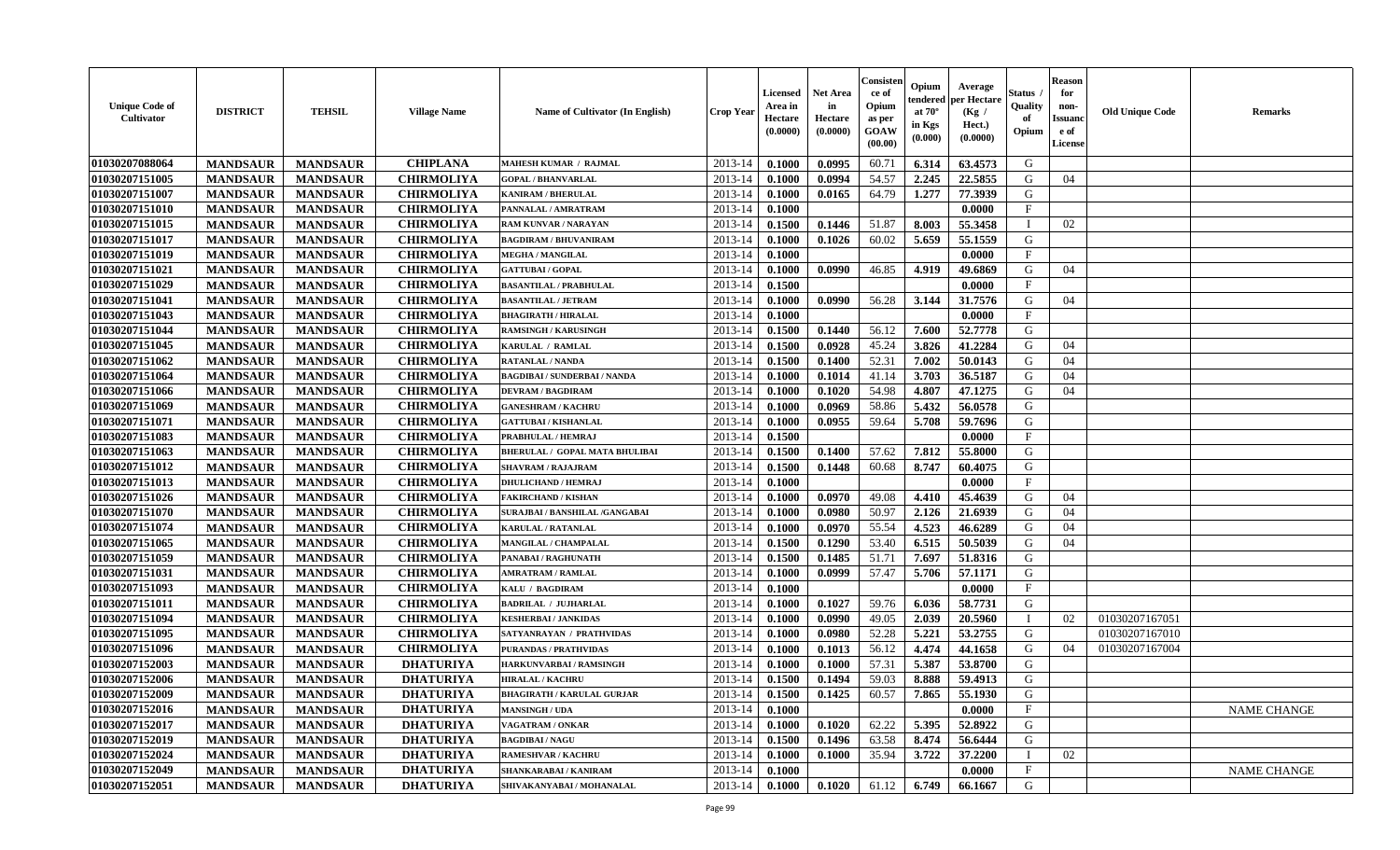| <b>Unique Code of</b><br><b>Cultivator</b> | <b>DISTRICT</b> | <b>TEHSIL</b>   | <b>Village Name</b>  | Name of Cultivator (In English)     | <b>Crop Year</b> | <b>Licensed</b><br>Area in<br>Hectare<br>(0.0000) | <b>Net Area</b><br>in<br>Hectare<br>(0.0000) | Consisteı<br>ce of<br>Opium<br>as per<br><b>GOAW</b><br>(00.00) | Opium<br>endered<br>at $70^\circ$<br>in Kgs<br>(0.000) | Average<br>per Hectare<br>(Kg /<br>Hect.)<br>(0.0000) | Status<br>Quality<br>of<br>Opium | <b>Reason</b><br>for<br>non-<br>Issuan<br>e of<br>License | <b>Old Unique Code</b> | <b>Remarks</b>     |
|--------------------------------------------|-----------------|-----------------|----------------------|-------------------------------------|------------------|---------------------------------------------------|----------------------------------------------|-----------------------------------------------------------------|--------------------------------------------------------|-------------------------------------------------------|----------------------------------|-----------------------------------------------------------|------------------------|--------------------|
| 01030207152023                             | <b>MANDSAUR</b> | <b>MANDSAUR</b> | <b>DHATURIYA</b>     | <b>KALABAI/BHERULAL</b>             | 2013-14          | 0.1000                                            | 0.0998                                       | 57.25                                                           | 5.242                                                  | 52.5251                                               | G                                |                                                           |                        |                    |
| 01030207152052                             | <b>MANDSAUR</b> | <b>MANDSAUR</b> | <b>DHATURIYA</b>     | PARVTIBAI / PRITHAVIRAJ             | 2013-14          | 0.1000                                            | 0.0960                                       | 57.32                                                           | 5.142                                                  | 53.5625                                               |                                  | 02                                                        | 01030207162007         |                    |
| 01030207153185                             | <b>MANDSAUR</b> | <b>MANDSAUR</b> | <b>GURJARBARDIYA</b> | <b>MANSINGH / BASNTILAL</b>         | 2013-14          | 0.1500                                            | 0.1465                                       | 65.80                                                           | 10.434                                                 | 71,2218                                               | G                                |                                                           |                        |                    |
| 01030207153007                             | <b>MANDSAUR</b> | <b>MANDSAUR</b> | <b>GURJARBARDIYA</b> | <b>GORISHANKAR / MADHULAL</b>       | 2013-14          | 0.1000                                            | 0.1004                                       | 56.96                                                           | 5.753                                                  | 57.3008                                               | $\blacksquare$                   | 02                                                        |                        |                    |
| 01030207153011                             | <b>MANDSAUR</b> | <b>MANDSAUR</b> | <b>GURJARBARDIYA</b> | <b>JAVAHARLAL / UDAYLAL</b>         | 2013-14          | 0.1000                                            | 0.1023                                       | 60.84                                                           | 5.519                                                  | 53.9492                                               | G                                |                                                           |                        |                    |
| 01030207153014                             | <b>MANDSAUR</b> | <b>MANDSAUR</b> | <b>GURJARBARDIYA</b> | <b>GANGABAI/KARULAL</b>             | 2013-14          | 0.1000                                            |                                              |                                                                 |                                                        | 0.0000                                                | $\mathbf{F}$                     |                                                           |                        |                    |
| 01030207153017                             | <b>MANDSAUR</b> | <b>MANDSAUR</b> | <b>GURJARBARDIYA</b> | KARULAL / KISHANLAL                 | 2013-14          | 0.1000                                            | 0.1026                                       | 58.92                                                           | 5.623                                                  | 54.8051                                               | G                                |                                                           |                        |                    |
| 01030207153029                             | <b>MANDSAUR</b> | <b>MANDSAUR</b> | <b>GURJARBARDIYA</b> | <b>BHERULAL / KARULAL</b>           | 2013-14          | 0.1000                                            | 0.0924                                       | 42.36                                                           | 2.644                                                  | 28.6147                                               | G                                | 04                                                        |                        |                    |
| 01030207153035                             | <b>MANDSAUR</b> | <b>MANDSAUR</b> | <b>GURJARBARDIYA</b> | SATAYNARAYAN / RAMLAL               | 2013-14          | 0.1000                                            | 0.0988                                       | 58.91                                                           | 1.582                                                  | 16.0121                                               | G                                | 04                                                        |                        |                    |
| 01030207153045                             | <b>MANDSAUR</b> | <b>MANDSAUR</b> | <b>GURJARBARDIYA</b> | RAMLAL / LAKSHMINARAYAN             | 2013-14          | 0.1000                                            | 0.1000                                       | 55.74                                                           | 5.439                                                  | 54.3900                                               | G                                |                                                           |                        |                    |
| 01030207153049                             | <b>MANDSAUR</b> | <b>MANDSAUR</b> | <b>GURJARBARDIYA</b> | <b>SHYAMLAL / PRABHULAL</b>         | 2013-14          | 0.1000                                            | 0.0992                                       | 49.50                                                           | 4.830                                                  | 48.6895                                               | G                                | 04                                                        |                        |                    |
| 01030207153050                             | <b>MANDSAUR</b> | <b>MANDSAUR</b> | <b>GURJARBARDIYA</b> | <b>KAMALSINGH / KANVARLAL</b>       | 2013-14          | 0.1000                                            | 0.1000                                       | 53.75                                                           | 4.707                                                  | 47.0700                                               | G                                | 04                                                        |                        |                    |
| 01030207153057                             | <b>MANDSAUR</b> | <b>MANDSAUR</b> | <b>GURJARBARDIYA</b> | <b>BALURAM / GANESHRAM</b>          | 2013-14          | 0.1500                                            | 0.1500                                       | 58.41                                                           | 8.728                                                  | 58.1867                                               | G                                |                                                           |                        |                    |
| 01030207153061                             | <b>MANDSAUR</b> | <b>MANDSAUR</b> | <b>GURJARBARDIYA</b> | LAKSHMINARAYAN / BADRILAL           | 2013-14          | 0.1500                                            | 0.1504                                       | 61.02                                                           | 9.109                                                  | 60.5652                                               | G                                |                                                           |                        |                    |
| 01030207153062                             | <b>MANDSAUR</b> | <b>MANDSAUR</b> | <b>GURJARBARDIYA</b> | <b>SUKHLAL / ONKAR GURJAR CHOTA</b> | 2013-14          | 0.1500                                            |                                              |                                                                 |                                                        | 0.0000                                                | $\mathbf{F}$                     |                                                           |                        |                    |
| 01030207153070                             | <b>MANDSAUR</b> | <b>MANDSAUR</b> | <b>GURJARBARDIYA</b> | <b>SAGARMAL / RAMNIVAS</b>          | 2013-14          | 0.1500                                            | 0.1500                                       | 60.85                                                           | 9.484                                                  | 63.2267                                               | G                                |                                                           |                        |                    |
| 01030207153073                             | <b>MANDSAUR</b> | <b>MANDSAUR</b> | <b>GURJARBARDIYA</b> | <b>GORISHANKAR / BHANVARLAL</b>     | 2013-14          | 0.1500                                            | 0.1421                                       | 59.37                                                           | 8.685                                                  | 61.1189                                               | $\mathbf I$                      | 02                                                        |                        |                    |
| 01030207153076                             | <b>MANDSAUR</b> | <b>MANDSAUR</b> | <b>GURJARBARDIYA</b> | <b>BHUVANSINGH / BASANTILAL</b>     | 2013-14          | 0.1000                                            | 0.0990                                       | 51.72                                                           | 4.928                                                  | 49.7778                                               | G                                | 04                                                        |                        |                    |
| 01030207153078                             | <b>MANDSAUR</b> | <b>MANDSAUR</b> | <b>GURJARBARDIYA</b> | <b>NAGULAL / BADRILAL</b>           | 2013-14          | 0.1000                                            | 0.1023                                       | 36.88                                                           | 3.562                                                  | 34.8192                                               | G                                | 04                                                        |                        |                    |
| 01030207153090                             | <b>MANDSAUR</b> | <b>MANDSAUR</b> | <b>GURJARBARDIYA</b> | KANHAIYALAL / RAMLAL                | 2013-14          | 0.1000                                            | 0.1020                                       | 53.44                                                           | 5.107                                                  | 50.0686                                               | G                                | 04                                                        |                        |                    |
| 01030207153104                             | <b>MANDSAUR</b> | <b>MANDSAUR</b> | <b>GURJARBARDIYA</b> | KANCHANBAI / GOVINDRAM              | 2013-14          | 0.1000                                            | 0.0961                                       | 58.25                                                           | 5.517                                                  | 57.4089                                               |                                  | 02                                                        |                        |                    |
| 01030207153105                             | <b>MANDSAUR</b> | <b>MANDSAUR</b> | <b>GURJARBARDIYA</b> | <b>GOPAL / NATHULAL</b>             | 2013-14          | 0.1000                                            | 0.0984                                       | 61.24                                                           | 6.238                                                  | 63.3943                                               | G                                |                                                           |                        |                    |
| 01030207153106                             | <b>MANDSAUR</b> | <b>MANDSAUR</b> | <b>GURJARBARDIYA</b> | PANNALAL / HIRALAL                  | 2013-14          | 0.1000                                            | 0.1008                                       | 52.27                                                           | 4.981                                                  | 49.4147                                               | G                                | 04                                                        |                        |                    |
| 01030207153107                             | <b>MANDSAUR</b> | <b>MANDSAUR</b> | <b>GURJARBARDIYA</b> | SITABAI / MANGILAL                  | 2013-14          | 0.1000                                            | 0.0924                                       | 33.71                                                           | 3.251                                                  | 35.1840                                               | $\blacksquare$                   | 02                                                        |                        |                    |
| 01030207153119                             | <b>MANDSAUR</b> | <b>MANDSAUR</b> | <b>GURJARBARDIYA</b> | UDAYLAL / KARU                      | 2013-14          | 0.1000                                            |                                              |                                                                 |                                                        | 0.0000                                                | $\mathbf{F}$                     |                                                           |                        |                    |
| 01030207153123                             | <b>MANDSAUR</b> | <b>MANDSAUR</b> | <b>GURJARBARDIYA</b> | VARDIBAI / DEVICHANDRA              | 2013-14          | 0.1000                                            | 0.1000                                       | 60.60                                                           | 5.229                                                  | 52,2900                                               | G                                |                                                           |                        |                    |
| 01030207153127                             | <b>MANDSAUR</b> | <b>MANDSAUR</b> | <b>GURJARBARDIYA</b> | <b>HIRALAL / MODIRAM</b>            | 2013-14          | 0.1000                                            | 0.0975                                       | 59.38                                                           | 3.520                                                  | 36.1026                                               | G                                | 04                                                        |                        |                    |
| 01030207153135                             | <b>MANDSAUR</b> | <b>MANDSAUR</b> | <b>GURJARBARDIYA</b> | <b>GITABAI/DULICHANDRA</b>          | 2013-14          | 0.1500                                            | 0.1456                                       | 63.00                                                           | 5.445                                                  | 37.3970                                               | G                                | 04                                                        |                        |                    |
| 01030207153140                             | <b>MANDSAUR</b> | <b>MANDSAUR</b> | <b>GURJARBARDIYA</b> | <b>SAMPATBAI / NATHU</b>            | 2013-14          | 0.1500                                            | 0.1458                                       | 55.91                                                           | 8.323                                                  | 57.0850                                               | G                                |                                                           |                        |                    |
| 01030207153144                             | <b>MANDSAUR</b> | <b>MANDSAUR</b> | <b>GURJARBARDIYA</b> | <b>RAMESHVAR / BHERULAL</b>         | 2013-14          | 0.1500                                            | 0.1505                                       | 59.68                                                           | 9.003                                                  | 59.8206                                               |                                  | 02                                                        |                        |                    |
| 01030207153024                             | <b>MANDSAUR</b> | <b>MANDSAUR</b> | <b>GURJARBARDIYA</b> | KESHARBAI / KAMALSINGH              | 2013-14          | 0.1000                                            | 0.0988                                       | 56.84                                                           | 5.351                                                  | 54.1599                                               | G                                |                                                           |                        |                    |
| 01030207153109                             | <b>MANDSAUR</b> | <b>MANDSAUR</b> | <b>GURJARBARDIYA</b> | KACHRULAL / CHAMPALAL               | 2013-14          | 0.1000                                            | 0.1022                                       | 60.52                                                           | 6.026                                                  | 58.9628                                               | G                                |                                                           |                        |                    |
| 01030207153149                             | <b>MANDSAUR</b> | <b>MANDSAUR</b> | <b>GURJARBARDIYA</b> | <b>SITABAI/KANWERLAL</b>            | 2013-14          | 0.1500                                            | 0.1468                                       | 53.50                                                           | 8.063                                                  | 54.9251                                               | G                                |                                                           |                        |                    |
| 01030207153151                             | <b>MANDSAUR</b> | <b>MANDSAUR</b> | <b>GURJARBARDIYA</b> | <b>BHANVARLAL / NATHU</b>           | 2013-14          | 0.1000                                            |                                              |                                                                 |                                                        | 0.0000                                                | $\mathbf{F}$                     |                                                           |                        | <b>NAME CHANGE</b> |
| 01030207153165                             | <b>MANDSAUR</b> | <b>MANDSAUR</b> | <b>GURJARBARDIYA</b> | KAMLABAI / RAMCHANDRA               | 2013-14          | 0.1000                                            | 0.1041                                       | 56.99                                                           | 6.147                                                  | 59.0490                                               | G                                |                                                           |                        |                    |
| 01030207153167                             | <b>MANDSAUR</b> | <b>MANDSAUR</b> | <b>GURJARBARDIYA</b> | <b>MANGILAL / BHERULAL</b>          | $2013-14$ 0.1000 |                                                   | 0.1028                                       | 55.70                                                           | 2.952                                                  | 28.7160                                               | G                                | 04                                                        |                        |                    |
| 01030207153171                             | <b>MANDSAUR</b> | <b>MANDSAUR</b> | <b>GURJARBARDIYA</b> | <b>RODIBAI/KASTURA</b>              | 2013-14          | 0.1000                                            | 0.0979                                       | 59.52                                                           | 5.697                                                  | 58.1920                                               | G                                |                                                           |                        |                    |
| 01030207153176                             | <b>MANDSAUR</b> | <b>MANDSAUR</b> | <b>GURJARBARDIYA</b> | <b>MANNALAL / NANURAM</b>           | 2013-14          | 0.1500                                            | 0.1454                                       | 56.04                                                           | 6.156                                                  | 42.3384                                               | G                                | 04                                                        |                        |                    |
| 01030207153177                             | <b>MANDSAUR</b> | <b>MANDSAUR</b> | <b>GURJARBARDIYA</b> | PARVATIBAI / LAKSHMAN               | 2013-14          | 0.1000                                            | 0.1026                                       | 63.67                                                           | 5.294                                                  | 51.5984                                               | G                                |                                                           |                        |                    |
| 01030207153183                             | <b>MANDSAUR</b> | <b>MANDSAUR</b> | <b>GURJARBARDIYA</b> | <b>GOPAL / GANESHRAM</b>            | 2013-14          | 0.1000                                            | 0.1000                                       | 55.64                                                           | 5.485                                                  | 54.8500                                               | G                                |                                                           |                        |                    |
| 01030207153184                             | <b>MANDSAUR</b> | <b>MANDSAUR</b> | <b>GURJARBARDIYA</b> | <b>BADRILAL / AMRITRAM</b>          | 2013-14          | 0.1500                                            | 0.1518                                       | 63.51                                                           | 8.674                                                  | 57.1410                                               | G                                |                                                           |                        |                    |
| 01030207153187                             | <b>MANDSAUR</b> | <b>MANDSAUR</b> | <b>GURJARBARDIYA</b> | <b>GHANSHYAM / BAGDIRAM</b>         | 2013-14          | 0.1000                                            | 0.1010                                       | 58.83                                                           | 5.396                                                  | 53.4257                                               | G                                |                                                           |                        |                    |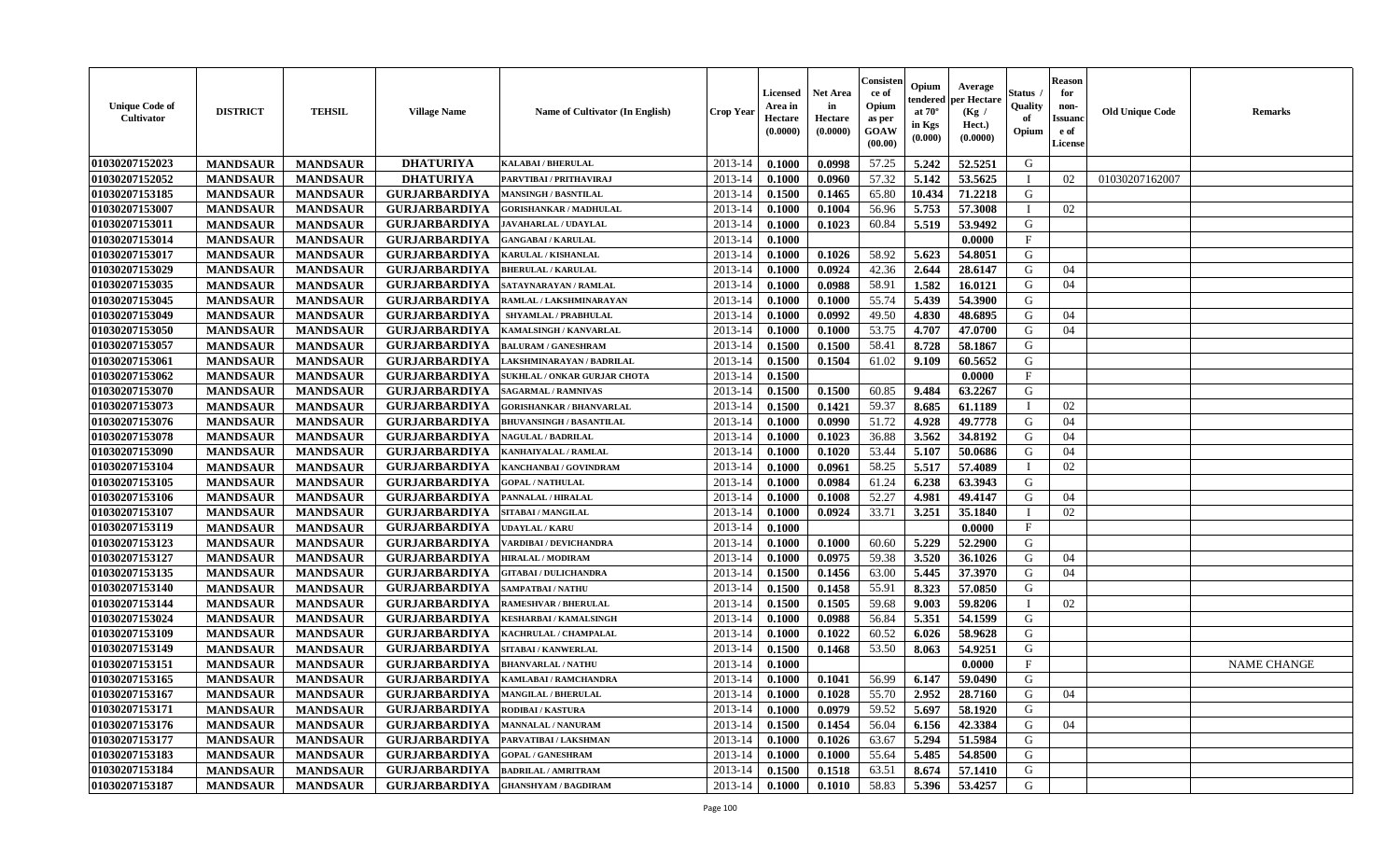| <b>Unique Code of</b><br><b>Cultivator</b> | <b>DISTRICT</b> | <b>TEHSIL</b>   | <b>Village Name</b>  | Name of Cultivator (In English)  | <b>Crop Year</b> | Licensed<br>Area in<br>Hectare<br>(0.0000) | <b>Net Area</b><br>in<br>Hectare<br>(0.0000) | Consister<br>ce of<br>Opium<br>as per<br><b>GOAW</b><br>(00.00) | Opium<br>tendered<br>at $70^\circ$<br>in Kgs<br>(0.000) | Average<br>per Hectare<br>(Kg)<br>Hect.)<br>(0.0000) | Status /<br>Quality<br>of<br>Opium | <b>Reason</b><br>for<br>non-<br><b>Issuand</b><br>e of<br>License | <b>Old Unique Code</b> | <b>Remarks</b> |
|--------------------------------------------|-----------------|-----------------|----------------------|----------------------------------|------------------|--------------------------------------------|----------------------------------------------|-----------------------------------------------------------------|---------------------------------------------------------|------------------------------------------------------|------------------------------------|-------------------------------------------------------------------|------------------------|----------------|
| 01030207153189                             | <b>MANDSAUR</b> | <b>MANDSAUR</b> | <b>GURJARBARDIYA</b> | <b>JAGADISH / KACHRULAL</b>      | 2013-14          | 0.1000                                     | 0.1008                                       | 61.29                                                           | 6.015                                                   | 59.6726                                              | G                                  |                                                                   |                        |                |
| 01030207153222                             | <b>MANDSAUR</b> | <b>MANDSAUR</b> | <b>GURJARBARDIYA</b> | <b>GOPILAL / RAMLAL</b>          | 2013-14          | 0.1500                                     | 0.1400                                       | 61.21                                                           | 8.858                                                   | 63.2714                                              | G                                  |                                                                   |                        |                |
| 01030207153229                             | <b>MANDSAUR</b> | <b>MANDSAUR</b> | <b>GURJARBARDIYA</b> | CHANDRAKALABAI / RAMPRASAD       | 2013-14          | 0.1000                                     | 0.1020                                       | 58.69                                                           | 4.746                                                   | 46.5294                                              |                                    | 02                                                                |                        |                |
| 01030207153232                             | <b>MANDSAUR</b> | <b>MANDSAUR</b> | <b>GURJARBARDIYA</b> | <b>KARULAL / RAMLAL</b>          | 2013-14          | 0.1500                                     | 0.1504                                       | 58.15                                                           | 5.757                                                   | 38.2779                                              |                                    | 02                                                                |                        |                |
| 01030207153255                             | <b>MANDSAUR</b> | <b>MANDSAUR</b> | <b>GURJARBARDIYA</b> | RAMKUNVARBAI / BABULAL           | 2013-14          | 0.1000                                     | 0.1019                                       | 59.92                                                           | 5.684                                                   | 55.7802                                              | G                                  |                                                                   |                        |                |
| 01030207153261                             | <b>MANDSAUR</b> | <b>MANDSAUR</b> | <b>GURJARBARDIYA</b> | PANNALAL / KARULAL               | 2013-14          | 0.1000                                     | 0.1006                                       | 54.40                                                           | 4.546                                                   | 45.1889                                              | G                                  | 04                                                                |                        |                |
| 01030207153264                             | <b>MANDSAUR</b> | <b>MANDSAUR</b> | <b>GURJARBARDIYA</b> | <b>DAYARAM / RADHAKISHAN</b>     | 2013-14          | 0.1000                                     | 0.1020                                       | 58.33                                                           | 5.750                                                   | 56.3725                                              | G                                  |                                                                   |                        |                |
| 01030207153267                             | <b>MANDSAUR</b> | <b>MANDSAUR</b> | <b>GURJARBARDIYA</b> | VINOD / KHEMRAJ                  | 2013-14          | 0.1500                                     | 0.1500                                       | 65.23                                                           | 9.281                                                   | 61.8733                                              | G                                  |                                                                   |                        |                |
| 01030207153284                             | <b>MANDSAUR</b> | <b>MANDSAUR</b> | <b>GURJARBARDIYA</b> | <b>SUNDARBAI / GANESHRAM</b>     | 2013-14          | 0.1000                                     | 0.1032                                       | 55.43                                                           | 3.033                                                   | 29.3895                                              | G                                  | 04                                                                |                        |                |
| 01030207153287                             | <b>MANDSAUR</b> | <b>MANDSAUR</b> | <b>GURJARBARDIYA</b> | LALCHANDRA / MANGILAL            | 2013-14          | 0.1500                                     | 0.1532                                       | 57.32                                                           | 8.500                                                   | 55.4830                                              |                                    | 02                                                                |                        |                |
| 01030207153288                             | <b>MANDSAUR</b> | <b>MANDSAUR</b> | <b>GURJARBARDIYA</b> | <b>CHANDBEE / NATHE KHAN</b>     | 2013-14          | 0.1500                                     | 0.1485                                       | 54.61                                                           | 8.113                                                   | 54.6330                                              | G                                  |                                                                   |                        |                |
| 01030207153290                             | <b>MANDSAUR</b> | <b>MANDSAUR</b> | <b>GURJARBARDIYA</b> | SHAMBULAL / SHIVNARAYAN          | 2013-14          | 0.1000                                     | 0.1000                                       | 55.39                                                           | 5.143                                                   | 51.4300                                              | G                                  |                                                                   |                        |                |
| 01030207153273                             | <b>MANDSAUR</b> | <b>MANDSAUR</b> | <b>GURJARBARDIYA</b> | <b>INDRABI / SUKHLAL</b>         | 2013-14          | 0.1500                                     | 0.1519                                       | 54.70                                                           | 7.627                                                   | 50.2107                                              | G                                  | 04                                                                |                        |                |
| 01030207153294                             | <b>MANDSAUR</b> | <b>MANDSAUR</b> | <b>GURJARBARDIYA</b> | <b>RADHESHYAM / RAMNIVAS</b>     | 2013-14          | 0.1000                                     | 0.1000                                       | 57.72                                                           | 5.591                                                   | 55.9100                                              | G                                  |                                                                   |                        |                |
| 01030207153295                             | <b>MANDSAUR</b> | <b>MANDSAUR</b> | <b>GURJARBARDIYA</b> | <b>DEUBAI/BHANVARLAL</b>         | 2013-14          | 0.1000                                     | 0.1000                                       | 64.12                                                           | 6.000                                                   | 60.0000                                              | G                                  |                                                                   |                        |                |
| 01030207153179                             | <b>MANDSAUR</b> | <b>MANDSAUR</b> | <b>GURJARBARDIYA</b> | <b>FULCHAND / BHANWARBAI</b>     | 2013-14          | 0.1500                                     | 0.1496                                       | 66.54                                                           | 9.658                                                   | 64.5588                                              | G                                  |                                                                   |                        |                |
| 01030207153210                             | <b>MANDSAUR</b> | <b>MANDSAUR</b> | <b>GURJARBARDIYA</b> | <b>JETRAM / BHANVARLAL</b>       | 2013-14          | 0.1500                                     | 0.1470                                       | 68.74                                                           | 10.291                                                  | 70.0068                                              | G                                  |                                                                   |                        |                |
| 01030207153300                             | <b>MANDSAUR</b> | <b>MANDSAUR</b> | <b>GURJARBARDIYA</b> | <b>RAJARAM / BASANTILAL</b>      | 2013-14          | 0.1000                                     |                                              |                                                                 |                                                         | 0.0000                                               | F                                  |                                                                   |                        |                |
| 01030207153113                             | <b>MANDSAUR</b> | <b>MANDSAUR</b> | <b>GURJARBARDIYA</b> | NANDLAL / JAGANNATH              | 2013-14          | 0.1500                                     | 0.1485                                       | 57.64                                                           | 8.737                                                   | 58.8350                                              | G                                  |                                                                   |                        |                |
| 01030207153173                             | <b>MANDSAUR</b> | <b>MANDSAUR</b> | <b>GURJARBARDIYA</b> | <b>RAGHUNATH / GOTAM</b>         | 2013-14          | 0.1500                                     | 0.1485                                       | 59.53                                                           | 8.904                                                   | 59.9596                                              | G                                  |                                                                   |                        |                |
| 01030207153131                             | <b>MANDSAUR</b> | <b>MANDSAUR</b> | <b>GURJARBARDIYA</b> | <b>MANGILAL / RAMLAL</b>         | 2013-14          | 0.1500                                     | 0.1504                                       | 52.46                                                           | 7.015                                                   | 46.6423                                              | G                                  | 04                                                                |                        |                |
| 01030207153148                             | <b>MANDSAUR</b> | <b>MANDSAUR</b> | <b>GURJARBARDIYA</b> | RADHABAI / LAXMINARAYAN          | 2013-14          | 0.1000                                     | 0.0992                                       | 50.90                                                           | 4.785                                                   | 48.2359                                              | G                                  | 04                                                                |                        |                |
| 01030207153298                             | <b>MANDSAUR</b> | <b>MANDSAUR</b> | <b>GURJARBARDIYA</b> | <b>SHYAMLAL / MOTILAL</b>        | 2013-14          | 0.1500                                     | 0.1523                                       | 59.50                                                           | 9.010                                                   | 59.1596                                              | G                                  |                                                                   |                        |                |
| 01030207153182                             | <b>MANDSAUR</b> | <b>MANDSAUR</b> | <b>GURJARBARDIYA</b> | <b>BHAGATRAM / DEVRAM</b>        | 2013-14          | 0.1000                                     | 0.1000                                       | 53.55                                                           | 5.577                                                   | 55.7700                                              | G                                  |                                                                   |                        |                |
| 01030207153006                             | <b>MANDSAUR</b> | <b>MANDSAUR</b> | <b>GURJARBARDIYA</b> | SUKHLAL / DEVRAM URF JAMNALAL    | 2013-14          | 0.1500                                     | 0.1499                                       | 53.13                                                           | 8.402                                                   | 56.0507                                              | G                                  |                                                                   |                        |                |
| 01030207153245                             | <b>MANDSAUR</b> | <b>MANDSAUR</b> | <b>GURJARBARDIYA</b> | <b>BHANWARBAI / BHUWANIRAM</b>   | 2013-14          | 0.1000                                     | 0.1020                                       | 60.27                                                           | 6.285                                                   | 61.6176                                              | G                                  |                                                                   |                        |                |
| 01030207153044                             | <b>MANDSAUR</b> | <b>MANDSAUR</b> | <b>GURJARBARDIYA</b> | <b>BALMUKAND / AMRITRAM</b>      | 2013-14          | 0.1000                                     | 0.1050                                       | 65.91                                                           | 6.949                                                   | 66.1810                                              | G                                  |                                                                   |                        |                |
| 01030207153051                             | <b>MANDSAUR</b> | <b>MANDSAUR</b> | <b>GURJARBARDIYA</b> | <b>SURESHCHANDRA / HAJARILAL</b> | 2013-14          | 0.1500                                     | 0.1500                                       | 59.97                                                           | 8.687                                                   | 57.9133                                              | G                                  |                                                                   |                        |                |
| 01030207153145                             | <b>MANDSAUR</b> | <b>MANDSAUR</b> | <b>GURJARBARDIYA</b> | <b>BHAGATRAM / BHAIRULAL</b>     | 2013-14          | 0.1000                                     | 0.0992                                       | 60.56                                                           | 5.978                                                   | 60.2621                                              | G                                  |                                                                   |                        |                |
| 01030207153156                             | <b>MANDSAUR</b> | <b>MANDSAUR</b> | <b>GURJARBARDIYA</b> | RUKAMANIBAI / BASANTILAL         | 2013-14          | 0.1000                                     | 0.1020                                       | 59.37                                                           | 6.107                                                   | 59.8725                                              | G                                  |                                                                   |                        |                |
| 01030207153154                             | <b>MANDSAUR</b> | <b>MANDSAUR</b> | <b>GURJARBARDIYA</b> | <b>BHUVANI / KHEMRAJ</b>         | 2013-14          | 0.1000                                     | 0.1040                                       | 50.79                                                           | 4.607                                                   | 44.2981                                              | G                                  | 04                                                                |                        |                |
| 01030207153081                             | <b>MANDSAUR</b> | <b>MANDSAUR</b> | <b>GURJARBARDIYA</b> | <b>BADRILAL / RAMCHANDRA</b>     | 2013-14          | 0.1000                                     |                                              |                                                                 |                                                         | 0.0000                                               | F                                  |                                                                   |                        |                |
| 01030207153152                             | <b>MANDSAUR</b> | <b>MANDSAUR</b> | <b>GURJARBARDIYA</b> | <b>KACHRU / MANGU</b>            | 2013-14          | 0.1000                                     | 0.1040                                       | 53.66                                                           | 4.691                                                   | 45.1058                                              | G                                  | 04                                                                |                        |                |
| 01030207153282                             | <b>MANDSAUR</b> | <b>MANDSAUR</b> | <b>GURJARBARDIYA</b> | <b>MANGIBAI/MANGUDAS</b>         | 2013-14          | 0.1000                                     | 0.1038                                       | 58.07                                                           | 5.799                                                   | 55.8671                                              | G                                  |                                                                   |                        |                |
| 01030207153293                             | <b>MANDSAUR</b> | <b>MANDSAUR</b> | <b>GURJARBARDIYA</b> | HARISHANKAR / MADHULAL           | 2013-14          | 0.1500                                     | 0.1536                                       | 63.59                                                           | 9.620                                                   | 62.6302                                              | G                                  |                                                                   |                        |                |
| 01030207153169                             | <b>MANDSAUR</b> | <b>MANDSAUR</b> | <b>GURJARBARDIYA</b> | <b>SAMANDLAL / CHAINRAM</b>      | $2013 - 14$      | 0.1000                                     | 0.0950                                       | 61.48                                                           | 5.858                                                   | 61.6632                                              | - 1                                | 02                                                                |                        |                |
| 01030207153263                             | <b>MANDSAUR</b> | <b>MANDSAUR</b> | <b>GURJARBARDIYA</b> | SHIVNARAYAN / GUMANIRAM          | 2013-14          | 0.1000                                     | 0.1050                                       | 48.57                                                           | 3.428                                                   | 32.6476                                              | G                                  | 04                                                                |                        |                |
| 01030207153067                             | <b>MANDSAUR</b> | <b>MANDSAUR</b> | <b>GURJARBARDIYA</b> | <b>KARULAL / MANGILAL</b>        | 2013-14          | 0.1000                                     | 0.1020                                       | 62.78                                                           | 6.574                                                   | 64.4510                                              | G                                  |                                                                   |                        |                |
| 01030207153124                             | <b>MANDSAUR</b> | <b>MANDSAUR</b> | <b>GURJARBARDIYA</b> | RAMLAL / MANGILAL GURJAR         | 2013-14          | 0.1000                                     | 0.1000                                       | 53.79                                                           | 5.079                                                   | 50.7900                                              | G                                  | 04                                                                |                        |                |
| 01030207153181                             | <b>MANDSAUR</b> | <b>MANDSAUR</b> | <b>GURJARBARDIYA</b> | KAMALSINGH / ONKAR               | 2013-14          | 0.1000                                     | 0.0980                                       | 50.62                                                           | 3.970                                                   | 40.5102                                              | G                                  | 04                                                                |                        |                |
| 01030207153286                             | <b>MANDSAUR</b> | <b>MANDSAUR</b> | <b>GURJARBARDIYA</b> | SHYAMUBAI / MANNALAL             | 2013-14          | 0.1000                                     | 0.1008                                       | 60.19                                                           | 6.114                                                   | 60.6548                                              | G                                  |                                                                   |                        |                |
| 01030207153158                             | <b>MANDSAUR</b> | <b>MANDSAUR</b> | <b>GURJARBARDIYA</b> | <b>BHANVARBAI/LAKSHMINARAYAN</b> | 2013-14          | 0.1000                                     | 0.1022                                       | 59.47                                                           | 5.769                                                   | 56.4481                                              | G                                  |                                                                   |                        |                |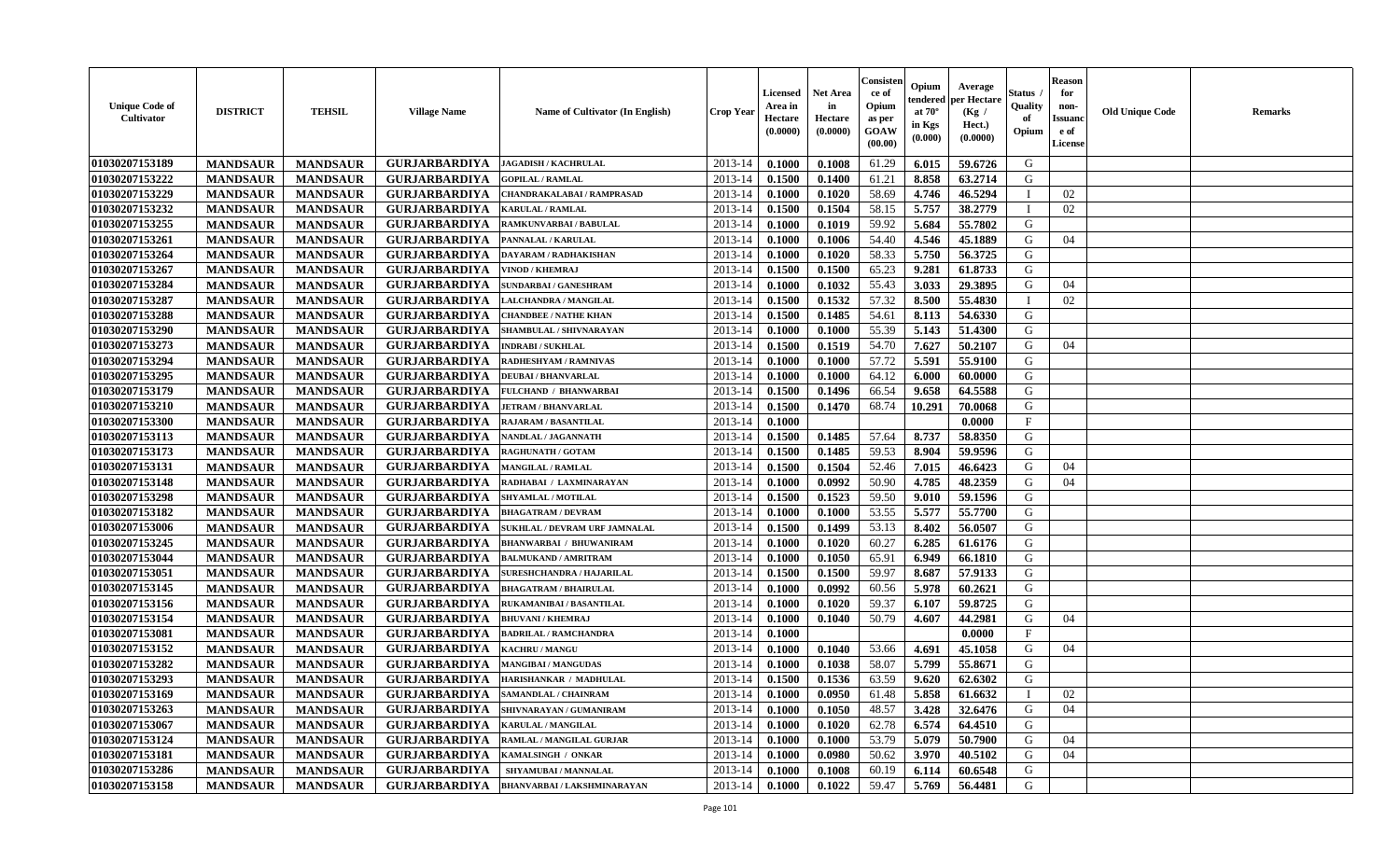| <b>Unique Code of</b><br><b>Cultivator</b> | <b>DISTRICT</b> | <b>TEHSIL</b>   | <b>Village Name</b>  | Name of Cultivator (In English) | <b>Crop Year</b> | <b>Licensed</b><br>Area in<br>Hectare<br>(0.0000) | <b>Net Area</b><br>in<br>Hectare<br>(0.0000) | Consisteı<br>ce of<br>Opium<br>as per<br>GOAW<br>(00.00) | Opium<br>endered<br>at $70^\circ$<br>in Kgs<br>(0.000) | Average<br>per Hectare<br>(Kg /<br>Hect.)<br>(0.0000) | Status<br>Quality<br>of<br>Opium | <b>Reason</b><br>for<br>non-<br>Issuano<br>e of<br>License | <b>Old Unique Code</b> | Remarks              |
|--------------------------------------------|-----------------|-----------------|----------------------|---------------------------------|------------------|---------------------------------------------------|----------------------------------------------|----------------------------------------------------------|--------------------------------------------------------|-------------------------------------------------------|----------------------------------|------------------------------------------------------------|------------------------|----------------------|
| 01030207153219                             | <b>MANDSAUR</b> | <b>MANDSAUR</b> | <b>GURJARBARDIYA</b> | <b>MOHANLAL / KHEMRAJ</b>       | 2013-14          | 0.1000                                            | 0.1000                                       | 56.06                                                    | 4.453                                                  | 44.5300                                               | G                                | 04                                                         |                        |                      |
| 01030207153278                             | <b>MANDSAUR</b> | <b>MANDSAUR</b> | <b>GURJARBARDIYA</b> | <b>BALMUKAND / RADHAKISHAN</b>  | 2013-14          | 0.1000                                            | 0.1050                                       | 59.22                                                    | 6.032                                                  | 57.4476                                               | G                                |                                                            |                        |                      |
| 01030207153018                             | <b>MANDSAUR</b> | <b>MANDSAUR</b> | <b>GURJARBARDIYA</b> | RAMNARAYAN / MOHANLAL           | 2013-14          | 0.1500                                            | 0.1485                                       | 66.05                                                    | 4.973                                                  | 33.4882                                               | $\mathbf{I}$                     | 02                                                         |                        |                      |
| 01030207154012                             | <b>MANDSAUR</b> | <b>MANDSAUR</b> | <b>ISHAKPUR</b>      | <b>BHARATSINGH / KALURAM</b>    | 2013-14          | 0.1000                                            | 0.0972                                       | 57.92                                                    | 5.676                                                  | 58.3951                                               | G                                |                                                            |                        |                      |
| 01030207154018                             | <b>MANDSAUR</b> | <b>MANDSAUR</b> | <b>ISHAKPUR</b>      | <b>BANSHILAL / DEVILAL</b>      | 2013-14          | 0.1000                                            | 0.0944                                       | 58.22                                                    | 5.539                                                  | 58.6758                                               | G                                |                                                            |                        |                      |
| 01030207154050                             | <b>MANDSAUR</b> | <b>MANDSAUR</b> | <b>ISHAKPUR</b>      | RAJARAM / RADHAKISHAN           | 2013-14          | 0.1000                                            | 0.0992                                       | 59.00                                                    | 5.639                                                  | 56.8448                                               | G                                |                                                            |                        |                      |
| 01030207154007                             | <b>MANDSAUR</b> | <b>MANDSAUR</b> | <b>ISHAKPUR</b>      | <b>OMPRAKASH / MANGILAL</b>     | 2013-14          | 0.1500                                            | 0.0690                                       | 56.99                                                    | 4.437                                                  | 64.3043                                               | G                                |                                                            |                        |                      |
| 01030207154028                             | <b>MANDSAUR</b> | <b>MANDSAUR</b> | <b>ISHAKPUR</b>      | <b>KASHIRAM / GULAB</b>         | 2013-14          | 0.1500                                            | 0.1503                                       | 50.34                                                    | 7.055                                                  | 46.9395                                               | G                                | 04                                                         |                        |                      |
| 01030207154045                             | <b>MANDSAUR</b> | <b>MANDSAUR</b> | <b>ISHAKPUR</b>      | <b>RUKAMANIBAI / RAMA</b>       | 2013-14          | 0.1500                                            | 0.1463                                       | 51.39                                                    | 5.264                                                  | 35.9809                                               | G                                | 04                                                         |                        |                      |
| 01030207154019                             | <b>MANDSAUR</b> | <b>MANDSAUR</b> | <b>ISHAKPUR</b>      | RAMPRAHALAD / CHHAGANLAL        | 2013-14          | 0.1000                                            | 0.1004                                       | 54.82                                                    | 5.114                                                  | 50.9363                                               | $\mathbf{I}$                     | 02                                                         |                        |                      |
| 01030207154003                             | <b>MANDSAUR</b> | <b>MANDSAUR</b> | <b>ISHAKPUR</b>      | <b>GITABAI/SUKHLAL</b>          | 2013-14          | 0.1000                                            | 0.1045                                       | 54.26                                                    | 5.736                                                  | 54.8900                                               | G                                |                                                            |                        |                      |
| 01030207154062                             | <b>MANDSAUR</b> | <b>MANDSAUR</b> | <b>ISHAKPUR</b>      | <b>JETRAM / BRADILAL</b>        | 2013-14          | 0.1500                                            | 0.1521                                       | 61.83                                                    | 9.222                                                  | 60.6312                                               | G                                |                                                            |                        |                      |
| 01030207154039                             | <b>MANDSAUR</b> | <b>MANDSAUR</b> | <b>ISHAKPUR</b>      | <b>NAGULAL / DHURA</b>          | 2013-14          | 0.1000                                            | 0.0980                                       | 61.07                                                    | 5.967                                                  | 60.8878                                               | G                                |                                                            |                        |                      |
| 01030207154061                             | <b>MANDSAUR</b> | <b>MANDSAUR</b> | <b>ISHAKPUR</b>      | <b>GITABAI/AMARSINGH</b>        | 2013-14          | 0.1000                                            | 0.1000                                       | 49.94                                                    | 4.388                                                  | 43.8800                                               | G                                | 04                                                         |                        |                      |
| 01030207154014                             | <b>MANDSAUR</b> | <b>MANDSAUR</b> | <b>ISHAKPUR</b>      | <b>BABUBAI/KACHRU</b>           | 2013-14          | 0.1000                                            | 0.0980                                       | 54.07                                                    | 5.561                                                  | 56.7449                                               | $\mathbf G$                      |                                                            |                        |                      |
| 01030207154051                             | <b>MANDSAUR</b> | <b>MANDSAUR</b> | <b>ISHAKPUR</b>      | <b>BHANVARLAL / KHEMRAJ</b>     | 2013-14          | 0.1000                                            | 0.1000                                       | 54.59                                                    | 5.498                                                  | 54.9800                                               | G                                |                                                            |                        |                      |
| 01030207154057                             | <b>MANDSAUR</b> | <b>MANDSAUR</b> | <b>ISHAKPUR</b>      | RAMSINGH / BHERULAL / DHAPUBAI  | 2013-14          | 0.1000                                            | 0.1000                                       | 60.84                                                    | 2.303                                                  | 23.0300                                               | G                                | 04                                                         |                        |                      |
| 01030207154013                             | <b>MANDSAUR</b> | <b>MANDSAUR</b> | <b>ISHAKPUR</b>      | <b>FAKIRCHAND / BHUVANIRAM</b>  | 2013-14          | 0.1000                                            | 0.0957                                       | 48.02                                                    | 4.315                                                  | 45.0888                                               | G                                | 04                                                         |                        |                      |
| 01030207154064                             | <b>MANDSAUR</b> | <b>MANDSAUR</b> | <b>ISHAKPUR</b>      | <b>BALARAM / UDDA</b>           | 2013-14          | 0.1000                                            | 0.0975                                       | 58.23                                                    | 4.251                                                  | 43.6000                                               | G                                | 04                                                         |                        |                      |
| 01030207154065                             | <b>MANDSAUR</b> | <b>MANDSAUR</b> | <b>ISHAKPUR</b>      | <b>JAWAHERLAL / KESHRIMAL</b>   | 2013-14          | 0.1500                                            | 0.1400                                       | 56.57                                                    | 2.934                                                  | 20.9571                                               | G                                | 04                                                         | 01030207157019         |                      |
| 01030207155027                             | <b>MANDSAUR</b> | <b>MANDSAUR</b> | <b>KAMALPURA</b>     | NANDRAM / BHAGIRAH              | 2013-14          | 0.1000                                            | 0.1017                                       | 58.87                                                    | 2.288                                                  | 22.4975                                               | G                                | 04                                                         |                        |                      |
| 01030207155039                             | <b>MANDSAUR</b> | <b>MANDSAUR</b> | <b>KAMALPURA</b>     | <b>JUJHARLAL / MANGILAL</b>     | 2013-14          | 0.1000                                            | 0.0999                                       | 59.75                                                    | 5.591                                                  | 55.9660                                               | G                                |                                                            |                        | TRANSFER/LACCHAKHEDI |
| 01030207155005                             | <b>MANDSAUR</b> | <b>MANDSAUR</b> | <b>KAMALPURA</b>     | KISHANLAL / GANESHRAM           | 2013-14          | 0.1500                                            | 0.1502                                       | 54.68                                                    | 8.272                                                  | 55.0732                                               | G                                |                                                            |                        |                      |
| 01030207155036                             | <b>MANDSAUR</b> | <b>MANDSAUR</b> | <b>KAMALPURA</b>     | <b>LALSINGH / AMRASINGH</b>     | 2013-14          | 0.1500                                            | 0.1500                                       | 62.72                                                    | 8.951                                                  | 59.6733                                               |                                  | 02                                                         |                        |                      |
| 01030207155020                             | <b>MANDSAUR</b> | <b>MANDSAUR</b> | <b>KAMALPURA</b>     | <b>SHAKUBAI/NATHU</b>           | 2013-14          | 0.1500                                            | 0.1111                                       | 49.01                                                    | 5.139                                                  | 46.2556                                               | G                                | 04                                                         |                        |                      |
| 01030207155033                             | <b>MANDSAUR</b> | <b>MANDSAUR</b> | <b>KAMALPURA</b>     | <b>DEVISINGH / BAHADURSINGH</b> | 2013-14          | 0.1500                                            | 0.1007                                       | 55.53                                                    | 5.553                                                  | 55.1440                                               | G                                |                                                            |                        |                      |
| 01030207155003                             | <b>MANDSAUR</b> | <b>MANDSAUR</b> | <b>KAMALPURA</b>     | <b>NAHARSING / BHUVANISING</b>  | 2013-14          | 0.1000                                            | 0.0960                                       | 43.64                                                    | 2.363                                                  | 24.6146                                               | G                                | 04                                                         |                        |                      |
| 01030207155026                             | <b>MANDSAUR</b> | <b>MANDSAUR</b> | <b>KAMALPURA</b>     | <b>RAMLAL / SAWRUP</b>          | 2013-14          | 0.1000                                            | 0.0946                                       | 49.77                                                    | 3.925                                                  | 41.4905                                               | G                                | 04                                                         |                        |                      |
| 01030207155040                             | <b>MANDSAUR</b> | <b>MANDSAUR</b> | <b>KAMALPURA</b>     | <b>BHAGATRAM / SHIVLAL</b>      | 2013-14          | 0.1500                                            | 0.1421                                       | 64.87                                                    | 8.683                                                  | 61.1049                                               | G                                |                                                            |                        | TRANSFER/LACCHAKHEDI |
| 01030207156017                             | <b>MANDSAUR</b> | <b>MANDSAUR</b> | <b>LACCHAKHEDI</b>   | SHAMBHULAL / BAPULAL            | 2013-14          | 0.1500                                            | 0.1476                                       | 63.56                                                    | 9.234                                                  | 62.5610                                               | G                                |                                                            |                        |                      |
| 01030207156026                             | <b>MANDSAUR</b> | <b>MANDSAUR</b> | <b>LACCHAKHEDI</b>   | <b>BHERULAL / BHAGATRAM</b>     | 2013-14          | 0.1500                                            | 0.1247                                       | 59.11                                                    | 7.135                                                  | 57.2173                                               | G                                |                                                            |                        |                      |
| 01030207156001                             | <b>MANDSAUR</b> | <b>MANDSAUR</b> | <b>LACCHAKHEDI</b>   | <b>SHANTILAL / HIRALAL</b>      | 2013-14          | 0.1000                                            | 0.0963                                       | 66.98                                                    | 6.478                                                  | 67.2690                                               | G                                |                                                            |                        |                      |
| 01030207156003                             | <b>MANDSAUR</b> | <b>MANDSAUR</b> | <b>LACCHAKHEDI</b>   | RADHESHYAM / BAPULAL            | 2013-14          | 0.1000                                            | 0.0965                                       | 63.73                                                    | 6.173                                                  | 63.9689                                               | G                                |                                                            |                        |                      |
| 01030207156005                             | <b>MANDSAUR</b> | <b>MANDSAUR</b> | <b>LACCHAKHEDI</b>   | <b>VISHNULAL / CHAMPALAL</b>    | 2013-14          | 0.1500                                            | 0.1515                                       | 60.63                                                    | 8.861                                                  | 58.4884                                               | G                                |                                                            |                        |                      |
| 01030207156010                             | <b>MANDSAUR</b> | <b>MANDSAUR</b> | <b>LACCHAKHEDI</b>   | <b>MANSINGH / BHANVARLAL</b>    | 2013-14          | 0.1500                                            | 0.1500                                       | 62.57                                                    | 8.822                                                  | 58.8133                                               | G                                |                                                            |                        |                      |
| 01030207156011                             | <b>MANDSAUR</b> | <b>MANDSAUR</b> | <b>LACCHAKHEDI</b>   | <b>BALARAM / BAPULAL</b>        | 2013-14          | 0.1500                                            | 0.1476                                       | 58.50                                                    | 8.223                                                  | 55.7114                                               | G                                |                                                            |                        |                      |
| 01030207156012                             | <b>MANDSAUR</b> | <b>MANDSAUR</b> | <b>LACCHAKHEDI</b>   | <b>BALMUKAND / BHAGATRAM</b>    | 2013-14          | 0.1500                                            | 0.1518                                       | 56.40                                                    | 7.864                                                  | 51.8050                                               | G                                |                                                            |                        |                      |
| 01030207156015                             | <b>MANDSAUR</b> | <b>MANDSAUR</b> | <b>LACCHAKHEDI</b>   | <b>BHAGVATILAL / JAGANNATH</b>  | 2013-14          | 0.1500                                            | 0.1185                                       | 54.67                                                    | 6.178                                                  | 52.1350                                               | G                                |                                                            |                        |                      |
| 01030207156016                             | <b>MANDSAUR</b> | <b>MANDSAUR</b> | <b>LACCHAKHEDI</b>   | <b>MOHANLAL / KESHURAM</b>      | 2013-14          | 0.1500                                            | 0.1000                                       | 65.01                                                    | 2.963                                                  | 29.6300                                               | G                                | 04                                                         |                        |                      |
| 01030207156018                             | <b>MANDSAUR</b> | <b>MANDSAUR</b> | <b>LACCHAKHEDI</b>   | RAMKANYABAI / RAMGOPAL          | 2013-14          | 0.1000                                            | 0.0950                                       | 59.32                                                    | 5.635                                                  | 59.3158                                               | ${\bf G}$                        |                                                            |                        |                      |
| 01030207156019                             | <b>MANDSAUR</b> | <b>MANDSAUR</b> | <b>LACCHAKHEDI</b>   | MEHATABSINGH / ONKARLAL         | 2013-14          | 0.1000                                            | 0.0400                                       | 66.88                                                    | 2.723                                                  | 68.0750                                               | G                                |                                                            |                        |                      |
| 01030207156020                             | <b>MANDSAUR</b> | <b>MANDSAUR</b> | <b>LACCHAKHEDI</b>   | <b>DEVILAL / BHERULAL</b>       | 2013-14          | 0.1000                                            | 0.1006                                       | 50.60                                                    | 5.154                                                  | 51.2326                                               | G                                |                                                            |                        |                      |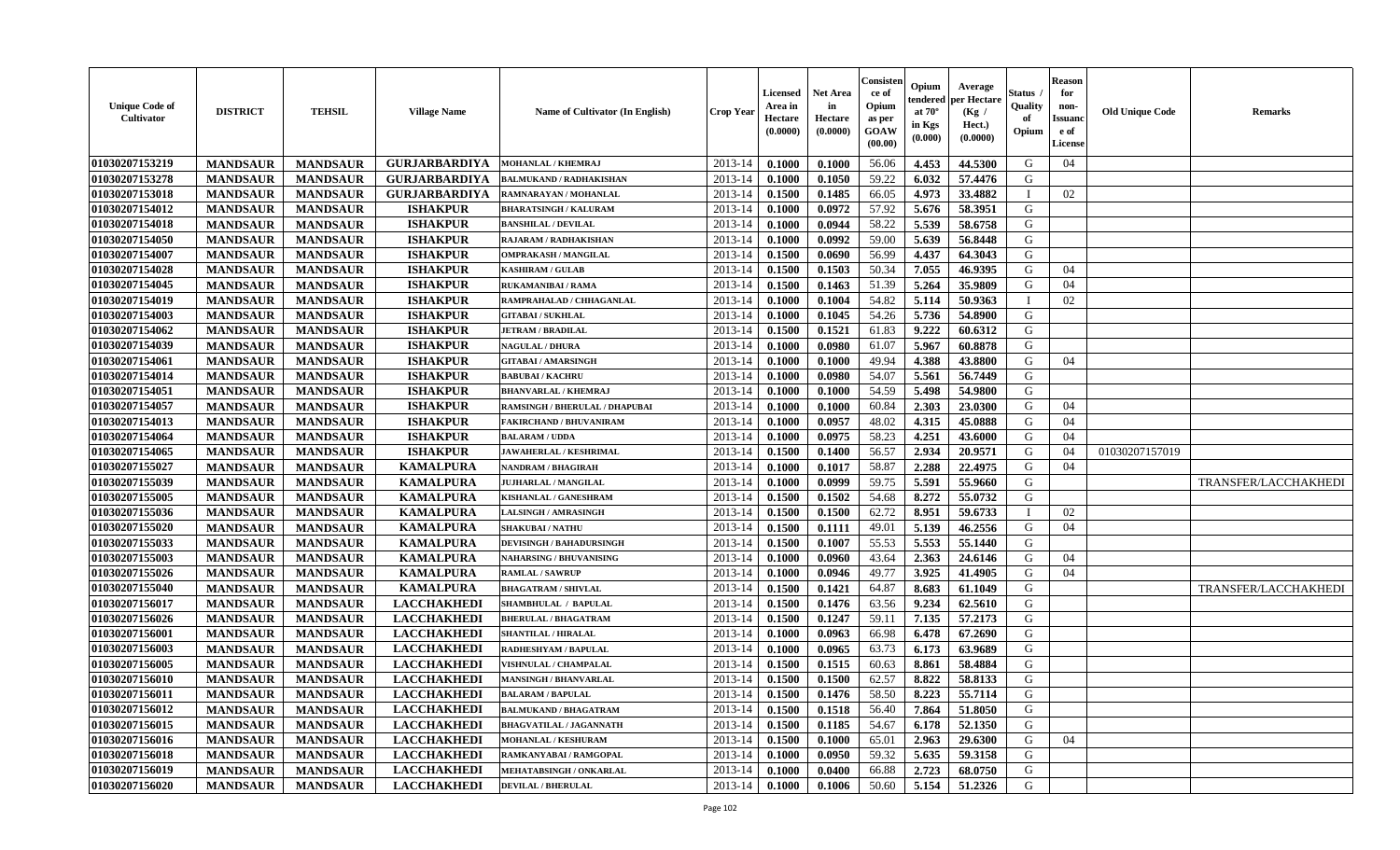| <b>Unique Code of</b><br>Cultivator | <b>DISTRICT</b> | <b>TEHSIL</b>   | <b>Village Name</b> | Name of Cultivator (In English) | <b>Crop Year</b> | <b>Licensed</b><br>Area in<br>Hectare<br>(0.0000) | <b>Net Area</b><br>in<br>Hectare<br>(0.0000) | Consister<br>ce of<br>Opium<br>as per<br>GOAW<br>(00.00) | Opium<br>endered<br>at $70^\circ$<br>in Kgs<br>(0.000) | Average<br>per Hectare<br>(Kg /<br>Hect.)<br>(0.0000) | <b>Status</b><br>Quality<br>of<br>Opium | <b>Reason</b><br>for<br>non-<br><b>Issuand</b><br>e of<br>License | <b>Old Unique Code</b> | <b>Remarks</b>     |
|-------------------------------------|-----------------|-----------------|---------------------|---------------------------------|------------------|---------------------------------------------------|----------------------------------------------|----------------------------------------------------------|--------------------------------------------------------|-------------------------------------------------------|-----------------------------------------|-------------------------------------------------------------------|------------------------|--------------------|
| 01030207156024                      | <b>MANDSAUR</b> | <b>MANDSAUR</b> | <b>LACCHAKHEDI</b>  | <b>BALDEV / MOHANLAL</b>        | 2013-14          | 0.1500                                            | 0.1473                                       | 62.05                                                    | 8.652                                                  | 58.7373                                               | G                                       |                                                                   |                        |                    |
| 01030207156027                      | <b>MANDSAUR</b> | <b>MANDSAUR</b> | <b>LACCHAKHEDI</b>  | SITARAM / JAGNNATH              | 2013-14          | 0.1000                                            | 0.0957                                       | 58.22                                                    | 5.697                                                  | 59.5298                                               | T                                       | 02                                                                |                        |                    |
| 01030207156029                      | <b>MANDSAUR</b> | <b>MANDSAUR</b> | <b>LACCHAKHEDI</b>  | <b>HUDIBAI/BABULAL</b>          | 2013-14          | 0.1000                                            | 0.1014                                       | 57.54                                                    | 5.327                                                  | 52.5345                                               | G                                       |                                                                   |                        |                    |
| 01030207156031                      | <b>MANDSAUR</b> | <b>MANDSAUR</b> | <b>LACCHAKHEDI</b>  | <b>BHERULAL / CHUNNILAL</b>     | 2013-14          | 0.1000                                            | 0.1004                                       | 55.41                                                    | 5.240                                                  | 52.1912                                               | G                                       |                                                                   |                        |                    |
| 01030207156033                      | <b>MANDSAUR</b> | <b>MANDSAUR</b> | <b>LACCHAKHEDI</b>  | KANHAIYALAL / UDAYRAM           | 2013-14          | 0.1500                                            | 0.1500                                       | 55.85                                                    | 8.242                                                  | 54.9467                                               | G                                       |                                                                   |                        |                    |
| 01030207156034                      | <b>MANDSAUR</b> | <b>MANDSAUR</b> | <b>LACCHAKHEDI</b>  | <b>DHURILAL / BHAVANIRAM</b>    | 2013-14          | 0.1500                                            | 0.1440                                       | 54.56                                                    | 7.475                                                  | 51.9097                                               | G                                       |                                                                   |                        |                    |
| 01030207156035                      | <b>MANDSAUR</b> | <b>MANDSAUR</b> | <b>LACCHAKHEDI</b>  | KALURAM / NIRBHAYRAM            | 2013-14          | 0.1000                                            | 0.0456                                       | 60.59                                                    | 2.692                                                  | 59.0351                                               | ${\bf G}$                               |                                                                   |                        |                    |
| 01030207156040                      | <b>MANDSAUR</b> | <b>MANDSAUR</b> | <b>LACCHAKHEDI</b>  | <b>JHAMKUBAI / KANA</b>         | 2013-14          | 0.1500                                            | 0.0744                                       | 60.18                                                    | 4.660                                                  | 62.6344                                               | G                                       |                                                                   |                        |                    |
| 01030207156041                      | <b>MANDSAUR</b> | <b>MANDSAUR</b> | <b>LACCHAKHEDI</b>  | RAMSURATBAI / LAXMINARAYAN      | 2013-14          | 0.1500                                            | 0.1446                                       | 67.32                                                    | 9.781                                                  | 67.6418                                               | $\mathbf I$                             | 02                                                                |                        |                    |
| 01030207156043                      | <b>MANDSAUR</b> | <b>MANDSAUR</b> | <b>LACCHAKHEDI</b>  | KALURAM / KISHANLAL             | 2013-14          | 0.1000                                            | 0.1000                                       | 63.08                                                    | 5.794                                                  | 57.9400                                               | G                                       |                                                                   |                        |                    |
| 01030207156047                      | <b>MANDSAUR</b> | <b>MANDSAUR</b> | <b>LACCHAKHEDI</b>  | <b>RAMCHANDRA / BHAGVAN</b>     | 2013-14          | 0.1500                                            | 0.1468                                       | 58.89                                                    | 8.934                                                  | 60.8583                                               | $\mathbf G$                             |                                                                   |                        |                    |
| 01030207156048                      | <b>MANDSAUR</b> | <b>MANDSAUR</b> | <b>LACCHAKHEDI</b>  | <b>RAGHUVIR / KISHAN</b>        | 2013-14          | 0.1500                                            | 0.1500                                       | 57.36                                                    | 8.194                                                  | 54.6267                                               | G                                       |                                                                   |                        |                    |
| 01030207156050                      | <b>MANDSAUR</b> | <b>MANDSAUR</b> | <b>LACCHAKHEDI</b>  | <b>BADRILAL / BHERULAL</b>      | 2013-14          | 0.1500                                            | 0.1510                                       | 66.33                                                    | 8.898                                                  | 58.9272                                               | G                                       |                                                                   |                        |                    |
| 01030207156053                      | <b>MANDSAUR</b> | <b>MANDSAUR</b> | <b>LACCHAKHEDI</b>  | RAMKANYABAI / FULCHANDRA        | 2013-14          | 0.1500                                            | 0.1499                                       | 65.98                                                    | 9.397                                                  | 62.6885                                               | G                                       |                                                                   |                        |                    |
| 01030207156056                      | <b>MANDSAUR</b> | <b>MANDSAUR</b> | <b>LACCHAKHEDI</b>  | <b>HUDIBAI/BHABHUTGIR</b>       | 2013-14          | 0.1500                                            | 0.1488                                       | 63.23                                                    | 8.464                                                  | 56.8817                                               | G                                       |                                                                   |                        |                    |
| 01030207156059                      | <b>MANDSAUR</b> | <b>MANDSAUR</b> | <b>LACCHAKHEDI</b>  | <b>MOHANLAL / BHERULAL</b>      | 2013-14          | 0.1000                                            |                                              |                                                          |                                                        | 0.0000                                                | $\mathbf F$                             |                                                                   |                        |                    |
| 01030207156061                      | <b>MANDSAUR</b> | <b>MANDSAUR</b> | <b>LACCHAKHEDI</b>  | <b>DHURILAL / HARDEVRAM</b>     | 2013-14          | 0.1500                                            | 0.1475                                       | 55.35                                                    | 7.607                                                  | 51.5729                                               | G                                       |                                                                   |                        |                    |
| 01030207156036                      | <b>MANDSAUR</b> | <b>MANDSAUR</b> | <b>LACCHAKHEDI</b>  | <b>BHAGVAN / PRATAP</b>         | 2013-14          | 0.1500                                            | 0.1547                                       | 57.67                                                    | 8.453                                                  | 54.6412                                               | $\mathbf I$                             | 02                                                                |                        |                    |
| 01030207156065                      | <b>MANDSAUR</b> | <b>MANDSAUR</b> | <b>LACCHAKHEDI</b>  | MOHANBAI / JUJHAR SINGH         | 2013-14          | 0.1500                                            | 0.1512                                       | 68.67                                                    | 10.487                                                 | 69.3585                                               | G                                       |                                                                   |                        |                    |
| 01030207156066                      | <b>MANDSAUR</b> | <b>MANDSAUR</b> | <b>LACCHAKHEDI</b>  | <b>AKARAMKHAN / AAJAD KHAN</b>  | 2013-14          | 0.1500                                            | 0.1485                                       | 55.09                                                    | 8.397                                                  | 56.5455                                               | G                                       |                                                                   |                        |                    |
| 01030207156067                      | <b>MANDSAUR</b> | <b>MANDSAUR</b> | <b>LACCHAKHEDI</b>  | SAMADBAI / KESHURAM             | 2013-14          | 0.1000                                            | 0.1000                                       | 63.41                                                    | 2.020                                                  | 20.2000                                               | G                                       | 04                                                                |                        |                    |
| 01030207156009                      | <b>MANDSAUR</b> | <b>MANDSAUR</b> | <b>LACCHAKHEDI</b>  | <b>GANPATLAL / DHURILAL</b>     | 2013-14          | 0.1500                                            | 0.1491                                       | 54.83                                                    | 7.621                                                  | 51.1133                                               | G                                       |                                                                   |                        |                    |
| 01030207156004                      | <b>MANDSAUR</b> | <b>MANDSAUR</b> | <b>LACCHAKHEDI</b>  | <b>SHOK / RAMESHVAR</b>         | 2013-14          | 0.1500                                            | 0.1537                                       | 56.64                                                    | 7.970                                                  | 51.8543                                               | ${\bf G}$                               |                                                                   |                        |                    |
| 01030207156007                      | <b>MANDSAUR</b> | <b>MANDSAUR</b> | <b>LACCHAKHEDI</b>  | <b>SHANTILAL / KARULAL</b>      | 2013-14          | 0.1500                                            | 0.1493                                       | 53.35                                                    | 7.964                                                  | 53.3423                                               | G                                       |                                                                   |                        |                    |
| 01030207156008                      | <b>MANDSAUR</b> | <b>MANDSAUR</b> | <b>LACCHAKHEDI</b>  | SHIVNARAYAN / KARULAL           | 2013-14          | 0.1500                                            | 0.1514                                       | 56.29                                                    | 7.881                                                  | 52.0542                                               | G                                       |                                                                   |                        |                    |
| 01030207156054                      | <b>MANDSAUR</b> | <b>MANDSAUR</b> | <b>LACCHAKHEDI</b>  | VARDICHAND / BHERULAL           | 2013-14          | 0.1000                                            | 0.0992                                       | 62.01                                                    | 6.236                                                  | 62.8629                                               | G                                       |                                                                   |                        | <b>NAME CHANGE</b> |
| 01030207156068                      | <b>MANDSAUR</b> | <b>MANDSAUR</b> | <b>LACCHAKHEDI</b>  | <b>KAMLESH / BHERULAL</b>       | 2013-14          | 0.1500                                            | 0.1492                                       | 57.45                                                    | 8.347                                                  | 55.9450                                               | G                                       |                                                                   |                        |                    |
| 01030207156052                      | <b>MANDSAUR</b> | <b>MANDSAUR</b> | <b>LACCHAKHEDI</b>  | <b>BALARAM / BHANVARLAL</b>     | 2013-14          | 0.1500                                            | 0.1496                                       | 53.70                                                    | 7.656                                                  | 51.1765                                               | G                                       |                                                                   |                        |                    |
| 01030207156063                      | <b>MANDSAUR</b> | <b>MANDSAUR</b> | <b>LACCHAKHEDI</b>  | KARULAL / HARDEVRAM             | 2013-14          | 0.1500                                            | 0.1014                                       | 57.94                                                    | 5.181                                                  | 51.0947                                               | G                                       |                                                                   |                        |                    |
| 01030207156069                      | <b>MANDSAUR</b> | <b>MANDSAUR</b> | <b>LACCHAKHEDI</b>  | RAJARAM / DHURILAL              | 2013-14          | 0.1500                                            | 0.1463                                       | 51.49                                                    | 7.319                                                  | 50.0273                                               | G                                       | 04                                                                |                        |                    |
| 01030207156070                      | <b>MANDSAUR</b> | <b>MANDSAUR</b> | <b>LACCHAKHEDI</b>  | RAMESHWAR / HARDEVRAM           | 2013-14          | 0.1500                                            | 0.1066                                       | 60.70                                                    | 5.923                                                  | 55.5629                                               | ${\bf G}$                               |                                                                   |                        |                    |
| 01030207156071                      | <b>MANDSAUR</b> | <b>MANDSAUR</b> | <b>LACCHAKHEDI</b>  | SATAYNARAYAN / KALURAM          | 2013-14          | 0.1500                                            | 0.1482                                       | 55.65                                                    | 7.640                                                  | 51.5520                                               | G                                       |                                                                   |                        |                    |
| 01030207156072                      | <b>MANDSAUR</b> | <b>MANDSAUR</b> | <b>LACCHAKHEDI</b>  | MOHANLAL / BHERULAL (BADA)      | 2013-14          | 0.1000                                            | 0.1000                                       | 62.76                                                    | 6.070                                                  | 60.7000                                               | G                                       |                                                                   |                        |                    |
| 01030207156078                      | <b>MANDSAUR</b> | <b>MANDSAUR</b> | <b>LACCHAKHEDI</b>  | KAILASH / BHERULAL              | 2013-14          | 0.1000                                            |                                              |                                                          |                                                        | 0.0000                                                | $\mathbf{F}$                            |                                                                   |                        |                    |
| 01030207156073                      | <b>MANDSAUR</b> | <b>MANDSAUR</b> | <b>LACCHAKHEDI</b>  | <b>BHGUBAI/RAMRATAN</b>         | 2013-14          | 0.1000                                            | 0.1001                                       | 55.26                                                    | 4.966                                                  | 49.6104                                               | G                                       | 04                                                                | 01030207167054         |                    |
| 01030207158027                      | <b>MANDSAUR</b> | <b>MANDSAUR</b> | <b>LODH</b>         | RAMCHANDRA / RATANLAL           | 2013-14          | 0.1000                                            | 0.0990                                       | 57.33                                                    | 5.594                                                  | 56.5051                                               | G                                       |                                                                   |                        |                    |
| 01030207158002                      | <b>MANDSAUR</b> | <b>MANDSAUR</b> | <b>LODH</b>         | <b>BANSHILAL / RATANLAL</b>     | 2013-14          | 0.1000                                            | 0.0961                                       | 53.17                                                    | 4.922                                                  | 51.2175                                               | G                                       |                                                                   |                        |                    |
| 01030207158012                      | <b>MANDSAUR</b> | <b>MANDSAUR</b> | <b>LODH</b>         | <b>BALU / JETRAM</b>            | 2013-14          | 0.1000                                            | 0.1026                                       | 53.22                                                    | 5.147                                                  | 50.1657                                               | G                                       | 04                                                                |                        |                    |
| 01030207158014                      | <b>MANDSAUR</b> | <b>MANDSAUR</b> | <b>LODH</b>         | SANTOSHBAI / KAILASH            | 2013-14          | 0.1000                                            |                                              |                                                          |                                                        | 0.0000                                                | $\mathbf{F}$                            |                                                                   |                        |                    |
| 01030207158013                      | <b>MANDSAUR</b> | <b>MANDSAUR</b> | <b>LODH</b>         | KOSHALYABAI / BADRILAL          | 2013-14          | 0.1000                                            | 0.0988                                       | 49.51                                                    | 3.126                                                  | 31.6397                                               | G                                       | 04                                                                |                        |                    |
| 01030207158015                      | <b>MANDSAUR</b> | <b>MANDSAUR</b> | <b>LODH</b>         | PRABHULAL / KISHAN              | 2013-14          | 0.1500                                            | 0.0496                                       | 63.32                                                    | 3.184                                                  | 64.1935                                               | G                                       |                                                                   |                        |                    |
| 01030207158016                      | <b>MANDSAUR</b> | <b>MANDSAUR</b> | <b>LODH</b>         | <b>DASHRATH / RATANLAL</b>      | 2013-14          | 0.1500                                            | 0.1470                                       | 52.06                                                    | 7.482                                                  | 50.8980                                               | G                                       | 04                                                                |                        |                    |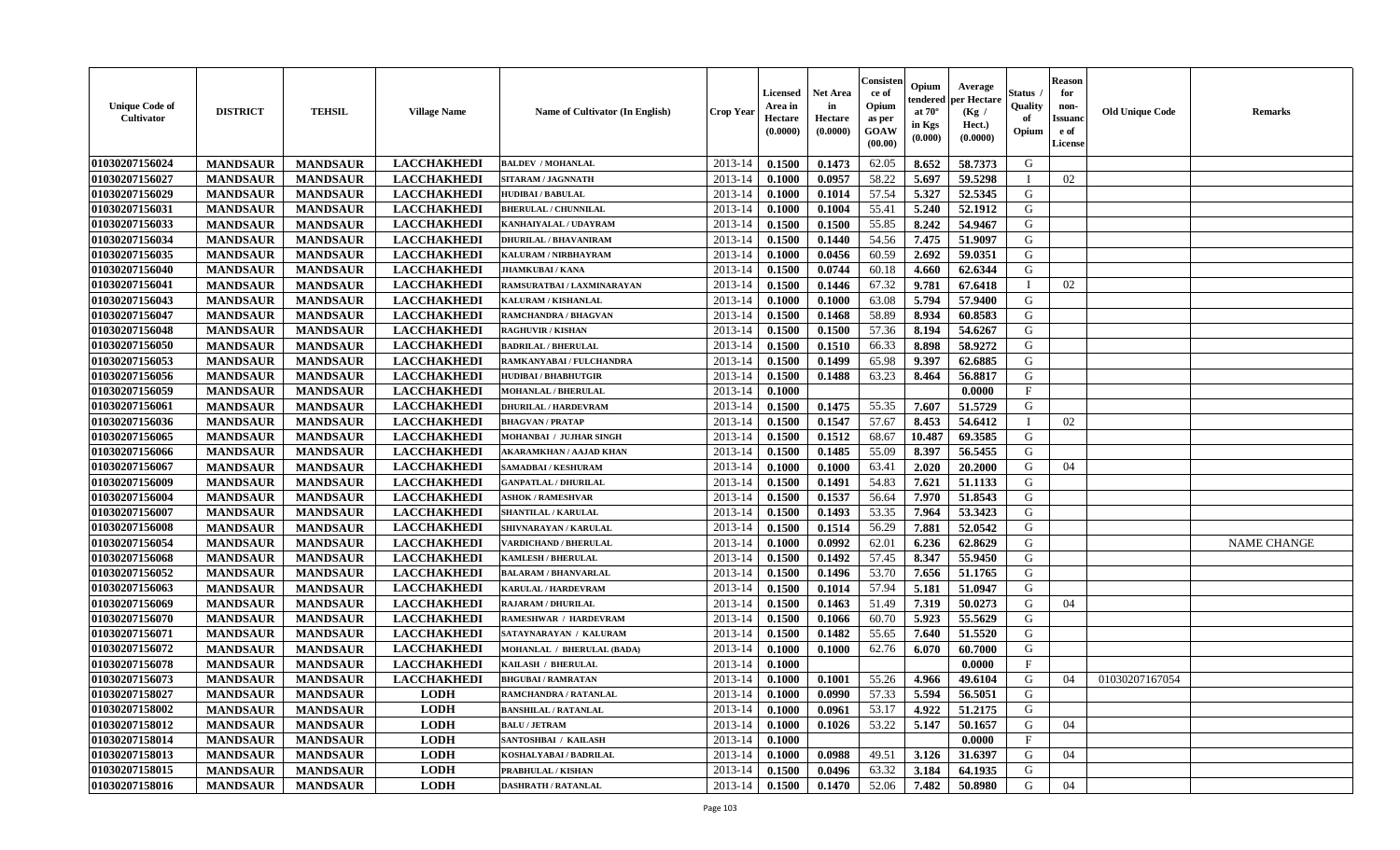| <b>Unique Code of</b><br>Cultivator | <b>DISTRICT</b> | <b>TEHSIL</b>   | <b>Village Name</b> | <b>Name of Cultivator (In English)</b> | Crop Year   | Licensed<br>Area in<br>Hectare<br>(0.0000) | <b>Net Area</b><br>in<br>Hectare<br>(0.0000) | Consister<br>ce of<br>Opium<br>as per<br>GOAW<br>(00.00) | Opium<br>endered<br>at $70^\circ$<br>in Kgs<br>(0.000) | Average<br>per Hectare<br>(Kg /<br>Hect.)<br>(0.0000) | Status<br>Quality<br>of<br>Opium | <b>Reason</b><br>for<br>non-<br><b>Issuanc</b><br>e of<br><b>License</b> | <b>Old Unique Code</b> | <b>Remarks</b>     |
|-------------------------------------|-----------------|-----------------|---------------------|----------------------------------------|-------------|--------------------------------------------|----------------------------------------------|----------------------------------------------------------|--------------------------------------------------------|-------------------------------------------------------|----------------------------------|--------------------------------------------------------------------------|------------------------|--------------------|
| 01030207158028                      | <b>MANDSAUR</b> | <b>MANDSAUR</b> | <b>LODH</b>         | NATHULAL / BHANVARLAL                  | $2013 - 14$ | 0.1500                                     |                                              |                                                          |                                                        | 0.0000                                                | $\mathbf{F}$                     |                                                                          |                        |                    |
| 01030207158030                      | <b>MANDSAUR</b> | <b>MANDSAUR</b> | <b>LODH</b>         | <b>BHANVARIBAI / GANGARAM</b>          | 2013-14     | 0.1500                                     | 0.1440                                       | 51.76                                                    | 7.587                                                  | 52.6875                                               | G                                |                                                                          |                        |                    |
| 01030207158035                      | <b>MANDSAUR</b> | <b>MANDSAUR</b> | <b>LODH</b>         | <b>MOHANLAL / GOBAR</b>                | 2013-14     | 0.1000                                     |                                              |                                                          |                                                        | 0.0000                                                | $\mathbf{F}$                     |                                                                          |                        |                    |
| 01030207158037                      | <b>MANDSAUR</b> | <b>MANDSAUR</b> | <b>LODH</b>         | <b>SAMANDARBAI/KARULAL</b>             | 2013-14     | 0.1500                                     | 0.1520                                       | 64.90                                                    | 8.548                                                  | 56.2368                                               | G                                |                                                                          |                        | <b>NAME CHANGE</b> |
| 01030207158044                      | <b>MANDSAUR</b> | <b>MANDSAUR</b> | <b>LODH</b>         | <b>BHERULAL / AMRATRAM</b>             | $2013 - 14$ | 0.1000                                     |                                              |                                                          |                                                        | 0.0000                                                | $\mathbf{F}$                     |                                                                          |                        |                    |
| 01030207158048                      | <b>MANDSAUR</b> | <b>MANDSAUR</b> | <b>LODH</b>         | RAMNARAYAN / KISHANLAL                 | 2013-14     | 0.1500                                     | 0.1424                                       | 57.89                                                    | 8.212                                                  | 57.6685                                               | G                                |                                                                          |                        |                    |
| 01030207158059                      | <b>MANDSAUR</b> | <b>MANDSAUR</b> | <b>LODH</b>         | RATANLAL / HIRALAL GAYARI              | 2013-14     | 0.1000                                     | 0.0961                                       | 56.08                                                    | 5.231                                                  | 54.4329                                               | G                                |                                                                          |                        |                    |
| 01030207158067                      | <b>MANDSAUR</b> | <b>MANDSAUR</b> | <b>LODH</b>         | <b>SHYAMBAI / BHERULAL</b>             | 2013-14     | 0.1000                                     | 0.1000                                       | 56.59                                                    | 5.538                                                  | 55.3800                                               | G                                |                                                                          |                        |                    |
| 01030207158070                      | <b>MANDSAUR</b> | <b>MANDSAUR</b> | <b>LODH</b>         | SATAYNARAYAN / UDAYLAL                 | 2013-14     | 0.1500                                     | 0.1456                                       | 65.11                                                    | 9.841                                                  | 67.5893                                               | G                                |                                                                          |                        |                    |
| 01030207158163                      | <b>MANDSAUR</b> | <b>MANDSAUR</b> | <b>LODH</b>         | <b>DULESINGH / NATHUSINGH</b>          | 2013-14     | 0.1000                                     | 0.0992                                       | 53.00                                                    | 5.164                                                  | 52.0565                                               | G                                |                                                                          |                        |                    |
| 01030207158154                      | <b>MANDSAUR</b> | <b>MANDSAUR</b> | <b>LODH</b>         | <b>AMARSINGH / GOTAMSINGH</b>          | 2013-14     | 0.1500                                     | 0.0540                                       | 56.72                                                    | 3.111                                                  | 57.6111                                               | $\mathbf G$                      |                                                                          |                        |                    |
| 01030207158133                      | <b>MANDSAUR</b> | <b>MANDSAUR</b> | <b>LODH</b>         | KANVARLAL / MOHANLAL                   | $2013 - 14$ | 0.1500                                     | 0.1456                                       | 51.66                                                    | 6.767                                                  | 46.4766                                               | G                                | 04                                                                       |                        |                    |
| 01030207158072                      | <b>MANDSAUR</b> | <b>MANDSAUR</b> | <b>LODH</b>         | <b>DHAPUBAI/MANGILAL</b>               | 2013-14     | 0.1000                                     | 0.1002                                       | 55.88                                                    | 5.572                                                  | 55.6088                                               | G                                |                                                                          |                        |                    |
| 01030207158026                      | <b>MANDSAUR</b> | <b>MANDSAUR</b> | <b>LODH</b>         | <b>RAMESHVAR / BHAGAVAN</b>            | $2013 - 14$ | 0.1500                                     | 0.1470                                       | 59.28                                                    | 8.773                                                  | 59.6803                                               | G                                |                                                                          |                        |                    |
| 01030207158033                      | <b>MANDSAUR</b> | <b>MANDSAUR</b> | <b>LODH</b>         | <b>DASHRATH / NAGULAL</b>              | 2013-14     | 0.1000                                     | 0.1020                                       | 56.45                                                    | 5.468                                                  | 53.6078                                               | G                                |                                                                          |                        |                    |
| 01030207158116                      | <b>MANDSAUR</b> | <b>MANDSAUR</b> | <b>LODH</b>         | <b>BANSHILAL / CHAMPALAL</b>           | 2013-14     | 0.1000                                     | 0.0990                                       | 60.60                                                    | 5.973                                                  | 60.3333                                               | G                                |                                                                          |                        |                    |
| 01030207158006                      | <b>MANDSAUR</b> | <b>MANDSAUR</b> | <b>LODH</b>         | <b>MANGILAL / SHRILAL</b>              | 2013-14     | 0.1000                                     |                                              |                                                          |                                                        | 0.0000                                                | $\mathbf{F}$                     |                                                                          |                        |                    |
| 01030207158061                      | <b>MANDSAUR</b> | <b>MANDSAUR</b> | <b>LODH</b>         | <b>JETRAM / AMRITRAM</b>               | 2013-14     | 0.1500                                     |                                              |                                                          |                                                        | 0.0000                                                | $\mathbf{F}$                     |                                                                          |                        |                    |
| 01030207158056                      | <b>MANDSAUR</b> | <b>MANDSAUR</b> | <b>LODH</b>         | KANCHANBAI / BHAVARLAL                 | 2013-14     | 0.1000                                     | 0.0960                                       | 57.09                                                    | 5.472                                                  | 57.0000                                               | G                                |                                                                          |                        |                    |
| 01030207158004                      | <b>MANDSAUR</b> | <b>MANDSAUR</b> | <b>LODH</b>         | <b>DEVILAL / MANGILAL</b>              | 2013-14     | 0.1000                                     | 0.0784                                       | 55.59                                                    | 4.439                                                  | 56.6199                                               | G                                |                                                                          |                        |                    |
| 01030207158088                      | <b>MANDSAUR</b> | <b>MANDSAUR</b> | <b>LODH</b>         | <b>JAGANNATH / MANGILAL</b>            | 2013-14     | 0.1000                                     | 0.1008                                       | 51.53                                                    | 5.109                                                  | 50.6845                                               | $\mathbf I$                      | 02                                                                       |                        |                    |
| 01030207158039                      | <b>MANDSAUR</b> | <b>MANDSAUR</b> | <b>LODH</b>         | <b>DIPKUNVAR / CHENSINGH</b>           | $2013 - 14$ | 0.1500                                     | 0.1532                                       | 51.60                                                    | 3.207                                                  | 20.9334                                               | G                                | 04                                                                       |                        |                    |
| 01030207158036                      | <b>MANDSAUR</b> | <b>MANDSAUR</b> | <b>LODH</b>         | <b>ONKAR / KACHRULAL</b>               | $2013 - 14$ | 0.1500                                     | 0.1505                                       | 51.37                                                    | 2.664                                                  | 17.7010                                               | G                                | 04                                                                       |                        |                    |
| 01030207158125                      | <b>MANDSAUR</b> | <b>MANDSAUR</b> | <b>LODH</b>         | ASHOKKUMAR / MANGILAL                  | 2013-14     | 0.1000                                     | 0.1019                                       | 60.64                                                    | 5.995                                                  | 58.8322                                               | G                                |                                                                          |                        |                    |
| 01030207158051                      | <b>MANDSAUR</b> | <b>MANDSAUR</b> | <b>LODH</b>         | RAMCHANDRA / RATANLAL                  | $2013 - 14$ | 0.1500                                     | 0.1496                                       | 65.00                                                    | 9.843                                                  | 65.7955                                               | G                                |                                                                          |                        |                    |
| 01030207158137                      | <b>MANDSAUR</b> | <b>MANDSAUR</b> | <b>LODH</b>         | PRABHULAL / AMARCHAND                  | 2013-14     | 0.1000                                     | 0.1005                                       | 55.96                                                    | 5.692                                                  | 56.6368                                               | G                                |                                                                          |                        |                    |
| 01030207158045                      | <b>MANDSAUR</b> | <b>MANDSAUR</b> | <b>LODH</b>         | <b>VARDIBAI / MANGILAL</b>             | 2013-14     | 0.1000                                     | 0.1050                                       | 59.90                                                    | 6.178                                                  | 58.8381                                               | $\mathbf I$                      | 02                                                                       |                        |                    |
| 01030207158093                      | <b>MANDSAUR</b> | <b>MANDSAUR</b> | <b>LODH</b>         | RAHDESHYAM / KALURAM NAI               | 2013-14     | 0.1000                                     | 0.1000                                       | 53.52                                                    | 4.977                                                  | 49.7700                                               | G                                | 04                                                                       |                        |                    |
| 01030207158021                      | <b>MANDSAUR</b> | <b>MANDSAUR</b> | <b>LODH</b>         | RAMNARAYAN / NATHULAL                  | 2013-14     | 0.1500                                     | 0.1537                                       | 60.44                                                    | 9.265                                                  | 60.2798                                               | G                                |                                                                          |                        |                    |
| 01030207158025                      | <b>MANDSAUR</b> | <b>MANDSAUR</b> | <b>LODH</b>         | <b>BALURAM / RAMCHANDRA</b>            | $2013 - 14$ | 0.1500                                     |                                              |                                                          |                                                        | 0.0000                                                | $\mathbf F$                      |                                                                          |                        |                    |
| 01030207158145                      | <b>MANDSAUR</b> | <b>MANDSAUR</b> | <b>LODH</b>         | SHIVNARAYAN / BHAGIRATH                | $2013 - 14$ | 0.1500                                     | 0.1520                                       | 56.00                                                    | 7.904                                                  | 52.0000                                               | G                                |                                                                          |                        |                    |
| 01030207158149                      | <b>MANDSAUR</b> | <b>MANDSAUR</b> | <b>LODH</b>         | <b>SURESH / SHANKARLAL</b>             | 2013-14     | 0.1500                                     | 0.1456                                       | 52.41                                                    | 7.412                                                  | 50.9066                                               | G                                | 04                                                                       |                        |                    |
| 01030207158156                      | <b>MANDSAUR</b> | <b>MANDSAUR</b> | <b>LODH</b>         | <b>MANGILAL / RAMLAL</b>               | 2013-14     | 0.1500                                     | 0.1504                                       | 55.42                                                    | 8.155                                                  | 54.2221                                               | G                                |                                                                          |                        |                    |
| 01030207158090                      | <b>MANDSAUR</b> | <b>MANDSAUR</b> | <b>LODH</b>         | <b>GANGABAI/BHANVARLAL</b>             | 2013-14     | 0.1500                                     | 0.1500                                       | 59.99                                                    | 9.204                                                  | 61.3600                                               | G                                |                                                                          |                        |                    |
| 01030207158081                      | <b>MANDSAUR</b> | <b>MANDSAUR</b> | <b>LODH</b>         | <b>BAGDIRAM / RUPA</b>                 | 2013-14     | 0.1000                                     | 0.1020                                       | 45.83                                                    | 5.009                                                  | 49.1078                                               | G                                | 04                                                                       |                        |                    |
| 01030207158053                      | <b>MANDSAUR</b> | <b>MANDSAUR</b> | <b>LODH</b>         | RAMCHANDRA / GANESHRAM                 | 2013-14     | 0.1500                                     | 0.1440                                       | 52.03                                                    | 7.604                                                  | 52.8056                                               | G                                |                                                                          |                        |                    |
| 01030207158018                      | <b>MANDSAUR</b> | <b>MANDSAUR</b> | <b>LODH</b>         | <b>BHANVARLAL / SHANKARLAL</b>         | 2013-14     | 0.1500                                     | 0.0500                                       | 63.61                                                    | 3.144                                                  | 62.8800                                               | G                                |                                                                          |                        |                    |
| 01030207158071                      | <b>MANDSAUR</b> | <b>MANDSAUR</b> | <b>LODH</b>         | <b>BHANVARLAL / RATANLAL</b>           | $2013 - 14$ | 0.1000                                     | 0.1012                                       | 69.52                                                    | 6.237                                                  | 61.6304                                               | G                                |                                                                          |                        |                    |
| 01030207158066                      | <b>MANDSAUR</b> | <b>MANDSAUR</b> | <b>LODH</b>         | <b>DASHRATH / BADRILAL</b>             | $2013 - 14$ | 0.1000                                     | 0.1020                                       | 56.09                                                    | 5.601                                                  | 54.9118                                               | G                                |                                                                          |                        |                    |
| 01030207158019                      | <b>MANDSAUR</b> | <b>MANDSAUR</b> | <b>LODH</b>         | <b>OMPRAKASH / RAMCHANDRA</b>          | $2013 - 14$ | 0.1000                                     | 0.0994                                       | 54.02                                                    | 5.441                                                  | 54.7384                                               | G                                |                                                                          |                        |                    |
| 01030207158119                      | <b>MANDSAUR</b> | <b>MANDSAUR</b> | <b>LODH</b>         | RAMESHVAR / SHANKARLAL                 | 2013-14     | 0.1500                                     | 0.1525                                       | 53.87                                                    | 7.842                                                  | 51.4230                                               |                                  | 02                                                                       |                        |                    |
| 01030207158184                      | <b>MANDSAUR</b> | <b>MANDSAUR</b> | <b>LODH</b>         | DAYARAM / RAMCHANDRAA                  | 2013-14     | 0.1500                                     | 0.1460                                       | 53.08                                                    | 8.121                                                  | 55.6233                                               | G                                |                                                                          |                        |                    |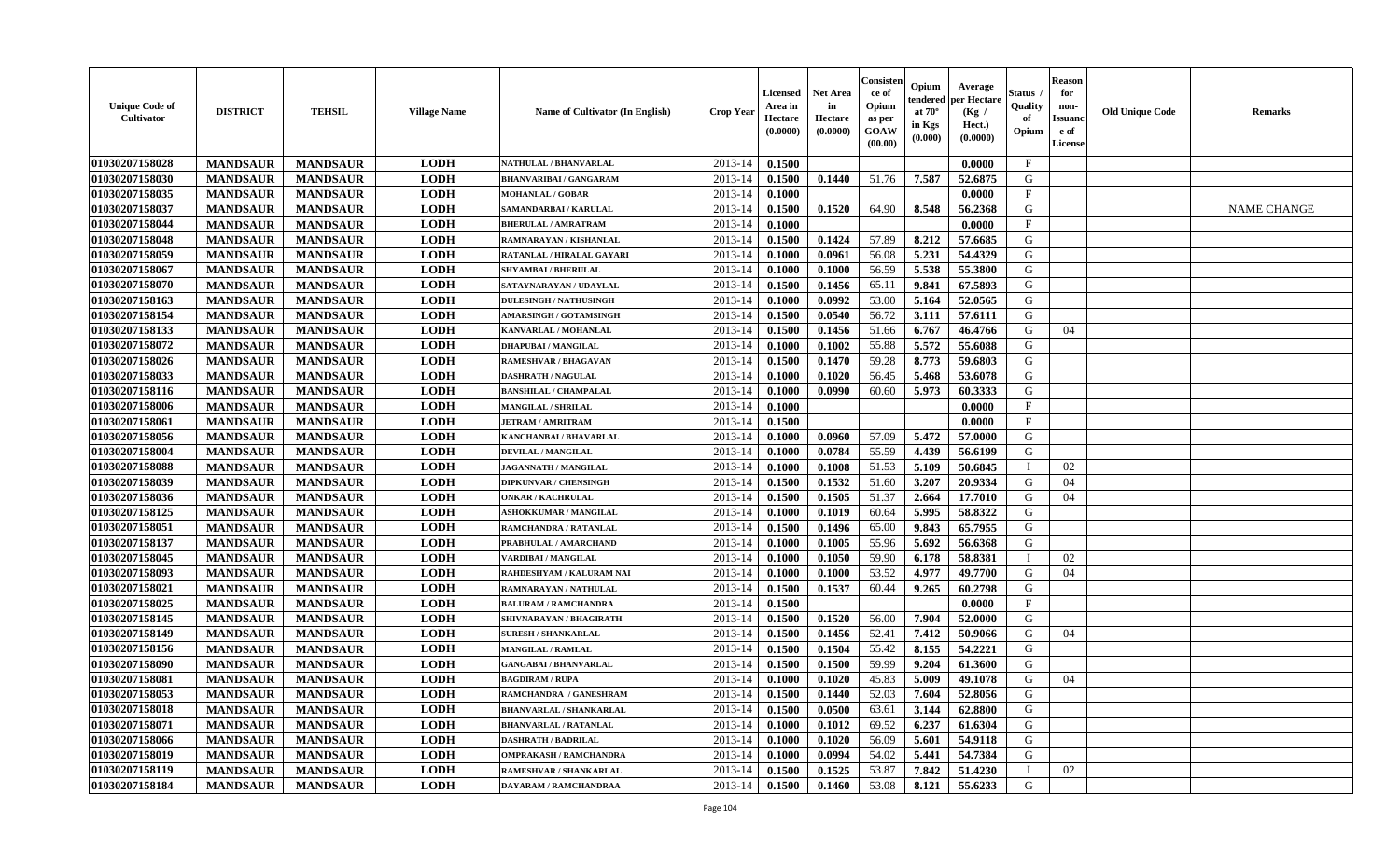| <b>Unique Code of</b><br><b>Cultivator</b> | <b>DISTRICT</b> | <b>TEHSIL</b>   | <b>Village Name</b> | Name of Cultivator (In English) | <b>Crop Year</b> | <b>Licensed</b><br>Area in<br>Hectare<br>(0.0000) | <b>Net Area</b><br>in<br>Hectare<br>(0.0000) | Consister<br>ce of<br>Opium<br>as per<br><b>GOAW</b><br>(00.00) | Opium<br>endered<br>at $70^{\circ}$<br>in Kgs<br>$(\mathbf{0.000})$ | Average<br>per Hectare<br>(Kg)<br>Hect.)<br>(0.0000) | Status<br>Quality<br>of<br>Opium | <b>Reason</b><br>for<br>non-<br><b>Issuano</b><br>e of<br>License | <b>Old Unique Code</b> | <b>Remarks</b> |
|--------------------------------------------|-----------------|-----------------|---------------------|---------------------------------|------------------|---------------------------------------------------|----------------------------------------------|-----------------------------------------------------------------|---------------------------------------------------------------------|------------------------------------------------------|----------------------------------|-------------------------------------------------------------------|------------------------|----------------|
| 01030207158041                             | <b>MANDSAUR</b> | <b>MANDSAUR</b> | <b>LODH</b>         | <b>KARULAL / RATANLAL</b>       | 2013-14          | 0.1000                                            | 0.1000                                       | 54.02                                                           | 5.132                                                               | 51.3200                                              | G                                |                                                                   |                        |                |
| 01030207158202                             | <b>MANDSAUR</b> | <b>MANDSAUR</b> | <b>LODH</b>         | <b>ISHWARSING / FATTESING</b>   | 2013-14          | 0.1500                                            | 0.1440                                       | 55.31                                                           | 7.712                                                               | 53.5556                                              | G                                |                                                                   |                        |                |
| 01030207158213                             | <b>MANDSAUR</b> | <b>MANDSAUR</b> | <b>LODH</b>         | <b>BAGWATILAL / BHANVARLAL</b>  | 2013-14          | 0.1500                                            | 0.1490                                       | 59.60                                                           | 8.855                                                               | 59.4295                                              | G                                |                                                                   |                        |                |
| 01030207158078                             | <b>MANDSAUR</b> | <b>MANDSAUR</b> | <b>LODH</b>         | <b>DHAPUBAI / DHANNALAL</b>     | 2013-14          | 0.1500                                            | 0.1517                                       | 59.94                                                           | 9.042                                                               | 59.6045                                              | G                                |                                                                   |                        |                |
| 01030207158052                             | <b>MANDSAUR</b> | <b>MANDSAUR</b> | <b>LODH</b>         | <b>BADAMIBAI / SALAGRAM</b>     | 2013-14          | 0.1000                                            | 0.1030                                       | 55.52                                                           | 5.140                                                               | 49.9029                                              | G                                | 04                                                                |                        |                |
| 01030207158057                             | <b>MANDSAUR</b> | <b>MANDSAUR</b> | <b>LODH</b>         | <b>BALARAM / KESHURAM</b>       | 2013-14          | 0.1000                                            | 0.0906                                       | 53.04                                                           | 4.789                                                               | 52.8587                                              | G                                |                                                                   |                        |                |
| 01030207158075                             | <b>MANDSAUR</b> | <b>MANDSAUR</b> | <b>LODH</b>         | <b>KESHARSINGH / ONKARSINGH</b> | 2013-14          | 0.1500                                            | 0.1502                                       | 53.49                                                           | 7.894                                                               | 52.5566                                              | G                                |                                                                   |                        |                |
| 01030207158109                             | <b>MANDSAUR</b> | <b>MANDSAUR</b> | <b>LODH</b>         | <b>JHAMKUBAI / RATANLAL</b>     | 2013-14          | 0.1500                                            | 0.1475                                       | 56.06                                                           | 2.314                                                               | 15.6881                                              | G                                | 04                                                                |                        |                |
| 01030207158032                             | <b>MANDSAUR</b> | <b>MANDSAUR</b> | <b>LODH</b>         | <b>BHAGATRAM / MANGILAL</b>     | 2013-14          | 0.1500                                            | 0.1476                                       | 56.90                                                           | 7.990                                                               | 54.1328                                              | G                                |                                                                   |                        |                |
| 01030207158111                             | <b>MANDSAUR</b> | <b>MANDSAUR</b> | <b>LODH</b>         | <b>KARULAL / MOTI</b>           | 2013-14          | 0.1500                                            | 0.1470                                       | 48.49                                                           | 6.532                                                               | 44.4354                                              | G                                | 04                                                                |                        |                |
| 01030207160004                             | <b>MANDSAUR</b> | <b>MANDSAUR</b> | <b>NETAWALI</b>     | <b>RAMSING / RAGHUNATHSING</b>  | 2013-14          | 0.1500                                            | 0.0646                                       | 62.83                                                           | 4.102                                                               | 63.4985                                              | G                                |                                                                   |                        |                |
| 01030207160013                             | <b>MANDSAUR</b> | <b>MANDSAUR</b> | <b>NETAWALI</b>     | <b>BAJJIBAI / HEMRAJ</b>        | 2013-14          | 0.1000                                            | 0.0923                                       | 49.71                                                           | 2.017                                                               | 21.8527                                              | G                                | 04                                                                |                        |                |
| 01030207160019                             | <b>MANDSAUR</b> | <b>MANDSAUR</b> | <b>NETAWALI</b>     | <b>BASANTILAL / HIRALAL</b>     | 2013-14          | 0.1500                                            | 0.1380                                       | 49.89                                                           | 5.873                                                               | 42.5580                                              | G                                | 04                                                                |                        |                |
| 01030207160040                             | <b>MANDSAUR</b> | <b>MANDSAUR</b> | <b>NETAWALI</b>     | <b>NONDRAM / PRITHVIRAJ</b>     | 2013-14          | 0.1500                                            | 0.1441                                       | 48.72                                                           | 6.459                                                               | 44.8230                                              | - 1                              | 02                                                                |                        |                |
| 01030207160049                             | <b>MANDSAUR</b> | <b>MANDSAUR</b> | <b>NETAWALI</b>     | PRABHULAL / PANNALAL            | 2013-14          | 0.1000                                            | 0.0989                                       | 48.12                                                           | 1.835                                                               | 18.5541                                              | G                                | 04                                                                |                        |                |
| 01030207160067                             | <b>MANDSAUR</b> | <b>MANDSAUR</b> | <b>NETAWALI</b>     | <b>RUGANATH / MOD JI</b>        | 2013-14          | 0.1500                                            | 0.1378                                       | 62.64                                                           | 8.063                                                               | 58.5123                                              | G                                |                                                                   |                        |                |
| 01030207160073                             | <b>MANDSAUR</b> | <b>MANDSAUR</b> | <b>NETAWALI</b>     | <b>GOPAL / RATANLAL</b>         | 2013-14          | 0.1000                                            | 0.0980                                       | 46.50                                                           | 2.604                                                               | 26.5714                                              | G                                | 04                                                                |                        |                |
| 01030207160089                             | <b>MANDSAUR</b> | <b>MANDSAUR</b> | <b>NETAWALI</b>     | SARDARBAI / CHATARBHUJ          | 2013-14          | 0.1000                                            | 0.0981                                       | 47.49                                                           | 3.114                                                               | 31.7431                                              | G                                | 04                                                                |                        |                |
| 01030207162004                             | <b>MANDSAUR</b> | <b>MANDSAUR</b> | <b>PALDI</b>        | <b>CHENKUNWAR / PRABHULAL</b>   | 2013-14          | 0.1000                                            | 0.0992                                       | 47.47                                                           | 2.794                                                               | 28.1653                                              | G                                | 04                                                                |                        |                |
| 01030207162006                             | <b>MANDSAUR</b> | <b>MANDSAUR</b> | <b>PALDI</b>        | <b>RAMESHVAR / DEVILAL</b>      | 2013-14          | 0.1500                                            | 0.1479                                       | 69.73                                                           | 9.204                                                               | 62.2312                                              | G                                |                                                                   |                        |                |
| 01030207162010                             | <b>MANDSAUR</b> | <b>MANDSAUR</b> | <b>PALDI</b>        | <b>BABULAL / DEVILAL</b>        | 2013-14          | 0.1500                                            | 0.1512                                       | 59.62                                                           | 7.998                                                               | 52.8968                                              | G                                |                                                                   |                        |                |
| 01030207162011                             | <b>MANDSAUR</b> | <b>MANDSAUR</b> | <b>PALDI</b>        | PREMBAI / MANOHARSINGH          | 2013-14          | 0.1000                                            | 0.0972                                       | 56.22                                                           | 2.434                                                               | 25.0412                                              | $\blacksquare$                   | 02                                                                |                        |                |
| 01030207162013                             | <b>MANDSAUR</b> | <b>MANDSAUR</b> | <b>PALDI</b>        | <b>RATANLAL / BHANVARLAL</b>    | 2013-14          | 0.1000                                            | 0.0988                                       | 61.40                                                           | 5.465                                                               | 55.3138                                              | G                                |                                                                   |                        |                |
| 01030207162017                             | <b>MANDSAUR</b> | <b>MANDSAUR</b> | <b>PALDI</b>        | <b>RAMESHVAR / MOTILAL</b>      | 2013-14          | 0.1000                                            | 0.0966                                       | 63.47                                                           | 5.250                                                               | 54.3478                                              | G                                |                                                                   |                        |                |
| 01030207162019                             | <b>MANDSAUR</b> | <b>MANDSAUR</b> | <b>PALDI</b>        | RADHESHYAM / MOHANLAL           | 2013-14          | 0.1500                                            | 0.1482                                       | 68.72                                                           | 9.739                                                               | 65.7152                                              | G                                |                                                                   |                        |                |
| 01030207162024                             | <b>MANDSAUR</b> | <b>MANDSAUR</b> | <b>PALDI</b>        | <b>DEVILAL / MOHANLAL</b>       | 2013-14          | 0.1500                                            | 0.1476                                       | 57.45                                                           | 2.930                                                               | 19.8509                                              | G                                | 04                                                                |                        |                |
| 01030207162030                             | <b>MANDSAUR</b> | <b>MANDSAUR</b> | <b>PALDI</b>        | MANGIBAI / VARDICHANDRA         | 2013-14          | 0.1500                                            | 0.1458                                       | 65.77                                                           | 8.635                                                               | 59.2250                                              | G                                |                                                                   |                        |                |
| 01030207162031                             | <b>MANDSAUR</b> | <b>MANDSAUR</b> | <b>PALDI</b>        | PARASRAM / MOTILAL / RAMESWAR   | 2013-14          | 0.1500                                            | 0.1450                                       | 60.82                                                           | 8.367                                                               | 57.7034                                              | G                                |                                                                   |                        |                |
| 01030207162033                             | <b>MANDSAUR</b> | <b>MANDSAUR</b> | <b>PALDI</b>        | <b>MANGILAL / RAMESHWAR</b>     | 2013-14          | 0.1500                                            | 0.1480                                       | 58.88                                                           | 7.781                                                               | 52.5743                                              | G                                |                                                                   |                        |                |
| 01030207162035                             | <b>MANDSAUR</b> | <b>MANDSAUR</b> | <b>PALDI</b>        | <b>MAHADEV / TULSIRAM</b>       | 2013-14          | 0.1000                                            | 0.1005                                       | 65.94                                                           | 6.241                                                               | 62.0995                                              | П                                | 02                                                                |                        |                |
| 01030207162037                             | <b>MANDSAUR</b> | <b>MANDSAUR</b> | <b>PALDI</b>        | <b>BHUVANIRAM / VARDA</b>       | 2013-14          | 0.1500                                            | 0.1459                                       | 64.03                                                           | 8.580                                                               | 58.8074                                              |                                  | 02                                                                |                        |                |
| 01030207162045                             | <b>MANDSAUR</b> | <b>MANDSAUR</b> | <b>PALDI</b>        | RAMIBAI / MANGILAL              | 2013-14          | 0.1500                                            | 0.1476                                       | 50.20                                                           | 3.944                                                               | 26.7209                                              | G                                | 04                                                                |                        |                |
| 01030207162049                             | <b>MANDSAUR</b> | <b>MANDSAUR</b> | <b>PALDI</b>        | <b>RAMLAL / SAWRUP</b>          | 2013-14          | 0.1500                                            | 0.1506                                       | 60.40                                                           | 4.159                                                               | 27.6162                                              | G                                | 04                                                                |                        |                |
| 01030207162040                             | <b>MANDSAUR</b> | <b>MANDSAUR</b> | <b>PALDI</b>        | <b>BAGDIBAI / BALARAM</b>       | 2013-14          | 0.1500                                            | 0.1484                                       | 60.57                                                           | 8.289                                                               | 55.8558                                              | G                                |                                                                   |                        |                |
| 01030207162003                             | <b>MANDSAUR</b> | <b>MANDSAUR</b> | <b>PALDI</b>        | <b>DEVILAL / BHANVARLAL</b>     | 2013-14          | 0.1000                                            | 0.1000                                       | 61.59                                                           | 5.772                                                               | 57.7200                                              |                                  | 02                                                                |                        |                |
| 01030207162009                             | <b>MANDSAUR</b> | <b>MANDSAUR</b> | <b>PALDI</b>        | PUSHPABAI / GOPAL               | $2013-14$ 0.1500 |                                                   |                                              |                                                                 |                                                                     | 0.0000                                               | $\mathbf{F}$                     |                                                                   |                        |                |
| 01030207162026                             | <b>MANDSAUR</b> | <b>MANDSAUR</b> | <b>PALDI</b>        | <b>MANGILAL / NANDRAM</b>       | 2013-14          | 0.1500                                            | 0.1370                                       | 67.42                                                           | 9.034                                                               | 65.9416                                              | $\mathbf I$                      | 02                                                                |                        |                |
| 01030207162028                             | <b>MANDSAUR</b> | <b>MANDSAUR</b> | <b>PALDI</b>        | <b>BALARAM / NATHULAL</b>       | 2013-14          | 0.1500                                            | 0.1472                                       | 58.26                                                           | 7.840                                                               | 53.2609                                              | G                                |                                                                   |                        |                |
| 01030207162032                             | <b>MANDSAUR</b> | <b>MANDSAUR</b> | <b>PALDI</b>        | RADHESHYAM / NATHULAL           | 2013-14          | 0.1500                                            | 0.1406                                       | 59.06                                                           | 7.661                                                               | 54.4879                                              | G                                |                                                                   |                        |                |
| 01030207162064                             | <b>MANDSAUR</b> | <b>MANDSAUR</b> | <b>PALDI</b>        | <b>BHOMARBAI / SUKHLAL</b>      | 2013-14          | 0.1000                                            | 0.1000                                       | 58.95                                                           | 5.727                                                               | 57.2700                                              |                                  | 02                                                                |                        |                |
| 01030207162023                             | <b>MANDSAUR</b> | <b>MANDSAUR</b> | <b>PALDI</b>        | HARKUNVARBAI / KARULAL          | 2013-14          | 0.1500                                            | 0.1450                                       | 66.26                                                           | 8.950                                                               | 61.7241                                              | T                                | 02                                                                |                        |                |
| 01030207163030                             | <b>MANDSAUR</b> | <b>MANDSAUR</b> | <b>PANPUR</b>       | ISHWARLAL / MOHANLAL            | 2013-14          | $\boldsymbol{0.1000}$                             | 0.0956                                       | 52.24                                                           | 4.918                                                               | 51.4435                                              | G                                |                                                                   |                        |                |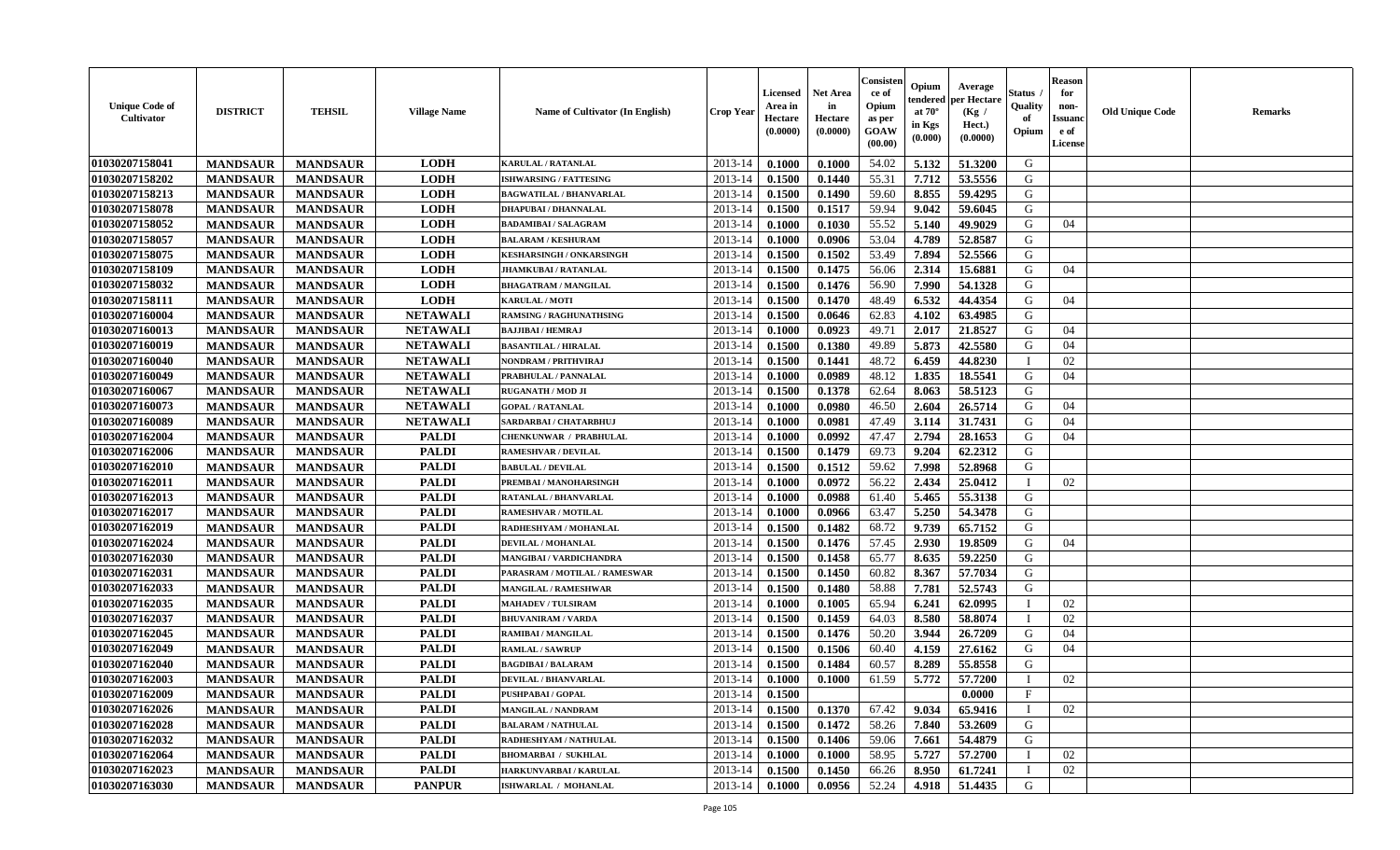| <b>Unique Code of</b><br>Cultivator | <b>DISTRICT</b> | <b>TEHSIL</b>   | <b>Village Name</b> | <b>Name of Cultivator (In English)</b> | <b>Crop Year</b> | Licensed<br>Area in<br>Hectare<br>(0.0000) | Net Area<br>in<br>Hectare<br>(0.0000) | Consister<br>ce of<br>Opium<br>as per<br><b>GOAW</b><br>(00.00) | Opium<br>endered<br>at $70^\circ$<br>in Kgs<br>$(\mathbf{0.000})$ | Average<br>per Hectare<br>(Kg /<br>Hect.)<br>(0.0000) | Status<br>Quality<br>of<br>Opium | <b>Reason</b><br>for<br>non-<br><b>Issuano</b><br>e of<br>License | <b>Old Unique Code</b> | <b>Remarks</b>   |
|-------------------------------------|-----------------|-----------------|---------------------|----------------------------------------|------------------|--------------------------------------------|---------------------------------------|-----------------------------------------------------------------|-------------------------------------------------------------------|-------------------------------------------------------|----------------------------------|-------------------------------------------------------------------|------------------------|------------------|
| 01030207163007                      | <b>MANDSAUR</b> | <b>MANDSAUR</b> | <b>PANPUR</b>       | <b>BAGDIBAI/LAKSHMAN</b>               | 2013-14          | 0.1500                                     | 0.1287                                | 60.98                                                           | 7.570                                                             | 58.8190                                               | G                                |                                                                   |                        |                  |
| 01030207163012                      | <b>MANDSAUR</b> | <b>MANDSAUR</b> | <b>PANPUR</b>       | RAMESHWAR/HANSRAJ/POTR DHAPUBAI        | $2013 - 14$      | 0.1500                                     | 0.1456                                | 57.42                                                           | 8.277                                                             | 56.8475                                               | G                                |                                                                   |                        |                  |
| 01030207163018                      | <b>MANDSAUR</b> | <b>MANDSAUR</b> | <b>PANPUR</b>       | HAMERIBAI / MOHANLAL                   | $2013 - 14$      | 0.1500                                     | 0.1440                                | 60.47                                                           | 8.682                                                             | 60.2917                                               | G                                |                                                                   |                        |                  |
| 01030207163003                      | <b>MANDSAUR</b> | <b>MANDSAUR</b> | <b>PANPUR</b>       | <b>SHANIBAI / JAYRAM</b>               | 2013-14          | 0.1500                                     | 0.1430                                | 55.07                                                           | 8.473                                                             | 59.2517                                               | G                                |                                                                   |                        |                  |
| 01030207163025                      | <b>MANDSAUR</b> | <b>MANDSAUR</b> | <b>PANPUR</b>       | <b>SHIVLAL / HAMERA</b>                | 2013-14          | 0.1500                                     | 0.1535                                | 53.01                                                           | 7.384                                                             | 48.1042                                               | G                                | 04                                                                |                        |                  |
| 01030207163029                      | <b>MANDSAUR</b> | <b>MANDSAUR</b> | <b>PANPUR</b>       | <b>RAMA / PYARA</b>                    | 2013-14          | 0.1500                                     | 0.1469                                | 56.69                                                           | 7.467                                                             | 50.8305                                               | G                                | 04                                                                |                        |                  |
| 01030207163072                      | <b>MANDSAUR</b> | <b>MANDSAUR</b> | <b>PANPUR</b>       | <b>HIRASING / JAYRAM</b>               | 2013-14          | 0.1500                                     | 0.1463                                | 57.61                                                           | 8.674                                                             | 59.2891                                               | G                                |                                                                   |                        |                  |
| 01030207163073                      | <b>MANDSAUR</b> | <b>MANDSAUR</b> | <b>PANPUR</b>       | <b>KAILASHBAI/BAPULAL</b>              | $2013 - 14$      | 0.1000                                     | 0.0975                                | 49.66                                                           | 4.689                                                             | 48.0923                                               | G                                | 04                                                                |                        |                  |
| 01030207163074                      | <b>MANDSAUR</b> | <b>MANDSAUR</b> | <b>PANPUR</b>       | <b>GIRDHARI / KACHRUMAL</b>            | 2013-14          | 0.1500                                     | 0.1517                                | 52.03                                                           | 8.236                                                             | 54.2914                                               | G                                |                                                                   |                        |                  |
| 01030207163079                      | <b>MANDSAUR</b> | <b>MANDSAUR</b> | <b>PANPUR</b>       | RAMESHVAR / GOVINDRAM                  | 2013-14          | 0.1500                                     | 0.1428                                | 54.14                                                           | 7.595                                                             | 53.1863                                               | G                                |                                                                   |                        |                  |
| 01030207163080                      | <b>MANDSAUR</b> | <b>MANDSAUR</b> | <b>PANPUR</b>       | <b>CHINRAM / GOVINDRAM</b>             | 2013-14          | 0.1000                                     | 0.1029                                | 56.24                                                           | 5.544                                                             | 53.8776                                               | G                                |                                                                   |                        |                  |
| 01030207163083                      | <b>MANDSAUR</b> | <b>MANDSAUR</b> | <b>PANPUR</b>       | KANIYALAL / GOVINDRAM                  | 2013-14          | 0.1500                                     | 0.1443                                | 51.69                                                           | 7.517                                                             | 52.0929                                               | G                                |                                                                   |                        |                  |
| 01030207163093                      | <b>MANDSAUR</b> | <b>MANDSAUR</b> | <b>PANPUR</b>       | <b>SAMPATBAI / GANPAT</b>              | 2013-14          | 0.1000                                     | 0.0945                                | 56.34                                                           | 4.684                                                             | 49.5661                                               | G                                | 04                                                                |                        |                  |
| 01030207163097                      | <b>MANDSAUR</b> | <b>MANDSAUR</b> | <b>PANPUR</b>       | <b>JAGDISH / NANURAM</b>               | 2013-14          | 0.1500                                     | 0.1500                                | 55.24                                                           | 2.738                                                             | 18.2533                                               | G                                | 04                                                                |                        |                  |
| 01030207163101                      | <b>MANDSAUR</b> | <b>MANDSAUR</b> | <b>PANPUR</b>       | NIRMALABAI / RADHESHYAM                | 2013-14          | 0.1500                                     | 0.1305                                | 60.52                                                           | 7.418                                                             | 56.8429                                               | G                                |                                                                   |                        |                  |
| 01030207163004                      | <b>MANDSAUR</b> | <b>MANDSAUR</b> | <b>PANPUR</b>       | <b>BANSHIBAI / HARISINGH</b>           | 2013-14          | 0.1000                                     |                                       |                                                                 |                                                                   | 0.0000                                                | F                                |                                                                   |                        |                  |
| 01030207163008                      | <b>MANDSAUR</b> | <b>MANDSAUR</b> | <b>PANPUR</b>       | <b>MANGILAL / RAMLAL</b>               | 2013-14          | 0.1500                                     | 0.1476                                | 63.04                                                           | 9.504                                                             | 64.3902                                               | $\blacksquare$                   | 02                                                                |                        |                  |
| 01030207163075                      | <b>MANDSAUR</b> | <b>MANDSAUR</b> | <b>PANPUR</b>       | <b>RADHESHYAM / GULAB</b>              | 2013-14          | 0.1500                                     | 0.1500                                | 47.61                                                           | 7.176                                                             | 47.8400                                               | G                                | 04                                                                |                        |                  |
| 01030207163104                      | <b>MANDSAUR</b> | <b>MANDSAUR</b> | <b>PANPUR</b>       | <b>DASRATH / KALU</b>                  | $2013 - 14$      | 0.1000                                     | 0.1000                                | 45.83                                                           | 4.000                                                             | 40.0000                                               |                                  | 02                                                                |                        |                  |
| 01030207163105                      | <b>MANDSAUR</b> | <b>MANDSAUR</b> | <b>PANPUR</b>       | PYARCHAND / BALARAM                    | 2013-14          | 0.1500                                     | 0.1520                                | 49.91                                                           | 5.198                                                             | 34.1974                                               | G                                | 04                                                                |                        |                  |
| 01030207163106                      | <b>MANDSAUR</b> | <b>MANDSAUR</b> | <b>PANPUR</b>       | <b>MANGILAL / RAMLAL</b>               | 2013-14          | 0.1500                                     | 0.1485                                | 33.53                                                           | 3.593                                                             | 24.1953                                               | G                                | 04                                                                |                        |                  |
| 01030207164016                      | <b>MANDSAUR</b> | <b>MANDSAUR</b> | PIPALKHUNTA         | <b>ROSHANBAI / KANWERLAL</b>           | 2013-14          | 0.1000                                     | 0.1036                                | 52.79                                                           | 5.445                                                             | 52.5579                                               | G                                |                                                                   |                        |                  |
| 01030207164002                      | <b>MANDSAUR</b> | <b>MANDSAUR</b> | PIPALKHUNTA         | PRABHULAL / BHUWAN                     | 2013-14          | 0.1500                                     | 0.1500                                | 65.08                                                           | 9.967                                                             | 66.4467                                               | G                                |                                                                   |                        |                  |
| 01030207164003                      | <b>MANDSAUR</b> | <b>MANDSAUR</b> | PIPALKHUNTA         | <b>MANOHERSINGH / JAYSINGH</b>         | 2013-14          | 0.1000                                     | 0.1000                                | 41.86                                                           | 2.739                                                             | 27.3900                                               | G                                | 04                                                                |                        |                  |
| 01030207164007                      | <b>MANDSAUR</b> | <b>MANDSAUR</b> | <b>PIPALKHUNTA</b>  | <b>GORDHANALAL / MOTI</b>              | 2013-14          | 0.1000                                     | 0.0980                                | 62.32                                                           | 6.428                                                             | 65.5918                                               | G                                |                                                                   |                        |                  |
| 01030207164010                      | <b>MANDSAUR</b> | <b>MANDSAUR</b> | <b>PIPALKHUNTA</b>  | <b>MOHANBAI/KARULAL</b>                | 2013-14          | 0.1000                                     | 0.0920                                | 58.37                                                           | 5.395                                                             | 58.6413                                               | G                                |                                                                   |                        |                  |
| 01030207164012                      | <b>MANDSAUR</b> | <b>MANDSAUR</b> | PIPALKHUNTA         | DEVILAL / LALJI                        | 2013-14          | 0.1500                                     | 0.1369                                | 66.55                                                           | 9.355                                                             | 68.3346                                               | G                                |                                                                   |                        |                  |
| 01030207164014                      | <b>MANDSAUR</b> | <b>MANDSAUR</b> | PIPALKHUNTA         | DASHRATHSINGH / BHANWERSINGH           | $2013 - 14$      | 0.1000                                     |                                       |                                                                 |                                                                   | 0.0000                                                | $\mathbf{F}$                     |                                                                   |                        |                  |
| 01030207164018                      | <b>MANDSAUR</b> | <b>MANDSAUR</b> | PIPALKHUNTA         | KANWERLAL / GANESHRAM                  | 2013-14          | 0.1000                                     |                                       |                                                                 |                                                                   | 0.0000                                                | $\mathbf{F}$                     |                                                                   |                        |                  |
| 01030207164019                      | <b>MANDSAUR</b> | <b>MANDSAUR</b> | PIPALKHUNTA         | <b>HIRALALA / ONKAR</b>                | 2013-14          | 0.1000                                     | 0.1030                                | 54.52                                                           | 4.961                                                             | 48.1650                                               | G                                | 04                                                                |                        |                  |
| 01030207164020                      | <b>MANDSAUR</b> | <b>MANDSAUR</b> | <b>PIPALKHUNTA</b>  | <b>JANIBAI / AMRATRAM</b>              | 2013-14          | 0.1000                                     | 0.0950                                | 53.19                                                           | 5.106                                                             | 53.7474                                               | G                                |                                                                   |                        |                  |
| 01030207164023                      | <b>MANDSAUR</b> | <b>MANDSAUR</b> | <b>PIPALKHUNTA</b>  | RAMA / NATHU BALAI                     | 2013-14          | 0.1000                                     |                                       |                                                                 |                                                                   | 0.0000                                                | $\mathbf{F}$                     |                                                                   |                        |                  |
| 01030207164027                      | <b>MANDSAUR</b> | <b>MANDSAUR</b> | PIPALKHUNTA         | <b>BHERULAL / KACHRU</b>               | 2013-14          | 0.1500                                     | 0.1476                                | 58.41                                                           | 3.880                                                             | 26.2873                                               | G                                | 04                                                                |                        |                  |
| 01030207164028                      | <b>MANDSAUR</b> | <b>MANDSAUR</b> | PIPALKHUNTA         | RODIBAI / MANNALAL                     | $2013 - 14$      | 0.1500                                     | 0.1500                                | 56.32                                                           | 7.877                                                             | 52.5133                                               | G                                |                                                                   |                        |                  |
| 01030207164031                      | <b>MANDSAUR</b> | <b>MANDSAUR</b> | PIPALKHUNTA         | <b>MANGUSINGH / BHANWERSINGH</b>       | 2013-14          | 0.1500                                     | 0.1415                                | 63.54                                                           | 8.578                                                             | 60.6219                                               | G                                |                                                                   |                        |                  |
| 01030207164038                      | <b>MANDSAUR</b> | <b>MANDSAUR</b> | PIPALKHUNTA         | <b>ARJUNSINGH / KALUSINGH</b>          | $2013-14$ 0.1000 |                                            | 0.1008                                | 50.63                                                           | 4.940                                                             | 49.0079                                               | G                                | 04                                                                |                        |                  |
| 01030207164055                      | <b>MANDSAUR</b> | <b>MANDSAUR</b> | PIPALKHUNTA         | <b>MOHANLAL / LALA</b>                 | 2013-14          | 0.1500                                     | 0.1444                                | 39.46                                                           | 5.141                                                             | 35.6025                                               | G                                | 04                                                                |                        |                  |
| 01030207164056                      | <b>MANDSAUR</b> | <b>MANDSAUR</b> | <b>PIPALKHUNTA</b>  | <b>KANA / SHAMBU</b>                   | 2013-14          | 0.1500                                     | 0.1473                                | 51.58                                                           | 3.728                                                             | 25.3089                                               | G                                | 04                                                                |                        |                  |
| 01030207164004                      | <b>MANDSAUR</b> | <b>MANDSAUR</b> | <b>PIPALKHUNTA</b>  | <b>RAMDAS / UMEDRAM</b>                | 2013-14          | 0.1000                                     | 0.1000                                | 48.54                                                           | 4.521                                                             | 45.2100                                               | G                                | 04                                                                |                        |                  |
| 01030207164059                      | <b>MANDSAUR</b> | <b>MANDSAUR</b> | <b>PIPALKHUNTA</b>  | <b>BALWANTSINGH / FATESINGH</b>        | 2013-14          | 0.1000                                     | 0.0905                                | 63.43                                                           | 5.301                                                             | 58.5746                                               | G                                |                                                                   | 01030207112010         | TRANSFER/TAKARDA |
| 01030207164060                      | <b>MANDSAUR</b> | <b>MANDSAUR</b> | <b>PIPALKHUNTA</b>  | <b>KARUSINGH / FATESINGH</b>           | 2013-14          | 0.1000                                     | 0.0938                                | 65.05                                                           | 5.622                                                             | 59.9360                                               | G                                |                                                                   | 01030207112006         | TRANSFER/TAKARDA |
| 01030207165001                      | <b>MANDSAUR</b> | <b>MANDSAUR</b> | <b>RANAKHEDA</b>    | <b>BHANWERLAL / DEVICHAND</b>          | 2013-14          | 0.1500                                     | 0.1300                                | 56.81                                                           | 7.450                                                             | 57.3077                                               | G                                |                                                                   |                        |                  |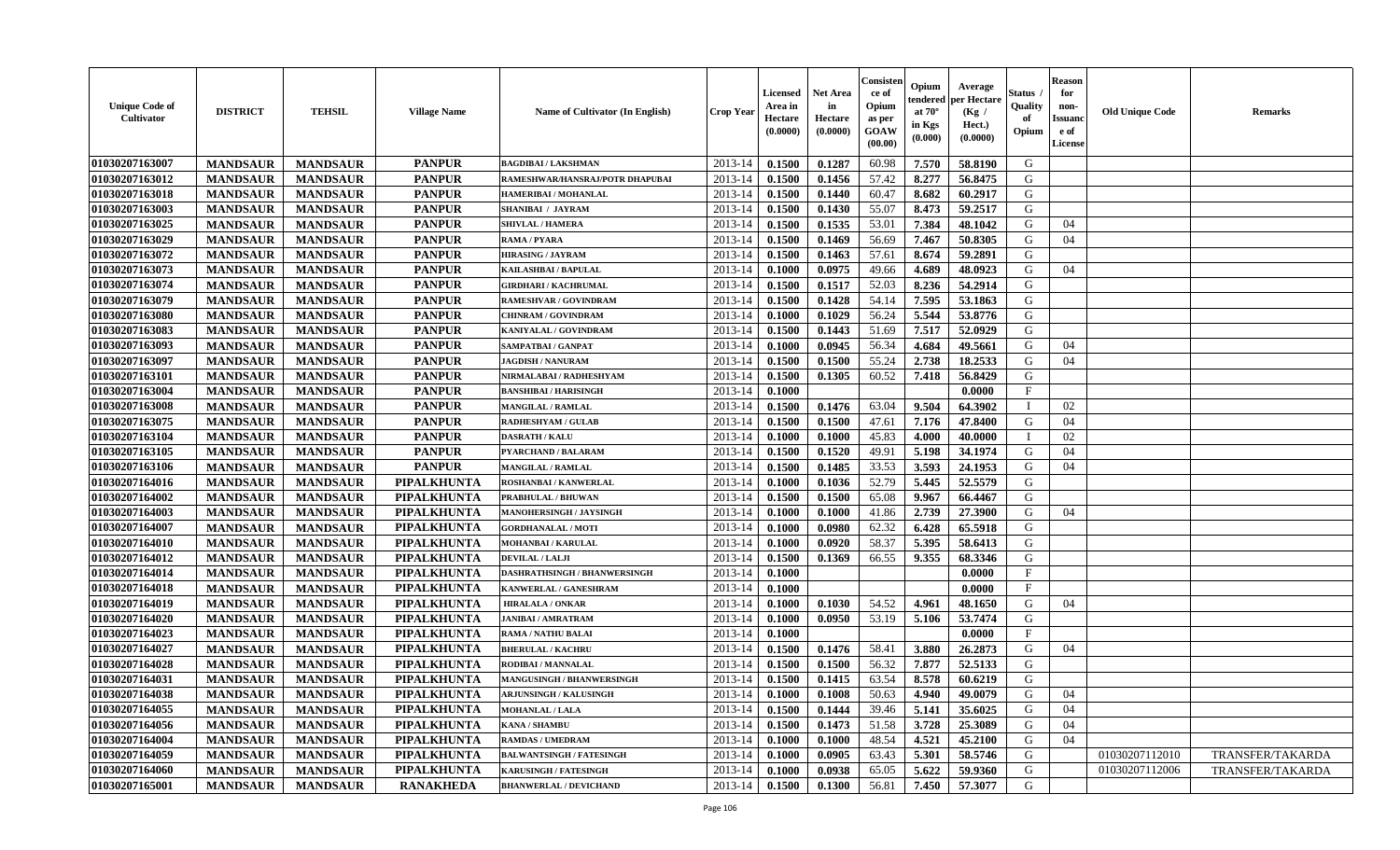| <b>Unique Code of</b><br>Cultivator | <b>DISTRICT</b> | <b>TEHSIL</b>   | <b>Village Name</b> | Name of Cultivator (In English) | <b>Crop Year</b> | Licensed<br>Area in<br>Hectare<br>(0.0000) | <b>Net Area</b><br>in<br>Hectare<br>(0.0000) | Consister<br>ce of<br>Opium<br>as per<br>GOAW<br>(00.00) | Opium<br>endered<br>at $70^\circ$<br>in Kgs<br>$(\mathbf{0.000})$ | Average<br>per Hectare<br>(Kg /<br>Hect.)<br>(0.0000) | <b>Status</b> .<br>Quality<br>of<br>Opium | <b>Reason</b><br>for<br>non-<br><b>Issuand</b><br>e of<br>License | <b>Old Unique Code</b> | <b>Remarks</b>     |
|-------------------------------------|-----------------|-----------------|---------------------|---------------------------------|------------------|--------------------------------------------|----------------------------------------------|----------------------------------------------------------|-------------------------------------------------------------------|-------------------------------------------------------|-------------------------------------------|-------------------------------------------------------------------|------------------------|--------------------|
| 01030207165002                      | <b>MANDSAUR</b> | <b>MANDSAUR</b> | <b>RANAKHEDA</b>    | <b>OMPRAKASH / DEVILAL</b>      | 2013-14          | 0.1500                                     | 0.1525                                       | 62.13                                                    | 3.648                                                             | 23.9213                                               | T                                         | 02                                                                |                        |                    |
| 01030207165008                      | <b>MANDSAUR</b> | <b>MANDSAUR</b> | <b>RANAKHEDA</b>    | <b>BADRILAL / CHAMPALAL</b>     | 2013-14          | 0.1500                                     | 0.1408                                       | 57.78                                                    | 8.015                                                             | 56.9247                                               | G                                         |                                                                   |                        |                    |
| 01030207165003                      | <b>MANDSAUR</b> | <b>MANDSAUR</b> | <b>RANAKHEDA</b>    | <b>AMBALAL / RAMESHWER</b>      | 2013-14          | 0.1500                                     | 0.1423                                       | 62.44                                                    | 9.473                                                             | 66.5706                                               | $\mathbf{I}$                              | 02                                                                |                        |                    |
| 01030207165009                      | <b>MANDSAUR</b> | <b>MANDSAUR</b> | <b>RANAKHEDA</b>    | <b>RAMSINGH / JAYSINGH</b>      | 2013-14          | 0.1500                                     | 0.1440                                       | 55.21                                                    | 4.772                                                             | 33.1389                                               | G                                         | 04                                                                |                        |                    |
| 01030207165015                      | <b>MANDSAUR</b> | <b>MANDSAUR</b> | <b>RANAKHEDA</b>    | <b>KISHAN / NATHU</b>           | 2013-14          | 0.1000                                     | 0.0966                                       | 51.58                                                    | 4.377                                                             | 45.3106                                               | G                                         | 04                                                                |                        |                    |
| 01030207165016                      | <b>MANDSAUR</b> | <b>MANDSAUR</b> | <b>RANAKHEDA</b>    | <b>FAKIRCHAND / RAMCHAND</b>    | 2013-14          | 0.1000                                     | 0.0943                                       | 56.41                                                    | 5.923                                                             | 62.8102                                               | G                                         |                                                                   |                        |                    |
| 01030207165017                      | <b>MANDSAUR</b> | <b>MANDSAUR</b> | <b>RANAKHEDA</b>    | <b>JAGDISH / KACHRULAL</b>      | 2013-14          | 0.1500                                     | 0.1411                                       | 58.96                                                    | 8.583                                                             | 60.8292                                               | G                                         |                                                                   |                        |                    |
| 01030207165025                      | <b>MANDSAUR</b> | <b>MANDSAUR</b> | <b>RANAKHEDA</b>    | <b>RANCHOR / MANGILAL</b>       | 2013-14          | 0.1500                                     | 0.1377                                       | 58.07                                                    | 8.487                                                             | 61.6340                                               | T                                         | 02                                                                |                        |                    |
| 01030207165028                      | <b>MANDSAUR</b> | <b>MANDSAUR</b> | <b>RANAKHEDA</b>    | <b>NANDLAL / KACHRU</b>         | 2013-14          | 0.1500                                     |                                              |                                                          |                                                                   | 0.0000                                                | $\mathbf{F}$                              |                                                                   |                        |                    |
| 01030207165032                      | <b>MANDSAUR</b> | <b>MANDSAUR</b> | <b>RANAKHEDA</b>    | <b>BALMUKAND / LAKHMICHAND</b>  | 2013-14          | 0.1500                                     | 0.0725                                       | 68.71                                                    | 5.477                                                             | 75.5448                                               | G                                         |                                                                   |                        |                    |
| 01030207165038                      | <b>MANDSAUR</b> | <b>MANDSAUR</b> | <b>RANAKHEDA</b>    | <b>NANDLAL / PARSRAM</b>        | 2013-14          | 0.1500                                     | 0.1420                                       | 65.21                                                    | 9.632                                                             | 67.8310                                               | G                                         |                                                                   |                        |                    |
| 01030207165040                      | <b>MANDSAUR</b> | <b>MANDSAUR</b> | <b>RANAKHEDA</b>    | MOHANLAL / RAMESHWAR            | 2013-14          | 0.1500                                     | 0.1421                                       | 60.59                                                    | 9.227                                                             | 64.9331                                               | G                                         |                                                                   |                        |                    |
| 01030207165047                      | <b>MANDSAUR</b> | <b>MANDSAUR</b> | <b>RANAKHEDA</b>    | DEVKANYABAI / ANOKHILAL         | 2013-14          | 0.1500                                     | 0.1420                                       | 58.84                                                    | 8.658                                                             | 60.9718                                               | G                                         |                                                                   |                        |                    |
| 01030207165048                      | <b>MANDSAUR</b> | <b>MANDSAUR</b> | <b>RANAKHEDA</b>    | DASRATHSINGH / JUJHARSINGH      | 2013-14          | 0.1500                                     | 0.1409                                       | 67.62                                                    | 10.240                                                            | 72.6757                                               | G                                         |                                                                   |                        |                    |
| 01030207165049                      | <b>MANDSAUR</b> | <b>MANDSAUR</b> | <b>RANAKHEDA</b>    | <b>BHERUSINGH / UMRAVSINGH</b>  | 2013-14          | 0.1500                                     | 0.1521                                       | 47.42                                                    | 2.825                                                             | 18.5733                                               | G                                         | 04                                                                |                        |                    |
| 01030207165057                      | <b>MANDSAUR</b> | <b>MANDSAUR</b> | <b>RANAKHEDA</b>    | <b>ANUGIR / DARYAVGIR</b>       | 2013-14          | 0.1500                                     | 0.1497                                       | 45.63                                                    | 2.373                                                             | 15.8517                                               | $\mathbf I$                               | 02                                                                |                        |                    |
| 01030207165064                      | <b>MANDSAUR</b> | <b>MANDSAUR</b> | <b>RANAKHEDA</b>    | HIRALAL / PRABHULAL             | 2013-14          | 0.1500                                     | 0.1392                                       | 56.03                                                    | 7.780                                                             | 55.8908                                               | G                                         |                                                                   |                        |                    |
| 01030207165066                      | <b>MANDSAUR</b> | <b>MANDSAUR</b> | <b>RANAKHEDA</b>    | <b>GOPAL / BHERULAL</b>         | 2013-14          | 0.1500                                     | 0.1500                                       | 49.53                                                    | 7.543                                                             | 50.2867                                               | G                                         | 04                                                                |                        |                    |
| 01030207165069                      | <b>MANDSAUR</b> | <b>MANDSAUR</b> | <b>RANAKHEDA</b>    | <b>RAJUGIR / SHANKARGIR</b>     | 2013-14          | 0.1500                                     | 0.1520                                       | 47.84                                                    | 7.313                                                             | 48.1118                                               | G                                         | 04                                                                |                        |                    |
| 01030207165071                      | <b>MANDSAUR</b> | <b>MANDSAUR</b> | <b>RANAKHEDA</b>    | <b>DEVILAL / SHANKERLAL</b>     | 2013-14          | 0.1500                                     | 0.0952                                       | 62.69                                                    | 6.206                                                             | 65.1891                                               | G                                         |                                                                   |                        |                    |
| 01030207165074                      | <b>MANDSAUR</b> | <b>MANDSAUR</b> | <b>RANAKHEDA</b>    | PARSRAM / KACHRU                | 2013-14          | 0.1500                                     | 0.1416                                       | 63.21                                                    | 9.608                                                             | 67.8531                                               | G                                         |                                                                   |                        |                    |
| 01030207165075                      | <b>MANDSAUR</b> | <b>MANDSAUR</b> | <b>RANAKHEDA</b>    | <b>MUNNALAL / HARIRAM</b>       | 2013-14          | 0.1500                                     | 0.1421                                       | 53.77                                                    | 7.950                                                             | 55.9465                                               | G                                         |                                                                   |                        |                    |
| 01030207165076                      | <b>MANDSAUR</b> | <b>MANDSAUR</b> | <b>RANAKHEDA</b>    | <b>BHADURSINGH / JAYSINGH</b>   | 2013-14          | 0.1500                                     | 0.1462                                       | 51.37                                                    | 7.155                                                             | 48.9398                                               | G                                         | 04                                                                |                        |                    |
| 01030207165078                      | <b>MANDSAUR</b> | <b>MANDSAUR</b> | <b>RANAKHEDA</b>    | <b>VERDICHAND / TULSIRAM</b>    | 2013-14          | 0.1500                                     | 0.1406                                       | 68.77                                                    | 10.345                                                            | 73.5775                                               | $\mathsf G$                               |                                                                   |                        |                    |
| 01030207165080                      | <b>MANDSAUR</b> | <b>MANDSAUR</b> | <b>RANAKHEDA</b>    | <b>RAMESWER / LAXMICHAND</b>    | 2013-14          | 0.1500                                     | 0.1421                                       | 62.62                                                    | 9.312                                                             | 65.5313                                               | G                                         |                                                                   |                        |                    |
| 01030207165083                      | <b>MANDSAUR</b> | <b>MANDSAUR</b> | <b>RANAKHEDA</b>    | MANGILAL / JAGANATH             | 2013-14          | 0.1500                                     | 0.1452                                       | 54.94                                                    | 7.927                                                             | 54.5937                                               | G                                         |                                                                   |                        |                    |
| 01030207165088                      | <b>MANDSAUR</b> | <b>MANDSAUR</b> | <b>RANAKHEDA</b>    | SANTOSHBAI / CHAMPALAL          | 2013-14          | 0.1000                                     | 0.0966                                       | 62.34                                                    | 6.127                                                             | 63.4265                                               | G                                         |                                                                   |                        | <b>NAME CHANGE</b> |
| 01030207165091                      | <b>MANDSAUR</b> | <b>MANDSAUR</b> | <b>RANAKHEDA</b>    | <b>SHANKERLAL / NANDA</b>       | 2013-14          | 0.1500                                     | 0.1456                                       | 60.90                                                    | 9.161                                                             | 62.9190                                               | G                                         |                                                                   |                        |                    |
| 01030207165092                      | <b>MANDSAUR</b> | <b>MANDSAUR</b> | <b>RANAKHEDA</b>    | <b>JUJHARSINGH / KALUSINGH</b>  | 2013-14          | 0.1500                                     | 0.1527                                       | 53.23                                                    | 8.235                                                             | 53.9293                                               | G                                         |                                                                   |                        |                    |
| 01030207165093                      | <b>MANDSAUR</b> | <b>MANDSAUR</b> | <b>RANAKHEDA</b>    | VINODLAL / KARULAL              | 2013-14          | 0.1000                                     |                                              |                                                          |                                                                   | 0.0000                                                | $_{\rm F}$                                |                                                                   |                        |                    |
| 01030207165094                      | <b>MANDSAUR</b> | <b>MANDSAUR</b> | <b>RANAKHEDA</b>    | <b>ISHWERLAL / KAVERIBAI</b>    | 2013-14          | 0.1500                                     |                                              |                                                          |                                                                   | 0.0000                                                | $\mathbf{F}$                              |                                                                   |                        |                    |
| 01030207165095                      | <b>MANDSAUR</b> | <b>MANDSAUR</b> | <b>RANAKHEDA</b>    | KAILASHBAI / RAMESHVAR          | 2013-14          | 0.1500                                     | 0.1421                                       | 59.46                                                    | 8.443                                                             | 59.4159                                               | G                                         |                                                                   |                        |                    |
| 01030207165098                      | <b>MANDSAUR</b> | <b>MANDSAUR</b> | <b>RANAKHEDA</b>    | <b>RAMSHUKIBAI / RAMCHAND</b>   | 2013-14          | 0.1500                                     | 0.1423                                       | 63.81                                                    | 9.198                                                             | 64.6381                                               | G                                         |                                                                   |                        |                    |
| 01030207165099                      | <b>MANDSAUR</b> | <b>MANDSAUR</b> | <b>RANAKHEDA</b>    | RAMLAL / JADAWCHAND             | 2013-14          | 0.1500                                     | 0.1470                                       | 62.29                                                    | 9.059                                                             | 61.6259                                               | G                                         |                                                                   |                        |                    |
| 01030207165102                      | <b>MANDSAUR</b> | <b>MANDSAUR</b> | <b>RANAKHEDA</b>    | <b>BADRILAL / TULSIRAM</b>      | 2013-14          | 0.1500                                     | 0.1422                                       | 67.87                                                    | 10.336                                                            | 72.6864                                               | ${\bf G}$                                 |                                                                   |                        |                    |
| 01030207165104                      | <b>MANDSAUR</b> | <b>MANDSAUR</b> | <b>RANAKHEDA</b>    | <b>BHERULAL / BHANWERLAL</b>    | 2013-14          | 0.1500                                     | 0.1500                                       | 57.27                                                    | 8.558                                                             | 57.0533                                               | G                                         |                                                                   |                        |                    |
| 01030207165105                      | <b>MANDSAUR</b> | <b>MANDSAUR</b> | <b>RANAKHEDA</b>    | <b>MOHANLAL / ASHARAM</b>       | 2013-14          | 0.1500                                     | 0.0500                                       | 64.82                                                    | 3.500                                                             | 70.0000                                               | G                                         |                                                                   |                        |                    |
| 01030207165106                      | <b>MANDSAUR</b> | <b>MANDSAUR</b> | <b>RANAKHEDA</b>    | NANDIBAI / UDAYRAM              | 2013-14          | 0.1500                                     | 0.1431                                       | 52.80                                                    | 8.312                                                             | 58.0853                                               | G                                         |                                                                   |                        |                    |
| 01030207165111                      | <b>MANDSAUR</b> | <b>MANDSAUR</b> | <b>RANAKHEDA</b>    | <b>VENIRAM / MANNA</b>          | 2013-14          | 0.1500                                     |                                              |                                                          |                                                                   | 0.0000                                                | $\mathbf{F}$                              |                                                                   |                        |                    |
| 01030207165112                      | <b>MANDSAUR</b> | <b>MANDSAUR</b> | <b>RANAKHEDA</b>    | <b>GITABAI/HIRALAL</b>          | 2013-14          | 0.1500                                     |                                              |                                                          |                                                                   | 0.0000                                                | F                                         |                                                                   |                        |                    |
| 01030207165115                      | <b>MANDSAUR</b> | <b>MANDSAUR</b> | <b>RANAKHEDA</b>    | <b>DEVILAL / DHURA</b>          | 2013-14          | 0.1000                                     | 0.1020                                       | 64.22                                                    | 6.826                                                             | 66.9216                                               | G                                         |                                                                   |                        |                    |
| 01030207165119                      | <b>MANDSAUR</b> | <b>MANDSAUR</b> | <b>RANAKHEDA</b>    | <b>LAXMAN / PARTHA</b>          | 2013-14          | 0.1000                                     | 0.1000                                       | 51.26                                                    | 3.420                                                             | 34.2000                                               |                                           | 02                                                                |                        |                    |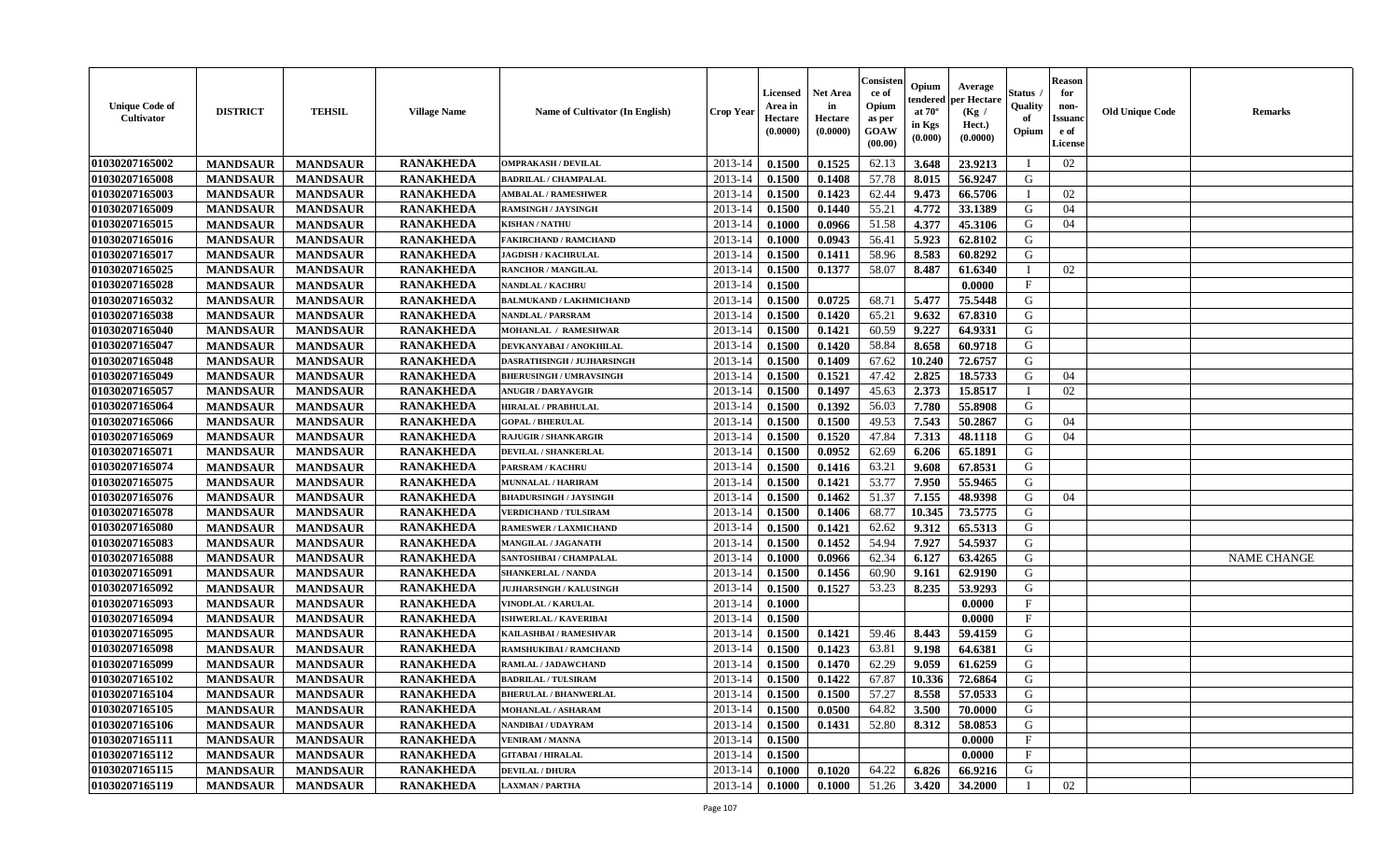| <b>Unique Code of</b><br><b>Cultivator</b> | <b>DISTRICT</b> | <b>TEHSIL</b>   | <b>Village Name</b> | Name of Cultivator (In English)    | <b>Crop Year</b> | Licensed<br>Area in<br>Hectare<br>(0.0000) | <b>Net Area</b><br>in<br>Hectare<br>(0.0000) | Consisteı<br>ce of<br>Opium<br>as per<br>GOAW<br>(00.00) | Opium<br>endered<br>at $70^\circ$<br>in Kgs<br>(0.000) | Average<br>per Hectare<br>(Kg /<br>Hect.)<br>(0.0000) | Status<br>Quality<br>of<br>Opium | <b>Reason</b><br>for<br>non-<br>Issuano<br>e of<br>License | <b>Old Unique Code</b> | Remarks                    |
|--------------------------------------------|-----------------|-----------------|---------------------|------------------------------------|------------------|--------------------------------------------|----------------------------------------------|----------------------------------------------------------|--------------------------------------------------------|-------------------------------------------------------|----------------------------------|------------------------------------------------------------|------------------------|----------------------------|
| 01030207165120                             | <b>MANDSAUR</b> | <b>MANDSAUR</b> | <b>RANAKHEDA</b>    | NARAYANSINGH / NATHUSINGH          | 2013-14          | 0.1000                                     | 0.0914                                       | 44.97                                                    | 4.581                                                  | 50.1204                                               | G                                | 04                                                         |                        |                            |
| 01030207165121                             | <b>MANDSAUR</b> | <b>MANDSAUR</b> | <b>RANAKHEDA</b>    | <b>SHANKERGIR / DEVGIR</b>         | 2013-14          | 0.1000                                     | 0.0960                                       | 48.55                                                    | 4.654                                                  | 48.4792                                               | G                                | 04                                                         |                        |                            |
| 01030207165128                             | <b>MANDSAUR</b> | <b>MANDSAUR</b> | <b>RANAKHEDA</b>    | <b>NAHARSINGH / HMERSINGH</b>      | 2013-14          | 0.1000                                     | 0.0960                                       | 49.98                                                    | 5.127                                                  | 53.4063                                               | G                                |                                                            |                        |                            |
| 01030207165129                             | <b>MANDSAUR</b> | <b>MANDSAUR</b> | <b>RANAKHEDA</b>    | <b>BHERULAL / MANNA</b>            | 2013-14          | 0.1500                                     | 0.1450                                       | 52.57                                                    | 7.848                                                  | 54.1241                                               | G                                |                                                            |                        |                            |
| 01030207165131                             | <b>MANDSAUR</b> | <b>MANDSAUR</b> | <b>RANAKHEDA</b>    | HARIRAM / AMRATRAM                 | 2013-14          | 0.1500                                     | 0.1421                                       | 57.91                                                    | 8.322                                                  | 58.5644                                               | G                                |                                                            |                        |                            |
| 01030207165133                             | <b>MANDSAUR</b> | <b>MANDSAUR</b> | <b>RANAKHEDA</b>    | RODSINGH / ANOPSINGH               | 2013-14          | 0.1500                                     |                                              |                                                          |                                                        | 0.0000                                                | $\mathbf{F}$                     |                                                            |                        |                            |
| 01030207165134                             | <b>MANDSAUR</b> | <b>MANDSAUR</b> | <b>RANAKHEDA</b>    | NARAYAN / TORIRAM                  | 2013-14          | 0.1000                                     | 0.0914                                       | 62.48                                                    | 5.650                                                  | 61.8162                                               | G                                |                                                            |                        |                            |
| 01030207165136                             | <b>MANDSAUR</b> | <b>MANDSAUR</b> | <b>RANAKHEDA</b>    | <b>NAGU / DOLA</b>                 | 2013-14          | 0.1000                                     | 0.1000                                       | 54.23                                                    | 4.726                                                  | 47.2600                                               | G                                | 04                                                         |                        |                            |
| 01030207165011                             | <b>MANDSAUR</b> | <b>MANDSAUR</b> | <b>RANAKHEDA</b>    | <b>DINESHCHAND / VERDICHAND</b>    | 2013-14          | 0.1500                                     | 0.1440                                       | 69.93                                                    | 10.559                                                 | 73.3264                                               | G                                |                                                            |                        |                            |
| 01030207165012                             | <b>MANDSAUR</b> | <b>MANDSAUR</b> | <b>RANAKHEDA</b>    | <b>KAMLASHANKER / DEVILAL</b>      | 2013-14          | 0.1000                                     | 0.1023                                       | 53.01                                                    | 5.521                                                  | 53.9687                                               | G                                |                                                            |                        |                            |
| 01030207165013                             | <b>MANDSAUR</b> | <b>MANDSAUR</b> | <b>RANAKHEDA</b>    | <b>MUKESH / BADRILAL</b>           | 2013-14          | 0.1500                                     |                                              |                                                          |                                                        | 0.0000                                                | F                                |                                                            |                        |                            |
| 01030207165043                             | <b>MANDSAUR</b> | <b>MANDSAUR</b> | <b>RANAKHEDA</b>    | <b>KARULAL / GHASIRAM</b>          | 2013-14          | 0.1500                                     | 0.0703                                       | 71.28                                                    | 5.387                                                  | 76.6287                                               | G                                |                                                            |                        |                            |
| 01030207165116                             | <b>MANDSAUR</b> | <b>MANDSAUR</b> | <b>RANAKHEDA</b>    | <b>BHULIBAI / ASHARAM</b>          | 2013-14          | 0.1500                                     | 0.1367                                       | 57.30                                                    | 7.727                                                  | 56.5252                                               | G                                |                                                            |                        |                            |
| 01030207165118                             | <b>MANDSAUR</b> | <b>MANDSAUR</b> | <b>RANAKHEDA</b>    | SHANKARLAL / AMRATRAM              | 2013-14          | 0.1000                                     | 0.0950                                       | 58.70                                                    | 5.744                                                  | 60.4632                                               | G                                |                                                            |                        |                            |
| 01030207165022                             | <b>MANDSAUR</b> | <b>MANDSAUR</b> | <b>RANAKHEDA</b>    | SHYAMLAL / LAXMINARAYAN            | 2013-14          | 0.1500                                     | 0.1411                                       | 57.94                                                    | 8.112                                                  | 57.4911                                               | ${\bf G}$                        |                                                            |                        |                            |
| 01030207165067                             | <b>MANDSAUR</b> | <b>MANDSAUR</b> | <b>RANAKHEDA</b>    | KAMALSINGH / NAHARSINGH            | 2013-14          | 0.1500                                     | 0.0308                                       | 54.41                                                    | 1.601                                                  | 51.9805                                               | G                                |                                                            |                        |                            |
| 01030207165014                             | <b>MANDSAUR</b> | <b>MANDSAUR</b> | <b>RANAKHEDA</b>    | <b>GANGARAM / NATHU</b>            | 2013-14          | 0.1000                                     | 0.0952                                       | 52.33                                                    | 3.700                                                  | 38.8655                                               | G                                | 04                                                         |                        |                            |
| 01030207165039                             | <b>MANDSAUR</b> | <b>MANDSAUR</b> | <b>RANAKHEDA</b>    | <b>GOPALSINGH / BAGDUSINGH</b>     | 2013-14          | 0.1500                                     | 0.1497                                       | 39.70                                                    | 5.961                                                  | 39.8196                                               | G                                | 04                                                         |                        |                            |
| 01030207165019                             | <b>MANDSAUR</b> | <b>MANDSAUR</b> | <b>RANAKHEDA</b>    | KACHRULAL / HARIRAM                | 2013-14          | 0.1500                                     | 0.1374                                       | 60.78                                                    | 8.804                                                  | 64.0757                                               | G                                |                                                            |                        |                            |
| 01030207165085                             | <b>MANDSAUR</b> | <b>MANDSAUR</b> | <b>RANAKHEDA</b>    | <b>GOKUL / KACHRULAL</b>           | 2013-14          | 0.1500                                     | 0.1421                                       | 58.98                                                    | 9.024                                                  | 63.5046                                               | G                                |                                                            |                        |                            |
| 01030207165010                             | <b>MANDSAUR</b> | <b>MANDSAUR</b> | <b>RANAKHEDA</b>    | <b>DILIP / SUNDARLAL</b>           | 2013-14          | 0.1500                                     | 0.1364                                       | 64.08                                                    | 9.823                                                  | 72.0161                                               | G                                |                                                            |                        |                            |
| 01030207165058                             | <b>MANDSAUR</b> | <b>MANDSAUR</b> | <b>RANAKHEDA</b>    | RAMCHANDRA / NATHU                 | 2013-14          | 0.1000                                     | 0.1008                                       | 56.17                                                    | 5.224                                                  | 51.8254                                               | G                                |                                                            |                        |                            |
| 01030207165082                             | <b>MANDSAUR</b> | <b>MANDSAUR</b> | <b>RANAKHEDA</b>    | SUNDERLAL / LAKHMICHAND            | 2013-14          | 0.1500                                     | 0.1421                                       | 64.68                                                    | 9.757                                                  | 68.6629                                               | G                                |                                                            |                        |                            |
| 01030207165103                             | <b>MANDSAUR</b> | <b>MANDSAUR</b> | <b>RANAKHEDA</b>    | <b>CHENSINGH / KISHORSINGH</b>     | 2013-14          | 0.1500                                     | 0.1421                                       | 44.40                                                    | 5.880                                                  | 41.3793                                               | G                                | 04                                                         |                        |                            |
| 01030207165045                             | <b>MANDSAUR</b> | <b>MANDSAUR</b> | <b>RANAKHEDA</b>    | <b>HANSKUNWER / KARUSINGH</b>      | 2013-14          | 0.1000                                     | 0.0990                                       | 58.88                                                    | 6.006                                                  | 60.6667                                               | G                                |                                                            |                        |                            |
| 01030207165052                             | <b>MANDSAUR</b> | <b>MANDSAUR</b> | <b>RANAKHEDA</b>    | OGHADSINGH / JAYSINGH              | 2013-14          | 0.1500                                     | 0.1457                                       | 46.91                                                    | 6.715                                                  | 46.0879                                               | G                                | 04                                                         |                        |                            |
| 01030207165068                             | <b>MANDSAUR</b> | <b>MANDSAUR</b> | <b>RANAKHEDA</b>    | <b>BHANWERLAL / LAXMICHAND</b>     | 2013-14          | 0.1500                                     | 0.1480                                       | 56.18                                                    | 7.945                                                  | 53.6824                                               | G                                |                                                            |                        |                            |
| 01030207165081                             | <b>MANDSAUR</b> | <b>MANDSAUR</b> | <b>RANAKHEDA</b>    | <b>AMBALAL / PRABHULAL</b>         | 2013-14          | 0.1500                                     | 0.1420                                       | 55.77                                                    | 4.079                                                  | 28.7254                                               | $\mathbf{I}$                     | 02                                                         |                        |                            |
| 01030207165087                             | <b>MANDSAUR</b> | <b>MANDSAUR</b> | <b>RANAKHEDA</b>    | <b>CHATURBHUJ / KANIRAM</b>        | 2013-14          | 0.1500                                     | 0.1411                                       | 61.01                                                    | 8.907                                                  | 63.1254                                               | G                                |                                                            |                        |                            |
| 01030207165123                             | <b>MANDSAUR</b> | <b>MANDSAUR</b> | <b>RANAKHEDA</b>    | PRABHULAL / TULSIRAM               | 2013-14          | 0.1500                                     | 0.0810                                       | 58.06                                                    | 4.388                                                  | 54.1728                                               | G                                |                                                            |                        |                            |
| 01030207165031                             | <b>MANDSAUR</b> | <b>MANDSAUR</b> | <b>RANAKHEDA</b>    | <b>JHUJHARLAL / BHAGWAN</b>        | 2013-14          | 0.1000                                     | 0.0992                                       | 47.51                                                    | 3.013                                                  | 30.3730                                               | G                                | 04                                                         |                        |                            |
| 01030207165079                             | <b>MANDSAUR</b> | <b>MANDSAUR</b> | <b>RANAKHEDA</b>    | <b>MANGILAL / DALU</b>             | 2013-14          | 0.1500                                     | 0.1496                                       | 47.92                                                    | 6.907                                                  | 46.1698                                               | G                                | 04                                                         |                        |                            |
| 01030207165033                             | <b>MANDSAUR</b> | <b>MANDSAUR</b> | <b>RANAKHEDA</b>    | <b>PUSHKAR / DEVICHAND</b>         | 2013-14          | 0.1500                                     | 0.1411                                       | 58.13                                                    | 8.404                                                  | 59.5606                                               | G                                |                                                            |                        |                            |
| 01030207165117                             | <b>MANDSAUR</b> | <b>MANDSAUR</b> | <b>RANAKHEDA</b>    | <b>OMPRAKASH / BHERULAL</b>        | 2013-14          | 0.1500                                     | 0.1000                                       | 53.67                                                    | 2.753                                                  | 27.5300                                               | T                                | 02                                                         |                        |                            |
| 01030207165100                             | <b>MANDSAUR</b> | <b>MANDSAUR</b> | <b>RANAKHEDA</b>    | <b>KANHIYALAL / VERDA</b>          | 2013-14          | 0.1500                                     | 0.1458                                       | 63.73                                                    | 9.660                                                  | 66.2551                                               | G                                |                                                            |                        |                            |
| 01030207165139                             | <b>MANDSAUR</b> | <b>MANDSAUR</b> | <b>RANAKHEDA</b>    | <b>MAYAKUNWER / KUBERSINGH</b>     | 2013-14          | 0.1500                                     | 0.1452                                       | 59.77                                                    | 3.723                                                  | 25.6405                                               | $\mathbf{I}$                     | 02                                                         |                        |                            |
| 01030207165140                             | <b>MANDSAUR</b> | <b>MANDSAUR</b> | <b>RANAKHEDA</b>    | <b>BHARATKUNWER / RAMSINGH</b>     | 2013-14          | 0.1500                                     | 0.1428                                       | 51.76                                                    | 7.394                                                  | 51.7787                                               | $\mathbf I$                      | 02                                                         | 01030207149044         |                            |
| 01030207165141                             | <b>MANDSAUR</b> | <b>MANDSAUR</b> | <b>RANAKHEDA</b>    | <b>SHAMBHU SINGH / BEGAM SINGH</b> | 2013-14          | 0.1000                                     | 0.0915                                       | 57.08                                                    | 5.170                                                  | 56.5027                                               | G                                |                                                            | 01030207149001         |                            |
| 01030207165142                             | <b>MANDSAUR</b> | <b>MANDSAUR</b> | <b>RANAKHEDA</b>    | <b>SHANIBAI / NANDRAM</b>          | 2013-14          | 0.1500                                     | 0.1450                                       | 42.91                                                    | 6.277                                                  | 43.2897                                               | G                                | 04                                                         | 01030207149017         |                            |
| 01030207165143                             | <b>MANDSAUR</b> | <b>MANDSAUR</b> | <b>RANAKHEDA</b>    | <b>BASNTILAL / RAMLAL</b>          | 2013-14          | 0.1500                                     | 0.1419                                       | 57.93                                                    | 8.450                                                  | 59.5490                                               | ${\bf G}$                        |                                                            | 01030207151047         | <b>TRANSFER/CHIRMOLIYA</b> |
| 01030207166002                             | <b>MANDSAUR</b> | <b>MANDSAUR</b> | <b>RATHANA</b>      | SHOBHRAM / RATANLAL                | 2013-14          | 0.1500                                     | 0.0492                                       | 58.76                                                    | 2.820                                                  | 57.3171                                               | G                                |                                                            |                        |                            |
| 01030207166003                             | <b>MANDSAUR</b> | <b>MANDSAUR</b> | <b>RATHANA</b>      | <b>KANHIYALAL / BAPULAL</b>        | 2013-14          | 0.1500                                     | 0.1460                                       | 49.46                                                    | 2.438                                                  | 16.6986                                               | G                                | 04                                                         |                        |                            |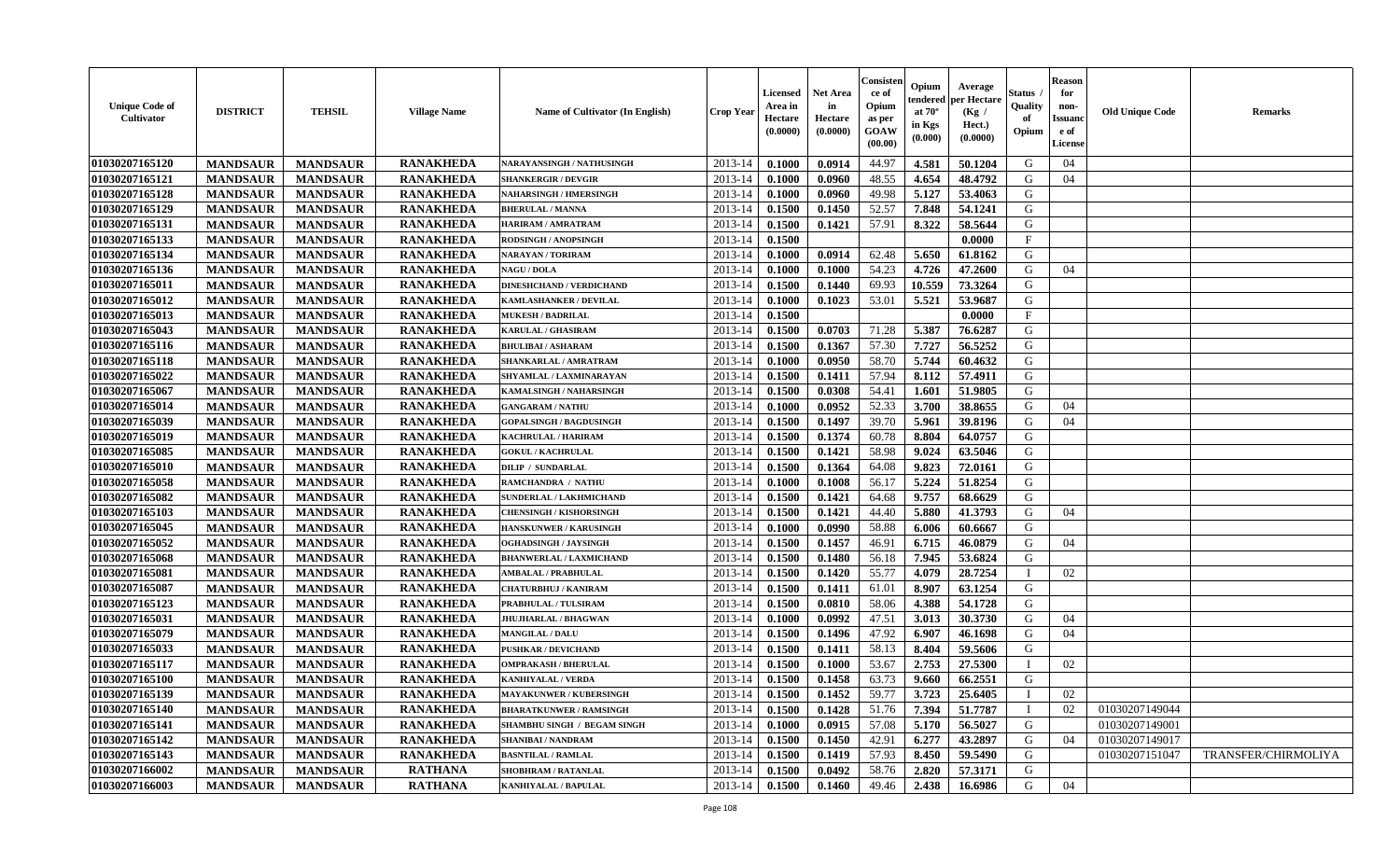| <b>Unique Code of</b><br>Cultivator | <b>DISTRICT</b> | <b>TEHSIL</b>   | <b>Village Name</b> | <b>Name of Cultivator (In English)</b> | <b>Crop Year</b> | <b>Licensed</b><br>Area in<br>Hectare<br>(0.0000) | <b>Net Area</b><br>in<br>Hectare<br>(0.0000) | Consister<br>ce of<br>Opium<br>as per<br>GOAW<br>(00.00) | Opium<br>endered<br>at $70^\circ$<br>in Kgs<br>$(\mathbf{0.000})$ | Average<br>per Hectare<br>(Kg /<br>Hect.)<br>(0.0000) | <b>Status</b> .<br>Quality<br>of<br>Opium | <b>Reason</b><br>for<br>non-<br><b>Issuand</b><br>e of<br>License | <b>Old Unique Code</b> | <b>Remarks</b>     |
|-------------------------------------|-----------------|-----------------|---------------------|----------------------------------------|------------------|---------------------------------------------------|----------------------------------------------|----------------------------------------------------------|-------------------------------------------------------------------|-------------------------------------------------------|-------------------------------------------|-------------------------------------------------------------------|------------------------|--------------------|
| 01030207166005                      | <b>MANDSAUR</b> | <b>MANDSAUR</b> | <b>RATHANA</b>      | <b>RAMLAL / KISHAN</b>                 | 2013-14          | 0.1500                                            | 0.1450                                       | 55.40                                                    | 2.501                                                             | 17.2483                                               | T                                         | 02                                                                |                        |                    |
| 01030207166010                      | <b>MANDSAUR</b> | <b>MANDSAUR</b> | <b>RATHANA</b>      | <b>MOTI / RUGHNATH</b>                 | 2013-14          | 0.1000                                            | 0.1000                                       | 53.68                                                    | 2.416                                                             | 24.1600                                               | G                                         | 04                                                                |                        |                    |
| 01030207166011                      | <b>MANDSAUR</b> | <b>MANDSAUR</b> | <b>RATHANA</b>      | <b>KARULAL / BHANWERLAL</b>            | 2013-14          | 0.1500                                            | 0.1440                                       | 59.57                                                    | 3.174                                                             | 22.0417                                               | $\mathbf{I}$                              | 02                                                                |                        |                    |
| 01030207166020                      | <b>MANDSAUR</b> | <b>MANDSAUR</b> | <b>RATHANA</b>      | SHAMBHULAL / SHIVRAM                   | 2013-14          | 0.1000                                            | 0.1020                                       | 51.73                                                    | 0.909                                                             | 8.9118                                                | G                                         | 04                                                                |                        |                    |
| 01030207166022                      | <b>MANDSAUR</b> | <b>MANDSAUR</b> | <b>RATHANA</b>      | RADHESHYAM / RATANLAL                  | 2013-14          | 0.1500                                            | 0.1470                                       | 49.43                                                    | 2.881                                                             | 19.5986                                               | G                                         | 04                                                                |                        |                    |
| 01030207166024                      | <b>MANDSAUR</b> | <b>MANDSAUR</b> | <b>RATHANA</b>      | <b>RUGHNATHSINGH / RAMSINGH</b>        | 2013-14          | 0.1500                                            | 0.1530                                       | 46.62                                                    | 2.731                                                             | 17.8497                                               |                                           | 02                                                                |                        |                    |
| 01030207166029                      | <b>MANDSAUR</b> | <b>MANDSAUR</b> | <b>RATHANA</b>      | <b>JMRAWSINGH / D.P. INDRABAI</b>      | 2013-14          | 0.1000                                            | 0.1020                                       | 66.05                                                    | 2.010                                                             | 19.7059                                               | G                                         | 04                                                                |                        |                    |
| 01030207166030                      | <b>MANDSAUR</b> | <b>MANDSAUR</b> | <b>RATHANA</b>      | NATHULAL / JUJHARLAL                   | 2013-14          | 0.1000                                            |                                              |                                                          |                                                                   | 0.0000                                                | $\mathbf{F}$                              |                                                                   |                        |                    |
| 01030207166031                      | <b>MANDSAUR</b> | <b>MANDSAUR</b> | <b>RATHANA</b>      | <b>ARJUNSINGH / RAMSINGH</b>           | 2013-14          | 0.1500                                            | 0.1443                                       | 57.99                                                    | 1.881                                                             | 13.0353                                               | G                                         | 04                                                                |                        |                    |
| 01030207166040                      | <b>MANDSAUR</b> | <b>MANDSAUR</b> | <b>RATHANA</b>      | <b>BHANWARIBAI / UDAYRAM</b>           | 2013-14          | 0.1000                                            | 0.1000                                       | 55.54                                                    | 2.015                                                             | 20.1500                                               | G                                         | 04                                                                |                        |                    |
| 01030207166044                      | <b>MANDSAUR</b> | <b>MANDSAUR</b> | <b>RATHANA</b>      | <b>MANGILAL / DEVA</b>                 | 2013-14          | 0.1500                                            |                                              |                                                          |                                                                   | 0.0000                                                | $\rm F$                                   |                                                                   |                        |                    |
| 01030207166045                      | <b>MANDSAUR</b> | <b>MANDSAUR</b> | <b>RATHANA</b>      | <b>GITABAI/PRBHULAL</b>                | 2013-14          | 0.1500                                            |                                              |                                                          |                                                                   | 0.0000                                                | $\mathbf F$                               |                                                                   |                        |                    |
| 01030207166046                      | <b>MANDSAUR</b> | <b>MANDSAUR</b> | <b>RATHANA</b>      | RESHAMKUNWAR / NATHUSHING              | 2013-14          | 0.1500                                            | 0.1374                                       | 48.68                                                    | 1.606                                                             | 11.6885                                               | G                                         | 04                                                                |                        |                    |
| 01030207166048                      | <b>MANDSAUR</b> | <b>MANDSAUR</b> | <b>RATHANA</b>      | <b>GULABSINGH / RUGHNATHSINGH</b>      | 2013-14          | 0.1000                                            |                                              |                                                          |                                                                   | 0.0000                                                | $\mathbf F$                               |                                                                   |                        |                    |
| 01030207166056                      | <b>MANDSAUR</b> | <b>MANDSAUR</b> | <b>RATHANA</b>      | MATHURALAL / GANGARAM                  | 2013-14          | 0.1000                                            | 0.0184                                       | 50.41                                                    | 1.037                                                             | 56.3587                                               | ${\bf G}$                                 |                                                                   |                        |                    |
| 01030207166077                      | <b>MANDSAUR</b> | <b>MANDSAUR</b> | <b>RATHANA</b>      | <b>RAMCHAND / AMRA</b>                 | 2013-14          | 0.1000                                            | 0.0990                                       | 52.68                                                    | 2.024                                                             | 20.4444                                               | G                                         | 04                                                                |                        |                    |
| 01030207166084                      | <b>MANDSAUR</b> | <b>MANDSAUR</b> | <b>RATHANA</b>      | SHIVNARAYAN / BHERULAL                 | 2013-14          | 0.1500                                            | 0.1386                                       | 59.29                                                    | 1.897                                                             | 13.6869                                               | $\mathbf{I}$                              | 02                                                                |                        |                    |
| 01030207166085                      | <b>MANDSAUR</b> | <b>MANDSAUR</b> | <b>RATHANA</b>      | <b>KACHRU / SURATRAM</b>               | 2013-14          | 0.1000                                            |                                              |                                                          |                                                                   | 0.0000                                                | $\mathbf{F}$                              |                                                                   |                        |                    |
| 01030207166088                      | <b>MANDSAUR</b> | <b>MANDSAUR</b> | <b>RATHANA</b>      | <b>BHANWERLAL / NATHULAL</b>           | 2013-14          | 0.1000                                            | 0.1000                                       | 59.60                                                    | 1.531                                                             | 15.3100                                               | $\mathbf I$                               | 02                                                                |                        |                    |
| 01030207166096                      | <b>MANDSAUR</b> | <b>MANDSAUR</b> | <b>RATHANA</b>      | <b>AMRATRAM / DUNGA</b>                | 2013-14          | 0.1000                                            |                                              |                                                          |                                                                   | 0.0000                                                | $\mathbf F$                               |                                                                   |                        |                    |
| 01030207166098                      | <b>MANDSAUR</b> | <b>MANDSAUR</b> | <b>RATHANA</b>      | RADHESHYAM / GOVERDHAN                 | 2013-14          | 0.1000                                            | 0.0920                                       | 63.84                                                    | 2.937                                                             | 31.9239                                               | G                                         | 04                                                                |                        |                    |
| 01030207166104                      | <b>MANDSAUR</b> | <b>MANDSAUR</b> | <b>RATHANA</b>      | RAMDAYAL / DOLATRAM                    | 2013-14          | 0.1000                                            | 0.0974                                       | 63.38                                                    | 6.338                                                             | 65.0719                                               | G                                         |                                                                   |                        |                    |
| 01030207166111                      | <b>MANDSAUR</b> | <b>MANDSAUR</b> | <b>RATHANA</b>      | KAILASHBAI / DEVRAM                    | 2013-14          | 0.1500                                            | 0.1463                                       | 60.27                                                    | 9.204                                                             | 62.9118                                               | ${\bf G}$                                 |                                                                   |                        |                    |
| 01030207166033                      | <b>MANDSAUR</b> | <b>MANDSAUR</b> | <b>RATHANA</b>      | <b>BHULIBAI/MANGU</b>                  | 2013-14          | 0.1000                                            | 0.0950                                       | 55.94                                                    | 1.135                                                             | 11.9474                                               | G                                         | 04                                                                |                        |                    |
| 01030207166068                      | <b>MANDSAUR</b> | <b>MANDSAUR</b> | <b>RATHANA</b>      | <b>RATANKUNWER / CHENSINGH</b>         | 2013-14          | 0.1000                                            | 0.1040                                       | 57.50                                                    | 1.199                                                             | 11.5288                                               | G                                         | 04                                                                |                        |                    |
| 01030207166075                      | <b>MANDSAUR</b> | <b>MANDSAUR</b> | <b>RATHANA</b>      | <b>RAGHUNATH / KALU</b>                | 2013-14          | 0.1000                                            | 0.0962                                       | 48.39                                                    | 1.237                                                             | 12.8586                                               | G                                         | 04                                                                |                        |                    |
| 01030207166086                      | <b>MANDSAUR</b> | <b>MANDSAUR</b> | <b>RATHANA</b>      | KANWERLAL / PRABHULAL                  | 2013-14          | 0.1500                                            |                                              |                                                          |                                                                   | 0.0000                                                | $\mathbf F$                               |                                                                   |                        |                    |
| 01030207166023                      | <b>MANDSAUR</b> | <b>MANDSAUR</b> | <b>RATHANA</b>      | VINOD / NANDA                          | 2013-14          | 0.1000                                            | 0.0945                                       | 46.61                                                    | 0.812                                                             | 8.5926                                                | G                                         | 04                                                                |                        |                    |
| 01030207166009                      | <b>MANDSAUR</b> | <b>MANDSAUR</b> | <b>RATHANA</b>      | <b>KISHAN / NANDA</b>                  | 2013-14          | 0.1500                                            | 0.1504                                       | 47.37                                                    | 1.353                                                             | 8.9960                                                | G                                         | 04                                                                |                        |                    |
| 01030207166013                      | <b>MANDSAUR</b> | <b>MANDSAUR</b> | <b>RATHANA</b>      | <b>GANPAT / HIRALAL</b>                | 2013-14          | 0.1500                                            | 0.1400                                       | 56.03                                                    | 2.473                                                             | 17.6643                                               | G                                         | 04                                                                |                        |                    |
| 01030207166119                      | <b>MANDSAUR</b> | <b>MANDSAUR</b> | <b>RATHANA</b>      | RADHESHYAM / NANURAM                   | 2013-14          | 0.1000                                            | 0.1050                                       | 52.02                                                    | 1.085                                                             | 10.3333                                               | G                                         | 04                                                                |                        |                    |
| 01030207166120                      | <b>MANDSAUR</b> | <b>MANDSAUR</b> | <b>RATHANA</b>      | <b>BANSHILAL / NANURAM</b>             | 2013-14          | 0.1000                                            |                                              |                                                          |                                                                   | 0.0000                                                | $_{\rm F}$                                |                                                                   |                        | <b>NAME CHANGE</b> |
| 01030207166121                      | <b>MANDSAUR</b> | <b>MANDSAUR</b> | <b>RATHANA</b>      | JAGDISH / VARDA                        | 2013-14          | 0.1000                                            |                                              |                                                          |                                                                   | 0.0000                                                | $\mathbf{F}$                              |                                                                   |                        |                    |
| 01030207166122                      | <b>MANDSAUR</b> | <b>MANDSAUR</b> | <b>RATHANA</b>      | MANNALAL / ONKAR                       | 2013-14          | 0.1500                                            | 0.1521                                       | 63.70                                                    | 2.539                                                             | 16.6930                                               | $\mathbf I$                               | 02                                                                |                        |                    |
| 01030207108001                      | <b>MANDSAUR</b> | <b>MANDSAUR</b> | <b>RINDA</b>        | <b>RAMLAL / BHERULAL</b>               | 2013-14          | 0.1500                                            | 0.1424                                       | 57.23                                                    | 7.881                                                             | 55.3441                                               | G                                         |                                                                   |                        |                    |
| 01030207108002                      | <b>MANDSAUR</b> | <b>MANDSAUR</b> | <b>RINDA</b>        | <b>BASNTILAL / NANDLAL</b>             | 2013-14          | 0.1000                                            | 0.0960                                       | 58.25                                                    | 5.733                                                             | 59.7188                                               | G                                         |                                                                   |                        |                    |
| 01030207108007                      | <b>MANDSAUR</b> | <b>MANDSAUR</b> | <b>RINDA</b>        | <b>RAGHUVIRDAS / GANESHDAS</b>         | 2013-14          | 0.1000                                            | 0.1025                                       | 60.53                                                    | 6.122                                                             | 59.7268                                               | G                                         |                                                                   |                        |                    |
| 01030207108009                      | <b>MANDSAUR</b> | <b>MANDSAUR</b> | <b>RINDA</b>        | ISHWERLAL / BHUVANISHANKER             | 2013-14          | 0.1500                                            | 0.1406                                       | 56.53                                                    | 7.656                                                             | 54.4523                                               | G                                         |                                                                   |                        |                    |
| 01030207108013                      | <b>MANDSAUR</b> | <b>MANDSAUR</b> | <b>RINDA</b>        | VIKRAMSINGH / NARAYANSINGH             | 2013-14          | 0.1500                                            | 0.1492                                       | 49.49                                                    | 7.134                                                             | 47.8150                                               | G                                         | 04                                                                |                        |                    |
| 01030207108014                      | <b>MANDSAUR</b> | <b>MANDSAUR</b> | <b>RINDA</b>        | <b>MANGILAL / KACHRU</b>               | 2013-14          | 0.1000                                            | 0.1000                                       | 67.60                                                    | 6.287                                                             | 62.8700                                               | G                                         |                                                                   |                        |                    |
| 01030207108023                      | <b>MANDSAUR</b> | <b>MANDSAUR</b> | <b>RINDA</b>        | <b>MUKESH / BALUDAS</b>                | 2013-14          | 0.1000                                            | 0.0968                                       | 62.98                                                    | 6.343                                                             | 65.5269                                               |                                           | 02                                                                |                        |                    |
| 01030207108026                      | <b>MANDSAUR</b> | <b>MANDSAUR</b> | <b>RINDA</b>        | <b>BHUWANISINGH / ARJUNSINGH</b>       | 2013-14          | 0.1000                                            | 0.0987                                       | 48.19                                                    | 4.833                                                             | 48.9666                                               | G                                         | 04                                                                |                        |                    |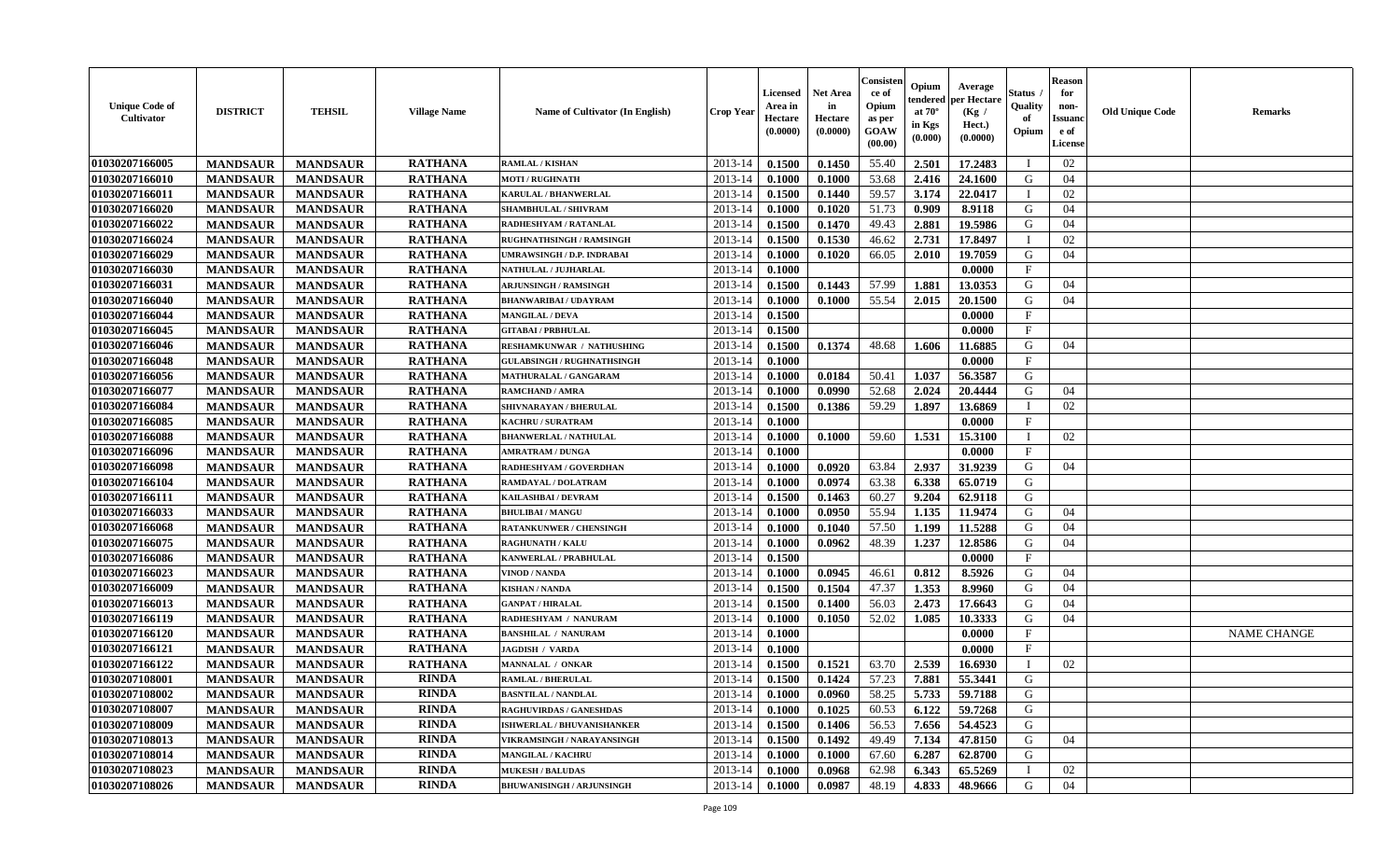| <b>Unique Code of</b><br>Cultivator | <b>DISTRICT</b> | <b>TEHSIL</b>   | <b>Village Name</b> | <b>Name of Cultivator (In English)</b> | <b>Crop Year</b> | Licensed<br>Area in<br>Hectare<br>(0.0000) | <b>Net Area</b><br>in<br>Hectare<br>(0.0000) | Consister<br>ce of<br>Opium<br>as per<br>GOAW<br>(00.00) | Opium<br>endered<br>at $70^\circ$<br>in Kgs<br>(0.000) | Average<br>per Hectare<br>(Kg /<br>Hect.)<br>(0.0000) | Status<br>Quality<br>of<br>Opium | <b>Reason</b><br>for<br>non-<br><b>Issuanc</b><br>e of<br><b>License</b> | <b>Old Unique Code</b> | <b>Remarks</b>     |
|-------------------------------------|-----------------|-----------------|---------------------|----------------------------------------|------------------|--------------------------------------------|----------------------------------------------|----------------------------------------------------------|--------------------------------------------------------|-------------------------------------------------------|----------------------------------|--------------------------------------------------------------------------|------------------------|--------------------|
| 01030207108027                      | <b>MANDSAUR</b> | <b>MANDSAUR</b> | <b>RINDA</b>        | MANGILAL / RAMRATAN                    | 2013-14          | 0.1000                                     | 0.0986                                       | 63.14                                                    | 5.863                                                  | 59.4625                                               | G                                |                                                                          |                        |                    |
| 01030207108038                      | <b>MANDSAUR</b> | <b>MANDSAUR</b> | <b>RINDA</b>        | <b>KARULAL / BHERULAL</b>              | 2013-14          | 0.1500                                     | 0.1480                                       | 62.04                                                    | 9.554                                                  | 64.5541                                               | G                                |                                                                          |                        |                    |
| 01030207108045                      | <b>MANDSAUR</b> | <b>MANDSAUR</b> | <b>RINDA</b>        | PRAHADPURI / MOHANPURI                 | 2013-14          | 0.1500                                     | 0.1450                                       | 51.05                                                    | 7.315                                                  | 50.4483                                               | G                                | 04                                                                       |                        |                    |
| 01030207108052                      | <b>MANDSAUR</b> | <b>MANDSAUR</b> | <b>RINDA</b>        | LAXMINARAYAN / SURATRAM                | 2013-14          | 0.1500                                     | 0.1500                                       | 57.27                                                    | 8.141                                                  | 54.2733                                               | G                                |                                                                          |                        |                    |
| 01030207108058                      | <b>MANDSAUR</b> | <b>MANDSAUR</b> | <b>RINDA</b>        | <b>JHAMKUBAI/KARULAI</b>               | $2013 - 14$      | 0.1500                                     | 0.1470                                       | 52.09                                                    | 7.575                                                  | 51.5306                                               | G                                |                                                                          |                        |                    |
| 01030207108059                      | <b>MANDSAUR</b> | <b>MANDSAUR</b> | <b>RINDA</b>        | RADHESHYAM / AMRATRAM                  | 2013-14          | 0.1500                                     | 0.1449                                       | 52.02                                                    | 7.097                                                  | 48.9786                                               | G                                | 04                                                                       |                        |                    |
| 01030207108060                      | <b>MANDSAUR</b> | <b>MANDSAUR</b> | <b>RINDA</b>        | MOHANPURI / BHAGWANPURI                | $2013 - 14$      | 0.1500                                     | 0.1433                                       | 51.65                                                    | 7.305                                                  | 50.9770                                               | G                                | 04                                                                       |                        |                    |
| 01030207108064                      | <b>MANDSAUR</b> | <b>MANDSAUR</b> | <b>RINDA</b>        | <b>GOPALBAI/BHUWANISHANKER</b>         | 2013-14          | 0.1500                                     | 0.1444                                       | 56.62                                                    | 7.611                                                  | 52.7078                                               | G                                |                                                                          |                        |                    |
| 01030207108066                      | <b>MANDSAUR</b> | <b>MANDSAUR</b> | <b>RINDA</b>        | <b>SAMPATBAI/RAMLAL</b>                | 2013-14          | 0.1000                                     | 0.0968                                       | 61.87                                                    | 5.904                                                  | 60.9917                                               | G                                |                                                                          |                        |                    |
| <b>01030207108070</b>               | <b>MANDSAUR</b> | <b>MANDSAUR</b> | <b>RINDA</b>        | <b>BHUVANISHANKAR / BAGDIRAM</b>       | 2013-14          | 0.1500                                     | 0.0972                                       | 61.38                                                    | 5.638                                                  | 58.0041                                               | G                                |                                                                          |                        | <b>NAME CHANGE</b> |
| 01030207108076                      | <b>MANDSAUR</b> | <b>MANDSAUR</b> | <b>RINDA</b>        | KISHANLAL / BHERULAL                   | 2013-14          | 0.1500                                     | 0.1479                                       | 61.72                                                    | 8.606                                                  | 58.1880                                               | $\mathbf G$                      |                                                                          |                        |                    |
| 01030207108077                      | <b>MANDSAUR</b> | <b>MANDSAUR</b> | <b>RINDA</b>        | <b>BALUDAS / FAKIRDAS</b>              | $2013 - 14$      | 0.1000                                     | 0.0966                                       | 63.40                                                    | 6.213                                                  | 64.3168                                               | $\mathbf{I}$                     | 02                                                                       |                        |                    |
| 01030207108093                      | <b>MANDSAUR</b> | <b>MANDSAUR</b> | <b>RINDA</b>        | <b>BHARTIKUNWER / RAGHUVIRSINGH</b>    | $2013 - 14$      | 0.1000                                     | 0.0950                                       | 57.64                                                    | 4.241                                                  | 44.6421                                               | G                                | 04                                                                       |                        |                    |
| 01030207108094                      | <b>MANDSAUR</b> | <b>MANDSAUR</b> | <b>RINDA</b>        | <b>AASHARAM / SAVRAM</b>               | $2013 - 14$      | 0.1500                                     | 0.1477                                       | 46.76                                                    | 6.700                                                  | 45.3622                                               | G                                | 04                                                                       |                        |                    |
| 01030207108096                      | <b>MANDSAUR</b> | <b>MANDSAUR</b> | <b>RINDA</b>        | <b>KALAWATI / NANDRAM</b>              | 2013-14          | 0.1500                                     | 0.1500                                       | 52.04                                                    | 7.918                                                  | 52.7867                                               | G                                |                                                                          |                        |                    |
| 01030207108112                      | <b>MANDSAUR</b> | <b>MANDSAUR</b> | <b>RINDA</b>        | <b>GANGABAI / RATANLAL</b>             | 2013-14          | 0.1000                                     | 0.1024                                       | 52.99                                                    | 4.913                                                  | 47.9785                                               | G                                | 04                                                                       |                        |                    |
| 01030207108113                      | <b>MANDSAUR</b> | <b>MANDSAUR</b> | <b>RINDA</b>        | <b>GANESHRAM / GANGARAM</b>            | 2013-14          | 0.1000                                     | 0.1001                                       | 54.44                                                    | 4.861                                                  | 48.5614                                               | G                                | 04                                                                       |                        |                    |
| 01030207108123                      | <b>MANDSAUR</b> | <b>MANDSAUR</b> | <b>RINDA</b>        | LILABAI / MATHURADAS                   | 2013-14          | 0.1500                                     | 0.1512                                       | 58.76                                                    | 8.445                                                  | 55.8532                                               | G                                |                                                                          |                        |                    |
| 01030207108134                      | <b>MANDSAUR</b> | <b>MANDSAUR</b> | <b>RINDA</b>        | NANDA / BHERAJI                        | 2013-14          | 0.1500                                     | 0.1492                                       | 52.99                                                    | 7.820                                                  | 52.4129                                               | G                                |                                                                          |                        |                    |
| 01030207108135                      | <b>MANDSAUR</b> | <b>MANDSAUR</b> | <b>RINDA</b>        | ANOKIHILAL / LAXMINARAYAN              | 2013-14          | 0.1000                                     | 0.1004                                       | 53.57                                                    | 5.571                                                  | 55.4880                                               | G                                |                                                                          |                        |                    |
| 01030207108142                      | <b>MANDSAUR</b> | <b>MANDSAUR</b> | <b>RINDA</b>        | <b>GANGABAI / NATHULAL</b>             | 2013-14          | 0.1000                                     | 0.0998                                       | 55.63                                                    | 5.484                                                  | 54.9499                                               | G                                |                                                                          |                        |                    |
| 01030207108151                      | <b>MANDSAUR</b> | <b>MANDSAUR</b> | <b>RINDA</b>        | <b>MANGILAL / GORDHAN</b>              | $2013 - 14$      | 0.1000                                     | 0.1000                                       | 52.71                                                    | 5.045                                                  | 50.4500                                               | G                                | 04                                                                       |                        |                    |
| 01030207108176                      | <b>MANDSAUR</b> | <b>MANDSAUR</b> | <b>RINDA</b>        | <b>NABINUR / RASUL KHA</b>             | $2013 - 14$      | 0.1500                                     | 0.1447                                       | 60.51                                                    | 9.275                                                  | 64.0981                                               |                                  | 02                                                                       |                        |                    |
| 01030207108189                      | <b>MANDSAUR</b> | <b>MANDSAUR</b> | <b>RINDA</b>        | <b>GOPAL / BHUWANISHANKER</b>          | 2013-14          | 0.1500                                     | 0.1500                                       | 59.44                                                    | 8.610                                                  | 57.4000                                               | G                                |                                                                          |                        |                    |
| 01030207108190                      | <b>MANDSAUR</b> | <b>MANDSAUR</b> | <b>RINDA</b>        | <b>BHARATSINGH / INDRASINGH</b>        | $2013 - 14$      | 0.1500                                     | 0.1500                                       | 61.19                                                    | 8.934                                                  | 59.5600                                               | G                                |                                                                          |                        |                    |
| 01030207108192                      | <b>MANDSAUR</b> | <b>MANDSAUR</b> | <b>RINDA</b>        | <b>RAJMAL / HIRALAL</b>                | 2013-14          | 0.1500                                     | 0.1497                                       | 61.33                                                    | 8.902                                                  | 59.4656                                               | G                                |                                                                          |                        |                    |
| 01030207108193                      | <b>MANDSAUR</b> | <b>MANDSAUR</b> | <b>RINDA</b>        | <b>BANSHILAL / BHERULAL</b>            | 2013-14          | 0.1000                                     | 0.1008                                       | 58.08                                                    | 6.156                                                  | 61.0714                                               | G                                |                                                                          |                        |                    |
| 01030207108209                      | <b>MANDSAUR</b> | <b>MANDSAUR</b> | <b>RINDA</b>        | LALPURI / SHAMBHUPURI                  | 2013-14          | 0.1000                                     | 0.0990                                       | 59.06                                                    | 5.872                                                  | 59.3131                                               | G                                |                                                                          |                        |                    |
| 01030207108215                      | <b>MANDSAUR</b> | <b>MANDSAUR</b> | <b>RINDA</b>        | <b>SHIVDAS / TULSIRAM</b>              | 2013-14          | 0.1000                                     | 0.1026                                       | 56.99                                                    | 5.455                                                  | 53.1676                                               | G                                |                                                                          |                        |                    |
| 01030207108216                      | <b>MANDSAUR</b> | <b>MANDSAUR</b> | <b>RINDA</b>        | <b>SHYAMLAL / RAMRATAN</b>             | $2013 - 14$      | 0.1000                                     | 0.0990                                       | 61.02                                                    | 5.849                                                  | 59.0808                                               | G                                |                                                                          |                        |                    |
| 01030207108222                      | <b>MANDSAUR</b> | <b>MANDSAUR</b> | <b>RINDA</b>        | <b>BALARAM / SITARAM</b>               | $2013 - 14$      | 0.1000                                     | 0.0189                                       | 60.59                                                    | 1.324                                                  | 70.0529                                               | ${\bf G}$                        |                                                                          |                        |                    |
| 01030207108010                      | <b>MANDSAUR</b> | <b>MANDSAUR</b> | <b>RINDA</b>        | <b>SHIVLAL / HIRALAL</b>               | 2013-14          | 0.1000                                     | 0.0990                                       | 55.26                                                    | 5.431                                                  | 54.8586                                               | G                                |                                                                          |                        |                    |
| 01030207108226                      | <b>MANDSAUR</b> | <b>MANDSAUR</b> | <b>RINDA</b>        | RAMESHCHAND / BHERULAL                 | 2013-14          | 0.1000                                     | 0.1000                                       | 53.23                                                    | 5.399                                                  | 53.9900                                               | G                                |                                                                          |                        |                    |
| 01030207108015                      | <b>MANDSAUR</b> | <b>MANDSAUR</b> | <b>RINDA</b>        | <b>RAMNIWAS / PRBHULAL</b>             | 2013-14          | 0.1000                                     | 0.0998                                       | 65.46                                                    | 6.256                                                  | 62.6854                                               | G                                |                                                                          |                        |                    |
| 01030207108020                      | <b>MANDSAUR</b> | <b>MANDSAUR</b> | <b>RINDA</b>        | SATAYNARAYAN / MANNALAL                | 2013-14          | 0.1500                                     | 0.1488                                       | 66.62                                                    | 10.107                                                 | 67.9234                                               | G                                |                                                                          |                        |                    |
| 01030207108040                      | <b>MANDSAUR</b> | <b>MANDSAUR</b> | <b>RINDA</b>        | <b>SHIVLAL / BHANWERLAL</b>            | 2013-14          | 0.1500                                     | 0.1475                                       | 61.47                                                    | 9.247                                                  | 62.6915                                               | G                                |                                                                          |                        |                    |
| 01030207108042                      | <b>MANDSAUR</b> | <b>MANDSAUR</b> | <b>RINDA</b>        | <b>GOPAL / BHUWANIRAM</b>              | 2013-14          | 0.1500                                     | 0.1470                                       | 52.94                                                    | 7.918                                                  | 53.8639                                               | G                                |                                                                          |                        |                    |
| 01030207108051                      | <b>MANDSAUR</b> | <b>MANDSAUR</b> | <b>RINDA</b>        | TULSIBAI / GANESHRAM                   | $2013 - 14$      | 0.1000                                     | 0.0986                                       | 50.78                                                    | 5.209                                                  | 52.8296                                               | G                                |                                                                          |                        |                    |
| 01030207108061                      | <b>MANDSAUR</b> | <b>MANDSAUR</b> | <b>RINDA</b>        | <b>CHOTIBAI / MUNSHISAHA</b>           | $2013 - 14$      | 0.1000                                     | 0.0978                                       | 56.48                                                    | 5.616                                                  | 57.4233                                               | G                                |                                                                          |                        |                    |
| 01030207108071                      | <b>MANDSAUR</b> | <b>MANDSAUR</b> | <b>RINDA</b>        | <b>JAMUNABAI / NANDA</b>               | $2013 - 14$      | 0.1500                                     | 0.1475                                       | 50.73                                                    | 7.414                                                  | 50.2644                                               | G                                | 04                                                                       |                        |                    |
| 01030207108080                      | <b>MANDSAUR</b> | <b>MANDSAUR</b> | <b>RINDA</b>        | KACHRULAL / BHUWANILAL                 | 2013-14          | 0.1500                                     | 0.1472                                       | 60.70                                                    | 9.027                                                  | 61.3247                                               | G                                |                                                                          |                        |                    |
| 01030207108083                      | <b>MANDSAUR</b> | <b>MANDSAUR</b> | <b>RINDA</b>        | PRBHULAL / BHANWERLAL                  | 2013-14          | 0.1500                                     | 0.1470                                       | 58.62                                                    | 8.425                                                  | 57.3129                                               | G                                |                                                                          |                        |                    |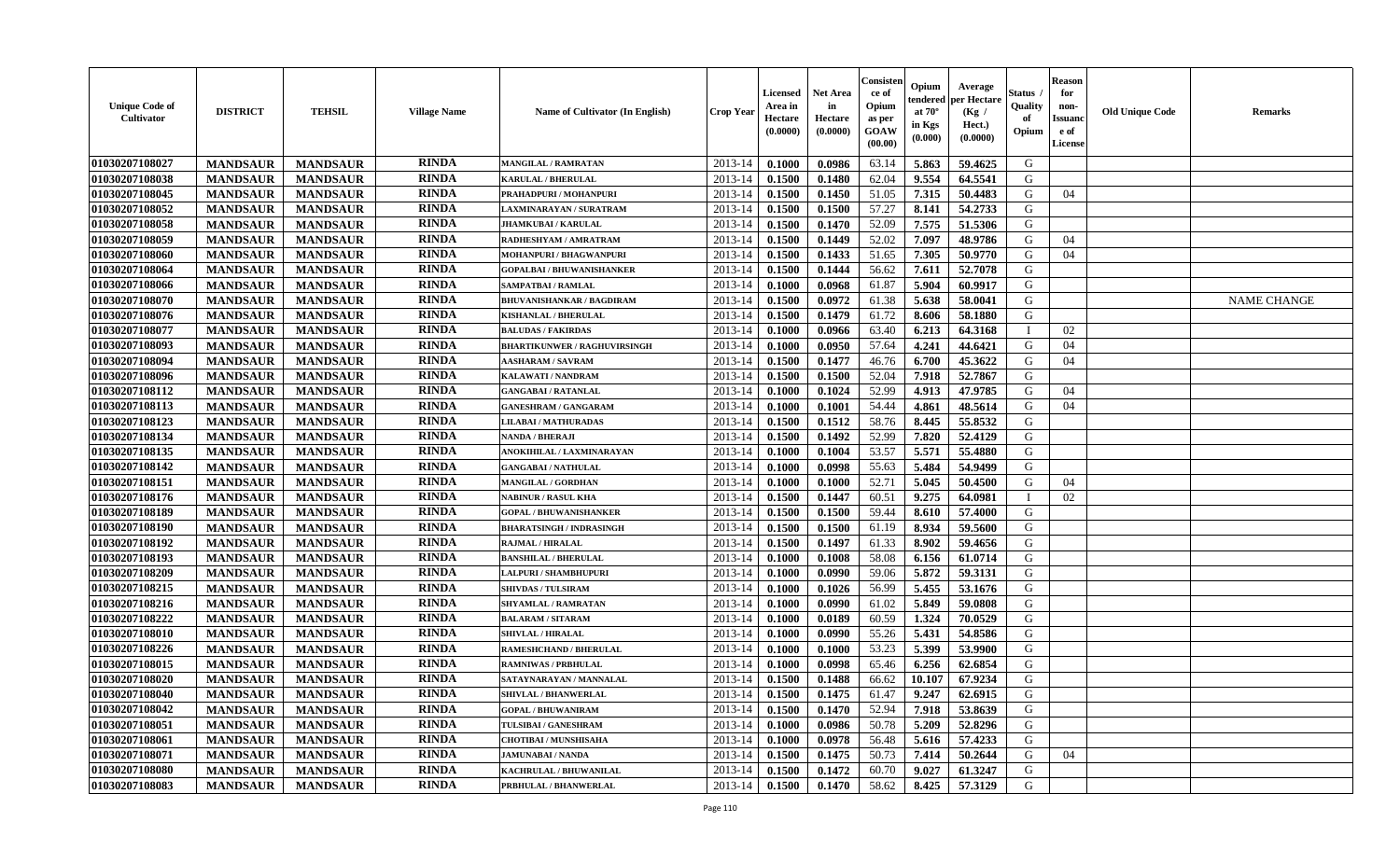| <b>Unique Code of</b><br><b>Cultivator</b> | <b>DISTRICT</b> | <b>TEHSIL</b>   | <b>Village Name</b> | Name of Cultivator (In English) | <b>Crop Year</b> | <b>Licensed</b><br>Area in<br>Hectare<br>(0.0000) | <b>Net Area</b><br>in<br>Hectare<br>(0.0000) | Consister<br>ce of<br>Opium<br>as per<br><b>GOAW</b><br>(00.00) | Opium<br>endered<br>at $70^\circ$<br>in Kgs<br>(0.000) | Average<br>per Hectare<br>(Kg /<br>Hect.)<br>(0.0000) | Status<br>Quality<br>of<br>Opium | <b>Reason</b><br>for<br>non-<br><b>Issuand</b><br>e of<br><b>License</b> | <b>Old Unique Code</b> | <b>Remarks</b> |
|--------------------------------------------|-----------------|-----------------|---------------------|---------------------------------|------------------|---------------------------------------------------|----------------------------------------------|-----------------------------------------------------------------|--------------------------------------------------------|-------------------------------------------------------|----------------------------------|--------------------------------------------------------------------------|------------------------|----------------|
| 01030207108085                             | <b>MANDSAUR</b> | <b>MANDSAUR</b> | <b>RINDA</b>        | <b>BHUWANILAL / SURATRAM</b>    | 2013-14          | 0.1500                                            | 0.1500                                       | 56.98                                                           | 8.726                                                  | 58.1733                                               | G                                |                                                                          |                        |                |
| 01030207108090                             | <b>MANDSAUR</b> | <b>MANDSAUR</b> | <b>RINDA</b>        | <b>GITABAI/MANGU</b>            | 2013-14          | 0.1500                                            | 0.1368                                       | 57.67                                                           | 7.233                                                  | 52.8728                                               | G                                |                                                                          |                        |                |
| 01030207108099                             | <b>MANDSAUR</b> | <b>MANDSAUR</b> | <b>RINDA</b>        | KANWERLAL / BHERULAL            | 2013-14          | 0.1000                                            | 0.0984                                       | 54.50                                                           | 5.388                                                  | 54.7561                                               | G                                |                                                                          |                        |                |
| 01030207108152                             | <b>MANDSAUR</b> | <b>MANDSAUR</b> | <b>RINDA</b>        | <b>UMA BAI RAMKISHAN</b>        | 2013-14          | 0.1000                                            | 0.0999                                       | 63.38                                                           | 6.519                                                  | 65.2553                                               | G                                |                                                                          |                        |                |
| 01030207108158                             | <b>MANDSAUR</b> | <b>MANDSAUR</b> | <b>RINDA</b>        | <b>SHAMBHULAL / BHAGIRATH</b>   | 2013-14          | 0.1000                                            | 0.1014                                       | 53.67                                                           | 5.037                                                  | 49.6746                                               | G                                | 04                                                                       |                        |                |
| 01030207108165                             | <b>MANDSAUR</b> | <b>MANDSAUR</b> | <b>RINDA</b>        | <b>KARULAL / SHOBHRAM</b>       | 2013-14          | 0.1000                                            | 0.0986                                       | 55.90                                                           | 5.063                                                  | 51.3489                                               | $\mathbf I$                      | 02                                                                       |                        |                |
| 01030207108172                             | <b>MANDSAUR</b> | <b>MANDSAUR</b> | <b>RINDA</b>        | RAMCHAND / BHUWANILAL           | 2013-14          | 0.1500                                            | 0.1496                                       | 53.62                                                           | 8.058                                                  | 53.8636                                               | G                                |                                                                          |                        |                |
| 01030207108191                             | <b>MANDSAUR</b> | <b>MANDSAUR</b> | <b>RINDA</b>        | SAMPATBAI / JHUJHARLAL          | 2013-14          | 0.1500                                            | 0.1462                                       | 61.00                                                           | 10.013                                                 | 68.4884                                               | G                                |                                                                          |                        |                |
| 01030207108201                             | <b>MANDSAUR</b> | <b>MANDSAUR</b> | <b>RINDA</b>        | <b>SHIVLAL / BALARAM</b>        | 2013-14          | 0.1500                                            | 0.1505                                       | 58.17                                                           | 8.750                                                  | 58.1395                                               | G                                |                                                                          |                        |                |
| 01030207108202                             | <b>MANDSAUR</b> | <b>MANDSAUR</b> | <b>RINDA</b>        | SHANKERLAL / RADHESHYAM         | 2013-14          | 0.1500                                            | 0.1500                                       | 55.63                                                           | 8.098                                                  | 53.9867                                               | G                                |                                                                          |                        |                |
| 01030207108206                             | <b>MANDSAUR</b> | <b>MANDSAUR</b> | <b>RINDA</b>        | <b>MOHANLAL / SALAGRAM</b>      | 2013-14          | 0.1500                                            | 0.1463                                       | 62.86                                                           | 9.169                                                  | 62.6726                                               | G                                |                                                                          |                        |                |
| 01030207108210                             | <b>MANDSAUR</b> | <b>MANDSAUR</b> | <b>RINDA</b>        | PRAHLAD / MANNALAL              | 2013-14          | 0.1000                                            | 0.0992                                       | 59.01                                                           | 5.648                                                  | 56.9355                                               | G                                |                                                                          |                        |                |
| 01030207108219                             | <b>MANDSAUR</b> | <b>MANDSAUR</b> | <b>RINDA</b>        | <b>BALMUKAND / BALARAM</b>      | 2013-14          | 0.1000                                            | 0.1000                                       | 48.36                                                           | 4.850                                                  | 48.5000                                               | G                                | 04                                                                       |                        |                |
| 01030207108228                             | <b>MANDSAUR</b> | <b>MANDSAUR</b> | <b>RINDA</b>        | RAMCHANDRIBAI / HIRALAL         | 2013-14          | 0.1000                                            | 0.1013                                       | 52.65                                                           | 5.694                                                  | 56.2093                                               | G                                |                                                                          |                        |                |
| 01030207108247                             | <b>MANDSAUR</b> | <b>MANDSAUR</b> | <b>RINDA</b>        | <b>SAREKUNWER / HIRALAL</b>     | 2013-14          | 0.1500                                            | 0.1500                                       | 58.06                                                           | 7.888                                                  | 52.5867                                               | G                                |                                                                          |                        |                |
| 01030207108168                             | <b>MANDSAUR</b> | <b>MANDSAUR</b> | <b>RINDA</b>        | RAMESHWER / JAGANNATH           | 2013-14          | 0.1500                                            | 0.1484                                       | 58.64                                                           | 8.042                                                  | 54.1914                                               | G                                |                                                                          |                        |                |
| 01030207108188                             | <b>MANDSAUR</b> | <b>MANDSAUR</b> | <b>RINDA</b>        | <b>RAMESHWER / BIHARILAL</b>    | 2013-14          | 0.1500                                            | 0.1485                                       | 49.84                                                           | 7.590                                                  | 51.1111                                               | G                                |                                                                          |                        |                |
| 01030207108213                             | <b>MANDSAUR</b> | <b>MANDSAUR</b> | <b>RINDA</b>        | RAMKUNWERBAI / KANHIYALAL       | 2013-14          | 0.1000                                            | 0.0942                                       | 50.10                                                           | 4.709                                                  | 49.9894                                               | T                                | 02                                                                       |                        |                |
| 01030207108017                             | <b>MANDSAUR</b> | <b>MANDSAUR</b> | <b>RINDA</b>        | <b>BANSHILAL / KANWERLAL</b>    | 2013-14          | 0.1000                                            | 0.0983                                       | 65.45                                                           | 6.592                                                  | 67.0600                                               | $\mathbf{I}$                     | 02                                                                       |                        |                |
| 01030207108205                             | <b>MANDSAUR</b> | <b>MANDSAUR</b> | <b>RINDA</b>        | JOHARBAI / LAL MOHAMAD          | 2013-14          | 0.1000                                            | 0.1015                                       | 55.85                                                           | 5.625                                                  | 55.4187                                               | G                                |                                                                          |                        |                |
| 01030207108137                             | <b>MANDSAUR</b> | <b>MANDSAUR</b> | <b>RINDA</b>        | <b>MOHANLAL / RATANLAL</b>      | 2013-14          | 0.1000                                            | 0.1005                                       | 59.57                                                           | 5.702                                                  | 56.7363                                               | $\mathbf{I}$                     | 02                                                                       |                        |                |
| 01030207108198                             | <b>MANDSAUR</b> | <b>MANDSAUR</b> | <b>RINDA</b>        | <b>GOPAL / MOHANLAL</b>         | 2013-14          | 0.1000                                            | 0.1005                                       | 61.98                                                           | 5.808                                                  | 57.7910                                               | $\mathbf{I}$                     | 02                                                                       |                        |                |
| 01030207168029                             | <b>MANDSAUR</b> | <b>MANDSAUR</b> | <b>TISAI</b>        | RANJITSINGH / MANHOHERSINGH     | 2013-14          | 0.1000                                            | 0.0957                                       | 56.23                                                           | 5.535                                                  | 57.8370                                               | G                                |                                                                          |                        |                |
| 01030207168007                             | <b>MANDSAUR</b> | <b>MANDSAUR</b> | <b>TISAI</b>        | RATANLAL / PYARJI               | 2013-14          | 0.1500                                            | 0.1425                                       | 55.48                                                           | 7.775                                                  | 54.5614                                               | G                                |                                                                          |                        |                |
| 01030207168009                             | <b>MANDSAUR</b> | <b>MANDSAUR</b> | <b>TISAI</b>        | <b>BHANVARLAL / RAMCHANDRAA</b> | 2013-14          | 0.1500                                            |                                              |                                                                 |                                                        | 0.0000                                                | $_{\rm F}$                       |                                                                          |                        |                |
| 01030207168017                             | <b>MANDSAUR</b> | <b>MANDSAUR</b> | <b>TISAI</b>        | KANVARLAL / BHANVARLAL          | 2013-14          | 0.1000                                            | 0.1013                                       | 49.62                                                           | 2.701                                                  | 26.6634                                               | I                                | 02                                                                       |                        |                |
| 01030207168019                             | <b>MANDSAUR</b> | <b>MANDSAUR</b> | <b>TISAI</b>        | <b>BALWANTSING / JAYSING</b>    | 2013-14          | 0.1500                                            | 0.1488                                       | 49.96                                                           | 7.330                                                  | 49.2608                                               | G                                | 04                                                                       |                        |                |
| 01030207168022                             | <b>MANDSAUR</b> | <b>MANDSAUR</b> | <b>TISAI</b>        | <b>KARUSING / MANSING</b>       | 2013-14          | 0.1500                                            | 0.1500                                       | 56.11                                                           | 8.673                                                  | 57.8200                                               | G                                |                                                                          |                        |                |
| 01030207168025                             | <b>MANDSAUR</b> | <b>MANDSAUR</b> | <b>TISAI</b>        | <b>GOVINKUNVAR / ISHWARSING</b> | 2013-14          | 0.1000                                            | 0.0960                                       | 57.37                                                           | 5.221                                                  | 54.3854                                               | G                                |                                                                          |                        |                |
| 01030207168033                             | <b>MANDSAUR</b> | <b>MANDSAUR</b> | <b>TISAI</b>        | <b>SUGANBAI / NIRBHAYRAM</b>    | 2013-14          | 0.1000                                            | 0.0988                                       | 51.63                                                           | 4.787                                                  | 48.4514                                               | G                                | 04                                                                       |                        |                |
| 01030207168039                             | <b>MANDSAUR</b> | <b>MANDSAUR</b> | <b>TISAI</b>        | <b>RUKMANIBAI/KACHRU</b>        | 2013-14          | 0.1500                                            |                                              |                                                                 |                                                        | 0.0000                                                | F                                |                                                                          |                        |                |
| 01030207168040                             | <b>MANDSAUR</b> | <b>MANDSAUR</b> | <b>TISAI</b>        | <b>JAGANNATH / UDERAM</b>       | 2013-14          | 0.1500                                            | 0.1430                                       | 59.13                                                           | 4.688                                                  | 32.7832                                               | G                                | 04                                                                       |                        |                |
| 01030207168043                             | <b>MANDSAUR</b> | <b>MANDSAUR</b> | <b>TISAI</b>        | <b>BHULIBAI / DEUBAI</b>        | 2013-14          | 0.1000                                            | 0.0957                                       | 52.71                                                           | 5.301                                                  | 55.3918                                               | G                                |                                                                          |                        |                |
| 01030207168044                             | <b>MANDSAUR</b> | <b>MANDSAUR</b> | <b>TISAI</b>        | <b>VIRMSING / MANSING</b>       | 2013-14          | 0.1000                                            | 0.1020                                       | 51.34                                                           | 5.361                                                  | 52.5588                                               | G                                |                                                                          |                        |                |
| 01030207168041                             | <b>MANDSAUR</b> | <b>MANDSAUR</b> | <b>TISAI</b>        | KAMLABAI / BALURAM              | 2013-14          | 0.1000                                            | 0.0992                                       | 47.20                                                           | 4.430                                                  | 44.6573                                               | G                                | 04                                                                       |                        |                |
| 01030207168046                             | <b>MANDSAUR</b> | <b>MANDSAUR</b> | <b>TISAI</b>        | <b>KAMLABAI/PYARA</b>           | 2013-14          | 0.1000                                            | 0.0976                                       | 52.66                                                           | 5.289                                                  | 54.1906                                               | G                                |                                                                          |                        |                |
| 01030207168047                             | <b>MANDSAUR</b> | <b>MANDSAUR</b> | <b>TISAI</b>        | <b>HIRALAL / UDA</b>            | 2013-14          | 0.1500                                            | 0.1476                                       | 43.96                                                           | 6.443                                                  | 43.6518                                               | G                                | 04                                                                       |                        |                |
| 01030207168055                             | <b>MANDSAUR</b> | <b>MANDSAUR</b> | <b>TISAI</b>        | <b>GULABSING / ANARSING</b>     | 2013-14          | 0.1500                                            | 0.1472                                       | 43.63                                                           | 6.813                                                  | 46.2840                                               | G                                | 04                                                                       |                        |                |
| 01030207168061                             | <b>MANDSAUR</b> | <b>MANDSAUR</b> | <b>TISAI</b>        | <b>RAMNARAYAN / RUPA</b>        | 2013-14          | 0.1000                                            | 0.0990                                       | 53.04                                                           | 5.380                                                  | 54.3434                                               | G                                |                                                                          |                        |                |
| 01030207168062                             | <b>MANDSAUR</b> | <b>MANDSAUR</b> | <b>TISAI</b>        | <b>SHOBHARAM / UDA</b>          | 2013-14          | 0.1500                                            | 0.1495                                       | 52.94                                                           | 4.205                                                  | 28.1271                                               | G                                | 04                                                                       |                        |                |
| 01030207168064                             | <b>MANDSAUR</b> | <b>MANDSAUR</b> | <b>TISAI</b>        | <b>GOPIBAI/BHANVARLAL</b>       | 2013-14          | 0.1500                                            | 0.1540                                       | 52.66                                                           | 7.839                                                  | 50.9026                                               | G                                | 04                                                                       |                        |                |
| 01030207168069                             | <b>MANDSAUR</b> | <b>MANDSAUR</b> | <b>TISAI</b>        | <b>CHANDABAI / BALARAM</b>      | 2013-14          | 0.1500                                            | 0.1421                                       | 55.81                                                           | 8.236                                                  | 57.9592                                               | G                                |                                                                          |                        |                |